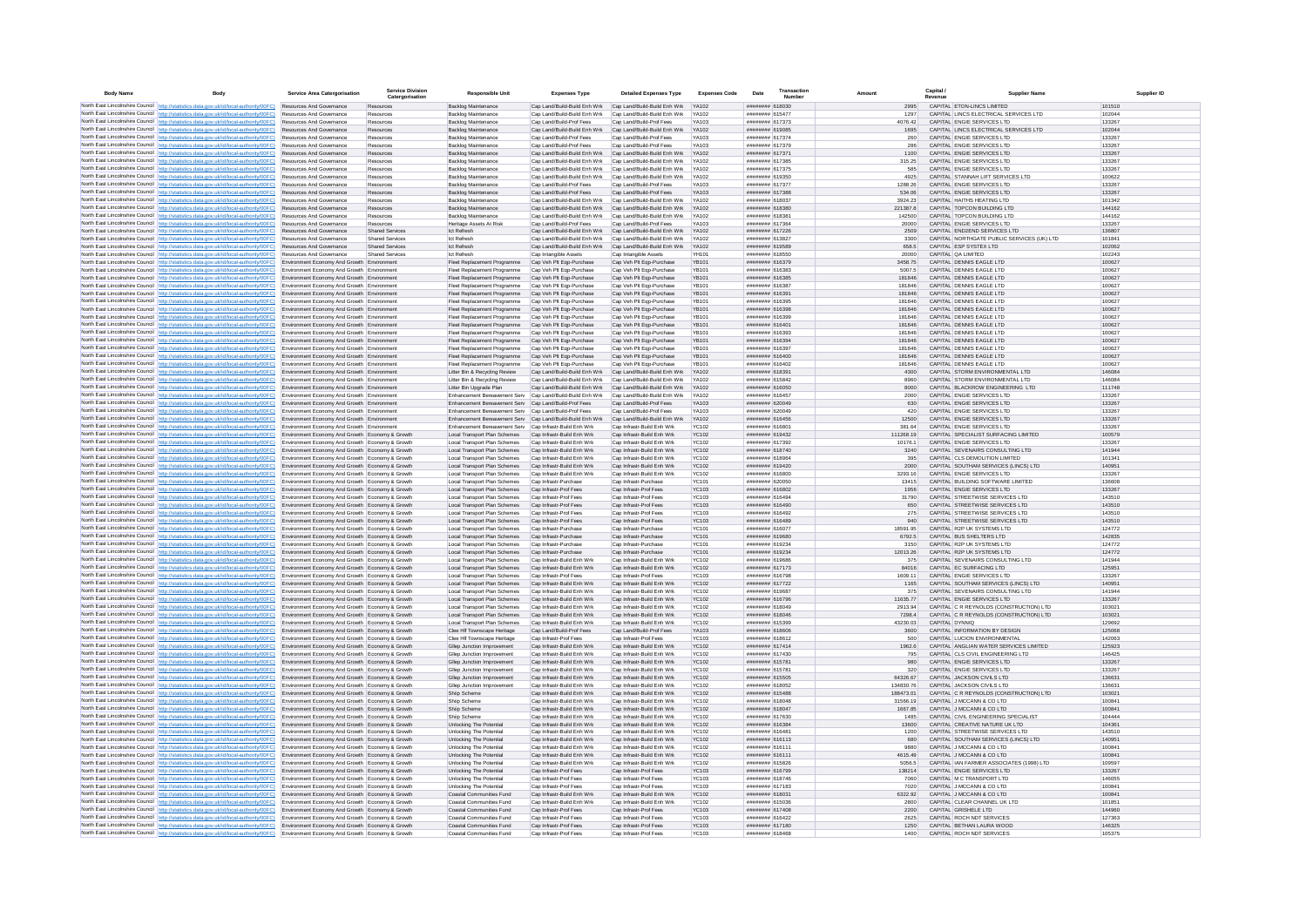| <b>Body Name</b> |                                                                                                                                                                                                                                  | Service Area Catergorisatio                                                                        | Service Divisio<br>Catergorisation             | <b>Responsible Unit</b>                                                                                                    | <b>Expenses Type</b>                                                                                               | <b>Detailed Expenses Type</b>                                                                                                      | <b>Expenses Code</b>         | Date                               | Transaction<br>Number |                      | Capital /<br>Revenue                                                    | <b>Supplier Nam</b>                                   | Supplier ID                             |
|------------------|----------------------------------------------------------------------------------------------------------------------------------------------------------------------------------------------------------------------------------|----------------------------------------------------------------------------------------------------|------------------------------------------------|----------------------------------------------------------------------------------------------------------------------------|--------------------------------------------------------------------------------------------------------------------|------------------------------------------------------------------------------------------------------------------------------------|------------------------------|------------------------------------|-----------------------|----------------------|-------------------------------------------------------------------------|-------------------------------------------------------|-----------------------------------------|
|                  | North East Lincolnshire Council http://statistics.data.gov.uk/id/local-authority/00FC) Environment Economy And Growth Economy & Growth                                                                                           |                                                                                                    |                                                | A18 Laceby To Ludborough                                                                                                   | Cap Infrastr-Build Enh Wrk                                                                                         | Cap Infrastr-Build Enh Wrk                                                                                                         | <b>YC102</b>                 | ######## 615531                    |                       | 500                  | CAPITAL ONEWAY TM LIMITED                                               |                                                       | 128602                                  |
|                  | North East Lincolnshire Council http://statistics.data.gov.uk/id/local-authority/00FC) Environment Economy And Growth Economy & Growth                                                                                           |                                                                                                    |                                                | A18 Laceby To Ludborough                                                                                                   | Cap Infrastr-Build Enh Wrk                                                                                         | Cap Infrastr-Build Enh Wrk                                                                                                         | YC102                        | ######## 615784                    |                       | 600                  | CAPITAL STREETWISE SERVICES LTD                                         |                                                       | 143510                                  |
|                  | North East Lincolnshire Council http://statistics.data.gov.uk/id/local-authority/00FC) Environment Economy And Growth Economy & Growth<br>North East Lincolnshire Council http://statistics.data.gov.uk/id/local-authority/00FC) | Environment Economy And Growth Economy & Growth                                                    |                                                | A18 Laceby To Ludborough<br>Smart Energy For Business                                                                      | Cap Infrastr-Build Enh Wrk<br>Cap Land/Build-Build Enh Wrk                                                         | Cap Infrastr-Build Enh Wrk<br>Cap Land/Build-Build Enh Wrk                                                                         | YC102<br><b>YA102</b>        | ######## 619390<br>######## 618379 |                       | 2096 86<br>44668.81  | CAPITAL J MCCANN & CO LTD<br>CAPITAL PENNELL AND SONS LTD               |                                                       | 100841<br>145978                        |
|                  | North East Lincolnshire Council http://statistics.data.gov.uk/id/local-authority/00FC) Environment Economy And Growth Economy & Growth                                                                                           |                                                                                                    |                                                | <b>Smart Energy For Business</b>                                                                                           | Cap Land/Build-Build Enh Wrk                                                                                       | Cap Land/Build-Build Enh Wrk YA102                                                                                                 |                              | ######## 619560                    |                       | 500                  | CAPITAL PINCHRECK VILLAGE HALL                                          |                                                       | 146539                                  |
|                  | North East Lincolnshire Council http://statistics.data.gov.uk/id/local-authority/00FC) Environment Economy And Growth Economy & Growth                                                                                           |                                                                                                    |                                                | A180 Sth Humb Bank Maior Maint Cap Land/Build-Build Enh Wrk Cap Land/Build-Build Enh Wrk YA102                             |                                                                                                                    |                                                                                                                                    |                              | ######## 617286                    |                       | 43425.16             | CAPITAL C R REYNOLDS (CONSTRUCTION) LTD                                 |                                                       | 103021                                  |
|                  | North East Lincolnshire Council http://statistics.data.gov.uk/id/local-authority/00FC)                                                                                                                                           | Environment Economy And Growth Economy & Growth<br>Environment Economy And Growth Economy & Growth |                                                | A180 Sth Humb Bank Major Maint Cap Land/Build-Build Enh Wrk<br>A180 Sth Humb Bank Major Maint Cap Land/Build-Build Enh Wrk |                                                                                                                    | Cap Land/Build-Build Enh Wrk<br>Cap Land/Build-Build Enh Wrk                                                                       | YA102<br>YA102               | ######## 618038<br>######## 618812 |                       | 88830.72<br>285      | CAPITAL C R REYNOLDS (CONSTRUCTION) LTD<br>CAPITAL J MCCANN & CO LTD    |                                                       | 103021<br>100841                        |
|                  | North East Lincolnshire Council http://statistics.data.gov.uk/id/local-authority/00FC)<br>North East Lincolnshire Council http://statistics.data.gov.uk/id/local-authority/00FC).                                                | Environment Economy And Growth Economy & Growth                                                    |                                                | A180 Sth Humb Bank Major Maint Cap Infrastr-Build Enh Wrk                                                                  |                                                                                                                    | Cap Infrastr-Build Enh Wrk                                                                                                         | <b>YC102</b>                 | ######## 617165                    |                       | 94656.94             | CAPITAL EC SURFACING LTD                                                |                                                       | 125951                                  |
|                  | North East Lincolnshire Council http://statistics.data.gov.uk/id/local-authority/00FC)                                                                                                                                           | Environment Economy And Growth Economy & Growth                                                    |                                                | A180 Sth Humb Bank Major Maint Cap Infrastr-Prof Fees                                                                      |                                                                                                                    | Cap Infrastr-Prof Fees                                                                                                             | <b>YC103</b>                 | ######## 616751                    |                       | 12276.32             | CAPITAL ENGIE SERVICES LTD                                              |                                                       | 133267                                  |
|                  | North East Lincolnshire Council http://statistics.data.gov.uk/id/local-authority/00FC) Environment Economy And Growth Economy & Growth                                                                                           |                                                                                                    |                                                | Town Deal Investment                                                                                                       | Cap Land/Build-Build Enh Wrk                                                                                       | Cap Land/Build-Build Enh Wrk                                                                                                       | YA102                        | ######## 618554                    |                       | 79244.57             | CAPITAL TOPCON CONSTRUCTION LTD                                         |                                                       | 108462                                  |
|                  | North East Lincolnshire Council http://statistics.data.gov.uk/id/local-authority/00FC)<br>North East Lincolnshire Council http://statistics.data.gov.uk/id/local-authority/00FC)                                                 | Environment Economy And Growth Economy & Growth<br>Environment Economy And Growth Economy & Growth |                                                | Town Deal Investment<br>Town Deal Investment                                                                               | Cap Land/Build-Prof Fees<br>Cap Land/Build-Prof Fees                                                               | Cap Land/Build-Prof Fees<br>Cap Land/Build-Prof Fees                                                                               | YA103<br>YA103               | ######## 615156<br>######## 617362 |                       | 5370<br>7083.33      | CAPITAL MASON CLARK ASSOCIATES<br>CAPITAL ENGIE SERVICES LTD            |                                                       | 100793<br>133267                        |
|                  | North East Lincolnshire Council http://statistics.data.gov.uk/id/local-authority/00FC)                                                                                                                                           | Environment Economy And Growth Economy & Growth                                                    |                                                | Town Deal Investment                                                                                                       | Cap Land/Build-Prof Fees                                                                                           | Cap Land/Build-Prof Fees                                                                                                           | YA103                        | ######## 618811                    |                       | 150000               | CAPITAL ONSIDE YOUTH ZONES                                              |                                                       | 142377                                  |
|                  | North East Lincolnshire Council http://statistics.data.gov.uk/id/local-authority/00FC)                                                                                                                                           | Environment Economy And Growth Economy & Growth                                                    |                                                | Town Deal Investment                                                                                                       | Can Land/Build-Prof Fees                                                                                           | Cap Land/Build-Prof Fees                                                                                                           | <b>YA103</b>                 | ######## 619842                    |                       | 1000                 | CAPITAL PPH COMMERCIAL LTD                                              |                                                       | 101276                                  |
|                  | North East Lincolnshire Council http://statistics.data.gov.uk/id/local-authority/00FC)                                                                                                                                           | Environment Economy And Growth Economy & Growth                                                    |                                                | Central Clee Regeneration                                                                                                  | Cap Land/Build-Build Enh Wrk Cap Land/Build-Build Enh Wrk                                                          |                                                                                                                                    | YA102                        | ######## 617944                    |                       | 3113.75              | CAPITAL ENGIE SERVICES LTD                                              |                                                       | 133267                                  |
|                  | North East Lincolnshire Council http://statistics.data.gov.uk/id/local-authority/00FC)<br>North East Lincolnshire Council http://statistics.data.gov.uk/id/local-authority/00FC)                                                 | Environment Economy And Growth Economy & Growth<br>Environment Economy And Growth Economy & Growth |                                                | Central Clee Regeneration<br>Stallingborough Aemu                                                                          | Cap Infrastr-Build Enh Wrk<br>Cap Land/Build-Prof Fees                                                             | Cap Infrastr-Build Enh Wrk<br>Cap Land/Build-Prof Fees                                                                             | YC102<br>YA103               | ######## 618750<br>######## 616029 |                       | 97090.47<br>$-15000$ | CAPITAL PBS CONSTRUCTION (NORTH EAST) LTD<br>CAPITAL ENGIE SERVICES LTD |                                                       | 127459<br>133267                        |
|                  | North East Lincolnshire Council http://statistics.data.gov.uk/id/local-authority/00FC) Environment Economy And Growth Housing                                                                                                    |                                                                                                    |                                                | Housing Assist Grants And Loan                                                                                             | Cap Grants To O/Side Sources                                                                                       | Cap Grants To O/Side Sources                                                                                                       | YJ101                        | ######## 616390                    |                       | 1054.08              | CAPITAL ENGIE SERVICES LTD                                              |                                                       | 133267                                  |
|                  | North East Lincolnshire Council http://statistics.data.gov.uk/id/local-authority/00FC) Environment Economy And Growth Housing                                                                                                    |                                                                                                    |                                                | Housing Assist Grants And Loan Cap Grants To O/Side Sources Cap Grants To O/Side Sources YJ101                             |                                                                                                                    |                                                                                                                                    |                              | ######## 618971                    |                       | 1402.08              | CAPITAL YES ENERGY SOLUTIONS                                            |                                                       | 138575                                  |
|                  | North East Lincolnshire Council http://statistics.data.gov.uk/id/local-authority/00FC)                                                                                                                                           | Environment Economy And Growth Housing                                                             |                                                | Conv Rd Apartment Block                                                                                                    | Cap Land/Build-Build Enh Wrk                                                                                       | Cap Land/Build-Build Enh Wrk                                                                                                       | YA102                        | ######## 617363                    |                       | 295                  | CAPITAL ENGIE SERVICES LTD                                              |                                                       | 133267                                  |
|                  | North East Lincolnshire Council http://statistics.data.gov.uk/id/local-authority/00FC)<br>North East Lincolnshire Council http://statistics.data.gov.uk/id/local-authority/00FC)                                                 | Environment Economy And Growth Housing<br>Environment Economy And Growth Housing                   |                                                | Conv Rd Apartment Block<br>Community Hsg Fund                                                                              | Cap Land/Build-Prof Fees                                                                                           | Cap Land/Build-Build Enh Wrk Cap Land/Build-Build Enh Wrk YA102<br>Cap Land/Build-Prof Fees                                        | V4103                        | ######## 617290<br>######## 617201 |                       | 71257.04<br>2400     | CAPITAL JC POMFRET CONSTRUCTION LTD<br>CAPITAL EAST MARSH UNITED LTD    |                                                       | 136453<br>106551                        |
|                  | North East Lincolnshire Council http://statistics.data.gov.uk/id/local-authority/00FC)                                                                                                                                           | Environment Economy And Growth Housing                                                             |                                                | Community Hsg Fund                                                                                                         | Cap Land/Build-Prof Fees                                                                                           | Cap Land/Build-Prof Fees                                                                                                           | <b>V4103</b>                 | ######## 617199                    |                       | 2000                 | CAPITAL LOCALITY (UK)                                                   |                                                       | 143783                                  |
|                  | North East Lincolnshire Council http://statistics.data.gov.uk/id/local-authority/00FC)                                                                                                                                           | Adult Services                                                                                     | Adult Services                                 | Hps-Disabled Fac. Grants                                                                                                   | Cap Grants To O/Side Sources Cap Grants To O/Side Sources                                                          |                                                                                                                                    | YJ101                        | ######## 616390                    |                       | 18804.36             | CAPITAL ENGIE SERVICES LTD                                              |                                                       | 133267                                  |
|                  | North East Lincolnshire Council http://statistics.data.gov.uk/id/local-authority/00FC)                                                                                                                                           | Adult Service                                                                                      | Adult Services                                 | Hos-Disabled Fac. Grants                                                                                                   | Cap Grants To O/Side Sources Cap Grants To O/Side Sources                                                          |                                                                                                                                    | Y.1101                       | ######## 618897                    |                       | 3500                 | CAPITAL MARK BENNETT                                                    |                                                       | 101838                                  |
|                  | North East Lincolnshire Council http://statistics.data.gov.uk/id/local-authority/00FC)<br>North East Lincolnshire Council http://statistics.data.gov.uk/id/local-authority/00FC)                                                 | <b>Adult Services</b><br>Adult Services                                                            | Adult Services<br><b>Adult Services</b>        | Hos-Disabled Fac. Grants<br>Hos-Disabled Fac. Grants                                                                       | Cap Grants To O/Side Sources Cap Grants To O/Side Sources                                                          | Cap Grants To O/Side Sources Cap Grants To O/Side Sources YJ101                                                                    | Y.110                        | ######## 615709<br>######## 617247 |                       | 6814.08<br>13490     | CAPITAL ABLE 4 ENTERPRISE LTD<br>CAPITAL ASKERTON HOMES LTD             |                                                       | 120159<br>145694                        |
|                  | North East Lincolnshire Council http://statistics.data.gov.uk/id/local-authority/00FC)                                                                                                                                           | Adult Services                                                                                     | Adult Services                                 | Hos-Disabled Fac Grants                                                                                                    |                                                                                                                    | Cap Grants To O/Side Sources Cap Grants To O/Side Sources YJ101                                                                    |                              | ######## 616004                    |                       | 7137.07              | CAPITAL ABLE 4 ENTERPRISE LTD.                                          |                                                       | 120159                                  |
|                  | North East Lincolnshire Council http://statistics.data.oov.uk/id/local-authority/00EC)                                                                                                                                           | Adult Services                                                                                     | <b>Adult Services</b>                          | Hos-Disabled Fac, Grants                                                                                                   |                                                                                                                    | Can Grants To O/Side Sources Can Grants To O/Side Sources Y.1101                                                                   |                              | ######## 618896                    |                       | 8168.68              | CAPITAL MARK RENNETT                                                    |                                                       | 101838                                  |
|                  | North East Lincolnshire Council http://statistics.data.gov.uk/id/local-authority/00FC)                                                                                                                                           | <b>Adult Services</b>                                                                              | Adult Services                                 | Hps-Disabled Fac. Grants                                                                                                   |                                                                                                                    | Cap Grants To O/Side Sources Cap Grants To O/Side Sources YJ101                                                                    |                              | ######## 618722                    |                       | 7357.5               | CAPITAL ABLE 4 ENTERPRISE LTD                                           |                                                       | 120159                                  |
|                  | North East Lincolnshire Council http://statistics.data.gov.uk/id/local-authority/00FC)<br>North East Lincolnshire Council http://statistics.data.gov.uk/id/local-authority/00FC)                                                 | Adult Service<br><b>Adult Services</b>                                                             | <b>Adult Services</b><br><b>Adult Services</b> | Hos-Disabled Fac. Grants<br>Hos-Disabled Fac. Grants                                                                       | Cap Grants To O/Side Sources                                                                                       | Cap Grants To O/Side Sources Cap Grants To O/Side Sources YJ101<br>Cap Grants To O/Side Sources                                    | Y.110                        | ######## 619588<br>######## 615406 |                       | 11469.2<br>970       | CAPITAL ABLE 4 ENTERPRISE LTD<br>CAPITAL NEWGLAZE LTD                   |                                                       | 120159<br>113206                        |
|                  | North East Lincolnshire Council http://statistics.data.gov.uk/id/local-authority/00FC)                                                                                                                                           | <b>Adult Services</b>                                                                              | <b>Adult Services</b>                          | Hos-Disabled Fac. Grants                                                                                                   |                                                                                                                    | Cap Grants To O/Side Sources Cap Grants To O/Side Sources YJ101                                                                    |                              | ######## 617200                    |                       | 8875.84              | CAPITAL ABLE 4 ENTERPRISE LTD                                           |                                                       | 120159                                  |
|                  | North East Lincolnshire Council http://statistics.data.gov.uk/id/local-authority/00FC)                                                                                                                                           | <b>Adult Services</b>                                                                              | Adult Services                                 | Hos-Disabled Fac. Grants                                                                                                   | Cap Grants To O/Side Sources Cap Grants To O/Side Sources                                                          |                                                                                                                                    | YJ10                         | ####### 618045                     |                       | 29979.58             | CAPITAL JC POMFRET CONSTRUCTION LTD                                     |                                                       | 136453                                  |
|                  | North East Lincolnshire Council http://statistics.data.gov.uk/id/local-authority/00FC)                                                                                                                                           | Adult Services                                                                                     | <b>Adult Services</b>                          | Hos-Disabled Fac. Grants                                                                                                   |                                                                                                                    | Cap Grants To O/Side Sources  Cap Grants To O/Side Sources  YJ101                                                                  |                              | ######## 618044                    |                       | 4847 25              | CAPITAL E S RUDKIN LTD                                                  |                                                       | 100632                                  |
|                  | North East Lincolnshire Council http://statistics.data.gov.uk/id/local-authority/00FC)<br>North East Lincolnshire Council http://statistics.data.gov.uk/id/local-authority/00FC)                                                 | <b>Adult Services</b><br>Adult Services                                                            | <b>Adult Services</b><br>Adult Services        | Hos-Disabled Fac. Grants<br>Hos-Disabled Fac. Grants                                                                       |                                                                                                                    | Cap Grants To O/Side Sources Cap Grants To O/Side Sources YJ101<br>Cap Grants To O/Side Sources Cap Grants To O/Side Sources YJ101 |                              | ######## 617268<br>######## 617433 |                       | 12908.4<br>24000     | CAPITAL ENGIE SERVICES LTD<br>CAPITAL ENGIF SERVICES LTD                |                                                       | 133267<br>133267                        |
|                  | North East Lincolnshire Council http://statistics.data.gov.uk/id/local-authority/00FC)                                                                                                                                           | Adult Services                                                                                     | <b>Adult Services</b>                          | Hos-Disabled Fac. Grants                                                                                                   |                                                                                                                    | Cap Grants To O/Side Sources Cap Grants To O/Side Sources YJ101                                                                    |                              | ######## 617432                    |                       | 17220                | CAPITAL ENGIE SERVICES LTD                                              |                                                       | 133267                                  |
|                  | North East Lincolnshire Council http://statistics.data.gov.uk/id/local-authority/00FC)                                                                                                                                           | <b>Adult Services</b>                                                                              | <b>Adult Services</b>                          | Hps-Disabled Fac. Grants                                                                                                   | Cap Grants To O/Side Sources Cap Grants To O/Side Sources                                                          |                                                                                                                                    | YJ10                         | ######## 619584                    |                       | 7976.63              | CAPITAL ABLE 4 ENTERPRISE LTD                                           |                                                       | 120159                                  |
|                  | North East Lincolnshire Council http://statistics.data.gov.uk/id/local-authority/00FC)                                                                                                                                           | Adult Service                                                                                      | Adult Services                                 | Hps-Disabled Fac. Grants                                                                                                   | Cap Grants To O/Side Sources Cap Grants To O/Side Sources                                                          |                                                                                                                                    | YJ10                         | ####### 616167<br>######## 618880  |                       | 7770<br>4344         | CAPITAL TOPCON BUILDING LTD                                             |                                                       | 144162                                  |
|                  | North East Lincolnshire Council http://statistics.data.gov.uk/id/local-authority/00FC)<br>North East Lincolnshire Council http://statistics.data.gov.uk/id/local-authority/00FC)                                                 | <b>Adult Services</b><br>Adult Services                                                            | <b>Adult Services</b><br>Adult Services        | Hps-Disabled Fac. Grants<br>Hos-Disabled Fac. Grants                                                                       | Cap Grants To O/Side Sources Cap Grants To O/Side Sources<br>Cap Veh Pit Ego-Purchase                              | Cap Veh Plt Eqp-Purchase                                                                                                           | YJ101<br>YB101               | ######## 616217                    |                       | 5368                 | CAPITAL DRIVE DEVILBISS HEALTHCARE LTD                                  | CAPITAL N LINCS & GOOLE HOSPITALS NHS FOUNDATION TRUS | 111074<br>101627                        |
|                  | North East Lincolnshire Council http://statistics.data.gov.uk/id/local-authority/00FC)                                                                                                                                           | Adult Services                                                                                     | <b>Adult Services</b>                          | Hos-Disabled Fac. Grants                                                                                                   | Cap Veh Plt Eqp-Purchase                                                                                           | Cap Veh Plt Eqp-Purchase                                                                                                           | <b>YB101</b>                 | ######## 616216                    |                       | 1200                 | CAPITAL DRIVE DEVILBISS HEALTHCARE LTD                                  |                                                       | 101627                                  |
|                  | North East Lincolnshire Council http://statistics.data.gov.uk/id/local-authority/00FC)                                                                                                                                           | Adult Services                                                                                     | Adult Services                                 | Hos-Disabled Fac. Grants                                                                                                   | Cap Veh Plt Egp-Purchase                                                                                           | Cap Veh Plt Ego-Purchase                                                                                                           | YB101                        | ######## 616216                    |                       | 1287                 | CAPITAL DRIVE DEVILBISS HEALTHCARE LTD                                  |                                                       | 101627                                  |
|                  | North East Lincolnshire Council http://statistics.data.gov.uk/id/local-authority/00FC)                                                                                                                                           | <b>Adult Services</b>                                                                              | <b>Adult Services</b>                          | Hos-Disabled Fac. Grants                                                                                                   | Cap Veh Plt Egp-Purchase                                                                                           | Cap Veh Plt Ego-Purchase                                                                                                           | YB101                        | ######## 617423                    |                       | 3740                 | CAPITAL R82 UK LTD                                                      |                                                       | 101710                                  |
|                  | North East Lincolnshire Council http://statistics.data.gov.uk/id/local-authority/00FC)<br>North East Lincolnshire Council http://statistics.data.gov.uk/id/local-authority/00FC)                                                 | Adult Services<br>Adult Services                                                                   | <b>Adult Services</b><br>Adult Services        | Hos-Disabled Fac. Grants<br>Hps-Disabled Fac. Grants                                                                       | Cap Veh Plt Eqp-Purchase<br>Cap Veh Plt Eqp-Purchase                                                               | Cap Veh Plt Eqp-Purchase<br>Cap Veh Pit Eqp-Purchase                                                                               | YB101<br>YR101               | ######## 617423<br>######## 619567 |                       | 10397.2<br>3000      | CAPITAL R82 UK LTD<br>CAPITAL AMBRE-STONE LTD                           |                                                       | 101710<br>139184                        |
|                  | North East Lincolnshire Council http://statistics.data.gov.uk/id/local-authority/00FC)                                                                                                                                           | <b>Adult Services</b>                                                                              | <b>Adult Services</b>                          | Hps-Disabled Fac. Grants                                                                                                   | Cap Veh Plt Eqp-Purchase                                                                                           | Cap Veh Plt Eqp-Purchase                                                                                                           | YB101                        | ####### 619567                     |                       | 2000                 | CAPITAL AMBRE-STONE LTD                                                 |                                                       | 139184                                  |
|                  | North East Lincolnshire Council http://statistics.data.gov.uk/id/local-authority/00FC)                                                                                                                                           | Adult Services                                                                                     | <b>Adult Services</b>                          | Hps-Disabled Fac. Grants                                                                                                   | Cap Veh Plt Eqp-Purchase                                                                                           | Cap Veh Plt Eqp-Purchase                                                                                                           | YB101                        | ######## 619565                    |                       | 2000                 | CAPITAL AMBRE-STONE LTD                                                 |                                                       | 139184                                  |
|                  | North East Lincolnshire Council http://statistics.data.gov.uk/id/local-authority/00FC).                                                                                                                                          | Adult Services                                                                                     | Adult Services                                 | Hps-Disabled Fac. Grants                                                                                                   | Cap Veh Plt Eqp-Purchase                                                                                           | Cap Veh Plt Eqp-Purchase                                                                                                           | YB101                        | ######## 619568<br>######## 619568 |                       | 268.65               | CAPITAL AMBRE-STONE LTD<br>CAPITAL AMBRE-STONE LTD                      |                                                       | 139184                                  |
|                  | North East Lincolnshire Council http://statistics.data.gov.uk/id/local-authority/00FC)<br>North East Lincolnshire Council http://statistics.data.gov.uk/id/local-authority/00FC)                                                 | <b>Adult Services</b><br><b>Adult Services</b>                                                     | <b>Adult Services</b><br><b>Adult Services</b> | Hps-Disabled Fac. Grants<br>Hps-Disabled Fac. Grants                                                                       | Cap Veh Plt Eqp-Purchase<br>Cap Veh Plt Eqp-Purchase                                                               | Cap Veh Plt Eqp-Purchase<br>Cap Veh Plt Eqp-Purchase                                                                               | <b>YB101</b><br><b>YB101</b> | ######## 619568                    |                       | 528.36<br>5502.99    | CAPITAL AMBRE-STONE LTD                                                 |                                                       | 139184<br>139184                        |
|                  | North East Lincolnshire Council http://statistics.data.gov.uk/id/local-authority/00FC)                                                                                                                                           | Children & Family Services                                                                         | Ass Dir - Education                            | Access And Education Services                                                                                              | Contract Hire-Operating Leases Vehicles - Contract Hire                                                            |                                                                                                                                    | JC101                        | ######## 617185                    |                       | 410                  | REVENUE AMVALE LIMITED                                                  |                                                       | 101030                                  |
|                  | North East Lincolnshire Council http://statistics.data.oov.uk/id/local-authority/00EC)                                                                                                                                           | Children & Family Services                                                                         | Ass Dir - Education                            | Access And Education Services                                                                                              | Contract Hire-Operating Leases Vehicles - Contract Hire                                                            |                                                                                                                                    | IC101                        | sassassa 616203                    |                       | 562.5                | <b>REVENUE LINKS TAXIS</b>                                              |                                                       | 100546                                  |
|                  | North East Lincolnshire Council http://statistics.data.gov.uk/id/local-authority/00FC)<br>North East Lincolnshire Council http://statistics.data.gov.uk/id/local-authority/00FC)                                                 | Children & Family Services<br>Children & Family Services                                           | Ass Dir - Education<br>Ass Dir - Education     | Access And Education Services<br>Access And Education Services                                                             | Contract Hire-Operating Leases Vehicles - Contract Hire<br>Contract Hire-Operating Leases                          | Vehicles - Contract Hire                                                                                                           | IC101<br>JC101               | ####### 616886<br>######## 616474  |                       | 315<br>364           | <b>REVENUE LINKS TAXIS</b><br><b>REVENUE LINKS TAXIS</b>                |                                                       | 100546<br>100546                        |
|                  | North East Lincolnshire Council http://statistics.data.gov.uk/id/local-authority/00FC)                                                                                                                                           | Children & Family Services                                                                         | Ass Dir - Education                            | Access And Education Services                                                                                              | Contract Hire-Operating Leases Vehicles - Contract Hire                                                            |                                                                                                                                    | JC101                        | ######## 616197                    |                       |                      | <b>REVENUE LINKS TAXIS</b>                                              |                                                       | 100546                                  |
|                  | North East Lincolnshire Council http://statistics.data.gov.uk/id/local-authority/00FC)                                                                                                                                           | Children & Family Services                                                                         | Ass Dir - Education                            | Access And Education Services                                                                                              | Contract Hire-Operating Leases Vehicles - Contract Hire                                                            |                                                                                                                                    | JC101                        | ######## 616475                    |                       | 252                  | <b>REVENUE LINKS TAXIS</b>                                              |                                                       | 100546                                  |
|                  | North East Lincolnshire Council http://statistics.data.gov.uk/id/local-authority/00FC).                                                                                                                                          | Children & Family Services                                                                         | Ass Dir - Education                            | Access And Education Services                                                                                              | Contract Hire-Operating Leases Vehicles - Contract Hire                                                            |                                                                                                                                    | JC101                        | ######## 616200                    |                       | 540                  | <b>REVENUE LINKS TAXIS</b>                                              |                                                       | 100546                                  |
|                  | North East Lincolnshire Council http://statistics.data.gov.uk/id/local-authority/00FC)<br>North East Lincolnshire Council http://statistics.data.gov.uk/id/local-authority/00FC)                                                 | Children & Family Services<br>Children & Family Services                                           | Ass Dir - Education<br>Ass Dir - Education     | Access And Education Services<br>Access And Education Services                                                             | Contract Hire-Operating Leases Vehicles - Contract Hire<br>Contract Hire-Operating Leases Vehicles - Contract Hire |                                                                                                                                    | IC101<br>JC101               | ######## 616885<br>######## 617707 |                       | 308<br>690           | <b>REVENUE LINKS TAXIS</b><br><b>REVENUE LINKS TAXIS</b>                |                                                       | 100546<br>100546                        |
|                  | North East Lincolnshire Council http://statistics.data.gov.uk/id/local-authority/00FC)                                                                                                                                           | Children & Family Services                                                                         | Ass Dir - Education                            | Access And Education Services                                                                                              | Contract Hire-Operating Leases Vehicles - Contract Hire                                                            |                                                                                                                                    | IC101                        | ranggaga 616163                    |                       | 400                  | REVENUE LINKS TAXIS                                                     |                                                       | 100546                                  |
|                  | North East Lincolnshire Council http://statistics.data.gov.uk/id/local-authority/00FC)                                                                                                                                           | Children & Family Services                                                                         | Ass Dir - Education                            | Access And Education Services                                                                                              | Contract Hire-Operating Leases Vehicles - Contract Hire                                                            |                                                                                                                                    | IC101                        | ######## 616870                    |                       | 250                  | REVENUE LINKS TAXIS                                                     |                                                       | 100546                                  |
|                  | North East Lincolnshire Council http://statistics.data.gov.uk/id/local-authority/00FC)                                                                                                                                           | Children & Family Services                                                                         | Ass Dir - Education                            | Access And Education Services                                                                                              | Contract Hire-Operating Leases                                                                                     | Vehicles - Contract Hire                                                                                                           | JC101                        | ####### 616120                     |                       | 1106                 | REVENUE REDACTED PERSONAL INFORMATION                                   |                                                       | REDACTED PERSONAL INFORMATION           |
|                  | North East Lincolnshire Council http://statistics.data.gov.uk/id/local-authority/00FC)<br>North East Lincolnshire Council http://statistics.data.gov.uk/id/local-authority/00FC).                                                | Children & Family Services<br>Children & Family Services                                           | Ass Dir - Education<br>Ass Dir - Education     | Access And Education Services<br>Access And Education Services                                                             | Contract Hire-Operating Leases Vehicles - Contract Hire<br>Contract Hire-Operating Leases                          | Vehicles - Contract Hire                                                                                                           | JC101<br>JC101               | ######## 619939<br>######## 615856 |                       | 758.4<br>560         | REVENUE REDACTED PERSONAL INFORMATION<br>REVENUE LINKS TAXIS            |                                                       | REDACTED PERSONAL INFORMATION<br>100546 |
|                  | North East Lincolnshire Council http://statistics.data.gov.uk/id/local-authority/00FC)                                                                                                                                           | Children & Family Services                                                                         | Ass Dir - Education                            | Access And Education Services                                                                                              | Contract Hire-Operating Leases Vehicles - Contract Hire                                                            |                                                                                                                                    | JC101                        | ######## 616465                    |                       | 312                  | REVENUE LINKS TAXIS                                                     |                                                       | 100546                                  |
|                  | North East Lincolnshire Council http://statistics.data.gov.uk/id/local-authority/00FC) Children & Family Services                                                                                                                |                                                                                                    | Ass Dir - Education                            | Access And Education Services                                                                                              | Contract Hire-Operating Leases Vehicles - Contract Hire                                                            |                                                                                                                                    | JC101                        | ######## 616723                    |                       | 280                  | <b>REVENUE LINKS TAXIS</b>                                              |                                                       | 100546                                  |
|                  | North East Lincolnshire Council http://statistics.data.gov.uk/id/local-authority/00FC)                                                                                                                                           | Children & Family Services                                                                         | Ass Dir - Education                            | Access And Education Services                                                                                              | Contract Hire-Operating Leases Vehicles - Contract Hire                                                            |                                                                                                                                    | JC101                        | ######## 616085                    |                       | 462                  | REVENUE MINICABS CLEETHORPES (LINCS) LTD                                |                                                       | 102124                                  |
|                  | North East Lincolnshire Council http://statistics.data.gov.uk/id/local-authority/00FC)<br>North East Lincolnshire Council http://statistics.data.gov.uk/id/local-authority/00FC)                                                 | Children & Family Services<br>Children & Family Services                                           | Ass Dir - Education<br>Ass Dir - Education     | Access And Education Services<br>Access And Education Services                                                             | Contract Hire-Operating Leases Vehicles - Contract Hire<br>Contract Hire-Operating Leases Vehicles - Contract Hire |                                                                                                                                    | JC101<br>IC101               | ####### 616882<br>####### 615659   |                       | 625<br>1650          | <b>REVENUE LINKS TAXIS</b><br>REVENUE MINICARS CLEETHORPES (LINCS) LTD. |                                                       | 100546<br>102124                        |
|                  | North East Lincolnshire Council http://statistics.data.gov.uk/id/local-authority/00FC)                                                                                                                                           | Children & Family Services                                                                         | Ass Dir - Education                            | Access And Education Services                                                                                              | Contract Hire-Operating Leases Vehicles - Contract Hire                                                            |                                                                                                                                    | JC101                        | ####### 616082                     |                       | 660                  | REVENUE MINICABS CLEETHORPES (LINCS) LTD                                |                                                       | 102124                                  |
|                  | North East Lincolnshire Council http://statistics.data.gov.uk/id/local-authority/00FC)                                                                                                                                           | Children & Family Services                                                                         | Ass Dir - Education                            | Access And Education Services                                                                                              | Contract Hire-Operating Leases Vehicles - Contract Hire                                                            |                                                                                                                                    | JC101                        | ######## 616779                    |                       | 525                  | <b>REVENUE LINKS TAXIS</b>                                              |                                                       | 100546                                  |
|                  | North East Lincolnshire Council http://statistics.data.gov.uk/id/local-authority/00FC)                                                                                                                                           | Children & Family Services                                                                         | Ass Dir - Education                            | Access And Education Services                                                                                              | Contract Hire-Operating Leases Vehicles - Contract Hire                                                            |                                                                                                                                    | JC101                        | ######## 616880                    |                       | 937.5                | <b>REVENUE LINKS TAXIS</b>                                              |                                                       | 100546                                  |
|                  | North East Lincolnshire Council http://statistics.data.gov.uk/id/local-authority/00FC)<br>North East Lincolnshire Council http://statistics.data.gov.uk/id/local-authority/00FC)                                                 | Children & Family Services<br>Children & Family Services                                           | Ass Dir - Education<br>Ass Dir - Education     | Access And Education Services<br>Access And Education Services                                                             | Contract Hire-Operating Leases Vehicles - Contract Hire<br>Contract Hire-Operating Leases Vehicles - Contract Hire |                                                                                                                                    | JC101<br>JC101               | ######## 615837<br>######## 616780 |                       | 456<br>266           | <b>REVENUE LINKS TAXIS</b><br><b>REVENUE LINKS TAXIS</b>                |                                                       | 100546<br>100546                        |
|                  | North East Lincolnshire Council http://statistics.data.gov.uk/id/local-authority/00FC).                                                                                                                                          | Children & Family Services                                                                         | Ass Dir - Education                            | Access And Education Services                                                                                              | Contract Hire-Operating Leases Vehicles - Contract Hire                                                            |                                                                                                                                    | JC101                        | ######## 615159                    |                       | 1000                 | REVENUE AA RADIO CARS LTD                                               |                                                       | 101222                                  |
|                  | North East Lincolnshire Council http://statistics.data.gov.uk/id/local-authority/00FC) Children & Family Services                                                                                                                |                                                                                                    | Ass Dir - Education                            | Access And Education Services                                                                                              | Contract Hire-Operating Leases Vehicles - Contract Hire                                                            |                                                                                                                                    | JC101                        | ######## 615860                    |                       | 447.5                | <b>REVENUE LINKS TAXIS</b>                                              |                                                       | 100546                                  |
|                  | North East Lincolnshire Council http://statistics.data.gov.uk/id/local-authority/00FC)                                                                                                                                           | Children & Family Services                                                                         | Ass Dir - Education                            | Access And Education Services                                                                                              | Contract Hire-Operating Leases Vehicles - Contract Hire                                                            |                                                                                                                                    | JC101                        | ######## 616472                    |                       | 710                  | <b>REVENUE LINKS TAXIS</b>                                              |                                                       | 100546                                  |
|                  | North East Lincolnshire Council http://statistics.data.gov.uk/id/local-authority/00FC)<br>North East Lincolnshire Council http://statistics.data.gov.uk/id/local-authority/00FC)                                                 | Children & Family Services<br>Children & Family Services                                           | Ass Dir - Education<br>Ass Dir - Education     | Access And Education Services<br>Access And Education Services                                                             | Contract Hire-Operating Leases<br>Contract Hire-Operating Leases                                                   | Vehicles - Contract Hire<br>Vehicles - Contract Hire                                                                               | JC101<br>JC101               | ####### 616191<br>######## 616784  |                       | 738<br>367.5         | <b>REVENUE LINKS TAXIS</b><br><b>REVENUE LINKS TAXIS</b>                |                                                       | 100546<br>100546                        |
|                  | North East Lincolnshire Council http://statistics.data.gov.uk/id/local-authority/00FC)                                                                                                                                           | Children & Family Services                                                                         | Ass Dir - Education                            | Access And Education Services                                                                                              | Contract Hire-Operating Leases                                                                                     | Vehicles - Contract Hire                                                                                                           | JC101                        | ######## 615838                    |                       | 448                  | REVENUE LINKS TAXIS                                                     |                                                       | 100546                                  |
|                  | North East Lincolnshire Council http://statistics.data.gov.uk/id/local-authority/00FC)                                                                                                                                           | Children & Family Services                                                                         | Ass Dir - Education                            | Access And Education Services                                                                                              | Contract Hire-Operating Leases Vehicles - Contract Hire                                                            |                                                                                                                                    | JC101                        | ######## 61647                     |                       | 514                  | <b>REVENUE LINKS TAXIS</b>                                              |                                                       | 100546                                  |
|                  | North East Lincolnshire Council http://statistics.data.gov.uk/id/local-authority/00FC)                                                                                                                                           | Children & Family Services                                                                         | Ass Dir - Education                            | Access And Education Services                                                                                              | Contract Hire-Operating Leases                                                                                     | Vehicles - Contract Hire                                                                                                           | JC101                        | ######## 615855                    |                       | 930                  | <b>REVENUE LINKS TAXIS</b>                                              |                                                       | 100546                                  |
|                  | North East Lincolnshire Council http://statistics.data.gov.uk/id/local-authority/00FC)<br>North East Lincolnshire Council http://statistics.data.gov.uk/id/local-authority/00FC)                                                 | Children & Family Services<br>Children & Family Services                                           | Ass Dir - Education<br>Ass Dir - Education     | Access And Education Services<br>Access And Education Services                                                             | Contract Hire-Operating Leases Vehicles - Contract Hire<br>Contract Hire-Oneration Leases Vehicles - Contract Hire |                                                                                                                                    | IC101<br>IC101               | ######## 616194<br>######## 616470 |                       | 930<br>434           | <b>REVENUE LINKS TAXIS</b><br><b>REVENUE LINKS TAXIS</b>                |                                                       | 100546<br>100546                        |
|                  | North East Lincolnshire Council http://statistics.data.gov.uk/id/local-authority/00FC)                                                                                                                                           | Children & Family Services                                                                         | Ass Dir - Education                            | Access And Education Services                                                                                              | Contract Hire-Operating Leases Vehicles - Contract Hire                                                            |                                                                                                                                    | IC101                        | ####### 616467                     |                       | 406                  | REVENUE LINKS TAXIS                                                     |                                                       | 100546                                  |
|                  | North East Lincolnshire Council http://statistics.data.gov.uk/id/local-authority/00FC).                                                                                                                                          | Children & Family Services                                                                         | Ass Dir - Education                            | Access And Education Services                                                                                              | Contract Hire-Operating Leases Vehicles - Contract Hire                                                            |                                                                                                                                    | JC101                        | ####### 616164                     |                       | 870                  | <b>REVENUE LINKS TAXIS</b>                                              |                                                       | 100546                                  |
|                  | North East Lincolnshire Council http://statistics.data.gov.uk/id/local-authority/00FC)                                                                                                                                           | Children & Family Services                                                                         | Ass Dir - Education                            | Access And Education Services                                                                                              | Contract Hire-Operating Leases                                                                                     | Vehicles - Contract Hire                                                                                                           | JC101                        | ######## 616022<br>renewes 616023  |                       | 3630<br>3850         | REVENUE AMVALE LIMITED<br>REVENUE AMVALE LIMITED                        |                                                       | 101030<br>101030                        |
|                  | North East Lincolnshire Council http://statistics.data.gov.uk/id/local-authority/00FC)<br>North East Lincolnshire Council http://statistics.data.gov.uk/id/local-authority/00FC) Children & Family Services                      | Children & Family Services                                                                         | Ass Dir - Education<br>Ass Dir - Education     | Access And Education Services<br>Access And Education Services Contract Hire-Operating Leases Vehicles - Contract Hire     | Contract Hire-Operating Leases Vehicles - Contract Hire                                                            |                                                                                                                                    | JC101<br>JC101               | ######## 616018                    |                       | 3630                 | REVENUE AMVALE LIMITED                                                  |                                                       | 101030                                  |
|                  | North East Lincolnshire Council http://statistics.data.gov.uk/id/local-authority/00FC) Children & Family Services                                                                                                                |                                                                                                    | Ass Dir - Education                            | Access And Education Services Contract Hire-Operating Leases Vehicles - Contract Hire                                      |                                                                                                                    |                                                                                                                                    | JC101                        | ######## 616019                    |                       | 3410                 | REVENUE AMVALE LIMITED                                                  |                                                       | 101030                                  |
|                  | North East Lincolnshire Council http://statistics.data.gov.uk/id/local-authority/00FC)                                                                                                                                           | Children & Family Services                                                                         | Ass Dir - Education                            | Access And Education Services Contract Hire-Operating Leases Vehicles - Contract Hire                                      |                                                                                                                    |                                                                                                                                    | JC101                        | ####### 616869                     |                       | 1278                 | <b>REVENUE LINKS TAXIS</b>                                              |                                                       | 100546                                  |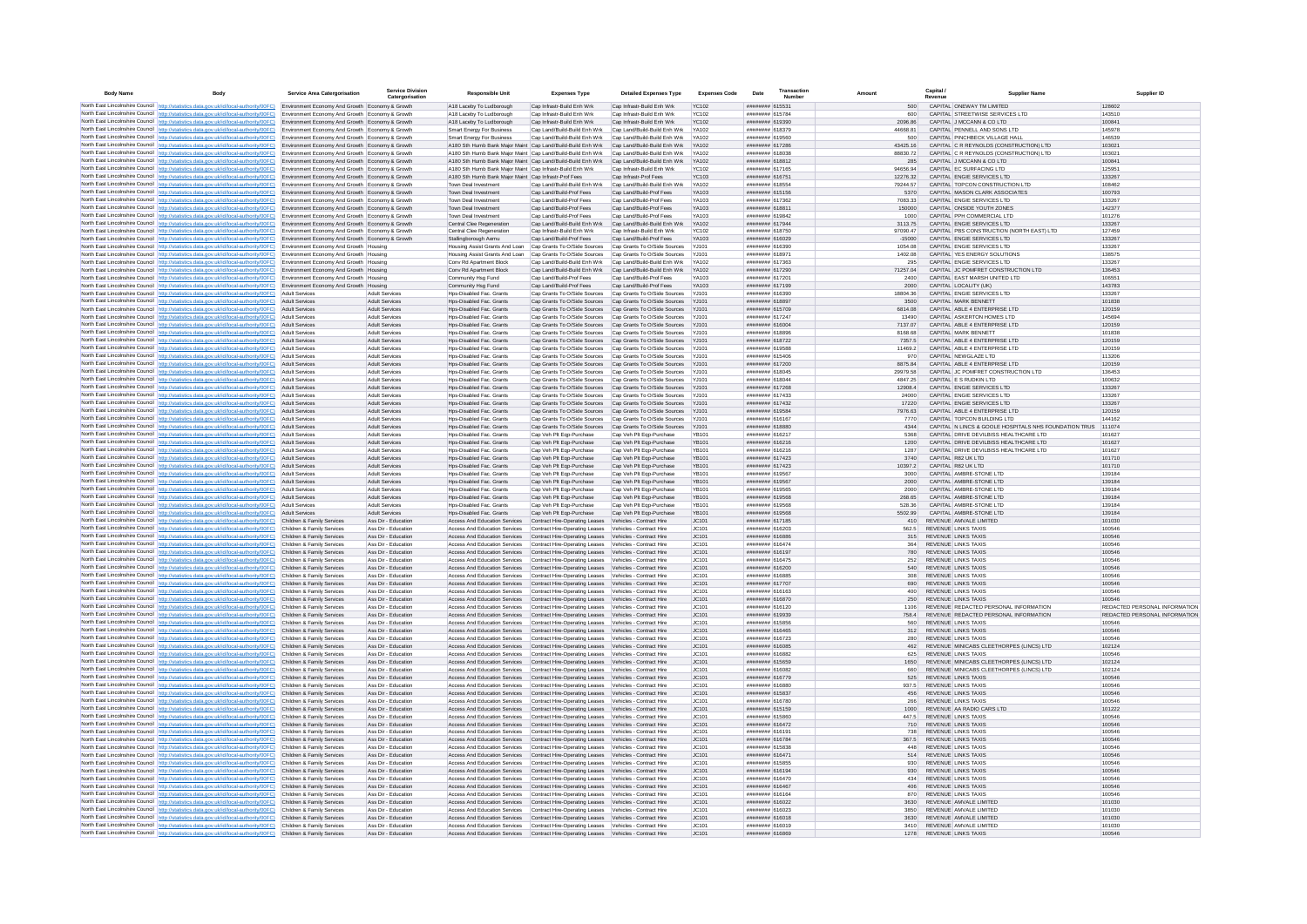| <b>Body Name</b> | Body                                                                                                                                                                                                        | <b>Service Area Catergorisation</b>                      | <b>Service Division</b><br>Catergorisation | <b>Responsible Unit</b>                                                                                                                                                        | <b>Expenses Type</b>                                                                                               | <b>Detailed Expenses Type</b> | <b>Expenses Code</b> | Transaction<br>Date<br>Number      | Amount         |             | Capital /                                                                               | <b>Supplier Nam</b> | Supplier ID                             |
|------------------|-------------------------------------------------------------------------------------------------------------------------------------------------------------------------------------------------------------|----------------------------------------------------------|--------------------------------------------|--------------------------------------------------------------------------------------------------------------------------------------------------------------------------------|--------------------------------------------------------------------------------------------------------------------|-------------------------------|----------------------|------------------------------------|----------------|-------------|-----------------------------------------------------------------------------------------|---------------------|-----------------------------------------|
|                  | North East Lincolnshire Council http://statistics.data.gov.uk/id/local-authority/00FC) Children & Family Services                                                                                           |                                                          | Ass Dir - Education                        | Access And Education Services                                                                                                                                                  | Contract Hire-Operating Leases Vehicles - Contract Hire                                                            |                               | IC101                | ####### 616026                     | 2530           |             | REVENUE AMVALE MEDICAL TRANSPORT LTD                                                    |                     | 130777                                  |
|                  | North East Lincolnshire Council http://statistics.data.gov.uk/id/local-authority/00FC)                                                                                                                      | Children & Family Services                               | Ass Dir - Education                        | Access And Education Services Contract Hire-Operating Leases Vehicles - Contract Hire                                                                                          |                                                                                                                    |                               | JC101                | ######## 616090                    | 4048           |             | REVENUE AMVALE LIMITED                                                                  |                     | 101030                                  |
|                  | North East Lincolnshire Council http://statistics.data.gov.uk/id/local-authority/00FC)<br>North East Lincolnshire Council http://statistics.data.gov.uk/id/local-authority/00FC)                            | Children & Family Services<br>Children & Family Services | Ass Dir - Education<br>Ass Dir - Education | Access And Education Services<br>Access And Education Services Contract Hire-Operating Leases Vehicles - Contract Hire                                                         | Contract Hire-Operating Leases Vehicles - Contract Hire                                                            |                               | JC101<br>JC101       | ######## 617704<br>####### 616056  |                | 550<br>730  | <b>REVENUE LINKS TAXIS</b><br><b>REVENUE LINKS TAXIS</b>                                |                     | 100546<br>100546                        |
|                  | North East Lincolnshire Council http://statistics.data.gov.uk/id/local-authority/00FC) Children & Family Services                                                                                           |                                                          | Ass Dir - Education                        | Access And Education Services                                                                                                                                                  | Contract Hire-Operating Leases Vehicles - Contract Hire                                                            |                               | JC101                | ######## 616498                    |                | 355         | <b>REVENUE LINKS TAXIS</b>                                                              |                     | 100546                                  |
|                  | North East Lincolnshire Council http://statistics.data.gov.uk/id/local-authority/00FC)                                                                                                                      | Children & Family Services                               | Ass Dir - Education                        | Access And Education Services Contract Hire-Operating Leases Vehicles - Contract Hire                                                                                          |                                                                                                                    |                               | JC101                | ######## 616166                    |                | 900         | <b>REVENUE LINKS TAXIS</b>                                                              |                     | 100546                                  |
|                  | North East Lincolnshire Council http://statistics.data.gov.uk/id/local-authority/00FC)                                                                                                                      | Children & Family Services                               | Ass Dir - Education                        | Access And Education Services                                                                                                                                                  | Contract Hire-Operating Leases Vehicles - Contract Hire                                                            |                               | JC101                | ####### 616788                     |                | 420         | <b>REVENUE LINKS TAXIS</b>                                                              |                     | 100546                                  |
|                  | North East Lincolnshire Council http://statistics.data.gov.uk/id/local-authority/00FC)                                                                                                                      | Children & Family Services<br>Children & Family Services | Ass Dir - Education<br>Ass Dir - Education | Access And Education Services<br>Access And Education Services                                                                                                                 | Contract Hire-Operating Leases Vehicles - Contract Hire<br>Contract Hire-Operating Leases Vehicles - Contract Hire |                               | IC101<br>JC101       | ####### 617187<br>####### 617186   |                | 410<br>410  | REVENUE AMVALE LIMITED<br>REVENUE AMVALE LIMITED                                        |                     | 101030<br>101030                        |
|                  | North East Lincolnshire Council http://statistics.data.gov.uk/id/local-authority/00FC)<br>North East Lincolnshire Council http://statistics.data.gov.uk/id/local-authority/00FC)                            | Children & Family Services                               | Ass Dir - Education                        | Access And Education Services                                                                                                                                                  | Contract Hire-Operating Leases                                                                                     | Vehicles - Contract Hire      | JC101                | ######## 616024                    | 6600           |             | REVENUE AMVALE MEDICAL TRANSPORT LTD                                                    |                     | 130777                                  |
|                  | North East Lincolnshire Council http://statistics.data.gov.uk/id/local-authority/00FC)                                                                                                                      | Children & Family Services                               | Ass Dir - Education                        | Access And Education Services                                                                                                                                                  | Contract Hire-Operating Leases Vehicles - Contract Hire                                                            |                               | JC101                | ####### 615861                     | 1050           |             | <b>REVENUE LINKS TAXIS</b>                                                              |                     | 100546                                  |
|                  | North East Lincolnshire Council http://statistics.data.gov.uk/id/local-authority/00FC)                                                                                                                      | Children & Family Services                               | Ass Dir - Education                        | Access And Education Services                                                                                                                                                  | Contract Hire-Operating Leases Vehicles - Contract Hire                                                            |                               | JC101                | ####### 616789                     | 1050           |             | <b>REVENUE LINKS TAXIS</b>                                                              |                     | 100546                                  |
|                  | North East Lincolnshire Council http://statistics.data.gov.uk/id/local-authority/00FC)<br>North East Lincolnshire Council http://statistics.data.gov.uk/id/local-authority/00FC)                            | Children & Family Services                               | Ass Dir - Education                        | Access And Education Services                                                                                                                                                  | Contract Hire-Operating Leases Vehicles - Contract Hire                                                            |                               | JC101                | ####### 616009                     | 1750           |             | <b>REVENUE LINKS TAXIS</b>                                                              |                     | 100546                                  |
|                  | North East Lincolnshire Council http://statistics.data.gov.uk/id/local-authority/00FC)                                                                                                                      | Children & Family Services<br>Children & Family Services | Ass Dir - Education<br>Ass Dir - Education | Access And Education Services Contract Hire-Operating Leases Vehicles - Contract Hire<br>Access And Education Services Contract Hire-Operating Leases Vehicles - Contract Hire |                                                                                                                    |                               | JC101<br>JC101       | ######## 616496<br>######## 616049 |                | 875<br>510  | <b>REVENUE LINKS TAXIS</b><br><b>REVENUE LINKS TAXIS</b>                                |                     | 100546<br>100546                        |
|                  | North East Lincolnshire Council http://statistics.data.gov.uk/id/local-authority/00FC)                                                                                                                      | Children & Family Services                               | Ass Dir - Education                        | Access And Education Services Contract Hire-Operating Leases Vehicles - Contract Hire                                                                                          |                                                                                                                    |                               | JC101                | ####### 616497                     |                | 255         | REVENUE LINKS TAXIS                                                                     |                     | 100546                                  |
|                  | North East Lincolnshire Council http://statistics.data.gov.uk/id/local-authority/00FC)                                                                                                                      | Children & Family Services                               | Ass Dir - Education                        | <b>Access And Education Services</b>                                                                                                                                           | Contract Hire-Operating Leases Vehicles - Contract Hire                                                            |                               | IC.101               | ####### 616016                     | 4774           |             | REVENUE AMVALE MEDICAL TRANSPORT LTD                                                    |                     | 130777                                  |
|                  | North East Lincolnshire Council http://statistics.data.gov.uk/id/local-authority/00FC)                                                                                                                      | Children & Family Services                               | Ass Dir - Education                        | Access And Education Services Contract Hire-Operating Leases Vehicles - Contract Hire                                                                                          |                                                                                                                    |                               | JC101                | ####### 616017                     |                |             | REVENUE AMVALE MEDICAL TRANSPORT LTD                                                    |                     | 130777                                  |
|                  | North East Lincolnshire Council http://statistics.data.gov.uk/id/local-authority/00FC)<br>North East Lincolnshire Council http://statistics.data.gov.uk/id/local-authority/00FC)                            | Children & Family Services<br>Children & Family Services | Ass Dir - Educatio<br>Ass Dir - Education  | Access And Education Services<br>Access And Education Services Contract Hire-Operating Leases Vehicles - Contract Hire                                                         | Contract Hire-Operating Leases                                                                                     | Vehicles - Contract Hire      | JC101<br>JC101       | ######## 616089<br>####### 616028  | 3388           |             | REVENUE REDACTED PERSONAL INFORMATION<br>REVENUE AMVALE MEDICAL TRANSPORT LTD           |                     | REDACTED PERSONAL INFORMATION<br>130777 |
|                  | North East Lincolnshire Council http://statistics.data.gov.uk/id/local-authority/00FC)                                                                                                                      | Children & Family Services                               | Ass Dir - Education                        | Access And Education Services                                                                                                                                                  | Contract Hire-Operating Leases Vehicles - Contract Hire                                                            |                               | JC101                | ######## 616083                    | 1716           |             | REVENUE MINICABS CLEETHORPES (LINCS) LTD                                                |                     | 102124                                  |
|                  | North East Lincolnshire Council http://statistics.data.gov.uk/id/local-authority/00FC)                                                                                                                      | Children & Family Services                               | Ass Dir - Education                        | Access And Education Services Contract Hire-Operating Leases Vehicles - Contract Hire                                                                                          |                                                                                                                    |                               | IC.101               | ####### 616037                     | 2459           |             | REVENUE REDACTED PERSONAL INFORMATION                                                   |                     | REDACTED PERSONAL INFORMATION           |
|                  | North East Lincolnshire Council http://statistics.data.gov.uk/id/local-authority/00FC) Children & Family Services                                                                                           |                                                          | Ass Dir - Education                        | Access And Education Services                                                                                                                                                  | Contract Hire-Oneration Leases Vehicles - Contract Hire                                                            |                               | IC.101               | ####### 616189                     |                | 630         | REVENUE LINKS TAXIS                                                                     |                     | 100546                                  |
|                  | North East Lincolnshire Council http://statistics.data.gov.uk/id/local-authority/00FC)                                                                                                                      | Children & Family Services<br>Children & Family Services | Ass Dir - Education<br>Ass Dir - Education | Access And Education Services Contract Hire-Operating Leases Vehicles - Contract Hire<br>Access And Education Services                                                         |                                                                                                                    |                               | IC.101<br>JC101      | ######## 616500<br>####### 616165  | 1020           | 294         | REVENUE LINKS TAXIS<br><b>REVENUE LINKS TAXIS</b>                                       |                     | 100546<br>100546                        |
|                  | North East Lincolnshire Council http://statistics.data.gov.uk/id/local-authority/00FC)<br>North East Lincolnshire Council http://statistics.data.gov.uk/id/local-authority/00FC)                            | Children & Family Services                               | Ass Dir - Education                        | Access And Education Services                                                                                                                                                  | Contract Hire-Operating Leases Vehicles - Contract Hire<br>Contract Hire-Operating Leases Vehicles - Contract Hire |                               | JC101                | ####### 616782                     |                | 476         | <b>REVENUE LINKS TAXIS</b>                                                              |                     | 100546                                  |
|                  | North East Lincolnshire Council http://statistics.data.gov.uk/id/local-authority/00FC)                                                                                                                      | Children & Family Services                               | Ass Dir - Education                        | Access And Education Services                                                                                                                                                  | Contract Hire-Operating Leases Vehicles - Contract Hire                                                            |                               | JC101                | ######## 616831                    |                | 476         | <b>REVENUE LINKS TAXIS</b>                                                              |                     | 100546                                  |
|                  | North East Lincolnshire Council http://statistics.data.gov.uk/id/local-authority/00FC)                                                                                                                      | Children & Family Services                               | Ass Dir - Education                        | Access And Education Services                                                                                                                                                  | Contract Hire-Operating Leases Vehicles - Contract Hire                                                            |                               | JC101                | ######## 616198                    | 1020           |             | <b>REVENUE LINKS TAXIS</b>                                                              |                     | 100546                                  |
|                  | North East Lincolnshire Council http://statistics.data.gov.uk/id/local-authority/00FC) Children & Family Services                                                                                           |                                                          | Ass Dir - Education                        | Access And Education Services Contract Hire-Operating Leases Vehicles - Contract Hire                                                                                          |                                                                                                                    |                               | JC101                | ######## 615843                    |                | 480         | <b>REVENUE LINKS TAXIS</b>                                                              |                     | 100546                                  |
|                  | North East Lincolnshire Council http://statistics.data.gov.uk/id/local-authority/00FC)<br>North East Lincolnshire Council http://statistics.data.gov.uk/id/local-authority/00FC)                            | Children & Family Services<br>Children & Family Services | Ass Dir - Education<br>Ass Dir - Education | Access And Education Services<br>Access And Education Services Contract Hire-Oneration Leases Vehicles - Contract Hire                                                         | Contract Hire-Operating Leases Vehicles - Contract Hire                                                            |                               | JC101<br>IC.101      | ######## 616190<br>####### 616464  |                | 659<br>294  | <b>REVENUE LINKS TAXIS</b><br>REVENUE LINKS TAXIS                                       |                     | 100546<br>100546                        |
|                  | North East Lincolnshire Council http://statistics.data.gov.uk/id/local-authority/00FC)                                                                                                                      | Children & Family Services                               | Ass Dir - Education                        | Access And Education Services                                                                                                                                                  | Contract Hire-Oneration Leases Vehicles - Contract Hire                                                            |                               | IC.101               | ######## 615777                    | 2310           |             | REVENUE HANSONS AIRPORT EXPRESS                                                         |                     | 111879                                  |
|                  | North East Lincolnshire Council http://statistics.data.gov.uk/id/local-authority/00FC)                                                                                                                      | Children & Family Services                               | Ass Dir - Education                        | Access And Education Services Contract Hire-Operating Leases Vehicles - Contract Hire                                                                                          |                                                                                                                    |                               | IC.101               | ######## 615778                    | 2310           |             | REVENUE HANSONS AIRPORT EXPRESS                                                         |                     | 111879                                  |
|                  | North East Lincolnshire Council http://statistics.data.gov.uk/id/local-authority/00FC)                                                                                                                      | Children & Family Services                               | Ass Dir - Education                        | Access And Education Services                                                                                                                                                  | Contract Hire-Operating Leases Vehicles - Contract Hire                                                            |                               | JC101                | ####### 616021                     | 2838           |             | REVENUE AMVALE MEDICAL TRANSPORT LTD                                                    |                     | 130777                                  |
|                  | North East Lincolnshire Council http://statistics.data.gov.uk/id/local-authority/00FC)                                                                                                                      | Children & Family Services<br>Children & Family Services | Ass Dir - Education<br>Ass Dir - Education | Access And Education Services<br>Access And Education Services                                                                                                                 | Contract Hire-Operating Leases Vehicles - Contract Hire<br>Contract Hire-Operating Leases Vehicles - Contract Hire |                               | JC101<br>JC101       | ####### 616087<br>####### 616466   | 1430           | 798         | REVENUE MINICABS CLEETHORPES (LINCS) LTD<br><b>REVENUE LINKS TAXIS</b>                  |                     | 102124<br>100546                        |
|                  | North East Lincolnshire Council http://statistics.data.gov.uk/id/local-authority/00FC)<br>North East Lincolnshire Council http://statistics.data.gov.uk/id/local-authority/00FC)                            | Children & Family Services                               | Ass Dir - Education                        | Access And Education Services                                                                                                                                                  | Contract Hire-Operating Leases Vehicles - Contract Hire                                                            |                               | JC101                | ####### 616193                     | 1524           |             | <b>REVENUE LINKS TAXIS</b>                                                              |                     | 100546                                  |
|                  | North East Lincolnshire Council http://statistics.data.gov.uk/id/local-authority/00FC) Children & Family Services                                                                                           |                                                          | Ass Dir - Education                        | Access And Education Services Contract Hire-Operating Leases Vehicles - Contract Hire                                                                                          |                                                                                                                    |                               | JC101                | ######## 615836                    |                | 630         | <b>REVENUE LINKS TAXIS</b>                                                              |                     | 100546                                  |
|                  | North East Lincolnshire Council http://statistics.data.gov.uk/id/local-authority/00FC)                                                                                                                      | Children & Family Services                               | Ass Dir - Education                        | Access And Education Services                                                                                                                                                  | Contract Hire-Operating Leases Vehicles - Contract Hire                                                            |                               | JC101                | ######## 616849                    |                | 294         | <b>REVENUE LINKS TAXIS</b>                                                              |                     | 100546                                  |
|                  | North East Lincolnshire Council http://statistics.data.gov.uk/id/local-authority/00FC)                                                                                                                      | Children & Family Services                               | Ass Dir - Education                        | Access And Education Services                                                                                                                                                  | Contract Hire-Operating Leases Vehicles - Contract Hire                                                            |                               | JC101                | sanara assument                    | 1293.6         |             | REVENUE MINICABS CLEETHORPES (LINCS) LTD                                                |                     | 102124<br>102124                        |
|                  | North East Lincolnshire Council http://statistics.data.gov.uk/id/local-authority/00FC)<br>North East Lincolnshire Council http://statistics.data.gov.uk/id/local-authority/00FC)                            | Children & Family Services<br>Children & Family Services | Ass Dir - Education<br>Ass Dir - Education | Access And Education Services<br>Access And Education Services                                                                                                                 | Contract Hire-Operating Leases Vehicles - Contract Hire<br>Contract Hire-Operating Leases Vehicles - Contract Hire |                               | IC.101<br>IC101      | ######## 616081<br>####### 616187  | 2244<br>2207.5 |             | REVENUE MINICABS CLEETHORPES (LINCS) LTD<br><b>REVENUE LINKS TAXIS</b>                  |                     | 100546                                  |
|                  | North East Lincolnshire Council http://statistics.data.gov.uk/id/local-authority/00FC)                                                                                                                      | Children & Family Services                               | Ass Dir - Education                        | Access And Education Services Contract Hire-Operating Leases Vehicles - Contract Hire                                                                                          |                                                                                                                    |                               | JC101                | ####### 616787                     | 1029           |             | <b>REVENUE LINKS TAXIS</b>                                                              |                     | 100546                                  |
|                  | North East Lincolnshire Council http://statistics.data.gov.uk/id/local-authority/00FC)                                                                                                                      | Children & Family Services                               | Ass Dir - Education                        | Access And Education Services                                                                                                                                                  | Contract Hire-Operating Leases                                                                                     | Vehicles - Contract Hire      | JC101                | ######## 616053                    | 1555           |             | <b>REVENUE LINKS TAXIS</b>                                                              |                     | 100546                                  |
|                  | North East Lincolnshire Council http://statistics.data.gov.uk/id/local-authority/00FC)                                                                                                                      | Children & Family Services                               | Ass Dir - Education                        | Access And Education Services Contract Hire-Operating Leases Vehicles - Contract Hire                                                                                          |                                                                                                                    |                               | JC101                | ####### 616783                     |                | 679         | <b>REVENUE LINKS TAXIS</b>                                                              |                     | 100546                                  |
|                  | North East Lincolnshire Council http://statistics.data.gov.uk/id/local-authority/00FC)<br>North East Lincolnshire Council http://statistics.data.gov.uk/id/local-authority/00FC) Children & Family Services | Children & Family Services                               | Ass Dir - Education<br>Ass Dir - Education | Access And Education Services<br>Access And Education Services Contract Hire-Operating Leases Vehicles - Contract Hire                                                         | Contract Hire-Operating Leases Vehicles - Contract Hire                                                            |                               | JC101<br>JC101       | ######## 616779<br>######## 616880 |                | 350         | <b>REVENUE LINKS TAXIS</b><br>937.5 REVENUE LINKS TAXIS                                 |                     | 100546<br>100546                        |
|                  | North East Lincolnshire Council http://statistics.data.gov.uk/id/local-authority/00FC)                                                                                                                      | Children & Family Services                               | Ass Dir - Education                        | Access And Education Services                                                                                                                                                  | Contract Hire-Operating Leases Vehicles - Contract Hire                                                            |                               | JC101                | ######## 616025                    | 2838           |             | REVENUE AMVALE MEDICAL TRANSPORT LTD                                                    |                     | 130777                                  |
|                  | North East Lincolnshire Council   http://statistics.data.gov.uk/id/local-authority/00FC)                                                                                                                    | Children & Family Services                               | Ass Dir - Education                        | Access And Education Services                                                                                                                                                  | Contract Hire-Operating Leases Vehicles - Contract Hire                                                            |                               | JC101                | ######## 616084                    | 1650           |             | REVENUE MINICABS CLEETHORPES (LINCS) LTD                                                |                     | 102124                                  |
|                  | North East Lincolnshire Council http://statistics.data.gov.uk/id/local-authority/00FC)                                                                                                                      | Children & Family Services                               | Ass Dir - Education                        | Access And Education Services                                                                                                                                                  | Contract Hire-Operating Leases Vehicles - Contract Hire                                                            |                               | JC101                | ######## 616086                    |                | 1320        | REVENUE MINICABS CLEETHORPES (LINCS) LTD                                                |                     | 102124                                  |
|                  | North East Lincolnshire Council http://statistics.data.gov.uk/id/local-authority/00FC)                                                                                                                      | Children & Family Services                               | Ass Dir - Education                        | Access And Education Services Contract Hire-Operating Leases Vehicles - Contract Hire                                                                                          |                                                                                                                    |                               | JC101                | ####### 616126                     |                | 728         | REVENUE LINKS TAXIS                                                                     |                     | 100546                                  |
|                  | North East Lincolnshire Council http://statistics.data.gov.uk/id/local-authority/00FC)<br>North East Lincolnshire Council http://statistics.data.gov.uk/id/local-authority/00FC)                            | Children & Family Services<br>Children & Family Services | Ass Dir - Education<br>Ass Dir - Education | Access And Education Services<br>Access And Education Services                                                                                                                 | Contract Hire-Operating Leases Vehicles - Contract Hire<br>Contract Hire-Operating Leases Vehicles - Contract Hire |                               | JC101<br>JC101       | ####### 616501<br>####### 616048   |                | 930         | REVENUE LINKS TAXIS<br><b>REVENUE LINKS TAXIS</b>                                       |                     | 100546<br>100546                        |
|                  | North East Lincolnshire Council http://statistics.data.gov.uk/id/local-authority/00FC)                                                                                                                      | Children & Family Services                               | Ass Dir - Education                        | Access And Education Services Contract Hire-Operating Leases Vehicles - Contract Hire                                                                                          |                                                                                                                    |                               | IC.101               | ####### 616483                     |                | 464         | <b>REVENUE LINKS TAXIS</b>                                                              |                     | 100546                                  |
|                  | North East Lincolnshire Council http://statistics.data.gov.uk/id/local-authority/00FC)                                                                                                                      | Children & Family Services                               | Ass Dir - Education                        | Access And Education Services                                                                                                                                                  | Contract Hire-Operating Leases Vehicles - Contract Hire                                                            |                               | JC101                | ######## 616051                    |                | 480         | <b>REVENUE LINKS TAXIS</b>                                                              |                     | 100546                                  |
|                  | North East Lincolnshire Council http://statistics.data.gov.uk/id/local-authority/00FC)<br>North East Lincolnshire Council http://statistics.data.gov.uk/id/local-authority/00FC)                            | Children & Family Services<br>Children & Family Services | Ass Dir - Education<br>Ass Dir - Education | Access And Education Services Contract Hire-Operating Leases Vehicles - Contract Hire<br>Access And Education Services                                                         |                                                                                                                    |                               | IC.101<br>IC.101     | ######## 616085<br>######## 615858 | 1421           | 748         | REVENUE MINICARS CLEETHORPES (LINCS) LTD.<br>REVENUE LINKS TAXIS                        |                     | 102124<br>100546                        |
|                  | North East Lincolnshire Council http://statistics.data.gov.uk/id/local-authority/00FC)                                                                                                                      | Children & Family Services                               | Ass Dir - Education                        | Access And Education Services                                                                                                                                                  | Contract Hire-Operating Leases Vehicles - Contract Hire<br>Contract Hire-Operating Leases Vehicles - Contract Hire |                               | JC101                | ######## 616850                    |                | 686         | <b>REVENUE LINKS TAXIS</b>                                                              |                     | 100546                                  |
|                  | North East Lincolnshire Council http://statistics.data.gov.uk/id/local-authority/00FC)                                                                                                                      | Children & Family Services                               | Ass Dir - Education                        | Access And Education Services                                                                                                                                                  | Contract Hire-Operating Leases Vehicles - Contract Hire                                                            |                               | JC101                | ######## 616055                    |                | 546         | <b>REVENUE LINKS TAXIS</b>                                                              |                     | 100546                                  |
|                  | North East Lincolnshire Council http://statistics.data.gov.uk/id/local-authority/00FC)                                                                                                                      | Children & Family Services                               | Ass Dir - Education                        | Access And Education Services                                                                                                                                                  | Contract Hire-Operating Leases Vehicles - Contract Hire                                                            |                               | JC101                | ######## 615159                    | 638.5          |             | REVENUE AA RADIO CARS LTD                                                               |                     | 101222                                  |
|                  | North East Lincolnshire Council http://statistics.data.gov.uk/id/local-authority/00FC)                                                                                                                      | Children & Family Services                               | Ass Dir - Education                        | Access And Education Services                                                                                                                                                  | Contract Hire-Operating Leases Vehicles - Contract Hire                                                            |                               | JC101                | ######## 616412                    |                | 770         | REVENUE AA RADIO CARS LTD                                                               |                     | 101222                                  |
|                  | North East Lincolnshire Council http://statistics.data.gov.uk/id/local-authority/00FC)<br>North East Lincolnshire Council http://statistics.data.gov.uk/id/local-authority/00FC)                            | Children & Family Services<br>Children & Family Services | Ass Dir - Education<br>Ass Dir - Education | Access And Education Services<br>Access And Education Services Contract Hire-Operating Leases Vehicles - Contract Hire                                                         | Contract Hire-Operating Leases Vehicles - Contract Hire                                                            |                               | JC101<br>JC101       | ####### 616121<br>####### 616204   | 1401.4<br>1058 |             | REVENUE MINICABS CLEETHORPES (LINCS) LTD<br><b>REVENUE LINKS TAXIS</b>                  |                     | 102124<br>100546                        |
|                  | North East Lincolnshire Council http://statistics.data.gov.uk/id/local-authority/00FC)                                                                                                                      | Children & Family Services                               | Ass Dir - Education                        | Access And Education Services                                                                                                                                                  | Contract Hire-Operating Leases Vehicles - Contract Hire                                                            |                               | JC101                | ######## 616860                    |                | 623         | <b>REVENUE LINKS TAXIS</b>                                                              |                     | 100546                                  |
|                  | North East Lincolnshire Council http://statistics.data.gov.uk/id/local-authority/00FC)                                                                                                                      | Children & Family Services                               | Ass Dir - Education                        | Access And Education Services                                                                                                                                                  | Contract Hire-Operating Leases Vehicles - Contract Hire                                                            |                               | IC.101               | ######## 616411                    |                | 282         | REVENUE AA RADIO CARS I TD                                                              |                     | 101222                                  |
|                  | North East Lincolnshire Council http://statistics.data.gov.uk/id/local-authority/00FC)                                                                                                                      | Children & Family Services                               | Ass Dir - Education                        | Access And Education Services                                                                                                                                                  | Contract Hire-Operating Leases Vehicles - Contract Hire                                                            |                               | IC101                | ####### 616784                     | 367.5          |             | REVENUE LINKS TAXIS                                                                     |                     | 100546                                  |
|                  | North East Lincolnshire Council http://statistics.data.gov.uk/id/local-authority/00FC).                                                                                                                     | Children & Family Services<br>Children & Family Services | Ass Dir - Education<br>Ass Dir - Education | Access And Education Services<br>Access And Education Services                                                                                                                 | Contract Hire-Operating Leases Vehicles - Contract Hire<br>Contract Hire-Operating Leases Vehicles - Contract Hire |                               | JC101<br>JC101       | ####### 616076<br>####### 616476   |                | 480<br>266  | REVENUE LINKS TAXIS<br><b>REVENUE LINKS TAXIS</b>                                       |                     | 100546<br>100546                        |
|                  | North East Lincolnshire Council http://statistics.data.gov.uk/id/local-authority/00FC)<br>North East Lincolnshire Council http://statistics.data.gov.uk/id/local-authority/00FC)                            | Children & Family Services                               | Ass Dir - Education                        | Access And Education Services                                                                                                                                                  | Contract Hire-Operating Leases Vehicles - Contract Hire                                                            |                               | JC101                | ####### 616473                     | 364            |             | <b>REVENUE LINKS TAXIS</b>                                                              |                     | 100546                                  |
|                  | North East Lincolnshire Council http://statistics.data.gov.uk/id/local-authority/00FC)                                                                                                                      | Children & Family Services                               | Ass Dir - Education                        | Access And Education Services Contract Hire-Operating Leases Vehicles - Contract Hire                                                                                          |                                                                                                                    |                               | JC101                | ####### 615835                     |                | 780         | <b>REVENUE LINKS TAXIS</b>                                                              |                     | 100546                                  |
|                  | North East Lincolnshire Council http://statistics.data.gov.uk/id/local-authority/00FC) Children & Family Services                                                                                           |                                                          | Ass Dir - Education                        | Access And Education Services                                                                                                                                                  | Contract Hire-Operating Leases Vehicles - Contract Hire                                                            |                               | JC101                | ######## 616124                    |                | 675         | <b>REVENUE LINKS TAXIS</b>                                                              |                     | 100546                                  |
|                  | North East Lincolnshire Council http://statistics.data.gov.uk/id/local-authority/00FC)<br>North East Lincolnshire Council http://statistics.data.gov.uk/id/local-authority/00FC)                            | Children & Family Services                               | Ass Dir - Education                        | Access And Education Services                                                                                                                                                  | Contract Hire-Operating Leases Vehicles - Contract Hire                                                            |                               | JC101                | ######## 616861                    |                | 315         | <b>REVENUE LINKS TAXIS</b>                                                              |                     | 100546                                  |
|                  | North East Lincolnshire Council http://statistics.data.gov.uk/id/local-authority/00FC)                                                                                                                      | Children & Family Services<br>Children & Family Services | Ass Dir - Education<br>Ass Dir - Education | Access And Education Services<br>Access And Education Services Contract Hire-Operating Leases Vehicles - Contract Hire                                                         | Contract Hire-Operating Leases Vehicles - Contract Hire                                                            |                               | JC101<br>IC101       | ######## 616202<br>####### 616887  |                | 1624<br>784 | <b>REVENUE LINKS TAXIS</b><br>REVENUE LINKS TAXIS                                       |                     | 100546<br>100546                        |
|                  | North East Lincolnshire Council http://statistics.data.gov.uk/id/local-authority/00FC)                                                                                                                      | Children & Family Services                               | Ass Dir - Education                        | Access And Education Services                                                                                                                                                  | Contract Hire-Operating Leases Vehicles - Contract Hire                                                            |                               | JC101                | ####### 616872                     |                | 959         | <b>REVENUE LINKS TAXIS</b>                                                              |                     | 100546                                  |
|                  | North East Lincolnshire Council http://statistics.data.gov.uk/id/local-authority/00FC)                                                                                                                      | Children & Family Services                               | Ass Dir - Education                        | Access And Education Services                                                                                                                                                  | Contract Hire-Operating Leases Vehicles - Contract Hire                                                            |                               | JC101                | ####### 616201                     | 2055           |             | <b>REVENUE LINKS TAXIS</b>                                                              |                     | 100546                                  |
|                  | North East Lincolnshire Council http://statistics.data.gov.uk/id/local-authority/00FC)                                                                                                                      | Children & Family Services                               | Ass Dir - Educatio                         | Access And Education Services                                                                                                                                                  | Contract Hire-Operating Leases Vehicles - Contract Hire                                                            |                               | JC101                | ####### 616030                     |                | 400         | REVENUE LINKS TAXIS                                                                     |                     | 100546                                  |
|                  | North East Lincolnshire Council http://statistics.data.gov.uk/id/local-authority/00FC)                                                                                                                      | Children & Family Services<br>Children & Family Services | Ass Dir - Education                        | Access And Education Services Contract Hire-Operating Leases Vehicles - Contract Hire                                                                                          |                                                                                                                    |                               | JC101                | ######## 616871<br>######## 615879 |                | 294         | <b>REVENUE LINKS TAXIS</b><br>REVENUE DRS TAXI SERVICE                                  |                     | 100546                                  |
|                  | North East Lincolnshire Council http://statistics.data.gov.uk/id/local-authority/00FC)<br>North East Lincolnshire Council http://statistics.data.gov.uk/id/local-authority/00FC).                           | Children & Family Services                               | Ass Dir - Education<br>Ass Dir - Education | Access And Education Services Contract Hire-Operating Leases Vehicles - Contract Hire<br>Access And Education Services Contract Hire-Operating Leases Vehicles - Contract Hire |                                                                                                                    |                               | JC101<br>JC101       | ######## 616206                    |                | 595<br>930  | REVENUE LINKS TAXIS                                                                     |                     | 141083<br>100546                        |
|                  | North East Lincolnshire Council http://statistics.data.gov.uk/id/local-authority/00FC)                                                                                                                      | Children & Family Services                               | Ass Dir - Education                        | Access And Education Services                                                                                                                                                  | Contract Hire-Operating Leases Vehicles - Contract Hire                                                            |                               | JC101                | ######## 616883                    |                | 434         | <b>REVENUE LINKS TAXIS</b>                                                              |                     | 100546                                  |
|                  | North East Lincolnshire Council http://statistics.data.gov.uk/id/local-authority/00FC)                                                                                                                      | Children & Family Services                               | Ass Dir - Education                        | Access And Education Services Contract Hire-Operating Leases Vehicles - Contract Hire                                                                                          |                                                                                                                    |                               | IC.101               | ######## 617703                    |                | 898         | <b>REVENUE LINKS TAXIS</b>                                                              |                     | 100546                                  |
|                  | North East Lincolnshire Council http://statistics.data.gov.uk/id/local-authority/00FC)                                                                                                                      | Children & Family Services                               | Ass Dir - Education                        | Access And Education Services                                                                                                                                                  | Contract Hire-Operating Leases Vehicles - Contract Hire                                                            |                               | IC.101               | <b>NNNHHHHH</b> 616884             |                | $250 -$     | <b>REVENUE LINKS TAXIS</b><br><b>REVENUE LINKS TAXIS</b>                                |                     | 100546                                  |
|                  | North East Lincolnshire Council http://statistics.data.gov.uk/id/local-authority/00FC)<br>North East Lincolnshire Council http://statistics.data.gov.uk/id/local-authority/00FC)                            | Children & Family Services<br>Children & Family Services | Ass Dir - Education<br>Ass Dir - Education | Access And Education Services<br>Access And Education Services                                                                                                                 | Contract Hire-Operating Leases Vehicles - Contract Hire<br>Contract Hire-Operating Leases                          | Vehicles - Contract Hire      | JC101<br>JC101       | ####### 616205<br>####### 617665   | 2723           | 481         | REVENUE F HUNT (COACH HIRE) LTD                                                         |                     | 100546<br>104034                        |
|                  | North East Lincolnshire Council http://statistics.data.gov.uk/id/local-authority/00FC)                                                                                                                      | Children & Family Services                               | Ass Dir - Education                        | Access And Education Services Contract Hire-Operating Leases Vehicles - Contract Hire                                                                                          |                                                                                                                    |                               | JC101                | ######## 617933                    | 3695.5         |             | REVENUE F HUNT (COACH HIRE) LTD                                                         |                     | 104034                                  |
|                  | North East Lincolnshire Council http://statistics.data.gov.uk/id/local-authority/00FC)                                                                                                                      | Children & Family Services                               | Ass Dir - Education                        | Access And Education Services                                                                                                                                                  | Contract Hire-Operating Leases Vehicles - Contract Hire                                                            |                               | JC101                | ####### 615529                     | 2220           |             | <b>REVENUE WATAXIS</b>                                                                  |                     | 141297                                  |
|                  | North East Lincolnshire Council http://statistics.data.gov.uk/id/local-authority/00FC)                                                                                                                      | Children & Family Services                               | Ass Dir - Education                        | Access And Education Services  Contract Hire-Operating Leases  Vehicles - Contract Hire                                                                                        |                                                                                                                    |                               | JC101                | ######## 618693                    | 1432.5         |             | REVENUE HANSONS AIRPORT EXPRESS                                                         |                     | 111879                                  |
|                  | North East Lincolnshire Council http://statistics.data.gov.uk/id/local-authority/00FC) Children & Family Services<br>North East Lincolnshire Council http://statistics.data.gov.uk/id/local-authority/00FC) | Children & Family Services                               | Ass Dir - Education<br>Ass Dir - Education | Access And Education Services Contract Hire-Operating Leases Vehicles - Contract Hire<br>Access And Education Services Contract Hire-Operating Leases Vehicles - Contract Hire |                                                                                                                    |                               | IC.101<br>IC.101     | ######## 616744<br>######## 616080 | 3520<br>4730   |             | REVENUE BEST FUTURES COMMUNITY INTEREST COMPANY<br>REVENUE AMVALE MEDICAL TRANSPORT LTD |                     | 128600<br>130777                        |
|                  | North East Lincolnshire Council http://statistics.data.gov.uk/id/local-authority/00FC)                                                                                                                      | Children & Family Services                               | Ass Dir - Education                        | Access And Education Services Contract Hire-Operating Leases Vehicles - Contract Hire                                                                                          |                                                                                                                    |                               | IC.101               | ######## 617372                    | 3225           |             | REVENUE AMVALE MEDICAL TRANSPORT LTD                                                    |                     | 130777                                  |
|                  | North East Lincolnshire Council http://statistics.data.gov.uk/id/local-authority/00FC) Children & Family Services                                                                                           |                                                          | Ass Dir - Education                        | Access And Education Services Contract Hire-Operating Leases Vehicles - Contract Hire                                                                                          |                                                                                                                    |                               | JC101                | ####### 618976                     | 54017          |             | REVENUE LINCOLNSHIRE COUNTY COUNCIL                                                     |                     | 100389                                  |
|                  | North East Lincolnshire Council http://statistics.data.gov.uk/id/local-authority/00FC) Children & Family Services                                                                                           |                                                          | Ass Dir - Education                        | Access And Education Services  Contract Hire-Operating Leases  Vehicles - Contract Hire                                                                                        |                                                                                                                    |                               | JC101                | ######## 617640                    |                |             | 1292 REVENUE TIME TAXIS                                                                 |                     | 146433                                  |
|                  | North East Lincolnshire Council http://statistics.data.gov.uk/id/local-authority/00FC) Children & Family Services                                                                                           |                                                          | Ass Dir - Education                        | Access And Education Services Contributions To Provisions                                                                                                                      |                                                                                                                    | Contributions - Other         | LK103                | ######## 78097                     | 309.04         |             | REVENUE REDACTED PERSONAL INFORMATION                                                   |                     | REDACTED PERSONAL INFORMATION           |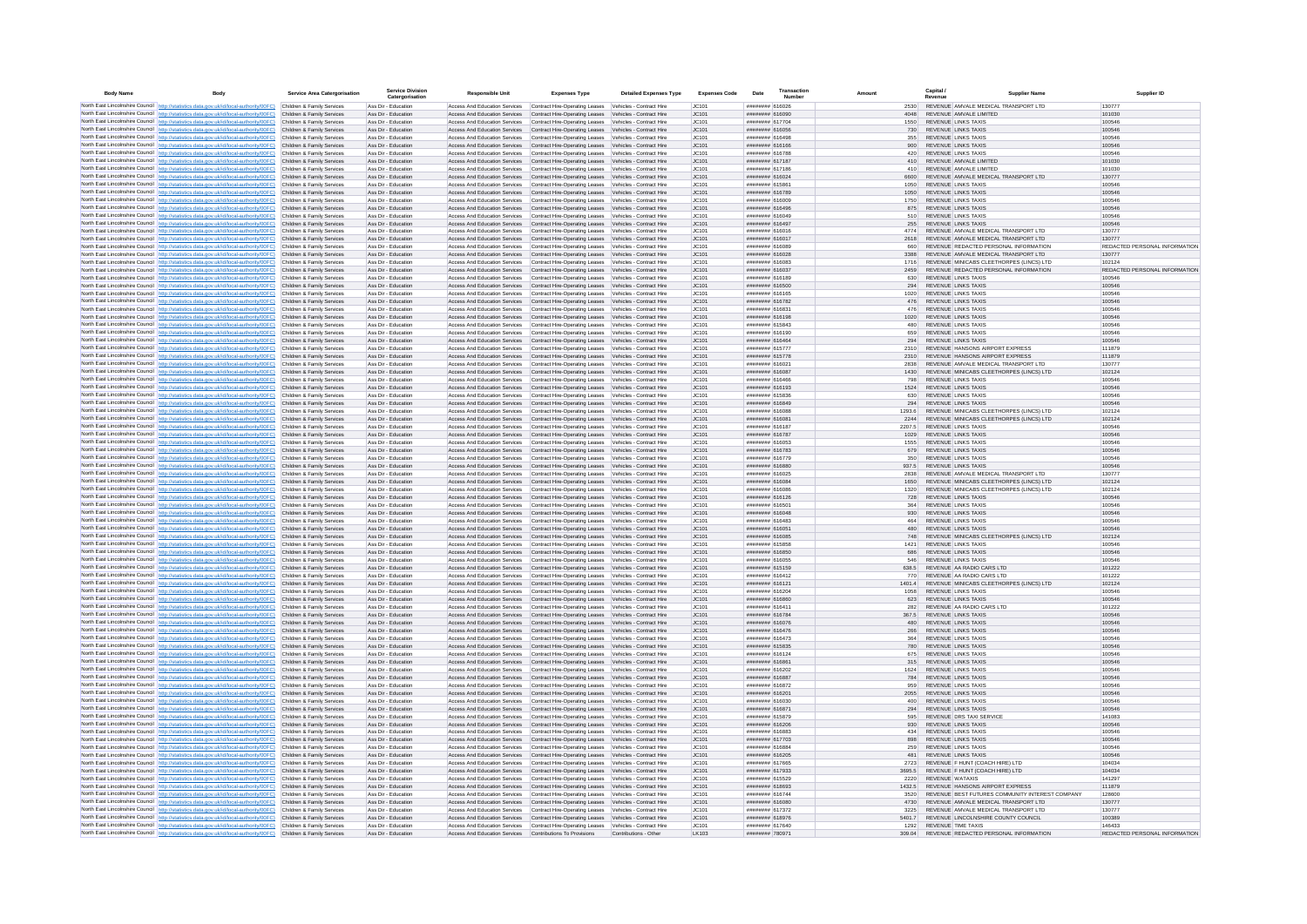| <b>Body Name</b> |                                                                                                                                                                                                                                        | Service Area Catergorisation                             | <b>Service Division</b><br>Catergorisation | <b>Responsible Unit</b>                                        | <b>Expenses Type</b>                                     | <b>Detailed Expenses Type</b>                              | <b>Expenses Code</b> | Date                               | Transactio<br>Number |                      | Capital /<br>Revenue | <b>Supplier Name</b>                                                            | Supplier ID                                                    |
|------------------|----------------------------------------------------------------------------------------------------------------------------------------------------------------------------------------------------------------------------------------|----------------------------------------------------------|--------------------------------------------|----------------------------------------------------------------|----------------------------------------------------------|------------------------------------------------------------|----------------------|------------------------------------|----------------------|----------------------|----------------------|---------------------------------------------------------------------------------|----------------------------------------------------------------|
|                  | North East Lincolnshire Council http://statistics.data.gov.uk/id/local-authority/00FC) Children & Family Services                                                                                                                      |                                                          | Ass Dir - Education                        | Access And Education Services                                  | Contributions To Provisions                              | Contributions - Other                                      | LK103                | ######## 780970                    |                      | 476.18               |                      | REVENUE REDACTED PERSONAL INFORMATION                                           | REDACTED PERSONAL INFORMATION                                  |
|                  | North East Lincolnshire Council http://statistics.data.gov.uk/id/local-authority/00FC)                                                                                                                                                 | Children & Family Services                               | Ass Dir - Education                        | Access And Education Services   Direct Employee Expenses       |                                                          | Agency Supply Teachers                                     | EA104                | ######## 616209                    |                      | 600                  |                      | REVENUE ADRIAN CLARKE                                                           | 132706                                                         |
|                  | North East Lincolnshire Council http://statistics.data.gov.uk/id/local-authority/00FC)<br>North East Lincolnshire Council http://statistics.data.gov.uk/id/local-authority/00FC)                                                       | Children & Family Services<br>Children & Family Services | Ass Dir - Education<br>Ass Dir - Education | Access And Education Services<br>Access And Education Services | Rents<br>Miscellaneous Expenses                          | Rent<br>Other Expenses General                             | GC101<br>LL119       | ######## 616014<br>######## 618799 |                      | 1250<br>279          |                      | REVENUE JOHN WHITGIFT ACADEMY<br>REVENUE NORMANS (BURTON ON TRENT) LTD          | 106898<br>101490                                               |
|                  | North East Lincolnshire Council http://statistics.data.gov.uk/id/local-authority/00FC)                                                                                                                                                 | Children & Family Services                               | Ass Dir - Education                        | Access And Education Services Miscellaneous Expenses           |                                                          | Other Expenses General                                     | 119                  | ####### 615519                     |                      | 275                  |                      | REVENUE LINCOLN PIANO CENTRE LTD                                                | 146218                                                         |
|                  | North East Lincolnshire Council http://statistics.data.gov.uk/id/local-authority/00FC)                                                                                                                                                 | Children & Family Services                               | Ass Dir - Education                        | Access And Education Services                                  | Other Anengies                                           | Performers                                                 | P.1101               | ######## 616828                    |                      | 800                  |                      | REVENUE CAROLINE MASSDAM GOOCH                                                  | 104894                                                         |
|                  | North East Lincolnshire Council http://statistics.data.gov.uk/id/local-authority/00FC)                                                                                                                                                 | Children & Family Services                               | Ass Dir - Education                        | Access And Education Services                                  | Other Agencies                                           | Tuition                                                    | PJ112                | ####### 782575<br>####### 615240   |                      | 270                  |                      | REVENUE REDACTED PERSONAL INFORMATION                                           | REDACTED PERSONAL INFORMATION                                  |
|                  | North East Lincolnshire Council http://statistics.data.gov.uk/id/local-authority/00FC)<br>North East Lincolnshire Council http://statistics.data.gov.uk/id/local-authority/00FC)                                                       | Children & Family Services<br>Children & Family Services | Ass Dir - Education<br>Ass Dir - Education | Access And Education Services<br>Access And Education Services | Other Agencies<br>Other Agencies                         | Tuition<br>Tuition                                         | PJ112<br>PJ112       | ####### 615820                     |                      | 1250<br>1250         |                      | REVENUE PROSPERO RECRUITMENT LTD<br>REVENUE PROSPERO RECRUITMENT LTD            | 145278<br>145278                                               |
|                  | North East Lincolnshire Council http://statistics.data.gov.uk/id/local-authority/00FC)                                                                                                                                                 | Children & Family Services                               | Ass Dir - Education                        | Access And Education Services                                  | Other Agencies                                           | Tuition                                                    | PJ112                | ######## 615998                    |                      | 1500                 |                      | REVENUE CASTLES EDUCATION LLP                                                   | 146355                                                         |
|                  | North East Lincolnshire Council http://statistics.data.gov.uk/id/local-authority/00FC) Children & Family Services                                                                                                                      |                                                          | Ass Dir - Education                        | Access And Education Services  Other Agencies                  |                                                          | Tuition                                                    | PJ112                | ######## 617288                    |                      | 1250                 |                      | REVENUE PROSPERO RECRUITMENT LTD                                                | 145278                                                         |
|                  | North East Lincolnshire Council http://statistics.data.gov.uk/id/local-authority/00FC)<br>North East Lincolnshire Council http://statistics.data.gov.uk/id/local-authority/00FC)                                                       | Children & Family Services<br>Children & Family Services | Ass Dir - Education<br>Ass Dir - Education | Access And Education Services<br>Access And Education Services | Other Agencies<br>Other Agencies                         | Tuition<br>Tuition                                         | PJ112<br>PJ112       | ######## 618065<br>######## 618062 |                      | 1375<br>1375         |                      | REVENUE LEARNING4LIFE-GY-CIC<br>REVENUE LEARNING4LIFE-GY-CIC                    | 144120<br>144120                                               |
|                  | North East Lincolnshire Council http://statistics.data.gov.uk/id/local-authority/00FC)                                                                                                                                                 | Children & Family Services                               | Ass Dir - Education                        | Access And Education Services                                  | Other Agencies                                           | Tuition                                                    | P.I112               | 120813 848844                      |                      | 525                  |                      | REVENUE LEARNING4LIFE-GY-CIC                                                    | 144120                                                         |
|                  | North East Lincolnshire Council http://statistics.data.gov.uk/id/local-authority/00FC)                                                                                                                                                 | Children & Family Services                               | Ass Dir - Education                        | Access And Education Services                                  | Other Agencies                                           | Tuition                                                    | PJ112                | ######## 618064                    |                      | 1650                 |                      | REVENUE LEARNING4LIFE-GY-CIC                                                    | 144120                                                         |
|                  | North East Lincolnshire Council http://statistics.data.gov.uk/id/local-authority/00FC)                                                                                                                                                 | Children & Family Services                               | Ass Dir - Education                        | Access And Education Services                                  | Other Agencies                                           | Tuition                                                    | PJ112                | ######## 618063                    |                      | 1462                 |                      | REVENUE LEARNING4LIFE-GY-CIC                                                    | 144120                                                         |
|                  | North East Lincolnshire Council http://statistics.data.gov.uk/id/local-authority/00FC)                                                                                                                                                 | Children & Family Services<br>Children & Family Services | Ass Dir - Education<br>Ass Dir - Education | Access And Education Services                                  | Other Agencies                                           | Tuition                                                    | PJ112<br>PJ112       | ######## 618060<br>####### 618059  |                      | 1375<br>2750         |                      | REVENUE LEARNING4LIFE-GY-CIC<br>REVENUE LEARNING4LIFE-GY-CIC                    | 144120<br>144120                                               |
|                  | North East Lincolnshire Council http://statistics.data.gov.uk/id/local-authority/00FC)<br>North East Lincolnshire Council http://statistics.data.gov.uk/id/local-authority/00FC)                                                       | Children & Family Services                               | Ass Dir - Education                        | Access And Education Services<br>Access And Education Services | Other Agencies<br>Other Agencies                         | Tuition<br>Tuition                                         | PJ112                | ######## 618058                    |                      | 1237.5               |                      | REVENUE LEARNING4LIFE-GY-CIC                                                    | 144120                                                         |
|                  | North East Lincolnshire Council http://statistics.data.gov.uk/id/local-authority/00FC) Children & Family Services                                                                                                                      |                                                          | Ass Dir - Education                        | Access And Education Services                                  | Other Agencies                                           | Tuition                                                    | PJ112                | ######## 618401                    |                      | 1250                 |                      | REVENUE PROSPERO RECRUITMENT LTD                                                | 145278                                                         |
|                  | North East Lincolnshire Council http://statistics.data.gov.uk/id/local-authority/00FC)                                                                                                                                                 | Children & Family Services                               | Ass Dir - Education                        | Sen/Inclusion                                                  | Other Local Authorities                                  | Third Pp - Other Local Auth                                | PC101                | ######## 616727                    |                      | 3984.67              |                      | REVENUE REDACTED PERSONAL INFORMATION                                           | REDACTED PERSONAL INFORMATION                                  |
|                  | North East Lincolnshire Council http://statistics.data.gov.uk/id/local-authority/00FC)<br>North East Lincolnshire Council http://statistics.data.gov.uk/id/local-authority/00FC)                                                       | Children & Family Services<br>Children & Family Services | Ass Dir - Education<br>Ass Dir - Education | Sen/Inclusion<br>Sen/Indusion                                  | Other Local Authorities<br>Other Local Authorities       | Third Pp - Other Local Auth<br>Third Pp - Other Local Auth | PC101<br>PC101       | ######## 616738<br>####### 616725  |                      | 1755.56<br>15309.57  |                      | REVENUE REDACTED PERSONAL INFORMATION<br>REVENUE REDACTED PERSONAL INFORMATION  | REDACTED PERSONAL INFORMATION<br>REDACTED PERSONAL INFORMATION |
|                  | North East Lincolnshire Council http://statistics.data.gov.uk/id/local-authority/00FC)                                                                                                                                                 | Children & Family Services                               | Ass Dir - Education                        | Sen/Inclusion                                                  | Other Local Authorities                                  | Third Pp - Other Local Auth                                | PC101                | ######## 616755                    |                      | 4611.67              |                      | REVENUE REDACTED PERSONAL INFORMATION                                           | REDACTED PERSONAL INFORMATION                                  |
|                  | North East Lincolnshire Council http://statistics.data.gov.uk/id/local-authority/00FC)                                                                                                                                                 | Children & Family Services                               | Ass Dir - Education                        | Sen/Inclusion                                                  | Other Local Authorities                                  | Third Pp - Other Local Auth                                | PC101                | ######## 616730                    |                      | 6000                 |                      | REVENUE REDACTED PERSONAL INFORMATION                                           | REDACTED PERSONAL INFORMATION                                  |
|                  | North East Lincolnshire Council http://statistics.data.gov.uk/id/local-authority/00FC)                                                                                                                                                 | Children & Family Services                               | Ass Dir - Education                        | Sen/Inclusion                                                  | Other Local Authorities                                  | Third Pp - Other Local Auth                                | PC101                | ####### 616731                     |                      | 1350                 |                      | REVENUE REDACTED PERSONAL INFORMATION                                           | REDACTED PERSONAL INFORMATION                                  |
|                  | North East Lincolnshire Council http://statistics.data.gov.uk/id/local-authority/00FC)                                                                                                                                                 | Children & Family Services                               | Ass Dir - Education<br>Ass Dir - Education | Sen/Inclusion                                                  | Other Local Authorities                                  | Third Pp - Other Local Auth                                | PC101<br>PC101       | ######## 616732                    |                      | 1350                 |                      | REVENUE REDACTED PERSONAL INFORMATION                                           | REDACTED PERSONAL INFORMATION<br>REDACTED PERSONAL INFORMATION |
|                  | North East Lincolnshire Council http://statistics.data.gov.uk/id/local-authority/00FC)<br>North East Lincolnshire Council http://statistics.data.gov.uk/id/local-authority/00FC) Children & Family Services                            | Children & Family Services                               | Ass Dir - Education                        | Sen/Inclusion<br>Sen/Inclusion                                 | Other Local Authorities<br>Other Local Authorities       | Third Pp - Other Local Auth<br>Third Pp - Other Local Auth | PC101                | ####### 616733<br>######## 617289  |                      | 1350<br>3968         |                      | REVENUE REDACTED PERSONAL INFORMATION<br>REVENUE REDACTED PERSONAL INFORMATION  | REDACTED PERSONAL INFORMATION                                  |
|                  | North East Lincolnshire Council http://statistics.data.gov.uk/id/local-authority/00FC)                                                                                                                                                 | Children & Family Services                               | Ass Dir - Education                        | Sen/Inclusion                                                  | Other Local Authorities                                  | Third Pp - Other Local Auth                                | PC101                | ######## 616734                    |                      | 4991                 |                      | REVENUE REDACTED PERSONAL INFORMATION                                           | REDACTED PERSONAL INFORMATION                                  |
|                  | North East Lincolnshire Council http://statistics.data.gov.uk/id/local-authority/00FC)                                                                                                                                                 | Children & Family Services                               | Ass Dir - Education                        | Sen/Inclusion                                                  | Other Local Authorities                                  | Third Pp - Other Local Auth                                | PC101                | ######## 616739                    |                      | 3077.86              |                      | REVENUE REDACTED PERSONAL INFORMATION                                           | REDACTED PERSONAL INFORMATION                                  |
|                  | North East Lincolnshire Council http://statistics.data.gov.uk/id/local-authority/00FC)                                                                                                                                                 | Children & Family Services                               | Ass Dir - Education                        | Sen/Inclusion                                                  | Other Local Authorities                                  | Third Pp - Other Local Auth                                | PC101                | ####### 616741                     |                      | 5729                 |                      | REVENUE REDACTED PERSONAL INFORMATION                                           | REDACTED PERSONAL INFORMATION<br>REDACTED PERSONAL INFORMATION |
|                  | North East Lincolnshire Council http://statistics.data.gov.uk/id/local-authority/00FC)<br>North East Lincolnshire Council http://statistics.data.gov.uk/id/local-authority/00FC)                                                       | Children & Family Services<br>Children & Family Services | Ass Dir - Education<br>Ass Dir - Education | Sen/Inclusion<br>Sen/Inclusion                                 | Other Local Authorities<br>Other Local Authorities       | Third Pp - Other Local Auth<br>Third Pp - Other Local Auth | PC101<br>PC101       | ####### 616129<br>####### 615365   |                      | 2366<br>1013.33      |                      | REVENUE REDACTED PERSONAL INFORMATION<br>REVENUE REDACTED PERSONAL INFORMATION  | REDACTED PERSONAL INFORMATION                                  |
|                  | North East Lincolnshire Council http://statistics.data.gov.uk/id/local-authority/00FC)                                                                                                                                                 | Children & Family Services                               | Ass Dir - Education                        | Sen/Inclusion                                                  | Other Local Authorities                                  | Third Pp - Other Local Auth                                | PC101                | ####### 616913                     |                      | 197427.78            |                      | REVENUE REDACTED PERSONAL INFORMATION                                           | REDACTED PERSONAL INFORMATION                                  |
|                  | North East Lincolnshire Council http://statistics.data.gov.uk/id/local-authority/00FC)                                                                                                                                                 | Children & Family Services                               | Ass Dir - Education                        | Sen/Inclusion                                                  | Other Local Authorities                                  | Third Pp - Other Local Auth                                | PC101                | ####### 616791                     |                      | 9042.66              |                      | REVENUE REDACTED PERSONAL INFORMATION                                           | REDACTED PERSONAL INFORMATION                                  |
|                  | North East Lincolnshire Council http://statistics.data.gov.uk/id/local-authority/00FC)                                                                                                                                                 | Children & Family Services                               | Ass Dir - Education                        | Sen/Inclusion                                                  | Other Local Authorities                                  | Third Po - Other Local Auth                                | PC101                | ######## 616792                    |                      | 8459.26              |                      | REVENUE REDACTED PERSONAL INFORMATION                                           | REDACTED PERSONAL INFORMATION                                  |
|                  | North East Lincolnshire Council http://statistics.data.gov.uk/id/local-authority/00FC) Children & Family Services<br>North East Lincolnshire Council http://statistics.data.oov.uk/id/local-authority/00FC)                            | Children & Family Services                               | Ass Dir - Education<br>Ass Dir - Education | Sen/Indusion<br>Sen/Indusion                                   | Other Local Authorities<br>Other Local Authorities       | Third Pn - Other Local Auth<br>Third Pp - Other Local Auth | PC101<br>PC101       | ######## 616777<br>######## 616747 |                      | 9042.66<br>4017634   |                      | REVENUE REDACTED PERSONAL INFORMATION<br>REVENUE REDACTED PERSONAL INFORMATION  | REDACTED PERSONAL INFORMATION<br>REDACTED PERSONAL INFORMATION |
|                  | North East Lincolnshire Council http://statistics.data.gov.uk/id/local-authority/00FC)                                                                                                                                                 | Children & Family Services                               | Ass Dir - Education                        | Sen/Inclusion                                                  | Other Local Authorities                                  | Third Pp - Other Local Auth                                | PC101                | ####### 616125                     |                      | 46387.5              |                      | REVENUE REDACTED PERSONAL INFORMATION                                           | REDACTED PERSONAL INFORMATION                                  |
|                  | North East Lincolnshire Council http://statistics.data.gov.uk/id/local-authority/00FC)                                                                                                                                                 | Children & Family Services                               | Ass Dir - Education                        | Sen/Inclusion                                                  | Other Local Authorities                                  | Third Pp - Other Local Auth                                | PC101                | ######## 616793                    |                      | 11832                |                      | REVENUE REDACTED PERSONAL INFORMATION                                           | REDACTED PERSONAL INFORMATION                                  |
|                  | North East Lincolnshire Council http://statistics.data.gov.uk/id/local-authority/00FC)                                                                                                                                                 | Children & Family Services                               | Ass Dir - Education                        | Sen/Inclusion                                                  | Other Local Authorities                                  | Third Pp - Other Local Auth                                | PC101                | ######## 616772                    |                      | 13354                |                      | REVENUE REDACTED PERSONAL INFORMATION                                           | REDACTED PERSONAL INFORMATION                                  |
|                  | North East Lincolnshire Council http://statistics.data.gov.uk/id/local-authority/00FC)<br>North East Lincolnshire Council http://statistics.data.gov.uk/id/local-authority/00FC)                                                       | Children & Family Services<br>Children & Family Services | Ass Dir - Education<br>Ass Dir - Education | Sen/Inclusion<br>Sen/Inclusion                                 | Other Local Authorities<br>Other Local Authorities       | Third Po - Other Local Auth<br>Third Po - Other Local Auth | PC101<br>PC101       | ######## 616771<br>######## 616764 |                      | 1636.5<br>5566       |                      | REVENUE REDACTED PERSONAL INFORMATION<br>REVENUE REDACTED PERSONAL INFORMATION  | REDACTED PERSONAL INFORMATION<br>REDACTED PERSONAL INFORMATION |
|                  | North East Lincolnshire Council http://statistics.data.gov.uk/id/local-authority/00FC)                                                                                                                                                 | Children & Family Services                               | Ass Dir - Education                        | Sen/Inclusion                                                  | Other Local Authorities                                  | Third Po - Other Local Auth                                | PC101                | ######## 616762                    |                      | 5566                 |                      | REVENUE REDACTED PERSONAL INFORMATION                                           | REDACTED PERSONAL INFORMATION                                  |
|                  | North East Lincolnshire Council http://statistics.data.gov.uk/id/local-authority/00FC)                                                                                                                                                 | Children & Family Services                               | Ass Dir - Education                        | Sen/Inclusion                                                  | Other Local Authorities                                  | Third Pp - Other Local Auth                                | PC101                | ######## 616763                    |                      | 4933.5               |                      | REVENUE REDACTED PERSONAL INFORMATION                                           | REDACTED PERSONAL INFORMATION                                  |
|                  | North East Lincolnshire Council http://statistics.data.gov.uk/id/local-authority/00FC) Children & Family Services                                                                                                                      |                                                          | Ass Dir - Education                        | Sen/Indusion                                                   | Other Local Authorities                                  | Third Pp - Other Local Auth                                | PC101                | ####### 616765                     |                      | 4933.5               |                      | REVENUE REDACTED PERSONAL INFORMATION                                           | REDACTED PERSONAL INFORMATION                                  |
|                  | North East Lincolnshire Council   http://statistics.data.gov.uk/id/local-authority/00FC)<br>North East Lincolnshire Council http://statistics.data.gov.uk/id/local-authority/00FC)                                                     | Children & Family Services<br>Children & Family Services | Ass Dir - Education<br>Ass Dir - Education | Sen/Indusion<br>Sen/Inclusion                                  | Other Local Authorities<br>Other Local Authorities       | Third Pp - Other Local Auth<br>Third Pp - Other Local Auth | PC101<br>PC101       | ####### 616761<br>######## 616759  |                      | 5566<br>5566         |                      | REVENUE REDACTED PERSONAL INFORMATION<br>REVENUE REDACTED PERSONAL INFORMATION  | REDACTED PERSONAL INFORMATION<br>REDACTED PERSONAL INFORMATION |
|                  | North East Lincolnshire Council http://statistics.data.gov.uk/id/local-authority/00FC)                                                                                                                                                 | Children & Family Services                               | Ass Dir - Education                        | Sen/Inclusion                                                  | Other Local Authorities                                  | Third Pp - Other Local Auth                                | PC101                | ####### 616760                     |                      | 5566                 |                      | REVENUE REDACTED PERSONAL INFORMATION                                           | REDACTED PERSONAL INFORMATION                                  |
|                  | North East Lincolnshire Council http://statistics.data.gov.uk/id/local-authority/00FC).                                                                                                                                                | Children & Family Services                               | Ass Dir - Education                        | Sen/Inclusion                                                  | Other Local Authorities                                  | Third Po - Other Local Auth                                | PC101                | ######## 616770                    |                      | 20904                |                      | REVENUE REDACTED PERSONAL INFORMATION                                           | REDACTED PERSONAL INFORMATION                                  |
|                  | North East Lincolnshire Council http://statistics.data.gov.uk/id/local-authority/00FC)                                                                                                                                                 | Children & Family Services                               | Ass Dir - Education                        | Sen/Inclusion                                                  | Other Local Authorities<br>Other Local Authorities       | Third Pp - Other Local Auth<br>Third Pp - Other Local Auth | PC101<br>PC101       | ######## 616098<br>####### 616857  |                      | 4840                 |                      | REVENUE REDACTED PERSONAL INFORMATION<br>REVENUE REDACTED PERSONAL INFORMATION  | REDACTED PERSONAL INFORMATION<br>REDACTED PERSONAL INFORMATION |
|                  | North East Lincolnshire Council http://statistics.data.gov.uk/id/local-authority/00FC)<br>North East Lincolnshire Council http://statistics.data.gov.uk/id/local-authority/00FC)                                                       | Children & Family Services<br>Children & Family Services | Ass Dir - Education<br>Ass Dir - Education | Sen/Inclusion<br>Sen/Inclusion                                 | Other Local Authorities                                  | Third Pp - Other Local Auth                                | PC101                | ####### 616856                     |                      | 12648<br>1228.93     |                      | REVENUE REDACTED PERSONAL INFORMATION                                           | REDACTED PERSONAL INFORMATION                                  |
|                  | North East Lincolnshire Council http://statistics.data.gov.uk/id/local-authority/00FC)                                                                                                                                                 | Children & Family Services                               | Ass Dir - Education                        | Sen/Inclusion                                                  | Other Local Authorities                                  | Third Pp - Other Local Auth                                | PC101                | ######## 618918                    |                      | 3861                 |                      | REVENUE REDACTED PERSONAL INFORMATION                                           | REDACTED PERSONAL INFORMATION                                  |
|                  | North East Lincolnshire Council   http://statistics.data.gov.uk/id/local-authority/00FC)                                                                                                                                               | Children & Family Services                               | Ass Dir - Education                        | Sen/Indusion                                                   | Other Local Authorities                                  | Third Pp - Other Local Auth                                | PC101                | ####### 618917                     |                      | 9042.66              |                      | REVENUE REDACTED PERSONAL INFORMATION                                           | REDACTED PERSONAL INFORMATION                                  |
|                  | North East Lincolnshire Council http://statistics.data.gov.uk/id/local-authority/00FC)                                                                                                                                                 | Children & Family Services                               | Ass Dir - Education                        | Sen/Indusion                                                   | Other Local Authorities                                  | Third Pp - Other Local Auth                                | PC101                | <b><i>HEERER BREEFER</i></b>       |                      | 9710 17              |                      | REVENUE REDACTED PERSONAL INFORMATION                                           | REDACTED PERSONAL INFORMATION<br>REDACTED PERSONAL INFORMATION |
|                  | North East Lincolnshire Council http://statistics.data.gov.uk/id/local-authority/00FC)<br>North East Lincolnshire Council http://statistics.data.gov.uk/id/local-authority/00FC) Children & Family Services                            | Children & Family Services                               | Ass Dir - Education<br>Ass Dir - Education | Sen/Inclusion<br>Sen/Inclusio                                  | Other Local Authorities<br>Other Local Authorities       | Third Pp - Other Local Auth<br>Third Pp - Other Local Auth | PC101<br>PC101       | ######## 618921<br>######## 618924 |                      | 13294.77<br>5216.92  |                      | REVENUE REDACTED PERSONAL INFORMATION<br>REVENUE REDACTED PERSONAL INFORMATION  | REDACTED PERSONAL INFORMATION                                  |
|                  | North East Lincolnshire Council http://statistics.data.gov.uk/id/local-authority/00FC) Children & Family Services                                                                                                                      |                                                          | Ass Dir - Education                        | Sen/Inclusion                                                  | Other Local Authorities                                  | Third Pp - Other Local Auth                                | PC101                | ####### 618922                     |                      | 5216.92              |                      | REVENUE REDACTED PERSONAL INFORMATION                                           | REDACTED PERSONAL INFORMATION                                  |
|                  | North East Lincolnshire Council   http://statistics.data.gov.uk/id/local-authority/00FC)                                                                                                                                               | Children & Family Services                               | Ass Dir - Education                        | Sen/Inclusion                                                  | Other Local Authorities                                  | Third Pp - Other Local Auth                                | PC101                | ####### 619578                     |                      | 55265                |                      | REVENUE REDACTED PERSONAL INFORMATION                                           | REDACTED PERSONAL INFORMATION                                  |
|                  | North East Lincolnshire Council http://statistics.data.gov.uk/id/local-authority/00FC)<br>North East Lincolnshire Council http://statistics.data.gov.uk/id/local-authority/00FC)                                                       | Children & Family Services                               | Ass Dir - Education                        | Sen/Inclusion                                                  | Other Local Authorities                                  | Third Pp - Other Local Auth                                | PC101                | ######## 619945                    |                      | 1678                 |                      | REVENUE REDACTED PERSONAL INFORMATION                                           | REDACTED PERSONAL INFORMATION                                  |
|                  | North East Lincolnshire Council http://statistics.data.gov.uk/id/local-authority/00FC)                                                                                                                                                 | Children & Family Services<br>Children & Family Services | Ass Dir - Education<br>Ass Dir - Education | Sen/Inclusion<br>Sen/Inclusion                                 | <b>Private Contractors</b><br><b>Private Contractors</b> | Third Party Prov - Private<br>Third Party Prov - Private   | PH101<br>PH101       | ######## 616727<br>######## 616755 |                      | 4731.11<br>2837.33   |                      | REVENUE REDACTED PERSONAL INFORMATION<br>REVENUE REDACTED PERSONAL INFORMATION  | REDACTED PERSONAL INFORMATION<br>REDACTED PERSONAL INFORMATION |
|                  | North East Lincolnshire Council http://statistics.data.gov.uk/id/local-authority/00FC)                                                                                                                                                 | Children & Family Services                               | Ass Dir - Education                        | Sen/Indusion                                                   | Private Contractors                                      | Third Party Prov - Private                                 | PH101                | ####### 617289                     |                      | 15500                |                      | REVENUE REDACTED PERSONAL INFORMATION                                           | REDACTED PERSONAL INFORMATION                                  |
|                  | North East Lincolnshire Council http://statistics.data.gov.uk/id/local-authority/00FC)                                                                                                                                                 | Children & Family Services                               | Ass Dir - Education                        | Sen/Inclusion                                                  | Private Contractors                                      | Third Party Prov - Private                                 | PH101                | ######## 616734                    |                      | 15996                |                      | REVENUE REDACTED PERSONAL INFORMATION                                           | REDACTED PERSONAL INFORMATION                                  |
|                  | North East Lincolnshire Council http://statistics.data.gov.uk/id/local-authority/00FC)<br>North East Lincolnshire Council http://statistics.data.gov.uk/id/local-authority/00FC)                                                       | Children & Family Services<br>Children & Family Services | Ass Dir - Education<br>Ass Dir - Education | Sen/Inclusion<br>Sen/Inclusion                                 | Private Contractors<br>Private Contractors               | Third Party Prov - Private<br>Third Party Prov - Private   | PH101<br>PH101       | ####### 616735<br>####### 616736   |                      | 22146.48<br>17515    |                      | REVENUE REDACTED PERSONAL INFORMATION<br>REVENUE REDACTED PERSONAL INFORMATION  | REDACTED PERSONAL INFORMATION<br>REDACTED PERSONAL INFORMATION |
|                  | North East Lincolnshire Council http://statistics.data.gov.uk/id/local-authority/00FC)                                                                                                                                                 | Children & Family Services                               | Ass Dir - Education                        | Sen/Inclusion                                                  | Private Contractors                                      | Third Party Prov - Private                                 | PH101                | ######## 616756                    |                      | 16215.92             |                      | REVENUE REDACTED PERSONAL INFORMATION                                           | REDACTED PERSONAL INFORMATION                                  |
|                  | North East Lincolnshire Council http://statistics.data.gov.uk/id/local-authority/00FC) Children & Family Services                                                                                                                      |                                                          | Ass Dir - Education                        | Sen/Inclusion                                                  | <b>Private Contractors</b>                               | Third Party Prov - Private                                 | PH101                | ####### 616740                     |                      | 8321.25              |                      | REVENUE REDACTED PERSONAL INFORMATION                                           | REDACTED PERSONAL INFORMATION                                  |
|                  | North East Lincolnshire Council http://statistics.data.gov.uk/id/local-authority/00FC) Children & Family Services                                                                                                                      |                                                          | Ass Dir - Education                        | Sen/Inclusion                                                  | <b>Private Contractors</b>                               | Third Party Prov - Private                                 | PH101                | ######## 616743                    |                      | 8228.28              |                      | REVENUE REDACTED PERSONAL INFORMATION                                           | REDACTED PERSONAL INFORMATION                                  |
|                  | North East Lincolnshire Council http://statistics.data.gov.uk/id/local-authority/00FC)<br>North East Lincolnshire Council http://statistics.data.gov.uk/id/local-authority/00FC) Children & Family Services                            | Children & Family Services                               | Ass Dir - Education                        | Sen/Inclusion                                                  | Private Contractors                                      | Third Party Prov - Private                                 | PH101                | ######## 616778                    |                      | 11668                |                      | REVENUE REDACTED PERSONAL INFORMATION                                           | REDACTED PERSONAL INFORMATION<br>REDACTED PERSONAL INFORMATION |
|                  | North East Lincolnshire Council http://statistics.data.gov.uk/id/local-authority/00FC)                                                                                                                                                 | Children & Family Services                               | Ass Dir - Education<br>Ass Dir - Education | Sen/Inclusion<br>Sen/Inclusion                                 | <b>Private Contractors</b><br><b>Private Contractors</b> | Third Party Prov - Private<br>Third Party Prov - Private   | PH101<br>PH101       | ####### 616781<br>######## 616790  |                      | 9250<br>10419.43     |                      | REVENUE REDACTED PERSONAL INFORMATION<br>REVENUE REDACTED PERSONAL INFORMATION  | REDACTED PERSONAL INFORMATION                                  |
|                  | North East Lincolnshire Council http://statistics.data.gov.uk/id/local-authority/00FC)                                                                                                                                                 | Children & Family Services                               | Ass Dir - Education                        | Sen/Inclusion                                                  | Private Contractors                                      | Third Party Prov - Private                                 | PH101                | ####### 616775                     |                      | 28680                |                      | REVENUE REDACTED PERSONAL INFORMATION                                           | REDACTED PERSONAL INFORMATION                                  |
|                  | North East Lincolnshire Council http://statistics.data.gov.uk/id/local-authority/00FC)                                                                                                                                                 | Children & Family Services                               | Ass Dir - Education                        | Sen/Inclusio                                                   | Private Contractor                                       | Third Party Prov - Private                                 | PH101                | ####### 616776                     |                      | 17957.25             |                      | REVENUE REDACTED PERSONAL INFORMATION                                           | REDACTED PERSONAL INFORMATION                                  |
|                  | North East Lincolnshire Council http://statistics.data.gov.uk/id/local-authority/00FC)                                                                                                                                                 | Children & Family Services                               | Ass Dir - Education                        | Sen/Inclusion                                                  | Private Contractors                                      | Third Party Prov - Private                                 | PH101                | ####### 616773                     |                      | 38280                |                      | REVENUE REDACTED PERSONAL INFORMATION                                           | REDACTED PERSONAL INFORMATION                                  |
|                  | North East Lincolnshire Council http://statistics.data.gov.uk/id/local-authority/00FC)<br>North East Lincolnshire Council http://statistics.data.gov.uk/id/local-authority/00FC)                                                       | Children & Family Services<br>Children & Family Services | Ass Dir - Education<br>Ass Dir - Education | Sen/Inclusion<br>Sen/Inclusion                                 | Private Contractors<br>Private Contractors               | Third Party Prov - Private<br>Third Party Prov - Private   | PH101<br>PH101       | ######## 616774<br>####### 616769  |                      | 23250<br>2714714     |                      | REVENUE REDACTED PERSONAL INFORMATION<br>REVENUE REDACTED PERSONAL INFORMATION  | REDACTED PERSONAL INFORMATION<br>REDACTED PERSONAL INFORMATION |
|                  | North East Lincolnshire Council http://statistics.data.gov.uk/id/local-authority/00FC)                                                                                                                                                 | Children & Family Services                               | Ass Dir - Education                        | Sen/Indusion                                                   | <b>Private Contractors</b>                               | Third Party Prov - Private                                 | PH101                | ######## 616793                    |                      | 2050 71              |                      | REVENUE, REDACTED PERSONAL INFORMATION                                          | REDACTED PERSONAL INFORMATION                                  |
|                  | North East Lincolnshire Council http://statistics.data.gov.uk/id/local-authority/00FC)                                                                                                                                                 | Children & Family Services                               | Ass Dir - Education                        | Sen/Indusion                                                   | <b>Private Contractors</b>                               | Third Party Prov - Private                                 | PH101                | ######## 616748                    |                      | 22439.48             |                      | REVENUE, REDACTED PERSONAL INFORMATION                                          | REDACTED PERSONAL INFORMATION                                  |
|                  | North East Lincolnshire Council http://statistics.data.gov.uk/id/local-authority/00FC)                                                                                                                                                 | Children & Family Services                               | Ass Dir - Education                        | Sen/Indusion                                                   | <b>Private Contractors</b>                               | Third Party Prov - Private                                 | PH101                | ####### 616758                     |                      | 25645.12             |                      | REVENUE, REDACTED PERSONAL INFORMATION<br>REVENUE REDACTED PERSONAL INFORMATION | REDACTED PERSONAL INFORMATION<br>REDACTED PERSONAL INFORMATION |
|                  | North East Lincolnshire Council http://statistics.data.gov.uk/id/local-authority/00FC)<br>North East Lincolnshire Council http://statistics.data.gov.uk/id/local-authority/00FC)                                                       | Children & Family Services<br>Children & Family Services | Ass Dir - Education<br>Ass Dir - Education | Sen/Inclusion<br>Sen/Inclusion                                 | <b>Private Contractors</b><br>Private Contractors        | Third Party Prov - Private<br>Third Party Prov - Private   | PH101<br>PH101       | ######## 616767<br>######## 616766 |                      | 13154.58<br>14804 71 |                      | REVENUE REDACTED PERSONAL INFORMATION                                           | REDACTED PERSONAL INFORMATION                                  |
|                  | North East Lincolnshire Council http://statistics.data.gov.uk/id/local-authority/00FC)                                                                                                                                                 | Children & Family Services                               | Ass Dir - Education                        | Sen/Inclusion                                                  | <b>Private Contractors</b>                               | Third Party Prov - Private                                 | PH101                | ######## 616768                    |                      | 14804.7              |                      | REVENUE REDACTED PERSONAL INFORMATION                                           | REDACTED PERSONAL INFORMATION                                  |
|                  | North East Lincolnshire Council http://statistics.data.gov.uk/id/local-authority/00FC)                                                                                                                                                 | Children & Family Services                               | Ass Dir - Education                        | Sen/Inclusion                                                  | <b>Private Contractors</b>                               | Third Party Prov - Private                                 | PH101                | ######## 616102                    |                      | 28675                |                      | REVENUE REDACTED PERSONAL INFORMATION                                           | REDACTED PERSONAL INFORMATION                                  |
|                  | North East Lincolnshire Council http://statistics.data.gov.uk/id/local-authority/00FC) Children & Family Services                                                                                                                      |                                                          | Ass Dir - Education                        | Sen/Inclusion                                                  | <b>Private Contractors</b>                               | Third Party Prov - Private                                 | PH101                | ####### 616101                     |                      | 13458.43             |                      | REVENUE REDACTED PERSONAL INFORMATION                                           | REDACTED PERSONAL INFORMATION                                  |
|                  | North East Lincolnshire Council http://statistics.data.gov.uk/id/local-authority/00FC) Children & Family Services<br>North East Lincolnshire Council http://statistics.data.gov.uk/id/local-authority/00FC) Children & Family Services |                                                          | Ass Dir - Education<br>Ass Dir - Education | Sen/Inclusion<br>Sen/Indusion                                  | <b>Private Contractors</b><br>Private Contractors        | Third Party Prov - Private<br>Third Party Prov - Private   | PH101<br>PH101       | ######## 616100<br>PROBIN BREEZE   |                      | 2714714<br>15477.99  |                      | REVENUE REDACTED PERSONAL INFORMATION<br>REVENUE, REDACTED PERSONAL INFORMATION | REDACTED PERSONAL INFORMATION<br>REDACTED PERSONAL INFORMATION |
|                  | North East Lincolnshire Council http://statistics.data.gov.uk/id/local-authority/00FC)                                                                                                                                                 | Children & Family Services                               | Ass Dir - Education                        | Sen/Indusion                                                   | <b>Private Contractors</b>                               | Third Party Prov - Private                                 | PH101                | ####### 616105                     |                      | 17814 28             |                      | REVENUE, REDACTED PERSONAL INFORMATION                                          | REDACTED PERSONAL INFORMATION                                  |
|                  | North East Lincolnshire Council http://statistics.data.gov.uk/id/local-authority/00FC) Children & Family Services                                                                                                                      |                                                          | Ass Dir - Education                        | Sen/Indusion                                                   | Private Contractors                                      | Third Party Prov - Private                                 | PH101                | ######## 616104                    |                      | 1904285              |                      | REVENUE REDACTED PERSONAL INFORMATION                                           | REDACTED PERSONAL INFORMATION                                  |
|                  | North East Lincolnshire Council http://statistics.data.gov.uk/id/local-authority/00FC) Children & Family Services                                                                                                                      |                                                          | Ass Dir - Education                        | Sen/Indusion                                                   | <b>Private Contractors</b>                               | Third Party Prov - Private                                 | PH101                | ####### 616103                     |                      | 4300                 |                      | REVENUE REDACTED PERSONAL INFORMATION<br>REVENUE REDACTED PERSONAL INFORMATION  | REDACTED PERSONAL INFORMATION<br>REDACTED PERSONAL INFORMATION |
|                  | North East Lincolnshire Council http://statistics.data.gov.uk/id/local-authority/00FC) Children & Family Services<br>North East Lincolnshire Council http://statistics.data.gov.uk/id/local-authority/00FC) Children & Family Services |                                                          | Ass Dir - Education<br>Ass Dir - Education | Sen/Inclusion<br>Sen/Inclusion                                 | Private Contractors<br>Private Contractors               | Third Party Prov - Private<br>Third Party Prov - Private   | PH101<br>PH101       | ####### 616856<br>####### 616857   |                      | 4406.43<br>2192.14   |                      | REVENUE REDACTED PERSONAL INFORMATION                                           | REDACTED PERSONAL INFORMATION                                  |
|                  |                                                                                                                                                                                                                                        |                                                          |                                            |                                                                |                                                          |                                                            |                      |                                    |                      |                      |                      |                                                                                 |                                                                |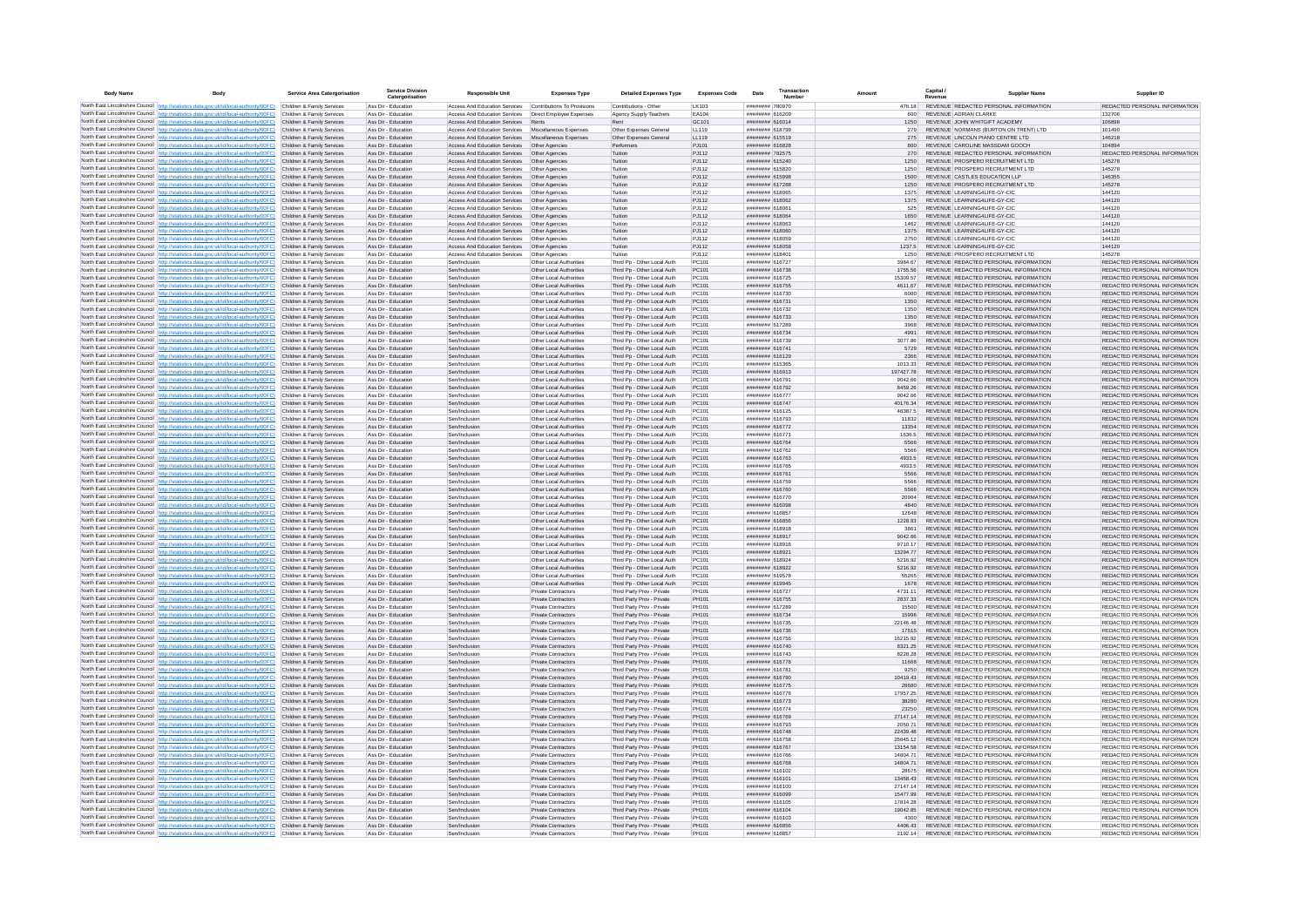| <b>Body Name</b> |                                                                                                                                                                                    | <b>Service Area Catergorisation</b>                      | <b>Service Division</b><br>Catergorisation | <b>Responsible Unit</b>                  | <b>Expenses Type</b>                                       | <b>Detailed Expenses Type</b>                                      | <b>Expenses Code</b>  | Date                               | Transactio<br>Numbe |                      | Capital /<br>Revenue | <b>Supplier Name</b>                                                            | Supplier ID                                                    |
|------------------|------------------------------------------------------------------------------------------------------------------------------------------------------------------------------------|----------------------------------------------------------|--------------------------------------------|------------------------------------------|------------------------------------------------------------|--------------------------------------------------------------------|-----------------------|------------------------------------|---------------------|----------------------|----------------------|---------------------------------------------------------------------------------|----------------------------------------------------------------|
|                  | North East Lincolnshire Council http://statistics.data.gov.uk/id/local-authority/00FC) Children & Family Services                                                                  |                                                          | Ass Dir - Education                        | Sen/Inclusion                            | Private Contractors                                        | Third Party Prov - Private                                         | PH101                 | ######## 616858                    |                     | 22439.48             |                      | REVENUE REDACTED PERSONAL INFORMATION                                           | REDACTED PERSONAL INFORMATION                                  |
|                  | North East Lincolnshire Council http://statistics.data.gov.uk/id/local-authority/00FC)                                                                                             | Children & Family Services                               | Ass Dir - Education                        | Sen/Inclusion                            | <b>Private Contractors</b>                                 | Third Party Prov - Private                                         | PH101                 | ######## 616859                    |                     | 17692.01             |                      | REVENUE REDACTED PERSONAL INFORMATION                                           | REDACTED PERSONAL INFORMATION                                  |
|                  | North East Lincolnshire Council http://statistics.data.gov.uk/id/local-authority/00FC)                                                                                             | Children & Family Services                               | Ass Dir - Education                        | Sen/Inclusion                            | <b>Private Contractors</b>                                 | Third Party Prov - Private                                         | PH101                 | ######## 616914                    |                     | 17492.68             |                      | REVENUE REDACTED PERSONAL INFORMATION                                           | REDACTED PERSONAL INFORMATION                                  |
|                  | North East Lincolnshire Council http://statistics.data.gov.uk/id/local-authority/00FC)<br>North East Lincolnshire Council http://statistics.data.gov.uk/id/local-authority/00FC)   | Children & Family Services                               | Ass Dir - Education<br>Ass Dir - Education | Sen/Inclusion<br>Sen/Indusion            | <b>Private Contractors</b><br><b>Private Contractors</b>   | Third Party Prov - Private                                         | <b>PH101</b><br>PH101 | ####### 618549<br>######## 618915  |                     | 8228.28<br>5710.5    |                      | REVENUE REDACTED PERSONAL INFORMATION<br>REVENUE, REDACTED PERSONAL INFORMATION | REDACTED PERSONAL INFORMATION<br>REDACTED PERSONAL INFORMATION |
|                  | North East Lincolnshire Council http://statistics.data.gov.uk/id/local-authority/00FC)                                                                                             | Children & Family Services<br>Children & Family Services | Ass Dir - Education                        | Sen/Indusion                             | Private Contractors                                        | Third Party Prov - Private<br>Third Party Prov - Private           | PH101                 | ####### 618919                     |                     | 6303.6               |                      | REVENUE REDACTED PERSONAL INFORMATION                                           | REDACTED PERSONAL INFORMATION                                  |
|                  | North East Lincolnshire Council http://statistics.data.gov.uk/id/local-authority/00FC)                                                                                             | Children & Family Services                               | Ass Dir - Education                        | Sen/Inclusion                            | Private Contractors                                        | Third Party Prov - Private                                         | PH101                 | ####### 618920                     |                     | 7298.91              |                      | REVENUE REDACTED PERSONAL INFORMATION                                           | REDACTED PERSONAL INFORMATION                                  |
|                  | North East Lincolnshire Council http://statistics.data.gov.uk/id/local-authority/00FC)                                                                                             | Children & Family Services                               | Ass Dir - Education                        | Sen/Inclusio                             | Private Contractor                                         | Third Party Prov - Private                                         | PH101                 | ######## 618923                    |                     | 1544375              |                      | REVENUE REDACTED PERSONAL INFORMATION                                           | REDACTED PERSONAL INFORMATION                                  |
|                  | North East Lincolnshire Council http://statistics.data.gov.uk/id/local-authority/00FC)                                                                                             | Children & Family Services                               | Ass Dir - Education                        | Sen/Inclusion                            | <b>Private Contractors</b>                                 | Third Party Prov - Private                                         | PH101                 | ######## 618925                    |                     | 15443.75             |                      | REVENUE REDACTED PERSONAL INFORMATION                                           | REDACTED PERSONAL INFORMATION                                  |
|                  | North East Lincolnshire Council http://statistics.data.gov.uk/id/local-authority/00FC)                                                                                             | Children & Family Services                               | Ass Dir - Education                        | Sen/Inclusion                            | <b>Private Contractors</b>                                 | Third Party Prov - Private                                         | PH101                 | ####### 618810                     |                     | 25395.71             |                      | REVENUE REDACTED PERSONAL INFORMATION                                           | REDACTED PERSONAL INFORMATION                                  |
|                  | North East Lincolnshire Council http://statistics.data.gov.uk/id/local-authority/00FC)<br>North East Lincolnshire Council http://statistics.data.gov.uk/id/local-authority/00FC)   | Children & Family Services<br>Children & Family Services | Ass Dir - Education<br>Ass Dir - Education | Sen/Inclusion<br>Sen/Inclusion           | <b>Private Contractors</b><br><b>Private Contractors</b>   | Third Party Prov - Private<br>Third Party Prov - Private           | PH101<br>PH101        | ######## 619585<br>######## 619608 |                     | 1900<br>11188 18     |                      | REVENUE REDACTED PERSONAL INFORMATION<br>REVENUE REDACTED PERSONAL INFORMATION  | REDACTED PERSONAL INFORMATION<br>REDACTED PERSONAL INFORMATION |
|                  | North East Lincolnshire Council http://statistics.data.gov.uk/id/local-authority/00FC)                                                                                             | Children & Family Services                               | Ass Dir - Education                        | Sen/Inclusion                            | Miscellaneous Expenses                                     | Contingency Reserve                                                | LL123                 | ######## 619330                    |                     | 8550                 |                      | REVENUE THE CAMBRIDGE PARK ACADEMY                                              | 107472                                                         |
|                  | North East Lincolnshire Council http://statistics.data.gov.uk/id/local-authority/00FC)                                                                                             | Children & Family Services                               | Ass Dir - Education                        | Sen/Indusion                             | Miscellaneous Expenses                                     | Contingency Reserve                                                | 11123                 | ####### 617393                     |                     | 839.81               |                      | REVENUE MACAULAY PRIMARY ACADEMY                                                | 112680                                                         |
|                  | North East Lincolnshire Council http://statistics.data.gov.uk/id/local-authority/00FC)                                                                                             | Children & Family Services                               | Ass Dir - Education                        | Sen/Indusion                             | Miscellaneous Expenses                                     | Contingency Reserve                                                | LL123                 | ######## 615538                    |                     | 472 43               |                      | REVENUE MIDDLETHORPE PRIMARY ACADEMY                                            | 114833                                                         |
|                  | North East Lincolnshire Council http://statistics.data.gov.uk/id/local-authority/00FC)                                                                                             | Children & Family Services                               | Ass Dir - Education                        | Sen/Inclusion                            | Miscellaneous Expenses                                     | Other Expenses Genera                                              | LL119                 | ####### 619336                     |                     | 4654                 |                      | REVENUE PHOENIX PARK ACADEMY                                                    | 126685                                                         |
|                  | North East Lincolnshire Council http://statistics.data.gov.uk/id/local-authority/00FC)                                                                                             | Children & Family Services                               | Ass Dir - Education                        | Sen/Inclusio                             | Contributions To Provision                                 | Contributions - Other                                              | LK103                 | ######## 619574                    |                     | 580                  |                      | REVENUE BANAMAN                                                                 | 100513                                                         |
|                  | North East Lincolnshire Council http://statistics.data.gov.uk/id/local-authority/00FC)<br>North East Lincolnshire Council http://statistics.data.gov.uk/id/local-authority/00FC)   | Children & Family Services<br>Children & Family Services | Ass Dir - Education<br>Ass Dir - Education | Sen/Inclusion<br>Sen/Inclusion           | Direct Employee Expenses<br><b>Private Contractors</b>     | Pay Teachers Supply Cover<br>Third Party Prov - Private            | EA106<br>PH101        | ####### 617445<br>######## 779881  |                     | 280<br>620.36        |                      | REVENUE TEACH LINCS LIMITED<br>REVENUE REDACTED PERSONAL INFORMATION            | 142059<br>REDACTED PERSONAL INFORMATION                        |
|                  | North East Lincolnshire Council http://statistics.data.gov.uk/id/local-authority/00FC).                                                                                            | Children & Family Services                               | Ass Dir - Education                        | Sen/Inclusion                            | <b>Private Contractors</b>                                 | Third Party Prov - Private                                         | PH101                 | ######## 790174                    |                     | 620.36               |                      | REVENUE REDACTED PERSONAL INFORMATION                                           | REDACTED PERSONAL INFORMATION                                  |
|                  | North East Lincolnshire Council http://statistics.data.gov.uk/id/local-authority/00FC)                                                                                             | Children & Family Services                               | Ass Dir - Education                        | Sen/Inclusion                            | <b>Private Contractors</b>                                 | Third Party Prov - Private                                         | PH101                 | ######## 780069                    |                     | 5704.95              |                      | REVENUE REDACTED PERSONAL INFORMATION                                           | REDACTED PERSONAL INFORMATION                                  |
|                  | North East Lincolnshire Council http://statistics.data.gov.uk/id/local-authority/00FC)                                                                                             | Children & Family Services                               | Ass Dir - Education                        | Sen/Inclusion                            | Private Contractors                                        | Third Party Prov - Private                                         | PH101                 | ######## 616729                    |                     | 1732                 |                      | REVENUE REDACTED PERSONAL INFORMATION                                           | REDACTED PERSONAL INFORMATION                                  |
|                  | North East Lincolnshire Council http://statistics.data.gov.uk/id/local-authority/00FC)                                                                                             | Children & Family Services                               | Ass Dir - Education                        | Sen/Inclusion                            | <b>Private Contractors</b>                                 | Third Party Prov - Private                                         | <b>PH101</b>          | ######## 616728                    |                     | ARRR RR              |                      | REVENUE REDACTED PERSONAL INFORMATION                                           | REDACTED PERSONAL INFORMATION                                  |
|                  | North East Lincolnshire Council http://statistics.data.gov.uk/id/local-authority/00FC)<br>North East Lincolnshire Council http://statistics.data.gov.uk/id/local-authority/00FC)   | Children & Family Services<br>Children & Family Services | Ass Dir - Education<br>Ass Dir - Education | Sen/Indusion<br>Sen/Inclusion            | Private Contractors<br>Private Contractors                 | Third Party Prov - Private<br>Third Party Prov - Private           | PH101<br>PH101        | ####### 616745<br>####### 615511   |                     | 57893<br>3365        |                      | REVENUE REDACTED PERSONAL INFORMATION<br>REVENUE REDACTED PERSONAL INFORMATION  | REDACTED PERSONAL INFORMATION<br>REDACTED PERSONAL INFORMATION |
|                  | North East Lincolnshire Council http://statistics.data.gov.uk/id/local-authority/00FC)                                                                                             | Children & Family Services                               | Ass Dir - Education                        | Sen/Inclusion                            | <b>Private Contractors</b>                                 | Third Party Prov - Private                                         | PH101                 | ######## 615662                    |                     | 2078.33              |                      | REVENUE REDACTED PERSONAL INFORMATION                                           | REDACTED PERSONAL INFORMATION                                  |
|                  | North East Lincolnshire Council http://statistics.data.gov.uk/id/local-authority/00FC)                                                                                             | Children & Family Services                               | Ass Dir - Education                        | Sen/Inclusion                            | Private Contractors                                        | Third Party Prov - Private                                         | PH101                 | ######## 616757                    |                     | 2127                 |                      | REVENUE REDACTED PERSONAL INFORMATION                                           | REDACTED PERSONAL INFORMATION                                  |
|                  | North East Lincolnshire Council http://statistics.data.gov.uk/id/local-authority/00FC)                                                                                             | Children & Family Services                               | Ass Dir - Education                        | Sen/Inclusion                            | <b>Private Contractors</b>                                 | Third Party Prov - Private                                         | PH101                 | ######## 616795                    |                     | 5595                 |                      | REVENUE REDACTED PERSONAL INFORMATION                                           | REDACTED PERSONAL INFORMATION                                  |
|                  | North East Lincolnshire Council http://statistics.data.gov.uk/id/local-authority/00FC).                                                                                            | Children & Family Services                               | Ass Dir - Education                        | Sen/Indusion                             | Private Contractors                                        | Third Party Prov - Private                                         | PH101                 | ######## 619579                    |                     | 31247                |                      | REVENUE REDACTED PERSONAL INFORMATION                                           | REDACTED PERSONAL INFORMATION                                  |
|                  | North East Lincolnshire Council http://statistics.data.oov.uk/id/local-authority/00FC)                                                                                             | Children & Family Services                               | Ass Dir - Education                        | Sen/Indusion                             | <b>Private Contractors</b>                                 | Third Party Prov - Private                                         | PH101                 | ######## 619583                    |                     | 1991 25              |                      | REVENUE REDACTED PERSONAL INFORMATION                                           | REDACTED PERSONAL INFORMATION                                  |
|                  | North East Lincolnshire Council   http://statistics.data.gov.uk/id/local-authority/00FC)                                                                                           | Children & Family Services<br>Children & Family Services | Ass Dir - Education<br>Ass Dir - Education | Sen/Inclusion<br>Sen/Inclusion           | <b>Private Contractors</b><br>Private Contractors          | Third Party Prov - Private<br>Third Party Prov - Private           | PH101<br>PH101        | ####### 619580<br>####### 619582   |                     | 1269.2<br>950.2      |                      | REVENUE REDACTED PERSONAL INFORMATION<br>REVENUE REDACTED PERSONAL INFORMATION  | REDACTED PERSONAL INFORMATION<br>REDACTED PERSONAL INFORMATION |
|                  | North East Lincolnshire Council http://statistics.data.gov.uk/id/local-authority/00FC)<br>North East Lincolnshire Council http://statistics.data.gov.uk/id/local-authority/00FC)   | Children & Family Services                               | Ass Dir - Education                        | Sen/Indusio                              | <b>Private Contractors</b>                                 | Third Party Prov - Private                                         | PH101                 | ######## 619581                    |                     | 1462                 |                      | REVENUE REDACTED PERSONAL INFORMATION                                           | REDACTED PERSONAL INFORMATION                                  |
|                  | North East Lincolnshire Council http://statistics.data.gov.uk/id/local-authority/00FC)                                                                                             | Children & Family Services                               | Ass Dir - Education                        | Sen/Inclusion                            | Miscellaneous Expenses                                     | Contingency Reserve                                                | LL123                 | ######## 619337                    |                     | 1317                 |                      | REVENUE PHOENIX PARK ACADEMY                                                    | 126685                                                         |
|                  | North East Lincolnshire Council http://statistics.data.gov.uk/id/local-authority/00FC)                                                                                             | Children & Family Services                               | Ass Dir - Education                        | Sen/Inclusion                            | Miscellaneous Expenses                                     | Contingency Reserve                                                | LL123                 | ####### 619339                     |                     | 15800                |                      | REVENUE PHOENIX PARK ACADEMY                                                    | 126685                                                         |
|                  | North East Lincolnshire Council http://statistics.data.gov.uk/id/local-authority/00FC)                                                                                             | Children & Family Services                               | Ass Dir - Education                        | Sen/Inclusion                            | Miscellaneous Expenses                                     | Contingency Reserve                                                | LL123                 | ######## 619338                    |                     | 44767                |                      | REVENUE PHOENIX PARK ACADEMY                                                    | 126685                                                         |
|                  | North East Lincolnshire Council http://statistics.data.gov.uk/id/local-authority/00FC)                                                                                             | Children & Family Services                               | Ass Dir - Education                        | Sen/Inclusion                            | Miscellaneous Expenses                                     | Contingency Reserve                                                | LL123                 | ######## 619341                    |                     | 26333                |                      | REVENUE SEVENHILLS ACADEMY                                                      | 128660                                                         |
|                  | North East Lincolnshire Council   http://statistics.data.gov.uk/id/local-authority/00FC)<br>North East Lincolnshire Council http://statistics.data.gov.uk/id/local-authority/00FC) | Children & Family Services<br>Children & Family Services | Ass Dir - Education<br>Ass Dir - Education | Sen/Indusion<br>Sen/Indusion             | Miscellaneous Expenses<br>Contributions To Provisions      | Contingency Reserve<br>Contributions - Third Sector                | LL123<br>1 K102       | ####### 619340<br>######## 785626  |                     | 26333<br>445.35      |                      | REVENUE SEVENHILLS ACADEMY<br>REVENUE REDACTED PERSONAL INFORMATION             | 128660<br>REDACTED PERSONAL INFORMATION                        |
|                  | North East Lincolnshire Council http://statistics.data.gov.uk/id/local-authority/00FC).                                                                                            | Children & Family Services                               | Ass Dir - Education                        | Sen/Inclusio                             | Contributions To Provisions                                | Contributions - Third Sector                                       | LK102                 | ######## 788273                    |                     | 2105.29              |                      | REVENUE REDACTED PERSONAL INFORMATION                                           | REDACTED PERSONAL INFORMATION                                  |
|                  | North East Lincolnshire Council http://statistics.data.gov.uk/id/local-authority/00FC)                                                                                             | Children & Family Services                               | Ass Dir - Education                        | Sen/Inclusion                            | Contributions To Provisions                                | Contributions - Third Sector                                       | LK102                 | ####### 788398                     |                     |                      |                      | REVENUE REDACTED PERSONAL INFORMATION                                           | REDACTED PERSONAL INFORMATION                                  |
|                  | North East Lincolnshire Council http://statistics.data.gov.uk/id/local-authority/00FC)                                                                                             | Children & Family Services                               | Ass Dir - Education                        | Sen/Inclusio                             | Contributions To Provisions                                | Contributions - Third Sector                                       | LK102                 | ######## 788238                    |                     | 526.63               |                      | REVENUE REDACTED PERSONAL INFORMATION                                           | REDACTED PERSONAL INFORMATION                                  |
|                  | North East Lincolnshire Council http://statistics.data.gov.uk/id/local-authority/00FC)                                                                                             | Children & Family Services                               | Ass Dir - Education                        | Sen/Inclusion                            | Contributions To Provisions                                | Contributions - Third Sector                                       | LK102                 | ####### 616218                     |                     | 2082.5               |                      | REVENUE REDACTED PERSONAL INFORMATION                                           | REDACTED PERSONAL INFORMATION                                  |
|                  | North East Lincolnshire Council http://statistics.data.gov.uk/id/local-authority/00FC)<br>North East Lincolnshire Council http://statistics.data.gov.uk/id/local-authority/00FC)   | Children & Family Services                               | Ass Dir - Education                        | Sen/Inclusion                            | Contributions To Provisions                                | Contributions - Third Sector<br>Contributions - Third Sector       | LK102                 | ####### 616214<br>######## 616220  |                     | 3619.83              |                      | REVENUE REDACTED PERSONAL INFORMATION                                           | REDACTED PERSONAL INFORMATION<br>REDACTED PERSONAL INFORMATION |
|                  | North East Lincolnshire Council http://statistics.data.gov.uk/id/local-authority/00FC)                                                                                             | Children & Family Services<br>Children & Family Services | Ass Dir - Education<br>Ass Dir - Education | Sen/Inclusion<br>Sen/Inclusion           | Contributions To Provisions<br>Contributions To Provisions | Contributions - Third Sector                                       | LK102<br>LK102        | ######## 616222                    |                     | 336.38<br>1603.83    |                      | REVENUE REDACTED PERSONAL INFORMATION<br>REVENUE REDACTED PERSONAL INFORMATION  | REDACTED PERSONAL INFORMATION                                  |
|                  | North East Lincolnshire Council http://statistics.data.gov.uk/id/local-authority/00FC)                                                                                             | Children & Family Services                               | Ass Dir - Education                        | Sen/Inclusion                            | Miscellaneous Expenses                                     | Contingency Reserve                                                | LL123                 | ######## 619331                    |                     | 142929               |                      | REVENUE THE CAMBRIDGE PARK ACADEMY                                              | 107472                                                         |
|                  | North East Lincolnshire Council http://statistics.data.gov.uk/id/local-authority/00FC)                                                                                             | Children & Family Services                               | Ass Dir - Education                        | Sen/Inclusion                            | Miscellaneous Expenses                                     | Contingency Reserve                                                | LL123                 | ######## 619332                    |                     | 112773               |                      | REVENUE HUMBERSTON PARK SPECIAL SCHOOL                                          | 107911                                                         |
|                  | North East Lincolnshire Council http://statistics.data.gov.uk/id/local-authority/00FC).                                                                                            | Children & Family Services                               | Ass Dir - Education                        | Sen/Inclusion                            | Miscellaneous Expenses                                     | Other Expenses Genera                                              | LL119                 | ####### 619335                     |                     | 5833                 |                      | REVENUE EASTFIELD PRIMARY ACADEMY                                               | 121907                                                         |
|                  | North East Lincolnshire Council http://statistics.data.gov.uk/id/local-authority/00FC)                                                                                             | Children & Family Services                               | Ass Dir - Education                        | Sen/Inclusion                            | Miscellaneous Expenses                                     | Other Expenses Genera                                              | LL119                 | ####### 619333                     |                     | 1944.92              |                      | REVENUE EASTFIELD PRIMARY ACADEMY                                               | 121907                                                         |
|                  | North East Lincolnshire Council http://statistics.data.gov.uk/id/local-authority/00FC)<br>North East Lincolnshire Council http://statistics.data.gov.uk/id/local-authority/00FC)   | Children & Family Services<br>Children & Family Services | Ass Dir - Education<br>Ass Dir - Education | Sen/Inclusion<br>School Improvement      | Miscellaneous Expenses<br>Private Contractors              | Other Expenses General<br>Day Care Placements                      | LL119<br>PH111        | ######## 619334<br>######## 617389 |                     | 8750<br>1000         |                      | REVENUE EASTFIELD PRIMARY ACADEMY<br>REVENUE IMMINGHAM DAY NURSERY              | 121907<br>100998                                               |
|                  | North East Lincolnshire Council http://statistics.data.gov.uk/id/local-authority/00FC)                                                                                             | Children & Family Services                               | Ass Dir - Education                        | School Improvement                       | Private Contractors                                        | Day Care Placements                                                | PH111                 | ######## 618375                    |                     | 1000                 |                      | REVENUE IMMINGHAM DAY NURSERY                                                   | 100998                                                         |
|                  | North East Lincolnshire Council http://statistics.data.gov.uk/id/local-authority/00FC)                                                                                             | Children & Family Services                               | Ass Dir - Education                        | School Improvement                       | <b>Private Contractors</b>                                 | Day Care Placements                                                | PH111                 | ######## 619083                    |                     | 1000                 |                      | REVENUE IMMINGHAM DAY NURSERY                                                   | 100998                                                         |
|                  | North East Lincolnshire Council http://statistics.data.oov.uk/id/local-authority/00FC)                                                                                             | Children & Family Services                               | Ass Dir - Education                        | School Improvement                       | <b>Private Contractors</b>                                 | Day Care Placements                                                | PH111                 | ######## 619730                    |                     | 1000                 |                      | REVENUE IMMINGHAM DAY NURSERY                                                   | 100998                                                         |
|                  | North East Lincolnshire Council http://statistics.data.gov.uk/id/local-authority/00FC)                                                                                             | Children & Family Services                               | Ass Dir - Education                        | School Improvement                       | Other Agencies                                             | Nursery Educ Fund - Standard                                       | P.1139                | <b>CEARTA BREEFERE</b>             |                     | 413.82               |                      | REVENUE ANDREA CULLUM - LITTLE GEMS                                             | 127347                                                         |
|                  | North East Lincolnshire Council http://statistics.data.gov.uk/id/local-authority/00FC)<br>North East Lincolnshire Council http://statistics.data.gov.uk/id/local-authority/00FC)   | Children & Family Services<br>Children & Family Services | Ass Dir - Education<br>Ass Dir - Education | School Improvement<br>School Improvement | Other Agencies<br>Other Agencies                           | Nursery Educ Fund - Standard<br>Nursery Educ Fund - Standard       | P.1139<br>PJ139       | ######## 616602<br>######## 616625 |                     | 550.8<br>440.64      |                      | REVENUE ALISON'S CHILDMINDING SERVICES<br>REVENUE ANGELA MAYER                  | 119740<br>125119                                               |
|                  | North East Lincolnshire Council http://statistics.data.gov.uk/id/local-authority/00FC)                                                                                             | Children & Family Services                               | Ass Dir - Education                        | School Improvement                       | Other Agencies                                             | Nursery Educ Fund - Standard                                       | PJ139                 | ######## 61669                     |                     | 1652.4               |                      | REVENUE MS AMY VERNON                                                           | 141558                                                         |
|                  | North East Lincolnshire Council http://statistics.data.gov.uk/id/local-authority/00FC).                                                                                            | Children & Family Services                               | Ass Dir - Education                        | School Improvement                       | Other Agencies                                             | Nursery Educ Fund - Standard                                       | P.1139                | ######## 616601                    |                     | 2230.2               |                      | REVENUE MISS AMANDA YOUNG                                                       | 119739                                                         |
|                  | North East Lincolnshire Council http://statistics.data.gov.uk/id/local-authority/00FC)                                                                                             | Children & Family Services                               | Ass Dir - Education                        | School Improvement                       | Other Agencies                                             | Nursery Educ Fund - Standard                                       | P.1139                | ######## 616685                    |                     | 1101.6               |                      | REVENUE ALEXANDER BEECH                                                         | 139871                                                         |
|                  | North East Lincolnshire Council http://statistics.data.gov.uk/id/local-authority/00FC)                                                                                             | Children & Family Services                               | Ass Dir - Education                        | School Improvement                       | Other Agencies                                             | Nursery Educ Fund - Standard                                       | P.1139                | ######## 616509                    |                     | 19291.23             |                      | REVENUE FOR UNDER FIVES LTD                                                     | 100647                                                         |
|                  | North East Lincolnshire Council http://statistics.data.gov.uk/id/local-authority/00FC)<br>North East Lincolnshire Council http://statistics.data.gov.uk/id/local-authority/00FC)   | Children & Family Services<br>Children & Family Services | Ass Dir - Education<br>Ass Dir - Education | School Improvement                       | Other Agencies                                             | Nursery Educ Fund - Standard<br>Nursery Educ Fund - Standard       | P.1139<br>PJ139       | ####### 616576<br>######## 616547  |                     | 29343.6<br>44955.9   |                      | REVENUE BURSAR PRIMARY ACADEMY<br>REVENUE BUTTEREUES DAY NURSERY                | 111550<br>101694                                               |
|                  | North East Lincolnshire Council http://statistics.data.gov.uk/id/local-authority/00FC)                                                                                             | Children & Family Services                               | Ass Dir - Education                        | School Improvement<br>School Improvement | Other Agencies<br>Other Agencies                           | Nursery Educ Fund - Standard                                       | PJ139                 | <b>MARIA BREEFERE</b>              |                     | 22007.7              |                      | REVENUE CAMPDEN KIDS LTD                                                        | 132975                                                         |
|                  | North East Lincolnshire Council http://statistics.data.gov.uk/id/local-authority/00FC)                                                                                             | Children & Family Services                               | Ass Dir - Education                        | School Improvement                       | Other Agencies                                             | Nursery Educ Fund - Standard                                       | PJ139                 | ####### 616627                     |                     | 20879.1              |                      | REVENUE CANON PETER HALL CE PRIMARY ACADEMY                                     | 126646                                                         |
|                  | North East Lincolnshire Council   http://statistics.data.gov.uk/id/local-authority/00FC)                                                                                           | Children & Family Services                               | Ass Dir - Education                        | School Improvement                       | Other Agencies                                             | Nursery Educ Fund - Standard                                       | PJ139                 | ####### 616510                     |                     | 25393.5              |                      | REVENUE FOR UNDER FIVES LTD                                                     | 100647                                                         |
|                  | North East Lincolnshire Council http://statistics.data.gov.uk/id/local-authority/00FC)                                                                                             | Children & Family Services                               | Ass Dir - Education                        | School Improvement                       | Other Agencies                                             | Nursery Educ Fund - Standard                                       | PJ139                 | ####### 616526                     |                     | 36609.84             |                      | REVENUE THE CHILDRENS HOUSE                                                     | 101141                                                         |
|                  | North East Lincolnshire Council http://statistics.data.gov.uk/id/local-authority/00FC)                                                                                             | Children & Family Services                               | Ass Dir - Education                        | School Improvement                       | Other Agencies                                             | Nursery Educ Fund - Standard                                       | PJ139                 | ######## 616699                    |                     | 1652.4               |                      | REVENUE CHRISTIANNA HOCKNEY                                                     | 143657                                                         |
|                  | North East Lincolnshire Council http://statistics.data.gov.uk/id/local-authority/00FC)<br>North East Lincolnshire Council   http://statistics.data.gov.uk/id/local-authority/00FC) | Children & Family Services<br>Children & Family Services | Ass Dir - Education<br>Ass Dir - Education | School Improvement<br>School Improvement | Other Agencies<br>Other Agencies                           | Nursery Educ Fund - Standard PJ139<br>Nursery Educ Fund - Standard | P.1139                | ####### 616688<br>####### 616559   |                     | 3855.6<br>550.8      |                      | REVENUE CLARE HOLNESS<br>REVENUE CATHERINE WALLACE                              | 140793<br>103189                                               |
|                  | North East Lincolnshire Council http://statistics.data.gov.uk/id/local-authority/00FC)                                                                                             | Children & Family Services                               | Ass Dir - Education                        | School Improvement                       | Other Agencies                                             | Nursery Educ Fund - Standard                                       | P.1139                | 833313 848888                      |                     | 881.28               |                      | REVENUE DEBBIE SPACEY                                                           | 133789                                                         |
|                  | North East Lincolnshire Council http://statistics.data.gov.uk/id/local-authority/00FC)                                                                                             | Children & Family Services                               | Ass Dir - Education                        | School Improvement                       | Other Agencies                                             | Nursery Educ Fund - Standard                                       | P.1139                | ####### 616564                     |                     | 5508                 |                      | REVENUE EAST RAVENDALE C OF E PRIMARY SCHOOL ACADEMY 109167                     |                                                                |
|                  | North East Lincolnshire Council http://statistics.data.gov.uk/id/local-authority/00FC)                                                                                             | Children & Family Services                               | Ass Dir - Education                        | School Improvement                       | Other Agencies                                             | Nursery Educ Fund - Standard                                       | PJ139                 | ######## 616579                    |                     | 19186.2              |                      | REVENUE EDWARD HENEAGE PRIMARY (ACADEMY)                                        | 111742                                                         |
|                  | North East Lincolnshire Council http://statistics.data.gov.uk/id/local-authority/00FC)                                                                                             | Children & Family Services                               | Ass Dir - Education                        | School Improvement                       | Other Agencies                                             | Nursery Educ Fund - Standard                                       | PJ139                 | ######## 616653                    |                     | 42510.6              |                      | REVENUE ELLISTON PRIMARY ACADEMY                                                | 129629                                                         |
|                  | North East Lincolnshire Council http://statistics.data.gov.uk/id/local-authority/00FC)                                                                                             | Children & Family Services                               | Ass Dir - Education                        | School Improvement                       | Other Agencies                                             | Nursery Educ Fund - Standard                                       | PJ139                 | ####### 616666                     |                     | 2203.2               |                      | REVENUE EMMA BRYAN                                                              | 133307                                                         |
|                  | North East Lincolnshire Council http://statistics.data.gov.uk/id/local-authority/00FC)<br>North East Lincolnshire Council http://statistics.data.gov.uk/id/local-authority/00FC)   | Children & Family Services<br>Children & Family Services | Ass Dir - Education<br>Ass Dir - Education | School Improvement<br>School Improvement | Other Agencies<br>Other Agencies                           | Nursery Educ Fund - Standard<br>Nursery Educ Fund - Standard       | PJ139<br>PJ139        | ######## 616716<br>######## 616650 |                     | 9255.33<br>21481.2   |                      | REVENUE EXPLOROSITY EDUCATION LTD<br>REVENUE FAIRFIELD PRIMARY ACADEMY          | 145026<br>129030                                               |
|                  | North East Lincolnshire Council http://statistics.data.gov.uk/id/local-authority/00FC) Children & Family Services                                                                  |                                                          | Ass Dir - Education                        | School Improvement                       | Other Agencies                                             | Nursery Educ Fund - Standard PJ139                                 |                       | ######## 616692                    |                     | 1028.16              |                      | REVENUE MRS FAY L RENSHAW                                                       | 141559                                                         |
|                  | North East Lincolnshire Council   http://statistics.data.gov.uk/id/local-authority/00FC)                                                                                           | Children & Family Services                               | Ass Dir - Education                        | School Improvement                       | Other Agencies                                             | Nursery Educ Fund - Standard PJ139                                 |                       | ######## 616649                    |                     | 3590.1               |                      | REVENUE FREESTON TOTS PRESCHOOL                                                 | 128592                                                         |
|                  | North East Lincolnshire Council http://statistics.data.gov.uk/id/local-authority/00FC)                                                                                             | Children & Family Services                               | Ass Dir - Education                        | School Improvement                       | Other Agencies                                             | Nursery Educ Fund - Standard                                       | P.1139                | ####### 616534                     |                     | 24829.2              |                      | REVENUE FIRST STEPS GRIMSBY LIMITED                                             | 101411                                                         |
|                  | North East Lincolnshire Council http://statistics.data.gov.uk/id/local-authority/00FC)                                                                                             | Children & Family Services                               | Ass Dir - Education                        | School Improvement                       | Other Agencies                                             | Nursery Educ Fund - Standard                                       | PJ139                 | ####### 616629                     |                     | 564.3                |                      | REVENUE FIRST STEPS WITH SURE START                                             | 126658                                                         |
|                  | North East Lincolnshire Council http://statistics.data.gov.uk/id/local-authority/00FC)                                                                                             | Children & Family Services<br>Children & Family Services | Ass Dir - Education<br>Ass Dir - Education | School Improvement                       | Other Agencies                                             | Nursery Educ Fund - Standard<br>Nursery Educ Fund - Standard       | PJ139<br>PJ139        | ######## 616595<br>####### 616677  |                     | 24603.48<br>25089.75 |                      | REVENUE HUMBERSTON PRE SCHOOL<br>REVENUE GREAT COATES PRIMARY ACADEMY           | 114491<br>134467                                               |
|                  | North East Lincolnshire Council http://statistics.data.gov.uk/id/local-authority/00FC)<br>North East Lincolnshire Council http://statistics.data.gov.uk/id/local-authority/00FC)   | Children & Family Services                               | Ass Dir - Education                        | School Improvement<br>School Improvement | Other Agencies<br>Other Agencies                           | Nursery Educ Fund - Standard                                       | PJ139                 | ######## 616622                    |                     | 403.92               |                      | REVENUE HANNAH TOFTON - LITTLE LAMBS CHILDMINDER                                | 123304                                                         |
|                  | North East Lincolnshire Council http://statistics.data.gov.uk/id/local-authority/00FC)                                                                                             | Children & Family Services                               | Ass Dir - Education                        | School Improvement                       | Other Agencies                                             | Nursery Educ Fund - Standard                                       | P.1139                | ####### 616512                     |                     | 25336.8              |                      | REVENUE FOR UNDER FIVES LTD                                                     | 100647                                                         |
|                  | North East Lincolnshire Council http://statistics.data.gov.uk/id/local-authority/00FC).                                                                                            | Children & Family Services                               | Ass Dir - Education                        | School Improvement                       | Other Anencies                                             | Nursery Educ Fund - Standard                                       | P.1139                | ######## 616540                    |                     | 550.8                |                      | REVENUE HELEN CROOKS                                                            | 101529                                                         |
|                  | North East Lincolnshire Council http://statistics.data.gov.uk/id/local-authority/00FC)                                                                                             | Children & Family Services                               | Ass Dir - Education                        | School Improvement                       | Other Agencies                                             | Nursery Educ Fund - Standard P.I139                                |                       | ######## 616524                    |                     | 26805.6              |                      | REVENUE HEALING VILLAGE NURSERY                                                 | 101096                                                         |
|                  | North East Lincolnshire Council http://statistics.data.gov.uk/id/local-authority/00FC).                                                                                            | Children & Family Services                               | Ass Dir - Education                        | School Improvement                       | Other Agencies                                             | Nursery Educ Fund - Standard                                       | PJ139                 | ####### 616644                     |                     | 5508                 |                      | REVENUE ELLIE TOTS CHILDMINDING SERVICES                                        | 128251                                                         |
|                  | North East Lincolnshire Council http://statistics.data.gov.uk/id/local-authority/00FC)<br>North East Lincolnshire Council http://statistics.data.gov.uk/id/local-authority/00FC)   | Children & Family Services<br>Children & Family Service  | Ass Dir - Education<br>Ass Dir - Education | School Improvement<br>School Improvement | Other Agencies<br>Other Agencies                           | Nursery Educ Fund - Standard<br>Nursery Educ Fund - Standard       | PJ139<br>PJ139        | ####### 616543<br>######## 616713  |                     | 8746.65<br>367.2     |                      | REVENUE CLEETHORPES CHILDCARE<br>REVENUE HANNAH SMITH                           | 101591<br>144932                                               |
|                  | North East Lincolnshire Council http://statistics.data.gov.uk/id/local-authority/00FC) Children & Family Services                                                                  |                                                          | Ass Dir - Education                        | School Improvement                       | Other Agencies                                             | Nursery Educ Fund - Standard                                       | PJ139                 | ######## 616656                    |                     | 42411.6              |                      | REVENUE HUMBERSTON CLOVERFIELDS ACADEMY NURSERY                                 | 132178                                                         |
|                  | North East Lincolnshire Council http://statistics.data.gov.uk/id/local-authority/00FC) Children & Family Services                                                                  |                                                          | Ass Dir - Education                        | School Improvement                       | Other Agencies                                             | Nursery Educ Fund - Standard                                       | PJ139                 | ######## 616592                    |                     | 28421.28             |                      | REVENUE HUMBERSTON PRE SCHOOL                                                   | 114491                                                         |
|                  | North East Lincolnshire Council http://statistics.data.gov.uk/id/local-authority/00FC)                                                                                             | Children & Family Services                               | Ass Dir - Education                        | School Improvement                       | Other Agencies                                             | Nursery Educ Fund - Standard                                       | PJ139                 | ####### 616619                     |                     | 10465.2              |                      | REVENUE IMMINGHAM DAY CARE                                                      | 122312                                                         |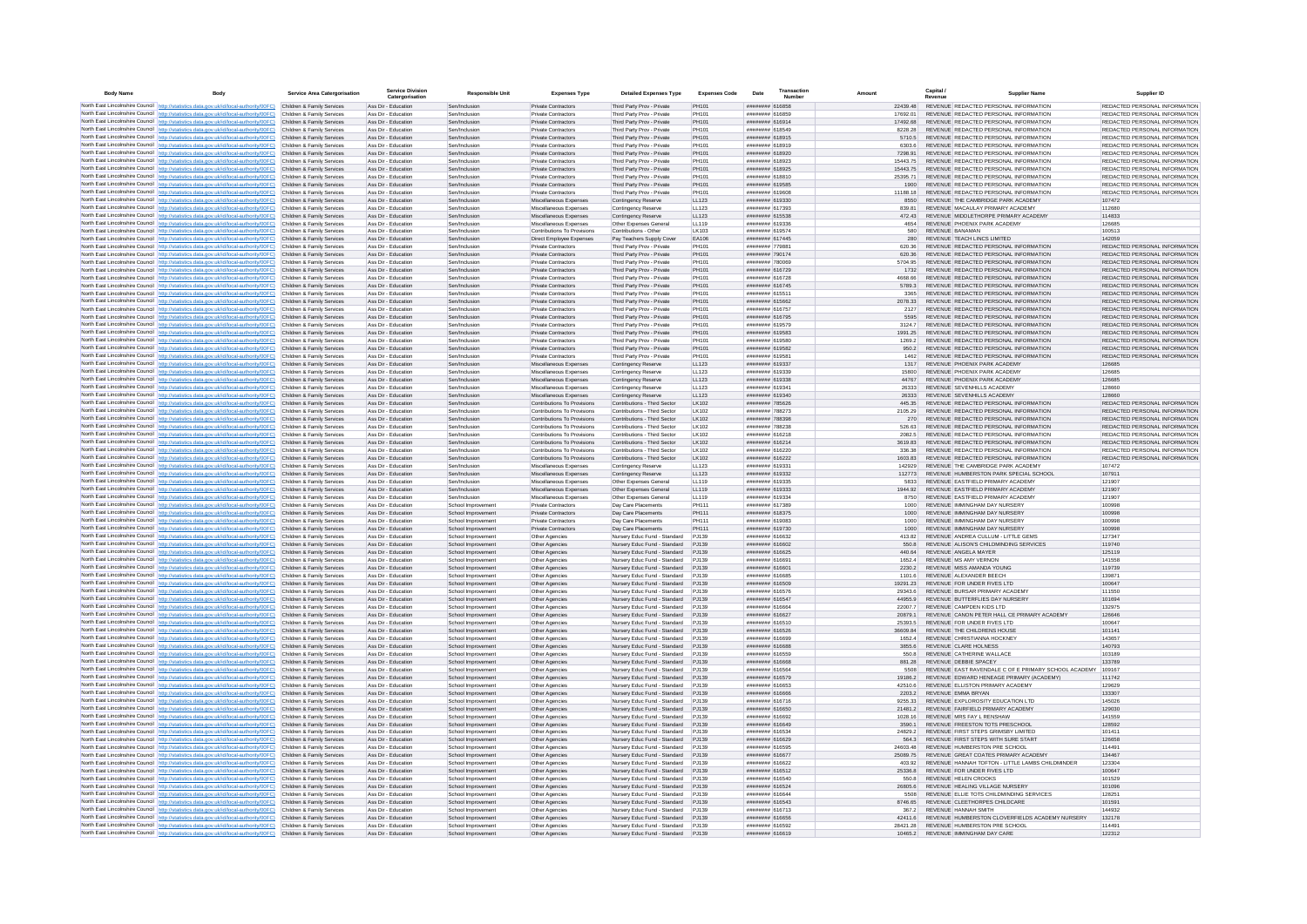| <b>Body Name</b> | Body                                                                                                                                                                                                        | Service Area Catergorisation                             | <b>Service Division</b><br>Catergorisation | <b>Responsible Unit</b>                  | <b>Expenses Type</b>             | <b>Detailed Expenses Type</b>                                      | <b>Expenses Code</b> | Date                                          | Transaction<br>Number | Amount              | Capital /               | <b>Supplier Name</b>                                                                     | Supplier ID      |
|------------------|-------------------------------------------------------------------------------------------------------------------------------------------------------------------------------------------------------------|----------------------------------------------------------|--------------------------------------------|------------------------------------------|----------------------------------|--------------------------------------------------------------------|----------------------|-----------------------------------------------|-----------------------|---------------------|-------------------------|------------------------------------------------------------------------------------------|------------------|
|                  | North East Lincolnshire Council http://statistics.data.gov.uk/id/local-authority/00FC) Children & Family Services                                                                                           |                                                          | Ass Dir - Education                        | School Improvement                       | Other Agencies                   | Nursery Educ Fund - Standard                                       | P.1139               | ####### 616523                                |                       | 8 8088              |                         | REVENUE IMMINGHAM DAY NURSERY                                                            | 100998           |
|                  | North East Lincolnshire Council http://statistics.data.gov.uk/id/local-authority/00FC)                                                                                                                      | Children & Family Services                               | Ass Dir - Education                        | School Improvement                       | Other Agencies                   | Nursery Educ Fund - Standard PJ139                                 |                      | ######## 616675                               |                       | 1128.6              |                         | REVENUE JULIE MOORE CHILDMINDING                                                         | 134452           |
|                  | North East Lincolnshire Council http://statistics.data.gov.uk/id/local-authority/00FC)                                                                                                                      | Children & Family Services<br>Children & Family Services | Ass Dir - Education<br>Ass Dir - Education | School Improvement                       | Other Agencies                   | Nursery Educ Fund - Standard                                       | PJ139                | ####### 616516<br>####### 616714              |                       |                     | REVENUE KELLY FLINN     | REVENUE JUDY CLARK CHILD CARE                                                            | 100939<br>144957 |
|                  | North East Lincolnshire Council http://statistics.data.gov.uk/id/local-authority/00FC)<br>North East Lincolnshire Council http://statistics.data.gov.uk/id/local-authority/00FC)                            | Children & Family Services                               | Ass Dir - Education                        | School Improvement<br>School Improvement | Other Agencies<br>Other Agencies | Nursery Educ Fund - Standard PJ139<br>Nursery Educ Fund - Standard | P.1139               | ####### 616553                                |                       | 1101.6<br>10391.76  |                         | REVENUE MS KAREN HUDSON                                                                  | 102103           |
|                  | North East Lincolnshire Council http://statistics.data.gov.uk/id/local-authority/00FC)                                                                                                                      | Children & Family Services                               | Ass Dir - Education                        | School Improvement                       | Other Agencies                   | Nursery Educ Fund - Standard PJ139                                 |                      | ######## 616702                               |                       | 3653.64             | REVENUE KATIE ROBBINS   |                                                                                          | 143660           |
|                  | North East Lincolnshire Council http://statistics.data.gov.uk/id/local-authority/00FC)                                                                                                                      | Children & Family Services                               | Ass Dir - Education                        | School Improvement                       | Other Agencies                   | Nursery Educ Fund - Standard                                       | P.1139               | <b>CARLES</b> BREEFER                         |                       | 18621.9             |                         | REVENUE LEAP AHEAD NURSERY                                                               | 128017           |
|                  | North East Lincolnshire Council http://statistics.data.gov.uk/id/local-authority/00FC)                                                                                                                      | Children & Family Services                               | Ass Dir - Education                        | School Improvement                       | Other Agencies                   | Nursery Educ Fund - Standard                                       | P.1139               | <b>NEGARE BREEFERE</b>                        |                       | 7335.9              |                         | REVENUE LEAP AHEAD NURSERY                                                               | 128017           |
|                  | North East Lincolnshire Council http://statistics.data.gov.uk/id/local-authority/00FC).                                                                                                                     | Children & Family Services<br>Children & Family Services | Ass Dir - Education<br>Ass Dir - Education | School Improvemen                        | Other Agencies                   | Nursery Educ Fund - Standard                                       | PJ139<br>PJ139       | ####### 616636<br>####### 616573              |                       | 9664.2<br>43825.32  |                         | REVENUE LEAP AHEAD NURSERY<br>REVENUE LITTLE BLOSSOMS DAY NURSERY                        | 128017<br>111058 |
|                  | North East Lincolnshire Council http://statistics.data.gov.uk/id/local-authority/00FC)<br>North East Lincolnshire Council http://statistics.data.gov.uk/id/local-authority/00FC)                            | Children & Family Services                               | Ass Dir - Education                        | School Improvement<br>School Improvement | Other Agencies<br>Other Agencies | Nursery Educ Fund - Standard<br>Nursery Educ Fund - Standard PJ139 |                      | ######## 616709                               |                       | 1115.1              |                         | REVENUE LITTLE OAKS DAY NURSERY                                                          | 144718           |
|                  | North East Lincolnshire Council http://statistics.data.gov.uk/id/local-authority/00FC)                                                                                                                      | Children & Family Services                               | Ass Dir - Education                        | School Improvement                       | Other Agencies                   | Nursery Educ Fund - Standard                                       | PJ139                | ####### 616590                                |                       | 45165.6             |                         | REVENUE GRIMSBY INSTITUTE - LITTLE STARS DAY NURSERY                                     | 114230           |
|                  | North East Lincolnshire Council http://statistics.data.gov.uk/id/local-authority/00FC)                                                                                                                      | Children & Family Services                               | Ass Dir - Education                        | School Improvement                       | Other Agencies                   | Nursery Educ Fund - Standard                                       | PJ139                | ######## 616617                               |                       | 12962.16            |                         | REVENUE LITTLE TWINKLES CHILDCARE LTD                                                    | 122217           |
|                  | North East Lincolnshire Council http://statistics.data.gov.uk/id/local-authority/00FC) Children & Family Services                                                                                           |                                                          | Ass Dir - Education                        | School Improvement                       | Other Agencies                   | Nursery Educ Fund - Standard                                       | PJ139                | ######## 616568                               |                       | 67054.68            |                         | REVENUE LISLE MARSDEN CHILDCARE LIMITED                                                  | 110493           |
|                  | North East Lincolnshire Council http://statistics.data.gov.uk/id/local-authority/00FC)                                                                                                                      | Children & Family Services                               | Ass Dir - Education                        | School Improvement                       | Other Agencies                   | Nursery Educ Fund - Standard                                       | PJ139                | ######## 616673                               |                       | 20766.24            |                         | REVENUE LITTLECOATES PRIMARY ACADEMY                                                     | 134261           |
|                  | North East Lincolnshire Council http://statistics.data.gov.uk/id/local-authority/00FC)<br>North East Lincolnshire Council http://statistics.data.gov.uk/id/local-authority/00FC)                            | Children & Family Services<br>Children & Family Services | Ass Dir - Education<br>Ass Dir - Education | School Improvement<br>School Improvement | Other Agencies<br>Other Agencies | Nursery Educ Fund - Standard PJ139<br>Nursery Educ Fund - Standard | PJ139                | ####### 616671<br>####### 616586              |                       | 1128.6<br>41758.2   | REVENUE LINDA PENDRED   | REVENUE MACAULAY PRIMARY ACADEMY                                                         | 133792<br>112680 |
|                  | North East Lincolnshire Council http://statistics.data.gov.uk/id/local-authority/00FC)                                                                                                                      | Children & Family Services                               | Ass Dir - Education                        | School Improvement                       | Other Agencies                   | Nursery Educ Fund - Standard PJ139                                 |                      | ####### 616700                                |                       | 21298.41            |                         | REVENUE MIDDLETHORPE NURSERY                                                             | 143658           |
|                  | North East Lincolnshire Council http://statistics.data.gov.uk/id/local-authority/00FC)                                                                                                                      | Children & Family Services                               | Ass Dir - Education                        | School Improvemen                        | Other Agencies                   | <b>Nursery Educ Fund - Standard</b>                                | PJ139                | ####### 61669                                 |                       | 2230.2              |                         | REVENUE MS NATASHA DYKE                                                                  | 141560           |
|                  | North East Lincolnshire Council http://statistics.data.gov.uk/id/local-authority/00FC) Children & Family Services                                                                                           |                                                          | Ass Dir - Education                        | School Improvement                       | Other Agencies                   | Nursery Educ Fund - Standard PJ139                                 |                      | ####### 616562                                |                       | 18360               |                         | REVENUE NEW WALTHAM ACADEMY                                                              | 108556           |
|                  | North East Lincolnshire Council http://statistics.data.gov.uk/id/local-authority/00FC)<br>North East Lincolnshire Council http://statistics.data.gov.uk/id/local-authority/00FC)                            | Children & Family Services                               | Ass Dir - Education<br>Ass Dir - Education | School Improvement                       | Other Agencies                   | Nursery Educ Fund - Standard<br>Nursery Educ Fund - Standard PJ139 | PJ139                | ######## 616606<br>######## 616662            |                       | 1652.4              | REVENUE NATALIE MUNDAY  | REVENUE NICKY'S CHILDMINDING                                                             | 119901           |
|                  | North East Lincolnshire Council   http://statistics.data.gov.uk/id/local-authority/00FC)                                                                                                                    | Children & Family Services<br>Children & Family Services | Ass Dir - Education                        | School Improvement<br>School Improvement | Other Agencies<br>Other Agencies | Nursery Educ Fund - Standard                                       | P.1139               | Ebaatama ammuum                               |                       | 1652.4<br>18653.76  | REVENUE ONLY ABOUT KIDS |                                                                                          | 132728<br>128121 |
|                  | North East Lincolnshire Council http://statistics.data.gov.uk/id/local-authority/00FC)                                                                                                                      | Children & Family Services                               | Ass Dir - Education                        | School Improvement                       | Other Agencies                   | Nursery Educ Fund - Standard PJ139                                 |                      | ######## 616621                               |                       | 22007.7             |                         | REVENUE OASIS ACADEMY SCHOOL INJINSTHORPE SCHOOL)                                        | 122861           |
|                  | North East Lincolnshire Council http://statistics.data.gov.uk/id/local-authority/00FC)                                                                                                                      | Children & Family Services                               | Ass Dir - Education                        | School Improvement                       | Other Agencies                   | Nursery Educ Fund - Standard                                       | P 1139               | <b>HANNARD B16605</b>                         |                       | 445797              |                         | REVENUE OLD CLEE PRIMARY ACADEMY                                                         | 119822           |
|                  | North East Lincolnshire Council http://statistics.data.gov.uk/id/local-authority/00FC)                                                                                                                      | Children & Family Services                               | Ass Dir - Education                        | School Improvement                       | Other Agencies                   | Nursery Educ Fund - Standard                                       | PJ139                | ####### 616581                                |                       | <b>558657</b>       |                         | REVENUE ORMISTON SOUTH PARADE ACADEMY                                                    | 111750           |
|                  | North East Lincolnshire Council http://statistics.data.gov.uk/id/local-authority/00FC)                                                                                                                      | Children & Family Services                               | Ass Dir - Education                        | School Improvement                       | Other Agencies                   | Nursery Educ Fund - Standard                                       | PJ139                | ####### 61668                                 |                       | 31395.6             | REVENUE PILGRIM ACADEMY |                                                                                          | 136366           |
|                  | North East Lincolnshire Council http://statistics.data.gov.uk/id/local-authority/00FC)<br>North East Lincolnshire Council http://statistics.data.gov.uk/id/local-authority/00FC)                            | Children & Family Services<br>Children & Family Services | Ass Dir - Education<br>Ass Dir - Education | School Improvement<br>School Improvement | Other Agencies<br>Other Agencies | Nursery Educ Fund - Standard<br>Nursery Educ Fund - Standard PJ139 | PJ139                | ####### 616537<br>######## 616539             |                       | 25961.04<br>41310   |                         | REVENUE PRECIOUS TIMES CHILDCARE SERVICES<br>REVENUE PRECIOUS TIMES CHILDCARE SERVICES   | 101420<br>101420 |
|                  | North East Lincolnshire Council http://statistics.data.gov.uk/id/local-authority/00FC)                                                                                                                      | Children & Family Services                               | Ass Dir - Education                        | School Improvement                       | Other Agencies                   | Nursery Educ Fund - Standard                                       | PJ139                | ######## 616507                               |                       | 180576              |                         | REVENUE FOR UNDER FIVES LTD                                                              | 100647           |
|                  | North East Lincolnshire Council http://statistics.data.gov.uk/id/local-authority/00FC)                                                                                                                      | Children & Family Services                               | Ass Dir - Education                        | School Improvement                       | Other Anencies                   | Nursery Educ Fund - Standard                                       | P.1139               | strange annung                                |                       | 46272.6             |                         | REVENUE REYNOLDS PRIMARY ACADEMY                                                         | 122175           |
|                  | North East Lincolnshire Council http://statistics.data.gov.uk/id/local-authority/00FC)                                                                                                                      | Children & Family Services                               | Ass Dir - Education                        | School Improvement                       | Other Agencies                   | Nursery Educ Fund - Standard                                       | P.1139               | ######## 616520                               |                       | 25887.6             | REVENUE READY TEDDY GO  |                                                                                          | 100973           |
|                  | North East Lincolnshire Council http://statistics.data.gov.uk/id/local-authority/00FC)                                                                                                                      | Children & Family Services                               | Ass Dir - Education                        | School Improvement                       | Other Agencies                   | Nursery Educ Fund - Standard                                       | P.1139               | ######## 616697                               |                       | 2423.52             | REVENUE SARA BUNCE      |                                                                                          | 142138           |
|                  | North East Lincolnshire Council http://statistics.data.gov.uk/id/local-authority/00FC)<br>North East Lincolnshire Council http://statistics.data.gov.uk/id/local-authority/00FC)                            | Children & Family Services<br>Children & Family Services | Ass Dir - Education<br>Ass Dir - Education | School Improvement<br>School Improvemen  | Other Agencies<br>Other Agencie  | Nursery Educ Fund - Standard PJ139<br>Nursery Educ Fund - Standard | PJ139                | ####### 616635<br><b><i>HERBER 616584</i></b> |                       | 4406.4<br>1432.08   | REVENUE SARA HARRISON   | REVENUE SARAH FARROW-BROWNE                                                              | 127842<br>112491 |
|                  | North East Lincolnshire Council   http://statistics.data.gov.uk/id/local-authority/00FC)                                                                                                                    | Children & Family Services                               | Ass Dir - Education                        | School Improvement                       | Other Agencies                   | Nursery Educ Fund - Standard PJ139                                 |                      | ####### 616646                                |                       | 3345.3              |                         | REVENUE SARAH'S CHILDMINDING                                                             | 128578           |
|                  | North East Lincolnshire Council http://statistics.data.gov.uk/id/local-authority/00FC)                                                                                                                      | Children & Family Services                               | Ass Dir - Education                        | School Improvement                       | Other Agencies                   | Nursery Educ Fund - Standard                                       | PJ139                | ####### 616571                                |                       | 564.3               |                         | REVENUE SHARON SPRINGALL                                                                 | 111029           |
|                  | North East Lincolnshire Council http://statistics.data.gov.uk/id/local-authority/00FC)                                                                                                                      | Children & Family Services                               | Ass Dir - Education                        | School Improvement                       | Other Agencies                   | Nursery Educ Fund - Standard PJ139                                 |                      | ######## 616542                               |                       | 28127.52            |                         | REVENUE CLEETHORPES CHILDCARE                                                            | 101591           |
|                  | North East Lincolnshire Council http://statistics.data.gov.uk/id/local-authority/00FC)                                                                                                                      | Children & Family Services                               | Ass Dir - Education                        | School Improvement                       | Other Agencies                   | Nursery Educ Fund - Standard                                       | P.1139               | ######## 616511                               |                       | 42485.04            |                         | REVENUE FOR UNDER FIVES LTD                                                              | 100647           |
|                  | North East Lincolnshire Council http://statistics.data.gov.uk/id/local-authority/00FC)<br>North East Lincolnshire Council http://statistics.data.gov.uk/id/local-authority/00FC)                            | Children & Family Services<br>Children & Family Services | Ass Dir - Education<br>Ass Dir - Education | School Improvement                       | Other Agencies<br>Other Agencies | Nursery Educ Fund - Standard PJ139<br>Nursery Educ Fund - Standard | P.1139               | ####### 616654<br>022313 Banners              |                       | 23464.08<br>3855.6  |                         | REVENUE SPRINGFIELD PRIMARY ACADEMY<br>REVENUE SARAH SHOTBOLT                            | 131306<br>101742 |
|                  | North East Lincolnshire Council http://statistics.data.gov.uk/id/local-authority/00FC)                                                                                                                      | Children & Family Services                               | Ass Dir - Education                        | School Improvement<br>School Improvement | Other Agencies                   | Nursery Educ Fund - Standard PJ139                                 |                      | ####### 616613                                |                       | 7862.58             |                         | REVENUE ST CHRISTOPHERS PRE SCHOOL                                                       | 121589           |
|                  | North East Lincolnshire Council http://statistics.data.gov.uk/id/local-authority/00FC)                                                                                                                      | Children & Family Services                               | Ass Dir - Education                        | School Improvement                       | Other Agencies                   | Nursery Educ Fund - Standard                                       | PJ139                | ####### 616610                                |                       | 991.44              |                         | REVENUE STEPHANIE DURRANT                                                                | 120541           |
|                  | North East Lincolnshire Council http://statistics.data.gov.uk/id/local-authority/00FC)                                                                                                                      | Children & Family Services                               | Ass Dir - Education                        | School Improvement                       | Other Agencies                   | Nursery Educ Fund - Standard                                       | PJ139                | ####### 616519                                |                       | 22582.8             |                         | REVENUE ST JAMES SCHOOL                                                                  | 100940           |
|                  | North East Lincolnshire Council http://statistics.data.gov.uk/id/local-authority/00FC)                                                                                                                      | Children & Family Services                               | Ass Dir - Education                        | School Improvement                       | Other Agencies                   | Nursery Educ Fund - Standard                                       | PJ139                | ####### 616567                                |                       | 7561.62             |                         | REVENUE ST JOSEPH'S RC PRIMARY ACADEMY                                                   | 110066           |
|                  | North East Lincolnshire Council http://statistics.data.gov.uk/id/local-authority/00FC)                                                                                                                      | Children & Family Services                               | Ass Dir - Education                        | School Improvement                       | Other Agencies                   | Nursery Educ Fund - Standard                                       | PJ139                | ####### 616548                                |                       | 17588.88            |                         | REVENUE ST MARGARETS PRE-SCHOOL                                                          | 101724           |
|                  | North East Lincolnshire Council http://statistics.data.gov.uk/id/local-authority/00FC) Children & Family Services<br>North East Lincolnshire Council http://statistics.data.gov.uk/id/local-authority/00FC) | Children & Family Services                               | Ass Dir - Education<br>Ass Dir - Education | School Improvement<br>School Improvement | Other Agencies<br>Other Agencies | Nursery Educ Fund - Standard PJ139<br>Nursery Educ Fund - Standard | PJ139                | ######## 616597<br>######## 616528            |                       | 18621.9<br>42322.5  |                         | REVENUE ST MARYS CATHOLIC PRIMARY VOLUNTARY ACADEMY<br>REVENUE ST PETERS CHILDREN CENTRE | 115108<br>101322 |
|                  | North East Lincolnshire Council   http://statistics.data.gov.uk/id/local-authority/00FC)                                                                                                                    | Children & Family Services                               | Ass Dir - Education                        | School Improvement                       | Other Agencies                   | Nursery Educ Fund - Standard                                       | PJ139                | ######## 616582                               |                       | 10721.7             |                         | REVENUE STRAND PRIMARY ACADEMY                                                           | 111862           |
|                  | North East Lincolnshire Council http://statistics.data.gov.uk/id/local-authority/00FC)                                                                                                                      | Children & Family Services                               | Ass Dir - Education                        | School Improvement                       | Other Agencies                   | Nursery Educ Fund - Standard                                       | PJ139                | ######## 616557                               |                       | 12076.02            |                         | REVENUE THE AVENUE PLAYGROUP                                                             | 103168           |
|                  | North East Lincolnshire Council http://statistics.data.gov.uk/id/local-authority/00FC)                                                                                                                      | Children & Family Services                               | Ass Dir - Education                        | School Improvemen                        | Other Agencies                   | Nursery Educ Fund - Standard                                       | PJ139                | ####### 616598                                |                       | 29343.6             |                         | REVENUE THRUNSCOE PRIMARY AND NURSERY ACADEMY                                            | 118749           |
|                  | North East Lincolnshire Council http://statistics.data.gov.uk/id/local-authority/00FC)                                                                                                                      | Children & Family Services<br>Children & Family Services | Ass Dir - Education<br>Ass Dir - Education | School Improvement<br>School Improvemen  | Other Agencies<br>Other Agencies | Nursery Educ Fund - Standard<br>Nursery Educ Fund - Standard       | PJ139<br>PJ139       | ####### 616560<br>####### 616575              |                       | 85263.84<br>18621.9 |                         | REVENUE WALTHAM LEAS PRE-SCHOOL<br>REVENUE WEELSBY ACADEMY                               | 108236<br>111161 |
|                  | North East Lincolnshire Council http://statistics.data.gov.uk/id/local-authority/00FC)<br>North East Lincolnshire Council http://statistics.data.gov.uk/id/local-authority/00FC)                            | Children & Family Services                               | Ass Dir - Education                        | School Improvement                       | Other Agencies                   | Nursery Educ Fund - Standard PJ139                                 |                      | ######## 616630                               |                       | 31600.8             |                         | REVENUE WELHOLME ACADEMY                                                                 | 127227           |
|                  | North East Lincolnshire Council http://statistics.data.gov.uk/id/local-authority/00FC)                                                                                                                      | Children & Family Services                               | Ass Dir - Education                        | School Improvement                       | Other Agencies                   | Nursery Educ Fund - Standard                                       | P.1139               | ####### 616533                                |                       | 12600.63            |                         | REVENUE WENDOVER PRE-SCHOOL                                                              | 101350           |
|                  | North East Lincolnshire Council   http://statistics.data.gov.uk/id/local-authority/00FC)                                                                                                                    | Children & Family Services                               | Ass Dir - Education                        | School Improvement                       | Other Agencies                   | Nursery Educ Fund - Standard P.I139                                |                      | soaana anawww                                 |                       | 95931               |                         | REVENUE WILLOWS PRIMARY ACADEMY                                                          | 120478           |
|                  | North East Lincolnshire Council http://statistics.data.gov.uk/id/local-authority/00FC)                                                                                                                      | Children & Family Services                               | Ass Dir - Education                        | School Improvement                       | Other Agencies                   | Nursery Educ Fund - Standard                                       | P.1139               | ######## 616555                               |                       | 248292              | REVENUE WIZ KIDZ        |                                                                                          | 102424           |
|                  | North East Lincolnshire Council   http://statistics.data.gov.uk/id/local-authority/00FC)                                                                                                                    | Children & Family Services<br>Children & Family Services | Ass Dir - Education<br>Ass Dir - Education | School Improvement<br>School Improvement | Other Agencies                   | Nursery Educ Fund - Standard<br>Nursery Educ Fund - Standard       | PJ139<br>P.1139      | <b>CARLA BREEFERE</b><br>####### 616589       |                       | 16929<br>2787048    |                         | REVENUE WOODLANDS ACADEMY<br>REVENUE YARBOROUGH ACADEMY                                  | 132649<br>112852 |
|                  | North East Lincolnshire Council http://statistics.data.gov.uk/id/local-authority/00FC)<br>North East Lincolnshire Council http://statistics.data.gov.uk/id/local-authority/00FC)                            | Children & Family Services                               | Ass Dir - Education                        | School Improvement                       | Other Agencies<br>Other Agencies | Nursery Educ Fund - Standard                                       | PJ139                | ####### 619138                                |                       | 1468.8              |                         | REVENUE ALEXANDER BEECH                                                                  | 139871           |
|                  | North East Lincolnshire Council http://statistics.data.gov.uk/id/local-authority/00FC)                                                                                                                      | Children & Family Services                               | Ass Dir - Education                        | School Improvement                       | Other Agencies                   | Nursery Educ Fund - Standard                                       | PJ139                | ######## 619131                               |                       | 734.4               | REVENUE HELEN CROOKS    |                                                                                          | 101529           |
|                  | North East Lincolnshire Council http://statistics.data.gov.uk/id/local-authority/00FC)                                                                                                                      | Children & Family Services                               | Ass Dir - Education                        | School Improvemen                        | Other Agencies                   | Nursery Educ Fund - Standard                                       | PJ139                | ####### 619129                                |                       | 752.4               |                         | REVENUE FIRST STEPS GRIMSBY LIMITED                                                      | 101411           |
|                  | North East Lincolnshire Council http://statistics.data.gov.uk/id/local-authority/00FC)                                                                                                                      | Children & Family Services                               | Ass Dir - Education                        | School Improvement                       | Other Agencies                   | Nursery Educ Fund - Standard                                       | PJ139                | ####### 619134                                |                       | 7344                |                         | REVENUE NICKY'S CHILDMINDING                                                             | 119901           |
|                  | North East Lincolnshire Council http://statistics.data.gov.uk/id/local-authority/00FC)                                                                                                                      | Children & Family Services<br>Children & Family Services | Ass Dir - Education<br>Ass Dir - Education | School Improvement                       | Other Agencies                   | Nursery Educ Fund - Standard                                       | P.1139               | ####### 619136<br>######## 619132             |                       | 1504.8<br>1468.8    |                         | REVENUE JULIE MOORE CHILDMINDING<br>REVENUE WAI THAM LEAS PRE-SCHOOL                     | 134452<br>108236 |
|                  | North East Lincolnshire Council http://statistics.data.gov.uk/id/local-authority/00FC)<br>North East Lincolnshire Council http://statistics.data.gov.uk/id/local-authority/00FC)                            | Children & Family Services                               | Ass Dir - Education                        | School Improvement<br>School Improvement | Other Agencies<br>Other Agencies | Nursery Educ Fund - Standard PJ139<br>Nursery Educ Fund - Standard | P.1139               | ####### 619135                                |                       | 8.8311              |                         | REVENUE LITTLE TWINKLES CHILDCARE LTD                                                    | 122217           |
|                  | North East Lincolnshire Council http://statistics.data.gov.uk/id/local-authority/00FC).                                                                                                                     | Children & Family Services                               | Ass Dir - Education                        | School Improvement                       | Other Agencies                   | Other                                                              | PJ121                | ####### 616659                                |                       | 685.8               |                         | REVENUE MRS ALISON PARKER                                                                | 132521           |
|                  | North East Lincolnshire Council http://statistics.data.gov.uk/id/local-authority/00FC)                                                                                                                      | Children & Family Services                               | Ass Dir - Education                        | School Improvement                       | Other Agencie                    | Other                                                              | PJ121                | ######## 616690                               |                       | 685.8               | REVENUE MS AMY VERNON   |                                                                                          | 141558           |
|                  | North East Lincolnshire Council http://statistics.data.gov.uk/id/local-authority/00FC).                                                                                                                     | Children & Family Services                               | Ass Dir - Education                        | School Improvement                       | Other Agencies                   | Other                                                              | PJ121                | ####### 616705                                |                       | 685.8               |                         | REVENUE RAYCH'S RUGRATS CHILDMINDER                                                      | 143723           |
|                  | North East Lincolnshire Council http://statistics.data.gov.uk/id/local-authority/00FC)<br>North East Lincolnshire Council http://statistics.data.gov.uk/id/local-authority/00FC).                           | Children & Family Services                               | Ass Dir - Education<br>Ass Dir - Education | School Improvement                       | Other Agencies                   | Other                                                              | PJ121                | ####### 616515<br>######## 616546             |                       | 11658.6<br>18516.6  |                         | REVENUE FOR UNDER FIVES LTD<br>REVENUE BUTTERFLIES DAY NURSERY                           | 100647<br>101694 |
|                  | North East Lincolnshire Council http://statistics.data.gov.uk/id/local-authority/00FC)                                                                                                                      | Children & Family Services<br>Children & Family Services | Ass Dir - Education                        | School Improvement<br>School Improvement | Other Agencies<br>Other Agencies | Other<br>Other                                                     | PJ121<br>PJ121       | ######## 616665                               |                       | 6172.2              |                         | REVENUE CAMPDEN KIDS LTD                                                                 | 132975           |
|                  | North East Lincolnshire Council http://statistics.data.gov.uk/id/local-authority/00FC)                                                                                                                      | Children & Family Services                               | Ass Dir - Education                        | School Improvement                       | Other Agencies                   | Other                                                              | PJ121                | ######## 616506                               |                       | 14264.64            |                         | REVENUE FOR UNDER FIVES LTD                                                              | 100647           |
|                  | North East Lincolnshire Council http://statistics.data.gov.uk/id/local-authority/00FC)                                                                                                                      | Children & Family Services                               | Ass Dir - Education                        | School Improvement                       | Other Agencies                   | Other                                                              | P.1121               | ranunnun 616689                               |                       | 1371.6              | REVENUE CLARE HOLNESS   |                                                                                          | 140793           |
|                  | North East Lincolnshire Council http://statistics.data.gov.uk/id/local-authority/00FC)                                                                                                                      | Children & Family Services                               | Ass Dir - Education                        | School Improvement                       | Other Agencies                   | Other                                                              | PJ121                | ######## 616678                               |                       | 685.8               | REVENUE DONNA DAYCARE   |                                                                                          | 135022           |
|                  | North East Lincolnshire Council http://statistics.data.gov.uk/id/local-authority/00FC)                                                                                                                      | Children & Family Services                               | Ass Dir - Education                        | School Improvemen                        | Other Agencies                   | Other                                                              | PJ121                | ######## 616717                               |                       | 4030.98             |                         | REVENUE EXPLOROSITY EDUCATION LTD                                                        | 145026           |
|                  | North East Lincolnshire Council http://statistics.data.gov.uk/id/local-authority/00FC)<br>North East Lincolnshire Council http://statistics.data.gov.uk/id/local-authority/00FC)                            | Children & Family Services<br>Children & Family Services | Ass Dir - Education<br>Ass Dir - Education | School Improvement<br>School Improvement | Other Agencies<br>Other Agencies | Other<br>Other                                                     | PJ121<br>PJ121       | ####### 616693<br>####### 616648              |                       | 685.8<br>8915.4     |                         | REVENUE MRS FAY L RENSHAW<br>REVENUE FREESTON TOTS PRESCHOOL                             | 141559<br>128592 |
|                  | North East Lincolnshire Council http://statistics.data.gov.uk/id/local-authority/00FC)                                                                                                                      | Children & Family Services                               | Ass Dir - Education                        | School Improvement                       | Other Agencies                   | Other                                                              | PJ121                | ####### 616535                                |                       | 16459.2             |                         | REVENUE FIRST STEPS GRIMSBY LIMITED                                                      | 101411           |
|                  | North East Lincolnshire Council http://statistics.data.gov.uk/id/local-authority/00FC).                                                                                                                     | Children & Family Services                               | Ass Dir - Education                        | School Improvement                       | Other Agencies                   | Other                                                              | PJ121                | ######## 616628                               |                       | 2743.2              |                         | REVENUE FIRST STEPS WITH SURE START                                                      | 126658           |
|                  | North East Lincolnshire Council   http://statistics.data.gov.uk/id/local-authority/00FC)                                                                                                                    | Children & Family Services                               | Ass Dir - Education                        | School Improvement                       | Other Agencies                   | Other                                                              | PJ121                | ######## 616719                               |                       | 685.8               | REVENUE KEIRA GILBERT   |                                                                                          | 146127           |
|                  | North East Lincolnshire Council http://statistics.data.oov.uk/id/local-authority/00EC)                                                                                                                      | Children & Family Services                               | Ass Dir - Education                        | School Improvement                       | Other Agencies                   | Other                                                              | P.1121               | ######## 616594<br>ECARLA BREEZER             |                       | 18242.28            |                         | REVENUE HUMBERSTON PRE SCHOOL                                                            | 114491           |
|                  | North East Lincolnshire Council http://statistics.data.gov.uk/id/local-authority/00FC)<br>North East Lincolnshire Council http://statistics.data.gov.uk/id/local-authority/00FC)                            | Children & Family Services<br>Children & Family Services | Ass Dir - Education<br>Ass Dir - Education | School Improvement<br>School Improvement | Other Agencies<br>Other Agencies | Other<br>Other                                                     | PJ121<br>PJ121       | ####### 616513                                |                       | 685.8<br>8 0084     |                         | REVENUE HANNAH TOFTON - LITTLE LAMBS CHILDMINDER<br>REVENUE FOR UNDER FIVES LTD.         | 123304<br>100647 |
|                  | North East Lincolnshire Council http://statistics.data.gov.uk/id/local-authority/00FC)                                                                                                                      | Children & Family Services                               | Ass Dir - Education                        | School Improvement                       | Other Agencies                   | Other                                                              | PJ121                | ####### 616541                                |                       | 685.8               | REVENUE HELEN CROOKS    |                                                                                          | 101529           |
|                  | North East Lincolnshire Council http://statistics.data.gov.uk/id/local-authority/00FC)                                                                                                                      | Children & Family Services                               | Ass Dir - Education                        | School Improvement                       | Other Agencies                   | Other                                                              | PJ121                | ######## 616645                               |                       | 1371.6              |                         | REVENUE ELLIE TOTS CHILDMINDING SERVICES                                                 | 128251           |
|                  | North East Lincolnshire Council http://statistics.data.gov.uk/id/local-authority/00FC)                                                                                                                      | Children & Family Services                               | Ass Dir - Education                        | School Improvement                       | Other Agencies                   | Other                                                              | PJ121                | ######## 616544                               |                       | 900684              |                         | REVENUE CLEETHORPES CHILDCARE                                                            | 101591           |
|                  | North East Lincolnshire Council http://statistics.data.gov.uk/id/local-authority/00FC)                                                                                                                      | Children & Family Services                               | Ass Dir - Education                        | School Improvement                       | Other Agencies                   | Other                                                              | PJ121                | ######## 616618                               |                       | 8229.6              |                         | REVENUE IMMINGHAM DAY CARE                                                               | 122312           |
|                  | North East Lincolnshire Council http://statistics.data.gov.uk/id/local-authority/00FC).<br>North East Lincolnshire Council   http://statistics.data.gov.uk/id/local-authority/00FC)                         | Children & Family Services<br>Children & Family Services | Ass Dir - Education<br>Ass Dir - Education | School Improvement<br>School Improvement | Other Anencies<br>Other Anencies | Other<br>Other                                                     | P.1121<br>P.1121     | ######## 616522<br>######## 616517            |                       | 4800 6<br>17145     |                         | REVENUE IMMINGHAM DAY NURSERY<br>REVENUE JUDY CLARK CHILD CARE                           | 100998<br>100939 |
|                  | North East Lincolnshire Council http://statistics.data.gov.uk/id/local-authority/00FC)                                                                                                                      | Children & Family Services                               | Ass Dir - Education                        | School Improvement                       | Other Agencies                   | Other                                                              | P.1121               | ####### 616715                                |                       | 685.8               | REVENUE KELLY FLINN     |                                                                                          | 144957           |
|                  | North East Lincolnshire Council http://statistics.data.gov.uk/id/local-authority/00FC) Children & Family Services                                                                                           |                                                          | Ass Dir - Education                        | School Improvement                       | Other Agencie                    | Other                                                              | P.1121               | <b><i>HNNHHHHH 616703</i></b>                 |                       | <b>685.8</b>        | REVENUE KATIF ROBBINS   |                                                                                          | 143660           |
|                  | North East Lincolnshire Council http://statistics.data.gov.uk/id/local-authority/00FC) Children & Family Services                                                                                           |                                                          | Ass Dir - Education                        | School Improvement                       | Other Agencies                   | Other                                                              | PJ121                | ######## 616640                               |                       | 10287               |                         | REVENUE LEAP AHEAD NURSERY                                                               | 128017           |
|                  | North East Lincolnshire Council http://statistics.data.gov.uk/id/local-authority/00FC) Children & Family Services                                                                                           |                                                          | Ass Dir - Education                        | School Improvement                       | Other Agencies                   | Other                                                              | PJ121                | ####### 616639                                |                       | 9601.2              |                         | REVENUE LEAP AHEAD NURSER                                                                | 128017           |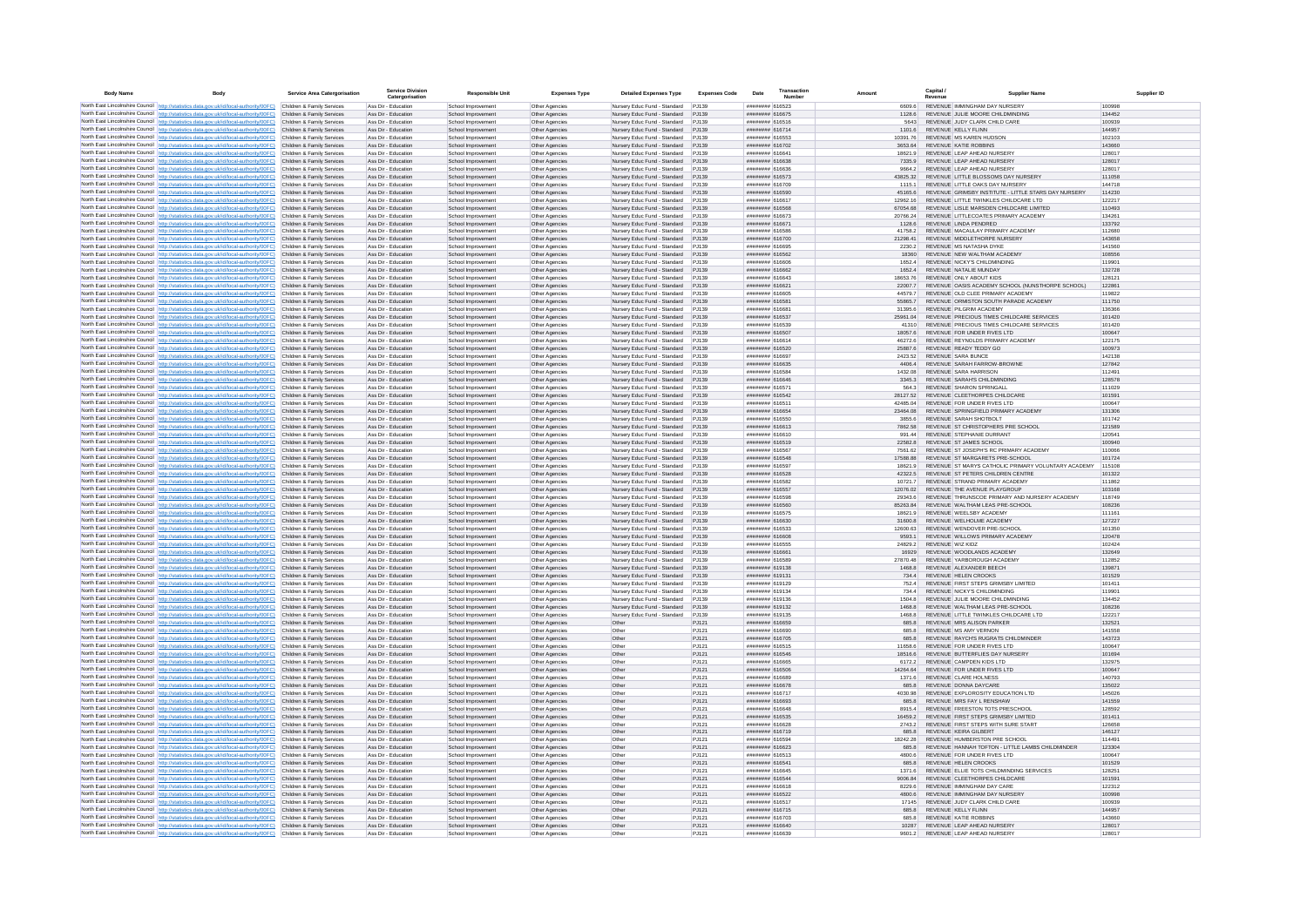| <b>Body Name</b> | <b>Body</b>                                                                                                                                                                                                 | Service Area Catergorisation                             | <b>Service Division</b><br>Catergorisation                     | Responsible Unit                                              | <b>Expenses Type</b>                                 | <b>Detailed Expenses Type</b>                 | Expenses Code   | Date                               | Transaction | Amount             | Capital                                                         | <b>Supplier Name</b>                                                           | Supplier ID                                                    |
|------------------|-------------------------------------------------------------------------------------------------------------------------------------------------------------------------------------------------------------|----------------------------------------------------------|----------------------------------------------------------------|---------------------------------------------------------------|------------------------------------------------------|-----------------------------------------------|-----------------|------------------------------------|-------------|--------------------|-----------------------------------------------------------------|--------------------------------------------------------------------------------|----------------------------------------------------------------|
|                  | North East Lincolnshire Council http://statistics.data.gov.uk/id/local-authority/00FC) Children & Family Services                                                                                           |                                                          | Ass Dir - Education                                            | School Improvement                                            | Other Agencies                                       | Other                                         | PJ121           | ####### 616637                     |             |                    | 1371 6 REVENUE LEAP AHEAD NURSERY                               |                                                                                | 128017                                                         |
|                  | North East Lincolnshire Council http://statistics.data.gov.uk/id/local-authority/00FC) Children & Family Services                                                                                           |                                                          | Ass Dir - Education                                            | School Improvement                                            | Other Agencies                                       | Other                                         | P.1121          | ####### 616686                     |             | 1371.6             | REVENUE MRS LYNSEY CONNOLLY                                     |                                                                                | 140212                                                         |
|                  | North East Lincolnshire Council http://statistics.data.gov.uk/id/local-authority/00FC)                                                                                                                      | Children & Family Services                               | Ass Dir - Education                                            | School Improvement                                            | Other Agencies                                       | Other                                         | PJ121           | ######## 616572                    |             | 4114.8             |                                                                 | REVENUE LITTLE BLOSSOMS DAY NURSERY                                            | 111058                                                         |
|                  | North East Lincolnshire Council http://statistics.data.gov.uk/id/local-authority/00FC)                                                                                                                      | Children & Family Services                               | Ass Dir - Education                                            | School Improvemen                                             | Other Agencie                                        | Othe                                          | PJ121<br>PJ121  | ######## 616708<br>######## 616591 |             | 9875.52            | REVENUE LITTLE OAKS DAY NURSERY                                 | REVENUE GRIMSBY INSTITUTE - LITTLE STARS DAY NURSERY                           | 144718<br>114230                                               |
|                  | North East Lincolnshire Council http://statistics.data.gov.uk/id/local-authority/00FC)<br>North East Lincolnshire Council http://statistics.data.gov.uk/id/local-authority/00FC)                            | Children & Family Services<br>Children & Family Services | Ass Dir - Education<br>Ass Dir - Education                     | School Improvement<br>School Improvement                      | Other Agencies<br>Other Agencies                     | Other<br>Other                                | PJ121           | ######## 616616                    |             | 21259.8<br>2743.2  |                                                                 | REVENUE LITTLE TWINKLES CHILDCARE LTD                                          | 122217                                                         |
|                  | North East Lincolnshire Council http://statistics.data.gov.uk/id/local-authority/00FC)                                                                                                                      | Children & Family Services                               | Ass Dir - Education                                            | School Improvement                                            | Other Agencies                                       | Other                                         | PJ121           | ######## 616569                    |             | 9052.56            |                                                                 | REVENUE LISLE MARSDEN CHILDCARE LIMITED                                        | 110493                                                         |
|                  | North East Lincolnshire Council http://statistics.data.gov.uk/id/local-authority/00FC)                                                                                                                      | Children & Family Services                               | Ass Dir - Education                                            | School Improvement                                            | Other Agencies                                       | Other                                         | PJ121           | ######## 616672                    |             | 6858               |                                                                 | REVENUE LITTLECOATES PRIMARY ACADEMY                                           | 134261                                                         |
|                  | North East Lincolnshire Council http://statistics.data.gov.uk/id/local-authority/00FC)                                                                                                                      | Children & Family Services                               | Ass Dir - Education                                            | School Improvement                                            | Other Agencies                                       | Other                                         | PJ121           | ######## 616670                    |             | 685.8              | REVENUE LINDA PENDRED                                           |                                                                                | 133792                                                         |
|                  | North East Lincolnshire Council http://statistics.data.gov.uk/id/local-authority/00FC)                                                                                                                      | Children & Family Senices                                | Ass Dir - Education                                            | School Improvement                                            | Other Agencies                                       | Other                                         | PJ121           | <b>NUMBER 61670</b>                |             | 2743.2             | REVENUE MIDDLETHORPE NURSERY                                    |                                                                                | 143658                                                         |
|                  | North East Lincolnshire Council http://statistics.data.gov.uk/id/local-authority/00FC)                                                                                                                      | Children & Family Services                               | Ass Dir - Education                                            | School Improvement                                            | Other Agencies                                       | Other                                         | PJ121           | ######## 616707                    |             | 685.8              | REVENUE MARINA WELLBURN                                         |                                                                                | 144696                                                         |
|                  | North East Lincolnshire Council http://statistics.data.gov.uk/id/local-authority/00FC)<br>North East Lincolnshire Council http://statistics.data.gov.uk/id/local-authority/00FC)                            | Children & Family Services<br>Children & Family Services | Ass Dir - Education<br>Ass Dir - Education                     | School Improvemen<br>School Improvement                       | Other Agencies<br>Other Agencies                     | Other<br>Other                                | PJ121<br>PJ121  | ######## 61669+<br>######## 616607 |             | 1371.6<br>685.8    | REVENUE MS NATASHA DYKE<br>REVENUE NICKY'S CHILDMINDING         |                                                                                | 141560<br>119901                                               |
|                  | North East Lincolnshire Council http://statistics.data.gov.uk/id/local-authority/00FC)                                                                                                                      | Children & Family Services                               | Ass Dir - Education                                            | School Improvement                                            | Other Agencies                                       | Other                                         | PJ121           | ######## 616663                    |             | 1371.6             | REVENUE NATALIE MUNDAY                                          |                                                                                | 132728                                                         |
|                  | North East Lincolnshire Council http://statistics.data.gov.uk/id/local-authority/00FC)                                                                                                                      | Children & Family Services                               | Ass Dir - Education                                            | School Improvement                                            | Other Agencies                                       | Other                                         | PJ121           | ######## 616642                    |             | 868.68             | REVENUE ONLY ABOUT KIDS                                         |                                                                                | 128121                                                         |
|                  | North East Lincolnshire Council http://statistics.data.gov.uk/id/local-authority/00FC)                                                                                                                      | Children & Family Services                               | Ass Dir - Education                                            | School Improvement                                            | Other Agencies                                       | Other                                         | P.1121          | ######## 616711                    |             | 685.8              | REVENUE LAURA SAVAGE                                            |                                                                                | 144810                                                         |
|                  | North East Lincolnshire Council http://statistics.data.gov.uk/id/local-authority/00FC)                                                                                                                      | Children & Family Services                               | Ass Dir - Education                                            | School Improvement                                            | Other Agencies                                       | Other                                         | PJ121           | ####### 616580                     |             | 212598             |                                                                 | REVENUE ORMISTON SOUTH PARADE ACADEMY                                          | 111750                                                         |
|                  | North East Lincolnshire Council http://statistics.data.gov.uk/id/local-authority/00FC)                                                                                                                      | Children & Family Services                               | Ass Dir - Education                                            | School Improvemen                                             | Other Agencies                                       | Other                                         | PJ121           | ######## 616538                    |             | 1371.6             |                                                                 | REVENUE PRECIOUS TIMES CHILDCARE SERVICES                                      | 101420                                                         |
|                  | North East Lincolnshire Council http://statistics.data.gov.uk/id/local-authority/00FC)<br>North East Lincolnshire Council http://statistics.data.gov.uk/id/local-authority/00FC).                           | Children & Family Services<br>Children & Family Services | Ass Dir - Education<br>Ass Dir - Education                     | School Improvement<br>School Improvement                      | Other Agencies<br>Other Agencies                     | Other<br>Other                                | PJ121<br>PJ121  | ######## 616536<br>######## 616508 |             | 12618.72<br>8915.4 | REVENUE FOR UNDER FIVES LTD                                     | REVENUE PRECIOUS TIMES CHILDCARE SERVICES                                      | 101420<br>100647                                               |
|                  | North East Lincolnshire Council http://statistics.data.gov.uk/id/local-authority/00FC)                                                                                                                      | Children & Family Services                               | Ass Dir - Education                                            | School Improvement                                            | Other Agencies                                       | Other                                         | PJ121           | ######## 616521                    |             | 1234.44            | REVENUE READY TEDDY GO                                          |                                                                                | 100973                                                         |
|                  | North East Lincolnshire Council http://statistics.data.gov.uk/id/local-authority/00FC)                                                                                                                      | Children & Family Services                               | Ass Dir - Education                                            | School Improvement                                            | Other Agencies                                       | Other                                         | PJ121           | ######## 616696                    |             | 685.8              | REVENUE SARA BUNCE                                              |                                                                                | 142138                                                         |
|                  | North East Lincolnshire Council http://statistics.data.gov.uk/id/local-authority/00FC)                                                                                                                      | Children & Family Services                               | Ass Dir - Education                                            | School Improvement                                            | Other Agencies                                       | Other                                         | PJ121           | ######## 616634                    |             | 1371.6             | REVENUE SARAH FARROW-BROWNE                                     |                                                                                | 127842                                                         |
|                  | North East Lincolnshire Council http://statistics.data.gov.uk/id/local-authority/00FC)                                                                                                                      | Children & Family Services                               | Ass Dir - Education                                            | School Improvement                                            | Other Agencies                                       | Other                                         | PJ121           | ######## 616585                    |             | 1371.6             | REVENUE SARA HARRISON                                           |                                                                                | 112491                                                         |
|                  | North East Lincolnshire Council http://statistics.data.gov.uk/id/local-authority/00FC)                                                                                                                      | Children & Family Services<br>Children & Family Services | Ass Dir - Education<br>Ass Dir - Education                     | School Improvement                                            | Other Agencies                                       | Other<br>Other                                | PJ121<br>PJ121  | ####### 616647<br>######## 616514  |             | 1371.6<br>1371.6   | REVENUE SARAH'S CHILDMINDING<br>REVENUE FOR UNDER FIVES LTD.    |                                                                                | 128578<br>100647                                               |
|                  | North East Lincolnshire Council http://statistics.data.gov.uk/id/local-authority/00FC)<br>North East Lincolnshire Council http://statistics.data.gov.uk/id/local-authority/00FC) Children & Family Services |                                                          | Ass Dir - Education                                            | School Improvement<br>School Improvement                      | Other Agencies<br>Other Agencies                     | Other                                         | PJ121           | ####### 61655                      |             | 2057.4             | REVENUE SARAH SHOTBOLT                                          |                                                                                | 101742                                                         |
|                  | North East Lincolnshire Council http://statistics.data.gov.uk/id/local-authority/00FC)                                                                                                                      | Children & Family Services                               | Ass Dir - Education                                            | School Improvemer                                             | Other Agencies                                       | Othe                                          | PJ12            | ######## 616612                    |             | 9326.88            |                                                                 | REVENUE ST CHRISTOPHERS PRE SCHOOL                                             | 121589                                                         |
|                  | North East Lincolnshire Council http://statistics.data.gov.uk/id/local-authority/00FC).                                                                                                                     | Children & Family Services                               | Ass Dir - Education                                            | School Improvement                                            | Other Agencies                                       | Other                                         | PJ121           | ######## 616611                    |             | 1371.6             | REVENUE STEPHANIE DURRANT                                       |                                                                                | 120541                                                         |
|                  | North East Lincolnshire Council http://statistics.data.gov.uk/id/local-authority/00FC)                                                                                                                      | Children & Family Services                               | Ass Dir - Education                                            | School Improvement                                            | Other Agencies                                       | Other                                         | PJ121           | ######## 616518                    |             | 2743.2             | REVENUE ST JAMES SCHOOL                                         |                                                                                | 100940                                                         |
|                  | North East Lincolnshire Council http://statistics.data.gov.uk/id/local-authority/00FC)                                                                                                                      | Children & Family Services                               | Ass Dir - Education                                            | School Improvement                                            | Other Agencies                                       | Other                                         | PJ121           | ######## 616549                    |             | 1851.66            | REVENUE ST MARGARETS PRE-SCHOOL                                 |                                                                                | 101724                                                         |
|                  | North East Lincolnshire Council http://statistics.data.oov.uk/id/local-authority/00FC)                                                                                                                      | Children & Family Services                               | Ass Dir - Education                                            | School Improvement                                            | Other Anencies                                       | Other                                         | P.1121          | ######## 616529                    |             | 150876             | REVENUE ST PETERS CHILDREN CENTRE                               |                                                                                | 101322                                                         |
|                  | North East Lincolnshire Council http://statistics.data.gov.uk/id/local-authority/00FC)                                                                                                                      | Children & Family Services<br>Children & Family Services | Ass Dir - Education<br>Ass Dir - Education                     | School Improvement<br>School Improvement                      | Other Agencies<br>Other Agencies                     | Other<br>Other                                | PJ121<br>PJ121  | ######## 616556<br>####### 616682  |             | 27432<br>2743.2    | REVENUE THE AVENUE PLAYGROUP<br>REVENUE MRS VERITY TAYLOR-GREEN |                                                                                | 103168<br>138243                                               |
|                  | North East Lincolnshire Council http://statistics.data.gov.uk/id/local-authority/00FC)<br>North East Lincolnshire Council http://statistics.data.gov.uk/id/local-authority/00FC)                            | Children & Family Services                               | Ass Dir - Education                                            | School Improvement                                            | Other Agencies                                       | Other                                         | PJ121           | ####### 616561                     |             | 41148              | REVENUE WALTHAM LEAS PRE-SCHOOL                                 |                                                                                | 108236                                                         |
|                  | North East Lincolnshire Council http://statistics.data.gov.uk/id/local-authority/00FC)                                                                                                                      | Children & Family Services                               | Ass Dir - Education                                            | School Improvement                                            | Other Agencies                                       | Other                                         | PJ12            | ######## 61663                     |             | 5486.4             | REVENUE WELHOLME ACADEMY                                        |                                                                                | 127227                                                         |
|                  | North East Lincolnshire Council http://statistics.data.gov.uk/id/local-authority/00FC)                                                                                                                      | Children & Family Services                               | Ass Dir - Education                                            | School Improvement                                            | Other Agencies                                       | Other                                         | PJ121           | ######## 616532                    |             | 685.8              | REVENUE WENDOVER PRE-SCHOOL                                     |                                                                                | 101350                                                         |
|                  | North East Lincolnshire Council http://statistics.data.gov.uk/id/local-authority/00FC)                                                                                                                      | Children & Family Services                               | Ass Dir - Education                                            | School Improvement                                            | Other Agencies                                       | Other                                         | PJ121           | ######## 616554                    |             | 11658.6            | REVENUE WIZ KIDZ                                                |                                                                                | 102424                                                         |
|                  | North East Lincolnshire Council http://statistics.data.gov.uk/id/local-authority/00FC)                                                                                                                      | Children & Family Services                               | Ass Dir - Education                                            | School Improvement                                            | Other Agencies                                       | Other                                         | PJ121           | ######## 618376                    |             | 685.8              | REVENUE ELAINE JOHNSON                                          |                                                                                | 122216                                                         |
|                  | North East Lincolnshire Council http://statistics.data.gov.uk/id/local-authority/00FC)<br>North East Lincolnshire Council http://statistics.data.gov.uk/id/local-authority/00FC)                            | Children & Family Services<br>Children & Family Services | Ass Dir - Education<br>Ass Dir - Education                     | School Improvement<br>School Improvement                      | Direct Employee Expenses<br>Direct Employee Expenses | Agency Staff                                  | FA105<br>FA105  | ######## 618009<br>######## 619304 |             | 1250<br>921.63     | REVENUE MARK PERRY                                              | REVENUE LORRAINE PETERSEN EDUCATION CONSULTANCY                                | 138952<br>128353                                               |
|                  | North East Lincolnshire Council http://statistics.data.gov.uk/id/local-authority/00FC)                                                                                                                      | Children & Family Services                               | Ass Dir - Education                                            | Ass Dir Education                                             | Indirect Employee Expenses                           | Agency Staff<br>Pension P/Ment Early Retire   | <b>FR108</b>    | ######## 618968                    |             | 167232.49          |                                                                 | REVENUE EAST RIDING OF YORKSHIRE COUNCIL                                       | 100377                                                         |
|                  | North East Lincolnshire Council http://statistics.data.gov.uk/id/local-authority/00FC)                                                                                                                      | Children & Family Services                               | Ass Dir - Children & Families                                  | Head Of Child Resource & Reg                                  | Private Contractors                                  | Third Party Prov - Private                    | PH101           | ######## 618393                    |             | 26753              |                                                                 | REVENUE REDACTED PERSONAL INFORMATION                                          | REDACTED PERSONAL INFORMATION                                  |
|                  | North East Lincolnshire Council http://statistics.data.gov.uk/id/local-authority/00FC)                                                                                                                      | Children & Family Services                               | Ass Dir - Children & Families                                  | Head Of Child Resource & Reg                                  | Private Contractors                                  | Third Party Prov - Private                    | PH101           | ######## 618983                    |             | 723.15             | REVENUE CORAM VOICE                                             |                                                                                | 124206                                                         |
|                  | North East Lincolnshire Council http://statistics.data.gov.uk/id/local-authority/00FC)                                                                                                                      | Children & Family Services                               | Ass Dir - Children & Families                                  | Head Of Child Resource & Reg                                  | Private Contractors                                  | Third Party Prov - Private                    | PH101           | ######## 619683                    |             | 993.75             | REVENUE QUAYSIDE CHILDCARE LTD.                                 |                                                                                | 127974                                                         |
|                  | North East Lincolnshire Council http://statistics.data.gov.uk/id/local-authority/00FC)                                                                                                                      | Children & Family Services                               | Ass Dir - Children & Families                                  | Head Of Child Resource & Reg                                  | Equip / Furniture / Materials                        | Equipment - Purchase                          | LA101           | ######## 617939                    |             | 1001.16            | REVENUE ENGIE SERVICES LTD                                      |                                                                                | 133267                                                         |
|                  | North East Lincolnshire Council http://statistics.data.gov.uk/id/local-authority/00FC)<br>North East Lincolnshire Council   http://statistics.data.gov.uk/id/local-authority/00FC)                          | Children & Family Services<br>Children & Family Services | Ass Dir - Children & Families<br>Ass Dir - Children & Families | Head Of Child Resource & Reg<br>Head Of Child Resource & Reg  | Private Contractors<br>Other Agencies                | Third Party Prov - Private<br>Additional Cost | PH101<br>PJ114  | ######## 616066<br>######## 616213 |             | 1935<br>600        |                                                                 | REVENUE REDACTED PERSONAL INFORMATION<br>REVENUE REDACTED PERSONAL INFORMATION | REDACTED PERSONAL INFORMATION<br>REDACTED PERSONAL INFORMATION |
|                  | North East Lincolnshire Council http://statistics.data.gov.uk/id/local-authority/00FC)                                                                                                                      | Children & Family Services                               | Ass Dir - Children & Families                                  | Head Of Child Resource & Reg                                  | Other Agencies                                       | Child Care Payments                           | PJ104           | ######## 782786                    |             | 584.57             |                                                                 | REVENUE REDACTED PERSONAL INFORMATION                                          | REDACTED PERSONAL INFORMATION                                  |
|                  | North East Lincolnshire Council http://statistics.data.gov.uk/id/local-authority/00FC)                                                                                                                      | Children & Family Services                               | Ass Dir - Children & Families                                  | Head Of Child Resource & Reg                                  | Other Agencies                                       | Child Care Payments                           | PJ104           | ######## 782786                    |             | 264                |                                                                 | REVENUE REDACTED PERSONAL INFORMATION                                          | REDACTED PERSONAL INFORMATION                                  |
|                  | North East Lincolnshire Council http://statistics.data.gov.uk/id/local-authority/00FC)                                                                                                                      | Children & Family Services                               | Ass Dir - Children & Families                                  | Head Of Child Resource & Reg                                  | Other Agencies                                       | Child Care Payments                           | PJ104           | ######## 78564                     |             | 267.42             |                                                                 | REVENUE REDACTED PERSONAL INFORMATION                                          | REDACTED PERSONAL INFORMATION                                  |
|                  | North East Lincolnshire Council http://statistics.data.gov.uk/id/local-authority/00FC)                                                                                                                      | Children & Family Services                               | Ass Dir - Children & Families                                  | Head Of Child Resource & Reg                                  | Other Agencies                                       | Child Care Payments                           | PJ104           | ######## 788383                    |             | 270                |                                                                 | REVENUE REDACTED PERSONAL INFORMATION                                          | REDACTED PERSONAL INFORMATION                                  |
|                  | North East Lincolnshire Council http://statistics.data.gov.uk/id/local-authority/00FC)                                                                                                                      | Children & Family Services                               | Ass Dir - Children & Families                                  | Head Of Child Resource & Reg.                                 | Other Agencies                                       | Child Care Payments                           | PJ104           | ######## 790926                    |             | 270                |                                                                 | REVENUE REDACTED PERSONAL INFORMATION                                          | REDACTED PERSONAL INFORMATION                                  |
|                  | North East Lincolnshire Council http://statistics.data.gov.uk/id/local-authority/00FC)<br>North East Lincolnshire Council http://statistics.data.gov.uk/id/local-authority/00FC)                            | Children & Family Services<br>Children & Family Services | Ass Dir - Children & Families<br>Ass Dir - Children & Families | Head Of Child Resource & Reg<br>Head Of Child Resource & Reg  | Other Agencies<br>Other Agencies                     | Child Care Payments<br>Child Care Payments    | PJ104<br>PJ104  | ######## 788107<br>######## 782413 |             | 260<br>364         |                                                                 | REVENUE REDACTED PERSONAL INFORMATION<br>REVENUE REDACTED PERSONAL INFORMATION | REDACTED PERSONAL INFORMATION<br>REDACTED PERSONAL INFORMATION |
|                  | North East Lincolnshire Council   http://statistics.data.gov.uk/id/local-authority/00FC)                                                                                                                    | Children & Family Services                               | Ass Dir - Children & Families                                  | Head Of Child Resource & Reg                                  | Other Agencies                                       | Child Care Payments                           | P.1104          | ######## 782473                    |             | 364                |                                                                 | REVENUE REDACTED PERSONAL INFORMATION                                          | REDACTED PERSONAL INFORMATION                                  |
|                  | North East Lincolnshire Council http://statistics.data.gov.uk/id/local-authority/00FC)                                                                                                                      | Children & Family Services                               | Ass Dir - Children & Families                                  | Head Of Child Resource & Reg                                  | Other Agencies                                       | Child Care Payments                           | P.1104          | ######## 782259                    |             | 364                |                                                                 | REVENUE REDACTED PERSONAL INFORMATION                                          | REDACTED PERSONAL INFORMATION                                  |
|                  | North East Lincolnshire Council http://statistics.data.gov.uk/id/local-authority/00FC).                                                                                                                     | Children & Family Services                               | Ass Dir - Children & Families                                  | Head Of Child Resource & Reg                                  | Other Agencies                                       | Child Care Payments                           | PJ104           | ######## 782289                    |             | 364                |                                                                 | REVENUE REDACTED PERSONAL INFORMATION                                          | REDACTED PERSONAL INFORMATION                                  |
|                  | North East Lincolnshire Council http://statistics.data.gov.uk/id/local-authority/00FC)                                                                                                                      | Children & Family Services                               | Ass Dir - Children & Families                                  | Head Of Child Resource & Reg                                  | Other Agencies                                       | Child Care Payments                           | PJ104           | ######## 787893                    |             | 364                |                                                                 | REVENUE REDACTED PERSONAL INFORMATION                                          | REDACTED PERSONAL INFORMATION                                  |
|                  | North East Lincolnshire Council http://statistics.data.gov.uk/id/local-authority/00FC).                                                                                                                     | Children & Family Services                               | Ass Dir - Children & Families                                  | Head Of Child Resource & Reg                                  | Other Agencies                                       | Child Care Payments                           | PJ104           | ######## 78801+                    |             |                    |                                                                 | REVENUE REDACTED PERSONAL INFORMATION                                          | REDACTED PERSONAL INFORMATION                                  |
|                  | North East Lincolnshire Council http://statistics.data.gov.uk/id/local-authority/00FC)<br>North East Lincolnshire Council http://statistics.data.gov.uk/id/local-authority/00FC)                            | Children & Family Services<br>Children & Family Services | Ass Dir - Children & Families<br>Ass Dir - Children & Families | Head Of Child Resource & Reg<br>Head Of Child Resource & Reg  | Other Agencies<br>Other Agencies                     | Child Care Payments<br>Child Care Payments    | PJ104<br>PJ104  | ######## 788074<br>######## 787864 |             | 364<br>364         |                                                                 | REVENUE REDACTED PERSONAL INFORMATION<br>REVENUE REDACTED PERSONAL INFORMATION | REDACTED PERSONAL INFORMATION<br>REDACTED PERSONAL INFORMATION |
|                  | North East Lincolnshire Council http://statistics.data.gov.uk/id/local-authority/00FC)                                                                                                                      | Children & Family Services                               | Ass Dir - Children & Families                                  | Head Of Child Resource & Reg                                  | Other Agencies                                       | Child Care Payments                           | PJ104           | ######## 790617                    |             | 364                |                                                                 | REVENUE REDACTED PERSONAL INFORMATION                                          | REDACTED PERSONAL INFORMATION                                  |
|                  | North East Lincolnshire Council http://statistics.data.gov.uk/id/local-authority/00FC)                                                                                                                      | Children & Family Services                               | Ass Dir - Children & Families                                  | Head Of Child Resource & Reg                                  | Other Agencies                                       | Child Care Payments                           | PJ104           | ######## 790406                    |             | 364                |                                                                 | REVENUE REDACTED PERSONAL INFORMATION                                          | REDACTED PERSONAL INFORMATION                                  |
|                  | North East Lincolnshire Council http://statistics.data.gov.uk/id/local-authority/00FC)                                                                                                                      | Children & Family Services                               | Ass Dir - Children & Families                                  | Head Of Child Resource & Reg                                  | Other Agencies                                       | Child Care Payments                           | PJ104           | ######## 790557                    |             | 364                |                                                                 | REVENUE REDACTED PERSONAL INFORMATION                                          | REDACTED PERSONAL INFORMATION                                  |
|                  | North East Lincolnshire Council http://statistics.data.gov.uk/id/local-authority/00FC)                                                                                                                      | Children & Family Services                               | Ass Dir - Children & Families                                  | Head Of Child Resource & Reg                                  | Other Agencies                                       | Child Care Payments                           | PJ104           | ######## 790435                    |             | 364                |                                                                 | REVENUE REDACTED PERSONAL INFORMATION                                          | REDACTED PERSONAL INFORMATION                                  |
|                  | North East Lincolnshire Council http://statistics.data.gov.uk/id/local-authority/00FC)                                                                                                                      | Children & Family Services                               | Ass Dir - Children & Families                                  | Head Of Child Resource & Reg                                  | Other Agencies                                       | Child Care Payments                           | PJ104           | ######## 785272                    |             | 364                |                                                                 | REVENUE REDACTED PERSONAL INFORMATION                                          | REDACTED PERSONAL INFORMATION                                  |
|                  | North East Lincolnshire Council http://statistics.data.gov.uk/id/local-authority/00FC)<br>North East Lincolnshire Council http://statistics.data.gov.uk/id/local-authority/00FC)                            | Children & Family Services<br>Children & Family Services | Ass Dir - Children & Families<br>Ass Dir - Children & Families | Head Of Child Resource & Reg<br>Head Of Child Resource & Reg  | Other Agencies                                       | Child Care Payments<br>Child Care Payments    | PJ104<br>PJ104  | ######## 785332<br>######## 785122 |             | 364<br>364         |                                                                 | REVENUE REDACTED PERSONAL INFORMATION<br>REVENUE REDACTED PERSONAL INFORMATION | REDACTED PERSONAL INFORMATION<br>REDACTED PERSONAL INFORMATION |
|                  | North East Lincolnshire Council http://statistics.data.gov.uk/id/local-authority/00FC)                                                                                                                      | Children & Family Services                               | Ass Dir - Children & Families                                  | Head Of Child Resource & Reg                                  | Other Agencies<br>Other Agencies                     | Child Care Payments                           | PJ104           | ######## 785151                    |             | 364                |                                                                 | REVENUE REDACTED PERSONAL INFORMATION                                          | REDACTED PERSONAL INFORMATION                                  |
|                  | North East Lincolnshire Council http://statistics.data.gov.uk/id/local-authority/00FC)                                                                                                                      | Children & Family Services                               | Ass Dir - Children & Families                                  | Head Of Child Resource & Reg.                                 | Other Anencies                                       | Child Care Payments                           | P.1104          | ######## 784524                    |             | $-278$             |                                                                 | REVENUE REDACTED PERSONAL INFORMATION                                          | REDACTED PERSONAL INFORMATION                                  |
|                  | North East Lincolnshire Council   http://statistics.data.gov.uk/id/local-authority/00FC)                                                                                                                    | Children & Family Services                               | Ass Dir - Children & Families                                  | Head Of Child Resource & Reg                                  | Other Agencies                                       | Child Care Payments                           | P.1104          | ######## 784525                    |             | $-278$             |                                                                 | REVENUE REDACTED PERSONAL INFORMATION                                          | REDACTED PERSONAL INFORMATION                                  |
|                  | North East Lincolnshire Council http://statistics.data.gov.uk/id/local-authority/00FC)                                                                                                                      | Children & Family Services                               | Ass Dir - Children & Families                                  | Head Of Child Resource & Reg                                  | Other Agencies                                       | Child Care Payments                           | P.1104          | ######## 784526                    |             | $-278$             |                                                                 | REVENUE REDACTED PERSONAL INFORMATION                                          | REDACTED PERSONAL INFORMATION                                  |
|                  | North East Lincolnshire Council http://statistics.data.gov.uk/id/local-authority/00FC)                                                                                                                      | Children & Family Services                               | Ass Dir - Children & Families                                  | Head Of Child Resource & Reg                                  | Other Agencies                                       | Child Care Payments                           | PJ104           | ######## 784527                    |             | $-278$             |                                                                 | REVENUE REDACTED PERSONAL INFORMATION                                          | REDACTED PERSONAL INFORMATION                                  |
|                  | North East Lincolnshire Council http://statistics.data.gov.uk/id/local-authority/00FC)<br>North East Lincolnshire Council http://statistics.data.gov.uk/id/local-authority/00FC)                            | Children & Family Services<br>Children & Family Services | Ass Dir - Children & Families<br>Ass Dir - Children & Families | Head Of Child Resource & Reg<br>Head Of Child Resource & Reg. | Other Agencies<br>Other Agencies                     | Child Care Payments<br>Child Care Payments    | PJ104<br>PJ104  | ######## 786546<br>######## 782586 |             | $-278$<br>292      |                                                                 | REVENUE REDACTED PERSONAL INFORMATION<br>REVENUE REDACTED PERSONAL INFORMATION | REDACTED PERSONAL INFORMATION<br>REDACTED PERSONAL INFORMATION |
|                  | North East Lincolnshire Council http://statistics.data.gov.uk/id/local-authority/00FC)                                                                                                                      | Children & Family Services                               | Ass Dir - Children & Families                                  | Head Of Child Resource & Reg                                  | Other Agencies                                       | Child Care Payments                           | PJ104           | ######## 782614                    |             | 278                |                                                                 | REVENUE REDACTED PERSONAL INFORMATION                                          | REDACTED PERSONAL INFORMATION                                  |
|                  | North East Lincolnshire Council http://statistics.data.gov.uk/id/local-authority/00FC)                                                                                                                      | Children & Family Services                               | Ass Dir - Children & Families                                  | Head Of Child Resource & Reg                                  | Other Agencies                                       | Child Care Payments                           | PJ104           | ######## 782635                    |             | 278                |                                                                 | REVENUE REDACTED PERSONAL INFORMATION                                          | REDACTED PERSONAL INFORMATION                                  |
|                  | North East Lincolnshire Council http://statistics.data.gov.uk/id/local-authority/00FC) Children & Family Services                                                                                           |                                                          | Ass Dir - Children & Families                                  | Head Of Child Resource & Reg                                  | Other Agencies                                       | Child Care Payments                           | PJ104           | ######## 782735                    |             | 278                |                                                                 | REVENUE REDACTED PERSONAL INFORMATION                                          | REDACTED PERSONAL INFORMATION                                  |
|                  | North East Lincolnshire Council   http://statistics.data.gov.uk/id/local-authority/00FC)                                                                                                                    | Children & Family Services                               | Ass Dir - Children & Families                                  | Head Of Child Resource & Reg                                  | Other Agencies                                       | Child Care Payments                           | PJ104           | ######## 782768                    |             | 292                |                                                                 | REVENUE REDACTED PERSONAL INFORMATION                                          | REDACTED PERSONAL INFORMATION                                  |
|                  | North East Lincolnshire Council http://statistics.data.gov.uk/id/local-authority/00FC)                                                                                                                      | Children & Family Services                               | Ass Dir - Children & Families                                  | Head Of Child Resource & Reg                                  | Other Agencies                                       | Child Care Payments                           | P.1104          | ######## 785621                    |             | 295 42             |                                                                 | REVENUE REDACTED PERSONAL INFORMATION                                          | REDACTED PERSONAL INFORMATION                                  |
|                  | North East Lincolnshire Council http://statistics.data.gov.uk/id/local-authority/00FC)                                                                                                                      | Children & Family Services                               | Ass Dir - Children & Families                                  | Head Of Child Resource & Reg                                  | Other Agencies                                       | Child Care Payments                           | P.1104          | ######## 785445<br>######## 785473 |             | 295.42             |                                                                 | REVENUE REDACTED PERSONAL INFORMATION<br>REVENUE REDACTED PERSONAL INFORMATION | REDACTED PERSONAL INFORMATION<br>REDACTED PERSONAL INFORMATION |
|                  | North East Lincolnshire Council http://statistics.data.gov.uk/id/local-authority/00FC)<br>North East Lincolnshire Council http://statistics.data.gov.uk/id/local-authority/00FC)                            | Children & Family Services<br>Children & Family Services | Ass Dir - Children & Families<br>Ass Dir - Children & Families | Head Of Child Resource & Reg<br>Head Of Child Resource & Reg  | Other Agencies<br>Other Agencies                     | Child Care Payments<br>Child Care Payments    | PJ104<br>PJ104  | ######## 785493                    |             | 281.42<br>281.42   |                                                                 | REVENUE REDACTED PERSONAL INFORMATION                                          | REDACTED PERSONAL INFORMATION                                  |
|                  | North East Lincolnshire Council http://statistics.data.gov.uk/id/local-authority/00FC)                                                                                                                      | Children & Family Services                               | Ass Dir - Children & Families                                  | Head Of Child Resource & Reg                                  | Other Agencies                                       | Child Care Payments                           | PJ104           | ######## 788365                    |             | 298                |                                                                 | REVENUE REDACTED PERSONAL INFORMATION                                          | REDACTED PERSONAL INFORMATION                                  |
|                  | North East Lincolnshire Council http://statistics.data.gov.uk/id/local-authority/00FC)                                                                                                                      | Children & Family Services                               | Ass Dir - Children & Families                                  | Head Of Child Resource & Reg                                  | Other Agencies                                       | Child Care Payments                           | PJ104           | ######## 788188                    |             | 298                |                                                                 | REVENUE REDACTED PERSONAL INFORMATION                                          | REDACTED PERSONAL INFORMATION                                  |
|                  | North East Lincolnshire Council http://statistics.data.gov.uk/id/local-authority/00FC)                                                                                                                      | Children & Family Services                               | Ass Dir - Children & Families                                  | Head Of Child Resource & Reg                                  | Other Agencies                                       | Child Care Payments                           | PJ104           | ######## 788215                    |             | 284                |                                                                 | REVENUE REDACTED PERSONAL INFORMATION                                          | REDACTED PERSONAL INFORMATION                                  |
|                  | North East Lincolnshire Council   http://statistics.data.gov.uk/id/local-authority/00FC)                                                                                                                    | Children & Family Services                               | Ass Dir - Children & Families                                  | Head Of Child Resource & Reg                                  | Other Agencies                                       | Child Care Payments                           | PJ104           | ######## 788236                    |             | 284                |                                                                 | REVENUE REDACTED PERSONAL INFORMATION                                          | REDACTED PERSONAL INFORMATION                                  |
|                  | North East Lincolnshire Council http://statistics.data.gov.uk/id/local-authority/00FC).                                                                                                                     | Children & Family Services                               | Ass Dir - Children & Families<br>Ass Dir - Children & Families | Head Of Child Resource & Reg                                  | Other Agencies                                       | Child Care Payments                           | PJ104           | ######## 790730<br>######## 790907 |             | 298                |                                                                 | REVENUE REDACTED PERSONAL INFORMATION<br>REVENUE REDACTED PERSONAL INFORMATION | REDACTED PERSONAL INFORMATION<br>REDACTED PERSONAL INFORMATION |
|                  | North East Lincolnshire Council http://statistics.data.gov.uk/id/local-authority/00FC)<br>North East Lincolnshire Council http://statistics.data.gov.uk/id/local-authority/00FC)                            | Children & Family Services<br>Children & Family Services | Ass Dir - Children & Families                                  | Head Of Child Resource & Reg<br>Head Of Child Resource & Reg  | Other Agencies<br>Other Agencies                     | Child Care Payments<br>Child Care Payments    | PJ104<br>P.1104 | ######## 790756                    |             | 298<br>284         |                                                                 | REVENUE REDACTED PERSONAL INFORMATION                                          | REDACTED PERSONAL INFORMATION                                  |
|                  | North East Lincolnshire Council http://statistics.data.gov.uk/id/local-authority/00FC) Children & Family Services                                                                                           |                                                          | Ass Dir - Children & Families                                  | Head Of Child Resource & Reg                                  | Other Agencies                                       | Child Care Payments                           | PJ104           | ######## 790776                    |             | 284                |                                                                 | REVENUE REDACTED PERSONAL INFORMATION                                          | REDACTED PERSONAL INFORMATION                                  |
|                  | North East Lincolnshire Council http://statistics.data.gov.uk/id/local-authority/00FC) Children & Family Services                                                                                           |                                                          | Ass Dir - Children & Families                                  | Head Of Child Resource & Reg                                  | Other Agencies                                       | Child Care Payments                           | PJ104           | ######## 782413                    |             | 292                |                                                                 | REVENUE REDACTED PERSONAL INFORMATION                                          | REDACTED PERSONAL INFORMATION                                  |
|                  | North East Lincolnshire Council http://statistics.data.gov.uk/id/local-authority/00FC)                                                                                                                      | Children & Family Services                               | Ass Dir - Children & Families                                  | Head Of Child Resource & Reg                                  | Other Agencies                                       | Child Care Payments                           | PJ104           | ######## 782473                    |             | 292                |                                                                 | REVENUE REDACTED PERSONAL INFORMATION                                          | REDACTED PERSONAL INFORMATION                                  |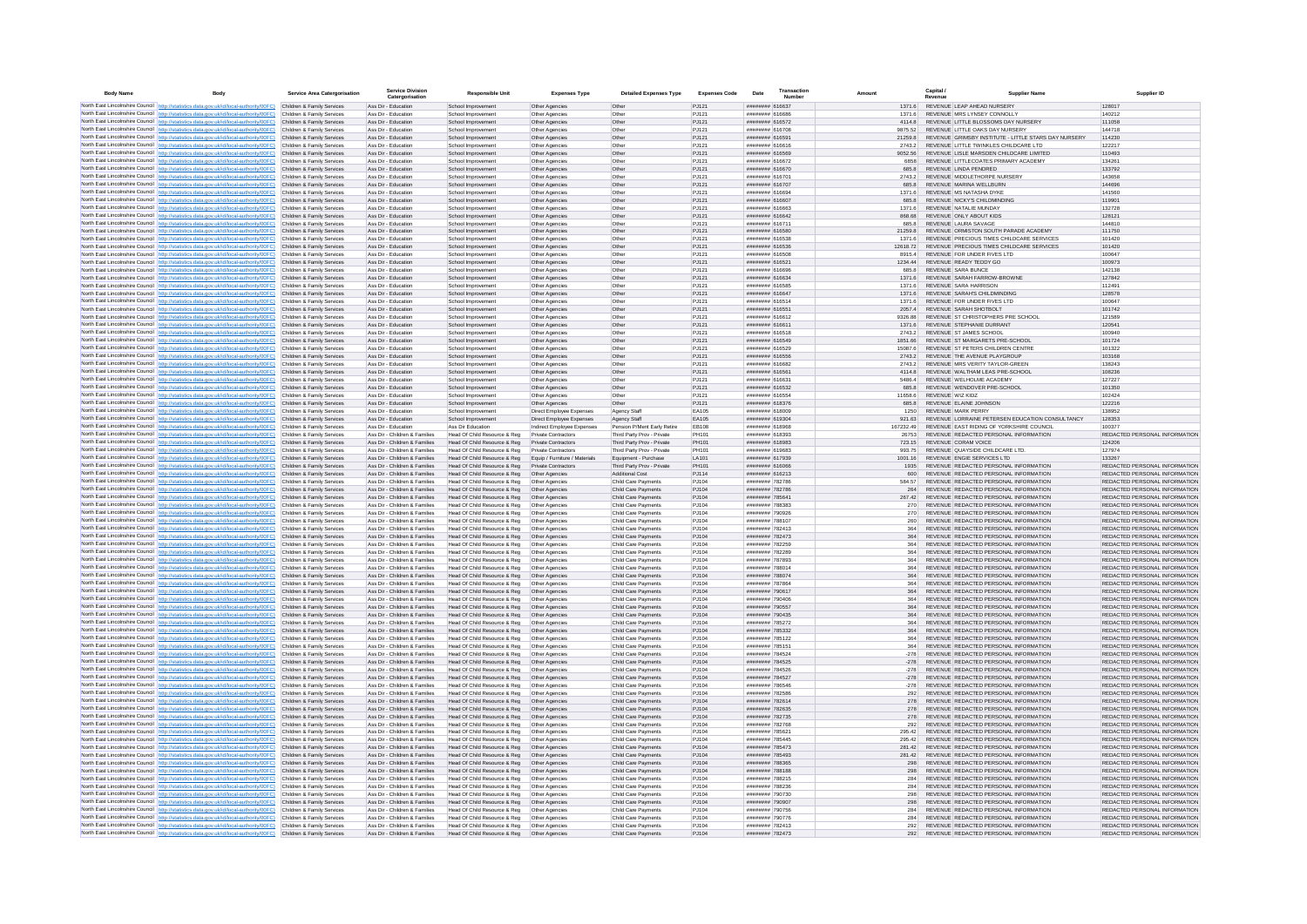| <b>Body Name</b> | Body                                                                                                                                                                                                                                   | <b>Service Area Catergorisation</b>                      | <b>Service Division</b><br>Catergorisation                     | <b>Responsible Unit</b>                                      | Expenses Type                    | <b>Detailed Expenses Type</b>              | <b>Expenses Code</b> | Date                               | Transaction | Amount              |            | Canital /                                                                      | Supplier Name | Supplier ID                                                    |
|------------------|----------------------------------------------------------------------------------------------------------------------------------------------------------------------------------------------------------------------------------------|----------------------------------------------------------|----------------------------------------------------------------|--------------------------------------------------------------|----------------------------------|--------------------------------------------|----------------------|------------------------------------|-------------|---------------------|------------|--------------------------------------------------------------------------------|---------------|----------------------------------------------------------------|
|                  | North East Lincolnshire Council http://statistics.data.gov.uk/id/local-authority/00FC) Children & Family Services                                                                                                                      |                                                          | Ass Dir - Children & Families                                  | Head Of Child Resource & Reg                                 | Other Agencies                   | Child Care Payments                        | P.1104               | ######## 782259                    |             |                     | 264        | REVENUE REDACTED PERSONAL INFORMATION                                          |               | REDACTED PERSONAL INFORMATION                                  |
|                  | North East Lincolnshire Council http://statistics.data.gov.uk/id/local-authority/00FC)                                                                                                                                                 | Children & Family Services                               | Ass Dir - Children & Families                                  | Head Of Child Resource & Reg                                 | Other Agencies                   | Child Care Payments                        | PJ104                | ######## 782289                    |             |                     | 334        | REVENUE REDACTED PERSONAL INFORMATION                                          |               | REDACTED PERSONAL INFORMATION                                  |
|                  | North East Lincolnshire Council http://statistics.data.gov.uk/id/local-authority/00FC)                                                                                                                                                 | Children & Family Services                               | Ass Dir - Children & Families                                  | Head Of Child Resource & Reg                                 | Other Agencies                   | Child Care Payments                        | PJ104                | ######## 785546                    |             | 473.13              |            | REVENUE REDACTED PERSONAL INFORMATION                                          |               | REDACTED PERSONAL INFORMATION                                  |
|                  | North East Lincolnshire Council http://statistics.data.gov.uk/id/local-authority/00FC)<br>North East Lincolnshire Council http://statistics.data.gov.uk/id/local-authority/00FC)                                                       | Children & Family Services<br>Children & Family Services | Ass Dir - Children & Families<br>Ass Dir - Children & Families | Head Of Child Resource & Reg<br>Head Of Child Resource & Reg | Other Agencies<br>Other Agencies | Child Care Payments<br>Child Care Payments | PJ104<br>PJ104       | ######## 785272<br>######## 785332 |             | 295.42<br>295.42    |            | REVENUE REDACTED PERSONAL INFORMATION<br>REVENUE REDACTED PERSONAL INFORMATION |               | REDACTED PERSONAL INFORMATION<br>REDACTED PERSONAL INFORMATION |
|                  | North East Lincolnshire Council http://statistics.data.gov.uk/id/local-authority/00FC)                                                                                                                                                 | Children & Family Services                               | Ass Dir - Children & Families                                  | Head Of Child Resource & Reg                                 | Other Agencies                   | Child Care Payments                        | PJ104                | ######## 785122                    |             | 267.42              |            | REVENUE REDACTED PERSONAL INFORMATION                                          |               | REDACTED PERSONAL INFORMATION                                  |
|                  | North East Lincolnshire Council http://statistics.data.gov.uk/id/local-authority/00FC)                                                                                                                                                 | Children & Family Services                               | Ass Dir - Children & Families                                  | Head Of Child Resource & Reg                                 | Other Agencies                   | Child Care Payments                        | PJ104                | ######## 785151                    |             | 337.42              |            | REVENUE REDACTED PERSONAL INFORMATION                                          |               | REDACTED PERSONAL INFORMATION                                  |
|                  | North East Lincolnshire Council http://statistics.data.gov.uk/id/local-authority/00FC)                                                                                                                                                 | Children & Family Services                               | Ass Dir - Children & Families                                  | Head Of Child Resource & Reg                                 | Other Agencies                   | Child Care Payments                        | PJ104                | ######## 787893                    |             |                     | 340        | REVENUE REDACTED PERSONAL INFORMATION                                          |               | REDACTED PERSONAL INFORMATION                                  |
|                  | North East Lincolnshire Council http://statistics.data.gov.uk/id/local-authority/00FC)<br>North East Lincolnshire Council http://statistics.data.gov.uk/id/local-authority/00FC)                                                       | Children & Family Services<br>Children & Family Services | Ass Dir - Children & Families<br>Ass Dir - Children & Families | Head Of Child Resource & Reg<br>Head Of Child Resource & Reg | Other Agencies<br>Other Agencies | Child Care Payments<br>Child Care Payments | PJ104<br>PJ104       | ######## 788014<br>######## 788074 |             |                     | 298<br>298 | REVENUE REDACTED PERSONAL INFORMATION<br>REVENUE REDACTED PERSONAL INFORMATION |               | REDACTED PERSONAL INFORMATION<br>REDACTED PERSONAL INFORMATION |
|                  | North East Lincolnshire Council http://statistics.data.gov.uk/id/local-authority/00FC)                                                                                                                                                 | Children & Family Services                               | Ass Dir - Children & Families                                  | Head Of Child Resource & Reg   Other Agencies                |                                  | Child Care Payments                        | PJ104                | ####### 787864                     |             |                     | 270        | REVENUE REDACTED PERSONAL INFORMATION                                          |               | REDACTED PERSONAL INFORMATION                                  |
|                  | North East Lincolnshire Council http://statistics.data.gov.uk/id/local-authority/00FC)                                                                                                                                                 | Children & Family Services                               | Ass Dir - Children & Families                                  | Head Of Child Resource & Reg                                 | Other Agencies                   | Child Care Payments                        | PJ104                | ######## 790617                    |             |                     | 298        | REVENUE REDACTED PERSONAL INFORMATION                                          |               | REDACTED PERSONAL INFORMATION                                  |
|                  | North East Lincolnshire Council http://statistics.data.gov.uk/id/local-authority/00FC)                                                                                                                                                 | Children & Family Services                               | Ass Dir - Children & Families                                  | Head Of Child Resource & Reg                                 | Other Agencies                   | Child Care Payments                        | PJ104                | ######## 790803                    |             | $-332.57$           |            | REVENUE REDACTED PERSONAL INFORMATION                                          |               | REDACTED PERSONAL INFORMATION                                  |
|                  | North East Lincolnshire Council   http://statistics.data.gov.uk/id/local-authority/00FC)                                                                                                                                               | Children & Family Services                               | Ass Dir - Children & Families                                  | Head Of Child Resource & Reg                                 | Other Agencies                   | Child Care Payments                        | PJ104                | ######## 790406                    |             |                     | 270        | REVENUE REDACTED PERSONAL INFORMATION                                          |               | REDACTED PERSONAL INFORMATION                                  |
|                  | North East Lincolnshire Council http://statistics.data.gov.uk/id/local-authority/00FC)<br>North East Lincolnshire Council http://statistics.data.gov.uk/id/local-authority/00FC)                                                       | Children & Family Services<br>Children & Family Services | Ass Dir - Children & Families<br>Ass Dir - Children & Families | Head Of Child Resource & Reg<br>Head Of Child Resource & Reg | Other Agencies<br>Other Agencies | Child Care Payments<br>Child Care Payments | PJ104<br>PJ104       | ######## 790557<br>HERBERG RABBBAN |             |                     | 298<br>340 | REVENUE REDACTED PERSONAL INFORMATION<br>REVENUE REDACTED PERSONAL INFORMATION |               | REDACTED PERSONAL INFORMATION<br>REDACTED PERSONAL INFORMATION |
|                  | North East Lincolnshire Council http://statistics.data.gov.uk/id/local-authority/00FC)                                                                                                                                                 | Children & Family Services                               | Ass Dir - Children & Families                                  | Head Of Child Resource & Reg                                 | Other Agencies                   | Child Care Payments                        | PJ104                | ####### 782743                     |             |                     | 278        | REVENUE REDACTED PERSONAL INFORMATION                                          |               | REDACTED PERSONAL INFORMATION                                  |
|                  | North East Lincolnshire Council http://statistics.data.gov.uk/id/local-authority/00FC)                                                                                                                                                 | Children & Family Services                               | Ass Dir - Children & Families                                  | Head Of Child Resource & Reg                                 | Other Agencies                   | Child Care Payments                        | PJ104                | ######## 785597                    |             | 281.42              |            | REVENUE REDACTED PERSONAL INFORMATION                                          |               | REDACTED PERSONAL INFORMATION                                  |
|                  | North East Lincolnshire Council http://statistics.data.gov.uk/id/local-authority/00FC)                                                                                                                                                 | Children & Family Services                               | Ass Dir - Children & Families                                  | Head Of Child Resource & Reg                                 | Other Agencies                   | Child Care Payments                        | PJ104                | ######## 788341                    |             |                     | 284        | REVENUE REDACTED PERSONAL INFORMATION                                          |               | REDACTED PERSONAL INFORMATION                                  |
|                  | North East Lincolnshire Council http://statistics.data.gov.uk/id/local-authority/00FC)<br>North East Lincolnshire Council http://statistics.data.gov.uk/id/local-authority/00FC)                                                       | Children & Family Services<br>Children & Family Services | Ass Dir - Children & Families<br>Ass Dir - Children & Families | Head Of Child Resource & Reg<br>Head Of Child Resource & Reg | Other Agencies<br>Other Agencies | Child Care Payments<br>Child Care Payments | PJ104<br>PJ104       | ######## 790883<br>######## 785652 |             | 826.42              | 284        | REVENUE REDACTED PERSONAL INFORMATION<br>REVENUE REDACTED PERSONAL INFORMATION |               | REDACTED PERSONAL INFORMATION<br>REDACTED PERSONAL INFORMATION |
|                  | North East Lincolnshire Council http://statistics.data.gov.uk/id/local-authority/00FC)                                                                                                                                                 | Children & Family Services                               | Ass Dir - Children & Families                                  | Head Of Child Resource & Reg                                 | Other Agencies                   | Child Care Payments                        | PJ104                | ######## 785652                    |             | 450 13              |            | REVENUE REDACTED PERSONAL INFORMATION                                          |               | REDACTED PERSONAL INFORMATION                                  |
|                  | North East Lincolnshire Council http://statistics.data.gov.uk/id/local-authority/00FC)                                                                                                                                                 | Children & Family Services                               | Ass Dir - Children & Families                                  | Head Of Child Resource & Reg                                 | Other Agencies                   | Child Care Payments                        | P.1104               | ######## 788394                    |             |                     | 454        | REVENUE REDACTED PERSONAL INFORMATION                                          |               | REDACTED PERSONAL INFORMATION                                  |
|                  | North East Lincolnshire Council http://statistics.data.gov.uk/id/local-authority/00FC)                                                                                                                                                 | Children & Family Services                               | Ass Dir - Children & Families                                  | Head Of Child Resource & Reg                                 | Other Agencies                   | Child Care Payments                        | P.1104               | SERORY BREERER                     |             |                     | 454        | REVENUE REDACTED PERSONAL INFORMATION                                          |               | REDACTED PERSONAL INFORMATION                                  |
|                  | North East Lincolnshire Council http://statistics.data.gov.uk/id/local-authority/00FC)                                                                                                                                                 | Children & Family Services<br>Children & Family Services | Ass Dir - Children & Families                                  | Head Of Child Resource & Reg                                 | Other Agencies                   | Child Care Payments                        | PJ104<br>PJ104       | ######## 782517<br>######## 785377 |             |                     | 364<br>364 | REVENUE REDACTED PERSONAL INFORMATION<br>REVENUE REDACTED PERSONAL INFORMATION |               | REDACTED PERSONAL INFORMATION<br>REDACTED PERSONAL INFORMATION |
|                  | North East Lincolnshire Council http://statistics.data.gov.uk/id/local-authority/00FC)<br>North East Lincolnshire Council http://statistics.data.gov.uk/id/local-authority/00FC)                                                       | Children & Family Services                               | Ass Dir - Children & Families<br>Ass Dir - Children & Families | Head Of Child Resource & Reg<br>Head Of Child Resource & Reg | Other Agencies<br>Other Agencies | Child Care Payments<br>Child Care Payments | PJ104                | ######## 788119                    |             |                     | 364        | REVENUE REDACTED PERSONAL INFORMATION                                          |               | REDACTED PERSONAL INFORMATION                                  |
|                  | North East Lincolnshire Council http://statistics.data.gov.uk/id/local-authority/00FC)                                                                                                                                                 | Children & Family Services                               | Ass Dir - Children & Families                                  | Head Of Child Resource & Reg                                 | Other Agencies                   | Child Care Payments                        | PJ104                | ######## 790662                    |             |                     | 364        | REVENUE REDACTED PERSONAL INFORMATION                                          |               | REDACTED PERSONAL INFORMATION                                  |
|                  | North East Lincolnshire Council http://statistics.data.gov.uk/id/local-authority/00FC)                                                                                                                                                 | Children & Family Services                               | Ass Dir - Children & Families                                  | Head Of Child Resource & Reg                                 | Other Agencies                   | Child Care Payments                        | PJ104                | ######## 782517                    |             |                     | 313        | REVENUE REDACTED PERSONAL INFORMATION                                          |               | REDACTED PERSONAL INFORMATION                                  |
|                  | North East Lincolnshire Council http://statistics.data.gov.uk/id/local-authority/00FC)                                                                                                                                                 | Children & Family Services                               | Ass Dir - Children & Families                                  | Head Of Child Resource & Reg                                 | Other Agencies                   | Child Care Payments                        | PJ104                | ######## 785377                    |             | 316.42              |            | REVENUE REDACTED PERSONAL INFORMATION                                          |               | REDACTED PERSONAL INFORMATION                                  |
|                  | North East Lincolnshire Council http://statistics.data.gov.uk/id/local-authority/00FC).<br>North East Lincolnshire Council   http://statistics.data.gov.uk/id/local-authority/00FC)                                                    | Children & Family Services<br>Children & Family Services | Ass Dir - Children & Families<br>Ass Dir - Children & Families | Head Of Child Resource & Reg                                 | Other Agencies<br>Other Agencies | Child Care Payments<br>Child Care Payments | PJ104<br>P.1104      | ######## 788119<br>CANDRE BREEZE   |             |                     | 319<br>319 | REVENUE REDACTED PERSONAL INFORMATION<br>REVENUE REDACTED PERSONAL INFORMATION |               | REDACTED PERSONAL INFORMATION<br>REDACTED PERSONAL INFORMATION |
|                  | North East Lincolnshire Council http://statistics.data.gov.uk/id/local-authority/00FC)                                                                                                                                                 | Children & Family Services                               | Ass Dir - Children & Families                                  | Head Of Child Resource & Reg<br>Head Of Child Resource & Reg | Other Agencies                   | Child Care Payments                        | PJ104                | ######## 790762                    |             | 1302.84             |            | REVENUE REDACTED PERSONAL INFORMATION                                          |               | REDACTED PERSONAL INFORMATION                                  |
|                  | North East Lincolnshire Council http://statistics.data.gov.uk/id/local-authority/00FC)                                                                                                                                                 | Children & Family Services                               | Ass Dir - Children & Families                                  | Head Of Child Resource & Reg                                 | Other Agencies                   | Child Care Payments                        | PJ104                | ######## 782598                    |             | 437.87              |            | REVENUE REDACTED PERSONAL INFORMATION                                          |               | REDACTED PERSONAL INFORMATION                                  |
|                  | North East Lincolnshire Council http://statistics.data.gov.uk/id/local-authority/00FC)                                                                                                                                                 | Children & Family Services                               | Ass Dir - Children & Families                                  | Head Of Child Resource & Reg                                 | Other Agencies                   | Child Care Payments                        | PJ104                | ######## 785457                    |             | 437.87              |            | REVENUE REDACTED PERSONAL INFORMATION                                          |               | REDACTED PERSONAL INFORMATION                                  |
|                  | North East Lincolnshire Council http://statistics.data.gov.uk/id/local-authority/00FC)                                                                                                                                                 | Children & Family Services                               | Ass Dir - Children & Families                                  | Head Of Child Resource & Reg                                 | Other Agencies                   | Child Care Payments                        | PJ104                | ######## 788199                    |             | 437.87              |            | REVENUE REDACTED PERSONAL INFORMATION<br>REVENUE REDACTED PERSONAL INFORMATION |               | REDACTED PERSONAL INFORMATION<br>REDACTED PERSONAL INFORMATION |
|                  | North East Lincolnshire Council http://statistics.data.gov.uk/id/local-authority/00FC)<br>North East Lincolnshire Council http://statistics.data.gov.uk/id/local-authority/00FC).                                                      | Children & Family Services<br>Children & Family Services | Ass Dir - Children & Families<br>Ass Dir - Children & Families | Head Of Child Resource & Reg<br>Head Of Child Resource & Reg | Other Agencies<br>Other Agencies | Child Care Payments<br>Child Care Payments | PJ104<br>PJ104       | ######## 790740<br>######## 787863 |             | 437.87<br>$-611.99$ |            | REVENUE REDACTED PERSONAL INFORMATION                                          |               | REDACTED PERSONAL INFORMATION                                  |
|                  | North East Lincolnshire Council   http://statistics.data.gov.uk/id/local-authority/00FC)                                                                                                                                               | Children & Family Services                               | Ass Dir - Children & Families                                  | Head Of Child Resource & Reg                                 | Other Agencies                   | Child Care Payments                        | PJ104                | ######## 782786                    |             | 584.57              |            | REVENUE REDACTED PERSONAL INFORMATION                                          |               | REDACTED PERSONAL INFORMATION                                  |
|                  | North East Lincolnshire Council http://statistics.data.gov.uk/id/local-authority/00FC)                                                                                                                                                 | Children & Family Services                               | Ass Dir - Children & Families                                  | Head Of Child Resource & Reg                                 | Other Agencies                   | Child Care Payments                        | PJ104                | ######## 785378                    |             | 542.86              |            | REVENUE REDACTED PERSONAL INFORMATION                                          |               | REDACTED PERSONAL INFORMATION                                  |
|                  | North East Lincolnshire Council http://statistics.data.gov.uk/id/local-authority/00FC)                                                                                                                                                 | Children & Family Services                               | Ass Dir - Children & Families                                  | Head Of Child Resource & Reg                                 | Other Agencies                   | Child Care Payments                        | PJ104                | ####### 782266                     |             |                     | 364        | REVENUE REDACTED PERSONAL INFORMATION                                          |               | REDACTED PERSONAL INFORMATION                                  |
|                  | North East Lincolnshire Council http://statistics.data.gov.uk/id/local-authority/00FC)<br>North East Lincolnshire Council http://statistics.data.gov.uk/id/local-authority/00FC)                                                       | Children & Family Services<br>Children & Family Services | Ass Dir - Children & Families<br>Ass Dir - Children & Families | Head Of Child Resource & Reg                                 | Other Agencies                   | Child Care Payments<br>Child Care Payments | PJ104<br>PJ104       | ######## 785129<br>######## 787871 |             |                     | 364<br>364 | REVENUE REDACTED PERSONAL INFORMATION<br>REVENUE REDACTED PERSONAL INFORMATION |               | REDACTED PERSONAL INFORMATION<br>REDACTED PERSONAL INFORMATION |
|                  | North East Lincolnshire Council http://statistics.data.gov.uk/id/local-authority/00FC)                                                                                                                                                 | Children & Family Services                               | Ass Dir - Children & Families                                  | Head Of Child Resource & Reg<br>Head Of Child Resource & Reg | Other Agencies<br>Other Agencies | Child Care Payments                        | PJ104                | ######## 790413                    |             |                     | 364        | REVENUE REDACTED PERSONAL INFORMATION                                          |               | REDACTED PERSONAL INFORMATION                                  |
|                  | North East Lincolnshire Council http://statistics.data.gov.uk/id/local-authority/00FC)                                                                                                                                                 | Children & Family Services                               | Ass Dir - Children & Families                                  | Head Of Child Resource & Reg                                 | Other Agencies                   | Child Care Payments                        | PJ104                | ######## 782266                    |             |                     | 278        | REVENUE REDACTED PERSONAL INFORMATION                                          |               | REDACTED PERSONAL INFORMATION                                  |
|                  | North East Lincolnshire Council http://statistics.data.gov.uk/id/local-authority/00FC)                                                                                                                                                 | Children & Family Services                               | Ass Dir - Children & Families                                  | Head Of Child Resource & Reg                                 | Other Agencies                   | Child Care Payments                        | PJ104                | ######## 785129                    |             | 281.42              |            | REVENUE REDACTED PERSONAL INFORMATION                                          |               | REDACTED PERSONAL INFORMATION                                  |
|                  | North East Lincolnshire Council   http://statistics.data.gov.uk/id/local-authority/00FC)<br>North East Lincolnshire Council   http://statistics.data.gov.uk/id/local-authority/00FC)                                                   | Children & Family Services<br>Children & Family Services | Ass Dir - Children & Families<br>Ass Dir - Children & Families | Head Of Child Resource & Reg                                 | Other Agencies                   | Child Care Payments<br>Child Care Payments | P.1104<br>P.1104     | ######## 787871<br>######## 790413 |             |                     | 284<br>284 | REVENUE REDACTED PERSONAL INFORMATION<br>REVENUE REDACTED PERSONAL INFORMATION |               | REDACTED PERSONAL INFORMATION<br>REDACTED PERSONAL INFORMATION |
|                  | North East Lincolnshire Council http://statistics.data.gov.uk/id/local-authority/00FC).                                                                                                                                                | Children & Family Services                               | Ass Dir - Children & Families                                  | Head Of Child Resource & Reg<br>Head Of Child Resource & Reg | Other Agencies<br>Other Agencies | Child Care Payments                        | PJ104                | ######## 782598                    |             | 437.87              |            | REVENUE REDACTED PERSONAL INFORMATION                                          |               | REDACTED PERSONAL INFORMATION                                  |
|                  | North East Lincolnshire Council http://statistics.data.gov.uk/id/local-authority/00FC)                                                                                                                                                 | Children & Family Services                               | Ass Dir - Children & Familier                                  | Head Of Child Resource & Reg                                 | Other Agencies                   | Child Care Payments                        | PJ104                | ######## 785457                    |             | 437.87              |            | REVENUE REDACTED PERSONAL INFORMATION                                          |               | REDACTED PERSONAL INFORMATION                                  |
|                  | North East Lincolnshire Council http://statistics.data.gov.uk/id/local-authority/00FC)                                                                                                                                                 | Children & Family Services                               | Ass Dir - Children & Families                                  | Head Of Child Resource & Reg                                 | Other Agencies                   | Child Care Payments                        | PJ104                | ######## 788199                    |             | 437.87              |            | REVENUE REDACTED PERSONAL INFORMATION                                          |               | REDACTED PERSONAL INFORMATION                                  |
|                  | North East Lincolnshire Council http://statistics.data.gov.uk/id/local-authority/00FC)                                                                                                                                                 | Children & Family Services                               | Ass Dir - Children & Families                                  | Head Of Child Resource & Reg                                 | Other Agencies                   | Child Care Payments                        | PJ104                | ######## 790740<br>######## 782490 |             | 437.87              |            | REVENUE REDACTED PERSONAL INFORMATION<br>REVENUE REDACTED PERSONAL INFORMATION |               | REDACTED PERSONAL INFORMATION<br>REDACTED PERSONAL INFORMATION |
|                  | North East Lincolnshire Council http://statistics.data.gov.uk/id/local-authority/00FC)<br>North East Lincolnshire Council http://statistics.data.gov.uk/id/local-authority/00FC)                                                       | Children & Family Services<br>Children & Family Services | Ass Dir - Children & Families<br>Ass Dir - Children & Families | Head Of Child Resource & Reg<br>Head Of Child Resource & Reg | Other Agencies<br>Other Agencies | Child Care Payments<br>Child Care Payments | PJ104<br>PJ104       | ######## 782490                    |             | 329.71              | 468        | REVENUE REDACTED PERSONAL INFORMATION                                          |               | REDACTED PERSONAL INFORMATION                                  |
|                  | North East Lincolnshire Council http://statistics.data.gov.uk/id/local-authority/00FC)                                                                                                                                                 | Children & Family Services                               | Ass Dir - Children & Families                                  | Head Of Child Resource & Reg                                 | Other Agencies                   | Child Care Payments                        | PJ104                | ######## 782591                    |             |                     | 292        | REVENUE REDACTED PERSONAL INFORMATION                                          |               | REDACTED PERSONAL INFORMATION                                  |
|                  | North East Lincolnshire Council http://statistics.data.gov.uk/id/local-authority/00FC)                                                                                                                                                 | Children & Family Services                               | Ass Dir - Children & Families                                  | Head Of Child Resource & Reg                                 | Other Agencies                   | Child Care Payments                        | P.1104               | ######## 785450                    |             | 295.42              |            | REVENUE REDACTED PERSONAL INFORMATION                                          |               | REDACTED PERSONAL INFORMATION                                  |
|                  | North East Lincolnshire Council http://statistics.data.gov.uk/id/local-authority/00FC)                                                                                                                                                 | Children & Family Services                               | Ass Dir - Children & Families                                  | Head Of Child Resource & Reg                                 | Other Agencies                   | Child Care Payments                        | PJ104                | ######## 788193                    |             |                     | 298        | REVENUE REDACTED PERSONAL INFORMATION                                          |               | REDACTED PERSONAL INFORMATION                                  |
|                  | North East Lincolnshire Council http://statistics.data.gov.uk/id/local-authority/00FC).                                                                                                                                                | Children & Family Services<br>Children & Family Services | Ass Dir - Children & Families<br>Ass Dir - Children & Families | Head Of Child Resource & Reg<br>Head Of Child Resource & Reg | Other Agencies<br>Other Agencies | Child Care Payments<br>Child Care Payments | PJ104<br>PJ104       | ######## 790735<br>######## 782595 |             |                     | 298<br>278 | REVENUE REDACTED PERSONAL INFORMATION<br>REVENUE REDACTED PERSONAL INFORMATION |               | REDACTED PERSONAL INFORMATION<br>REDACTED PERSONAL INFORMATION |
|                  | North East Lincolnshire Council http://statistics.data.gov.uk/id/local-authority/00FC)<br>North East Lincolnshire Council http://statistics.data.gov.uk/id/local-authority/00FC)                                                       | Children & Family Services                               | Ass Dir - Children & Families                                  | Head Of Child Resource & Reg                                 | Other Agencies                   | Child Care Payments                        | PJ104                | ######## 785455                    |             | 281.42              |            | REVENUE REDACTED PERSONAL INFORMATION                                          |               | REDACTED PERSONAL INFORMATION                                  |
|                  | North East Lincolnshire Council http://statistics.data.gov.uk/id/local-authority/00FC)                                                                                                                                                 | Children & Family Services                               | Ass Dir - Children & Families                                  | Head Of Child Resource & Reg                                 | Other Agencies                   | Child Care Payments                        | PJ104                | ######## 790896                    |             |                     | 2328       | REVENUE REDACTED PERSONAL INFORMATION                                          |               | REDACTED PERSONAL INFORMATION                                  |
|                  | North East Lincolnshire Council http://statistics.data.gov.uk/id/local-authority/00FC)                                                                                                                                                 | Children & Family Services                               | Ass Dir - Children & Families                                  | Head Of Child Resource & Reg                                 | Other Agencies                   | Child Care Payments                        | PJ104                | ######## 782786                    |             | 584.57              |            | REVENUE REDACTED PERSONAL INFORMATION                                          |               | REDACTED PERSONAL INFORMATION                                  |
|                  | North East Lincolnshire Council http://statistics.data.gov.uk/id/local-authority/00FC)<br>North East Lincolnshire Council http://statistics.data.gov.uk/id/local-authority/00FC)                                                       | Children & Family Services<br>Children & Family Services | Ass Dir - Children & Families<br>Ass Dir - Children & Families | Head Of Child Resource & Reg                                 | Other Agencies                   | Child Care Payments<br>Child Care Payments | PJ104<br>P.1104      | ######## 782653<br>######## 785510 |             | 281 42              | 272        | REVENUE REDACTED PERSONAL INFORMATION<br>REVENUE REDACTED PERSONAL INFORMATION |               | REDACTED PERSONAL INFORMATION<br>REDACTED PERSONAL INFORMATION |
|                  | North East Lincolnshire Council http://statistics.data.gov.uk/id/local-authority/00FC)                                                                                                                                                 | Children & Family Services                               | Ass Dir - Children & Families                                  | Head Of Child Resource & Reg<br>Head Of Child Resource & Reg | Other Agencies<br>Other Agencies | Child Care Payments                        | PJ104                | ######## 788254                    |             |                     | 284        | REVENUE REDACTED PERSONAL INFORMATION                                          |               | REDACTED PERSONAL INFORMATION                                  |
|                  | North East Lincolnshire Council http://statistics.data.gov.uk/id/local-authority/00FC)                                                                                                                                                 | Children & Family Services                               | Ass Dir - Children & Families                                  | Head Of Child Resource & Reg                                 | Other Agencies                   | Child Care Payments                        | PJ104                | ######## 790795                    |             |                     | 284        | REVENUE REDACTED PERSONAL INFORMATION                                          |               | REDACTED PERSONAL INFORMATION                                  |
|                  | North East Lincolnshire Council http://statistics.data.gov.uk/id/local-authority/00FC)                                                                                                                                                 | Children & Family Services                               | Ass Dir - Children & Families                                  | Head Of Child Resource & Reg                                 | Other Agencies                   | Child Care Payments                        | PJ104                | ######## 785145                    |             |                     | 338        | REVENUE REDACTED PERSONAL INFORMATION                                          |               | REDACTED PERSONAL INFORMATION                                  |
|                  | North East Lincolnshire Council http://statistics.data.gov.uk/id/local-authority/00FC)                                                                                                                                                 | Children & Family Services                               | Ass Dir - Children & Families                                  | Head Of Child Resource & Reg                                 | Other Agencies                   | Child Care Payments                        | PJ104                | ######## 785145                    |             | 311.85              |            | REVENUE REDACTED PERSONAL INFORMATION                                          |               | REDACTED PERSONAL INFORMATION                                  |
|                  | North East Lincolnshire Council http://statistics.data.gov.uk/id/local-authority/00FC)<br>North East Lincolnshire Council http://statistics.data.gov.uk/id/local-authority/00FC)                                                       | Children & Family Services<br>Children & Family Services | Ass Dir - Children & Families<br>Ass Dir - Children & Families | Head Of Child Resource & Reg<br>Head Of Child Resource & Reg | Other Agencies<br>Other Agencies | Child Care Payments<br>Child Care Payments | PJ104<br>PJ104       | ######## 785356<br>######## 790640 |             | 1031.71             | 546        | REVENUE REDACTED PERSONAL INFORMATION<br>REVENUE REDACTED PERSONAL INFORMATION |               | REDACTED PERSONAL INFORMATION<br>REDACTED PERSONAL INFORMATION |
|                  | North East Lincolnshire Council http://statistics.data.gov.uk/id/local-authority/00FC).                                                                                                                                                | Children & Family Services                               | Ass Dir - Children & Families                                  | Head Of Child Resource & Reg                                 | Other Agencies                   | Child Care Payments                        | P.1104               | FOROGY BREEFER                     |             |                     | 3510       | REVENUE REDACTED PERSONAL INFORMATION                                          |               | REDACTED PERSONAL INFORMATION                                  |
|                  | North East Lincolnshire Council http://statistics.data.gov.uk/id/local-authority/00FC)                                                                                                                                                 | Children & Family Services                               | Ass Dir - Children & Families                                  | Head Of Child Resource & Reg                                 | Other Agencies                   | Child Care Payments                        | P.1104               | ######## 785651                    |             | 811 14              |            | REVENUE REDACTED PERSONAL INFORMATION                                          |               | REDACTED PERSONAL INFORMATION                                  |
|                  | North East Lincolnshire Council http://statistics.data.gov.uk/id/local-authority/00FC)                                                                                                                                                 | Children & Family Services                               | Ass Dir - Children & Families                                  | Head Of Child Resource & Reg                                 | Other Agencies                   | Contract Plus                              | P.1135               | ######## 782415                    |             |                     | 315        | REVENUE REDACTED PERSONAL INFORMATION                                          |               | REDACTED PERSONAL INFORMATION                                  |
|                  | North East Lincolnshire Council http://statistics.data.gov.uk/id/local-authority/00FC)                                                                                                                                                 | Children & Family Services                               | Ass Dir - Children & Families<br>Ass Dir - Children & Families | Head Of Child Resource & Reg                                 | Other Agencies                   | Contract Plus                              | PJ135                | ######## 782450<br>######## 782484 |             |                     | 315<br>315 | REVENUE REDACTED PERSONAL INFORMATION<br>REVENUE REDACTED PERSONAL INFORMATION |               | REDACTED PERSONAL INFORMATION<br>REDACTED PERSONAL INFORMATION |
|                  | North East Lincolnshire Council http://statistics.data.gov.uk/id/local-authority/00FC)<br>North East Lincolnshire Council http://statistics.data.gov.uk/id/local-authority/00FC)                                                       | Children & Family Services<br>Children & Family Services | Ass Dir - Children & Families                                  | Head Of Child Resource & Reg<br>Head Of Child Resource & Reg | Other Agencies<br>Other Agencies | Contract Plus<br>Contract Plus             | PJ135<br>PJ135       | ######## 782585                    |             |                     | 315        | REVENUE REDACTED PERSONAL INFORMATION                                          |               | REDACTED PERSONAL INFORMATION                                  |
|                  | North East Lincolnshire Council http://statistics.data.gov.uk/id/local-authority/00FC)                                                                                                                                                 | Children & Family Services                               | Ass Dir - Children & Families                                  | Head Of Child Resource & Reg                                 | Other Agencies                   | Contract Plus                              | PJ135                | ######## 782258                    |             |                     | 315        | REVENUE REDACTED PERSONAL INFORMATION                                          |               | REDACTED PERSONAL INFORMATION                                  |
|                  | North East Lincolnshire Council http://statistics.data.gov.uk/id/local-authority/00FC).                                                                                                                                                | Children & Family Services                               | Ass Dir - Children & Families                                  | Head Of Child Resource & Reg                                 | Other Agencies                   | Contract Plus                              | PJ135                | ######## 782272                    |             |                     | 315        | REVENUE REDACTED PERSONAL INFORMATION                                          |               | REDACTED PERSONAL INFORMATION                                  |
|                  | North East Lincolnshire Council   http://statistics.data.gov.uk/id/local-authority/00FC)                                                                                                                                               | Children & Family Services                               | Ass Dir - Children & Families                                  | Head Of Child Resource & Reg                                 | Other Agencies                   | <b>Contract Plus</b>                       | PJ135                | ######## 782290                    |             |                     | 315        | REVENUE REDACTED PERSONAL INFORMATION                                          |               | REDACTED PERSONAL INFORMATION                                  |
|                  | North East Lincolnshire Council   http://statistics.data.gov.uk/id/local-authority/00FC)<br>North East Lincolnshire Council http://statistics.data.gov.uk/id/local-authority/00FC)                                                     | Children & Family Services<br>Children & Family Services | Ass Dir - Children & Families<br>Ass Dir - Children & Families | Head Of Child Resource & Reg                                 | Other Agencies                   | Contract Plus<br>Contract Plus             | PJ135<br>PJ135       | ######## 782293<br>######## 782307 |             |                     | 315<br>315 | REVENUE REDACTED PERSONAL INFORMATION<br>REVENUE REDACTED PERSONAL INFORMATION |               | REDACTED PERSONAL INFORMATION<br>REDACTED PERSONAL INFORMATION |
|                  | North East Lincolnshire Council http://statistics.data.gov.uk/id/local-authority/00FC)                                                                                                                                                 | Children & Family Services                               | Ass Dir - Children & Families                                  | Head Of Child Resource & Reg<br>Head Of Child Resource & Reg | Other Agencies<br>Other Agencies | Contract Plus                              | PJ135                | ######## 782308                    |             |                     | 315        | REVENUE REDACTED PERSONAL INFORMATION                                          |               | REDACTED PERSONAL INFORMATION                                  |
|                  | North East Lincolnshire Council http://statistics.data.gov.uk/id/local-authority/00FC)                                                                                                                                                 | Children & Family Services                               | Ass Dir - Children & Families                                  | Head Of Child Resource & Reg                                 | Other Agencies                   | Contract Plus                              | PJ135                | ######## 782321                    |             |                     |            | REVENUE REDACTED PERSONAL INFORMATION                                          |               | REDACTED PERSONAL INFORMATION                                  |
|                  | North East Lincolnshire Council http://statistics.data.gov.uk/id/local-authority/00FC)                                                                                                                                                 | Children & Family Services                               | Ass Dir - Children & Families                                  | Head Of Child Resource & Reg                                 | Other Agencies                   | Contract Plus                              | PJ135                | ######## 782332                    |             |                     | 315        | REVENUE REDACTED PERSONAL INFORMATION                                          |               | REDACTED PERSONAL INFORMATION                                  |
|                  | North East Lincolnshire Council http://statistics.data.gov.uk/id/local-authority/00FC)                                                                                                                                                 | Children & Family Services                               | Ass Dir - Children & Families                                  | Head Of Child Resource & Reg                                 | Other Agencies                   | Contract Plus                              | PJ135                | ######## 782339                    |             |                     | 315        | REVENUE REDACTED PERSONAL INFORMATION                                          |               | REDACTED PERSONAL INFORMATION                                  |
|                  | North East Lincolnshire Council http://statistics.data.gov.uk/id/local-authority/00FC)<br>North East Lincolnshire Council http://statistics.data.gov.uk/id/local-authority/00FC)                                                       | Children & Family Services<br>Children & Family Services | Ass Dir - Children & Families<br>Ass Dir - Children & Families | Head Of Child Resource & Reg<br>Head Of Child Resource & Reg | Other Agencies<br>Other Agencies | Contract Plus<br><b>Contract Plus</b>      | PJ135<br>PJ135       | ######## 782351<br>######## 782355 |             |                     | 315<br>315 | REVENUE REDACTED PERSONAL INFORMATION<br>REVENUE REDACTED PERSONAL INFORMATION |               | REDACTED PERSONAL INFORMATION<br>REDACTED PERSONAL INFORMATION |
|                  | North East Lincolnshire Council http://statistics.data.gov.uk/id/local-authority/00FC)                                                                                                                                                 | Children & Family Services                               | Ass Dir - Children & Families                                  | Head Of Child Resource & Reg                                 | Other Agencies                   | Contract Plus                              | P.1135               | ######## 785169                    |             |                     | 315        | REVENUE REDACTED PERSONAL INFORMATION                                          |               | REDACTED PERSONAL INFORMATION                                  |
|                  | North East Lincolnshire Council http://statistics.data.gov.uk/id/local-authority/00FC).                                                                                                                                                | Children & Family Services                               | Ass Dir - Children & Families                                  | Head Of Child Resource & Reg                                 | Other Agencies                   | Contract Plus                              | PJ135                | ######## 785170                    |             |                     | 315        | REVENUE REDACTED PERSONAL INFORMATION                                          |               | REDACTED PERSONAL INFORMATION                                  |
|                  | North East Lincolnshire Council http://statistics.data.gov.uk/id/local-authority/00FC)                                                                                                                                                 | Children & Family Services                               | Ass Dir - Children & Families                                  | Head Of Child Resource & Reg                                 | Other Agencies                   | <b>Contract Plus</b>                       | PJ135                | ######## 785183                    |             |                     | 315        | REVENUE REDACTED PERSONAL INFORMATION                                          |               | REDACTED PERSONAL INFORMATION                                  |
|                  | North East Lincolnshire Council http://statistics.data.gov.uk/id/local-authority/00FC)                                                                                                                                                 | Children & Family Services                               | Ass Dir - Children & Families<br>Ass Dir - Children & Families | Head Of Child Resource & Reg<br>Head Of Child Resource & Reg | Other Agencie<br>Other Agencies  | Contract Plus<br><b>Contract Plus</b>      | PJ135<br>PJ135       | ######## 785194<br>######## 785201 |             |                     | 315<br>315 | REVENUE REDACTED PERSONAL INFORMATION<br>REVENUE REDACTED PERSONAL INFORMATION |               | REDACTED PERSONAL INFORMATION<br>REDACTED PERSONAL INFORMATION |
|                  | North East Lincolnshire Council http://statistics.data.gov.uk/id/local-authority/00FC) Children & Family Services<br>North East Lincolnshire Council http://statistics.data.gov.uk/id/local-authority/00FC) Children & Family Services |                                                          | Ass Dir - Children & Families                                  | Head Of Child Resource & Reg                                 | Other Agencies                   | Contract Plus                              | PJ135                | ######## 785213                    |             |                     | 315        | REVENUE REDACTED PERSONAL INFORMATION                                          |               | REDACTED PERSONAL INFORMATION                                  |
|                  | North East Lincolnshire Council http://statistics.data.gov.uk/id/local-authority/00FC)                                                                                                                                                 | Children & Family Services                               | Ass Dir - Children & Families                                  | Head Of Child Resource & Reg                                 | Other Agencies                   | <b>Contract Plus</b>                       | PJ135                | ######## 785217                    |             |                     | 315        | REVENUE REDACTED PERSONAL INFORMATION                                          |               | REDACTED PERSONAL INFORMATION                                  |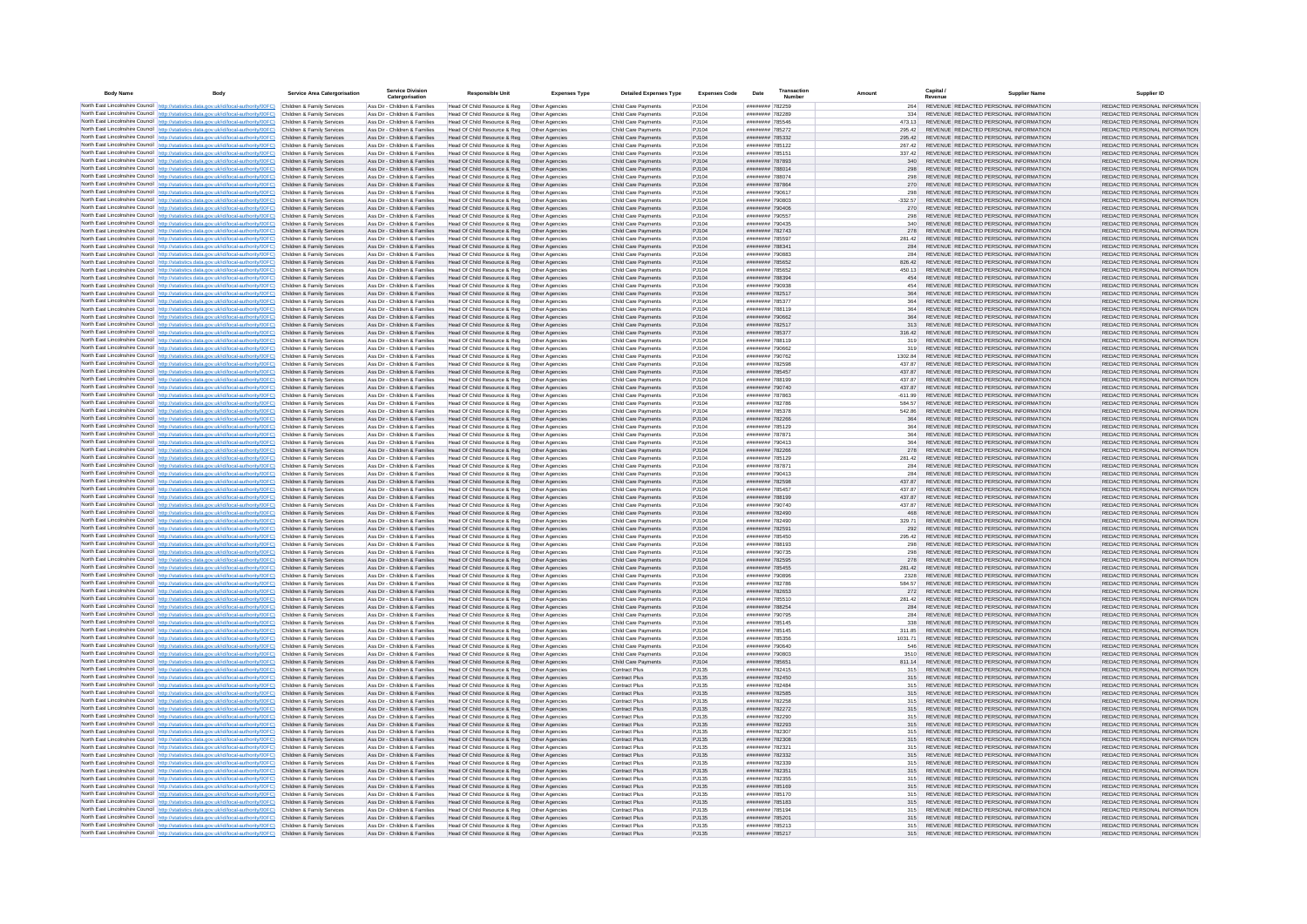| <b>Body Name</b> |                                                                                                                                                                                                                                        | <b>Service Area Catergorisation</b>                      | <b>Service Division</b><br>Catergorisation                     | <b>Responsible Unit</b>                                                       | <b>Expenses Type</b>             | <b>Detailed Expenses Type</b>                      | <b>Expenses Code</b> | Date                               | Transactio<br>Number | Amount           | Capital<br>Revenue | <b>Supplier Nam</b>                                                            | Supplier ID                                                    |
|------------------|----------------------------------------------------------------------------------------------------------------------------------------------------------------------------------------------------------------------------------------|----------------------------------------------------------|----------------------------------------------------------------|-------------------------------------------------------------------------------|----------------------------------|----------------------------------------------------|----------------------|------------------------------------|----------------------|------------------|--------------------|--------------------------------------------------------------------------------|----------------------------------------------------------------|
|                  | North East Lincolnshire Council http://statistics.data.gov.uk/id/local-authority/00FC) Children & Family Services                                                                                                                      |                                                          | Ass Dir - Children & Families                                  | Head Of Child Resource & Reg                                                  | Other Agencies                   | Contract Plus                                      | PJ135                | ######## 785274                    |                      | 315              |                    | REVENUE REDACTED PERSONAL INFORMATION                                          | REDACTED PERSONAL INFORMATION                                  |
|                  | North East Lincolnshire Council http://statistics.data.gov.uk/id/local-authority/00FC)                                                                                                                                                 | Children & Family Services                               | Ass Dir - Children & Families                                  | Head Of Child Resource & Reg                                                  | Other Agencies                   | Contract Plus                                      | PJ135                | ######## 785309                    |                      | 315              |                    | REVENUE REDACTED PERSONAL INFORMATION                                          | REDACTED PERSONAL INFORMATION                                  |
|                  | North East Lincolnshire Council http://statistics.data.gov.uk/id/local-authority/00FC)<br>North East Lincolnshire Council http://statistics.data.gov.uk/id/local-authority/00FC)                                                       | Children & Family Services<br>Children & Family Services | Ass Dir - Children & Families<br>Ass Dir - Children & Families | Head Of Child Resource & Reg<br>Head Of Child Resource & Reg                  | Other Agencies<br>Other Agencies | <b>Contract Plus</b><br><b>Contract Plus</b>       | PJ135<br>PJ135       | ######## 785343<br>######## 785121 |                      | 315<br>315       |                    | REVENUE REDACTED PERSONAL INFORMATION<br>REVENUE REDACTED PERSONAL INFORMATION | REDACTED PERSONAL INFORMATION<br>REDACTED PERSONAL INFORMATION |
|                  | North East Lincolnshire Council   http://statistics.data.gov.uk/id/local-authority/00FC)                                                                                                                                               | Children & Family Services                               | Ass Dir - Children & Families                                  | Head Of Child Resource & Reg                                                  | Other Agencies                   | Contract Plus                                      | P.1135               | ######## 785444                    |                      | 315              |                    | REVENUE REDACTED PERSONAL INFORMATION                                          | REDACTED PERSONAL INFORMATION                                  |
|                  | North East Lincolnshire Council http://statistics.data.gov.uk/id/local-authority/00FC)                                                                                                                                                 | Children & Family Services                               | Ass Dir - Children & Families                                  | Head Of Child Resource & Reg                                                  | Other Agencies                   | Contract Plus                                      | PJ135                | ######## 785134                    |                      | 315              |                    | REVENUE REDACTED PERSONAL INFORMATION                                          | REDACTED PERSONAL INFORMATION                                  |
|                  | North East Lincolnshire Council http://statistics.data.gov.uk/id/local-authority/00FC)                                                                                                                                                 | Children & Family Services                               | Ass Dir - Children & Families                                  | Head Of Child Resource & Reg                                                  | Other Agencies                   | Contract Plus                                      | PJ135                | ######## 785152                    |                      | 315              |                    | REVENUE REDACTED PERSONAL INFORMATION                                          | REDACTED PERSONAL INFORMATION                                  |
|                  | North East Lincolnshire Council http://statistics.data.gov.uk/id/local-authority/00FC)<br>North East Lincolnshire Council http://statistics.data.gov.uk/id/local-authority/00FC)                                                       | Children & Family Services<br>Children & Family Services | Ass Dir - Children & Families<br>Ass Dir - Children & Families | Head Of Child Resource & Reg<br>Head Of Child Resource & Reg                  | Other Agencies<br>Other Agencies | Contract Plus<br>Contract Plus                     | PJ135<br>PJ135       | ######## 785155<br>######## 787876 |                      | 315<br>315       |                    | REVENUE REDACTED PERSONAL INFORMATION<br>REVENUE REDACTED PERSONAL INFORMATION | REDACTED PERSONAL INFORMATION<br>REDACTED PERSONAL INFORMATION |
|                  | North East Lincolnshire Council http://statistics.data.gov.uk/id/local-authority/00FC)                                                                                                                                                 | Children & Family Services                               | Ass Dir - Children & Families                                  | Head Of Child Resource & Reg                                                  | Other Agencies                   | <b>Contract Plus</b>                               | PJ135                | ######## 787894                    |                      | 315              |                    | REVENUE REDACTED PERSONAL INFORMATION                                          | REDACTED PERSONAL INFORMATION                                  |
|                  | North East Lincolnshire Council http://statistics.data.gov.uk/id/local-authority/00FC) Children & Family Services                                                                                                                      |                                                          | Ass Dir - Children & Families                                  | Head Of Child Resource & Reg                                                  | Other Agencies                   | Contract Plus                                      | PJ135                | ######## 787897                    |                      | 315              |                    | REVENUE REDACTED PERSONAL INFORMATION                                          | REDACTED PERSONAL INFORMATION                                  |
|                  | North East Lincolnshire Council http://statistics.data.gov.uk/id/local-authority/00FC)<br>North East Lincolnshire Council http://statistics.data.gov.uk/id/local-authority/00FC)                                                       | Children & Family Services<br>Children & Family Services | Ass Dir - Children & Families<br>Ass Dir - Children & Families | Head Of Child Resource & Reg<br>Head Of Child Resource & Reg                  | Other Agencies<br>Other Agencies | <b>Contract Plus</b><br><b>Contract Plus</b>       | PJ135<br>PJ135       | ######## 787911<br>######## 787912 |                      | 315<br>315       |                    | REVENUE REDACTED PERSONAL INFORMATION<br>REVENUE REDACTED PERSONAL INFORMATION | REDACTED PERSONAL INFORMATION<br>REDACTED PERSONAL INFORMATION |
|                  | North East Lincolnshire Council http://statistics.data.gov.uk/id/local-authority/00FC)                                                                                                                                                 | Children & Family Services                               | Ass Dir - Children & Families                                  | Head Of Child Resource & Reg                                                  | Other Agencies                   | Contract Plus                                      | PJ135                | ######## 787925                    |                      | 315              |                    | REVENUE REDACTED PERSONAL INFORMATION                                          | REDACTED PERSONAL INFORMATION                                  |
|                  | North East Lincolnshire Council http://statistics.data.gov.uk/id/local-authority/00FC)                                                                                                                                                 | Children & Family Services                               | Ass Dir - Children & Families                                  | Head Of Child Resource & Reg                                                  | Other Agencies                   | Contract Plus                                      | PJ135                | ####### 787936                     |                      | 315              |                    | REVENUE REDACTED PERSONAL INFORMATION                                          | REDACTED PERSONAL INFORMATION                                  |
|                  | North East Lincolnshire Council http://statistics.data.gov.uk/id/local-authority/00FC)                                                                                                                                                 | Children & Family Services                               | Ass Dir - Children & Families                                  | Head Of Child Resource & Reg                                                  | Other Agencies                   | Contract Plus                                      | PJ135                | ######## 787943                    |                      | 315              |                    | REVENUE REDACTED PERSONAL INFORMATION                                          | REDACTED PERSONAL INFORMATION                                  |
|                  | North East Lincolnshire Council http://statistics.data.gov.uk/id/local-authority/00FC)<br>North East Lincolnshire Council http://statistics.data.gov.uk/id/local-authority/00FC) Children & Family Services                            | Children & Family Services                               | Ass Dir - Children & Families<br>Ass Dir - Children & Families | Head Of Child Resource & Reg<br>Head Of Child Resource & Reg                  | Other Agencies<br>Other Agencies | Contract Plus<br>Contract Plus                     | PJ135<br>PJ135       | ######## 787955<br>####### 787959  |                      | 315<br>315       |                    | REVENUE REDACTED PERSONAL INFORMATION<br>REVENUE REDACTED PERSONAL INFORMATION | REDACTED PERSONAL INFORMATION<br>REDACTED PERSONAL INFORMATION |
|                  | North East Lincolnshire Council http://statistics.data.gov.uk/id/local-authority/00FC)                                                                                                                                                 | Children & Family Services                               | Ass Dir - Children & Families                                  | Head Of Child Resource & Reg                                                  | Other Agencies                   | Contract Plus                                      | PJ135                | ######## 788016                    |                      | 315              |                    | REVENUE REDACTED PERSONAL INFORMATION                                          | REDACTED PERSONAL INFORMATION                                  |
|                  | North East Lincolnshire Council http://statistics.data.gov.uk/id/local-authority/00FC) Children & Family Services                                                                                                                      |                                                          | Ass Dir - Children & Families                                  | Head Of Child Resource & Reg  Other Agencies                                  |                                  | Contract Plus                                      | PJ135                | ######## 788051                    |                      | 315              |                    | REVENUE REDACTED PERSONAL INFORMATION                                          | REDACTED PERSONAL INFORMATION                                  |
|                  | North East Lincolnshire Council http://statistics.data.gov.uk/id/local-authority/00FC)                                                                                                                                                 | Children & Family Services                               | Ass Dir - Children & Families                                  | Head Of Child Resource & Reg                                                  | Other Agencies                   | <b>Contract Plus</b>                               | PJ135                | ######## 788085                    |                      | 315              |                    | REVENUE REDACTED PERSONAL INFORMATION                                          | REDACTED PERSONAL INFORMATION                                  |
|                  | North East Lincolnshire Council http://statistics.data.gov.uk/id/local-authority/00FC)<br>North East Lincolnshire Council http://statistics.data.gov.uk/id/local-authority/00FC)                                                       | Children & Family Services<br>Children & Family Services | Ass Dir - Children & Families<br>Ass Dir - Children & Families | Head Of Child Resource & Reg<br>Head Of Child Resource & Reg                  | Other Agencies<br>Other Agencies | Contract Plus<br>Contract Plus                     | PJ135<br>PJ135       | ######## 788187<br>######## 787863 |                      | 315<br>315       |                    | REVENUE REDACTED PERSONAL INFORMATION<br>REVENUE REDACTED PERSONAL INFORMATION | REDACTED PERSONAL INFORMATION<br>REDACTED PERSONAL INFORMATION |
|                  | North East Lincolnshire Council http://statistics.data.gov.uk/id/local-authority/00FC)                                                                                                                                                 | Children & Family Services                               | Ass Dir - Children & Families                                  | Head Of Child Resource & Reg                                                  | Other Agencies                   | Contract Plus                                      | PJ135                | ######## 790454                    |                      | 315              |                    | REVENUE REDACTED PERSONAL INFORMATION                                          | REDACTED PERSONAL INFORMATION                                  |
|                  | North East Lincolnshire Council http://statistics.data.gov.uk/id/local-authority/00FC)                                                                                                                                                 | Children & Family Services                               | Ass Dir - Children & Families                                  | Head Of Child Resource & Reg                                                  | Other Agencies                   | Contract Plus                                      | PJ135                | ######## 790468                    |                      | 315              |                    | REVENUE REDACTED PERSONAL INFORMATION                                          | REDACTED PERSONAL INFORMATION                                  |
|                  | North East Lincolnshire Council http://statistics.data.gov.uk/id/local-authority/00FC)                                                                                                                                                 | Children & Family Services                               | Ass Dir - Children & Families                                  | Head Of Child Resource & Reg                                                  | Other Agencies                   | <b>Contract Plus</b>                               | PJ135                | ######## 790479                    |                      | 315              |                    | REVENUE REDACTED PERSONAL INFORMATION                                          | REDACTED PERSONAL INFORMATION                                  |
|                  | North East Lincolnshire Council http://statistics.data.gov.uk/id/local-authority/00FC)<br>North East Lincolnshire Council http://statistics.data.gov.uk/id/local-authority/00FC)                                                       | Children & Family Services<br>Children & Family Services | Ass Dir - Children & Families<br>Ass Dir - Children & Families | Head Of Child Resource & Reg<br>Head Of Child Resource & Reg                  | Other Agencies<br>Other Agencies | <b>Contract Plus</b><br>Contract Plus              | PJ135<br>PJ135       | ######## 790486<br>######## 790498 |                      | 315<br>315       |                    | REVENUE REDACTED PERSONAL INFORMATION<br>REVENUE REDACTED PERSONAL INFORMATION | REDACTED PERSONAL INFORMATION<br>REDACTED PERSONAL INFORMATION |
|                  | North East Lincolnshire Council http://statistics.data.gov.uk/id/local-authority/00FC)                                                                                                                                                 | Children & Family Services                               | Ass Dir - Children & Families                                  | Head Of Child Resource & Reg                                                  | Other Anencies                   | <b>Contract Plus</b>                               | P.1135               | ######## 790628                    |                      | 315              |                    | REVENUE REDACTED PERSONAL INFORMATION                                          | REDACTED PERSONAL INFORMATION                                  |
|                  | North East Lincolnshire Council http://statistics.data.gov.uk/id/local-authority/00FC)                                                                                                                                                 | Children & Family Services                               | Ass Dir - Children & Families                                  | Head Of Child Resource & Reg                                                  | Other Agencies                   | <b>Contract Plus</b>                               | PJ135                | ######## 790502                    |                      | 315              |                    | REVENUE REDACTED PERSONAL INFORMATION                                          | REDACTED PERSONAL INFORMATION                                  |
|                  | North East Lincolnshire Council http://statistics.data.gov.uk/id/local-authority/00FC).                                                                                                                                                | Children & Family Services                               | Ass Dir - Children & Families                                  | Head Of Child Resource & Reg                                                  | Other Agencies                   | Contract Plus                                      | PJ135                | ######## 790405                    |                      | 315              |                    | REVENUE REDACTED PERSONAL INFORMATION                                          | REDACTED PERSONAL INFORMATION                                  |
|                  | North East Lincolnshire Council http://statistics.data.gov.uk/id/local-authority/00FC)<br>North East Lincolnshire Council http://statistics.data.gov.uk/id/local-authority/00FC)                                                       | Children & Family Services<br>Children & Family Service  | Ass Dir - Children & Families<br>Ass Dir - Children & Families | Head Of Child Resource & Reg<br>Head Of Child Resource & Reg                  | Other Agencies<br>Other Agencies | Contract Plus<br>Contract Plus                     | PJ135<br>PJ135       | ######## 790559<br>######## 790729 |                      | 315<br>315       |                    | REVENUE REDACTED PERSONAL INFORMATION<br>REVENUE REDACTED PERSONAL INFORMATION | REDACTED PERSONAL INFORMATION<br>REDACTED PERSONAL INFORMATION |
|                  | North East Lincolnshire Council   http://statistics.data.gov.uk/id/local-authority/00FC)                                                                                                                                               | Children & Family Services                               | Ass Dir - Children & Families                                  | Head Of Child Resource & Reg   Other Agencies                                 |                                  | Contract Plus                                      | PJ135                | ######## 790418                    |                      | 315              |                    | REVENUE REDACTED PERSONAL INFORMATION                                          | REDACTED PERSONAL INFORMATION                                  |
|                  | North East Lincolnshire Council http://statistics.data.gov.uk/id/local-authority/00FC)                                                                                                                                                 | Children & Family Services                               | Ass Dir - Children & Families                                  | Head Of Child Resource & Reg                                                  | Other Agencies                   | <b>Contract Plus</b>                               | PJ135                | ######## 790436                    |                      | 315              |                    | REVENUE REDACTED PERSONAL INFORMATION                                          | REDACTED PERSONAL INFORMATION                                  |
|                  | North East Lincolnshire Council http://statistics.data.gov.uk/id/local-authority/00FC)<br>North East Lincolnshire Council http://statistics.data.gov.uk/id/local-authority/00FC)                                                       | Children & Family Services                               | Ass Dir - Children & Families                                  | Head Of Child Resource & Reg   Other Agencies<br>Head Of Child Resource & Reg |                                  | Contract Plus                                      | PJ135                | ######## 790439                    |                      | 315              |                    | REVENUE REDACTED PERSONAL INFORMATION<br>REVENUE REDACTED PERSONAL INFORMATION | REDACTED PERSONAL INFORMATION                                  |
|                  | North East Lincolnshire Council http://statistics.data.gov.uk/id/local-authority/00FC)                                                                                                                                                 | Children & Family Services<br>Children & Family Services | Ass Dir - Children & Families<br>Ass Dir - Children & Families | Head Of Child Resource & Reg                                                  | Other Agencies<br>Other Agencies | <b>Contract Plus</b><br>Contract Plus              | PJ135<br>PJ135       | ######## 790453<br>######## 790594 |                      | 315<br>315       |                    | REVENUE REDACTED PERSONAL INFORMATION                                          | REDACTED PERSONAL INFORMATION<br>REDACTED PERSONAL INFORMATION |
|                  | North East Lincolnshire Council http://statistics.data.gov.uk/id/local-authority/00FC)                                                                                                                                                 | Children & Family Services                               | Ass Dir - Children & Families                                  | Head Of Child Resource & Reg                                                  | Other Agencies                   | Setting Up                                         | P.I111               | ######## 782431                    |                      | 270              |                    | REVENUE REDACTED PERSONAL INFORMATION                                          | REDACTED PERSONAL INFORMATION                                  |
|                  | North East Lincolnshire Council http://statistics.data.gov.uk/id/local-authority/00FC).                                                                                                                                                | Children & Family Services                               | Ass Dir - Children & Families                                  | Head Of Child Resource & Reg                                                  | Other Agencies                   | Special Carer Payments                             | PJ128                | ######## 782399                    |                      | 711.58           |                    | REVENUE REDACTED PERSONAL INFORMATION                                          | REDACTED PERSONAL INFORMATION                                  |
|                  | North East Lincolnshire Council http://statistics.data.gov.uk/id/local-authority/00FC)<br>North East Lincolnshire Council http://statistics.data.gov.uk/id/local-authority/00FC)                                                       | Children & Family Services<br>Children & Family Services | Ass Dir - Children & Families<br>Ass Dir - Children & Families | Head Of Child Resource & Reg<br>Head Of Child Resource & Reg                  | Other Agencies<br>Other Agencies | Special Carer Payments<br>Special Carer Payments   | PJ128<br>PJ128       | ######## 782261<br>######## 782643 |                      | 711.58<br>711.58 |                    | REVENUE REDACTED PERSONAL INFORMATION<br>REVENUE REDACTED PERSONAL INFORMATION | REDACTED PERSONAL INFORMATION<br>REDACTED PERSONAL INFORMATION |
|                  | North East Lincolnshire Council http://statistics.data.gov.uk/id/local-authority/00FC)                                                                                                                                                 | Children & Family Services                               | Ass Dir - Children & Families                                  | Head Of Child Resource & Reg                                                  | Other Agencies                   | Special Carer Payments                             | PJ128                | ######## 782282                    |                      | 711.58           |                    | REVENUE REDACTED PERSONAL INFORMATION                                          | REDACTED PERSONAL INFORMATION                                  |
|                  | North East Lincolnshire Council http://statistics.data.gov.uk/id/local-authority/00FC)                                                                                                                                                 | Children & Family Services                               | Ass Dir - Children & Families                                  | Head Of Child Resource & Reg                                                  | Other Agencies                   | Special Carer Payments                             | PJ128                | ######## 785258                    |                      | 711.58           |                    | REVENUE REDACTED PERSONAL INFORMATION                                          | REDACTED PERSONAL INFORMATION                                  |
|                  | North East Lincolnshire Council http://statistics.data.gov.uk/id/local-authority/00FC)                                                                                                                                                 | Children & Family Services                               | Ass Dir - Children & Families                                  | Head Of Child Resource & Reg                                                  | Other Agencies                   | Special Carer Payments                             | PJ128                | ######## 785125                    |                      | 711.58           |                    | REVENUE REDACTED PERSONAL INFORMATION                                          | REDACTED PERSONAL INFORMATION                                  |
|                  | North East Lincolnshire Council http://statistics.data.gov.uk/id/local-authority/00FC)<br>North East Lincolnshire Council http://statistics.data.gov.uk/id/local-authority/00FC)                                                       | Children & Family Services<br>Children & Family Services | Ass Dir - Children & Families<br>Ass Dir - Children & Families | Head Of Child Resource & Reg<br>Head Of Child Resource & Reg                  | Other Agencies<br>Other Agencies | Special Carer Payments<br>Special Carer Payments   | PJ128<br>PJ128       | ######## 785144<br>######## 785500 |                      | 711.58<br>711.58 |                    | REVENUE REDACTED PERSONAL INFORMATION<br>REVENUE REDACTED PERSONAL INFORMATION | REDACTED PERSONAL INFORMATION<br>REDACTED PERSONAL INFORMATION |
|                  | North East Lincolnshire Council http://statistics.data.gov.uk/id/local-authority/00FC)                                                                                                                                                 | Children & Family Services                               | Ass Dir - Children & Families                                  | Head Of Child Resource & Reg                                                  | Other Agencies                   | Special Carer Payments                             | PJ128                | ######## 787886                    |                      | 711.58           |                    | REVENUE REDACTED PERSONAL INFORMATION                                          | REDACTED PERSONAL INFORMATION                                  |
|                  | North East Lincolnshire Council http://statistics.data.gov.uk/id/local-authority/00FC)                                                                                                                                                 | Children & Family Services                               | Ass Dir - Children & Families                                  | Head Of Child Resource & Reg                                                  | Other Agencies                   | Special Carer Payments                             | PJ128                | ######## 788244                    |                      | 711.58           |                    | REVENUE REDACTED PERSONAL INFORMATION                                          | REDACTED PERSONAL INFORMATION                                  |
|                  | North East Lincolnshire Council http://statistics.data.gov.uk/id/local-authority/00FC)                                                                                                                                                 | Children & Family Services                               | Ass Dir - Children & Families                                  | Head Of Child Resource & Reg                                                  | Other Agencies                   | Special Carer Payments                             | PJ128                | ######## 788000                    |                      | 711.58           |                    | REVENUE REDACTED PERSONAL INFORMATION                                          | REDACTED PERSONAL INFORMATION                                  |
|                  | North East Lincolnshire Council http://statistics.data.gov.uk/id/local-authority/00FC)<br>North East Lincolnshire Council http://statistics.data.gov.uk/id/local-authority/00FC)                                                       | Children & Family Services<br>Children & Family Services | Ass Dir - Children & Families<br>Ass Dir - Children & Families | Head Of Child Resource & Reg<br>Head Of Child Resource & Reg                  | Other Agencies<br>Other Agencies | Special Carer Payments<br>Special Carer Payments   | PJ128<br>PJ128       | ######## 787866<br>######## 790784 |                      | 711.58<br>711.58 |                    | REVENUE REDACTED PERSONAL INFORMATION<br>REVENUE REDACTED PERSONAL INFORMATION | REDACTED PERSONAL INFORMATION<br>REDACTED PERSONAL INFORMATION |
|                  | North East Lincolnshire Council http://statistics.data.gov.uk/id/local-authority/00FC)                                                                                                                                                 | Children & Family Services                               | Ass Dir - Children & Families                                  | Head Of Child Resource & Reg                                                  | Other Agencies                   | Special Carer Payments                             | PJ128                | ####### 790543                     |                      | 711.58           |                    | REVENUE REDACTED PERSONAL INFORMATION                                          | REDACTED PERSONAL INFORMATION                                  |
|                  | North East Lincolnshire Council http://statistics.data.gov.uk/id/local-authority/00FC)                                                                                                                                                 | Children & Family Services                               | Ass Dir - Children & Families                                  | Head Of Child Resource & Reg                                                  | Other Agencies                   | Special Carer Payments                             | PJ128                | ######## 790408                    |                      | 711.58           |                    | REVENUE REDACTED PERSONAL INFORMATION                                          | REDACTED PERSONAL INFORMATION                                  |
|                  | North East Lincolnshire Council http://statistics.data.gov.uk/id/local-authority/00FC)                                                                                                                                                 | Children & Family Services<br>Children & Family Services | Ass Dir - Children & Families<br>Ass Dir - Children & Families | Head Of Child Resource & Reg                                                  | Other Agencies                   | Snecial Carer Payments                             | P.1128<br>P.I117     | ######## 790428                    |                      | 711.58<br>289.02 |                    | REVENUE REDACTED PERSONAL INFORMATION<br>REVENUE REDACTED PERSONAL INFORMATION | REDACTED PERSONAL INFORMATION<br>REDACTED PERSONAL INFORMATION |
|                  | North East Lincolnshire Council http://statistics.data.gov.uk/id/local-authority/00FC)<br>North East Lincolnshire Council http://statistics.data.gov.uk/id/local-authority/00FC)                                                       | Children & Family Services                               | Ass Dir - Children & Families                                  | Head Of Child Resource & Reg<br>Head Of Child Resource & Reg                  | Other Agencies<br>Other Agencies | Custodianship/Residency<br>Custodianship/Residency | P.I117               | ####### 782515<br>######## 782356  |                      | 257.6            |                    | REVENUE REDACTED PERSONAL INFORMATION                                          | REDACTED PERSONAL INFORMATION                                  |
|                  | North East Lincolnshire Council http://statistics.data.gov.uk/id/local-authority/00FC)                                                                                                                                                 | Children & Family Services                               | Ass Dir - Children & Families                                  | Head Of Child Resource & Reg                                                  | Other Agencies                   | Custodianship/Residency                            | PJ117                | ######## 785218                    |                      | 257.6            |                    | REVENUE REDACTED PERSONAL INFORMATION                                          | REDACTED PERSONAL INFORMATION                                  |
|                  | North East Lincolnshire Council http://statistics.data.gov.uk/id/local-authority/00FC)                                                                                                                                                 | Children & Family Services                               | Ass Dir - Children & Families                                  | Head Of Child Resource & Reg                                                  | Other Agencies                   | Custodianship/Residency                            | PJ117                | ######## 785375                    |                      | 289.02           |                    | REVENUE REDACTED PERSONAL INFORMATION                                          | REDACTED PERSONAL INFORMATION                                  |
|                  | North East Lincolnshire Council http://statistics.data.gov.uk/id/local-authority/00FC)<br>North East Lincolnshire Council http://statistics.data.gov.uk/id/local-authority/00FC)                                                       | Children & Family Services<br>Children & Family Services | Ass Dir - Children & Families<br>Ass Dir - Children & Families | Head Of Child Resource & Reg<br>Head Of Child Resource & Reg                  | Other Agencies<br>Other Agencies | Custodianship/Residency<br>Custodianship/Residency | PJ117<br>P.1117      | ######## 787960<br>######## 788117 |                      | 257.6<br>289.02  |                    | REVENUE REDACTED PERSONAL INFORMATION<br>REVENUE REDACTED PERSONAL INFORMATION | REDACTED PERSONAL INFORMATION<br>REDACTED PERSONAL INFORMATION |
|                  | North East Lincolnshire Council http://statistics.data.gov.uk/id/local-authority/00FC)                                                                                                                                                 | Children & Family Services                               | Ass Dir - Children & Families                                  | Head Of Child Resource & Reg                                                  | Other Agencies                   | Custodianship/Residency                            | PJ117                | ######## 790660                    |                      | 289.02           |                    | REVENUE REDACTED PERSONAL INFORMATION                                          | REDACTED PERSONAL INFORMATION                                  |
|                  | North East Lincolnshire Council http://statistics.data.gov.uk/id/local-authority/00FC)                                                                                                                                                 | Children & Family Services                               | Ass Dir - Children & Families                                  | Head Of Child Resource & Reg                                                  | Other Agencies                   | Custodianship/Residency                            | P.I117               | ######## 790503                    |                      | 257.6            |                    | REVENUE REDACTED PERSONAL INFORMATION                                          | REDACTED PERSONAL INFORMATION                                  |
|                  | North East Lincolnshire Council http://statistics.data.gov.uk/id/local-authority/00FC)                                                                                                                                                 | Children & Family Services                               | Ass Dir - Children & Families                                  | Head Of Child Resource & Reg                                                  | Other Agencies                   | Custodianship/Residency                            | P.I117               | ######## 782494                    |                      | 278              |                    | REVENUE REDACTED PERSONAL INFORMATION                                          | REDACTED PERSONAL INFORMATION                                  |
|                  | North East Lincolnshire Council http://statistics.data.gov.uk/id/local-authority/00FC)<br>North East Lincolnshire Council http://statistics.data.gov.uk/id/local-authority/00FC)                                                       | Children & Family Services<br>Children & Family Services | Ass Dir - Children & Families<br>Ass Dir - Children & Families | Head Of Child Resource & Reg<br>Head Of Child Resource & Reg                  | Other Agencies<br>Other Agencies | Custodianship/Residency<br>Custodianship/Residency | PJ117<br>PJ117       | ######## 785353<br>######## 788095 |                      | 278<br>278       |                    | REVENUE REDACTED PERSONAL INFORMATION<br>REVENUE REDACTED PERSONAL INFORMATION | REDACTED PERSONAL INFORMATION<br>REDACTED PERSONAL INFORMATION |
|                  | North East Lincolnshire Council   http://statistics.data.gov.uk/id/local-authority/00FC)                                                                                                                                               | Children & Family Services                               | Ass Dir - Children & Families                                  | Head Of Child Resource & Reg                                                  | Other Agencies                   | Custodianship/Residency                            | PJ117                | ######## 790638                    |                      | 278              |                    | REVENUE REDACTED PERSONAL INFORMATION                                          | REDACTED PERSONAL INFORMATION                                  |
|                  | North East Lincolnshire Council http://statistics.data.gov.uk/id/local-authority/00FC) Children & Family Services                                                                                                                      |                                                          | Ass Dir - Children & Families                                  | Head Of Child Resource & Reg                                                  | Other Agencies                   | Custodianship/Residency                            | PJ117                | ######## 782285                    |                      | 328              |                    | REVENUE REDACTED PERSONAL INFORMATION                                          | REDACTED PERSONAL INFORMATION                                  |
|                  | North East Lincolnshire Council http://statistics.data.gov.uk/id/local-authority/00FC) Children & Family Services<br>North East Lincolnshire Council http://statistics.data.gov.uk/id/local-authority/00FC) Children & Family Services |                                                          | Ass Dir - Children & Families                                  | Head Of Child Resource & Reg                                                  | Other Agencies                   | Custodianship/Residency                            | PJ117                | ######## 785147                    |                      | 328              |                    | REVENUE REDACTED PERSONAL INFORMATION                                          | REDACTED PERSONAL INFORMATION<br>REDACTED PERSONAL INFORMATION |
|                  | North East Lincolnshire Council   http://statistics.data.gov.uk/id/local-authority/00FC)                                                                                                                                               | Children & Family Services                               | Ass Dir - Children & Families<br>Ass Dir - Children & Families | Head Of Child Resource & Reg<br>Head Of Child Resource & Reg                  | Other Agencies<br>Other Agencies | Custodianship/Residency<br>Custodianship/Residency | PJ117<br>P.1117      | ######## 787889<br>######## 790432 |                      | 328<br>328       |                    | REVENUE REDACTED PERSONAL INFORMATION<br>REVENUE REDACTED PERSONAL INFORMATION | REDACTED PERSONAL INFORMATION                                  |
|                  | North East Lincolnshire Council http://statistics.data.gov.uk/id/local-authority/00FC)                                                                                                                                                 | Children & Family Services                               | Ass Dir - Children & Families                                  | Head Of Child Resource & Reg                                                  | Other Agencies                   | Custodianship/Residency                            | P.I117               | ######## 782754                    |                      | 400              |                    | REVENUE REDACTED PERSONAL INFORMATION                                          | REDACTED PERSONAL INFORMATION                                  |
|                  | North East Lincolnshire Council http://statistics.data.gov.uk/id/local-authority/00FC)                                                                                                                                                 | Children & Family Services                               | Ass Dir - Children & Families                                  | Head Of Child Resource & Reg                                                  | Other Agencies                   | Custodianship/Residency                            | P.1117               | ####### 785608                     |                      | 379.3            |                    | REVENUE REDACTED PERSONAL INFORMATION                                          | REDACTED PERSONAL INFORMATION                                  |
|                  | North East Lincolnshire Council http://statistics.data.gov.uk/id/local-authority/00FC)                                                                                                                                                 | Children & Family Services<br>Children & Family Services | Ass Dir - Children & Families<br>Ass Dir - Children & Families | Head Of Child Resource & Reg<br>Head Of Child Resource & Reg                  | Other Agencies<br>Other Agencies | Custodianship/Residency<br>Custodianship/Residency | PJ117<br>PJ117       | ######## 788352<br>######## 790894 |                      | 379.3<br>379.3   |                    | REVENUE REDACTED PERSONAL INFORMATION<br>REVENUE REDACTED PERSONAL INFORMATION | REDACTED PERSONAL INFORMATION<br>REDACTED PERSONAL INFORMATION |
|                  | North East Lincolnshire Council http://statistics.data.gov.uk/id/local-authority/00FC)<br>North East Lincolnshire Council http://statistics.data.gov.uk/id/local-authority/00FC)                                                       | Children & Family Services                               | Ass Dir - Children & Families                                  | Head Of Child Resource & Reg                                                  | Other Agencies                   | Custodianship/Residency                            | PJ117                | ######## 782724                    |                      | 417.6            |                    | REVENUE REDACTED PERSONAL INFORMATION                                          | REDACTED PERSONAL INFORMATION                                  |
|                  | North East Lincolnshire Council http://statistics.data.gov.uk/id/local-authority/00FC)                                                                                                                                                 | Children & Family Services                               | Ass Dir - Children & Families                                  | Head Of Child Resource & Reg                                                  | Other Agencies                   | Custodianship/Residency                            | PJ117                | ######## 782343                    |                      | 393.36           |                    | REVENUE REDACTED PERSONAL INFORMATION                                          | REDACTED PERSONAL INFORMATION                                  |
|                  | North East Lincolnshire Council http://statistics.data.gov.uk/id/local-authority/00FC).                                                                                                                                                | Children & Family Services                               | Ass Dir - Children & Families                                  | Head Of Child Resource & Reg                                                  | Other Agencies                   | Custodianship/Residency                            | PJ117                | ######## 785205                    |                      | 393.36           |                    | REVENUE REDACTED PERSONAL INFORMATION                                          | REDACTED PERSONAL INFORMATION                                  |
|                  | North East Lincolnshire Council http://statistics.data.gov.uk/id/local-authority/00FC) Children & Family Services<br>North East Lincolnshire Council http://statistics.data.gov.uk/id/local-authority/00FC).                           |                                                          | Ass Dir - Children & Families<br>Ass Dir - Children & Families | Head Of Child Resource & Reg                                                  | Other Agencies                   | Custodianship/Residency<br>Custodianship/Residency | PJ117                | ######## 787947<br>######## 790490 |                      | 393.36           |                    | REVENUE REDACTED PERSONAL INFORMATION<br>REVENUE REDACTED PERSONAL INFORMATION | REDACTED PERSONAL INFORMATION<br>REDACTED PERSONAL INFORMATION |
|                  | North East Lincolnshire Council http://statistics.data.gov.uk/id/local-authority/00FC)                                                                                                                                                 | Children & Family Services<br>Children & Family Services | Ass Dir - Children & Families                                  | Head Of Child Resource & Reg<br>Head Of Child Resource & Reg                  | Other Agencies<br>Other Agencies | Custodianship/Residency                            | PJ117<br>PJ117       | ######## 782532                    |                      | 393.36<br>292    |                    | REVENUE REDACTED PERSONAL INFORMATION                                          | REDACTED PERSONAL INFORMATION                                  |
|                  | North East Lincolnshire Council http://statistics.data.gov.uk/id/local-authority/00FC)                                                                                                                                                 | Children & Family Services                               | Ass Dir - Children & Families                                  | Head Of Child Resource & Reg                                                  | Other Agencies                   | Custodianship/Residency                            | PJ117                | ######## 785392                    |                      | 292              |                    | REVENUE REDACTED PERSONAL INFORMATION                                          | REDACTED PERSONAL INFORMATION                                  |
|                  | North East Lincolnshire Council http://statistics.data.gov.uk/id/local-authority/00FC)                                                                                                                                                 | Children & Family Services                               | Ass Dir - Children & Families                                  | Head Of Child Resource & Reg                                                  | Other Agencies                   | Custodianship/Residency                            | PJ117                | ######## 788134                    |                      | 292              |                    | REVENUE REDACTED PERSONAL INFORMATION                                          | REDACTED PERSONAL INFORMATION                                  |
|                  | North East Lincolnshire Council http://statistics.data.gov.uk/id/local-authority/00FC)<br>North East Lincolnshire Council http://statistics.data.gov.uk/id/local-authority/00FC)                                                       | Children & Family Services<br>Children & Family Services | Ass Dir - Children & Families<br>Ass Dir - Children & Families | Head Of Child Resource & Reg<br>Head Of Child Resource & Reg                  | Other Agencies<br>Other Agencies | Custodianship/Residency<br>Custodianship/Residency | PJ117<br>PJ117       | ######## 790677<br>######## 782287 |                      | 292<br>622       |                    | REVENUE REDACTED PERSONAL INFORMATION<br>REVENUE REDACTED PERSONAL INFORMATION | REDACTED PERSONAL INFORMATION<br>REDACTED PERSONAL INFORMATION |
|                  | North East Lincolnshire Council http://statistics.data.gov.uk/id/local-authority/00FC)                                                                                                                                                 | Children & Family Services                               | Ass Dir - Children & Families                                  | Head Of Child Resource & Reg                                                  | Other Agencies                   | Custodianship/Residency                            | PJ117                | ####### 785149                     |                      | 622              |                    | REVENUE REDACTED PERSONAL INFORMATION                                          | REDACTED PERSONAL INFORMATION                                  |
|                  | North East Lincolnshire Council http://statistics.data.gov.uk/id/local-authority/00FC)                                                                                                                                                 | Children & Family Services                               | Ass Dir - Children & Families                                  | Head Of Child Resource & Reg                                                  | Other Anencies                   | Custodianship/Residency                            | P.1117               | ######## 787891                    |                      | 622              |                    | REVENUE REDACTED PERSONAL INFORMATION                                          | REDACTED PERSONAL INFORMATION                                  |
|                  | North East Lincolnshire Council http://statistics.data.gov.uk/id/local-authority/00FC)                                                                                                                                                 | Children & Family Services                               | Ass Dir - Children & Families                                  | Head Of Child Resource & Reg                                                  | Other Agencies                   | Custodianship/Residency                            | P.I117               | ######## 790433                    |                      | 622              |                    | REVENUE REDACTED PERSONAL INFORMATION                                          | REDACTED PERSONAL INFORMATION                                  |
|                  | North East Lincolnshire Council http://statistics.data.gov.uk/id/local-authority/00FC)<br>North East Lincolnshire Council http://statistics.data.gov.uk/id/local-authority/00FC)                                                       | Children & Family Services<br>Children & Family Services | Ass Dir - Children & Families<br>Ass Dir - Children & Families | Head Of Child Resource & Reg<br>Head Of Child Resource & Reg                  | Other Agencies<br>Other Agencies | Custodianship/Residency<br>Custodianship/Residency | PJ117<br>P.I117      | ######## 782285<br>######## 785147 |                      | 328<br>328       |                    | REVENUE REDACTED PERSONAL INFORMATION<br>REVENUE REDACTED PERSONAL INFORMATION | REDACTED PERSONAL INFORMATION<br>REDACTED PERSONAL INFORMATION |
|                  | North East Lincolnshire Council http://statistics.data.gov.uk/id/local-authority/00FC)                                                                                                                                                 | Children & Family Service                                | Ass Dir - Children & Families                                  | Head Of Child Resource & Reg                                                  | Other Agencies                   | Custodianship/Residency                            | PJ117                | ######## 787889                    |                      | 328              |                    | REVENUE REDACTED PERSONAL INFORMATION                                          | REDACTED PERSONAL INFORMATION                                  |
|                  | North East Lincolnshire Council http://statistics.data.gov.uk/id/local-authority/00FC) Children & Family Services                                                                                                                      |                                                          | Ass Dir - Children & Families                                  | Head Of Child Resource & Reg                                                  | Other Agencies                   | Custodianship/Residency                            | PJ117                | ######## 790432                    |                      | 328              |                    | REVENUE REDACTED PERSONAL INFORMATION                                          | REDACTED PERSONAL INFORMATION                                  |
|                  | North East Lincolnshire Council http://statistics.data.gov.uk/id/local-authority/00FC) Children & Family Services<br>North East Lincolnshire Council http://statistics.data.gov.uk/id/local-authority/00FC)                            | Children & Family Services                               | Ass Dir - Children & Families<br>Ass Dir - Children & Families | Head Of Child Resource & Reg<br>Head Of Child Resource & Reg                  | Other Agencies<br>Other Agencies | Custodianship/Residency<br>Custodianship/Residency | PJ117<br>PJ117       | ######## 785355<br>######## 788098 |                      | 314<br>314       |                    | REVENUE REDACTED PERSONAL INFORMATION<br>REVENUE REDACTED PERSONAL INFORMATION | REDACTED PERSONAL INFORMATION<br>REDACTED PERSONAL INFORMATION |
|                  |                                                                                                                                                                                                                                        |                                                          |                                                                |                                                                               |                                  |                                                    |                      |                                    |                      |                  |                    |                                                                                |                                                                |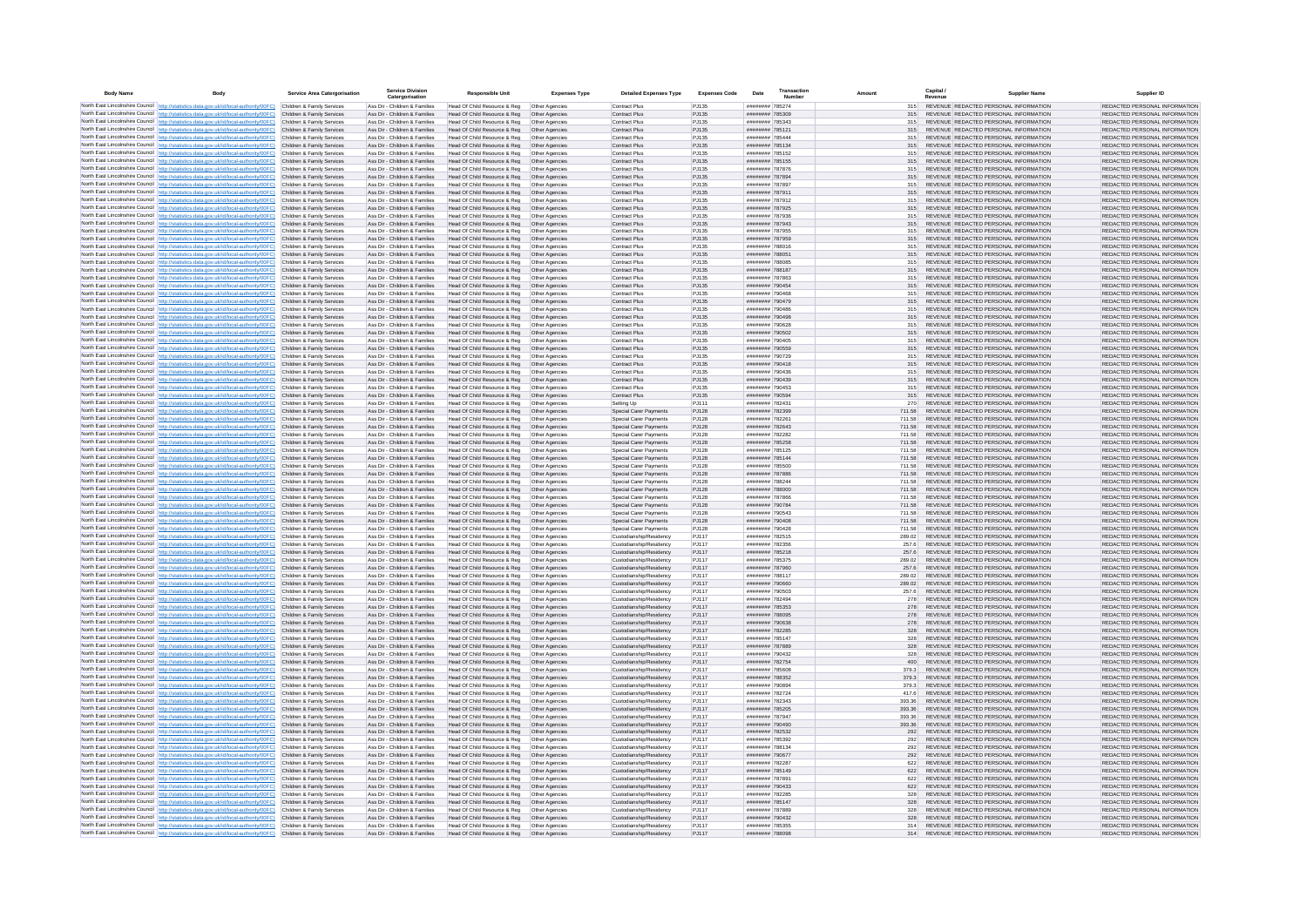| <b>Body Name</b> | Body                                                                                                                                                                                                        | Service Area Catergorisation                             | <b>Service Division</b><br>Catergorisation                     | <b>Responsible Unit</b>                                      | <b>Expenses Type</b>                                     | <b>Detailed Expenses Type</b>                            | <b>Expenses Code</b>  | Date                               | Transactio<br>Numbe |                    | Capital /<br>Revenue | <b>Supplier Name</b>                                                             | Supplier ID                                                    |
|------------------|-------------------------------------------------------------------------------------------------------------------------------------------------------------------------------------------------------------|----------------------------------------------------------|----------------------------------------------------------------|--------------------------------------------------------------|----------------------------------------------------------|----------------------------------------------------------|-----------------------|------------------------------------|---------------------|--------------------|----------------------|----------------------------------------------------------------------------------|----------------------------------------------------------------|
|                  | North East Lincolnshire Council http://statistics.data.gov.uk/id/local-authority/00FC) Children & Family Services                                                                                           |                                                          | Ass Dir - Children & Families                                  | Head Of Child Resource & Reg                                 | Other Agencies                                           | Custodianship/Residency                                  | PJ117                 | ######## 79064                     |                     | 314                |                      | REVENUE REDACTED PERSONAL INFORMATION                                            | REDACTED PERSONAL INFORMATION                                  |
|                  | North East Lincolnshire Council http://statistics.data.gov.uk/id/local-authority/00FC)                                                                                                                      | Children & Family Services                               | Ass Dir - Children & Families                                  | Head Of Child Resource & Reg                                 | Other Agencies                                           | Custodianship/Residency                                  | PJ117                 | ######## 782754                    |                     | 400                |                      | REVENUE REDACTED PERSONAL INFORMATION                                            | REDACTED PERSONAL INFORMATION                                  |
|                  | North East Lincolnshire Council http://statistics.data.gov.uk/id/local-authority/00FC)<br>North East Lincolnshire Council http://statistics.data.gov.uk/id/local-authority/00FC)                            | Children & Family Services                               | Ass Dir - Children & Families                                  | Head Of Child Resource & Reg                                 | Other Agencies                                           | Custodianship/Residency                                  | P.1117                | ######## 785608                    |                     | 386.3              |                      | REVENUE REDACTED PERSONAL INFORMATION                                            | REDACTED PERSONAL INFORMATION                                  |
|                  | North East Lincolnshire Council http://statistics.data.gov.uk/id/local-authority/00FC)                                                                                                                      | Children & Family Services<br>Children & Family Services | Ass Dir - Children & Families<br>Ass Dir - Children & Families | Head Of Child Resource & Reg<br>Head Of Child Resource & Reg | Other Agencies<br>Other Agencies                         | Custodianship/Residency<br>Custodianship/Residency       | PJ117<br>P.I117       | ######## 788352<br>######## 790894 |                     | 386.3<br>386.3     |                      | REVENUE REDACTED PERSONAL INFORMATION<br>REVENUE REDACTED PERSONAL INFORMATION   | REDACTED PERSONAL INFORMATION<br>REDACTED PERSONAL INFORMATION |
|                  | North East Lincolnshire Council http://statistics.data.gov.uk/id/local-authority/00FC)                                                                                                                      | Children & Family Services                               | Ass Dir - Children & Families                                  | Head Of Child Resource & Reg                                 | Other Agencies                                           | Additional Cost                                          | P.1114                | ######## 782795                    |                     | 12202              |                      | REVENUE REDACTED PERSONAL INFORMATION                                            | REDACTED PERSONAL INFORMATION                                  |
|                  | North East Lincolnshire Council http://statistics.data.gov.uk/id/local-authority/00FC)                                                                                                                      | Children & Family Services                               | Ass Dir - Children & Families                                  | Head Of Child Resource & Reg                                 | Other Agencies                                           | Adoption Allowance                                       | PJ118                 | ######## 787888                    |                     | 299.6              |                      | REVENUE REDACTED PERSONAL INFORMATION                                            | REDACTED PERSONAL INFORMATION                                  |
|                  | North East Lincolnshire Council http://statistics.data.gov.uk/id/local-authority/00FC)                                                                                                                      | Children & Family Services                               | Ass Dir - Children & Families                                  | Head Of Child Resource & Reg                                 | Other Agencies                                           | Adoption Allowance                                       | PJ118                 | ######## 787899                    |                     | 285.02             |                      | REVENUE REDACTED PERSONAL INFORMATION                                            | REDACTED PERSONAL INFORMATION                                  |
|                  | North East Lincolnshire Council http://statistics.data.gov.uk/id/local-authority/00FC)<br>North East Lincolnshire Council http://statistics.data.gov.uk/id/local-authority/00FC)                            | Children & Family Services<br>Children & Family Services | Ass Dir - Children & Families<br>Ass Dir - Children & Families | Head Of Child Resource & Reg<br>Head Of Child Resource & Reg | Other Agencies<br>Other Agencies                         | Adoption Allowance<br>Adoption Allowance                 | PJ118<br>PJ118        | ######## 787906<br>######## 787908 |                     | 314<br>256         |                      | REVENUE REDACTED PERSONAL INFORMATION<br>REVENUE REDACTED PERSONAL INFORMATION   | REDACTED PERSONAL INFORMATION<br>REDACTED PERSONAL INFORMATION |
|                  | North East Lincolnshire Council http://statistics.data.gov.uk/id/local-authority/00FC)                                                                                                                      | Children & Family Services                               | Ass Dir - Children & Families                                  | Head Of Child Resource & Reg                                 | Other Agencies                                           | Adoption Allowance                                       | PJ118                 | ######## 787916                    |                     | 299.6              |                      | REVENUE REDACTED PERSONAL INFORMATION                                            | REDACTED PERSONAL INFORMATION                                  |
|                  | North East Lincolnshire Council http://statistics.data.gov.uk/id/local-authority/00FC)                                                                                                                      | Children & Family Services                               | Ass Dir - Children & Families                                  | Head Of Child Resource & Reg                                 | Other Agencies                                           | Adoption Allowance                                       | PJ118                 | ######## 787923                    |                     | 313                |                      | REVENUE REDACTED PERSONAL INFORMATION                                            | REDACTED PERSONAL INFORMATION                                  |
|                  | North East Lincolnshire Council http://statistics.data.gov.uk/id/local-authority/00FC)                                                                                                                      | Children & Family Services                               | Ass Dir - Children & Families                                  | Head Of Child Resource & Reg                                 | Other Agencies                                           | Adoption Allowance                                       | PJ118                 | ######## 788056                    |                     | 662                |                      | REVENUE REDACTED PERSONAL INFORMATION                                            | REDACTED PERSONAL INFORMATION                                  |
|                  | North East Lincolnshire Council http://statistics.data.gov.uk/id/local-authority/00FC)<br>North East Lincolnshire Council http://statistics.data.gov.uk/id/local-authority/00FC)                            | Children & Family Services<br>Children & Family Services | Ass Dir - Children & Families<br>Ass Dir - Children & Families | Head Of Child Resource & Reg<br>Head Of Child Resource & Reg | Other Agencies<br>Other Agencies                         | Adoption Allowance<br>Adoption Allowance                 | P.I118<br>PJ118       | ####### 788145<br>######## 790458  |                     | 504<br>299.6       |                      | REVENUE REDACTED PERSONAL INFORMATION<br>REVENUE REDACTED PERSONAL INFORMATION   | REDACTED PERSONAL INFORMATION<br>REDACTED PERSONAL INFORMATION |
|                  | North East Lincolnshire Council http://statistics.data.gov.uk/id/local-authority/00FC)                                                                                                                      | Children & Family Services                               | Ass Dir - Children & Families                                  | Head Of Child Resource & Reg                                 | Other Agencies                                           | Adoption Allowance                                       | PJ118                 | ######## 790466                    |                     | 313                |                      | REVENUE REDACTED PERSONAL INFORMATION                                            | REDACTED PERSONAL INFORMATION                                  |
|                  | North East Lincolnshire Council http://statistics.data.gov.uk/id/local-authority/00FC)                                                                                                                      | Children & Family Services                               | Ass Dir - Children & Families                                  | Head Of Child Resource & Reg                                 | Other Agencies                                           | Adoption Allowance                                       | PJ118                 | ######## 790688                    |                     | 504                |                      | REVENUE REDACTED PERSONAL INFORMATION                                            | REDACTED PERSONAL INFORMATION                                  |
|                  | North East Lincolnshire Council http://statistics.data.gov.uk/id/local-authority/00FC)                                                                                                                      | Children & Family Services                               | Ass Dir - Children & Families                                  | Head Of Child Resource & Reg                                 | Other Agencies                                           | Adoption Allowance                                       | PJ118                 | ######## 790430                    |                     | 299.6              |                      | REVENUE REDACTED PERSONAL INFORMATION                                            | REDACTED PERSONAL INFORMATION                                  |
|                  | North East Lincolnshire Council http://statistics.data.gov.uk/id/local-authority/00FC)<br>North East Lincolnshire Council http://statistics.data.gov.uk/id/local-authority/00FC).                           | Children & Family Services                               | Ass Dir - Children & Families                                  | Head Of Child Resource & Reg                                 | Other Agencies                                           | Adoption Allowance                                       | PJ118                 | ######## 790441                    |                     | 285.02             |                      | REVENUE REDACTED PERSONAL INFORMATION                                            | REDACTED PERSONAL INFORMATION                                  |
|                  | North East Lincolnshire Council   http://statistics.data.gov.uk/id/local-authority/00FC)                                                                                                                    | Children & Family Services<br>Children & Family Services | Ass Dir - Children & Families<br>Ass Dir - Children & Families | Head Of Child Resource & Reg<br>Head Of Child Resource & Reg | Other Agencies<br>Other Agencies                         | Adoption Allowance<br>Adoption Allowance                 | PJ118<br>PJ118        | ######## 790448<br>######## 790451 |                     | 314<br>256         |                      | REVENUE REDACTED PERSONAL INFORMATION<br>REVENUE REDACTED PERSONAL INFORMATION   | REDACTED PERSONAL INFORMATION<br>REDACTED PERSONAL INFORMATION |
|                  | North East Lincolnshire Council http://statistics.data.gov.uk/id/local-authority/00FC)                                                                                                                      | Children & Family Services                               | Ass Dir - Children & Families                                  | Head Of Child Resource & Reg                                 | Other Agencies                                           | Adoption Allowance                                       | PJ118                 | ######## 790599                    |                     | 662                |                      | REVENUE REDACTED PERSONAL INFORMATION                                            | REDACTED PERSONAL INFORMATION                                  |
|                  | North East Lincolnshire Council http://statistics.data.gov.uk/id/local-authority/00FC)                                                                                                                      | Children & Family Services                               | Ass Dir - Children & Families                                  | Head Of Child Resource & Reg                                 | Other Agencies                                           | Adoption Allowance                                       | PJ118                 | ######## 782455                    |                     | 662                |                      | REVENUE REDACTED PERSONAL INFORMATION                                            | REDACTED PERSONAL INFORMATION                                  |
|                  | North East Lincolnshire Council http://statistics.data.gov.uk/id/local-authority/00FC)                                                                                                                      | Children & Family Services                               | Ass Dir - Children & Families                                  | Head Of Child Resource & Reg                                 | Other Agencies                                           | Adoption Allowance                                       | P.I118                | ######## 782543                    |                     | 504                |                      | REVENUE REDACTED PERSONAL INFORMATION                                            | REDACTED PERSONAL INFORMATION                                  |
|                  | North East Lincolnshire Council http://statistics.data.gov.uk/id/local-authority/00FC)<br>North East Lincolnshire Council http://statistics.data.gov.uk/id/local-authority/00FC)                            | Children & Family Services<br>Children & Family Services | Ass Dir - Children & Families<br>Ass Dir - Children & Families | Head Of Child Resource & Reg<br>Head Of Child Resource & Reg | Other Agencies<br>Other Agencies                         | Adoption Allowance<br><b>Adoption Allowance</b>          | PJ118<br>PJ118        | ######## 782284<br>######## 782295 |                     | 299.6<br>285.02    |                      | REVENUE REDACTED PERSONAL INFORMATION<br>REVENUE REDACTED PERSONAL INFORMATION   | REDACTED PERSONAL INFORMATION<br>REDACTED PERSONAL INFORMATION |
|                  | North East Lincolnshire Council http://statistics.data.gov.uk/id/local-authority/00FC)                                                                                                                      | Children & Family Services                               | Ass Dir - Children & Families                                  | Head Of Child Resource & Reg                                 | Other Agencies                                           | Adoption Allowance                                       | PJ118                 | ######## 782301                    |                     | 314                |                      | REVENUE REDACTED PERSONAL INFORMATION                                            | REDACTED PERSONAL INFORMATION                                  |
|                  | North East Lincolnshire Council http://statistics.data.gov.uk/id/local-authority/00FC)                                                                                                                      | Children & Family Services                               | Ass Dir - Children & Families                                  | Head Of Child Resource & Reg                                 | Other Agencies                                           | Adoption Allowance                                       | PJ118                 | ######## 782304                    |                     | 256                |                      | REVENUE REDACTED PERSONAL INFORMATION                                            | REDACTED PERSONAL INFORMATION                                  |
|                  | North East Lincolnshire Council http://statistics.data.gov.uk/id/local-authority/00FC).                                                                                                                     | Children & Family Services                               | Ass Dir - Children & Families                                  | Head Of Child Resource & Reg                                 | Other Anencies                                           | Adoption Allowance                                       | P.I118                | ######## 782311                    |                     | 299.6              |                      | REVENUE REDACTED PERSONAL INFORMATION                                            | REDACTED PERSONAL INFORMATION                                  |
|                  | North East Lincolnshire Council http://statistics.data.gov.uk/id/local-authority/00FC)                                                                                                                      | Children & Family Services                               | Ass Dir - Children & Families                                  | Head Of Child Resource & Reg                                 | Other Agencies                                           | Adoption Allowance                                       | P.I118                | ######## 782319                    |                     | 313                |                      | REVENUE REDACTED PERSONAL INFORMATION                                            | REDACTED PERSONAL INFORMATION                                  |
|                  | North East Lincolnshire Council   http://statistics.data.gov.uk/id/local-authority/00FC)<br>North East Lincolnshire Council http://statistics.data.gov.uk/id/local-authority/00FC)                          | Children & Family Services<br>Children & Family Services | Ass Dir - Children & Families<br>Ass Dir - Children & Families | Head Of Child Resource & Reg<br>Head Of Child Resource & Reg | Other Agencies<br>Other Agencies                         | Adoption Allowance<br>Adoption Allowance                 | PJ118<br>PJ118        | ######## 785174<br>######## 785181 |                     | 299.6<br>313       |                      | REVENUE REDACTED PERSONAL INFORMATION<br>REVENUE REDACTED PERSONAL INFORMATION   | REDACTED PERSONAL INFORMATION<br>REDACTED PERSONAL INFORMATION |
|                  | North East Lincolnshire Council http://statistics.data.gov.uk/id/local-authority/00FC)                                                                                                                      | Children & Family Service                                | Ass Dir - Children & Families                                  | Head Of Child Resource & Reg                                 | Other Agencies                                           | Adoption Allowance                                       | PJ118                 | ######## 785314                    |                     | 662                |                      | REVENUE REDACTED PERSONAL INFORMATION                                            | REDACTED PERSONAL INFORMATION                                  |
|                  | North East Lincolnshire Council http://statistics.data.gov.uk/id/local-authority/00FC)                                                                                                                      | Children & Family Services                               | Ass Dir - Children & Families                                  | Head Of Child Resource & Reg                                 | Other Agencies                                           | Adoption Allowance                                       | PJ118                 | ######## 785403                    |                     | 504                |                      | REVENUE REDACTED PERSONAL INFORMATION                                            | REDACTED PERSONAL INFORMATION                                  |
|                  | North East Lincolnshire Council http://statistics.data.gov.uk/id/local-authority/00FC)                                                                                                                      | Children & Family Services                               | Ass Dir - Children & Families                                  | Head Of Child Resource & Reg                                 | Other Agencies                                           | Adoption Allowance                                       | PJ118                 | ######## 785148                    |                     | 299.6              |                      | REVENUE REDACTED PERSONAL INFORMATION                                            | REDACTED PERSONAL INFORMATION                                  |
|                  | North East Lincolnshire Council http://statistics.data.gov.uk/id/local-authority/00FC)<br>North East Lincolnshire Council http://statistics.data.gov.uk/id/local-authority/00FC)                            | Children & Family Services<br>Children & Family Services | Ass Dir - Children & Families<br>Ass Dir - Children & Families | Head Of Child Resource & Reg<br>Head Of Child Resource & Reg | Other Agencies<br>Other Agencies                         | Adoption Allowance<br>Adoption Allowance                 | PJ118<br>PJ118        | ######## 785157<br>######## 785164 |                     | 285.02<br>314      |                      | REVENUE REDACTED PERSONAL INFORMATION<br>REVENUE REDACTED PERSONAL INFORMATION   | REDACTED PERSONAL INFORMATION<br>REDACTED PERSONAL INFORMATION |
|                  | North East Lincolnshire Council   http://statistics.data.gov.uk/id/local-authority/00FC)                                                                                                                    | Children & Family Services                               | Ass Dir - Children & Families                                  | Head Of Child Resource & Reg                                 | Other Agencies                                           | Adoption Allowance                                       | PJ118                 | ######## 785166                    |                     | 256                |                      | REVENUE REDACTED PERSONAL INFORMATION                                            | REDACTED PERSONAL INFORMATION                                  |
|                  | North East Lincolnshire Council http://statistics.data.gov.uk/id/local-authority/00FC)                                                                                                                      | Children & Family Services                               | Ass Dir - Children & Families                                  | Head Of Child Resource & Reg                                 | Other Agencies                                           | Adoption Allowance                                       | PJ118                 | ######## 790466                    |                     | 435.69             |                      | REVENUE REDACTED PERSONAL INFORMATION                                            | REDACTED PERSONAL INFORMATION                                  |
|                  | North East Lincolnshire Council http://statistics.data.gov.uk/id/local-authority/00FC).                                                                                                                     | Children & Family Services                               | Ass Dir - Children & Families                                  | Head Of Child Resource & Reg                                 | Grants And Subscription                                  | Subscriptions                                            | LJ101                 | ####### 617610                     |                     | 495                |                      | REVENUE CORAMBAAF ADOPTION & FOSTERING ACADEMY                                   | 132908                                                         |
|                  | North East Lincolnshire Council http://statistics.data.gov.uk/id/local-authority/00FC)                                                                                                                      | Children & Family Services<br>Children & Family Services | Ass Dir - Children & Families<br>Ass Dir - Children & Familier | Head Of Child Resource & Reg<br>Head Of Child Resource & Reg | <b>Grants And Subscriptions</b><br>Miscellaneous Expense | Subscriptions<br>Other Expenses Genera                   | LJ101<br>LL119        | ####### 617610<br>######## 618402  |                     | 2112.45            |                      | REVENUE CORAMBAAF ADOPTION & FOSTERING ACADEMY<br>REVENUE THE FOSTERING NETWORK  | 132908<br>103725                                               |
|                  | North East Lincolnshire Council http://statistics.data.gov.uk/id/local-authority/00FC)<br>North East Lincolnshire Council http://statistics.data.gov.uk/id/local-authority/00FC)                            | Children & Family Services                               | Ass Dir - Children & Families                                  | Head Of Child Resource & Reg Miscellaneous Expenses          |                                                          | Other Expenses General                                   | LL119                 | ######## 616062                    |                     | 385                |                      | REVENUE JANE RUSHBY                                                              | 126084                                                         |
|                  | North East Lincolnshire Council http://statistics.data.gov.uk/id/local-authority/00FC)                                                                                                                      | Children & Family Services                               | Ass Dir - Children & Families                                  | Head Of Child Resource & Reg                                 | Miscellaneous Expenses                                   | Other Expenses General                                   | LL119                 | ######## 616726                    |                     | 455                |                      | REVENUE DIANA LESHONE                                                            | 104972                                                         |
|                  | North East Lincolnshire Council http://statistics.data.gov.uk/id/local-authority/00FC)                                                                                                                      | Children & Family Services                               | Ass Dir - Children & Families                                  | Head Of Child Resource & Reg                                 | Miscellaneous Expenses                                   | Other Expenses General                                   | LL119                 | ######## 617689                    |                     | 250                |                      | REVENUE HEATHER WOOD                                                             | 128562                                                         |
|                  | North East Lincolnshire Council http://statistics.data.gov.uk/id/local-authority/00FC)                                                                                                                      | Children & Family Services                               | Ass Dir - Children & Families                                  | Head Of Child Resource & Reg                                 | Miscellaneous Expenses                                   | Other Expenses General                                   | LL119                 | ######## 618982                    |                     | 500                |                      | REVENUE DIANA LESHONE                                                            | 104972                                                         |
|                  | North East Lincolnshire Council   http://statistics.data.gov.uk/id/local-authority/00FC)<br>North East Lincolnshire Council http://statistics.data.gov.uk/id/local-authority/00FC)                          | Children & Family Services<br>Children & Family Services | Ass Dir - Children & Families<br>Ass Dir - Children & Families | Head Of Child Resource & Reg<br>Head Of Child Resource & Reg | <b>Private Contractors</b><br>Private Contractors        | Third Party Prov - Private<br>Third Party Prov - Private | PH101<br>PH101        | ####### 618953<br>######## 618952  |                     | 3335<br>3205.5     |                      | REVENUE FOSTER CARE ASSOCIATES LIMITED<br>REVENUE FOSTER CARE ASSOCIATES LIMITED | 101455<br>101455                                               |
|                  | North East Lincolnshire Council http://statistics.data.gov.uk/id/local-authority/00FC).                                                                                                                     | Children & Family Services                               | Ass Dir - Children & Families                                  | Head Of Child Resource & Reg                                 | Private Contractors                                      | Third Party Prov - Private                               | PH101                 | ######## 618696                    |                     | 1234.32            |                      | REVENUE PARALLEL PARENTS                                                         | 145652                                                         |
|                  | North East Lincolnshire Council http://statistics.data.gov.uk/id/local-authority/00FC)                                                                                                                      | Children & Family Services                               | Ass Dir - Children & Families                                  | Head Of Child Resource & Reg                                 | Private Contractors                                      | Third Party Prov - Private                               | PH101                 | ####### 615831                     |                     | 3341.8             |                      | REVENUE TREE HOUSE CARE FOSTERING SOLUTIONS LTD                                  | 101150                                                         |
|                  | North East Lincolnshire Council http://statistics.data.gov.uk/id/local-authority/00FC)                                                                                                                      | Children & Family Services                               | Ass Dir - Children & Families                                  | Head Of Child Resource & Reg                                 | <b>Private Contractors</b>                               | Third Party Prov - Private                               | PH101                 | ######## 615700                    |                     | 4868.24            |                      | REVENUE TREE HOUSE CARE FOSTERING SOLUTIONS LTD                                  | 101150                                                         |
|                  | North East Lincolnshire Council http://statistics.data.gov.uk/id/local-authority/00FC)                                                                                                                      | Children & Family Services                               | Ass Dir - Children & Families                                  | Head Of Child Resource & Reg                                 | Private Contractors                                      | Third Party Prov - Private                               | PH101                 | ####### 615701                     |                     | 3550.12            |                      | REVENUE TREE HOUSE CARE FOSTERING SOLUTIONS LTD                                  | 101150                                                         |
|                  | North East Lincolnshire Council http://statistics.data.gov.uk/id/local-authority/00FC)<br>North East Lincolnshire Council   http://statistics.data.gov.uk/id/local-authority/00FC)                          | Children & Family Services<br>Children & Family Services | Ass Dir - Children & Families<br>Ass Dir - Children & Families | Head Of Child Resource & Reg<br>Head Of Child Resource & Reg | Private Contractors<br>Private Contractors               | Third Party Prov - Private<br>Third Party Prov - Private | PH101<br>PH101        | ######## 615686<br>######## 615687 |                     | 3260.41<br>3260.41 |                      | REVENUE FOSTERING SOLUTIONS<br>REVENUE FOSTERING SOLUTIONS                       | 121902<br>121902                                               |
|                  | North East Lincolnshire Council http://statistics.data.oov.uk/id/local-authority/00EC)                                                                                                                      | Children & Family Services                               | Ass Dir - Children & Families                                  | Head Of Child Resource & Reg                                 | Private Contractors                                      | Third Party Prov - Private                               | PH101                 | ####### 615689                     |                     | 3050.06            |                      | REVENUE FOSTERING SOLUTIONS                                                      | 121902                                                         |
|                  | North East Lincolnshire Council http://statistics.data.gov.uk/id/local-authority/00FC)                                                                                                                      | Children & Family Services                               | Ass Dir - Children & Families                                  | Head Of Child Resource & Reg                                 | <b>Private Contractors</b>                               | Third Party Prov - Private                               | PH101                 | ####### 615688                     |                     | 3260.41            |                      | REVENUE FOSTERING SOLUTIONS                                                      | 121902                                                         |
|                  | North East Lincolnshire Council http://statistics.data.gov.uk/id/local-authority/00FC)                                                                                                                      | Children & Family Services                               | Ass Dir - Children & Families                                  | Head Of Child Resource & Reg                                 | Private Contractors                                      | Third Party Prov - Private                               | <b>PH101</b>          | ######## 615691                    |                     | 3295 27            |                      | REVENUE PARALLEL PARENTS                                                         | 145652                                                         |
|                  | North East Lincolnshire Council http://statistics.data.gov.uk/id/local-authority/00FC).<br>North East Lincolnshire Council http://statistics.data.gov.uk/id/local-authority/00FC)                           | Children & Family Services<br>Children & Family Services | Ass Dir - Children & Families<br>Ass Dir - Children & Families | Head Of Child Resource & Reg<br>Head Of Child Resource & Reg | <b>Private Contractors</b><br><b>Private Contractors</b> | Third Party Prov - Private<br>Third Party Prov - Private | PH101<br>PH101        | ######## 615692<br>######## 615690 |                     | 2982.94<br>3201.04 |                      | REVENUE PARALLEL PARENTS<br>REVENUE PARALLEL PARENTS                             | 145652<br>145652                                               |
|                  | North East Lincolnshire Council http://statistics.data.gov.uk/id/local-authority/00FC).                                                                                                                     | Children & Family Services                               | Ass Dir - Children & Families                                  | Head Of Child Resource & Reg                                 | Private Contractors                                      | Third Party Prov - Private                               | PH101                 | ######## 615694                    |                     | 3522.53            |                      | REVENUE PARALLEL PARENTS                                                         | 145652                                                         |
|                  | North East Lincolnshire Council http://statistics.data.gov.uk/id/local-authority/00FC)                                                                                                                      | Children & Family Services                               | Ass Dir - Children & Families                                  | Head Of Child Resource & Reg                                 | <b>Private Contractors</b>                               | Third Party Prov - Private                               | PH101                 | ######## 615693                    |                     | 3188.66            |                      | REVENUE PARALLEL PARENTS                                                         | 145652                                                         |
|                  | North East Lincolnshire Council http://statistics.data.gov.uk/id/local-authority/00FC)                                                                                                                      | Children & Family Services                               | Ass Dir - Children & Families                                  | Head Of Child Resource & Reg                                 | <b>Private Contractors</b>                               | Third Party Prov - Private                               | PH101                 | ######## 615696                    |                     | 3639.4             |                      | REVENUE PARALLEL PARENTS                                                         | 145652                                                         |
|                  | North East Lincolnshire Council http://statistics.data.gov.uk/id/local-authority/00FC)<br>North East Lincolnshire Council http://statistics.data.gov.uk/id/local-authority/00FC)                            | Children & Family Services                               | Ass Dir - Children & Families<br>Ass Dir - Children & Families | Head Of Child Resource & Reg.                                | Private Contractors<br>Private Contractors               | Third Party Prov - Private                               | PH101<br>PH101        | ####### 615695<br>######## 617190  |                     | 3522               |                      | REVENUE PARALLEL PARENTS<br>REVENUE THE NATIONAL FOSTERING AGENCY                | 145652<br>112225                                               |
|                  | North East Lincolnshire Council http://statistics.data.gov.uk/id/local-authority/00FC)                                                                                                                      | Children & Family Services<br>Children & Family Service  | Ass Dir - Children & Families                                  | Head Of Child Resource & Reg<br>Head Of Child Resource & Reg | Private Contractors                                      | Third Party Prov - Private<br>Third Party Prov - Private | PH101                 | ####### 617196                     |                     | 3281.97<br>3350.79 |                      | REVENUE THE NATIONAL FOSTERING AGENCY                                            | 112225                                                         |
|                  | North East Lincolnshire Council http://statistics.data.gov.uk/id/local-authority/00FC)                                                                                                                      | Children & Family Services                               | Ass Dir - Children & Families                                  | Head Of Child Resource & Reg                                 | Private Contractors                                      | Third Party Prov - Private                               | PH101                 | ####### 617192                     |                     | 3315.76            |                      | REVENUE THE NATIONAL FOSTERING AGENCY                                            | 112225                                                         |
|                  | North East Lincolnshire Council http://statistics.data.gov.uk/id/local-authority/00FC).                                                                                                                     | Children & Family Services                               | Ass Dir - Children & Families                                  | Head Of Child Resource & Reg                                 | <b>Private Contractors</b>                               | Third Party Prov - Private                               | PH101                 | ####### 617195                     |                     | 3117.67            |                      | REVENUE THE NATIONAL FOSTERING AGENCY                                            | 112225                                                         |
|                  | North East Lincolnshire Council http://statistics.data.gov.uk/id/local-authority/00FC)                                                                                                                      | Children & Family Services                               | Ass Dir - Children & Families                                  | Head Of Child Resource & Reg                                 | Private Contractors                                      | Third Party Prov - Private                               | PH101                 | ######## 617194                    |                     | 3467.66            |                      | REVENUE THE NATIONAL FOSTERING AGENCY                                            | 112225                                                         |
|                  | North East Lincolnshire Council http://statistics.data.gov.uk/id/local-authority/00FC)<br>North East Lincolnshire Council http://statistics.data.gov.uk/id/local-authority/00FC)                            | Children & Family Services<br>Children & Family Services | Ass Dir - Children & Families<br>Ass Dir - Children & Families | Head Of Child Resource & Reg<br>Head Of Child Resource & Reg | <b>Private Contractors</b><br>Private Contractors        | Third Party Prov - Private<br>Third Party Prov - Private | <b>PH101</b><br>PH101 | ######## 617191<br>######## 617189 |                     | 3383.34<br>3315.76 |                      | REVENUE THE NATIONAL FOSTERING AGENCY<br>REVENUE THE NATIONAL FOSTERING AGENCY   | 112225<br>112225                                               |
|                  | North East Lincolnshire Council   http://statistics.data.gov.uk/id/local-authority/00FC)                                                                                                                    | Children & Family Services                               | Ass Dir - Children & Families                                  | Head Of Child Resource & Reg                                 | Private Contractors                                      | Third Party Prov - Private                               | PH101                 | ####### 617193                     |                     | 3383.34            |                      | REVENUE THE NATIONAL FOSTERING AGENCY                                            | 112225                                                         |
|                  | North East Lincolnshire Council http://statistics.data.gov.uk/id/local-authority/00FC)                                                                                                                      | Children & Family Services                               | Ass Dir - Children & Families                                  | Head Of Child Resource & Reg                                 | Private Contractors                                      | Third Party Prov - Private                               | PH101                 | ####### 618741                     |                     | 3364               |                      | REVENUE NEXUS FOSTERING LTD                                                      | 128418                                                         |
|                  | North East Lincolnshire Council http://statistics.data.gov.uk/id/local-authority/00FC)                                                                                                                      | Children & Family Services                               | Ass Dir - Children & Families                                  | Head Of Child Resource & Reg                                 | Private Contractors                                      | Third Party Prov - Private                               | PH101                 | ####### 618927                     |                     | 3596               |                      | REVENUE NEXUS FOSTERING LTD                                                      | 128418                                                         |
|                  | North East Lincolnshire Council http://statistics.data.gov.uk/id/local-authority/00FC)                                                                                                                      | Children & Family Services                               | Ass Dir - Children & Families                                  | Head Of Child Resource & Reg                                 | Private Contractor                                       | Third Party Prov - Private                               | PH101                 | ######## 618978                    |                     | 3364               |                      | REVENUE NEXUS FOSTERING LTD                                                      | 128418                                                         |
|                  | North East Lincolnshire Council http://statistics.data.gov.uk/id/local-authority/00FC)<br>North East Lincolnshire Council http://statistics.data.gov.uk/id/local-authority/00FC)                            | Children & Family Services<br>Children & Family Services | Ass Dir - Children & Families<br>Ass Dir - Children & Families | Head Of Child Resource & Reg<br>Head Of Child Resource & Reg | Private Contractors<br><b>Private Contractors</b>        | Third Party Prov - Private<br>Third Party Prov - Private | PH101<br>PH101        | ####### 618928<br>####### 618742   |                     | 3596<br>3190       |                      | REVENUE NEXUS FOSTERING LTD<br>REVENUE NEXUS FOSTERING LTD                       | 128418<br>128418                                               |
|                  | North East Lincolnshire Council http://statistics.data.gov.uk/id/local-authority/00FC)                                                                                                                      | Children & Family Services                               | Ass Dir - Children & Families                                  | Head Of Child Resource & Reg                                 | Private Contractors                                      | Third Party Prov - Private                               | PH101                 | ######## 618929                    |                     | 3410               |                      | REVENUE NEXUS FOSTERING LTD                                                      | 128418                                                         |
|                  | North East Lincolnshire Council http://statistics.data.gov.uk/id/local-authority/00FC).                                                                                                                     | Children & Family Services                               | Ass Dir - Children & Families                                  | Head Of Child Resource & Reg                                 | <b>Private Contractors</b>                               | Third Party Prov - Private                               | PH101                 | ######## 618931                    |                     | 3364               |                      | REVENUE NEXUS FOSTERING LTD                                                      | 128418                                                         |
|                  | North East Lincolnshire Council http://statistics.data.gov.uk/id/local-authority/00FC) Children & Family Services                                                                                           |                                                          | Ass Dir - Children & Families                                  | Head Of Child Resource & Reg                                 | Private Contractors                                      | Third Party Prov - Private                               | PH101                 | ######## 618930                    |                     | 3596               |                      | REVENUE NEXUS FOSTERING LTD                                                      | 128418                                                         |
|                  | North East Lincolnshire Council   http://statistics.data.gov.uk/id/local-authority/00FC)                                                                                                                    | Children & Family Services<br>Children & Family Services | Ass Dir - Children & Families<br>Ass Dir - Children & Families | Head Of Child Resource & Reg<br>Head Of Child Resource & Reg | Private Contractors<br>Private Contractors               | Third Party Prov - Private<br>Third Party Prov - Private | PH101<br>PH101        | ######## 615871<br>####### 615825  |                     | 1876.5<br>3551 45  |                      | REVENUE PETER NELSON<br>REVENUE ORANGE GROVE FOSTERCARE LTD                      | 143496<br>135118                                               |
|                  | North East Lincolnshire Council http://statistics.data.gov.uk/id/local-authority/00FC)<br>North East Lincolnshire Council http://statistics.data.gov.uk/id/local-authority/00FC)                            | Children & Family Services                               | Ass Dir - Children & Families                                  | Head Of Child Resource & Reg                                 | Private Contractors                                      | Third Party Prov - Private                               | PH101                 | ####### 615832                     |                     | 3200.35            |                      | REVENUE ORANGE GROVE FOSTERCARE LTD                                              | 135118                                                         |
|                  | North East Lincolnshire Council http://statistics.data.gov.uk/id/local-authority/00FC)                                                                                                                      | Children & Family Services                               | Ass Dir - Children & Families                                  | Head Of Child Resource & Reg                                 | Private Contractor                                       | Third Party Prov - Private                               | PH101                 | ######## 615824                    |                     |                    |                      | REVENUE REDACTED PERSONAL INFORMATION                                            | REDACTED PERSONAL INFORMATION                                  |
|                  | North East Lincolnshire Council   http://statistics.data.gov.uk/id/local-authority/00FC)                                                                                                                    | Children & Family Services                               | Ass Dir - Children & Families                                  | Head Of Child Resource & Reg                                 | Private Contractors                                      | Third Party Prov - Private                               | PH101                 | ####### 615828                     |                     | 630                |                      | REVENUE REDACTED PERSONAL INFORMATION                                            | REDACTED PERSONAL INFORMATION                                  |
|                  | North East Lincolnshire Council http://statistics.data.gov.uk/id/local-authority/00FC)                                                                                                                      | Children & Family Services                               | Ass Dir - Children & Families                                  | Head Of Child Resource & Reg                                 | Private Contractors                                      | Third Party Prov - Private                               | PH101                 | ######## 615823                    |                     | 630                |                      | REVENUE REDACTED PERSONAL INFORMATION                                            | REDACTED PERSONAL INFORMATION                                  |
|                  | North East Lincolnshire Council http://statistics.data.gov.uk/id/local-authority/00FC)<br>North East Lincolnshire Council http://statistics.data.gov.uk/id/local-authority/00FC)                            | Children & Family Services<br>Children & Family Services | Ass Dir - Children & Families<br>Ass Dir - Children & Families | Head Of Child Resource & Reg<br>Head Of Child Resource & Reg | Private Contractors<br>Private Contractors               | Third Party Prov - Private<br>Third Party Prov - Private | PH101<br>PH101        | ######## 615833<br>######## 615839 |                     | 4557<br>6664.29    |                      | REVENUE BARNARDOS<br>REVENUE BY THE BRIDGE LTD.                                  | 122809<br>138312                                               |
|                  | North East Lincolnshire Council http://statistics.data.gov.uk/id/local-authority/00FC)                                                                                                                      | Children & Family Services                               | Ass Dir - Children & Families                                  | Head Of Child Resource & Reg                                 | <b>Private Contractors</b>                               | Third Party Prov - Private                               | PH101                 | ######## 615841                    |                     | 1115 72            |                      | REVENUE REDACTED PERSONAL INFORMATION                                            | REDACTED PERSONAL INFORMATION                                  |
|                  | North East Lincolnshire Council http://statistics.data.gov.uk/id/local-authority/00FC).                                                                                                                     | Children & Family Services                               | Ass Dir - Children & Families                                  | Head Of Child Resource & Reg                                 | <b>Private Contractors</b>                               | Third Party Prov - Private                               | PH101                 | ######## 615844                    |                     | 3510.44            |                      | REVENUE FOSTERPLUS LTD                                                           | 145485                                                         |
|                  | North East Lincolnshire Council http://statistics.data.gov.uk/id/local-authority/00FC)                                                                                                                      | Children & Family Services                               | Ass Dir - Children & Families                                  | Head Of Child Resource & Reg                                 | Private Contractors                                      | Third Party Prov - Private                               | <b>PH101</b>          | ####### 615847                     |                     | 3408.9             |                      | REVENUE PARALLEL PARENTS                                                         | 145652                                                         |
|                  | North East Lincolnshire Council http://statistics.data.gov.uk/id/local-authority/00FC)<br>North East Lincolnshire Council http://statistics.data.gov.uk/id/local-authority/00FC) Children & Family Services | Children & Family Services                               | Ass Dir - Children & Families<br>Ass Dir - Children & Families | Head Of Child Resource & Reg<br>Head Of Child Resource & Reg | Private Contractors<br><b>Private Contractors</b>        | Third Party Prov - Private<br>Third Party Prov - Private | PH101<br>PH101        | ####### 615819<br>######## 615821  |                     | 2072.52<br>2164.32 |                      | REVENUE FOSTER CARE ASSOCIATES LIMITED<br>REVENUE FOSTER CARE ASSOCIATES LIMITED | 101455<br>101455                                               |
|                  | North East Lincolnshire Council http://statistics.data.gov.uk/id/local-authority/00FC) Children & Family Services                                                                                           |                                                          | Ass Dir - Children & Families                                  | Head Of Child Resource & Reg Private Contractors             |                                                          | Third Party Prov - Private                               | PH101                 | ######## 615822                    |                     | 630                |                      | REVENUE REDACTED PERSONAL INFORMATION                                            | REDACTED PERSONAL INFORMATION                                  |
|                  | North East Lincolnshire Council http://statistics.data.gov.uk/id/local-authority/00FC)                                                                                                                      | Children & Family Services                               | Ass Dir - Children & Families                                  | Head Of Child Resource & Reg                                 | <b>Private Contractors</b>                               | Third Party Prov - Private                               | PH101                 | ######## 615830                    |                     | 1380               |                      | REVENUE FOSTER CARE ASSOCIATES LIMITED                                           | 101455                                                         |
|                  |                                                                                                                                                                                                             |                                                          |                                                                |                                                              |                                                          |                                                          |                       |                                    |                     |                    |                      |                                                                                  |                                                                |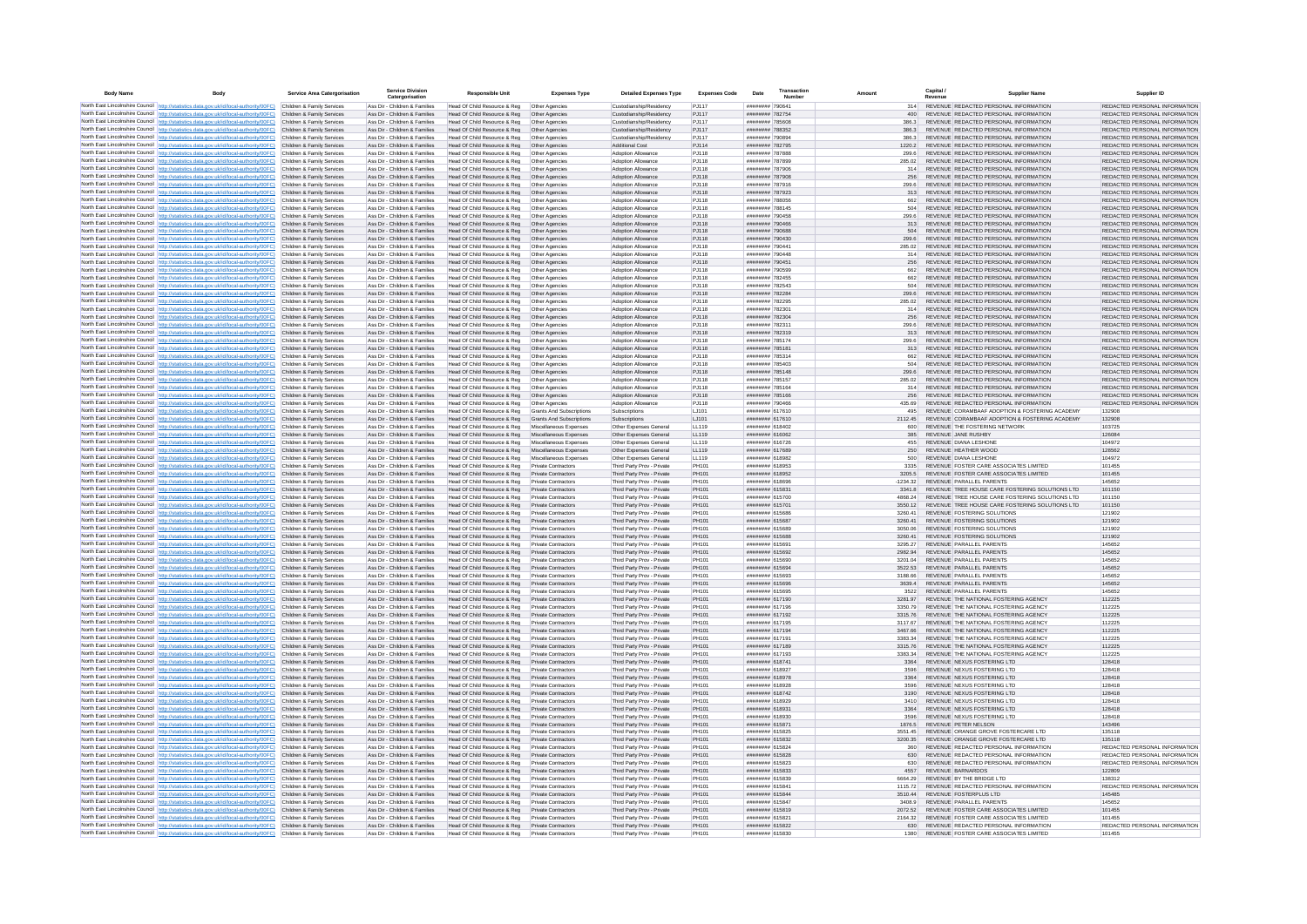| <b>Body Name</b> | Body                                                                                                                                                                                 | <b>Service Area Catergorisation</b>                      | <b>Service Division</b><br>Catergorisation                     | <b>Responsible Unit</b>                                      | <b>Expenses Type</b>                                     | <b>Detailed Expenses Type</b>                                | <b>Expenses Code</b>        | Date                                      | Transactio<br>Numbe |                    | Capital /<br>Revenue | <b>Supplier Nam</b>                                                             | Supplier ID                                                    |
|------------------|--------------------------------------------------------------------------------------------------------------------------------------------------------------------------------------|----------------------------------------------------------|----------------------------------------------------------------|--------------------------------------------------------------|----------------------------------------------------------|--------------------------------------------------------------|-----------------------------|-------------------------------------------|---------------------|--------------------|----------------------|---------------------------------------------------------------------------------|----------------------------------------------------------------|
|                  | North East Lincolnshire Council http://statistics.data.gov.uk/id/local-authority/00FC) Children & Family Services                                                                    |                                                          | Ass Dir - Children & Families                                  | Head Of Child Resource & Reg                                 | Private Contractors                                      | Third Party Prov - Private                                   | PH101                       | ######## 615534                           |                     | $-1092.5$          |                      | REVENUE FOSTER CARE ASSOCIATES LIMITED                                          | 101455                                                         |
|                  | North East Lincolnshire Council http://statistics.data.gov.uk/id/local-authority/00FC)                                                                                               | Children & Family Services                               | Ass Dir - Children & Families                                  | Head Of Child Resource & Reg                                 | Private Contractors                                      | Third Party Prov - Private                                   | PH101                       | ######## 616005                           |                     | 617.13             |                      | REVENUE PARALLEL PARENTS                                                        | 145652                                                         |
|                  | North East Lincolnshire Council http://statistics.data.gov.uk/id/local-authority/00FC)                                                                                               | Children & Family Services                               | Ass Dir - Children & Families                                  | Head Of Child Resource & Reg                                 | <b>Private Contractors</b>                               | Third Party Prov - Private                                   | PH101                       | ####### 617239                            |                     | 630                |                      | REVENUE REDACTED PERSONAL INFORMATION                                           | REDACTED PERSONAL INFORMATION                                  |
|                  | North East Lincolnshire Council http://statistics.data.gov.uk/id/local-authority/00FC)<br>North East Lincolnshire Council http://statistics.data.gov.uk/id/local-authority/00FC)     | Children & Family Services<br>Children & Family Services | Ass Dir - Children & Families<br>Ass Dir - Children & Families | Head Of Child Resource & Reg                                 | <b>Private Contractors</b><br>Private Contractors        | Third Party Prov - Private                                   | <b>PH101</b><br>PH101       | ######## 617236<br>######## 617237        |                     | 490                |                      | REVENUE REDACTED PERSONAL INFORMATION<br>REVENUE, REDACTED PERSONAL INFORMATION | REDACTED PERSONAL INFORMATION<br>REDACTED PERSONAL INFORMATION |
|                  | North East Lincolnshire Council http://statistics.data.gov.uk/id/local-authority/00FC)                                                                                               | Children & Family Services                               | Ass Dir - Children & Families                                  | Head Of Child Resource & Reg<br>Head Of Child Resource & Reg | Private Contractors                                      | Third Party Prov - Private<br>Third Party Prov - Private     | PH101                       | ######## 617197                           |                     | 360<br>3900        |                      | REVENUE, REDACTED PERSONAL INFORMATION                                          | REDACTED PERSONAL INFORMATION                                  |
|                  | North East Lincolnshire Council http://statistics.data.gov.uk/id/local-authority/00FC)                                                                                               | Children & Family Services                               | Ass Dir - Children & Families                                  | Head Of Child Resource & Reg                                 | Private Contractors                                      | Third Party Prov - Private                                   | PH101                       | ####### 618392                            |                     | 1697.44            |                      | REVENUE LINCOLNSHIRE COUNTY COUNCIL                                             | 100389                                                         |
|                  | North East Lincolnshire Council http://statistics.data.gov.uk/id/local-authority/00FC)                                                                                               | Children & Family Services                               | Ass Dir - Children & Families                                  | Head Of Child Resource & Reg                                 | Private Contractors                                      | Third Party Prov - Private                                   | PH101                       | ######## 618607                           |                     | 1697 44            |                      | REVENUE LINCOLNSHIRE COUNTY COUNCIL                                             | 100389                                                         |
|                  | North East Lincolnshire Council http://statistics.data.gov.uk/id/local-authority/00FC)                                                                                               | Children & Family Services                               | Ass Dir - Children & Families                                  | Head Of Child Resource & Reg                                 | <b>Private Contractors</b>                               | Third Party Prov - Private                                   | PH101                       | ####### 618995                            |                     | 1429.72            |                      | REVENUE REDACTED PERSONAL INFORMATION                                           | REDACTED PERSONAL INFORMATION                                  |
|                  | North East Lincolnshire Council http://statistics.data.gov.uk/id/local-authority/00FC)                                                                                               | Children & Family Services                               | Ass Dir - Children & Families                                  | Head Of Child Resource & Reg                                 | <b>Private Contractors</b>                               | Third Party Prov - Private                                   | PH101                       | ######## 618972                           |                     | 630                |                      | REVENUE REDACTED PERSONAL INFORMATION                                           | REDACTED PERSONAL INFORMATION                                  |
|                  | North East Lincolnshire Council http://statistics.data.gov.uk/id/local-authority/00FC)<br>North East Lincolnshire Council http://statistics.data.gov.uk/id/local-authority/00FC)     | Children & Family Services                               | Ass Dir - Children & Families                                  | Head Of Child Resource & Reg<br>Head Of Child Resource & Reg | <b>Private Contractors</b>                               | Third Party Prov - Private                                   | <b>PH101</b><br>PH101       | ######## 618973                           |                     | 490                |                      | REVENUE REDACTED PERSONAL INFORMATION<br>REVENUE REDACTED PERSONAL INFORMATION  | REDACTED PERSONAL INFORMATION<br>REDACTED PERSONAL INFORMATION |
|                  | North East Lincolnshire Council http://statistics.data.gov.uk/id/local-authority/00FC)                                                                                               | Children & Family Services<br>Children & Family Services | Ass Dir - Children & Families<br>Ass Dir - Children & Families | Head Of Child Resource & Reg                                 | <b>Private Contractors</b><br><b>Private Contractors</b> | Third Party Prov - Private<br>Third Party Prov - Private     | PH101                       | ######## 618974<br>######## 618970        |                     | 385<br>385         |                      | REVENUE REDACTED PERSONAL INFORMATION                                           | REDACTED PERSONAL INFORMATION                                  |
|                  | North East Lincolnshire Council http://statistics.data.gov.uk/id/local-authority/00FC)                                                                                               | Children & Family Services                               | Ass Dir - Children & Families                                  | Head Of Child Resource & Reg                                 | Private Contractors                                      | Third Party Prov - Private                                   | PH101                       | annunnum 618996                           |                     | 1697 44            |                      | REVENUE LINCOLNSHIRE COUNTY COUNCIL                                             | 100389                                                         |
|                  | North East Lincolnshire Council http://statistics.data.gov.uk/id/local-authority/00FC)                                                                                               | Children & Family Services                               | Ass Dir - Children & Families                                  | Head Of Child Resource & Reg                                 | <b>Private Contractors</b>                               | Third Party Prov - Private                                   | PH101                       | ######## 619279                           |                     | 1800               |                      | REVENUE ANN BAKES                                                               | 146498                                                         |
|                  | North East Lincolnshire Council http://statistics.data.gov.uk/id/local-authority/00FC)                                                                                               | Children & Family Services                               | Ass Dir - Children & Families                                  | Head Of Child Resource & Reg                                 | <b>Private Contractors</b>                               | Third Party Prov - Private                                   | PH101                       | ######## 619279                           |                     | 441                |                      | <b>REVENUE ANN BAKES</b>                                                        | 146498                                                         |
|                  | North East Lincolnshire Council http://statistics.data.gov.uk/id/local-authority/00FC)                                                                                               | Children & Family Services                               | Ass Dir - Children & Families                                  | Head Of Child Resource & Reg                                 | Private Contractors                                      | Third Party Prov - Private                                   | PH101                       | ######## 619359                           |                     | 1800               |                      | <b>REVENUE ANN BAKES</b>                                                        | 146498                                                         |
|                  | North East Lincolnshire Council http://statistics.data.gov.uk/id/local-authority/00FC).<br>North East Lincolnshire Council http://statistics.data.gov.uk/id/local-authority/00FC)    | Children & Family Services<br>Children & Family Services | Ass Dir - Children & Families<br>Ass Dir - Children & Families | Head Of Child Resource & Reg<br>Head Of Child Resource & Reg | Private Contractors<br>Water Services                    | Third Party Prov - Private<br>Water                          | PH101<br>GE101              | ####### 619684<br>######## 617152         |                     | 630<br>640.65      |                      | REVENUE REDACTED PERSONAL INFORMATION<br>REVENUE ANGLIAN WATER                  | REDACTED PERSONAL INFORMATION<br>100508                        |
|                  | North East Lincolnshire Council http://statistics.data.gov.uk/id/local-authority/00FC)                                                                                               | Children & Family Services                               | Ass Dir - Children & Families                                  | Head Of Child Resource & Reg                                 | Catering                                                 | Provisions                                                   | LB101                       | ######## 619708                           |                     | 263.87             |                      | REVENUE PETTY CASH                                                              | <b>REDACTED</b>                                                |
|                  | North East Lincolnshire Council http://statistics.data.gov.uk/id/local-authority/00FC)                                                                                               | Children & Family Services                               | Ass Dir - Children & Families                                  | Head Of Child Resource & Reg                                 | Catering                                                 | Provisions                                                   | LB101                       | ######## 615711                           |                     | 472.22             |                      | REVENUE PETTY CASH                                                              | <b>REDACTED</b>                                                |
|                  | North East Lincolnshire Council http://statistics.data.gov.uk/id/local-authority/00FC)                                                                                               | Children & Family Services                               | Ass Dir - Children & Families                                  | Head Of Child Resource & Reg                                 | Miscellaneous Expenses                                   | Activities - Service Users                                   | LL114                       | ######## 615711                           |                     | 341.53             |                      | REVENUE PETTY CASH                                                              | <b>REDACTED</b>                                                |
|                  | North East Lincolnshire Council http://statistics.data.gov.uk/id/local-authority/00FC)                                                                                               | Children & Family Services                               | Ass Dir - Children & Families                                  | Head Of Child Resource & Reg                                 | Equip / Furniture / Materials                            | Equipment - Purchase                                         | <b>LA101</b>                | ######## 617284                           |                     | 1046578            |                      | REVENUE KES BUILDING MAINTENANCE LIMITED                                        | 100786                                                         |
|                  | North East Lincolnshire Council http://statistics.data.gov.uk/id/local-authority/00FC)                                                                                               | Children & Family Services                               | Ass Dir - Children & Families                                  | Head Of Child Resource & Reg                                 | Equip / Furniture / Materials                            | Equipment - Purchase                                         | <b>LA101</b>                | ####### 617285                            |                     | 2765.2             |                      | REVENUE KES BUILDING MAINTENANCE LIMITED                                        | 100786                                                         |
|                  | North East Lincolnshire Council http://statistics.data.gov.uk/id/local-authority/00FC)<br>North East Lincolnshire Council http://statistics.data.gov.uk/id/local-authority/00FC)     | Children & Family Services<br>Children & Family Services | Ass Dir - Children & Families<br>Ass Dir - Children & Families | Head Of Child Resource & Reg<br>Head Of Child Resource & Reg | Miscellaneous Expenses<br>Miscellaneous Expenses         | Activities - Service Usen<br>Other Expenses Genera           | LL114<br>LL119              | ####### 619708<br>######## 618738         |                     | 425.57<br>4264.32  |                      | REVENUE PETTY CASH<br>REVENUE LEEDS CITY COUNCIL                                | REDACTED<br>100545                                             |
|                  | North East Lincolnshire Council http://statistics.data.gov.uk/id/local-authority/00FC)                                                                                               | Children & Family Services                               | Ass Dir - Children & Families                                  | Head Of Child Resource & Reg   Other Agencies                |                                                          | <b>Housing Benefit</b>                                       | PJ134                       | ######## 785574                           |                     | 2500               |                      | REVENUE REDACTED PERSONAL INFORMATION                                           | REDACTED PERSONAL INFORMATION                                  |
|                  | North East Lincolnshire Council http://statistics.data.gov.uk/id/local-authority/00FC)                                                                                               | Children & Family Services                               | Ass Dir - Children & Families                                  | Head Of Child Resource & Reg                                 | Other Agencies                                           | <b>Housing Benefit</b>                                       | PJ134                       | ######## 788397                           |                     | 1650               |                      | REVENUE REDACTED PERSONAL INFORMATION                                           | REDACTED PERSONAL INFORMATION                                  |
|                  | North East Lincolnshire Council http://statistics.data.gov.uk/id/local-authority/00FC).                                                                                              | Children & Family Services                               | Ass Dir - Children & Families                                  | Head Of Child Resource & Reg                                 | Other Agencies                                           | <b>Housing Benefit</b>                                       | PJ134                       | ######## 617296                           |                     | 885.72             |                      | REVENUE REDACTED PERSONAL INFORMATION                                           | REDACTED PERSONAL INFORMATION                                  |
|                  | North East Lincolnshire Council   http://statistics.data.gov.uk/id/local-authority/00FC)                                                                                             | Children & Family Services                               | Ass Dir - Children & Families                                  | Head Of Child Resource & Reg                                 | Other Agencies                                           | Leaving Care Grant                                           | PJ116                       | ######## 616020                           |                     | 300                |                      | REVENUE GRIMSBY CARPET WAREHOUSE                                                | 100159                                                         |
|                  | North East Lincolnshire Council http://statistics.data.gov.uk/id/local-authority/00FC)                                                                                               | Children & Family Services                               | Ass Dir - Children & Families                                  | Head Of Child Resource & Reg                                 | Other Agencies                                           | Leaving Care Grant                                           | PJ116                       | ######## 614300                           |                     | 280                |                      | REVENUE FRESHNEY BEDS                                                           | 120641                                                         |
|                  | North East Lincolnshire Council http://statistics.data.gov.uk/id/local-authority/00FC)                                                                                               | Children & Family Services                               | Ass Dir - Children & Families                                  | Head Of Child Resource & Reg                                 | Other Agencies                                           | Personal Allowance                                           | PJ122                       | ######## 619943                           |                     | 765.8              |                      | REVENUE 16+ SERVICES                                                            | 100943                                                         |
|                  | North East Lincolnshire Council http://statistics.data.gov.uk/id/local-authority/00FC)<br>North East Lincolnshire Council http://statistics.data.gov.uk/id/local-authority/00FC)     | Children & Family Services<br>Children & Family Services | Ass Dir - Children & Families<br>Ass Dir - Children & Families | Head Of Child Resource & Reg<br>Head Of Child Resource & Reg | Private Contractor<br>Private Contractors                | Third Party Prov - Privat<br>Third Party Prov - Private      | PH101<br>PH101              | ######## 782582<br>####### 785441         |                     | 270<br>270         |                      | REVENUE REDACTED PERSONAL INFORMATION<br>REVENUE REDACTED PERSONAL INFORMATION  | REDACTED PERSONAL INFORMATION<br>REDACTED PERSONAL INFORMATION |
|                  | North East Lincolnshire Council http://statistics.data.gov.uk/id/local-authority/00FC)                                                                                               | Children & Family Services                               | Ass Dir - Children & Families                                  | Head Of Child Resource & Reg                                 | Private Contractors                                      | Third Party Prov - Private                                   | PH101                       | ######## 788184                           |                     |                    |                      | REVENUE REDACTED PERSONAL INFORMATION                                           | REDACTED PERSONAL INFORMATION                                  |
|                  | North East Lincolnshire Council http://statistics.data.gov.uk/id/local-authority/00FC)                                                                                               | Children & Family Services                               | Ass Dir - Children & Families                                  | Head Of Child Resource & Reg                                 | Private Contractors                                      | Third Party Prov - Private                                   | PH101                       | ######## 790726                           |                     | 270                |                      | REVENUE REDACTED PERSONAL INFORMATION                                           | REDACTED PERSONAL INFORMATION                                  |
|                  | North East Lincolnshire Council http://statistics.data.gov.uk/id/local-authority/00FC)                                                                                               | Children & Family Services                               | Ass Dir - Children & Families                                  | Head Of Child Resource & Reg                                 | Private Contractors                                      | Third Party Prov - Private                                   | PH101                       | ######## 782382                           |                     | 620                |                      | REVENUE REDACTED PERSONAL INFORMATION                                           | REDACTED PERSONAL INFORMATION                                  |
|                  | North East Lincolnshire Council http://statistics.data.gov.uk/id/local-authority/00FC).                                                                                              | Children & Family Services                               | Ass Dir - Children & Families                                  | Head Of Child Resource & Reg.                                | Private Contractors                                      | Third Party Prov - Private                                   | PH101                       | ######## 785557                           |                     | 365 71             |                      | REVENUE REDACTED PERSONAL INFORMATION                                           | REDACTED PERSONAL INFORMATION                                  |
|                  | North East Lincolnshire Council   http://statistics.data.gov.uk/id/local-authority/00FC)                                                                                             | Children & Family Services                               | Ass Dir - Children & Families                                  | Head Of Child Resource & Reg                                 | Other Agencies                                           | Additional Cost                                              | P.1114                      | ######## 617682                           |                     | 506                |                      | REVENUE THE ROWAN ORGANISATION                                                  | 105925                                                         |
|                  | North East Lincolnshire Council http://statistics.data.gov.uk/id/local-authority/00FC).                                                                                              | Children & Family Services                               | Ass Dir - Children & Families<br>Ass Dir - Children & Families | Head Of Child Resource & Reg                                 | Other Agencies                                           | Additional Cost                                              | PJ114                       | ####### 617683                            |                     | 351                |                      | REVENUE THE ROWAN ORGANISATION<br>REVENUE GRAVITY RED LTD                       | 105925                                                         |
|                  | North East Lincolnshire Council http://statistics.data.gov.uk/id/local-authority/00FC)<br>North East Lincolnshire Council http://statistics.data.gov.uk/id/local-authority/00FC)     | Children & Family Services<br>Children & Family Services | Ass Dir - Children & Families                                  | Head Of Child Resource & Reg<br>Head Of Child Resource & Reg | Other Agencies<br>Other Agencies                         | <b>Additional Cost</b><br><b>Additional Cost</b>             | PJ114<br>P.1114             | ######## 618993<br><b>NNNHHHHH</b> 618985 |                     | 1000<br>400        |                      | REVENUE GRAVITY RED I TD                                                        | 122793<br>122793                                               |
|                  | North East Lincolnshire Council http://statistics.data.gov.uk/id/local-authority/00FC)                                                                                               | Children & Family Services                               | Ass Dir - Children & Families                                  | Head Of Child Resource & Reg Equip / Furniture / Materials   |                                                          | Equipment - Purchase                                         | LA101                       | ######## 614534                           |                     | 390                |                      | REVENUE FRESHNEY BEDS                                                           | 120641                                                         |
|                  | North East Lincolnshire Council http://statistics.data.gov.uk/id/local-authority/00FC)                                                                                               | Children & Family Services                               | Ass Dir - Children & Families                                  | Head Of Child Resource & Reg                                 | <b>Private Contractors</b>                               | Third Party Prov - Private                                   | PH101                       | ********* 61862                           |                     | 742.5              |                      | REVENUE PARENTS AND CHILDREN TOGETHER                                           | 134537                                                         |
|                  | North East Lincolnshire Council http://statistics.data.gov.uk/id/local-authority/00FC)                                                                                               | Children & Family Services                               | Ass Dir - Children & Families                                  | Head Of Child Resource & Reg                                 | <b>Private Contractors</b>                               | Third Party Prov - Private                                   | PH101                       | ######## 616044                           |                     | 1185               |                      | REVENUE DR VIRGINIA RYAN                                                        | 122437                                                         |
|                  | North East Lincolnshire Council http://statistics.data.gov.uk/id/local-authority/00FC)                                                                                               | Children & Family Services                               | Ass Dir - Children & Families                                  | Head Of Child Resource & Reg                                 | Private Contractors                                      | Third Party Prov - Private                                   | PH101                       | ######## 617611                           |                     | 2980               |                      | REVENUE OAKDALE CENTRE                                                          | 135770                                                         |
|                  | North East Lincolnshire Council   http://statistics.data.gov.uk/id/local-authority/00FC)<br>North East Lincolnshire Council   http://statistics.data.gov.uk/id/local-authority/00FC) | Children & Family Services<br>Children & Family Services | Ass Dir - Children & Families<br>Ass Dir - Children & Families | Head Of Child Resource & Reg                                 | Private Contractors<br>Private Contractors               | Third Party Prov - Private                                   | PH101<br>PH101              | ######## 617607<br>######## 618405        |                     | 495.03<br>1541 41  |                      | REVENUE FAMILY ACTION - PAC-UK<br>REVENUE FAMILY ACTION - PAC-UK                | 144362<br>144362                                               |
|                  | North East Lincolnshire Council   http://statistics.data.gov.uk/id/local-authority/00FC)                                                                                             | Children & Family Services                               | Ass Dir - Children & Families                                  | Head Of Child Resource & Reg<br>Head Of Child Resource & Reg | Private Contractors                                      | Third Party Prov - Private<br>Third Party Prov - Private     | PH101                       | ######## 618631                           |                     | 1040               |                      | REVENUE THE PURPLE HOUSE CLINIC                                                 | 140915                                                         |
|                  | North East Lincolnshire Council http://statistics.data.gov.uk/id/local-authority/00FC)                                                                                               | Children & Family Services                               | Ass Dir - Children & Families                                  | Head Of Child Resource & Reg                                 | <b>Energy Costs</b>                                      | Electricity                                                  | GR102                       | ######## 619139                           |                     | 450                |                      | REVENUE STAYING CLOSE PROJECT                                                   | 139584                                                         |
|                  | North East Lincolnshire Council http://statistics.data.gov.uk/id/local-authority/00FC).                                                                                              | Children & Family Services                               | Ass Dir - Children & Families                                  | Head Of Child Resource & Reg                                 | Equip / Furniture / Materials                            | Equipment - Purchase                                         | LA101                       | ####### 619139                            |                     | 438.18             |                      | REVENUE STAYING CLOSE PROJECT                                                   | 139584                                                         |
|                  | North East Lincolnshire Council http://statistics.data.gov.uk/id/local-authority/00FC)                                                                                               | Children & Family Services                               | Ass Dir - Children & Families                                  | Head Of Child Resource & Reg                                 | Miscellaneous Expenses                                   | Activities - Service Users                                   | LL114                       | ####### 619139                            |                     | 587.83             |                      | REVENUE STAYING CLOSE PROJECT                                                   | 139584                                                         |
|                  | North East Lincolnshire Council http://statistics.data.gov.uk/id/local-authority/00FC)                                                                                               | Children & Family Services                               | Ass Dir - Children & Families                                  | Head Of Child Resource & Reg                                 | Miscellaneous Expenses                                   | Activities - Service Users                                   | LL114                       | ####### 618615                            |                     | 423                |                      | REVENUE AQA EDUCATION                                                           | 146468                                                         |
|                  | North East Lincolnshire Council http://statistics.data.gov.uk/id/local-authority/00FC)<br>North East Lincolnshire Council http://statistics.data.gov.uk/id/local-authority/00FC)     | Children & Family Services<br>Children & Family Services | Ass Dir - Children & Families<br>Ass Dir - Children & Families | Head Of Child Resource & Reg<br>Head Of Child Resource & Reg | <b>Private Contractors</b><br>Miscellaneous Expenses     | Third Party Prov - Private<br>Other Expenses General         | PH101<br>LL119              | ######## 617198<br>######## 617235        |                     | 272<br>12014.71    |                      | REVENUE REDACTED PERSONAL INFORMATION<br><b>REVENUE LINKS TAXIS</b>             | REDACTED PERSONAL INFORMATION<br>100546                        |
|                  | North East Lincolnshire Council http://statistics.data.gov.uk/id/local-authority/00FC)                                                                                               | Children & Family Services                               | Ass Dir - Children & Families                                  | Head Of Child Resource & Reg                                 | Miscellaneous Expenses                                   | Other Expenses General                                       | 11119                       | ####### 617235                            |                     | 589.3              |                      | REVENUE LINKS TAXIS                                                             | 100546                                                         |
|                  | North East Lincolnshire Council http://statistics.data.gov.uk/id/local-authority/00FC)                                                                                               | Children & Family Services                               | Ass Dir - Children & Families                                  | Head Of Child Resource & Reg                                 | Miscellaneous Expenses                                   | Other Expenses General                                       | 11119                       | ######## 618394                           |                     | 430                |                      | REVENUE LINKS TAXIS                                                             | 100546                                                         |
|                  | North East Lincolnshire Council http://statistics.data.gov.uk/id/local-authority/00FC).                                                                                              | Children & Family Services                               | Ass Dir - Children & Families                                  | <b>Head Of Safeguarding</b>                                  | Direct Employee Expenses                                 | Agency Staff                                                 | EA105                       | ######## 615498                           |                     | 1591               |                      | REVENUE PARAGON LOCUMS LTD                                                      | 143532                                                         |
|                  | North East Lincolnshire Council http://statistics.data.gov.uk/id/local-authority/00FC)                                                                                               | Children & Family Services                               | Ass Dir - Children & Families                                  | <b>Head Of Safeguarding</b>                                  | Direct Employee Expenses                                 | Agency Staff                                                 | EA105                       | ######## 615520                           |                     | 1343.7             |                      | REVENUE FRONTLINE STAFFING                                                      | 140978                                                         |
|                  | North East Lincolnshire Council http://statistics.data.gov.uk/id/local-authority/00FC).                                                                                              | Children & Family Services                               | Ass Dir - Children & Families                                  | Head Of Safeguarding                                         | Direct Employee Expenses                                 | Agency Staff                                                 | EA105                       | ####### 615518                            |                     | 1591               |                      | REVENUE PARAGON LOCUMS LTD                                                      | 143532                                                         |
|                  | North East Lincolnshire Council http://statistics.data.gov.uk/id/local-authority/00FC)<br>North East Lincolnshire Council http://statistics.data.gov.uk/id/local-authority/00FC)     | Children & Family Services<br>Children & Family Services | Ass Dir - Children & Families<br>Ass Dir - Children & Families | Head Of Safeguarding<br><b>Head Of Safeguarding</b>          | Direct Employee Expenses<br>Direct Employee Expenses     | Agency Staff<br>Agency Staff                                 | EA105<br>EA105              | ####### 615786<br>####### 615799          |                     | 1950<br>1600.5     |                      | REVENUE NONSTOP RECRUITMENT<br>REVENUE NONSTOP RECRUITMENT                      | 120715<br>120715                                               |
|                  | North East Lincolnshire Council http://statistics.data.gov.uk/id/local-authority/00FC)                                                                                               | Children & Family Services                               | Ass Dir - Children & Families                                  | Head Of Safeguarding                                         | Direct Employee Expenses                                 | Agency Staff                                                 | EA105                       | ######## 615803                           |                     | 1579.16            |                      | REVENUE NONSTOP RECRUITMENT                                                     | 120715                                                         |
|                  | North East Lincolnshire Council http://statistics.data.gov.uk/id/local-authority/00FC)                                                                                               | Children & Family Services                               | Ass Dir - Children & Families                                  | Head Of Safeguarding                                         | Direct Employee Expenses                                 | Agency Staff                                                 | EA105                       | ######## 615806                           |                     | 2047.5             |                      | REVENUE NONSTOP RECRUITMENT                                                     | 120715                                                         |
|                  | North East Lincolnshire Council http://statistics.data.gov.uk/id/local-authority/00FC)                                                                                               | Children & Family Services                               | Ass Dir - Children & Families                                  | Head Of Safeguarding                                         | Direct Employee Expenses                                 | Agency Staff                                                 | EA105                       | ####### 615794                            |                     | 1579 16            |                      | REVENUE NONSTOP RECRUITMENT                                                     | 120715                                                         |
|                  | North East Lincolnshire Council http://statistics.data.gov.uk/id/local-authority/00FC)                                                                                               | Children & Family Services                               | Ass Dir - Children & Families                                  | Head Of Safeguarding                                         | Direct Employee Expenses                                 | Agency Staff                                                 | FA105                       | ####### 615795                            |                     | 1579 16            |                      | REVENUE NONSTOP RECRUITMENT                                                     | 120715                                                         |
|                  | North East Lincolnshire Council http://statistics.data.gov.uk/id/local-authority/00FC).                                                                                              | Children & Family Services                               | Ass Dir - Children & Families                                  | Head Of Safeguarding                                         | Direct Employee Expenses                                 | Agency Staff                                                 | EA105                       | ####### 617204                            |                     | 1493.8             |                      | REVENUE NONSTOP RECRUITMENT                                                     | 120715                                                         |
|                  | North East Lincolnshire Council http://statistics.data.gov.uk/id/local-authority/00FC)<br>North East Lincolnshire Council http://statistics.data.gov.uk/id/local-authority/00FC)     | Children & Family Services<br>Children & Family Services | Ass Dir - Children & Families<br>Ass Dir - Children & Families | <b>Head Of Safeguarding</b><br><b>Head Of Safeguarding</b>   | Direct Employee Expenses<br>Direct Employee Expenses     | Agency Staff<br>Agency Staff                                 | EA105<br>EA105              | ####### 617205<br>######## 617206         |                     | 2096.25<br>1579.16 |                      | REVENUE NONSTOP RECRUITMENT<br>REVENUE NONSTOP RECRUITMENT                      | 120715<br>120715                                               |
|                  | North East Lincolnshire Council http://statistics.data.gov.uk/id/local-authority/00FC)                                                                                               | Children & Family Services                               | Ass Dir - Children & Families                                  | <b>Head Of Safeguarding</b>                                  | Direct Employee Expenses                                 | Agency Staff                                                 | EA105                       | ######## 617207                           |                     | 1600.5             |                      | REVENUE NONSTOP RECRUITMENT                                                     | 120715                                                         |
|                  | North East Lincolnshire Council http://statistics.data.gov.uk/id/local-authority/00FC).                                                                                              | Children & Family Services                               | Ass Dir - Children & Families                                  | Head Of Safeguarding                                         | Direct Employee Expenses                                 | Agency Staff                                                 | EA105                       | ######## 618069                           |                     | 1591               |                      | REVENUE PARAGON LOCUMS LTD                                                      | 143532                                                         |
|                  | North East Lincolnshire Council http://statistics.data.gov.uk/id/local-authority/00FC)                                                                                               | Children & Family Services                               | Ass Dir - Children & Families                                  | Head Of Safeguarding                                         | Direct Employee Expenses                                 | Agency Staff                                                 | EA105                       | ######## 618422                           |                     | 2071.88            |                      | REVENUE NONSTOP RECRUITMENT                                                     | 120715                                                         |
|                  | North East Lincolnshire Council http://statistics.data.gov.uk/id/local-authority/00FC)                                                                                               | Children & Family Services                               | Ass Dir - Children & Families                                  | <b>Head Of Safeguarding</b>                                  | Direct Employee Expenses                                 | Agency Staff                                                 | EA105                       | ######## 618423                           |                     | 1579.16            |                      | REVENUE NONSTOP RECRUITMENT                                                     | 120715                                                         |
|                  | North East Lincolnshire Council http://statistics.data.gov.uk/id/local-authority/00FC)                                                                                               | Children & Family Services                               | Ass Dir - Children & Families                                  | <b>Head Of Safeguarding</b>                                  | Direct Employee Expenses                                 | Agency Staff                                                 | EA105                       | ######## 618425                           |                     | 1600.5             |                      | REVENUE NONSTOP RECRUITMENT                                                     | 120715<br>140978                                               |
|                  | North East Lincolnshire Council http://statistics.data.gov.uk/id/local-authority/00FC)<br>North East Lincolnshire Council http://statistics.data.gov.uk/id/local-authority/00FC)     | Children & Family Services<br>Children & Family Services | Ass Dir - Children & Families<br>Ass Dir - Children & Families | <b>Head Of Safeguarding</b><br><b>Head Of Safeguarding</b>   | Direct Employee Expenses<br>Direct Employee Expenses     | Agency Staff                                                 | EA105<br>EA105              | ######## 618469<br>######## 618395        |                     | 1657.23<br>1290    |                      | REVENUE FRONTLINE STAFFING<br>REVENUE PARAGON LOCUMS LTD                        | 143532                                                         |
|                  | North East Lincolnshire Council http://statistics.data.gov.uk/id/local-authority/00FC)                                                                                               | Children & Family Services                               | Ass Dir - Children & Families                                  | <b>Head Of Safeguarding</b>                                  | Direct Employee Expenses                                 | Agency Staff<br>Agency Staff                                 | EA105                       | ####### 618963                            |                     | 1384.2             |                      | REVENUE FRONTLINE STAFFING                                                      | 140978                                                         |
|                  | North East Lincolnshire Council http://statistics.data.gov.uk/id/local-authority/00FC).                                                                                              | Children & Family Services                               | Ass Dir - Children & Families                                  | <b>Head Of Safeguarding</b>                                  | Direct Employee Expenses                                 | Agency Staff                                                 | EA105                       | ####### 618959                            |                     | 1290               |                      | REVENUE PARAGON LOCUMS LTD                                                      | 143532                                                         |
|                  | North East Lincolnshire Council http://statistics.data.gov.uk/id/local-authority/00FC)                                                                                               | Children & Family Services                               | Ass Dir - Children & Families                                  | <b>Head Of Safeguarding</b>                                  | Direct Employee Expenses                                 | Agency Staff                                                 | EA105                       | ####### 618937                            |                     | 1579 16            |                      | REVENUE NONSTOP RECRUITMENT                                                     | 120715                                                         |
|                  | North East Lincolnshire Council http://statistics.data.gov.uk/id/local-authority/00FC)                                                                                               | Children & Family Services                               | Ass Dir - Children & Families                                  | Head Of Safeguarding                                         | Direct Employee Expenses                                 | Agency Staff                                                 | FA105                       | ######## 618938                           |                     | 1803 75            |                      | REVENUE NONSTOP RECRUITMENT                                                     | 120715                                                         |
|                  | North East Lincolnshire Council http://statistics.data.gov.uk/id/local-authority/00FC)                                                                                               | Children & Family Services                               | Ass Dir - Children & Families                                  | Head Of Safeguarding                                         | Direct Employee Expenses                                 | Agency Staff                                                 | FA105                       | ######## 618942                           |                     | 12804              |                      | REVENUE NONSTOP RECRUITMENT                                                     | 120715                                                         |
|                  | North East Lincolnshire Council http://statistics.data.gov.uk/id/local-authority/00FC)                                                                                               | Children & Family Services<br>Children & Family Services | Ass Dir - Children & Families<br>Ass Dir - Children & Families | Head Of Safeguarding                                         | Direct Employee Expenses                                 | Agency Staff                                                 | FA105<br>FA105              | ######## 618944<br>####### 618943         |                     | 1536.48<br>1579 16 |                      | REVENUE NONSTOP RECRUITMENT<br>REVENUE NONSTOP RECRUITMENT                      | 120715<br>120715                                               |
|                  | North East Lincolnshire Council http://statistics.data.gov.uk/id/local-authority/00FC)<br>North East Lincolnshire Council http://statistics.data.gov.uk/id/local-authority/00FC)     | Children & Family Services                               | Ass Dir - Children & Families                                  | <b>Head Of Safeguarding</b><br><b>Head Of Safeguarding</b>   | Direct Employee Expenses<br>Direct Employee Expenses     | Agency Staff<br>Agency Staff                                 | EA105                       | ######## 619428                           |                     | 1343.7             |                      | REVENUE FRONTLINE STAFFING                                                      | 140978                                                         |
|                  | North East Lincolnshire Council http://statistics.data.gov.uk/id/local-authority/00FC)                                                                                               | Children & Family Services                               | Ass Dir - Children & Families                                  | Head Of Safeguarding                                         | Direct Employee Expenses                                 | Agency Staff                                                 | EA105                       | ######## 619425                           |                     | 1290               |                      | REVENUE PARAGON LOCUMS LTD                                                      | 143532                                                         |
|                  | North East Lincolnshire Council http://statistics.data.gov.uk/id/local-authority/00FC)                                                                                               | Children & Family Services                               | Ass Dir - Children & Families                                  | <b>Head Of Safeguarding</b>                                  | Direct Employee Expenses                                 | Agency Staff                                                 | EA105                       | ######## 619385                           |                     | 1579.16            |                      | <b>REVENUE NONSTOP RECRUITMENT</b>                                              | 120715                                                         |
|                  | North East Lincolnshire Council http://statistics.data.gov.uk/id/local-authority/00FC)                                                                                               | Children & Family Services                               | Ass Dir - Children & Families                                  | Head Of Safeguarding                                         | Indirect Employee Expenses                               | Removal Expenses - Employees EB111                           |                             | ######## 780969                           |                     | 368.33             |                      | REVENUE REDACTED PERSONAL INFORMATION                                           | REDACTED PERSONAL INFORMATION                                  |
|                  | North East Lincolnshire Council http://statistics.data.gov.uk/id/local-authority/00FC)                                                                                               | Children & Family Services                               | Ass Dir - Children & Families                                  | Head Of Safeguarding                                         | Public Transport                                         | Public Transport - Serv User                                 | JD102                       | ######## 787802                           |                     | 325.58             |                      | REVENUE REDACTED PERSONAL INFORMATION                                           | REDACTED PERSONAL INFORMATION                                  |
|                  | North East Lincolnshire Council http://statistics.data.gov.uk/id/local-authority/00FC).<br>North East Lincolnshire Council   http://statistics.data.gov.uk/id/local-authority/00FC)  | Children & Family Services<br>Children & Family Services | Ass Dir - Children & Families<br>Ass Dir - Children & Families | Head Of Safeguarding<br><b>Head Of Safequarding</b>          | Public Transport<br>Public Transport                     | Public Transport - Serv User<br>Public Transport - Serv User | J <sub>D102</sub><br>.1D102 | ######## 615485<br>######## 615811        |                     | 835 76<br>990      |                      | REVENUE AA RADIO CARS LTD<br>REVENUE DJ TAXIS                                   | 101222<br>144612                                               |
|                  | North East Lincolnshire Council http://statistics.data.gov.uk/id/local-authority/00FC)                                                                                               | Children & Family Services                               | Ass Dir - Children & Families                                  | <b>Head Of Safeguarding</b>                                  | Public Transport                                         | Public Transport - Serv User                                 | .1D102                      | ######## 616830                           |                     | 618.09             |                      | REVENUE AA RADIO CARS LTD                                                       | 101222                                                         |
|                  | North East Lincolnshire Council http://statistics.data.gov.uk/id/local-authority/00FC) Children & Family Services                                                                    |                                                          | Ass Dir - Children & Families                                  | <b>Head Of Safeguarding</b>                                  | Car Allowances                                           | Travel - Employees                                           | JF101                       | ####### 616752                            |                     | 345.69             |                      | REVENUE CLICK TRAVEL                                                            | 127476                                                         |
|                  | North East Lincolnshire Council http://statistics.data.gov.uk/id/local-authority/00FC) Children & Family Services                                                                    |                                                          | Ass Dir - Children & Families                                  | <b>Head Of Safeguarding</b>                                  | Communications And Computing Computer S/Ware - Licences  |                                                              | LF103                       | ######## 618622                           |                     | 4950               |                      | REVENUE VIEWPOINT ORGANISATION GROUP LIMITED                                    | 120402                                                         |
|                  | North East Lincolnshire Council http://statistics.data.gov.uk/id/local-authority/00FC)                                                                                               | Children & Family Services                               | Ass Dir - Children & Families                                  | Head Of Safeguarding                                         | Miscellaneous Expenses                                   | Other Supplies & Services                                    | LL110                       | ######## 619424                           |                     | 2724               |                      | REVENUE LINCS INSPIRE LTD                                                       | 120610                                                         |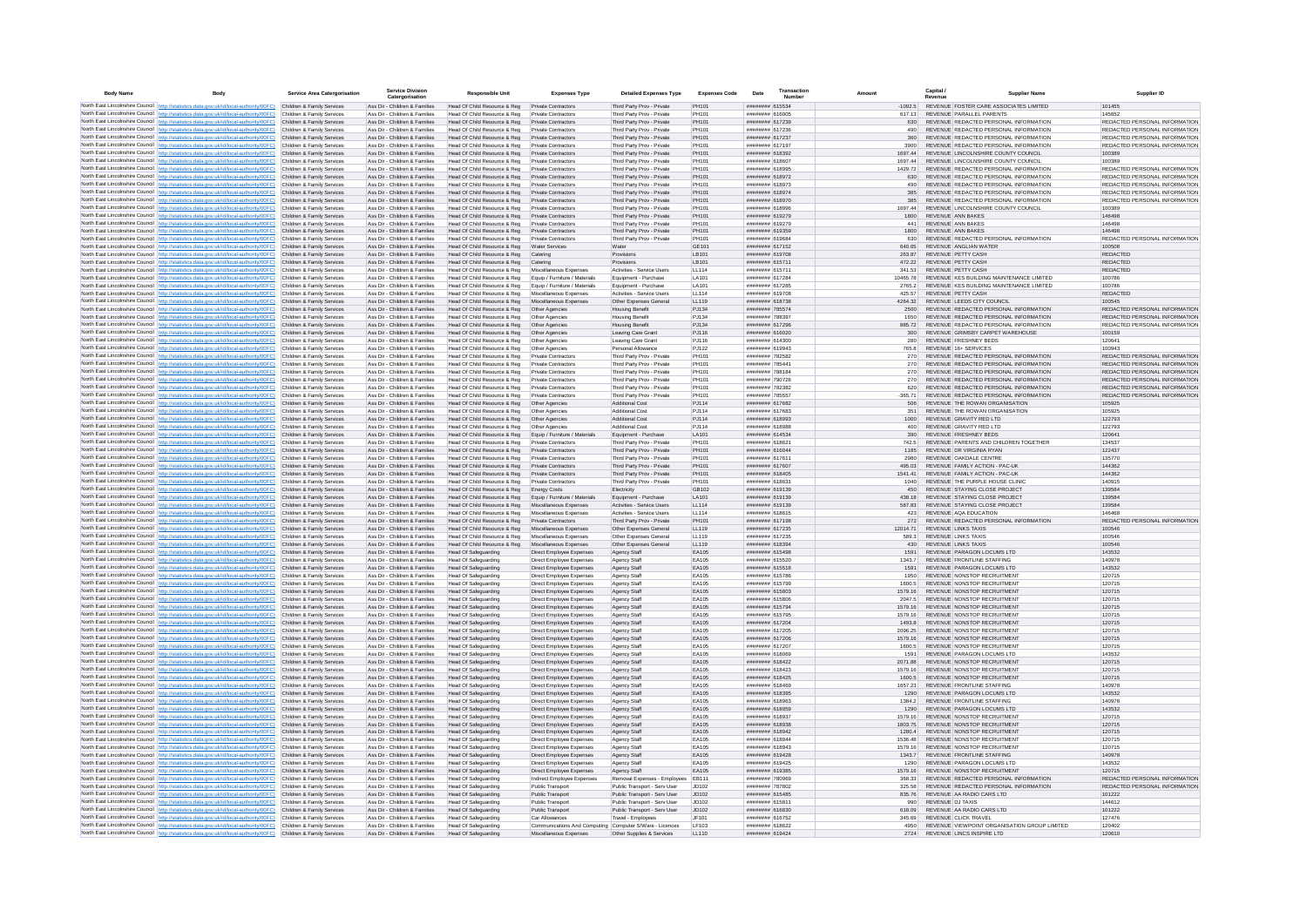| <b>Body Name</b> | Body                                                                                                                                                                                                                                   | Service Area Catergorisation                             | <b>Service Division</b><br>Catergorisation                     | <b>Responsible Unit</b>                                    | <b>Expenses Type</b>                                     | <b>Detailed Expenses Type</b>                           | <b>Expenses Code</b> | Date                                     | Transaction<br><b>Numbe</b> | Amount             | Capital /                                                                      | <b>Supplier Name</b>                                                                           | <b>Supplier ID</b>                                             |
|------------------|----------------------------------------------------------------------------------------------------------------------------------------------------------------------------------------------------------------------------------------|----------------------------------------------------------|----------------------------------------------------------------|------------------------------------------------------------|----------------------------------------------------------|---------------------------------------------------------|----------------------|------------------------------------------|-----------------------------|--------------------|--------------------------------------------------------------------------------|------------------------------------------------------------------------------------------------|----------------------------------------------------------------|
|                  | North East Lincolnshire Council http://statistics.data.gov.uk/id/local-authority/00FC) Children & Family Services                                                                                                                      |                                                          | Ass Dir - Children & Families                                  | Head Of Safeguarding                                       | Private Contractors                                      | Third Party Prov - Private                              | PH101                | ######## 615402                          |                             |                    | 2420 REVENUE G-MAP SERVICES                                                    |                                                                                                | 109932                                                         |
|                  | North East Lincolnshire Council http://statistics.data.gov.uk/id/local-authority/00FC)                                                                                                                                                 | Children & Family Services                               | Ass Dir - Children & Families                                  | <b>Head Of Safeguarding</b>                                | Other Agencies                                           | Childminders/Nurseries/Playgrp                          | PJ127                | ######## 616491                          |                             | 672                | REVENUE REDACTED PERSONAL INFORMATION                                          |                                                                                                | REDACTED PERSONAL INFORMATION                                  |
|                  | North East Lincolnshire Council http://statistics.data.gov.uk/id/local-authority/00FC)                                                                                                                                                 | Children & Family Services<br>Children & Family Services | Ass Dir - Children & Families<br>Ass Dir - Children & Families | Head Of Safeguarding                                       | Other Agencies                                           | Childminders/Nurseries/Playgrp PJ127                    |                      | ######## 617657<br>####### 61609         |                             |                    | REVENUE REDACTED PERSONAL INFORMATION<br>REVENUE ROC FAMILY SUPPORT LTD        |                                                                                                | REDACTED PERSONAL INFORMATION<br>144745                        |
|                  | North East Lincolnshire Council http://statistics.data.gov.uk/id/local-authority/00FC)<br>North East Lincolnshire Council http://statistics.data.gov.uk/id/local-authority/00FC)                                                       | Children & Family Services                               | Ass Dir - Children & Families                                  | <b>Head Of Safeguarding</b><br>Head Of Safeguarding        | Other Agencies<br>Other Agencies                         | Contact<br>Section 17                                   | PJ126<br>PJ125       | ######## 617645                          |                             | 563.46<br>715      | REVENUE FAMILY SAFEGUARDING SERVICE                                            |                                                                                                | 110640                                                         |
|                  | North East Lincolnshire Council http://statistics.data.gov.uk/id/local-authority/00FC)                                                                                                                                                 | Children & Family Services                               | Ass Dir - Children & Families                                  | Head Of Safeguarding                                       | Other Agencies                                           | Section 17                                              | PJ125                | ######## 617215                          |                             | 1464 13            | REVENUE REDACTED PERSONAL INFORMATION                                          |                                                                                                | REDACTED PERSONAL INFORMATION                                  |
|                  | North East Lincolnshire Council http://statistics.data.gov.uk/id/local-authority/00FC)                                                                                                                                                 | Children & Family Services                               | Ass Dir - Children & Families                                  | Head Of Safeguarding                                       | Other Anencies                                           | Section 17                                              | PJ125                | ######## 619376                          |                             | 600                | REVENUE CLAIRE WILSON CONSULTING LTD                                           |                                                                                                | 143986                                                         |
|                  | North East Lincolnshire Council http://statistics.data.gov.uk/id/local-authority/00FC)<br>North East Lincolnshire Council   http://statistics.data.gov.uk/id/local-authority/00FC)                                                     | Children & Family Services                               | Ass Dir - Children & Families                                  | Head Of Safeguarding                                       | Direct Employee Expenses                                 | Agency Staff                                            | FA105<br>EA105       | ######## 617153                          |                             | 1360               | REVENUE EDEN BROWN LTD                                                         |                                                                                                | 101356                                                         |
|                  | North East Lincolnshire Council http://statistics.data.gov.uk/id/local-authority/00FC)                                                                                                                                                 | Children & Family Services<br>Children & Family Services | Ass Dir - Children & Families<br>Ass Dir - Children & Families | <b>Head Of Safeguarding</b><br><b>Head Of Safeguarding</b> | Direct Employee Expenses<br>Direct Employee Expenser     | Agency Staff<br>Agency Staf                             | EA105                | ######## 617154<br>######## 617156       |                             | 1480<br>1500       | REVENUE EDEN BROWN LTD<br>REVENUE EDEN BROWN LTD                               |                                                                                                | 101356<br>101356                                               |
|                  | North East Lincolnshire Council http://statistics.data.gov.uk/id/local-authority/00FC).                                                                                                                                                | Children & Family Services                               | Ass Dir - Children & Families                                  | Head Of Safeguarding                                       | Direct Employee Expenses                                 | Agency Staff                                            | EA105                | ######## 617157                          |                             | 1480               | REVENUE EDEN BROWN LTD                                                         |                                                                                                | 101356                                                         |
|                  | North East Lincolnshire Council http://statistics.data.gov.uk/id/local-authority/00FC)                                                                                                                                                 | Children & Family Services                               | Ass Dir - Children & Families                                  | Head Of Safeguarding                                       | Direct Employee Expenses                                 | Agency Staf                                             | EA105                | ######## 617158                          |                             | 1480               | REVENUE EDEN BROWN LTD                                                         |                                                                                                | 101356                                                         |
|                  | North East Lincolnshire Council http://statistics.data.gov.uk/id/local-authority/00FC)                                                                                                                                                 | Children & Family Services                               | Ass Dir - Children & Families                                  | Head Of Safeguarding                                       | Direct Employee Expenses                                 | Agency Staff                                            | EA105                | ######## 617159                          |                             | 1480               | REVENUE EDEN BROWN LTD                                                         |                                                                                                | 101356                                                         |
|                  | North East Lincolnshire Council http://statistics.data.gov.uk/id/local-authority/00FC)<br>North East Lincolnshire Council http://statistics.data.gov.uk/id/local-authority/00FC)                                                       | Children & Family Services<br>Children & Family Services | Ass Dir - Children & Families<br>Ass Dir - Children & Families | Head Of Safeguarding<br><b>Head Of Safeguarding</b>        | Direct Employee Expenses<br>Direct Employee Expenses     | Agency Staff<br>Agency Staff                            | EA105<br>EA105       | ######## 617160<br>######## 617161       |                             | 1480<br>1609.87    | REVENUE EDEN BROWN LTD<br>REVENUE EDEN BROWN LTD                               |                                                                                                | 101356<br>101356                                               |
|                  | North East Lincolnshire Council http://statistics.data.gov.uk/id/local-authority/00FC)                                                                                                                                                 | Children & Family Services                               | Ass Dir - Children & Families                                  | Head Of Safeguarding                                       | Direct Employee Expenses                                 | Agency Staff                                            | FA105                | ####### 617162                           |                             | 1480               | REVENUE EDEN BROWN LTD                                                         |                                                                                                | 101356                                                         |
|                  | North East Lincolnshire Council http://statistics.data.gov.uk/id/local-authority/00FC)                                                                                                                                                 | Children & Family Services                               | Ass Dir - Children & Families                                  | Head Of Safeguarding                                       | Direct Employee Expenses                                 | Agency Staff                                            | FA105                | ######## 618033                          |                             | 1480               | REVENUE EDEN BROWN LTD                                                         |                                                                                                | 101356                                                         |
|                  | North East Lincolnshire Council http://statistics.data.gov.uk/id/local-authority/00FC).                                                                                                                                                | Children & Family Services                               | Ass Dir - Children & Families                                  | Head Of Safeguarding                                       | Direct Employee Expenses                                 | Agency Staff                                            | EA105<br>EA105       | ######## 617985                          |                             | 1609.87            | REVENUE EDEN BROWN LTD                                                         |                                                                                                | 101356                                                         |
|                  | North East Lincolnshire Council http://statistics.data.gov.uk/id/local-authority/00FC)<br>North East Lincolnshire Council http://statistics.data.gov.uk/id/local-authority/00FC)                                                       | Children & Family Services<br>Children & Family Services | Ass Dir - Children & Families<br>Ass Dir - Children & Families | Head Of Safeguarding<br>Head Of Safeguarding               | Direct Employee Expenses<br>Direct Employee Expenses     | Agency Staff<br>Agency Staff                            | EA105                | ######## 617987<br>######## 617988       |                             | 1480<br>1480       | REVENUE EDEN BROWN LTD<br>REVENUE EDEN BROWN LTD                               |                                                                                                | 101356<br>101356                                               |
|                  | North East Lincolnshire Council http://statistics.data.gov.uk/id/local-authority/00FC)                                                                                                                                                 | Children & Family Services                               | Ass Dir - Children & Families                                  | Head Of Safeguarding                                       | Direct Employee Expenses                                 | Agency Staf                                             | EA105                | ######## 617990                          |                             | 1480               | REVENUE EDEN BROWN LTD                                                         |                                                                                                | 101356                                                         |
|                  | North East Lincolnshire Council http://statistics.data.gov.uk/id/local-authority/00FC)                                                                                                                                                 | Children & Family Services                               | Ass Dir - Children & Families                                  | Head Of Safeguarding                                       | Direct Employee Expenses                                 | Agency Staff                                            | EA105                | ######## 617992                          |                             | 1480               | REVENUE EDEN BROWN LTD                                                         |                                                                                                | 101356                                                         |
|                  | North East Lincolnshire Council http://statistics.data.gov.uk/id/local-authority/00FC) Children & Family Services                                                                                                                      |                                                          | Ass Dir - Children & Families                                  | Head Of Safeguarding                                       | Direct Employee Expenses                                 | Agency Staff                                            | EA105                | ######## 617994                          |                             | 1480               | REVENUE EDEN BROWN LTD                                                         |                                                                                                | 101356                                                         |
|                  | North East Lincolnshire Council http://statistics.data.gov.uk/id/local-authority/00FC) Children & Family Services<br>North East Lincolnshire Council http://statistics.data.gov.uk/id/local-authority/00FC)                            | Children & Family Services                               | Ass Dir - Children & Families<br>Ass Dir - Children & Families | Head Of Safeguarding<br><b>Head Of Safeguarding</b>        | Direct Employee Expenses<br>Direct Employee Expenses     | Agency Staff<br>Agency Staff                            | EA105<br>FA105       | ######## 617997<br>######## 618704       |                             | 1480<br>1200       | REVENUE EDEN BROWN LTD<br>REVENUE EDEN BROWN LTD                               |                                                                                                | 101356<br>101356                                               |
|                  | North East Lincolnshire Council http://statistics.data.gov.uk/id/local-authority/00FC)                                                                                                                                                 | Children & Family Services                               | Ass Dir - Children & Families                                  | <b>Head Of Safeguarding</b>                                | Direct Employee Expenses                                 | Agency Staff                                            | EA105                | ######## 618708                          |                             | 1200               | REVENUE EDEN BROWN LTD                                                         |                                                                                                | 101356                                                         |
|                  | North East Lincolnshire Council http://statistics.data.gov.uk/id/local-authority/00FC)                                                                                                                                                 | Children & Family Services                               | Ass Dir - Children & Families                                  | <b>Head Of Safeguarding</b>                                | Direct Employee Expenses                                 | Agency Staff                                            | EA105                | ######## 618709                          |                             | 1280               | REVENUE EDEN BROWN LTD                                                         |                                                                                                | 101356                                                         |
|                  | North East Lincolnshire Council http://statistics.data.gov.uk/id/local-authority/00FC)                                                                                                                                                 | Children & Family Services                               | Ass Dir - Children & Families                                  | <b>Head Of Safeguarding</b>                                | Direct Employee Expenses                                 | Agency Staff                                            | EA105                | ######## 618710                          |                             | 1180               | REVENUE EDEN BROWN LTD                                                         |                                                                                                | 101356                                                         |
|                  | North East Lincolnshire Council http://statistics.data.gov.uk/id/local-authority/00FC)<br>North East Lincolnshire Council http://statistics.data.gov.uk/id/local-authority/00FC)                                                       | Children & Family Services<br>Children & Family Services | Ass Dir - Children & Families<br>Ass Dir - Children & Families | Head Of Safeguarding<br><b>Head Of Safeguarding</b>        | Direct Employee Expenses<br>Direct Employee Expenses     | Agency Staff<br>Agency Staff                            | EA105<br>EA105       | ######## 618712<br>######## 618716       |                             | 1218.28<br>1180    | REVENUE EDEN BROWN LTD<br>REVENUE EDEN BROWN LTD                               |                                                                                                | 101356<br>101356                                               |
|                  | North East Lincolnshire Council http://statistics.data.gov.uk/id/local-authority/00FC).                                                                                                                                                | Children & Family Services                               | Ass Dir - Children & Families                                  | Head Of Safeguarding                                       | Direct Employee Expenses                                 | Agency Staff                                            | EA105                | ######## 619365                          |                             | 1180               | REVENUE EDEN BROWN LTD                                                         |                                                                                                | 101356                                                         |
|                  | North East Lincolnshire Council http://statistics.data.gov.uk/id/local-authority/00FC)                                                                                                                                                 | Children & Family Services                               | Ass Dir - Children & Families                                  | Head Of Safeguarding                                       | Direct Employee Expenses                                 | Agency Staff                                            | EA105                | ######## 619366                          |                             | 1040               | REVENUE EDEN BROWN LTD                                                         |                                                                                                | 101356                                                         |
|                  | North East Lincolnshire Council http://statistics.data.gov.uk/id/local-authority/00FC)                                                                                                                                                 | Children & Family Services                               | Ass Dir - Children & Families                                  | <b>Head Of Safeguarding</b>                                | Direct Employee Expenses                                 | Agency Staff                                            | EA105                | ######## 619368                          |                             | 1283.55            | REVENUE EDEN BROWN LTD                                                         |                                                                                                | 101356                                                         |
|                  | North East Lincolnshire Council http://statistics.data.gov.uk/id/local-authority/00FC)                                                                                                                                                 | Children & Family Services<br>Children & Family Services | Ass Dir - Children & Families<br>Ass Dir - Children & Families | Head Of Safeguarding<br>Head Of Safeguarding               | Direct Employee Expenses                                 | Agency Staff                                            | FA105<br>FA105       | ####### 619369<br>######## 619371        |                             | 1200<br>1180       | REVENUE EDEN BROWN LTD<br>REVENUE EDEN BROWN LTD                               |                                                                                                | 101356<br>101356                                               |
|                  | North East Lincolnshire Council http://statistics.data.gov.uk/id/local-authority/00FC)<br>North East Lincolnshire Council http://statistics.data.gov.uk/id/local-authority/00FC) Children & Family Services                            |                                                          | Ass Dir - Children & Families                                  | <b>Head Of Safeguarding</b>                                | Direct Employee Expenses<br>Direct Employee Expenses     | Agency Staff<br>Agency Staff                            | EA105                | ######## 619372                          |                             |                    | REVENUE EDEN BROWN LTD                                                         |                                                                                                | 101356                                                         |
|                  | North East Lincolnshire Council http://statistics.data.gov.uk/id/local-authority/00FC)                                                                                                                                                 | Children & Family Services                               | Ass Dir - Children & Families                                  | <b>Head Of Safeguarding</b>                                | Direct Employee Expenser                                 | Agency Staf                                             | EA105                | ######## 619373                          |                             | 1200               | REVENUE EDEN BROWN LTD                                                         |                                                                                                | 101356                                                         |
|                  | North East Lincolnshire Council http://statistics.data.gov.uk/id/local-authority/00FC)                                                                                                                                                 | Children & Family Services                               | Ass Dir - Children & Families                                  | Head Of Safeguarding                                       | Direct Employee Expenses                                 | Agency Staff                                            | EA105                | ######## 618072                          |                             | 1000               | REVENUE THE GRIMSBY INSTITUTE OF FURTHER                                       |                                                                                                | 102742                                                         |
|                  | North East Lincolnshire Council http://statistics.data.gov.uk/id/local-authority/00FC)                                                                                                                                                 | Children & Family Services                               | Ass Dir - Children & Families                                  | <b>Head Of Safeguarding</b>                                | Direct Employee Expenses                                 | Agency Staff                                            | EA105                | ######## 618074                          |                             | 600                | REVENUE THE GRIMSBY INSTITUTE OF FURTHER                                       |                                                                                                | 102742                                                         |
|                  | North East Lincolnshire Council http://statistics.data.gov.uk/id/local-authority/00FC) Children & Family Services<br>North East Lincolnshire Council   http://statistics.data.gov.uk/id/local-authority/00FC)                          | Children & Family Services                               | Ass Dir - Children & Families<br>Ass Dir - Children & Families | Head Of Safeguarding<br>Head Of Safeguarding               | Direct Employee Expenses<br>Direct Employee Expenses     | Agency Staff<br>Agency Staff                            | EA105<br>EA105       | ######## 619544<br>######## 619547       |                             | 58297<br>58297     |                                                                                | REVENUE PARADIGM PROFESSIONAL CONSULTANCY LTD<br>REVENUE PARADIGM PROFESSIONAL CONSULTANCY LTD | 129224<br>129224                                               |
|                  | North East Lincolnshire Council http://statistics.data.gov.uk/id/local-authority/00FC)                                                                                                                                                 | Children & Family Services                               | Ass Dir - Children & Families                                  | <b>Head Of Safeguarding</b>                                | Direct Employee Expenses                                 | Agency Staff                                            | EA105                | ######## 619548                          |                             | 58297              |                                                                                | REVENUE PARADIGM PROFESSIONAL CONSULTANCY LTD                                                  | 129224                                                         |
|                  | North East Lincolnshire Council http://statistics.data.gov.uk/id/local-authority/00FC)                                                                                                                                                 | Children & Family Services                               | Ass Dir - Children & Families                                  | <b>Head Of Safeguarding</b>                                | Direct Employee Expenses                                 | Agency Staff                                            | FA105                | ######## 619543                          |                             | 63659              |                                                                                | REVENUE PARADIGM PROFESSIONAL CONSULTANCY LTD.                                                 | 129224                                                         |
|                  | North East Lincolnshire Council http://statistics.data.gov.uk/id/local-authority/00FC)                                                                                                                                                 | Children & Family Services                               | Ass Dir - Children & Families                                  | <b>Head Of Safeguarding</b>                                | Direct Employee Expenses                                 | Agency Staff                                            | EA105                | ######## 619561                          |                             | 70307              |                                                                                | REVENUE PARADIGM PROFESSIONAL CONSULTANCY LTD                                                  | 129224                                                         |
|                  | North East Lincolnshire Council http://statistics.data.gov.uk/id/local-authority/00FC)<br>North East Lincolnshire Council http://statistics.data.gov.uk/id/local-authority/00FC)                                                       | Children & Family Services<br>Children & Family Services | Ass Dir - Children & Families<br>Ass Dir - Children & Families | Head Of Safeguarding<br><b>Head Of Safeguarding</b>        | <b>Private Contractors</b><br><b>Private Contractors</b> | Third Party Prov - Privat<br>Third Party Prov - Private | PH101<br>PH101       | ######## 616006<br>######## 616007       |                             | 2490.28<br>9450.48 | REVENUE HUMBERCARE LTD<br>REVENUE HUMBERCARE LTD                               |                                                                                                | 100311<br>100311                                               |
|                  | North East Lincolnshire Council http://statistics.data.gov.uk/id/local-authority/00FC)                                                                                                                                                 | Children & Family Services                               | Ass Dir - Children & Families                                  | Head Of Safeguarding                                       | Private Contractors                                      | Third Party Prov - Private                              | PH101                | ######## 617621                          |                             | 5795.25            | REVENUE HUMBERCARE LTD                                                         |                                                                                                | 100311                                                         |
|                  | North East Lincolnshire Council http://statistics.data.gov.uk/id/local-authority/00FC)                                                                                                                                                 | Children & Family Services                               | Ass Dir - Children & Families                                  | <b>Head Of Safeguarding</b>                                | Private Contractors                                      | Third Party Prov - Private                              | PH101                | ######## 617625                          |                             | 3599.86            | REVENUE HUMBERCARE LTD                                                         |                                                                                                | 100311                                                         |
|                  | North East Lincolnshire Council http://statistics.data.gov.uk/id/local-authority/00FC)                                                                                                                                                 | Children & Family Services                               | Ass Dir - Children & Families                                  | Head Of Safeguarding                                       | Other Agencies                                           | <b>Driving Lessons</b>                                  | PJ132                | ######## 617409                          |                             | 420                | REVENUE JONATHAN BREEDON BROWN                                                 |                                                                                                | 136607                                                         |
|                  | North East Lincolnshire Council http://statistics.data.gov.uk/id/local-authority/00FC) Children & Family Services<br>North East Lincolnshire Council http://statistics.data.gov.uk/id/local-authority/00FC)                            |                                                          | Ass Dir - Children & Families                                  | Head Of Safeguarding                                       | Other Agencies                                           | <b>Housing Benefit</b>                                  | PJ134                | ######## 787862                          |                             | 1285               | REVENUE REDACTED PERSONAL INFORMATION                                          |                                                                                                | REDACTED PERSONAL INFORMATION                                  |
|                  | North East Lincolnshire Council http://statistics.data.gov.uk/id/local-authority/00FC)                                                                                                                                                 | Children & Family Services<br>Children & Family Services | Ass Dir - Children & Families<br>Ass Dir - Children & Families | Head Of Safeguarding<br>Head Of Safeguarding               | Other Agencies<br>Other Agencies                         | <b>Housing Benefit</b><br><b>Housing Benefit</b>        | PJ134<br>PJ134       | ######## 787862<br><b>HERBERG 790404</b> |                             | 257<br>257         | REVENUE REDACTED PERSONAL INFORMATION<br>REVENUE REDACTED PERSONAL INFORMATION |                                                                                                | REDACTED PERSONAL INFORMATION<br>REDACTED PERSONAL INFORMATION |
|                  | North East Lincolnshire Council http://statistics.data.gov.uk/id/local-authority/00FC)                                                                                                                                                 | Children & Family Services                               | Ass Dir - Children & Families                                  | <b>Head Of Safeguarding</b>                                | Other Agencies                                           | <b>Housing Benefit</b>                                  | PJ134                | ######## 782265                          |                             | 257                | REVENUE REDACTED PERSONAL INFORMATION                                          |                                                                                                | REDACTED PERSONAL INFORMATION                                  |
|                  | North East Lincolnshire Council http://statistics.data.gov.uk/id/local-authority/00FC)                                                                                                                                                 | Children & Family Services                               | Ass Dir - Children & Families                                  | <b>Head Of Safeguarding</b>                                | Other Agencies                                           | <b>Housing Benefit</b>                                  | PJ134                | ######## 785128                          |                             | 257                | REVENUE REDACTED PERSONAL INFORMATION                                          |                                                                                                | REDACTED PERSONAL INFORMATION                                  |
|                  | North East Lincolnshire Council http://statistics.data.gov.uk/id/local-authority/00FC)                                                                                                                                                 | Children & Family Services                               | Ass Dir - Children & Families                                  | Head Of Safeguarding                                       | Other Agencies                                           | <b>Housing Benefit</b>                                  | PJ134                | ######## 787870                          |                             | 257                | REVENUE REDACTED PERSONAL INFORMATION                                          |                                                                                                | REDACTED PERSONAL INFORMATION                                  |
|                  | North East Lincolnshire Council http://statistics.data.gov.uk/id/local-authority/00FC)<br>North East Lincolnshire Council http://statistics.data.gov.uk/id/local-authority/00FC)                                                       | Children & Family Services<br>Children & Family Services | Ass Dir - Children & Families<br>Ass Dir - Children & Families | Head Of Safeguarding<br><b>Head Of Safeguarding</b>        | Other Agencies<br>Other Agencies                         | <b>Housing Benefit</b><br><b>Housing Benefit</b>        | PJ134<br>PJ134       | ######## 790412<br>######## 782312       |                             | 257<br>257         | REVENUE REDACTED PERSONAL INFORMATION<br>REVENUE REDACTED PERSONAL INFORMATION |                                                                                                | REDACTED PERSONAL INFORMATION<br>REDACTED PERSONAL INFORMATION |
|                  | North East Lincolnshire Council http://statistics.data.gov.uk/id/local-authority/00FC)                                                                                                                                                 | Children & Family Services                               | Ass Dir - Children & Families                                  | Head Of Safeguarding                                       | Other Anencies                                           | <b>Housing Benefit</b>                                  | P.1134               | ######## 785175                          |                             | 257                | REVENUE REDACTED PERSONAL INFORMATION                                          |                                                                                                | REDACTED PERSONAL INFORMATION                                  |
|                  | North East Lincolnshire Council http://statistics.data.oov.uk/id/local-authority/00EC)                                                                                                                                                 | Children & Family Services                               | Ass Dir - Children & Families                                  | <b>Head Of Safeguarding</b>                                | Other Agencies                                           | <b>Housing Benefit</b>                                  | P.1134               | ######## 787917                          |                             | 257                | REVENUE REDACTED PERSONAL INFORMATION                                          |                                                                                                | REDACTED PERSONAL INFORMATION                                  |
|                  | North East Lincolnshire Council http://statistics.data.gov.uk/id/local-authority/00FC)                                                                                                                                                 | Children & Family Services                               | Ass Dir - Children & Families                                  | Head Of Safeguarding                                       | Other Agencies                                           | <b>Housing Benefit</b>                                  | PJ134                | ######## 790459                          |                             | 257                | REVENUE REDACTED PERSONAL INFORMATION<br>REVENUE REDACTED RERSONAL INFORMATION |                                                                                                | REDACTED PERSONAL INFORMATION<br>REDACTED PERSONAL INFORMATION |
|                  | North East Lincolnshire Council http://statistics.data.gov.uk/id/local-authority/00FC)<br>North East Lincolnshire Council http://statistics.data.gov.uk/id/local-authority/00FC)                                                       | Children & Family Services<br>Children & Family Services | Ass Dir - Children & Families<br>Ass Dir - Children & Families | <b>Head Of Safeguarding</b><br>Head Of Safeguarding        | Other Agencies<br>Other Agencies                         | <b>Housing Benefit</b><br><b>Housing Benefit</b>        | PJ134<br>PJ134       | ######## 617274<br>####### 617619        |                             | 250<br>3218.08     | REVENUE REDACTED PERSONAL INFORMATION                                          |                                                                                                | REDACTED PERSONAL INFORMATION                                  |
|                  | North East Lincolnshire Council http://statistics.data.gov.uk/id/local-authority/00FC)                                                                                                                                                 | Children & Family Services                               | Ass Dir - Children & Families                                  | <b>Head Of Safeguarding</b>                                | Other Agencies                                           | <b>Housing Benefit</b>                                  | PJ134                | ######## 617620                          |                             | 776.88             | REVENUE REDACTED PERSONAL INFORMATION                                          |                                                                                                | REDACTED PERSONAL INFORMATION                                  |
|                  | North East Lincolnshire Council http://statistics.data.gov.uk/id/local-authority/00FC)                                                                                                                                                 | Children & Family Services                               | Ass Dir - Children & Families                                  | Head Of Safeguarding                                       | Other Agencies                                           | <b>Housing Benefit</b>                                  | PJ134                | ######## 617623                          |                             |                    | REVENUE REDACTED PERSONAL INFORMATION                                          |                                                                                                | REDACTED PERSONAL INFORMATION                                  |
|                  | North East Lincolnshire Council http://statistics.data.gov.uk/id/local-authority/00FC)                                                                                                                                                 | Children & Family Services                               | Ass Dir - Children & Families                                  | Head Of Safeguarding                                       | Other Agencies                                           | <b>Housing Benefit</b>                                  | PJ134                | ######## 617624                          |                             | 1464 13            | REVENUE REDACTED PERSONAL INFORMATION                                          |                                                                                                | REDACTED PERSONAL INFORMATION                                  |
|                  | North East Lincolnshire Council http://statistics.data.gov.uk/id/local-authority/00FC)<br>North East Lincolnshire Council http://statistics.data.gov.uk/id/local-authority/00FC)                                                       | Children & Family Services<br>Children & Family Services | Ass Dir - Children & Families<br>Ass Dir - Children & Families | Head Of Safeguarding<br>Head Of Safeguarding               | Other Agencies<br>Other Anencies                         | <b>Housing Benefit</b><br><b>Housing Benefit</b>        | PJ134<br>P.1134      | ######## 618743<br>######## 618749       |                             | 1464.13<br>250     | REVENUE REDACTED PERSONAL INFORMATION<br>REVENUE REDACTED PERSONAL INFORMATION |                                                                                                | REDACTED PERSONAL INFORMATION<br>REDACTED PERSONAL INFORMATION |
|                  | North East Lincolnshire Council http://statistics.data.gov.uk/id/local-authority/00FC)                                                                                                                                                 | Children & Family Services                               | Ass Dir - Children & Families                                  | Head Of Safeguarding                                       | Other Agencies                                           | <b>Housing Benefit</b>                                  | P.1134               | ######## 618898                          |                             | 385                | REVENUE, REDACTED PERSONAL INFORMATION                                         |                                                                                                | REDACTED PERSONAL INFORMATION                                  |
|                  | North East Lincolnshire Council http://statistics.data.gov.uk/id/local-authority/00FC)                                                                                                                                                 | Children & Family Services                               | Ass Dir - Children & Families                                  | <b>Head Of Safeguarding</b>                                | Other Agencies                                           | <b>Housing Benefit</b>                                  | PJ134                | ######## 619575                          |                             | 385                | REVENUE REDACTED PERSONAL INFORMATION                                          |                                                                                                | REDACTED PERSONAL INFORMATION                                  |
|                  | North East Lincolnshire Council http://statistics.data.gov.uk/id/local-authority/00FC)                                                                                                                                                 | Children & Family Services                               | Ass Dir - Children & Families                                  | <b>Head Of Safeguarding</b>                                | Other Agencie                                            | Incentive Paymen                                        | PJ124                | ######## 78517                           |                             | 300                | REVENUE REDACTED PERSONAL INFORMATION                                          |                                                                                                | REDACTED PERSONAL INFORMATION                                  |
|                  | North East Lincolnshire Council http://statistics.data.gov.uk/id/local-authority/00FC)                                                                                                                                                 | Children & Family Services<br>Children & Family Services | Ass Dir - Children & Families<br>Ass Dir - Children & Families | Head Of Safeguarding                                       | Other Agencies                                           | Incentive Paymen                                        | PJ124<br>PJ116       | ######## 619943<br>######## 782376       |                             | 315<br>1900        | REVENUE 16+ SERVICES<br>REVENUE REDACTED PERSONAL INFORMATION                  |                                                                                                | 100943<br>REDACTED PERSONAL INFORMATION                        |
|                  | North East Lincolnshire Council http://statistics.data.gov.uk/id/local-authority/00FC)<br>North East Lincolnshire Council http://statistics.data.gov.uk/id/local-authority/00FC)                                                       | Children & Family Services                               | Ass Dir - Children & Families                                  | <b>Head Of Safeguarding</b><br>Head Of Safeguarding        | Other Agencies<br>Other Agencies                         | Leaving Care Grant<br>Leaving Care Grant                | PJ116                | ######## 613205                          |                             | 337.45             | REVENUE DAVID BURY LTD                                                         |                                                                                                | 103135                                                         |
|                  | North East Lincolnshire Council http://statistics.data.gov.uk/id/local-authority/00FC)                                                                                                                                                 | Children & Family Services                               | Ass Dir - Children & Families                                  | Head Of Safeguarding                                       | Other Agencies                                           | Leaving Care Grant                                      | PJ116                | ######## 614297                          |                             | 280                | REVENUE FRESHNEY BEDS                                                          |                                                                                                | 120641                                                         |
|                  | North East Lincolnshire Council http://statistics.data.gov.uk/id/local-authority/00FC)                                                                                                                                                 | Children & Family Services                               | Ass Dir - Children & Families                                  | Head Of Safeguarding                                       | Other Agencies                                           | Leaving Care Grant                                      | PJ116                | ######## 618630                          |                             | 275.98             | REVENUE ARGOS BUSINESS SOLUTIONS                                               |                                                                                                | 101032                                                         |
|                  | North East Lincolnshire Council http://statistics.data.gov.uk/id/local-authority/00FC)                                                                                                                                                 | Children & Family Services                               | Ass Dir - Children & Families                                  | <b>Head Of Safeguarding</b>                                | Other Agencies                                           | Personal Allowance                                      | P.1122               | ######## 616229                          |                             | 18994              | REVENUE 16+ SERVICES                                                           |                                                                                                | 100943                                                         |
|                  | North East Lincolnshire Council http://statistics.data.gov.uk/id/local-authority/00FC)<br>North East Lincolnshire Council http://statistics.data.gov.uk/id/local-authority/00FC).                                                      | Children & Family Services<br>Children & Family Services | Ass Dir - Children & Families<br>Ass Dir - Children & Families | <b>Head Of Safeguarding</b><br><b>Head Of Safeguarding</b> | Other Agencies<br>Direct Employee Expense                | Personal Allowance<br>Agency Staf                       | P.1122<br>EA105      | renewes 619943<br>######## 617419        |                             | 1763.26<br>1657.23 | REVENUE 16+ SERVICES<br>REVENUE FRONTLINE STAFFING                             |                                                                                                | 100943<br>140978                                               |
|                  | North East Lincolnshire Council http://statistics.data.gov.uk/id/local-authority/00FC)                                                                                                                                                 | Children & Family Services                               | Ass Dir - Children & Families                                  | <b>Head Of Safeguarding</b>                                | Direct Employee Expenses                                 | Agency Staff                                            | EA105                | ######## 618790                          |                             | 1343.7             | REVENUE FRONTLINE STAFFING                                                     |                                                                                                | 140978                                                         |
|                  | North East Lincolnshire Council http://statistics.data.gov.uk/id/local-authority/00FC)                                                                                                                                                 | Children & Family Services                               | Ass Dir - Children & Families                                  | Head Of Safeguarding                                       | Direct Employee Expenses                                 | Agency Staff                                            | EA105                | ######## 619606                          |                             | 1399.95            | REVENUE FRONTLINE STAFFING                                                     |                                                                                                | 140978                                                         |
|                  | North East Lincolnshire Council http://statistics.data.gov.uk/id/local-authority/00FC)                                                                                                                                                 | Children & Family Services                               | Ass Dir - Children & Families                                  | Head Of Safeguarding                                       | Other Agencies                                           | <b>Additional Cos</b>                                   | PJ114                | ######## 615512                          |                             | 2917.05            | REVENUE AA RADIO CARS LTD                                                      |                                                                                                | 101222                                                         |
|                  | North East Lincolnshire Council http://statistics.data.gov.uk/id/local-authority/00FC)<br>North East Lincolnshire Council http://statistics.data.gov.uk/id/local-authority/00FC) Children & Family Services                            | Children & Family Services                               | Ass Dir - Children & Families<br>Ass Dir - Children & Families | <b>Head Of Safeguarding</b><br>Head Of Safeguarding        | Other Agencies                                           | Additional Cos                                          | PJ114<br>PJ114       | ######## 617644<br>######## 617672       |                             | 2577.57<br>450     | REVENUE AA RADIO CARS LTD<br>REVENUE LINKS TAXIS                               |                                                                                                | 101222                                                         |
|                  | North East Lincolnshire Council http://statistics.data.gov.uk/id/local-authority/00FC)                                                                                                                                                 | Children & Family Services                               | Ass Dir - Children & Families                                  | Head Of Safeguarding                                       | Other Agencies<br>Direct Employee Expenses               | Additional Cos<br>Agency Staff                          | EA105                | ######## 615790                          |                             | 1579.16            | REVENUE NONSTOP RECRUITMENT                                                    |                                                                                                | 100546<br>120715                                               |
|                  | North East Lincolnshire Council http://statistics.data.gov.uk/id/local-authority/00FC)                                                                                                                                                 | Children & Family Services                               | Ass Dir - Children & Families                                  | <b>Head Of Safeguarding</b>                                | Direct Employee Expenses                                 | Agency Staff                                            | FA105                | ######## 615788                          |                             | 1579 16            | REVENUE NONSTOP RECRUITMENT                                                    |                                                                                                | 120715                                                         |
|                  | North East Lincolnshire Council http://statistics.data.gov.uk/id/local-authority/00FC)                                                                                                                                                 | Children & Family Services                               | Ass Dir - Children & Families                                  | Head Of Safeguarding                                       | Direct Employee Expenses                                 | Agency Staff                                            | FA105                | ####### 615789                           |                             | 1569.96            | REVENUE NONSTOP RECRUITMENT                                                    |                                                                                                | 120715                                                         |
|                  | North East Lincolnshire Council http://statistics.data.gov.uk/id/local-authority/00FC)                                                                                                                                                 | Children & Family Services                               | Ass Dir - Children & Families                                  | <b>Head Of Safeguarding</b>                                | Direct Employee Expenses                                 | Agency Staff                                            | EA105                | ######## 617212                          |                             | 1579.16            | REVENUE NONSTOP RECRUITMENT                                                    |                                                                                                | 120715                                                         |
|                  | North East Lincolnshire Council http://statistics.data.gov.uk/id/local-authority/00FC)<br>North East Lincolnshire Council http://statistics.data.gov.uk/id/local-authority/00FC).                                                      | Children & Family Services<br>Children & Family Services | Ass Dir - Children & Families<br>Ass Dir - Children & Families | Head Of Safeguarding<br>Head Of Safeguarding               | Direct Employee Expenses<br>Direct Employee Expenses     | Agency Staff<br>Agency Staff                            | EA105<br>EA105       | ######## 617210<br>######## 617213       |                             | 1579.16<br>1569.96 | REVENUE NONSTOP RECRUITMENT<br>REVENUE NONSTOP RECRUITMENT                     |                                                                                                | 120715<br>120715                                               |
|                  | North East Lincolnshire Council   http://statistics.data.gov.uk/id/local-authority/00FC)                                                                                                                                               | Children & Family Services                               | Ass Dir - Children & Families                                  | <b>Head Of Safeguarding</b>                                | Direct Employee Expenses                                 | Agency Staf                                             | EA105                | ######## 618418                          |                             | 1579.16            | REVENUE NONSTOP RECRUITMENT                                                    |                                                                                                | 120715                                                         |
|                  | North East Lincolnshire Council http://statistics.data.gov.uk/id/local-authority/00FC)                                                                                                                                                 | Children & Family Services                               | Ass Dir - Children & Families                                  | <b>Head Of Safeguarding</b>                                | Direct Employee Expenses                                 | Agency Staff                                            | EA105                | ######## 618419                          |                             | 1569.96            | REVENUE NONSTOP RECRUITMENT                                                    |                                                                                                | 120715                                                         |
|                  | North East Lincolnshire Council http://statistics.data.gov.uk/id/local-authority/00FC) Children & Family Services                                                                                                                      |                                                          | Ass Dir - Children & Families                                  | Head Of Safeguarding                                       | Direct Employee Expenses                                 | Agency Staff                                            | EA105                | ######## 618426                          |                             |                    | 1579.16 REVENUE NONSTOP RECRUITMENT                                            |                                                                                                | 120715                                                         |
|                  | North East Lincolnshire Council http://statistics.data.gov.uk/id/local-authority/00FC) Children & Family Services<br>North East Lincolnshire Council http://statistics.data.gov.uk/id/local-authority/00FC) Children & Family Services |                                                          | Ass Dir - Children & Families<br>Ass Dir - Children & Families | <b>Head Of Safeguarding</b><br>Head Of Safeguarding        | Direct Employee Expenses<br>Direct Employee Expenses     | Agency Staff<br>Agency Staff                            | EA105<br>FA105       | ######## 618948<br>####### 618949        |                             | 1280.4<br>1255.21  | REVENUE NONSTOP RECRUITMENT<br>REVENUE NONSTOP RECRUITMENT                     |                                                                                                | 120715<br>120715                                               |
|                  |                                                                                                                                                                                                                                        |                                                          |                                                                |                                                            |                                                          |                                                         |                      |                                          |                             |                    |                                                                                |                                                                                                |                                                                |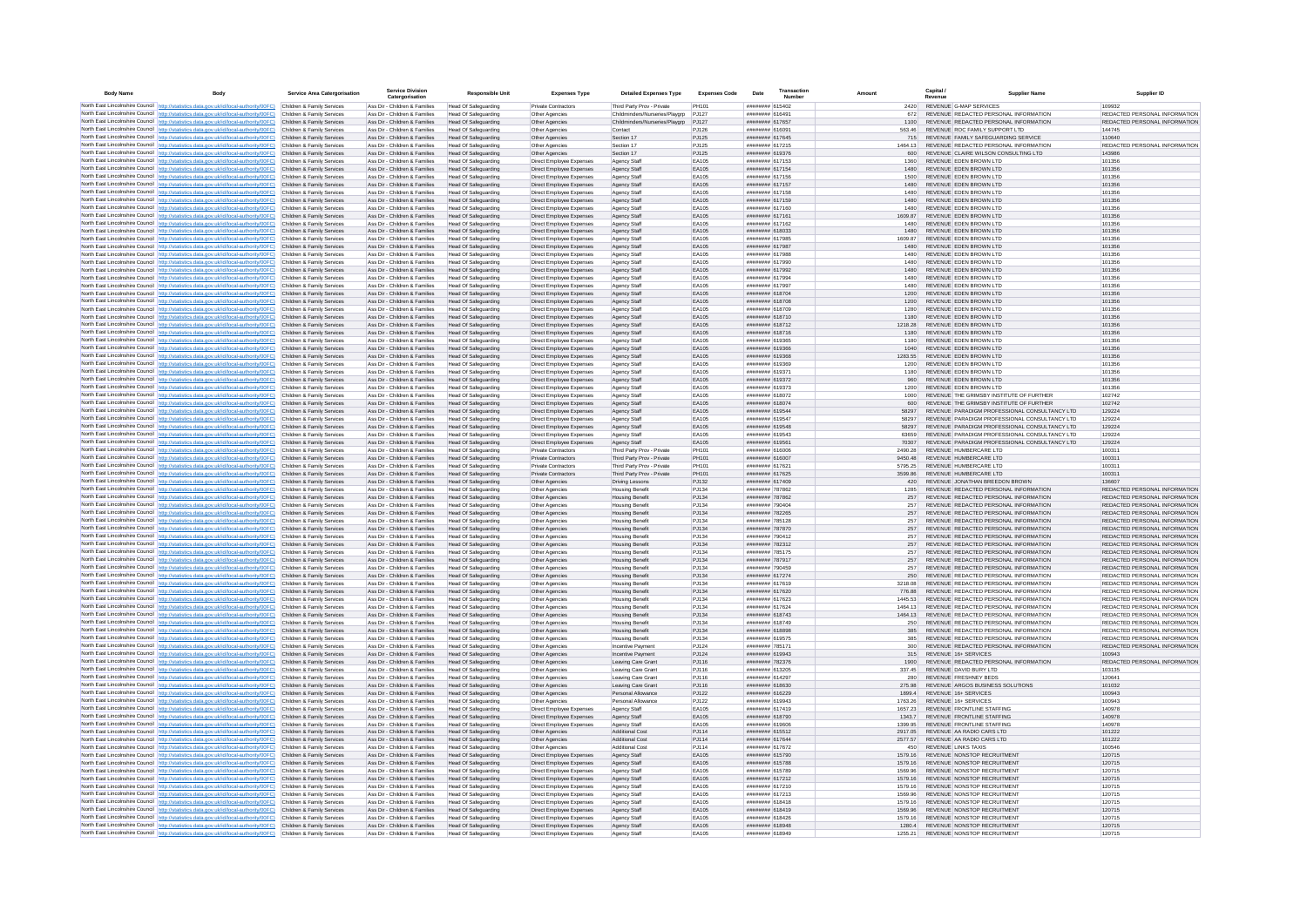| <b>Body Name</b> |                                                                                                                                                                                          | <b>Service Area Catergorisation</b>                      | <b>Service Division</b><br>Catergorisation                                   | <b>Responsible Unit</b>                                      | <b>Expenses Type</b>                                        | <b>Detailed Expenses Type</b>                                    | <b>Expenses Code</b>  | Date                               | Transaction<br>Number |                    | Capital /<br>Revenue                                                               | <b>Supplier Nam</b>                                                                                                          |                  | Supplier ID                                                    |
|------------------|------------------------------------------------------------------------------------------------------------------------------------------------------------------------------------------|----------------------------------------------------------|------------------------------------------------------------------------------|--------------------------------------------------------------|-------------------------------------------------------------|------------------------------------------------------------------|-----------------------|------------------------------------|-----------------------|--------------------|------------------------------------------------------------------------------------|------------------------------------------------------------------------------------------------------------------------------|------------------|----------------------------------------------------------------|
|                  | North East Lincolnshire Council http://statistics.data.gov.uk/id/local-authority/00FC) Children & Family Services                                                                        |                                                          | Ass Dir - Children & Families                                                | Head Of Safeguarding                                         | Direct Employee Expenses                                    | Agency Staff                                                     | EA105                 | ######## 618950                    |                       | 1280.4             | REVENUE NONSTOP RECRUITMENT                                                        |                                                                                                                              | 120715           |                                                                |
|                  | North East Lincolnshire Council http://statistics.data.gov.uk/id/local-authority/00FC)                                                                                                   | Children & Family Services                               | Ass Dir - Children & Families                                                | <b>Head Of Safeguarding</b>                                  | Direct Employee Expenses                                    | Agency Staff                                                     | EA105                 | ######## 61938                     |                       | 1344.42            | REVENUE NONSTOP RECRUITMENT                                                        |                                                                                                                              | 120715           |                                                                |
|                  | North East Lincolnshire Council http://statistics.data.gov.uk/id/local-authority/00FC)<br>North East Lincolnshire Council http://statistics.data.gov.uk/id/local-authority/00FC)         | Children & Family Services<br>Children & Family Services | Ass Dir - Children & Families<br>Ass Dir - Children & Families               | Head Of Safeguarding<br>Principal Social Worker              | Direct Employee Expenses<br>Indirect Employee Expenses      | Agency Staff<br>Staff Training                                   | EA105<br>EB122        | ####### 619382<br>######## 615762  |                       | 12804<br>11175     | REVENUE NONSTOP RECRUITMENT<br>REVENUE MCA PROFESSIONAL SUPPORT LTD                |                                                                                                                              | 120715<br>136466 |                                                                |
|                  | North East Lincolnshire Council http://statistics.data.gov.uk/id/local-authority/00FC)                                                                                                   | Children & Family Services                               | Ass Dir - Safer Nel                                                          | Young And Safe                                               | Miscellaneous Expenses                                      | Other Supplies & Services                                        | 11110                 | ######## 619201                    |                       | 13287.5            |                                                                                    | REVENUE EMPOWER EMPLOYABILITY MENTORING PROGRAMME                                                                            | 118831           |                                                                |
|                  | North East Lincolnshire Council http://statistics.data.gov.uk/id/local-authority/00FC)                                                                                                   | Children & Family Services                               | Ass Dir - Safer Nel                                                          | Young And Safe                                               | Miscellaneous Expenses                                      | Other Supplies & Services                                        | 11110                 | ######## 619281                    |                       | 2037.5             |                                                                                    | REVENUE EMPOWER EMPLOYABILITY MENTORING PROGRAMME.                                                                           | 118831           |                                                                |
|                  | North East Lincolnshire Council http://statistics.data.gov.uk/id/local-authority/00FC)                                                                                                   | Children & Family Services                               | Ass Dir - Safer Nel                                                          | Young And Safe                                               | Voluntary Associations                                      | Third Pp - Third Sector                                          | PF101                 | ######## 617203                    |                       | 5000               |                                                                                    | REVENUE VOLUNTARY ACTION NORTH EAST LINCOLNSHIRE                                                                             | 103631           |                                                                |
|                  | North East Lincolnshire Council http://statistics.data.gov.uk/id/local-authority/00FC)                                                                                                   | Children & Family Services<br>Children & Family Services | Ass Dir - Safer Nel<br>Ass Dir - Safer Ne                                    | Young And Safe<br>Young And Safe                             | Voluntary Associations                                      | Third Pp - Third Sector<br>Third Pp - Third Sector               | PF101<br>PF101        | ######## 617602<br>####### 617601  |                       | 15587.5            | REVENUE THE BLUE DOOR                                                              | REVENUE VOLUNTARY ACTION NORTH EAST LINCOLNSHIRE                                                                             | 146428<br>103631 |                                                                |
|                  | North East Lincolnshire Council http://statistics.data.gov.uk/id/local-authority/00FC)<br>North East Lincolnshire Council http://statistics.data.gov.uk/id/local-authority/00FC)         | Children & Family Services                               | Ass Dir - Safer Ne                                                           | Young And Safe                                               | Voluntary Associations<br>Private Contractors               | <b>Contract Payments</b>                                         | <b>PH105</b>          | ######## 619306                    |                       | 84375<br>13500     | REVENUE THE BLUE DOOR                                                              |                                                                                                                              | 146428           |                                                                |
|                  | North East Lincolnshire Council http://statistics.data.gov.uk/id/local-authority/00FC)                                                                                                   | Children & Family Services                               | Ass Dir - Safer Nel                                                          | Young And Safe                                               | <b>Private Contractors</b>                                  | Third Party Prov - Private                                       | <b>PH101</b>          | ######## 615517                    |                       | 4000               | REVENUE ESKIMOSOUP                                                                 |                                                                                                                              | 132911           |                                                                |
|                  | North East Lincolnshire Council http://statistics.data.gov.uk/id/local-authority/00FC)                                                                                                   | Children & Family Services                               | Ass Dir - Safer Nel                                                          | Young And Safe                                               | Equip / Furniture / Materials                               | Equipment - Maintenance                                          | LA104                 | ######## 619577                    |                       | 405                | REVENUE J MCCANN & CO LTD                                                          |                                                                                                                              | 100841           |                                                                |
|                  | North East Lincolnshire Council http://statistics.data.gov.uk/id/local-authority/00FC)                                                                                                   | Children & Family Services                               | Ass Dir - Safer Nel                                                          | Young And Safe                                               | Miscellaneous Expenses                                      | Other Supplies & Services                                        | LL110                 | ######## 616423                    |                       | 965                | REVENUE IAN COXAN                                                                  |                                                                                                                              | 103410           |                                                                |
|                  | North East Lincolnshire Council http://statistics.data.gov.uk/id/local-authority/00FC)<br>North East Lincolnshire Council http://statistics.data.gov.uk/id/local-authority/00FC)         | Children & Family Services<br>Children & Family Services | Ass Dir - Safer Nel<br>Ass Dir - Safer Nel                                   | Young And Safe<br><b>Troubled Families</b>                   | Miscellaneous Expenses                                      | Other Supplies & Services<br>Staff Training                      | 11110<br>FR122        | ####### 619283<br>####### 616072   |                       | 750<br>274788      | <b>REVENUE UNITAS</b><br>REVENUE CAPITA BUSINESS SERVICES LTD                      |                                                                                                                              | 114657<br>102314 |                                                                |
|                  | North East Lincolnshire Council http://statistics.data.gov.uk/id/local-authority/00FC)                                                                                                   | Children & Family Services                               | Ass Dir - Safer Nel                                                          | Troubled Familier                                            | Indirect Employee Expenses<br>Indirect Employee Expenses    | Staff Training                                                   | EB122                 | ######## 616073                    |                       | 686.97             | REVENUE CAPITA BUSINESS SERVICES LTD                                               |                                                                                                                              | 102314           |                                                                |
|                  | North East Lincolnshire Council http://statistics.data.gov.uk/id/local-authority/00FC)                                                                                                   | Children & Family Services                               | Ass Dir - Safer Nel                                                          | <b>Troubled Families</b>                                     | Indirect Employee Expenses                                  | Staff Training                                                   | EB122                 | ######## 616484                    |                       | 686.97             | REVENUE CAPITA BUSINESS SERVICES LTD                                               |                                                                                                                              | 102314           |                                                                |
|                  | North East Lincolnshire Council http://statistics.data.gov.uk/id/local-authority/00FC).                                                                                                  | Children & Family Services                               | Ass Dir - Safer Nel                                                          | <b>Troubled Families</b>                                     | Indirect Employee Expenses                                  | Staff Training                                                   | EB122                 | ####### 616038                     |                       | 686.97             | REVENUE CAPITA BUSINESS SERVICES LTD                                               |                                                                                                                              | 102314           |                                                                |
|                  | North East Lincolnshire Council http://statistics.data.gov.uk/id/local-authority/00FC)                                                                                                   | Children & Family Services                               | Ass Dir - Safer Ne                                                           | <b>Troubled Families</b>                                     | Indirect Employee Expenses                                  | Staff Training                                                   | EB122                 | ######## 616042                    |                       | 686.97             | REVENUE CAPITA BUSINESS SERVICES LTD                                               |                                                                                                                              | 102314           |                                                                |
|                  | North East Lincolnshire Council http://statistics.data.gov.uk/id/local-authority/00FC)<br>North East Lincolnshire Council http://statistics.data.gov.uk/id/local-authority/00FC)         | Children & Family Services<br>Children & Family Services | Ass Dir - Safer Nel<br>Ass Dir - Safer Nel                                   | <b>Troubled Families</b><br><b>Troubled Families</b>         | <b>Private Contractors</b><br><b>Direct Transport Costs</b> | Third Party Prov - Private<br>Voluntary Drivers Expenses         | PH101<br>JA107        | ######## 618887<br>######## 619437 |                       | 800<br>750 11      | REVENUE COMMUNITY PRESS OFFICE LTD<br>REVENUE REDACTED PERSONAL INFORMATION        |                                                                                                                              | 101728           | REDACTED PERSONAL INFORMATION                                  |
|                  | North East Lincolnshire Council http://statistics.data.gov.uk/id/local-authority/00FC)                                                                                                   | Children & Family Services                               | Ass Dir - Safer Nel                                                          | <b>Troubled Families</b>                                     | <b>Direct Transport Costs</b>                               | Voluntary Drivers Expenses                                       | JA107                 | ######## 781683                    |                       | 321.81             | REVENUE REDACTED PERSONAL INFORMATION                                              |                                                                                                                              |                  | REDACTED PERSONAL INFORMATION                                  |
|                  | North East Lincolnshire Council http://statistics.data.gov.uk/id/local-authority/00FC)                                                                                                   | Children & Family Services                               | Ass Dir - Safer Nel                                                          | <b>Troubled Families</b>                                     | Equip / Furniture / Materials                               | Equipment - Purchase                                             | <b>LA101</b>          | ####### 612763                     |                       | 290                | REVENUE ANGELA MARIE DESIGNS                                                       |                                                                                                                              | 145522           |                                                                |
|                  | North East Lincolnshire Council http://statistics.data.gov.uk/id/local-authority/00FC)                                                                                                   | Children & Family Services                               | Ass Dir - Safer Nel                                                          | Safeguard Board / Dom Violence                               | Private Contractors                                         | Third Party Prov - Private                                       | PH101                 | ####### 618078                     |                       | 1576.5             | REVENUE MR STUART SMITH                                                            |                                                                                                                              | 146472           |                                                                |
|                  | North East Lincolnshire Council http://statistics.data.gov.uk/id/local-authority/00FC)                                                                                                   | Children & Family Services                               | Ass Dir - Women & Children                                                   | Childrens Health                                             | Grants And Subscription                                     | Subscriptions                                                    | LJ101                 | ######## 617217                    |                       | 280                |                                                                                    | REVENUE SCHOOL & PUBLIC HEALTH NURSES ASSOCIATION                                                                            | 143293           |                                                                |
|                  | North East Lincolnshire Council http://statistics.data.gov.uk/id/local-authority/00FC)                                                                                                   | Children & Family Services<br>Children & Family Services | Ass Dir - Women & Children                                                   | Childrens Health                                             | <b>Health Authorities</b>                                   | Third Pp - Health Auth                                           | PD101<br>GA102        | ######## 619393<br>####### 617956  |                       | 2000<br>395        | REVENUE TIM COTTINGHAM<br>REVENUE ENGIE SERVICES LTD                               |                                                                                                                              | 138053<br>133267 |                                                                |
|                  | North East Lincolnshire Council http://statistics.data.gov.uk/id/local-authority/00FC)<br>North East Lincolnshire Council http://statistics.data.gov.uk/id/local-authority/00FC)         | Children & Family Services                               | Ass Dir - Women & Children<br>Ass Dir - Women & Children                     | Childrens Health<br>Palliative / Complex Care                | Rep Alterations Maint Building<br>Private Contractors       | Buildings - Repairs And Maint<br>Third Party Prov - Private      | PH101                 | ######## 617218                    |                       | 2240               | REVENUE LILY-ROSE ROBINSON                                                         |                                                                                                                              | 145112           |                                                                |
|                  | North East Lincolnshire Council http://statistics.data.gov.uk/id/local-authority/00FC).                                                                                                  | Children & Family Services                               | Ass Dir - Women & Children                                                   | Palliative / Complex Care                                    | <b>Private Contractors</b>                                  | Third Party Prov - Private                                       | PH101                 | ######## 617218                    |                       | 1790.71            | REVENUE LILY-ROSE ROBINSON                                                         |                                                                                                                              | 145112           |                                                                |
|                  | North East Lincolnshire Council http://statistics.data.gov.uk/id/local-authority/00FC)                                                                                                   | Children & Family Services                               | Ass Dir - Women & Children                                                   | Palliative / Complex Care                                    | <b>Private Contractors</b>                                  | Third Party Prov - Private                                       | PH101                 | ######## 617219                    |                       | 1680               | REVENUE CADEN MAYALL                                                               |                                                                                                                              | 145111           |                                                                |
|                  | North East Lincolnshire Council   http://statistics.data.gov.uk/id/local-authority/00FC)                                                                                                 | Children & Family Services                               | Ass Dir - Women & Children                                                   | Palliative / Complex Care                                    | <b>Private Contractors</b>                                  | Third Party Prov - Private                                       | PH101                 | ######## 617219                    |                       | 1323.51            | REVENUE CADEN MAYALL                                                               |                                                                                                                              | 145111           |                                                                |
|                  | North East Lincolnshire Council http://statistics.data.gov.uk/id/local-authority/00FC)                                                                                                   | Children & Family Services<br>Children & Family Services | Ass Dir - Women & Children                                                   | Palliative / Complex Care                                    | <b>Private Contractors</b><br><b>Private Contractors</b>    | Third Party Prov - Private                                       | <b>PH101</b><br>PH101 | ######## 617220<br>######## 617220 |                       | 1120<br>856.31     | REVENUE SOPHIE JOHNSON<br>REVENUE SOPHIE JOHNSON                                   |                                                                                                                              | 145113<br>145113 |                                                                |
|                  | North East Lincolnshire Council http://statistics.data.gov.uk/id/local-authority/00FC)<br>North East Lincolnshire Council http://statistics.data.gov.uk/id/local-authority/00FC)         | Children & Family Services                               | Ass Dir - Women & Children<br>Ass Dir - Women & Children                     | Palliative / Complex Care<br>Palliative / Complex Care       | Private Contractors                                         | Third Party Prov - Private<br>Third Party Prov - Private         | PH101                 | ####### 617221                     |                       | 3920               | REVENUE WILLIAM STORR                                                              |                                                                                                                              | 145114           |                                                                |
|                  | North East Lincolnshire Council http://statistics.data.gov.uk/id/local-authority/00FC)                                                                                                   | Children & Family Services                               | Ass Dir - Women & Children                                                   | Palliative / Complex Care                                    | Private Contractors                                         | Third Party Prov - Private                                       | PH101                 | ######## 617221                    |                       | 3192.31            | REVENUE WILLIAM STORR                                                              |                                                                                                                              | 145114           |                                                                |
|                  | North East Lincolnshire Council http://statistics.data.gov.uk/id/local-authority/00FC)                                                                                                   | Children & Family Services                               | Ass Dir - Women & Children                                                   | Palliative / Complex Care                                    | Private Contractors                                         | Third Party Prov - Private                                       | PH101                 | ######## 617223                    |                       | 1036               | REVENUE I II Y-MAE HUTTON                                                          |                                                                                                                              | 145107           |                                                                |
|                  | North East Lincolnshire Council http://statistics.data.gov.uk/id/local-authority/00FC)                                                                                                   | Children & Family Services                               | Ass Dir - Women & Children                                                   | Palliative / Complex Care                                    | <b>Private Contractors</b>                                  | Third Party Prov - Private                                       | PH101                 | ######## 617223                    |                       | 783.23             | REVENUE LILY-MAE HUTTON                                                            |                                                                                                                              | 145107           |                                                                |
|                  | North East Lincolnshire Council http://statistics.data.gov.uk/id/local-authority/00FC).                                                                                                  | Children & Family Services                               | Ass Dir - Women & Children                                                   | Palliative / Complex Care                                    | Private Contractors                                         | Third Party Prov - Private                                       | PH101                 | ######## 617224                    |                       | 3528               | REVENUE MAISIE ASQUITH                                                             |                                                                                                                              | 145106           |                                                                |
|                  | North East Lincolnshire Council   http://statistics.data.gov.uk/id/local-authority/00FC)<br>North East Lincolnshire Council http://statistics.data.gov.uk/id/local-authority/00FC)       | Children & Family Services<br>Children & Family Services | Ass Dir - Women & Children<br>Ass Dir - Women & Children                     | Palliative / Complex Care<br>Palliative / Complex Care       | Private Contractors<br><b>Private Contractors</b>           | Third Party Prov - Private<br>Third Party Prov - Private         | PH101<br>PH101        | ######## 617224<br>######## 617225 |                       | 2865 27<br>812     | REVENUE MAISIE ASQUITH<br>REVENUE EMILY CHAPMAN                                    |                                                                                                                              | 145106<br>145109 |                                                                |
|                  | North East Lincolnshire Council http://statistics.data.gov.uk/id/local-authority/00FC)                                                                                                   | Children & Family Services                               | Ass Dir - Women & Children                                                   | Palliative / Complex Care                                    | <b>Private Contractors</b>                                  | Third Party Prov - Private                                       | PH101                 | ######## 617225                    |                       | 607.7              | REVENUE EMILY CHAPMAN                                                              |                                                                                                                              | 145109           |                                                                |
|                  | North East Lincolnshire Council http://statistics.data.gov.uk/id/local-authority/00FC)                                                                                                   | Children & Family Services                               | Ass Dir - Women & Children                                                   | Palliative / Complex Care                                    | Private Contractor                                          | Third Party Prov - Private                                       | PH101                 | ######## 617222                    |                       | 672                | REVENUE DANIEL GIDLOW                                                              |                                                                                                                              | 145108           |                                                                |
|                  | North East Lincolnshire Council http://statistics.data.gov.uk/id/local-authority/00FC)                                                                                                   | Children & Family Services                               | Ass Dir - Women & Children                                                   | Palliative / Complex Care                                    | <b>Private Contractors</b>                                  | Third Party Prov - Private                                       | PH101                 | ######## 617222                    |                       | 507.94             | REVENUE DANIEL GIDLOW                                                              |                                                                                                                              | 145108           |                                                                |
|                  | North East Lincolnshire Council http://statistics.data.gov.uk/id/local-authority/00FC)                                                                                                   | Children & Family Services                               | Ass Dir - Women & Children                                                   | Palliative / Complex Care                                    | <b>Private Contractors</b>                                  | Third Party Prov - Private                                       | PH101                 | ######## 616012                    |                       | 594.83             | <b>REVENUE WILLIAM STORF</b>                                                       |                                                                                                                              | 145114           |                                                                |
|                  | North East Lincolnshire Council http://statistics.data.gov.uk/id/local-authority/00FC)<br>North East Lincolnshire Council http://statistics.data.gov.uk/id/local-authority/00FC)         | Children & Family Services<br>Children & Family Services | Ass Dir - Women & Children<br>Ass Dir - Women & Children                     | Palliative / Complex Care<br>Palliative / Complex Care       | <b>Private Contractors</b><br><b>Private Contractors</b>    | Third Party Prov - Private<br>Third Party Prov - Private         | PH101<br>PH101        | ######## 619394<br>######## 619395 |                       | 2865.27<br>2865.27 | REVENUE MAISIE ASQUITH<br>REVENUE MAISIE ASQUITH                                   |                                                                                                                              | 145106<br>145106 |                                                                |
|                  | North East Lincolnshire Council   http://statistics.data.gov.uk/id/local-authority/00FC)                                                                                                 | Children & Family Services                               | Ass Dir - Women & Children                                                   | Palliative / Complex Care                                    | Private Contractors                                         | Third Party Prov - Private                                       | PH101                 | ######## 619396                    |                       | 786 23             | REVENUE I II Y-MAE HUTTON                                                          |                                                                                                                              | 145107           |                                                                |
|                  | North East Lincolnshire Council http://statistics.data.gov.uk/id/local-authority/00FC)                                                                                                   | Children & Family Services                               | Ass Dir - Women & Children                                                   | Palliative / Complex Care                                    | Private Contractors                                         | Third Party Prov - Private                                       | PH101                 | ######## 619397                    |                       | 786 23             | REVENUE I II Y-MAE HUTTON                                                          |                                                                                                                              | 145107           |                                                                |
|                  | North East Lincolnshire Council http://statistics.data.gov.uk/id/local-authority/00FC)                                                                                                   | Children & Family Services                               | Ass Dir - Women & Children                                                   | Palliative / Complex Care                                    | <b>Private Contractors</b>                                  | Third Party Prov - Private                                       | PH101                 | ######## 619398                    |                       | 3192.31            | <b>REVENUE WILLIAM STORR</b>                                                       |                                                                                                                              | 145114           |                                                                |
|                  | North East Lincolnshire Council http://statistics.data.gov.uk/id/local-authority/00FC)                                                                                                   | Children & Family Services                               | Ass Dir - Women & Children                                                   | Palliative / Complex Care                                    | Private Contractors                                         | Third Party Prov - Private                                       | PH101                 | ######## 619399                    |                       | 3192.31            | <b>REVENUE WILLIAM STORR</b>                                                       |                                                                                                                              | 145114           |                                                                |
|                  | North East Lincolnshire Council http://statistics.data.gov.uk/id/local-authority/00FC).<br>North East Lincolnshire Council http://statistics.data.gov.uk/id/local-authority/00FC)        | Children & Family Services<br>Children & Family Services | Ass Dir - Women & Children<br>Ass Dir - Women & Children                     | Palliative / Complex Care<br>Palliative / Complex Care       | <b>Private Contractors</b><br><b>Private Contractors</b>    | Third Party Prov - Private<br>Third Party Prov - Private         | PH101<br>PH101        | ######## 619400<br>####### 619401  |                       | 856.31<br>856.31   | REVENUE SOPHIE JOHNSON<br>REVENUE SOPHIE JOHNSON                                   |                                                                                                                              | 145113<br>145113 |                                                                |
|                  | North East Lincolnshire Council http://statistics.data.gov.uk/id/local-authority/00FC)                                                                                                   | Children & Family Services                               | Ass Dir - Women & Children                                                   | Palliative / Complex Care                                    | <b>Private Contractors</b>                                  | Third Party Prov - Private                                       | PH101                 | ####### 619403                     |                       | 1323.51            | REVENUE CADEN MAYALL                                                               |                                                                                                                              | 145111           |                                                                |
|                  | North East Lincolnshire Council http://statistics.data.gov.uk/id/local-authority/00FC)                                                                                                   | Children & Family Services                               | Ass Dir - Women & Children                                                   | Palliative / Complex Care                                    | <b>Private Contractors</b>                                  | Third Party Prov - Private                                       | PH101                 | ######## 619402                    |                       | 1323.51            | REVENUE CADEN MAYALL                                                               |                                                                                                                              | 145111           |                                                                |
|                  | North East Lincolnshire Council http://statistics.data.gov.uk/id/local-authority/00FC)                                                                                                   | Children & Family Services                               | Ass Dir - Women & Children                                                   | Palliative / Complex Care                                    | <b>Private Contractors</b>                                  | Third Party Prov - Private                                       | PH101                 | ######## 619404                    |                       | 1790.71            | REVENUE LILY-ROSE ROBINSON                                                         |                                                                                                                              | 145112           |                                                                |
|                  | North East Lincolnshire Council http://statistics.data.gov.uk/id/local-authority/00FC)<br>North East Lincolnshire Council http://statistics.data.gov.uk/id/local-authority/00FC)         | Children & Family Services<br>Children & Family Services | Ass Dir - Women & Children<br>Ass Dir - Women & Children                     | Palliative / Complex Care<br>Palliative / Complex Care       | Private Contractors<br>Private Contractors                  | Third Party Prov - Private<br>Third Party Prov - Private         | PH101<br>PH101        | ####### 619405<br>####### 619406   |                       | 1790 71<br>507.94  | REVENUE LILY-ROSE ROBINSON<br>REVENUE DANIEL GIDLOW                                |                                                                                                                              | 145112<br>145108 |                                                                |
|                  | North East Lincolnshire Council http://statistics.data.gov.uk/id/local-authority/00FC).                                                                                                  | Children & Family Services                               | Ass Dir - Women & Children                                                   | Palliative / Complex Care                                    | Private Contractors                                         | Third Party Prov - Private                                       | PH101                 | ######## 619407                    |                       | 507.94             | REVENUE DANIEL GIDLOW                                                              |                                                                                                                              | 145108           |                                                                |
|                  | North East Lincolnshire Council http://statistics.data.gov.uk/id/local-authority/00FC)                                                                                                   | Children & Family Services                               | Ass Dir - Women & Children                                                   | Palliative / Complex Care                                    | Private Contractor                                          | Third Party Prov - Private                                       | PH101                 | ######## 619408                    |                       | 607.7              | REVENUE EMILY CHAPMAN                                                              |                                                                                                                              | 145109           |                                                                |
|                  | North East Lincolnshire Council http://statistics.data.gov.uk/id/local-authority/00FC).                                                                                                  | Children & Family Services                               | Ass Dir - Women & Children                                                   | Palliative / Complex Care                                    | <b>Private Contractors</b>                                  | Third Party Prov - Private                                       | PH101                 | ####### 619409                     |                       | 607.7              | REVENUE EMILY CHAPMAN                                                              |                                                                                                                              | 145109           |                                                                |
|                  | North East Lincolnshire Council http://statistics.data.gov.uk/id/local-authority/00FC)                                                                                                   | Children & Family Services                               | Ass Dir - Women & Children                                                   | Palliative / Complex Care                                    | <b>Private Contractors</b>                                  | Third Party Prov - Private                                       | PH101                 | ######## 619410                    |                       | 1538.75            | REVENUE LILY-MAE HUTTON                                                            |                                                                                                                              | 145107           |                                                                |
|                  | North East Lincolnshire Council http://statistics.data.gov.uk/id/local-authority/00FC)<br>North East Lincolnshire Council http://statistics.data.gov.uk/id/local-authority/00FC)         | Children & Family Services<br>Children & Family Services | Ass Dir - Women & Children<br>Ass Dir - Women & Children                     | Palliative / Complex Care<br>Child Health Commssioning       | <b>Private Contractors</b><br>Private Contractors           | Third Party Prov - Private<br><b>Contract Payments</b>           | PH101<br>PH105        | ######## 619411<br>######## 617934 |                       | 1538.75<br>$-9309$ | REVENUE LILY-MAE HUTTON                                                            | REVENUE LINCOLNSHIRE PARTNERSHIP NHS FOUNDATION TRUST 105021                                                                 | 145107           |                                                                |
|                  | North East Lincolnshire Council http://statistics.data.gov.uk/id/local-authority/00FC)                                                                                                   | Children & Family Services                               | Ass Dir - Women & Children                                                   | Child Health Commssioning                                    | <b>Private Contractors</b>                                  | <b>Contract Payments</b>                                         | PH105                 | ######## 618002                    |                       | 226557.67          |                                                                                    | REVENUE LINCOLNSHIRE PARTNERSHIP NHS FOUNDATION TRUST 105021                                                                 |                  |                                                                |
|                  | North East Lincolnshire Council http://statistics.data.gov.uk/id/local-authority/00FC)                                                                                                   | Children & Family Services                               | Ass Dir - Women & Children                                                   | Child Health Commssioning                                    | Other Agencies                                              | Personal Allowance                                               | P.1122                | ####### 616034                     |                       | 480                | REVENUE FORTIS THERAPY & TRAINING                                                  |                                                                                                                              | 120445           |                                                                |
|                  | North East Lincolnshire Council http://statistics.data.gov.uk/id/local-authority/00FC)                                                                                                   | Children & Family Services                               | Ass Dir - Women & Children                                                   | Child Health Commssioning                                    | Other Agencies                                              | Top Up                                                           | PJ123                 | ######## 617953                    |                       | 6320.83            |                                                                                    | REVENUE LINCOLNSHIRE PARTNERSHIP NHS FOUNDATION TRUST 105021                                                                 |                  |                                                                |
|                  | North East Lincolnshire Council http://statistics.data.gov.uk/id/local-authority/00FC).                                                                                                  | Children & Family Services                               | Ass Dir - Women & Children                                                   | Child Health Commssioning                                    | Other Agencie                                               | Top Up                                                           | PJ123                 | ######## 61795                     |                       | 4200.42            |                                                                                    | REVENUE LINCOLNSHIRE PARTNERSHIP NHS FOUNDATION TRUST 105021                                                                 |                  |                                                                |
|                  | North East Lincolnshire Council http://statistics.data.gov.uk/id/local-authority/00FC)<br>North East Lincolnshire Council http://statistics.data.gov.uk/id/local-authority/00FC)         | Children & Family Services<br>Children & Family Services | Ass Dir - Women & Children<br>Ass Dir - Women & Children                     | Child Health Commssioning<br>Child Health Commssioning       | Other Agencies<br>Other Agencies                            | Top Up<br>Top Up                                                 | PJ123<br>PJ123        | ####### 617952<br>######## 618001  |                       | 9558.83<br>3487.83 |                                                                                    | REVENUE LINCOLNSHIRE PARTNERSHIP NHS FOUNDATION TRUST 105021<br>REVENUE LINCOLNSHIRE PARTNERSHIP NHS FOUNDATION TRUST 105021 |                  |                                                                |
|                  | North East Lincolnshire Council http://statistics.data.gov.uk/id/local-authority/00FC)                                                                                                   | Children & Family Services                               | Ass Dir - Women & Children                                                   | Child Health Commssioning                                    | <b>Private Contractors</b>                                  | Third Party Prov - Private                                       | PH101                 | ######## 616174                    |                       | 9541.86            | REVENUE NHS NORTH EAST LINCOLNSHIRE CCG                                            |                                                                                                                              | 121549           |                                                                |
|                  | North East Lincolnshire Council http://statistics.data.gov.uk/id/local-authority/00FC).                                                                                                  | Children & Family Services                               | Ass Dir - Women & Children                                                   | Child Health Commssioning                                    | <b>Private Contractors</b>                                  | <b>Contract Payments</b>                                         | PH105                 | ######## 616867                    |                       | 20000              |                                                                                    | REVENUE COMPASS SERVICES TO TACKLE PROBLEM DRUG USE 145810                                                                   |                  |                                                                |
|                  | North East Lincolnshire Council   http://statistics.data.gov.uk/id/local-authority/00FC)                                                                                                 | Children & Family Services                               | Director - Children / Fam Serv                                               | Director Children & Fam Serv                                 | Direct Employee Expenses                                    | Agency Staff                                                     | EA105                 | ######## 619345                    |                       | 3360               | REVENUE ATTENTI CONSULTING                                                         |                                                                                                                              | 146503           |                                                                |
|                  | North East Lincolnshire Council http://statistics.data.gov.uk/id/local-authority/00FC)                                                                                                   | Children & Family Services<br>Children & Family Services | Director - Children / Fam Serv<br>Director - Children / Fam Serv             | Director Children & Fam Serv<br>Director Children & Fam Serv | Direct Employee Expenses                                    | Agency Staff                                                     | EA105<br>FA105        | ######## 619348<br>######## 619349 |                       | 4200<br>3360       | REVENUE ATTENTI CONSULTING<br>REVENUE ATTENTI CONSULTING                           |                                                                                                                              | 146503<br>146503 |                                                                |
|                  | North East Lincolnshire Council http://statistics.data.gov.uk/id/local-authority/00FC)<br>North East Lincolnshire Council http://statistics.data.gov.uk/id/local-authority/00FC)         | Children & Family Services                               | Director - Children / Fam Serv                                               | Director Children & Fam Serv                                 | Direct Employee Expenses<br>Contributions To Provisions     | Agency Staff<br>Contributions - Other                            | LK103                 | ######## 619275                    |                       | 1756               |                                                                                    | REVENUE THE ASSOC OF DIRECTORS OF CHILDREN'S SERV LTD                                                                        | 101800           |                                                                |
|                  | North East Lincolnshire Council http://statistics.data.gov.uk/id/local-authority/00FC)                                                                                                   | Children & Family Services                               | Director - Children / Fam Serv                                               | Director Children & Fam Serv                                 | Private Contractors                                         | <b>Contract Payments</b>                                         | PH105                 | ######## 617671                    |                       | 2291.66            | REVENUE SIGNIS LTD                                                                 |                                                                                                                              | 145139           |                                                                |
|                  | North East Lincolnshire Council http://statistics.data.gov.uk/id/local-authority/00FC)                                                                                                   | Children & Family Services                               | Director - Children / Fam Serv                                               | Director Children & Fam Serv                                 | Private Contractors                                         | Third Party Prov - Private                                       | PH101                 | ####### 617287                     |                       | 7500               | REVENUE SAFE FAMILIES FOR CHILDREN                                                 |                                                                                                                              | 138122           |                                                                |
|                  | North East Lincolnshire Council http://statistics.data.gov.uk/id/local-authority/00FC).                                                                                                  | Children & Family Services                               | Director - Children / Fam Serv                                               | Director Children & Fam Serv                                 | Consultancy                                                 | Consultancy                                                      | PL101                 | ####### 615863                     |                       | 2500               | REVENUE GRAVITAS RECRUITMENT GROUP LTD                                             |                                                                                                                              | 143484           |                                                                |
|                  | North East Lincolnshire Council http://statistics.data.gov.uk/id/local-authority/00FC)<br>North East Lincolnshire Council http://statistics.data.gov.uk/id/local-authority/00FC)         | Children & Family Services<br>Children & Family Services | Director - Children / Fam Serv<br>Director - Children / Fam Serv             | Director Children & Fam Serv<br>Director Children & Fam Serv | Consultancy<br>Consultancy                                  | Consultancy<br>Consultancy                                       | PL101<br>PI 101       | ####### 617964<br>######## 618596  |                       | 1000<br>3500       | REVENUE GRAVITAS RECRUITMENT GROUP I TD<br>REVENUE GRAVITAS RECRUITMENT GROUP LTD. |                                                                                                                              | 143484<br>143484 |                                                                |
|                  | North East Lincolnshire Council http://statistics.data.gov.uk/id/local-authority/00FC)                                                                                                   | Children & Family Services                               | Director - Children / Fam Serv                                               | Director Children & Fam Serv                                 | Consultancy                                                 | Consultancy                                                      | PI 101                | ######## 617927                    |                       | 69580              | REVENUE IMPOWER CONSULTING LIMITED                                                 |                                                                                                                              | 133446           |                                                                |
|                  | North East Lincolnshire Council http://statistics.data.gov.uk/id/local-authority/00FC)                                                                                                   | Children & Family Services                               | Ass Dir - Performance & Qual                                                 | Family Hubs                                                  | Equip / Furniture / Materials                               | Equipment - Hire                                                 | LA102                 | ######## 615766                    |                       | 268.4              | REVENUE AQUAID (SOUTH YORKSHIRE)                                                   |                                                                                                                              | 101842           |                                                                |
|                  | North East Lincolnshire Council http://statistics.data.gov.uk/id/local-authority/00FC)                                                                                                   | Other Corporate Budgets                                  | Other Corp Budgets - Financing                                               | <b>Borrowing Costs</b>                                       | Other Agencies                                              | Fees & Commissions (Clf)                                         | P.1141                | ####### 617633                     |                       | 1703.01            | REVENUE TRADITION UK I TD                                                          |                                                                                                                              | 142829           |                                                                |
|                  | North East Lincolnshire Council http://statistics.data.gov.uk/id/local-authority/00FC)                                                                                                   | Other Corporate Budgets                                  | Other Corp Budgets - Financing                                               | <b>Borrowing Costs</b>                                       | Other Agencies                                              | Fees & Commissions (Clf)                                         | PJ141                 | ######## 617635                    |                       | 890.41             | REVENUE TRADITION UK I TD                                                          |                                                                                                                              | 142829           |                                                                |
|                  | North East Lincolnshire Council http://statistics.data.gov.uk/id/local-authority/00FC)                                                                                                   | Other Corporate Budgets<br>Other Corporate Budgets       | Other Corp Budgets - Financing Borrowing Costs                               |                                                              | Other Agencies                                              | Fees & Commissions (Clf                                          | PJ141<br>PJ134        | ######## 618745<br>######## 617676 |                       | 15575.34<br>650    | REVENUE IMPERIAL TREASURY SERVICES LTD<br>REVENUE PSLIVE LTD                       |                                                                                                                              | 143326<br>125043 |                                                                |
|                  | North East Lincolnshire Council http://statistics.data.gov.uk/id/local-authority/00FC)<br>North East Lincolnshire Council http://statistics.data.gov.uk/id/local-authority/00FC) Funding |                                                          | Other Corp Budgets - Financing Borrowing Costs<br>Corporate Services Funding | Funding                                                      | Other Agencies<br>Payments To Businesses                    | <b>Housing Benefit</b><br><b>Business Support Grants</b>         | <b>QC108</b>          | ######## 783740                    |                       | 10000              | REVENUE REDACTED PERSONAL INFORMATION                                              |                                                                                                                              |                  | REDACTED PERSONAL INFORMATION                                  |
|                  | North East Lincolnshire Council http://statistics.data.gov.uk/id/local-authority/00FC) Funding                                                                                           |                                                          | Corporate Services Funding                                                   | Funding                                                      | Payments To Businesses                                      | <b>Business Support Grants</b>                                   | QC108                 | ######## 784888                    |                       | 10000              | REVENUE REDACTED PERSONAL INFORMATION                                              |                                                                                                                              |                  | REDACTED PERSONAL INFORMATION                                  |
|                  | North East Lincolnshire Council http://statistics.data.gov.uk/id/local-authority/00FC) Funding                                                                                           |                                                          | Corporate Services Funding                                                   | Funding                                                      | Payments To Businesses                                      | <b>Business Sunnort Grants</b>                                   | OC108                 | <b>HHHHHHHH</b> 784242             |                       | 10000              | REVENUE REDACTED PERSONAL INFORMATION                                              |                                                                                                                              |                  | REDACTED PERSONAL INFORMATION                                  |
|                  | North East Lincolnshire Council http://statistics.data.gov.uk/id/local-authority/00FC)                                                                                                   | Funding                                                  | Corporate Services Funding                                                   | Funding                                                      | Payments To Businesses                                      | <b>Business Support Grants</b>                                   | OC108                 | ######## 784298                    |                       | 10000              | REVENUE REDACTED PERSONAL INFORMATION                                              |                                                                                                                              |                  | REDACTED PERSONAL INFORMATION                                  |
|                  | North East Lincolnshire Council http://statistics.data.gov.uk/id/local-authority/00FC)<br>North East Lincolnshire Council http://statistics.data.gov.uk/id/local-authority/00FC)         | Funding<br>Funding                                       | Corporate Services Funding<br>Corporate Services Funding                     | Funding<br>Funding                                           | Payments To Businesses<br>Payments To Businesses            | <b>Business Support Grants</b><br><b>Business Support Grants</b> | OC108<br>QC108        | ######## 787531<br>######## 783790 |                       | 10000<br>10000     | REVENUE REDACTED PERSONAL INFORMATION<br>REVENUE REDACTED PERSONAL INFORMATION     |                                                                                                                              |                  | REDACTED PERSONAL INFORMATION<br>REDACTED PERSONAL INFORMATION |
|                  | North East Lincolnshire Council   http://statistics.data.gov.uk/id/local-authority/00FC) Funding                                                                                         |                                                          | Corporate Services Funding                                                   | Funding                                                      | Payments To Businesses                                      | <b>Business Support Grants</b>                                   | QC108                 | ######## 781933                    |                       | 10000              | REVENUE REDACTED PERSONAL INFORMATION                                              |                                                                                                                              |                  | REDACTED PERSONAL INFORMATION                                  |
|                  | North East Lincolnshire Council http://statistics.data.gov.uk/id/local-authority/00FC)                                                                                                   | Funding                                                  | Corporate Services Funding                                                   | Funding                                                      | Payments To Businesses                                      | <b>Business Support Grants</b>                                   | QC108                 | ######## 783850                    |                       | 10000              | REVENUE REDACTED PERSONAL INFORMATION                                              |                                                                                                                              |                  | REDACTED PERSONAL INFORMATION                                  |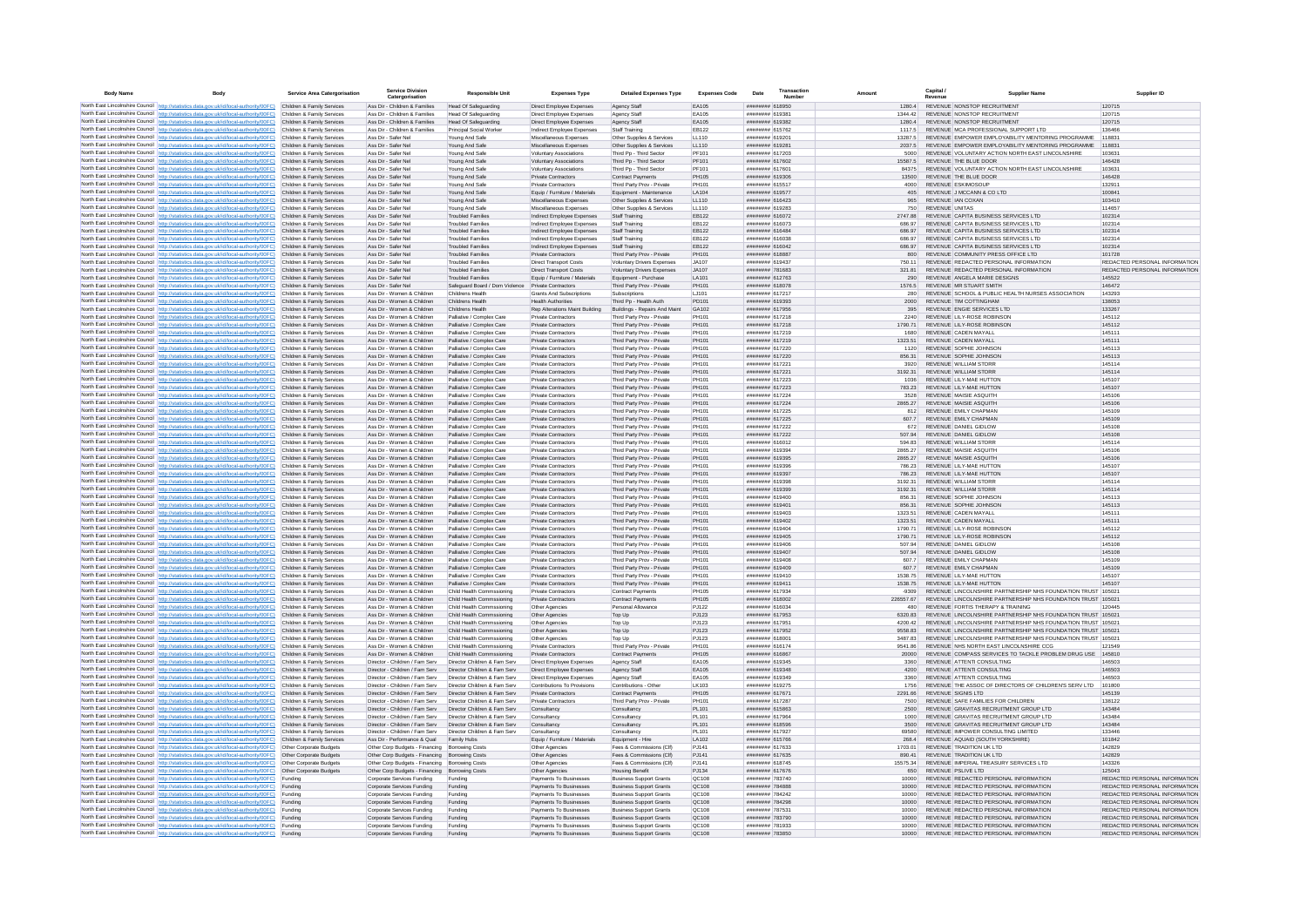| <b>Body Name</b> |                                                                                                                                                                                                  | Service Area Catergorisation | Service Divisio<br>Catergorisation                       | <b>Responsible Unit</b> | <b>Expenses Type</b>                             | <b>Detailed Expenses Type</b>                                    | <b>Expenses Code</b>         | Date                               | Transactio<br>Numbe |                | Capital /<br>Revenue | <b>Supplier Nam</b>                                                            | Supplier ID                                                    |
|------------------|--------------------------------------------------------------------------------------------------------------------------------------------------------------------------------------------------|------------------------------|----------------------------------------------------------|-------------------------|--------------------------------------------------|------------------------------------------------------------------|------------------------------|------------------------------------|---------------------|----------------|----------------------|--------------------------------------------------------------------------------|----------------------------------------------------------------|
|                  | North East Lincolnshire Council http://statistics.data.gov.uk/id/local-authority/00FC) Funding                                                                                                   |                              | Corporate Services Funding                               | Funding                 | Payments To Businesses                           | <b>Business Support Grants</b>                                   | QC108                        | ######## 784915                    |                     | 10000          |                      | REVENUE REDACTED PERSONAL INFORMATION                                          | REDACTED PERSONAL INFORMATION                                  |
|                  | North East Lincolnshire Council http://statistics.data.gov.uk/id/local-authority/00FC) Funding                                                                                                   |                              | Corporate Services Funding                               | Funding                 | Payments To Businesses                           | <b>Business Support Grants</b>                                   | QC108                        | ######## 789936                    |                     | 25000          |                      | REVENUE REDACTED PERSONAL INFORMATION                                          | REDACTED PERSONAL INFORMATION                                  |
|                  | North East Lincolnshire Council http://statistics.data.gov.uk/id/local-authority/00FC)<br>North East Lincolnshire Council http://statistics.data.gov.uk/id/local-authority/00FC)                 | Funding<br>Funding           | Corporate Services Funding<br>Corporate Services Funding | Funding<br>Funding      | Payments To Businesses<br>Payments To Businesses | <b>Business Support Grants</b><br><b>Business Support Grants</b> | OC108<br>QC108               | ######## 781391<br>######## 791712 |                     | 25000<br>10000 |                      | REVENUE REDACTED PERSONAL INFORMATION<br>REVENUE REDACTED PERSONAL INFORMATION | REDACTED PERSONAL INFORMATION<br>REDACTED PERSONAL INFORMATION |
|                  | North East Lincolnshire Council http://statistics.data.gov.uk/id/local-authority/00FC) Funding                                                                                                   |                              | Corporate Services Funding                               | Funding                 | Payments To Businesses                           | <b>Business Support Grants</b>                                   | OC108                        | ######## 784269                    |                     | 10000          |                      | REVENUE REDACTED PERSONAL INFORMATION                                          | REDACTED PERSONAL INFORMATION                                  |
|                  | North East Lincolnshire Council http://statistics.data.gov.uk/id/local-authority/00FC)                                                                                                           | Funding                      | Corporate Services Funding                               | Funding                 | Payments To Businesses                           | <b>Business Support Grants</b>                                   | OC108                        | ######## 781981                    |                     | 10000          |                      | REVENUE REDACTED PERSONAL INFORMATION                                          | REDACTED PERSONAL INFORMATION                                  |
|                  | North East Lincolnshire Council http://statistics.data.gov.uk/id/local-authority/00FC)                                                                                                           | Funding                      | Corporate Services Funding                               | Funding                 | Payments To Businesses                           | <b>Business Support Grants</b>                                   | QC108<br>QC108               | ######## 781410<br>######## 783699 |                     | 10000<br>10000 |                      | REVENUE REDACTED PERSONAL INFORMATION<br>REVENUE REDACTED PERSONAL INFORMATION | REDACTED PERSONAL INFORMATION<br>REDACTED PERSONAL INFORMATION |
|                  | North East Lincolnshire Council http://statistics.data.gov.uk/id/local-authority/00FC)<br>North East Lincolnshire Council http://statistics.data.gov.uk/id/local-authority/00FC)                 | Funding<br>Funding           | Corporate Services Funding<br>Corporate Services Funding | Funding<br>Funding      | Payments To Businesses<br>Payments To Businesses | <b>Business Support Grants</b><br><b>Business Support Grants</b> | QC108                        | ######## 789878                    |                     | 10000          |                      | REVENUE REDACTED PERSONAL INFORMATION                                          | REDACTED PERSONAL INFORMATION                                  |
|                  | North East Lincolnshire Council http://statistics.data.gov.uk/id/local-authority/00FC)                                                                                                           | Funding                      | Corporate Services Funding                               | Funding                 | Payments To Businesses                           | <b>Business Support Grants</b>                                   | QC108                        | ######## 782003                    |                     | 10000          |                      | REVENUE REDACTED PERSONAL INFORMATION                                          | REDACTED PERSONAL INFORMATION                                  |
|                  | North East Lincolnshire Council http://statistics.data.gov.uk/id/local-authority/00FC) Funding                                                                                                   |                              | Corporate Services Funding                               | Funding                 | Payments To Businesses                           | <b>Business Support Grants</b>                                   | QC108                        | ######## 781389                    |                     | 10000          |                      | REVENUE REDACTED PERSONAL INFORMATION                                          | REDACTED PERSONAL INFORMATION                                  |
|                  | North East Lincolnshire Council http://statistics.data.gov.uk/id/local-authority/00FC) Funding<br>North East Lincolnshire Council http://statistics.data.gov.uk/id/local-authority/00FC)         | Funding                      | Corporate Services Funding<br>Corporate Services Funding | Funding<br>Funding      | Payments To Businesses<br>Payments To Businesses | <b>Business Support Grants</b><br><b>Business Support Grants</b> | QC108<br>QC108               | ######## 781272<br>######## 784137 |                     | 10000<br>10000 |                      | REVENUE REDACTED PERSONAL INFORMATION<br>REVENUE REDACTED PERSONAL INFORMATION | REDACTED PERSONAL INFORMATION<br>REDACTED PERSONAL INFORMATION |
|                  | North East Lincolnshire Council http://statistics.data.gov.uk/id/local-authority/00FC)                                                                                                           | Funding                      | Corporate Services Funding                               | Funding                 | Payments To Businesses                           | <b>Business Support Grants</b>                                   | QC108                        | ######## 781224                    |                     | 10000          |                      | REVENUE REDACTED PERSONAL INFORMATION                                          | REDACTED PERSONAL INFORMATION                                  |
|                  | North East Lincolnshire Council http://statistics.data.gov.uk/id/local-authority/00FC)                                                                                                           | Funding                      | Corporate Services Funding                               | Funding                 | Payments To Businesses                           | <b>Business Support Grants</b>                                   | QC108                        | ######## 791703                    |                     | 10000          |                      | REVENUE REDACTED PERSONAL INFORMATION                                          | REDACTED PERSONAL INFORMATION                                  |
|                  | North East Lincolnshire Council http://statistics.data.gov.uk/id/local-authority/00FC) Funding                                                                                                   |                              | Corporate Services Funding                               | Funding                 | Payments To Businesses                           | <b>Business Support Grants</b>                                   | QC108                        | ######## 781996                    |                     | 10000          |                      | REVENUE REDACTED PERSONAL INFORMATION                                          | REDACTED PERSONAL INFORMATION                                  |
|                  | North East Lincolnshire Council http://statistics.data.gov.uk/id/local-authority/00FC)<br>North East Lincolnshire Council http://statistics.data.gov.uk/id/local-authority/00FC) Funding         | Funding                      | Corporate Services Funding<br>Corporate Services Funding | Funding<br>Funding      | Payments To Businesse<br>Payments To Businesses  | <b>Business Support Grants</b><br><b>Business Support Grants</b> | QC108<br>QC108               | ######## 781223<br>######## 793111 |                     | 10000<br>10000 |                      | REVENUE REDACTED PERSONAL INFORMATION<br>REVENUE REDACTED PERSONAL INFORMATION | REDACTED PERSONAL INFORMATION<br>REDACTED PERSONAL INFORMATION |
|                  | North East Lincolnshire Council http://statistics.data.gov.uk/id/local-authority/00FC) Funding                                                                                                   |                              | Corporate Services Funding                               | Funding                 | Payments To Businesses                           | <b>Business Support Grants</b>                                   | QC108                        | ######## 789887                    |                     | 10000          |                      | REVENUE REDACTED PERSONAL INFORMATION                                          | REDACTED PERSONAL INFORMATION                                  |
|                  | North East Lincolnshire Council http://statistics.data.gov.uk/id/local-authority/00FC) Funding                                                                                                   |                              | Corporate Services Funding                               | Funding                 | Payments To Businesses                           | <b>Business Support Grants</b>                                   | QC108                        | ######## 781363                    |                     | 10000          |                      | REVENUE REDACTED PERSONAL INFORMATION                                          | REDACTED PERSONAL INFORMATION                                  |
|                  | North East Lincolnshire Council http://statistics.data.gov.uk/id/local-authority/00FC) Funding<br>North East Lincolnshire Council http://statistics.data.gov.uk/id/local-authority/00FC)         |                              | Corporate Services Funding                               | Funding                 | Payments To Businesses                           | <b>Business Support Grants</b>                                   | QC108                        | ######## 783771                    |                     | 10000          |                      | REVENUE REDACTED PERSONAL INFORMATION                                          | REDACTED PERSONAL INFORMATION                                  |
|                  | North East Lincolnshire Council http://statistics.data.gov.uk/id/local-authority/00FC)                                                                                                           | Funding<br>Funding           | Corporate Services Funding<br>Corporate Services Funding | Funding<br>Funding      | Payments To Businesses<br>Payments To Businesses | <b>Business Support Grants</b><br><b>Business Support Grants</b> | QC108<br>QC108               | ######## 791702<br>######## 787264 |                     | 10000<br>10000 |                      | REVENUE REDACTED PERSONAL INFORMATION<br>REVENUE REDACTED PERSONAL INFORMATION | REDACTED PERSONAL INFORMATION<br>REDACTED PERSONAL INFORMATION |
|                  | North East Lincolnshire Council http://statistics.data.gov.uk/id/local-authority/00FC)                                                                                                           | Funding                      | Corporate Services Funding                               | Funding                 | Payments To Businesses                           | <b>Business Support Grants</b>                                   | <b>OC108</b>                 | ######## 789899                    |                     | 10000          |                      | REVENUE REDACTED PERSONAL INFORMATION                                          | REDACTED PERSONAL INFORMATION                                  |
|                  | North East Lincolnshire Council http://statistics.data.gov.uk/id/local-authority/00FC) Funding                                                                                                   |                              | Corporate Services Funding                               | Funding                 | Payments To Businesses                           | <b>Business Support Grants</b>                                   | QC108                        | ######## 781360                    |                     |                |                      | REVENUE REDACTED PERSONAL INFORMATION                                          | REDACTED PERSONAL INFORMATION                                  |
|                  | North East Lincolnshire Council http://statistics.data.gov.uk/id/local-authority/00FC)                                                                                                           | Funding                      | Corporate Services Funding                               | Funding                 | Payments To Businesses                           | <b>Business Support Grants</b>                                   | QC108                        | ######## 781346                    |                     | 10000          |                      | REVENUE REDACTED PERSONAL INFORMATION                                          | REDACTED PERSONAL INFORMATION                                  |
|                  | North East Lincolnshire Council http://statistics.data.gov.uk/id/local-authority/00FC)<br>North East Lincolnshire Council http://statistics.data.gov.uk/id/local-authority/00FC)                 | Funding<br>Funding           | Corporate Services Funding<br>Corporate Services Funding | Funding<br>Funding      | Payments To Businesses<br>Payments To Businesses | <b>Business Support Grants</b><br><b>Business Support Grants</b> | <b>OC108</b><br>QC108        | ######## 787246<br>######## 787308 |                     | 25000<br>10000 |                      | REVENUE REDACTED PERSONAL INFORMATION<br>REVENUE REDACTED PERSONAL INFORMATION | REDACTED PERSONAL INFORMATION<br>REDACTED PERSONAL INFORMATION |
|                  | North East Lincolnshire Council http://statistics.data.gov.uk/id/local-authority/00FC) Funding                                                                                                   |                              | Corporate Services Funding                               | Funding                 | Payments To Businesses                           | <b>Business Sunnort Grants</b>                                   | <b>OC108</b>                 | ######## 781186                    |                     | 10000          |                      | REVENUE REDACTED PERSONAL INFORMATION                                          | REDACTED PERSONAL INFORMATION                                  |
|                  | North East Lincolnshire Council http://statistics.data.gov.uk/id/local-authority/00FC) Funding                                                                                                   |                              | Corporate Services Funding                               | Funding                 | Payments To Businesses                           | <b>Business Support Grants</b>                                   | <b>OC108</b>                 | ######## 787262                    |                     | 10000          |                      | REVENUE REDACTED PERSONAL INFORMATION                                          | REDACTED PERSONAL INFORMATION                                  |
|                  | North East Lincolnshire Council http://statistics.data.gov.uk/id/local-authority/00FC).                                                                                                          | Funding                      | Corporate Services Funding                               | Funding                 | Payments To Businesses                           | <b>Business Support Grants</b>                                   | QC108<br>QC108               | ######## 789916<br>######## 784299 |                     | 25000<br>10000 |                      | REVENUE REDACTED PERSONAL INFORMATION<br>REVENUE REDACTED PERSONAL INFORMATION | REDACTED PERSONAL INFORMATION<br>REDACTED PERSONAL INFORMATION |
|                  | North East Lincolnshire Council http://statistics.data.gov.uk/id/local-authority/00FC)<br>North East Lincolnshire Council   http://statistics.data.gov.uk/id/local-authority/00FC)               | Funding<br>Funding           | Corporate Services Funding<br>Corporate Services Funding | Funding<br>Funding      | Payments To Businesses<br>Payments To Businesses | <b>Business Support Grants</b><br><b>Business Support Grants</b> | QC108                        | ######## 793058                    |                     | 10000          |                      | REVENUE REDACTED PERSONAL INFORMATION                                          | REDACTED PERSONAL INFORMATION                                  |
|                  | North East Lincolnshire Council http://statistics.data.gov.uk/id/local-authority/00FC) Funding                                                                                                   |                              | Corporate Services Funding                               | Funding                 | Payments To Businesses                           | <b>Business Support Grants</b>                                   | QC108                        | ######## 793081                    |                     | 10000          |                      | REVENUE REDACTED PERSONAL INFORMATION                                          | REDACTED PERSONAL INFORMATION                                  |
|                  | North East Lincolnshire Council http://statistics.data.gov.uk/id/local-authority/00FC)                                                                                                           | Funding                      | Corporate Services Funding                               | Funding                 | Payments To Businesses                           | <b>Business Support Grants</b>                                   | QC108                        | ####### 791680                     |                     | 10000          |                      | REVENUE REDACTED PERSONAL INFORMATION                                          | REDACTED PERSONAL INFORMATION                                  |
|                  | North East Lincolnshire Council http://statistics.data.gov.uk/id/local-authority/00FC)<br>North East Lincolnshire Council http://statistics.data.gov.uk/id/local-authority/00FC) Funding         | Funding                      | Corporate Services Funding<br>Corporate Services Funding | Funding<br>Funding      | Payments To Businesses<br>Payments To Businesses | <b>Business Support Grants</b><br><b>Business Support Grants</b> | QC108<br>QC108               | ######## 789891<br>######## 793048 |                     | 25000<br>10000 |                      | REVENUE REDACTED PERSONAL INFORMATION<br>REVENUE REDACTED PERSONAL INFORMATION | REDACTED PERSONAL INFORMATION<br>REDACTED PERSONAL INFORMATION |
|                  | North East Lincolnshire Council http://statistics.data.gov.uk/id/local-authority/00FC) Funding                                                                                                   |                              | Corporate Services Funding                               | Funding                 | Payments To Businesses                           | <b>Business Support Grants</b>                                   | OC108                        | ######## 780485                    |                     | 10000          |                      | REVENUE REDACTED PERSONAL INFORMATION                                          | REDACTED PERSONAL INFORMATION                                  |
|                  | North East Lincolnshire Council http://statistics.data.gov.uk/id/local-authority/00FC) Funding                                                                                                   |                              | Corporate Services Funding                               | Funding                 | Payments To Businesses                           | <b>Business Support Grants</b>                                   | OC108                        | ######## 789155                    |                     | 10000          |                      | REVENUE REDACTED PERSONAL INFORMATION                                          | REDACTED PERSONAL INFORMATION                                  |
|                  | North East Lincolnshire Council http://statistics.data.gov.uk/id/local-authority/00FC)                                                                                                           | Funding                      | Corporate Services Funding                               | Funding                 | Payments To Businesses                           | <b>Business Support Grants</b>                                   | QC108                        | ######## 784891                    |                     | 25000          |                      | REVENUE REDACTED PERSONAL INFORMATION                                          | REDACTED PERSONAL INFORMATION                                  |
|                  | North East Lincolnshire Council http://statistics.data.gov.uk/id/local-authority/00FC)<br>North East Lincolnshire Council http://statistics.data.gov.uk/id/local-authority/00FC)                 | Funding<br>Funding           | Corporate Services Funding<br>Corporate Services Funding | Funding<br>Funding      | Payments To Businesses<br>Payments To Businesses | <b>Business Support Grants</b><br><b>Business Support Grants</b> | QC108<br>QC108               | ######## 786365<br>######## 789177 |                     | 10000<br>25000 |                      | REVENUE REDACTED PERSONAL INFORMATION<br>REVENUE REDACTED PERSONAL INFORMATION | REDACTED PERSONAL INFORMATION<br>REDACTED PERSONAL INFORMATION |
|                  | North East Lincolnshire Council   http://statistics.data.gov.uk/id/local-authority/00FC)                                                                                                         | Funding                      | Corporate Services Funding                               | Funding                 | Payments To Businesses                           | <b>Business Support Grants</b>                                   | QC108                        | ######## 783754                    |                     | 25000          |                      | REVENUE REDACTED PERSONAL INFORMATION                                          | REDACTED PERSONAL INFORMATION                                  |
|                  | North East Lincolnshire Council http://statistics.data.gov.uk/id/local-authority/00FC)                                                                                                           | Funding                      | Corporate Services Funding                               | Funding                 | Payments To Businesses                           | <b>Business Support Grants</b>                                   | QC108                        | ######## 791705                    |                     | 10000          |                      | REVENUE REDACTED PERSONAL INFORMATION                                          | REDACTED PERSONAL INFORMATION                                  |
|                  | North East Lincolnshire Council http://statistics.data.gov.uk/id/local-authority/00FC) Funding                                                                                                   |                              | Corporate Services Funding                               | Funding                 | Payments To Businesses                           | <b>Business Support Grants</b>                                   | QC108                        | ######## 780823                    |                     | 10000          |                      | REVENUE REDACTED PERSONAL INFORMATION                                          | REDACTED PERSONAL INFORMATION                                  |
|                  | North East Lincolnshire Council http://statistics.data.gov.uk/id/local-authority/00FC)<br>North East Lincolnshire Council http://statistics.data.gov.uk/id/local-authority/00FC)                 | Funding<br>Funding           | Corporate Services Funding<br>Corporate Services Funding | Funding<br>Funding      | Payments To Businesses<br>Payments To Businesses | <b>Business Support Grants</b><br><b>Business Support Grants</b> | QC108<br>QC108               | ######## 780831<br>######## 781906 |                     | 10000<br>10000 |                      | REVENUE REDACTED PERSONAL INFORMATION<br>REVENUE REDACTED PERSONAL INFORMATION | REDACTED PERSONAL INFORMATION<br>REDACTED PERSONAL INFORMATION |
|                  | North East Lincolnshire Council http://statistics.data.gov.uk/id/local-authority/00FC)                                                                                                           | Funding                      | Corporate Services Funding                               | Funding                 | Payments To Businesses                           | <b>Business Support Grants</b>                                   | QC108                        | ######## 786420                    |                     | 10000          |                      | REVENUE REDACTED PERSONAL INFORMATION                                          | REDACTED PERSONAL INFORMATION                                  |
|                  | North East Lincolnshire Council http://statistics.data.gov.uk/id/local-authority/00FC)                                                                                                           | Funding                      | Corporate Services Funding                               | Funding                 | Payments To Businesses                           | <b>Business Support Grants</b>                                   | QC108                        | ######## 793108                    |                     | 10000          |                      | REVENUE REDACTED PERSONAL INFORMATION                                          | REDACTED PERSONAL INFORMATION                                  |
|                  | North East Lincolnshire Council http://statistics.data.gov.uk/id/local-authority/00FC)<br>North East Lincolnshire Council http://statistics.data.gov.uk/id/local-authority/00FC) Funding         | Funding                      | Corporate Services Funding                               | Funding                 | Payments To Businesses                           | <b>Business Support Grants</b><br><b>Business Support Grants</b> | QC108<br>QC108               | ######## 786399<br>######## 781905 |                     | 10000          |                      | REVENUE REDACTED PERSONAL INFORMATION<br>REVENUE REDACTED PERSONAL INFORMATION | REDACTED PERSONAL INFORMATION<br>REDACTED PERSONAL INFORMATION |
|                  | North East Lincolnshire Council http://statistics.data.gov.uk/id/local-authority/00FC) Funding                                                                                                   |                              | Corporate Services Funding<br>Corporate Services Funding | Funding<br>Funding      | Payments To Businesses<br>Payments To Businesses | <b>Business Support Grants</b>                                   | QC108                        | ######## 780483                    |                     | 10000<br>25000 |                      | REVENUE REDACTED PERSONAL INFORMATION                                          | REDACTED PERSONAL INFORMATION                                  |
|                  | North East Lincolnshire Council http://statistics.data.gov.uk/id/local-authority/00FC)                                                                                                           | Funding                      | Corporate Services Funding                               | Funding                 | Payments To Businesses                           | <b>Business Support Grants</b>                                   | QC108                        | ######## 784266                    |                     | 10000          |                      | REVENUE REDACTED PERSONAL INFORMATION                                          | REDACTED PERSONAL INFORMATION                                  |
|                  | North East Lincolnshire Council http://statistics.data.gov.uk/id/local-authority/00FC)                                                                                                           | Funding                      | Corporate Services Funding                               | Funding                 | Payments To Businesses                           | <b>Business Support Grants</b>                                   | QC108                        | ######## 784215                    |                     | 10000          |                      | REVENUE REDACTED PERSONAL INFORMATION                                          | REDACTED PERSONAL INFORMATION                                  |
|                  | North East Lincolnshire Council http://statistics.data.gov.uk/id/local-authority/00FC)<br>North East Lincolnshire Council http://statistics.data.gov.uk/id/local-authority/00FC)                 | Funding<br>Funding           | Corporate Services Funding<br>Corporate Services Funding | Funding<br>Funding      | Payments To Businesses<br>Payments To Businesses | <b>Business Support Grants</b><br><b>Business Support Grants</b> | <b>OC108</b><br><b>OC108</b> | ######## 790260<br>######## 781429 |                     | 10000<br>10000 |                      | REVENUE REDACTED PERSONAL INFORMATION<br>REVENUE REDACTED PERSONAL INFORMATION | REDACTED PERSONAL INFORMATION<br>REDACTED PERSONAL INFORMATION |
|                  | North East Lincolnshire Council http://statistics.data.gov.uk/id/local-authority/00FC)                                                                                                           | Funding                      | Corporate Services Funding                               | Funding                 | Payments To Businesses                           | <b>Business Support Grants</b>                                   | QC108                        | ######## 789171                    |                     | 10000          |                      | REVENUE REDACTED PERSONAL INFORMATION                                          | REDACTED PERSONAL INFORMATION                                  |
|                  | North East Lincolnshire Council http://statistics.data.gov.uk/id/local-authority/00FC)                                                                                                           | Funding                      | Corporate Services Funding                               | Funding                 | Payments To Businesses                           | <b>Business Support Grants</b>                                   | QC108                        | ######## 786380                    |                     | 10000          |                      | REVENUE REDACTED PERSONAL INFORMATION                                          | REDACTED PERSONAL INFORMATION                                  |
|                  | North East Lincolnshire Council http://statistics.data.gov.uk/id/local-authority/00FC) Funding                                                                                                   |                              | Corporate Services Funding                               | Funding                 | Payments To Businesses                           | <b>Business Support Grants</b>                                   | QC108                        | ######## 780789                    |                     | 10000          |                      | REVENUE REDACTED PERSONAL INFORMATION<br>REVENUE REDACTED PERSONAL INFORMATION | REDACTED PERSONAL INFORMATION                                  |
|                  | North East Lincolnshire Council http://statistics.data.gov.uk/id/local-authority/00FC) Funding<br>North East Lincolnshire Council http://statistics.data.gov.uk/id/local-authority/00FC) Funding |                              | Corporate Services Funding<br>Corporate Services Funding | Funding<br>Funding      | Payments To Businesses<br>Payments To Businesses | <b>Business Support Grants</b><br><b>Business Support Grants</b> | QC108<br><b>QC108</b>        | ######## 781839<br>######## 789170 |                     | 25000<br>25000 |                      | REVENUE REDACTED PERSONAL INFORMATION                                          | REDACTED PERSONAL INFORMATION<br>REDACTED PERSONAL INFORMATION |
|                  | North East Lincolnshire Council http://statistics.data.gov.uk/id/local-authority/00FC)                                                                                                           | Funding                      | Corporate Services Funding                               | Funding                 | Payments To Businesses                           | <b>Business Support Grants</b>                                   | QC108                        | ######## 780818                    |                     | 10000          |                      | REVENUE REDACTED PERSONAL INFORMATION                                          | REDACTED PERSONAL INFORMATION                                  |
|                  | North East Lincolnshire Council http://statistics.data.gov.uk/id/local-authority/00FC)                                                                                                           | Funding                      | Corporate Services Funding                               | Funding                 | Payments To Businesses                           | <b>Business Support Grants</b>                                   | OC108                        | ######## 787310                    |                     | 10000          |                      | REVENUE REDACTED PERSONAL INFORMATION                                          | REDACTED PERSONAL INFORMATION                                  |
|                  | North East Lincolnshire Council http://statistics.data.gov.uk/id/local-authority/00FC)<br>North East Lincolnshire Council http://statistics.data.gov.uk/id/local-authority/00FC)                 | Funding<br>Funding           | Corporate Services Funding<br>Corporate Services Funding | Funding<br>Funding      | Payments To Businesses<br>Payments To Businesses | <b>Business Support Grants</b><br><b>Business Support Grants</b> | <b>OC108</b><br>OC108        | ######## 781251<br>######## 783818 |                     | 10000<br>10000 |                      | REVENUE REDACTED PERSONAL INFORMATION<br>REVENUE REDACTED PERSONAL INFORMATION | REDACTED PERSONAL INFORMATION<br>REDACTED PERSONAL INFORMATION |
|                  | North East Lincolnshire Council http://statistics.data.gov.uk/id/local-authority/00FC)                                                                                                           | Funding                      | Corporate Services Funding                               | Funding                 | Payments To Businesses                           | <b>Business Support Grants</b>                                   | QC108                        | ######## 786347                    |                     | 10000          |                      | REVENUE REDACTED PERSONAL INFORMATION                                          | REDACTED PERSONAL INFORMATION                                  |
|                  | North East Lincolnshire Council http://statistics.data.gov.uk/id/local-authority/00FC)                                                                                                           | Funding                      | Corporate Services Funding                               | Funding                 | Payments To Businesses                           | <b>Business Support Grants</b>                                   | QC108                        | ######## 781267                    |                     | 25000          |                      | REVENUE REDACTED PERSONAL INFORMATION                                          | REDACTED PERSONAL INFORMATION                                  |
|                  | North East Lincolnshire Council   http://statistics.data.gov.uk/id/local-authority/00FC)                                                                                                         | Funding                      | Corporate Services Funding                               | Funding                 | Payments To Businesses                           | <b>Business Support Grants</b>                                   | QC108                        | ######## 787564                    |                     | 10000          |                      | REVENUE REDACTED PERSONAL INFORMATION                                          | REDACTED PERSONAL INFORMATION                                  |
|                  | North East Lincolnshire Council http://statistics.data.gov.uk/id/local-authority/00FC) Funding<br>North East Lincolnshire Council http://statistics.data.gov.uk/id/local-authority/00FC) Funding |                              | Corporate Services Funding<br>Corporate Services Funding | Funding<br>Funding      | Payments To Businesses<br>Payments To Businesses | <b>Business Support Grants</b><br><b>Business Support Grants</b> | <b>QC108</b><br>QC108        | ######## 787741<br>######## 783715 |                     | 10000<br>10000 |                      | REVENUE REDACTED PERSONAL INFORMATION<br>REVENUE REDACTED PERSONAL INFORMATION | REDACTED PERSONAL INFORMATION<br>REDACTED PERSONAL INFORMATION |
|                  | North East Lincolnshire Council http://statistics.data.gov.uk/id/local-authority/00FC) Funding                                                                                                   |                              | Corporate Services Funding                               | Funding                 | Payments To Businesses                           | <b>Business Support Grants</b>                                   | QC108                        | ######## 784899                    |                     | 10000          |                      | REVENUE REDACTED PERSONAL INFORMATION                                          | REDACTED PERSONAL INFORMATION                                  |
|                  | North East Lincolnshire Council http://statistics.data.gov.uk/id/local-authority/00FC)                                                                                                           | Funding                      | Corporate Services Funding                               | Funding                 | Payments To Businesses                           | <b>Business Support Grants</b>                                   | OC108                        | ######## 781929                    |                     | 10000          |                      | REVENUE REDACTED PERSONAL INFORMATION                                          | REDACTED PERSONAL INFORMATION                                  |
|                  | North East Lincolnshire Council http://statistics.data.gov.uk/id/local-authority/00FC) Funding                                                                                                   | Funding                      | Corporate Services Funding<br>Corporate Services Funding | Funding<br>Funding      | Payments To Businesses<br>Payments To Businesses | <b>Business Support Grants</b><br><b>Business Support Grants</b> | QC108<br>QC108               | ####### 787561<br>######## 783791  |                     | 10000<br>25000 |                      | REVENUE REDACTED PERSONAL INFORMATION<br>REVENUE REDACTED PERSONAL INFORMATION | REDACTED PERSONAL INFORMATION<br>REDACTED PERSONAL INFORMATION |
|                  | North East Lincolnshire Council http://statistics.data.gov.uk/id/local-authority/00FC)<br>North East Lincolnshire Council http://statistics.data.gov.uk/id/local-authority/00FC)                 | Funding                      | Corporate Services Funding                               | Funding                 | Payments To Businesses                           | <b>Business Support Grants</b>                                   | QC108                        | ######## 781263                    |                     | 10000          |                      | REVENUE REDACTED PERSONAL INFORMATION                                          | REDACTED PERSONAL INFORMATION                                  |
|                  | North East Lincolnshire Council http://statistics.data.gov.uk/id/local-authority/00FC)                                                                                                           | Funding                      | Corporate Services Funding                               | Funding                 | Payments To Businesses                           | <b>Business Support Grants</b>                                   | QC108                        | ######## 784914                    |                     | 25000          |                      | REVENUE REDACTED PERSONAL INFORMATION                                          | REDACTED PERSONAL INFORMATION                                  |
|                  | North East Lincolnshire Council http://statistics.data.gov.uk/id/local-authority/00FC)                                                                                                           | Funding                      | Corporate Services Funding                               | Funding                 | Payments To Businesses                           | <b>Business Support Grants</b>                                   | QC108                        | ######## 781330                    |                     | 10000          |                      | REVENUE REDACTED PERSONAL INFORMATION                                          | REDACTED PERSONAL INFORMATION                                  |
|                  | North East Lincolnshire Council http://statistics.data.gov.uk/id/local-authority/00FC) Funding<br>North East Lincolnshire Council http://statistics.data.gov.uk/id/local-authority/00FC) Funding |                              | Corporate Services Funding<br>Corporate Services Funding | Funding<br>Funding      | Payments To Businesses<br>Payments To Businesses | <b>Business Support Grants</b><br><b>Business Support Grants</b> | QC108<br>QC108               | ######## 781935<br>######## 781851 |                     | 10000<br>10000 |                      | REVENUE REDACTED PERSONAL INFORMATION<br>REVENUE REDACTED PERSONAL INFORMATION | REDACTED PERSONAL INFORMATION<br>REDACTED PERSONAL INFORMATION |
|                  | North East Lincolnshire Council http://statistics.data.gov.uk/id/local-authority/00FC)                                                                                                           | Funding                      | Corporate Services Funding                               | Funding                 | Payments To Businesses                           | <b>Business Support Grants</b>                                   | QC108                        | ######## 789007                    |                     | 10000          |                      | REVENUE REDACTED PERSONAL INFORMATION                                          | REDACTED PERSONAL INFORMATION                                  |
|                  | North East Lincolnshire Council http://statistics.data.gov.uk/id/local-authority/00FC)                                                                                                           | Funding                      | Corporate Services Funding                               | Funding                 | Payments To Businesses                           | <b>Business Support Grants</b>                                   | OC108                        | ######## 790267                    |                     | 10000          |                      | REVENUE REDACTED PERSONAL INFORMATION                                          | REDACTED PERSONAL INFORMATION                                  |
|                  | North East Lincolnshire Council http://statistics.data.gov.uk/id/local-authority/00FC)                                                                                                           | Funding                      | Corporate Services Funding                               | Funding                 | Payments To Businesses                           | <b>Business Support Grants</b>                                   | QC108                        | ####### 780526                     |                     | 10000          |                      | REVENUE REDACTED PERSONAL INFORMATION                                          | REDACTED PERSONAL INFORMATION                                  |
|                  | North East Lincolnshire Council http://statistics.data.gov.uk/id/local-authority/00FC) Funding<br>North East Lincolnshire Council http://statistics.data.gov.uk/id/local-authority/00FC) Funding |                              | Corporate Services Funding<br>Corporate Services Funding | Funding<br>Funding      | Payments To Businesses<br>Payments To Businesses | <b>Business Support Grants</b><br><b>Business Support Grants</b> | QC108<br>QC108               | ######## 781940<br>######## 787305 |                     | 10000<br>10000 |                      | REVENUE REDACTED PERSONAL INFORMATION<br>REVENUE REDACTED PERSONAL INFORMATION | REDACTED PERSONAL INFORMATION<br>REDACTED PERSONAL INFORMATION |
|                  | North East Lincolnshire Council http://statistics.data.gov.uk/id/local-authority/00FC)                                                                                                           | Funding                      | Corporate Services Funding                               | Funding                 | Payments To Businesses                           | <b>Business Support Grants</b>                                   | QC108                        | ######## 781881                    |                     | 10000          |                      | REVENUE REDACTED PERSONAL INFORMATION                                          | REDACTED PERSONAL INFORMATION                                  |
|                  | North East Lincolnshire Council http://statistics.data.gov.uk/id/local-authority/00FC)                                                                                                           | Funding                      | Corporate Services Funding                               | Funding                 | Payments To Businesses                           | <b>Business Support Grants</b>                                   | QC108                        | ####### 786351                     |                     | 10000          |                      | REVENUE REDACTED PERSONAL INFORMATION                                          | REDACTED PERSONAL INFORMATION                                  |
|                  | North East Lincolnshire Council http://statistics.data.gov.uk/id/local-authority/00FC) Funding                                                                                                   |                              | Corporate Services Funding                               | Funding<br>Funding      | Payments To Businesses<br>Payments To Businesses | <b>Business Sunnort Grants</b>                                   | OC108<br><b>OC108</b>        | ######## 781321<br>######## 783819 |                     | 10000<br>10000 |                      | REVENUE REDACTED PERSONAL INFORMATION<br>REVENUE REDACTED PERSONAL INFORMATION | REDACTED PERSONAL INFORMATION<br>REDACTED PERSONAL INFORMATION |
|                  | North East Lincolnshire Council http://statistics.data.gov.uk/id/local-authority/00FC)<br>North East Lincolnshire Council http://statistics.data.gov.uk/id/local-authority/00FC)                 | Funding<br>Funding           | Corporate Services Funding<br>Corporate Services Funding | Funding                 | Payments To Businesses                           | <b>Business Support Grants</b><br><b>Business Support Grants</b> | QC108                        | <b>HENRE REBUILDE</b>              |                     | 10000          |                      | REVENUE REDACTED PERSONAL INFORMATION                                          | REDACTED PERSONAL INFORMATION                                  |
|                  | North East Lincolnshire Council   http://statistics.data.gov.uk/id/local-authority/00FC)                                                                                                         | Funding                      | Corporate Services Funding                               | Funding                 | Payments To Businesses                           | <b>Business Support Grants</b>                                   | <b>OC108</b>                 | ######## 782023                    |                     | 25000          |                      | REVENUE REDACTED PERSONAL INFORMATION                                          | REDACTED PERSONAL INFORMATION                                  |
|                  | North East Lincolnshire Council http://statistics.data.gov.uk/id/local-authority/00FC)                                                                                                           | Funding                      | Corporate Services Funding                               | Funding                 | Payments To Businesse                            | <b>Business Support Grants</b>                                   | QC108                        | ######## 789672                    |                     | 25000          |                      | REVENUE REDACTED PERSONAL INFORMATION                                          | REDACTED PERSONAL INFORMATION                                  |
|                  | North East Lincolnshire Council http://statistics.data.gov.uk/id/local-authority/00FC) Funding<br>North East Lincolnshire Council http://statistics.data.gov.uk/id/local-authority/00FC) Funding |                              | Corporate Services Funding<br>Corporate Services Funding | Funding<br>Funding      | Payments To Businesses<br>Payments To Businesses | <b>Business Support Grants</b><br><b>Business Support Grants</b> | QC108<br>QC108               | ######## 780471<br>######## 781424 |                     | 25000<br>10000 |                      | REVENUE REDACTED PERSONAL INFORMATION<br>REVENUE REDACTED PERSONAL INFORMATION | REDACTED PERSONAL INFORMATION<br>REDACTED PERSONAL INFORMATION |
|                  | North East Lincolnshire Council http://statistics.data.gov.uk/id/local-authority/00FC)                                                                                                           | Funding                      | Corporate Services Funding                               | Funding                 | Payments To Businesses                           | <b>Business Support Grants</b>                                   | QC108                        | ######## 784960                    |                     | 10000          |                      | REVENUE REDACTED PERSONAL INFORMATION                                          | REDACTED PERSONAL INFORMATION                                  |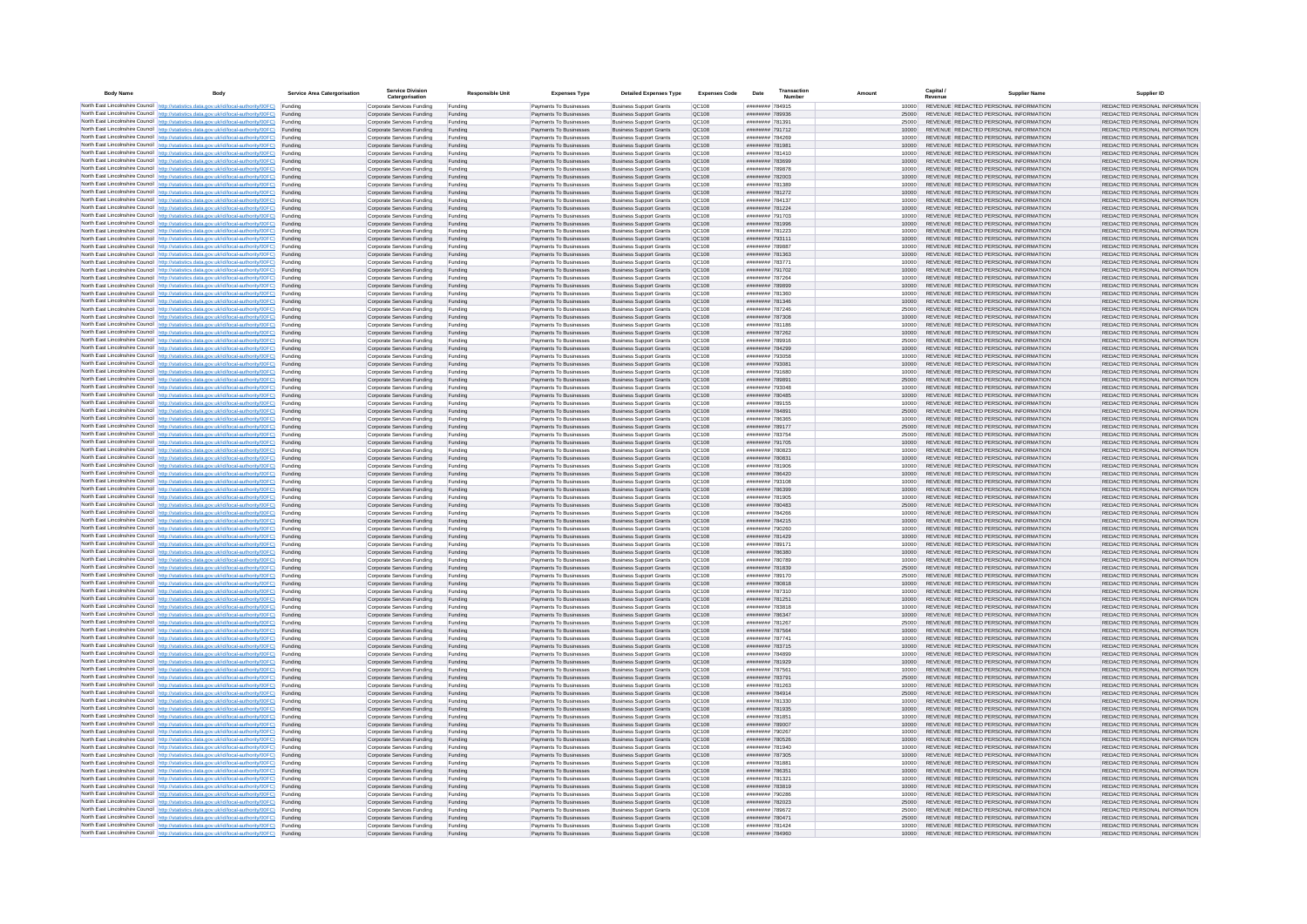| <b>Body Name</b> |                                                                                                                                                                                                  | Service Area Catergorisation | Service Divisio<br>Catergorisation                       | <b>Responsible Unit</b> | <b>Expenses Type</b>                             | <b>Detailed Expenses Type</b>                                    | <b>Expenses Code</b>  | Date                               | Transactio<br>Numbe |                | Capital /<br>Revenue | <b>Supplier Nam</b>                                                            | Supplier ID                                                    |
|------------------|--------------------------------------------------------------------------------------------------------------------------------------------------------------------------------------------------|------------------------------|----------------------------------------------------------|-------------------------|--------------------------------------------------|------------------------------------------------------------------|-----------------------|------------------------------------|---------------------|----------------|----------------------|--------------------------------------------------------------------------------|----------------------------------------------------------------|
|                  | North East Lincolnshire Council http://statistics.data.gov.uk/id/local-authority/00FC) Funding                                                                                                   |                              | Corporate Services Funding                               | Funding                 | Payments To Businesses                           | <b>Business Support Grants</b>                                   | QC108                 | ######## 791682                    |                     | 10000          |                      | REVENUE REDACTED PERSONAL INFORMATION                                          | REDACTED PERSONAL INFORMATION                                  |
|                  | North East Lincolnshire Council http://statistics.data.gov.uk/id/local-authority/00FC) Funding                                                                                                   |                              | Corporate Services Funding                               | Funding                 | Payments To Businesses                           | <b>Business Support Grants</b>                                   | QC108                 | ######## 789859                    |                     | 10000          |                      | REVENUE REDACTED PERSONAL INFORMATION                                          | REDACTED PERSONAL INFORMATION                                  |
|                  | North East Lincolnshire Council http://statistics.data.gov.uk/id/local-authority/00FC)<br>North East Lincolnshire Council http://statistics.data.gov.uk/id/local-authority/00FC)                 | Funding<br>Funding           | Corporate Services Funding<br>Corporate Services Funding | Funding<br>Funding      | Payments To Businesses<br>Payments To Businesses | <b>Business Support Grants</b><br><b>Business Support Grants</b> | OC108<br>QC108        | ######## 781910<br>######## 780489 |                     | 10000<br>10000 |                      | REVENUE REDACTED PERSONAL INFORMATION<br>REVENUE REDACTED PERSONAL INFORMATION | REDACTED PERSONAL INFORMATION<br>REDACTED PERSONAL INFORMATION |
|                  | North East Lincolnshire Council http://statistics.data.gov.uk/id/local-authority/00FC) Funding                                                                                                   |                              | Corporate Services Funding                               | Funding                 | Payments To Businesses                           | <b>Business Support Grants</b>                                   | OC108                 | ######## 781295                    |                     | 10000          |                      | REVENUE REDACTED PERSONAL INFORMATION                                          | REDACTED PERSONAL INFORMATION                                  |
|                  | North East Lincolnshire Council http://statistics.data.gov.uk/id/local-authority/00FC)                                                                                                           | Funding                      | Corporate Services Funding                               | Funding                 | Payments To Businesses                           | <b>Business Support Grants</b>                                   | OC108                 | ######## 781317                    |                     | 10000          |                      | REVENUE REDACTED PERSONAL INFORMATION                                          | REDACTED PERSONAL INFORMATION                                  |
|                  | North East Lincolnshire Council http://statistics.data.gov.uk/id/local-authority/00FC)                                                                                                           | Funding                      | Corporate Services Funding                               | Funding                 | Payments To Businesses                           | <b>Business Support Grants</b>                                   | QC108                 | ######## 784207                    |                     | 10000          |                      | REVENUE REDACTED PERSONAL INFORMATION<br>REVENUE REDACTED PERSONAL INFORMATION | REDACTED PERSONAL INFORMATION                                  |
|                  | North East Lincolnshire Council http://statistics.data.gov.uk/id/local-authority/00FC)<br>North East Lincolnshire Council http://statistics.data.gov.uk/id/local-authority/00FC)                 | Funding<br>Funding           | Corporate Services Funding<br>Corporate Services Funding | Funding<br>Funding      | Payments To Businesses<br>Payments To Businesses | <b>Business Support Grants</b><br><b>Business Support Grants</b> | QC108<br>QC108        | ######## 791721<br>######## 784296 |                     | 25000<br>10000 |                      | REVENUE REDACTED PERSONAL INFORMATION                                          | REDACTED PERSONAL INFORMATION<br>REDACTED PERSONAL INFORMATION |
|                  | North East Lincolnshire Council http://statistics.data.gov.uk/id/local-authority/00FC)                                                                                                           | Funding                      | Corporate Services Funding                               | Funding                 | Payments To Businesses                           | <b>Business Support Grants</b>                                   | QC108                 | ######## 787254                    |                     | 10000          |                      | REVENUE REDACTED PERSONAL INFORMATION                                          | REDACTED PERSONAL INFORMATION                                  |
|                  | North East Lincolnshire Council http://statistics.data.gov.uk/id/local-authority/00FC) Funding                                                                                                   |                              | Corporate Services Funding                               | Funding                 | Payments To Businesses                           | <b>Business Support Grants</b>                                   | QC108                 | ######## 789671                    |                     | 25000          |                      | REVENUE REDACTED PERSONAL INFORMATION                                          | REDACTED PERSONAL INFORMATION                                  |
|                  | North East Lincolnshire Council http://statistics.data.gov.uk/id/local-authority/00FC) Funding<br>North East Lincolnshire Council http://statistics.data.gov.uk/id/local-authority/00FC)         | Funding                      | Corporate Services Funding<br>Corporate Services Funding | Funding<br>Funding      | Payments To Businesses<br>Payments To Businesses | <b>Business Support Grants</b><br><b>Business Support Grants</b> | QC108<br>QC108        | ######## 787554<br>######## 791742 |                     | 10000<br>10000 |                      | REVENUE REDACTED PERSONAL INFORMATION<br>REVENUE REDACTED PERSONAL INFORMATION | REDACTED PERSONAL INFORMATION<br>REDACTED PERSONAL INFORMATION |
|                  | North East Lincolnshire Council http://statistics.data.gov.uk/id/local-authority/00FC)                                                                                                           | Funding                      | Corporate Services Funding                               | Funding                 | Payments To Businesses                           | <b>Business Support Grants</b>                                   | OC108                 | ######## 789914                    |                     | 25000          |                      | REVENUE REDACTED PERSONAL INFORMATION                                          | REDACTED PERSONAL INFORMATION                                  |
|                  | North East Lincolnshire Council http://statistics.data.gov.uk/id/local-authority/00FC)                                                                                                           | Funding                      | Corporate Services Funding                               | Funding                 | Payments To Businesses                           | <b>Business Support Grants</b>                                   | <b>OC108</b>          | ######## 791743                    |                     | 25000          |                      | REVENUE REDACTED PERSONAL INFORMATION                                          | REDACTED PERSONAL INFORMATION                                  |
|                  | North East Lincolnshire Council http://statistics.data.gov.uk/id/local-authority/00FC) Funding                                                                                                   |                              | Corporate Services Funding                               | Funding                 | Payments To Businesses                           | <b>Business Support Grants</b>                                   | QC108                 | ######## 783725                    |                     | 10000          |                      | REVENUE REDACTED PERSONAL INFORMATION                                          | REDACTED PERSONAL INFORMATION                                  |
|                  | North East Lincolnshire Council http://statistics.data.gov.uk/id/local-authority/00FC)<br>North East Lincolnshire Council http://statistics.data.gov.uk/id/local-authority/00FC) Funding         | Funding                      | Corporate Services Funding<br>Corporate Services Funding | Funding<br>Funding      | Payments To Businesse<br>Payments To Businesses  | <b>Business Support Grants</b><br><b>Business Support Grants</b> | QC108<br>QC108        | ######## 783822<br>######## 787751 |                     | 10000<br>10000 |                      | REVENUE REDACTED PERSONAL INFORMATION<br>REVENUE REDACTED PERSONAL INFORMATION | REDACTED PERSONAL INFORMATION<br>REDACTED PERSONAL INFORMATION |
|                  | North East Lincolnshire Council http://statistics.data.gov.uk/id/local-authority/00FC) Funding                                                                                                   |                              | Corporate Services Funding                               | Funding                 | Payments To Businesses                           | <b>Business Support Grants</b>                                   | QC108                 | ######## 786408                    |                     | 10000          |                      | REVENUE REDACTED PERSONAL INFORMATION                                          | REDACTED PERSONAL INFORMATION                                  |
|                  | North East Lincolnshire Council http://statistics.data.gov.uk/id/local-authority/00FC) Funding                                                                                                   |                              | Corporate Services Funding                               | Funding                 | Payments To Businesses                           | <b>Business Support Grants</b>                                   | QC108                 | ######## 782038                    |                     | 10000          |                      | REVENUE REDACTED PERSONAL INFORMATION                                          | REDACTED PERSONAL INFORMATION                                  |
|                  | North East Lincolnshire Council http://statistics.data.gov.uk/id/local-authority/00FC) Funding<br>North East Lincolnshire Council http://statistics.data.gov.uk/id/local-authority/00FC)         |                              | Corporate Services Funding                               | Funding                 | Payments To Businesses                           | <b>Business Support Grants</b>                                   | QC108                 | ######## 786341                    |                     | 10000          |                      | REVENUE REDACTED PERSONAL INFORMATION                                          | REDACTED PERSONAL INFORMATION                                  |
|                  | North East Lincolnshire Council http://statistics.data.gov.uk/id/local-authority/00FC)                                                                                                           | Funding<br>Funding           | Corporate Services Funding<br>Corporate Services Funding | Funding<br>Funding      | Payments To Businesses<br>Payments To Businesses | <b>Business Support Grants</b><br><b>Business Support Grants</b> | QC108<br>QC108        | ######## 786387<br>######## 787315 |                     | 10000<br>10000 |                      | REVENUE REDACTED PERSONAL INFORMATION<br>REVENUE REDACTED PERSONAL INFORMATION | REDACTED PERSONAL INFORMATION<br>REDACTED PERSONAL INFORMATION |
|                  | North East Lincolnshire Council http://statistics.data.gov.uk/id/local-authority/00FC)                                                                                                           | Funding                      | Corporate Services Funding                               | Funding                 | Payments To Businesses                           | <b>Business Support Grants</b>                                   | <b>OC108</b>          | ####### 786356                     |                     | 10000          |                      | REVENUE REDACTED PERSONAL INFORMATION                                          | REDACTED PERSONAL INFORMATION                                  |
|                  | North East Lincolnshire Council http://statistics.data.gov.uk/id/local-authority/00FC) Funding                                                                                                   |                              | Corporate Services Funding                               | Funding                 | Payments To Businesses                           | <b>Business Support Grants</b>                                   | QC108                 | ######## 790307                    |                     |                |                      | REVENUE REDACTED PERSONAL INFORMATION                                          | REDACTED PERSONAL INFORMATION                                  |
|                  | North East Lincolnshire Council http://statistics.data.gov.uk/id/local-authority/00FC)                                                                                                           | Funding                      | Corporate Services Funding                               | Funding                 | Payments To Businesses                           | <b>Business Support Grants</b>                                   | QC108<br>OC108        | ######## 784202<br>######## 784984 |                     | 10000          |                      | REVENUE REDACTED PERSONAL INFORMATION<br>REVENUE REDACTED PERSONAL INFORMATION | REDACTED PERSONAL INFORMATION                                  |
|                  | North East Lincolnshire Council http://statistics.data.gov.uk/id/local-authority/00FC)<br>North East Lincolnshire Council http://statistics.data.gov.uk/id/local-authority/00FC)                 | Funding<br>Funding           | Corporate Services Funding<br>Corporate Services Funding | Funding<br>Funding      | Payments To Businesses<br>Payments To Businesses | <b>Business Support Grants</b><br><b>Business Support Grants</b> | QC108                 | ######## 789940                    |                     | 10000<br>10000 |                      | REVENUE REDACTED PERSONAL INFORMATION                                          | REDACTED PERSONAL INFORMATION<br>REDACTED PERSONAL INFORMATION |
|                  | North East Lincolnshire Council http://statistics.data.gov.uk/id/local-authority/00FC) Funding                                                                                                   |                              | Corporate Services Funding                               | Funding                 | Payments To Businesses                           | <b>Business Sunnort Grants</b>                                   | OC108                 | ######## 781378                    |                     | 25000          |                      | REVENUE REDACTED PERSONAL INFORMATION                                          | REDACTED PERSONAL INFORMATION                                  |
|                  | North East Lincolnshire Council http://statistics.data.gov.uk/id/local-authority/00FC) Funding                                                                                                   |                              | Corporate Services Funding                               | Funding                 | Payments To Businesses                           | <b>Business Support Grants</b>                                   | <b>OC108</b>          | ######## 780839                    |                     | 10000          |                      | REVENUE REDACTED PERSONAL INFORMATION                                          | REDACTED PERSONAL INFORMATION                                  |
|                  | North East Lincolnshire Council http://statistics.data.gov.uk/id/local-authority/00FC)                                                                                                           | Funding                      | Corporate Services Funding                               | Funding                 | Payments To Businesses                           | <b>Business Support Grants</b>                                   | QC108<br>QC108        | ######## 783756                    |                     | 10000<br>10000 |                      | REVENUE REDACTED PERSONAL INFORMATION<br>REVENUE REDACTED PERSONAL INFORMATION | REDACTED PERSONAL INFORMATION<br>REDACTED PERSONAL INFORMATION |
|                  | North East Lincolnshire Council http://statistics.data.gov.uk/id/local-authority/00FC)<br>North East Lincolnshire Council   http://statistics.data.gov.uk/id/local-authority/00FC)               | Funding<br>Funding           | Corporate Services Funding<br>Corporate Services Funding | Funding<br>Funding      | Payments To Businesses<br>Payments To Businesses | <b>Business Support Grants</b><br><b>Business Support Grants</b> | QC108                 | ######## 781979<br>######## 790265 |                     | 10000          |                      | REVENUE REDACTED PERSONAL INFORMATION                                          | REDACTED PERSONAL INFORMATION                                  |
|                  | North East Lincolnshire Council http://statistics.data.gov.uk/id/local-authority/00FC) Funding                                                                                                   |                              | Corporate Services Funding                               | Funding                 | Payments To Businesses                           | <b>Business Support Grants</b>                                   | QC108                 | ######## 789180                    |                     | 10000          |                      | REVENUE REDACTED PERSONAL INFORMATION                                          | REDACTED PERSONAL INFORMATION                                  |
|                  | North East Lincolnshire Council http://statistics.data.gov.uk/id/local-authority/00FC)                                                                                                           | Funding                      | Corporate Services Funding                               | Funding                 | Payments To Businesses                           | <b>Business Support Grants</b>                                   | QC108                 | ######## 784143                    |                     | 10000          |                      | REVENUE REDACTED PERSONAL INFORMATION                                          | REDACTED PERSONAL INFORMATION                                  |
|                  | North East Lincolnshire Council http://statistics.data.gov.uk/id/local-authority/00FC)<br>North East Lincolnshire Council http://statistics.data.gov.uk/id/local-authority/00FC) Funding         | Funding                      | Corporate Services Funding<br>Corporate Services Funding | Funding<br>Funding      | Payments To Businesses<br>Payments To Businesses | <b>Business Support Grants</b><br><b>Business Support Grants</b> | QC108<br>QC108        | ######## 789623<br>######## 786419 |                     | 10000<br>10000 |                      | REVENUE REDACTED PERSONAL INFORMATION<br>REVENUE REDACTED PERSONAL INFORMATION | REDACTED PERSONAL INFORMATION<br>REDACTED PERSONAL INFORMATION |
|                  | North East Lincolnshire Council http://statistics.data.gov.uk/id/local-authority/00FC) Funding                                                                                                   |                              | Corporate Services Funding                               | Funding                 | Payments To Businesses                           | <b>Business Support Grants</b>                                   | OC108                 | ######## 784303                    |                     | 10000          |                      | REVENUE REDACTED PERSONAL INFORMATION                                          | REDACTED PERSONAL INFORMATION                                  |
|                  | North East Lincolnshire Council http://statistics.data.gov.uk/id/local-authority/00FC) Funding                                                                                                   |                              | Corporate Services Funding                               | Funding                 | Payments To Businesses                           | <b>Business Support Grants</b>                                   | OC108                 | ######## 789192                    |                     | 10000          |                      | REVENUE REDACTED PERSONAL INFORMATION                                          | REDACTED PERSONAL INFORMATION                                  |
|                  | North East Lincolnshire Council http://statistics.data.gov.uk/id/local-authority/00FC)                                                                                                           | Funding                      | Corporate Services Funding                               | Funding                 | Payments To Businesses                           | <b>Business Support Grants</b>                                   | QC108                 | ######## 780445                    |                     | 10000          |                      | REVENUE REDACTED PERSONAL INFORMATION                                          | REDACTED PERSONAL INFORMATION                                  |
|                  | North East Lincolnshire Council http://statistics.data.gov.uk/id/local-authority/00FC)<br>North East Lincolnshire Council http://statistics.data.gov.uk/id/local-authority/00FC)                 | Funding<br>Funding           | Corporate Services Funding<br>Corporate Services Funding | Funding<br>Funding      | Payments To Businesses<br>Payments To Businesses | <b>Business Support Grants</b><br><b>Business Support Grants</b> | QC108<br>QC108        | ######## 781319<br>######## 784287 |                     | 10000<br>10000 |                      | REVENUE REDACTED PERSONAL INFORMATION<br>REVENUE REDACTED PERSONAL INFORMATION | REDACTED PERSONAL INFORMATION<br>REDACTED PERSONAL INFORMATION |
|                  | North East Lincolnshire Council http://statistics.data.gov.uk/id/local-authority/00FC)                                                                                                           | Funding                      | Corporate Services Funding                               | Funding                 | Payments To Businesses                           | <b>Business Support Grants</b>                                   | QC108                 | ######## 789935                    |                     | 10000          |                      | REVENUE REDACTED PERSONAL INFORMATION                                          | REDACTED PERSONAL INFORMATION                                  |
|                  | North East Lincolnshire Council http://statistics.data.gov.uk/id/local-authority/00FC)                                                                                                           | Funding                      | Corporate Services Funding                               | Funding                 | Payments To Businesses                           | <b>Business Support Grants</b>                                   | QC108                 | ######## 781331                    |                     | 10000          |                      | REVENUE REDACTED PERSONAL INFORMATION                                          | REDACTED PERSONAL INFORMATION                                  |
|                  | North East Lincolnshire Council http://statistics.data.gov.uk/id/local-authority/00FC) Funding                                                                                                   |                              | Corporate Services Funding                               | Funding                 | Payments To Businesses                           | <b>Business Support Grants</b>                                   | QC108                 | ######## 786327                    |                     | 10000          |                      | REVENUE REDACTED PERSONAL INFORMATION                                          | REDACTED PERSONAL INFORMATION                                  |
|                  | North East Lincolnshire Council http://statistics.data.gov.uk/id/local-authority/00FC)<br>North East Lincolnshire Council http://statistics.data.gov.uk/id/local-authority/00FC)                 | Funding<br>Funding           | Corporate Services Funding<br>Corporate Services Funding | Funding<br>Funding      | Payments To Businesses<br>Payments To Businesses | <b>Business Support Grants</b><br><b>Business Support Grants</b> | QC108<br>QC108        | ######## 789172<br>######## 791739 |                     | 10000<br>25000 |                      | REVENUE REDACTED PERSONAL INFORMATION<br>REVENUE REDACTED PERSONAL INFORMATION | REDACTED PERSONAL INFORMATION<br>REDACTED PERSONAL INFORMATION |
|                  | North East Lincolnshire Council http://statistics.data.gov.uk/id/local-authority/00FC)                                                                                                           | Funding                      | Corporate Services Funding                               | Funding                 | Payments To Businesses                           | <b>Business Support Grants</b>                                   | QC108                 | ######## 789008                    |                     | 25000          |                      | REVENUE REDACTED PERSONAL INFORMATION                                          | REDACTED PERSONAL INFORMATION                                  |
|                  | North East Lincolnshire Council http://statistics.data.gov.uk/id/local-authority/00FC)                                                                                                           | Funding                      | Corporate Services Funding                               | Funding                 | Payments To Businesses                           | <b>Business Support Grants</b>                                   | QC108                 | ######## 781328                    |                     | 10000          |                      | REVENUE REDACTED PERSONAL INFORMATION                                          | REDACTED PERSONAL INFORMATION                                  |
|                  | North East Lincolnshire Council http://statistics.data.gov.uk/id/local-authority/00FC)<br>North East Lincolnshire Council http://statistics.data.gov.uk/id/local-authority/00FC) Funding         | Funding                      | Corporate Services Funding                               | Funding                 | Payments To Businesses                           | <b>Business Support Grants</b><br><b>Business Support Grants</b> | QC108<br>QC108        | ####### 786301<br>######## 780856  |                     | 25000          |                      | REVENUE REDACTED PERSONAL INFORMATION<br>REVENUE REDACTED PERSONAL INFORMATION | REDACTED PERSONAL INFORMATION<br>REDACTED PERSONAL INFORMATION |
|                  | North East Lincolnshire Council http://statistics.data.gov.uk/id/local-authority/00FC) Funding                                                                                                   |                              | Corporate Services Funding<br>Corporate Services Funding | Funding<br>Funding      | Payments To Businesses<br>Payments To Businesses | <b>Business Support Grants</b>                                   | QC108                 | ######## 781895                    |                     | 10000<br>10000 |                      | REVENUE REDACTED PERSONAL INFORMATION                                          | REDACTED PERSONAL INFORMATION                                  |
|                  | North East Lincolnshire Council http://statistics.data.gov.uk/id/local-authority/00FC)                                                                                                           | Funding                      | Corporate Services Funding                               | Funding                 | Payments To Businesses                           | <b>Business Support Grants</b>                                   | QC108                 | ######## 783751                    |                     | 10000          |                      | REVENUE REDACTED PERSONAL INFORMATION                                          | REDACTED PERSONAL INFORMATION                                  |
|                  | North East Lincolnshire Council http://statistics.data.gov.uk/id/local-authority/00FC)                                                                                                           | Funding                      | Corporate Services Funding                               | Funding                 | Payments To Businesses                           | <b>Business Support Grants</b>                                   | QC108                 | ######## 789659                    |                     | 10000          |                      | REVENUE REDACTED PERSONAL INFORMATION                                          | REDACTED PERSONAL INFORMATION                                  |
|                  | North East Lincolnshire Council http://statistics.data.gov.uk/id/local-authority/00FC)<br>North East Lincolnshire Council http://statistics.data.gov.uk/id/local-authority/00FC)                 | Funding<br>Funding           | Corporate Services Funding<br>Corporate Services Funding | Funding<br>Funding      | Payments To Businesses<br>Payments To Businesses | <b>Business Support Grants</b><br><b>Business Support Grants</b> | OC108<br><b>OC108</b> | ######## 789005<br>######## 780453 |                     | 10000<br>10000 |                      | REVENUE REDACTED PERSONAL INFORMATION<br>REVENUE REDACTED PERSONAL INFORMATION | REDACTED PERSONAL INFORMATION<br>REDACTED PERSONAL INFORMATION |
|                  | North East Lincolnshire Council http://statistics.data.gov.uk/id/local-authority/00FC)                                                                                                           | Funding                      | Corporate Services Funding                               | Funding                 | Payments To Businesses                           | <b>Business Support Grants</b>                                   | QC108                 | ######## 790268                    |                     | 10000          |                      | REVENUE REDACTED PERSONAL INFORMATION                                          | REDACTED PERSONAL INFORMATION                                  |
|                  | North East Lincolnshire Council http://statistics.data.gov.uk/id/local-authority/00FC)                                                                                                           | Funding                      | Corporate Services Funding                               | Funding                 | Payments To Businesses                           | <b>Business Support Grants</b>                                   | QC108                 | ######## 789232                    |                     | 25000          |                      | REVENUE REDACTED PERSONAL INFORMATION                                          | REDACTED PERSONAL INFORMATION                                  |
|                  | North East Lincolnshire Council http://statistics.data.gov.uk/id/local-authority/00FC) Funding                                                                                                   |                              | Corporate Services Funding                               | Funding                 | Payments To Businesses                           | <b>Business Support Grants</b>                                   | QC108                 | ######## 789640                    |                     | 10000          |                      | REVENUE REDACTED PERSONAL INFORMATION<br>REVENUE REDACTED PERSONAL INFORMATION | REDACTED PERSONAL INFORMATION                                  |
|                  | North East Lincolnshire Council http://statistics.data.gov.uk/id/local-authority/00FC) Funding<br>North East Lincolnshire Council http://statistics.data.gov.uk/id/local-authority/00FC) Funding |                              | Corporate Services Funding<br>Corporate Services Funding | Funding<br>Funding      | Payments To Businesses<br>Payments To Businesses | <b>Business Support Grants</b><br><b>Business Support Grants</b> | QC108<br><b>QC108</b> | ######## 783815<br>######## 784262 |                     | 10000<br>10000 |                      | REVENUE REDACTED PERSONAL INFORMATION                                          | REDACTED PERSONAL INFORMATION<br>REDACTED PERSONAL INFORMATION |
|                  | North East Lincolnshire Council http://statistics.data.gov.uk/id/local-authority/00FC)                                                                                                           | Funding                      | Corporate Services Funding                               | Funding                 | Payments To Businesses                           | <b>Business Support Grants</b>                                   | QC108                 | ######## 791711                    |                     | 25000          |                      | REVENUE REDACTED PERSONAL INFORMATION                                          | REDACTED PERSONAL INFORMATION                                  |
|                  | North East Lincolnshire Council http://statistics.data.gov.uk/id/local-authority/00FC)                                                                                                           | Funding                      | Corporate Services Funding                               | Funding                 | Payments To Businesses                           | <b>Business Support Grants</b>                                   | OC108                 | ######## 783782                    |                     | 25000          |                      | REVENUE REDACTED PERSONAL INFORMATION                                          | REDACTED PERSONAL INFORMATION                                  |
|                  | North East Lincolnshire Council http://statistics.data.gov.uk/id/local-authority/00FC)<br>North East Lincolnshire Council http://statistics.data.gov.uk/id/local-authority/00FC)                 | Funding<br>Funding           | Corporate Services Funding<br>Corporate Services Funding | Funding<br>Funding      | Payments To Businesses<br>Payments To Businesses | <b>Business Support Grants</b><br><b>Business Support Grants</b> | <b>OC108</b><br>OC108 | nessess nesses<br>######## 787269  |                     | 10000<br>10000 |                      | REVENUE REDACTED PERSONAL INFORMATION<br>REVENUE REDACTED PERSONAL INFORMATION | REDACTED PERSONAL INFORMATION<br>REDACTED PERSONAL INFORMATION |
|                  | North East Lincolnshire Council http://statistics.data.gov.uk/id/local-authority/00FC)                                                                                                           | Funding                      | Corporate Services Funding                               | Funding                 | Payments To Businesses                           | <b>Business Support Grants</b>                                   | QC108                 | ######## 780468                    |                     | 10000          |                      | REVENUE REDACTED PERSONAL INFORMATION                                          | REDACTED PERSONAL INFORMATION                                  |
|                  | North East Lincolnshire Council http://statistics.data.gov.uk/id/local-authority/00FC)                                                                                                           | Funding                      | Corporate Services Funding                               | Funding                 | Payments To Businesses                           | <b>Business Support Grants</b>                                   | QC108                 | ######## 783701                    |                     | 10000          |                      | REVENUE REDACTED PERSONAL INFORMATION                                          | REDACTED PERSONAL INFORMATION                                  |
|                  | North East Lincolnshire Council   http://statistics.data.gov.uk/id/local-authority/00FC)                                                                                                         | Funding                      | Corporate Services Funding                               | Funding                 | Payments To Businesses                           | <b>Business Support Grants</b>                                   | QC108                 | ######## 792381                    |                     | 10000          |                      | REVENUE REDACTED PERSONAL INFORMATION                                          | REDACTED PERSONAL INFORMATION                                  |
|                  | North East Lincolnshire Council http://statistics.data.gov.uk/id/local-authority/00FC) Funding<br>North East Lincolnshire Council http://statistics.data.gov.uk/id/local-authority/00FC) Funding |                              | Corporate Services Funding<br>Corporate Services Funding | Funding<br>Funding      | Payments To Businesses<br>Payments To Businesses | <b>Business Support Grants</b><br><b>Business Support Grants</b> | <b>QC108</b><br>QC108 | ######## 793112<br>######## 781902 |                     | 25000<br>10000 |                      | REVENUE REDACTED PERSONAL INFORMATION<br>REVENUE REDACTED PERSONAL INFORMATION | REDACTED PERSONAL INFORMATION<br>REDACTED PERSONAL INFORMATION |
|                  | North East Lincolnshire Council http://statistics.data.gov.uk/id/local-authority/00FC) Funding                                                                                                   |                              | Corporate Services Funding                               | Funding                 | Payments To Businesses                           | <b>Business Support Grants</b>                                   | QC108                 | ######## 791695                    |                     | 10000          |                      | REVENUE REDACTED PERSONAL INFORMATION                                          | REDACTED PERSONAL INFORMATION                                  |
|                  | North East Lincolnshire Council http://statistics.data.gov.uk/id/local-authority/00FC)                                                                                                           | Funding                      | Corporate Services Funding                               | Funding                 | Payments To Businesses                           | <b>Business Support Grants</b>                                   | OC108                 | ######## 791687                    |                     | 10000          |                      | REVENUE REDACTED PERSONAL INFORMATION                                          | REDACTED PERSONAL INFORMATION                                  |
|                  | North East Lincolnshire Council http://statistics.data.gov.uk/id/local-authority/00FC) Funding                                                                                                   | Funding                      | Corporate Services Funding<br>Corporate Services Funding | Funding<br>Funding      | Payments To Businesses<br>Payments To Businesses | <b>Business Support Grants</b><br><b>Business Support Grants</b> | QC108<br>QC108        | ######## 784983<br>######## 791725 |                     | 10000<br>10000 |                      | REVENUE REDACTED PERSONAL INFORMATION<br>REVENUE REDACTED PERSONAL INFORMATION | REDACTED PERSONAL INFORMATION<br>REDACTED PERSONAL INFORMATION |
|                  | North East Lincolnshire Council http://statistics.data.gov.uk/id/local-authority/00FC)<br>North East Lincolnshire Council http://statistics.data.gov.uk/id/local-authority/00FC)                 | Funding                      | Corporate Services Funding                               | Funding                 | Payments To Businesses                           | <b>Business Support Grants</b>                                   | QC108                 | ######## 789664                    |                     | 25000          |                      | REVENUE REDACTED PERSONAL INFORMATION                                          | REDACTED PERSONAL INFORMATION                                  |
|                  | North East Lincolnshire Council http://statistics.data.gov.uk/id/local-authority/00FC)                                                                                                           | Funding                      | Corporate Services Funding                               | Funding                 | Payments To Businesses                           | <b>Business Support Grants</b>                                   | QC108                 | ######## 787579                    |                     | 10000          |                      | REVENUE REDACTED PERSONAL INFORMATION                                          | REDACTED PERSONAL INFORMATION                                  |
|                  | North East Lincolnshire Council http://statistics.data.gov.uk/id/local-authority/00FC)                                                                                                           | Funding                      | Corporate Services Funding                               | Funding                 | Payments To Businesses                           | <b>Business Support Grants</b>                                   | QC108                 | ######## 790269                    |                     | 10000          |                      | REVENUE REDACTED PERSONAL INFORMATION                                          | REDACTED PERSONAL INFORMATION                                  |
|                  | North East Lincolnshire Council http://statistics.data.gov.uk/id/local-authority/00FC) Funding<br>North East Lincolnshire Council http://statistics.data.gov.uk/id/local-authority/00FC) Funding |                              | Corporate Services Funding<br>Corporate Services Funding | Funding<br>Funding      | Payments To Businesses<br>Payments To Businesses | <b>Business Support Grants</b><br><b>Business Support Grants</b> | QC108<br>QC108        | ######## 784288<br>######## 784941 |                     | 10000<br>10000 |                      | REVENUE REDACTED PERSONAL INFORMATION<br>REVENUE REDACTED PERSONAL INFORMATION | REDACTED PERSONAL INFORMATION<br>REDACTED PERSONAL INFORMATION |
|                  | North East Lincolnshire Council http://statistics.data.gov.uk/id/local-authority/00FC)                                                                                                           | Funding                      | Corporate Services Funding                               | Funding                 | Payments To Businesses                           | <b>Business Support Grants</b>                                   | QC108                 | ######## 789627                    |                     | 10000          |                      | REVENUE REDACTED PERSONAL INFORMATION                                          | REDACTED PERSONAL INFORMATION                                  |
|                  | North East Lincolnshire Council http://statistics.data.gov.uk/id/local-authority/00FC)                                                                                                           | Funding                      | Corporate Services Funding                               | Funding                 | Payments To Businesses                           | <b>Business Support Grants</b>                                   | OC108                 | ######## 793065                    |                     | 10000          |                      | REVENUE REDACTED PERSONAL INFORMATION                                          | REDACTED PERSONAL INFORMATION                                  |
|                  | North East Lincolnshire Council http://statistics.data.gov.uk/id/local-authority/00FC)                                                                                                           | Funding                      | Corporate Services Funding                               | Funding                 | Payments To Businesses                           | <b>Business Support Grants</b>                                   | QC108                 | ####### 783766                     |                     | 10000          |                      | REVENUE REDACTED PERSONAL INFORMATION                                          | REDACTED PERSONAL INFORMATION                                  |
|                  | North East Lincolnshire Council http://statistics.data.gov.uk/id/local-authority/00FC) Funding<br>North East Lincolnshire Council http://statistics.data.gov.uk/id/local-authority/00FC) Funding |                              | Corporate Services Funding<br>Corporate Services Funding | Funding<br>Funding      | Payments To Businesses<br>Payments To Businesses | <b>Business Support Grants</b><br><b>Business Support Grants</b> | QC108<br>QC108        | ######## 781431<br>######## 793086 |                     | 10000<br>10000 |                      | REVENUE REDACTED PERSONAL INFORMATION<br>REVENUE REDACTED PERSONAL INFORMATION | REDACTED PERSONAL INFORMATION<br>REDACTED PERSONAL INFORMATION |
|                  | North East Lincolnshire Council http://statistics.data.gov.uk/id/local-authority/00FC)                                                                                                           | Funding                      | Corporate Services Funding                               | Funding                 | Payments To Businesses                           | <b>Business Support Grants</b>                                   | QC108                 | ######## 780378                    |                     | 10000          |                      | REVENUE REDACTED PERSONAL INFORMATION                                          | REDACTED PERSONAL INFORMATION                                  |
|                  | North East Lincolnshire Council http://statistics.data.gov.uk/id/local-authority/00FC)                                                                                                           | Funding                      | Corporate Services Funding                               | Funding                 | Payments To Businesses                           | <b>Business Support Grants</b>                                   | QC108                 | ######## 781190                    |                     | 10000          |                      | REVENUE REDACTED PERSONAL INFORMATION                                          | REDACTED PERSONAL INFORMATION                                  |
|                  | North East Lincolnshire Council http://statistics.data.gov.uk/id/local-authority/00FC) Funding                                                                                                   |                              | Corporate Services Funding                               | Funding<br>Funding      | Payments To Businesses<br>Payments To Businesses | <b>Business Sunnort Grants</b>                                   | OC108<br><b>OC108</b> | ######## 784133<br>######## 789674 |                     | 10000<br>10000 |                      | REVENUE REDACTED PERSONAL INFORMATION<br>REVENUE REDACTED PERSONAL INFORMATION | REDACTED PERSONAL INFORMATION<br>REDACTED PERSONAL INFORMATION |
|                  | North East Lincolnshire Council http://statistics.data.gov.uk/id/local-authority/00FC)<br>North East Lincolnshire Council http://statistics.data.gov.uk/id/local-authority/00FC)                 | Funding<br>Funding           | Corporate Services Funding<br>Corporate Services Funding | Funding                 | Payments To Businesses                           | <b>Business Support Grants</b><br><b>Business Support Grants</b> | QC108                 | ######## 781199                    |                     | 10000          |                      | REVENUE REDACTED PERSONAL INFORMATION                                          | REDACTED PERSONAL INFORMATION                                  |
|                  | North East Lincolnshire Council   http://statistics.data.gov.uk/id/local-authority/00FC)                                                                                                         | Funding                      | Corporate Services Funding                               | Funding                 | Payments To Businesses                           | <b>Business Support Grants</b>                                   | <b>OC108</b>          | ######## 791681                    |                     | 10000          |                      | REVENUE REDACTED PERSONAL INFORMATION                                          | REDACTED PERSONAL INFORMATION                                  |
|                  | North East Lincolnshire Council http://statistics.data.gov.uk/id/local-authority/00FC)                                                                                                           | Funding                      | Corporate Services Funding                               | Funding                 | Payments To Businesse                            | <b>Business Support Grants</b>                                   | QC108                 | ######## 789595                    |                     | 10000          |                      | REVENUE REDACTED PERSONAL INFORMATION                                          | REDACTED PERSONAL INFORMATION                                  |
|                  | North East Lincolnshire Council http://statistics.data.gov.uk/id/local-authority/00FC) Funding<br>North East Lincolnshire Council http://statistics.data.gov.uk/id/local-authority/00FC) Funding |                              | Corporate Services Funding<br>Corporate Services Funding | Funding<br>Funding      | Payments To Businesses<br>Payments To Businesses | <b>Business Support Grants</b><br><b>Business Support Grants</b> | QC108<br>QC108        | ######## 784289<br>######## 781942 |                     | 10000<br>25000 |                      | REVENUE REDACTED PERSONAL INFORMATION<br>REVENUE REDACTED PERSONAL INFORMATION | REDACTED PERSONAL INFORMATION<br>REDACTED PERSONAL INFORMATION |
|                  | North East Lincolnshire Council http://statistics.data.gov.uk/id/local-authority/00FC)                                                                                                           | Funding                      | Corporate Services Funding                               | Funding                 | Payments To Businesses                           | <b>Business Support Grants</b>                                   | QC108                 | ######## 787229                    |                     | 10000          |                      | REVENUE REDACTED PERSONAL INFORMATION                                          | REDACTED PERSONAL INFORMATION                                  |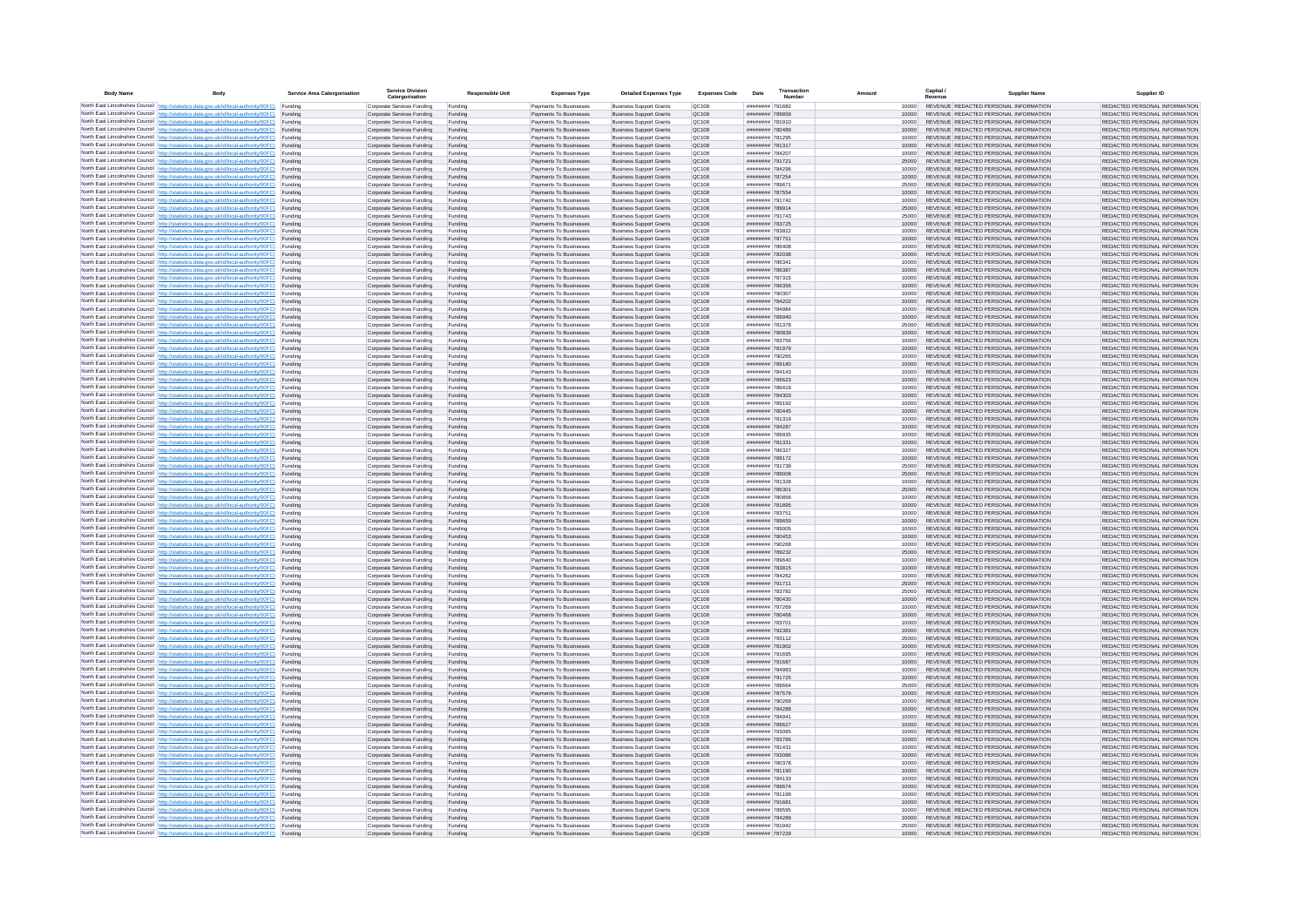| <b>Body Name</b> |                                                                                                                                                                                                  | Service Area Catergorisation | Service Divisio<br>Catergorisation                       | <b>Responsible Unit</b> | <b>Expenses Type</b>                             | <b>Detailed Expenses Type</b>                                    | <b>Expenses Code</b>  | Date                               | Transactio<br>Number |                | Capital /<br>Revenue | <b>Supplier Nam</b>                                                            | Supplier ID                                                    |
|------------------|--------------------------------------------------------------------------------------------------------------------------------------------------------------------------------------------------|------------------------------|----------------------------------------------------------|-------------------------|--------------------------------------------------|------------------------------------------------------------------|-----------------------|------------------------------------|----------------------|----------------|----------------------|--------------------------------------------------------------------------------|----------------------------------------------------------------|
|                  | North East Lincolnshire Council http://statistics.data.gov.uk/id/local-authority/00FC) Funding                                                                                                   |                              | Corporate Services Funding                               | Funding                 | Payments To Businesses                           | <b>Business Support Grants</b>                                   | QC108                 | ######## 791696                    |                      | 10000          |                      | REVENUE REDACTED PERSONAL INFORMATION                                          | REDACTED PERSONAL INFORMATION                                  |
|                  | North East Lincolnshire Council http://statistics.data.gov.uk/id/local-authority/00FC) Funding                                                                                                   |                              | Corporate Services Funding                               | Funding                 | Payments To Businesses                           | <b>Business Support Grants</b>                                   | QC108                 | ######## 78492*                    |                      | 10000          |                      | REVENUE REDACTED PERSONAL INFORMATION                                          | REDACTED PERSONAL INFORMATION                                  |
|                  | North East Lincolnshire Council http://statistics.data.gov.uk/id/local-authority/00FC)<br>North East Lincolnshire Council http://statistics.data.gov.uk/id/local-authority/00FC)                 | Funding<br>Funding           | Corporate Services Funding<br>Corporate Services Funding | Funding<br>Funding      | Payments To Businesses<br>Payments To Businesses | <b>Business Support Grants</b><br><b>Business Support Grants</b> | OC108<br>QC108        | ######## 793054<br>######## 786333 |                      | 10000<br>10000 |                      | REVENUE REDACTED PERSONAL INFORMATION<br>REVENUE REDACTED PERSONAL INFORMATION | REDACTED PERSONAL INFORMATION<br>REDACTED PERSONAL INFORMATION |
|                  | North East Lincolnshire Council http://statistics.data.gov.uk/id/local-authority/00FC) Funding                                                                                                   |                              | Corporate Services Funding                               | Funding                 | Payments To Businesses                           | <b>Business Support Grants</b>                                   | OC108                 | ######## 784157                    |                      | 10000          |                      | REVENUE REDACTED PERSONAL INFORMATION                                          | REDACTED PERSONAL INFORMATION                                  |
|                  | North East Lincolnshire Council http://statistics.data.gov.uk/id/local-authority/00FC)                                                                                                           | Funding                      | Corporate Services Funding                               | Funding                 | Payments To Businesses                           | <b>Business Support Grants</b>                                   | OC108                 | ######## 786382                    |                      | 10000          |                      | REVENUE REDACTED PERSONAL INFORMATION                                          | REDACTED PERSONAL INFORMATION                                  |
|                  | North East Lincolnshire Council http://statistics.data.gov.uk/id/local-authority/00FC)                                                                                                           | Funding                      | Corporate Services Funding                               | Funding                 | Payments To Businesses                           | <b>Business Support Grants</b>                                   | QC108                 | ######## 784920                    |                      | 10000          |                      | REVENUE REDACTED PERSONAL INFORMATION                                          | REDACTED PERSONAL INFORMATION                                  |
|                  | North East Lincolnshire Council http://statistics.data.gov.uk/id/local-authority/00FC)<br>North East Lincolnshire Council http://statistics.data.gov.uk/id/local-authority/00FC)                 | Funding<br>Funding           | Corporate Services Funding<br>Corporate Services Funding | Funding<br>Funding      | Payments To Businesses<br>Payments To Businesses | <b>Business Support Grants</b><br><b>Business Support Grants</b> | QC108<br>QC108        | ######## 786339<br>######## 793059 |                      | 10000<br>10000 |                      | REVENUE REDACTED PERSONAL INFORMATION<br>REVENUE REDACTED PERSONAL INFORMATION | REDACTED PERSONAL INFORMATION<br>REDACTED PERSONAL INFORMATION |
|                  | North East Lincolnshire Council http://statistics.data.gov.uk/id/local-authority/00FC)                                                                                                           | Funding                      | Corporate Services Funding                               | Funding                 | Payments To Businesses                           | <b>Business Support Grants</b>                                   | QC108                 | ######## 784146                    |                      | 25000          |                      | REVENUE REDACTED PERSONAL INFORMATION                                          | REDACTED PERSONAL INFORMATION                                  |
|                  | North East Lincolnshire Council http://statistics.data.gov.uk/id/local-authority/00FC) Funding                                                                                                   |                              | Corporate Services Funding                               | Funding                 | Payments To Businesses                           | <b>Business Support Grants</b>                                   | QC108                 | ######## 789660                    |                      | 10000          |                      | REVENUE REDACTED PERSONAL INFORMATION                                          | REDACTED PERSONAL INFORMATION                                  |
|                  | North East Lincolnshire Council http://statistics.data.gov.uk/id/local-authority/00FC) Funding<br>North East Lincolnshire Council http://statistics.data.gov.uk/id/local-authority/00FC)         | Funding                      | Corporate Services Funding<br>Corporate Services Funding | Funding<br>Funding      | Payments To Businesses<br>Payments To Businesses | <b>Business Support Grants</b><br><b>Business Support Grants</b> | QC108<br>QC108        | ######## 789912<br>######## 787245 |                      | 25000<br>10000 |                      | REVENUE REDACTED PERSONAL INFORMATION<br>REVENUE REDACTED PERSONAL INFORMATION | REDACTED PERSONAL INFORMATION<br>REDACTED PERSONAL INFORMATION |
|                  | North East Lincolnshire Council http://statistics.data.gov.uk/id/local-authority/00FC)                                                                                                           | Funding                      | Corporate Services Funding                               | Funding                 | Payments To Businesses                           | <b>Business Support Grants</b>                                   | OC108                 | ######## 784260                    |                      | 10000          |                      | REVENUE REDACTED PERSONAL INFORMATION                                          | REDACTED PERSONAL INFORMATION                                  |
|                  | North East Lincolnshire Council http://statistics.data.gov.uk/id/local-authority/00FC)                                                                                                           | Funding                      | Corporate Services Funding                               | Funding                 | Payments To Businesses                           | <b>Business Support Grants</b>                                   | <b>OC108</b>          | ######## 789890                    |                      | 10000          |                      | REVENUE REDACTED PERSONAL INFORMATION                                          | REDACTED PERSONAL INFORMATION                                  |
|                  | North East Lincolnshire Council http://statistics.data.gov.uk/id/local-authority/00FC) Funding                                                                                                   |                              | Corporate Services Funding                               | Funding                 | Payments To Businesses                           | <b>Business Support Grants</b>                                   | QC108                 | ######## 784965                    |                      | 10000          |                      | REVENUE REDACTED PERSONAL INFORMATION                                          | REDACTED PERSONAL INFORMATION                                  |
|                  | North East Lincolnshire Council http://statistics.data.gov.uk/id/local-authority/00FC)<br>North East Lincolnshire Council http://statistics.data.gov.uk/id/local-authority/00FC) Funding         | Funding                      | Corporate Services Funding<br>Corporate Services Funding | Funding<br>Funding      | Payments To Businesse<br>Payments To Businesses  | <b>Business Support Grants</b><br><b>Business Support Grants</b> | QC108<br>QC108        | ######## 789628<br>######## 781869 |                      | 10000<br>10000 |                      | REVENUE REDACTED PERSONAL INFORMATION<br>REVENUE REDACTED PERSONAL INFORMATION | REDACTED PERSONAL INFORMATION<br>REDACTED PERSONAL INFORMATION |
|                  | North East Lincolnshire Council http://statistics.data.gov.uk/id/local-authority/00FC) Funding                                                                                                   |                              | Corporate Services Funding                               | Funding                 | Payments To Businesses                           | <b>Business Support Grants</b>                                   | QC108                 | ######## 786410                    |                      | 10000          |                      | REVENUE REDACTED PERSONAL INFORMATION                                          | REDACTED PERSONAL INFORMATION                                  |
|                  | North East Lincolnshire Council http://statistics.data.gov.uk/id/local-authority/00FC) Funding                                                                                                   |                              | Corporate Services Funding                               | Funding                 | Payments To Businesses                           | <b>Business Support Grants</b>                                   | QC108                 | ######## 787258                    |                      | 10000          |                      | REVENUE REDACTED PERSONAL INFORMATION                                          | REDACTED PERSONAL INFORMATION                                  |
|                  | North East Lincolnshire Council http://statistics.data.gov.uk/id/local-authority/00FC) Funding<br>North East Lincolnshire Council http://statistics.data.gov.uk/id/local-authority/00FC)         |                              | Corporate Services Funding                               | Funding                 | Payments To Businesses                           | <b>Business Support Grants</b>                                   | QC108                 | ######## 781302                    |                      | 10000          |                      | REVENUE REDACTED PERSONAL INFORMATION                                          | REDACTED PERSONAL INFORMATION                                  |
|                  | North East Lincolnshire Council http://statistics.data.gov.uk/id/local-authority/00FC)                                                                                                           | Funding<br>Funding           | Corporate Services Funding<br>Corporate Services Funding | Funding<br>Funding      | Payments To Businesses<br>Payments To Businesses | <b>Business Support Grants</b><br><b>Business Support Grants</b> | QC108<br>QC108        | ######## 784281<br>######## 783846 |                      | 10000<br>10000 |                      | REVENUE REDACTED PERSONAL INFORMATION<br>REVENUE REDACTED PERSONAL INFORMATION | REDACTED PERSONAL INFORMATION<br>REDACTED PERSONAL INFORMATION |
|                  | North East Lincolnshire Council http://statistics.data.gov.uk/id/local-authority/00FC)                                                                                                           | Funding                      | Corporate Services Funding                               | Funding                 | Payments To Businesses                           | <b>Business Support Grants</b>                                   | <b>OC108</b>          | ######## 781294                    |                      | 10000          |                      | REVENUE REDACTED PERSONAL INFORMATION                                          | REDACTED PERSONAL INFORMATION                                  |
|                  | North East Lincolnshire Council http://statistics.data.gov.uk/id/local-authority/00FC) Funding                                                                                                   |                              | Corporate Services Funding                               | Funding                 | Payments To Businesses                           | <b>Business Support Grants</b>                                   | QC108                 | ######## 781937                    |                      |                |                      | REVENUE REDACTED PERSONAL INFORMATION                                          | REDACTED PERSONAL INFORMATION                                  |
|                  | North East Lincolnshire Council http://statistics.data.gov.uk/id/local-authority/00FC)                                                                                                           | Funding                      | Corporate Services Funding                               | Funding                 | Payments To Businesses                           | <b>Business Support Grants</b>                                   | QC108<br>OC108        | ######## 787736<br>######## 780494 |                      | 10000          |                      | REVENUE REDACTED PERSONAL INFORMATION<br>REVENUE REDACTED PERSONAL INFORMATION | REDACTED PERSONAL INFORMATION                                  |
|                  | North East Lincolnshire Council http://statistics.data.gov.uk/id/local-authority/00FC)<br>North East Lincolnshire Council http://statistics.data.gov.uk/id/local-authority/00FC)                 | Funding<br>Funding           | Corporate Services Funding<br>Corporate Services Funding | Funding<br>Funding      | Payments To Businesses<br>Payments To Businesses | <b>Business Support Grants</b><br><b>Business Support Grants</b> | QC108                 | ######## 781367                    |                      | 10000<br>10000 |                      | REVENUE REDACTED PERSONAL INFORMATION                                          | REDACTED PERSONAL INFORMATION<br>REDACTED PERSONAL INFORMATION |
|                  | North East Lincolnshire Council http://statistics.data.gov.uk/id/local-authority/00FC) Funding                                                                                                   |                              | Corporate Services Funding                               | Funding                 | Payments To Businesses                           | <b>Business Sunnort Grants</b>                                   | OC108                 | ######## 781914                    |                      | 10000          |                      | REVENUE REDACTED PERSONAL INFORMATION                                          | REDACTED PERSONAL INFORMATION                                  |
|                  | North East Lincolnshire Council http://statistics.data.gov.uk/id/local-authority/00FC) Funding                                                                                                   |                              | Corporate Services Funding                               | Funding                 | Payments To Businesses                           | <b>Business Support Grants</b>                                   | <b>OC108</b>          | ######## 784979                    |                      | 10000          |                      | REVENUE REDACTED PERSONAL INFORMATION                                          | REDACTED PERSONAL INFORMATION                                  |
|                  | North East Lincolnshire Council http://statistics.data.gov.uk/id/local-authority/00FC)                                                                                                           | Funding                      | Corporate Services Funding                               | Funding                 | Payments To Businesses                           | <b>Business Support Grants</b>                                   | QC108<br>QC108        | ######## 789897<br>######## 787557 |                      | 10000<br>10000 |                      | REVENUE REDACTED PERSONAL INFORMATION<br>REVENUE REDACTED PERSONAL INFORMATION | REDACTED PERSONAL INFORMATION<br>REDACTED PERSONAL INFORMATION |
|                  | North East Lincolnshire Council http://statistics.data.gov.uk/id/local-authority/00FC)<br>North East Lincolnshire Council   http://statistics.data.gov.uk/id/local-authority/00FC)               | Funding<br>Funding           | Corporate Services Funding<br>Corporate Services Funding | Funding<br>Funding      | Payments To Businesses<br>Payments To Businesses | <b>Business Support Grants</b><br><b>Business Support Grants</b> | QC108                 | ######## 791720                    |                      | 10000          |                      | REVENUE REDACTED PERSONAL INFORMATION                                          | REDACTED PERSONAL INFORMATION                                  |
|                  | North East Lincolnshire Council http://statistics.data.gov.uk/id/local-authority/00FC) Funding                                                                                                   |                              | Corporate Services Funding                               | Funding                 | Payments To Businesses                           | <b>Business Support Grants</b>                                   | QC108                 | ######## 792398                    |                      | 10000          |                      | REVENUE REDACTED PERSONAL INFORMATION                                          | REDACTED PERSONAL INFORMATION                                  |
|                  | North East Lincolnshire Council http://statistics.data.gov.uk/id/local-authority/00FC)                                                                                                           | Funding                      | Corporate Services Funding                               | Funding                 | Payments To Businesses                           | <b>Business Support Grants</b>                                   | QC108                 | ######## 786385                    |                      | 10000          |                      | REVENUE REDACTED PERSONAL INFORMATION                                          | REDACTED PERSONAL INFORMATION                                  |
|                  | North East Lincolnshire Council http://statistics.data.gov.uk/id/local-authority/00FC)<br>North East Lincolnshire Council http://statistics.data.gov.uk/id/local-authority/00FC) Funding         | Funding                      | Corporate Services Funding<br>Corporate Services Funding | Funding<br>Funding      | Payments To Businesses<br>Payments To Businesses | <b>Business Support Grants</b><br><b>Business Support Grants</b> | QC108<br>QC108        | ######## 781218<br>######## 783762 |                      | 10000<br>10000 |                      | REVENUE REDACTED PERSONAL INFORMATION<br>REVENUE REDACTED PERSONAL INFORMATION | REDACTED PERSONAL INFORMATION<br>REDACTED PERSONAL INFORMATION |
|                  | North East Lincolnshire Council http://statistics.data.gov.uk/id/local-authority/00FC) Funding                                                                                                   |                              | Corporate Services Funding                               | Funding                 | Payments To Businesses                           | <b>Business Support Grants</b>                                   | OC108                 | ######## 783789                    |                      | 10000          |                      | REVENUE REDACTED PERSONAL INFORMATION                                          | REDACTED PERSONAL INFORMATION                                  |
|                  | North East Lincolnshire Council http://statistics.data.gov.uk/id/local-authority/00FC) Funding                                                                                                   |                              | Corporate Services Funding                               | Funding                 | Payments To Businesses                           | <b>Business Support Grants</b>                                   | OC108                 | ######## 783796                    |                      | 10000          |                      | REVENUE REDACTED PERSONAL INFORMATION                                          | REDACTED PERSONAL INFORMATION                                  |
|                  | North East Lincolnshire Council http://statistics.data.gov.uk/id/local-authority/00FC)                                                                                                           | Funding                      | Corporate Services Funding                               | Funding                 | Payments To Businesses                           | <b>Business Support Grants</b>                                   | QC108                 | ######## 780806                    |                      | 10000          |                      | REVENUE REDACTED PERSONAL INFORMATION                                          | REDACTED PERSONAL INFORMATION                                  |
|                  | North East Lincolnshire Council http://statistics.data.gov.uk/id/local-authority/00FC)<br>North East Lincolnshire Council http://statistics.data.gov.uk/id/local-authority/00FC)                 | Funding<br>Funding           | Corporate Services Funding<br>Corporate Services Funding | Funding<br>Funding      | Payments To Businesses<br>Payments To Businesses | <b>Business Support Grants</b><br><b>Business Support Grants</b> | QC108<br>QC108        | ######## 787267<br>######## 793037 |                      | 10000<br>10000 |                      | REVENUE REDACTED PERSONAL INFORMATION<br>REVENUE REDACTED PERSONAL INFORMATION | REDACTED PERSONAL INFORMATION<br>REDACTED PERSONAL INFORMATION |
|                  | North East Lincolnshire Council http://statistics.data.gov.uk/id/local-authority/00FC)                                                                                                           | Funding                      | Corporate Services Funding                               | Funding                 | Payments To Businesses                           | <b>Business Support Grants</b>                                   | QC108                 | ######## 780853                    |                      | 10000          |                      | REVENUE REDACTED PERSONAL INFORMATION                                          | REDACTED PERSONAL INFORMATION                                  |
|                  | North East Lincolnshire Council http://statistics.data.gov.uk/id/local-authority/00FC)                                                                                                           | Funding                      | Corporate Services Funding                               | Funding                 | Payments To Businesses                           | <b>Business Support Grants</b>                                   | QC108                 | ######## 787732                    |                      | 10000          |                      | REVENUE REDACTED PERSONAL INFORMATION                                          | REDACTED PERSONAL INFORMATION                                  |
|                  | North East Lincolnshire Council http://statistics.data.gov.uk/id/local-authority/00FC) Funding                                                                                                   |                              | Corporate Services Funding                               | Funding                 | Payments To Businesses                           | <b>Business Support Grants</b>                                   | QC108                 | ######## 784176                    |                      | 10000          |                      | REVENUE REDACTED PERSONAL INFORMATION                                          | REDACTED PERSONAL INFORMATION                                  |
|                  | North East Lincolnshire Council http://statistics.data.gov.uk/id/local-authority/00FC)<br>North East Lincolnshire Council http://statistics.data.gov.uk/id/local-authority/00FC)                 | Funding<br>Funding           | Corporate Services Funding<br>Corporate Services Funding | Funding<br>Funding      | Payments To Businesses<br>Payments To Businesses | <b>Business Support Grants</b><br><b>Business Support Grants</b> | QC108<br>QC108        | ######## 783792<br>######## 783736 |                      | 10000<br>10000 |                      | REVENUE REDACTED PERSONAL INFORMATION<br>REVENUE REDACTED PERSONAL INFORMATION | REDACTED PERSONAL INFORMATION<br>REDACTED PERSONAL INFORMATION |
|                  | North East Lincolnshire Council http://statistics.data.gov.uk/id/local-authority/00FC)                                                                                                           | Funding                      | Corporate Services Funding                               | Funding                 | Payments To Businesses                           | <b>Business Support Grants</b>                                   | QC108                 | ######## 783743                    |                      | 10000          |                      | REVENUE REDACTED PERSONAL INFORMATION                                          | REDACTED PERSONAL INFORMATION                                  |
|                  | North East Lincolnshire Council http://statistics.data.gov.uk/id/local-authority/00FC)                                                                                                           | Funding                      | Corporate Services Funding                               | Funding                 | Payments To Businesses                           | <b>Business Support Grants</b>                                   | QC108                 | ######## 780427                    |                      | 10000          |                      | REVENUE REDACTED PERSONAL INFORMATION                                          | REDACTED PERSONAL INFORMATION                                  |
|                  | North East Lincolnshire Council http://statistics.data.gov.uk/id/local-authority/00FC)<br>North East Lincolnshire Council http://statistics.data.gov.uk/id/local-authority/00FC) Funding         | Funding                      | Corporate Services Funding                               | Funding                 | Payments To Businesses                           | <b>Business Support Grants</b><br><b>Business Support Grants</b> | QC108<br>QC108        | ######## 780835<br>######## 781247 |                      | 10000          |                      | REVENUE REDACTED PERSONAL INFORMATION<br>REVENUE REDACTED PERSONAL INFORMATION | REDACTED PERSONAL INFORMATION<br>REDACTED PERSONAL INFORMATION |
|                  | North East Lincolnshire Council http://statistics.data.gov.uk/id/local-authority/00FC) Funding                                                                                                   |                              | Corporate Services Funding<br>Corporate Services Funding | Funding<br>Funding      | Payments To Businesses<br>Payments To Businesses | <b>Business Support Grants</b>                                   | QC108                 | ######## 784156                    |                      | 10000<br>10000 |                      | REVENUE REDACTED PERSONAL INFORMATION                                          | REDACTED PERSONAL INFORMATION                                  |
|                  | North East Lincolnshire Council http://statistics.data.gov.uk/id/local-authority/00FC)                                                                                                           | Funding                      | Corporate Services Funding                               | Funding                 | Payments To Businesses                           | <b>Business Support Grants</b>                                   | QC108                 | ######## 786359                    |                      | 10000          |                      | REVENUE REDACTED PERSONAL INFORMATION                                          | REDACTED PERSONAL INFORMATION                                  |
|                  | North East Lincolnshire Council http://statistics.data.gov.uk/id/local-authority/00FC)                                                                                                           | Funding                      | Corporate Services Funding                               | Funding                 | Payments To Businesses                           | <b>Business Support Grants</b>                                   | QC108                 | ######## 789227                    |                      | 25000          |                      | REVENUE REDACTED PERSONAL INFORMATION                                          | REDACTED PERSONAL INFORMATION                                  |
|                  | North East Lincolnshire Council http://statistics.data.gov.uk/id/local-authority/00FC)<br>North East Lincolnshire Council http://statistics.data.gov.uk/id/local-authority/00FC)                 | Funding<br>Funding           | Corporate Services Funding<br>Corporate Services Funding | Funding<br>Funding      | Payments To Businesses<br>Payments To Businesses | <b>Business Support Grants</b><br><b>Business Support Grants</b> | OC108<br><b>OC108</b> | ######## 784198<br>######## 781208 |                      | 10000<br>10000 |                      | REVENUE REDACTED PERSONAL INFORMATION<br>REVENUE REDACTED PERSONAL INFORMATION | REDACTED PERSONAL INFORMATION<br>REDACTED PERSONAL INFORMATION |
|                  | North East Lincolnshire Council http://statistics.data.gov.uk/id/local-authority/00FC)                                                                                                           | Funding                      | Corporate Services Funding                               | Funding                 | Payments To Businesses                           | <b>Business Support Grants</b>                                   | QC108                 | ####### 786368                     |                      | 25000          |                      | REVENUE REDACTED PERSONAL INFORMATION                                          | REDACTED PERSONAL INFORMATION                                  |
|                  | North East Lincolnshire Council http://statistics.data.gov.uk/id/local-authority/00FC)                                                                                                           | Funding                      | Corporate Services Funding                               | Funding                 | Payments To Businesses                           | <b>Business Support Grants</b>                                   | QC108                 | ######## 784995                    |                      | 10000          |                      | REVENUE REDACTED PERSONAL INFORMATION                                          | REDACTED PERSONAL INFORMATION                                  |
|                  | North East Lincolnshire Council http://statistics.data.gov.uk/id/local-authority/00FC) Funding                                                                                                   |                              | Corporate Services Funding                               | Funding                 | Payments To Businesses                           | <b>Business Support Grants</b>                                   | QC108                 | ######## 780497                    |                      | 10000          |                      | REVENUE REDACTED PERSONAL INFORMATION<br>REVENUE REDACTED PERSONAL INFORMATION | REDACTED PERSONAL INFORMATION                                  |
|                  | North East Lincolnshire Council http://statistics.data.gov.uk/id/local-authority/00FC) Funding<br>North East Lincolnshire Council http://statistics.data.gov.uk/id/local-authority/00FC) Funding |                              | Corporate Services Funding<br>Corporate Services Funding | Funding<br>Funding      | Payments To Businesses<br>Payments To Businesses | <b>Business Support Grants</b><br><b>Business Support Grants</b> | QC108<br><b>QC108</b> | ######## 783676<br>######## 791710 |                      | 10000<br>10000 |                      | REVENUE REDACTED PERSONAL INFORMATION                                          | REDACTED PERSONAL INFORMATION<br>REDACTED PERSONAL INFORMATION |
|                  | North East Lincolnshire Council http://statistics.data.gov.uk/id/local-authority/00FC)                                                                                                           | Funding                      | Corporate Services Funding                               | Funding                 | Payments To Businesses                           | <b>Business Support Grants</b>                                   | QC108                 | ######## 781265                    |                      | 10000          |                      | REVENUE REDACTED PERSONAL INFORMATION                                          | REDACTED PERSONAL INFORMATION                                  |
|                  | North East Lincolnshire Council http://statistics.data.gov.uk/id/local-authority/00FC)                                                                                                           | Funding                      | Corporate Services Funding                               | Funding                 | Payments To Businesses                           | <b>Business Support Grants</b>                                   | OC108                 | ######## 789945                    |                      | 10000          |                      | REVENUE REDACTED PERSONAL INFORMATION                                          | REDACTED PERSONAL INFORMATION                                  |
|                  | North East Lincolnshire Council http://statistics.data.gov.uk/id/local-authority/00FC)<br>North East Lincolnshire Council http://statistics.data.gov.uk/id/local-authority/00FC)                 | Funding<br>Funding           | Corporate Services Funding<br>Corporate Services Funding | Funding<br>Funding      | Payments To Businesses<br>Payments To Businesses | <b>Business Support Grants</b><br><b>Business Support Grants</b> | <b>OC108</b><br>OC108 | ######## 784306<br>######## 791744 |                      | 10000<br>25000 |                      | REVENUE REDACTED PERSONAL INFORMATION<br>REVENUE REDACTED PERSONAL INFORMATION | REDACTED PERSONAL INFORMATION<br>REDACTED PERSONAL INFORMATION |
|                  | North East Lincolnshire Council http://statistics.data.gov.uk/id/local-authority/00FC)                                                                                                           | Funding                      | Corporate Services Funding                               | Funding                 | Payments To Businesses                           | <b>Business Support Grants</b>                                   | QC108                 | ####### 781862                     |                      | 10000          |                      | REVENUE REDACTED PERSONAL INFORMATION                                          | REDACTED PERSONAL INFORMATION                                  |
|                  | North East Lincolnshire Council http://statistics.data.gov.uk/id/local-authority/00FC)                                                                                                           | Funding                      | Corporate Services Funding                               | Funding                 | Payments To Businesses                           | <b>Business Support Grants</b>                                   | QC108                 | ######## 787259                    |                      | 10000          |                      | REVENUE REDACTED PERSONAL INFORMATION                                          | REDACTED PERSONAL INFORMATION                                  |
|                  | North East Lincolnshire Council   http://statistics.data.gov.uk/id/local-authority/00FC)                                                                                                         | Funding                      | Corporate Services Funding                               | Funding                 | Payments To Businesses                           | <b>Business Support Grants</b>                                   | QC108                 | ######## 787520                    |                      | 10000          |                      | REVENUE REDACTED PERSONAL INFORMATION                                          | REDACTED PERSONAL INFORMATION                                  |
|                  | North East Lincolnshire Council http://statistics.data.gov.uk/id/local-authority/00FC) Funding<br>North East Lincolnshire Council http://statistics.data.gov.uk/id/local-authority/00FC) Funding |                              | Corporate Services Funding<br>Corporate Services Funding | Funding<br>Funding      | Payments To Businesses<br>Payments To Businesses | <b>Business Support Grants</b><br><b>Business Support Grants</b> | <b>QC108</b><br>QC108 | ######## 789630<br>######## 787749 |                      | 10000<br>25000 |                      | REVENUE REDACTED PERSONAL INFORMATION<br>REVENUE REDACTED PERSONAL INFORMATION | REDACTED PERSONAL INFORMATION<br>REDACTED PERSONAL INFORMATION |
|                  | North East Lincolnshire Council http://statistics.data.gov.uk/id/local-authority/00FC) Funding                                                                                                   |                              | Corporate Services Funding                               | Funding                 | Payments To Businesses                           | <b>Business Support Grants</b>                                   | QC108                 | ######## 789919                    |                      | 10000          |                      | REVENUE REDACTED PERSONAL INFORMATION                                          | REDACTED PERSONAL INFORMATION                                  |
|                  | North East Lincolnshire Council http://statistics.data.gov.uk/id/local-authority/00FC)                                                                                                           | Funding                      | Corporate Services Funding                               | Funding                 | Payments To Businesses                           | <b>Business Support Grants</b>                                   | OC108                 | ######## 789915                    |                      | 10000          |                      | REVENUE REDACTED PERSONAL INFORMATION                                          | REDACTED PERSONAL INFORMATION                                  |
|                  | North East Lincolnshire Council http://statistics.data.gov.uk/id/local-authority/00FC) Funding                                                                                                   | Funding                      | Corporate Services Funding<br>Corporate Services Funding | Funding<br>Funding      | Payments To Businesses<br>Payments To Businesses | <b>Business Support Grants</b><br><b>Business Support Grants</b> | QC108<br>QC108        | ######## 790275<br>######## 781850 |                      | 10000<br>10000 |                      | REVENUE REDACTED PERSONAL INFORMATION<br>REVENUE REDACTED PERSONAL INFORMATION | REDACTED PERSONAL INFORMATION<br>REDACTED PERSONAL INFORMATION |
|                  | North East Lincolnshire Council http://statistics.data.gov.uk/id/local-authority/00FC)<br>North East Lincolnshire Council http://statistics.data.gov.uk/id/local-authority/00FC)                 | Funding                      | Corporate Services Funding                               | Funding                 | Payments To Businesses                           | <b>Business Support Grants</b>                                   | QC108                 | ######## 780521                    |                      | 10000          |                      | REVENUE REDACTED PERSONAL INFORMATION                                          | REDACTED PERSONAL INFORMATION                                  |
|                  | North East Lincolnshire Council http://statistics.data.gov.uk/id/local-authority/00FC)                                                                                                           | Funding                      | Corporate Services Funding                               | Funding                 | Payments To Businesses                           | <b>Business Support Grants</b>                                   | QC108                 | ######## 781225                    |                      | 10000          |                      | REVENUE REDACTED PERSONAL INFORMATION                                          | REDACTED PERSONAL INFORMATION                                  |
|                  | North East Lincolnshire Council http://statistics.data.gov.uk/id/local-authority/00FC)                                                                                                           | Funding                      | Corporate Services Funding                               | Funding                 | Payments To Businesses                           | <b>Business Support Grants</b>                                   | QC108                 | ######## 784116                    |                      | 10000          |                      | REVENUE REDACTED PERSONAL INFORMATION                                          | REDACTED PERSONAL INFORMATION                                  |
|                  | North East Lincolnshire Council http://statistics.data.gov.uk/id/local-authority/00FC) Funding<br>North East Lincolnshire Council http://statistics.data.gov.uk/id/local-authority/00FC) Funding |                              | Corporate Services Funding<br>Corporate Services Funding | Funding<br>Funding      | Payments To Businesses<br>Payments To Businesses | <b>Business Support Grants</b><br><b>Business Support Grants</b> | QC108<br>QC108        | ######## 784223<br>######## 781207 |                      | 10000<br>10000 |                      | REVENUE REDACTED PERSONAL INFORMATION<br>REVENUE REDACTED PERSONAL INFORMATION | REDACTED PERSONAL INFORMATION<br>REDACTED PERSONAL INFORMATION |
|                  | North East Lincolnshire Council http://statistics.data.gov.uk/id/local-authority/00FC)                                                                                                           | Funding                      | Corporate Services Funding                               | Funding                 | Payments To Businesses                           | <b>Business Support Grants</b>                                   | QC108                 | ######## 793107                    |                      | 25000          |                      | REVENUE REDACTED PERSONAL INFORMATION                                          | REDACTED PERSONAL INFORMATION                                  |
|                  | North East Lincolnshire Council http://statistics.data.gov.uk/id/local-authority/00FC)                                                                                                           | Funding                      | Corporate Services Funding                               | Funding                 | Payments To Businesses                           | <b>Business Support Grants</b>                                   | OC108                 | ######## 781193                    |                      | 10000          |                      | REVENUE REDACTED PERSONAL INFORMATION                                          | REDACTED PERSONAL INFORMATION                                  |
|                  | North East Lincolnshire Council http://statistics.data.gov.uk/id/local-authority/00FC)                                                                                                           | Funding                      | Corporate Services Funding                               | Funding                 | Payments To Businesses                           | <b>Business Support Grants</b>                                   | QC108                 | ######## 780865                    |                      | 10000          |                      | REVENUE REDACTED PERSONAL INFORMATION                                          | REDACTED PERSONAL INFORMATION                                  |
|                  | North East Lincolnshire Council http://statistics.data.gov.uk/id/local-authority/00FC) Funding<br>North East Lincolnshire Council http://statistics.data.gov.uk/id/local-authority/00FC) Funding |                              | Corporate Services Funding<br>Corporate Services Funding | Funding<br>Funding      | Payments To Businesses<br>Payments To Businesses | <b>Business Support Grants</b><br><b>Business Support Grants</b> | QC108<br>QC108        | ######## 784962<br>######## 781978 |                      | 10000<br>10000 |                      | REVENUE REDACTED PERSONAL INFORMATION<br>REVENUE REDACTED PERSONAL INFORMATION | REDACTED PERSONAL INFORMATION<br>REDACTED PERSONAL INFORMATION |
|                  | North East Lincolnshire Council http://statistics.data.gov.uk/id/local-authority/00FC)                                                                                                           | Funding                      | Corporate Services Funding                               | Funding                 | Payments To Businesses                           | <b>Business Support Grants</b>                                   | QC108                 | ######## 781248                    |                      | 25000          |                      | REVENUE REDACTED PERSONAL INFORMATION                                          | REDACTED PERSONAL INFORMATION                                  |
|                  | North East Lincolnshire Council http://statistics.data.gov.uk/id/local-authority/00FC)                                                                                                           | Funding                      | Corporate Services Funding                               | Funding                 | Payments To Businesses                           | <b>Business Support Grants</b>                                   | QC108                 | ######## 787578                    |                      | 10000          |                      | REVENUE REDACTED PERSONAL INFORMATION                                          | REDACTED PERSONAL INFORMATION                                  |
|                  | North East Lincolnshire Council http://statistics.data.gov.uk/id/local-authority/00FC) Funding                                                                                                   |                              | Corporate Services Funding                               | Funding<br>Funding      | Payments To Businesses<br>Payments To Businesses | <b>Business Sunnort Grants</b>                                   | OC108<br><b>OC108</b> | ######## 787272<br>######## 783730 |                      | 10000<br>10000 |                      | REVENUE REDACTED PERSONAL INFORMATION<br>REVENUE REDACTED PERSONAL INFORMATION | REDACTED PERSONAL INFORMATION<br>REDACTED PERSONAL INFORMATION |
|                  | North East Lincolnshire Council http://statistics.data.gov.uk/id/local-authority/00FC)<br>North East Lincolnshire Council http://statistics.data.gov.uk/id/local-authority/00FC)                 | Funding<br>Funding           | Corporate Services Funding<br>Corporate Services Funding | Funding                 | Payments To Businesses                           | <b>Business Support Grants</b><br><b>Business Support Grants</b> | QC108                 | ######## 780538                    |                      | 10000          |                      | REVENUE REDACTED PERSONAL INFORMATION                                          | REDACTED PERSONAL INFORMATION                                  |
|                  | North East Lincolnshire Council   http://statistics.data.gov.uk/id/local-authority/00FC)                                                                                                         | Funding                      | Corporate Services Funding                               | Funding                 | Payments To Businesses                           | <b>Business Support Grants</b>                                   | OC108                 | ######## 781955                    |                      | 10000          |                      | REVENUE REDACTED PERSONAL INFORMATION                                          | REDACTED PERSONAL INFORMATION                                  |
|                  | North East Lincolnshire Council http://statistics.data.gov.uk/id/local-authority/00FC)                                                                                                           | Funding                      | Corporate Services Funding                               | Funding                 | Payments To Businesse                            | <b>Business Support Grants</b>                                   | QC108                 | ######## 789244                    |                      | 25000          |                      | REVENUE REDACTED PERSONAL INFORMATION                                          | REDACTED PERSONAL INFORMATION                                  |
|                  | North East Lincolnshire Council http://statistics.data.gov.uk/id/local-authority/00FC) Funding<br>North East Lincolnshire Council http://statistics.data.gov.uk/id/local-authority/00FC) Funding |                              | Corporate Services Funding<br>Corporate Services Funding | Funding<br>Funding      | Payments To Businesses<br>Payments To Businesses | <b>Business Support Grants</b><br><b>Business Support Grants</b> | QC108<br>QC108        | ######## 781340<br>######## 781366 |                      | 10000<br>10000 |                      | REVENUE REDACTED PERSONAL INFORMATION<br>REVENUE REDACTED PERSONAL INFORMATION | REDACTED PERSONAL INFORMATION<br>REDACTED PERSONAL INFORMATION |
|                  | North East Lincolnshire Council http://statistics.data.gov.uk/id/local-authority/00FC)                                                                                                           | Funding                      | Corporate Services Funding                               | Funding                 | Payments To Businesses                           | <b>Business Support Grants</b>                                   | QC108                 | ####### 786362                     |                      | 10000          |                      | REVENUE REDACTED PERSONAL INFORMATION                                          | REDACTED PERSONAL INFORMATION                                  |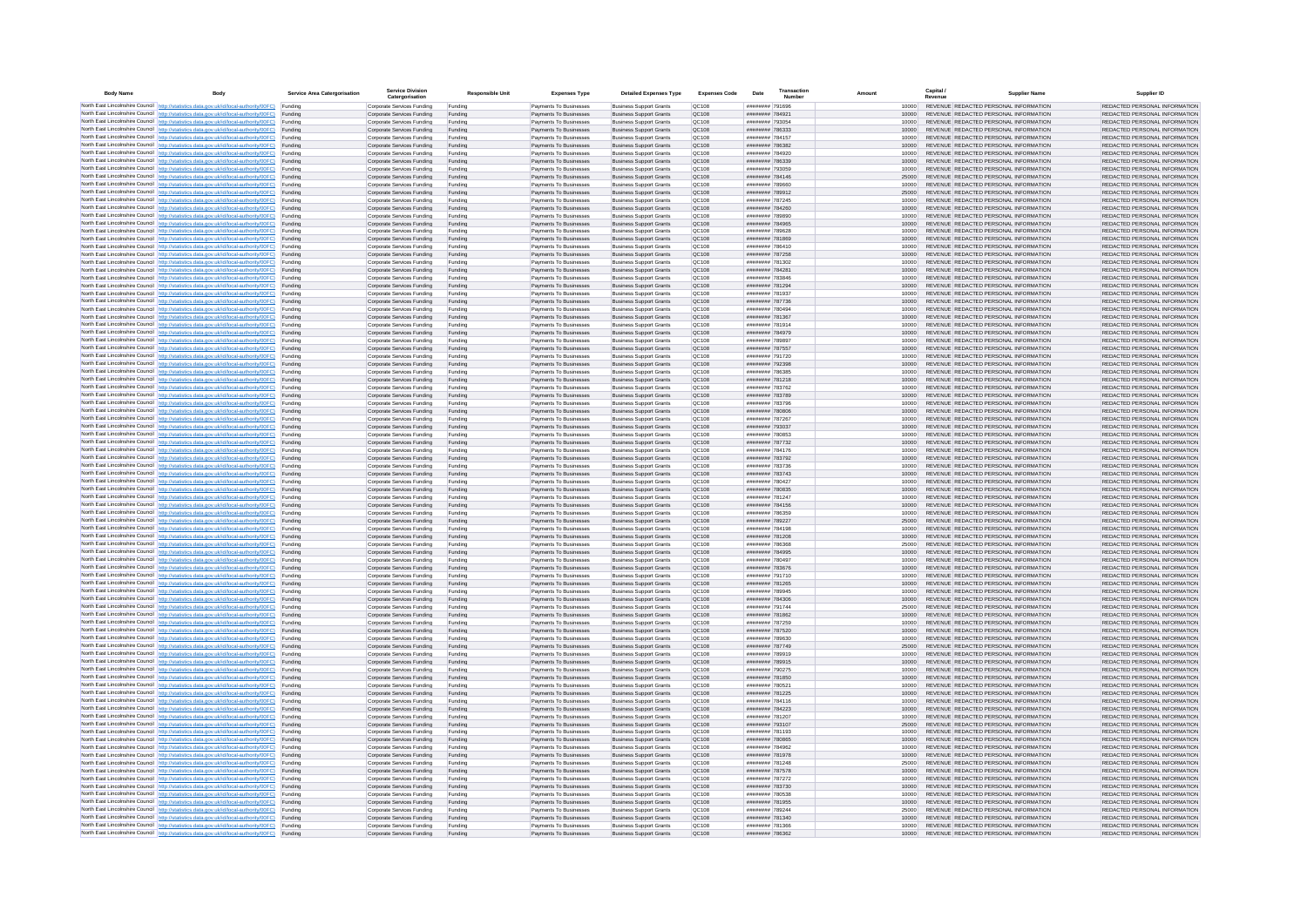| <b>Body Name</b> |                                                                                                                                                                                                  | Service Area Catergorisation | Service Divisio<br>Catergorisation                       | <b>Responsible Unit</b> | <b>Expenses Type</b>                             | <b>Detailed Expenses Type</b>                                    | <b>Expenses Code</b>  | Date                                     | Transactio<br>Numbe |                | Capital /<br>Revenue | <b>Supplier Nam</b>                                                            | Supplier ID                                                    |
|------------------|--------------------------------------------------------------------------------------------------------------------------------------------------------------------------------------------------|------------------------------|----------------------------------------------------------|-------------------------|--------------------------------------------------|------------------------------------------------------------------|-----------------------|------------------------------------------|---------------------|----------------|----------------------|--------------------------------------------------------------------------------|----------------------------------------------------------------|
|                  | North East Lincolnshire Council http://statistics.data.gov.uk/id/local-authority/00FC) Funding                                                                                                   |                              | Corporate Services Funding                               | Funding                 | Payments To Businesses                           | <b>Business Support Grants</b>                                   | QC108                 | ######## 790292                          |                     | 25000          |                      | REVENUE REDACTED PERSONAL INFORMATION                                          | REDACTED PERSONAL INFORMATION                                  |
|                  | North East Lincolnshire Council http://statistics.data.gov.uk/id/local-authority/00FC) Funding                                                                                                   |                              | Corporate Services Funding                               | Funding                 | Payments To Businesses                           | <b>Business Support Grants</b>                                   | QC108                 | ######## 781214                          |                     | 10000          |                      | REVENUE REDACTED PERSONAL INFORMATION                                          | REDACTED PERSONAL INFORMATION                                  |
|                  | North East Lincolnshire Council http://statistics.data.gov.uk/id/local-authority/00FC)<br>North East Lincolnshire Council http://statistics.data.gov.uk/id/local-authority/00FC)                 | Funding<br>Funding           | Corporate Services Funding<br>Corporate Services Funding | Funding<br>Funding      | Payments To Businesses<br>Payments To Businesses | <b>Business Support Grants</b><br><b>Business Support Grants</b> | OC108<br>QC108        | ######## 792382<br>######## 788990       |                     | 10000<br>10000 |                      | REVENUE REDACTED PERSONAL INFORMATION<br>REVENUE REDACTED PERSONAL INFORMATION | REDACTED PERSONAL INFORMATION<br>REDACTED PERSONAL INFORMATION |
|                  | North East Lincolnshire Council http://statistics.data.gov.uk/id/local-authority/00FC) Funding                                                                                                   |                              | Corporate Services Funding                               | Funding                 | Payments To Businesses                           | <b>Business Support Grants</b>                                   | OC108                 | ######## 787512                          |                     | 25000          |                      | REVENUE REDACTED PERSONAL INFORMATION                                          | REDACTED PERSONAL INFORMATION                                  |
|                  | North East Lincolnshire Council http://statistics.data.gov.uk/id/local-authority/00FC)                                                                                                           | Funding                      | Corporate Services Funding                               | Funding                 | Payments To Businesses                           | <b>Business Support Grants</b>                                   | OC108                 | ######## 781426                          |                     | 10000          |                      | REVENUE REDACTED PERSONAL INFORMATION                                          | REDACTED PERSONAL INFORMATION                                  |
|                  | North East Lincolnshire Council http://statistics.data.gov.uk/id/local-authority/00FC)                                                                                                           | Funding                      | Corporate Services Funding                               | Funding                 | Payments To Businesses                           | <b>Business Support Grants</b>                                   | QC108                 | ######## 780376                          |                     | 10000          |                      | REVENUE REDACTED PERSONAL INFORMATION                                          | REDACTED PERSONAL INFORMATION                                  |
|                  | North East Lincolnshire Council http://statistics.data.gov.uk/id/local-authority/00FC)<br>North East Lincolnshire Council http://statistics.data.gov.uk/id/local-authority/00FC)                 | Funding<br>Funding           | Corporate Services Funding<br>Corporate Services Funding | Funding<br>Funding      | Payments To Businesses<br>Payments To Businesses | <b>Business Support Grants</b><br><b>Business Support Grants</b> | QC108<br>QC108        | ######## 781395<br>######## 783765       |                     | 10000<br>25000 |                      | REVENUE REDACTED PERSONAL INFORMATION<br>REVENUE REDACTED PERSONAL INFORMATION | REDACTED PERSONAL INFORMATION<br>REDACTED PERSONAL INFORMATION |
|                  | North East Lincolnshire Council http://statistics.data.gov.uk/id/local-authority/00FC)                                                                                                           | Funding                      | Corporate Services Funding                               | Funding                 | Payments To Businesses                           | <b>Business Support Grants</b>                                   | QC108                 | ######## 784945                          |                     | 10000          |                      | REVENUE REDACTED PERSONAL INFORMATION                                          | REDACTED PERSONAL INFORMATION                                  |
|                  | North East Lincolnshire Council http://statistics.data.gov.uk/id/local-authority/00FC) Funding                                                                                                   |                              | Corporate Services Funding                               | Funding                 | Payments To Businesses                           | <b>Business Support Grants</b>                                   | QC108                 | ######## 784237                          |                     | 10000          |                      | REVENUE REDACTED PERSONAL INFORMATION                                          | REDACTED PERSONAL INFORMATION                                  |
|                  | North East Lincolnshire Council http://statistics.data.gov.uk/id/local-authority/00FC) Funding<br>North East Lincolnshire Council http://statistics.data.gov.uk/id/local-authority/00FC)         | Funding                      | Corporate Services Funding<br>Corporate Services Funding | Funding<br>Funding      | Payments To Businesses<br>Payments To Businesses | <b>Business Support Grants</b><br><b>Business Support Grants</b> | QC108<br>QC108        | ######## 781334<br>######## 784944       |                     | 25000<br>10000 |                      | REVENUE REDACTED PERSONAL INFORMATION<br>REVENUE REDACTED PERSONAL INFORMATION | REDACTED PERSONAL INFORMATION<br>REDACTED PERSONAL INFORMATION |
|                  | North East Lincolnshire Council http://statistics.data.gov.uk/id/local-authority/00FC)                                                                                                           | Funding                      | Corporate Services Funding                               | Funding                 | Payments To Businesses                           | <b>Business Support Grants</b>                                   | OC108                 | ######## 784277                          |                     | 10000          |                      | REVENUE REDACTED PERSONAL INFORMATION                                          | REDACTED PERSONAL INFORMATION                                  |
|                  | North East Lincolnshire Council http://statistics.data.gov.uk/id/local-authority/00FC)                                                                                                           | Funding                      | Corporate Services Funding                               | Funding                 | Payments To Businesses                           | <b>Business Support Grants</b>                                   | QC108                 | ######## 781936                          |                     | 10000          |                      | REVENUE REDACTED PERSONAL INFORMATION                                          | REDACTED PERSONAL INFORMATION                                  |
|                  | North East Lincolnshire Council http://statistics.data.gov.uk/id/local-authority/00FC) Funding                                                                                                   |                              | Corporate Services Funding                               | Funding                 | Payments To Businesses                           | <b>Business Support Grants</b>                                   | QC108                 | ######## 793064                          |                     | 10000          |                      | REVENUE REDACTED PERSONAL INFORMATION                                          | REDACTED PERSONAL INFORMATION                                  |
|                  | North East Lincolnshire Council http://statistics.data.gov.uk/id/local-authority/00FC)<br>North East Lincolnshire Council http://statistics.data.gov.uk/id/local-authority/00FC) Funding         | Funding                      | Corporate Services Funding<br>Corporate Services Funding | Funding<br>Funding      | Payments To Businesse<br>Payments To Businesses  | <b>Business Support Grants</b><br><b>Business Support Grants</b> | QC108<br>QC108        | ######## 787266<br>######## 781962       |                     | 10000<br>10000 |                      | REVENUE REDACTED PERSONAL INFORMATION<br>REVENUE REDACTED PERSONAL INFORMATION | REDACTED PERSONAL INFORMATION<br>REDACTED PERSONAL INFORMATION |
|                  | North East Lincolnshire Council http://statistics.data.gov.uk/id/local-authority/00FC) Funding                                                                                                   |                              | Corporate Services Funding                               | Funding                 | Payments To Businesses                           | <b>Business Support Grants</b>                                   | QC108                 | ######## 789905                          |                     | 10000          |                      | REVENUE REDACTED PERSONAL INFORMATION                                          | REDACTED PERSONAL INFORMATION                                  |
|                  | North East Lincolnshire Council http://statistics.data.gov.uk/id/local-authority/00FC) Funding                                                                                                   |                              | Corporate Services Funding                               | Funding                 | Payments To Businesses                           | <b>Business Support Grants</b>                                   | QC108                 | ######## 781867                          |                     | 10000          |                      | REVENUE REDACTED PERSONAL INFORMATION                                          | REDACTED PERSONAL INFORMATION                                  |
|                  | North East Lincolnshire Council http://statistics.data.gov.uk/id/local-authority/00FC) Funding<br>North East Lincolnshire Council http://statistics.data.gov.uk/id/local-authority/00FC)         |                              | Corporate Services Funding                               | Funding                 | Payments To Businesses                           | <b>Business Support Grants</b>                                   | QC108                 | ######## 790280                          |                     | 25000          |                      | REVENUE REDACTED PERSONAL INFORMATION                                          | REDACTED PERSONAL INFORMATION                                  |
|                  | North East Lincolnshire Council http://statistics.data.gov.uk/id/local-authority/00FC)                                                                                                           | Funding<br>Funding           | Corporate Services Funding<br>Corporate Services Funding | Funding<br>Funding      | Payments To Businesses<br>Payments To Businesses | <b>Business Support Grants</b><br><b>Business Support Grants</b> | QC108<br>QC108        | ######## 781866<br>######## 784908       |                     | 10000<br>10000 |                      | REVENUE REDACTED PERSONAL INFORMATION<br>REVENUE REDACTED PERSONAL INFORMATION | REDACTED PERSONAL INFORMATION<br>REDACTED PERSONAL INFORMATION |
|                  | North East Lincolnshire Council http://statistics.data.gov.uk/id/local-authority/00FC)                                                                                                           | Funding                      | Corporate Services Funding                               | Funding                 | Payments To Businesses                           | <b>Business Support Grants</b>                                   | <b>OC108</b>          | ######## 782022                          |                     | 10000          |                      | REVENUE REDACTED PERSONAL INFORMATION                                          | REDACTED PERSONAL INFORMATION                                  |
|                  | North East Lincolnshire Council http://statistics.data.gov.uk/id/local-authority/00FC) Funding                                                                                                   |                              | Corporate Services Funding                               | Funding                 | Payments To Businesses                           | <b>Business Support Grants</b>                                   | QC108                 | ######## 781276                          |                     |                |                      | REVENUE REDACTED PERSONAL INFORMATION                                          | REDACTED PERSONAL INFORMATION                                  |
|                  | North East Lincolnshire Council http://statistics.data.gov.uk/id/local-authority/00FC)                                                                                                           | Funding                      | Corporate Services Funding                               | Funding                 | Payments To Businesses                           | <b>Business Support Grants</b>                                   | QC108<br>OC108        | ######## 786357<br>######## 78901*       |                     | 10000          |                      | REVENUE REDACTED PERSONAL INFORMATION<br>REVENUE REDACTED PERSONAL INFORMATION | REDACTED PERSONAL INFORMATION                                  |
|                  | North East Lincolnshire Council http://statistics.data.gov.uk/id/local-authority/00FC)<br>North East Lincolnshire Council http://statistics.data.gov.uk/id/local-authority/00FC)                 | Funding<br>Funding           | Corporate Services Funding<br>Corporate Services Funding | Funding<br>Funding      | Payments To Businesses<br>Payments To Businesses | <b>Business Support Grants</b><br><b>Business Support Grants</b> | QC108                 | ######## 784251                          |                     | 10000<br>10000 |                      | REVENUE REDACTED PERSONAL INFORMATION                                          | REDACTED PERSONAL INFORMATION<br>REDACTED PERSONAL INFORMATION |
|                  | North East Lincolnshire Council http://statistics.data.gov.uk/id/local-authority/00FC) Funding                                                                                                   |                              | Corporate Services Funding                               | Funding                 | Payments To Businesses                           | <b>Business Sunnort Grants</b>                                   | OC108                 | ######## 784964                          |                     | 10000          |                      | REVENUE REDACTED PERSONAL INFORMATION                                          | REDACTED PERSONAL INFORMATION                                  |
|                  | North East Lincolnshire Council http://statistics.data.gov.uk/id/local-authority/00FC) Funding                                                                                                   |                              | Corporate Services Funding                               | Funding                 | Payments To Businesses                           | <b>Business Support Grants</b>                                   | <b>OC108</b>          | ######## 784209                          |                     | 10000          |                      | REVENUE REDACTED PERSONAL INFORMATION                                          | REDACTED PERSONAL INFORMATION                                  |
|                  | North East Lincolnshire Council http://statistics.data.gov.uk/id/local-authority/00FC)                                                                                                           | Funding                      | Corporate Services Funding                               | Funding                 | Payments To Businesses                           | <b>Business Support Grants</b>                                   | QC108<br>QC108        | ######## 790270                          |                     | 10000<br>10000 |                      | REVENUE REDACTED PERSONAL INFORMATION<br>REVENUE REDACTED PERSONAL INFORMATION | REDACTED PERSONAL INFORMATION<br>REDACTED PERSONAL INFORMATION |
|                  | North East Lincolnshire Council http://statistics.data.gov.uk/id/local-authority/00FC)<br>North East Lincolnshire Council   http://statistics.data.gov.uk/id/local-authority/00FC)               | Funding<br>Funding           | Corporate Services Funding<br>Corporate Services Funding | Funding<br>Funding      | Payments To Businesses<br>Payments To Businesses | <b>Business Support Grants</b><br><b>Business Support Grants</b> | QC108                 | ######## 787724<br>######## 78081        |                     | 10000          |                      | REVENUE REDACTED PERSONAL INFORMATION                                          | REDACTED PERSONAL INFORMATION                                  |
|                  | North East Lincolnshire Council http://statistics.data.gov.uk/id/local-authority/00FC) Funding                                                                                                   |                              | Corporate Services Funding                               | Funding                 | Payments To Businesses                           | <b>Business Support Grants</b>                                   | QC108                 | ######## 780829                          |                     | 10000          |                      | REVENUE REDACTED PERSONAL INFORMATION                                          | REDACTED PERSONAL INFORMATION                                  |
|                  | North East Lincolnshire Council http://statistics.data.gov.uk/id/local-authority/00FC)                                                                                                           | Funding                      | Corporate Services Funding                               | Funding                 | Payments To Businesses                           | <b>Business Support Grants</b>                                   | QC108                 | ######## 781365                          |                     | 10000          |                      | REVENUE REDACTED PERSONAL INFORMATION                                          | REDACTED PERSONAL INFORMATION                                  |
|                  | North East Lincolnshire Council http://statistics.data.gov.uk/id/local-authority/00FC)<br>North East Lincolnshire Council http://statistics.data.gov.uk/id/local-authority/00FC) Funding         | Funding                      | Corporate Services Funding<br>Corporate Services Funding | Funding<br>Funding      | Payments To Businesses<br>Payments To Businesses | <b>Business Support Grants</b><br><b>Business Support Grants</b> | QC108<br>QC108        | ######## 786394<br>######## 784905       |                     | 10000<br>10000 |                      | REVENUE REDACTED PERSONAL INFORMATION<br>REVENUE REDACTED PERSONAL INFORMATION | REDACTED PERSONAL INFORMATION<br>REDACTED PERSONAL INFORMATION |
|                  | North East Lincolnshire Council http://statistics.data.gov.uk/id/local-authority/00FC) Funding                                                                                                   |                              | Corporate Services Funding                               | Funding                 | Payments To Businesses                           | <b>Business Support Grants</b>                                   | OC108                 | ######## 784151                          |                     | 10000          |                      | REVENUE REDACTED PERSONAL INFORMATION                                          | REDACTED PERSONAL INFORMATION                                  |
|                  | North East Lincolnshire Council http://statistics.data.gov.uk/id/local-authority/00FC) Funding                                                                                                   |                              | Corporate Services Funding                               | Funding                 | Payments To Businesses                           | <b>Business Support Grants</b>                                   | OC108                 | ######## 790288                          |                     | 10000          |                      | REVENUE REDACTED PERSONAL INFORMATION                                          | REDACTED PERSONAL INFORMATION                                  |
|                  | North East Lincolnshire Council http://statistics.data.gov.uk/id/local-authority/00FC)                                                                                                           | Funding                      | Corporate Services Funding                               | Funding                 | Payments To Businesses                           | <b>Business Support Grants</b>                                   | QC108                 | ######## 787516                          |                     | 10000          |                      | REVENUE REDACTED PERSONAL INFORMATION                                          | REDACTED PERSONAL INFORMATION                                  |
|                  | North East Lincolnshire Council http://statistics.data.gov.uk/id/local-authority/00FC)<br>North East Lincolnshire Council http://statistics.data.gov.uk/id/local-authority/00FC)                 | Funding<br>Funding           | Corporate Services Funding<br>Corporate Services Funding | Funding<br>Funding      | Payments To Businesses<br>Payments To Businesses | <b>Business Support Grants</b><br><b>Business Support Grants</b> | QC108<br>QC108        | ######## 780404<br>######## 790289       |                     | 10000<br>10000 |                      | REVENUE REDACTED PERSONAL INFORMATION<br>REVENUE REDACTED PERSONAL INFORMATION | REDACTED PERSONAL INFORMATION<br>REDACTED PERSONAL INFORMATION |
|                  | North East Lincolnshire Council http://statistics.data.gov.uk/id/local-authority/00FC)                                                                                                           | Funding                      | Corporate Services Funding                               | Funding                 | Payments To Businesses                           | <b>Business Support Grants</b>                                   | QC108                 | ######## 781927                          |                     | 10000          |                      | REVENUE REDACTED PERSONAL INFORMATION                                          | REDACTED PERSONAL INFORMATION                                  |
|                  | North East Lincolnshire Council http://statistics.data.gov.uk/id/local-authority/00FC)                                                                                                           | Funding                      | Corporate Services Funding                               | Funding                 | Payments To Businesses                           | <b>Business Support Grants</b>                                   | QC108                 | ######## 783794                          |                     | 10000          |                      | REVENUE REDACTED PERSONAL INFORMATION                                          | REDACTED PERSONAL INFORMATION                                  |
|                  | North East Lincolnshire Council http://statistics.data.gov.uk/id/local-authority/00FC) Funding                                                                                                   |                              | Corporate Services Funding                               | Funding                 | Payments To Businesses                           | <b>Business Support Grants</b>                                   | QC108                 | ######## 782012                          |                     | 10000          |                      | REVENUE REDACTED PERSONAL INFORMATION                                          | REDACTED PERSONAL INFORMATION                                  |
|                  | North East Lincolnshire Council http://statistics.data.gov.uk/id/local-authority/00FC)<br>North East Lincolnshire Council http://statistics.data.gov.uk/id/local-authority/00FC)                 | Funding<br>Funding           | Corporate Services Funding<br>Corporate Services Funding | Funding<br>Funding      | Payments To Businesses<br>Payments To Businesses | <b>Business Support Grants</b><br><b>Business Support Grants</b> | QC108<br>QC108        | ######## 780431<br>######## 784221       |                     | 10000<br>25000 |                      | REVENUE REDACTED PERSONAL INFORMATION<br>REVENUE REDACTED PERSONAL INFORMATION | REDACTED PERSONAL INFORMATION<br>REDACTED PERSONAL INFORMATION |
|                  | North East Lincolnshire Council http://statistics.data.gov.uk/id/local-authority/00FC)                                                                                                           | Funding                      | Corporate Services Funding                               | Funding                 | Payments To Businesses                           | <b>Business Support Grants</b>                                   | QC108                 | ######## 784159                          |                     | 25000          |                      | REVENUE REDACTED PERSONAL INFORMATION                                          | REDACTED PERSONAL INFORMATION                                  |
|                  | North East Lincolnshire Council http://statistics.data.gov.uk/id/local-authority/00FC)                                                                                                           | Funding                      | Corporate Services Funding                               | Funding                 | Payments To Businesses                           | <b>Business Support Grants</b>                                   | QC108                 | ######## 78631                           |                     | 10000          |                      | REVENUE REDACTED PERSONAL INFORMATION                                          | REDACTED PERSONAL INFORMATION                                  |
|                  | North East Lincolnshire Council http://statistics.data.gov.uk/id/local-authority/00FC)                                                                                                           | Funding                      | Corporate Services Funding                               | Funding                 | Payments To Businesses                           | <b>Business Support Grants</b>                                   | QC108                 | ######## 781957                          |                     | 10000          |                      | REVENUE REDACTED PERSONAL INFORMATION<br>REVENUE REDACTED PERSONAL INFORMATION | REDACTED PERSONAL INFORMATION<br>REDACTED PERSONAL INFORMATION |
|                  | North East Lincolnshire Council http://statistics.data.gov.uk/id/local-authority/00FC) Funding<br>North East Lincolnshire Council http://statistics.data.gov.uk/id/local-authority/00FC) Funding |                              | Corporate Services Funding<br>Corporate Services Funding | Funding<br>Funding      | Payments To Businesses<br>Payments To Businesses | <b>Business Support Grants</b><br><b>Business Support Grants</b> | QC108<br>QC108        | ######## 782030<br>######## 781885       |                     | 25000<br>10000 |                      | REVENUE REDACTED PERSONAL INFORMATION                                          | REDACTED PERSONAL INFORMATION                                  |
|                  | North East Lincolnshire Council http://statistics.data.gov.uk/id/local-authority/00FC)                                                                                                           | Funding                      | Corporate Services Funding                               | Funding                 | Payments To Businesses                           | <b>Business Support Grants</b>                                   | QC108                 | ######## 781236                          |                     | 10000          |                      | REVENUE REDACTED PERSONAL INFORMATION                                          | REDACTED PERSONAL INFORMATION                                  |
|                  | North East Lincolnshire Council http://statistics.data.gov.uk/id/local-authority/00FC)                                                                                                           | Funding                      | Corporate Services Funding                               | Funding                 | Payments To Businesses                           | <b>Business Support Grants</b>                                   | QC108                 | ######## 786310                          |                     | 10000          |                      | REVENUE REDACTED PERSONAL INFORMATION                                          | REDACTED PERSONAL INFORMATION                                  |
|                  | North East Lincolnshire Council http://statistics.data.gov.uk/id/local-authority/00FC)<br>North East Lincolnshire Council http://statistics.data.gov.uk/id/local-authority/00FC)                 | Funding<br>Funding           | Corporate Services Funding<br>Corporate Services Funding | Funding<br>Funding      | Payments To Businesses<br>Payments To Businesses | <b>Business Support Grants</b><br><b>Business Support Grants</b> | OC108<br><b>OC108</b> | ######## 793044<br><b>####### 783686</b> |                     | 10000<br>10000 |                      | REVENUE REDACTED PERSONAL INFORMATION<br>REVENUE REDACTED PERSONAL INFORMATION | REDACTED PERSONAL INFORMATION<br>REDACTED PERSONAL INFORMATION |
|                  | North East Lincolnshire Council http://statistics.data.gov.uk/id/local-authority/00FC)                                                                                                           | Funding                      | Corporate Services Funding                               | Funding                 | Payments To Businesses                           | <b>Business Support Grants</b>                                   | QC108                 | ####### 784956                           |                     | 10000          |                      | REVENUE REDACTED PERSONAL INFORMATION                                          | REDACTED PERSONAL INFORMATION                                  |
|                  | North East Lincolnshire Council http://statistics.data.gov.uk/id/local-authority/00FC)                                                                                                           | Funding                      | Corporate Services Funding                               | Funding                 | Payments To Businesses                           | <b>Business Support Grants</b>                                   | QC108                 | ######## 789871                          |                     | 10000          |                      | REVENUE REDACTED PERSONAL INFORMATION                                          | REDACTED PERSONAL INFORMATION                                  |
|                  | North East Lincolnshire Council http://statistics.data.gov.uk/id/local-authority/00FC) Funding                                                                                                   |                              | Corporate Services Funding                               | Funding                 | Payments To Businesses                           | <b>Business Support Grants</b>                                   | QC108                 | ######## 780830                          |                     | 10000          |                      | REVENUE REDACTED PERSONAL INFORMATION                                          | REDACTED PERSONAL INFORMATION                                  |
|                  | North East Lincolnshire Council http://statistics.data.gov.uk/id/local-authority/00FC) Funding<br>North East Lincolnshire Council http://statistics.data.gov.uk/id/local-authority/00FC) Funding |                              | Corporate Services Funding<br>Corporate Services Funding | Funding<br>Funding      | Payments To Businesses<br>Payments To Businesses | <b>Business Support Grants</b><br><b>Business Support Grants</b> | QC108<br>OC108        | ######## 786379<br>######## 780802       |                     | 10000<br>10000 |                      | REVENUE REDACTED PERSONAL INFORMATION<br>REVENUE REDACTED PERSONAL INFORMATION | REDACTED PERSONAL INFORMATION<br>REDACTED PERSONAL INFORMATION |
|                  | North East Lincolnshire Council http://statistics.data.gov.uk/id/local-authority/00FC)                                                                                                           | Funding                      | Corporate Services Funding                               | Funding                 | Payments To Businesses                           | <b>Business Support Grants</b>                                   | QC108                 | ######## 782006                          |                     | 10000          |                      | REVENUE REDACTED PERSONAL INFORMATION                                          | REDACTED PERSONAL INFORMATION                                  |
|                  | North East Lincolnshire Council http://statistics.data.gov.uk/id/local-authority/00FC)                                                                                                           | Funding                      | Corporate Services Funding                               | Funding                 | Payments To Businesses                           | <b>Business Support Grants</b>                                   | OC108                 | ######## 780398                          |                     | 10000          |                      | REVENUE REDACTED PERSONAL INFORMATION                                          | REDACTED PERSONAL INFORMATION                                  |
|                  | North East Lincolnshire Council http://statistics.data.gov.uk/id/local-authority/00FC)<br>North East Lincolnshire Council http://statistics.data.gov.uk/id/local-authority/00FC)                 | Funding<br>Funding           | Corporate Services Funding<br>Corporate Services Funding | Funding<br>Funding      | Payments To Businesses<br>Payments To Businesses | <b>Business Support Grants</b><br><b>Business Support Grants</b> | <b>OC108</b><br>OC108 | ######## 783747<br>######## 788991       |                     | 10000<br>10000 |                      | REVENUE REDACTED PERSONAL INFORMATION<br>REVENUE REDACTED PERSONAL INFORMATION | REDACTED PERSONAL INFORMATION<br>REDACTED PERSONAL INFORMATION |
|                  | North East Lincolnshire Council http://statistics.data.gov.uk/id/local-authority/00FC)                                                                                                           | Funding                      | Corporate Services Funding                               | Funding                 | Payments To Businesses                           | <b>Business Support Grants</b>                                   | QC108                 | ######## 789207                          |                     | 25000          |                      | REVENUE REDACTED PERSONAL INFORMATION                                          | REDACTED PERSONAL INFORMATION                                  |
|                  | North East Lincolnshire Council http://statistics.data.gov.uk/id/local-authority/00FC)                                                                                                           | Funding                      | Corporate Services Funding                               | Funding                 | Payments To Businesses                           | <b>Business Support Grants</b>                                   | QC108                 | ######## 786405                          |                     | 10000          |                      | REVENUE REDACTED PERSONAL INFORMATION                                          | REDACTED PERSONAL INFORMATION                                  |
|                  | North East Lincolnshire Council   http://statistics.data.gov.uk/id/local-authority/00FC)                                                                                                         | Funding                      | Corporate Services Funding                               | Funding                 | Payments To Businesses                           | <b>Business Support Grants</b>                                   | QC108                 | ######## 786406                          |                     | 10000          |                      | REVENUE REDACTED PERSONAL INFORMATION                                          | REDACTED PERSONAL INFORMATION                                  |
|                  | North East Lincolnshire Council http://statistics.data.gov.uk/id/local-authority/00FC) Funding<br>North East Lincolnshire Council http://statistics.data.gov.uk/id/local-authority/00FC) Funding |                              | Corporate Services Funding<br>Corporate Services Funding | Funding<br>Funding      | Payments To Businesses<br>Payments To Businesses | <b>Business Support Grants</b><br><b>Business Support Grants</b> | <b>QC108</b><br>QC108 | ######## 790309<br>######## 784231       |                     | 10000<br>10000 |                      | REVENUE REDACTED PERSONAL INFORMATION<br>REVENUE REDACTED PERSONAL INFORMATION | REDACTED PERSONAL INFORMATION<br>REDACTED PERSONAL INFORMATION |
|                  | North East Lincolnshire Council http://statistics.data.gov.uk/id/local-authority/00FC) Funding                                                                                                   |                              | Corporate Services Funding                               | Funding                 | Payments To Businesses                           | <b>Business Support Grants</b>                                   | QC108                 | ######## 790290                          |                     | 10000          |                      | REVENUE REDACTED PERSONAL INFORMATION                                          | REDACTED PERSONAL INFORMATION                                  |
|                  | North East Lincolnshire Council http://statistics.data.gov.uk/id/local-authority/00FC)                                                                                                           | Funding                      | Corporate Services Funding                               | Funding                 | Payments To Businesses                           | <b>Business Support Grants</b>                                   | OC108                 | ######## 780775                          |                     | 10000          |                      | REVENUE REDACTED PERSONAL INFORMATION                                          | REDACTED PERSONAL INFORMATION                                  |
|                  | North East Lincolnshire Council http://statistics.data.gov.uk/id/local-authority/00FC) Funding                                                                                                   |                              | Corporate Services Funding                               | Funding                 | Payments To Businesses                           | <b>Business Support Grants</b>                                   | QC108                 | ######## 788992                          |                     | 10000          |                      | REVENUE REDACTED PERSONAL INFORMATION                                          | REDACTED PERSONAL INFORMATION                                  |
|                  | North East Lincolnshire Council http://statistics.data.gov.uk/id/local-authority/00FC)<br>North East Lincolnshire Council http://statistics.data.gov.uk/id/local-authority/00FC)                 | Funding<br>Funding           | Corporate Services Funding<br>Corporate Services Funding | Funding<br>Funding      | Payments To Businesses<br>Payments To Businesses | <b>Business Support Grants</b><br><b>Business Support Grants</b> | QC108<br>QC108        | ######## 780793<br>######## 789145       |                     | 10000<br>10000 |                      | REVENUE REDACTED PERSONAL INFORMATION<br>REVENUE REDACTED PERSONAL INFORMATION | REDACTED PERSONAL INFORMATION<br>REDACTED PERSONAL INFORMATION |
|                  | North East Lincolnshire Council http://statistics.data.gov.uk/id/local-authority/00FC)                                                                                                           | Funding                      | Corporate Services Funding                               | Funding                 | Payments To Businesses                           | <b>Business Support Grants</b>                                   | QC108                 | ######## 791726                          |                     | 25000          |                      | REVENUE REDACTED PERSONAL INFORMATION                                          | REDACTED PERSONAL INFORMATION                                  |
|                  | North East Lincolnshire Council http://statistics.data.gov.uk/id/local-authority/00FC)                                                                                                           | Funding                      | Corporate Services Funding                               | Funding                 | Payments To Businesses                           | <b>Business Support Grants</b>                                   | QC108                 | ######## 791709                          |                     | 10000          |                      | REVENUE REDACTED PERSONAL INFORMATION                                          | REDACTED PERSONAL INFORMATION                                  |
|                  | North East Lincolnshire Council http://statistics.data.gov.uk/id/local-authority/00FC) Funding<br>North East Lincolnshire Council http://statistics.data.gov.uk/id/local-authority/00FC) Funding |                              | Corporate Services Funding<br>Corporate Services Funding | Funding<br>Funding      | Payments To Businesses<br>Payments To Businesses | <b>Business Support Grants</b><br><b>Business Support Grants</b> | QC108<br>QC108        | ######## 784276<br>######## 782002       |                     | 10000<br>10000 |                      | REVENUE REDACTED PERSONAL INFORMATION<br>REVENUE REDACTED PERSONAL INFORMATION | REDACTED PERSONAL INFORMATION<br>REDACTED PERSONAL INFORMATION |
|                  | North East Lincolnshire Council http://statistics.data.gov.uk/id/local-authority/00FC)                                                                                                           | Funding                      | Corporate Services Funding                               | Funding                 | Payments To Businesses                           | <b>Business Support Grants</b>                                   | QC108                 | ######## 787261                          |                     | 10000          |                      | REVENUE REDACTED PERSONAL INFORMATION                                          | REDACTED PERSONAL INFORMATION                                  |
|                  | North East Lincolnshire Council http://statistics.data.gov.uk/id/local-authority/00FC)                                                                                                           | Funding                      | Corporate Services Funding                               | Funding                 | Payments To Businesses                           | <b>Business Support Grants</b>                                   | OC108                 | ######## 786344                          |                     | 10000          |                      | REVENUE REDACTED PERSONAL INFORMATION                                          | REDACTED PERSONAL INFORMATION                                  |
|                  | North East Lincolnshire Council http://statistics.data.gov.uk/id/local-authority/00FC)                                                                                                           | Funding                      | Corporate Services Funding                               | Funding                 | Payments To Businesses                           | <b>Business Support Grants</b>                                   | QC108                 | ####### 784126                           |                     | 10000          |                      | REVENUE REDACTED PERSONAL INFORMATION                                          | REDACTED PERSONAL INFORMATION                                  |
|                  | North East Lincolnshire Council http://statistics.data.gov.uk/id/local-authority/00FC) Funding<br>North East Lincolnshire Council http://statistics.data.gov.uk/id/local-authority/00FC) Funding |                              | Corporate Services Funding<br>Corporate Services Funding | Funding<br>Funding      | Payments To Businesses<br>Payments To Businesses | <b>Business Support Grants</b>                                   | QC108<br>QC108        | ######## 780462<br>######## 787226       |                     | 10000<br>10000 |                      | REVENUE REDACTED PERSONAL INFORMATION<br>REVENUE REDACTED PERSONAL INFORMATION | REDACTED PERSONAL INFORMATION<br>REDACTED PERSONAL INFORMATION |
|                  | North East Lincolnshire Council http://statistics.data.gov.uk/id/local-authority/00FC)                                                                                                           | Funding                      | Corporate Services Funding                               | Funding                 | Payments To Businesses                           | <b>Business Support Grants</b><br><b>Business Support Grants</b> | QC108                 | ######## 781919                          |                     | 10000          |                      | REVENUE REDACTED PERSONAL INFORMATION                                          | REDACTED PERSONAL INFORMATION                                  |
|                  | North East Lincolnshire Council http://statistics.data.gov.uk/id/local-authority/00FC)                                                                                                           | Funding                      | Corporate Services Funding                               | Funding                 | Payments To Businesses                           | <b>Business Support Grants</b>                                   | QC108                 | ####### 789652                           |                     | 10000          |                      | REVENUE REDACTED PERSONAL INFORMATION                                          | REDACTED PERSONAL INFORMATION                                  |
|                  | North East Lincolnshire Council http://statistics.data.gov.uk/id/local-authority/00FC) Funding                                                                                                   |                              | Corporate Services Funding                               | Funding                 | Payments To Businesses                           | <b>Business Sunnort Grants</b>                                   | OC108                 | ######## 784199                          |                     | 10000          |                      | REVENUE REDACTED PERSONAL INFORMATION                                          | REDACTED PERSONAL INFORMATION                                  |
|                  | North East Lincolnshire Council http://statistics.data.gov.uk/id/local-authority/00FC)<br>North East Lincolnshire Council http://statistics.data.gov.uk/id/local-authority/00FC)                 | Funding<br>Funding           | Corporate Services Funding<br>Corporate Services Funding | Funding<br>Funding      | Payments To Businesses<br>Payments To Businesses | <b>Business Support Grants</b><br><b>Business Support Grants</b> | <b>OC108</b><br>QC108 | ######## 781370<br>####### 789861        |                     | 10000<br>10000 |                      | REVENUE REDACTED PERSONAL INFORMATION<br>REVENUE REDACTED PERSONAL INFORMATION | REDACTED PERSONAL INFORMATION<br>REDACTED PERSONAL INFORMATION |
|                  | North East Lincolnshire Council   http://statistics.data.gov.uk/id/local-authority/00FC)                                                                                                         | Funding                      | Corporate Services Funding                               | Funding                 | Payments To Businesses                           | <b>Business Support Grants</b>                                   | <b>OC108</b>          | ######## 783834                          |                     | 10000          |                      | REVENUE REDACTED PERSONAL INFORMATION                                          | REDACTED PERSONAL INFORMATION                                  |
|                  | North East Lincolnshire Council http://statistics.data.gov.uk/id/local-authority/00FC)                                                                                                           | Funding                      | Corporate Services Funding                               | Funding                 | Payments To Businesse                            | <b>Business Support Grants</b>                                   | QC108                 | ######## 789950                          |                     | 25000          |                      | REVENUE REDACTED PERSONAL INFORMATION                                          | REDACTED PERSONAL INFORMATION                                  |
|                  | North East Lincolnshire Council http://statistics.data.gov.uk/id/local-authority/00FC) Funding                                                                                                   |                              | Corporate Services Funding                               | Funding                 | Payments To Businesses                           | <b>Business Support Grants</b>                                   | QC108                 | ######## 781227                          |                     | 10000          |                      | REVENUE REDACTED PERSONAL INFORMATION                                          | REDACTED PERSONAL INFORMATION                                  |
|                  | North East Lincolnshire Council http://statistics.data.gov.uk/id/local-authority/00FC) Funding<br>North East Lincolnshire Council http://statistics.data.gov.uk/id/local-authority/00FC)         | Funding                      | Corporate Services Funding<br>Corporate Services Funding | Funding<br>Funding      | Payments To Businesses<br>Payments To Businesses | <b>Business Support Grants</b><br><b>Business Support Grants</b> | QC108<br>QC108        | ######## 784274<br>######## 784936       |                     | 10000<br>10000 |                      | REVENUE REDACTED PERSONAL INFORMATION<br>REVENUE REDACTED PERSONAL INFORMATION | REDACTED PERSONAL INFORMATION<br>REDACTED PERSONAL INFORMATION |
|                  |                                                                                                                                                                                                  |                              |                                                          |                         |                                                  |                                                                  |                       |                                          |                     |                |                      |                                                                                |                                                                |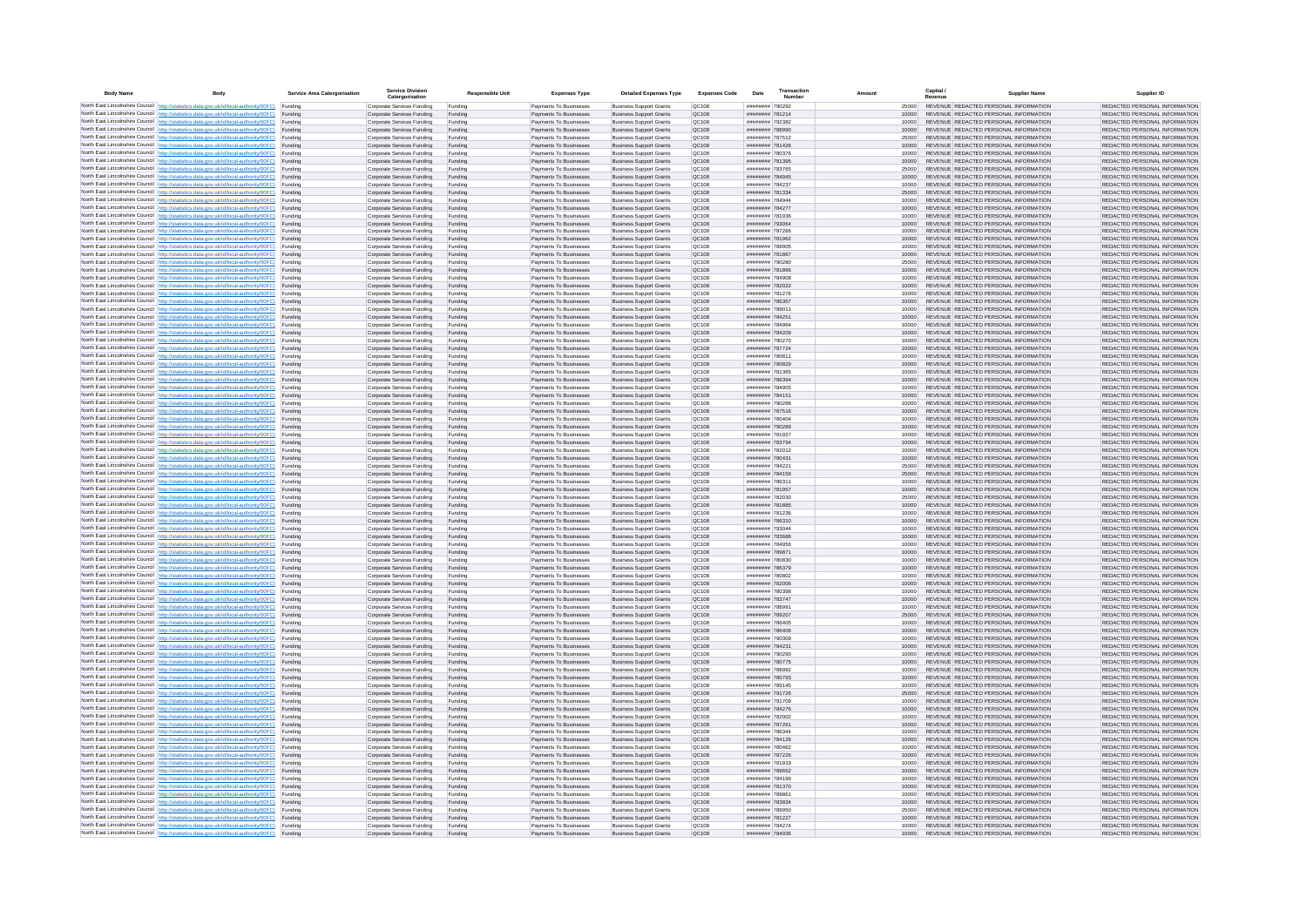| <b>Body Name</b> |                                                                                                                                                                                                  | Service Area Catergorisation | Service Divisio<br>Catergorisation                       | <b>Responsible Unit</b> | <b>Expenses Type</b>                             | <b>Detailed Expenses Type</b>                                    | <b>Expenses Code</b>         | Date                                     | Transactio<br>Numbe |                |       | Capital /<br>Revenue | <b>Supplier Nam</b>                                                            | Supplier ID                                                    |
|------------------|--------------------------------------------------------------------------------------------------------------------------------------------------------------------------------------------------|------------------------------|----------------------------------------------------------|-------------------------|--------------------------------------------------|------------------------------------------------------------------|------------------------------|------------------------------------------|---------------------|----------------|-------|----------------------|--------------------------------------------------------------------------------|----------------------------------------------------------------|
|                  | North East Lincolnshire Council http://statistics.data.gov.uk/id/local-authority/00FC) Funding                                                                                                   |                              | Corporate Services Funding                               | Funding                 | Payments To Businesses                           | <b>Business Support Grants</b>                                   | QC108                        | ######## 781998                          |                     |                | 10000 |                      | REVENUE REDACTED PERSONAL INFORMATION                                          | REDACTED PERSONAL INFORMATION                                  |
|                  | North East Lincolnshire Council http://statistics.data.gov.uk/id/local-authority/00FC) Funding                                                                                                   |                              | Corporate Services Funding                               | Funding                 | Payments To Businesses                           | <b>Business Support Grants</b>                                   | QC108                        | ######## 784307                          |                     | 10000          |       |                      | REVENUE REDACTED PERSONAL INFORMATION                                          | REDACTED PERSONAL INFORMATION                                  |
|                  | North East Lincolnshire Council http://statistics.data.gov.uk/id/local-authority/00FC)<br>North East Lincolnshire Council http://statistics.data.gov.uk/id/local-authority/00FC)                 | Funding<br>Funding           | Corporate Services Funding<br>Corporate Services Funding | Funding<br>Funding      | Payments To Businesses<br>Payments To Businesses | <b>Business Support Grants</b><br><b>Business Support Grants</b> | OC108<br>QC108               | ######## 784226<br>######## 789931       |                     | 10000<br>25000 |       |                      | REVENUE REDACTED PERSONAL INFORMATION<br>REVENUE REDACTED PERSONAL INFORMATION | REDACTED PERSONAL INFORMATION<br>REDACTED PERSONAL INFORMATION |
|                  | North East Lincolnshire Council http://statistics.data.gov.uk/id/local-authority/00FC) Funding                                                                                                   |                              | Corporate Services Funding                               | Funding                 | Payments To Businesses                           | <b>Business Support Grants</b>                                   | OC108                        | ######## 791748                          |                     | 25000          |       |                      | REVENUE REDACTED PERSONAL INFORMATION                                          | REDACTED PERSONAL INFORMATION                                  |
|                  | North East Lincolnshire Council http://statistics.data.gov.uk/id/local-authority/00FC)                                                                                                           | Funding                      | Corporate Services Funding                               | Funding                 | Payments To Businesses                           | <b>Business Support Grants</b>                                   | OC108                        | ######## 780472                          |                     | 10000          |       |                      | REVENUE REDACTED PERSONAL INFORMATION                                          | REDACTED PERSONAL INFORMATION                                  |
|                  | North East Lincolnshire Council http://statistics.data.gov.uk/id/local-authority/00FC)                                                                                                           | Funding                      | Corporate Services Funding                               | Funding                 | Payments To Businesses                           | <b>Business Support Grants</b>                                   | QC108                        | ######## 783773                          |                     | 10000          |       |                      | REVENUE REDACTED PERSONAL INFORMATION                                          | REDACTED PERSONAL INFORMATION                                  |
|                  | North East Lincolnshire Council http://statistics.data.gov.uk/id/local-authority/00FC)<br>North East Lincolnshire Council http://statistics.data.gov.uk/id/local-authority/00FC)                 | Funding<br>Funding           | Corporate Services Funding<br>Corporate Services Funding | Funding<br>Funding      | Payments To Businesses<br>Payments To Businesses | <b>Business Support Grants</b><br><b>Business Support Grants</b> | QC108<br>QC108               | ######## 791745<br>######## 781912       |                     | 25000<br>10000 |       |                      | REVENUE REDACTED PERSONAL INFORMATION<br>REVENUE REDACTED PERSONAL INFORMATION | REDACTED PERSONAL INFORMATION<br>REDACTED PERSONAL INFORMATION |
|                  | North East Lincolnshire Council http://statistics.data.gov.uk/id/local-authority/00FC)                                                                                                           | Funding                      | Corporate Services Funding                               | Funding                 | Payments To Businesses                           | <b>Business Support Grants</b>                                   | QC108                        | ######## 780477                          |                     | 10000          |       |                      | REVENUE REDACTED PERSONAL INFORMATION                                          | REDACTED PERSONAL INFORMATION                                  |
|                  | North East Lincolnshire Council http://statistics.data.gov.uk/id/local-authority/00FC) Funding                                                                                                   |                              | Corporate Services Funding                               | Funding                 | Payments To Businesses                           | <b>Business Support Grants</b>                                   | QC108                        | ######## 789015                          |                     | 25000          |       |                      | REVENUE REDACTED PERSONAL INFORMATION                                          | REDACTED PERSONAL INFORMATION                                  |
|                  | North East Lincolnshire Council http://statistics.data.gov.uk/id/local-authority/00FC) Funding<br>North East Lincolnshire Council http://statistics.data.gov.uk/id/local-authority/00FC)         | Funding                      | Corporate Services Funding<br>Corporate Services Funding | Funding<br>Funding      | Payments To Businesses<br>Payments To Businesses | <b>Business Support Grants</b><br><b>Business Support Grants</b> | QC108<br>QC108               | ######## 781432<br>######## 780505       |                     | 10000<br>10000 |       |                      | REVENUE REDACTED PERSONAL INFORMATION<br>REVENUE REDACTED PERSONAL INFORMATION | REDACTED PERSONAL INFORMATION<br>REDACTED PERSONAL INFORMATION |
|                  | North East Lincolnshire Council http://statistics.data.gov.uk/id/local-authority/00FC)                                                                                                           | Funding                      | Corporate Services Funding                               | Funding                 | Payments To Businesses                           | <b>Business Support Grants</b>                                   | QC108                        | ######## 793031                          |                     | 10000          |       |                      | REVENUE REDACTED PERSONAL INFORMATION                                          | REDACTED PERSONAL INFORMATION                                  |
|                  | North East Lincolnshire Council http://statistics.data.gov.uk/id/local-authority/00FC)                                                                                                           | Funding                      | Corporate Services Funding                               | Funding                 | Payments To Businesses                           | <b>Business Support Grants</b>                                   | QC108                        | ######## 780784                          |                     | 10000          |       |                      | REVENUE REDACTED PERSONAL INFORMATION                                          | REDACTED PERSONAL INFORMATION                                  |
|                  | North East Lincolnshire Council http://statistics.data.gov.uk/id/local-authority/00FC) Funding                                                                                                   |                              | Corporate Services Funding                               | Funding                 | Payments To Businesses                           | <b>Business Support Grants</b>                                   | QC108                        | ######## 786309                          |                     | 10000          |       |                      | REVENUE REDACTED PERSONAL INFORMATION                                          | REDACTED PERSONAL INFORMATION                                  |
|                  | North East Lincolnshire Council http://statistics.data.gov.uk/id/local-authority/00FC)<br>North East Lincolnshire Council http://statistics.data.gov.uk/id/local-authority/00FC) Funding         | Funding                      | Corporate Services Funding<br>Corporate Services Funding | Funding<br>Funding      | Payments To Businesse<br>Payments To Businesses  | <b>Business Support Grants</b><br><b>Business Support Grants</b> | QC108<br>QC108               | ######## 781286<br>######## 783802       |                     | 10000<br>10000 |       |                      | REVENUE REDACTED PERSONAL INFORMATION<br>REVENUE REDACTED PERSONAL INFORMATION | REDACTED PERSONAL INFORMATION<br>REDACTED PERSONAL INFORMATION |
|                  | North East Lincolnshire Council http://statistics.data.gov.uk/id/local-authority/00FC) Funding                                                                                                   |                              | Corporate Services Funding                               | Funding                 | Payments To Businesses                           | <b>Business Support Grants</b>                                   | QC108                        | ######## 781320                          |                     |                | 10000 |                      | REVENUE REDACTED PERSONAL INFORMATION                                          | REDACTED PERSONAL INFORMATION                                  |
|                  | North East Lincolnshire Council http://statistics.data.gov.uk/id/local-authority/00FC) Funding                                                                                                   |                              | Corporate Services Funding                               | Funding                 | Payments To Businesses                           | <b>Business Support Grants</b>                                   | QC108                        | ######## 784222                          |                     | 10000          |       |                      | REVENUE REDACTED PERSONAL INFORMATION                                          | REDACTED PERSONAL INFORMATION                                  |
|                  | North East Lincolnshire Council http://statistics.data.gov.uk/id/local-authority/00FC) Funding<br>North East Lincolnshire Council http://statistics.data.gov.uk/id/local-authority/00FC)         |                              | Corporate Services Funding                               | Funding                 | Payments To Businesses                           | <b>Business Support Grants</b>                                   | QC108                        | ######## 781397                          |                     | 10000          |       |                      | REVENUE REDACTED PERSONAL INFORMATION                                          | REDACTED PERSONAL INFORMATION                                  |
|                  | North East Lincolnshire Council http://statistics.data.gov.uk/id/local-authority/00FC)                                                                                                           | Funding<br>Funding           | Corporate Services Funding<br>Corporate Services Funding | Funding<br>Funding      | Payments To Businesses<br>Payments To Businesses | <b>Business Support Grants</b><br><b>Business Support Grants</b> | QC108<br>QC108               | ######## 780828<br>######## 780515       |                     | 10000          | 10000 |                      | REVENUE REDACTED PERSONAL INFORMATION<br>REVENUE REDACTED PERSONAL INFORMATION | REDACTED PERSONAL INFORMATION<br>REDACTED PERSONAL INFORMATION |
|                  | North East Lincolnshire Council http://statistics.data.gov.uk/id/local-authority/00FC)                                                                                                           | Funding                      | Corporate Services Funding                               | Funding                 | Payments To Businesses                           | <b>Business Support Grants</b>                                   | <b>OC108</b>                 | ######## 793095                          |                     | 25000          |       |                      | REVENUE REDACTED PERSONAL INFORMATION                                          | REDACTED PERSONAL INFORMATION                                  |
|                  | North East Lincolnshire Council http://statistics.data.gov.uk/id/local-authority/00FC) Funding                                                                                                   |                              | Corporate Services Funding                               | Funding                 | Payments To Businesses                           | <b>Business Support Grants</b>                                   | QC108                        | ######## 781846                          |                     |                |       |                      | REVENUE REDACTED PERSONAL INFORMATION                                          | REDACTED PERSONAL INFORMATION                                  |
|                  | North East Lincolnshire Council http://statistics.data.gov.uk/id/local-authority/00FC)                                                                                                           | Funding                      | Corporate Services Funding                               | Funding                 | Payments To Businesses                           | <b>Business Support Grants</b>                                   | QC108<br>OC108               | ######## 780504                          | ######## 781382     | 10000          |       |                      | REVENUE REDACTED PERSONAL INFORMATION<br>REVENUE REDACTED PERSONAL INFORMATION | REDACTED PERSONAL INFORMATION                                  |
|                  | North East Lincolnshire Council http://statistics.data.gov.uk/id/local-authority/00FC)<br>North East Lincolnshire Council http://statistics.data.gov.uk/id/local-authority/00FC)                 | Funding<br>Funding           | Corporate Services Funding<br>Corporate Services Funding | Funding<br>Funding      | Payments To Businesses<br>Payments To Businesses | <b>Business Support Grants</b><br><b>Business Support Grants</b> | QC108                        | ######## 789611                          |                     | 10000<br>10000 |       |                      | REVENUE REDACTED PERSONAL INFORMATION                                          | REDACTED PERSONAL INFORMATION<br>REDACTED PERSONAL INFORMATION |
|                  | North East Lincolnshire Council http://statistics.data.gov.uk/id/local-authority/00FC) Funding                                                                                                   |                              | Corporate Services Funding                               | Funding                 | Payments To Businesses                           | <b>Business Sunnort Grants</b>                                   | OC108                        | ####### 786316                           |                     | 10000          |       |                      | REVENUE REDACTED PERSONAL INFORMATION                                          | REDACTED PERSONAL INFORMATION                                  |
|                  | North East Lincolnshire Council http://statistics.data.gov.uk/id/local-authority/00FC) Funding                                                                                                   |                              | Corporate Services Funding                               | Funding                 | Payments To Businesses                           | <b>Business Support Grants</b>                                   | <b>OC108</b>                 | ######## 791686                          |                     | 10000          |       |                      | REVENUE REDACTED PERSONAL INFORMATION                                          | REDACTED PERSONAL INFORMATION                                  |
|                  | North East Lincolnshire Council http://statistics.data.gov.uk/id/local-authority/00FC)                                                                                                           | Funding                      | Corporate Services Funding                               | Funding                 | Payments To Businesses                           | <b>Business Support Grants</b>                                   | QC108<br>QC108               | ######## 781974<br>######## 786376       |                     | 10000<br>10000 |       |                      | REVENUE REDACTED PERSONAL INFORMATION<br>REVENUE REDACTED PERSONAL INFORMATION | REDACTED PERSONAL INFORMATION<br>REDACTED PERSONAL INFORMATION |
|                  | North East Lincolnshire Council http://statistics.data.gov.uk/id/local-authority/00FC)<br>North East Lincolnshire Council   http://statistics.data.gov.uk/id/local-authority/00FC)               | Funding<br>Funding           | Corporate Services Funding<br>Corporate Services Funding | Funding<br>Funding      | Payments To Businesses<br>Payments To Businesses | <b>Business Support Grants</b><br><b>Business Support Grants</b> | QC108                        | ######## 784257                          |                     | 10000          |       |                      | REVENUE REDACTED PERSONAL INFORMATION                                          | REDACTED PERSONAL INFORMATION                                  |
|                  | North East Lincolnshire Council http://statistics.data.gov.uk/id/local-authority/00FC) Funding                                                                                                   |                              | Corporate Services Funding                               | Funding                 | Payments To Businesses                           | <b>Business Support Grants</b>                                   | QC108                        | ######## 783853                          |                     | 10000          |       |                      | REVENUE REDACTED PERSONAL INFORMATION                                          | REDACTED PERSONAL INFORMATION                                  |
|                  | North East Lincolnshire Council http://statistics.data.gov.uk/id/local-authority/00FC)                                                                                                           | Funding                      | Corporate Services Funding                               | Funding                 | Payments To Businesses                           | <b>Business Support Grants</b>                                   | QC108                        | ######## 783795                          |                     | 10000          |       |                      | REVENUE REDACTED PERSONAL INFORMATION                                          | REDACTED PERSONAL INFORMATION                                  |
|                  | North East Lincolnshire Council http://statistics.data.gov.uk/id/local-authority/00FC)<br>North East Lincolnshire Council http://statistics.data.gov.uk/id/local-authority/00FC) Funding         | Funding                      | Corporate Services Funding<br>Corporate Services Funding | Funding<br>Funding      | Payments To Businesses<br>Payments To Businesses | <b>Business Support Grants</b><br><b>Business Support Grants</b> | QC108<br>QC108               | ######## 792384<br>######## 786409       |                     | 10000          | 10000 |                      | REVENUE REDACTED PERSONAL INFORMATION<br>REVENUE REDACTED PERSONAL INFORMATION | REDACTED PERSONAL INFORMATION<br>REDACTED PERSONAL INFORMATION |
|                  | North East Lincolnshire Council http://statistics.data.gov.uk/id/local-authority/00FC) Funding                                                                                                   |                              | Corporate Services Funding                               | Funding                 | Payments To Businesses                           | <b>Business Support Grants</b>                                   | OC108                        | ######## 784259                          |                     | 10000          |       |                      | REVENUE REDACTED PERSONAL INFORMATION                                          | REDACTED PERSONAL INFORMATION                                  |
|                  | North East Lincolnshire Council http://statistics.data.gov.uk/id/local-authority/00FC) Funding                                                                                                   |                              | Corporate Services Funding                               | Funding                 | Payments To Businesses                           | <b>Business Support Grants</b>                                   | OC108                        | ######## 787538                          |                     |                | 10000 |                      | REVENUE REDACTED PERSONAL INFORMATION                                          | REDACTED PERSONAL INFORMATION                                  |
|                  | North East Lincolnshire Council http://statistics.data.gov.uk/id/local-authority/00FC)                                                                                                           | Funding                      | Corporate Services Funding                               | Funding                 | Payments To Businesses                           | <b>Business Support Grants</b>                                   | QC108                        | ######## 781968                          |                     | 10000          |       |                      | REVENUE REDACTED PERSONAL INFORMATION                                          | REDACTED PERSONAL INFORMATION                                  |
|                  | North East Lincolnshire Council http://statistics.data.gov.uk/id/local-authority/00FC)<br>North East Lincolnshire Council http://statistics.data.gov.uk/id/local-authority/00FC)                 | Funding<br>Funding           | Corporate Services Funding<br>Corporate Services Funding | Funding<br>Funding      | Payments To Businesses<br>Payments To Businesses | <b>Business Support Grants</b><br><b>Business Support Grants</b> | QC108<br>QC108               | ######## 789200<br>######## 782018       |                     | 10000<br>10000 |       |                      | REVENUE REDACTED PERSONAL INFORMATION<br>REVENUE REDACTED PERSONAL INFORMATION | REDACTED PERSONAL INFORMATION<br>REDACTED PERSONAL INFORMATION |
|                  | North East Lincolnshire Council   http://statistics.data.gov.uk/id/local-authority/00FC)                                                                                                         | Funding                      | Corporate Services Funding                               | Funding                 | Payments To Businesses                           | <b>Business Support Grants</b>                                   | QC108                        | ######## 784214                          |                     |                | 10000 |                      | REVENUE REDACTED PERSONAL INFORMATION                                          | REDACTED PERSONAL INFORMATION                                  |
|                  | North East Lincolnshire Council http://statistics.data.gov.uk/id/local-authority/00FC)                                                                                                           | Funding                      | Corporate Services Funding                               | Funding                 | Payments To Businesses                           | <b>Business Support Grants</b>                                   | QC108                        | ######## 781419                          |                     | 10000          |       |                      | REVENUE REDACTED PERSONAL INFORMATION                                          | REDACTED PERSONAL INFORMATION                                  |
|                  | North East Lincolnshire Council http://statistics.data.gov.uk/id/local-authority/00FC) Funding                                                                                                   |                              | Corporate Services Funding                               | Funding                 | Payments To Businesses                           | <b>Business Support Grants</b>                                   | QC108                        | ######## 784954                          |                     | 10000          |       |                      | REVENUE REDACTED PERSONAL INFORMATION                                          | REDACTED PERSONAL INFORMATION                                  |
|                  | North East Lincolnshire Council http://statistics.data.gov.uk/id/local-authority/00FC)<br>North East Lincolnshire Council http://statistics.data.gov.uk/id/local-authority/00FC)                 | Funding<br>Funding           | Corporate Services Funding<br>Corporate Services Funding | Funding<br>Funding      | Payments To Businesses<br>Payments To Businesses | <b>Business Support Grants</b><br><b>Business Support Grants</b> | QC108<br>QC108               | ######## 780419<br>######## 781202       |                     | 10000          | 10000 |                      | REVENUE REDACTED PERSONAL INFORMATION<br>REVENUE REDACTED PERSONAL INFORMATION | REDACTED PERSONAL INFORMATION<br>REDACTED PERSONAL INFORMATION |
|                  | North East Lincolnshire Council http://statistics.data.gov.uk/id/local-authority/00FC)                                                                                                           | Funding                      | Corporate Services Funding                               | Funding                 | Payments To Businesses                           | <b>Business Support Grants</b>                                   | QC108                        | ######## 781887                          |                     | 10000          |       |                      | REVENUE REDACTED PERSONAL INFORMATION                                          | REDACTED PERSONAL INFORMATION                                  |
|                  | North East Lincolnshire Council http://statistics.data.gov.uk/id/local-authority/00FC)                                                                                                           | Funding                      | Corporate Services Funding                               | Funding                 | Payments To Businesses                           | <b>Business Support Grants</b>                                   | QC108                        | ######## 780783                          |                     | 10000          |       |                      | REVENUE REDACTED PERSONAL INFORMATION                                          | REDACTED PERSONAL INFORMATION                                  |
|                  | North East Lincolnshire Council http://statistics.data.gov.uk/id/local-authority/00FC)<br>North East Lincolnshire Council http://statistics.data.gov.uk/id/local-authority/00FC) Funding         | Funding                      | Corporate Services Funding                               | Funding                 | Payments To Businesses                           | <b>Business Support Grants</b><br><b>Business Support Grants</b> | QC108<br>QC108               | ######## 782007<br>######## 784934       |                     | 10000          |       |                      | REVENUE REDACTED PERSONAL INFORMATION<br>REVENUE REDACTED PERSONAL INFORMATION | REDACTED PERSONAL INFORMATION<br>REDACTED PERSONAL INFORMATION |
|                  | North East Lincolnshire Council http://statistics.data.gov.uk/id/local-authority/00FC) Funding                                                                                                   |                              | Corporate Services Funding<br>Corporate Services Funding | Funding<br>Funding      | Payments To Businesses<br>Payments To Businesses | <b>Business Support Grants</b>                                   | QC108                        | ######## 784929                          |                     | 25000          | 10000 |                      | REVENUE REDACTED PERSONAL INFORMATION                                          | REDACTED PERSONAL INFORMATION                                  |
|                  | North East Lincolnshire Council http://statistics.data.gov.uk/id/local-authority/00FC)                                                                                                           | Funding                      | Corporate Services Funding                               | Funding                 | Payments To Businesses                           | <b>Business Support Grants</b>                                   | QC108                        | ######## 780384                          |                     | 10000          |       |                      | REVENUE REDACTED PERSONAL INFORMATION                                          | REDACTED PERSONAL INFORMATION                                  |
|                  | North East Lincolnshire Council http://statistics.data.gov.uk/id/local-authority/00FC)                                                                                                           | Funding                      | Corporate Services Funding                               | Funding                 | Payments To Businesses                           | <b>Business Support Grants</b>                                   | QC108                        | ######## 789619                          |                     | 10000          |       |                      | REVENUE REDACTED PERSONAL INFORMATION                                          | REDACTED PERSONAL INFORMATION                                  |
|                  | North East Lincolnshire Council http://statistics.data.gov.uk/id/local-authority/00FC)<br>North East Lincolnshire Council http://statistics.data.gov.uk/id/local-authority/00FC)                 | Funding<br>Funding           | Corporate Services Funding<br>Corporate Services Funding | Funding<br>Funding      | Payments To Businesses<br>Payments To Businesses | <b>Business Support Grants</b><br><b>Business Support Grants</b> | OC108<br><b>OC108</b>        | <b>HUNHAGH 787744</b><br>######## 781879 |                     | 10000<br>10000 |       |                      | REVENUE REDACTED PERSONAL INFORMATION<br>REVENUE REDACTED PERSONAL INFORMATION | REDACTED PERSONAL INFORMATION<br>REDACTED PERSONAL INFORMATION |
|                  | North East Lincolnshire Council http://statistics.data.gov.uk/id/local-authority/00FC)                                                                                                           | Funding                      | Corporate Services Funding                               | Funding                 | Payments To Businesses                           | <b>Business Support Grants</b>                                   | QC108                        | ######## 782015                          |                     | 10000          |       |                      | REVENUE REDACTED PERSONAL INFORMATION                                          | REDACTED PERSONAL INFORMATION                                  |
|                  | North East Lincolnshire Council http://statistics.data.gov.uk/id/local-authority/00FC)                                                                                                           | Funding                      | Corporate Services Funding                               | Funding                 | Payments To Businesses                           | <b>Business Support Grants</b>                                   | QC108                        |                                          | ######## 790305     | 10000          |       |                      | REVENUE REDACTED PERSONAL INFORMATION                                          | REDACTED PERSONAL INFORMATION                                  |
|                  | North East Lincolnshire Council http://statistics.data.gov.uk/id/local-authority/00FC) Funding                                                                                                   |                              | Corporate Services Funding                               | Funding                 | Payments To Businesses                           | <b>Business Support Grants</b>                                   | QC108                        | ######## 780815                          |                     |                | 10000 |                      | REVENUE REDACTED PERSONAL INFORMATION<br>REVENUE REDACTED PERSONAL INFORMATION | REDACTED PERSONAL INFORMATION                                  |
|                  | North East Lincolnshire Council http://statistics.data.gov.uk/id/local-authority/00FC) Funding<br>North East Lincolnshire Council http://statistics.data.gov.uk/id/local-authority/00FC) Funding |                              | Corporate Services Funding<br>Corporate Services Funding | Funding<br>Funding      | Payments To Businesses<br>Payments To Businesses | <b>Business Support Grants</b><br><b>Business Support Grants</b> | QC108<br><b>QC108</b>        | ######## 784211<br>######## 784261       |                     | 10000<br>25000 |       |                      | REVENUE REDACTED PERSONAL INFORMATION                                          | REDACTED PERSONAL INFORMATION<br>REDACTED PERSONAL INFORMATION |
|                  | North East Lincolnshire Council http://statistics.data.gov.uk/id/local-authority/00FC)                                                                                                           | Funding                      | Corporate Services Funding                               | Funding                 | Payments To Businesses                           | <b>Business Support Grants</b>                                   | QC108                        | ######## 780509                          |                     | 10000          |       |                      | REVENUE REDACTED PERSONAL INFORMATION                                          | REDACTED PERSONAL INFORMATION                                  |
|                  | North East Lincolnshire Council http://statistics.data.gov.uk/id/local-authority/00FC)                                                                                                           | Funding                      | Corporate Services Funding                               | Funding                 | Payments To Businesses                           | <b>Business Support Grants</b>                                   | OC108                        | ######## 781266                          |                     | 10000          |       |                      | REVENUE REDACTED PERSONAL INFORMATION                                          | REDACTED PERSONAL INFORMATION                                  |
|                  | North East Lincolnshire Council http://statistics.data.gov.uk/id/local-authority/00FC)<br>North East Lincolnshire Council http://statistics.data.gov.uk/id/local-authority/00FC)                 | Funding<br>Funding           | Corporate Services Funding<br>Corporate Services Funding | Funding<br>Funding      | Payments To Businesses<br>Payments To Businesses | <b>Business Support Grants</b><br><b>Business Support Grants</b> | <b>OC108</b><br><b>OC108</b> | ######## 782039<br>######## 781213       |                     | 10000<br>10000 |       |                      | REVENUE REDACTED PERSONAL INFORMATION<br>REVENUE REDACTED PERSONAL INFORMATION | REDACTED PERSONAL INFORMATION<br>REDACTED PERSONAL INFORMATION |
|                  | North East Lincolnshire Council http://statistics.data.gov.uk/id/local-authority/00FC)                                                                                                           | Funding                      | Corporate Services Funding                               | Funding                 | Payments To Businesses                           | <b>Business Support Grants</b>                                   | QC108                        | ######## 781960                          |                     | 10000          |       |                      | REVENUE REDACTED PERSONAL INFORMATION                                          | REDACTED PERSONAL INFORMATION                                  |
|                  | North East Lincolnshire Council http://statistics.data.gov.uk/id/local-authority/00FC)                                                                                                           | Funding                      | Corporate Services Funding                               | Funding                 | Payments To Businesses                           | <b>Business Support Grants</b>                                   | QC108                        | ######## 780537                          |                     | 10000          |       |                      | REVENUE REDACTED PERSONAL INFORMATION                                          | REDACTED PERSONAL INFORMATION                                  |
|                  | North East Lincolnshire Council   http://statistics.data.gov.uk/id/local-authority/00FC)                                                                                                         | Funding                      | Corporate Services Funding                               | Funding                 | Payments To Businesses                           | <b>Business Support Grants</b>                                   | QC108                        | ####### 789866                           |                     | 10000          |       |                      | REVENUE REDACTED PERSONAL INFORMATION                                          | REDACTED PERSONAL INFORMATION                                  |
|                  | North East Lincolnshire Council http://statistics.data.gov.uk/id/local-authority/00FC) Funding<br>North East Lincolnshire Council http://statistics.data.gov.uk/id/local-authority/00FC) Funding |                              | Corporate Services Funding<br>Corporate Services Funding | Funding<br>Funding      | Payments To Businesses<br>Payments To Businesses | <b>Business Support Grants</b><br><b>Business Support Grants</b> | <b>QC108</b><br>QC108        | ######## 781212<br>######## 781984       |                     | 10000          | 10000 |                      | REVENUE REDACTED PERSONAL INFORMATION<br>REVENUE REDACTED PERSONAL INFORMATION | REDACTED PERSONAL INFORMATION<br>REDACTED PERSONAL INFORMATION |
|                  | North East Lincolnshire Council http://statistics.data.gov.uk/id/local-authority/00FC) Funding                                                                                                   |                              | Corporate Services Funding                               | Funding                 | Payments To Businesses                           | <b>Business Support Grants</b>                                   | QC108                        | ######## 781375                          |                     | 10000          |       |                      | REVENUE REDACTED PERSONAL INFORMATION                                          | REDACTED PERSONAL INFORMATION                                  |
|                  | North East Lincolnshire Council http://statistics.data.gov.uk/id/local-authority/00FC)                                                                                                           | Funding                      | Corporate Services Funding                               | Funding                 | Payments To Businesses                           | <b>Business Support Grants</b>                                   | OC108                        | ######## 783726                          |                     | 10000          |       |                      | REVENUE REDACTED PERSONAL INFORMATION                                          | REDACTED PERSONAL INFORMATION                                  |
|                  | North East Lincolnshire Council http://statistics.data.gov.uk/id/local-authority/00FC) Funding                                                                                                   |                              | Corporate Services Funding                               | Funding                 | Payments To Businesses                           | <b>Business Support Grants</b>                                   | QC108                        | ######## 781249                          |                     |                | 10000 |                      | REVENUE REDACTED PERSONAL INFORMATION                                          | REDACTED PERSONAL INFORMATION                                  |
|                  | North East Lincolnshire Council http://statistics.data.gov.uk/id/local-authority/00FC)<br>North East Lincolnshire Council http://statistics.data.gov.uk/id/local-authority/00FC)                 | Funding<br>Funding           | Corporate Services Funding<br>Corporate Services Funding | Funding<br>Funding      | Payments To Businesses<br>Payments To Businesses | <b>Business Support Grants</b><br><b>Business Support Grants</b> | QC108<br>QC108               | ######## 783833<br>######## 783678       |                     | 10000<br>10000 |       |                      | REVENUE REDACTED PERSONAL INFORMATION<br>REVENUE REDACTED PERSONAL INFORMATION | REDACTED PERSONAL INFORMATION<br>REDACTED PERSONAL INFORMATION |
|                  | North East Lincolnshire Council http://statistics.data.gov.uk/id/local-authority/00FC)                                                                                                           | Funding                      | Corporate Services Funding                               | Funding                 | Payments To Businesses                           | <b>Business Support Grants</b>                                   | QC108                        | ######## 787504                          |                     | 10000          |       |                      | REVENUE REDACTED PERSONAL INFORMATION                                          | REDACTED PERSONAL INFORMATION                                  |
|                  | North East Lincolnshire Council http://statistics.data.gov.uk/id/local-authority/00FC)                                                                                                           | Funding                      | Corporate Services Funding                               | Funding                 | Payments To Businesses                           | <b>Business Support Grants</b>                                   | QC108                        | ######## 784258                          |                     | 10000          |       |                      | REVENUE REDACTED PERSONAL INFORMATION                                          | REDACTED PERSONAL INFORMATION                                  |
|                  | North East Lincolnshire Council http://statistics.data.gov.uk/id/local-authority/00FC) Funding<br>North East Lincolnshire Council http://statistics.data.gov.uk/id/local-authority/00FC) Funding |                              | Corporate Services Funding<br>Corporate Services Funding | Funding<br>Funding      | Payments To Businesses<br>Payments To Businesses | <b>Business Support Grants</b><br><b>Business Support Grants</b> | QC108<br>QC108               | ######## 784263<br>######## 781907       |                     | 10000<br>10000 |       |                      | REVENUE REDACTED PERSONAL INFORMATION<br>REVENUE REDACTED PERSONAL INFORMATION | REDACTED PERSONAL INFORMATION<br>REDACTED PERSONAL INFORMATION |
|                  | North East Lincolnshire Council http://statistics.data.gov.uk/id/local-authority/00FC)                                                                                                           | Funding                      | Corporate Services Funding                               | Funding                 | Payments To Businesses                           | <b>Business Support Grants</b>                                   | QC108                        | ######## 784887                          |                     | 10000          |       |                      | REVENUE REDACTED PERSONAL INFORMATION                                          | REDACTED PERSONAL INFORMATION                                  |
|                  | North East Lincolnshire Council http://statistics.data.gov.uk/id/local-authority/00FC)                                                                                                           | Funding                      | Corporate Services Funding                               | Funding                 | Payments To Businesses                           | <b>Business Support Grants</b>                                   | OC108                        | ######## 781934                          |                     | 10000          |       |                      | REVENUE REDACTED PERSONAL INFORMATION                                          | REDACTED PERSONAL INFORMATION                                  |
|                  | North East Lincolnshire Council http://statistics.data.gov.uk/id/local-authority/00FC)                                                                                                           | Funding                      | Corporate Services Funding                               | Funding                 | Payments To Businesses                           | <b>Business Support Grants</b>                                   | QC108                        | ######## 782031                          |                     | 10000          |       |                      | REVENUE REDACTED PERSONAL INFORMATION                                          | REDACTED PERSONAL INFORMATION                                  |
|                  | North East Lincolnshire Council http://statistics.data.gov.uk/id/local-authority/00FC) Funding<br>North East Lincolnshire Council http://statistics.data.gov.uk/id/local-authority/00FC) Funding |                              | Corporate Services Funding<br>Corporate Services Funding | Funding<br>Funding      | Payments To Businesses<br>Payments To Businesses | <b>Business Support Grants</b><br><b>Business Support Grants</b> | QC108<br>QC108               | ######## 781324<br>######## 781897       |                     | 25000<br>10000 |       |                      | REVENUE REDACTED PERSONAL INFORMATION<br>REVENUE REDACTED PERSONAL INFORMATION | REDACTED PERSONAL INFORMATION<br>REDACTED PERSONAL INFORMATION |
|                  | North East Lincolnshire Council http://statistics.data.gov.uk/id/local-authority/00FC)                                                                                                           | Funding                      | Corporate Services Funding                               | Funding                 | Payments To Businesses                           | <b>Business Support Grants</b>                                   | QC108                        | ######## 789202                          |                     | 25000          |       |                      | REVENUE REDACTED PERSONAL INFORMATION                                          | REDACTED PERSONAL INFORMATION                                  |
|                  | North East Lincolnshire Council http://statistics.data.gov.uk/id/local-authority/00FC)                                                                                                           | Funding                      | Corporate Services Funding                               | Funding                 | Payments To Businesses                           | <b>Business Support Grants</b>                                   | QC108                        | ####### 789139                           |                     | 10000          |       |                      | REVENUE REDACTED PERSONAL INFORMATION                                          | REDACTED PERSONAL INFORMATION                                  |
|                  | North East Lincolnshire Council http://statistics.data.gov.uk/id/local-authority/00FC) Funding                                                                                                   |                              | Corporate Services Funding                               | Funding                 | Payments To Businesses                           | <b>Business Sunnort Grants</b>                                   | <b>OC108</b>                 | ######## 789856                          |                     |                | 10000 |                      | REVENUE REDACTED PERSONAL INFORMATION                                          | REDACTED PERSONAL INFORMATION                                  |
|                  | North East Lincolnshire Council http://statistics.data.gov.uk/id/local-authority/00FC)<br>North East Lincolnshire Council http://statistics.data.gov.uk/id/local-authority/00FC)                 | Funding<br>Funding           | Corporate Services Funding<br>Corporate Services Funding | Funding<br>Funding      | Payments To Businesses<br>Payments To Businesses | <b>Business Support Grants</b><br><b>Business Support Grants</b> | <b>OC108</b><br>QC108        | ######## 781310<br>######## 783681       |                     | 10000<br>10000 |       |                      | REVENUE REDACTED PERSONAL INFORMATION<br>REVENUE REDACTED PERSONAL INFORMATION | REDACTED PERSONAL INFORMATION<br>REDACTED PERSONAL INFORMATION |
|                  | North East Lincolnshire Council   http://statistics.data.gov.uk/id/local-authority/00FC)                                                                                                         | Funding                      | Corporate Services Funding                               | Funding                 | Payments To Businesses                           | <b>Business Support Grants</b>                                   | QC108                        | ######## 784170                          |                     | 10000          |       |                      | REVENUE REDACTED PERSONAL INFORMATION                                          | REDACTED PERSONAL INFORMATION                                  |
|                  | North East Lincolnshire Council http://statistics.data.gov.uk/id/local-authority/00FC)                                                                                                           | Funding                      | Corporate Services Funding                               | Funding                 | Payments To Businesse                            | <b>Business Support Grants</b>                                   | QC108                        | ######## 783728                          |                     | 10000          |       |                      | REVENUE REDACTED PERSONAL INFORMATION                                          | REDACTED PERSONAL INFORMATION                                  |
|                  | North East Lincolnshire Council http://statistics.data.gov.uk/id/local-authority/00FC) Funding                                                                                                   |                              | Corporate Services Funding<br>Corporate Services Funding | Funding                 | Payments To Businesses<br>Payments To Businesses | <b>Business Support Grants</b>                                   | QC108                        | ######## 781197<br>######## 781250       |                     | 10000          |       |                      | REVENUE REDACTED PERSONAL INFORMATION<br>REVENUE REDACTED PERSONAL INFORMATION | REDACTED PERSONAL INFORMATION<br>REDACTED PERSONAL INFORMATION |
|                  | North East Lincolnshire Council http://statistics.data.gov.uk/id/local-authority/00FC) Funding<br>North East Lincolnshire Council http://statistics.data.gov.uk/id/local-authority/00FC)         | Funding                      | Corporate Services Funding                               | Funding<br>Funding      | Payments To Businesses                           | <b>Business Support Grants</b><br><b>Business Support Grants</b> | QC108<br>QC108               | ######## 781408                          |                     | 10000          | 10000 |                      | REVENUE REDACTED PERSONAL INFORMATION                                          | REDACTED PERSONAL INFORMATION                                  |
|                  |                                                                                                                                                                                                  |                              |                                                          |                         |                                                  |                                                                  |                              |                                          |                     |                |       |                      |                                                                                |                                                                |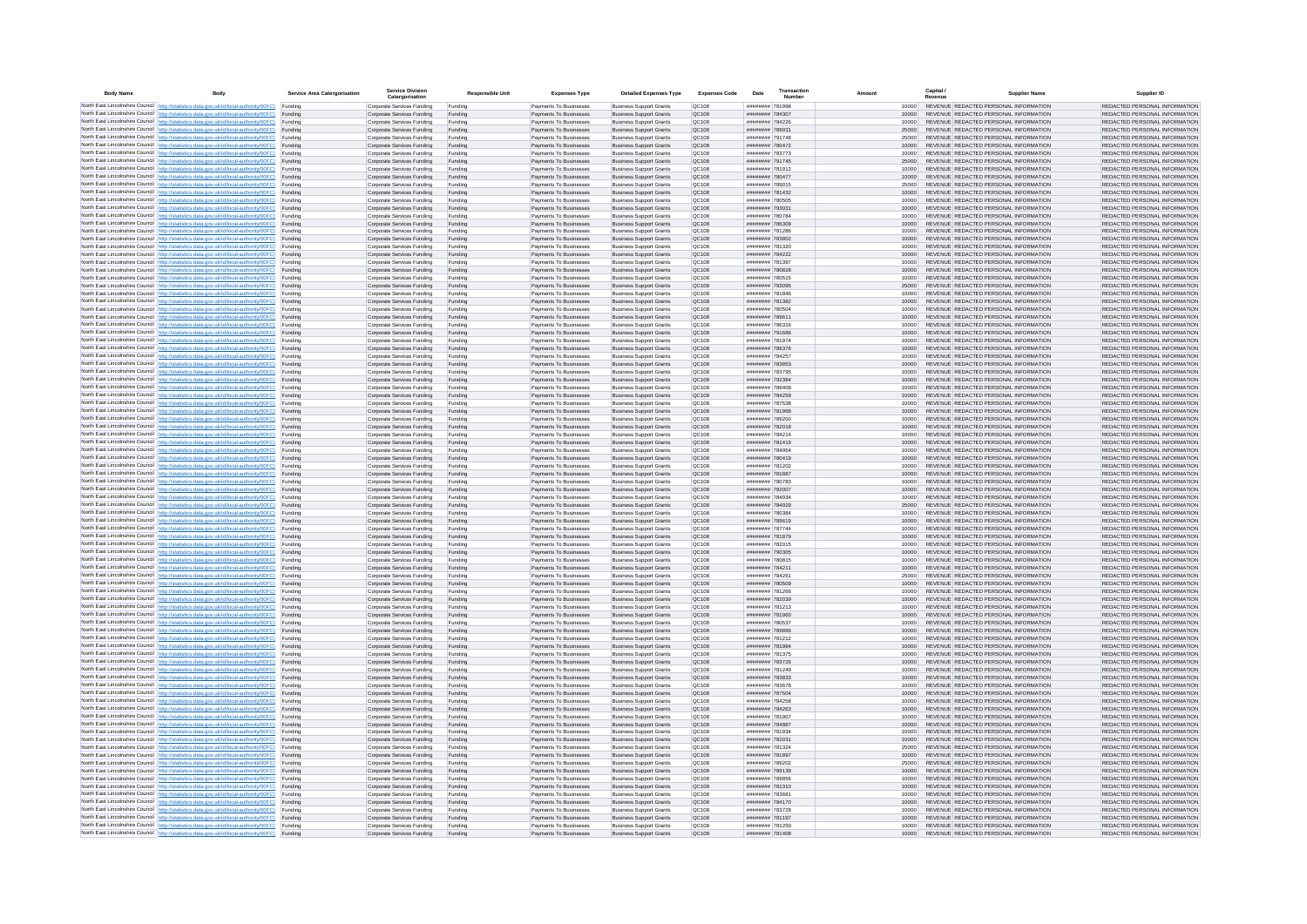| <b>Body Name</b> |                                                                                                                                                                                                  | Service Area Catergorisation | Service Divisio<br>Catergorisation                       | <b>Responsible Unit</b> | <b>Expenses Type</b>                             | <b>Detailed Expenses Type</b>                                    | <b>Expenses Code</b>  | Date                               | Transactio<br>Numbe |                |       | Capital /<br>Revenue | <b>Supplier Nam</b>                                                            | Supplier ID                                                    |
|------------------|--------------------------------------------------------------------------------------------------------------------------------------------------------------------------------------------------|------------------------------|----------------------------------------------------------|-------------------------|--------------------------------------------------|------------------------------------------------------------------|-----------------------|------------------------------------|---------------------|----------------|-------|----------------------|--------------------------------------------------------------------------------|----------------------------------------------------------------|
|                  | North East Lincolnshire Council http://statistics.data.gov.uk/id/local-authority/00FC) Funding                                                                                                   |                              | Corporate Services Funding                               | Funding                 | Payments To Businesses                           | <b>Business Support Grants</b>                                   | QC108                 | ######## 789607                    |                     |                | 10000 |                      | REVENUE REDACTED PERSONAL INFORMATION                                          | REDACTED PERSONAL INFORMATION                                  |
|                  | North East Lincolnshire Council http://statistics.data.gov.uk/id/local-authority/00FC) Funding                                                                                                   |                              | Corporate Services Funding                               | Funding                 | Payments To Businesses                           | <b>Business Support Grants</b>                                   | QC108                 | ######## 786402                    |                     | 10000          |       |                      | REVENUE REDACTED PERSONAL INFORMATION                                          | REDACTED PERSONAL INFORMATION                                  |
|                  | North East Lincolnshire Council http://statistics.data.gov.uk/id/local-authority/00FC)<br>North East Lincolnshire Council http://statistics.data.gov.uk/id/local-authority/00FC)                 | Funding<br>Funding           | Corporate Services Funding<br>Corporate Services Funding | Funding<br>Funding      | Payments To Businesses<br>Payments To Businesses | <b>Business Support Grants</b><br><b>Business Support Grants</b> | <b>OC108</b><br>QC108 | ######## 783704<br>######## 781405 |                     | 10000<br>10000 |       |                      | REVENUE REDACTED PERSONAL INFORMATION<br>REVENUE REDACTED PERSONAL INFORMATION | REDACTED PERSONAL INFORMATION<br>REDACTED PERSONAL INFORMATION |
|                  | North East Lincolnshire Council http://statistics.data.gov.uk/id/local-authority/00FC) Funding                                                                                                   |                              | Corporate Services Funding                               | Funding                 | Payments To Businesses                           | <b>Business Support Grants</b>                                   | <b>OC108</b>          | ######## 784283                    |                     |                | 10000 |                      | REVENUE REDACTED PERSONAL INFORMATION                                          | REDACTED PERSONAL INFORMATION                                  |
|                  | North East Lincolnshire Council http://statistics.data.gov.uk/id/local-authority/00FC)                                                                                                           | Funding                      | Corporate Services Funding                               | Funding                 | Payments To Businesses                           | <b>Business Support Grants</b>                                   | OC108                 | ######## 783717                    |                     | 10000          |       |                      | REVENUE REDACTED PERSONAL INFORMATION                                          | REDACTED PERSONAL INFORMATION                                  |
|                  | North East Lincolnshire Council http://statistics.data.gov.uk/id/local-authority/00FC)                                                                                                           | Funding                      | Corporate Services Funding                               | Funding                 | Payments To Businesses                           | <b>Business Support Grants</b>                                   | QC108                 | ######## 781420                    |                     | 10000          |       |                      | REVENUE REDACTED PERSONAL INFORMATION                                          | REDACTED PERSONAL INFORMATION                                  |
|                  | North East Lincolnshire Council http://statistics.data.gov.uk/id/local-authority/00FC)<br>North East Lincolnshire Council http://statistics.data.gov.uk/id/local-authority/00FC)                 | Funding<br>Funding           | Corporate Services Funding<br>Corporate Services Funding | Funding<br>Funding      | Payments To Businesses<br>Payments To Businesses | <b>Business Support Grants</b><br><b>Business Support Grants</b> | QC108<br>QC108        | ######## 781380<br>######## 784230 |                     | 10000<br>10000 |       |                      | REVENUE REDACTED PERSONAL INFORMATION<br>REVENUE REDACTED PERSONAL INFORMATION | REDACTED PERSONAL INFORMATION<br>REDACTED PERSONAL INFORMATION |
|                  | North East Lincolnshire Council http://statistics.data.gov.uk/id/local-authority/00FC)                                                                                                           | Funding                      | Corporate Services Funding                               | Funding                 | Payments To Businesses                           | <b>Business Support Grants</b>                                   | QC108                 | ######## 783816                    |                     | 10000          |       |                      | REVENUE REDACTED PERSONAL INFORMATION                                          | REDACTED PERSONAL INFORMATION                                  |
|                  | North East Lincolnshire Council http://statistics.data.gov.uk/id/local-authority/00FC) Funding                                                                                                   |                              | Corporate Services Funding                               | Funding                 | Payments To Businesses                           | <b>Business Support Grants</b>                                   | QC108                 | ######## 783755                    |                     | 10000          |       |                      | REVENUE REDACTED PERSONAL INFORMATION                                          | REDACTED PERSONAL INFORMATION                                  |
|                  | North East Lincolnshire Council http://statistics.data.gov.uk/id/local-authority/00FC) Funding<br>North East Lincolnshire Council http://statistics.data.gov.uk/id/local-authority/00FC)         | Funding                      | Corporate Services Funding<br>Corporate Services Funding | Funding<br>Funding      | Payments To Businesses<br>Payments To Businesses | <b>Business Support Grants</b><br><b>Business Support Grants</b> | QC108<br>QC108        | ######## 781309<br>######## 786370 |                     | 10000<br>10000 |       |                      | REVENUE REDACTED PERSONAL INFORMATION<br>REVENUE REDACTED PERSONAL INFORMATION | REDACTED PERSONAL INFORMATION<br>REDACTED PERSONAL INFORMATION |
|                  | North East Lincolnshire Council http://statistics.data.gov.uk/id/local-authority/00FC)                                                                                                           | Funding                      | Corporate Services Funding                               | Funding                 | Payments To Businesses                           | <b>Business Support Grants</b>                                   | QC108                 | ######## 781349                    |                     | 10000          |       |                      | REVENUE REDACTED PERSONAL INFORMATION                                          | REDACTED PERSONAL INFORMATION                                  |
|                  | North East Lincolnshire Council http://statistics.data.gov.uk/id/local-authority/00FC)                                                                                                           | Funding                      | Corporate Services Funding                               | Funding                 | Payments To Businesses                           | <b>Business Support Grants</b>                                   | QC108                 | ######## 784285                    |                     | 10000          |       |                      | REVENUE REDACTED PERSONAL INFORMATION                                          | REDACTED PERSONAL INFORMATION                                  |
|                  | North East Lincolnshire Council http://statistics.data.gov.uk/id/local-authority/00FC) Funding                                                                                                   |                              | Corporate Services Funding                               | Funding                 | Payments To Businesses                           | <b>Business Support Grants</b>                                   | QC108                 | ####### 786315                     |                     | 10000          |       |                      | REVENUE REDACTED PERSONAL INFORMATION                                          | REDACTED PERSONAL INFORMATION                                  |
|                  | North East Lincolnshire Council http://statistics.data.gov.uk/id/local-authority/00FC)<br>North East Lincolnshire Council http://statistics.data.gov.uk/id/local-authority/00FC) Funding         | Funding                      | Corporate Services Funding<br>Corporate Services Funding | Funding<br>Funding      | Payments To Businesse<br>Payments To Businesses  | <b>Business Support Grants</b><br><b>Business Support Grants</b> | QC108<br>QC108        | ######## 783760<br>######## 780433 |                     | 10000<br>10000 |       |                      | REVENUE REDACTED PERSONAL INFORMATION<br>REVENUE REDACTED PERSONAL INFORMATION | REDACTED PERSONAL INFORMATION<br>REDACTED PERSONAL INFORMATION |
|                  | North East Lincolnshire Council http://statistics.data.gov.uk/id/local-authority/00FC) Funding                                                                                                   |                              | Corporate Services Funding                               | Funding                 | Payments To Businesses                           | <b>Business Support Grants</b>                                   | QC108                 | ######## 789639                    |                     | 10000          |       |                      | REVENUE REDACTED PERSONAL INFORMATION                                          | REDACTED PERSONAL INFORMATION                                  |
|                  | North East Lincolnshire Council http://statistics.data.gov.uk/id/local-authority/00FC) Funding                                                                                                   |                              | Corporate Services Funding                               | Funding                 | Payments To Businesses                           | <b>Business Support Grants</b>                                   | QC108                 | ######## 781871                    |                     | 10000          |       |                      | REVENUE REDACTED PERSONAL INFORMATION                                          | REDACTED PERSONAL INFORMATION                                  |
|                  | North East Lincolnshire Council http://statistics.data.gov.uk/id/local-authority/00FC) Funding<br>North East Lincolnshire Council http://statistics.data.gov.uk/id/local-authority/00FC)         |                              | Corporate Services Funding                               | Funding                 | Payments To Businesses                           | <b>Business Support Grants</b>                                   | QC108                 | ######## 780545                    |                     | 10000          |       |                      | REVENUE REDACTED PERSONAL INFORMATION                                          | REDACTED PERSONAL INFORMATION                                  |
|                  | North East Lincolnshire Council http://statistics.data.gov.uk/id/local-authority/00FC)                                                                                                           | Funding<br>Funding           | Corporate Services Funding<br>Corporate Services Funding | Funding<br>Funding      | Payments To Businesses<br>Payments To Businesses | <b>Business Support Grants</b><br><b>Business Support Grants</b> | QC108<br>QC108        | ######## 784204<br>######## 783707 |                     | 10000<br>10000 |       |                      | REVENUE REDACTED PERSONAL INFORMATION<br>REVENUE REDACTED PERSONAL INFORMATION | REDACTED PERSONAL INFORMATION<br>REDACTED PERSONAL INFORMATION |
|                  | North East Lincolnshire Council http://statistics.data.gov.uk/id/local-authority/00FC)                                                                                                           | Funding                      | Corporate Services Funding                               | Funding                 | Payments To Businesses                           | <b>Business Support Grants</b>                                   | <b>OC108</b>          | ######## 793061                    |                     | 10000          |       |                      | REVENUE REDACTED PERSONAL INFORMATION                                          | REDACTED PERSONAL INFORMATION                                  |
|                  | North East Lincolnshire Council http://statistics.data.gov.uk/id/local-authority/00FC) Funding                                                                                                   |                              | Corporate Services Funding                               | Funding                 | Payments To Businesses                           | <b>Business Support Grants</b>                                   | QC108                 | ######## 787274                    |                     |                |       |                      | REVENUE REDACTED PERSONAL INFORMATION                                          | REDACTED PERSONAL INFORMATION                                  |
|                  | North East Lincolnshire Council http://statistics.data.gov.uk/id/local-authority/00FC)                                                                                                           | Funding                      | Corporate Services Funding                               | Funding                 | Payments To Businesses                           | <b>Business Support Grants</b>                                   | QC108                 | ######## 783708                    |                     | 10000          |       |                      | REVENUE REDACTED PERSONAL INFORMATION                                          | REDACTED PERSONAL INFORMATION                                  |
|                  | North East Lincolnshire Council http://statistics.data.gov.uk/id/local-authority/00FC)<br>North East Lincolnshire Council http://statistics.data.gov.uk/id/local-authority/00FC)                 | Funding<br>Funding           | Corporate Services Funding<br>Corporate Services Funding | Funding<br>Funding      | Payments To Businesses<br>Payments To Businesses | <b>Business Support Grants</b><br><b>Business Support Grants</b> | OC108<br>QC108        | ######## 793027<br>######## 792392 |                     | 10000<br>25000 |       |                      | REVENUE REDACTED PERSONAL INFORMATION<br>REVENUE REDACTED PERSONAL INFORMATION | REDACTED PERSONAL INFORMATION<br>REDACTED PERSONAL INFORMATION |
|                  | North East Lincolnshire Council http://statistics.data.gov.uk/id/local-authority/00FC) Funding                                                                                                   |                              | Corporate Services Funding                               | Funding                 | Payments To Businesses                           | <b>Business Sunnort Grants</b>                                   | OC108                 | ######## 781312                    |                     | 10000          |       |                      | REVENUE REDACTED PERSONAL INFORMATION                                          | REDACTED PERSONAL INFORMATION                                  |
|                  | North East Lincolnshire Council http://statistics.data.gov.uk/id/local-authority/00FC) Funding                                                                                                   |                              | Corporate Services Funding                               | Funding                 | Payments To Businesses                           | <b>Business Support Grants</b>                                   | <b>OC108</b>          | ######## 780771                    |                     | 10000          |       |                      | REVENUE REDACTED PERSONAL INFORMATION                                          | REDACTED PERSONAL INFORMATION                                  |
|                  | North East Lincolnshire Council http://statistics.data.gov.uk/id/local-authority/00FC)                                                                                                           | Funding                      | Corporate Services Funding                               | Funding                 | Payments To Businesses                           | <b>Business Support Grants</b>                                   | QC108<br>QC108        | ######## 780508                    |                     | 10000<br>10000 |       |                      | REVENUE REDACTED PERSONAL INFORMATION<br>REVENUE REDACTED PERSONAL INFORMATION | REDACTED PERSONAL INFORMATION<br>REDACTED PERSONAL INFORMATION |
|                  | North East Lincolnshire Council http://statistics.data.gov.uk/id/local-authority/00FC)<br>North East Lincolnshire Council   http://statistics.data.gov.uk/id/local-authority/00FC)               | Funding<br>Funding           | Corporate Services Funding<br>Corporate Services Funding | Funding<br>Funding      | Payments To Businesses<br>Payments To Businesses | <b>Business Support Grants</b><br><b>Business Support Grants</b> | QC108                 | ######## 793043<br>######## 792383 |                     | 10000          |       |                      | REVENUE REDACTED PERSONAL INFORMATION                                          | REDACTED PERSONAL INFORMATION                                  |
|                  | North East Lincolnshire Council http://statistics.data.gov.uk/id/local-authority/00FC) Funding                                                                                                   |                              | Corporate Services Funding                               | Funding                 | Payments To Businesses                           | <b>Business Support Grants</b>                                   | QC108                 | ######## 781964                    |                     | 10000          |       |                      | REVENUE REDACTED PERSONAL INFORMATION                                          | REDACTED PERSONAL INFORMATION                                  |
|                  | North East Lincolnshire Council http://statistics.data.gov.uk/id/local-authority/00FC)                                                                                                           | Funding                      | Corporate Services Funding                               | Funding                 | Payments To Businesses                           | <b>Business Support Grants</b>                                   | QC108                 | ######## 781985                    |                     | 10000          |       |                      | REVENUE REDACTED PERSONAL INFORMATION                                          | REDACTED PERSONAL INFORMATION                                  |
|                  | North East Lincolnshire Council http://statistics.data.gov.uk/id/local-authority/00FC)<br>North East Lincolnshire Council http://statistics.data.gov.uk/id/local-authority/00FC) Funding         | Funding                      | Corporate Services Funding<br>Corporate Services Funding | Funding<br>Funding      | Payments To Businesses<br>Payments To Businesses | <b>Business Support Grants</b><br><b>Business Support Grants</b> | QC108<br>QC108        | ######## 784178<br>######## 784177 |                     | 10000<br>10000 |       |                      | REVENUE REDACTED PERSONAL INFORMATION<br>REVENUE REDACTED PERSONAL INFORMATION | REDACTED PERSONAL INFORMATION<br>REDACTED PERSONAL INFORMATION |
|                  | North East Lincolnshire Council http://statistics.data.gov.uk/id/local-authority/00FC) Funding                                                                                                   |                              | Corporate Services Funding                               | Funding                 | Payments To Businesses                           | <b>Business Support Grants</b>                                   | OC108                 | ######## 783779                    |                     | 10000          |       |                      | REVENUE REDACTED PERSONAL INFORMATION                                          | REDACTED PERSONAL INFORMATION                                  |
|                  | North East Lincolnshire Council http://statistics.data.gov.uk/id/local-authority/00FC) Funding                                                                                                   |                              | Corporate Services Funding                               | Funding                 | Payments To Businesses                           | <b>Business Support Grants</b>                                   | OC108                 | <b><i>HNUBBBBB</i></b> 781966      |                     | 10000          |       |                      | REVENUE REDACTED PERSONAL INFORMATION                                          | REDACTED PERSONAL INFORMATION                                  |
|                  | North East Lincolnshire Council http://statistics.data.gov.uk/id/local-authority/00FC)                                                                                                           | Funding                      | Corporate Services Funding                               | Funding                 | Payments To Businesses                           | <b>Business Support Grants</b>                                   | QC108                 | ######## 781256                    |                     | 10000          |       |                      | REVENUE REDACTED PERSONAL INFORMATION                                          | REDACTED PERSONAL INFORMATION                                  |
|                  | North East Lincolnshire Council http://statistics.data.gov.uk/id/local-authority/00FC)<br>North East Lincolnshire Council http://statistics.data.gov.uk/id/local-authority/00FC)                 | Funding<br>Funding           | Corporate Services Funding<br>Corporate Services Funding | Funding<br>Funding      | Payments To Businesses<br>Payments To Businesses | <b>Business Support Grants</b><br><b>Business Support Grants</b> | QC108<br>QC108        | ######## 787270<br>######## 789191 |                     | 10000<br>10000 |       |                      | REVENUE REDACTED PERSONAL INFORMATION<br>REVENUE REDACTED PERSONAL INFORMATION | REDACTED PERSONAL INFORMATION<br>REDACTED PERSONAL INFORMATION |
|                  | North East Lincolnshire Council http://statistics.data.gov.uk/id/local-authority/00FC)                                                                                                           | Funding                      | Corporate Services Funding                               | Funding                 | Payments To Businesses                           | <b>Business Support Grants</b>                                   | QC108                 | ######## 789154                    |                     | 25000          |       |                      | REVENUE REDACTED PERSONAL INFORMATION                                          | REDACTED PERSONAL INFORMATION                                  |
|                  | North East Lincolnshire Council http://statistics.data.gov.uk/id/local-authority/00FC)                                                                                                           | Funding                      | Corporate Services Funding                               | Funding                 | Payments To Businesses                           | <b>Business Support Grants</b>                                   | QC108                 | ######## 781995                    |                     | 10000          |       |                      | REVENUE REDACTED PERSONAL INFORMATION                                          | REDACTED PERSONAL INFORMATION                                  |
|                  | North East Lincolnshire Council http://statistics.data.gov.uk/id/local-authority/00FC) Funding                                                                                                   |                              | Corporate Services Funding                               | Funding                 | Payments To Businesses                           | <b>Business Support Grants</b>                                   | QC108                 | ######## 784241                    |                     | 10000          |       |                      | REVENUE REDACTED PERSONAL INFORMATION                                          | REDACTED PERSONAL INFORMATION                                  |
|                  | North East Lincolnshire Council http://statistics.data.gov.uk/id/local-authority/00FC)<br>North East Lincolnshire Council http://statistics.data.gov.uk/id/local-authority/00FC)                 | Funding<br>Funding           | Corporate Services Funding<br>Corporate Services Funding | Funding<br>Funding      | Payments To Businesses<br>Payments To Businesses | <b>Business Support Grants</b><br><b>Business Support Grants</b> | QC108<br>QC108        | ######## 780854<br>######## 780466 |                     | 10000<br>25000 |       |                      | REVENUE REDACTED PERSONAL INFORMATION<br>REVENUE REDACTED PERSONAL INFORMATION | REDACTED PERSONAL INFORMATION<br>REDACTED PERSONAL INFORMATION |
|                  | North East Lincolnshire Council http://statistics.data.gov.uk/id/local-authority/00FC)                                                                                                           | Funding                      | Corporate Services Funding                               | Funding                 | Payments To Businesses                           | <b>Business Support Grants</b>                                   | QC108                 | ######## 787525                    |                     | 10000          |       |                      | REVENUE REDACTED PERSONAL INFORMATION                                          | REDACTED PERSONAL INFORMATION                                  |
|                  | North East Lincolnshire Council http://statistics.data.gov.uk/id/local-authority/00FC)                                                                                                           | Funding                      | Corporate Services Funding                               | Funding                 | Payments To Businesses                           | <b>Business Support Grants</b>                                   | QC108                 | ######## 78186                     |                     | 10000          |       |                      | REVENUE REDACTED PERSONAL INFORMATION                                          | REDACTED PERSONAL INFORMATION                                  |
|                  | North East Lincolnshire Council http://statistics.data.gov.uk/id/local-authority/00FC)<br>North East Lincolnshire Council http://statistics.data.gov.uk/id/local-authority/00FC) Funding         | Funding                      | Corporate Services Funding                               | Funding                 | Payments To Businesses                           | <b>Business Support Grants</b><br><b>Business Support Grants</b> | QC108<br>QC108        | ######## 783804<br>######## 787745 |                     | 10000          |       |                      | REVENUE REDACTED PERSONAL INFORMATION<br>REVENUE REDACTED PERSONAL INFORMATION | REDACTED PERSONAL INFORMATION<br>REDACTED PERSONAL INFORMATION |
|                  | North East Lincolnshire Council http://statistics.data.gov.uk/id/local-authority/00FC) Funding                                                                                                   |                              | Corporate Services Funding<br>Corporate Services Funding | Funding<br>Funding      | Payments To Businesses<br>Payments To Businesses | <b>Business Support Grants</b>                                   | QC108                 | ######## 784981                    |                     | 10000<br>10000 |       |                      | REVENUE REDACTED PERSONAL INFORMATION                                          | REDACTED PERSONAL INFORMATION                                  |
|                  | North East Lincolnshire Council http://statistics.data.gov.uk/id/local-authority/00FC)                                                                                                           | Funding                      | Corporate Services Funding                               | Funding                 | Payments To Businesses                           | <b>Business Support Grants</b>                                   | QC108                 | ######## 781198                    |                     | 10000          |       |                      | REVENUE REDACTED PERSONAL INFORMATION                                          | REDACTED PERSONAL INFORMATION                                  |
|                  | North East Lincolnshire Council http://statistics.data.gov.uk/id/local-authority/00FC)                                                                                                           | Funding                      | Corporate Services Funding                               | Funding                 | Payments To Businesses                           | <b>Business Support Grants</b>                                   | QC108                 | ######## 784946                    |                     | 10000          |       |                      | REVENUE REDACTED PERSONAL INFORMATION                                          | REDACTED PERSONAL INFORMATION                                  |
|                  | North East Lincolnshire Council http://statistics.data.gov.uk/id/local-authority/00FC)<br>North East Lincolnshire Council http://statistics.data.gov.uk/id/local-authority/00FC)                 | Funding<br>Funding           | Corporate Services Funding<br>Corporate Services Funding | Funding<br>Funding      | Payments To Businesses<br>Payments To Businesses | <b>Business Support Grants</b><br><b>Business Support Grants</b> | OC108<br><b>OC108</b> | ######## 791692<br>######## 784188 |                     | 10000<br>10000 |       |                      | REVENUE REDACTED PERSONAL INFORMATION<br>REVENUE REDACTED PERSONAL INFORMATION | REDACTED PERSONAL INFORMATION<br>REDACTED PERSONAL INFORMATION |
|                  | North East Lincolnshire Council http://statistics.data.gov.uk/id/local-authority/00FC)                                                                                                           | Funding                      | Corporate Services Funding                               | Funding                 | Payments To Businesses                           | <b>Business Support Grants</b>                                   | QC108                 | ######## 780375                    |                     | 10000          |       |                      | REVENUE REDACTED PERSONAL INFORMATION                                          | REDACTED PERSONAL INFORMATION                                  |
|                  | North East Lincolnshire Council http://statistics.data.gov.uk/id/local-authority/00FC)                                                                                                           | Funding                      | Corporate Services Funding                               | Funding                 | Payments To Businesses                           | <b>Business Support Grants</b>                                   | QC108                 | ######## 787550                    |                     | 10000          |       |                      | REVENUE REDACTED PERSONAL INFORMATION                                          | REDACTED PERSONAL INFORMATION                                  |
|                  | North East Lincolnshire Council http://statistics.data.gov.uk/id/local-authority/00FC) Funding                                                                                                   |                              | Corporate Services Funding                               | Funding                 | Payments To Businesses                           | <b>Business Support Grants</b>                                   | QC108                 | ######## 780406                    |                     | 25000          |       |                      | REVENUE REDACTED PERSONAL INFORMATION<br>REVENUE REDACTED PERSONAL INFORMATION | REDACTED PERSONAL INFORMATION                                  |
|                  | North East Lincolnshire Council http://statistics.data.gov.uk/id/local-authority/00FC) Funding<br>North East Lincolnshire Council http://statistics.data.gov.uk/id/local-authority/00FC) Funding |                              | Corporate Services Funding<br>Corporate Services Funding | Funding<br>Funding      | Payments To Businesses<br>Payments To Businesses | <b>Business Support Grants</b><br><b>Business Support Grants</b> | QC108<br>OC108        | ######## 781393<br>######## 788997 |                     | 10000<br>10000 |       |                      | REVENUE REDACTED PERSONAL INFORMATION                                          | REDACTED PERSONAL INFORMATION<br>REDACTED PERSONAL INFORMATION |
|                  | North East Lincolnshire Council http://statistics.data.gov.uk/id/local-authority/00FC)                                                                                                           | Funding                      | Corporate Services Funding                               | Funding                 | Payments To Businesses                           | <b>Business Support Grants</b>                                   | QC108                 | ######## 786331                    |                     | 10000          |       |                      | REVENUE REDACTED PERSONAL INFORMATION                                          | REDACTED PERSONAL INFORMATION                                  |
|                  | North East Lincolnshire Council http://statistics.data.gov.uk/id/local-authority/00FC)                                                                                                           | Funding                      | Corporate Services Funding                               | Funding                 | Payments To Businesses                           | <b>Business Support Grants</b>                                   | OC108                 | ######## 780841                    |                     | 10000          |       |                      | REVENUE REDACTED PERSONAL INFORMATION                                          | REDACTED PERSONAL INFORMATION                                  |
|                  | North East Lincolnshire Council http://statistics.data.gov.uk/id/local-authority/00FC)<br>North East Lincolnshire Council http://statistics.data.gov.uk/id/local-authority/00FC)                 | Funding<br>Funding           | Corporate Services Funding<br>Corporate Services Funding | Funding<br>Funding      | Payments To Businesses<br>Payments To Businesses | <b>Business Support Grants</b><br><b>Business Support Grants</b> | <b>OC108</b><br>OC108 | ######## 780467<br>######## 783772 |                     | 10000<br>10000 |       |                      | REVENUE REDACTED PERSONAL INFORMATION<br>REVENUE REDACTED PERSONAL INFORMATION | REDACTED PERSONAL INFORMATION<br>REDACTED PERSONAL INFORMATION |
|                  | North East Lincolnshire Council http://statistics.data.gov.uk/id/local-authority/00FC)                                                                                                           | Funding                      | Corporate Services Funding                               | Funding                 | Payments To Businesses                           | <b>Business Support Grants</b>                                   | QC108                 | ####### 782025                     |                     | 10000          |       |                      | REVENUE REDACTED PERSONAL INFORMATION                                          | REDACTED PERSONAL INFORMATION                                  |
|                  | North East Lincolnshire Council http://statistics.data.gov.uk/id/local-authority/00FC)                                                                                                           | Funding                      | Corporate Services Funding                               | Funding                 | Payments To Businesses                           | <b>Business Support Grants</b>                                   | QC108                 | ######## 786326                    |                     | 10000          |       |                      | REVENUE REDACTED PERSONAL INFORMATION                                          | REDACTED PERSONAL INFORMATION                                  |
|                  | North East Lincolnshire Council   http://statistics.data.gov.uk/id/local-authority/00FC)                                                                                                         | Funding                      | Corporate Services Funding                               | Funding                 | Payments To Businesses                           | <b>Business Support Grants</b>                                   | QC108                 | ######## 783727                    |                     | 10000          |       |                      | REVENUE REDACTED PERSONAL INFORMATION                                          | REDACTED PERSONAL INFORMATION                                  |
|                  | North East Lincolnshire Council http://statistics.data.gov.uk/id/local-authority/00FC) Funding<br>North East Lincolnshire Council http://statistics.data.gov.uk/id/local-authority/00FC) Funding |                              | Corporate Services Funding<br>Corporate Services Funding | Funding<br>Funding      | Payments To Businesses<br>Payments To Businesses | <b>Business Support Grants</b><br><b>Business Support Grants</b> | <b>QC108</b><br>QC108 | ######## 780432<br>######## 790310 |                     | 10000<br>10000 |       |                      | REVENUE REDACTED PERSONAL INFORMATION<br>REVENUE REDACTED PERSONAL INFORMATION | REDACTED PERSONAL INFORMATION<br>REDACTED PERSONAL INFORMATION |
|                  | North East Lincolnshire Council http://statistics.data.gov.uk/id/local-authority/00FC) Funding                                                                                                   |                              | Corporate Services Funding                               | Funding                 | Payments To Businesses                           | <b>Business Support Grants</b>                                   | QC108                 | ######## 781216                    |                     | 10000          |       |                      | REVENUE REDACTED PERSONAL INFORMATION                                          | REDACTED PERSONAL INFORMATION                                  |
|                  | North East Lincolnshire Council http://statistics.data.gov.uk/id/local-authority/00FC)                                                                                                           | Funding                      | Corporate Services Funding                               | Funding                 | Payments To Businesses                           | <b>Business Support Grants</b>                                   | OC108                 | ######## 787311                    |                     | 10000          |       |                      | REVENUE REDACTED PERSONAL INFORMATION                                          | REDACTED PERSONAL INFORMATION                                  |
|                  | North East Lincolnshire Council http://statistics.data.gov.uk/id/local-authority/00FC) Funding                                                                                                   | Funding                      | Corporate Services Funding<br>Corporate Services Funding | Funding<br>Funding      | Payments To Businesses<br>Payments To Businesses | <b>Business Support Grants</b><br><b>Business Support Grants</b> | QC108<br>QC108        | ######## 787260<br>######## 783705 |                     | 10000<br>10000 |       |                      | REVENUE REDACTED PERSONAL INFORMATION<br>REVENUE REDACTED PERSONAL INFORMATION | REDACTED PERSONAL INFORMATION<br>REDACTED PERSONAL INFORMATION |
|                  | North East Lincolnshire Council http://statistics.data.gov.uk/id/local-authority/00FC)<br>North East Lincolnshire Council http://statistics.data.gov.uk/id/local-authority/00FC)                 | Funding                      | Corporate Services Funding                               | Funding                 | Payments To Businesses                           | <b>Business Support Grants</b>                                   | QC108                 | ######## 786335                    |                     | 10000          |       |                      | REVENUE REDACTED PERSONAL INFORMATION                                          | REDACTED PERSONAL INFORMATION                                  |
|                  | North East Lincolnshire Council http://statistics.data.gov.uk/id/local-authority/00FC)                                                                                                           | Funding                      | Corporate Services Funding                               | Funding                 | Payments To Businesses                           | <b>Business Support Grants</b>                                   | QC108                 | ######## 781427                    |                     | 10000          |       |                      | REVENUE REDACTED PERSONAL INFORMATION                                          | REDACTED PERSONAL INFORMATION                                  |
|                  | North East Lincolnshire Council http://statistics.data.gov.uk/id/local-authority/00FC)                                                                                                           | Funding                      | Corporate Services Funding                               | Funding                 | Payments To Businesses                           | <b>Business Support Grants</b>                                   | QC108                 | ######## 783737                    |                     | 10000          |       |                      | REVENUE REDACTED PERSONAL INFORMATION                                          | REDACTED PERSONAL INFORMATION                                  |
|                  | North East Lincolnshire Council http://statistics.data.gov.uk/id/local-authority/00FC) Funding<br>North East Lincolnshire Council http://statistics.data.gov.uk/id/local-authority/00FC) Funding |                              | Corporate Services Funding<br>Corporate Services Funding | Funding<br>Funding      | Payments To Businesses<br>Payments To Businesses | <b>Business Support Grants</b><br><b>Business Support Grants</b> | QC108<br>QC108        | ######## 793033<br>######## 789862 |                     | 10000<br>10000 |       |                      | REVENUE REDACTED PERSONAL INFORMATION<br>REVENUE REDACTED PERSONAL INFORMATION | REDACTED PERSONAL INFORMATION<br>REDACTED PERSONAL INFORMATION |
|                  | North East Lincolnshire Council http://statistics.data.gov.uk/id/local-authority/00FC)                                                                                                           | Funding                      | Corporate Services Funding                               | Funding                 | Payments To Businesses                           | <b>Business Support Grants</b>                                   | QC108                 | ######## 789196                    |                     | 10000          |       |                      | REVENUE REDACTED PERSONAL INFORMATION                                          | REDACTED PERSONAL INFORMATION                                  |
|                  | North East Lincolnshire Council http://statistics.data.gov.uk/id/local-authority/00FC)                                                                                                           | Funding                      | Corporate Services Funding                               | Funding                 | Payments To Businesses                           | <b>Business Support Grants</b>                                   | OC108                 | ######## 783848                    |                     | 25000          |       |                      | REVENUE REDACTED PERSONAL INFORMATION                                          | REDACTED PERSONAL INFORMATION                                  |
|                  | North East Lincolnshire Council http://statistics.data.gov.uk/id/local-authority/00FC)                                                                                                           | Funding                      | Corporate Services Funding                               | Funding                 | Payments To Businesses                           | <b>Business Support Grants</b>                                   | QC108                 | ######## 792386                    |                     | 10000          |       |                      | REVENUE REDACTED PERSONAL INFORMATION                                          | REDACTED PERSONAL INFORMATION                                  |
|                  | North East Lincolnshire Council http://statistics.data.gov.uk/id/local-authority/00FC) Funding<br>North East Lincolnshire Council http://statistics.data.gov.uk/id/local-authority/00FC) Funding |                              | Corporate Services Funding<br>Corporate Services Funding | Funding<br>Funding      | Payments To Businesses<br>Payments To Businesses | <b>Business Support Grants</b><br><b>Business Support Grants</b> | QC108<br>QC108        | ######## 783677<br>######## 789596 |                     | 10000<br>10000 |       |                      | REVENUE REDACTED PERSONAL INFORMATION<br>REVENUE REDACTED PERSONAL INFORMATION | REDACTED PERSONAL INFORMATION<br>REDACTED PERSONAL INFORMATION |
|                  | North East Lincolnshire Council http://statistics.data.gov.uk/id/local-authority/00FC)                                                                                                           | Funding                      | Corporate Services Funding                               | Funding                 | Payments To Businesses                           | <b>Business Support Grants</b>                                   | QC108                 | ######## 781268                    |                     | 10000          |       |                      | REVENUE REDACTED PERSONAL INFORMATION                                          | REDACTED PERSONAL INFORMATION                                  |
|                  | North East Lincolnshire Council http://statistics.data.gov.uk/id/local-authority/00FC)                                                                                                           | Funding                      | Corporate Services Funding                               | Funding                 | Payments To Businesses                           | <b>Business Support Grants</b>                                   | QC108                 | ######## 784120                    |                     | 10000          |       |                      | REVENUE REDACTED PERSONAL INFORMATION                                          | REDACTED PERSONAL INFORMATION                                  |
|                  | North East Lincolnshire Council http://statistics.data.gov.uk/id/local-authority/00FC) Funding                                                                                                   |                              | Corporate Services Funding                               | Funding<br>Funding      | Payments To Businesses<br>Payments To Businesses | <b>Business Sunnort Grants</b>                                   | OC108<br><b>OC108</b> | ######## 780821<br>######## 780439 |                     | 10000<br>10000 |       |                      | REVENUE REDACTED PERSONAL INFORMATION<br>REVENUE REDACTED PERSONAL INFORMATION | REDACTED PERSONAL INFORMATION<br>REDACTED PERSONAL INFORMATION |
|                  | North East Lincolnshire Council http://statistics.data.gov.uk/id/local-authority/00FC)<br>North East Lincolnshire Council http://statistics.data.gov.uk/id/local-authority/00FC)                 | Funding<br>Funding           | Corporate Services Funding<br>Corporate Services Funding | Funding                 | Payments To Businesses                           | <b>Business Support Grants</b><br><b>Business Support Grants</b> | QC108                 | ######## 789918                    |                     | 10000          |       |                      | REVENUE REDACTED PERSONAL INFORMATION                                          | REDACTED PERSONAL INFORMATION                                  |
|                  | North East Lincolnshire Council   http://statistics.data.gov.uk/id/local-authority/00FC)                                                                                                         | Funding                      | Corporate Services Funding                               | Funding                 | Payments To Businesses                           | <b>Business Support Grants</b>                                   | <b>OC108</b>          | 129987 189918                      |                     | 10000          |       |                      | REVENUE REDACTED PERSONAL INFORMATION                                          | REDACTED PERSONAL INFORMATION                                  |
|                  | North East Lincolnshire Council http://statistics.data.gov.uk/id/local-authority/00FC)                                                                                                           | Funding                      | Corporate Services Funding                               | Funding                 | Payments To Businesse                            | <b>Business Support Grants</b>                                   | QC108                 | ######## 786388                    |                     | 10000          |       |                      | REVENUE REDACTED PERSONAL INFORMATION                                          | REDACTED PERSONAL INFORMATION                                  |
|                  | North East Lincolnshire Council http://statistics.data.gov.uk/id/local-authority/00FC) Funding<br>North East Lincolnshire Council http://statistics.data.gov.uk/id/local-authority/00FC) Funding |                              | Corporate Services Funding<br>Corporate Services Funding | Funding<br>Funding      | Payments To Businesses<br>Payments To Businesses | <b>Business Support Grants</b><br><b>Business Support Grants</b> | QC108<br>QC108        | ######## 789213<br>######## 784918 |                     | 10000          | 10000 |                      | REVENUE REDACTED PERSONAL INFORMATION<br>REVENUE REDACTED PERSONAL INFORMATION | REDACTED PERSONAL INFORMATION<br>REDACTED PERSONAL INFORMATION |
|                  | North East Lincolnshire Council http://statistics.data.gov.uk/id/local-authority/00FC)                                                                                                           | Funding                      | Corporate Services Funding                               | Funding                 | Payments To Businesses                           | <b>Business Support Grants</b>                                   | QC108                 | ######## 786395                    |                     | 10000          |       |                      | REVENUE REDACTED PERSONAL INFORMATION                                          | REDACTED PERSONAL INFORMATION                                  |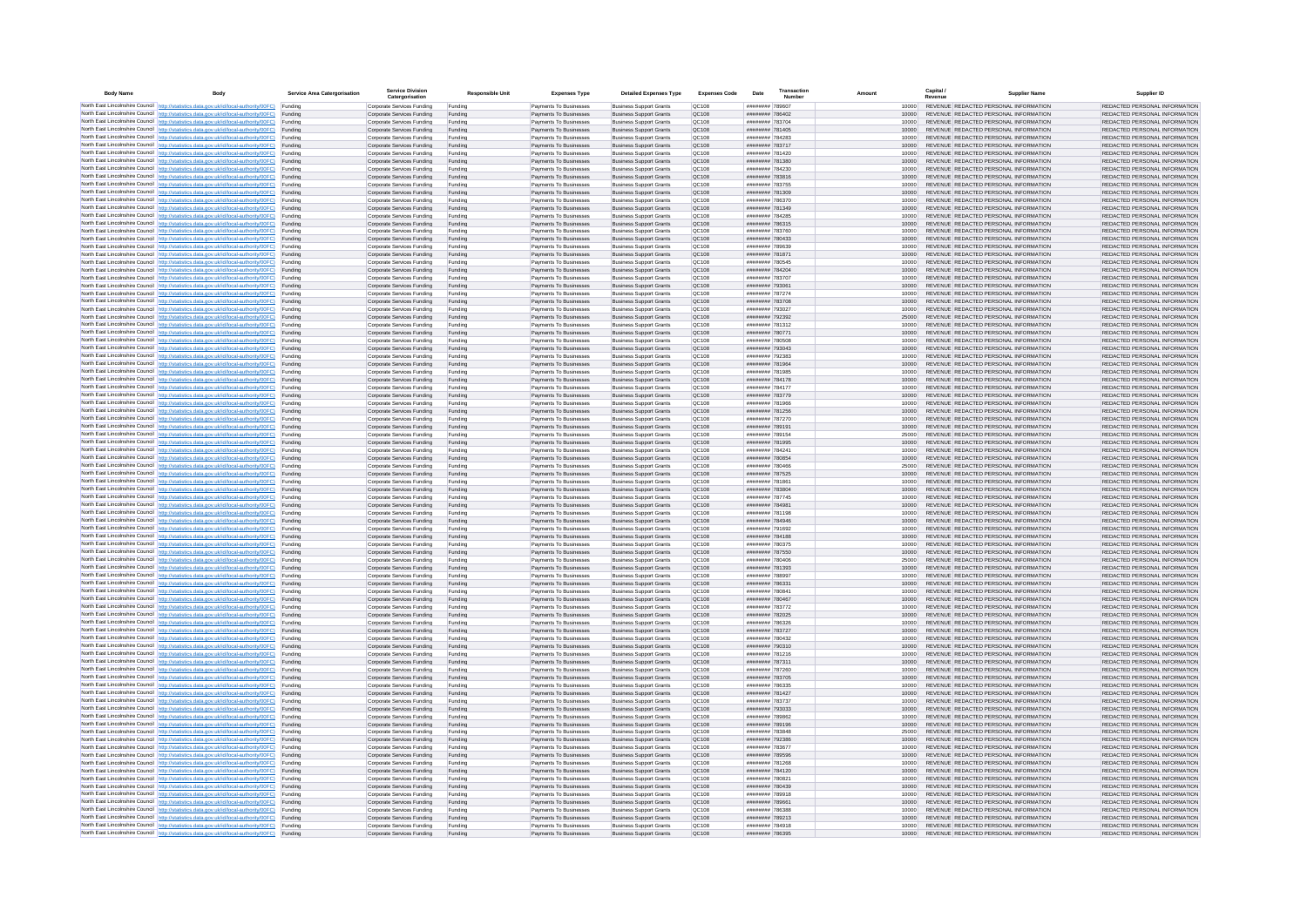| <b>Body Name</b> |                                                                                                                                                                                                  | Service Area Catergorisation | Service Divisio<br>Catergorisation                       | <b>Responsible Unit</b> | <b>Expenses Type</b>                             | <b>Detailed Expenses Type</b>                                    | <b>Expenses Code</b>  | Date                               | Transactio<br>Numbe |                |       | Capital /<br>Revenue | <b>Supplier Nam</b>                                                            | Supplier ID                                                    |
|------------------|--------------------------------------------------------------------------------------------------------------------------------------------------------------------------------------------------|------------------------------|----------------------------------------------------------|-------------------------|--------------------------------------------------|------------------------------------------------------------------|-----------------------|------------------------------------|---------------------|----------------|-------|----------------------|--------------------------------------------------------------------------------|----------------------------------------------------------------|
|                  | North East Lincolnshire Council http://statistics.data.gov.uk/id/local-authority/00FC) Funding                                                                                                   |                              | Corporate Services Funding                               | Funding                 | Payments To Businesses                           | <b>Business Support Grants</b>                                   | QC108                 | ######## 781401                    |                     |                | 10000 |                      | REVENUE REDACTED PERSONAL INFORMATION                                          | REDACTED PERSONAL INFORMATION                                  |
|                  | North East Lincolnshire Council http://statistics.data.gov.uk/id/local-authority/00FC) Funding                                                                                                   |                              | Corporate Services Funding                               | Funding                 | Payments To Businesses                           | <b>Business Support Grants</b>                                   | QC108                 | ######## 789953                    |                     |                | 10000 |                      | REVENUE REDACTED PERSONAL INFORMATION                                          | REDACTED PERSONAL INFORMATION                                  |
|                  | North East Lincolnshire Council http://statistics.data.gov.uk/id/local-authority/00FC)<br>North East Lincolnshire Council http://statistics.data.gov.uk/id/local-authority/00FC)                 | Funding<br>Funding           | Corporate Services Funding<br>Corporate Services Funding | Funding<br>Funding      | Payments To Businesses<br>Payments To Businesses | <b>Business Support Grants</b><br><b>Business Support Grants</b> | OC108<br>QC108        | ######## 787576<br>######## 780801 |                     | 10000          | 10000 |                      | REVENUE REDACTED PERSONAL INFORMATION<br>REVENUE REDACTED PERSONAL INFORMATION | REDACTED PERSONAL INFORMATION<br>REDACTED PERSONAL INFORMATION |
|                  | North East Lincolnshire Council http://statistics.data.gov.uk/id/local-authority/00FC) Funding                                                                                                   |                              | Corporate Services Funding                               | Funding                 | Payments To Businesses                           | <b>Business Support Grants</b>                                   | OC108                 | ######## 789198                    |                     |                | 10000 |                      | REVENUE REDACTED PERSONAL INFORMATION                                          | REDACTED PERSONAL INFORMATION                                  |
|                  | North East Lincolnshire Council http://statistics.data.gov.uk/id/local-authority/00FC)                                                                                                           | Funding                      | Corporate Services Funding                               | Funding                 | Payments To Businesses                           | <b>Business Support Grants</b>                                   | OC108                 | ######## 780520                    |                     | 10000          |       |                      | REVENUE REDACTED PERSONAL INFORMATION                                          | REDACTED PERSONAL INFORMATION                                  |
|                  | North East Lincolnshire Council http://statistics.data.gov.uk/id/local-authority/00FC)                                                                                                           | Funding                      | Corporate Services Funding                               | Funding                 | Payments To Businesses                           | <b>Business Support Grants</b>                                   | QC108                 | ######## 787285                    |                     | 10000          |       |                      | REVENUE REDACTED PERSONAL INFORMATION<br>REVENUE REDACTED PERSONAL INFORMATION | REDACTED PERSONAL INFORMATION                                  |
|                  | North East Lincolnshire Council http://statistics.data.gov.uk/id/local-authority/00FC)<br>North East Lincolnshire Council http://statistics.data.gov.uk/id/local-authority/00FC)                 | Funding<br>Funding           | Corporate Services Funding<br>Corporate Services Funding | Funding<br>Funding      | Payments To Businesses<br>Payments To Businesses | <b>Business Support Grants</b><br><b>Business Support Grants</b> | QC108<br>QC108        | ######## 78381<br>######## 789673  |                     | 10000          | 10000 |                      | REVENUE REDACTED PERSONAL INFORMATION                                          | REDACTED PERSONAL INFORMATION<br>REDACTED PERSONAL INFORMATION |
|                  | North East Lincolnshire Council http://statistics.data.gov.uk/id/local-authority/00FC)                                                                                                           | Funding                      | Corporate Services Funding                               | Funding                 | Payments To Businesses                           | <b>Business Support Grants</b>                                   | QC108                 | ######## 787297                    |                     | 10000          |       |                      | REVENUE REDACTED PERSONAL INFORMATION                                          | REDACTED PERSONAL INFORMATION                                  |
|                  | North East Lincolnshire Council http://statistics.data.gov.uk/id/local-authority/00FC) Funding                                                                                                   |                              | Corporate Services Funding                               | Funding                 | Payments To Businesses                           | <b>Business Support Grants</b>                                   | QC108                 | ######## 789902                    |                     |                | 10000 |                      | REVENUE REDACTED PERSONAL INFORMATION                                          | REDACTED PERSONAL INFORMATION                                  |
|                  | North East Lincolnshire Council http://statistics.data.gov.uk/id/local-authority/00FC) Funding<br>North East Lincolnshire Council http://statistics.data.gov.uk/id/local-authority/00FC)         | Funding                      | Corporate Services Funding<br>Corporate Services Funding | Funding<br>Funding      | Payments To Businesses<br>Payments To Businesses | <b>Business Support Grants</b><br><b>Business Support Grants</b> | QC108<br>QC108        | ######## 781196<br>######## 784923 |                     | 10000<br>10000 |       |                      | REVENUE REDACTED PERSONAL INFORMATION<br>REVENUE REDACTED PERSONAL INFORMATION | REDACTED PERSONAL INFORMATION<br>REDACTED PERSONAL INFORMATION |
|                  | North East Lincolnshire Council http://statistics.data.gov.uk/id/local-authority/00FC)                                                                                                           | Funding                      | Corporate Services Funding                               | Funding                 | Payments To Businesses                           | <b>Business Support Grants</b>                                   | OC108                 | ####### 786338                     |                     | 10000          |       |                      | REVENUE REDACTED PERSONAL INFORMATION                                          | REDACTED PERSONAL INFORMATION                                  |
|                  | North East Lincolnshire Council http://statistics.data.gov.uk/id/local-authority/00FC)                                                                                                           | Funding                      | Corporate Services Funding                               | Funding                 | Payments To Businesses                           | <b>Business Support Grants</b>                                   | QC108                 | ######## 787228                    |                     | 10000          |       |                      | REVENUE REDACTED PERSONAL INFORMATION                                          | REDACTED PERSONAL INFORMATION                                  |
|                  | North East Lincolnshire Council http://statistics.data.gov.uk/id/local-authority/00FC) Funding                                                                                                   |                              | Corporate Services Funding                               | Funding                 | Payments To Businesses                           | <b>Business Support Grants</b>                                   | QC108                 | ######## 780455                    |                     | 10000          |       |                      | REVENUE REDACTED PERSONAL INFORMATION                                          | REDACTED PERSONAL INFORMATION                                  |
|                  | North East Lincolnshire Council http://statistics.data.gov.uk/id/local-authority/00FC)<br>North East Lincolnshire Council http://statistics.data.gov.uk/id/local-authority/00FC) Funding         | Funding                      | Corporate Services Funding<br>Corporate Services Funding | Funding<br>Funding      | Payments To Businesse<br>Payments To Businesses  | <b>Business Support Grants</b><br><b>Business Support Grants</b> | QC108<br>QC108        | ######## 787276<br>######## 793046 |                     | 10000<br>10000 |       |                      | REVENUE REDACTED PERSONAL INFORMATION<br>REVENUE REDACTED PERSONAL INFORMATION | REDACTED PERSONAL INFORMATION<br>REDACTED PERSONAL INFORMATION |
|                  | North East Lincolnshire Council http://statistics.data.gov.uk/id/local-authority/00FC) Funding                                                                                                   |                              | Corporate Services Funding                               | Funding                 | Payments To Businesses                           | <b>Business Support Grants</b>                                   | QC108                 | ######## 782009                    |                     |                | 10000 |                      | REVENUE REDACTED PERSONAL INFORMATION                                          | REDACTED PERSONAL INFORMATION                                  |
|                  | North East Lincolnshire Council http://statistics.data.gov.uk/id/local-authority/00FC) Funding                                                                                                   |                              | Corporate Services Funding                               | Funding                 | Payments To Businesses                           | <b>Business Support Grants</b>                                   | QC108                 | ######## 783768                    |                     | 10000          |       |                      | REVENUE REDACTED PERSONAL INFORMATION                                          | REDACTED PERSONAL INFORMATION                                  |
|                  | North East Lincolnshire Council http://statistics.data.gov.uk/id/local-authority/00FC) Funding<br>North East Lincolnshire Council http://statistics.data.gov.uk/id/local-authority/00FC)         |                              | Corporate Services Funding                               | Funding                 | Payments To Businesses                           | <b>Business Support Grants</b>                                   | QC108                 | ######## 781336                    |                     | 10000          |       |                      | REVENUE REDACTED PERSONAL INFORMATION                                          | REDACTED PERSONAL INFORMATION                                  |
|                  | North East Lincolnshire Council http://statistics.data.gov.uk/id/local-authority/00FC)                                                                                                           | Funding<br>Funding           | Corporate Services Funding<br>Corporate Services Funding | Funding<br>Funding      | Payments To Businesses<br>Payments To Businesses | <b>Business Support Grants</b><br><b>Business Support Grants</b> | QC108<br>QC108        | ######## 784149<br>######## 781840 |                     | 10000          | 10000 |                      | REVENUE REDACTED PERSONAL INFORMATION<br>REVENUE REDACTED PERSONAL INFORMATION | REDACTED PERSONAL INFORMATION<br>REDACTED PERSONAL INFORMATION |
|                  | North East Lincolnshire Council http://statistics.data.gov.uk/id/local-authority/00FC)                                                                                                           | Funding                      | Corporate Services Funding                               | Funding                 | Payments To Businesses                           | <b>Business Support Grants</b>                                   | <b>OC108</b>          | ######## 789590                    |                     | 10000          |       |                      | REVENUE REDACTED PERSONAL INFORMATION                                          | REDACTED PERSONAL INFORMATION                                  |
|                  | North East Lincolnshire Council http://statistics.data.gov.uk/id/local-authority/00FC) Funding                                                                                                   |                              | Corporate Services Funding                               | Funding                 | Payments To Businesses                           | <b>Business Support Grants</b>                                   | QC108                 | ######## 783788                    |                     |                |       |                      | REVENUE REDACTED PERSONAL INFORMATION                                          | REDACTED PERSONAL INFORMATION                                  |
|                  | North East Lincolnshire Council http://statistics.data.gov.uk/id/local-authority/00FC)                                                                                                           | Funding                      | Corporate Services Funding                               | Funding                 | Payments To Businesses                           | <b>Business Support Grants</b>                                   | QC108                 | ######## 781364                    |                     | 10000          |       |                      | REVENUE REDACTED PERSONAL INFORMATION                                          | REDACTED PERSONAL INFORMATION                                  |
|                  | North East Lincolnshire Council http://statistics.data.gov.uk/id/local-authority/00FC)<br>North East Lincolnshire Council http://statistics.data.gov.uk/id/local-authority/00FC)                 | Funding<br>Funding           | Corporate Services Funding<br>Corporate Services Funding | Funding<br>Funding      | Payments To Businesses<br>Payments To Businesses | <b>Business Support Grants</b><br><b>Business Support Grants</b> | OC108<br>QC108        | ######## 783812<br>######## 781421 |                     | 10000<br>10000 |       |                      | REVENUE REDACTED PERSONAL INFORMATION<br>REVENUE REDACTED PERSONAL INFORMATION | REDACTED PERSONAL INFORMATION<br>REDACTED PERSONAL INFORMATION |
|                  | North East Lincolnshire Council http://statistics.data.gov.uk/id/local-authority/00FC) Funding                                                                                                   |                              | Corporate Services Funding                               | Funding                 | Payments To Businesses                           | <b>Business Sunnort Grants</b>                                   | OC108                 | ######## 781345                    |                     | 10000          |       |                      | REVENUE REDACTED PERSONAL INFORMATION                                          | REDACTED PERSONAL INFORMATION                                  |
|                  | North East Lincolnshire Council http://statistics.data.gov.uk/id/local-authority/00FC) Funding                                                                                                   |                              | Corporate Services Funding                               | Funding                 | Payments To Businesses                           | <b>Business Support Grants</b>                                   | <b>OC108</b>          | ######## 791706                    |                     | 10000          |       |                      | REVENUE REDACTED PERSONAL INFORMATION                                          | REDACTED PERSONAL INFORMATION                                  |
|                  | North East Lincolnshire Council http://statistics.data.gov.uk/id/local-authority/00FC)                                                                                                           | Funding                      | Corporate Services Funding                               | Funding                 | Payments To Businesses                           | <b>Business Support Grants</b>                                   | QC108<br>QC108        | ######## 789626                    |                     | 10000<br>10000 |       |                      | REVENUE REDACTED PERSONAL INFORMATION<br>REVENUE REDACTED PERSONAL INFORMATION | REDACTED PERSONAL INFORMATION<br>REDACTED PERSONAL INFORMATION |
|                  | North East Lincolnshire Council http://statistics.data.gov.uk/id/local-authority/00FC)<br>North East Lincolnshire Council   http://statistics.data.gov.uk/id/local-authority/00FC)               | Funding<br>Funding           | Corporate Services Funding<br>Corporate Services Funding | Funding<br>Funding      | Payments To Businesses<br>Payments To Businesses | <b>Business Support Grants</b><br><b>Business Support Grants</b> | QC108                 | ######## 787309<br>######## 781241 |                     | 10000          |       |                      | REVENUE REDACTED PERSONAL INFORMATION                                          | REDACTED PERSONAL INFORMATION                                  |
|                  | North East Lincolnshire Council http://statistics.data.gov.uk/id/local-authority/00FC) Funding                                                                                                   |                              | Corporate Services Funding                               | Funding                 | Payments To Businesses                           | <b>Business Support Grants</b>                                   | QC108                 | ######## 790274                    |                     | 10000          |       |                      | REVENUE REDACTED PERSONAL INFORMATION                                          | REDACTED PERSONAL INFORMATION                                  |
|                  | North East Lincolnshire Council http://statistics.data.gov.uk/id/local-authority/00FC)                                                                                                           | Funding                      | Corporate Services Funding                               | Funding                 | Payments To Businesses                           | <b>Business Support Grants</b>                                   | QC108                 | ######## 783787                    |                     |                | 10000 |                      | REVENUE REDACTED PERSONAL INFORMATION                                          | REDACTED PERSONAL INFORMATION                                  |
|                  | North East Lincolnshire Council http://statistics.data.gov.uk/id/local-authority/00FC)<br>North East Lincolnshire Council http://statistics.data.gov.uk/id/local-authority/00FC) Funding         | Funding                      | Corporate Services Funding<br>Corporate Services Funding | Funding<br>Funding      | Payments To Businesses<br>Payments To Businesses | <b>Business Support Grants</b><br><b>Business Support Grants</b> | QC108<br>QC108        | ######## 787573<br>######## 787568 |                     | 10000          | 10000 |                      | REVENUE REDACTED PERSONAL INFORMATION<br>REVENUE REDACTED PERSONAL INFORMATION | REDACTED PERSONAL INFORMATION<br>REDACTED PERSONAL INFORMATION |
|                  | North East Lincolnshire Council http://statistics.data.gov.uk/id/local-authority/00FC) Funding                                                                                                   |                              | Corporate Services Funding                               | Funding                 | Payments To Businesses                           | <b>Business Support Grants</b>                                   | OC108                 | ######## 784195                    |                     | 10000          |       |                      | REVENUE REDACTED PERSONAL INFORMATION                                          | REDACTED PERSONAL INFORMATION                                  |
|                  | North East Lincolnshire Council http://statistics.data.gov.uk/id/local-authority/00FC) Funding                                                                                                   |                              | Corporate Services Funding                               | Funding                 | Payments To Businesses                           | <b>Business Support Grants</b>                                   | OC108                 | ######## 780788                    |                     |                | 10000 |                      | REVENUE REDACTED PERSONAL INFORMATION                                          | REDACTED PERSONAL INFORMATION                                  |
|                  | North East Lincolnshire Council http://statistics.data.gov.uk/id/local-authority/00FC)                                                                                                           | Funding                      | Corporate Services Funding                               | Funding                 | Payments To Businesses                           | <b>Business Support Grants</b>                                   | QC108                 | ######## 781894                    |                     | 10000          |       |                      | REVENUE REDACTED PERSONAL INFORMATION                                          | REDACTED PERSONAL INFORMATION                                  |
|                  | North East Lincolnshire Council http://statistics.data.gov.uk/id/local-authority/00FC)<br>North East Lincolnshire Council http://statistics.data.gov.uk/id/local-authority/00FC)                 | Funding<br>Funding           | Corporate Services Funding<br>Corporate Services Funding | Funding<br>Funding      | Payments To Businesses<br>Payments To Businesses | <b>Business Support Grants</b><br><b>Business Support Grants</b> | QC108<br>QC108        | ######## 780766<br>######## 790306 |                     | 25000          | 10000 |                      | REVENUE REDACTED PERSONAL INFORMATION<br>REVENUE REDACTED PERSONAL INFORMATION | REDACTED PERSONAL INFORMATION<br>REDACTED PERSONAL INFORMATION |
|                  | North East Lincolnshire Council http://statistics.data.gov.uk/id/local-authority/00FC)                                                                                                           | Funding                      | Corporate Services Funding                               | Funding                 | Payments To Businesses                           | <b>Business Support Grants</b>                                   | QC108                 | ######## 789582                    |                     |                | 10000 |                      | REVENUE REDACTED PERSONAL INFORMATION                                          | REDACTED PERSONAL INFORMATION                                  |
|                  | North East Lincolnshire Council http://statistics.data.gov.uk/id/local-authority/00FC)                                                                                                           | Funding                      | Corporate Services Funding                               | Funding                 | Payments To Businesses                           | <b>Business Support Grants</b>                                   | QC108                 | ######## 786324                    |                     | 10000          |       |                      | REVENUE REDACTED PERSONAL INFORMATION                                          | REDACTED PERSONAL INFORMATION                                  |
|                  | North East Lincolnshire Council http://statistics.data.gov.uk/id/local-authority/00FC) Funding                                                                                                   |                              | Corporate Services Funding                               | Funding                 | Payments To Businesses                           | <b>Business Support Grants</b>                                   | QC108                 | ######## 783700                    |                     | 10000          |       |                      | REVENUE REDACTED PERSONAL INFORMATION                                          | REDACTED PERSONAL INFORMATION                                  |
|                  | North East Lincolnshire Council http://statistics.data.gov.uk/id/local-authority/00FC)<br>North East Lincolnshire Council http://statistics.data.gov.uk/id/local-authority/00FC)                 | Funding<br>Funding           | Corporate Services Funding<br>Corporate Services Funding | Funding<br>Funding      | Payments To Businesses<br>Payments To Businesses | <b>Business Support Grants</b><br><b>Business Support Grants</b> | QC108<br>QC108        | ######## 789667<br>######## 791727 |                     | 10000          | 10000 |                      | REVENUE REDACTED PERSONAL INFORMATION<br>REVENUE REDACTED PERSONAL INFORMATION | REDACTED PERSONAL INFORMATION<br>REDACTED PERSONAL INFORMATION |
|                  | North East Lincolnshire Council http://statistics.data.gov.uk/id/local-authority/00FC)                                                                                                           | Funding                      | Corporate Services Funding                               | Funding                 | Payments To Businesses                           | <b>Business Support Grants</b>                                   | QC108                 | ######## 781341                    |                     | 10000          |       |                      | REVENUE REDACTED PERSONAL INFORMATION                                          | REDACTED PERSONAL INFORMATION                                  |
|                  | North East Lincolnshire Council http://statistics.data.gov.uk/id/local-authority/00FC)                                                                                                           | Funding                      | Corporate Services Funding                               | Funding                 | Payments To Businesses                           | <b>Business Support Grants</b>                                   | QC108                 | ######## 787243                    |                     | 10000          |       |                      | REVENUE REDACTED PERSONAL INFORMATION                                          | REDACTED PERSONAL INFORMATION                                  |
|                  | North East Lincolnshire Council http://statistics.data.gov.uk/id/local-authority/00FC)<br>North East Lincolnshire Council http://statistics.data.gov.uk/id/local-authority/00FC) Funding         | Funding                      | Corporate Services Funding                               | Funding                 | Payments To Businesses                           | <b>Business Support Grants</b><br><b>Business Support Grants</b> | QC108<br>QC108        | ######## 786397<br>######## 786349 |                     |                | 10000 |                      | REVENUE REDACTED PERSONAL INFORMATION<br>REVENUE REDACTED PERSONAL INFORMATION | REDACTED PERSONAL INFORMATION<br>REDACTED PERSONAL INFORMATION |
|                  | North East Lincolnshire Council http://statistics.data.gov.uk/id/local-authority/00FC) Funding                                                                                                   |                              | Corporate Services Funding<br>Corporate Services Funding | Funding<br>Funding      | Payments To Businesses<br>Payments To Businesses | <b>Business Support Grants</b>                                   | QC108                 | ######## 787735                    |                     | 10000          | 10000 |                      | REVENUE REDACTED PERSONAL INFORMATION                                          | REDACTED PERSONAL INFORMATION                                  |
|                  | North East Lincolnshire Council http://statistics.data.gov.uk/id/local-authority/00FC)                                                                                                           | Funding                      | Corporate Services Funding                               | Funding                 | Payments To Businesses                           | <b>Business Support Grants</b>                                   | QC108                 | ######## 789162                    |                     | 25000          |       |                      | REVENUE REDACTED PERSONAL INFORMATION                                          | REDACTED PERSONAL INFORMATION                                  |
|                  | North East Lincolnshire Council http://statistics.data.gov.uk/id/local-authority/00FC)                                                                                                           | Funding                      | Corporate Services Funding                               | Funding                 | Payments To Businesses                           | <b>Business Support Grants</b>                                   | QC108                 | ######## 787754                    |                     | 10000          |       |                      | REVENUE REDACTED PERSONAL INFORMATION                                          | REDACTED PERSONAL INFORMATION                                  |
|                  | North East Lincolnshire Council http://statistics.data.gov.uk/id/local-authority/00FC)<br>North East Lincolnshire Council http://statistics.data.gov.uk/id/local-authority/00FC)                 | Funding<br>Funding           | Corporate Services Funding<br>Corporate Services Funding | Funding<br>Funding      | Payments To Businesses<br>Payments To Businesses | <b>Business Support Grants</b><br><b>Business Support Grants</b> | OC108<br><b>OC108</b> | ######## 780491<br>######## 783757 |                     | 10000<br>10000 |       |                      | REVENUE REDACTED PERSONAL INFORMATION<br>REVENUE REDACTED PERSONAL INFORMATION | REDACTED PERSONAL INFORMATION<br>REDACTED PERSONAL INFORMATION |
|                  | North East Lincolnshire Council http://statistics.data.gov.uk/id/local-authority/00FC)                                                                                                           | Funding                      | Corporate Services Funding                               | Funding                 | Payments To Businesses                           | <b>Business Support Grants</b>                                   | QC108                 | ######## 781890                    |                     | 10000          |       |                      | REVENUE REDACTED PERSONAL INFORMATION                                          | REDACTED PERSONAL INFORMATION                                  |
|                  | North East Lincolnshire Council http://statistics.data.gov.uk/id/local-authority/00FC)                                                                                                           | Funding                      | Corporate Services Funding                               | Funding                 | Payments To Businesses                           | <b>Business Support Grants</b>                                   | QC108                 | ######## 780454                    |                     | 10000          |       |                      | REVENUE REDACTED PERSONAL INFORMATION                                          | REDACTED PERSONAL INFORMATION                                  |
|                  | North East Lincolnshire Council http://statistics.data.gov.uk/id/local-authority/00FC) Funding                                                                                                   |                              | Corporate Services Funding                               | Funding                 | Payments To Businesses                           | <b>Business Support Grants</b>                                   | QC108                 | ######## 780411                    |                     |                | 10000 |                      | REVENUE REDACTED PERSONAL INFORMATION<br>REVENUE REDACTED PERSONAL INFORMATION | REDACTED PERSONAL INFORMATION                                  |
|                  | North East Lincolnshire Council http://statistics.data.gov.uk/id/local-authority/00FC) Funding<br>North East Lincolnshire Council http://statistics.data.gov.uk/id/local-authority/00FC) Funding |                              | Corporate Services Funding<br>Corporate Services Funding | Funding<br>Funding      | Payments To Businesses<br>Payments To Businesses | <b>Business Support Grants</b><br><b>Business Support Grants</b> | QC108<br>OC108        | ######## 780805<br>######## 783758 |                     | 10000<br>10000 |       |                      | REVENUE REDACTED PERSONAL INFORMATION                                          | REDACTED PERSONAL INFORMATION<br>REDACTED PERSONAL INFORMATION |
|                  | North East Lincolnshire Council http://statistics.data.gov.uk/id/local-authority/00FC)                                                                                                           | Funding                      | Corporate Services Funding                               | Funding                 | Payments To Businesses                           | <b>Business Support Grants</b>                                   | QC108                 | ######## 786371                    |                     | 10000          |       |                      | REVENUE REDACTED PERSONAL INFORMATION                                          | REDACTED PERSONAL INFORMATION                                  |
|                  | North East Lincolnshire Council http://statistics.data.gov.uk/id/local-authority/00FC)                                                                                                           | Funding                      | Corporate Services Funding                               | Funding                 | Payments To Businesses                           | <b>Business Support Grants</b>                                   | OC108                 | ######## 789635                    |                     | 25000          |       |                      | REVENUE REDACTED PERSONAL INFORMATION                                          | REDACTED PERSONAL INFORMATION                                  |
|                  | North East Lincolnshire Council http://statistics.data.gov.uk/id/local-authority/00FC)<br>North East Lincolnshire Council http://statistics.data.gov.uk/id/local-authority/00FC)                 | Funding<br>Funding           | Corporate Services Funding<br>Corporate Services Funding | Funding<br>Funding      | Payments To Businesses<br>Payments To Businesses | <b>Business Support Grants</b><br><b>Business Support Grants</b> | <b>OC108</b><br>OC108 | ######## 792388<br>####### 784206  |                     | 10000<br>10000 |       |                      | REVENUE REDACTED PERSONAL INFORMATION<br>REVENUE REDACTED PERSONAL INFORMATION | REDACTED PERSONAL INFORMATION<br>REDACTED PERSONAL INFORMATION |
|                  | North East Lincolnshire Council http://statistics.data.gov.uk/id/local-authority/00FC)                                                                                                           | Funding                      | Corporate Services Funding                               | Funding                 | Payments To Businesses                           | <b>Business Support Grants</b>                                   | QC108                 | ####### 791698                     |                     | 10000          |       |                      | REVENUE REDACTED PERSONAL INFORMATION                                          | REDACTED PERSONAL INFORMATION                                  |
|                  | North East Lincolnshire Council http://statistics.data.gov.uk/id/local-authority/00FC)                                                                                                           | Funding                      | Corporate Services Funding                               | Funding                 | Payments To Businesses                           | <b>Business Support Grants</b>                                   | QC108                 | ######## 781873                    |                     |                | 10000 |                      | REVENUE REDACTED PERSONAL INFORMATION                                          | REDACTED PERSONAL INFORMATION                                  |
|                  | North East Lincolnshire Council   http://statistics.data.gov.uk/id/local-authority/00FC)                                                                                                         | Funding                      | Corporate Services Funding                               | Funding                 | Payments To Businesses                           | <b>Business Support Grants</b>                                   | QC108                 | ######## 784982                    |                     | 10000          |       |                      | REVENUE REDACTED PERSONAL INFORMATION                                          | REDACTED PERSONAL INFORMATION                                  |
|                  | North East Lincolnshire Council http://statistics.data.gov.uk/id/local-authority/00FC) Funding<br>North East Lincolnshire Council http://statistics.data.gov.uk/id/local-authority/00FC) Funding |                              | Corporate Services Funding<br>Corporate Services Funding | Funding<br>Funding      | Payments To Businesses<br>Payments To Businesses | <b>Business Support Grants</b><br><b>Business Support Grants</b> | <b>QC108</b><br>QC108 | ######## 783842<br>######## 784992 |                     | 10000          | 10000 |                      | REVENUE REDACTED PERSONAL INFORMATION<br>REVENUE REDACTED PERSONAL INFORMATION | REDACTED PERSONAL INFORMATION<br>REDACTED PERSONAL INFORMATION |
|                  | North East Lincolnshire Council http://statistics.data.gov.uk/id/local-authority/00FC) Funding                                                                                                   |                              | Corporate Services Funding                               | Funding                 | Payments To Businesses                           | <b>Business Support Grants</b>                                   | QC108                 | ######## 781947                    |                     | 10000          |       |                      | REVENUE REDACTED PERSONAL INFORMATION                                          | REDACTED PERSONAL INFORMATION                                  |
|                  | North East Lincolnshire Council http://statistics.data.gov.uk/id/local-authority/00FC)                                                                                                           | Funding                      | Corporate Services Funding                               | Funding                 | Payments To Businesses                           | <b>Business Support Grants</b>                                   | OC108                 | ######## 792395                    |                     | 10000          |       |                      | REVENUE REDACTED PERSONAL INFORMATION                                          | REDACTED PERSONAL INFORMATION                                  |
|                  | North East Lincolnshire Council http://statistics.data.gov.uk/id/local-authority/00FC) Funding                                                                                                   | Funding                      | Corporate Services Funding<br>Corporate Services Funding | Funding<br>Funding      | Payments To Businesses<br>Payments To Businesses | <b>Business Support Grants</b><br><b>Business Support Grants</b> | QC108<br>QC108        | ######## 781243<br>######## 784279 |                     | 10000          | 10000 |                      | REVENUE REDACTED PERSONAL INFORMATION<br>REVENUE REDACTED PERSONAL INFORMATION | REDACTED PERSONAL INFORMATION<br>REDACTED PERSONAL INFORMATION |
|                  | North East Lincolnshire Council http://statistics.data.gov.uk/id/local-authority/00FC)<br>North East Lincolnshire Council http://statistics.data.gov.uk/id/local-authority/00FC)                 | Funding                      | Corporate Services Funding                               | Funding                 | Payments To Businesses                           | <b>Business Support Grants</b>                                   | QC108                 | ######## 780822                    |                     | 10000          |       |                      | REVENUE REDACTED PERSONAL INFORMATION                                          | REDACTED PERSONAL INFORMATION                                  |
|                  | North East Lincolnshire Council http://statistics.data.gov.uk/id/local-authority/00FC)                                                                                                           | Funding                      | Corporate Services Funding                               | Funding                 | Payments To Businesses                           | <b>Business Support Grants</b>                                   | QC108                 | ######## 780530                    |                     | 10000          |       |                      | REVENUE REDACTED PERSONAL INFORMATION                                          | REDACTED PERSONAL INFORMATION                                  |
|                  | North East Lincolnshire Council http://statistics.data.gov.uk/id/local-authority/00FC)                                                                                                           | Funding                      | Corporate Services Funding                               | Funding                 | Payments To Businesses                           | <b>Business Support Grants</b>                                   | QC108                 | ######## 783716                    |                     | 10000          |       |                      | REVENUE REDACTED PERSONAL INFORMATION                                          | REDACTED PERSONAL INFORMATION                                  |
|                  | North East Lincolnshire Council http://statistics.data.gov.uk/id/local-authority/00FC) Funding<br>North East Lincolnshire Council http://statistics.data.gov.uk/id/local-authority/00FC) Funding |                              | Corporate Services Funding<br>Corporate Services Funding | Funding<br>Funding      | Payments To Businesses<br>Payments To Businesses | <b>Business Support Grants</b><br><b>Business Support Grants</b> | QC108<br>QC108        | ######## 780540<br>######## 781342 |                     | 10000<br>10000 |       |                      | REVENUE REDACTED PERSONAL INFORMATION<br>REVENUE REDACTED PERSONAL INFORMATION | REDACTED PERSONAL INFORMATION<br>REDACTED PERSONAL INFORMATION |
|                  | North East Lincolnshire Council http://statistics.data.gov.uk/id/local-authority/00FC)                                                                                                           | Funding                      | Corporate Services Funding                               | Funding                 | Payments To Businesses                           | <b>Business Support Grants</b>                                   | QC108                 | ######## 781414                    |                     | 10000          |       |                      | REVENUE REDACTED PERSONAL INFORMATION                                          | REDACTED PERSONAL INFORMATION                                  |
|                  | North East Lincolnshire Council http://statistics.data.gov.uk/id/local-authority/00FC)                                                                                                           | Funding                      | Corporate Services Funding                               | Funding                 | Payments To Businesses                           | <b>Business Support Grants</b>                                   | OC108                 | ####### 781946                     |                     | 10000          |       |                      | REVENUE REDACTED PERSONAL INFORMATION                                          | REDACTED PERSONAL INFORMATION                                  |
|                  | North East Lincolnshire Council http://statistics.data.gov.uk/id/local-authority/00FC)                                                                                                           | Funding                      | Corporate Services Funding                               | Funding                 | Payments To Businesses                           | <b>Business Support Grants</b>                                   | QC108                 | ######## 781982                    |                     | 10000          |       |                      | REVENUE REDACTED PERSONAL INFORMATION                                          | REDACTED PERSONAL INFORMATION                                  |
|                  | North East Lincolnshire Council http://statistics.data.gov.uk/id/local-authority/00FC) Funding<br>North East Lincolnshire Council http://statistics.data.gov.uk/id/local-authority/00FC) Funding |                              | Corporate Services Funding<br>Corporate Services Funding | Funding<br>Funding      | Payments To Businesses<br>Payments To Businesses | <b>Business Support Grants</b><br><b>Business Support Grants</b> | QC108<br>QC108        | ######## 781999<br>######## 781913 |                     | 10000<br>10000 |       |                      | REVENUE REDACTED PERSONAL INFORMATION<br>REVENUE REDACTED PERSONAL INFORMATION | REDACTED PERSONAL INFORMATION<br>REDACTED PERSONAL INFORMATION |
|                  | North East Lincolnshire Council http://statistics.data.gov.uk/id/local-authority/00FC)                                                                                                           | Funding                      | Corporate Services Funding                               | Funding                 | Payments To Businesses                           | <b>Business Support Grants</b>                                   | QC108                 | ######## 789663                    |                     | 25000          |       |                      | REVENUE REDACTED PERSONAL INFORMATION                                          | REDACTED PERSONAL INFORMATION                                  |
|                  | North East Lincolnshire Council http://statistics.data.gov.uk/id/local-authority/00FC)                                                                                                           | Funding                      | Corporate Services Funding                               | Funding                 | Payments To Businesses                           | <b>Business Support Grants</b>                                   | QC108                 | ######## 781316                    |                     | 10000          |       |                      | REVENUE REDACTED PERSONAL INFORMATION                                          | REDACTED PERSONAL INFORMATION                                  |
|                  | North East Lincolnshire Council http://statistics.data.gov.uk/id/local-authority/00FC) Funding                                                                                                   |                              | Corporate Services Funding                               | Funding<br>Funding      | Payments To Businesses<br>Payments To Businesses | <b>Business Sunnort Grants</b>                                   | OC108<br><b>OC108</b> | ######## 781883<br>######## 784993 |                     | 10000          | 10000 |                      | REVENUE REDACTED PERSONAL INFORMATION<br>REVENUE REDACTED PERSONAL INFORMATION | REDACTED PERSONAL INFORMATION<br>REDACTED PERSONAL INFORMATION |
|                  | North East Lincolnshire Council http://statistics.data.gov.uk/id/local-authority/00FC)<br>North East Lincolnshire Council http://statistics.data.gov.uk/id/local-authority/00FC)                 | Funding<br>Funding           | Corporate Services Funding<br>Corporate Services Funding | Funding                 | Payments To Businesses                           | <b>Business Support Grants</b><br><b>Business Support Grants</b> | QC108                 | ######## 783798                    |                     | 10000          |       |                      | REVENUE REDACTED PERSONAL INFORMATION                                          | REDACTED PERSONAL INFORMATION                                  |
|                  | North East Lincolnshire Council   http://statistics.data.gov.uk/id/local-authority/00FC)                                                                                                         | Funding                      | Corporate Services Funding                               | Funding                 | Payments To Businesses                           | <b>Business Support Grants</b>                                   | <b>OC108</b>          | ######## 781407                    |                     | 10000          |       |                      | REVENUE REDACTED PERSONAL INFORMATION                                          | REDACTED PERSONAL INFORMATION                                  |
|                  | North East Lincolnshire Council http://statistics.data.gov.uk/id/local-authority/00FC)                                                                                                           | Funding                      | Corporate Services Funding                               | Funding                 | Payments To Businesse                            | <b>Business Support Grants</b>                                   | QC108                 | ######## 780772                    |                     | 10000          |       |                      | REVENUE REDACTED PERSONAL INFORMATION                                          | REDACTED PERSONAL INFORMATION                                  |
|                  | North East Lincolnshire Council http://statistics.data.gov.uk/id/local-authority/00FC) Funding<br>North East Lincolnshire Council http://statistics.data.gov.uk/id/local-authority/00FC) Funding |                              | Corporate Services Funding<br>Corporate Services Funding | Funding<br>Funding      | Payments To Businesses<br>Payments To Businesses | <b>Business Support Grants</b><br><b>Business Support Grants</b> | QC108<br>QC108        | ######## 787295<br>######## 784162 |                     | 25000          | 10000 |                      | REVENUE REDACTED PERSONAL INFORMATION<br>REVENUE REDACTED PERSONAL INFORMATION | REDACTED PERSONAL INFORMATION<br>REDACTED PERSONAL INFORMATION |
|                  | North East Lincolnshire Council http://statistics.data.gov.uk/id/local-authority/00FC)                                                                                                           | Funding                      | Corporate Services Funding                               | Funding                 | Payments To Businesses                           | <b>Business Support Grants</b>                                   | QC108                 | <b>ининния</b> 787242              |                     |                | 10000 |                      | REVENUE REDACTED PERSONAL INFORMATION                                          | REDACTED PERSONAL INFORMATION                                  |
|                  |                                                                                                                                                                                                  |                              |                                                          |                         |                                                  |                                                                  |                       |                                    |                     |                |       |                      |                                                                                |                                                                |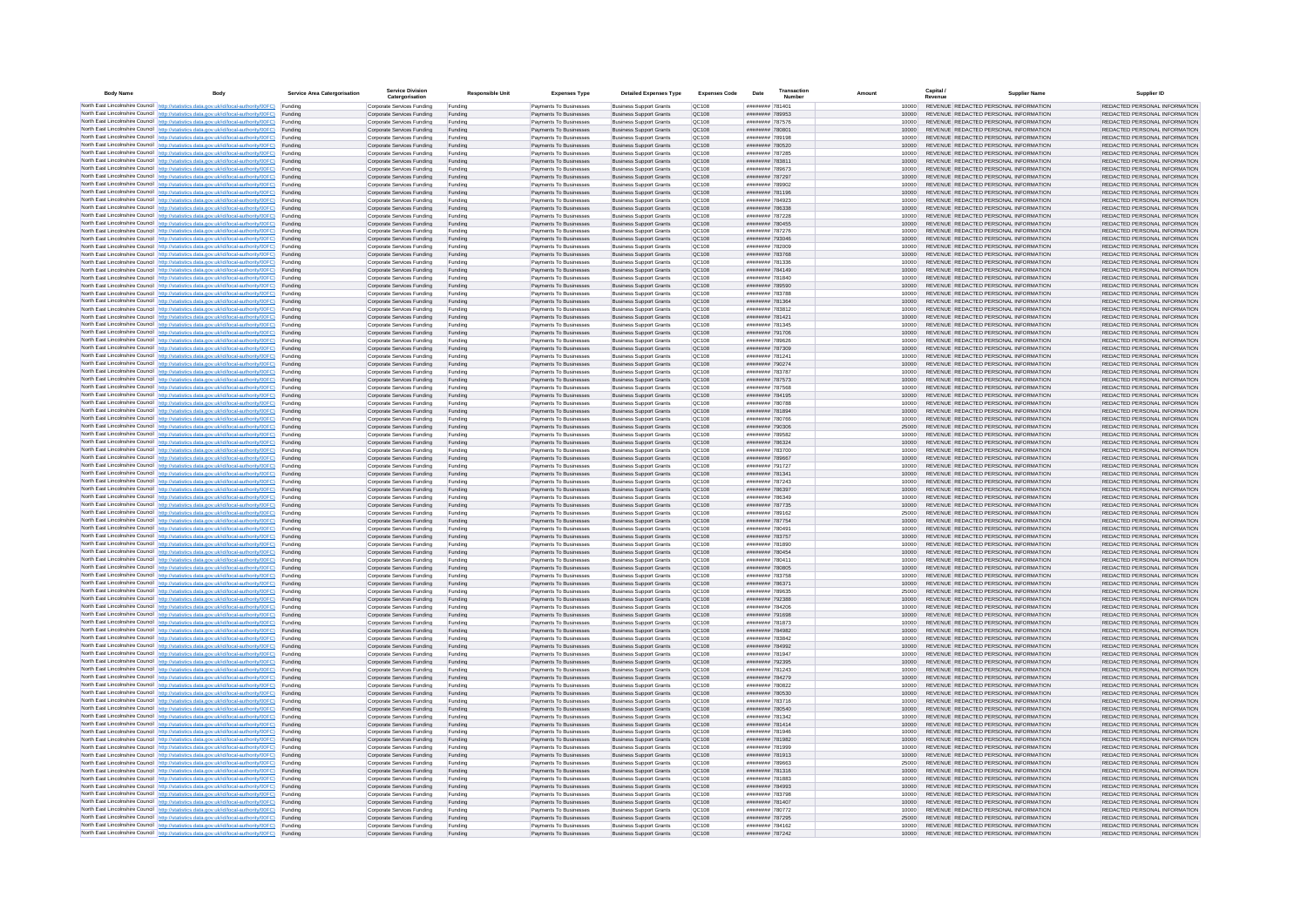| <b>Body Name</b> |                                                                                                                                                                                                  | Service Area Catergorisation | Service Divisio<br>Catergorisation                       | <b>Responsible Unit</b> | <b>Expenses Type</b>                             | <b>Detailed Expenses Type</b>                                    | <b>Expenses Code</b>  | Date                               | Transactio<br>Numbe |                | Capital /<br>Revenue | <b>Supplier Nam</b>                                                            | Supplier ID                                                    |
|------------------|--------------------------------------------------------------------------------------------------------------------------------------------------------------------------------------------------|------------------------------|----------------------------------------------------------|-------------------------|--------------------------------------------------|------------------------------------------------------------------|-----------------------|------------------------------------|---------------------|----------------|----------------------|--------------------------------------------------------------------------------|----------------------------------------------------------------|
|                  | North East Lincolnshire Council http://statistics.data.gov.uk/id/local-authority/00FC) Funding                                                                                                   |                              | Corporate Services Funding                               | Funding                 | Payments To Businesses                           | <b>Business Support Grants</b>                                   | QC108                 | ######## 783775                    |                     | 25000          |                      | REVENUE REDACTED PERSONAL INFORMATION                                          | REDACTED PERSONAL INFORMATION                                  |
|                  | North East Lincolnshire Council http://statistics.data.gov.uk/id/local-authority/00FC) Funding                                                                                                   |                              | Corporate Services Funding                               | Funding                 | Payments To Businesses                           | <b>Business Support Grants</b>                                   | QC108                 | ######## 78640*                    |                     | 25000          |                      | REVENUE REDACTED PERSONAL INFORMATION                                          | REDACTED PERSONAL INFORMATION                                  |
|                  | North East Lincolnshire Council http://statistics.data.gov.uk/id/local-authority/00FC)<br>North East Lincolnshire Council http://statistics.data.gov.uk/id/local-authority/00FC)                 | Funding<br>Funding           | Corporate Services Funding<br>Corporate Services Funding | Funding<br>Funding      | Payments To Businesses<br>Payments To Businesses | <b>Business Support Grants</b><br><b>Business Support Grants</b> | OC108<br>QC108        | ######## 791691<br>######## 783823 |                     | 10000<br>10000 |                      | REVENUE REDACTED PERSONAL INFORMATION<br>REVENUE REDACTED PERSONAL INFORMATION | REDACTED PERSONAL INFORMATION<br>REDACTED PERSONAL INFORMATION |
|                  | North East Lincolnshire Council http://statistics.data.gov.uk/id/local-authority/00FC) Funding                                                                                                   |                              | Corporate Services Funding                               | Funding                 | Payments To Businesses                           | <b>Business Support Grants</b>                                   | OC108                 | ######## 783805                    |                     | 10000          |                      | REVENUE REDACTED PERSONAL INFORMATION                                          | REDACTED PERSONAL INFORMATION                                  |
|                  | North East Lincolnshire Council http://statistics.data.gov.uk/id/local-authority/00FC)                                                                                                           | Funding                      | Corporate Services Funding                               | Funding                 | Payments To Businesses                           | <b>Business Support Grants</b>                                   | OC108                 | ######## 789591                    |                     | 25000          |                      | REVENUE REDACTED PERSONAL INFORMATION                                          | REDACTED PERSONAL INFORMATION                                  |
|                  | North East Lincolnshire Council http://statistics.data.gov.uk/id/local-authority/00FC)                                                                                                           | Funding                      | Corporate Services Funding                               | Funding                 | Payments To Businesses                           | <b>Business Support Grants</b>                                   | QC108                 | ######## 781950                    |                     | 10000          |                      | REVENUE REDACTED PERSONAL INFORMATION                                          | REDACTED PERSONAL INFORMATION                                  |
|                  | North East Lincolnshire Council http://statistics.data.gov.uk/id/local-authority/00FC)<br>North East Lincolnshire Council http://statistics.data.gov.uk/id/local-authority/00FC)                 | Funding<br>Funding           | Corporate Services Funding<br>Corporate Services Funding | Funding<br>Funding      | Payments To Businesses<br>Payments To Businesses | <b>Business Support Grants</b><br><b>Business Support Grants</b> | QC108<br>QC108        | ######## 783824<br>######## 783683 |                     | 10000<br>10000 |                      | REVENUE REDACTED PERSONAL INFORMATION<br>REVENUE REDACTED PERSONAL INFORMATION | REDACTED PERSONAL INFORMATION<br>REDACTED PERSONAL INFORMATION |
|                  | North East Lincolnshire Council http://statistics.data.gov.uk/id/local-authority/00FC)                                                                                                           | Funding                      | Corporate Services Funding                               | Funding                 | Payments To Businesses                           | <b>Business Support Grants</b>                                   | QC108                 | ######## 793118                    |                     | 10000          |                      | REVENUE REDACTED PERSONAL INFORMATION                                          | REDACTED PERSONAL INFORMATION                                  |
|                  | North East Lincolnshire Council http://statistics.data.gov.uk/id/local-authority/00FC) Funding                                                                                                   |                              | Corporate Services Funding                               | Funding                 | Payments To Businesses                           | <b>Business Support Grants</b>                                   | QC108                 | ######## 786363                    |                     | 10000          |                      | REVENUE REDACTED PERSONAL INFORMATION                                          | REDACTED PERSONAL INFORMATION                                  |
|                  | North East Lincolnshire Council http://statistics.data.gov.uk/id/local-authority/00FC) Funding<br>North East Lincolnshire Council http://statistics.data.gov.uk/id/local-authority/00FC)         | Funding                      | Corporate Services Funding<br>Corporate Services Funding | Funding<br>Funding      | Payments To Businesses<br>Payments To Businesses | <b>Business Support Grants</b><br><b>Business Support Grants</b> | QC108<br>QC108        | ######## 789602<br>######## 783814 |                     | 10000<br>10000 |                      | REVENUE REDACTED PERSONAL INFORMATION<br>REVENUE REDACTED PERSONAL INFORMATION | REDACTED PERSONAL INFORMATION<br>REDACTED PERSONAL INFORMATION |
|                  | North East Lincolnshire Council http://statistics.data.gov.uk/id/local-authority/00FC)                                                                                                           | Funding                      | Corporate Services Funding                               | Funding                 | Payments To Businesses                           | <b>Business Support Grants</b>                                   | OC108                 | ######## 784194                    |                     | 10000          |                      | REVENUE REDACTED PERSONAL INFORMATION                                          | REDACTED PERSONAL INFORMATION                                  |
|                  | North East Lincolnshire Council http://statistics.data.gov.uk/id/local-authority/00FC)                                                                                                           | Funding                      | Corporate Services Funding                               | Funding                 | Payments To Businesses                           | <b>Business Support Grants</b>                                   | <b>OC108</b>          | ######## 786377                    |                     | 10000          |                      | REVENUE REDACTED PERSONAL INFORMATION                                          | REDACTED PERSONAL INFORMATION                                  |
|                  | North East Lincolnshire Council http://statistics.data.gov.uk/id/local-authority/00FC) Funding                                                                                                   |                              | Corporate Services Funding                               | Funding                 | Payments To Businesses                           | <b>Business Support Grants</b>                                   | QC108                 | ######## 781299                    |                     | 10000          |                      | REVENUE REDACTED PERSONAL INFORMATION                                          | REDACTED PERSONAL INFORMATION                                  |
|                  | North East Lincolnshire Council http://statistics.data.gov.uk/id/local-authority/00FC)<br>North East Lincolnshire Council http://statistics.data.gov.uk/id/local-authority/00FC) Funding         | Funding                      | Corporate Services Funding<br>Corporate Services Funding | Funding<br>Funding      | Payments To Businesse<br>Payments To Businesses  | <b>Business Support Grants</b><br><b>Business Support Grants</b> | QC108<br>QC108        | ######## 783720<br>######## 783722 |                     | 25000<br>10000 |                      | REVENUE REDACTED PERSONAL INFORMATION<br>REVENUE REDACTED PERSONAL INFORMATION | REDACTED PERSONAL INFORMATION<br>REDACTED PERSONAL INFORMATION |
|                  | North East Lincolnshire Council http://statistics.data.gov.uk/id/local-authority/00FC) Funding                                                                                                   |                              | Corporate Services Funding                               | Funding                 | Payments To Businesses                           | <b>Business Support Grants</b>                                   | QC108                 | ######## 792390                    |                     | 10000          |                      | REVENUE REDACTED PERSONAL INFORMATION                                          | REDACTED PERSONAL INFORMATION                                  |
|                  | North East Lincolnshire Council http://statistics.data.gov.uk/id/local-authority/00FC) Funding                                                                                                   |                              | Corporate Services Funding                               | Funding                 | Payments To Businesses                           | <b>Business Support Grants</b>                                   | QC108                 | ######## 781194                    |                     | 10000          |                      | REVENUE REDACTED PERSONAL INFORMATION                                          | REDACTED PERSONAL INFORMATION                                  |
|                  | North East Lincolnshire Council http://statistics.data.gov.uk/id/local-authority/00FC) Funding<br>North East Lincolnshire Council http://statistics.data.gov.uk/id/local-authority/00FC)         |                              | Corporate Services Funding                               | Funding                 | Payments To Businesses                           | <b>Business Support Grants</b>                                   | QC108                 | ######## 781204                    |                     | 10000          |                      | REVENUE REDACTED PERSONAL INFORMATION                                          | REDACTED PERSONAL INFORMATION                                  |
|                  | North East Lincolnshire Council http://statistics.data.gov.uk/id/local-authority/00FC)                                                                                                           | Funding<br>Funding           | Corporate Services Funding<br>Corporate Services Funding | Funding<br>Funding      | Payments To Businesses<br>Payments To Businesses | <b>Business Support Grants</b><br><b>Business Support Grants</b> | QC108<br>QC108        | ######## 787248<br>######## 780490 |                     | 10000<br>10000 |                      | REVENUE REDACTED PERSONAL INFORMATION<br>REVENUE REDACTED PERSONAL INFORMATION | REDACTED PERSONAL INFORMATION<br>REDACTED PERSONAL INFORMATION |
|                  | North East Lincolnshire Council http://statistics.data.gov.uk/id/local-authority/00FC)                                                                                                           | Funding                      | Corporate Services Funding                               | Funding                 | Payments To Businesses                           | <b>Business Support Grants</b>                                   | <b>OC108</b>          | FRE285 BREEFER                     |                     | 10000          |                      | REVENUE REDACTED PERSONAL INFORMATION                                          | REDACTED PERSONAL INFORMATION                                  |
|                  | North East Lincolnshire Council http://statistics.data.gov.uk/id/local-authority/00FC) Funding                                                                                                   |                              | Corporate Services Funding                               | Funding                 | Payments To Businesses                           | <b>Business Support Grants</b>                                   | QC108                 | ######## 782029                    |                     |                |                      | REVENUE REDACTED PERSONAL INFORMATION                                          | REDACTED PERSONAL INFORMATION                                  |
|                  | North East Lincolnshire Council http://statistics.data.gov.uk/id/local-authority/00FC)                                                                                                           | Funding                      | Corporate Services Funding                               | Funding                 | Payments To Businesses                           | <b>Business Support Grants</b>                                   | QC108<br>OC108        | ######## 782010<br>######## 783690 |                     | 10000          |                      | REVENUE REDACTED PERSONAL INFORMATION<br>REVENUE REDACTED PERSONAL INFORMATION | REDACTED PERSONAL INFORMATION                                  |
|                  | North East Lincolnshire Council http://statistics.data.gov.uk/id/local-authority/00FC)<br>North East Lincolnshire Council http://statistics.data.gov.uk/id/local-authority/00FC)                 | Funding<br>Funding           | Corporate Services Funding<br>Corporate Services Funding | Funding<br>Funding      | Payments To Businesses<br>Payments To Businesses | <b>Business Support Grants</b><br><b>Business Support Grants</b> | QC108                 | ######## 783800                    |                     | 10000<br>10000 |                      | REVENUE REDACTED PERSONAL INFORMATION                                          | REDACTED PERSONAL INFORMATION<br>REDACTED PERSONAL INFORMATION |
|                  | North East Lincolnshire Council http://statistics.data.gov.uk/id/local-authority/00FC) Funding                                                                                                   |                              | Corporate Services Funding                               | Funding                 | Payments To Businesses                           | <b>Business Sunnort Grants</b>                                   | OC108                 | ######## 787244                    |                     | 25000          |                      | REVENUE REDACTED PERSONAL INFORMATION                                          | REDACTED PERSONAL INFORMATION                                  |
|                  | North East Lincolnshire Council http://statistics.data.gov.uk/id/local-authority/00FC) Funding                                                                                                   |                              | Corporate Services Funding                               | Funding                 | Payments To Businesses                           | <b>Business Support Grants</b>                                   | <b>OC108</b>          | ######## 780480                    |                     | 10000          |                      | REVENUE REDACTED PERSONAL INFORMATION                                          | REDACTED PERSONAL INFORMATION                                  |
|                  | North East Lincolnshire Council http://statistics.data.gov.uk/id/local-authority/00FC)                                                                                                           | Funding                      | Corporate Services Funding                               | Funding                 | Payments To Businesses                           | <b>Business Support Grants</b>                                   | QC108<br>QC108        | ######## 789247<br>######## 780402 |                     | 25000<br>10000 |                      | REVENUE REDACTED PERSONAL INFORMATION<br>REVENUE REDACTED PERSONAL INFORMATION | REDACTED PERSONAL INFORMATION<br>REDACTED PERSONAL INFORMATION |
|                  | North East Lincolnshire Council http://statistics.data.gov.uk/id/local-authority/00FC)<br>North East Lincolnshire Council   http://statistics.data.gov.uk/id/local-authority/00FC)               | Funding<br>Funding           | Corporate Services Funding<br>Corporate Services Funding | Funding<br>Funding      | Payments To Businesses<br>Payments To Businesses | <b>Business Support Grants</b><br><b>Business Support Grants</b> | QC108                 | ######## 781254                    |                     | 10000          |                      | REVENUE REDACTED PERSONAL INFORMATION                                          | REDACTED PERSONAL INFORMATION                                  |
|                  | North East Lincolnshire Council http://statistics.data.gov.uk/id/local-authority/00FC) Funding                                                                                                   |                              | Corporate Services Funding                               | Funding                 | Payments To Businesses                           | <b>Business Support Grants</b>                                   | QC108                 | ######## 787555                    |                     | 10000          |                      | REVENUE REDACTED PERSONAL INFORMATION                                          | REDACTED PERSONAL INFORMATION                                  |
|                  | North East Lincolnshire Council http://statistics.data.gov.uk/id/local-authority/00FC)                                                                                                           | Funding                      | Corporate Services Funding                               | Funding                 | Payments To Businesses                           | <b>Business Support Grants</b>                                   | QC108                 | ######## 787553                    |                     | 10000          |                      | REVENUE REDACTED PERSONAL INFORMATION                                          | REDACTED PERSONAL INFORMATION                                  |
|                  | North East Lincolnshire Council http://statistics.data.gov.uk/id/local-authority/00FC)<br>North East Lincolnshire Council http://statistics.data.gov.uk/id/local-authority/00FC) Funding         | Funding                      | Corporate Services Funding<br>Corporate Services Funding | Funding<br>Funding      | Payments To Businesses<br>Payments To Businesses | <b>Business Support Grants</b><br><b>Business Support Grants</b> | QC108<br>QC108        | ######## 781368<br>######## 789599 |                     | 10000<br>10000 |                      | REVENUE REDACTED PERSONAL INFORMATION<br>REVENUE REDACTED PERSONAL INFORMATION | REDACTED PERSONAL INFORMATION<br>REDACTED PERSONAL INFORMATION |
|                  | North East Lincolnshire Council http://statistics.data.gov.uk/id/local-authority/00FC) Funding                                                                                                   |                              | Corporate Services Funding                               | Funding                 | Payments To Businesses                           | <b>Business Support Grants</b>                                   | OC108                 | ######## 790266                    |                     | 10000          |                      | REVENUE REDACTED PERSONAL INFORMATION                                          | REDACTED PERSONAL INFORMATION                                  |
|                  | North East Lincolnshire Council http://statistics.data.gov.uk/id/local-authority/00FC) Funding                                                                                                   |                              | Corporate Services Funding                               | Funding                 | Payments To Businesses                           | <b>Business Support Grants</b>                                   | OC108                 | ######## 787542                    |                     | 10000          |                      | REVENUE REDACTED PERSONAL INFORMATION                                          | REDACTED PERSONAL INFORMATION                                  |
|                  | North East Lincolnshire Council http://statistics.data.gov.uk/id/local-authority/00FC)                                                                                                           | Funding                      | Corporate Services Funding                               | Funding                 | Payments To Businesses                           | <b>Business Support Grants</b>                                   | QC108                 | ######## 781327                    |                     | 10000          |                      | REVENUE REDACTED PERSONAL INFORMATION                                          | REDACTED PERSONAL INFORMATION                                  |
|                  | North East Lincolnshire Council http://statistics.data.gov.uk/id/local-authority/00FC)<br>North East Lincolnshire Council http://statistics.data.gov.uk/id/local-authority/00FC)                 | Funding<br>Funding           | Corporate Services Funding<br>Corporate Services Funding | Funding<br>Funding      | Payments To Businesses<br>Payments To Businesses | <b>Business Support Grants</b><br><b>Business Support Grants</b> | QC108<br>QC108        | ######## 781201<br>######## 787721 |                     | 10000<br>10000 |                      | REVENUE REDACTED PERSONAL INFORMATION<br>REVENUE REDACTED PERSONAL INFORMATION | REDACTED PERSONAL INFORMATION<br>REDACTED PERSONAL INFORMATION |
|                  | North East Lincolnshire Council http://statistics.data.gov.uk/id/local-authority/00FC)                                                                                                           | Funding                      | Corporate Services Funding                               | Funding                 | Payments To Businesses                           | <b>Business Support Grants</b>                                   | QC108                 | ######## 787507                    |                     | 10000          |                      | REVENUE REDACTED PERSONAL INFORMATION                                          | REDACTED PERSONAL INFORMATION                                  |
|                  | North East Lincolnshire Council http://statistics.data.gov.uk/id/local-authority/00FC)                                                                                                           | Funding                      | Corporate Services Funding                               | Funding                 | Payments To Businesses                           | <b>Business Support Grants</b>                                   | QC108                 | ######## 791746                    |                     | 10000          |                      | REVENUE REDACTED PERSONAL INFORMATION                                          | REDACTED PERSONAL INFORMATION                                  |
|                  | North East Lincolnshire Council http://statistics.data.gov.uk/id/local-authority/00FC) Funding                                                                                                   |                              | Corporate Services Funding                               | Funding                 | Payments To Businesses                           | <b>Business Support Grants</b>                                   | QC108                 | ######## 786352                    |                     | 10000          |                      | REVENUE REDACTED PERSONAL INFORMATION                                          | REDACTED PERSONAL INFORMATION                                  |
|                  | North East Lincolnshire Council http://statistics.data.gov.uk/id/local-authority/00FC)<br>North East Lincolnshire Council http://statistics.data.gov.uk/id/local-authority/00FC)                 | Funding<br>Funding           | Corporate Services Funding<br>Corporate Services Funding | Funding<br>Funding      | Payments To Businesses<br>Payments To Businesses | <b>Business Support Grants</b><br><b>Business Support Grants</b> | QC108<br>QC108        | ######## 784205<br>######## 787566 |                     | 10000<br>10000 |                      | REVENUE REDACTED PERSONAL INFORMATION<br>REVENUE REDACTED PERSONAL INFORMATION | REDACTED PERSONAL INFORMATION<br>REDACTED PERSONAL INFORMATION |
|                  | North East Lincolnshire Council http://statistics.data.gov.uk/id/local-authority/00FC)                                                                                                           | Funding                      | Corporate Services Funding                               | Funding                 | Payments To Businesses                           | <b>Business Support Grants</b>                                   | QC108                 | ######## 789882                    |                     | 10000          |                      | REVENUE REDACTED PERSONAL INFORMATION                                          | REDACTED PERSONAL INFORMATION                                  |
|                  | North East Lincolnshire Council http://statistics.data.gov.uk/id/local-authority/00FC)                                                                                                           | Funding                      | Corporate Services Funding                               | Funding                 | Payments To Businesses                           | <b>Business Support Grants</b>                                   | QC108                 | ######## 788994                    |                     | 10000          |                      | REVENUE REDACTED PERSONAL INFORMATION                                          | REDACTED PERSONAL INFORMATION                                  |
|                  | North East Lincolnshire Council http://statistics.data.gov.uk/id/local-authority/00FC)<br>North East Lincolnshire Council http://statistics.data.gov.uk/id/local-authority/00FC) Funding         | Funding                      | Corporate Services Funding                               | Funding                 | Payments To Businesses                           | <b>Business Support Grants</b><br><b>Business Support Grants</b> | QC108<br>QC108        | ######## 780388<br>######## 791697 |                     | 10000          |                      | REVENUE REDACTED PERSONAL INFORMATION<br>REVENUE REDACTED PERSONAL INFORMATION | REDACTED PERSONAL INFORMATION<br>REDACTED PERSONAL INFORMATION |
|                  | North East Lincolnshire Council http://statistics.data.gov.uk/id/local-authority/00FC) Funding                                                                                                   |                              | Corporate Services Funding<br>Corporate Services Funding | Funding<br>Funding      | Payments To Businesses<br>Payments To Businesses | <b>Business Support Grants</b>                                   | QC108                 | ######## 787734                    |                     | 10000<br>10000 |                      | REVENUE REDACTED PERSONAL INFORMATION                                          | REDACTED PERSONAL INFORMATION                                  |
|                  | North East Lincolnshire Council http://statistics.data.gov.uk/id/local-authority/00FC)                                                                                                           | Funding                      | Corporate Services Funding                               | Funding                 | Payments To Businesses                           | <b>Business Support Grants</b>                                   | QC108                 | ######## 780785                    |                     | 10000          |                      | REVENUE REDACTED PERSONAL INFORMATION                                          | REDACTED PERSONAL INFORMATION                                  |
|                  | North East Lincolnshire Council http://statistics.data.gov.uk/id/local-authority/00FC)                                                                                                           | Funding                      | Corporate Services Funding                               | Funding                 | Payments To Businesses                           | <b>Business Support Grants</b>                                   | QC108                 | ######## 786398                    |                     | 10000          |                      | REVENUE REDACTED PERSONAL INFORMATION                                          | REDACTED PERSONAL INFORMATION                                  |
|                  | North East Lincolnshire Council http://statistics.data.gov.uk/id/local-authority/00FC)<br>North East Lincolnshire Council http://statistics.data.gov.uk/id/local-authority/00FC)                 | Funding<br>Funding           | Corporate Services Funding<br>Corporate Services Funding | Funding<br>Funding      | Payments To Businesses<br>Payments To Businesses | <b>Business Support Grants</b><br><b>Business Support Grants</b> | OC108<br><b>OC108</b> | ######## 780519<br>######## 786364 |                     | 10000<br>10000 |                      | REVENUE REDACTED PERSONAL INFORMATION<br>REVENUE REDACTED PERSONAL INFORMATION | REDACTED PERSONAL INFORMATION<br>REDACTED PERSONAL INFORMATION |
|                  | North East Lincolnshire Council http://statistics.data.gov.uk/id/local-authority/00FC)                                                                                                           | Funding                      | Corporate Services Funding                               | Funding                 | Payments To Businesses                           | <b>Business Support Grants</b>                                   | QC108                 | ######## 780837                    |                     | 10000          |                      | REVENUE REDACTED PERSONAL INFORMATION                                          | REDACTED PERSONAL INFORMATION                                  |
|                  | North East Lincolnshire Council http://statistics.data.gov.uk/id/local-authority/00FC)                                                                                                           | Funding                      | Corporate Services Funding                               | Funding                 | Payments To Businesses                           | <b>Business Support Grants</b>                                   | QC108                 | ######## 781842                    |                     | 25000          |                      | REVENUE REDACTED PERSONAL INFORMATION                                          | REDACTED PERSONAL INFORMATION                                  |
|                  | North East Lincolnshire Council http://statistics.data.gov.uk/id/local-authority/00FC) Funding                                                                                                   |                              | Corporate Services Funding                               | Funding                 | Payments To Businesses                           | <b>Business Support Grants</b>                                   | QC108                 | ######## 793028                    |                     | 10000          |                      | REVENUE REDACTED PERSONAL INFORMATION<br>REVENUE REDACTED PERSONAL INFORMATION | REDACTED PERSONAL INFORMATION                                  |
|                  | North East Lincolnshire Council http://statistics.data.gov.uk/id/local-authority/00FC) Funding<br>North East Lincolnshire Council http://statistics.data.gov.uk/id/local-authority/00FC) Funding |                              | Corporate Services Funding<br>Corporate Services Funding | Funding<br>Funding      | Payments To Businesses<br>Payments To Businesses | <b>Business Support Grants</b><br><b>Business Support Grants</b> | QC108<br><b>QC108</b> | ######## 781270<br>######## 783741 |                     | 10000<br>10000 |                      | REVENUE REDACTED PERSONAL INFORMATION                                          | REDACTED PERSONAL INFORMATION<br>REDACTED PERSONAL INFORMATION |
|                  | North East Lincolnshire Council http://statistics.data.gov.uk/id/local-authority/00FC)                                                                                                           | Funding                      | Corporate Services Funding                               | Funding                 | Payments To Businesses                           | <b>Business Support Grants</b>                                   | QC108                 | ######## 780374                    |                     | 25000          |                      | REVENUE REDACTED PERSONAL INFORMATION                                          | REDACTED PERSONAL INFORMATION                                  |
|                  | North East Lincolnshire Council http://statistics.data.gov.uk/id/local-authority/00FC)                                                                                                           | Funding                      | Corporate Services Funding                               | Funding                 | Payments To Businesses                           | <b>Business Support Grants</b>                                   | OC108                 | ######## 784248                    |                     | 10000          |                      | REVENUE REDACTED PERSONAL INFORMATION                                          | REDACTED PERSONAL INFORMATION                                  |
|                  | North East Lincolnshire Council http://statistics.data.gov.uk/id/local-authority/00FC)<br>North East Lincolnshire Council http://statistics.data.gov.uk/id/local-authority/00FC)                 | Funding<br>Funding           | Corporate Services Funding<br>Corporate Services Funding | Funding<br>Funding      | Payments To Businesses<br>Payments To Businesses | <b>Business Support Grants</b><br><b>Business Support Grants</b> | <b>OC108</b><br>OC108 | ######## 781238<br>######## 786350 |                     | 10000<br>10000 |                      | REVENUE REDACTED PERSONAL INFORMATION<br>REVENUE REDACTED PERSONAL INFORMATION | REDACTED PERSONAL INFORMATION<br>REDACTED PERSONAL INFORMATION |
|                  | North East Lincolnshire Council http://statistics.data.gov.uk/id/local-authority/00FC)                                                                                                           | Funding                      | Corporate Services Funding                               | Funding                 | Payments To Businesses                           | <b>Business Support Grants</b>                                   | QC108                 | ######## 780804                    |                     | 10000          |                      | REVENUE REDACTED PERSONAL INFORMATION                                          | REDACTED PERSONAL INFORMATION                                  |
|                  | North East Lincolnshire Council http://statistics.data.gov.uk/id/local-authority/00FC)                                                                                                           | Funding                      | Corporate Services Funding                               | Funding                 | Payments To Businesses                           | <b>Business Support Grants</b>                                   | QC108                 | ######## 78130                     |                     | 10000          |                      | REVENUE REDACTED PERSONAL INFORMATION                                          | REDACTED PERSONAL INFORMATION                                  |
|                  | North East Lincolnshire Council   http://statistics.data.gov.uk/id/local-authority/00FC)                                                                                                         | Funding                      | Corporate Services Funding                               | Funding                 | Payments To Businesses                           | <b>Business Support Grants</b>                                   | QC108                 | ######## 783744                    |                     | 10000          |                      | REVENUE REDACTED PERSONAL INFORMATION                                          | REDACTED PERSONAL INFORMATION                                  |
|                  | North East Lincolnshire Council http://statistics.data.gov.uk/id/local-authority/00FC) Funding<br>North East Lincolnshire Council http://statistics.data.gov.uk/id/local-authority/00FC) Funding |                              | Corporate Services Funding<br>Corporate Services Funding | Funding<br>Funding      | Payments To Businesses<br>Payments To Businesses | <b>Business Support Grants</b><br><b>Business Support Grants</b> | <b>QC108</b><br>QC108 | ######## 789190<br>######## 780527 |                     | 10000<br>10000 |                      | REVENUE REDACTED PERSONAL INFORMATION<br>REVENUE REDACTED PERSONAL INFORMATION | REDACTED PERSONAL INFORMATION<br>REDACTED PERSONAL INFORMATION |
|                  | North East Lincolnshire Council http://statistics.data.gov.uk/id/local-authority/00FC) Funding                                                                                                   |                              | Corporate Services Funding                               | Funding                 | Payments To Businesses                           | <b>Business Support Grants</b>                                   | QC108                 | ######## 780448                    |                     | 10000          |                      | REVENUE REDACTED PERSONAL INFORMATION                                          | REDACTED PERSONAL INFORMATION                                  |
|                  | North East Lincolnshire Council http://statistics.data.gov.uk/id/local-authority/00FC)                                                                                                           | Funding                      | Corporate Services Funding                               | Funding                 | Payments To Businesses                           | <b>Business Support Grants</b>                                   | OC108                 | ######## 787238                    |                     | 10000          |                      | REVENUE REDACTED PERSONAL INFORMATION                                          | REDACTED PERSONAL INFORMATION                                  |
|                  | North East Lincolnshire Council http://statistics.data.gov.uk/id/local-authority/00FC) Funding                                                                                                   | Funding                      | Corporate Services Funding<br>Corporate Services Funding | Funding<br>Funding      | Payments To Businesses<br>Payments To Businesses | <b>Business Support Grants</b><br><b>Business Support Grants</b> | QC108<br>QC108        | ######## 784175<br>######## 781416 |                     | 10000<br>10000 |                      | REVENUE REDACTED PERSONAL INFORMATION<br>REVENUE REDACTED PERSONAL INFORMATION | REDACTED PERSONAL INFORMATION<br>REDACTED PERSONAL INFORMATION |
|                  | North East Lincolnshire Council http://statistics.data.gov.uk/id/local-authority/00FC)<br>North East Lincolnshire Council http://statistics.data.gov.uk/id/local-authority/00FC)                 | Funding                      | Corporate Services Funding                               | Funding                 | Payments To Businesses                           | <b>Business Support Grants</b>                                   | QC108                 | ######## 789653                    |                     | 25000          |                      | REVENUE REDACTED PERSONAL INFORMATION                                          | REDACTED PERSONAL INFORMATION                                  |
|                  | North East Lincolnshire Council http://statistics.data.gov.uk/id/local-authority/00FC)                                                                                                           | Funding                      | Corporate Services Funding                               | Funding                 | Payments To Businesses                           | <b>Business Support Grants</b>                                   | QC108                 | ######## 789603                    |                     | 10000          |                      | REVENUE REDACTED PERSONAL INFORMATION                                          | REDACTED PERSONAL INFORMATION                                  |
|                  | North East Lincolnshire Council http://statistics.data.gov.uk/id/local-authority/00FC)                                                                                                           | Funding                      | Corporate Services Funding                               | Funding                 | Payments To Businesses                           | <b>Business Support Grants</b>                                   | QC108                 | ######## 787233                    |                     | 10000          |                      | REVENUE REDACTED PERSONAL INFORMATION                                          | REDACTED PERSONAL INFORMATION                                  |
|                  | North East Lincolnshire Council http://statistics.data.gov.uk/id/local-authority/00FC) Funding<br>North East Lincolnshire Council http://statistics.data.gov.uk/id/local-authority/00FC) Funding |                              | Corporate Services Funding<br>Corporate Services Funding | Funding<br>Funding      | Payments To Businesses<br>Payments To Businesses | <b>Business Support Grants</b><br><b>Business Support Grants</b> | QC108<br>QC108        | ######## 787320<br>######## 789156 |                     | 10000<br>10000 |                      | REVENUE REDACTED PERSONAL INFORMATION<br>REVENUE REDACTED PERSONAL INFORMATION | REDACTED PERSONAL INFORMATION<br>REDACTED PERSONAL INFORMATION |
|                  | North East Lincolnshire Council http://statistics.data.gov.uk/id/local-authority/00FC)                                                                                                           | Funding                      | Corporate Services Funding                               | Funding                 | Payments To Businesses                           | <b>Business Support Grants</b>                                   | QC108                 | ######## 789140                    |                     | 10000          |                      | REVENUE REDACTED PERSONAL INFORMATION                                          | REDACTED PERSONAL INFORMATION                                  |
|                  | North East Lincolnshire Council http://statistics.data.gov.uk/id/local-authority/00FC)                                                                                                           | Funding                      | Corporate Services Funding                               | Funding                 | Payments To Businesses                           | <b>Business Support Grants</b>                                   | OC108                 | ######## 787293                    |                     | 10000          |                      | REVENUE REDACTED PERSONAL INFORMATION                                          | REDACTED PERSONAL INFORMATION                                  |
|                  | North East Lincolnshire Council http://statistics.data.gov.uk/id/local-authority/00FC)                                                                                                           | Funding                      | Corporate Services Funding                               | Funding                 | Payments To Businesses                           | <b>Business Support Grants</b>                                   | QC108                 | ######## 784144                    |                     | 10000          |                      | REVENUE REDACTED PERSONAL INFORMATION                                          | REDACTED PERSONAL INFORMATION                                  |
|                  | North East Lincolnshire Council http://statistics.data.gov.uk/id/local-authority/00FC) Funding<br>North East Lincolnshire Council http://statistics.data.gov.uk/id/local-authority/00FC) Funding |                              | Corporate Services Funding<br>Corporate Services Funding | Funding<br>Funding      | Payments To Businesses<br>Payments To Businesses | <b>Business Support Grants</b><br><b>Business Support Grants</b> | QC108<br>QC108        | ######## 784264<br>######## 781353 |                     | 10000<br>10000 |                      | REVENUE REDACTED PERSONAL INFORMATION<br>REVENUE REDACTED PERSONAL INFORMATION | REDACTED PERSONAL INFORMATION<br>REDACTED PERSONAL INFORMATION |
|                  | North East Lincolnshire Council http://statistics.data.gov.uk/id/local-authority/00FC)                                                                                                           | Funding                      | Corporate Services Funding                               | Funding                 | Payments To Businesses                           | <b>Business Support Grants</b>                                   | QC108                 | ######## 781954                    |                     | 10000          |                      | REVENUE REDACTED PERSONAL INFORMATION                                          | REDACTED PERSONAL INFORMATION                                  |
|                  | North East Lincolnshire Council http://statistics.data.gov.uk/id/local-authority/00FC)                                                                                                           | Funding                      | Corporate Services Funding                               | Funding                 | Payments To Businesses                           | <b>Business Support Grants</b>                                   | QC108                 | ####### 789161                     |                     | 10000          |                      | REVENUE REDACTED PERSONAL INFORMATION                                          | REDACTED PERSONAL INFORMATION                                  |
|                  | North East Lincolnshire Council http://statistics.data.gov.uk/id/local-authority/00FC) Funding                                                                                                   |                              | Corporate Services Funding                               | Funding<br>Funding      | Payments To Businesses<br>Payments To Businesses | <b>Business Sunnort Grants</b>                                   | OC108<br><b>OC108</b> | ######## 789014<br>######## 781928 |                     | 10000<br>10000 |                      | REVENUE REDACTED PERSONAL INFORMATION<br>REVENUE REDACTED PERSONAL INFORMATION | REDACTED PERSONAL INFORMATION<br>REDACTED PERSONAL INFORMATION |
|                  | North East Lincolnshire Council http://statistics.data.gov.uk/id/local-authority/00FC)<br>North East Lincolnshire Council http://statistics.data.gov.uk/id/local-authority/00FC)                 | Funding<br>Funding           | Corporate Services Funding<br>Corporate Services Funding | Funding                 | Payments To Businesses                           | <b>Business Support Grants</b><br><b>Business Support Grants</b> | QC108                 | ######## 781374                    |                     | 10000          |                      | REVENUE REDACTED PERSONAL INFORMATION                                          | REDACTED PERSONAL INFORMATION                                  |
|                  | North East Lincolnshire Council   http://statistics.data.gov.uk/id/local-authority/00FC)                                                                                                         | Funding                      | Corporate Services Funding                               | Funding                 | Payments To Businesses                           | <b>Business Support Grants</b>                                   | <b>OC108</b>          | ######## 780507                    |                     | 10000          |                      | REVENUE REDACTED PERSONAL INFORMATION                                          | REDACTED PERSONAL INFORMATION                                  |
|                  | North East Lincolnshire Council http://statistics.data.gov.uk/id/local-authority/00FC)                                                                                                           | Funding                      | Corporate Services Funding                               | Funding                 | Payments To Businesse                            | <b>Business Support Grants</b>                                   | QC108                 | ######## 780779                    |                     | 10000          |                      | REVENUE REDACTED PERSONAL INFORMATION                                          | REDACTED PERSONAL INFORMATION                                  |
|                  | North East Lincolnshire Council http://statistics.data.gov.uk/id/local-authority/00FC) Funding<br>North East Lincolnshire Council http://statistics.data.gov.uk/id/local-authority/00FC) Funding |                              | Corporate Services Funding<br>Corporate Services Funding | Funding<br>Funding      | Payments To Businesses<br>Payments To Businesses | <b>Business Support Grants</b><br><b>Business Support Grants</b> | QC108<br>QC108        | ######## 789018<br>######## 793040 |                     | 10000<br>10000 |                      | REVENUE REDACTED PERSONAL INFORMATION<br>REVENUE REDACTED PERSONAL INFORMATION | REDACTED PERSONAL INFORMATION<br>REDACTED PERSONAL INFORMATION |
|                  | North East Lincolnshire Council http://statistics.data.gov.uk/id/local-authority/00FC)                                                                                                           | Funding                      | Corporate Services Funding                               | Funding                 | Payments To Businesses                           | <b>Business Support Grants</b>                                   | QC108                 | assos: nessant                     |                     | 10000          |                      | REVENUE REDACTED PERSONAL INFORMATION                                          | REDACTED PERSONAL INFORMATION                                  |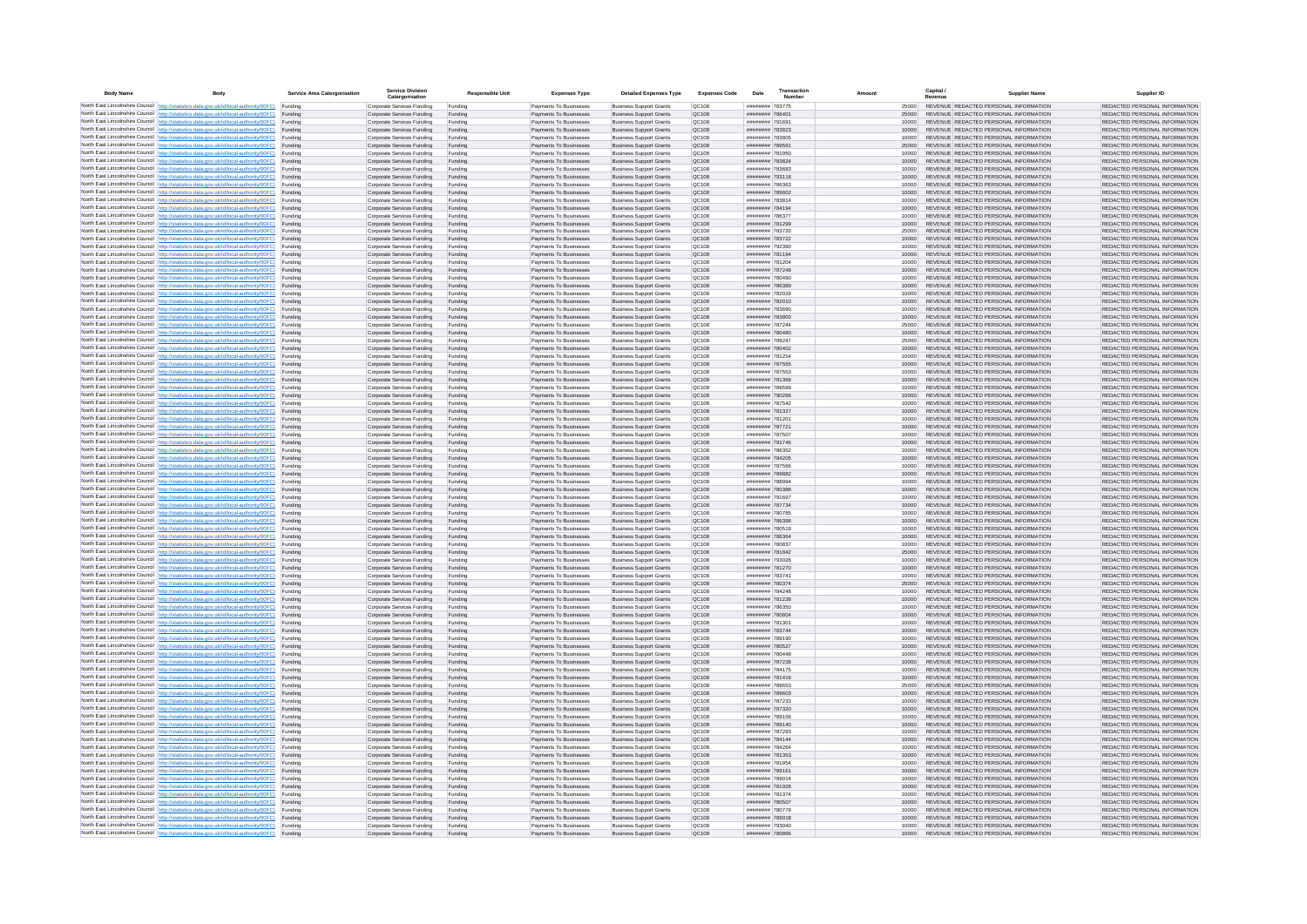| <b>Body Name</b> |                                                                                                                                                                                                  | Service Area Catergorisation | Service Divisio<br>Catergorisation                       | <b>Responsible Unit</b> | <b>Expenses Type</b>                             | <b>Detailed Expenses Type</b>                                    | <b>Expenses Code</b>  | Date                               | Transactio<br>Numbe |                | Capital /<br>Revenue | <b>Supplier Nam</b>                                                            | Supplier ID                                                    |
|------------------|--------------------------------------------------------------------------------------------------------------------------------------------------------------------------------------------------|------------------------------|----------------------------------------------------------|-------------------------|--------------------------------------------------|------------------------------------------------------------------|-----------------------|------------------------------------|---------------------|----------------|----------------------|--------------------------------------------------------------------------------|----------------------------------------------------------------|
|                  | North East Lincolnshire Council http://statistics.data.gov.uk/id/local-authority/00FC) Funding                                                                                                   |                              | Corporate Services Funding                               | Funding                 | Payments To Businesses                           | <b>Business Support Grants</b>                                   | QC108                 | ######## 783750                    |                     | 10000          |                      | REVENUE REDACTED PERSONAL INFORMATION                                          | REDACTED PERSONAL INFORMATION                                  |
|                  | North East Lincolnshire Council http://statistics.data.gov.uk/id/local-authority/00FC) Funding                                                                                                   |                              | Corporate Services Funding                               | Funding                 | Payments To Businesses                           | <b>Business Support Grants</b>                                   | QC108                 | ######## 787287                    |                     | 10000          |                      | REVENUE REDACTED PERSONAL INFORMATION                                          | REDACTED PERSONAL INFORMATION                                  |
|                  | North East Lincolnshire Council http://statistics.data.gov.uk/id/local-authority/00FC)<br>North East Lincolnshire Council http://statistics.data.gov.uk/id/local-authority/00FC)                 | Funding<br>Funding           | Corporate Services Funding<br>Corporate Services Funding | Funding<br>Funding      | Payments To Businesses<br>Payments To Businesses | <b>Business Support Grants</b><br><b>Business Support Grants</b> | OC108<br>QC108        | ######## 787250<br>######## 783820 |                     | 10000<br>10000 |                      | REVENUE REDACTED PERSONAL INFORMATION<br>REVENUE REDACTED PERSONAL INFORMATION | REDACTED PERSONAL INFORMATION<br>REDACTED PERSONAL INFORMATION |
|                  | North East Lincolnshire Council http://statistics.data.gov.uk/id/local-authority/00FC) Funding                                                                                                   |                              | Corporate Services Funding                               | Funding                 | Payments To Businesses                           | <b>Business Support Grants</b>                                   | OC108                 | ######## 781411                    |                     | 10000          |                      | REVENUE REDACTED PERSONAL INFORMATION                                          | REDACTED PERSONAL INFORMATION                                  |
|                  | North East Lincolnshire Council http://statistics.data.gov.uk/id/local-authority/00FC)                                                                                                           | Funding                      | Corporate Services Funding                               | Funding                 | Payments To Businesses                           | <b>Business Support Grants</b>                                   | OC108                 | ######## 789622                    |                     | 10000          |                      | REVENUE REDACTED PERSONAL INFORMATION                                          | REDACTED PERSONAL INFORMATION                                  |
|                  | North East Lincolnshire Council http://statistics.data.gov.uk/id/local-authority/00FC)                                                                                                           | Funding                      | Corporate Services Funding                               | Funding                 | Payments To Businesses                           | <b>Business Support Grants</b>                                   | QC108                 | ######## 793053                    |                     | 10000          |                      | REVENUE REDACTED PERSONAL INFORMATION                                          | REDACTED PERSONAL INFORMATION                                  |
|                  | North East Lincolnshire Council http://statistics.data.gov.uk/id/local-authority/00FC)<br>North East Lincolnshire Council http://statistics.data.gov.uk/id/local-authority/00FC)                 | Funding<br>Funding           | Corporate Services Funding<br>Corporate Services Funding | Funding<br>Funding      | Payments To Businesses<br>Payments To Businesses | <b>Business Support Grants</b><br><b>Business Support Grants</b> | QC108<br>QC108        | ######## 787719<br>######## 78054  |                     | 10000<br>10000 |                      | REVENUE REDACTED PERSONAL INFORMATION<br>REVENUE REDACTED PERSONAL INFORMATION | REDACTED PERSONAL INFORMATION<br>REDACTED PERSONAL INFORMATION |
|                  | North East Lincolnshire Council http://statistics.data.gov.uk/id/local-authority/00FC)                                                                                                           | Funding                      | Corporate Services Funding                               | Funding                 | Payments To Businesses                           | <b>Business Support Grants</b>                                   | QC108                 | ######## 784903                    |                     | 10000          |                      | REVENUE REDACTED PERSONAL INFORMATION                                          | REDACTED PERSONAL INFORMATION                                  |
|                  | North East Lincolnshire Council http://statistics.data.gov.uk/id/local-authority/00FC) Funding                                                                                                   |                              | Corporate Services Funding                               | Funding                 | Payments To Businesses                           | <b>Business Support Grants</b>                                   | QC108                 | ######## 780383                    |                     | 10000          |                      | REVENUE REDACTED PERSONAL INFORMATION                                          | REDACTED PERSONAL INFORMATION                                  |
|                  | North East Lincolnshire Council http://statistics.data.gov.uk/id/local-authority/00FC) Funding<br>North East Lincolnshire Council http://statistics.data.gov.uk/id/local-authority/00FC)         | Funding                      | Corporate Services Funding<br>Corporate Services Funding | Funding<br>Funding      | Payments To Businesses<br>Payments To Businesses | <b>Business Support Grants</b><br><b>Business Support Grants</b> | QC108<br>QC108        | ######## 783713<br>######## 781235 |                     | 25000<br>10000 |                      | REVENUE REDACTED PERSONAL INFORMATION<br>REVENUE REDACTED PERSONAL INFORMATION | REDACTED PERSONAL INFORMATION<br>REDACTED PERSONAL INFORMATION |
|                  | North East Lincolnshire Council http://statistics.data.gov.uk/id/local-authority/00FC)                                                                                                           | Funding                      | Corporate Services Funding                               | Funding                 | Payments To Businesses                           | <b>Business Support Grants</b>                                   | OC108                 | ######## 787720                    |                     | 10000          |                      | REVENUE REDACTED PERSONAL INFORMATION                                          | REDACTED PERSONAL INFORMATION                                  |
|                  | North East Lincolnshire Council http://statistics.data.gov.uk/id/local-authority/00FC)                                                                                                           | Funding                      | Corporate Services Funding                               | Funding                 | Payments To Businesses                           | <b>Business Support Grants</b>                                   | QC108                 | ######## 782024                    |                     | 10000          |                      | REVENUE REDACTED PERSONAL INFORMATION                                          | REDACTED PERSONAL INFORMATION                                  |
|                  | North East Lincolnshire Council http://statistics.data.gov.uk/id/local-authority/00FC) Funding                                                                                                   |                              | Corporate Services Funding                               | Funding                 | Payments To Businesses                           | <b>Business Support Grants</b>                                   | QC108                 | ######## 789633                    |                     | 10000          |                      | REVENUE REDACTED PERSONAL INFORMATION                                          | REDACTED PERSONAL INFORMATION                                  |
|                  | North East Lincolnshire Council http://statistics.data.gov.uk/id/local-authority/00FC)<br>North East Lincolnshire Council http://statistics.data.gov.uk/id/local-authority/00FC) Funding         | Funding                      | Corporate Services Funding<br>Corporate Services Funding | Funding<br>Funding      | Payments To Businesse<br>Payments To Businesses  | <b>Business Support Grants</b><br><b>Business Support Grants</b> | QC108<br>QC108        | ######## 78724<br>######## 781352  |                     | 10000<br>10000 |                      | REVENUE REDACTED PERSONAL INFORMATION<br>REVENUE REDACTED PERSONAL INFORMATION | REDACTED PERSONAL INFORMATION<br>REDACTED PERSONAL INFORMATION |
|                  | North East Lincolnshire Council http://statistics.data.gov.uk/id/local-authority/00FC) Funding                                                                                                   |                              | Corporate Services Funding                               | Funding                 | Payments To Businesses                           | <b>Business Support Grants</b>                                   | QC108                 | ######## 783845                    |                     | 10000          |                      | REVENUE REDACTED PERSONAL INFORMATION                                          | REDACTED PERSONAL INFORMATION                                  |
|                  | North East Lincolnshire Council http://statistics.data.gov.uk/id/local-authority/00FC) Funding                                                                                                   |                              | Corporate Services Funding                               | Funding                 | Payments To Businesses                           | <b>Business Support Grants</b>                                   | QC108                 | ######## 780400                    |                     | 25000          |                      | REVENUE REDACTED PERSONAL INFORMATION                                          | REDACTED PERSONAL INFORMATION                                  |
|                  | North East Lincolnshire Council http://statistics.data.gov.uk/id/local-authority/00FC) Funding<br>North East Lincolnshire Council http://statistics.data.gov.uk/id/local-authority/00FC)         |                              | Corporate Services Funding                               | Funding                 | Payments To Businesses                           | <b>Business Support Grants</b>                                   | QC108                 | ######## 784201                    |                     | 10000          |                      | REVENUE REDACTED PERSONAL INFORMATION                                          | REDACTED PERSONAL INFORMATION                                  |
|                  | North East Lincolnshire Council http://statistics.data.gov.uk/id/local-authority/00FC)                                                                                                           | Funding<br>Funding           | Corporate Services Funding<br>Corporate Services Funding | Funding<br>Funding      | Payments To Businesses<br>Payments To Businesses | <b>Business Support Grants</b><br><b>Business Support Grants</b> | QC108<br>QC108        | ######## 780512<br>######## 784189 |                     | 10000<br>10000 |                      | REVENUE REDACTED PERSONAL INFORMATION<br>REVENUE REDACTED PERSONAL INFORMATION | REDACTED PERSONAL INFORMATION<br>REDACTED PERSONAL INFORMATION |
|                  | North East Lincolnshire Council http://statistics.data.gov.uk/id/local-authority/00FC)                                                                                                           | Funding                      | Corporate Services Funding                               | Funding                 | Payments To Businesses                           | <b>Business Support Grants</b>                                   | <b>OC108</b>          | ######## 784912                    |                     | 10000          |                      | REVENUE REDACTED PERSONAL INFORMATION                                          | REDACTED PERSONAL INFORMATION                                  |
|                  | North East Lincolnshire Council http://statistics.data.gov.uk/id/local-authority/00FC) Funding                                                                                                   |                              | Corporate Services Funding                               | Funding                 | Payments To Businesses                           | <b>Business Support Grants</b>                                   | QC108                 | ######## 780807                    |                     |                |                      | REVENUE REDACTED PERSONAL INFORMATION                                          | REDACTED PERSONAL INFORMATION                                  |
|                  | North East Lincolnshire Council http://statistics.data.gov.uk/id/local-authority/00FC)                                                                                                           | Funding                      | Corporate Services Funding                               | Funding                 | Payments To Businesses                           | <b>Business Support Grants</b>                                   | QC108<br>OC108        | ######## 784172<br>######## 781874 |                     | 10000          |                      | REVENUE REDACTED PERSONAL INFORMATION<br>REVENUE REDACTED PERSONAL INFORMATION | REDACTED PERSONAL INFORMATION                                  |
|                  | North East Lincolnshire Council http://statistics.data.gov.uk/id/local-authority/00FC)<br>North East Lincolnshire Council http://statistics.data.gov.uk/id/local-authority/00FC)                 | Funding<br>Funding           | Corporate Services Funding<br>Corporate Services Funding | Funding<br>Funding      | Payments To Businesses<br>Payments To Businesses | <b>Business Support Grants</b><br><b>Business Support Grants</b> | QC108                 | ######## 780790                    |                     | 10000<br>10000 |                      | REVENUE REDACTED PERSONAL INFORMATION                                          | REDACTED PERSONAL INFORMATION<br>REDACTED PERSONAL INFORMATION |
|                  | North East Lincolnshire Council http://statistics.data.gov.uk/id/local-authority/00FC) Funding                                                                                                   |                              | Corporate Services Funding                               | Funding                 | Payments To Businesses                           | <b>Business Sunnort Grants</b>                                   | OC108                 | ######## 789179                    |                     | 10000          |                      | REVENUE REDACTED PERSONAL INFORMATION                                          | REDACTED PERSONAL INFORMATION                                  |
|                  | North East Lincolnshire Council http://statistics.data.gov.uk/id/local-authority/00FC) Funding                                                                                                   |                              | Corporate Services Funding                               | Funding                 | Payments To Businesses                           | <b>Business Support Grants</b>                                   | <b>OC108</b>          | ######## 784153                    |                     | 10000          |                      | REVENUE REDACTED PERSONAL INFORMATION                                          | REDACTED PERSONAL INFORMATION                                  |
|                  | North East Lincolnshire Council http://statistics.data.gov.uk/id/local-authority/00FC)                                                                                                           | Funding                      | Corporate Services Funding                               | Funding                 | Payments To Businesses                           | <b>Business Support Grants</b>                                   | QC108<br>QC108        | ######## 781325                    |                     | 10000<br>10000 |                      | REVENUE REDACTED PERSONAL INFORMATION<br>REVENUE REDACTED PERSONAL INFORMATION | REDACTED PERSONAL INFORMATION<br>REDACTED PERSONAL INFORMATION |
|                  | North East Lincolnshire Council http://statistics.data.gov.uk/id/local-authority/00FC)<br>North East Lincolnshire Council   http://statistics.data.gov.uk/id/local-authority/00FC)               | Funding<br>Funding           | Corporate Services Funding<br>Corporate Services Funding | Funding<br>Funding      | Payments To Businesses<br>Payments To Businesses | <b>Business Support Grants</b><br><b>Business Support Grants</b> | QC108                 | ######## 781297<br>######## 784955 |                     | 10000          |                      | REVENUE REDACTED PERSONAL INFORMATION                                          | REDACTED PERSONAL INFORMATION                                  |
|                  | North East Lincolnshire Council http://statistics.data.gov.uk/id/local-authority/00FC) Funding                                                                                                   |                              | Corporate Services Funding                               | Funding                 | Payments To Businesses                           | <b>Business Support Grants</b>                                   | QC108                 | ######## 784911                    |                     | 10000          |                      | REVENUE REDACTED PERSONAL INFORMATION                                          | REDACTED PERSONAL INFORMATION                                  |
|                  | North East Lincolnshire Council http://statistics.data.gov.uk/id/local-authority/00FC)                                                                                                           | Funding                      | Corporate Services Funding                               | Funding                 | Payments To Businesses                           | <b>Business Support Grants</b>                                   | QC108                 | ####### 782041                     |                     | 10000          |                      | REVENUE REDACTED PERSONAL INFORMATION                                          | REDACTED PERSONAL INFORMATION                                  |
|                  | North East Lincolnshire Council http://statistics.data.gov.uk/id/local-authority/00FC)<br>North East Lincolnshire Council http://statistics.data.gov.uk/id/local-authority/00FC) Funding         | Funding                      | Corporate Services Funding<br>Corporate Services Funding | Funding<br>Funding      | Payments To Businesses<br>Payments To Businesses | <b>Business Support Grants</b><br><b>Business Support Grants</b> | QC108<br>QC108        | ######## 784271<br>######## 787263 |                     | 10000<br>10000 |                      | REVENUE REDACTED PERSONAL INFORMATION<br>REVENUE REDACTED PERSONAL INFORMATION | REDACTED PERSONAL INFORMATION<br>REDACTED PERSONAL INFORMATION |
|                  | North East Lincolnshire Council http://statistics.data.gov.uk/id/local-authority/00FC) Funding                                                                                                   |                              | Corporate Services Funding                               | Funding                 | Payments To Businesses                           | <b>Business Support Grants</b>                                   | OC108                 | ######## 780469                    |                     | 10000          |                      | REVENUE REDACTED PERSONAL INFORMATION                                          | REDACTED PERSONAL INFORMATION                                  |
|                  | North East Lincolnshire Council http://statistics.data.gov.uk/id/local-authority/00FC) Funding                                                                                                   |                              | Corporate Services Funding                               | Funding                 | Payments To Businesses                           | <b>Business Support Grants</b>                                   | OC108                 | ######## 784284                    |                     | 10000          |                      | REVENUE REDACTED PERSONAL INFORMATION                                          | REDACTED PERSONAL INFORMATION                                  |
|                  | North East Lincolnshire Council http://statistics.data.gov.uk/id/local-authority/00FC)                                                                                                           | Funding                      | Corporate Services Funding                               | Funding                 | Payments To Businesses                           | <b>Business Support Grants</b>                                   | QC108                 | ######## 783721                    |                     | 10000          |                      | REVENUE REDACTED PERSONAL INFORMATION                                          | REDACTED PERSONAL INFORMATION                                  |
|                  | North East Lincolnshire Council http://statistics.data.gov.uk/id/local-authority/00FC)<br>North East Lincolnshire Council http://statistics.data.gov.uk/id/local-authority/00FC)                 | Funding<br>Funding           | Corporate Services Funding<br>Corporate Services Funding | Funding<br>Funding      | Payments To Businesses<br>Payments To Businesses | <b>Business Support Grants</b><br><b>Business Support Grants</b> | QC108<br>QC108        | ######## 781259<br>######## 786366 |                     | 10000<br>10000 |                      | REVENUE REDACTED PERSONAL INFORMATION<br>REVENUE REDACTED PERSONAL INFORMATION | REDACTED PERSONAL INFORMATION<br>REDACTED PERSONAL INFORMATION |
|                  | North East Lincolnshire Council http://statistics.data.gov.uk/id/local-authority/00FC)                                                                                                           | Funding                      | Corporate Services Funding                               | Funding                 | Payments To Businesses                           | <b>Business Support Grants</b>                                   | QC108                 | ######## 793072                    |                     | 10000          |                      | REVENUE REDACTED PERSONAL INFORMATION                                          | REDACTED PERSONAL INFORMATION                                  |
|                  | North East Lincolnshire Council http://statistics.data.gov.uk/id/local-authority/00FC)                                                                                                           | Funding                      | Corporate Services Funding                               | Funding                 | Payments To Businesses                           | <b>Business Support Grants</b>                                   | QC108                 | ######## 783694                    |                     | 10000          |                      | REVENUE REDACTED PERSONAL INFORMATION                                          | REDACTED PERSONAL INFORMATION                                  |
|                  | North East Lincolnshire Council http://statistics.data.gov.uk/id/local-authority/00FC) Funding                                                                                                   |                              | Corporate Services Funding                               | Funding                 | Payments To Businesses                           | <b>Business Support Grants</b>                                   | QC108                 | ######## 793084                    |                     | 10000          |                      | REVENUE REDACTED PERSONAL INFORMATION                                          | REDACTED PERSONAL INFORMATION                                  |
|                  | North East Lincolnshire Council http://statistics.data.gov.uk/id/local-authority/00FC)<br>North East Lincolnshire Council http://statistics.data.gov.uk/id/local-authority/00FC)                 | Funding<br>Funding           | Corporate Services Funding<br>Corporate Services Funding | Funding<br>Funding      | Payments To Businesses<br>Payments To Businesses | <b>Business Support Grants</b><br><b>Business Support Grants</b> | QC108<br>QC108        | ######## 781953<br>######## 780476 |                     | 10000<br>10000 |                      | REVENUE REDACTED PERSONAL INFORMATION<br>REVENUE REDACTED PERSONAL INFORMATION | REDACTED PERSONAL INFORMATION<br>REDACTED PERSONAL INFORMATION |
|                  | North East Lincolnshire Council http://statistics.data.gov.uk/id/local-authority/00FC)                                                                                                           | Funding                      | Corporate Services Funding                               | Funding                 | Payments To Businesses                           | <b>Business Support Grants</b>                                   | QC108                 | ######## 790296                    |                     | 25000          |                      | REVENUE REDACTED PERSONAL INFORMATION                                          | REDACTED PERSONAL INFORMATION                                  |
|                  | North East Lincolnshire Council http://statistics.data.gov.uk/id/local-authority/00FC)                                                                                                           | Funding                      | Corporate Services Funding                               | Funding                 | Payments To Businesses                           | <b>Business Support Grants</b>                                   | QC108                 | ######## 780778                    |                     | 25000          |                      | REVENUE REDACTED PERSONAL INFORMATION                                          | REDACTED PERSONAL INFORMATION                                  |
|                  | North East Lincolnshire Council http://statistics.data.gov.uk/id/local-authority/00FC)<br>North East Lincolnshire Council http://statistics.data.gov.uk/id/local-authority/00FC) Funding         | Funding                      | Corporate Services Funding                               | Funding                 | Payments To Businesses                           | <b>Business Support Grants</b><br><b>Business Support Grants</b> | QC108<br>QC108        | ######## 787296<br>######## 784924 |                     | 10000          |                      | REVENUE REDACTED PERSONAL INFORMATION<br>REVENUE REDACTED PERSONAL INFORMATION | REDACTED PERSONAL INFORMATION<br>REDACTED PERSONAL INFORMATION |
|                  | North East Lincolnshire Council http://statistics.data.gov.uk/id/local-authority/00FC) Funding                                                                                                   |                              | Corporate Services Funding<br>Corporate Services Funding | Funding<br>Funding      | Payments To Businesses<br>Payments To Businesses | <b>Business Support Grants</b>                                   | QC108                 | ######## 789206                    |                     | 10000<br>25000 |                      | REVENUE REDACTED PERSONAL INFORMATION                                          | REDACTED PERSONAL INFORMATION                                  |
|                  | North East Lincolnshire Council http://statistics.data.gov.uk/id/local-authority/00FC)                                                                                                           | Funding                      | Corporate Services Funding                               | Funding                 | Payments To Businesses                           | <b>Business Support Grants</b>                                   | QC108                 | ######## 789877                    |                     | 10000          |                      | REVENUE REDACTED PERSONAL INFORMATION                                          | REDACTED PERSONAL INFORMATION                                  |
|                  | North East Lincolnshire Council http://statistics.data.gov.uk/id/local-authority/00FC)                                                                                                           | Funding                      | Corporate Services Funding                               | Funding                 | Payments To Businesses                           | <b>Business Support Grants</b>                                   | QC108                 | ######## 781322                    |                     | 10000          |                      | REVENUE REDACTED PERSONAL INFORMATION                                          | REDACTED PERSONAL INFORMATION                                  |
|                  | North East Lincolnshire Council http://statistics.data.gov.uk/id/local-authority/00FC)<br>North East Lincolnshire Council http://statistics.data.gov.uk/id/local-authority/00FC)                 | Funding<br>Funding           | Corporate Services Funding<br>Corporate Services Funding | Funding<br>Funding      | Payments To Businesses<br>Payments To Businesses | <b>Business Support Grants</b><br><b>Business Support Grants</b> | OC108<br><b>OC108</b> | ######## 789137<br>######## 786374 |                     | 10000<br>10000 |                      | REVENUE REDACTED PERSONAL INFORMATION<br>REVENUE REDACTED PERSONAL INFORMATION | REDACTED PERSONAL INFORMATION<br>REDACTED PERSONAL INFORMATION |
|                  | North East Lincolnshire Council http://statistics.data.gov.uk/id/local-authority/00FC)                                                                                                           | Funding                      | Corporate Services Funding                               | Funding                 | Payments To Businesses                           | <b>Business Support Grants</b>                                   | QC108                 | ######## 787235                    |                     | 10000          |                      | REVENUE REDACTED PERSONAL INFORMATION                                          | REDACTED PERSONAL INFORMATION                                  |
|                  | North East Lincolnshire Council http://statistics.data.gov.uk/id/local-authority/00FC)                                                                                                           | Funding                      | Corporate Services Funding                               | Funding                 | Payments To Businesses                           | <b>Business Support Grants</b>                                   | QC108                 | ######## 793100                    |                     | 10000          |                      | REVENUE REDACTED PERSONAL INFORMATION                                          | REDACTED PERSONAL INFORMATION                                  |
|                  | North East Lincolnshire Council http://statistics.data.gov.uk/id/local-authority/00FC) Funding                                                                                                   |                              | Corporate Services Funding                               | Funding                 | Payments To Businesses                           | <b>Business Support Grants</b>                                   | QC108                 | ######## 780780                    |                     | 10000          |                      | REVENUE REDACTED PERSONAL INFORMATION<br>REVENUE REDACTED PERSONAL INFORMATION | REDACTED PERSONAL INFORMATION                                  |
|                  | North East Lincolnshire Council http://statistics.data.gov.uk/id/local-authority/00FC) Funding<br>North East Lincolnshire Council http://statistics.data.gov.uk/id/local-authority/00FC) Funding |                              | Corporate Services Funding<br>Corporate Services Funding | Funding<br>Funding      | Payments To Businesses<br>Payments To Businesses | <b>Business Support Grants</b><br><b>Business Support Grants</b> | QC108<br>OC108        | ######## 780460<br>######## 791699 |                     | 25000<br>25000 |                      | REVENUE REDACTED PERSONAL INFORMATION                                          | REDACTED PERSONAL INFORMATION<br>REDACTED PERSONAL INFORMATION |
|                  | North East Lincolnshire Council http://statistics.data.gov.uk/id/local-authority/00FC)                                                                                                           | Funding                      | Corporate Services Funding                               | Funding                 | Payments To Businesses                           | <b>Business Support Grants</b>                                   | QC108                 | ######## 789620                    |                     | 10000          |                      | REVENUE REDACTED PERSONAL INFORMATION                                          | REDACTED PERSONAL INFORMATION                                  |
|                  | North East Lincolnshire Council http://statistics.data.gov.uk/id/local-authority/00FC)                                                                                                           | Funding                      | Corporate Services Funding                               | Funding                 | Payments To Businesses                           | <b>Business Support Grants</b>                                   | OC108                 | ######## 783826                    |                     | 25000          |                      | REVENUE REDACTED PERSONAL INFORMATION                                          | REDACTED PERSONAL INFORMATION                                  |
|                  | North East Lincolnshire Council http://statistics.data.gov.uk/id/local-authority/00FC)<br>North East Lincolnshire Council http://statistics.data.gov.uk/id/local-authority/00FC)                 | Funding<br>Funding           | Corporate Services Funding<br>Corporate Services Funding | Funding<br>Funding      | Payments To Businesses<br>Payments To Businesses | <b>Business Support Grants</b><br><b>Business Support Grants</b> | <b>OC108</b><br>OC108 | ######## 780417<br>######## 784952 |                     | 10000<br>10000 |                      | REVENUE REDACTED PERSONAL INFORMATION<br>REVENUE REDACTED PERSONAL INFORMATION | REDACTED PERSONAL INFORMATION<br>REDACTED PERSONAL INFORMATION |
|                  | North East Lincolnshire Council http://statistics.data.gov.uk/id/local-authority/00FC)                                                                                                           | Funding                      | Corporate Services Funding                               | Funding                 | Payments To Businesses                           | <b>Business Support Grants</b>                                   | QC108                 | ####### 781938                     |                     | 10000          |                      | REVENUE REDACTED PERSONAL INFORMATION                                          | REDACTED PERSONAL INFORMATION                                  |
|                  | North East Lincolnshire Council http://statistics.data.gov.uk/id/local-authority/00FC)                                                                                                           | Funding                      | Corporate Services Funding                               | Funding                 | Payments To Businesses                           | <b>Business Support Grants</b>                                   | QC108                 | ######## 789186                    |                     | 10000          |                      | REVENUE REDACTED PERSONAL INFORMATION                                          | REDACTED PERSONAL INFORMATION                                  |
|                  | North East Lincolnshire Council   http://statistics.data.gov.uk/id/local-authority/00FC)                                                                                                         | Funding                      | Corporate Services Funding                               | Funding                 | Payments To Businesses                           | <b>Business Support Grants</b>                                   | QC108                 | ######## 780845                    |                     | 10000          |                      | REVENUE REDACTED PERSONAL INFORMATION                                          | REDACTED PERSONAL INFORMATION                                  |
|                  | North East Lincolnshire Council http://statistics.data.gov.uk/id/local-authority/00FC) Funding<br>North East Lincolnshire Council http://statistics.data.gov.uk/id/local-authority/00FC) Funding |                              | Corporate Services Funding<br>Corporate Services Funding | Funding<br>Funding      | Payments To Businesses<br>Payments To Businesses | <b>Business Support Grants</b><br><b>Business Support Grants</b> | <b>QC108</b><br>QC108 | ######## 784286<br>######## 789952 |                     | 10000<br>10000 |                      | REVENUE REDACTED PERSONAL INFORMATION<br>REVENUE REDACTED PERSONAL INFORMATION | REDACTED PERSONAL INFORMATION<br>REDACTED PERSONAL INFORMATION |
|                  | North East Lincolnshire Council http://statistics.data.gov.uk/id/local-authority/00FC) Funding                                                                                                   |                              | Corporate Services Funding                               | Funding                 | Payments To Businesses                           | <b>Business Support Grants</b>                                   | QC108                 | ######## 784150                    |                     | 25000          |                      | REVENUE REDACTED PERSONAL INFORMATION                                          | REDACTED PERSONAL INFORMATION                                  |
|                  | North East Lincolnshire Council http://statistics.data.gov.uk/id/local-authority/00FC)                                                                                                           | Funding                      | Corporate Services Funding                               | Funding                 | Payments To Businesses                           | <b>Business Support Grants</b>                                   | OC108                 | ######## 784926                    |                     | 10000          |                      | REVENUE REDACTED PERSONAL INFORMATION                                          | REDACTED PERSONAL INFORMATION                                  |
|                  | North East Lincolnshire Council http://statistics.data.gov.uk/id/local-authority/00FC) Funding                                                                                                   | Funding                      | Corporate Services Funding<br>Corporate Services Funding | Funding<br>Funding      | Payments To Businesses<br>Payments To Businesses | <b>Business Support Grants</b><br><b>Business Support Grants</b> | QC108<br>QC108        | ######## 784154<br>######## 787562 |                     | 25000<br>10000 |                      | REVENUE REDACTED PERSONAL INFORMATION<br>REVENUE REDACTED PERSONAL INFORMATION | REDACTED PERSONAL INFORMATION<br>REDACTED PERSONAL INFORMATION |
|                  | North East Lincolnshire Council http://statistics.data.gov.uk/id/local-authority/00FC)<br>North East Lincolnshire Council http://statistics.data.gov.uk/id/local-authority/00FC)                 | Funding                      | Corporate Services Funding                               | Funding                 | Payments To Businesses                           | <b>Business Support Grants</b>                                   | QC108                 | ######## 783806                    |                     | 10000          |                      | REVENUE REDACTED PERSONAL INFORMATION                                          | REDACTED PERSONAL INFORMATION                                  |
|                  | North East Lincolnshire Council http://statistics.data.gov.uk/id/local-authority/00FC)                                                                                                           | Funding                      | Corporate Services Funding                               | Funding                 | Payments To Businesses                           | <b>Business Support Grants</b>                                   | QC108                 | ######## 784999                    |                     | 10000          |                      | REVENUE REDACTED PERSONAL INFORMATION                                          | REDACTED PERSONAL INFORMATION                                  |
|                  | North East Lincolnshire Council http://statistics.data.gov.uk/id/local-authority/00FC)                                                                                                           | Funding                      | Corporate Services Funding                               | Funding                 | Payments To Businesses                           | <b>Business Support Grants</b>                                   | QC108                 | ######## 789655                    |                     | 10000          |                      | REVENUE REDACTED PERSONAL INFORMATION                                          | REDACTED PERSONAL INFORMATION                                  |
|                  | North East Lincolnshire Council http://statistics.data.gov.uk/id/local-authority/00FC) Funding<br>North East Lincolnshire Council http://statistics.data.gov.uk/id/local-authority/00FC) Funding |                              | Corporate Services Funding<br>Corporate Services Funding | Funding<br>Funding      | Payments To Businesses<br>Payments To Businesses | <b>Business Support Grants</b><br><b>Business Support Grants</b> | QC108<br>QC108        | ######## 789636<br>######## 789004 |                     | 25000<br>10000 |                      | REVENUE REDACTED PERSONAL INFORMATION<br>REVENUE REDACTED PERSONAL INFORMATION | REDACTED PERSONAL INFORMATION<br>REDACTED PERSONAL INFORMATION |
|                  | North East Lincolnshire Council http://statistics.data.gov.uk/id/local-authority/00FC)                                                                                                           | Funding                      | Corporate Services Funding                               | Funding                 | Payments To Businesses                           | <b>Business Support Grants</b>                                   | QC108                 | ######## 787306                    |                     | 10000          |                      | REVENUE REDACTED PERSONAL INFORMATION                                          | REDACTED PERSONAL INFORMATION                                  |
|                  | North East Lincolnshire Council http://statistics.data.gov.uk/id/local-authority/00FC)                                                                                                           | Funding                      | Corporate Services Funding                               | Funding                 | Payments To Businesses                           | <b>Business Support Grants</b>                                   | OC108                 | ######## 789875                    |                     | 10000          |                      | REVENUE REDACTED PERSONAL INFORMATION                                          | REDACTED PERSONAL INFORMATION                                  |
|                  | North East Lincolnshire Council http://statistics.data.gov.uk/id/local-authority/00FC)                                                                                                           | Funding                      | Corporate Services Funding                               | Funding                 | Payments To Businesses                           | <b>Business Support Grants</b>                                   | QC108                 | ######## 793050                    |                     | 10000          |                      | REVENUE REDACTED PERSONAL INFORMATION                                          | REDACTED PERSONAL INFORMATION                                  |
|                  | North East Lincolnshire Council http://statistics.data.gov.uk/id/local-authority/00FC) Funding<br>North East Lincolnshire Council http://statistics.data.gov.uk/id/local-authority/00FC) Funding |                              | Corporate Services Funding<br>Corporate Services Funding | Funding<br>Funding      | Payments To Businesses<br>Payments To Businesses | <b>Business Support Grants</b><br><b>Business Support Grants</b> | QC108<br>QC108        | ######## 789625<br>######## 784928 |                     | 10000<br>10000 |                      | REVENUE REDACTED PERSONAL INFORMATION<br>REVENUE REDACTED PERSONAL INFORMATION | REDACTED PERSONAL INFORMATION<br>REDACTED PERSONAL INFORMATION |
|                  | North East Lincolnshire Council http://statistics.data.gov.uk/id/local-authority/00FC)                                                                                                           | Funding                      | Corporate Services Funding                               | Funding                 | Payments To Businesses                           | <b>Business Support Grants</b>                                   | QC108                 | ######## 789228                    |                     | 25000          |                      | REVENUE REDACTED PERSONAL INFORMATION                                          | REDACTED PERSONAL INFORMATION                                  |
|                  | North East Lincolnshire Council http://statistics.data.gov.uk/id/local-authority/00FC)                                                                                                           | Funding                      | Corporate Services Funding                               | Funding                 | Payments To Businesses                           | <b>Business Support Grants</b>                                   | QC108                 | ####### 781886                     |                     | 10000          |                      | REVENUE REDACTED PERSONAL INFORMATION                                          | REDACTED PERSONAL INFORMATION                                  |
|                  | North East Lincolnshire Council http://statistics.data.gov.uk/id/local-authority/00FC) Funding                                                                                                   |                              | Corporate Services Funding                               | Funding<br>Funding      | Payments To Businesses<br>Payments To Businesses | <b>Business Sunnort Grants</b>                                   | OC108<br><b>OC108</b> | ######## 787529<br>######## 781292 |                     | 10000<br>10000 |                      | REVENUE REDACTED PERSONAL INFORMATION<br>REVENUE REDACTED PERSONAL INFORMATION | REDACTED PERSONAL INFORMATION<br>REDACTED PERSONAL INFORMATION |
|                  | North East Lincolnshire Council http://statistics.data.gov.uk/id/local-authority/00FC)<br>North East Lincolnshire Council http://statistics.data.gov.uk/id/local-authority/00FC)                 | Funding<br>Funding           | Corporate Services Funding<br>Corporate Services Funding | Funding                 | Payments To Businesses                           | <b>Business Support Grants</b><br><b>Business Support Grants</b> | QC108                 | ######## 782028                    |                     | 10000          |                      | REVENUE REDACTED PERSONAL INFORMATION                                          | REDACTED PERSONAL INFORMATION                                  |
|                  | North East Lincolnshire Council   http://statistics.data.gov.uk/id/local-authority/00FC)                                                                                                         | Funding                      | Corporate Services Funding                               | Funding                 | Payments To Businesses                           | <b>Business Support Grants</b>                                   | OC108                 | ######## 789158                    |                     | 10000          |                      | REVENUE REDACTED PERSONAL INFORMATION                                          | REDACTED PERSONAL INFORMATION                                  |
|                  | North East Lincolnshire Council http://statistics.data.gov.uk/id/local-authority/00FC)                                                                                                           | Funding                      | Corporate Services Funding                               | Funding                 | Payments To Businesse                            | <b>Business Support Grants</b>                                   | QC108                 | ######## 783843                    |                     | 10000          |                      | REVENUE REDACTED PERSONAL INFORMATION                                          | REDACTED PERSONAL INFORMATION                                  |
|                  | North East Lincolnshire Council http://statistics.data.gov.uk/id/local-authority/00FC) Funding<br>North East Lincolnshire Council http://statistics.data.gov.uk/id/local-authority/00FC) Funding |                              | Corporate Services Funding<br>Corporate Services Funding | Funding<br>Funding      | Payments To Businesses<br>Payments To Businesses | <b>Business Support Grants</b><br><b>Business Support Grants</b> | QC108<br>QC108        | ######## 789894<br>######## 789193 |                     | 10000<br>10000 |                      | REVENUE REDACTED PERSONAL INFORMATION<br>REVENUE REDACTED PERSONAL INFORMATION | REDACTED PERSONAL INFORMATION<br>REDACTED PERSONAL INFORMATION |
|                  | North East Lincolnshire Council http://statistics.data.gov.uk/id/local-authority/00FC)                                                                                                           | Funding                      | Corporate Services Funding                               | Funding                 | Payments To Businesses                           | <b>Business Support Grants</b>                                   | QC108                 | ######## 780457                    |                     | 25000          |                      | REVENUE REDACTED PERSONAL INFORMATION                                          | REDACTED PERSONAL INFORMATION                                  |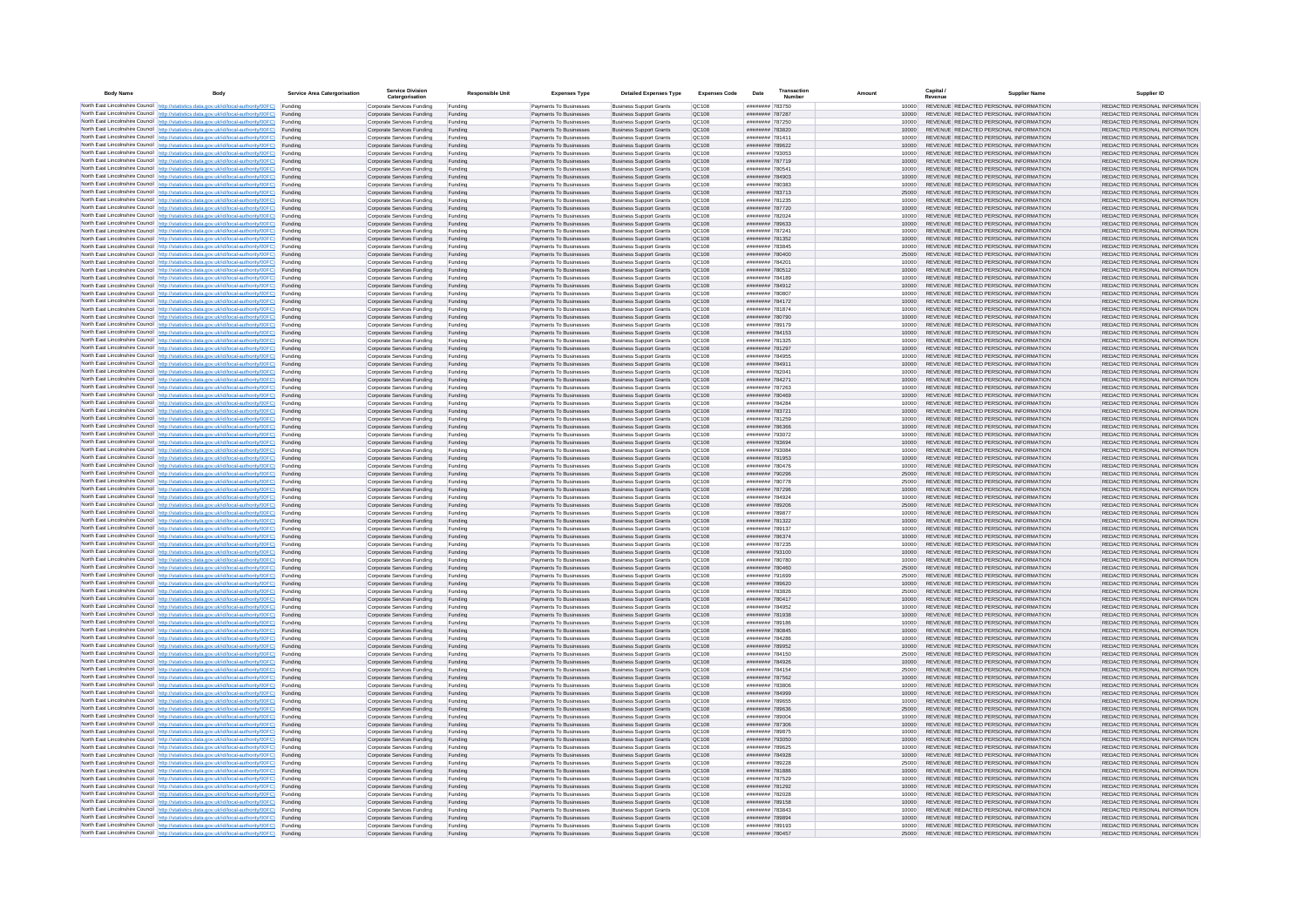| <b>Body Name</b> |                                                                                                                                                                                                  | Service Area Catergorisation | Service Divisio<br>Catergorisation                       | <b>Responsible Unit</b> | <b>Expenses Type</b>                             | <b>Detailed Expenses Type</b>                                    | <b>Expenses Code</b>  | Date                               | Transactio<br>Numbe |                | Capital /<br>Revenue | <b>Supplier Nam</b>                                                            | Supplier ID                                                    |
|------------------|--------------------------------------------------------------------------------------------------------------------------------------------------------------------------------------------------|------------------------------|----------------------------------------------------------|-------------------------|--------------------------------------------------|------------------------------------------------------------------|-----------------------|------------------------------------|---------------------|----------------|----------------------|--------------------------------------------------------------------------------|----------------------------------------------------------------|
|                  | North East Lincolnshire Council http://statistics.data.gov.uk/id/local-authority/00FC) Funding                                                                                                   |                              | Corporate Services Funding                               | Funding                 | Payments To Businesses                           | <b>Business Support Grants</b>                                   | QC108                 | ######## 790273                    |                     | 10000          |                      | REVENUE REDACTED PERSONAL INFORMATION                                          | REDACTED PERSONAL INFORMATION                                  |
|                  | North East Lincolnshire Council http://statistics.data.gov.uk/id/local-authority/00FC) Funding                                                                                                   |                              | Corporate Services Funding                               | Funding                 | Payments To Businesses                           | <b>Business Support Grants</b>                                   | QC108                 | ######## 786378                    |                     | 10000          |                      | REVENUE REDACTED PERSONAL INFORMATION                                          | REDACTED PERSONAL INFORMATION                                  |
|                  | North East Lincolnshire Council http://statistics.data.gov.uk/id/local-authority/00FC)<br>North East Lincolnshire Council http://statistics.data.gov.uk/id/local-authority/00FC)                 | Funding<br>Funding           | Corporate Services Funding<br>Corporate Services Funding | Funding<br>Funding      | Payments To Businesses<br>Payments To Businesses | <b>Business Support Grants</b><br><b>Business Support Grants</b> | OC108<br>QC108        | ######## 789211<br>######## 786340 |                     | 25000<br>10000 |                      | REVENUE REDACTED PERSONAL INFORMATION<br>REVENUE REDACTED PERSONAL INFORMATION | REDACTED PERSONAL INFORMATION<br>REDACTED PERSONAL INFORMATION |
|                  | North East Lincolnshire Council http://statistics.data.gov.uk/id/local-authority/00FC) Funding                                                                                                   |                              | Corporate Services Funding                               | Funding                 | Payments To Businesses                           | <b>Business Support Grants</b>                                   | OC108                 | ######## 790264                    |                     | 25000          |                      | REVENUE REDACTED PERSONAL INFORMATION                                          | REDACTED PERSONAL INFORMATION                                  |
|                  | North East Lincolnshire Council http://statistics.data.gov.uk/id/local-authority/00FC)                                                                                                           | Funding                      | Corporate Services Funding                               | Funding                 | Payments To Businesses                           | <b>Business Support Grants</b>                                   | OC108                 | ######## 789938                    |                     | 10000          |                      | REVENUE REDACTED PERSONAL INFORMATION                                          | REDACTED PERSONAL INFORMATION                                  |
|                  | North East Lincolnshire Council http://statistics.data.gov.uk/id/local-authority/00FC)                                                                                                           | Funding                      | Corporate Services Funding                               | Funding                 | Payments To Businesses                           | <b>Business Support Grants</b>                                   | QC108                 | ######## 784937                    |                     | 10000          |                      | REVENUE REDACTED PERSONAL INFORMATION                                          | REDACTED PERSONAL INFORMATION                                  |
|                  | North East Lincolnshire Council http://statistics.data.gov.uk/id/local-authority/00FC)<br>North East Lincolnshire Council http://statistics.data.gov.uk/id/local-authority/00FC)                 | Funding<br>Funding           | Corporate Services Funding<br>Corporate Services Funding | Funding<br>Funding      | Payments To Businesses<br>Payments To Businesses | <b>Business Support Grants</b><br><b>Business Support Grants</b> | QC108<br>QC108        | ######## 786317<br>######## 787730 |                     | 10000<br>10000 |                      | REVENUE REDACTED PERSONAL INFORMATION<br>REVENUE REDACTED PERSONAL INFORMATION | REDACTED PERSONAL INFORMATION<br>REDACTED PERSONAL INFORMATION |
|                  | North East Lincolnshire Council http://statistics.data.gov.uk/id/local-authority/00FC)                                                                                                           | Funding                      | Corporate Services Funding                               | Funding                 | Payments To Businesses                           | <b>Business Support Grants</b>                                   | QC108                 | ######## 781425                    |                     | 10000          |                      | REVENUE REDACTED PERSONAL INFORMATION                                          | REDACTED PERSONAL INFORMATION                                  |
|                  | North East Lincolnshire Council http://statistics.data.gov.uk/id/local-authority/00FC) Funding                                                                                                   |                              | Corporate Services Funding                               | Funding                 | Payments To Businesses                           | <b>Business Support Grants</b>                                   | QC108                 | ######## 792397                    |                     | 25000          |                      | REVENUE REDACTED PERSONAL INFORMATION                                          | REDACTED PERSONAL INFORMATION                                  |
|                  | North East Lincolnshire Council http://statistics.data.gov.uk/id/local-authority/00FC) Funding<br>North East Lincolnshire Council http://statistics.data.gov.uk/id/local-authority/00FC)         | Funding                      | Corporate Services Funding<br>Corporate Services Funding | Funding<br>Funding      | Payments To Businesses<br>Payments To Businesses | <b>Business Support Grants</b><br><b>Business Support Grants</b> | QC108<br>QC108        | ######## 781988<br>######## 789592 |                     | 10000<br>10000 |                      | REVENUE REDACTED PERSONAL INFORMATION<br>REVENUE REDACTED PERSONAL INFORMATION | REDACTED PERSONAL INFORMATION<br>REDACTED PERSONAL INFORMATION |
|                  | North East Lincolnshire Council http://statistics.data.gov.uk/id/local-authority/00FC)                                                                                                           | Funding                      | Corporate Services Funding                               | Funding                 | Payments To Businesses                           | <b>Business Support Grants</b>                                   | OC108                 | ######## 783813                    |                     | 10000          |                      | REVENUE REDACTED PERSONAL INFORMATION                                          | REDACTED PERSONAL INFORMATION                                  |
|                  | North East Lincolnshire Council http://statistics.data.gov.uk/id/local-authority/00FC)                                                                                                           | Funding                      | Corporate Services Funding                               | Funding                 | Payments To Businesses                           | <b>Business Support Grants</b>                                   | <b>OC108</b>          | ######## 781191                    |                     | 10000          |                      | REVENUE REDACTED PERSONAL INFORMATION                                          | REDACTED PERSONAL INFORMATION                                  |
|                  | North East Lincolnshire Council http://statistics.data.gov.uk/id/local-authority/00FC) Funding                                                                                                   |                              | Corporate Services Funding                               | Funding                 | Payments To Businesses                           | <b>Business Support Grants</b>                                   | QC108                 | ######## 783847                    |                     | 10000          |                      | REVENUE REDACTED PERSONAL INFORMATION                                          | REDACTED PERSONAL INFORMATION                                  |
|                  | North East Lincolnshire Council http://statistics.data.gov.uk/id/local-authority/00FC)<br>North East Lincolnshire Council http://statistics.data.gov.uk/id/local-authority/00FC) Funding         | Funding                      | Corporate Services Funding<br>Corporate Services Funding | Funding<br>Funding      | Payments To Businesse<br>Payments To Businesses  | <b>Business Support Grants</b><br><b>Business Support Grants</b> | QC108<br>QC108        | ######## 783685<br>######## 784200 |                     | 25000<br>10000 |                      | REVENUE REDACTED PERSONAL INFORMATION<br>REVENUE REDACTED PERSONAL INFORMATION | REDACTED PERSONAL INFORMATION<br>REDACTED PERSONAL INFORMATION |
|                  | North East Lincolnshire Council http://statistics.data.gov.uk/id/local-authority/00FC) Funding                                                                                                   |                              | Corporate Services Funding                               | Funding                 | Payments To Businesses                           | <b>Business Support Grants</b>                                   | QC108                 | ######## 787291                    |                     | 10000          |                      | REVENUE REDACTED PERSONAL INFORMATION                                          | REDACTED PERSONAL INFORMATION                                  |
|                  | North East Lincolnshire Council http://statistics.data.gov.uk/id/local-authority/00FC) Funding                                                                                                   |                              | Corporate Services Funding                               | Funding                 | Payments To Businesses                           | <b>Business Support Grants</b>                                   | QC108                 | ######## 789907                    |                     | 25000          |                      | REVENUE REDACTED PERSONAL INFORMATION                                          | REDACTED PERSONAL INFORMATION                                  |
|                  | North East Lincolnshire Council http://statistics.data.gov.uk/id/local-authority/00FC) Funding<br>North East Lincolnshire Council http://statistics.data.gov.uk/id/local-authority/00FC)         |                              | Corporate Services Funding                               | Funding                 | Payments To Businesses                           | <b>Business Support Grants</b>                                   | QC108                 | ######## 784236                    |                     | 10000          |                      | REVENUE REDACTED PERSONAL INFORMATION                                          | REDACTED PERSONAL INFORMATION                                  |
|                  | North East Lincolnshire Council http://statistics.data.gov.uk/id/local-authority/00FC)                                                                                                           | Funding<br>Funding           | Corporate Services Funding<br>Corporate Services Funding | Funding<br>Funding      | Payments To Businesses<br>Payments To Businesses | <b>Business Support Grants</b><br><b>Business Support Grants</b> | QC108<br>QC108        | ######## 783851<br>######## 783712 |                     | 10000<br>10000 |                      | REVENUE REDACTED PERSONAL INFORMATION<br>REVENUE REDACTED PERSONAL INFORMATION | REDACTED PERSONAL INFORMATION<br>REDACTED PERSONAL INFORMATION |
|                  | North East Lincolnshire Council http://statistics.data.gov.uk/id/local-authority/00FC)                                                                                                           | Funding                      | Corporate Services Funding                               | Funding                 | Payments To Businesses                           | <b>Business Support Grants</b>                                   | <b>OC108</b>          | ######## 781242                    |                     | 10000          |                      | REVENUE REDACTED PERSONAL INFORMATION                                          | REDACTED PERSONAL INFORMATION                                  |
|                  | North East Lincolnshire Council http://statistics.data.gov.uk/id/local-authority/00FC) Funding                                                                                                   |                              | Corporate Services Funding                               | Funding                 | Payments To Businesses                           | <b>Business Support Grants</b>                                   | QC108                 | ######## 783698                    |                     |                |                      | REVENUE REDACTED PERSONAL INFORMATION                                          | REDACTED PERSONAL INFORMATION                                  |
|                  | North East Lincolnshire Council http://statistics.data.gov.uk/id/local-authority/00FC)                                                                                                           | Funding                      | Corporate Services Funding                               | Funding                 | Payments To Businesses                           | <b>Business Support Grants</b>                                   | QC108                 | ######## 787532<br>####### 786361  |                     | 10000          |                      | REVENUE REDACTED PERSONAL INFORMATION                                          | REDACTED PERSONAL INFORMATION                                  |
|                  | North East Lincolnshire Council http://statistics.data.gov.uk/id/local-authority/00FC)<br>North East Lincolnshire Council http://statistics.data.gov.uk/id/local-authority/00FC)                 | Funding<br>Funding           | Corporate Services Funding<br>Corporate Services Funding | Funding<br>Funding      | Payments To Businesses<br>Payments To Businesses | <b>Business Support Grants</b><br><b>Business Support Grants</b> | OC108<br>QC108        | ######## 784160                    |                     | 10000<br>10000 |                      | REVENUE REDACTED PERSONAL INFORMATION<br>REVENUE REDACTED PERSONAL INFORMATION | REDACTED PERSONAL INFORMATION<br>REDACTED PERSONAL INFORMATION |
|                  | North East Lincolnshire Council http://statistics.data.gov.uk/id/local-authority/00FC) Funding                                                                                                   |                              | Corporate Services Funding                               | Funding                 | Payments To Businesses                           | <b>Business Sunnort Grants</b>                                   | OC108                 | ######## 784163                    |                     | 10000          |                      | REVENUE REDACTED PERSONAL INFORMATION                                          | REDACTED PERSONAL INFORMATION                                  |
|                  | North East Lincolnshire Council http://statistics.data.gov.uk/id/local-authority/00FC) Funding                                                                                                   |                              | Corporate Services Funding                               | Funding                 | Payments To Businesses                           | <b>Business Support Grants</b>                                   | <b>OC108</b>          | ######## 788988                    |                     | 25000          |                      | REVENUE REDACTED PERSONAL INFORMATION                                          | REDACTED PERSONAL INFORMATION                                  |
|                  | North East Lincolnshire Council http://statistics.data.gov.uk/id/local-authority/00FC)                                                                                                           | Funding                      | Corporate Services Funding                               | Funding                 | Payments To Businesses                           | <b>Business Support Grants</b>                                   | QC108<br>QC108        | ######## 780816<br>######## 780819 |                     | 10000<br>10000 |                      | REVENUE REDACTED PERSONAL INFORMATION<br>REVENUE REDACTED PERSONAL INFORMATION | REDACTED PERSONAL INFORMATION<br>REDACTED PERSONAL INFORMATION |
|                  | North East Lincolnshire Council http://statistics.data.gov.uk/id/local-authority/00FC)<br>North East Lincolnshire Council   http://statistics.data.gov.uk/id/local-authority/00FC)               | Funding<br>Funding           | Corporate Services Funding<br>Corporate Services Funding | Funding<br>Funding      | Payments To Businesses<br>Payments To Businesses | <b>Business Support Grants</b><br><b>Business Support Grants</b> | QC108                 | ######## 784935                    |                     | 10000          |                      | REVENUE REDACTED PERSONAL INFORMATION                                          | REDACTED PERSONAL INFORMATION                                  |
|                  | North East Lincolnshire Council http://statistics.data.gov.uk/id/local-authority/00FC) Funding                                                                                                   |                              | Corporate Services Funding                               | Funding                 | Payments To Businesses                           | <b>Business Support Grants</b>                                   | QC108                 | ######## 780849                    |                     | 10000          |                      | REVENUE REDACTED PERSONAL INFORMATION                                          | REDACTED PERSONAL INFORMATION                                  |
|                  | North East Lincolnshire Council http://statistics.data.gov.uk/id/local-authority/00FC)                                                                                                           | Funding                      | Corporate Services Funding                               | Funding                 | Payments To Businesses                           | <b>Business Support Grants</b>                                   | QC108                 | ####### 789615                     |                     | 10000          |                      | REVENUE REDACTED PERSONAL INFORMATION                                          | REDACTED PERSONAL INFORMATION                                  |
|                  | North East Lincolnshire Council http://statistics.data.gov.uk/id/local-authority/00FC)<br>North East Lincolnshire Council http://statistics.data.gov.uk/id/local-authority/00FC) Funding         | Funding                      | Corporate Services Funding<br>Corporate Services Funding | Funding<br>Funding      | Payments To Businesses<br>Payments To Businesses | <b>Business Support Grants</b><br><b>Business Support Grants</b> | QC108<br>QC108        | ######## 782035<br>######## 780543 |                     | 25000<br>10000 |                      | REVENUE REDACTED PERSONAL INFORMATION<br>REVENUE REDACTED PERSONAL INFORMATION | REDACTED PERSONAL INFORMATION<br>REDACTED PERSONAL INFORMATION |
|                  | North East Lincolnshire Council http://statistics.data.gov.uk/id/local-authority/00FC) Funding                                                                                                   |                              | Corporate Services Funding                               | Funding                 | Payments To Businesses                           | <b>Business Support Grants</b>                                   | OC108                 | ######## 780458                    |                     | 10000          |                      | REVENUE REDACTED PERSONAL INFORMATION                                          | REDACTED PERSONAL INFORMATION                                  |
|                  | North East Lincolnshire Council http://statistics.data.gov.uk/id/local-authority/00FC) Funding                                                                                                   |                              | Corporate Services Funding                               | Funding                 | Payments To Businesses                           | <b>Business Support Grants</b>                                   | OC108                 | ######## 783830                    |                     | 10000          |                      | REVENUE REDACTED PERSONAL INFORMATION                                          | REDACTED PERSONAL INFORMATION                                  |
|                  | North East Lincolnshire Council http://statistics.data.gov.uk/id/local-authority/00FC)                                                                                                           | Funding                      | Corporate Services Funding                               | Funding                 | Payments To Businesses                           | <b>Business Support Grants</b>                                   | QC108                 | ######## 784180                    |                     | 10000          |                      | REVENUE REDACTED PERSONAL INFORMATION                                          | REDACTED PERSONAL INFORMATION                                  |
|                  | North East Lincolnshire Council http://statistics.data.gov.uk/id/local-authority/00FC)<br>North East Lincolnshire Council http://statistics.data.gov.uk/id/local-authority/00FC)                 | Funding<br>Funding           | Corporate Services Funding<br>Corporate Services Funding | Funding<br>Funding      | Payments To Businesses<br>Payments To Businesses | <b>Business Support Grants</b><br><b>Business Support Grants</b> | QC108<br>QC108        | ######## 784165<br>######## 780495 |                     | 10000<br>10000 |                      | REVENUE REDACTED PERSONAL INFORMATION<br>REVENUE REDACTED PERSONAL INFORMATION | REDACTED PERSONAL INFORMATION<br>REDACTED PERSONAL INFORMATION |
|                  | North East Lincolnshire Council http://statistics.data.gov.uk/id/local-authority/00FC)                                                                                                           | Funding                      | Corporate Services Funding                               | Funding                 | Payments To Businesses                           | <b>Business Support Grants</b>                                   | QC108                 | ######## 784227                    |                     | 10000          |                      | REVENUE REDACTED PERSONAL INFORMATION                                          | REDACTED PERSONAL INFORMATION                                  |
|                  | North East Lincolnshire Council http://statistics.data.gov.uk/id/local-authority/00FC)                                                                                                           | Funding                      | Corporate Services Funding                               | Funding                 | Payments To Businesses                           | <b>Business Support Grants</b>                                   | QC108                 | ######## 784922                    |                     | 25000          |                      | REVENUE REDACTED PERSONAL INFORMATION                                          | REDACTED PERSONAL INFORMATION                                  |
|                  | North East Lincolnshire Council http://statistics.data.gov.uk/id/local-authority/00FC) Funding                                                                                                   |                              | Corporate Services Funding                               | Funding                 | Payments To Businesses                           | <b>Business Support Grants</b>                                   | QC108                 | ######## 793091                    |                     | 25000          |                      | REVENUE REDACTED PERSONAL INFORMATION                                          | REDACTED PERSONAL INFORMATION                                  |
|                  | North East Lincolnshire Council http://statistics.data.gov.uk/id/local-authority/00FC)<br>North East Lincolnshire Council http://statistics.data.gov.uk/id/local-authority/00FC)                 | Funding<br>Funding           | Corporate Services Funding<br>Corporate Services Funding | Funding<br>Funding      | Payments To Businesses<br>Payments To Businesses | <b>Business Support Grants</b><br><b>Business Support Grants</b> | QC108<br>QC108        | ######## 791678<br>######## 791685 |                     | 10000<br>10000 |                      | REVENUE REDACTED PERSONAL INFORMATION<br>REVENUE REDACTED PERSONAL INFORMATION | REDACTED PERSONAL INFORMATION<br>REDACTED PERSONAL INFORMATION |
|                  | North East Lincolnshire Council http://statistics.data.gov.uk/id/local-authority/00FC)                                                                                                           | Funding                      | Corporate Services Funding                               | Funding                 | Payments To Businesses                           | <b>Business Support Grants</b>                                   | QC108                 | ######## 789143                    |                     | 10000          |                      | REVENUE REDACTED PERSONAL INFORMATION                                          | REDACTED PERSONAL INFORMATION                                  |
|                  | North East Lincolnshire Council http://statistics.data.gov.uk/id/local-authority/00FC)                                                                                                           | Funding                      | Corporate Services Funding                               | Funding                 | Payments To Businesses                           | <b>Business Support Grants</b>                                   | QC108                 | ######## 786320                    |                     | 10000          |                      | REVENUE REDACTED PERSONAL INFORMATION                                          | REDACTED PERSONAL INFORMATION                                  |
|                  | North East Lincolnshire Council http://statistics.data.gov.uk/id/local-authority/00FC)<br>North East Lincolnshire Council http://statistics.data.gov.uk/id/local-authority/00FC) Funding         | Funding                      | Corporate Services Funding                               | Funding                 | Payments To Businesses                           | <b>Business Support Grants</b><br><b>Business Support Grants</b> | QC108<br>QC108        | ######## 784232<br>######## 783784 |                     | 10000          |                      | REVENUE REDACTED PERSONAL INFORMATION<br>REVENUE REDACTED PERSONAL INFORMATION | REDACTED PERSONAL INFORMATION<br>REDACTED PERSONAL INFORMATION |
|                  | North East Lincolnshire Council http://statistics.data.gov.uk/id/local-authority/00FC) Funding                                                                                                   |                              | Corporate Services Funding<br>Corporate Services Funding | Funding<br>Funding      | Payments To Businesses<br>Payments To Businesses | <b>Business Support Grants</b>                                   | QC108                 | ######## 788993                    |                     | 10000<br>10000 |                      | REVENUE REDACTED PERSONAL INFORMATION                                          | REDACTED PERSONAL INFORMATION                                  |
|                  | North East Lincolnshire Council http://statistics.data.gov.uk/id/local-authority/00FC)                                                                                                           | Funding                      | Corporate Services Funding                               | Funding                 | Payments To Businesses                           | <b>Business Support Grants</b>                                   | QC108                 | ######## 793057                    |                     | 10000          |                      | REVENUE REDACTED PERSONAL INFORMATION                                          | REDACTED PERSONAL INFORMATION                                  |
|                  | North East Lincolnshire Council http://statistics.data.gov.uk/id/local-authority/00FC)                                                                                                           | Funding                      | Corporate Services Funding                               | Funding                 | Payments To Businesses                           | <b>Business Support Grants</b>                                   | QC108                 | ######## 786358                    |                     | 25000          |                      | REVENUE REDACTED PERSONAL INFORMATION                                          | REDACTED PERSONAL INFORMATION                                  |
|                  | North East Lincolnshire Council http://statistics.data.gov.uk/id/local-authority/00FC)<br>North East Lincolnshire Council http://statistics.data.gov.uk/id/local-authority/00FC)                 | Funding<br>Funding           | Corporate Services Funding<br>Corporate Services Funding | Funding<br>Funding      | Payments To Businesses<br>Payments To Businesses | <b>Business Support Grants</b><br><b>Business Support Grants</b> | OC108<br><b>OC108</b> | ######## 787580<br>######## 784213 |                     | 10000<br>10000 |                      | REVENUE REDACTED PERSONAL INFORMATION<br>REVENUE REDACTED PERSONAL INFORMATION | REDACTED PERSONAL INFORMATION<br>REDACTED PERSONAL INFORMATION |
|                  | North East Lincolnshire Council http://statistics.data.gov.uk/id/local-authority/00FC)                                                                                                           | Funding                      | Corporate Services Funding                               | Funding                 | Payments To Businesses                           | <b>Business Support Grants</b>                                   | QC108                 | ######## 787528                    |                     | 10000          |                      | REVENUE REDACTED PERSONAL INFORMATION                                          | REDACTED PERSONAL INFORMATION                                  |
|                  | North East Lincolnshire Council http://statistics.data.gov.uk/id/local-authority/00FC)                                                                                                           | Funding                      | Corporate Services Funding                               | Funding                 | Payments To Businesses                           | <b>Business Support Grants</b>                                   | QC108                 | ######## 789892                    |                     | 10000          |                      | REVENUE REDACTED PERSONAL INFORMATION                                          | REDACTED PERSONAL INFORMATION                                  |
|                  | North East Lincolnshire Council http://statistics.data.gov.uk/id/local-authority/00FC) Funding                                                                                                   |                              | Corporate Services Funding                               | Funding                 | Payments To Businesses                           | <b>Business Support Grants</b>                                   | QC108                 | ######## 781396                    |                     | 10000          |                      | REVENUE REDACTED PERSONAL INFORMATION<br>REVENUE REDACTED PERSONAL INFORMATION | REDACTED PERSONAL INFORMATION                                  |
|                  | North East Lincolnshire Council http://statistics.data.gov.uk/id/local-authority/00FC) Funding<br>North East Lincolnshire Council http://statistics.data.gov.uk/id/local-authority/00FC) Funding |                              | Corporate Services Funding<br>Corporate Services Funding | Funding<br>Funding      | Payments To Businesses<br>Payments To Businesses | <b>Business Support Grants</b><br><b>Business Support Grants</b> | QC108<br><b>QC108</b> | ######## 781841<br>######## 784294 |                     | 25000<br>10000 |                      | REVENUE REDACTED PERSONAL INFORMATION                                          | REDACTED PERSONAL INFORMATION<br>REDACTED PERSONAL INFORMATION |
|                  | North East Lincolnshire Council http://statistics.data.gov.uk/id/local-authority/00FC)                                                                                                           | Funding                      | Corporate Services Funding                               | Funding                 | Payments To Businesses                           | <b>Business Support Grants</b>                                   | QC108                 | ######## 780391                    |                     | 10000          |                      | REVENUE REDACTED PERSONAL INFORMATION                                          | REDACTED PERSONAL INFORMATION                                  |
|                  | North East Lincolnshire Council http://statistics.data.gov.uk/id/local-authority/00FC)                                                                                                           | Funding                      | Corporate Services Funding                               | Funding                 | Payments To Businesses                           | <b>Business Support Grants</b>                                   | OC108                 | ######## 780529                    |                     | 10000          |                      | REVENUE REDACTED PERSONAL INFORMATION                                          | REDACTED PERSONAL INFORMATION                                  |
|                  | North East Lincolnshire Council http://statistics.data.gov.uk/id/local-authority/00FC)<br>North East Lincolnshire Council http://statistics.data.gov.uk/id/local-authority/00FC)                 | Funding<br>Funding           | Corporate Services Funding<br>Corporate Services Funding | Funding<br>Funding      | Payments To Businesses<br>Payments To Businesses | <b>Business Support Grants</b><br><b>Business Support Grants</b> | <b>OC108</b><br>OC108 | ######## 784275<br>######## 786348 |                     | 25000<br>10000 |                      | REVENUE REDACTED PERSONAL INFORMATION<br>REVENUE REDACTED PERSONAL INFORMATION | REDACTED PERSONAL INFORMATION<br>REDACTED PERSONAL INFORMATION |
|                  | North East Lincolnshire Council http://statistics.data.gov.uk/id/local-authority/00FC)                                                                                                           | Funding                      | Corporate Services Funding                               | Funding                 | Payments To Businesses                           | <b>Business Support Grants</b>                                   | QC108                 | ####### 781428                     |                     | 10000          |                      | REVENUE REDACTED PERSONAL INFORMATION                                          | REDACTED PERSONAL INFORMATION                                  |
|                  | North East Lincolnshire Council http://statistics.data.gov.uk/id/local-authority/00FC)                                                                                                           | Funding                      | Corporate Services Funding                               | Funding                 | Payments To Businesses                           | <b>Business Support Grants</b>                                   | QC108                 | ######## 789876                    |                     | 10000          |                      | REVENUE REDACTED PERSONAL INFORMATION                                          | REDACTED PERSONAL INFORMATION                                  |
|                  | North East Lincolnshire Council   http://statistics.data.gov.uk/id/local-authority/00FC)                                                                                                         | Funding                      | Corporate Services Funding                               | Funding                 | Payments To Businesses                           | <b>Business Support Grants</b>                                   | QC108                 | ######## 781348                    |                     | 25000          |                      | REVENUE REDACTED PERSONAL INFORMATION                                          | REDACTED PERSONAL INFORMATION                                  |
|                  | North East Lincolnshire Council http://statistics.data.gov.uk/id/local-authority/00FC) Funding<br>North East Lincolnshire Council http://statistics.data.gov.uk/id/local-authority/00FC) Funding |                              | Corporate Services Funding<br>Corporate Services Funding | Funding<br>Funding      | Payments To Businesses<br>Payments To Businesses | <b>Business Support Grants</b><br><b>Business Support Grants</b> | <b>QC108</b><br>QC108 | ######## 783682<br>######## 787723 |                     | 10000<br>10000 |                      | REVENUE REDACTED PERSONAL INFORMATION<br>REVENUE REDACTED PERSONAL INFORMATION | REDACTED PERSONAL INFORMATION<br>REDACTED PERSONAL INFORMATION |
|                  | North East Lincolnshire Council http://statistics.data.gov.uk/id/local-authority/00FC) Funding                                                                                                   |                              | Corporate Services Funding                               | Funding                 | Payments To Businesses                           | <b>Business Support Grants</b>                                   | QC108                 | ######## 781958                    |                     | 10000          |                      | REVENUE REDACTED PERSONAL INFORMATION                                          | REDACTED PERSONAL INFORMATION                                  |
|                  | North East Lincolnshire Council http://statistics.data.gov.uk/id/local-authority/00FC)                                                                                                           | Funding                      | Corporate Services Funding                               | Funding                 | Payments To Businesses                           | <b>Business Support Grants</b>                                   | OC108                 | ######## 783808                    |                     | 10000          |                      | REVENUE REDACTED PERSONAL INFORMATION                                          | REDACTED PERSONAL INFORMATION                                  |
|                  | North East Lincolnshire Council http://statistics.data.gov.uk/id/local-authority/00FC) Funding                                                                                                   | Funding                      | Corporate Services Funding<br>Corporate Services Funding | Funding<br>Funding      | Payments To Businesses<br>Payments To Businesses | <b>Business Support Grants</b><br><b>Business Support Grants</b> | QC108<br>QC108        | ######## 783761<br>######## 781403 |                     | 10000<br>10000 |                      | REVENUE REDACTED PERSONAL INFORMATION<br>REVENUE REDACTED PERSONAL INFORMATION | REDACTED PERSONAL INFORMATION<br>REDACTED PERSONAL INFORMATION |
|                  | North East Lincolnshire Council http://statistics.data.gov.uk/id/local-authority/00FC)<br>North East Lincolnshire Council http://statistics.data.gov.uk/id/local-authority/00FC)                 | Funding                      | Corporate Services Funding                               | Funding                 | Payments To Businesses                           | <b>Business Support Grants</b>                                   | QC108                 | ######## 780542                    |                     | 10000          |                      | REVENUE REDACTED PERSONAL INFORMATION                                          | REDACTED PERSONAL INFORMATION                                  |
|                  | North East Lincolnshire Council http://statistics.data.gov.uk/id/local-authority/00FC)                                                                                                           | Funding                      | Corporate Services Funding                               | Funding                 | Payments To Businesses                           | <b>Business Support Grants</b>                                   | QC108                 | ######## 781992                    |                     | 10000          |                      | REVENUE REDACTED PERSONAL INFORMATION                                          | REDACTED PERSONAL INFORMATION                                  |
|                  | North East Lincolnshire Council http://statistics.data.gov.uk/id/local-authority/00FC)                                                                                                           | Funding                      | Corporate Services Funding                               | Funding                 | Payments To Businesses                           | <b>Business Support Grants</b>                                   | QC108                 | ######## 793106                    |                     | 10000          |                      | REVENUE REDACTED PERSONAL INFORMATION                                          | REDACTED PERSONAL INFORMATION                                  |
|                  | North East Lincolnshire Council http://statistics.data.gov.uk/id/local-authority/00FC) Funding<br>North East Lincolnshire Council http://statistics.data.gov.uk/id/local-authority/00FC) Funding |                              | Corporate Services Funding<br>Corporate Services Funding | Funding<br>Funding      | Payments To Businesses<br>Payments To Businesses | <b>Business Support Grants</b><br><b>Business Support Grants</b> | QC108<br>QC108        | ######## 784988<br>######## 781283 |                     | 10000<br>10000 |                      | REVENUE REDACTED PERSONAL INFORMATION<br>REVENUE REDACTED PERSONAL INFORMATION | REDACTED PERSONAL INFORMATION<br>REDACTED PERSONAL INFORMATION |
|                  | North East Lincolnshire Council http://statistics.data.gov.uk/id/local-authority/00FC)                                                                                                           | Funding                      | Corporate Services Funding                               | Funding                 | Payments To Businesses                           | <b>Business Support Grants</b>                                   | QC108                 | ######## 781230                    |                     | 10000          |                      | REVENUE REDACTED PERSONAL INFORMATION                                          | REDACTED PERSONAL INFORMATION                                  |
|                  | North East Lincolnshire Council http://statistics.data.gov.uk/id/local-authority/00FC)                                                                                                           | Funding                      | Corporate Services Funding                               | Funding                 | Payments To Businesses                           | <b>Business Support Grants</b>                                   | OC108                 | ######## 781232                    |                     | 10000          |                      | REVENUE REDACTED PERSONAL INFORMATION                                          | REDACTED PERSONAL INFORMATION                                  |
|                  | North East Lincolnshire Council http://statistics.data.gov.uk/id/local-authority/00FC)                                                                                                           | Funding                      | Corporate Services Funding                               | Funding                 | Payments To Businesses                           | <b>Business Support Grants</b>                                   | QC108                 | ######## 780421                    |                     | 10000          |                      | REVENUE REDACTED PERSONAL INFORMATION                                          | REDACTED PERSONAL INFORMATION                                  |
|                  | North East Lincolnshire Council http://statistics.data.gov.uk/id/local-authority/00FC) Funding<br>North East Lincolnshire Council http://statistics.data.gov.uk/id/local-authority/00FC) Funding |                              | Corporate Services Funding<br>Corporate Services Funding | Funding<br>Funding      | Payments To Businesses<br>Payments To Businesses | <b>Business Support Grants</b><br><b>Business Support Grants</b> | QC108<br>QC108        | ######## 789860<br>######## 789159 |                     | 10000<br>10000 |                      | REVENUE REDACTED PERSONAL INFORMATION<br>REVENUE REDACTED PERSONAL INFORMATION | REDACTED PERSONAL INFORMATION<br>REDACTED PERSONAL INFORMATION |
|                  | North East Lincolnshire Council http://statistics.data.gov.uk/id/local-authority/00FC)                                                                                                           | Funding                      | Corporate Services Funding                               | Funding                 | Payments To Businesses                           | <b>Business Support Grants</b>                                   | QC108                 | ######## 781412                    |                     | 10000          |                      | REVENUE REDACTED PERSONAL INFORMATION                                          | REDACTED PERSONAL INFORMATION                                  |
|                  | North East Lincolnshire Council http://statistics.data.gov.uk/id/local-authority/00FC)                                                                                                           | Funding                      | Corporate Services Funding                               | Funding                 | Payments To Businesses                           | <b>Business Support Grants</b>                                   | QC108                 | ####### 789923                     |                     | 25000          |                      | REVENUE REDACTED PERSONAL INFORMATION                                          | REDACTED PERSONAL INFORMATION                                  |
|                  | North East Lincolnshire Council http://statistics.data.gov.uk/id/local-authority/00FC) Funding                                                                                                   |                              | Corporate Services Funding                               | Funding<br>Funding      | Payments To Businesses<br>Payments To Businesses | <b>Business Sunnort Grants</b>                                   | OC108<br><b>OC108</b> | ####### 784966<br>######## 793060  |                     | 10000<br>10000 |                      | REVENUE REDACTED PERSONAL INFORMATION<br>REVENUE REDACTED PERSONAL INFORMATION | REDACTED PERSONAL INFORMATION<br>REDACTED PERSONAL INFORMATION |
|                  | North East Lincolnshire Council http://statistics.data.gov.uk/id/local-authority/00FC)<br>North East Lincolnshire Council http://statistics.data.gov.uk/id/local-authority/00FC)                 | Funding<br>Funding           | Corporate Services Funding<br>Corporate Services Funding | Funding                 | Payments To Businesses                           | <b>Business Support Grants</b><br><b>Business Support Grants</b> | QC108                 | ######## 784256                    |                     | 10000          |                      | REVENUE REDACTED PERSONAL INFORMATION                                          | REDACTED PERSONAL INFORMATION                                  |
|                  | North East Lincolnshire Council   http://statistics.data.gov.uk/id/local-authority/00FC)                                                                                                         | Funding                      | Corporate Services Funding                               | Funding                 | Payments To Businesses                           | <b>Business Support Grants</b>                                   | <b>OC108</b>          | ######## 784253                    |                     | 10000          |                      | REVENUE REDACTED PERSONAL INFORMATION                                          | REDACTED PERSONAL INFORMATION                                  |
|                  | North East Lincolnshire Council http://statistics.data.gov.uk/id/local-authority/00FC)                                                                                                           | Funding                      | Corporate Services Funding                               | Funding                 | Payments To Businesse                            | <b>Business Support Grants</b>                                   | QC108                 | ######## 781433                    |                     | 10000          |                      | REVENUE REDACTED PERSONAL INFORMATION                                          | REDACTED PERSONAL INFORMATION                                  |
|                  | North East Lincolnshire Council http://statistics.data.gov.uk/id/local-authority/00FC) Funding<br>North East Lincolnshire Council http://statistics.data.gov.uk/id/local-authority/00FC) Funding |                              | Corporate Services Funding<br>Corporate Services Funding | Funding<br>Funding      | Payments To Businesses<br>Payments To Businesses | <b>Business Support Grants</b><br><b>Business Support Grants</b> | QC108<br>QC108        | ######## 781980<br>######## 784919 |                     | 10000<br>10000 |                      | REVENUE REDACTED PERSONAL INFORMATION<br>REVENUE REDACTED PERSONAL INFORMATION | REDACTED PERSONAL INFORMATION<br>REDACTED PERSONAL INFORMATION |
|                  | North East Lincolnshire Council http://statistics.data.gov.uk/id/local-authority/00FC)                                                                                                           | Funding                      | Corporate Services Funding                               | Funding                 | Payments To Businesses                           | <b>Business Support Grants</b>                                   | QC108                 | ######## 789594                    |                     | 10000          |                      | REVENUE REDACTED PERSONAL INFORMATION                                          | REDACTED PERSONAL INFORMATION                                  |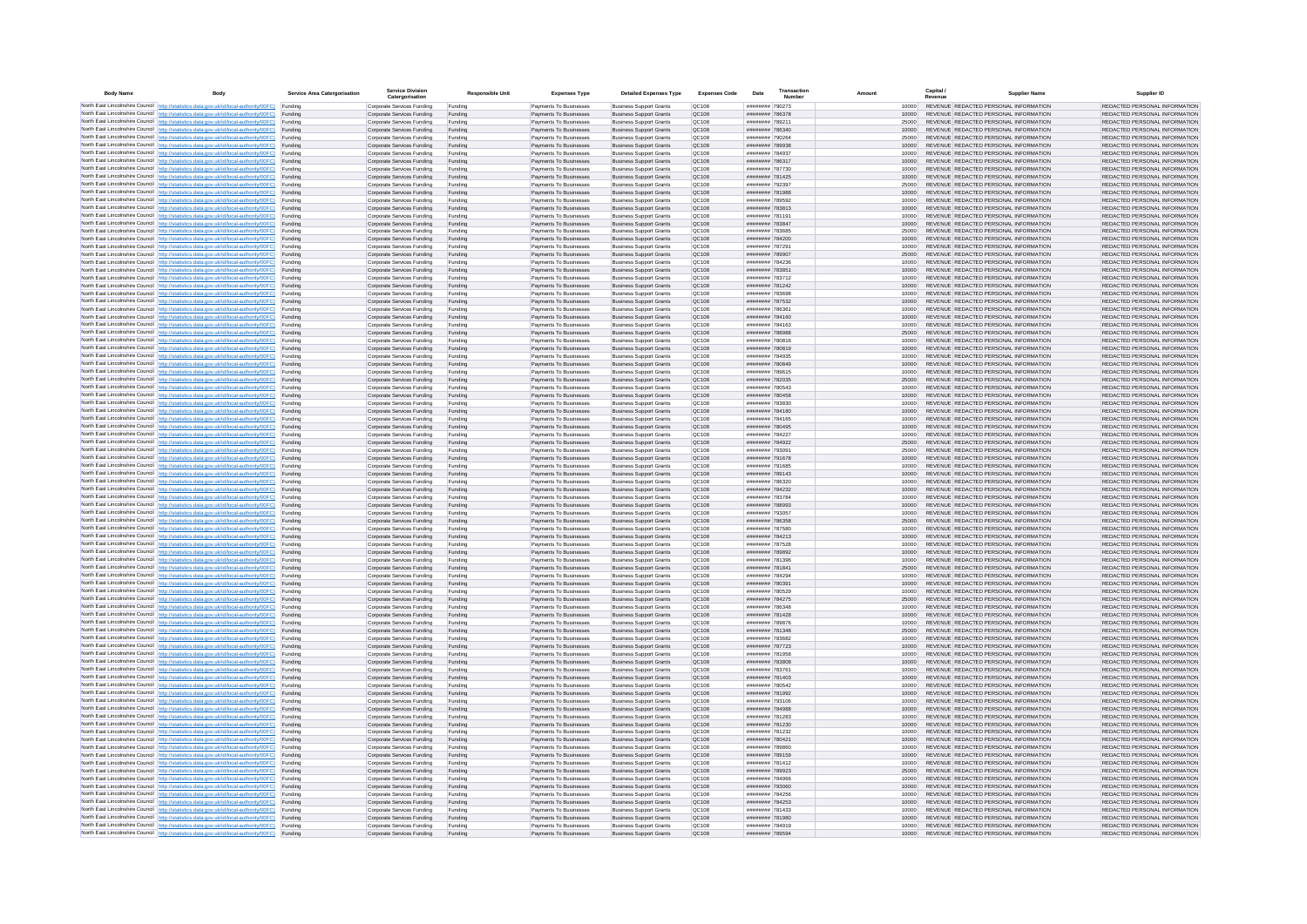| <b>Body Name</b> |                                                                                                                                                                                                  | Service Area Catergorisation | Service Divisio<br>Catergorisation                       | <b>Responsible Unit</b> | <b>Expenses Type</b>                             | <b>Detailed Expenses Type</b>                                    | <b>Expenses Code</b>  | Date                                     | Transactio<br>Numbe |                | Capital /<br>Revenue | <b>Supplier Nam</b>                                                            | Supplier ID                                                    |
|------------------|--------------------------------------------------------------------------------------------------------------------------------------------------------------------------------------------------|------------------------------|----------------------------------------------------------|-------------------------|--------------------------------------------------|------------------------------------------------------------------|-----------------------|------------------------------------------|---------------------|----------------|----------------------|--------------------------------------------------------------------------------|----------------------------------------------------------------|
|                  | North East Lincolnshire Council http://statistics.data.gov.uk/id/local-authority/00FC) Funding                                                                                                   |                              | Corporate Services Funding                               | Funding                 | Payments To Businesses                           | <b>Business Support Grants</b>                                   | QC108                 | ######## 793110                          |                     | 25000          |                      | REVENUE REDACTED PERSONAL INFORMATION                                          | REDACTED PERSONAL INFORMATION                                  |
|                  | North East Lincolnshire Council http://statistics.data.gov.uk/id/local-authority/00FC) Funding                                                                                                   |                              | Corporate Services Funding                               | Funding                 | Payments To Businesses                           | <b>Business Support Grants</b>                                   | QC108                 | ######## 791677                          |                     | 10000          |                      | REVENUE REDACTED PERSONAL INFORMATION                                          | REDACTED PERSONAL INFORMATION                                  |
|                  | North East Lincolnshire Council http://statistics.data.gov.uk/id/local-authority/00FC)<br>North East Lincolnshire Council http://statistics.data.gov.uk/id/local-authority/00FC)                 | Funding<br>Funding           | Corporate Services Funding<br>Corporate Services Funding | Funding<br>Funding      | Payments To Businesses<br>Payments To Businesses | <b>Business Support Grants</b><br><b>Business Support Grants</b> | OC108<br>QC108        | ######## 783774<br>######## 782017       |                     | 10000<br>25000 |                      | REVENUE REDACTED PERSONAL INFORMATION<br>REVENUE REDACTED PERSONAL INFORMATION | REDACTED PERSONAL INFORMATION<br>REDACTED PERSONAL INFORMATION |
|                  | North East Lincolnshire Council http://statistics.data.gov.uk/id/local-authority/00FC) Funding                                                                                                   |                              | Corporate Services Funding                               | Funding                 | Payments To Businesses                           | <b>Business Support Grants</b>                                   | OC108                 | ######## 781326                          |                     | 10000          |                      | REVENUE REDACTED PERSONAL INFORMATION                                          | REDACTED PERSONAL INFORMATION                                  |
|                  | North East Lincolnshire Council http://statistics.data.gov.uk/id/local-authority/00FC)                                                                                                           | Funding                      | Corporate Services Funding                               | Funding                 | Payments To Businesses                           | <b>Business Support Grants</b>                                   | OC108                 | ######## 780414                          |                     | 10000          |                      | REVENUE REDACTED PERSONAL INFORMATION                                          | REDACTED PERSONAL INFORMATION                                  |
|                  | North East Lincolnshire Council http://statistics.data.gov.uk/id/local-authority/00FC)                                                                                                           | Funding                      | Corporate Services Funding                               | Funding                 | Payments To Businesses                           | <b>Business Support Grants</b>                                   | QC108                 | ######## 787747                          |                     | 10000          |                      | REVENUE REDACTED PERSONAL INFORMATION<br>REVENUE REDACTED PERSONAL INFORMATION | REDACTED PERSONAL INFORMATION                                  |
|                  | North East Lincolnshire Council http://statistics.data.gov.uk/id/local-authority/00FC)<br>North East Lincolnshire Council http://statistics.data.gov.uk/id/local-authority/00FC)                 | Funding<br>Funding           | Corporate Services Funding<br>Corporate Services Funding | Funding<br>Funding      | Payments To Businesses<br>Payments To Businesses | <b>Business Support Grants</b><br><b>Business Support Grants</b> | QC108<br>QC108        | ######## 781417<br>######## 789174       |                     | 10000<br>10000 |                      | REVENUE REDACTED PERSONAL INFORMATION                                          | REDACTED PERSONAL INFORMATION<br>REDACTED PERSONAL INFORMATION |
|                  | North East Lincolnshire Council http://statistics.data.gov.uk/id/local-authority/00FC)                                                                                                           | Funding                      | Corporate Services Funding                               | Funding                 | Payments To Businesses                           | <b>Business Support Grants</b>                                   | QC108                 | ######## 780781                          |                     | 10000          |                      | REVENUE REDACTED PERSONAL INFORMATION                                          | REDACTED PERSONAL INFORMATION                                  |
|                  | North East Lincolnshire Council http://statistics.data.gov.uk/id/local-authority/00FC) Funding                                                                                                   |                              | Corporate Services Funding                               | Funding                 | Payments To Businesses                           | <b>Business Support Grants</b>                                   | QC108                 | ######## 789883                          |                     | 10000          |                      | REVENUE REDACTED PERSONAL INFORMATION                                          | REDACTED PERSONAL INFORMATION                                  |
|                  | North East Lincolnshire Council http://statistics.data.gov.uk/id/local-authority/00FC) Funding<br>North East Lincolnshire Council http://statistics.data.gov.uk/id/local-authority/00FC)         | Funding                      | Corporate Services Funding<br>Corporate Services Funding | Funding<br>Funding      | Payments To Businesses<br>Payments To Businesses | <b>Business Support Grants</b><br><b>Business Support Grants</b> | QC108<br>QC108        | ######## 780429<br>######## 793034       |                     | 10000<br>10000 |                      | REVENUE REDACTED PERSONAL INFORMATION<br>REVENUE REDACTED PERSONAL INFORMATION | REDACTED PERSONAL INFORMATION<br>REDACTED PERSONAL INFORMATION |
|                  | North East Lincolnshire Council http://statistics.data.gov.uk/id/local-authority/00FC)                                                                                                           | Funding                      | Corporate Services Funding                               | Funding                 | Payments To Businesses                           | <b>Business Support Grants</b>                                   | OC108                 | ######## 787290                          |                     | 25000          |                      | REVENUE REDACTED PERSONAL INFORMATION                                          | REDACTED PERSONAL INFORMATION                                  |
|                  | North East Lincolnshire Council http://statistics.data.gov.uk/id/local-authority/00FC)                                                                                                           | Funding                      | Corporate Services Funding                               | Funding                 | Payments To Businesses                           | <b>Business Support Grants</b>                                   | QC108                 | ######## 783827                          |                     | 10000          |                      | REVENUE REDACTED PERSONAL INFORMATION                                          | REDACTED PERSONAL INFORMATION                                  |
|                  | North East Lincolnshire Council http://statistics.data.gov.uk/id/local-authority/00FC) Funding                                                                                                   |                              | Corporate Services Funding                               | Funding                 | Payments To Businesses                           | <b>Business Support Grants</b>                                   | QC108                 | ######## 781298                          |                     | 10000          |                      | REVENUE REDACTED PERSONAL INFORMATION                                          | REDACTED PERSONAL INFORMATION                                  |
|                  | North East Lincolnshire Council http://statistics.data.gov.uk/id/local-authority/00FC)<br>North East Lincolnshire Council http://statistics.data.gov.uk/id/local-authority/00FC) Funding         | Funding                      | Corporate Services Funding<br>Corporate Services Funding | Funding<br>Funding      | Payments To Businesse<br>Payments To Businesses  | <b>Business Support Grants</b><br><b>Business Support Grants</b> | QC108<br>QC108        | ######## 780487<br>######## 787521       |                     | 10000<br>10000 |                      | REVENUE REDACTED PERSONAL INFORMATION<br>REVENUE REDACTED PERSONAL INFORMATION | REDACTED PERSONAL INFORMATION<br>REDACTED PERSONAL INFORMATION |
|                  | North East Lincolnshire Council http://statistics.data.gov.uk/id/local-authority/00FC) Funding                                                                                                   |                              | Corporate Services Funding                               | Funding                 | Payments To Businesses                           | <b>Business Support Grants</b>                                   | QC108                 | ######## 781858                          |                     | 10000          |                      | REVENUE REDACTED PERSONAL INFORMATION                                          | REDACTED PERSONAL INFORMATION                                  |
|                  | North East Lincolnshire Council http://statistics.data.gov.uk/id/local-authority/00FC) Funding                                                                                                   |                              | Corporate Services Funding                               | Funding                 | Payments To Businesses                           | <b>Business Support Grants</b>                                   | QC108                 | ######## 786417                          |                     | 10000          |                      | REVENUE REDACTED PERSONAL INFORMATION                                          | REDACTED PERSONAL INFORMATION                                  |
|                  | North East Lincolnshire Council http://statistics.data.gov.uk/id/local-authority/00FC) Funding<br>North East Lincolnshire Council http://statistics.data.gov.uk/id/local-authority/00FC)         |                              | Corporate Services Funding                               | Funding                 | Payments To Businesses                           | <b>Business Support Grants</b>                                   | QC108                 | ######## 780826                          |                     | 10000          |                      | REVENUE REDACTED PERSONAL INFORMATION                                          | REDACTED PERSONAL INFORMATION                                  |
|                  | North East Lincolnshire Council http://statistics.data.gov.uk/id/local-authority/00FC)                                                                                                           | Funding<br>Funding           | Corporate Services Funding<br>Corporate Services Funding | Funding<br>Funding      | Payments To Businesses<br>Payments To Businesses | <b>Business Support Grants</b><br><b>Business Support Grants</b> | QC108<br>QC108        | ######## 781892<br>######## 786314       |                     | 10000<br>25000 |                      | REVENUE REDACTED PERSONAL INFORMATION<br>REVENUE REDACTED PERSONAL INFORMATION | REDACTED PERSONAL INFORMATION<br>REDACTED PERSONAL INFORMATION |
|                  | North East Lincolnshire Council http://statistics.data.gov.uk/id/local-authority/00FC)                                                                                                           | Funding                      | Corporate Services Funding                               | Funding                 | Payments To Businesses                           | <b>Business Support Grants</b>                                   | <b>OC108</b>          | ######## 784898                          |                     | 10000          |                      | REVENUE REDACTED PERSONAL INFORMATION                                          | REDACTED PERSONAL INFORMATION                                  |
|                  | North East Lincolnshire Council http://statistics.data.gov.uk/id/local-authority/00FC) Funding                                                                                                   |                              | Corporate Services Funding                               | Funding                 | Payments To Businesses                           | <b>Business Support Grants</b>                                   | QC108                 | ######## 783719                          |                     |                |                      | REVENUE REDACTED PERSONAL INFORMATION                                          | REDACTED PERSONAL INFORMATION                                  |
|                  | North East Lincolnshire Council http://statistics.data.gov.uk/id/local-authority/00FC)                                                                                                           | Funding                      | Corporate Services Funding                               | Funding                 | Payments To Businesses                           | <b>Business Support Grants</b>                                   | QC108<br>OC108        | ######## 781951<br>######## 782016       |                     | 10000          |                      | REVENUE REDACTED PERSONAL INFORMATION<br>REVENUE REDACTED PERSONAL INFORMATION | REDACTED PERSONAL INFORMATION                                  |
|                  | North East Lincolnshire Council http://statistics.data.gov.uk/id/local-authority/00FC)<br>North East Lincolnshire Council http://statistics.data.gov.uk/id/local-authority/00FC)                 | Funding<br>Funding           | Corporate Services Funding<br>Corporate Services Funding | Funding<br>Funding      | Payments To Businesses<br>Payments To Businesses | <b>Business Support Grants</b><br><b>Business Support Grants</b> | QC108                 | ######## 789613                          |                     | 10000<br>10000 |                      | REVENUE REDACTED PERSONAL INFORMATION                                          | REDACTED PERSONAL INFORMATION<br>REDACTED PERSONAL INFORMATION |
|                  | North East Lincolnshire Council http://statistics.data.gov.uk/id/local-authority/00FC) Funding                                                                                                   |                              | Corporate Services Funding                               | Funding                 | Payments To Businesses                           | <b>Business Sunnort Grants</b>                                   | OC108                 | ######## 787294                          |                     | 10000          |                      | REVENUE REDACTED PERSONAL INFORMATION                                          | REDACTED PERSONAL INFORMATION                                  |
|                  | North East Lincolnshire Council http://statistics.data.gov.uk/id/local-authority/00FC) Funding                                                                                                   |                              | Corporate Services Funding                               | Funding                 | Payments To Businesses                           | <b>Business Support Grants</b>                                   | <b>OC108</b>          | ######## 784161                          |                     | 25000          |                      | REVENUE REDACTED PERSONAL INFORMATION                                          | REDACTED PERSONAL INFORMATION                                  |
|                  | North East Lincolnshire Council http://statistics.data.gov.uk/id/local-authority/00FC)                                                                                                           | Funding                      | Corporate Services Funding                               | Funding                 | Payments To Businesses                           | <b>Business Support Grants</b>                                   | QC108<br>QC108        | ######## 781210                          |                     | 10000<br>10000 |                      | REVENUE REDACTED PERSONAL INFORMATION<br>REVENUE REDACTED PERSONAL INFORMATION | REDACTED PERSONAL INFORMATION<br>REDACTED PERSONAL INFORMATION |
|                  | North East Lincolnshire Council http://statistics.data.gov.uk/id/local-authority/00FC)<br>North East Lincolnshire Council   http://statistics.data.gov.uk/id/local-authority/00FC)               | Funding<br>Funding           | Corporate Services Funding<br>Corporate Services Funding | Funding<br>Funding      | Payments To Businesses<br>Payments To Businesses | <b>Business Support Grants</b><br><b>Business Support Grants</b> | QC108                 | ####### 781423<br>######## 786355        |                     | 10000          |                      | REVENUE REDACTED PERSONAL INFORMATION                                          | REDACTED PERSONAL INFORMATION                                  |
|                  | North East Lincolnshire Council http://statistics.data.gov.uk/id/local-authority/00FC) Funding                                                                                                   |                              | Corporate Services Funding                               | Funding                 | Payments To Businesses                           | <b>Business Support Grants</b>                                   | QC108                 | ######## 789163                          |                     | 10000          |                      | REVENUE REDACTED PERSONAL INFORMATION                                          | REDACTED PERSONAL INFORMATION                                  |
|                  | North East Lincolnshire Council http://statistics.data.gov.uk/id/local-authority/00FC)                                                                                                           | Funding                      | Corporate Services Funding                               | Funding                 | Payments To Businesses                           | <b>Business Support Grants</b>                                   | QC108                 | ######## 783828                          |                     | 10000          |                      | REVENUE REDACTED PERSONAL INFORMATION                                          | REDACTED PERSONAL INFORMATION                                  |
|                  | North East Lincolnshire Council http://statistics.data.gov.uk/id/local-authority/00FC)<br>North East Lincolnshire Council http://statistics.data.gov.uk/id/local-authority/00FC) Funding         | Funding                      | Corporate Services Funding<br>Corporate Services Funding | Funding<br>Funding      | Payments To Businesses<br>Payments To Businesses | <b>Business Support Grants</b><br><b>Business Support Grants</b> | QC108<br>QC108        | ######## 784240<br>######## 781944       |                     | 10000<br>10000 |                      | REVENUE REDACTED PERSONAL INFORMATION<br>REVENUE REDACTED PERSONAL INFORMATION | REDACTED PERSONAL INFORMATION<br>REDACTED PERSONAL INFORMATION |
|                  | North East Lincolnshire Council http://statistics.data.gov.uk/id/local-authority/00FC) Funding                                                                                                   |                              | Corporate Services Funding                               | Funding                 | Payments To Businesses                           | <b>Business Support Grants</b>                                   | OC108                 | ######## 787252                          |                     | 10000          |                      | REVENUE REDACTED PERSONAL INFORMATION                                          | REDACTED PERSONAL INFORMATION                                  |
|                  | North East Lincolnshire Council http://statistics.data.gov.uk/id/local-authority/00FC) Funding                                                                                                   |                              | Corporate Services Funding                               | Funding                 | Payments To Businesses                           | <b>Business Support Grants</b>                                   | OC108                 | ######## 784959                          |                     | 10000          |                      | REVENUE REDACTED PERSONAL INFORMATION                                          | REDACTED PERSONAL INFORMATION                                  |
|                  | North East Lincolnshire Council http://statistics.data.gov.uk/id/local-authority/00FC)                                                                                                           | Funding                      | Corporate Services Funding                               | Funding                 | Payments To Businesses                           | <b>Business Support Grants</b>                                   | QC108                 | ######## 787515                          |                     | 10000          |                      | REVENUE REDACTED PERSONAL INFORMATION                                          | REDACTED PERSONAL INFORMATION                                  |
|                  | North East Lincolnshire Council http://statistics.data.gov.uk/id/local-authority/00FC)<br>North East Lincolnshire Council http://statistics.data.gov.uk/id/local-authority/00FC)                 | Funding<br>Funding           | Corporate Services Funding<br>Corporate Services Funding | Funding<br>Funding      | Payments To Businesses<br>Payments To Businesses | <b>Business Support Grants</b><br><b>Business Support Grants</b> | QC108<br>QC108        | ######## 781376<br>######## 780813       |                     | 10000<br>10000 |                      | REVENUE REDACTED PERSONAL INFORMATION<br>REVENUE REDACTED PERSONAL INFORMATION | REDACTED PERSONAL INFORMATION<br>REDACTED PERSONAL INFORMATION |
|                  | North East Lincolnshire Council http://statistics.data.gov.uk/id/local-authority/00FC)                                                                                                           | Funding                      | Corporate Services Funding                               | Funding                 | Payments To Businesses                           | <b>Business Support Grants</b>                                   | QC108                 | ######## 787312                          |                     | 10000          |                      | REVENUE REDACTED PERSONAL INFORMATION                                          | REDACTED PERSONAL INFORMATION                                  |
|                  | North East Lincolnshire Council http://statistics.data.gov.uk/id/local-authority/00FC)                                                                                                           | Funding                      | Corporate Services Funding                               | Funding                 | Payments To Businesses                           | <b>Business Support Grants</b>                                   | QC108                 | ######## 789937                          |                     | 10000          |                      | REVENUE REDACTED PERSONAL INFORMATION                                          | REDACTED PERSONAL INFORMATION                                  |
|                  | North East Lincolnshire Council http://statistics.data.gov.uk/id/local-authority/00FC) Funding                                                                                                   |                              | Corporate Services Funding                               | Funding                 | Payments To Businesses                           | <b>Business Support Grants</b>                                   | QC108                 | ######## 780415                          |                     | 10000          |                      | REVENUE REDACTED PERSONAL INFORMATION                                          | REDACTED PERSONAL INFORMATION                                  |
|                  | North East Lincolnshire Council http://statistics.data.gov.uk/id/local-authority/00FC)<br>North East Lincolnshire Council http://statistics.data.gov.uk/id/local-authority/00FC)                 | Funding<br>Funding           | Corporate Services Funding<br>Corporate Services Funding | Funding<br>Funding      | Payments To Businesses<br>Payments To Businesses | <b>Business Support Grants</b><br><b>Business Support Grants</b> | QC108<br>QC108        | ######## 787509<br>######## 793049       |                     | 10000<br>10000 |                      | REVENUE REDACTED PERSONAL INFORMATION<br>REVENUE REDACTED PERSONAL INFORMATION | REDACTED PERSONAL INFORMATION<br>REDACTED PERSONAL INFORMATION |
|                  | North East Lincolnshire Council http://statistics.data.gov.uk/id/local-authority/00FC)                                                                                                           | Funding                      | Corporate Services Funding                               | Funding                 | Payments To Businesses                           | <b>Business Support Grants</b>                                   | QC108                 | ######## 793079                          |                     | 10000          |                      | REVENUE REDACTED PERSONAL INFORMATION                                          | REDACTED PERSONAL INFORMATION                                  |
|                  | North East Lincolnshire Council http://statistics.data.gov.uk/id/local-authority/00FC)                                                                                                           | Funding                      | Corporate Services Funding                               | Funding                 | Payments To Businesses                           | <b>Business Support Grants</b>                                   | QC108                 | ######## 781246                          |                     | 10000          |                      | REVENUE REDACTED PERSONAL INFORMATION                                          | REDACTED PERSONAL INFORMATION                                  |
|                  | North East Lincolnshire Council http://statistics.data.gov.uk/id/local-authority/00FC)<br>North East Lincolnshire Council http://statistics.data.gov.uk/id/local-authority/00FC) Funding         | Funding                      | Corporate Services Funding                               | Funding                 | Payments To Businesses                           | <b>Business Support Grants</b><br><b>Business Support Grants</b> | QC108<br>QC108        | ######## 789893<br>######## 787514       |                     | 10000          |                      | REVENUE REDACTED PERSONAL INFORMATION<br>REVENUE REDACTED PERSONAL INFORMATION | REDACTED PERSONAL INFORMATION<br>REDACTED PERSONAL INFORMATION |
|                  | North East Lincolnshire Council http://statistics.data.gov.uk/id/local-authority/00FC) Funding                                                                                                   |                              | Corporate Services Funding<br>Corporate Services Funding | Funding<br>Funding      | Payments To Businesses<br>Payments To Businesses | <b>Business Support Grants</b>                                   | QC108                 | ######## 781889                          |                     | 10000<br>10000 |                      | REVENUE REDACTED PERSONAL INFORMATION                                          | REDACTED PERSONAL INFORMATION                                  |
|                  | North East Lincolnshire Council http://statistics.data.gov.uk/id/local-authority/00FC)                                                                                                           | Funding                      | Corporate Services Funding                               | Funding                 | Payments To Businesses                           | <b>Business Support Grants</b>                                   | QC108                 | ######## 780776                          |                     | 10000          |                      | REVENUE REDACTED PERSONAL INFORMATION                                          | REDACTED PERSONAL INFORMATION                                  |
|                  | North East Lincolnshire Council http://statistics.data.gov.uk/id/local-authority/00FC)                                                                                                           | Funding                      | Corporate Services Funding                               | Funding                 | Payments To Businesses                           | <b>Business Support Grants</b>                                   | QC108                 | ######## 793073                          |                     | 10000          |                      | REVENUE REDACTED PERSONAL INFORMATION                                          | REDACTED PERSONAL INFORMATION                                  |
|                  | North East Lincolnshire Council http://statistics.data.gov.uk/id/local-authority/00FC)<br>North East Lincolnshire Council http://statistics.data.gov.uk/id/local-authority/00FC)                 | Funding<br>Funding           | Corporate Services Funding<br>Corporate Services Funding | Funding<br>Funding      | Payments To Businesses<br>Payments To Businesses | <b>Business Support Grants</b><br><b>Business Support Grants</b> | OC108<br><b>OC108</b> | ######## 781350<br>######## 787740       |                     | 25000<br>10000 |                      | REVENUE REDACTED PERSONAL INFORMATION<br>REVENUE REDACTED PERSONAL INFORMATION | REDACTED PERSONAL INFORMATION<br>REDACTED PERSONAL INFORMATION |
|                  | North East Lincolnshire Council http://statistics.data.gov.uk/id/local-authority/00FC)                                                                                                           | Funding                      | Corporate Services Funding                               | Funding                 | Payments To Businesses                           | <b>Business Support Grants</b>                                   | QC108                 | ######## 784958                          |                     | 10000          |                      | REVENUE REDACTED PERSONAL INFORMATION                                          | REDACTED PERSONAL INFORMATION                                  |
|                  | North East Lincolnshire Council http://statistics.data.gov.uk/id/local-authority/00FC)                                                                                                           | Funding                      | Corporate Services Funding                               | Funding                 | Payments To Businesses                           | <b>Business Support Grants</b>                                   | QC108                 | ######## 789624                          |                     | 25000          |                      | REVENUE REDACTED PERSONAL INFORMATION                                          | REDACTED PERSONAL INFORMATION                                  |
|                  | North East Lincolnshire Council http://statistics.data.gov.uk/id/local-authority/00FC) Funding                                                                                                   |                              | Corporate Services Funding                               | Funding                 | Payments To Businesses                           | <b>Business Support Grants</b>                                   | QC108                 | ######## 784305                          |                     | 10000          |                      | REVENUE REDACTED PERSONAL INFORMATION<br>REVENUE REDACTED PERSONAL INFORMATION | REDACTED PERSONAL INFORMATION                                  |
|                  | North East Lincolnshire Council http://statistics.data.gov.uk/id/local-authority/00FC) Funding<br>North East Lincolnshire Council http://statistics.data.gov.uk/id/local-authority/00FC) Funding |                              | Corporate Services Funding<br>Corporate Services Funding | Funding<br>Funding      | Payments To Businesses<br>Payments To Businesses | <b>Business Support Grants</b><br><b>Business Support Grants</b> | QC108<br><b>QC108</b> | ######## 780409<br>######## 789157       |                     | 10000<br>10000 |                      | REVENUE REDACTED PERSONAL INFORMATION                                          | REDACTED PERSONAL INFORMATION<br>REDACTED PERSONAL INFORMATION |
|                  | North East Lincolnshire Council http://statistics.data.gov.uk/id/local-authority/00FC)                                                                                                           | Funding                      | Corporate Services Funding                               | Funding                 | Payments To Businesses                           | <b>Business Support Grants</b>                                   | QC108                 | ######## 786334                          |                     | 10000          |                      | REVENUE REDACTED PERSONAL INFORMATION                                          | REDACTED PERSONAL INFORMATION                                  |
|                  | North East Lincolnshire Council http://statistics.data.gov.uk/id/local-authority/00FC)                                                                                                           | Funding                      | Corporate Services Funding                               | Funding                 | Payments To Businesses                           | <b>Business Support Grants</b>                                   | OC108                 | ######## 791732                          |                     | 25000          |                      | REVENUE REDACTED PERSONAL INFORMATION                                          | REDACTED PERSONAL INFORMATION                                  |
|                  | North East Lincolnshire Council http://statistics.data.gov.uk/id/local-authority/00FC)<br>North East Lincolnshire Council http://statistics.data.gov.uk/id/local-authority/00FC)                 | Funding<br>Funding           | Corporate Services Funding<br>Corporate Services Funding | Funding<br>Funding      | Payments To Businesses<br>Payments To Businesses | <b>Business Support Grants</b><br><b>Business Support Grants</b> | <b>OC108</b><br>OC108 | <b>ининния</b> 784243<br>######## 789665 |                     | 10000<br>25000 |                      | REVENUE REDACTED PERSONAL INFORMATION<br>REVENUE REDACTED PERSONAL INFORMATION | REDACTED PERSONAL INFORMATION<br>REDACTED PERSONAL INFORMATION |
|                  | North East Lincolnshire Council http://statistics.data.gov.uk/id/local-authority/00FC)                                                                                                           | Funding                      | Corporate Services Funding                               | Funding                 | Payments To Businesses                           | <b>Business Support Grants</b>                                   | QC108                 | ######## 789885                          |                     | 10000          |                      | REVENUE REDACTED PERSONAL INFORMATION                                          | REDACTED PERSONAL INFORMATION                                  |
|                  | North East Lincolnshire Council http://statistics.data.gov.uk/id/local-authority/00FC)                                                                                                           | Funding                      | Corporate Services Funding                               | Funding                 | Payments To Businesses                           | <b>Business Support Grants</b>                                   | QC108                 | ######## 79304                           |                     | 10000          |                      | REVENUE REDACTED PERSONAL INFORMATION                                          | REDACTED PERSONAL INFORMATION                                  |
|                  | North East Lincolnshire Council   http://statistics.data.gov.uk/id/local-authority/00FC)                                                                                                         | Funding                      | Corporate Services Funding                               | Funding                 | Payments To Businesses                           | <b>Business Support Grants</b>                                   | QC108                 | ######## 781281                          |                     | 10000          |                      | REVENUE REDACTED PERSONAL INFORMATION                                          | REDACTED PERSONAL INFORMATION                                  |
|                  | North East Lincolnshire Council http://statistics.data.gov.uk/id/local-authority/00FC) Funding<br>North East Lincolnshire Council http://statistics.data.gov.uk/id/local-authority/00FC) Funding |                              | Corporate Services Funding<br>Corporate Services Funding | Funding<br>Funding      | Payments To Businesses<br>Payments To Businesses | <b>Business Support Grants</b><br><b>Business Support Grants</b> | <b>QC108</b><br>QC108 | ######## 789168<br>######## 781863       |                     | 10000<br>10000 |                      | REVENUE REDACTED PERSONAL INFORMATION<br>REVENUE REDACTED PERSONAL INFORMATION | REDACTED PERSONAL INFORMATION<br>REDACTED PERSONAL INFORMATION |
|                  | North East Lincolnshire Council http://statistics.data.gov.uk/id/local-authority/00FC) Funding                                                                                                   |                              | Corporate Services Funding                               | Funding                 | Payments To Businesses                           | <b>Business Support Grants</b>                                   | QC108                 | ######## 787237                          |                     | 10000          |                      | REVENUE REDACTED PERSONAL INFORMATION                                          | REDACTED PERSONAL INFORMATION                                  |
|                  | North East Lincolnshire Council http://statistics.data.gov.uk/id/local-authority/00FC)                                                                                                           | Funding                      | Corporate Services Funding                               | Funding                 | Payments To Businesses                           | <b>Business Support Grants</b>                                   | OC108                 | ######## 783763                          |                     | 25000          |                      | REVENUE REDACTED PERSONAL INFORMATION                                          | REDACTED PERSONAL INFORMATION                                  |
|                  | North East Lincolnshire Council http://statistics.data.gov.uk/id/local-authority/00FC) Funding                                                                                                   | Funding                      | Corporate Services Funding<br>Corporate Services Funding | Funding<br>Funding      | Payments To Businesses<br>Payments To Businesses | <b>Business Support Grants</b><br><b>Business Support Grants</b> | QC108<br>QC108        | ######## 780499<br>######## 789220       |                     | 10000<br>10000 |                      | REVENUE REDACTED PERSONAL INFORMATION<br>REVENUE REDACTED PERSONAL INFORMATION | REDACTED PERSONAL INFORMATION<br>REDACTED PERSONAL INFORMATION |
|                  | North East Lincolnshire Council http://statistics.data.gov.uk/id/local-authority/00FC)<br>North East Lincolnshire Council http://statistics.data.gov.uk/id/local-authority/00FC)                 | Funding                      | Corporate Services Funding                               | Funding                 | Payments To Businesses                           | <b>Business Support Grants</b>                                   | QC108                 | ######## 786372                          |                     | 10000          |                      | REVENUE REDACTED PERSONAL INFORMATION                                          | REDACTED PERSONAL INFORMATION                                  |
|                  | North East Lincolnshire Council http://statistics.data.gov.uk/id/local-authority/00FC)                                                                                                           | Funding                      | Corporate Services Funding                               | Funding                 | Payments To Businesses                           | <b>Business Support Grants</b>                                   | QC108                 | ######## 783732                          |                     | 10000          |                      | REVENUE REDACTED PERSONAL INFORMATION                                          | REDACTED PERSONAL INFORMATION                                  |
|                  | North East Lincolnshire Council http://statistics.data.gov.uk/id/local-authority/00FC)                                                                                                           | Funding                      | Corporate Services Funding                               | Funding                 | Payments To Businesses                           | <b>Business Support Grants</b>                                   | QC108                 | ######## 780479                          |                     | 10000          |                      | REVENUE REDACTED PERSONAL INFORMATION                                          | REDACTED PERSONAL INFORMATION                                  |
|                  | North East Lincolnshire Council http://statistics.data.gov.uk/id/local-authority/00FC) Funding<br>North East Lincolnshire Council http://statistics.data.gov.uk/id/local-authority/00FC) Funding |                              | Corporate Services Funding<br>Corporate Services Funding | Funding<br>Funding      | Payments To Businesses<br>Payments To Businesses | <b>Business Support Grants</b><br><b>Business Support Grants</b> | QC108<br>QC108        | ######## 782005<br>######## 793056       |                     | 10000<br>10000 |                      | REVENUE REDACTED PERSONAL INFORMATION<br>REVENUE REDACTED PERSONAL INFORMATION | REDACTED PERSONAL INFORMATION<br>REDACTED PERSONAL INFORMATION |
|                  | North East Lincolnshire Council http://statistics.data.gov.uk/id/local-authority/00FC)                                                                                                           | Funding                      | Corporate Services Funding                               | Funding                 | Payments To Businesses                           | <b>Business Support Grants</b>                                   | QC108                 | ######## 780372                          |                     | 10000          |                      | REVENUE REDACTED PERSONAL INFORMATION                                          | REDACTED PERSONAL INFORMATION                                  |
|                  | North East Lincolnshire Council http://statistics.data.gov.uk/id/local-authority/00FC)                                                                                                           | Funding                      | Corporate Services Funding                               | Funding                 | Payments To Businesses                           | <b>Business Support Grants</b>                                   | OC108                 | ######## 787716                          |                     | 10000          |                      | REVENUE REDACTED PERSONAL INFORMATION                                          | REDACTED PERSONAL INFORMATION                                  |
|                  | North East Lincolnshire Council http://statistics.data.gov.uk/id/local-authority/00FC)                                                                                                           | Funding                      | Corporate Services Funding                               | Funding                 | Payments To Businesses                           | <b>Business Support Grants</b>                                   | QC108                 | ######## 780452                          |                     | 10000          |                      | REVENUE REDACTED PERSONAL INFORMATION                                          | REDACTED PERSONAL INFORMATION                                  |
|                  | North East Lincolnshire Council http://statistics.data.gov.uk/id/local-authority/00FC) Funding<br>North East Lincolnshire Council http://statistics.data.gov.uk/id/local-authority/00FC) Funding |                              | Corporate Services Funding<br>Corporate Services Funding | Funding<br>Funding      | Payments To Businesses<br>Payments To Businesses | <b>Business Support Grants</b><br><b>Business Support Grants</b> | QC108<br>QC108        | ######## 789017<br>######## 787277       |                     | 10000<br>10000 |                      | REVENUE REDACTED PERSONAL INFORMATION<br>REVENUE REDACTED PERSONAL INFORMATION | REDACTED PERSONAL INFORMATION<br>REDACTED PERSONAL INFORMATION |
|                  | North East Lincolnshire Council http://statistics.data.gov.uk/id/local-authority/00FC)                                                                                                           | Funding                      | Corporate Services Funding                               | Funding                 | Payments To Businesses                           | <b>Business Support Grants</b>                                   | QC108                 | ######## 789647                          |                     | 10000          |                      | REVENUE REDACTED PERSONAL INFORMATION                                          | REDACTED PERSONAL INFORMATION                                  |
|                  | North East Lincolnshire Council http://statistics.data.gov.uk/id/local-authority/00FC)                                                                                                           | Funding                      | Corporate Services Funding                               | Funding                 | Payments To Businesses                           | <b>Business Support Grants</b>                                   | QC108                 | ####### 789019                           |                     | 10000          |                      | REVENUE REDACTED PERSONAL INFORMATION                                          | REDACTED PERSONAL INFORMATION                                  |
|                  | North East Lincolnshire Council http://statistics.data.gov.uk/id/local-authority/00FC) Funding                                                                                                   |                              | Corporate Services Funding                               | Funding<br>Funding      | Payments To Businesses<br>Payments To Businesses | <b>Business Sunnort Grants</b>                                   | OC108<br><b>OC108</b> | ######## 781855<br>######## 789617       |                     | 10000<br>25000 |                      | REVENUE REDACTED PERSONAL INFORMATION<br>REVENUE REDACTED PERSONAL INFORMATION | REDACTED PERSONAL INFORMATION<br>REDACTED PERSONAL INFORMATION |
|                  | North East Lincolnshire Council http://statistics.data.gov.uk/id/local-authority/00FC)<br>North East Lincolnshire Council http://statistics.data.gov.uk/id/local-authority/00FC)                 | Funding<br>Funding           | Corporate Services Funding<br>Corporate Services Funding | Funding                 | Payments To Businesses                           | <b>Business Support Grants</b><br><b>Business Support Grants</b> | QC108                 | ######## 783785                          |                     | 10000          |                      | REVENUE REDACTED PERSONAL INFORMATION                                          | REDACTED PERSONAL INFORMATION                                  |
|                  | North East Lincolnshire Council   http://statistics.data.gov.uk/id/local-authority/00FC)                                                                                                         | Funding                      | Corporate Services Funding                               | Funding                 | Payments To Businesses                           | <b>Business Support Grants</b>                                   | <b>OC108</b>          | ######## 789881                          |                     | 10000          |                      | REVENUE REDACTED PERSONAL INFORMATION                                          | REDACTED PERSONAL INFORMATION                                  |
|                  | North East Lincolnshire Council http://statistics.data.gov.uk/id/local-authority/00FC)                                                                                                           | Funding                      | Corporate Services Funding                               | Funding                 | Payments To Businesse                            | <b>Business Support Grants</b>                                   | QC108                 | ######## 789880                          |                     | 10000          |                      | REVENUE REDACTED PERSONAL INFORMATION                                          | REDACTED PERSONAL INFORMATION                                  |
|                  | North East Lincolnshire Council http://statistics.data.gov.uk/id/local-authority/00FC) Funding<br>North East Lincolnshire Council http://statistics.data.gov.uk/id/local-authority/00FC) Funding |                              | Corporate Services Funding<br>Corporate Services Funding | Funding<br>Funding      | Payments To Businesses<br>Payments To Businesses | <b>Business Support Grants</b><br><b>Business Support Grants</b> | QC108<br>QC108        | ######## 783837<br>######## 780473       |                     | 10000<br>25000 |                      | REVENUE REDACTED PERSONAL INFORMATION<br>REVENUE REDACTED PERSONAL INFORMATION | REDACTED PERSONAL INFORMATION<br>REDACTED PERSONAL INFORMATION |
|                  | North East Lincolnshire Council http://statistics.data.gov.uk/id/local-authority/00FC)                                                                                                           | Funding                      | Corporate Services Funding                               | Funding                 | Payments To Businesses                           | <b>Business Support Grants</b>                                   | QC108                 | ######## 781343                          |                     | 25000          |                      | REVENUE REDACTED PERSONAL INFORMATION                                          | REDACTED PERSONAL INFORMATION                                  |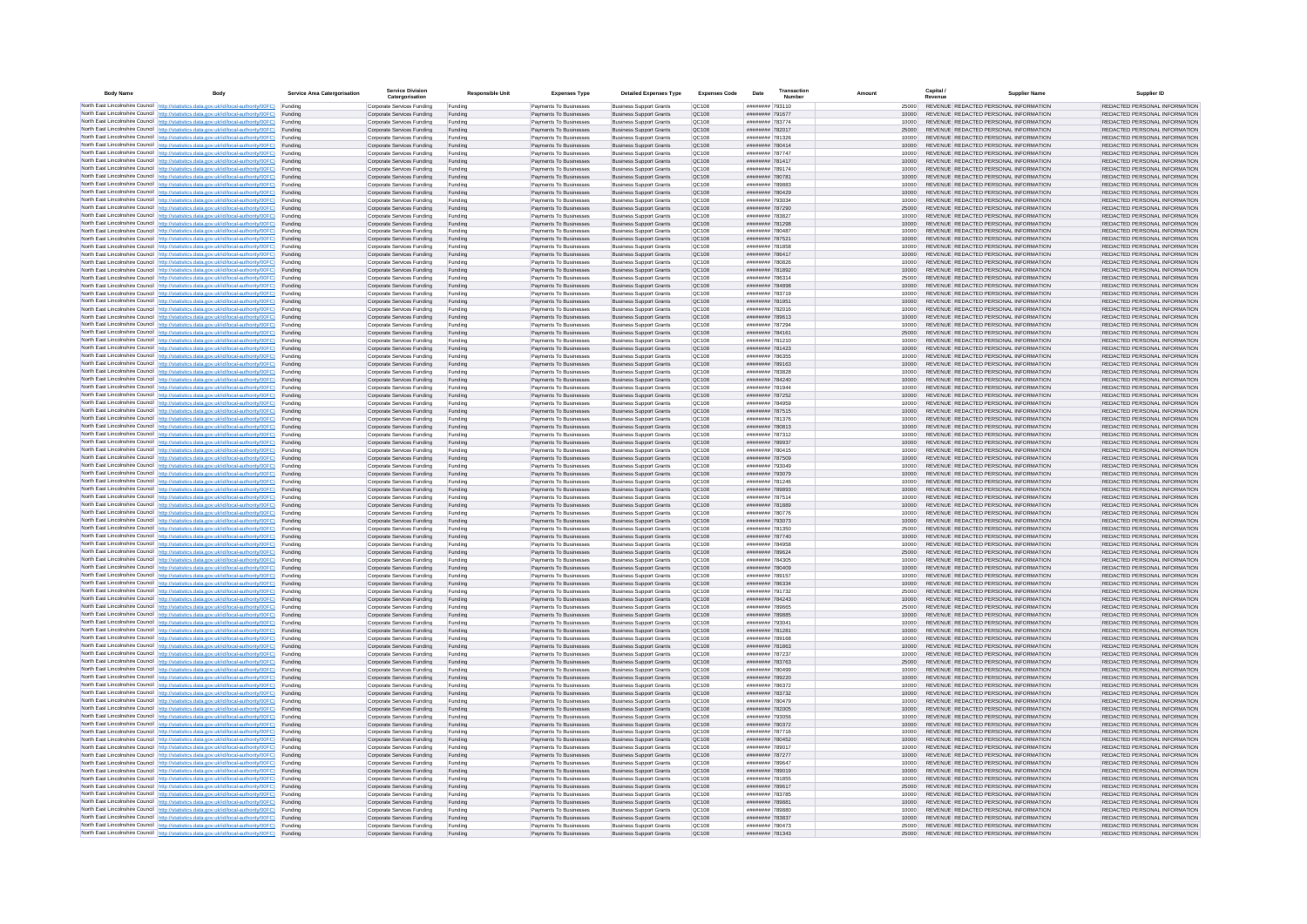| <b>Body Name</b> |                                                                                                                                                                                                  | Service Area Catergorisation | Service Divisio<br>Catergorisation                       | <b>Responsible Unit</b> | <b>Expenses Type</b>                             | <b>Detailed Expenses Type</b>                                    | <b>Expenses Code</b>         | Date                               | Transactio<br>Numbe |                | Capital /<br>Revenue | <b>Supplier Nam</b>                                                            | Supplier ID                                                    |
|------------------|--------------------------------------------------------------------------------------------------------------------------------------------------------------------------------------------------|------------------------------|----------------------------------------------------------|-------------------------|--------------------------------------------------|------------------------------------------------------------------|------------------------------|------------------------------------|---------------------|----------------|----------------------|--------------------------------------------------------------------------------|----------------------------------------------------------------|
|                  | North East Lincolnshire Council http://statistics.data.gov.uk/id/local-authority/00FC) Funding                                                                                                   |                              | Corporate Services Funding                               | Funding                 | Payments To Businesses                           | <b>Business Support Grants</b>                                   | QC108                        | ######## 793090                    |                     | 25000          |                      | REVENUE REDACTED PERSONAL INFORMATION                                          | REDACTED PERSONAL INFORMATION                                  |
|                  | North East Lincolnshire Council http://statistics.data.gov.uk/id/local-authority/00FC) Funding                                                                                                   |                              | Corporate Services Funding                               | Funding                 | Payments To Businesses                           | <b>Business Support Grants</b>                                   | QC108                        | ######## 787227                    |                     | 10000          |                      | REVENUE REDACTED PERSONAL INFORMATION                                          | REDACTED PERSONAL INFORMATION                                  |
|                  | North East Lincolnshire Council http://statistics.data.gov.uk/id/local-authority/00FC)<br>North East Lincolnshire Council http://statistics.data.gov.uk/id/local-authority/00FC)                 | Funding<br>Funding           | Corporate Services Funding<br>Corporate Services Funding | Funding<br>Funding      | Payments To Businesses<br>Payments To Businesses | <b>Business Support Grants</b><br><b>Business Support Grants</b> | OC108<br>QC108               | ######## 784238<br>######## 784901 |                     | 10000<br>10000 |                      | REVENUE REDACTED PERSONAL INFORMATION<br>REVENUE REDACTED PERSONAL INFORMATION | REDACTED PERSONAL INFORMATION<br>REDACTED PERSONAL INFORMATION |
|                  | North East Lincolnshire Council http://statistics.data.gov.uk/id/local-authority/00FC) Funding                                                                                                   |                              | Corporate Services Funding                               | Funding                 | Payments To Businesses                           | <b>Business Support Grants</b>                                   | OC108                        | ######## 781891                    |                     | 10000          |                      | REVENUE REDACTED PERSONAL INFORMATION                                          | REDACTED PERSONAL INFORMATION                                  |
|                  | North East Lincolnshire Council http://statistics.data.gov.uk/id/local-authority/00FC)                                                                                                           | Funding                      | Corporate Services Funding                               | Funding                 | Payments To Businesses                           | <b>Business Support Grants</b>                                   | OC108                        | ######## 786353                    |                     | 10000          |                      | REVENUE REDACTED PERSONAL INFORMATION                                          | REDACTED PERSONAL INFORMATION                                  |
|                  | North East Lincolnshire Council http://statistics.data.gov.uk/id/local-authority/00FC)                                                                                                           | Funding                      | Corporate Services Funding                               | Funding                 | Payments To Businesses                           | <b>Business Support Grants</b>                                   | QC108                        | ######## 787519                    |                     | 10000          |                      | REVENUE REDACTED PERSONAL INFORMATION                                          | REDACTED PERSONAL INFORMATION                                  |
|                  | North East Lincolnshire Council http://statistics.data.gov.uk/id/local-authority/00FC)<br>North East Lincolnshire Council http://statistics.data.gov.uk/id/local-authority/00FC)                 | Funding<br>Funding           | Corporate Services Funding<br>Corporate Services Funding | Funding<br>Funding      | Payments To Businesses<br>Payments To Businesses | <b>Business Support Grants</b><br><b>Business Support Grants</b> | QC108<br>QC108               | ######## 787527<br>######## 784892 |                     | 10000<br>10000 |                      | REVENUE REDACTED PERSONAL INFORMATION<br>REVENUE REDACTED PERSONAL INFORMATION | REDACTED PERSONAL INFORMATION<br>REDACTED PERSONAL INFORMATION |
|                  | North East Lincolnshire Council http://statistics.data.gov.uk/id/local-authority/00FC)                                                                                                           | Funding                      | Corporate Services Funding                               | Funding                 | Payments To Businesses                           | <b>Business Support Grants</b>                                   | QC108                        | ######## 791700                    |                     | 10000          |                      | REVENUE REDACTED PERSONAL INFORMATION                                          | REDACTED PERSONAL INFORMATION                                  |
|                  | North East Lincolnshire Council http://statistics.data.gov.uk/id/local-authority/00FC) Funding                                                                                                   |                              | Corporate Services Funding                               | Funding                 | Payments To Businesses                           | <b>Business Support Grants</b>                                   | QC108                        | ######## 781975                    |                     | 10000          |                      | REVENUE REDACTED PERSONAL INFORMATION                                          | REDACTED PERSONAL INFORMATION                                  |
|                  | North East Lincolnshire Council http://statistics.data.gov.uk/id/local-authority/00FC) Funding<br>North East Lincolnshire Council http://statistics.data.gov.uk/id/local-authority/00FC)         | Funding                      | Corporate Services Funding<br>Corporate Services Funding | Funding<br>Funding      | Payments To Businesses<br>Payments To Businesses | <b>Business Support Grants</b><br><b>Business Support Grants</b> | QC108<br>QC108               | ######## 789658<br>######## 793117 |                     | 25000<br>10000 |                      | REVENUE REDACTED PERSONAL INFORMATION<br>REVENUE REDACTED PERSONAL INFORMATION | REDACTED PERSONAL INFORMATION<br>REDACTED PERSONAL INFORMATION |
|                  | North East Lincolnshire Council http://statistics.data.gov.uk/id/local-authority/00FC)                                                                                                           | Funding                      | Corporate Services Funding                               | Funding                 | Payments To Businesses                           | <b>Business Support Grants</b>                                   | QC108                        | ######## 787307                    |                     | 10000          |                      | REVENUE REDACTED PERSONAL INFORMATION                                          | REDACTED PERSONAL INFORMATION                                  |
|                  | North East Lincolnshire Council http://statistics.data.gov.uk/id/local-authority/00FC)                                                                                                           | Funding                      | Corporate Services Funding                               | Funding                 | Payments To Businesses                           | <b>Business Support Grants</b>                                   | QC108                        | ######## 784932                    |                     | 10000          |                      | REVENUE REDACTED PERSONAL INFORMATION                                          | REDACTED PERSONAL INFORMATION                                  |
|                  | North East Lincolnshire Council http://statistics.data.gov.uk/id/local-authority/00FC) Funding                                                                                                   |                              | Corporate Services Funding                               | Funding                 | Payments To Businesses                           | <b>Business Support Grants</b>                                   | QC108                        | ######## 787535                    |                     | 10000          |                      | REVENUE REDACTED PERSONAL INFORMATION                                          | REDACTED PERSONAL INFORMATION                                  |
|                  | North East Lincolnshire Council http://statistics.data.gov.uk/id/local-authority/00FC)<br>North East Lincolnshire Council http://statistics.data.gov.uk/id/local-authority/00FC) Funding         | Funding                      | Corporate Services Funding<br>Corporate Services Funding | Funding<br>Funding      | Payments To Businesse<br>Payments To Businesses  | <b>Business Support Grants</b><br><b>Business Support Grants</b> | QC108<br>QC108               | ######## 781949<br>######## 790262 |                     | 10000<br>10000 |                      | REVENUE REDACTED PERSONAL INFORMATION<br>REVENUE REDACTED PERSONAL INFORMATION | REDACTED PERSONAL INFORMATION<br>REDACTED PERSONAL INFORMATION |
|                  | North East Lincolnshire Council http://statistics.data.gov.uk/id/local-authority/00FC) Funding                                                                                                   |                              | Corporate Services Funding                               | Funding                 | Payments To Businesses                           | <b>Business Support Grants</b>                                   | QC108                        | ######## 789173                    |                     | 10000          |                      | REVENUE REDACTED PERSONAL INFORMATION                                          | REDACTED PERSONAL INFORMATION                                  |
|                  | North East Lincolnshire Council http://statistics.data.gov.uk/id/local-authority/00FC) Funding                                                                                                   |                              | Corporate Services Funding                               | Funding                 | Payments To Businesses                           | <b>Business Support Grants</b>                                   | QC108                        | ######## 787225                    |                     | 10000          |                      | REVENUE REDACTED PERSONAL INFORMATION                                          | REDACTED PERSONAL INFORMATION                                  |
|                  | North East Lincolnshire Council http://statistics.data.gov.uk/id/local-authority/00FC) Funding<br>North East Lincolnshire Council http://statistics.data.gov.uk/id/local-authority/00FC)         |                              | Corporate Services Funding                               | Funding                 | Payments To Businesses                           | <b>Business Support Grants</b>                                   | QC108                        | ######## 781989                    |                     | 10000          |                      | REVENUE REDACTED PERSONAL INFORMATION                                          | REDACTED PERSONAL INFORMATION                                  |
|                  | North East Lincolnshire Council http://statistics.data.gov.uk/id/local-authority/00FC)                                                                                                           | Funding<br>Funding           | Corporate Services Funding<br>Corporate Services Funding | Funding<br>Funding      | Payments To Businesses<br>Payments To Businesses | <b>Business Support Grants</b><br><b>Business Support Grants</b> | QC108<br>QC108               | ######## 793094<br>######## 793093 |                     | 25000<br>25000 |                      | REVENUE REDACTED PERSONAL INFORMATION<br>REVENUE REDACTED PERSONAL INFORMATION | REDACTED PERSONAL INFORMATION<br>REDACTED PERSONAL INFORMATION |
|                  | North East Lincolnshire Council http://statistics.data.gov.uk/id/local-authority/00FC)                                                                                                           | Funding                      | Corporate Services Funding                               | Funding                 | Payments To Businesses                           | <b>Business Support Grants</b>                                   | <b>OC108</b>                 | ######## 793092                    |                     | 10000          |                      | REVENUE REDACTED PERSONAL INFORMATION                                          | REDACTED PERSONAL INFORMATION                                  |
|                  | North East Lincolnshire Council http://statistics.data.gov.uk/id/local-authority/00FC) Funding                                                                                                   |                              | Corporate Services Funding                               | Funding                 | Payments To Businesses                           | <b>Business Support Grants</b>                                   | QC108                        | ######## 781925                    |                     |                |                      | REVENUE REDACTED PERSONAL INFORMATION                                          | REDACTED PERSONAL INFORMATION                                  |
|                  | North East Lincolnshire Council http://statistics.data.gov.uk/id/local-authority/00FC)                                                                                                           | Funding                      | Corporate Services Funding                               | Funding                 | Payments To Businesses                           | <b>Business Support Grants</b>                                   | QC108<br>OC108               | ######## 793077                    | ######## 781926     | 10000          |                      | REVENUE REDACTED PERSONAL INFORMATION<br>REVENUE REDACTED PERSONAL INFORMATION | REDACTED PERSONAL INFORMATION                                  |
|                  | North East Lincolnshire Council http://statistics.data.gov.uk/id/local-authority/00FC)<br>North East Lincolnshire Council http://statistics.data.gov.uk/id/local-authority/00FC)                 | Funding<br>Funding           | Corporate Services Funding<br>Corporate Services Funding | Funding<br>Funding      | Payments To Businesses<br>Payments To Businesses | <b>Business Support Grants</b><br><b>Business Support Grants</b> | QC108                        | ######## 782008                    |                     | 25000<br>10000 |                      | REVENUE REDACTED PERSONAL INFORMATION                                          | REDACTED PERSONAL INFORMATION<br>REDACTED PERSONAL INFORMATION |
|                  | North East Lincolnshire Council http://statistics.data.gov.uk/id/local-authority/00FC) Funding                                                                                                   |                              | Corporate Services Funding                               | Funding                 | Payments To Businesses                           | <b>Business Sunnort Grants</b>                                   | OC108                        | ######## 781918                    |                     | 10000          |                      | REVENUE REDACTED PERSONAL INFORMATION                                          | REDACTED PERSONAL INFORMATION                                  |
|                  | North East Lincolnshire Council http://statistics.data.gov.uk/id/local-authority/00FC) Funding                                                                                                   |                              | Corporate Services Funding                               | Funding                 | Payments To Businesses                           | <b>Business Support Grants</b>                                   | <b>OC108</b>                 | ######## 780394                    |                     | 10000          |                      | REVENUE REDACTED PERSONAL INFORMATION                                          | REDACTED PERSONAL INFORMATION                                  |
|                  | North East Lincolnshire Council http://statistics.data.gov.uk/id/local-authority/00FC)                                                                                                           | Funding                      | Corporate Services Funding                               | Funding                 | Payments To Businesses                           | <b>Business Support Grants</b>                                   | QC108<br>QC108               | ######## 781932<br>######## 788999 |                     | 10000<br>10000 |                      | REVENUE REDACTED PERSONAL INFORMATION<br>REVENUE REDACTED PERSONAL INFORMATION | REDACTED PERSONAL INFORMATION<br>REDACTED PERSONAL INFORMATION |
|                  | North East Lincolnshire Council http://statistics.data.gov.uk/id/local-authority/00FC)<br>North East Lincolnshire Council   http://statistics.data.gov.uk/id/local-authority/00FC)               | Funding<br>Funding           | Corporate Services Funding<br>Corporate Services Funding | Funding<br>Funding      | Payments To Businesses<br>Payments To Businesses | <b>Business Support Grants</b><br><b>Business Support Grants</b> | QC108                        | ######## 793047                    |                     | 10000          |                      | REVENUE REDACTED PERSONAL INFORMATION                                          | REDACTED PERSONAL INFORMATION                                  |
|                  | North East Lincolnshire Council http://statistics.data.gov.uk/id/local-authority/00FC) Funding                                                                                                   |                              | Corporate Services Funding                               | Funding                 | Payments To Businesses                           | <b>Business Support Grants</b>                                   | QC108                        | ######## 783674                    |                     | 10000          |                      | REVENUE REDACTED PERSONAL INFORMATION                                          | REDACTED PERSONAL INFORMATION                                  |
|                  | North East Lincolnshire Council http://statistics.data.gov.uk/id/local-authority/00FC)                                                                                                           | Funding                      | Corporate Services Funding                               | Funding                 | Payments To Businesses                           | <b>Business Support Grants</b>                                   | QC108                        | ######## 789146                    |                     | 10000          |                      | REVENUE REDACTED PERSONAL INFORMATION                                          | REDACTED PERSONAL INFORMATION                                  |
|                  | North East Lincolnshire Council http://statistics.data.gov.uk/id/local-authority/00FC)<br>North East Lincolnshire Council http://statistics.data.gov.uk/id/local-authority/00FC) Funding         | Funding                      | Corporate Services Funding<br>Corporate Services Funding | Funding<br>Funding      | Payments To Businesses<br>Payments To Businesses | <b>Business Support Grants</b><br><b>Business Support Grants</b> | QC108<br>QC108               | ######## 781279<br>######## 787537 |                     | 10000<br>10000 |                      | REVENUE REDACTED PERSONAL INFORMATION<br>REVENUE REDACTED PERSONAL INFORMATION | REDACTED PERSONAL INFORMATION<br>REDACTED PERSONAL INFORMATION |
|                  | North East Lincolnshire Council http://statistics.data.gov.uk/id/local-authority/00FC) Funding                                                                                                   |                              | Corporate Services Funding                               | Funding                 | Payments To Businesses                           | <b>Business Support Grants</b>                                   | OC108                        | ######## 793022                    |                     | 10000          |                      | REVENUE REDACTED PERSONAL INFORMATION                                          | REDACTED PERSONAL INFORMATION                                  |
|                  | North East Lincolnshire Council http://statistics.data.gov.uk/id/local-authority/00FC) Funding                                                                                                   |                              | Corporate Services Funding                               | Funding                 | Payments To Businesses                           | <b>Business Support Grants</b>                                   | OC108                        | ######## 787500                    |                     | 10000          |                      | REVENUE REDACTED PERSONAL INFORMATION                                          | REDACTED PERSONAL INFORMATION                                  |
|                  | North East Lincolnshire Council http://statistics.data.gov.uk/id/local-authority/00FC)                                                                                                           | Funding                      | Corporate Services Funding                               | Funding                 | Payments To Businesses                           | <b>Business Support Grants</b>                                   | QC108                        | ######## 783735                    |                     | 10000          |                      | REVENUE REDACTED PERSONAL INFORMATION                                          | REDACTED PERSONAL INFORMATION                                  |
|                  | North East Lincolnshire Council http://statistics.data.gov.uk/id/local-authority/00FC)<br>North East Lincolnshire Council http://statistics.data.gov.uk/id/local-authority/00FC)                 | Funding<br>Funding           | Corporate Services Funding<br>Corporate Services Funding | Funding<br>Funding      | Payments To Businesses<br>Payments To Businesses | <b>Business Support Grants</b><br><b>Business Support Grants</b> | QC108<br>QC108               | ######## 781418<br>######## 789148 |                     | 10000<br>10000 |                      | REVENUE REDACTED PERSONAL INFORMATION<br>REVENUE REDACTED PERSONAL INFORMATION | REDACTED PERSONAL INFORMATION<br>REDACTED PERSONAL INFORMATION |
|                  | North East Lincolnshire Council http://statistics.data.gov.uk/id/local-authority/00FC)                                                                                                           | Funding                      | Corporate Services Funding                               | Funding                 | Payments To Businesses                           | <b>Business Support Grants</b>                                   | QC108                        | ######## 781228                    |                     | 10000          |                      | REVENUE REDACTED PERSONAL INFORMATION                                          | REDACTED PERSONAL INFORMATION                                  |
|                  | North East Lincolnshire Council http://statistics.data.gov.uk/id/local-authority/00FC)                                                                                                           | Funding                      | Corporate Services Funding                               | Funding                 | Payments To Businesses                           | <b>Business Support Grants</b>                                   | QC108                        | ######## 780488                    |                     | 10000          |                      | REVENUE REDACTED PERSONAL INFORMATION                                          | REDACTED PERSONAL INFORMATION                                  |
|                  | North East Lincolnshire Council http://statistics.data.gov.uk/id/local-authority/00FC) Funding                                                                                                   |                              | Corporate Services Funding                               | Funding                 | Payments To Businesses                           | <b>Business Support Grants</b>                                   | QC108                        | ######## 780443                    |                     | 25000          |                      | REVENUE REDACTED PERSONAL INFORMATION                                          | REDACTED PERSONAL INFORMATION                                  |
|                  | North East Lincolnshire Council http://statistics.data.gov.uk/id/local-authority/00FC)<br>North East Lincolnshire Council http://statistics.data.gov.uk/id/local-authority/00FC)                 | Funding<br>Funding           | Corporate Services Funding<br>Corporate Services Funding | Funding<br>Funding      | Payments To Businesses<br>Payments To Businesses | <b>Business Support Grants</b><br><b>Business Support Grants</b> | QC108<br>QC108               | ######## 782034<br>######## 789863 |                     | 10000<br>10000 |                      | REVENUE REDACTED PERSONAL INFORMATION<br>REVENUE REDACTED PERSONAL INFORMATION | REDACTED PERSONAL INFORMATION<br>REDACTED PERSONAL INFORMATION |
|                  | North East Lincolnshire Council http://statistics.data.gov.uk/id/local-authority/00FC)                                                                                                           | Funding                      | Corporate Services Funding                               | Funding                 | Payments To Businesses                           | <b>Business Support Grants</b>                                   | QC108                        | ######## 780447                    |                     | 10000          |                      | REVENUE REDACTED PERSONAL INFORMATION                                          | REDACTED PERSONAL INFORMATION                                  |
|                  | North East Lincolnshire Council http://statistics.data.gov.uk/id/local-authority/00FC)                                                                                                           | Funding                      | Corporate Services Funding                               | Funding                 | Payments To Businesses                           | <b>Business Support Grants</b>                                   | QC108                        | ######## 791756                    |                     | 10000          |                      | REVENUE REDACTED PERSONAL INFORMATION                                          | REDACTED PERSONAL INFORMATION                                  |
|                  | North East Lincolnshire Council http://statistics.data.gov.uk/id/local-authority/00FC)<br>North East Lincolnshire Council http://statistics.data.gov.uk/id/local-authority/00FC) Funding         | Funding                      | Corporate Services Funding                               | Funding                 | Payments To Businesses                           | <b>Business Support Grants</b><br><b>Business Support Grants</b> | QC108<br>QC108               | ######## 789928<br>######## 784295 |                     | 10000          |                      | REVENUE REDACTED PERSONAL INFORMATION<br>REVENUE REDACTED PERSONAL INFORMATION | REDACTED PERSONAL INFORMATION<br>REDACTED PERSONAL INFORMATION |
|                  | North East Lincolnshire Council http://statistics.data.gov.uk/id/local-authority/00FC) Funding                                                                                                   |                              | Corporate Services Funding<br>Corporate Services Funding | Funding<br>Funding      | Payments To Businesses<br>Payments To Businesses | <b>Business Support Grants</b>                                   | QC108                        | ######## 780451                    |                     | 10000<br>10000 |                      | REVENUE REDACTED PERSONAL INFORMATION                                          | REDACTED PERSONAL INFORMATION                                  |
|                  | North East Lincolnshire Council http://statistics.data.gov.uk/id/local-authority/00FC)                                                                                                           | Funding                      | Corporate Services Funding                               | Funding                 | Payments To Businesses                           | <b>Business Support Grants</b>                                   | QC108                        | ######## 787755                    |                     | 10000          |                      | REVENUE REDACTED PERSONAL INFORMATION                                          | REDACTED PERSONAL INFORMATION                                  |
|                  | North East Lincolnshire Council http://statistics.data.gov.uk/id/local-authority/00FC)                                                                                                           | Funding                      | Corporate Services Funding                               | Funding                 | Payments To Businesses                           | <b>Business Support Grants</b>                                   | QC108                        | ######## 780363                    |                     | 10000          |                      | REVENUE REDACTED PERSONAL INFORMATION                                          | REDACTED PERSONAL INFORMATION                                  |
|                  | North East Lincolnshire Council http://statistics.data.gov.uk/id/local-authority/00FC)<br>North East Lincolnshire Council http://statistics.data.gov.uk/id/local-authority/00FC)                 | Funding<br>Funding           | Corporate Services Funding<br>Corporate Services Funding | Funding<br>Funding      | Payments To Businesses<br>Payments To Businesses | <b>Business Support Grants</b><br><b>Business Support Grants</b> | OC108<br><b>OC108</b>        | ######## 784268<br>######## 789946 |                     | 10000<br>10000 |                      | REVENUE REDACTED PERSONAL INFORMATION<br>REVENUE REDACTED PERSONAL INFORMATION | REDACTED PERSONAL INFORMATION<br>REDACTED PERSONAL INFORMATION |
|                  | North East Lincolnshire Council http://statistics.data.gov.uk/id/local-authority/00FC)                                                                                                           | Funding                      | Corporate Services Funding                               | Funding                 | Payments To Businesses                           | <b>Business Support Grants</b>                                   | QC108                        | ######## 787275                    |                     | 10000          |                      | REVENUE REDACTED PERSONAL INFORMATION                                          | REDACTED PERSONAL INFORMATION                                  |
|                  | North East Lincolnshire Council http://statistics.data.gov.uk/id/local-authority/00FC)                                                                                                           | Funding                      | Corporate Services Funding                               | Funding                 | Payments To Businesses                           | <b>Business Support Grants</b>                                   | QC108                        | ######## 786337                    |                     | 10000          |                      | REVENUE REDACTED PERSONAL INFORMATION                                          | REDACTED PERSONAL INFORMATION                                  |
|                  | North East Lincolnshire Council http://statistics.data.gov.uk/id/local-authority/00FC) Funding                                                                                                   |                              | Corporate Services Funding                               | Funding                 | Payments To Businesses                           | <b>Business Support Grants</b>                                   | QC108                        | ######## 781323                    |                     | 10000          |                      | REVENUE REDACTED PERSONAL INFORMATION<br>REVENUE REDACTED PERSONAL INFORMATION | REDACTED PERSONAL INFORMATION                                  |
|                  | North East Lincolnshire Council http://statistics.data.gov.uk/id/local-authority/00FC) Funding<br>North East Lincolnshire Council http://statistics.data.gov.uk/id/local-authority/00FC) Funding |                              | Corporate Services Funding<br>Corporate Services Funding | Funding<br>Funding      | Payments To Businesses<br>Payments To Businesses | <b>Business Support Grants</b><br><b>Business Support Grants</b> | QC108<br><b>QC108</b>        | ######## 788998<br>######## 787503 |                     | 25000<br>10000 |                      | REVENUE REDACTED PERSONAL INFORMATION                                          | REDACTED PERSONAL INFORMATION<br>REDACTED PERSONAL INFORMATION |
|                  | North East Lincolnshire Council http://statistics.data.gov.uk/id/local-authority/00FC)                                                                                                           | Funding                      | Corporate Services Funding                               | Funding                 | Payments To Businesses                           | <b>Business Support Grants</b>                                   | QC108                        | ######## 781357                    |                     | 10000          |                      | REVENUE REDACTED PERSONAL INFORMATION                                          | REDACTED PERSONAL INFORMATION                                  |
|                  | North East Lincolnshire Council http://statistics.data.gov.uk/id/local-authority/00FC)                                                                                                           | Funding                      | Corporate Services Funding                               | Funding                 | Payments To Businesses                           | <b>Business Support Grants</b>                                   | OC108                        | ######## 784249                    |                     | 10000          |                      | REVENUE REDACTED PERSONAL INFORMATION                                          | REDACTED PERSONAL INFORMATION                                  |
|                  | North East Lincolnshire Council http://statistics.data.gov.uk/id/local-authority/00FC)<br>North East Lincolnshire Council http://statistics.data.gov.uk/id/local-authority/00FC)                 | Funding<br>Funding           | Corporate Services Funding<br>Corporate Services Funding | Funding<br>Funding      | Payments To Businesses<br>Payments To Businesses | <b>Business Support Grants</b><br><b>Business Support Grants</b> | <b>OC108</b><br>OC108        | ######## 782021<br>######## 786393 |                     | 10000<br>10000 |                      | REVENUE REDACTED PERSONAL INFORMATION<br>REVENUE REDACTED PERSONAL INFORMATION | REDACTED PERSONAL INFORMATION<br>REDACTED PERSONAL INFORMATION |
|                  | North East Lincolnshire Council http://statistics.data.gov.uk/id/local-authority/00FC)                                                                                                           | Funding                      | Corporate Services Funding                               | Funding                 | Payments To Businesses                           | <b>Business Support Grants</b>                                   | QC108                        | ######## 781306                    |                     | 10000          |                      | REVENUE REDACTED PERSONAL INFORMATION                                          | REDACTED PERSONAL INFORMATION                                  |
|                  | North East Lincolnshire Council http://statistics.data.gov.uk/id/local-authority/00FC)                                                                                                           | Funding                      | Corporate Services Funding                               | Funding                 | Payments To Businesses                           | <b>Business Support Grants</b>                                   | QC108                        | ######## 783759                    |                     | 25000          |                      | REVENUE REDACTED PERSONAL INFORMATION                                          | REDACTED PERSONAL INFORMATION                                  |
|                  | North East Lincolnshire Council   http://statistics.data.gov.uk/id/local-authority/00FC)                                                                                                         | Funding                      | Corporate Services Funding                               | Funding                 | Payments To Businesses                           | <b>Business Support Grants</b>                                   | QC108                        | ######## 793063                    |                     | 10000          |                      | REVENUE REDACTED PERSONAL INFORMATION                                          | REDACTED PERSONAL INFORMATION                                  |
|                  | North East Lincolnshire Council http://statistics.data.gov.uk/id/local-authority/00FC) Funding<br>North East Lincolnshire Council http://statistics.data.gov.uk/id/local-authority/00FC) Funding |                              | Corporate Services Funding<br>Corporate Services Funding | Funding<br>Funding      | Payments To Businesses<br>Payments To Businesses | <b>Business Support Grants</b><br><b>Business Support Grants</b> | <b>QC108</b><br>QC108        | ######## 793067<br>######## 781977 |                     | 10000<br>10000 |                      | REVENUE REDACTED PERSONAL INFORMATION<br>REVENUE REDACTED PERSONAL INFORMATION | REDACTED PERSONAL INFORMATION<br>REDACTED PERSONAL INFORMATION |
|                  | North East Lincolnshire Council http://statistics.data.gov.uk/id/local-authority/00FC) Funding                                                                                                   |                              | Corporate Services Funding                               | Funding                 | Payments To Businesses                           | <b>Business Support Grants</b>                                   | QC108                        | ####### 793036                     |                     | 10000          |                      | REVENUE REDACTED PERSONAL INFORMATION                                          | REDACTED PERSONAL INFORMATION                                  |
|                  | North East Lincolnshire Council http://statistics.data.gov.uk/id/local-authority/00FC)                                                                                                           | Funding                      | Corporate Services Funding                               | Funding                 | Payments To Businesses                           | <b>Business Support Grants</b>                                   | OC108                        | ######## 784996                    |                     | 10000          |                      | REVENUE REDACTED PERSONAL INFORMATION                                          | REDACTED PERSONAL INFORMATION                                  |
|                  | North East Lincolnshire Council http://statistics.data.gov.uk/id/local-authority/00FC) Funding                                                                                                   | Funding                      | Corporate Services Funding<br>Corporate Services Funding | Funding<br>Funding      | Payments To Businesses<br>Payments To Businesses | <b>Business Support Grants</b><br><b>Business Support Grants</b> | QC108<br>QC108               | ######## 787565<br>####### 789185  |                     | 10000<br>10000 |                      | REVENUE REDACTED PERSONAL INFORMATION<br>REVENUE REDACTED PERSONAL INFORMATION | REDACTED PERSONAL INFORMATION<br>REDACTED PERSONAL INFORMATION |
|                  | North East Lincolnshire Council http://statistics.data.gov.uk/id/local-authority/00FC)<br>North East Lincolnshire Council http://statistics.data.gov.uk/id/local-authority/00FC)                 | Funding                      | Corporate Services Funding                               | Funding                 | Payments To Businesses                           | <b>Business Support Grants</b>                                   | QC108                        | ######## 783838                    |                     | 10000          |                      | REVENUE REDACTED PERSONAL INFORMATION                                          | REDACTED PERSONAL INFORMATION                                  |
|                  | North East Lincolnshire Council http://statistics.data.gov.uk/id/local-authority/00FC)                                                                                                           | Funding                      | Corporate Services Funding                               | Funding                 | Payments To Businesses                           | <b>Business Support Grants</b>                                   | QC108                        | ######## 781338                    |                     | 10000          |                      | REVENUE REDACTED PERSONAL INFORMATION                                          | REDACTED PERSONAL INFORMATION                                  |
|                  | North East Lincolnshire Council http://statistics.data.gov.uk/id/local-authority/00FC)                                                                                                           | Funding                      | Corporate Services Funding                               | Funding                 | Payments To Businesses                           | <b>Business Support Grants</b>                                   | QC108                        | ######## 787249                    |                     | 10000          |                      | REVENUE REDACTED PERSONAL INFORMATION                                          | REDACTED PERSONAL INFORMATION                                  |
|                  | North East Lincolnshire Council http://statistics.data.gov.uk/id/local-authority/00FC) Funding<br>North East Lincolnshire Council http://statistics.data.gov.uk/id/local-authority/00FC) Funding |                              | Corporate Services Funding<br>Corporate Services Funding | Funding<br>Funding      | Payments To Businesses<br>Payments To Businesses | <b>Business Support Grants</b><br><b>Business Support Grants</b> | QC108<br>QC108               | ######## 789153<br>######## 789593 |                     | 10000<br>10000 |                      | REVENUE REDACTED PERSONAL INFORMATION<br>REVENUE REDACTED PERSONAL INFORMATION | REDACTED PERSONAL INFORMATION<br>REDACTED PERSONAL INFORMATION |
|                  | North East Lincolnshire Council http://statistics.data.gov.uk/id/local-authority/00FC)                                                                                                           | Funding                      | Corporate Services Funding                               | Funding                 | Payments To Businesses                           | <b>Business Support Grants</b>                                   | QC108                        | ######## 784187                    |                     | 10000          |                      | REVENUE REDACTED PERSONAL INFORMATION                                          | REDACTED PERSONAL INFORMATION                                  |
|                  | North East Lincolnshire Council http://statistics.data.gov.uk/id/local-authority/00FC)                                                                                                           | Funding                      | Corporate Services Funding                               | Funding                 | Payments To Businesses                           | <b>Business Support Grants</b>                                   | OC108                        | ######## 784977                    |                     | 10000          |                      | REVENUE REDACTED PERSONAL INFORMATION                                          | REDACTED PERSONAL INFORMATION                                  |
|                  | North East Lincolnshire Council http://statistics.data.gov.uk/id/local-authority/00FC)                                                                                                           | Funding                      | Corporate Services Funding                               | Funding                 | Payments To Businesses                           | <b>Business Support Grants</b>                                   | QC108                        | ######## 789012                    |                     | 10000          |                      | REVENUE REDACTED PERSONAL INFORMATION                                          | REDACTED PERSONAL INFORMATION                                  |
|                  | North East Lincolnshire Council http://statistics.data.gov.uk/id/local-authority/00FC) Funding<br>North East Lincolnshire Council http://statistics.data.gov.uk/id/local-authority/00FC) Funding |                              | Corporate Services Funding<br>Corporate Services Funding | Funding<br>Funding      | Payments To Businesses<br>Payments To Businesses | <b>Business Support Grants</b><br><b>Business Support Grants</b> | QC108<br>QC108               | ######## 789644<br>######## 789597 |                     | 10000<br>10000 |                      | REVENUE REDACTED PERSONAL INFORMATION<br>REVENUE REDACTED PERSONAL INFORMATION | REDACTED PERSONAL INFORMATION<br>REDACTED PERSONAL INFORMATION |
|                  | North East Lincolnshire Council http://statistics.data.gov.uk/id/local-authority/00FC)                                                                                                           | Funding                      | Corporate Services Funding                               | Funding                 | Payments To Businesses                           | <b>Business Support Grants</b>                                   | QC108                        | ######## 784949                    |                     | 10000          |                      | REVENUE REDACTED PERSONAL INFORMATION                                          | REDACTED PERSONAL INFORMATION                                  |
|                  | North East Lincolnshire Council http://statistics.data.gov.uk/id/local-authority/00FC)                                                                                                           | Funding                      | Corporate Services Funding                               | Funding                 | Payments To Businesses                           | <b>Business Support Grants</b>                                   | QC108                        | ######## 784121                    |                     | 10000          |                      | REVENUE REDACTED PERSONAL INFORMATION                                          | REDACTED PERSONAL INFORMATION                                  |
|                  | North East Lincolnshire Council http://statistics.data.gov.uk/id/local-authority/00FC) Funding                                                                                                   |                              | Corporate Services Funding                               | Funding<br>Funding      | Payments To Businesses<br>Payments To Businesses | <b>Business Sunnort Grants</b>                                   | <b>OC108</b><br><b>OC108</b> | ####### 789016<br>######## 781909  |                     | 10000<br>10000 |                      | REVENUE REDACTED PERSONAL INFORMATION<br>REVENUE REDACTED PERSONAL INFORMATION | REDACTED PERSONAL INFORMATION<br>REDACTED PERSONAL INFORMATION |
|                  | North East Lincolnshire Council http://statistics.data.gov.uk/id/local-authority/00FC)<br>North East Lincolnshire Council http://statistics.data.gov.uk/id/local-authority/00FC)                 | Funding<br>Funding           | Corporate Services Funding<br>Corporate Services Funding | Funding                 | Payments To Businesses                           | <b>Business Support Grants</b><br><b>Business Support Grants</b> | QC108                        | ######## 792378                    |                     | 10000          |                      | REVENUE REDACTED PERSONAL INFORMATION                                          | REDACTED PERSONAL INFORMATION                                  |
|                  | North East Lincolnshire Council   http://statistics.data.gov.uk/id/local-authority/00FC)                                                                                                         | Funding                      | Corporate Services Funding                               | Funding                 | Payments To Businesses                           | <b>Business Support Grants</b>                                   | <b>OC108</b>                 | ######## 780410                    |                     | 25000          |                      | REVENUE REDACTED PERSONAL INFORMATION                                          | REDACTED PERSONAL INFORMATION                                  |
|                  | North East Lincolnshire Council http://statistics.data.gov.uk/id/local-authority/00FC)                                                                                                           | Funding                      | Corporate Services Funding                               | Funding                 | Payments To Businesse                            | <b>Business Support Grants</b>                                   | QC108                        | ######## 780513                    |                     | 10000          |                      | REVENUE REDACTED PERSONAL INFORMATION                                          | REDACTED PERSONAL INFORMATION                                  |
|                  | North East Lincolnshire Council http://statistics.data.gov.uk/id/local-authority/00FC) Funding<br>North East Lincolnshire Council http://statistics.data.gov.uk/id/local-authority/00FC) Funding |                              | Corporate Services Funding<br>Corporate Services Funding | Funding<br>Funding      | Payments To Businesses<br>Payments To Businesses | <b>Business Support Grants</b><br><b>Business Support Grants</b> | QC108<br>QC108               | ######## 781972<br>######## 780361 |                     | 10000<br>10000 |                      | REVENUE REDACTED PERSONAL INFORMATION<br>REVENUE REDACTED PERSONAL INFORMATION | REDACTED PERSONAL INFORMATION<br>REDACTED PERSONAL INFORMATION |
|                  | North East Lincolnshire Council http://statistics.data.gov.uk/id/local-authority/00FC)                                                                                                           | Funding                      | Corporate Services Funding                               | Funding                 | Payments To Businesses                           | <b>Business Support Grants</b>                                   | QC108                        | ######## 781971                    |                     | 10000          |                      | REVENUE REDACTED PERSONAL INFORMATION                                          | REDACTED PERSONAL INFORMATION                                  |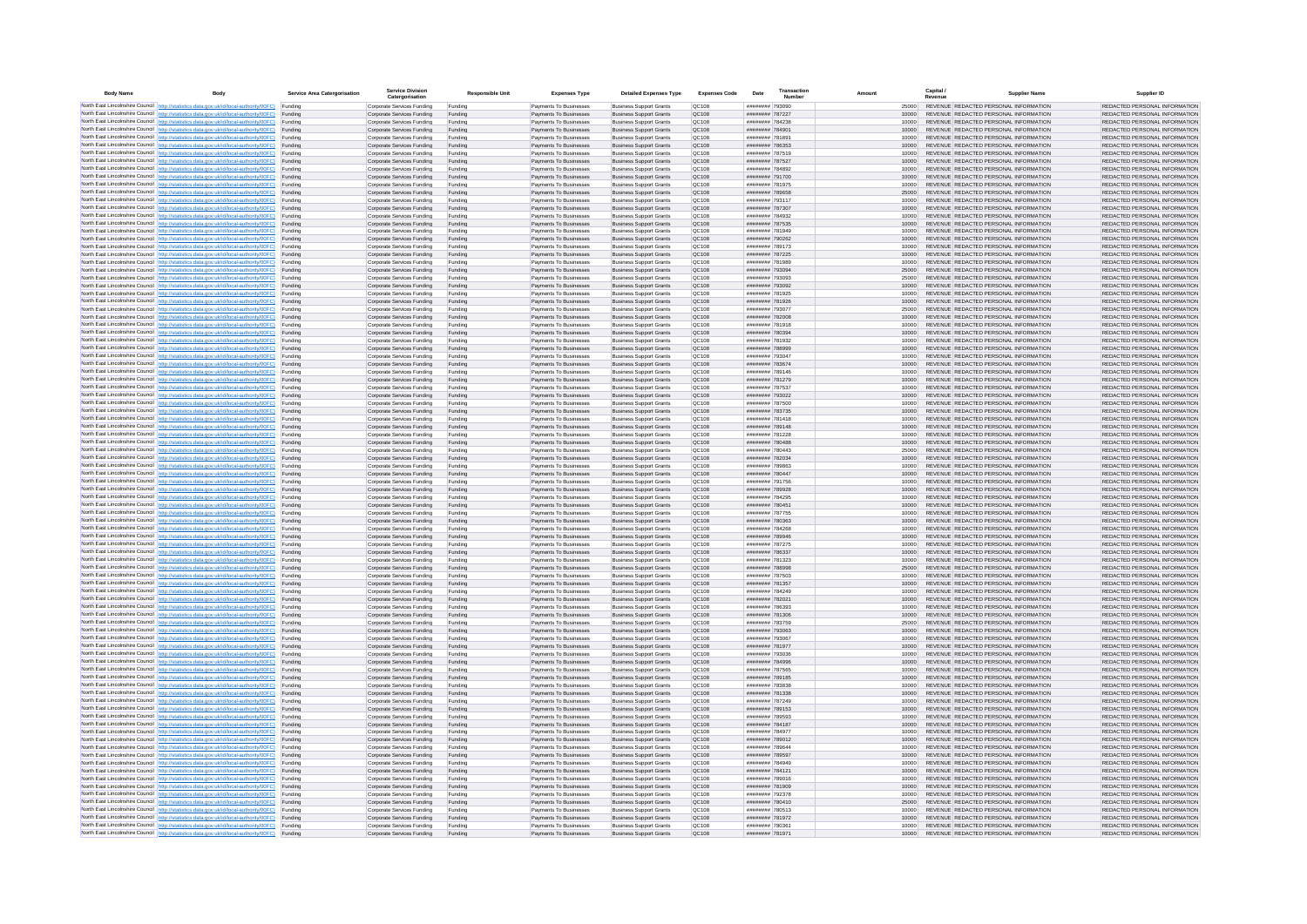| <b>Body Name</b> |                                                                                                                                                                                                  | Service Area Catergorisation | Service Divisio<br>Catergorisation                       | <b>Responsible Unit</b> | <b>Expenses Type</b>                             | <b>Detailed Expenses Type</b>                                    | <b>Expenses Code</b>  | Date                               | Transactio<br>Numbe |                | Capital /<br>Revenue | <b>Supplier Nam</b>                                                            | Supplier ID                                                    |
|------------------|--------------------------------------------------------------------------------------------------------------------------------------------------------------------------------------------------|------------------------------|----------------------------------------------------------|-------------------------|--------------------------------------------------|------------------------------------------------------------------|-----------------------|------------------------------------|---------------------|----------------|----------------------|--------------------------------------------------------------------------------|----------------------------------------------------------------|
|                  | North East Lincolnshire Council http://statistics.data.gov.uk/id/local-authority/00FC) Funding                                                                                                   |                              | Corporate Services Funding                               | Funding                 | Payments To Businesses                           | <b>Business Support Grants</b>                                   | QC108                 | ######## 786404                    |                     | 10000          |                      | REVENUE REDACTED PERSONAL INFORMATION                                          | REDACTED PERSONAL INFORMATION                                  |
|                  | North East Lincolnshire Council http://statistics.data.gov.uk/id/local-authority/00FC) Funding                                                                                                   |                              | Corporate Services Funding                               | Funding                 | Payments To Businesses                           | <b>Business Support Grants</b>                                   | QC108                 | ######## 787505                    |                     | 10000          |                      | REVENUE REDACTED PERSONAL INFORMATION                                          | REDACTED PERSONAL INFORMATION                                  |
|                  | North East Lincolnshire Council http://statistics.data.gov.uk/id/local-authority/00FC)<br>North East Lincolnshire Council http://statistics.data.gov.uk/id/local-authority/00FC)                 | Funding<br>Funding           | Corporate Services Funding<br>Corporate Services Funding | Funding<br>Funding      | Payments To Businesses<br>Payments To Businesses | <b>Business Support Grants</b><br><b>Business Support Grants</b> | OC108<br>QC108        | ######## 789152<br>######## 781997 |                     | 10000<br>10000 |                      | REVENUE REDACTED PERSONAL INFORMATION<br>REVENUE REDACTED PERSONAL INFORMATION | REDACTED PERSONAL INFORMATION<br>REDACTED PERSONAL INFORMATION |
|                  | North East Lincolnshire Council http://statistics.data.gov.uk/id/local-authority/00FC) Funding                                                                                                   |                              | Corporate Services Funding                               | Funding                 | Payments To Businesses                           | <b>Business Support Grants</b>                                   | OC108                 | ######## 781896                    |                     | 10000          |                      | REVENUE REDACTED PERSONAL INFORMATION                                          | REDACTED PERSONAL INFORMATION                                  |
|                  | North East Lincolnshire Council http://statistics.data.gov.uk/id/local-authority/00FC)                                                                                                           | Funding                      | Corporate Services Funding                               | Funding                 | Payments To Businesses                           | <b>Business Support Grants</b>                                   | OC108                 | ######## 780426                    |                     | 10000          |                      | REVENUE REDACTED PERSONAL INFORMATION                                          | REDACTED PERSONAL INFORMATION                                  |
|                  | North East Lincolnshire Council http://statistics.data.gov.uk/id/local-authority/00FC)                                                                                                           | Funding                      | Corporate Services Funding                               | Funding                 | Payments To Businesses                           | <b>Business Support Grants</b>                                   | QC108                 | ######## 786384                    |                     | 10000          |                      | REVENUE REDACTED PERSONAL INFORMATION                                          | REDACTED PERSONAL INFORMATION                                  |
|                  | North East Lincolnshire Council http://statistics.data.gov.uk/id/local-authority/00FC)<br>North East Lincolnshire Council http://statistics.data.gov.uk/id/local-authority/00FC)                 | Funding<br>Funding           | Corporate Services Funding<br>Corporate Services Funding | Funding<br>Funding      | Payments To Businesses<br>Payments To Businesses | <b>Business Support Grants</b><br><b>Business Support Grants</b> | QC108<br>QC108        | ######## 781849<br>######## 781318 |                     | 10000<br>10000 |                      | REVENUE REDACTED PERSONAL INFORMATION<br>REVENUE REDACTED PERSONAL INFORMATION | REDACTED PERSONAL INFORMATION<br>REDACTED PERSONAL INFORMATION |
|                  | North East Lincolnshire Council http://statistics.data.gov.uk/id/local-authority/00FC)                                                                                                           | Funding                      | Corporate Services Funding                               | Funding                 | Payments To Businesses                           | <b>Business Support Grants</b>                                   | QC108                 | ######## 786360                    |                     | 10000          |                      | REVENUE REDACTED PERSONAL INFORMATION                                          | REDACTED PERSONAL INFORMATION                                  |
|                  | North East Lincolnshire Council http://statistics.data.gov.uk/id/local-authority/00FC) Funding                                                                                                   |                              | Corporate Services Funding                               | Funding                 | Payments To Businesses                           | <b>Business Support Grants</b>                                   | QC108                 | ######## 781941                    |                     | 10000          |                      | REVENUE REDACTED PERSONAL INFORMATION                                          | REDACTED PERSONAL INFORMATION                                  |
|                  | North East Lincolnshire Council http://statistics.data.gov.uk/id/local-authority/00FC) Funding<br>North East Lincolnshire Council http://statistics.data.gov.uk/id/local-authority/00FC)         | Funding                      | Corporate Services Funding<br>Corporate Services Funding | Funding<br>Funding      | Payments To Businesses<br>Payments To Businesses | <b>Business Support Grants</b><br><b>Business Support Grants</b> | QC108<br>QC108        | ######## 789942<br>######## 789149 |                     | 25000<br>10000 |                      | REVENUE REDACTED PERSONAL INFORMATION<br>REVENUE REDACTED PERSONAL INFORMATION | REDACTED PERSONAL INFORMATION<br>REDACTED PERSONAL INFORMATION |
|                  | North East Lincolnshire Council http://statistics.data.gov.uk/id/local-authority/00FC)                                                                                                           | Funding                      | Corporate Services Funding                               | Funding                 | Payments To Businesses                           | <b>Business Support Grants</b>                                   | OC108                 | ######## 787502                    |                     | 10000          |                      | REVENUE REDACTED PERSONAL INFORMATION                                          | REDACTED PERSONAL INFORMATION                                  |
|                  | North East Lincolnshire Council http://statistics.data.gov.uk/id/local-authority/00FC)                                                                                                           | Funding                      | Corporate Services Funding                               | Funding                 | Payments To Businesses                           | <b>Business Support Grants</b>                                   | <b>OC108</b>          | ######## 781872                    |                     | 10000          |                      | REVENUE REDACTED PERSONAL INFORMATION                                          | REDACTED PERSONAL INFORMATION                                  |
|                  | North East Lincolnshire Council http://statistics.data.gov.uk/id/local-authority/00FC) Funding                                                                                                   |                              | Corporate Services Funding                               | Funding                 | Payments To Businesses                           | <b>Business Support Grants</b>                                   | QC108                 | ######## 789872                    |                     | 10000          |                      | REVENUE REDACTED PERSONAL INFORMATION                                          | REDACTED PERSONAL INFORMATION                                  |
|                  | North East Lincolnshire Council http://statistics.data.gov.uk/id/local-authority/00FC)<br>North East Lincolnshire Council http://statistics.data.gov.uk/id/local-authority/00FC) Funding         | Funding                      | Corporate Services Funding<br>Corporate Services Funding | Funding<br>Funding      | Payments To Businesse<br>Payments To Businesses  | <b>Business Support Grants</b><br><b>Business Support Grants</b> | QC108<br>QC108        | ######## 787289<br>######## 780777 |                     | 10000<br>10000 |                      | REVENUE REDACTED PERSONAL INFORMATION<br>REVENUE REDACTED PERSONAL INFORMATION | REDACTED PERSONAL INFORMATION<br>REDACTED PERSONAL INFORMATION |
|                  | North East Lincolnshire Council http://statistics.data.gov.uk/id/local-authority/00FC) Funding                                                                                                   |                              | Corporate Services Funding                               | Funding                 | Payments To Businesses                           | <b>Business Support Grants</b>                                   | QC108                 | ######## 784963                    |                     | 10000          |                      | REVENUE REDACTED PERSONAL INFORMATION                                          | REDACTED PERSONAL INFORMATION                                  |
|                  | North East Lincolnshire Council http://statistics.data.gov.uk/id/local-authority/00FC) Funding                                                                                                   |                              | Corporate Services Funding                               | Funding                 | Payments To Businesses                           | <b>Business Support Grants</b>                                   | QC108                 | ######## 783801                    |                     | 10000          |                      | REVENUE REDACTED PERSONAL INFORMATION                                          | REDACTED PERSONAL INFORMATION                                  |
|                  | North East Lincolnshire Council http://statistics.data.gov.uk/id/local-authority/00FC) Funding<br>North East Lincolnshire Council http://statistics.data.gov.uk/id/local-authority/00FC)         |                              | Corporate Services Funding                               | Funding                 | Payments To Businesses                           | <b>Business Support Grants</b>                                   | QC108                 | ######## 783746                    |                     | 10000          |                      | REVENUE REDACTED PERSONAL INFORMATION                                          | REDACTED PERSONAL INFORMATION                                  |
|                  | North East Lincolnshire Council http://statistics.data.gov.uk/id/local-authority/00FC)                                                                                                           | Funding<br>Funding           | Corporate Services Funding<br>Corporate Services Funding | Funding<br>Funding      | Payments To Businesses<br>Payments To Businesses | <b>Business Support Grants</b><br><b>Business Support Grants</b> | QC108<br>QC108        | ######## 784910<br>######## 784897 |                     | 10000<br>10000 |                      | REVENUE REDACTED PERSONAL INFORMATION<br>REVENUE REDACTED PERSONAL INFORMATION | REDACTED PERSONAL INFORMATION<br>REDACTED PERSONAL INFORMATION |
|                  | North East Lincolnshire Council http://statistics.data.gov.uk/id/local-authority/00FC)                                                                                                           | Funding                      | Corporate Services Funding                               | Funding                 | Payments To Businesses                           | <b>Business Support Grants</b>                                   | <b>OC108</b>          | ######## 784273                    |                     | 10000          |                      | REVENUE REDACTED PERSONAL INFORMATION                                          | REDACTED PERSONAL INFORMATION                                  |
|                  | North East Lincolnshire Council http://statistics.data.gov.uk/id/local-authority/00FC) Funding                                                                                                   |                              | Corporate Services Funding                               | Funding                 | Payments To Businesses                           | <b>Business Support Grants</b>                                   | QC108                 | ######## 787239                    |                     |                |                      | REVENUE REDACTED PERSONAL INFORMATION                                          | REDACTED PERSONAL INFORMATION                                  |
|                  | North East Lincolnshire Council http://statistics.data.gov.uk/id/local-authority/00FC)                                                                                                           | Funding                      | Corporate Services Funding                               | Funding                 | Payments To Businesses                           | <b>Business Support Grants</b>                                   | QC108<br>OC108        | ######## 784224<br>######## 784192 |                     | 10000          |                      | REVENUE REDACTED PERSONAL INFORMATION<br>REVENUE REDACTED PERSONAL INFORMATION | REDACTED PERSONAL INFORMATION                                  |
|                  | North East Lincolnshire Council http://statistics.data.gov.uk/id/local-authority/00FC)<br>North East Lincolnshire Council http://statistics.data.gov.uk/id/local-authority/00FC)                 | Funding<br>Funding           | Corporate Services Funding<br>Corporate Services Funding | Funding<br>Funding      | Payments To Businesses<br>Payments To Businesses | <b>Business Support Grants</b><br><b>Business Support Grants</b> | QC108                 | ######## 781329                    |                     | 10000<br>10000 |                      | REVENUE REDACTED PERSONAL INFORMATION                                          | REDACTED PERSONAL INFORMATION<br>REDACTED PERSONAL INFORMATION |
|                  | North East Lincolnshire Council http://statistics.data.gov.uk/id/local-authority/00FC) Funding                                                                                                   |                              | Corporate Services Funding                               | Funding                 | Payments To Businesses                           | <b>Business Sunnort Grants</b>                                   | OC108                 | ######## 791684                    |                     | 10000          |                      | REVENUE REDACTED PERSONAL INFORMATION                                          | REDACTED PERSONAL INFORMATION                                  |
|                  | North East Lincolnshire Council http://statistics.data.gov.uk/id/local-authority/00FC) Funding                                                                                                   |                              | Corporate Services Funding                               | Funding                 | Payments To Businesses                           | <b>Business Support Grants</b>                                   | <b>OC108</b>          | ######## 789932                    |                     | 25000          |                      | REVENUE REDACTED PERSONAL INFORMATION                                          | REDACTED PERSONAL INFORMATION                                  |
|                  | North East Lincolnshire Council http://statistics.data.gov.uk/id/local-authority/00FC)                                                                                                           | Funding                      | Corporate Services Funding                               | Funding                 | Payments To Businesses                           | <b>Business Support Grants</b>                                   | QC108<br>QC108        | ######## 787718<br>######## 780436 |                     | 10000<br>10000 |                      | REVENUE REDACTED PERSONAL INFORMATION<br>REVENUE REDACTED PERSONAL INFORMATION | REDACTED PERSONAL INFORMATION<br>REDACTED PERSONAL INFORMATION |
|                  | North East Lincolnshire Council http://statistics.data.gov.uk/id/local-authority/00FC)<br>North East Lincolnshire Council   http://statistics.data.gov.uk/id/local-authority/00FC)               | Funding<br>Funding           | Corporate Services Funding<br>Corporate Services Funding | Funding<br>Funding      | Payments To Businesses<br>Payments To Businesses | <b>Business Support Grants</b><br><b>Business Support Grants</b> | QC108                 | ######## 789637                    |                     | 25000          |                      | REVENUE REDACTED PERSONAL INFORMATION                                          | REDACTED PERSONAL INFORMATION                                  |
|                  | North East Lincolnshire Council http://statistics.data.gov.uk/id/local-authority/00FC) Funding                                                                                                   |                              | Corporate Services Funding                               | Funding                 | Payments To Businesses                           | <b>Business Support Grants</b>                                   | QC108                 | ######## 786302                    |                     | 10000          |                      | REVENUE REDACTED PERSONAL INFORMATION                                          | REDACTED PERSONAL INFORMATION                                  |
|                  | North East Lincolnshire Council http://statistics.data.gov.uk/id/local-authority/00FC)                                                                                                           | Funding                      | Corporate Services Funding                               | Funding                 | Payments To Businesses                           | <b>Business Support Grants</b>                                   | QC108                 | ######## 790272                    |                     | 25000          |                      | REVENUE REDACTED PERSONAL INFORMATION                                          | REDACTED PERSONAL INFORMATION                                  |
|                  | North East Lincolnshire Council http://statistics.data.gov.uk/id/local-authority/00FC)<br>North East Lincolnshire Council http://statistics.data.gov.uk/id/local-authority/00FC) Funding         | Funding                      | Corporate Services Funding<br>Corporate Services Funding | Funding<br>Funding      | Payments To Businesses<br>Payments To Businesses | <b>Business Support Grants</b><br><b>Business Support Grants</b> | QC108<br>QC108        | ######## 787236<br>######## 787234 |                     | 10000<br>10000 |                      | REVENUE REDACTED PERSONAL INFORMATION<br>REVENUE REDACTED PERSONAL INFORMATION | REDACTED PERSONAL INFORMATION<br>REDACTED PERSONAL INFORMATION |
|                  | North East Lincolnshire Council http://statistics.data.gov.uk/id/local-authority/00FC) Funding                                                                                                   |                              | Corporate Services Funding                               | Funding                 | Payments To Businesses                           | <b>Business Support Grants</b>                                   | OC108                 | ######## 789896                    |                     | 10000          |                      | REVENUE REDACTED PERSONAL INFORMATION                                          | REDACTED PERSONAL INFORMATION                                  |
|                  | North East Lincolnshire Council http://statistics.data.gov.uk/id/local-authority/00FC) Funding                                                                                                   |                              | Corporate Services Funding                               | Funding                 | Payments To Businesses                           | <b>Business Support Grants</b>                                   | OC108                 | ######## 787517                    |                     | 10000          |                      | REVENUE REDACTED PERSONAL INFORMATION                                          | REDACTED PERSONAL INFORMATION                                  |
|                  | North East Lincolnshire Council http://statistics.data.gov.uk/id/local-authority/00FC)                                                                                                           | Funding                      | Corporate Services Funding                               | Funding                 | Payments To Businesses                           | <b>Business Support Grants</b>                                   | QC108                 | ######## 789920                    |                     | 10000          |                      | REVENUE REDACTED PERSONAL INFORMATION                                          | REDACTED PERSONAL INFORMATION                                  |
|                  | North East Lincolnshire Council http://statistics.data.gov.uk/id/local-authority/00FC)<br>North East Lincolnshire Council http://statistics.data.gov.uk/id/local-authority/00FC)                 | Funding<br>Funding           | Corporate Services Funding<br>Corporate Services Funding | Funding<br>Funding      | Payments To Businesses<br>Payments To Businesses | <b>Business Support Grants</b><br><b>Business Support Grants</b> | QC108<br>QC108        | ######## 781983<br>######## 784217 |                     | 25000<br>10000 |                      | REVENUE REDACTED PERSONAL INFORMATION<br>REVENUE REDACTED PERSONAL INFORMATION | REDACTED PERSONAL INFORMATION<br>REDACTED PERSONAL INFORMATION |
|                  | North East Lincolnshire Council http://statistics.data.gov.uk/id/local-authority/00FC)                                                                                                           | Funding                      | Corporate Services Funding                               | Funding                 | Payments To Businesses                           | <b>Business Support Grants</b>                                   | QC108                 | ######## 781987                    |                     | 10000          |                      | REVENUE REDACTED PERSONAL INFORMATION                                          | REDACTED PERSONAL INFORMATION                                  |
|                  | North East Lincolnshire Council http://statistics.data.gov.uk/id/local-authority/00FC)                                                                                                           | Funding                      | Corporate Services Funding                               | Funding                 | Payments To Businesses                           | <b>Business Support Grants</b>                                   | QC108                 | ######## 780824                    |                     | 10000          |                      | REVENUE REDACTED PERSONAL INFORMATION                                          | REDACTED PERSONAL INFORMATION                                  |
|                  | North East Lincolnshire Council http://statistics.data.gov.uk/id/local-authority/00FC) Funding                                                                                                   |                              | Corporate Services Funding                               | Funding                 | Payments To Businesses                           | <b>Business Support Grants</b>                                   | QC108                 | ######## 789865                    |                     | 10000          |                      | REVENUE REDACTED PERSONAL INFORMATION                                          | REDACTED PERSONAL INFORMATION                                  |
|                  | North East Lincolnshire Council http://statistics.data.gov.uk/id/local-authority/00FC)<br>North East Lincolnshire Council http://statistics.data.gov.uk/id/local-authority/00FC)                 | Funding<br>Funding           | Corporate Services Funding<br>Corporate Services Funding | Funding<br>Funding      | Payments To Businesses<br>Payments To Businesses | <b>Business Support Grants</b><br><b>Business Support Grants</b> | QC108<br>QC108        | ######## 790308<br>######## 784293 |                     | 10000<br>10000 |                      | REVENUE REDACTED PERSONAL INFORMATION<br>REVENUE REDACTED PERSONAL INFORMATION | REDACTED PERSONAL INFORMATION<br>REDACTED PERSONAL INFORMATION |
|                  | North East Lincolnshire Council http://statistics.data.gov.uk/id/local-authority/00FC)                                                                                                           | Funding                      | Corporate Services Funding                               | Funding                 | Payments To Businesses                           | <b>Business Support Grants</b>                                   | QC108                 | ####### 781188                     |                     | 10000          |                      | REVENUE REDACTED PERSONAL INFORMATION                                          | REDACTED PERSONAL INFORMATION                                  |
|                  | North East Lincolnshire Council http://statistics.data.gov.uk/id/local-authority/00FC)                                                                                                           | Funding                      | Corporate Services Funding                               | Funding                 | Payments To Businesses                           | <b>Business Support Grants</b>                                   | QC108                 | ######## 780416                    |                     | 10000          |                      | REVENUE REDACTED PERSONAL INFORMATION                                          | REDACTED PERSONAL INFORMATION                                  |
|                  | North East Lincolnshire Council http://statistics.data.gov.uk/id/local-authority/00FC)<br>North East Lincolnshire Council http://statistics.data.gov.uk/id/local-authority/00FC) Funding         | Funding                      | Corporate Services Funding                               | Funding                 | Payments To Businesses                           | <b>Business Support Grants</b><br><b>Business Support Grants</b> | QC108<br>QC108        | ######## 784302<br>######## 780836 |                     | 10000          |                      | REVENUE REDACTED PERSONAL INFORMATION<br>REVENUE REDACTED PERSONAL INFORMATION | REDACTED PERSONAL INFORMATION<br>REDACTED PERSONAL INFORMATION |
|                  | North East Lincolnshire Council http://statistics.data.gov.uk/id/local-authority/00FC) Funding                                                                                                   |                              | Corporate Services Funding<br>Corporate Services Funding | Funding<br>Funding      | Payments To Businesses<br>Payments To Businesses | <b>Business Support Grants</b>                                   | QC108                 | ######## 780425                    |                     | 10000<br>10000 |                      | REVENUE REDACTED PERSONAL INFORMATION                                          | REDACTED PERSONAL INFORMATION                                  |
|                  | North East Lincolnshire Council http://statistics.data.gov.uk/id/local-authority/00FC)                                                                                                           | Funding                      | Corporate Services Funding                               | Funding                 | Payments To Businesses                           | <b>Business Support Grants</b>                                   | QC108                 | ######## 787281                    |                     | 10000          |                      | REVENUE REDACTED PERSONAL INFORMATION                                          | REDACTED PERSONAL INFORMATION                                  |
|                  | North East Lincolnshire Council http://statistics.data.gov.uk/id/local-authority/00FC)                                                                                                           | Funding                      | Corporate Services Funding                               | Funding                 | Payments To Businesses                           | <b>Business Support Grants</b>                                   | QC108                 | ######## 781959                    |                     | 10000          |                      | REVENUE REDACTED PERSONAL INFORMATION                                          | REDACTED PERSONAL INFORMATION                                  |
|                  | North East Lincolnshire Council http://statistics.data.gov.uk/id/local-authority/00FC)<br>North East Lincolnshire Council http://statistics.data.gov.uk/id/local-authority/00FC)                 | Funding<br>Funding           | Corporate Services Funding<br>Corporate Services Funding | Funding<br>Funding      | Payments To Businesses<br>Payments To Businesses | <b>Business Support Grants</b><br><b>Business Support Grants</b> | OC108<br><b>OC108</b> | ######## 780371<br>######## 787283 |                     | 10000<br>10000 |                      | REVENUE REDACTED PERSONAL INFORMATION<br>REVENUE REDACTED PERSONAL INFORMATION | REDACTED PERSONAL INFORMATION<br>REDACTED PERSONAL INFORMATION |
|                  | North East Lincolnshire Council http://statistics.data.gov.uk/id/local-authority/00FC)                                                                                                           | Funding                      | Corporate Services Funding                               | Funding                 | Payments To Businesses                           | <b>Business Support Grants</b>                                   | QC108                 | ######## 787280                    |                     | 10000          |                      | REVENUE REDACTED PERSONAL INFORMATION                                          | REDACTED PERSONAL INFORMATION                                  |
|                  | North East Lincolnshire Council http://statistics.data.gov.uk/id/local-authority/00FC)                                                                                                           | Funding                      | Corporate Services Funding                               | Funding                 | Payments To Businesses                           | <b>Business Support Grants</b>                                   | QC108                 | ######## 780366                    |                     | 25000          |                      | REVENUE REDACTED PERSONAL INFORMATION                                          | REDACTED PERSONAL INFORMATION                                  |
|                  | North East Lincolnshire Council http://statistics.data.gov.uk/id/local-authority/00FC) Funding                                                                                                   |                              | Corporate Services Funding                               | Funding                 | Payments To Businesses                           | <b>Business Support Grants</b>                                   | QC108                 | ######## 780791                    |                     | 10000          |                      | REVENUE REDACTED PERSONAL INFORMATION<br>REVENUE REDACTED PERSONAL INFORMATION | REDACTED PERSONAL INFORMATION                                  |
|                  | North East Lincolnshire Council http://statistics.data.gov.uk/id/local-authority/00FC) Funding<br>North East Lincolnshire Council http://statistics.data.gov.uk/id/local-authority/00FC) Funding |                              | Corporate Services Funding<br>Corporate Services Funding | Funding<br>Funding      | Payments To Businesses<br>Payments To Businesses | <b>Business Support Grants</b><br><b>Business Support Grants</b> | QC108<br><b>QC108</b> | ######## 780799<br>######## 781952 |                     | 25000<br>10000 |                      | REVENUE REDACTED PERSONAL INFORMATION                                          | REDACTED PERSONAL INFORMATION<br>REDACTED PERSONAL INFORMATION |
|                  | North East Lincolnshire Council http://statistics.data.gov.uk/id/local-authority/00FC)                                                                                                           | Funding                      | Corporate Services Funding                               | Funding                 | Payments To Businesses                           | <b>Business Support Grants</b>                                   | QC108                 | ######## 783769                    |                     | 10000          |                      | REVENUE REDACTED PERSONAL INFORMATION                                          | REDACTED PERSONAL INFORMATION                                  |
|                  | North East Lincolnshire Council http://statistics.data.gov.uk/id/local-authority/00FC)                                                                                                           | Funding                      | Corporate Services Funding                               | Funding                 | Payments To Businesses                           | <b>Business Support Grants</b>                                   | OC108                 | ######## 789150                    |                     | 25000          |                      | REVENUE REDACTED PERSONAL INFORMATION                                          | REDACTED PERSONAL INFORMATION                                  |
|                  | North East Lincolnshire Council http://statistics.data.gov.uk/id/local-authority/00FC)<br>North East Lincolnshire Council http://statistics.data.gov.uk/id/local-authority/00FC)                 | Funding<br>Funding           | Corporate Services Funding<br>Corporate Services Funding | Funding<br>Funding      | Payments To Businesses<br>Payments To Businesses | <b>Business Support Grants</b><br><b>Business Support Grants</b> | <b>OC108</b><br>OC108 | ######## 789922<br>######## 787738 |                     | 10000<br>10000 |                      | REVENUE REDACTED PERSONAL INFORMATION<br>REVENUE REDACTED PERSONAL INFORMATION | REDACTED PERSONAL INFORMATION<br>REDACTED PERSONAL INFORMATION |
|                  | North East Lincolnshire Council http://statistics.data.gov.uk/id/local-authority/00FC)                                                                                                           | Funding                      | Corporate Services Funding                               | Funding                 | Payments To Businesses                           | <b>Business Support Grants</b>                                   | QC108                 | ######## 789194                    |                     | 10000          |                      | REVENUE REDACTED PERSONAL INFORMATION                                          | REDACTED PERSONAL INFORMATION                                  |
|                  | North East Lincolnshire Council http://statistics.data.gov.uk/id/local-authority/00FC)                                                                                                           | Funding                      | Corporate Services Funding                               | Funding                 | Payments To Businesses                           | <b>Business Support Grants</b>                                   | QC108                 | ######## 784970                    |                     | 10000          |                      | REVENUE REDACTED PERSONAL INFORMATION                                          | REDACTED PERSONAL INFORMATION                                  |
|                  | North East Lincolnshire Council   http://statistics.data.gov.uk/id/local-authority/00FC)                                                                                                         | Funding                      | Corporate Services Funding                               | Funding                 | Payments To Businesses                           | <b>Business Support Grants</b>                                   | QC108                 | ######## 780484                    |                     | 10000          |                      | REVENUE REDACTED PERSONAL INFORMATION                                          | REDACTED PERSONAL INFORMATION                                  |
|                  | North East Lincolnshire Council http://statistics.data.gov.uk/id/local-authority/00FC) Funding<br>North East Lincolnshire Council http://statistics.data.gov.uk/id/local-authority/00FC) Funding |                              | Corporate Services Funding<br>Corporate Services Funding | Funding<br>Funding      | Payments To Businesses<br>Payments To Businesses | <b>Business Support Grants</b><br><b>Business Support Grants</b> | <b>QC108</b><br>QC108 | ######## 780440<br>######## 787251 |                     | 10000<br>25000 |                      | REVENUE REDACTED PERSONAL INFORMATION<br>REVENUE REDACTED PERSONAL INFORMATION | REDACTED PERSONAL INFORMATION<br>REDACTED PERSONAL INFORMATION |
|                  | North East Lincolnshire Council http://statistics.data.gov.uk/id/local-authority/00FC) Funding                                                                                                   |                              | Corporate Services Funding                               | Funding                 | Payments To Businesses                           | <b>Business Support Grants</b>                                   | QC108                 | ######## 781219                    |                     | 10000          |                      | REVENUE REDACTED PERSONAL INFORMATION                                          | REDACTED PERSONAL INFORMATION                                  |
|                  | North East Lincolnshire Council http://statistics.data.gov.uk/id/local-authority/00FC)                                                                                                           | Funding                      | Corporate Services Funding                               | Funding                 | Payments To Businesses                           | <b>Business Support Grants</b>                                   | OC108                 | ######## 781217                    |                     | 10000          |                      | REVENUE REDACTED PERSONAL INFORMATION                                          | REDACTED PERSONAL INFORMATION                                  |
|                  | North East Lincolnshire Council http://statistics.data.gov.uk/id/local-authority/00FC) Funding                                                                                                   | Funding                      | Corporate Services Funding<br>Corporate Services Funding | Funding<br>Funding      | Payments To Businesses<br>Payments To Businesses | <b>Business Support Grants</b><br><b>Business Support Grants</b> | QC108<br>QC108        | ######## 781379<br>######## 781991 |                     | 10000<br>10000 |                      | REVENUE REDACTED PERSONAL INFORMATION<br>REVENUE REDACTED PERSONAL INFORMATION | REDACTED PERSONAL INFORMATION<br>REDACTED PERSONAL INFORMATION |
|                  | North East Lincolnshire Council http://statistics.data.gov.uk/id/local-authority/00FC)<br>North East Lincolnshire Council http://statistics.data.gov.uk/id/local-authority/00FC)                 | Funding                      | Corporate Services Funding                               | Funding                 | Payments To Businesses                           | <b>Business Support Grants</b>                                   | QC108                 | ######## 780531                    |                     | 10000          |                      | REVENUE REDACTED PERSONAL INFORMATION                                          | REDACTED PERSONAL INFORMATION                                  |
|                  | North East Lincolnshire Council http://statistics.data.gov.uk/id/local-authority/00FC)                                                                                                           | Funding                      | Corporate Services Funding                               | Funding                 | Payments To Businesses                           | <b>Business Support Grants</b>                                   | QC108                 | ######## 784291                    |                     | 10000          |                      | REVENUE REDACTED PERSONAL INFORMATION                                          | REDACTED PERSONAL INFORMATION                                  |
|                  | North East Lincolnshire Council http://statistics.data.gov.uk/id/local-authority/00FC)                                                                                                           | Funding                      | Corporate Services Funding                               | Funding                 | Payments To Businesses                           | <b>Business Support Grants</b>                                   | QC108                 | ######## 780420                    |                     | 10000          |                      | REVENUE REDACTED PERSONAL INFORMATION                                          | REDACTED PERSONAL INFORMATION                                  |
|                  | North East Lincolnshire Council http://statistics.data.gov.uk/id/local-authority/00FC) Funding<br>North East Lincolnshire Council http://statistics.data.gov.uk/id/local-authority/00FC) Funding |                              | Corporate Services Funding<br>Corporate Services Funding | Funding<br>Funding      | Payments To Businesses<br>Payments To Businesses | <b>Business Support Grants</b><br><b>Business Support Grants</b> | QC108<br>QC108        | ######## 783734<br>######## 784931 |                     | 10000<br>10000 |                      | REVENUE REDACTED PERSONAL INFORMATION<br>REVENUE REDACTED PERSONAL INFORMATION | REDACTED PERSONAL INFORMATION<br>REDACTED PERSONAL INFORMATION |
|                  | North East Lincolnshire Council http://statistics.data.gov.uk/id/local-authority/00FC)                                                                                                           | Funding                      | Corporate Services Funding                               | Funding                 | Payments To Businesses                           | <b>Business Support Grants</b>                                   | QC108                 | ######## 786407                    |                     | 10000          |                      | REVENUE REDACTED PERSONAL INFORMATION                                          | REDACTED PERSONAL INFORMATION                                  |
|                  | North East Lincolnshire Council http://statistics.data.gov.uk/id/local-authority/00FC)                                                                                                           | Funding                      | Corporate Services Funding                               | Funding                 | Payments To Businesses                           | <b>Business Support Grants</b>                                   | OC108                 | ######## 780501                    |                     | 10000          |                      | REVENUE REDACTED PERSONAL INFORMATION                                          | REDACTED PERSONAL INFORMATION                                  |
|                  | North East Lincolnshire Council http://statistics.data.gov.uk/id/local-authority/00FC)                                                                                                           | Funding                      | Corporate Services Funding                               | Funding                 | Payments To Businesses                           | <b>Business Support Grants</b>                                   | QC108                 | ######## 787302                    |                     | 10000          |                      | REVENUE REDACTED PERSONAL INFORMATION                                          | REDACTED PERSONAL INFORMATION                                  |
|                  | North East Lincolnshire Council http://statistics.data.gov.uk/id/local-authority/00FC) Funding<br>North East Lincolnshire Council http://statistics.data.gov.uk/id/local-authority/00FC) Funding |                              | Corporate Services Funding<br>Corporate Services Funding | Funding<br>Funding      | Payments To Businesses<br>Payments To Businesses | <b>Business Support Grants</b><br><b>Business Support Grants</b> | QC108<br>QC108        | ######## 781386<br>######## 782027 |                     | 10000<br>10000 |                      | REVENUE REDACTED PERSONAL INFORMATION<br>REVENUE REDACTED PERSONAL INFORMATION | REDACTED PERSONAL INFORMATION<br>REDACTED PERSONAL INFORMATION |
|                  | North East Lincolnshire Council http://statistics.data.gov.uk/id/local-authority/00FC)                                                                                                           | Funding                      | Corporate Services Funding                               | Funding                 | Payments To Businesses                           | <b>Business Support Grants</b>                                   | QC108                 | ######## 784134                    |                     | 10000          |                      | REVENUE REDACTED PERSONAL INFORMATION                                          | REDACTED PERSONAL INFORMATION                                  |
|                  | North East Lincolnshire Council http://statistics.data.gov.uk/id/local-authority/00FC)                                                                                                           | Funding                      | Corporate Services Funding                               | Funding                 | Payments To Businesses                           | <b>Business Support Grants</b>                                   | QC108                 | ######## 780794                    |                     | 10000          |                      | REVENUE REDACTED PERSONAL INFORMATION                                          | REDACTED PERSONAL INFORMATION                                  |
|                  | North East Lincolnshire Council http://statistics.data.gov.uk/id/local-authority/00FC) Funding                                                                                                   |                              | Corporate Services Funding                               | Funding<br>Funding      | Payments To Businesses<br>Payments To Businesses | <b>Business Sunnort Grants</b>                                   | OC108<br><b>OC108</b> | ######## 792379<br>######## 780506 |                     | 10000<br>10000 |                      | REVENUE REDACTED PERSONAL INFORMATION<br>REVENUE REDACTED PERSONAL INFORMATION | REDACTED PERSONAL INFORMATION<br>REDACTED PERSONAL INFORMATION |
|                  | North East Lincolnshire Council http://statistics.data.gov.uk/id/local-authority/00FC)<br>North East Lincolnshire Council http://statistics.data.gov.uk/id/local-authority/00FC)                 | Funding<br>Funding           | Corporate Services Funding<br>Corporate Services Funding | Funding                 | Payments To Businesses                           | <b>Business Support Grants</b><br><b>Business Support Grants</b> | QC108                 | ######## 784185                    |                     | 10000          |                      | REVENUE REDACTED PERSONAL INFORMATION                                          | REDACTED PERSONAL INFORMATION                                  |
|                  | North East Lincolnshire Council   http://statistics.data.gov.uk/id/local-authority/00FC)                                                                                                         | Funding                      | Corporate Services Funding                               | Funding                 | Payments To Businesses                           | <b>Business Support Grants</b>                                   | <b>OC108</b>          | ######## 781888                    |                     | 10000          |                      | REVENUE REDACTED PERSONAL INFORMATION                                          | REDACTED PERSONAL INFORMATION                                  |
|                  | North East Lincolnshire Council http://statistics.data.gov.uk/id/local-authority/00FC)                                                                                                           | Funding                      | Corporate Services Funding                               | Funding                 | Payments To Businesse                            | <b>Business Support Grants</b>                                   | QC108                 | ######## 781371                    |                     | 10000          |                      | REVENUE REDACTED PERSONAL INFORMATION                                          | REDACTED PERSONAL INFORMATION                                  |
|                  | North East Lincolnshire Council http://statistics.data.gov.uk/id/local-authority/00FC) Funding<br>North East Lincolnshire Council http://statistics.data.gov.uk/id/local-authority/00FC) Funding |                              | Corporate Services Funding<br>Corporate Services Funding | Funding<br>Funding      | Payments To Businesses<br>Payments To Businesses | <b>Business Support Grants</b><br><b>Business Support Grants</b> | QC108<br>QC108        | ######## 784270<br>######## 784940 |                     | 10000<br>10000 |                      | REVENUE REDACTED PERSONAL INFORMATION<br>REVENUE REDACTED PERSONAL INFORMATION | REDACTED PERSONAL INFORMATION<br>REDACTED PERSONAL INFORMATION |
|                  | North East Lincolnshire Council http://statistics.data.gov.uk/id/local-authority/00FC)                                                                                                           | Funding                      | Corporate Services Funding                               | Funding                 | Payments To Businesses                           | <b>Business Support Grants</b>                                   | QC108                 | ######## 781900                    |                     | 10000          |                      | REVENUE REDACTED PERSONAL INFORMATION                                          | REDACTED PERSONAL INFORMATION                                  |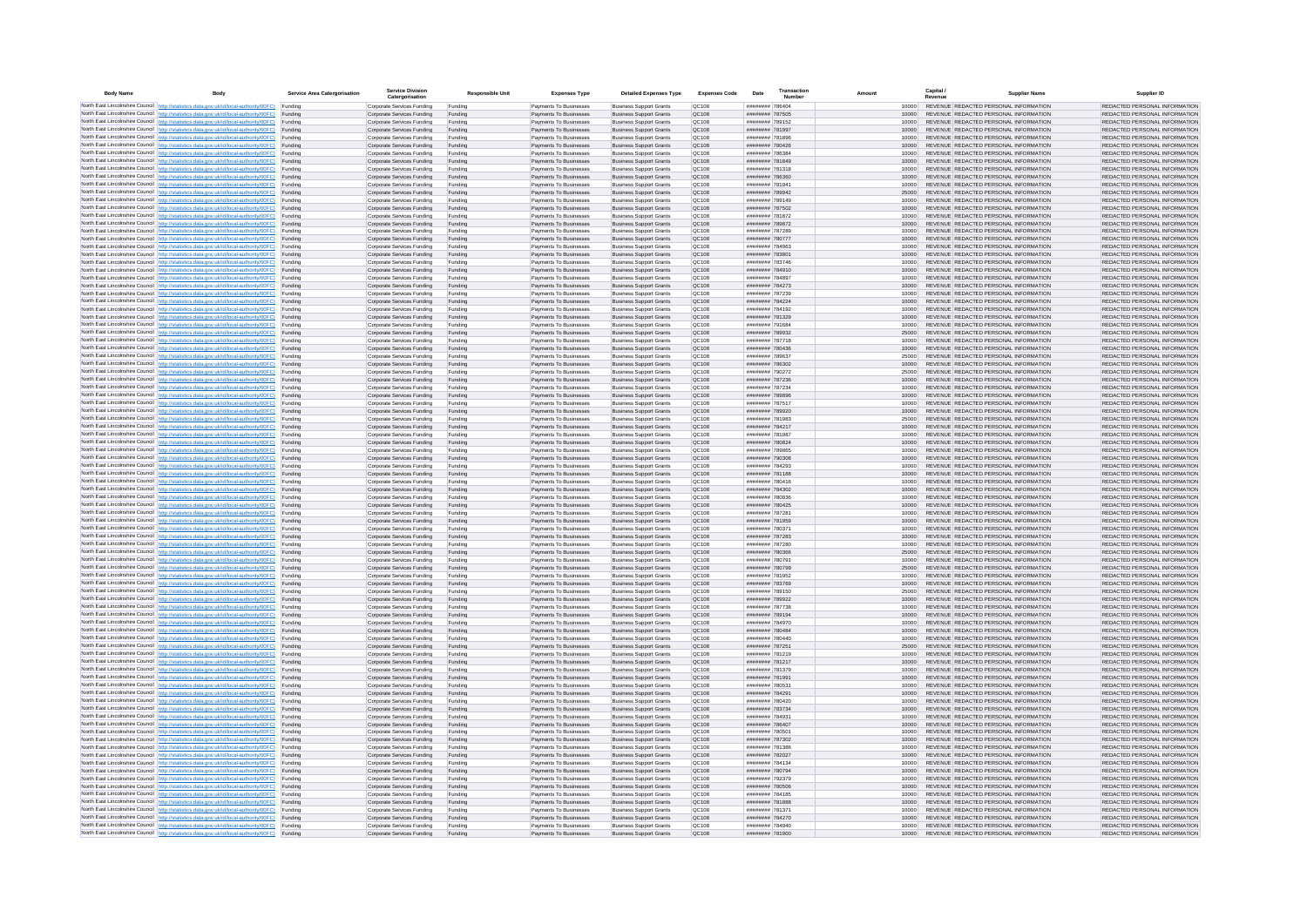| <b>Body Name</b> |                                                                                                                                                                                                  | Service Area Catergorisation | Service Divisio<br>Catergorisation                       | <b>Responsible Unit</b> | <b>Expenses Type</b>                             | <b>Detailed Expenses Type</b>                                    | <b>Expenses Code</b>  | Date                               | Transactio<br>Numbe |                | Capital /<br>Revenue | <b>Supplier Nam</b>                                                            | Supplier ID                                                    |
|------------------|--------------------------------------------------------------------------------------------------------------------------------------------------------------------------------------------------|------------------------------|----------------------------------------------------------|-------------------------|--------------------------------------------------|------------------------------------------------------------------|-----------------------|------------------------------------|---------------------|----------------|----------------------|--------------------------------------------------------------------------------|----------------------------------------------------------------|
|                  | North East Lincolnshire Council http://statistics.data.gov.uk/id/local-authority/00FC) Funding                                                                                                   |                              | Corporate Services Funding                               | Funding                 | Payments To Businesses                           | <b>Business Support Grants</b>                                   | QC108                 | ######## 781231                    |                     | 10000          |                      | REVENUE REDACTED PERSONAL INFORMATION                                          | REDACTED PERSONAL INFORMATION                                  |
|                  | North East Lincolnshire Council http://statistics.data.gov.uk/id/local-authority/00FC) Funding                                                                                                   |                              | Corporate Services Funding                               | Funding                 | Payments To Businesses                           | <b>Business Support Grants</b>                                   | QC108                 | ######## 783739                    |                     | 10000          |                      | REVENUE REDACTED PERSONAL INFORMATION                                          | REDACTED PERSONAL INFORMATION                                  |
|                  | North East Lincolnshire Council http://statistics.data.gov.uk/id/local-authority/00FC)<br>North East Lincolnshire Council http://statistics.data.gov.uk/id/local-authority/00FC)                 | Funding<br>Funding           | Corporate Services Funding<br>Corporate Services Funding | Funding<br>Funding      | Payments To Businesses<br>Payments To Businesses | <b>Business Support Grants</b><br><b>Business Support Grants</b> | OC108<br>QC108        | ######## 784973<br>######## 784119 |                     | 10000<br>10000 |                      | REVENUE REDACTED PERSONAL INFORMATION<br>REVENUE REDACTED PERSONAL INFORMATION | REDACTED PERSONAL INFORMATION<br>REDACTED PERSONAL INFORMATION |
|                  | North East Lincolnshire Council http://statistics.data.gov.uk/id/local-authority/00FC) Funding                                                                                                   |                              | Corporate Services Funding                               | Funding                 | Payments To Businesses                           | <b>Business Support Grants</b>                                   | OC108                 | ######## 783807                    |                     | 10000          |                      | REVENUE REDACTED PERSONAL INFORMATION                                          | REDACTED PERSONAL INFORMATION                                  |
|                  | North East Lincolnshire Council http://statistics.data.gov.uk/id/local-authority/00FC)                                                                                                           | Funding                      | Corporate Services Funding                               | Funding                 | Payments To Businesses                           | <b>Business Support Grants</b>                                   | OC108                 | ######## 793076                    |                     | 25000          |                      | REVENUE REDACTED PERSONAL INFORMATION                                          | REDACTED PERSONAL INFORMATION                                  |
|                  | North East Lincolnshire Council http://statistics.data.gov.uk/id/local-authority/00FC)                                                                                                           | Funding                      | Corporate Services Funding                               | Funding                 | Payments To Businesses                           | <b>Business Support Grants</b>                                   | QC108                 | ######## 781963                    |                     | 25000          |                      | REVENUE REDACTED PERSONAL INFORMATION<br>REVENUE REDACTED PERSONAL INFORMATION | REDACTED PERSONAL INFORMATION                                  |
|                  | North East Lincolnshire Council http://statistics.data.gov.uk/id/local-authority/00FC)<br>North East Lincolnshire Council http://statistics.data.gov.uk/id/local-authority/00FC)                 | Funding<br>Funding           | Corporate Services Funding<br>Corporate Services Funding | Funding<br>Funding      | Payments To Businesses<br>Payments To Businesses | <b>Business Support Grants</b><br><b>Business Support Grants</b> | QC108<br>QC108        | ######## 782019<br>######## 781344 |                     | 10000<br>25000 |                      | REVENUE REDACTED PERSONAL INFORMATION                                          | REDACTED PERSONAL INFORMATION<br>REDACTED PERSONAL INFORMATION |
|                  | North East Lincolnshire Council http://statistics.data.gov.uk/id/local-authority/00FC)                                                                                                           | Funding                      | Corporate Services Funding                               | Funding                 | Payments To Businesses                           | <b>Business Support Grants</b>                                   | QC108                 | ######## 793024                    |                     | 10000          |                      | REVENUE REDACTED PERSONAL INFORMATION                                          | REDACTED PERSONAL INFORMATION                                  |
|                  | North East Lincolnshire Council http://statistics.data.gov.uk/id/local-authority/00FC) Funding                                                                                                   |                              | Corporate Services Funding                               | Funding                 | Payments To Businesses                           | <b>Business Support Grants</b>                                   | QC108                 | ######## 784115                    |                     | 10000          |                      | REVENUE REDACTED PERSONAL INFORMATION                                          | REDACTED PERSONAL INFORMATION                                  |
|                  | North East Lincolnshire Council http://statistics.data.gov.uk/id/local-authority/00FC) Funding<br>North East Lincolnshire Council http://statistics.data.gov.uk/id/local-authority/00FC)         | Funding                      | Corporate Services Funding<br>Corporate Services Funding | Funding<br>Funding      | Payments To Businesses<br>Payments To Businesses | <b>Business Support Grants</b><br><b>Business Support Grants</b> | QC108<br>QC108        | ######## 787256<br>######## 781314 |                     | 10000<br>10000 |                      | REVENUE REDACTED PERSONAL INFORMATION<br>REVENUE REDACTED PERSONAL INFORMATION | REDACTED PERSONAL INFORMATION<br>REDACTED PERSONAL INFORMATION |
|                  | North East Lincolnshire Council http://statistics.data.gov.uk/id/local-authority/00FC)                                                                                                           | Funding                      | Corporate Services Funding                               | Funding                 | Payments To Businesses                           | <b>Business Support Grants</b>                                   | OC108                 | ######## 784975                    |                     | 10000          |                      | REVENUE REDACTED PERSONAL INFORMATION                                          | REDACTED PERSONAL INFORMATION                                  |
|                  | North East Lincolnshire Council http://statistics.data.gov.uk/id/local-authority/00FC)                                                                                                           | Funding                      | Corporate Services Funding                               | Funding                 | Payments To Businesses                           | <b>Business Support Grants</b>                                   | QC108                 | ######## 781990                    |                     | 10000          |                      | REVENUE REDACTED PERSONAL INFORMATION                                          | REDACTED PERSONAL INFORMATION                                  |
|                  | North East Lincolnshire Council http://statistics.data.gov.uk/id/local-authority/00FC) Funding                                                                                                   |                              | Corporate Services Funding                               | Funding                 | Payments To Businesses                           | <b>Business Support Grants</b>                                   | QC108                 | ######## 783714                    |                     | 10000          |                      | REVENUE REDACTED PERSONAL INFORMATION                                          | REDACTED PERSONAL INFORMATION                                  |
|                  | North East Lincolnshire Council http://statistics.data.gov.uk/id/local-authority/00FC)<br>North East Lincolnshire Council http://statistics.data.gov.uk/id/local-authority/00FC) Funding         | Funding                      | Corporate Services Funding<br>Corporate Services Funding | Funding<br>Funding      | Payments To Businesse<br>Payments To Businesses  | <b>Business Support Grants</b><br><b>Business Support Grants</b> | QC108<br>QC108        | ######## 781899<br>######## 786412 |                     | 10000<br>10000 |                      | REVENUE REDACTED PERSONAL INFORMATION<br>REVENUE REDACTED PERSONAL INFORMATION | REDACTED PERSONAL INFORMATION<br>REDACTED PERSONAL INFORMATION |
|                  | North East Lincolnshire Council http://statistics.data.gov.uk/id/local-authority/00FC) Funding                                                                                                   |                              | Corporate Services Funding                               | Funding                 | Payments To Businesses                           | <b>Business Support Grants</b>                                   | QC108                 | ######## 781255                    |                     | 10000          |                      | REVENUE REDACTED PERSONAL INFORMATION                                          | REDACTED PERSONAL INFORMATION                                  |
|                  | North East Lincolnshire Council http://statistics.data.gov.uk/id/local-authority/00FC) Funding                                                                                                   |                              | Corporate Services Funding                               | Funding                 | Payments To Businesses                           | <b>Business Support Grants</b>                                   | QC108                 | ######## 781355                    |                     | 10000          |                      | REVENUE REDACTED PERSONAL INFORMATION                                          | REDACTED PERSONAL INFORMATION                                  |
|                  | North East Lincolnshire Council http://statistics.data.gov.uk/id/local-authority/00FC) Funding<br>North East Lincolnshire Council http://statistics.data.gov.uk/id/local-authority/00FC)         |                              | Corporate Services Funding                               | Funding                 | Payments To Businesses                           | <b>Business Support Grants</b>                                   | QC108                 | ######## 780535                    |                     | 10000          |                      | REVENUE REDACTED PERSONAL INFORMATION                                          | REDACTED PERSONAL INFORMATION                                  |
|                  | North East Lincolnshire Council http://statistics.data.gov.uk/id/local-authority/00FC)                                                                                                           | Funding<br>Funding           | Corporate Services Funding<br>Corporate Services Funding | Funding<br>Funding      | Payments To Businesses<br>Payments To Businesses | <b>Business Support Grants</b><br><b>Business Support Grants</b> | QC108<br>QC108        | ######## 793032<br>######## 787560 |                     | 10000<br>10000 |                      | REVENUE REDACTED PERSONAL INFORMATION<br>REVENUE REDACTED PERSONAL INFORMATION | REDACTED PERSONAL INFORMATION<br>REDACTED PERSONAL INFORMATION |
|                  | North East Lincolnshire Council http://statistics.data.gov.uk/id/local-authority/00FC)                                                                                                           | Funding                      | Corporate Services Funding                               | Funding                 | Payments To Businesses                           | <b>Business Support Grants</b>                                   | <b>OC108</b>          | ######## 780482                    |                     | 10000          |                      | REVENUE REDACTED PERSONAL INFORMATION                                          | REDACTED PERSONAL INFORMATION                                  |
|                  | North East Lincolnshire Council http://statistics.data.gov.uk/id/local-authority/00FC) Funding                                                                                                   |                              | Corporate Services Funding                               | Funding                 | Payments To Businesses                           | <b>Business Support Grants</b>                                   | QC108                 | ######## 780848                    |                     |                |                      | REVENUE REDACTED PERSONAL INFORMATION                                          | REDACTED PERSONAL INFORMATION                                  |
|                  | North East Lincolnshire Council http://statistics.data.gov.uk/id/local-authority/00FC)                                                                                                           | Funding                      | Corporate Services Funding                               | Funding                 | Payments To Businesses                           | <b>Business Support Grants</b>                                   | QC108<br>OC108        | ######## 789598<br>####### 784169  |                     | 10000          |                      | REVENUE REDACTED PERSONAL INFORMATION<br>REVENUE REDACTED PERSONAL INFORMATION | REDACTED PERSONAL INFORMATION                                  |
|                  | North East Lincolnshire Council http://statistics.data.gov.uk/id/local-authority/00FC)<br>North East Lincolnshire Council http://statistics.data.gov.uk/id/local-authority/00FC)                 | Funding<br>Funding           | Corporate Services Funding<br>Corporate Services Funding | Funding<br>Funding      | Payments To Businesses<br>Payments To Businesses | <b>Business Support Grants</b><br><b>Business Support Grants</b> | QC108                 | ######## 780503                    |                     | 10000<br>10000 |                      | REVENUE REDACTED PERSONAL INFORMATION                                          | REDACTED PERSONAL INFORMATION<br>REDACTED PERSONAL INFORMATION |
|                  | North East Lincolnshire Council http://statistics.data.gov.uk/id/local-authority/00FC) Funding                                                                                                   |                              | Corporate Services Funding                               | Funding                 | Payments To Businesses                           | <b>Business Sunnort Grants</b>                                   | OC108                 | ######## 792399                    |                     | 25000          |                      | REVENUE REDACTED PERSONAL INFORMATION                                          | REDACTED PERSONAL INFORMATION                                  |
|                  | North East Lincolnshire Council http://statistics.data.gov.uk/id/local-authority/00FC) Funding                                                                                                   |                              | Corporate Services Funding                               | Funding                 | Payments To Businesses                           | <b>Business Support Grants</b>                                   | <b>OC108</b>          | ######## 780449                    |                     | 10000          |                      | REVENUE REDACTED PERSONAL INFORMATION                                          | REDACTED PERSONAL INFORMATION                                  |
|                  | North East Lincolnshire Council http://statistics.data.gov.uk/id/local-authority/00FC)<br>North East Lincolnshire Council http://statistics.data.gov.uk/id/local-authority/00FC)                 | Funding<br>Funding           | Corporate Services Funding<br>Corporate Services Funding | Funding<br>Funding      | Payments To Businesses<br>Payments To Businesses | <b>Business Support Grants</b><br><b>Business Support Grants</b> | QC108<br>QC108        | ######## 789203<br>######## 789178 |                     | 10000<br>10000 |                      | REVENUE REDACTED PERSONAL INFORMATION<br>REVENUE REDACTED PERSONAL INFORMATION | REDACTED PERSONAL INFORMATION<br>REDACTED PERSONAL INFORMATION |
|                  | North East Lincolnshire Council   http://statistics.data.gov.uk/id/local-authority/00FC)                                                                                                         | Funding                      | Corporate Services Funding                               | Funding                 | Payments To Businesses                           | <b>Business Support Grants</b>                                   | QC108                 | ######## 780767                    |                     | 10000          |                      | REVENUE REDACTED PERSONAL INFORMATION                                          | REDACTED PERSONAL INFORMATION                                  |
|                  | North East Lincolnshire Council http://statistics.data.gov.uk/id/local-authority/00FC) Funding                                                                                                   |                              | Corporate Services Funding                               | Funding                 | Payments To Businesses                           | <b>Business Support Grants</b>                                   | QC108                 | ######## 781969                    |                     | 10000          |                      | REVENUE REDACTED PERSONAL INFORMATION                                          | REDACTED PERSONAL INFORMATION                                  |
|                  | North East Lincolnshire Council http://statistics.data.gov.uk/id/local-authority/00FC)                                                                                                           | Funding                      | Corporate Services Funding                               | Funding                 | Payments To Businesses                           | <b>Business Support Grants</b>                                   | QC108                 | ######## 783702                    |                     | 10000          |                      | REVENUE REDACTED PERSONAL INFORMATION                                          | REDACTED PERSONAL INFORMATION                                  |
|                  | North East Lincolnshire Council http://statistics.data.gov.uk/id/local-authority/00FC)<br>North East Lincolnshire Council http://statistics.data.gov.uk/id/local-authority/00FC) Funding         | Funding                      | Corporate Services Funding<br>Corporate Services Funding | Funding<br>Funding      | Payments To Businesses<br>Payments To Businesses | <b>Business Support Grants</b><br><b>Business Support Grants</b> | QC108<br>QC108        | ######## 786418<br>######## 784280 |                     | 10000<br>10000 |                      | REVENUE REDACTED PERSONAL INFORMATION<br>REVENUE REDACTED PERSONAL INFORMATION | REDACTED PERSONAL INFORMATION<br>REDACTED PERSONAL INFORMATION |
|                  | North East Lincolnshire Council http://statistics.data.gov.uk/id/local-authority/00FC) Funding                                                                                                   |                              | Corporate Services Funding                               | Funding                 | Payments To Businesses                           | <b>Business Support Grants</b>                                   | OC108                 | ######## 780795                    |                     | 10000          |                      | REVENUE REDACTED PERSONAL INFORMATION                                          | REDACTED PERSONAL INFORMATION                                  |
|                  | North East Lincolnshire Council http://statistics.data.gov.uk/id/local-authority/00FC) Funding                                                                                                   |                              | Corporate Services Funding                               | Funding                 | Payments To Businesses                           | <b>Business Support Grants</b>                                   | OC108                 | ######## 787753                    |                     | 10000          |                      | REVENUE REDACTED PERSONAL INFORMATION                                          | REDACTED PERSONAL INFORMATION                                  |
|                  | North East Lincolnshire Council http://statistics.data.gov.uk/id/local-authority/00FC)                                                                                                           | Funding                      | Corporate Services Funding                               | Funding                 | Payments To Businesses                           | <b>Business Support Grants</b>                                   | QC108                 | ######## 782036                    |                     | 10000          |                      | REVENUE REDACTED PERSONAL INFORMATION                                          | REDACTED PERSONAL INFORMATION                                  |
|                  | North East Lincolnshire Council http://statistics.data.gov.uk/id/local-authority/00FC)<br>North East Lincolnshire Council http://statistics.data.gov.uk/id/local-authority/00FC)                 | Funding<br>Funding           | Corporate Services Funding<br>Corporate Services Funding | Funding<br>Funding      | Payments To Businesses<br>Payments To Businesses | <b>Business Support Grants</b><br><b>Business Support Grants</b> | QC108<br>QC108        | ######## 784196<br>######## 784255 |                     | 10000<br>10000 |                      | REVENUE REDACTED PERSONAL INFORMATION<br>REVENUE REDACTED PERSONAL INFORMATION | REDACTED PERSONAL INFORMATION<br>REDACTED PERSONAL INFORMATION |
|                  | North East Lincolnshire Council http://statistics.data.gov.uk/id/local-authority/00FC)                                                                                                           | Funding                      | Corporate Services Funding                               | Funding                 | Payments To Businesses                           | <b>Business Support Grants</b>                                   | QC108                 | ######## 784894                    |                     | 10000          |                      | REVENUE REDACTED PERSONAL INFORMATION                                          | REDACTED PERSONAL INFORMATION                                  |
|                  | North East Lincolnshire Council http://statistics.data.gov.uk/id/local-authority/00FC)                                                                                                           | Funding                      | Corporate Services Funding                               | Funding                 | Payments To Businesses                           | <b>Business Support Grants</b>                                   | QC108                 | ######## 789657                    |                     | 10000          |                      | REVENUE REDACTED PERSONAL INFORMATION                                          | REDACTED PERSONAL INFORMATION                                  |
|                  | North East Lincolnshire Council http://statistics.data.gov.uk/id/local-authority/00FC) Funding<br>North East Lincolnshire Council http://statistics.data.gov.uk/id/local-authority/00FC)         | Funding                      | Corporate Services Funding<br>Corporate Services Funding | Funding<br>Funding      | Payments To Businesses<br>Payments To Businesses | <b>Business Support Grants</b><br><b>Business Support Grants</b> | QC108<br>QC108        | ######## 789165<br>######## 784900 |                     | 10000<br>10000 |                      | REVENUE REDACTED PERSONAL INFORMATION<br>REVENUE REDACTED PERSONAL INFORMATION | REDACTED PERSONAL INFORMATION<br>REDACTED PERSONAL INFORMATION |
|                  | North East Lincolnshire Council http://statistics.data.gov.uk/id/local-authority/00FC)                                                                                                           | Funding                      | Corporate Services Funding                               | Funding                 | Payments To Businesses                           | <b>Business Support Grants</b>                                   | QC108                 | ######## 787300                    |                     | 10000          |                      | REVENUE REDACTED PERSONAL INFORMATION                                          | REDACTED PERSONAL INFORMATION                                  |
|                  | North East Lincolnshire Council http://statistics.data.gov.uk/id/local-authority/00FC)                                                                                                           | Funding                      | Corporate Services Funding                               | Funding                 | Payments To Businesses                           | <b>Business Support Grants</b>                                   | QC108                 | ######## 784168                    |                     | 10000          |                      | REVENUE REDACTED PERSONAL INFORMATION                                          | REDACTED PERSONAL INFORMATION                                  |
|                  | North East Lincolnshire Council http://statistics.data.gov.uk/id/local-authority/00FC)                                                                                                           | Funding                      | Corporate Services Funding                               | Funding                 | Payments To Businesses                           | <b>Business Support Grants</b>                                   | QC108                 | ######## 786354                    |                     | 25000          |                      | REVENUE REDACTED PERSONAL INFORMATION                                          | REDACTED PERSONAL INFORMATION                                  |
|                  | North East Lincolnshire Council http://statistics.data.gov.uk/id/local-authority/00FC)<br>North East Lincolnshire Council http://statistics.data.gov.uk/id/local-authority/00FC) Funding         | Funding                      | Corporate Services Funding<br>Corporate Services Funding | Funding                 | Payments To Businesses<br>Payments To Businesses | <b>Business Support Grants</b><br><b>Business Support Grants</b> | QC108<br>QC108        | ######## 787301<br>######## 780773 |                     | 10000<br>10000 |                      | REVENUE REDACTED PERSONAL INFORMATION<br>REVENUE REDACTED PERSONAL INFORMATION | REDACTED PERSONAL INFORMATION<br>REDACTED PERSONAL INFORMATION |
|                  | North East Lincolnshire Council http://statistics.data.gov.uk/id/local-authority/00FC) Funding                                                                                                   |                              | Corporate Services Funding                               | Funding<br>Funding      | Payments To Businesses                           | <b>Business Support Grants</b>                                   | QC108                 | ######## 783729                    |                     | 10000          |                      | REVENUE REDACTED PERSONAL INFORMATION                                          | REDACTED PERSONAL INFORMATION                                  |
|                  | North East Lincolnshire Council http://statistics.data.gov.uk/id/local-authority/00FC)                                                                                                           | Funding                      | Corporate Services Funding                               | Funding                 | Payments To Businesses                           | <b>Business Support Grants</b>                                   | QC108                 | ######## 783781                    |                     | 10000          |                      | REVENUE REDACTED PERSONAL INFORMATION                                          | REDACTED PERSONAL INFORMATION                                  |
|                  | North East Lincolnshire Council http://statistics.data.gov.uk/id/local-authority/00FC)                                                                                                           | Funding                      | Corporate Services Funding                               | Funding                 | Payments To Businesses                           | <b>Business Support Grants</b>                                   | QC108                 | ######## 787727                    |                     | 10000          |                      | REVENUE REDACTED PERSONAL INFORMATION                                          | REDACTED PERSONAL INFORMATION                                  |
|                  | North East Lincolnshire Council http://statistics.data.gov.uk/id/local-authority/00FC)<br>North East Lincolnshire Council http://statistics.data.gov.uk/id/local-authority/00FC)                 | Funding<br>Funding           | Corporate Services Funding<br>Corporate Services Funding | Funding<br>Funding      | Payments To Businesses<br>Payments To Businesses | <b>Business Support Grants</b><br><b>Business Support Grants</b> | OC108<br><b>OC108</b> | ######## 780532<br>######## 787722 |                     | 10000<br>10000 |                      | REVENUE REDACTED PERSONAL INFORMATION<br>REVENUE REDACTED PERSONAL INFORMATION | REDACTED PERSONAL INFORMATION<br>REDACTED PERSONAL INFORMATION |
|                  | North East Lincolnshire Council http://statistics.data.gov.uk/id/local-authority/00FC)                                                                                                           | Funding                      | Corporate Services Funding                               | Funding                 | Payments To Businesses                           | <b>Business Support Grants</b>                                   | QC108                 | ######## 781211                    |                     | 10000          |                      | REVENUE REDACTED PERSONAL INFORMATION                                          | REDACTED PERSONAL INFORMATION                                  |
|                  | North East Lincolnshire Council http://statistics.data.gov.uk/id/local-authority/00FC)                                                                                                           | Funding                      | Corporate Services Funding                               | Funding                 | Payments To Businesses                           | <b>Business Support Grants</b>                                   | QC108                 | ######## 784212                    |                     | 10000          |                      | REVENUE REDACTED PERSONAL INFORMATION                                          | REDACTED PERSONAL INFORMATION                                  |
|                  | North East Lincolnshire Council http://statistics.data.gov.uk/id/local-authority/00FC) Funding<br>North East Lincolnshire Council http://statistics.data.gov.uk/id/local-authority/00FC) Funding |                              | Corporate Services Funding<br>Corporate Services Funding | Funding<br>Funding      | Payments To Businesses<br>Payments To Businesses | <b>Business Support Grants</b><br><b>Business Support Grants</b> | QC108<br>QC108        | ######## 783731<br>######## 781189 |                     | 10000<br>10000 |                      | REVENUE REDACTED PERSONAL INFORMATION<br>REVENUE REDACTED PERSONAL INFORMATION | REDACTED PERSONAL INFORMATION<br>REDACTED PERSONAL INFORMATION |
|                  | North East Lincolnshire Council http://statistics.data.gov.uk/id/local-authority/00FC) Funding                                                                                                   |                              | Corporate Services Funding                               | Funding                 | Payments To Businesses                           | <b>Business Support Grants</b>                                   | <b>QC108</b>          | ######## 783738                    |                     | 10000          |                      | REVENUE REDACTED PERSONAL INFORMATION                                          | REDACTED PERSONAL INFORMATION                                  |
|                  | North East Lincolnshire Council http://statistics.data.gov.uk/id/local-authority/00FC)                                                                                                           | Funding                      | Corporate Services Funding                               | Funding                 | Payments To Businesses                           | <b>Business Support Grants</b>                                   | QC108                 | ######## 780367                    |                     | 10000          |                      | REVENUE REDACTED PERSONAL INFORMATION                                          | REDACTED PERSONAL INFORMATION                                  |
|                  | North East Lincolnshire Council http://statistics.data.gov.uk/id/local-authority/00FC)                                                                                                           | Funding                      | Corporate Services Funding                               | Funding                 | Payments To Businesses                           | <b>Business Support Grants</b>                                   | OC108                 | ######## 783829                    |                     | 10000          |                      | REVENUE REDACTED PERSONAL INFORMATION                                          | REDACTED PERSONAL INFORMATION                                  |
|                  | North East Lincolnshire Council http://statistics.data.gov.uk/id/local-authority/00FC)<br>North East Lincolnshire Council http://statistics.data.gov.uk/id/local-authority/00FC)                 | Funding<br>Funding           | Corporate Services Funding<br>Corporate Services Funding | Funding<br>Funding      | Payments To Businesses<br>Payments To Businesses | <b>Business Support Grants</b><br><b>Business Support Grants</b> | <b>OC108</b><br>OC108 | ######## 780498<br>######## 781333 |                     | 10000<br>25000 |                      | REVENUE REDACTED PERSONAL INFORMATION<br>REVENUE REDACTED PERSONAL INFORMATION | REDACTED PERSONAL INFORMATION<br>REDACTED PERSONAL INFORMATION |
|                  | North East Lincolnshire Council http://statistics.data.gov.uk/id/local-authority/00FC)                                                                                                           | Funding                      | Corporate Services Funding                               | Funding                 | Payments To Businesses                           | <b>Business Support Grants</b>                                   | QC108                 | ####### 786403                     |                     | 10000          |                      | REVENUE REDACTED PERSONAL INFORMATION                                          | REDACTED PERSONAL INFORMATION                                  |
|                  | North East Lincolnshire Council http://statistics.data.gov.uk/id/local-authority/00FC)                                                                                                           | Funding                      | Corporate Services Funding                               | Funding                 | Payments To Businesses                           | <b>Business Support Grants</b>                                   | QC108                 | ######## 784930                    |                     | 10000          |                      | REVENUE REDACTED PERSONAL INFORMATION                                          | REDACTED PERSONAL INFORMATION                                  |
|                  | North East Lincolnshire Council   http://statistics.data.gov.uk/id/local-authority/00FC)<br>North East Lincolnshire Council http://statistics.data.gov.uk/id/local-authority/00FC) Funding       | Funding                      | Corporate Services Funding                               | Funding                 | Payments To Businesses                           | <b>Business Support Grants</b>                                   | QC108                 | ######## 782026                    |                     | 10000          |                      | REVENUE REDACTED PERSONAL INFORMATION<br>REVENUE REDACTED PERSONAL INFORMATION | REDACTED PERSONAL INFORMATION<br>REDACTED PERSONAL INFORMATION |
|                  | North East Lincolnshire Council http://statistics.data.gov.uk/id/local-authority/00FC) Funding                                                                                                   |                              | Corporate Services Funding<br>Corporate Services Funding | Funding<br>Funding      | Payments To Businesses<br>Payments To Businesses | <b>Business Support Grants</b><br><b>Business Support Grants</b> | <b>QC108</b><br>QC108 | ######## 789889<br>######## 789888 |                     | 10000<br>10000 |                      | REVENUE REDACTED PERSONAL INFORMATION                                          | REDACTED PERSONAL INFORMATION                                  |
|                  | North East Lincolnshire Council http://statistics.data.gov.uk/id/local-authority/00FC) Funding                                                                                                   |                              | Corporate Services Funding                               | Funding                 | Payments To Businesses                           | <b>Business Support Grants</b>                                   | QC108                 | ######## 780544                    |                     | 10000          |                      | REVENUE REDACTED PERSONAL INFORMATION                                          | REDACTED PERSONAL INFORMATION                                  |
|                  | North East Lincolnshire Council http://statistics.data.gov.uk/id/local-authority/00FC)                                                                                                           | Funding                      | Corporate Services Funding                               | Funding                 | Payments To Businesses                           | <b>Business Support Grants</b>                                   | OC108                 | ######## 792389                    |                     | 10000          |                      | REVENUE REDACTED PERSONAL INFORMATION                                          | REDACTED PERSONAL INFORMATION                                  |
|                  | North East Lincolnshire Council http://statistics.data.gov.uk/id/local-authority/00FC) Funding<br>North East Lincolnshire Council http://statistics.data.gov.uk/id/local-authority/00FC)         | Funding                      | Corporate Services Funding<br>Corporate Services Funding | Funding<br>Funding      | Payments To Businesses<br>Payments To Businesses | <b>Business Support Grants</b><br><b>Business Support Grants</b> | QC108<br>QC108        | ######## 791750<br>######## 783749 |                     | 25000<br>10000 |                      | REVENUE REDACTED PERSONAL INFORMATION<br>REVENUE REDACTED PERSONAL INFORMATION | REDACTED PERSONAL INFORMATION<br>REDACTED PERSONAL INFORMATION |
|                  | North East Lincolnshire Council http://statistics.data.gov.uk/id/local-authority/00FC)                                                                                                           | Funding                      | Corporate Services Funding                               | Funding                 | Payments To Businesses                           | <b>Business Support Grants</b>                                   | QC108                 | ######## 781277                    |                     | 10000          |                      | REVENUE REDACTED PERSONAL INFORMATION                                          | REDACTED PERSONAL INFORMATION                                  |
|                  | North East Lincolnshire Council http://statistics.data.gov.uk/id/local-authority/00FC)                                                                                                           | Funding                      | Corporate Services Funding                               | Funding                 | Payments To Businesses                           | <b>Business Support Grants</b>                                   | QC108                 | ######## 781377                    |                     | 25000          |                      | REVENUE REDACTED PERSONAL INFORMATION                                          | REDACTED PERSONAL INFORMATION                                  |
|                  | North East Lincolnshire Council http://statistics.data.gov.uk/id/local-authority/00FC)                                                                                                           | Funding                      | Corporate Services Funding                               | Funding                 | Payments To Businesses                           | <b>Business Support Grants</b>                                   | QC108                 | ######## 784145                    |                     | 10000          |                      | REVENUE REDACTED PERSONAL INFORMATION                                          | REDACTED PERSONAL INFORMATION                                  |
|                  | North East Lincolnshire Council http://statistics.data.gov.uk/id/local-authority/00FC) Funding<br>North East Lincolnshire Council http://statistics.data.gov.uk/id/local-authority/00FC) Funding |                              | Corporate Services Funding<br>Corporate Services Funding | Funding<br>Funding      | Payments To Businesses<br>Payments To Businesses | <b>Business Support Grants</b><br><b>Business Support Grants</b> | QC108<br>QC108        | ######## 781390<br>######## 781853 |                     | 25000<br>10000 |                      | REVENUE REDACTED PERSONAL INFORMATION<br>REVENUE REDACTED PERSONAL INFORMATION | REDACTED PERSONAL INFORMATION<br>REDACTED PERSONAL INFORMATION |
|                  | North East Lincolnshire Council http://statistics.data.gov.uk/id/local-authority/00FC)                                                                                                           | Funding                      | Corporate Services Funding                               | Funding                 | Payments To Businesses                           | <b>Business Support Grants</b>                                   | QC108                 | ######## 784904                    |                     | 10000          |                      | REVENUE REDACTED PERSONAL INFORMATION                                          | REDACTED PERSONAL INFORMATION                                  |
|                  | North East Lincolnshire Council http://statistics.data.gov.uk/id/local-authority/00FC)                                                                                                           | Funding                      | Corporate Services Funding                               | Funding                 | Payments To Businesses                           | <b>Business Support Grants</b>                                   | OC108                 | ######## 784939                    |                     | 10000          |                      | REVENUE REDACTED PERSONAL INFORMATION                                          | REDACTED PERSONAL INFORMATION                                  |
|                  | North East Lincolnshire Council http://statistics.data.gov.uk/id/local-authority/00FC)<br>North East Lincolnshire Council http://statistics.data.gov.uk/id/local-authority/00FC) Funding         | Funding                      | Corporate Services Funding<br>Corporate Services Funding | Funding<br>Funding      | Payments To Businesses<br>Payments To Businesses | <b>Business Support Grants</b><br><b>Business Support Grants</b> | QC108<br>QC108        | ######## 784893<br>######## 780518 |                     | 10000<br>10000 |                      | REVENUE REDACTED PERSONAL INFORMATION<br>REVENUE REDACTED PERSONAL INFORMATION | REDACTED PERSONAL INFORMATION<br>REDACTED PERSONAL INFORMATION |
|                  | North East Lincolnshire Council http://statistics.data.gov.uk/id/local-authority/00FC) Funding                                                                                                   |                              | Corporate Services Funding                               | Funding                 | Payments To Businesses                           | <b>Business Support Grants</b>                                   | QC108                 | ######## 781976                    |                     | 10000          |                      | REVENUE REDACTED PERSONAL INFORMATION                                          | REDACTED PERSONAL INFORMATION                                  |
|                  | North East Lincolnshire Council http://statistics.data.gov.uk/id/local-authority/00FC)                                                                                                           | Funding                      | Corporate Services Funding                               | Funding                 | Payments To Businesses                           | <b>Business Support Grants</b>                                   | QC108                 | ######## 793023                    |                     | 10000          |                      | REVENUE REDACTED PERSONAL INFORMATION                                          | REDACTED PERSONAL INFORMATION                                  |
|                  | North East Lincolnshire Council http://statistics.data.gov.uk/id/local-authority/00FC)                                                                                                           | Funding                      | Corporate Services Funding                               | Funding                 | Payments To Businesses                           | <b>Business Support Grants</b>                                   | QC108                 | ####### 784191                     |                     | 10000          |                      | REVENUE REDACTED PERSONAL INFORMATION                                          | REDACTED PERSONAL INFORMATION                                  |
|                  | North East Lincolnshire Council http://statistics.data.gov.uk/id/local-authority/00FC) Funding<br>North East Lincolnshire Council http://statistics.data.gov.uk/id/local-authority/00FC)         | Funding                      | Corporate Services Funding<br>Corporate Services Funding | Funding<br>Funding      | Payments To Businesses<br>Payments To Businesses | <b>Business Sunnort Grants</b><br><b>Business Support Grants</b> | OC108<br><b>OC108</b> | ######## 781986<br>######## 781922 |                     | 25000<br>10000 |                      | REVENUE REDACTED PERSONAL INFORMATION<br>REVENUE REDACTED PERSONAL INFORMATION | REDACTED PERSONAL INFORMATION<br>REDACTED PERSONAL INFORMATION |
|                  | North East Lincolnshire Council http://statistics.data.gov.uk/id/local-authority/00FC)                                                                                                           | Funding                      | Corporate Services Funding                               | Funding                 | Payments To Businesses                           | <b>Business Support Grants</b>                                   | QC108                 | ######## 780514                    |                     | 10000          |                      | REVENUE REDACTED PERSONAL INFORMATION                                          | REDACTED PERSONAL INFORMATION                                  |
|                  | North East Lincolnshire Council   http://statistics.data.gov.uk/id/local-authority/00FC)                                                                                                         | Funding                      | Corporate Services Funding                               | Funding                 | Payments To Businesses                           | <b>Business Support Grants</b>                                   | <b>OC108</b>          | ######## 781870                    |                     | 10000          |                      | REVENUE REDACTED PERSONAL INFORMATION                                          | REDACTED PERSONAL INFORMATION                                  |
|                  | North East Lincolnshire Council http://statistics.data.gov.uk/id/local-authority/00FC)                                                                                                           | Funding                      | Corporate Services Funding                               | Funding                 | Payments To Businesse                            | <b>Business Support Grants</b>                                   | QC108                 | ######## 781404                    |                     | 10000          |                      | REVENUE REDACTED PERSONAL INFORMATION                                          | REDACTED PERSONAL INFORMATION                                  |
|                  | North East Lincolnshire Council http://statistics.data.gov.uk/id/local-authority/00FC) Funding<br>North East Lincolnshire Council http://statistics.data.gov.uk/id/local-authority/00FC) Funding |                              | Corporate Services Funding<br>Corporate Services Funding | Funding<br>Funding      | Payments To Businesses<br>Payments To Businesses | <b>Business Support Grants</b><br><b>Business Support Grants</b> | QC108<br>QC108        | ######## 789195<br>######## 780792 |                     | 10000<br>10000 |                      | REVENUE REDACTED PERSONAL INFORMATION<br>REVENUE REDACTED PERSONAL INFORMATION | REDACTED PERSONAL INFORMATION<br>REDACTED PERSONAL INFORMATION |
|                  | North East Lincolnshire Council http://statistics.data.gov.uk/id/local-authority/00FC)                                                                                                           | Funding                      | Corporate Services Funding                               | Funding                 | Payments To Businesses                           | <b>Business Support Grants</b>                                   | QC108                 | ######## 780364                    |                     | 10000          |                      | REVENUE REDACTED PERSONAL INFORMATION                                          | REDACTED PERSONAL INFORMATION                                  |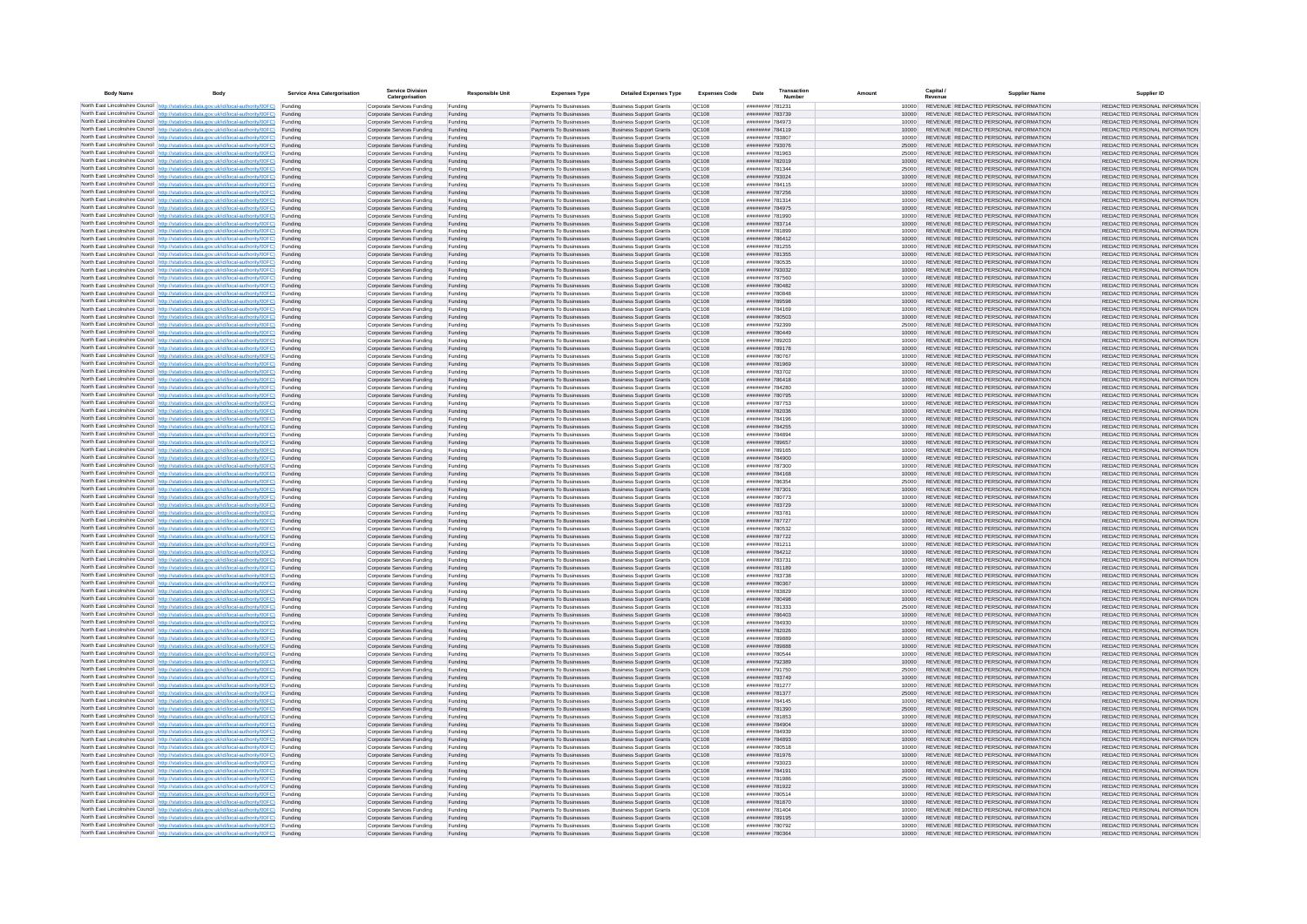| <b>Body Name</b> |                                                                                                                                                                                                  | Service Area Catergorisation | Service Divisio<br>Catergorisation                       | <b>Responsible Unit</b> | <b>Expenses Type</b>                             | <b>Detailed Expenses Type</b>                                    | <b>Expenses Code</b>  | Date                                      | Transactio<br>Numbe |                |       | Capital /<br>Revenue | <b>Supplier Nam</b>                                                            | Supplier ID                                                    |
|------------------|--------------------------------------------------------------------------------------------------------------------------------------------------------------------------------------------------|------------------------------|----------------------------------------------------------|-------------------------|--------------------------------------------------|------------------------------------------------------------------|-----------------------|-------------------------------------------|---------------------|----------------|-------|----------------------|--------------------------------------------------------------------------------|----------------------------------------------------------------|
|                  | North East Lincolnshire Council http://statistics.data.gov.uk/id/local-authority/00FC) Funding                                                                                                   |                              | Corporate Services Funding                               | Funding                 | Payments To Businesses                           | <b>Business Support Grants</b>                                   | QC108                 | ######## 781406                           |                     |                | 10000 |                      | REVENUE REDACTED PERSONAL INFORMATION                                          | REDACTED PERSONAL INFORMATION                                  |
|                  | North East Lincolnshire Council http://statistics.data.gov.uk/id/local-authority/00FC) Funding                                                                                                   |                              | Corporate Services Funding                               | Funding                 | Payments To Businesses                           | <b>Business Support Grants</b>                                   | QC108                 | ######## 78496*                           |                     | 10000          |       |                      | REVENUE REDACTED PERSONAL INFORMATION                                          | REDACTED PERSONAL INFORMATION                                  |
|                  | North East Lincolnshire Council http://statistics.data.gov.uk/id/local-authority/00FC)<br>North East Lincolnshire Council http://statistics.data.gov.uk/id/local-authority/00FC)                 | Funding<br>Funding           | Corporate Services Funding<br>Corporate Services Funding | Funding<br>Funding      | Payments To Businesses<br>Payments To Businesses | <b>Business Support Grants</b><br><b>Business Support Grants</b> | OC108<br>QC108        | ######## 781884<br>######## 784131        |                     | 10000          | 10000 |                      | REVENUE REDACTED PERSONAL INFORMATION<br>REVENUE REDACTED PERSONAL INFORMATION | REDACTED PERSONAL INFORMATION<br>REDACTED PERSONAL INFORMATION |
|                  | North East Lincolnshire Council http://statistics.data.gov.uk/id/local-authority/00FC) Funding                                                                                                   |                              | Corporate Services Funding                               | Funding                 | Payments To Businesses                           | <b>Business Support Grants</b>                                   | OC108                 | ######## 791694                           |                     |                | 10000 |                      | REVENUE REDACTED PERSONAL INFORMATION                                          | REDACTED PERSONAL INFORMATION                                  |
|                  | North East Lincolnshire Council http://statistics.data.gov.uk/id/local-authority/00FC)                                                                                                           | Funding                      | Corporate Services Funding                               | Funding                 | Payments To Businesses                           | <b>Business Support Grants</b>                                   | OC108                 | ######## 789927                           |                     | 10000          |       |                      | REVENUE REDACTED PERSONAL INFORMATION                                          | REDACTED PERSONAL INFORMATION                                  |
|                  | North East Lincolnshire Council http://statistics.data.gov.uk/id/local-authority/00FC)                                                                                                           | Funding                      | Corporate Services Funding                               | Funding                 | Payments To Businesses                           | <b>Business Support Grants</b>                                   | QC108                 | ######## 784229                           |                     | 10000          |       |                      | REVENUE REDACTED PERSONAL INFORMATION<br>REVENUE REDACTED PERSONAL INFORMATION | REDACTED PERSONAL INFORMATION                                  |
|                  | North East Lincolnshire Council http://statistics.data.gov.uk/id/local-authority/00FC)<br>North East Lincolnshire Council http://statistics.data.gov.uk/id/local-authority/00FC)                 | Funding<br>Funding           | Corporate Services Funding<br>Corporate Services Funding | Funding<br>Funding      | Payments To Businesses<br>Payments To Businesses | <b>Business Support Grants</b><br><b>Business Support Grants</b> | QC108<br>QC108        | ######## 780437<br>######## 786323        |                     | 10000          | 10000 |                      | REVENUE REDACTED PERSONAL INFORMATION                                          | REDACTED PERSONAL INFORMATION<br>REDACTED PERSONAL INFORMATION |
|                  | North East Lincolnshire Council http://statistics.data.gov.uk/id/local-authority/00FC)                                                                                                           | Funding                      | Corporate Services Funding                               | Funding                 | Payments To Businesses                           | <b>Business Support Grants</b>                                   | QC108                 | ######## 784148                           |                     | 10000          |       |                      | REVENUE REDACTED PERSONAL INFORMATION                                          | REDACTED PERSONAL INFORMATION                                  |
|                  | North East Lincolnshire Council http://statistics.data.gov.uk/id/local-authority/00FC) Funding                                                                                                   |                              | Corporate Services Funding                               | Funding                 | Payments To Businesses                           | <b>Business Support Grants</b>                                   | QC108                 | ######## 781303                           |                     | 10000          |       |                      | REVENUE REDACTED PERSONAL INFORMATION                                          | REDACTED PERSONAL INFORMATION                                  |
|                  | North East Lincolnshire Council http://statistics.data.gov.uk/id/local-authority/00FC) Funding<br>North East Lincolnshire Council http://statistics.data.gov.uk/id/local-authority/00FC)         | Funding                      | Corporate Services Funding<br>Corporate Services Funding | Funding<br>Funding      | Payments To Businesses<br>Payments To Businesses | <b>Business Support Grants</b><br><b>Business Support Grants</b> | QC108<br>QC108        | ######## 781948<br>######## 789609        |                     | 10000<br>10000 |       |                      | REVENUE REDACTED PERSONAL INFORMATION<br>REVENUE REDACTED PERSONAL INFORMATION | REDACTED PERSONAL INFORMATION<br>REDACTED PERSONAL INFORMATION |
|                  | North East Lincolnshire Council http://statistics.data.gov.uk/id/local-authority/00FC)                                                                                                           | Funding                      | Corporate Services Funding                               | Funding                 | Payments To Businesses                           | <b>Business Support Grants</b>                                   | OC108                 | ######## 784118                           |                     | 10000          |       |                      | REVENUE REDACTED PERSONAL INFORMATION                                          | REDACTED PERSONAL INFORMATION                                  |
|                  | North East Lincolnshire Council http://statistics.data.gov.uk/id/local-authority/00FC)                                                                                                           | Funding                      | Corporate Services Funding                               | Funding                 | Payments To Businesses                           | <b>Business Support Grants</b>                                   | QC108                 | ######## 784141                           |                     | 10000          |       |                      | REVENUE REDACTED PERSONAL INFORMATION                                          | REDACTED PERSONAL INFORMATION                                  |
|                  | North East Lincolnshire Council http://statistics.data.gov.uk/id/local-authority/00FC) Funding                                                                                                   |                              | Corporate Services Funding                               | Funding                 | Payments To Businesses                           | <b>Business Support Grants</b>                                   | QC108                 | ####### 786367                            |                     | 10000          |       |                      | REVENUE REDACTED PERSONAL INFORMATION                                          | REDACTED PERSONAL INFORMATION                                  |
|                  | North East Lincolnshire Council http://statistics.data.gov.uk/id/local-authority/00FC)<br>North East Lincolnshire Council http://statistics.data.gov.uk/id/local-authority/00FC) Funding         | Funding                      | Corporate Services Funding<br>Corporate Services Funding | Funding<br>Funding      | Payments To Businesse<br>Payments To Businesses  | <b>Business Support Grants</b><br><b>Business Support Grants</b> | QC108<br>QC108        | ######## 78138<br>######## 780393         |                     | 10000<br>10000 |       |                      | REVENUE REDACTED PERSONAL INFORMATION<br>REVENUE REDACTED PERSONAL INFORMATION | REDACTED PERSONAL INFORMATION<br>REDACTED PERSONAL INFORMATION |
|                  | North East Lincolnshire Council http://statistics.data.gov.uk/id/local-authority/00FC) Funding                                                                                                   |                              | Corporate Services Funding                               | Funding                 | Payments To Businesses                           | <b>Business Support Grants</b>                                   | QC108                 | ######## 793066                           |                     | 25000          |       |                      | REVENUE REDACTED PERSONAL INFORMATION                                          | REDACTED PERSONAL INFORMATION                                  |
|                  | North East Lincolnshire Council http://statistics.data.gov.uk/id/local-authority/00FC) Funding                                                                                                   |                              | Corporate Services Funding                               | Funding                 | Payments To Businesses                           | <b>Business Support Grants</b>                                   | QC108                 | ######## 789631                           |                     | 10000          |       |                      | REVENUE REDACTED PERSONAL INFORMATION                                          | REDACTED PERSONAL INFORMATION                                  |
|                  | North East Lincolnshire Council http://statistics.data.gov.uk/id/local-authority/00FC) Funding<br>North East Lincolnshire Council http://statistics.data.gov.uk/id/local-authority/00FC)         |                              | Corporate Services Funding                               | Funding                 | Payments To Businesses                           | <b>Business Support Grants</b>                                   | QC108                 | ######## 787742                           |                     | 25000          |       |                      | REVENUE REDACTED PERSONAL INFORMATION                                          | REDACTED PERSONAL INFORMATION                                  |
|                  | North East Lincolnshire Council http://statistics.data.gov.uk/id/local-authority/00FC)                                                                                                           | Funding<br>Funding           | Corporate Services Funding<br>Corporate Services Funding | Funding<br>Funding      | Payments To Businesses<br>Payments To Businesses | <b>Business Support Grants</b><br><b>Business Support Grants</b> | QC108<br>QC108        | ######## 784889<br>######## 780397        |                     | 10000          | 10000 |                      | REVENUE REDACTED PERSONAL INFORMATION<br>REVENUE REDACTED PERSONAL INFORMATION | REDACTED PERSONAL INFORMATION<br>REDACTED PERSONAL INFORMATION |
|                  | North East Lincolnshire Council http://statistics.data.gov.uk/id/local-authority/00FC)                                                                                                           | Funding                      | Corporate Services Funding                               | Funding                 | Payments To Businesses                           | <b>Business Support Grants</b>                                   | <b>OC108</b>          | ######## 784913                           |                     | 10000          |       |                      | REVENUE REDACTED PERSONAL INFORMATION                                          | REDACTED PERSONAL INFORMATION                                  |
|                  | North East Lincolnshire Council http://statistics.data.gov.uk/id/local-authority/00FC) Funding                                                                                                   |                              | Corporate Services Funding                               | Funding                 | Payments To Businesses                           | <b>Business Support Grants</b>                                   | QC108                 | ######## 784980                           |                     |                |       |                      | REVENUE REDACTED PERSONAL INFORMATION                                          | REDACTED PERSONAL INFORMATION                                  |
|                  | North East Lincolnshire Council http://statistics.data.gov.uk/id/local-authority/00FC)                                                                                                           | Funding                      | Corporate Services Funding                               | Funding                 | Payments To Businesses                           | <b>Business Support Grants</b>                                   | QC108<br>OC108        | ######## 784247<br>######## 789189        |                     | 10000          |       |                      | REVENUE REDACTED PERSONAL INFORMATION<br>REVENUE REDACTED PERSONAL INFORMATION | REDACTED PERSONAL INFORMATION                                  |
|                  | North East Lincolnshire Council http://statistics.data.gov.uk/id/local-authority/00FC)<br>North East Lincolnshire Council http://statistics.data.gov.uk/id/local-authority/00FC)                 | Funding<br>Funding           | Corporate Services Funding<br>Corporate Services Funding | Funding<br>Funding      | Payments To Businesses<br>Payments To Businesses | <b>Business Support Grants</b><br><b>Business Support Grants</b> | QC108                 | ######## 784267                           |                     | 10000<br>10000 |       |                      | REVENUE REDACTED PERSONAL INFORMATION                                          | REDACTED PERSONAL INFORMATION<br>REDACTED PERSONAL INFORMATION |
|                  | North East Lincolnshire Council http://statistics.data.gov.uk/id/local-authority/00FC) Funding                                                                                                   |                              | Corporate Services Funding                               | Funding                 | Payments To Businesses                           | <b>Business Sunnort Grants</b>                                   | OC108                 | ######## 787540                           |                     | 10000          |       |                      | REVENUE REDACTED PERSONAL INFORMATION                                          | REDACTED PERSONAL INFORMATION                                  |
|                  | North East Lincolnshire Council http://statistics.data.gov.uk/id/local-authority/00FC) Funding                                                                                                   |                              | Corporate Services Funding                               | Funding                 | Payments To Businesses                           | <b>Business Support Grants</b>                                   | <b>OC108</b>          | ######## 787316                           |                     | 10000          |       |                      | REVENUE REDACTED PERSONAL INFORMATION                                          | REDACTED PERSONAL INFORMATION                                  |
|                  | North East Lincolnshire Council http://statistics.data.gov.uk/id/local-authority/00FC)                                                                                                           | Funding                      | Corporate Services Funding                               | Funding                 | Payments To Businesses                           | <b>Business Support Grants</b>                                   | QC108<br>QC108        | ######## 784917                           |                     | 10000<br>10000 |       |                      | REVENUE REDACTED PERSONAL INFORMATION<br>REVENUE REDACTED PERSONAL INFORMATION | REDACTED PERSONAL INFORMATION<br>REDACTED PERSONAL INFORMATION |
|                  | North East Lincolnshire Council http://statistics.data.gov.uk/id/local-authority/00FC)<br>North East Lincolnshire Council   http://statistics.data.gov.uk/id/local-authority/00FC)               | Funding<br>Funding           | Corporate Services Funding<br>Corporate Services Funding | Funding<br>Funding      | Payments To Businesses<br>Payments To Businesses | <b>Business Support Grants</b><br><b>Business Support Grants</b> | QC108                 | ######## 782013<br>######## 783793        |                     | 10000          |       |                      | REVENUE REDACTED PERSONAL INFORMATION                                          | REDACTED PERSONAL INFORMATION                                  |
|                  | North East Lincolnshire Council http://statistics.data.gov.uk/id/local-authority/00FC) Funding                                                                                                   |                              | Corporate Services Funding                               | Funding                 | Payments To Businesses                           | <b>Business Support Grants</b>                                   | QC108                 | ######## 784890                           |                     | 10000          |       |                      | REVENUE REDACTED PERSONAL INFORMATION                                          | REDACTED PERSONAL INFORMATION                                  |
|                  | North East Lincolnshire Council http://statistics.data.gov.uk/id/local-authority/00FC)                                                                                                           | Funding                      | Corporate Services Funding                               | Funding                 | Payments To Businesses                           | <b>Business Support Grants</b>                                   | QC108                 | ######## 784216                           |                     | 10000          |       |                      | REVENUE REDACTED PERSONAL INFORMATION                                          | REDACTED PERSONAL INFORMATION                                  |
|                  | North East Lincolnshire Council http://statistics.data.gov.uk/id/local-authority/00FC)<br>North East Lincolnshire Council http://statistics.data.gov.uk/id/local-authority/00FC) Funding         | Funding                      | Corporate Services Funding<br>Corporate Services Funding | Funding<br>Funding      | Payments To Businesses<br>Payments To Businesses | <b>Business Support Grants</b><br><b>Business Support Grants</b> | QC108<br>QC108        | ######## 784942<br>######## 789144        |                     | 10000          | 10000 |                      | REVENUE REDACTED PERSONAL INFORMATION<br>REVENUE REDACTED PERSONAL INFORMATION | REDACTED PERSONAL INFORMATION<br>REDACTED PERSONAL INFORMATION |
|                  | North East Lincolnshire Council http://statistics.data.gov.uk/id/local-authority/00FC) Funding                                                                                                   |                              | Corporate Services Funding                               | Funding                 | Payments To Businesses                           | <b>Business Support Grants</b>                                   | OC108                 | ######## 780852                           |                     | 10000          |       |                      | REVENUE REDACTED PERSONAL INFORMATION                                          | REDACTED PERSONAL INFORMATION                                  |
|                  | North East Lincolnshire Council http://statistics.data.gov.uk/id/local-authority/00FC) Funding                                                                                                   |                              | Corporate Services Funding                               | Funding                 | Payments To Businesses                           | <b>Business Support Grants</b>                                   | OC108                 | ######## 789868                           |                     | 10000          |       |                      | REVENUE REDACTED PERSONAL INFORMATION                                          | REDACTED PERSONAL INFORMATION                                  |
|                  | North East Lincolnshire Council http://statistics.data.gov.uk/id/local-authority/00FC)                                                                                                           | Funding                      | Corporate Services Funding                               | Funding                 | Payments To Businesses                           | <b>Business Support Grants</b>                                   | QC108                 | ######## 781293                           |                     | 10000          |       |                      | REVENUE REDACTED PERSONAL INFORMATION                                          | REDACTED PERSONAL INFORMATION                                  |
|                  | North East Lincolnshire Council http://statistics.data.gov.uk/id/local-authority/00FC)<br>North East Lincolnshire Council http://statistics.data.gov.uk/id/local-authority/00FC)                 | Funding<br>Funding           | Corporate Services Funding<br>Corporate Services Funding | Funding<br>Funding      | Payments To Businesses<br>Payments To Businesses | <b>Business Support Grants</b><br><b>Business Support Grants</b> | QC108<br>QC108        | ######## 781274<br>######## 784142        |                     | 10000<br>10000 |       |                      | REVENUE REDACTED PERSONAL INFORMATION<br>REVENUE REDACTED PERSONAL INFORMATION | REDACTED PERSONAL INFORMATION<br>REDACTED PERSONAL INFORMATION |
|                  | North East Lincolnshire Council http://statistics.data.gov.uk/id/local-authority/00FC)                                                                                                           | Funding                      | Corporate Services Funding                               | Funding                 | Payments To Businesses                           | <b>Business Support Grants</b>                                   | QC108                 | ######## 780408                           |                     |                | 10000 |                      | REVENUE REDACTED PERSONAL INFORMATION                                          | REDACTED PERSONAL INFORMATION                                  |
|                  | North East Lincolnshire Council http://statistics.data.gov.uk/id/local-authority/00FC)                                                                                                           | Funding                      | Corporate Services Funding                               | Funding                 | Payments To Businesses                           | <b>Business Support Grants</b>                                   | QC108                 | ######## 786329                           |                     | 25000          |       |                      | REVENUE REDACTED PERSONAL INFORMATION                                          | REDACTED PERSONAL INFORMATION                                  |
|                  | North East Lincolnshire Council http://statistics.data.gov.uk/id/local-authority/00FC) Funding                                                                                                   |                              | Corporate Services Funding                               | Funding                 | Payments To Businesses                           | <b>Business Support Grants</b>                                   | QC108                 | ######## 780861                           |                     | 10000          |       |                      | REVENUE REDACTED PERSONAL INFORMATION                                          | REDACTED PERSONAL INFORMATION                                  |
|                  | North East Lincolnshire Council http://statistics.data.gov.uk/id/local-authority/00FC)<br>North East Lincolnshire Council http://statistics.data.gov.uk/id/local-authority/00FC)                 | Funding<br>Funding           | Corporate Services Funding<br>Corporate Services Funding | Funding<br>Funding      | Payments To Businesses<br>Payments To Businesses | <b>Business Support Grants</b><br><b>Business Support Grants</b> | QC108<br>QC108        | ######## 786375<br>######## 781253        |                     | 10000<br>10000 |       |                      | REVENUE REDACTED PERSONAL INFORMATION<br>REVENUE REDACTED PERSONAL INFORMATION | REDACTED PERSONAL INFORMATION<br>REDACTED PERSONAL INFORMATION |
|                  | North East Lincolnshire Council http://statistics.data.gov.uk/id/local-authority/00FC)                                                                                                           | Funding                      | Corporate Services Funding                               | Funding                 | Payments To Businesses                           | <b>Business Support Grants</b>                                   | QC108                 | ######## 789248                           |                     | 10000          |       |                      | REVENUE REDACTED PERSONAL INFORMATION                                          | REDACTED PERSONAL INFORMATION                                  |
|                  | North East Lincolnshire Council http://statistics.data.gov.uk/id/local-authority/00FC)                                                                                                           | Funding                      | Corporate Services Funding                               | Funding                 | Payments To Businesses                           | <b>Business Support Grants</b>                                   | QC108                 | ######## 78384                            |                     | 10000          |       |                      | REVENUE REDACTED PERSONAL INFORMATION                                          | REDACTED PERSONAL INFORMATION                                  |
|                  | North East Lincolnshire Council http://statistics.data.gov.uk/id/local-authority/00FC)<br>North East Lincolnshire Council http://statistics.data.gov.uk/id/local-authority/00FC) Funding         | Funding                      | Corporate Services Funding                               | Funding                 | Payments To Businesses                           | <b>Business Support Grants</b><br><b>Business Support Grants</b> | QC108<br>QC108        | ####### 784181<br>######## 784136         |                     | 10000          |       |                      | REVENUE REDACTED PERSONAL INFORMATION<br>REVENUE REDACTED PERSONAL INFORMATION | REDACTED PERSONAL INFORMATION<br>REDACTED PERSONAL INFORMATION |
|                  | North East Lincolnshire Council http://statistics.data.gov.uk/id/local-authority/00FC) Funding                                                                                                   |                              | Corporate Services Funding<br>Corporate Services Funding | Funding<br>Funding      | Payments To Businesses<br>Payments To Businesses | <b>Business Support Grants</b>                                   | QC108                 | ####### 783689                            |                     | 10000          | 10000 |                      | REVENUE REDACTED PERSONAL INFORMATION                                          | REDACTED PERSONAL INFORMATION                                  |
|                  | North East Lincolnshire Council http://statistics.data.gov.uk/id/local-authority/00FC)                                                                                                           | Funding                      | Corporate Services Funding                               | Funding                 | Payments To Businesses                           | <b>Business Support Grants</b>                                   | QC108                 | ######## 783687                           |                     | 10000          |       |                      | REVENUE REDACTED PERSONAL INFORMATION                                          | REDACTED PERSONAL INFORMATION                                  |
|                  | North East Lincolnshire Council http://statistics.data.gov.uk/id/local-authority/00FC)                                                                                                           | Funding                      | Corporate Services Funding                               | Funding                 | Payments To Businesses                           | <b>Business Support Grants</b>                                   | QC108                 | ######## 783697                           |                     | 10000          |       |                      | REVENUE REDACTED PERSONAL INFORMATION                                          | REDACTED PERSONAL INFORMATION                                  |
|                  | North East Lincolnshire Council http://statistics.data.gov.uk/id/local-authority/00FC)<br>North East Lincolnshire Council http://statistics.data.gov.uk/id/local-authority/00FC)                 | Funding<br>Funding           | Corporate Services Funding<br>Corporate Services Funding | Funding<br>Funding      | Payments To Businesses<br>Payments To Businesses | <b>Business Support Grants</b><br><b>Business Support Grants</b> | OC108<br><b>OC108</b> | ######## 780528<br>######## 781311        |                     | 10000<br>25000 |       |                      | REVENUE REDACTED PERSONAL INFORMATION<br>REVENUE REDACTED PERSONAL INFORMATION | REDACTED PERSONAL INFORMATION<br>REDACTED PERSONAL INFORMATION |
|                  | North East Lincolnshire Council http://statistics.data.gov.uk/id/local-authority/00FC)                                                                                                           | Funding                      | Corporate Services Funding                               | Funding                 | Payments To Businesses                           | <b>Business Support Grants</b>                                   | QC108                 | ######## 781943                           |                     | 10000          |       |                      | REVENUE REDACTED PERSONAL INFORMATION                                          | REDACTED PERSONAL INFORMATION                                  |
|                  | North East Lincolnshire Council http://statistics.data.gov.uk/id/local-authority/00FC)                                                                                                           | Funding                      | Corporate Services Funding                               | Funding                 | Payments To Businesses                           | <b>Business Support Grants</b>                                   | QC108                 | ######## 784278                           |                     | 10000          |       |                      | REVENUE REDACTED PERSONAL INFORMATION                                          | REDACTED PERSONAL INFORMATION                                  |
|                  | North East Lincolnshire Council http://statistics.data.gov.uk/id/local-authority/00FC) Funding                                                                                                   |                              | Corporate Services Funding                               | Funding                 | Payments To Businesses                           | <b>Business Support Grants</b>                                   | QC108                 | ######## 783852                           |                     |                | 10000 |                      | REVENUE REDACTED PERSONAL INFORMATION<br>REVENUE REDACTED PERSONAL INFORMATION | REDACTED PERSONAL INFORMATION                                  |
|                  | North East Lincolnshire Council http://statistics.data.gov.uk/id/local-authority/00FC) Funding<br>North East Lincolnshire Council http://statistics.data.gov.uk/id/local-authority/00FC) Funding |                              | Corporate Services Funding<br>Corporate Services Funding | Funding<br>Funding      | Payments To Businesses<br>Payments To Businesses | <b>Business Support Grants</b><br><b>Business Support Grants</b> | QC108<br><b>QC108</b> | ######## 786304<br>######## 791693        |                     | 10000<br>10000 |       |                      | REVENUE REDACTED PERSONAL INFORMATION                                          | REDACTED PERSONAL INFORMATION<br>REDACTED PERSONAL INFORMATION |
|                  | North East Lincolnshire Council http://statistics.data.gov.uk/id/local-authority/00FC)                                                                                                           | Funding                      | Corporate Services Funding                               | Funding                 | Payments To Businesses                           | <b>Business Support Grants</b>                                   | QC108                 | ######## 781339                           |                     | 25000          |       |                      | REVENUE REDACTED PERSONAL INFORMATION                                          | REDACTED PERSONAL INFORMATION                                  |
|                  | North East Lincolnshire Council http://statistics.data.gov.uk/id/local-authority/00FC)                                                                                                           | Funding                      | Corporate Services Funding                               | Funding                 | Payments To Businesses                           | <b>Business Support Grants</b>                                   | OC108                 | ######## 781876                           |                     | 10000          |       |                      | REVENUE REDACTED PERSONAL INFORMATION                                          | REDACTED PERSONAL INFORMATION                                  |
|                  | North East Lincolnshire Council http://statistics.data.gov.uk/id/local-authority/00FC)<br>North East Lincolnshire Council http://statistics.data.gov.uk/id/local-authority/00FC)                 | Funding<br>Funding           | Corporate Services Funding<br>Corporate Services Funding | Funding<br>Funding      | Payments To Businesses<br>Payments To Businesses | <b>Business Support Grants</b><br><b>Business Support Grants</b> | <b>OC108</b><br>OC108 | <b>######## 784246</b><br>######## 780434 |                     | 10000<br>10000 |       |                      | REVENUE REDACTED PERSONAL INFORMATION<br>REVENUE REDACTED PERSONAL INFORMATION | REDACTED PERSONAL INFORMATION<br>REDACTED PERSONAL INFORMATION |
|                  | North East Lincolnshire Council http://statistics.data.gov.uk/id/local-authority/00FC)                                                                                                           | Funding                      | Corporate Services Funding                               | Funding                 | Payments To Businesses                           | <b>Business Support Grants</b>                                   | QC108                 | ######## 784171                           |                     | 10000          |       |                      | REVENUE REDACTED PERSONAL INFORMATION                                          | REDACTED PERSONAL INFORMATION                                  |
|                  | North East Lincolnshire Council http://statistics.data.gov.uk/id/local-authority/00FC)                                                                                                           | Funding                      | Corporate Services Funding                               | Funding                 | Payments To Businesses                           | <b>Business Support Grants</b>                                   | QC108                 | ######## 787257                           |                     | 10000          |       |                      | REVENUE REDACTED PERSONAL INFORMATION                                          | REDACTED PERSONAL INFORMATION                                  |
|                  | North East Lincolnshire Council   http://statistics.data.gov.uk/id/local-authority/00FC)                                                                                                         | Funding                      | Corporate Services Funding                               | Funding                 | Payments To Businesses                           | <b>Business Support Grants</b>                                   | QC108                 | ######## 789160                           |                     | 10000          |       |                      | REVENUE REDACTED PERSONAL INFORMATION                                          | REDACTED PERSONAL INFORMATION                                  |
|                  | North East Lincolnshire Council http://statistics.data.gov.uk/id/local-authority/00FC) Funding<br>North East Lincolnshire Council http://statistics.data.gov.uk/id/local-authority/00FC) Funding |                              | Corporate Services Funding<br>Corporate Services Funding | Funding<br>Funding      | Payments To Businesses<br>Payments To Businesses | <b>Business Support Grants</b><br><b>Business Support Grants</b> | <b>QC108</b><br>QC108 | ######## 781394<br>######## 780855        |                     | 10000          | 10000 |                      | REVENUE REDACTED PERSONAL INFORMATION<br>REVENUE REDACTED PERSONAL INFORMATION | REDACTED PERSONAL INFORMATION<br>REDACTED PERSONAL INFORMATION |
|                  | North East Lincolnshire Council http://statistics.data.gov.uk/id/local-authority/00FC) Funding                                                                                                   |                              | Corporate Services Funding                               | Funding                 | Payments To Businesses                           | <b>Business Support Grants</b>                                   | QC108                 | ######## 789614                           |                     | 25000          |       |                      | REVENUE REDACTED PERSONAL INFORMATION                                          | REDACTED PERSONAL INFORMATION                                  |
|                  | North East Lincolnshire Council http://statistics.data.gov.uk/id/local-authority/00FC)                                                                                                           | Funding                      | Corporate Services Funding                               | Funding                 | Payments To Businesses                           | <b>Business Support Grants</b>                                   | OC108                 | ######## 787314                           |                     | 10000          |       |                      | REVENUE REDACTED PERSONAL INFORMATION                                          | REDACTED PERSONAL INFORMATION                                  |
|                  | North East Lincolnshire Council http://statistics.data.gov.uk/id/local-authority/00FC) Funding                                                                                                   |                              | Corporate Services Funding                               | Funding                 | Payments To Businesses                           | <b>Business Support Grants</b>                                   | QC108                 | ######## 789943                           |                     |                | 10000 |                      | REVENUE REDACTED PERSONAL INFORMATION                                          | REDACTED PERSONAL INFORMATION                                  |
|                  | North East Lincolnshire Council http://statistics.data.gov.uk/id/local-authority/00FC)<br>North East Lincolnshire Council http://statistics.data.gov.uk/id/local-authority/00FC)                 | Funding<br>Funding           | Corporate Services Funding<br>Corporate Services Funding | Funding<br>Funding      | Payments To Businesses<br>Payments To Businesses | <b>Business Support Grants</b><br><b>Business Support Grants</b> | QC108<br>QC108        | ######## 781859<br>######## 780441        |                     | 10000<br>10000 |       |                      | REVENUE REDACTED PERSONAL INFORMATION<br>REVENUE REDACTED PERSONAL INFORMATION | REDACTED PERSONAL INFORMATION<br>REDACTED PERSONAL INFORMATION |
|                  | North East Lincolnshire Council http://statistics.data.gov.uk/id/local-authority/00FC)                                                                                                           | Funding                      | Corporate Services Funding                               | Funding                 | Payments To Businesses                           | <b>Business Support Grants</b>                                   | QC108                 | ######## 783809                           |                     | 10000          |       |                      | REVENUE REDACTED PERSONAL INFORMATION                                          | REDACTED PERSONAL INFORMATION                                  |
|                  | North East Lincolnshire Council http://statistics.data.gov.uk/id/local-authority/00FC)                                                                                                           | Funding                      | Corporate Services Funding                               | Funding                 | Payments To Businesses                           | <b>Business Support Grants</b>                                   | QC108                 | ######## 793039                           |                     | 10000          |       |                      | REVENUE REDACTED PERSONAL INFORMATION                                          | REDACTED PERSONAL INFORMATION                                  |
|                  | North East Lincolnshire Council http://statistics.data.gov.uk/id/local-authority/00FC) Funding<br>North East Lincolnshire Council http://statistics.data.gov.uk/id/local-authority/00FC) Funding |                              | Corporate Services Funding<br>Corporate Services Funding | Funding<br>Funding      | Payments To Businesses<br>Payments To Businesses | <b>Business Support Grants</b><br><b>Business Support Grants</b> | QC108<br>QC108        | ######## 784147<br>######## 781993        |                     | 25000<br>10000 |       |                      | REVENUE REDACTED PERSONAL INFORMATION<br>REVENUE REDACTED PERSONAL INFORMATION | REDACTED PERSONAL INFORMATION<br>REDACTED PERSONAL INFORMATION |
|                  | North East Lincolnshire Council http://statistics.data.gov.uk/id/local-authority/00FC)                                                                                                           | Funding                      | Corporate Services Funding                               | Funding                 | Payments To Businesses                           | <b>Business Support Grants</b>                                   | QC108                 | ######## 780492                           |                     | 10000          |       |                      | REVENUE REDACTED PERSONAL INFORMATION                                          | REDACTED PERSONAL INFORMATION                                  |
|                  | North East Lincolnshire Council http://statistics.data.gov.uk/id/local-authority/00FC)                                                                                                           | Funding                      | Corporate Services Funding                               | Funding                 | Payments To Businesses                           | <b>Business Support Grants</b>                                   | OC108                 | ######## 781904                           |                     | 10000          |       |                      | REVENUE REDACTED PERSONAL INFORMATION                                          | REDACTED PERSONAL INFORMATION                                  |
|                  | North East Lincolnshire Council http://statistics.data.gov.uk/id/local-authority/00FC)                                                                                                           | Funding                      | Corporate Services Funding                               | Funding                 | Payments To Businesses                           | <b>Business Support Grants</b>                                   | QC108                 | ####### 781398                            |                     | 25000          |       |                      | REVENUE REDACTED PERSONAL INFORMATION                                          | REDACTED PERSONAL INFORMATION                                  |
|                  | North East Lincolnshire Council http://statistics.data.gov.uk/id/local-authority/00FC) Funding<br>North East Lincolnshire Council http://statistics.data.gov.uk/id/local-authority/00FC) Funding |                              | Corporate Services Funding<br>Corporate Services Funding | Funding<br>Funding      | Payments To Businesses<br>Payments To Businesses | <b>Business Support Grants</b><br><b>Business Support Grants</b> | QC108<br>QC108        | ######## 780370<br>######## 784967        |                     | 10000<br>10000 |       |                      | REVENUE REDACTED PERSONAL INFORMATION<br>REVENUE REDACTED PERSONAL INFORMATION | REDACTED PERSONAL INFORMATION<br>REDACTED PERSONAL INFORMATION |
|                  | North East Lincolnshire Council http://statistics.data.gov.uk/id/local-authority/00FC)                                                                                                           | Funding                      | Corporate Services Funding                               | Funding                 | Payments To Businesses                           | <b>Business Support Grants</b>                                   | QC108                 | ######## 787510                           |                     | 10000          |       |                      | REVENUE REDACTED PERSONAL INFORMATION                                          | REDACTED PERSONAL INFORMATION                                  |
|                  | North East Lincolnshire Council http://statistics.data.gov.uk/id/local-authority/00FC)                                                                                                           | Funding                      | Corporate Services Funding                               | Funding                 | Payments To Businesses                           | <b>Business Support Grants</b>                                   | QC108                 | ######## 780362                           |                     | 10000          |       |                      | REVENUE REDACTED PERSONAL INFORMATION                                          | REDACTED PERSONAL INFORMATION                                  |
|                  | North East Lincolnshire Council http://statistics.data.gov.uk/id/local-authority/00FC) Funding                                                                                                   |                              | Corporate Services Funding                               | Funding                 | Payments To Businesses                           | <b>Business Sunnort Grants</b>                                   | OC108                 | ######## 793035                           |                     |                | 10000 |                      | REVENUE REDACTED PERSONAL INFORMATION                                          | REDACTED PERSONAL INFORMATION                                  |
|                  | North East Lincolnshire Council http://statistics.data.gov.uk/id/local-authority/00FC)<br>North East Lincolnshire Council http://statistics.data.gov.uk/id/local-authority/00FC)                 | Funding<br>Funding           | Corporate Services Funding<br>Corporate Services Funding | Funding<br>Funding      | Payments To Businesses<br>Payments To Businesses | <b>Business Support Grants</b><br><b>Business Support Grants</b> | <b>OC108</b><br>QC108 | ######## 788985<br>######## 786328        |                     | 10000<br>10000 |       |                      | REVENUE REDACTED PERSONAL INFORMATION<br>REVENUE REDACTED PERSONAL INFORMATION | REDACTED PERSONAL INFORMATION<br>REDACTED PERSONAL INFORMATION |
|                  | North East Lincolnshire Council   http://statistics.data.gov.uk/id/local-authority/00FC)                                                                                                         | Funding                      | Corporate Services Funding                               | Funding                 | Payments To Businesses                           | <b>Business Support Grants</b>                                   | <b>OC108</b>          | ######## 781852                           |                     | 10000          |       |                      | REVENUE REDACTED PERSONAL INFORMATION                                          | REDACTED PERSONAL INFORMATION                                  |
|                  | North East Lincolnshire Council http://statistics.data.gov.uk/id/local-authority/00FC)                                                                                                           | Funding                      | Corporate Services Funding                               | Funding                 | Payments To Businesse                            | <b>Business Support Grants</b>                                   | QC108                 | ######## 784972                           |                     | 10000          |       |                      | REVENUE REDACTED PERSONAL INFORMATION                                          | REDACTED PERSONAL INFORMATION                                  |
|                  | North East Lincolnshire Council http://statistics.data.gov.uk/id/local-authority/00FC) Funding                                                                                                   |                              | Corporate Services Funding<br>Corporate Services Funding | Funding                 | Payments To Businesses<br>Payments To Businesses | <b>Business Support Grants</b>                                   | QC108                 | ######## 781280<br>######## 789176        |                     | 10000          |       |                      | REVENUE REDACTED PERSONAL INFORMATION<br>REVENUE REDACTED PERSONAL INFORMATION | REDACTED PERSONAL INFORMATION<br>REDACTED PERSONAL INFORMATION |
|                  | North East Lincolnshire Council http://statistics.data.gov.uk/id/local-authority/00FC) Funding<br>North East Lincolnshire Council http://statistics.data.gov.uk/id/local-authority/00FC)         | Funding                      | Corporate Services Funding                               | Funding<br>Funding      | Payments To Businesses                           | <b>Business Support Grants</b><br><b>Business Support Grants</b> | QC108<br>QC108        | ######## 787548                           |                     | 25000<br>10000 |       |                      | REVENUE REDACTED PERSONAL INFORMATION                                          | REDACTED PERSONAL INFORMATION                                  |
|                  |                                                                                                                                                                                                  |                              |                                                          |                         |                                                  |                                                                  |                       |                                           |                     |                |       |                      |                                                                                |                                                                |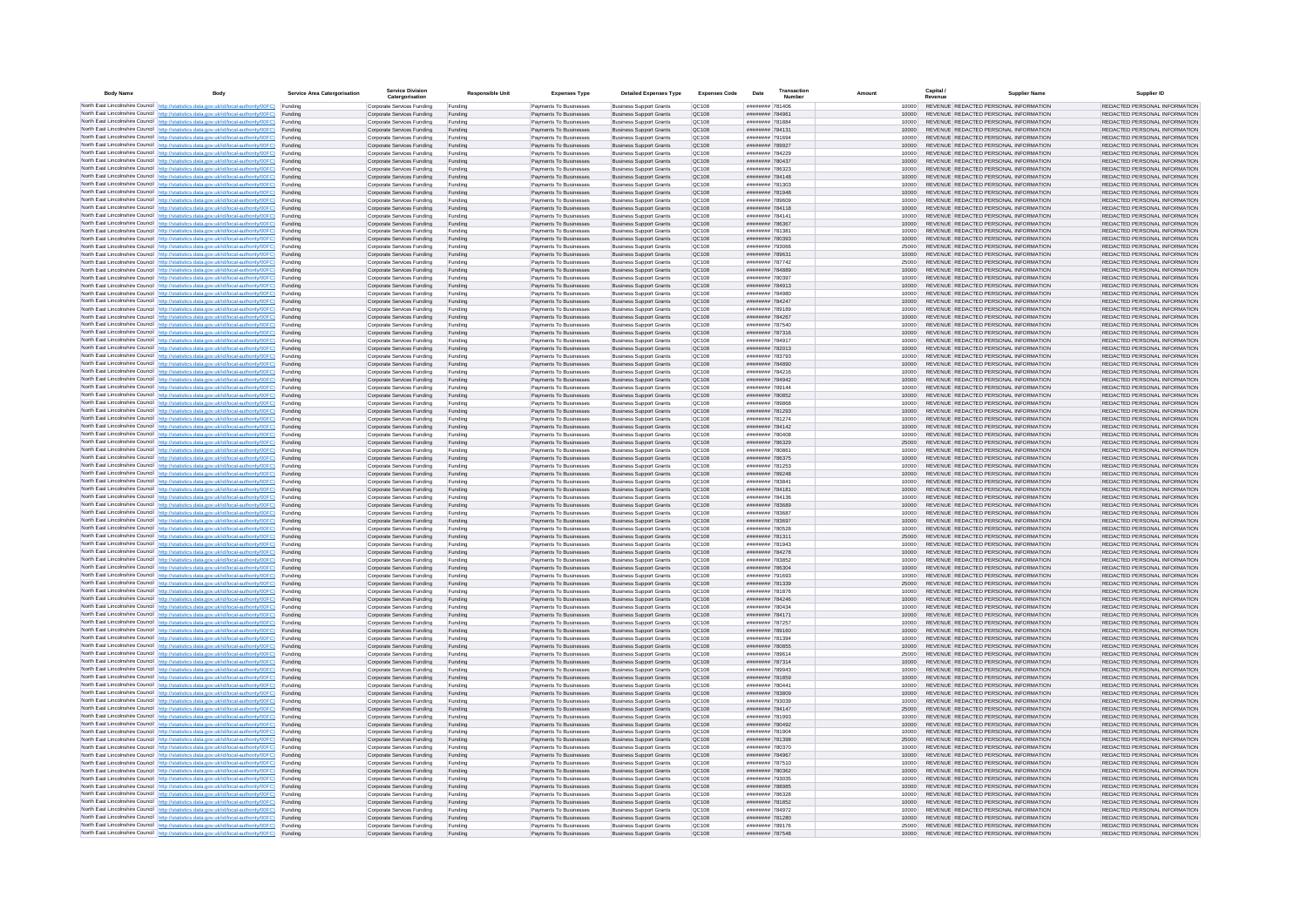| <b>Body Name</b> |                                                                                                                                                                                                  | Service Area Catergorisation | Service Divisio<br>Catergorisation                       | <b>Responsible Unit</b> | <b>Expenses Type</b>                             | <b>Detailed Expenses Type</b>                                    | <b>Expenses Code</b>  | Date                               | Transactio<br>Number |                | Capital /<br>Revenue | <b>Supplier Nam</b>                                                            | Supplier ID                                                    |
|------------------|--------------------------------------------------------------------------------------------------------------------------------------------------------------------------------------------------|------------------------------|----------------------------------------------------------|-------------------------|--------------------------------------------------|------------------------------------------------------------------|-----------------------|------------------------------------|----------------------|----------------|----------------------|--------------------------------------------------------------------------------|----------------------------------------------------------------|
|                  | North East Lincolnshire Council http://statistics.data.gov.uk/id/local-authority/00FC) Funding                                                                                                   |                              | Corporate Services Funding                               | Funding                 | Payments To Businesses                           | <b>Business Support Grants</b>                                   | QC108                 | ######## 789886                    |                      | 10000          |                      | REVENUE REDACTED PERSONAL INFORMATION                                          | REDACTED PERSONAL INFORMATION                                  |
|                  | North East Lincolnshire Council http://statistics.data.gov.uk/id/local-authority/00FC) Funding                                                                                                   |                              | Corporate Services Funding                               | Funding                 | Payments To Businesses                           | <b>Business Support Grants</b>                                   | QC108                 | ######## 780463                    |                      | 10000          |                      | REVENUE REDACTED PERSONAL INFORMATION                                          | REDACTED PERSONAL INFORMATION                                  |
|                  | North East Lincolnshire Council http://statistics.data.gov.uk/id/local-authority/00FC)<br>North East Lincolnshire Council http://statistics.data.gov.uk/id/local-authority/00FC)                 | Funding<br>Funding           | Corporate Services Funding<br>Corporate Services Funding | Funding<br>Funding      | Payments To Businesses<br>Payments To Businesses | <b>Business Support Grants</b><br><b>Business Support Grants</b> | OC108<br>QC108        | ######## 781402<br>######## 783780 |                      | 10000<br>10000 |                      | REVENUE REDACTED PERSONAL INFORMATION<br>REVENUE REDACTED PERSONAL INFORMATION | REDACTED PERSONAL INFORMATION<br>REDACTED PERSONAL INFORMATION |
|                  | North East Lincolnshire Council http://statistics.data.gov.uk/id/local-authority/00FC) Funding                                                                                                   |                              | Corporate Services Funding                               | Funding                 | Payments To Businesses                           | <b>Business Support Grants</b>                                   | OC108                 | ######## 783783                    |                      | 10000          |                      | REVENUE REDACTED PERSONAL INFORMATION                                          | REDACTED PERSONAL INFORMATION                                  |
|                  | North East Lincolnshire Council http://statistics.data.gov.uk/id/local-authority/00FC)                                                                                                           | Funding                      | Corporate Services Funding                               | Funding                 | Payments To Businesses                           | <b>Business Support Grants</b>                                   | OC108                 | HUUUUUU 780486                     |                      | 10000          |                      | REVENUE REDACTED PERSONAL INFORMATION                                          | REDACTED PERSONAL INFORMATION                                  |
|                  | North East Lincolnshire Council http://statistics.data.gov.uk/id/local-authority/00FC)                                                                                                           | Funding                      | Corporate Services Funding                               | Funding                 | Payments To Businesses                           | <b>Business Support Grants</b>                                   | QC108                 | ######## 787518                    |                      | 10000          |                      | REVENUE REDACTED PERSONAL INFORMATION                                          | REDACTED PERSONAL INFORMATION                                  |
|                  | North East Lincolnshire Council http://statistics.data.gov.uk/id/local-authority/00FC)<br>North East Lincolnshire Council http://statistics.data.gov.uk/id/local-authority/00FC)                 | Funding<br>Funding           | Corporate Services Funding<br>Corporate Services Funding | Funding<br>Funding      | Payments To Businesses<br>Payments To Businesses | <b>Business Support Grants</b><br><b>Business Support Grants</b> | QC108<br>QC108        | ######## 793030<br>######## 783733 |                      | 10000<br>25000 |                      | REVENUE REDACTED PERSONAL INFORMATION<br>REVENUE REDACTED PERSONAL INFORMATION | REDACTED PERSONAL INFORMATION<br>REDACTED PERSONAL INFORMATION |
|                  | North East Lincolnshire Council http://statistics.data.gov.uk/id/local-authority/00FC)                                                                                                           | Funding                      | Corporate Services Funding                               | Funding                 | Payments To Businesses                           | <b>Business Support Grants</b>                                   | QC108                 | ######## 783703                    |                      | 10000          |                      | REVENUE REDACTED PERSONAL INFORMATION                                          | REDACTED PERSONAL INFORMATION                                  |
|                  | North East Lincolnshire Council http://statistics.data.gov.uk/id/local-authority/00FC) Funding                                                                                                   |                              | Corporate Services Funding                               | Funding                 | Payments To Businesses                           | <b>Business Support Grants</b>                                   | QC108                 | ######## 783718                    |                      | 10000          |                      | REVENUE REDACTED PERSONAL INFORMATION                                          | REDACTED PERSONAL INFORMATION                                  |
|                  | North East Lincolnshire Council http://statistics.data.gov.uk/id/local-authority/00FC) Funding<br>North East Lincolnshire Council http://statistics.data.gov.uk/id/local-authority/00FC)         | Funding                      | Corporate Services Funding<br>Corporate Services Funding | Funding<br>Funding      | Payments To Businesses<br>Payments To Businesses | <b>Business Support Grants</b><br><b>Business Support Grants</b> | QC108<br>QC108        | ######## 784308<br>######## 781856 |                      | 10000<br>10000 |                      | REVENUE REDACTED PERSONAL INFORMATION<br>REVENUE REDACTED PERSONAL INFORMATION | REDACTED PERSONAL INFORMATION<br>REDACTED PERSONAL INFORMATION |
|                  | North East Lincolnshire Council http://statistics.data.gov.uk/id/local-authority/00FC)                                                                                                           | Funding                      | Corporate Services Funding                               | Funding                 | Payments To Businesses                           | <b>Business Support Grants</b>                                   | OC108                 | ######## 784272                    |                      | 10000          |                      | REVENUE REDACTED PERSONAL INFORMATION                                          | REDACTED PERSONAL INFORMATION                                  |
|                  | North East Lincolnshire Council http://statistics.data.gov.uk/id/local-authority/00FC)                                                                                                           | Funding                      | Corporate Services Funding                               | Funding                 | Payments To Businesses                           | <b>Business Support Grants</b>                                   | QC108                 | ######## 781203                    |                      | 10000          |                      | REVENUE REDACTED PERSONAL INFORMATION                                          | REDACTED PERSONAL INFORMATION                                  |
|                  | North East Lincolnshire Council http://statistics.data.gov.uk/id/local-authority/00FC) Funding                                                                                                   |                              | Corporate Services Funding                               | Funding                 | Payments To Businesses                           | <b>Business Support Grants</b>                                   | QC108                 | ######## 787731                    |                      | 10000          |                      | REVENUE REDACTED PERSONAL INFORMATION                                          | REDACTED PERSONAL INFORMATION                                  |
|                  | North East Lincolnshire Council http://statistics.data.gov.uk/id/local-authority/00FC)<br>North East Lincolnshire Council http://statistics.data.gov.uk/id/local-authority/00FC) Funding         | Funding                      | Corporate Services Funding<br>Corporate Services Funding | Funding<br>Funding      | Payments To Businesse<br>Payments To Businesses  | <b>Business Support Grants</b><br><b>Business Support Grants</b> | QC108<br>QC108        | ######## 786415<br>######## 789898 |                      | 10000<br>10000 |                      | REVENUE REDACTED PERSONAL INFORMATION<br>REVENUE REDACTED PERSONAL INFORMATION | REDACTED PERSONAL INFORMATION<br>REDACTED PERSONAL INFORMATION |
|                  | North East Lincolnshire Council http://statistics.data.gov.uk/id/local-authority/00FC) Funding                                                                                                   |                              | Corporate Services Funding                               | Funding                 | Payments To Businesses                           | <b>Business Support Grants</b>                                   | QC108                 | ######## 781369                    |                      | 10000          |                      | REVENUE REDACTED PERSONAL INFORMATION                                          | REDACTED PERSONAL INFORMATION                                  |
|                  | North East Lincolnshire Council http://statistics.data.gov.uk/id/local-authority/00FC) Funding                                                                                                   |                              | Corporate Services Funding                               | Funding                 | Payments To Businesses                           | <b>Business Support Grants</b>                                   | QC108                 | ######## 781296                    |                      | 10000          |                      | REVENUE REDACTED PERSONAL INFORMATION                                          | REDACTED PERSONAL INFORMATION                                  |
|                  | North East Lincolnshire Council http://statistics.data.gov.uk/id/local-authority/00FC) Funding<br>North East Lincolnshire Council http://statistics.data.gov.uk/id/local-authority/00FC)         |                              | Corporate Services Funding                               | Funding                 | Payments To Businesses                           | <b>Business Support Grants</b>                                   | QC108                 | ######## 781264                    |                      | 10000          |                      | REVENUE REDACTED PERSONAL INFORMATION                                          | REDACTED PERSONAL INFORMATION                                  |
|                  | North East Lincolnshire Council http://statistics.data.gov.uk/id/local-authority/00FC)                                                                                                           | Funding<br>Funding           | Corporate Services Funding<br>Corporate Services Funding | Funding<br>Funding      | Payments To Businesses<br>Payments To Businesses | <b>Business Support Grants</b><br><b>Business Support Grants</b> | QC108<br>QC108        | ######## 789670<br>######## 789242 |                      | 25000<br>10000 |                      | REVENUE REDACTED PERSONAL INFORMATION<br>REVENUE REDACTED PERSONAL INFORMATION | REDACTED PERSONAL INFORMATION<br>REDACTED PERSONAL INFORMATION |
|                  | North East Lincolnshire Council http://statistics.data.gov.uk/id/local-authority/00FC)                                                                                                           | Funding                      | Corporate Services Funding                               | Funding                 | Payments To Businesses                           | <b>Business Support Grants</b>                                   | <b>OC108</b>          | ######## 789002                    |                      | 10000          |                      | REVENUE REDACTED PERSONAL INFORMATION                                          | REDACTED PERSONAL INFORMATION                                  |
|                  | North East Lincolnshire Council http://statistics.data.gov.uk/id/local-authority/00FC) Funding                                                                                                   |                              | Corporate Services Funding                               | Funding                 | Payments To Businesses                           | <b>Business Support Grants</b>                                   | QC108                 | ######## 787231                    |                      |                |                      | REVENUE REDACTED PERSONAL INFORMATION                                          | REDACTED PERSONAL INFORMATION                                  |
|                  | North East Lincolnshire Council http://statistics.data.gov.uk/id/local-authority/00FC)                                                                                                           | Funding                      | Corporate Services Funding                               | Funding                 | Payments To Businesses                           | <b>Business Support Grants</b>                                   | QC108<br>OC108        | ######## 786305<br>######## 783742 |                      | 10000          |                      | REVENUE REDACTED PERSONAL INFORMATION<br>REVENUE REDACTED PERSONAL INFORMATION | REDACTED PERSONAL INFORMATION                                  |
|                  | North East Lincolnshire Council http://statistics.data.gov.uk/id/local-authority/00FC)<br>North East Lincolnshire Council http://statistics.data.gov.uk/id/local-authority/00FC)                 | Funding<br>Funding           | Corporate Services Funding<br>Corporate Services Funding | Funding<br>Funding      | Payments To Businesses<br>Payments To Businesses | <b>Business Support Grants</b><br><b>Business Support Grants</b> | QC108                 | ######## 787303                    |                      | 10000<br>10000 |                      | REVENUE REDACTED PERSONAL INFORMATION                                          | REDACTED PERSONAL INFORMATION<br>REDACTED PERSONAL INFORMATION |
|                  | North East Lincolnshire Council http://statistics.data.gov.uk/id/local-authority/00FC) Funding                                                                                                   |                              | Corporate Services Funding                               | Funding                 | Payments To Businesses                           | <b>Business Sunnort Grants</b>                                   | OC108                 | PERRAT BREEZER                     |                      | 10000          |                      | REVENUE REDACTED PERSONAL INFORMATION                                          | REDACTED PERSONAL INFORMATION                                  |
|                  | North East Lincolnshire Council http://statistics.data.gov.uk/id/local-authority/00FC) Funding                                                                                                   |                              | Corporate Services Funding                               | Funding                 | Payments To Businesses                           | <b>Business Support Grants</b>                                   | <b>OC108</b>          | ######## 789901                    |                      | 10000          |                      | REVENUE REDACTED PERSONAL INFORMATION                                          | REDACTED PERSONAL INFORMATION                                  |
|                  | North East Lincolnshire Council http://statistics.data.gov.uk/id/local-authority/00FC)                                                                                                           | Funding                      | Corporate Services Funding                               | Funding                 | Payments To Businesses                           | <b>Business Support Grants</b>                                   | QC108<br>QC108        | ######## 784895<br>######## 780407 |                      | 10000<br>10000 |                      | REVENUE REDACTED PERSONAL INFORMATION<br>REVENUE REDACTED PERSONAL INFORMATION | REDACTED PERSONAL INFORMATION<br>REDACTED PERSONAL INFORMATION |
|                  | North East Lincolnshire Council http://statistics.data.gov.uk/id/local-authority/00FC)<br>North East Lincolnshire Council   http://statistics.data.gov.uk/id/local-authority/00FC)               | Funding<br>Funding           | Corporate Services Funding<br>Corporate Services Funding | Funding<br>Funding      | Payments To Businesses<br>Payments To Businesses | <b>Business Support Grants</b><br><b>Business Support Grants</b> | QC108                 | ######## 781961                    |                      | 10000          |                      | REVENUE REDACTED PERSONAL INFORMATION                                          | REDACTED PERSONAL INFORMATION                                  |
|                  | North East Lincolnshire Council http://statistics.data.gov.uk/id/local-authority/00FC) Funding                                                                                                   |                              | Corporate Services Funding                               | Funding                 | Payments To Businesses                           | <b>Business Support Grants</b>                                   | QC108                 | ######## 781307                    |                      | 10000          |                      | REVENUE REDACTED PERSONAL INFORMATION                                          | REDACTED PERSONAL INFORMATION                                  |
|                  | North East Lincolnshire Council http://statistics.data.gov.uk/id/local-authority/00FC)                                                                                                           | Funding                      | Corporate Services Funding                               | Funding                 | Payments To Businesses                           | <b>Business Support Grants</b>                                   | QC108                 | ######## 787752                    |                      | 10000          |                      | REVENUE REDACTED PERSONAL INFORMATION                                          | REDACTED PERSONAL INFORMATION                                  |
|                  | North East Lincolnshire Council http://statistics.data.gov.uk/id/local-authority/00FC)<br>North East Lincolnshire Council http://statistics.data.gov.uk/id/local-authority/00FC) Funding         | Funding                      | Corporate Services Funding<br>Corporate Services Funding | Funding<br>Funding      | Payments To Businesses<br>Payments To Businesses | <b>Business Support Grants</b><br><b>Business Support Grants</b> | QC108<br>QC108        | ######## 793069<br>######## 780525 |                      | 10000<br>10000 |                      | REVENUE REDACTED PERSONAL INFORMATION<br>REVENUE REDACTED PERSONAL INFORMATION | REDACTED PERSONAL INFORMATION<br>REDACTED PERSONAL INFORMATION |
|                  | North East Lincolnshire Council http://statistics.data.gov.uk/id/local-authority/00FC) Funding                                                                                                   |                              | Corporate Services Funding                               | Funding                 | Payments To Businesses                           | <b>Business Support Grants</b>                                   | OC108                 | ######## 783803                    |                      | 25000          |                      | REVENUE REDACTED PERSONAL INFORMATION                                          | REDACTED PERSONAL INFORMATION                                  |
|                  | North East Lincolnshire Council http://statistics.data.gov.uk/id/local-authority/00FC) Funding                                                                                                   |                              | Corporate Services Funding                               | Funding                 | Payments To Businesses                           | <b>Business Support Grants</b>                                   | OC108                 | ######## 787508                    |                      | 10000          |                      | REVENUE REDACTED PERSONAL INFORMATION                                          | REDACTED PERSONAL INFORMATION                                  |
|                  | North East Lincolnshire Council http://statistics.data.gov.uk/id/local-authority/00FC)                                                                                                           | Funding                      | Corporate Services Funding                               | Funding                 | Payments To Businesses                           | <b>Business Support Grants</b>                                   | QC108                 | ######## 780808                    |                      | 10000          |                      | REVENUE REDACTED PERSONAL INFORMATION                                          | REDACTED PERSONAL INFORMATION                                  |
|                  | North East Lincolnshire Council http://statistics.data.gov.uk/id/local-authority/00FC)<br>North East Lincolnshire Council http://statistics.data.gov.uk/id/local-authority/00FC)                 | Funding<br>Funding           | Corporate Services Funding<br>Corporate Services Funding | Funding<br>Funding      | Payments To Businesses<br>Payments To Businesses | <b>Business Support Grants</b><br><b>Business Support Grants</b> | QC108<br>QC108        | ######## 789917<br>######## 789136 |                      | 10000<br>10000 |                      | REVENUE REDACTED PERSONAL INFORMATION<br>REVENUE REDACTED PERSONAL INFORMATION | REDACTED PERSONAL INFORMATION<br>REDACTED PERSONAL INFORMATION |
|                  | North East Lincolnshire Council http://statistics.data.gov.uk/id/local-authority/00FC)                                                                                                           | Funding                      | Corporate Services Funding                               | Funding                 | Payments To Businesses                           | <b>Business Support Grants</b>                                   | QC108                 | ######## 786411                    |                      | 25000          |                      | REVENUE REDACTED PERSONAL INFORMATION                                          | REDACTED PERSONAL INFORMATION                                  |
|                  | North East Lincolnshire Council http://statistics.data.gov.uk/id/local-authority/00FC)                                                                                                           | Funding                      | Corporate Services Funding                               | Funding                 | Payments To Businesses                           | <b>Business Support Grants</b>                                   | QC108                 | ######## 789884                    |                      | 25000          |                      | REVENUE REDACTED PERSONAL INFORMATION                                          | REDACTED PERSONAL INFORMATION                                  |
|                  | North East Lincolnshire Council http://statistics.data.gov.uk/id/local-authority/00FC) Funding                                                                                                   |                              | Corporate Services Funding                               | Funding                 | Payments To Businesses                           | <b>Business Support Grants</b>                                   | QC108                 | ######## 780834                    |                      | 10000          |                      | REVENUE REDACTED PERSONAL INFORMATION                                          | REDACTED PERSONAL INFORMATION                                  |
|                  | North East Lincolnshire Council http://statistics.data.gov.uk/id/local-authority/00FC)<br>North East Lincolnshire Council http://statistics.data.gov.uk/id/local-authority/00FC)                 | Funding<br>Funding           | Corporate Services Funding<br>Corporate Services Funding | Funding<br>Funding      | Payments To Businesses<br>Payments To Businesses | <b>Business Support Grants</b><br><b>Business Support Grants</b> | QC108<br>QC108        | ######## 784974<br>######## 780405 |                      | 10000<br>10000 |                      | REVENUE REDACTED PERSONAL INFORMATION<br>REVENUE REDACTED PERSONAL INFORMATION | REDACTED PERSONAL INFORMATION<br>REDACTED PERSONAL INFORMATION |
|                  | North East Lincolnshire Council http://statistics.data.gov.uk/id/local-authority/00FC)                                                                                                           | Funding                      | Corporate Services Funding                               | Funding                 | Payments To Businesses                           | <b>Business Support Grants</b>                                   | QC108                 | ####### 781337                     |                      | 10000          |                      | REVENUE REDACTED PERSONAL INFORMATION                                          | REDACTED PERSONAL INFORMATION                                  |
|                  | North East Lincolnshire Council http://statistics.data.gov.uk/id/local-authority/00FC)                                                                                                           | Funding                      | Corporate Services Funding                               | Funding                 | Payments To Businesses                           | <b>Business Support Grants</b>                                   | QC108                 | ######## 790300                    |                      | 10000          |                      | REVENUE REDACTED PERSONAL INFORMATION                                          | REDACTED PERSONAL INFORMATION                                  |
|                  | North East Lincolnshire Council http://statistics.data.gov.uk/id/local-authority/00FC)<br>North East Lincolnshire Council http://statistics.data.gov.uk/id/local-authority/00FC) Funding         | Funding                      | Corporate Services Funding                               | Funding                 | Payments To Businesses                           | <b>Business Support Grants</b><br><b>Business Support Grants</b> | QC108<br>QC108        | ######## 790316<br>######## 781240 |                      | 10000          |                      | REVENUE REDACTED PERSONAL INFORMATION<br>REVENUE REDACTED PERSONAL INFORMATION | REDACTED PERSONAL INFORMATION<br>REDACTED PERSONAL INFORMATION |
|                  | North East Lincolnshire Council http://statistics.data.gov.uk/id/local-authority/00FC) Funding                                                                                                   |                              | Corporate Services Funding<br>Corporate Services Funding | Funding<br>Funding      | Payments To Businesses<br>Payments To Businesses | <b>Business Support Grants</b>                                   | QC108                 | ######## 781237                    |                      | 10000<br>10000 |                      | REVENUE REDACTED PERSONAL INFORMATION                                          | REDACTED PERSONAL INFORMATION                                  |
|                  | North East Lincolnshire Council http://statistics.data.gov.uk/id/local-authority/00FC)                                                                                                           | Funding                      | Corporate Services Funding                               | Funding                 | Payments To Businesses                           | <b>Business Support Grants</b>                                   | QC108                 | ######## 781226                    |                      | 10000          |                      | REVENUE REDACTED PERSONAL INFORMATION                                          | REDACTED PERSONAL INFORMATION                                  |
|                  | North East Lincolnshire Council http://statistics.data.gov.uk/id/local-authority/00FC)                                                                                                           | Funding                      | Corporate Services Funding                               | Funding                 | Payments To Businesses                           | <b>Business Support Grants</b>                                   | QC108                 | ######## 784235                    |                      | 10000          |                      | REVENUE REDACTED PERSONAL INFORMATION                                          | REDACTED PERSONAL INFORMATION                                  |
|                  | North East Lincolnshire Council http://statistics.data.gov.uk/id/local-authority/00FC)<br>North East Lincolnshire Council http://statistics.data.gov.uk/id/local-authority/00FC)                 | Funding<br>Funding           | Corporate Services Funding<br>Corporate Services Funding | Funding<br>Funding      | Payments To Businesses<br>Payments To Businesses | <b>Business Support Grants</b><br><b>Business Support Grants</b> | OC108<br><b>OC108</b> | annunga 783696<br>######## 791701  |                      | 10000<br>10000 |                      | REVENUE REDACTED PERSONAL INFORMATION<br>REVENUE REDACTED PERSONAL INFORMATION | REDACTED PERSONAL INFORMATION<br>REDACTED PERSONAL INFORMATION |
|                  | North East Lincolnshire Council http://statistics.data.gov.uk/id/local-authority/00FC)                                                                                                           | Funding                      | Corporate Services Funding                               | Funding                 | Payments To Businesses                           | <b>Business Support Grants</b>                                   | QC108                 | ######## 780798                    |                      | 10000          |                      | REVENUE REDACTED PERSONAL INFORMATION                                          | REDACTED PERSONAL INFORMATION                                  |
|                  | North East Lincolnshire Council http://statistics.data.gov.uk/id/local-authority/00FC)                                                                                                           | Funding                      | Corporate Services Funding                               | Funding                 | Payments To Businesses                           | <b>Business Support Grants</b>                                   | QC108                 | ######## 781252                    |                      | 10000          |                      | REVENUE REDACTED PERSONAL INFORMATION                                          | REDACTED PERSONAL INFORMATION                                  |
|                  | North East Lincolnshire Council http://statistics.data.gov.uk/id/local-authority/00FC) Funding                                                                                                   |                              | Corporate Services Funding                               | Funding                 | Payments To Businesses                           | <b>Business Support Grants</b>                                   | QC108                 | ######## 780500                    |                      | 10000          |                      | REVENUE REDACTED PERSONAL INFORMATION<br>REVENUE REDACTED PERSONAL INFORMATION | REDACTED PERSONAL INFORMATION                                  |
|                  | North East Lincolnshire Council http://statistics.data.gov.uk/id/local-authority/00FC) Funding<br>North East Lincolnshire Council http://statistics.data.gov.uk/id/local-authority/00FC) Funding |                              | Corporate Services Funding<br>Corporate Services Funding | Funding<br>Funding      | Payments To Businesses<br>Payments To Businesses | <b>Business Support Grants</b><br><b>Business Support Grants</b> | QC108<br><b>QC108</b> | ######## 781387<br>######## 781911 |                      | 10000<br>10000 |                      | REVENUE REDACTED PERSONAL INFORMATION                                          | REDACTED PERSONAL INFORMATION<br>REDACTED PERSONAL INFORMATION |
|                  | North East Lincolnshire Council http://statistics.data.gov.uk/id/local-authority/00FC)                                                                                                           | Funding                      | Corporate Services Funding                               | Funding                 | Payments To Businesses                           | <b>Business Support Grants</b>                                   | QC108                 | ######## 793062                    |                      | 10000          |                      | REVENUE REDACTED PERSONAL INFORMATION                                          | REDACTED PERSONAL INFORMATION                                  |
|                  | North East Lincolnshire Council http://statistics.data.gov.uk/id/local-authority/00FC)                                                                                                           | Funding                      | Corporate Services Funding                               | Funding                 | Payments To Businesses                           | <b>Business Support Grants</b>                                   | OC108                 | ######## 784166                    |                      | 25000          |                      | REVENUE REDACTED PERSONAL INFORMATION                                          | REDACTED PERSONAL INFORMATION                                  |
|                  | North East Lincolnshire Council http://statistics.data.gov.uk/id/local-authority/00FC)<br>North East Lincolnshire Council http://statistics.data.gov.uk/id/local-authority/00FC)                 | Funding<br>Funding           | Corporate Services Funding<br>Corporate Services Funding | Funding<br>Funding      | Payments To Businesses<br>Payments To Businesses | <b>Business Support Grants</b><br><b>Business Support Grants</b> | <b>OC108</b><br>QC108 | ######## 781965<br>######## 780459 |                      | 10000<br>10000 |                      | REVENUE REDACTED PERSONAL INFORMATION<br>REVENUE REDACTED PERSONAL INFORMATION | REDACTED PERSONAL INFORMATION<br>REDACTED PERSONAL INFORMATION |
|                  | North East Lincolnshire Council http://statistics.data.gov.uk/id/local-authority/00FC)                                                                                                           | Funding                      | Corporate Services Funding                               | Funding                 | Payments To Businesses                           | <b>Business Support Grants</b>                                   | QC108                 | ####### 791679                     |                      | 10000          |                      | REVENUE REDACTED PERSONAL INFORMATION                                          | REDACTED PERSONAL INFORMATION                                  |
|                  | North East Lincolnshire Council http://statistics.data.gov.uk/id/local-authority/00FC)                                                                                                           | Funding                      | Corporate Services Funding                               | Funding                 | Payments To Businesses                           | <b>Business Support Grants</b>                                   | QC108                 | ######## 780812                    |                      | 10000          |                      | REVENUE REDACTED PERSONAL INFORMATION                                          | REDACTED PERSONAL INFORMATION                                  |
|                  | North East Lincolnshire Council   http://statistics.data.gov.uk/id/local-authority/00FC)                                                                                                         | Funding                      | Corporate Services Funding                               | Funding                 | Payments To Businesses                           | <b>Business Support Grants</b>                                   | QC108                 | ######## 789870                    |                      | 10000          |                      | REVENUE REDACTED PERSONAL INFORMATION                                          | REDACTED PERSONAL INFORMATION                                  |
|                  | North East Lincolnshire Council http://statistics.data.gov.uk/id/local-authority/00FC) Funding<br>North East Lincolnshire Council http://statistics.data.gov.uk/id/local-authority/00FC) Funding |                              | Corporate Services Funding<br>Corporate Services Funding | Funding<br>Funding      | Payments To Businesses<br>Payments To Businesses | <b>Business Support Grants</b><br><b>Business Support Grants</b> | <b>QC108</b><br>QC108 | ######## 782040<br>######## 786312 |                      | 10000<br>10000 |                      | REVENUE REDACTED PERSONAL INFORMATION<br>REVENUE REDACTED PERSONAL INFORMATION | REDACTED PERSONAL INFORMATION<br>REDACTED PERSONAL INFORMATION |
|                  | North East Lincolnshire Council http://statistics.data.gov.uk/id/local-authority/00FC) Funding                                                                                                   |                              | Corporate Services Funding                               | Funding                 | Payments To Businesses                           | <b>Business Support Grants</b>                                   | QC108                 | ######## 784219                    |                      | 10000          |                      | REVENUE REDACTED PERSONAL INFORMATION                                          | REDACTED PERSONAL INFORMATION                                  |
|                  | North East Lincolnshire Council http://statistics.data.gov.uk/id/local-authority/00FC)                                                                                                           | Funding                      | Corporate Services Funding                               | Funding                 | Payments To Businesses                           | <b>Business Support Grants</b>                                   | OC108                 | ######## 781893                    |                      | 10000          |                      | REVENUE REDACTED PERSONAL INFORMATION                                          | REDACTED PERSONAL INFORMATION                                  |
|                  | North East Lincolnshire Council http://statistics.data.gov.uk/id/local-authority/00FC) Funding                                                                                                   | Funding                      | Corporate Services Funding<br>Corporate Services Funding | Funding<br>Funding      | Payments To Businesses<br>Payments To Businesses | <b>Business Support Grants</b><br><b>Business Support Grants</b> | QC108<br>QC108        | ######## 789646<br>######## 781854 |                      | 25000<br>10000 |                      | REVENUE REDACTED PERSONAL INFORMATION<br>REVENUE REDACTED PERSONAL INFORMATION | REDACTED PERSONAL INFORMATION<br>REDACTED PERSONAL INFORMATION |
|                  | North East Lincolnshire Council http://statistics.data.gov.uk/id/local-authority/00FC)<br>North East Lincolnshire Council http://statistics.data.gov.uk/id/local-authority/00FC)                 | Funding                      | Corporate Services Funding                               | Funding                 | Payments To Businesses                           | <b>Business Support Grants</b>                                   | QC108                 | ######## 786345                    |                      | 10000          |                      | REVENUE REDACTED PERSONAL INFORMATION                                          | REDACTED PERSONAL INFORMATION                                  |
|                  | North East Lincolnshire Council http://statistics.data.gov.uk/id/local-authority/00FC)                                                                                                           | Funding                      | Corporate Services Funding                               | Funding                 | Payments To Businesses                           | <b>Business Support Grants</b>                                   | QC108                 | ######## 780832                    |                      | 10000          |                      | REVENUE REDACTED PERSONAL INFORMATION                                          | REDACTED PERSONAL INFORMATION                                  |
|                  | North East Lincolnshire Council http://statistics.data.gov.uk/id/local-authority/00FC)                                                                                                           | Funding                      | Corporate Services Funding                               | Funding                 | Payments To Businesses                           | <b>Business Support Grants</b>                                   | QC108                 | ######## 793038                    |                      | 10000          |                      | REVENUE REDACTED PERSONAL INFORMATION                                          | REDACTED PERSONAL INFORMATION                                  |
|                  | North East Lincolnshire Council http://statistics.data.gov.uk/id/local-authority/00FC) Funding<br>North East Lincolnshire Council http://statistics.data.gov.uk/id/local-authority/00FC) Funding |                              | Corporate Services Funding<br>Corporate Services Funding | Funding<br>Funding      | Payments To Businesses<br>Payments To Businesses | <b>Business Support Grants</b><br><b>Business Support Grants</b> | QC108<br>QC108        | ######## 790283<br>######## 786390 |                      | 25000<br>10000 |                      | REVENUE REDACTED PERSONAL INFORMATION<br>REVENUE REDACTED PERSONAL INFORMATION | REDACTED PERSONAL INFORMATION<br>REDACTED PERSONAL INFORMATION |
|                  | North East Lincolnshire Council http://statistics.data.gov.uk/id/local-authority/00FC)                                                                                                           | Funding                      | Corporate Services Funding                               | Funding                 | Payments To Businesses                           | <b>Business Support Grants</b>                                   | QC108                 | ######## 784155                    |                      | 10000          |                      | REVENUE REDACTED PERSONAL INFORMATION                                          | REDACTED PERSONAL INFORMATION                                  |
|                  | North East Lincolnshire Council http://statistics.data.gov.uk/id/local-authority/00FC)                                                                                                           | Funding                      | Corporate Services Funding                               | Funding                 | Payments To Businesses                           | <b>Business Support Grants</b>                                   | OC108                 | ######## 780493                    |                      | 10000          |                      | REVENUE REDACTED PERSONAL INFORMATION                                          | REDACTED PERSONAL INFORMATION                                  |
|                  | North East Lincolnshire Council http://statistics.data.gov.uk/id/local-authority/00FC)                                                                                                           | Funding                      | Corporate Services Funding                               | Funding                 | Payments To Businesses                           | <b>Business Support Grants</b>                                   | QC108                 | ######## 784933                    |                      | 10000          |                      | REVENUE REDACTED PERSONAL INFORMATION                                          | REDACTED PERSONAL INFORMATION                                  |
|                  | North East Lincolnshire Council http://statistics.data.gov.uk/id/local-authority/00FC) Funding<br>North East Lincolnshire Council http://statistics.data.gov.uk/id/local-authority/00FC) Funding |                              | Corporate Services Funding<br>Corporate Services Funding | Funding<br>Funding      | Payments To Businesses<br>Payments To Businesses | <b>Business Support Grants</b><br><b>Business Support Grants</b> | QC108<br>QC108        | ######## 784989<br>######## 781878 |                      | 10000<br>10000 |                      | REVENUE REDACTED PERSONAL INFORMATION<br>REVENUE REDACTED PERSONAL INFORMATION | REDACTED PERSONAL INFORMATION<br>REDACTED PERSONAL INFORMATION |
|                  | North East Lincolnshire Council http://statistics.data.gov.uk/id/local-authority/00FC)                                                                                                           | Funding                      | Corporate Services Funding                               | Funding                 | Payments To Businesses                           | <b>Business Support Grants</b>                                   | QC108                 | ######## 783684                    |                      | 25000          |                      | REVENUE REDACTED PERSONAL INFORMATION                                          | REDACTED PERSONAL INFORMATION                                  |
|                  | North East Lincolnshire Council http://statistics.data.gov.uk/id/local-authority/00FC)                                                                                                           | Funding                      | Corporate Services Funding                               | Funding                 | Payments To Businesses                           | <b>Business Support Grants</b>                                   | QC108                 | ######## 793089                    |                      | 25000          |                      | REVENUE REDACTED PERSONAL INFORMATION                                          | REDACTED PERSONAL INFORMATION                                  |
|                  | North East Lincolnshire Council http://statistics.data.gov.uk/id/local-authority/00FC) Funding                                                                                                   |                              | Corporate Services Funding                               | Funding<br>Funding      | Payments To Businesses<br>Payments To Businesses | <b>Business Sunnort Grants</b>                                   | OC108<br><b>OC108</b> | results assets<br>######## 780395  |                      | 10000<br>10000 |                      | REVENUE REDACTED PERSONAL INFORMATION<br>REVENUE REDACTED PERSONAL INFORMATION | REDACTED PERSONAL INFORMATION<br>REDACTED PERSONAL INFORMATION |
|                  | North East Lincolnshire Council http://statistics.data.gov.uk/id/local-authority/00FC)<br>North East Lincolnshire Council http://statistics.data.gov.uk/id/local-authority/00FC)                 | Funding<br>Funding           | Corporate Services Funding<br>Corporate Services Funding | Funding                 | Payments To Businesses                           | <b>Business Support Grants</b><br><b>Business Support Grants</b> | QC108                 | ######## 783748                    |                      | 10000          |                      | REVENUE REDACTED PERSONAL INFORMATION                                          | REDACTED PERSONAL INFORMATION                                  |
|                  | North East Lincolnshire Council   http://statistics.data.gov.uk/id/local-authority/00FC)                                                                                                         | Funding                      | Corporate Services Funding                               | Funding                 | Payments To Businesses                           | <b>Business Support Grants</b>                                   | <b>OC108</b>          | ######## 789930                    |                      | 10000          |                      | REVENUE REDACTED PERSONAL INFORMATION                                          | REDACTED PERSONAL INFORMATION                                  |
|                  | North East Lincolnshire Council http://statistics.data.gov.uk/id/local-authority/00FC)                                                                                                           | Funding                      | Corporate Services Funding                               | Funding                 | Payments To Businesse                            | <b>Business Support Grants</b>                                   | QC108                 | ######## 781931                    |                      | 10000          |                      | REVENUE REDACTED PERSONAL INFORMATION                                          | REDACTED PERSONAL INFORMATION                                  |
|                  | North East Lincolnshire Council http://statistics.data.gov.uk/id/local-authority/00FC) Funding<br>North East Lincolnshire Council http://statistics.data.gov.uk/id/local-authority/00FC) Funding |                              | Corporate Services Funding<br>Corporate Services Funding | Funding<br>Funding      | Payments To Businesses<br>Payments To Businesses | <b>Business Support Grants</b><br><b>Business Support Grants</b> | QC108<br>QC108        | ######## 787298<br>######## 781383 |                      | 10000<br>10000 |                      | REVENUE REDACTED PERSONAL INFORMATION<br>REVENUE REDACTED PERSONAL INFORMATION | REDACTED PERSONAL INFORMATION<br>REDACTED PERSONAL INFORMATION |
|                  | North East Lincolnshire Council http://statistics.data.gov.uk/id/local-authority/00FC)                                                                                                           | Funding                      | Corporate Services Funding                               | Funding                 | Payments To Businesses                           | <b>Business Support Grants</b>                                   | QC108                 | ######## 783680                    |                      | 25000          |                      | REVENUE REDACTED PERSONAL INFORMATION                                          | REDACTED PERSONAL INFORMATION                                  |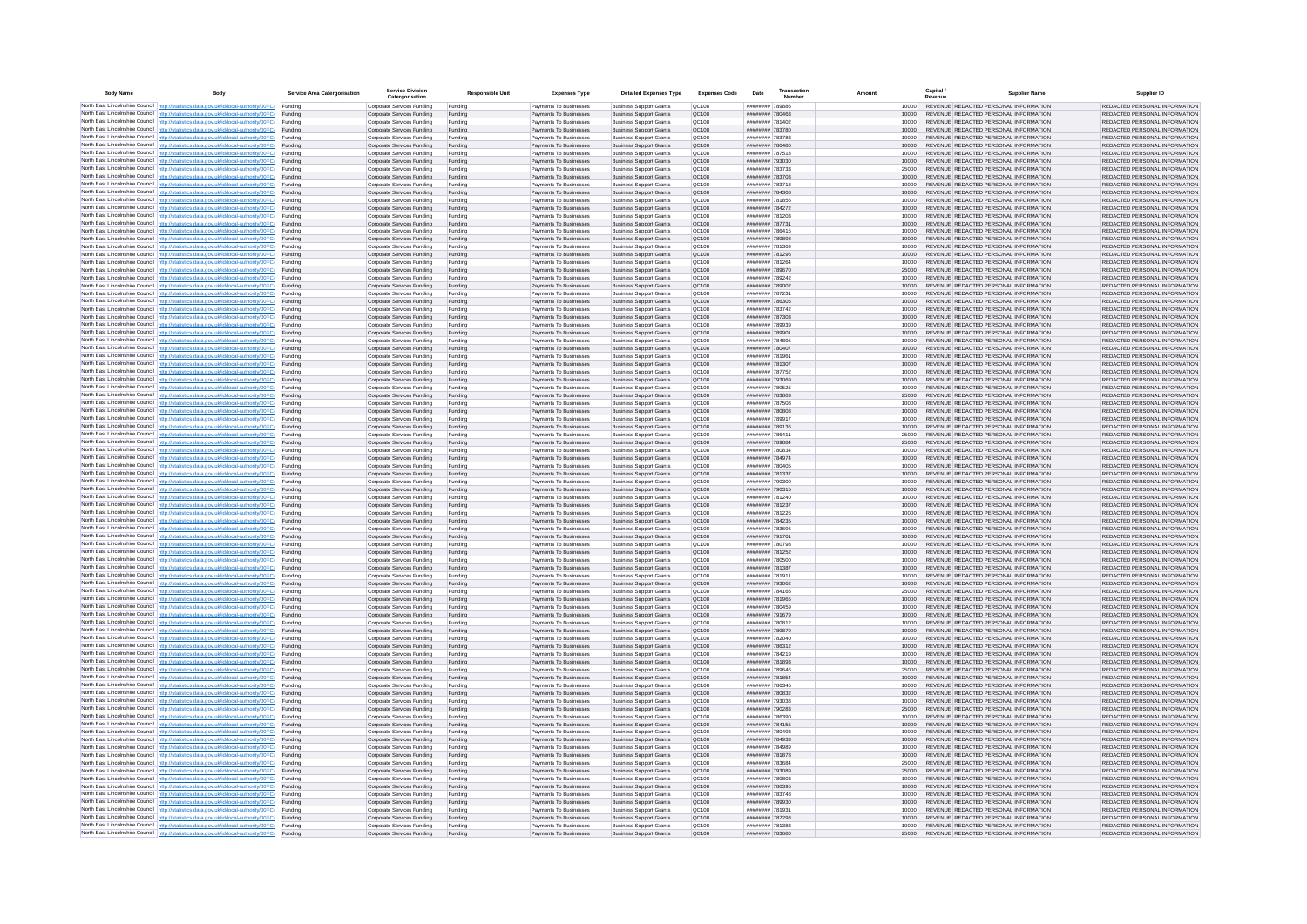| <b>Body Name</b> |                                                                                                                                                                                                  | Service Area Catergorisation | Service Divisio<br>Catergorisation                       | <b>Responsible Unit</b> | <b>Expenses Type</b>                             | <b>Detailed Expenses Type</b>                                    | <b>Expenses Code</b>  | Date                               | Transactio<br>Numbe |                | Capital /<br>Revenue | <b>Supplier Nam</b>                                                            | Supplier ID                                                    |
|------------------|--------------------------------------------------------------------------------------------------------------------------------------------------------------------------------------------------|------------------------------|----------------------------------------------------------|-------------------------|--------------------------------------------------|------------------------------------------------------------------|-----------------------|------------------------------------|---------------------|----------------|----------------------|--------------------------------------------------------------------------------|----------------------------------------------------------------|
|                  | North East Lincolnshire Council http://statistics.data.gov.uk/id/local-authority/00FC) Funding                                                                                                   |                              | Corporate Services Funding                               | Funding                 | Payments To Businesses                           | <b>Business Support Grants</b>                                   | QC108                 | ######## 784969                    |                     | 10000          |                      | REVENUE REDACTED PERSONAL INFORMATION                                          | REDACTED PERSONAL INFORMATION                                  |
|                  | North East Lincolnshire Council http://statistics.data.gov.uk/id/local-authority/00FC) Funding                                                                                                   |                              | Corporate Services Funding                               | Funding                 | Payments To Businesses                           | <b>Business Support Grants</b>                                   | QC108                 | ######## 789666                    |                     | 10000          |                      | REVENUE REDACTED PERSONAL INFORMATION                                          | REDACTED PERSONAL INFORMATION                                  |
|                  | North East Lincolnshire Council http://statistics.data.gov.uk/id/local-authority/00FC)<br>North East Lincolnshire Council http://statistics.data.gov.uk/id/local-authority/00FC)                 | Funding<br>Funding           | Corporate Services Funding<br>Corporate Services Funding | Funding<br>Funding      | Payments To Businesses<br>Payments To Businesses | <b>Business Support Grants</b><br><b>Business Support Grants</b> | OC108<br>QC108        | ######## 786321<br>######## 789649 |                     | 10000<br>10000 |                      | REVENUE REDACTED PERSONAL INFORMATION<br>REVENUE REDACTED PERSONAL INFORMATION | REDACTED PERSONAL INFORMATION<br>REDACTED PERSONAL INFORMATION |
|                  | North East Lincolnshire Council http://statistics.data.gov.uk/id/local-authority/00FC) Funding                                                                                                   |                              | Corporate Services Funding                               | Funding                 | Payments To Businesses                           | <b>Business Support Grants</b>                                   | OC108                 | ######## 784184                    |                     | 10000          |                      | REVENUE REDACTED PERSONAL INFORMATION                                          | REDACTED PERSONAL INFORMATION                                  |
|                  | North East Lincolnshire Council http://statistics.data.gov.uk/id/local-authority/00FC)                                                                                                           | Funding                      | Corporate Services Funding                               | Funding                 | Payments To Businesses                           | <b>Business Support Grants</b>                                   | OC108                 | ######## 788996                    |                     | 10000          |                      | REVENUE REDACTED PERSONAL INFORMATION                                          | REDACTED PERSONAL INFORMATION                                  |
|                  | North East Lincolnshire Council http://statistics.data.gov.uk/id/local-authority/00FC)                                                                                                           | Funding                      | Corporate Services Funding                               | Funding                 | Payments To Businesses                           | <b>Business Support Grants</b>                                   | QC108                 | ######## 780857                    |                     | 10000          |                      | REVENUE REDACTED PERSONAL INFORMATION<br>REVENUE REDACTED PERSONAL INFORMATION | REDACTED PERSONAL INFORMATION                                  |
|                  | North East Lincolnshire Council http://statistics.data.gov.uk/id/local-authority/00FC)<br>North East Lincolnshire Council http://statistics.data.gov.uk/id/local-authority/00FC)                 | Funding<br>Funding           | Corporate Services Funding<br>Corporate Services Funding | Funding<br>Funding      | Payments To Businesses<br>Payments To Businesses | <b>Business Support Grants</b><br><b>Business Support Grants</b> | QC108<br>QC108        | ######## 784948<br>######## 781282 |                     | 10000<br>10000 |                      | REVENUE REDACTED PERSONAL INFORMATION                                          | REDACTED PERSONAL INFORMATION<br>REDACTED PERSONAL INFORMATION |
|                  | North East Lincolnshire Council http://statistics.data.gov.uk/id/local-authority/00FC)                                                                                                           | Funding                      | Corporate Services Funding                               | Funding                 | Payments To Businesses                           | <b>Business Support Grants</b>                                   | QC108                 | ######## 784245                    |                     | 10000          |                      | REVENUE REDACTED PERSONAL INFORMATION                                          | REDACTED PERSONAL INFORMATION                                  |
|                  | North East Lincolnshire Council http://statistics.data.gov.uk/id/local-authority/00FC) Funding                                                                                                   |                              | Corporate Services Funding                               | Funding                 | Payments To Businesses                           | <b>Business Support Grants</b>                                   | QC108                 | ######## 789197                    |                     | 10000          |                      | REVENUE REDACTED PERSONAL INFORMATION                                          | REDACTED PERSONAL INFORMATION                                  |
|                  | North East Lincolnshire Council http://statistics.data.gov.uk/id/local-authority/00FC) Funding<br>North East Lincolnshire Council http://statistics.data.gov.uk/id/local-authority/00FC)         | Funding                      | Corporate Services Funding<br>Corporate Services Funding | Funding<br>Funding      | Payments To Businesses<br>Payments To Businesses | <b>Business Support Grants</b><br><b>Business Support Grants</b> | QC108<br>QC108        | ######## 781970<br>######## 783679 |                     | 10000<br>10000 |                      | REVENUE REDACTED PERSONAL INFORMATION<br>REVENUE REDACTED PERSONAL INFORMATION | REDACTED PERSONAL INFORMATION<br>REDACTED PERSONAL INFORMATION |
|                  | North East Lincolnshire Council http://statistics.data.gov.uk/id/local-authority/00FC)                                                                                                           | Funding                      | Corporate Services Funding                               | Funding                 | Payments To Businesses                           | <b>Business Support Grants</b>                                   | QC108                 | ######## 787299                    |                     | 10000          |                      | REVENUE REDACTED PERSONAL INFORMATION                                          | REDACTED PERSONAL INFORMATION                                  |
|                  | North East Lincolnshire Council http://statistics.data.gov.uk/id/local-authority/00FC)                                                                                                           | Funding                      | Corporate Services Funding                               | Funding                 | Payments To Businesses                           | <b>Business Support Grants</b>                                   | QC108                 | ######## 781220                    |                     | 10000          |                      | REVENUE REDACTED PERSONAL INFORMATION                                          | REDACTED PERSONAL INFORMATION                                  |
|                  | North East Lincolnshire Council http://statistics.data.gov.uk/id/local-authority/00FC) Funding                                                                                                   |                              | Corporate Services Funding                               | Funding                 | Payments To Businesses                           | <b>Business Support Grants</b>                                   | QC108                 | ######## 781315                    |                     | 10000          |                      | REVENUE REDACTED PERSONAL INFORMATION                                          | REDACTED PERSONAL INFORMATION                                  |
|                  | North East Lincolnshire Council http://statistics.data.gov.uk/id/local-authority/00FC)<br>North East Lincolnshire Council http://statistics.data.gov.uk/id/local-authority/00FC) Funding         | Funding                      | Corporate Services Funding<br>Corporate Services Funding | Funding<br>Funding      | Payments To Businesse<br>Payments To Businesses  | <b>Business Support Grants</b><br><b>Business Support Grants</b> | QC108<br>QC108        | ######## 784907<br>######## 781234 |                     | 10000<br>10000 |                      | REVENUE REDACTED PERSONAL INFORMATION<br>REVENUE REDACTED PERSONAL INFORMATION | REDACTED PERSONAL INFORMATION<br>REDACTED PERSONAL INFORMATION |
|                  | North East Lincolnshire Council http://statistics.data.gov.uk/id/local-authority/00FC) Funding                                                                                                   |                              | Corporate Services Funding                               | Funding                 | Payments To Businesses                           | <b>Business Support Grants</b>                                   | QC108                 | ######## 787273                    |                     | 10000          |                      | REVENUE REDACTED PERSONAL INFORMATION                                          | REDACTED PERSONAL INFORMATION                                  |
|                  | North East Lincolnshire Council http://statistics.data.gov.uk/id/local-authority/00FC) Funding                                                                                                   |                              | Corporate Services Funding                               | Funding                 | Payments To Businesses                           | <b>Business Support Grants</b>                                   | QC108                 | ######## 781857                    |                     | 25000          |                      | REVENUE REDACTED PERSONAL INFORMATION                                          | REDACTED PERSONAL INFORMATION                                  |
|                  | North East Lincolnshire Council http://statistics.data.gov.uk/id/local-authority/00FC) Funding<br>North East Lincolnshire Council http://statistics.data.gov.uk/id/local-authority/00FC)         |                              | Corporate Services Funding                               | Funding                 | Payments To Businesses                           | <b>Business Support Grants</b>                                   | QC108                 | ######## 787563                    |                     | 10000          |                      | REVENUE REDACTED PERSONAL INFORMATION                                          | REDACTED PERSONAL INFORMATION                                  |
|                  | North East Lincolnshire Council http://statistics.data.gov.uk/id/local-authority/00FC)                                                                                                           | Funding<br>Funding           | Corporate Services Funding<br>Corporate Services Funding | Funding<br>Funding      | Payments To Businesses<br>Payments To Businesses | <b>Business Support Grants</b><br><b>Business Support Grants</b> | QC108<br>QC108        | ######## 783711<br>######## 784228 |                     | 10000<br>10000 |                      | REVENUE REDACTED PERSONAL INFORMATION<br>REVENUE REDACTED PERSONAL INFORMATION | REDACTED PERSONAL INFORMATION<br>REDACTED PERSONAL INFORMATION |
|                  | North East Lincolnshire Council http://statistics.data.gov.uk/id/local-authority/00FC)                                                                                                           | Funding                      | Corporate Services Funding                               | Funding                 | Payments To Businesses                           | <b>Business Support Grants</b>                                   | <b>OC108</b>          | ######## 789662                    |                     | 25000          |                      | REVENUE REDACTED PERSONAL INFORMATION                                          | REDACTED PERSONAL INFORMATION                                  |
|                  | North East Lincolnshire Council http://statistics.data.gov.uk/id/local-authority/00FC) Funding                                                                                                   |                              | Corporate Services Funding                               | Funding                 | Payments To Businesses                           | <b>Business Support Grants</b>                                   | QC108                 | ######## 783767                    |                     |                |                      | REVENUE REDACTED PERSONAL INFORMATION                                          | REDACTED PERSONAL INFORMATION                                  |
|                  | North East Lincolnshire Council http://statistics.data.gov.uk/id/local-authority/00FC)                                                                                                           | Funding                      | Corporate Services Funding                               | Funding                 | Payments To Businesses                           | <b>Business Support Grants</b>                                   | QC108                 | ********* 78382<br>######## 781917 |                     | 25000          |                      | REVENUE REDACTED PERSONAL INFORMATION                                          | REDACTED PERSONAL INFORMATION                                  |
|                  | North East Lincolnshire Council http://statistics.data.gov.uk/id/local-authority/00FC)<br>North East Lincolnshire Council http://statistics.data.gov.uk/id/local-authority/00FC)                 | Funding<br>Funding           | Corporate Services Funding<br>Corporate Services Funding | Funding<br>Funding      | Payments To Businesses<br>Payments To Businesses | <b>Business Support Grants</b><br><b>Business Support Grants</b> | OC108<br>QC108        | ######## 789616                    |                     | 10000<br>10000 |                      | REVENUE REDACTED PERSONAL INFORMATION<br>REVENUE REDACTED PERSONAL INFORMATION | REDACTED PERSONAL INFORMATION<br>REDACTED PERSONAL INFORMATION |
|                  | North East Lincolnshire Council http://statistics.data.gov.uk/id/local-authority/00FC) Funding                                                                                                   |                              | Corporate Services Funding                               | Funding                 | Payments To Businesses                           | <b>Business Sunnort Grants</b>                                   | OC108                 | ######## 780847                    |                     | 10000          |                      | REVENUE REDACTED PERSONAL INFORMATION                                          | REDACTED PERSONAL INFORMATION                                  |
|                  | North East Lincolnshire Council http://statistics.data.gov.uk/id/local-authority/00FC) Funding                                                                                                   |                              | Corporate Services Funding                               | Funding                 | Payments To Businesses                           | <b>Business Support Grants</b>                                   | <b>OC108</b>          | ######## 780382                    |                     | 10000          |                      | REVENUE REDACTED PERSONAL INFORMATION                                          | REDACTED PERSONAL INFORMATION                                  |
|                  | North East Lincolnshire Council http://statistics.data.gov.uk/id/local-authority/00FC)                                                                                                           | Funding                      | Corporate Services Funding                               | Funding                 | Payments To Businesses                           | <b>Business Support Grants</b>                                   | QC108<br>QC108        | ######## 784968<br>######## 780796 |                     | 25000<br>10000 |                      | REVENUE REDACTED PERSONAL INFORMATION<br>REVENUE REDACTED PERSONAL INFORMATION | REDACTED PERSONAL INFORMATION<br>REDACTED PERSONAL INFORMATION |
|                  | North East Lincolnshire Council http://statistics.data.gov.uk/id/local-authority/00FC)<br>North East Lincolnshire Council   http://statistics.data.gov.uk/id/local-authority/00FC)               | Funding<br>Funding           | Corporate Services Funding<br>Corporate Services Funding | Funding<br>Funding      | Payments To Businesses<br>Payments To Businesses | <b>Business Support Grants</b><br><b>Business Support Grants</b> | QC108                 | ######## 783835                    |                     | 10000          |                      | REVENUE REDACTED PERSONAL INFORMATION                                          | REDACTED PERSONAL INFORMATION                                  |
|                  | North East Lincolnshire Council http://statistics.data.gov.uk/id/local-authority/00FC) Funding                                                                                                   |                              | Corporate Services Funding                               | Funding                 | Payments To Businesses                           | <b>Business Support Grants</b>                                   | QC108                 | ######## 784950                    |                     | 10000          |                      | REVENUE REDACTED PERSONAL INFORMATION                                          | REDACTED PERSONAL INFORMATION                                  |
|                  | North East Lincolnshire Council http://statistics.data.gov.uk/id/local-authority/00FC)                                                                                                           | Funding                      | Corporate Services Funding                               | Funding                 | Payments To Businesses                           | <b>Business Support Grants</b>                                   | QC108                 | ######## 789926                    |                     | 10000          |                      | REVENUE REDACTED PERSONAL INFORMATION                                          | REDACTED PERSONAL INFORMATION                                  |
|                  | North East Lincolnshire Council http://statistics.data.gov.uk/id/local-authority/00FC)<br>North East Lincolnshire Council http://statistics.data.gov.uk/id/local-authority/00FC) Funding         | Funding                      | Corporate Services Funding<br>Corporate Services Funding | Funding<br>Funding      | Payments To Businesses<br>Payments To Businesses | <b>Business Support Grants</b><br><b>Business Support Grants</b> | QC108<br>QC108        | ######## 781903<br>######## 783839 |                     | 10000<br>10000 |                      | REVENUE REDACTED PERSONAL INFORMATION<br>REVENUE REDACTED PERSONAL INFORMATION | REDACTED PERSONAL INFORMATION<br>REDACTED PERSONAL INFORMATION |
|                  | North East Lincolnshire Council http://statistics.data.gov.uk/id/local-authority/00FC) Funding                                                                                                   |                              | Corporate Services Funding                               | Funding                 | Payments To Businesses                           | <b>Business Support Grants</b>                                   | OC108                 | ######## 789610                    |                     | 10000          |                      | REVENUE REDACTED PERSONAL INFORMATION                                          | REDACTED PERSONAL INFORMATION                                  |
|                  | North East Lincolnshire Council http://statistics.data.gov.uk/id/local-authority/00FC) Funding                                                                                                   |                              | Corporate Services Funding                               | Funding                 | Payments To Businesses                           | <b>Business Support Grants</b>                                   | OC108                 | ######## 789167                    |                     | 10000          |                      | REVENUE REDACTED PERSONAL INFORMATION                                          | REDACTED PERSONAL INFORMATION                                  |
|                  | North East Lincolnshire Council http://statistics.data.gov.uk/id/local-authority/00FC)                                                                                                           | Funding                      | Corporate Services Funding                               | Funding                 | Payments To Businesses                           | <b>Business Support Grants</b>                                   | QC108                 | ######## 784117                    |                     | 10000          |                      | REVENUE REDACTED PERSONAL INFORMATION                                          | REDACTED PERSONAL INFORMATION                                  |
|                  | North East Lincolnshire Council http://statistics.data.gov.uk/id/local-authority/00FC)<br>North East Lincolnshire Council http://statistics.data.gov.uk/id/local-authority/00FC)                 | Funding<br>Funding           | Corporate Services Funding<br>Corporate Services Funding | Funding<br>Funding      | Payments To Businesses<br>Payments To Businesses | <b>Business Support Grants</b><br><b>Business Support Grants</b> | QC108<br>QC108        | ######## 787551<br>######## 791755 |                     | 10000<br>10000 |                      | REVENUE REDACTED PERSONAL INFORMATION<br>REVENUE REDACTED PERSONAL INFORMATION | REDACTED PERSONAL INFORMATION<br>REDACTED PERSONAL INFORMATION |
|                  | North East Lincolnshire Council   http://statistics.data.gov.uk/id/local-authority/00FC)                                                                                                         | Funding                      | Corporate Services Funding                               | Funding                 | Payments To Businesses                           | <b>Business Support Grants</b>                                   | QC108                 | ######## 782032                    |                     | 10000          |                      | REVENUE REDACTED PERSONAL INFORMATION                                          | REDACTED PERSONAL INFORMATION                                  |
|                  | North East Lincolnshire Council http://statistics.data.gov.uk/id/local-authority/00FC)                                                                                                           | Funding                      | Corporate Services Funding                               | Funding                 | Payments To Businesses                           | <b>Business Support Grants</b>                                   | QC108                 | ######## 781939                    |                     | 10000          |                      | REVENUE REDACTED PERSONAL INFORMATION                                          | REDACTED PERSONAL INFORMATION                                  |
|                  | North East Lincolnshire Council http://statistics.data.gov.uk/id/local-authority/00FC) Funding                                                                                                   |                              | Corporate Services Funding                               | Funding                 | Payments To Businesses                           | <b>Business Support Grants</b>                                   | QC108                 | ######## 787247                    |                     | 10000          |                      | REVENUE REDACTED PERSONAL INFORMATION                                          | REDACTED PERSONAL INFORMATION                                  |
|                  | North East Lincolnshire Council http://statistics.data.gov.uk/id/local-authority/00FC)<br>North East Lincolnshire Council http://statistics.data.gov.uk/id/local-authority/00FC)                 | Funding<br>Funding           | Corporate Services Funding<br>Corporate Services Funding | Funding<br>Funding      | Payments To Businesses<br>Payments To Businesses | <b>Business Support Grants</b><br><b>Business Support Grants</b> | QC108<br>QC108        | ######## 786343<br>######## 791751 |                     | 10000<br>10000 |                      | REVENUE REDACTED PERSONAL INFORMATION<br>REVENUE REDACTED PERSONAL INFORMATION | REDACTED PERSONAL INFORMATION<br>REDACTED PERSONAL INFORMATION |
|                  | North East Lincolnshire Council http://statistics.data.gov.uk/id/local-authority/00FC)                                                                                                           | Funding                      | Corporate Services Funding                               | Funding                 | Payments To Businesses                           | <b>Business Support Grants</b>                                   | QC108                 | ######## 791689                    |                     | 10000          |                      | REVENUE REDACTED PERSONAL INFORMATION                                          | REDACTED PERSONAL INFORMATION                                  |
|                  | North East Lincolnshire Council http://statistics.data.gov.uk/id/local-authority/00FC)                                                                                                           | Funding                      | Corporate Services Funding                               | Funding                 | Payments To Businesses                           | <b>Business Support Grants</b>                                   | QC108                 | ######## 784225                    |                     | 10000          |                      | REVENUE REDACTED PERSONAL INFORMATION                                          | REDACTED PERSONAL INFORMATION                                  |
|                  | North East Lincolnshire Council http://statistics.data.gov.uk/id/local-authority/00FC)<br>North East Lincolnshire Council http://statistics.data.gov.uk/id/local-authority/00FC) Funding         | Funding                      | Corporate Services Funding                               | Funding                 | Payments To Businesses                           | <b>Business Support Grants</b><br><b>Business Support Grants</b> | QC108<br>QC108        | ######## 790302<br>######## 781222 |                     | 10000          |                      | REVENUE REDACTED PERSONAL INFORMATION<br>REVENUE REDACTED PERSONAL INFORMATION | REDACTED PERSONAL INFORMATION<br>REDACTED PERSONAL INFORMATION |
|                  | North East Lincolnshire Council http://statistics.data.gov.uk/id/local-authority/00FC) Funding                                                                                                   |                              | Corporate Services Funding<br>Corporate Services Funding | Funding<br>Funding      | Payments To Businesses<br>Payments To Businesses | <b>Business Support Grants</b>                                   | QC108                 | ######## 780423                    |                     | 10000<br>10000 |                      | REVENUE REDACTED PERSONAL INFORMATION                                          | REDACTED PERSONAL INFORMATION                                  |
|                  | North East Lincolnshire Council http://statistics.data.gov.uk/id/local-authority/00FC)                                                                                                           | Funding                      | Corporate Services Funding                               | Funding                 | Payments To Businesses                           | <b>Business Support Grants</b>                                   | QC108                 | ######## 787268                    |                     | 10000          |                      | REVENUE REDACTED PERSONAL INFORMATION                                          | REDACTED PERSONAL INFORMATION                                  |
|                  | North East Lincolnshire Council http://statistics.data.gov.uk/id/local-authority/00FC)                                                                                                           | Funding                      | Corporate Services Funding                               | Funding                 | Payments To Businesses                           | <b>Business Support Grants</b>                                   | QC108                 | ######## 783688                    |                     | 10000          |                      | REVENUE REDACTED PERSONAL INFORMATION                                          | REDACTED PERSONAL INFORMATION                                  |
|                  | North East Lincolnshire Council http://statistics.data.gov.uk/id/local-authority/00FC)<br>North East Lincolnshire Council http://statistics.data.gov.uk/id/local-authority/00FC)                 | Funding<br>Funding           | Corporate Services Funding<br>Corporate Services Funding | Funding<br>Funding      | Payments To Businesses<br>Payments To Businesses | <b>Business Support Grants</b><br><b>Business Support Grants</b> | OC108<br><b>OC108</b> | ######## 783799<br>######## 781359 |                     | 10000<br>10000 |                      | REVENUE REDACTED PERSONAL INFORMATION<br>REVENUE REDACTED PERSONAL INFORMATION | REDACTED PERSONAL INFORMATION<br>REDACTED PERSONAL INFORMATION |
|                  | North East Lincolnshire Council http://statistics.data.gov.uk/id/local-authority/00FC)                                                                                                           | Funding                      | Corporate Services Funding                               | Funding                 | Payments To Businesses                           | <b>Business Support Grants</b>                                   | QC108                 | ######## 784976                    |                     | 10000          |                      | REVENUE REDACTED PERSONAL INFORMATION                                          | REDACTED PERSONAL INFORMATION                                  |
|                  | North East Lincolnshire Council http://statistics.data.gov.uk/id/local-authority/00FC)                                                                                                           | Funding                      | Corporate Services Funding                               | Funding                 | Payments To Businesses                           | <b>Business Support Grants</b>                                   | QC108                 | ######## 781865                    |                     | 10000          |                      | REVENUE REDACTED PERSONAL INFORMATION                                          | REDACTED PERSONAL INFORMATION                                  |
|                  | North East Lincolnshire Council http://statistics.data.gov.uk/id/local-authority/00FC) Funding                                                                                                   |                              | Corporate Services Funding                               | Funding                 | Payments To Businesses                           | <b>Business Support Grants</b>                                   | QC108                 | ######## 789910                    |                     | 10000          |                      | REVENUE REDACTED PERSONAL INFORMATION<br>REVENUE REDACTED PERSONAL INFORMATION | REDACTED PERSONAL INFORMATION                                  |
|                  | North East Lincolnshire Council http://statistics.data.gov.uk/id/local-authority/00FC) Funding<br>North East Lincolnshire Council http://statistics.data.gov.uk/id/local-authority/00FC) Funding |                              | Corporate Services Funding<br>Corporate Services Funding | Funding<br>Funding      | Payments To Businesses<br>Payments To Businesses | <b>Business Support Grants</b><br><b>Business Support Grants</b> | QC108<br><b>QC108</b> | ######## 787304<br>######## 781260 |                     | 10000<br>10000 |                      | REVENUE REDACTED PERSONAL INFORMATION                                          | REDACTED PERSONAL INFORMATION<br>REDACTED PERSONAL INFORMATION |
|                  | North East Lincolnshire Council http://statistics.data.gov.uk/id/local-authority/00FC)                                                                                                           | Funding                      | Corporate Services Funding                               | Funding                 | Payments To Businesses                           | <b>Business Support Grants</b>                                   | QC108                 | ######## 780399                    |                     | 10000          |                      | REVENUE REDACTED PERSONAL INFORMATION                                          | REDACTED PERSONAL INFORMATION                                  |
|                  | North East Lincolnshire Council http://statistics.data.gov.uk/id/local-authority/00FC)                                                                                                           | Funding                      | Corporate Services Funding                               | Funding                 | Payments To Businesses                           | <b>Business Support Grants</b>                                   | OC108                 | ######## 783675                    |                     | 10000          |                      | REVENUE REDACTED PERSONAL INFORMATION                                          | REDACTED PERSONAL INFORMATION                                  |
|                  | North East Lincolnshire Council http://statistics.data.gov.uk/id/local-authority/00FC)<br>North East Lincolnshire Council http://statistics.data.gov.uk/id/local-authority/00FC)                 | Funding<br>Funding           | Corporate Services Funding<br>Corporate Services Funding | Funding<br>Funding      | Payments To Businesses<br>Payments To Businesses | <b>Business Support Grants</b><br><b>Business Support Grants</b> | <b>OC108</b><br>QC108 | ######## 787230<br>######## 784925 |                     | 10000<br>10000 |                      | REVENUE REDACTED PERSONAL INFORMATION<br>REVENUE REDACTED PERSONAL INFORMATION | REDACTED PERSONAL INFORMATION<br>REDACTED PERSONAL INFORMATION |
|                  | North East Lincolnshire Council http://statistics.data.gov.uk/id/local-authority/00FC)                                                                                                           | Funding                      | Corporate Services Funding                               | Funding                 | Payments To Businesses                           | <b>Business Support Grants</b>                                   | QC108                 | ####### 791683                     |                     | 10000          |                      | REVENUE REDACTED PERSONAL INFORMATION                                          | REDACTED PERSONAL INFORMATION                                  |
|                  | North East Lincolnshire Council http://statistics.data.gov.uk/id/local-authority/00FC)                                                                                                           | Funding                      | Corporate Services Funding                               | Funding                 | Payments To Businesses                           | <b>Business Support Grants</b>                                   | QC108                 | ######## 78383                     |                     | 10000          |                      | REVENUE REDACTED PERSONAL INFORMATION                                          | REDACTED PERSONAL INFORMATION                                  |
|                  | North East Lincolnshire Council   http://statistics.data.gov.uk/id/local-authority/00FC)                                                                                                         | Funding                      | Corporate Services Funding                               | Funding                 | Payments To Businesses                           | <b>Business Support Grants</b>                                   | QC108                 | ######## 787725                    |                     | 10000          |                      | REVENUE REDACTED PERSONAL INFORMATION                                          | REDACTED PERSONAL INFORMATION                                  |
|                  | North East Lincolnshire Council http://statistics.data.gov.uk/id/local-authority/00FC) Funding<br>North East Lincolnshire Council http://statistics.data.gov.uk/id/local-authority/00FC) Funding |                              | Corporate Services Funding<br>Corporate Services Funding | Funding<br>Funding      | Payments To Businesses<br>Payments To Businesses | <b>Business Support Grants</b><br><b>Business Support Grants</b> | <b>QC108</b><br>QC108 | ######## 780859<br>######## 793045 |                     | 10000<br>10000 |                      | REVENUE REDACTED PERSONAL INFORMATION<br>REVENUE REDACTED PERSONAL INFORMATION | REDACTED PERSONAL INFORMATION<br>REDACTED PERSONAL INFORMATION |
|                  | North East Lincolnshire Council http://statistics.data.gov.uk/id/local-authority/00FC) Funding                                                                                                   |                              | Corporate Services Funding                               | Funding                 | Payments To Businesses                           | <b>Business Support Grants</b>                                   | QC108                 | ######## 789618                    |                     | 10000          |                      | REVENUE REDACTED PERSONAL INFORMATION                                          | REDACTED PERSONAL INFORMATION                                  |
|                  | North East Lincolnshire Council http://statistics.data.gov.uk/id/local-authority/00FC)                                                                                                           | Funding                      | Corporate Services Funding                               | Funding                 | Payments To Businesses                           | <b>Business Support Grants</b>                                   | OC108                 | ######## 781356                    |                     | 25000          |                      | REVENUE REDACTED PERSONAL INFORMATION                                          | REDACTED PERSONAL INFORMATION                                  |
|                  | North East Lincolnshire Council http://statistics.data.gov.uk/id/local-authority/00FC) Funding                                                                                                   | Funding                      | Corporate Services Funding<br>Corporate Services Funding | Funding<br>Funding      | Payments To Businesses<br>Payments To Businesses | <b>Business Support Grants</b><br><b>Business Support Grants</b> | QC108<br>QC108        | ######## 780522<br>######## 784174 |                     | 10000<br>25000 |                      | REVENUE REDACTED PERSONAL INFORMATION<br>REVENUE REDACTED PERSONAL INFORMATION | REDACTED PERSONAL INFORMATION<br>REDACTED PERSONAL INFORMATION |
|                  | North East Lincolnshire Council http://statistics.data.gov.uk/id/local-authority/00FC)<br>North East Lincolnshire Council http://statistics.data.gov.uk/id/local-authority/00FC)                 | Funding                      | Corporate Services Funding                               | Funding                 | Payments To Businesses                           | <b>Business Support Grants</b>                                   | QC108                 | ######## 787750                    |                     | 25000          |                      | REVENUE REDACTED PERSONAL INFORMATION                                          | REDACTED PERSONAL INFORMATION                                  |
|                  | North East Lincolnshire Council http://statistics.data.gov.uk/id/local-authority/00FC)                                                                                                           | Funding                      | Corporate Services Funding                               | Funding                 | Payments To Businesses                           | <b>Business Support Grants</b>                                   | QC108                 | ######## 787513                    |                     | 10000          |                      | REVENUE REDACTED PERSONAL INFORMATION                                          | REDACTED PERSONAL INFORMATION                                  |
|                  | North East Lincolnshire Council http://statistics.data.gov.uk/id/local-authority/00FC)                                                                                                           | Funding                      | Corporate Services Funding                               | Funding                 | Payments To Businesses                           | <b>Business Support Grants</b>                                   | QC108                 | ######## 781278                    |                     | 10000          |                      | REVENUE REDACTED PERSONAL INFORMATION                                          | REDACTED PERSONAL INFORMATION                                  |
|                  | North East Lincolnshire Council http://statistics.data.gov.uk/id/local-authority/00FC) Funding<br>North East Lincolnshire Council http://statistics.data.gov.uk/id/local-authority/00FC) Funding |                              | Corporate Services Funding<br>Corporate Services Funding | Funding<br>Funding      | Payments To Businesses<br>Payments To Businesses | <b>Business Support Grants</b><br><b>Business Support Grants</b> | QC108<br>QC108        | ######## 781409<br>######## 784140 |                     | 10000<br>10000 |                      | REVENUE REDACTED PERSONAL INFORMATION<br>REVENUE REDACTED PERSONAL INFORMATION | REDACTED PERSONAL INFORMATION<br>REDACTED PERSONAL INFORMATION |
|                  | North East Lincolnshire Council http://statistics.data.gov.uk/id/local-authority/00FC)                                                                                                           | Funding                      | Corporate Services Funding                               | Funding                 | Payments To Businesses                           | <b>Business Support Grants</b>                                   | QC108                 | ######## 784951                    |                     | 10000          |                      | REVENUE REDACTED PERSONAL INFORMATION                                          | REDACTED PERSONAL INFORMATION                                  |
|                  | North East Lincolnshire Council http://statistics.data.gov.uk/id/local-authority/00FC)                                                                                                           | Funding                      | Corporate Services Funding                               | Funding                 | Payments To Businesses                           | <b>Business Support Grants</b>                                   | OC108                 | ######## 781880                    |                     | 10000          |                      | REVENUE REDACTED PERSONAL INFORMATION                                          | REDACTED PERSONAL INFORMATION                                  |
|                  | North East Lincolnshire Council http://statistics.data.gov.uk/id/local-authority/00FC)                                                                                                           | Funding                      | Corporate Services Funding                               | Funding                 | Payments To Businesses                           | <b>Business Support Grants</b>                                   | QC108                 | ######## 784909                    |                     | 10000          |                      | REVENUE REDACTED PERSONAL INFORMATION                                          | REDACTED PERSONAL INFORMATION                                  |
|                  | North East Lincolnshire Council http://statistics.data.gov.uk/id/local-authority/00FC) Funding<br>North East Lincolnshire Council http://statistics.data.gov.uk/id/local-authority/00FC) Funding |                              | Corporate Services Funding<br>Corporate Services Funding | Funding<br>Funding      | Payments To Businesses<br>Payments To Businesses | <b>Business Support Grants</b><br><b>Business Support Grants</b> | QC108<br>QC108        | ######## 784173<br>######## 786332 |                     | 10000<br>10000 |                      | REVENUE REDACTED PERSONAL INFORMATION<br>REVENUE REDACTED PERSONAL INFORMATION | REDACTED PERSONAL INFORMATION<br>REDACTED PERSONAL INFORMATION |
|                  | North East Lincolnshire Council http://statistics.data.gov.uk/id/local-authority/00FC)                                                                                                           | Funding                      | Corporate Services Funding                               | Funding                 | Payments To Businesses                           | <b>Business Support Grants</b>                                   | QC108                 | ######## 784203                    |                     | 10000          |                      | REVENUE REDACTED PERSONAL INFORMATION                                          | REDACTED PERSONAL INFORMATION                                  |
|                  | North East Lincolnshire Council http://statistics.data.gov.uk/id/local-authority/00FC)                                                                                                           | Funding                      | Corporate Services Funding                               | Funding                 | Payments To Businesses                           | <b>Business Support Grants</b>                                   | QC108                 | ######## 791714                    |                     | 10000          |                      | REVENUE REDACTED PERSONAL INFORMATION                                          | REDACTED PERSONAL INFORMATION                                  |
|                  | North East Lincolnshire Council http://statistics.data.gov.uk/id/local-authority/00FC) Funding                                                                                                   |                              | Corporate Services Funding                               | Funding<br>Funding      | Payments To Businesses<br>Payments To Businesses | <b>Business Sunnort Grants</b>                                   | OC108<br><b>OC108</b> | ######## 791713<br>######## 781233 |                     | 10000<br>10000 |                      | REVENUE REDACTED PERSONAL INFORMATION<br>REVENUE REDACTED PERSONAL INFORMATION | REDACTED PERSONAL INFORMATION<br>REDACTED PERSONAL INFORMATION |
|                  | North East Lincolnshire Council http://statistics.data.gov.uk/id/local-authority/00FC)<br>North East Lincolnshire Council http://statistics.data.gov.uk/id/local-authority/00FC)                 | Funding<br>Funding           | Corporate Services Funding<br>Corporate Services Funding | Funding                 | Payments To Businesses                           | <b>Business Support Grants</b><br><b>Business Support Grants</b> | QC108                 | ######## 787282                    |                     | 25000          |                      | REVENUE REDACTED PERSONAL INFORMATION                                          | REDACTED PERSONAL INFORMATION                                  |
|                  | North East Lincolnshire Council   http://statistics.data.gov.uk/id/local-authority/00FC)                                                                                                         | Funding                      | Corporate Services Funding                               | Funding                 | Payments To Businesses                           | <b>Business Support Grants</b>                                   | QC108                 | ######## 781354                    |                     | 10000          |                      | REVENUE REDACTED PERSONAL INFORMATION                                          | REDACTED PERSONAL INFORMATION                                  |
|                  | North East Lincolnshire Council http://statistics.data.gov.uk/id/local-authority/00FC)                                                                                                           | Funding                      | Corporate Services Funding                               | Funding                 | Payments To Businesse                            | <b>Business Support Grants</b>                                   | QC108                 | ######## 784998                    |                     | 10000          |                      | REVENUE REDACTED PERSONAL INFORMATION                                          | REDACTED PERSONAL INFORMATION                                  |
|                  | North East Lincolnshire Council http://statistics.data.gov.uk/id/local-authority/00FC) Funding<br>North East Lincolnshire Council http://statistics.data.gov.uk/id/local-authority/00FC) Funding |                              | Corporate Services Funding<br>Corporate Services Funding | Funding<br>Funding      | Payments To Businesses<br>Payments To Businesses | <b>Business Support Grants</b><br><b>Business Support Grants</b> | QC108<br>QC108        | ######## 789226<br>######## 783797 |                     | 10000<br>10000 |                      | REVENUE REDACTED PERSONAL INFORMATION<br>REVENUE REDACTED PERSONAL INFORMATION | REDACTED PERSONAL INFORMATION<br>REDACTED PERSONAL INFORMATION |
|                  | North East Lincolnshire Council http://statistics.data.gov.uk/id/local-authority/00FC)                                                                                                           | Funding                      | Corporate Services Funding                               | Funding                 | Payments To Businesses                           | <b>Business Support Grants</b>                                   | QC108                 | ######## 784906                    |                     | 10000          |                      | REVENUE REDACTED PERSONAL INFORMATION                                          | REDACTED PERSONAL INFORMATION                                  |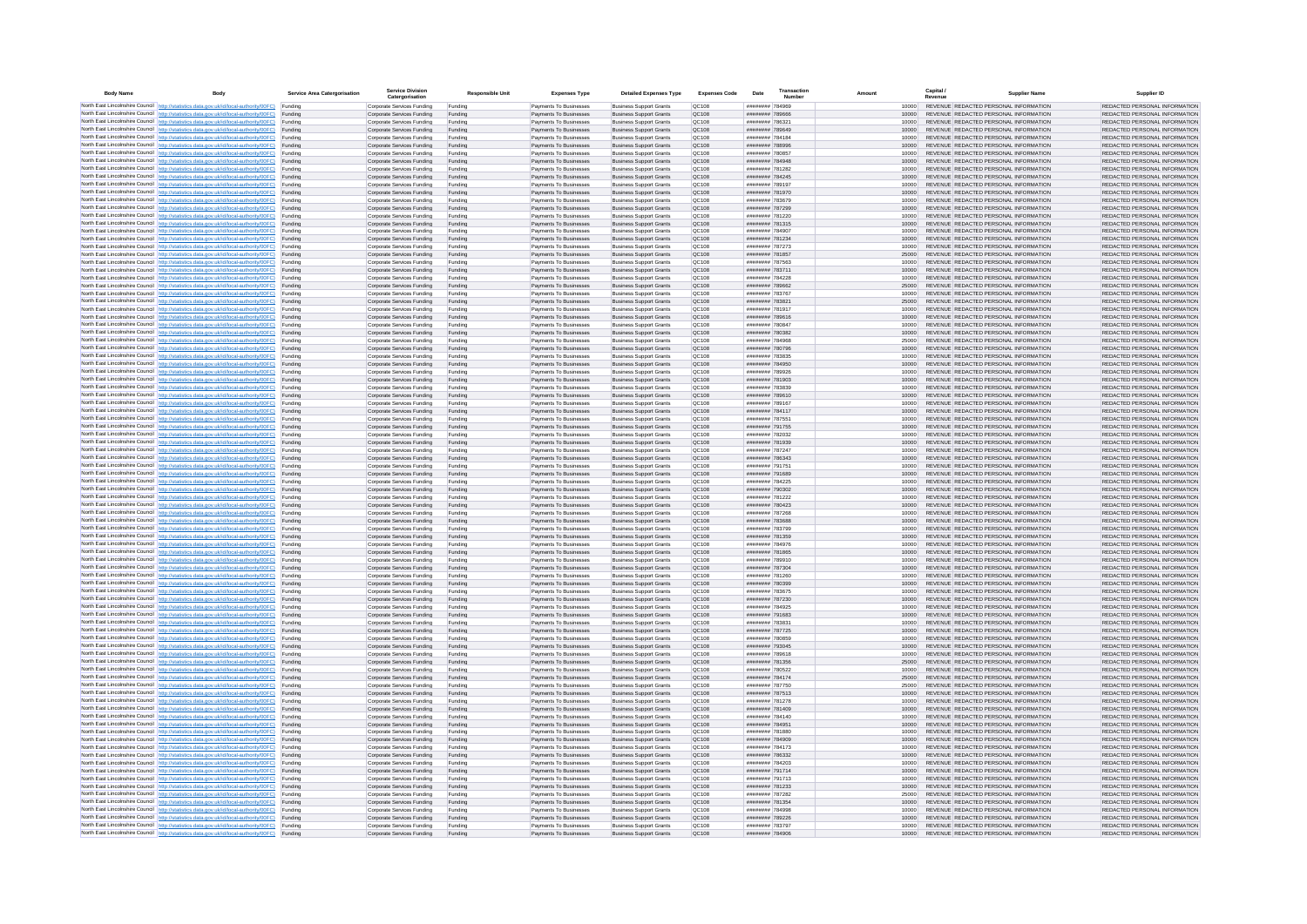| <b>Body Name</b> |                                                                                                                                                                                                  | Service Area Catergorisation | Service Divisio<br>Catergorisation                       | <b>Responsible Unit</b> | <b>Expenses Type</b>                             | <b>Detailed Expenses Type</b>                                    | <b>Expenses Code</b>  | Date                               | Transactio<br>Numbe |                | Capital /<br>Revenue | <b>Supplier Nam</b>                                                            | Supplier ID                                                    |
|------------------|--------------------------------------------------------------------------------------------------------------------------------------------------------------------------------------------------|------------------------------|----------------------------------------------------------|-------------------------|--------------------------------------------------|------------------------------------------------------------------|-----------------------|------------------------------------|---------------------|----------------|----------------------|--------------------------------------------------------------------------------|----------------------------------------------------------------|
|                  | North East Lincolnshire Council http://statistics.data.gov.uk/id/local-authority/00FC) Funding                                                                                                   |                              | Corporate Services Funding                               | Funding                 | Payments To Businesses                           | <b>Business Support Grants</b>                                   | QC108                 | ######## 793078                    |                     | 10000          |                      | REVENUE REDACTED PERSONAL INFORMATION                                          | REDACTED PERSONAL INFORMATION                                  |
|                  | North East Lincolnshire Council http://statistics.data.gov.uk/id/local-authority/00FC) Funding                                                                                                   |                              | Corporate Services Funding                               | Funding                 | Payments To Businesses                           | <b>Business Support Grants</b>                                   | QC108                 | ######## 784282                    |                     | 10000          |                      | REVENUE REDACTED PERSONAL INFORMATION                                          | REDACTED PERSONAL INFORMATION                                  |
|                  | North East Lincolnshire Council http://statistics.data.gov.uk/id/local-authority/00FC)<br>North East Lincolnshire Council http://statistics.data.gov.uk/id/local-authority/00FC)                 | Funding<br>Funding           | Corporate Services Funding<br>Corporate Services Funding | Funding<br>Funding      | Payments To Businesses<br>Payments To Businesses | <b>Business Support Grants</b><br><b>Business Support Grants</b> | OC108<br>QC108        | ######## 789001<br>######## 783691 |                     | 10000<br>10000 |                      | REVENUE REDACTED PERSONAL INFORMATION<br>REVENUE REDACTED PERSONAL INFORMATION | REDACTED PERSONAL INFORMATION<br>REDACTED PERSONAL INFORMATION |
|                  | North East Lincolnshire Council http://statistics.data.gov.uk/id/local-authority/00FC) Funding                                                                                                   |                              | Corporate Services Funding                               | Funding                 | Payments To Businesses                           | <b>Business Support Grants</b>                                   | OC108                 | ######## 781875                    |                     | 10000          |                      | REVENUE REDACTED PERSONAL INFORMATION                                          | REDACTED PERSONAL INFORMATION                                  |
|                  | North East Lincolnshire Council http://statistics.data.gov.uk/id/local-authority/00FC)                                                                                                           | Funding                      | Corporate Services Funding                               | Funding                 | Payments To Businesses                           | <b>Business Support Grants</b>                                   | OC108                 | ######## 780387                    |                     | 10000          |                      | REVENUE REDACTED PERSONAL INFORMATION                                          | REDACTED PERSONAL INFORMATION                                  |
|                  | North East Lincolnshire Council http://statistics.data.gov.uk/id/local-authority/00FC)                                                                                                           | Funding                      | Corporate Services Funding                               | Funding                 | Payments To Businesses                           | <b>Business Support Grants</b>                                   | QC108                 | ######## 784290                    |                     | 10000          |                      | REVENUE REDACTED PERSONAL INFORMATION                                          | REDACTED PERSONAL INFORMATION                                  |
|                  | North East Lincolnshire Council http://statistics.data.gov.uk/id/local-authority/00FC)<br>North East Lincolnshire Council http://statistics.data.gov.uk/id/local-authority/00FC)                 | Funding<br>Funding           | Corporate Services Funding<br>Corporate Services Funding | Funding<br>Funding      | Payments To Businesses<br>Payments To Businesses | <b>Business Support Grants</b><br><b>Business Support Grants</b> | QC108<br>QC108        | ######## 784123<br>######## 781916 |                     | 10000<br>10000 |                      | REVENUE REDACTED PERSONAL INFORMATION<br>REVENUE REDACTED PERSONAL INFORMATION | REDACTED PERSONAL INFORMATION<br>REDACTED PERSONAL INFORMATION |
|                  | North East Lincolnshire Council http://statistics.data.gov.uk/id/local-authority/00FC)                                                                                                           | Funding                      | Corporate Services Funding                               | Funding                 | Payments To Businesses                           | <b>Business Support Grants</b>                                   | QC108                 | ######## 793075                    |                     | 25000          |                      | REVENUE REDACTED PERSONAL INFORMATION                                          | REDACTED PERSONAL INFORMATION                                  |
|                  | North East Lincolnshire Council http://statistics.data.gov.uk/id/local-authority/00FC) Funding                                                                                                   |                              | Corporate Services Funding                               | Funding                 | Payments To Businesses                           | <b>Business Support Grants</b>                                   | QC108                 | ######## 789879                    |                     | 25000          |                      | REVENUE REDACTED PERSONAL INFORMATION                                          | REDACTED PERSONAL INFORMATION                                  |
|                  | North East Lincolnshire Council http://statistics.data.gov.uk/id/local-authority/00FC) Funding<br>North East Lincolnshire Council http://statistics.data.gov.uk/id/local-authority/00FC)         | Funding                      | Corporate Services Funding<br>Corporate Services Funding | Funding<br>Funding      | Payments To Businesses<br>Payments To Businesses | <b>Business Support Grants</b><br><b>Business Support Grants</b> | QC108<br>QC108        | ######## 780787<br>######## 781347 |                     | 10000<br>10000 |                      | REVENUE REDACTED PERSONAL INFORMATION<br>REVENUE REDACTED PERSONAL INFORMATION | REDACTED PERSONAL INFORMATION<br>REDACTED PERSONAL INFORMATION |
|                  | North East Lincolnshire Council http://statistics.data.gov.uk/id/local-authority/00FC)                                                                                                           | Funding                      | Corporate Services Funding                               | Funding                 | Payments To Businesses                           | <b>Business Support Grants</b>                                   | OC108                 | ######## 781308                    |                     | 10000          |                      | REVENUE REDACTED PERSONAL INFORMATION                                          | REDACTED PERSONAL INFORMATION                                  |
|                  | North East Lincolnshire Council http://statistics.data.gov.uk/id/local-authority/00FC)                                                                                                           | Funding                      | Corporate Services Funding                               | Funding                 | Payments To Businesses                           | <b>Business Support Grants</b>                                   | QC108                 | ######## 787567                    |                     | 10000          |                      | REVENUE REDACTED PERSONAL INFORMATION                                          | REDACTED PERSONAL INFORMATION                                  |
|                  | North East Lincolnshire Council http://statistics.data.gov.uk/id/local-authority/00FC) Funding                                                                                                   |                              | Corporate Services Funding                               | Funding                 | Payments To Businesses                           | <b>Business Support Grants</b>                                   | QC108                 | ######## 784167                    |                     | 10000          |                      | REVENUE REDACTED PERSONAL INFORMATION                                          | REDACTED PERSONAL INFORMATION                                  |
|                  | North East Lincolnshire Council http://statistics.data.gov.uk/id/local-authority/00FC)<br>North East Lincolnshire Council http://statistics.data.gov.uk/id/local-authority/00FC) Funding         | Funding                      | Corporate Services Funding<br>Corporate Services Funding | Funding<br>Funding      | Payments To Businesse<br>Payments To Businesses  | <b>Business Support Grants</b><br><b>Business Support Grants</b> | QC108<br>QC108        | ######## 787547<br>######## 789187 |                     | 10000<br>10000 |                      | REVENUE REDACTED PERSONAL INFORMATION<br>REVENUE REDACTED PERSONAL INFORMATION | REDACTED PERSONAL INFORMATION<br>REDACTED PERSONAL INFORMATION |
|                  | North East Lincolnshire Council http://statistics.data.gov.uk/id/local-authority/00FC) Funding                                                                                                   |                              | Corporate Services Funding                               | Funding                 | Payments To Businesses                           | <b>Business Support Grants</b>                                   | QC108                 | ######## 793113                    |                     | 10000          |                      | REVENUE REDACTED PERSONAL INFORMATION                                          | REDACTED PERSONAL INFORMATION                                  |
|                  | North East Lincolnshire Council http://statistics.data.gov.uk/id/local-authority/00FC) Funding                                                                                                   |                              | Corporate Services Funding                               | Funding                 | Payments To Businesses                           | <b>Business Support Grants</b>                                   | QC108                 | ######## 783745                    |                     | 10000          |                      | REVENUE REDACTED PERSONAL INFORMATION                                          | REDACTED PERSONAL INFORMATION                                  |
|                  | North East Lincolnshire Council http://statistics.data.gov.uk/id/local-authority/00FC) Funding<br>North East Lincolnshire Council http://statistics.data.gov.uk/id/local-authority/00FC)         |                              | Corporate Services Funding                               | Funding                 | Payments To Businesses                           | <b>Business Support Grants</b>                                   | QC108                 | ######## 781847                    |                     | 10000          |                      | REVENUE REDACTED PERSONAL INFORMATION                                          | REDACTED PERSONAL INFORMATION                                  |
|                  | North East Lincolnshire Council http://statistics.data.gov.uk/id/local-authority/00FC)                                                                                                           | Funding<br>Funding           | Corporate Services Funding<br>Corporate Services Funding | Funding<br>Funding      | Payments To Businesses<br>Payments To Businesses | <b>Business Support Grants</b><br><b>Business Support Grants</b> | QC108<br>QC108        | ######## 780523<br>######## 781200 |                     | 25000<br>10000 |                      | REVENUE REDACTED PERSONAL INFORMATION<br>REVENUE REDACTED PERSONAL INFORMATION | REDACTED PERSONAL INFORMATION<br>REDACTED PERSONAL INFORMATION |
|                  | North East Lincolnshire Council http://statistics.data.gov.uk/id/local-authority/00FC)                                                                                                           | Funding                      | Corporate Services Funding                               | Funding                 | Payments To Businesses                           | <b>Business Support Grants</b>                                   | <b>OC108</b>          | ######## 787319                    |                     | 10000          |                      | REVENUE REDACTED PERSONAL INFORMATION                                          | REDACTED PERSONAL INFORMATION                                  |
|                  | North East Lincolnshire Council http://statistics.data.gov.uk/id/local-authority/00FC) Funding                                                                                                   |                              | Corporate Services Funding                               | Funding                 | Payments To Businesses                           | <b>Business Support Grants</b>                                   | QC108                 | ######## 790263                    |                     |                |                      | REVENUE REDACTED PERSONAL INFORMATION                                          | REDACTED PERSONAL INFORMATION                                  |
|                  | North East Lincolnshire Council http://statistics.data.gov.uk/id/local-authority/00FC)                                                                                                           | Funding                      | Corporate Services Funding                               | Funding                 | Payments To Businesses                           | <b>Business Support Grants</b>                                   | QC108<br>OC108        | ######## 787240<br>######## 793029 |                     | 10000          |                      | REVENUE REDACTED PERSONAL INFORMATION<br>REVENUE REDACTED PERSONAL INFORMATION | REDACTED PERSONAL INFORMATION                                  |
|                  | North East Lincolnshire Council http://statistics.data.gov.uk/id/local-authority/00FC)<br>North East Lincolnshire Council http://statistics.data.gov.uk/id/local-authority/00FC)                 | Funding<br>Funding           | Corporate Services Funding<br>Corporate Services Funding | Funding<br>Funding      | Payments To Businesses<br>Payments To Businesses | <b>Business Support Grants</b><br><b>Business Support Grants</b> | QC108                 | ######## 786383                    |                     | 10000<br>10000 |                      | REVENUE REDACTED PERSONAL INFORMATION                                          | REDACTED PERSONAL INFORMATION<br>REDACTED PERSONAL INFORMATION |
|                  | North East Lincolnshire Council http://statistics.data.gov.uk/id/local-authority/00FC) Funding                                                                                                   |                              | Corporate Services Funding                               | Funding                 | Payments To Businesses                           | <b>Business Sunnort Grants</b>                                   | OC108                 | ######## 781422                    |                     | 10000          |                      | REVENUE REDACTED PERSONAL INFORMATION                                          | REDACTED PERSONAL INFORMATION                                  |
|                  | North East Lincolnshire Council http://statistics.data.gov.uk/id/local-authority/00FC) Funding                                                                                                   |                              | Corporate Services Funding                               | Funding                 | Payments To Businesses                           | <b>Business Support Grants</b>                                   | <b>OC108</b>          | ######## 787232                    |                     | 10000          |                      | REVENUE REDACTED PERSONAL INFORMATION                                          | REDACTED PERSONAL INFORMATION                                  |
|                  | North East Lincolnshire Council http://statistics.data.gov.uk/id/local-authority/00FC)                                                                                                           | Funding                      | Corporate Services Funding                               | Funding                 | Payments To Businesses                           | <b>Business Support Grants</b>                                   | QC108<br>QC108        | ######## 792387<br>######## 780418 |                     | 10000<br>10000 |                      | REVENUE REDACTED PERSONAL INFORMATION<br>REVENUE REDACTED PERSONAL INFORMATION | REDACTED PERSONAL INFORMATION<br>REDACTED PERSONAL INFORMATION |
|                  | North East Lincolnshire Council http://statistics.data.gov.uk/id/local-authority/00FC)<br>North East Lincolnshire Council   http://statistics.data.gov.uk/id/local-authority/00FC)               | Funding<br>Funding           | Corporate Services Funding<br>Corporate Services Funding | Funding<br>Funding      | Payments To Businesses<br>Payments To Businesses | <b>Business Support Grants</b><br><b>Business Support Grants</b> | QC108                 | ######## 781373                    |                     | 10000          |                      | REVENUE REDACTED PERSONAL INFORMATION                                          | REDACTED PERSONAL INFORMATION                                  |
|                  | North East Lincolnshire Council http://statistics.data.gov.uk/id/local-authority/00FC) Funding                                                                                                   |                              | Corporate Services Funding                               | Funding                 | Payments To Businesses                           | <b>Business Support Grants</b>                                   | QC108                 | ######## 786319                    |                     | 25000          |                      | REVENUE REDACTED PERSONAL INFORMATION                                          | REDACTED PERSONAL INFORMATION                                  |
|                  | North East Lincolnshire Council http://statistics.data.gov.uk/id/local-authority/00FC)                                                                                                           | Funding                      | Corporate Services Funding                               | Funding                 | Payments To Businesses                           | <b>Business Support Grants</b>                                   | QC108                 | ######## 784190                    |                     | 10000          |                      | REVENUE REDACTED PERSONAL INFORMATION                                          | REDACTED PERSONAL INFORMATION                                  |
|                  | North East Lincolnshire Council http://statistics.data.gov.uk/id/local-authority/00FC)<br>North East Lincolnshire Council http://statistics.data.gov.uk/id/local-authority/00FC) Funding         | Funding                      | Corporate Services Funding<br>Corporate Services Funding | Funding<br>Funding      | Payments To Businesses<br>Payments To Businesses | <b>Business Support Grants</b><br><b>Business Support Grants</b> | QC108<br>QC108        | ######## 780456<br>######## 787575 |                     | 10000<br>10000 |                      | REVENUE REDACTED PERSONAL INFORMATION<br>REVENUE REDACTED PERSONAL INFORMATION | REDACTED PERSONAL INFORMATION<br>REDACTED PERSONAL INFORMATION |
|                  | North East Lincolnshire Council http://statistics.data.gov.uk/id/local-authority/00FC) Funding                                                                                                   |                              | Corporate Services Funding                               | Funding                 | Payments To Businesses                           | <b>Business Support Grants</b>                                   | OC108                 | ######## 789588                    |                     | 10000          |                      | REVENUE REDACTED PERSONAL INFORMATION                                          | REDACTED PERSONAL INFORMATION                                  |
|                  | North East Lincolnshire Council http://statistics.data.gov.uk/id/local-authority/00FC) Funding                                                                                                   |                              | Corporate Services Funding                               | Funding                 | Payments To Businesses                           | <b>Business Support Grants</b>                                   | OC108                 | ######## 783825                    |                     | 25000          |                      | REVENUE REDACTED PERSONAL INFORMATION                                          | REDACTED PERSONAL INFORMATION                                  |
|                  | North East Lincolnshire Council http://statistics.data.gov.uk/id/local-authority/00FC)                                                                                                           | Funding                      | Corporate Services Funding                               | Funding                 | Payments To Businesses                           | <b>Business Support Grants</b>                                   | QC108                 | ######## 784208                    |                     | 10000          |                      | REVENUE REDACTED PERSONAL INFORMATION                                          | REDACTED PERSONAL INFORMATION                                  |
|                  | North East Lincolnshire Council http://statistics.data.gov.uk/id/local-authority/00FC)<br>North East Lincolnshire Council http://statistics.data.gov.uk/id/local-authority/00FC)                 | Funding<br>Funding           | Corporate Services Funding<br>Corporate Services Funding | Funding<br>Funding      | Payments To Businesses<br>Payments To Businesses | <b>Business Support Grants</b><br><b>Business Support Grants</b> | QC108<br>QC108        | ######## 780858<br>######## 791704 |                     | 10000<br>10000 |                      | REVENUE REDACTED PERSONAL INFORMATION<br>REVENUE REDACTED PERSONAL INFORMATION | REDACTED PERSONAL INFORMATION<br>REDACTED PERSONAL INFORMATION |
|                  | North East Lincolnshire Council http://statistics.data.gov.uk/id/local-authority/00FC)                                                                                                           | Funding                      | Corporate Services Funding                               | Funding                 | Payments To Businesses                           | <b>Business Support Grants</b>                                   | QC108                 | ######## 789222                    |                     | 10000          |                      | REVENUE REDACTED PERSONAL INFORMATION                                          | REDACTED PERSONAL INFORMATION                                  |
|                  | North East Lincolnshire Council http://statistics.data.gov.uk/id/local-authority/00FC)                                                                                                           | Funding                      | Corporate Services Funding                               | Funding                 | Payments To Businesses                           | <b>Business Support Grants</b>                                   | QC108                 | ######## 781187                    |                     | 10000          |                      | REVENUE REDACTED PERSONAL INFORMATION                                          | REDACTED PERSONAL INFORMATION                                  |
|                  | North East Lincolnshire Council http://statistics.data.gov.uk/id/local-authority/00FC) Funding                                                                                                   |                              | Corporate Services Funding                               | Funding                 | Payments To Businesses                           | <b>Business Support Grants</b>                                   | QC108                 | ######## 781843                    |                     | 10000          |                      | REVENUE REDACTED PERSONAL INFORMATION                                          | REDACTED PERSONAL INFORMATION                                  |
|                  | North East Lincolnshire Council http://statistics.data.gov.uk/id/local-authority/00FC)<br>North East Lincolnshire Council http://statistics.data.gov.uk/id/local-authority/00FC)                 | Funding<br>Funding           | Corporate Services Funding<br>Corporate Services Funding | Funding<br>Funding      | Payments To Businesses<br>Payments To Businesses | <b>Business Support Grants</b><br><b>Business Support Grants</b> | QC108<br>QC108        | ######## 784210<br>######## 787265 |                     | 10000<br>10000 |                      | REVENUE REDACTED PERSONAL INFORMATION<br>REVENUE REDACTED PERSONAL INFORMATION | REDACTED PERSONAL INFORMATION<br>REDACTED PERSONAL INFORMATION |
|                  | North East Lincolnshire Council http://statistics.data.gov.uk/id/local-authority/00FC)                                                                                                           | Funding                      | Corporate Services Funding                               | Funding                 | Payments To Businesses                           | <b>Business Support Grants</b>                                   | QC108                 | ######## 780539                    |                     | 10000          |                      | REVENUE REDACTED PERSONAL INFORMATION                                          | REDACTED PERSONAL INFORMATION                                  |
|                  | North East Lincolnshire Council http://statistics.data.gov.uk/id/local-authority/00FC)                                                                                                           | Funding                      | Corporate Services Funding                               | Funding                 | Payments To Businesses                           | <b>Business Support Grants</b>                                   | QC108                 | ######## 786413                    |                     | 10000          |                      | REVENUE REDACTED PERSONAL INFORMATION                                          | REDACTED PERSONAL INFORMATION                                  |
|                  | North East Lincolnshire Council http://statistics.data.gov.uk/id/local-authority/00FC)<br>North East Lincolnshire Council http://statistics.data.gov.uk/id/local-authority/00FC) Funding         | Funding                      | Corporate Services Funding                               | Funding                 | Payments To Businesses                           | <b>Business Support Grants</b><br><b>Business Support Grants</b> | QC108<br>QC108        | ######## 784927<br>######## 784218 |                     | 10000          |                      | REVENUE REDACTED PERSONAL INFORMATION<br>REVENUE REDACTED PERSONAL INFORMATION | REDACTED PERSONAL INFORMATION<br>REDACTED PERSONAL INFORMATION |
|                  | North East Lincolnshire Council http://statistics.data.gov.uk/id/local-authority/00FC) Funding                                                                                                   |                              | Corporate Services Funding<br>Corporate Services Funding | Funding<br>Funding      | Payments To Businesses<br>Payments To Businesses | <b>Business Support Grants</b>                                   | QC108                 | ######## 788986                    |                     | 10000<br>10000 |                      | REVENUE REDACTED PERSONAL INFORMATION                                          | REDACTED PERSONAL INFORMATION                                  |
|                  | North East Lincolnshire Council http://statistics.data.gov.uk/id/local-authority/00FC)                                                                                                           | Funding                      | Corporate Services Funding                               | Funding                 | Payments To Businesses                           | <b>Business Support Grants</b>                                   | QC108                 | ######## 780533                    |                     | 10000          |                      | REVENUE REDACTED PERSONAL INFORMATION                                          | REDACTED PERSONAL INFORMATION                                  |
|                  | North East Lincolnshire Council http://statistics.data.gov.uk/id/local-authority/00FC)                                                                                                           | Funding                      | Corporate Services Funding                               | Funding                 | Payments To Businesses                           | <b>Business Support Grants</b>                                   | QC108                 | ######## 783810                    |                     | 10000          |                      | REVENUE REDACTED PERSONAL INFORMATION                                          | REDACTED PERSONAL INFORMATION                                  |
|                  | North East Lincolnshire Council http://statistics.data.gov.uk/id/local-authority/00FC)<br>North East Lincolnshire Council http://statistics.data.gov.uk/id/local-authority/00FC)                 | Funding<br>Funding           | Corporate Services Funding<br>Corporate Services Funding | Funding<br>Funding      | Payments To Businesses<br>Payments To Businesses | <b>Business Support Grants</b><br><b>Business Support Grants</b> | OC108<br><b>OC108</b> | ######## 781845<br>######## 789604 |                     | 10000<br>10000 |                      | REVENUE REDACTED PERSONAL INFORMATION<br>REVENUE REDACTED PERSONAL INFORMATION | REDACTED PERSONAL INFORMATION<br>REDACTED PERSONAL INFORMATION |
|                  | North East Lincolnshire Council http://statistics.data.gov.uk/id/local-authority/00FC)                                                                                                           | Funding                      | Corporate Services Funding                               | Funding                 | Payments To Businesses                           | <b>Business Support Grants</b>                                   | QC108                 | ######## 780444                    |                     | 10000          |                      | REVENUE REDACTED PERSONAL INFORMATION                                          | REDACTED PERSONAL INFORMATION                                  |
|                  | North East Lincolnshire Council http://statistics.data.gov.uk/id/local-authority/00FC)                                                                                                           | Funding                      | Corporate Services Funding                               | Funding                 | Payments To Businesses                           | <b>Business Support Grants</b>                                   | QC108                 | ######## 781384                    |                     | 10000          |                      | REVENUE REDACTED PERSONAL INFORMATION                                          | REDACTED PERSONAL INFORMATION                                  |
|                  | North East Lincolnshire Council http://statistics.data.gov.uk/id/local-authority/00FC) Funding                                                                                                   |                              | Corporate Services Funding                               | Funding                 | Payments To Businesses                           | <b>Business Support Grants</b>                                   | QC108                 | ######## 792385                    |                     | 25000          |                      | REVENUE REDACTED PERSONAL INFORMATION<br>REVENUE REDACTED PERSONAL INFORMATION | REDACTED PERSONAL INFORMATION                                  |
|                  | North East Lincolnshire Council http://statistics.data.gov.uk/id/local-authority/00FC) Funding<br>North East Lincolnshire Council http://statistics.data.gov.uk/id/local-authority/00FC) Funding |                              | Corporate Services Funding<br>Corporate Services Funding | Funding<br>Funding      | Payments To Businesses<br>Payments To Businesses | <b>Business Support Grants</b><br><b>Business Support Grants</b> | QC108<br><b>QC108</b> | ######## 783709<br>######## 789184 |                     | 25000<br>10000 |                      | REVENUE REDACTED PERSONAL INFORMATION                                          | REDACTED PERSONAL INFORMATION<br>REDACTED PERSONAL INFORMATION |
|                  | North East Lincolnshire Council http://statistics.data.gov.uk/id/local-authority/00FC)                                                                                                           | Funding                      | Corporate Services Funding                               | Funding                 | Payments To Businesses                           | <b>Business Support Grants</b>                                   | QC108                 | ######## 783764                    |                     | 10000          |                      | REVENUE REDACTED PERSONAL INFORMATION                                          | REDACTED PERSONAL INFORMATION                                  |
|                  | North East Lincolnshire Council http://statistics.data.gov.uk/id/local-authority/00FC)                                                                                                           | Funding                      | Corporate Services Funding                               | Funding                 | Payments To Businesses                           | <b>Business Support Grants</b>                                   | OC108                 | ######## 783849                    |                     | 10000          |                      | REVENUE REDACTED PERSONAL INFORMATION                                          | REDACTED PERSONAL INFORMATION                                  |
|                  | North East Lincolnshire Council http://statistics.data.gov.uk/id/local-authority/00FC)<br>North East Lincolnshire Council http://statistics.data.gov.uk/id/local-authority/00FC)                 | Funding<br>Funding           | Corporate Services Funding<br>Corporate Services Funding | Funding<br>Funding      | Payments To Businesses<br>Payments To Businesses | <b>Business Support Grants</b><br><b>Business Support Grants</b> | <b>OC108</b><br>OC108 | ######## 781269<br>######## 784128 |                     | 10000<br>10000 |                      | REVENUE REDACTED PERSONAL INFORMATION<br>REVENUE REDACTED PERSONAL INFORMATION | REDACTED PERSONAL INFORMATION<br>REDACTED PERSONAL INFORMATION |
|                  | North East Lincolnshire Council http://statistics.data.gov.uk/id/local-authority/00FC)                                                                                                           | Funding                      | Corporate Services Funding                               | Funding                 | Payments To Businesses                           | <b>Business Support Grants</b>                                   | QC108                 | ######## 789587                    |                     | 10000          |                      | REVENUE REDACTED PERSONAL INFORMATION                                          | REDACTED PERSONAL INFORMATION                                  |
|                  | North East Lincolnshire Council http://statistics.data.gov.uk/id/local-authority/00FC)                                                                                                           | Funding                      | Corporate Services Funding                               | Funding                 | Payments To Businesses                           | <b>Business Support Grants</b>                                   | QC108                 | ######## 780765                    |                     | 10000          |                      | REVENUE REDACTED PERSONAL INFORMATION                                          | REDACTED PERSONAL INFORMATION                                  |
|                  | North East Lincolnshire Council   http://statistics.data.gov.uk/id/local-authority/00FC)                                                                                                         | Funding                      | Corporate Services Funding                               | Funding                 | Payments To Businesses                           | <b>Business Support Grants</b>                                   | QC108                 | ######## 781205                    |                     | 10000          |                      | REVENUE REDACTED PERSONAL INFORMATION                                          | REDACTED PERSONAL INFORMATION                                  |
|                  | North East Lincolnshire Council http://statistics.data.gov.uk/id/local-authority/00FC) Funding<br>North East Lincolnshire Council http://statistics.data.gov.uk/id/local-authority/00FC) Funding |                              | Corporate Services Funding<br>Corporate Services Funding | Funding<br>Funding      | Payments To Businesses<br>Payments To Businesses | <b>Business Support Grants</b><br><b>Business Support Grants</b> | <b>QC108</b><br>QC108 | ######## 780438<br>######## 789250 |                     | 10000<br>10000 |                      | REVENUE REDACTED PERSONAL INFORMATION<br>REVENUE REDACTED PERSONAL INFORMATION | REDACTED PERSONAL INFORMATION<br>REDACTED PERSONAL INFORMATION |
|                  | North East Lincolnshire Council http://statistics.data.gov.uk/id/local-authority/00FC) Funding                                                                                                   |                              | Corporate Services Funding                               | Funding                 | Payments To Businesses                           | <b>Business Support Grants</b>                                   | QC108                 | ######## 784197                    |                     | 10000          |                      | REVENUE REDACTED PERSONAL INFORMATION                                          | REDACTED PERSONAL INFORMATION                                  |
|                  | North East Lincolnshire Council http://statistics.data.gov.uk/id/local-authority/00FC)                                                                                                           | Funding                      | Corporate Services Funding                               | Funding                 | Payments To Businesses                           | <b>Business Support Grants</b>                                   | OC108                 | ######## 784987                    |                     | 10000          |                      | REVENUE REDACTED PERSONAL INFORMATION                                          | REDACTED PERSONAL INFORMATION                                  |
|                  | North East Lincolnshire Council http://statistics.data.gov.uk/id/local-authority/00FC) Funding                                                                                                   | Funding                      | Corporate Services Funding<br>Corporate Services Funding | Funding<br>Funding      | Payments To Businesses<br>Payments To Businesses | <b>Business Support Grants</b><br><b>Business Support Grants</b> | QC108<br>QC108        | ######## 784985<br>######## 784250 |                     | 10000<br>10000 |                      | REVENUE REDACTED PERSONAL INFORMATION<br>REVENUE REDACTED PERSONAL INFORMATION | REDACTED PERSONAL INFORMATION<br>REDACTED PERSONAL INFORMATION |
|                  | North East Lincolnshire Council http://statistics.data.gov.uk/id/local-authority/00FC)<br>North East Lincolnshire Council http://statistics.data.gov.uk/id/local-authority/00FC)                 | Funding                      | Corporate Services Funding                               | Funding                 | Payments To Businesses                           | <b>Business Support Grants</b>                                   | QC108                 | ######## 781300                    |                     | 10000          |                      | REVENUE REDACTED PERSONAL INFORMATION                                          | REDACTED PERSONAL INFORMATION                                  |
|                  | North East Lincolnshire Council http://statistics.data.gov.uk/id/local-authority/00FC)                                                                                                           | Funding                      | Corporate Services Funding                               | Funding                 | Payments To Businesses                           | <b>Business Support Grants</b>                                   | QC108                 | ######## 787541                    |                     | 10000          |                      | REVENUE REDACTED PERSONAL INFORMATION                                          | REDACTED PERSONAL INFORMATION                                  |
|                  | North East Lincolnshire Council http://statistics.data.gov.uk/id/local-authority/00FC)                                                                                                           | Funding                      | Corporate Services Funding                               | Funding                 | Payments To Businesses                           | <b>Business Support Grants</b>                                   | QC108                 | ######## 781192                    |                     | 25000          |                      | REVENUE REDACTED PERSONAL INFORMATION                                          | REDACTED PERSONAL INFORMATION                                  |
|                  | North East Lincolnshire Council http://statistics.data.gov.uk/id/local-authority/00FC) Funding<br>North East Lincolnshire Council http://statistics.data.gov.uk/id/local-authority/00FC) Funding |                              | Corporate Services Funding<br>Corporate Services Funding | Funding<br>Funding      | Payments To Businesses<br>Payments To Businesses | <b>Business Support Grants</b><br><b>Business Support Grants</b> | QC108<br>QC108        | ######## 780825<br>######## 780842 |                     | 25000<br>10000 |                      | REVENUE REDACTED PERSONAL INFORMATION<br>REVENUE REDACTED PERSONAL INFORMATION | REDACTED PERSONAL INFORMATION<br>REDACTED PERSONAL INFORMATION |
|                  | North East Lincolnshire Council http://statistics.data.gov.uk/id/local-authority/00FC)                                                                                                           | Funding                      | Corporate Services Funding                               | Funding                 | Payments To Businesses                           | <b>Business Support Grants</b>                                   | QC108                 | ######## 783776                    |                     | 10000          |                      | REVENUE REDACTED PERSONAL INFORMATION                                          | REDACTED PERSONAL INFORMATION                                  |
|                  | North East Lincolnshire Council http://statistics.data.gov.uk/id/local-authority/00FC)                                                                                                           | Funding                      | Corporate Services Funding                               | Funding                 | Payments To Businesses                           | <b>Business Support Grants</b>                                   | OC108                 | ######## 781209                    |                     | 25000          |                      | REVENUE REDACTED PERSONAL INFORMATION                                          | REDACTED PERSONAL INFORMATION                                  |
|                  | North East Lincolnshire Council http://statistics.data.gov.uk/id/local-authority/00FC)                                                                                                           | Funding                      | Corporate Services Funding                               | Funding                 | Payments To Businesses                           | <b>Business Support Grants</b>                                   | QC108                 | ####### 781195                     |                     | 25000          |                      | REVENUE REDACTED PERSONAL INFORMATION                                          | REDACTED PERSONAL INFORMATION                                  |
|                  | North East Lincolnshire Council http://statistics.data.gov.uk/id/local-authority/00FC) Funding<br>North East Lincolnshire Council http://statistics.data.gov.uk/id/local-authority/00FC) Funding |                              | Corporate Services Funding<br>Corporate Services Funding | Funding<br>Funding      | Payments To Businesses<br>Payments To Businesses | <b>Business Support Grants</b><br><b>Business Support Grants</b> | QC108<br>QC108        | ######## 780809<br>######## 787739 |                     | 25000<br>10000 |                      | REVENUE REDACTED PERSONAL INFORMATION<br>REVENUE REDACTED PERSONAL INFORMATION | REDACTED PERSONAL INFORMATION<br>REDACTED PERSONAL INFORMATION |
|                  | North East Lincolnshire Council http://statistics.data.gov.uk/id/local-authority/00FC)                                                                                                           | Funding                      | Corporate Services Funding                               | Funding                 | Payments To Businesses                           | <b>Business Support Grants</b>                                   | QC108                 | ######## 787253                    |                     | 10000          |                      | REVENUE REDACTED PERSONAL INFORMATION                                          | REDACTED PERSONAL INFORMATION                                  |
|                  | North East Lincolnshire Council http://statistics.data.gov.uk/id/local-authority/00FC)                                                                                                           | Funding                      | Corporate Services Funding                               | Funding                 | Payments To Businesses                           | <b>Business Support Grants</b>                                   | QC108                 | ####### 788995                     |                     | 10000          |                      | REVENUE REDACTED PERSONAL INFORMATION                                          | REDACTED PERSONAL INFORMATION                                  |
|                  | North East Lincolnshire Council http://statistics.data.gov.uk/id/local-authority/00FC) Funding                                                                                                   |                              | Corporate Services Funding                               | Funding<br>Funding      | Payments To Businesses<br>Payments To Businesses | <b>Business Sunnort Grants</b>                                   | OC108<br><b>OC108</b> | ######## 784297<br>######## 784239 |                     | 10000<br>10000 |                      | REVENUE REDACTED PERSONAL INFORMATION<br>REVENUE REDACTED PERSONAL INFORMATION | REDACTED PERSONAL INFORMATION<br>REDACTED PERSONAL INFORMATION |
|                  | North East Lincolnshire Council http://statistics.data.gov.uk/id/local-authority/00FC)<br>North East Lincolnshire Council http://statistics.data.gov.uk/id/local-authority/00FC)                 | Funding<br>Funding           | Corporate Services Funding<br>Corporate Services Funding | Funding                 | Payments To Businesses                           | <b>Business Support Grants</b><br><b>Business Support Grants</b> | QC108                 | ######## 786313                    |                     | 10000          |                      | REVENUE REDACTED PERSONAL INFORMATION                                          | REDACTED PERSONAL INFORMATION                                  |
|                  | North East Lincolnshire Council   http://statistics.data.gov.uk/id/local-authority/00FC)                                                                                                         | Funding                      | Corporate Services Funding                               | Funding                 | Payments To Businesses                           | <b>Business Support Grants</b>                                   | <b>OC108</b>          | nassass sassana                    |                     | 10000          |                      | REVENUE REDACTED PERSONAL INFORMATION                                          | REDACTED PERSONAL INFORMATION                                  |
|                  | North East Lincolnshire Council http://statistics.data.gov.uk/id/local-authority/00FC)                                                                                                           | Funding                      | Corporate Services Funding                               | Funding                 | Payments To Businesse                            | <b>Business Support Grants</b>                                   | QC108                 | ######## 784304                    |                     | 10000          |                      | REVENUE REDACTED PERSONAL INFORMATION                                          | REDACTED PERSONAL INFORMATION                                  |
|                  | North East Lincolnshire Council http://statistics.data.gov.uk/id/local-authority/00FC) Funding<br>North East Lincolnshire Council http://statistics.data.gov.uk/id/local-authority/00FC) Funding |                              | Corporate Services Funding<br>Corporate Services Funding | Funding<br>Funding      | Payments To Businesses<br>Payments To Businesses | <b>Business Support Grants</b><br><b>Business Support Grants</b> | QC108<br>QC108        | ######## 784252<br>######## 780435 |                     | 10000<br>10000 |                      | REVENUE REDACTED PERSONAL INFORMATION<br>REVENUE REDACTED PERSONAL INFORMATION | REDACTED PERSONAL INFORMATION<br>REDACTED PERSONAL INFORMATION |
|                  | North East Lincolnshire Council http://statistics.data.gov.uk/id/local-authority/00FC)                                                                                                           | Funding                      | Corporate Services Funding                               | Funding                 | Payments To Businesses                           | <b>Business Support Grants</b>                                   | QC108                 | ######## 787574                    |                     | 10000          |                      | REVENUE REDACTED PERSONAL INFORMATION                                          | REDACTED PERSONAL INFORMATION                                  |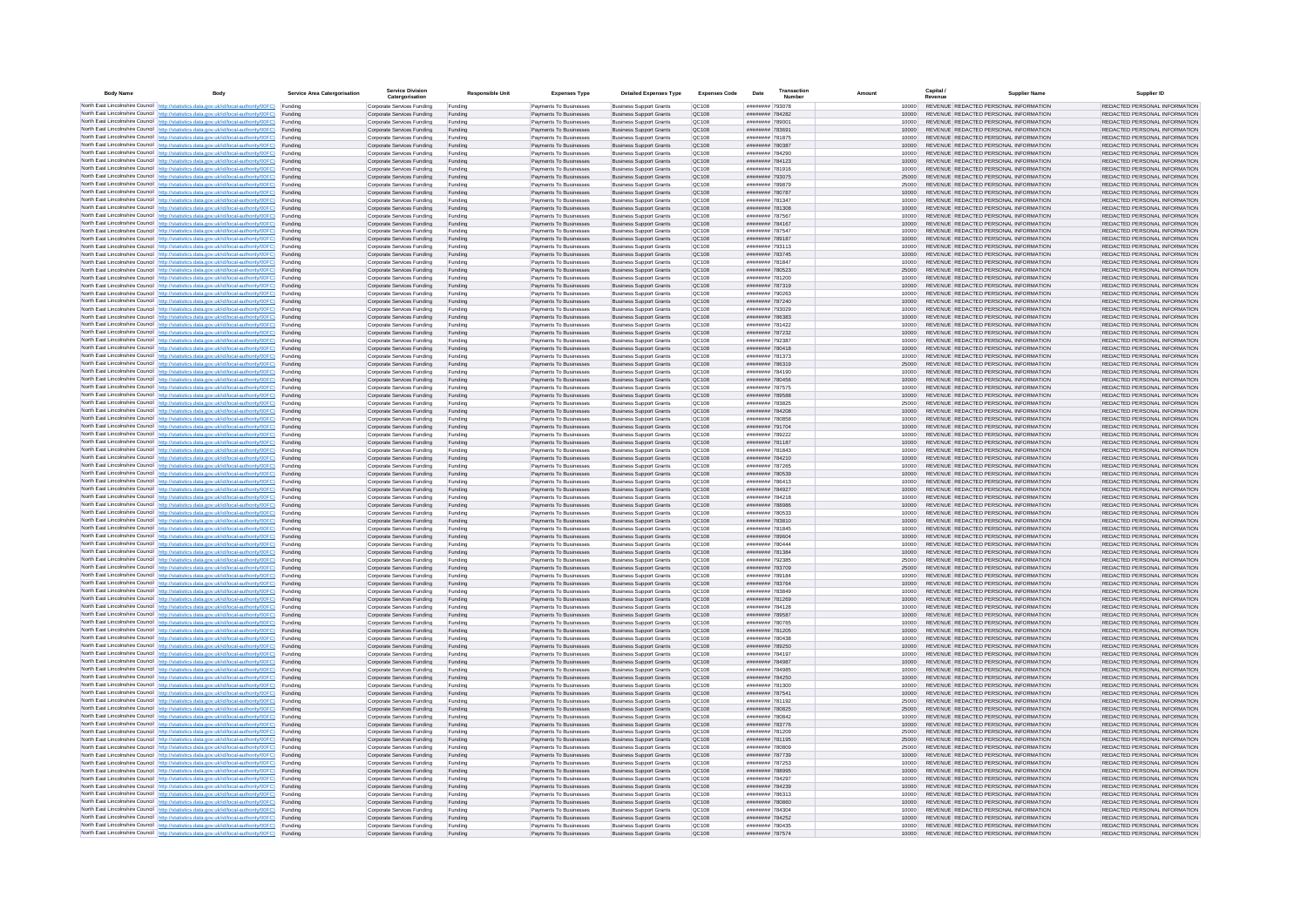| <b>Body Name</b> |                                                                                                                                                                                                  | Service Area Catergorisation | Service Divisio<br>Catergorisation                       | <b>Responsible Unit</b> | <b>Expenses Type</b>                             | <b>Detailed Expenses Type</b>                                    | <b>Expenses Code</b>  | Date                               | Transactio<br>Numbe |                | Capital /<br>Revenue | <b>Supplier Nam</b>                                                            | Supplier ID                                                    |
|------------------|--------------------------------------------------------------------------------------------------------------------------------------------------------------------------------------------------|------------------------------|----------------------------------------------------------|-------------------------|--------------------------------------------------|------------------------------------------------------------------|-----------------------|------------------------------------|---------------------|----------------|----------------------|--------------------------------------------------------------------------------|----------------------------------------------------------------|
|                  | North East Lincolnshire Council http://statistics.data.gov.uk/id/local-authority/00FC) Funding                                                                                                   |                              | Corporate Services Funding                               | Funding                 | Payments To Businesses                           | <b>Business Support Grants</b>                                   | QC108                 | ######## 780450                    |                     | 10000          |                      | REVENUE REDACTED PERSONAL INFORMATION                                          | REDACTED PERSONAL INFORMATION                                  |
|                  | North East Lincolnshire Council http://statistics.data.gov.uk/id/local-authority/00FC) Funding                                                                                                   |                              | Corporate Services Funding                               | Funding                 | Payments To Businesses                           | <b>Business Support Grants</b>                                   | QC108                 | ######## 78965*                    |                     | 25000          |                      | REVENUE REDACTED PERSONAL INFORMATION                                          | REDACTED PERSONAL INFORMATION                                  |
|                  | North East Lincolnshire Council http://statistics.data.gov.uk/id/local-authority/00FC)<br>North East Lincolnshire Council http://statistics.data.gov.uk/id/local-authority/00FC)                 | Funding<br>Funding           | Corporate Services Funding<br>Corporate Services Funding | Funding<br>Funding      | Payments To Businesses<br>Payments To Businesses | <b>Business Support Grants</b><br><b>Business Support Grants</b> | OC108<br>QC108        | ######## 789151<br>######## 787572 |                     | 25000<br>10000 |                      | REVENUE REDACTED PERSONAL INFORMATION<br>REVENUE REDACTED PERSONAL INFORMATION | REDACTED PERSONAL INFORMATION<br>REDACTED PERSONAL INFORMATION |
|                  | North East Lincolnshire Council http://statistics.data.gov.uk/id/local-authority/00FC) Funding                                                                                                   |                              | Corporate Services Funding                               | Funding                 | Payments To Businesses                           | <b>Business Support Grants</b>                                   | OC108                 | REBORT BREEFER                     |                     | 10000          |                      | REVENUE REDACTED PERSONAL INFORMATION                                          | REDACTED PERSONAL INFORMATION                                  |
|                  | North East Lincolnshire Council http://statistics.data.gov.uk/id/local-authority/00FC)                                                                                                           | Funding                      | Corporate Services Funding                               | Funding                 | Payments To Businesses                           | <b>Business Support Grants</b>                                   | OC108                 | ######## 789243                    |                     | 25000          |                      | REVENUE REDACTED PERSONAL INFORMATION                                          | REDACTED PERSONAL INFORMATION                                  |
|                  | North East Lincolnshire Council http://statistics.data.gov.uk/id/local-authority/00FC)                                                                                                           | Funding                      | Corporate Services Funding                               | Funding                 | Payments To Businesses                           | <b>Business Support Grants</b>                                   | QC108                 | ######## 781915                    |                     | 10000          |                      | REVENUE REDACTED PERSONAL INFORMATION                                          | REDACTED PERSONAL INFORMATION                                  |
|                  | North East Lincolnshire Council http://statistics.data.gov.uk/id/local-authority/00FC)<br>North East Lincolnshire Council http://statistics.data.gov.uk/id/local-authority/00FC)                 | Funding<br>Funding           | Corporate Services Funding<br>Corporate Services Funding | Funding<br>Funding      | Payments To Businesses<br>Payments To Businesses | <b>Business Support Grants</b><br><b>Business Support Grants</b> | QC108<br>QC108        | ######## 780413<br>######## 789234 |                     | 10000<br>25000 |                      | REVENUE REDACTED PERSONAL INFORMATION<br>REVENUE REDACTED PERSONAL INFORMATION | REDACTED PERSONAL INFORMATION<br>REDACTED PERSONAL INFORMATION |
|                  | North East Lincolnshire Council http://statistics.data.gov.uk/id/local-authority/00FC)                                                                                                           | Funding                      | Corporate Services Funding                               | Funding                 | Payments To Businesses                           | <b>Business Support Grants</b>                                   | QC108                 | ######## 789867                    |                     | 10000          |                      | REVENUE REDACTED PERSONAL INFORMATION                                          | REDACTED PERSONAL INFORMATION                                  |
|                  | North East Lincolnshire Council http://statistics.data.gov.uk/id/local-authority/00FC) Funding                                                                                                   |                              | Corporate Services Funding                               | Funding                 | Payments To Businesses                           | <b>Business Support Grants</b>                                   | QC108                 | ######## 787271                    |                     | 10000          |                      | REVENUE REDACTED PERSONAL INFORMATION                                          | REDACTED PERSONAL INFORMATION                                  |
|                  | North East Lincolnshire Council http://statistics.data.gov.uk/id/local-authority/00FC) Funding<br>North East Lincolnshire Council http://statistics.data.gov.uk/id/local-authority/00FC)         | Funding                      | Corporate Services Funding<br>Corporate Services Funding | Funding<br>Funding      | Payments To Businesses<br>Payments To Businesses | <b>Business Support Grants</b><br><b>Business Support Grants</b> | QC108<br>QC108        | ######## 789013<br>######## 787501 |                     | 10000<br>10000 |                      | REVENUE REDACTED PERSONAL INFORMATION<br>REVENUE REDACTED PERSONAL INFORMATION | REDACTED PERSONAL INFORMATION<br>REDACTED PERSONAL INFORMATION |
|                  | North East Lincolnshire Council http://statistics.data.gov.uk/id/local-authority/00FC)                                                                                                           | Funding                      | Corporate Services Funding                               | Funding                 | Payments To Businesses                           | <b>Business Support Grants</b>                                   | QC108                 | ######## 789199                    |                     | 25000          |                      | REVENUE REDACTED PERSONAL INFORMATION                                          | REDACTED PERSONAL INFORMATION                                  |
|                  | North East Lincolnshire Council http://statistics.data.gov.uk/id/local-authority/00FC)                                                                                                           | Funding                      | Corporate Services Funding                               | Funding                 | Payments To Businesses                           | <b>Business Support Grants</b>                                   | QC108                 | ######## 791715                    |                     | 10000          |                      | REVENUE REDACTED PERSONAL INFORMATION                                          | REDACTED PERSONAL INFORMATION                                  |
|                  | North East Lincolnshire Council http://statistics.data.gov.uk/id/local-authority/00FC) Funding                                                                                                   |                              | Corporate Services Funding                               | Funding                 | Payments To Businesses                           | <b>Business Support Grants</b>                                   | QC108                 | ######## 781898                    |                     | 10000          |                      | REVENUE REDACTED PERSONAL INFORMATION                                          | REDACTED PERSONAL INFORMATION                                  |
|                  | North East Lincolnshire Council http://statistics.data.gov.uk/id/local-authority/00FC)<br>North East Lincolnshire Council http://statistics.data.gov.uk/id/local-authority/00FC) Funding         | Funding                      | Corporate Services Funding<br>Corporate Services Funding | Funding<br>Funding      | Payments To Businesse<br>Payments To Businesses  | <b>Business Support Grants</b><br><b>Business Support Grants</b> | QC108<br>QC108        | ######## 781430<br>######## 791747 |                     | 10000<br>10000 |                      | REVENUE REDACTED PERSONAL INFORMATION<br>REVENUE REDACTED PERSONAL INFORMATION | REDACTED PERSONAL INFORMATION<br>REDACTED PERSONAL INFORMATION |
|                  | North East Lincolnshire Council http://statistics.data.gov.uk/id/local-authority/00FC) Funding                                                                                                   |                              | Corporate Services Funding                               | Funding                 | Payments To Businesses                           | <b>Business Support Grants</b>                                   | QC108                 | ######## 791749                    |                     | 10000          |                      | REVENUE REDACTED PERSONAL INFORMATION                                          | REDACTED PERSONAL INFORMATION                                  |
|                  | North East Lincolnshire Council http://statistics.data.gov.uk/id/local-authority/00FC) Funding                                                                                                   |                              | Corporate Services Funding                               | Funding                 | Payments To Businesses                           | <b>Business Support Grants</b>                                   | QC108                 | ######## 789135                    |                     | 10000          |                      | REVENUE REDACTED PERSONAL INFORMATION                                          | REDACTED PERSONAL INFORMATION                                  |
|                  | North East Lincolnshire Council http://statistics.data.gov.uk/id/local-authority/00FC) Funding<br>North East Lincolnshire Council http://statistics.data.gov.uk/id/local-authority/00FC)         |                              | Corporate Services Funding                               | Funding                 | Payments To Businesses                           | <b>Business Support Grants</b>                                   | QC108                 | ######## 780442                    |                     | 10000          |                      | REVENUE REDACTED PERSONAL INFORMATION                                          | REDACTED PERSONAL INFORMATION                                  |
|                  | North East Lincolnshire Council http://statistics.data.gov.uk/id/local-authority/00FC)                                                                                                           | Funding<br>Funding           | Corporate Services Funding<br>Corporate Services Funding | Funding<br>Funding      | Payments To Businesses<br>Payments To Businesses | <b>Business Support Grants</b><br><b>Business Support Grants</b> | QC108<br>QC108        | ######## 790261<br>######## 780810 |                     | 10000<br>10000 |                      | REVENUE REDACTED PERSONAL INFORMATION<br>REVENUE REDACTED PERSONAL INFORMATION | REDACTED PERSONAL INFORMATION<br>REDACTED PERSONAL INFORMATION |
|                  | North East Lincolnshire Council http://statistics.data.gov.uk/id/local-authority/00FC)                                                                                                           | Funding                      | Corporate Services Funding                               | Funding                 | Payments To Businesses                           | <b>Business Support Grants</b>                                   | <b>OC108</b>          | ######## 784990                    |                     | 10000          |                      | REVENUE REDACTED PERSONAL INFORMATION                                          | REDACTED PERSONAL INFORMATION                                  |
|                  | North East Lincolnshire Council http://statistics.data.gov.uk/id/local-authority/00FC) Funding                                                                                                   |                              | Corporate Services Funding                               | Funding                 | Payments To Businesses                           | <b>Business Support Grants</b>                                   | QC108                 | ######## 781994                    |                     |                |                      | REVENUE REDACTED PERSONAL INFORMATION                                          | REDACTED PERSONAL INFORMATION                                  |
|                  | North East Lincolnshire Council http://statistics.data.gov.uk/id/local-authority/00FC)                                                                                                           | Funding                      | Corporate Services Funding                               | Funding                 | Payments To Businesses                           | <b>Business Support Grants</b>                                   | QC108<br>OC108        | ######## 789141<br>######## 781388 |                     | 10000          |                      | REVENUE REDACTED PERSONAL INFORMATION<br>REVENUE REDACTED PERSONAL INFORMATION | REDACTED PERSONAL INFORMATION                                  |
|                  | North East Lincolnshire Council http://statistics.data.gov.uk/id/local-authority/00FC)<br>North East Lincolnshire Council http://statistics.data.gov.uk/id/local-authority/00FC)                 | Funding<br>Funding           | Corporate Services Funding<br>Corporate Services Funding | Funding<br>Funding      | Payments To Businesses<br>Payments To Businesses | <b>Business Support Grants</b><br><b>Business Support Grants</b> | QC108                 | ######## 787536                    |                     | 10000<br>10000 |                      | REVENUE REDACTED PERSONAL INFORMATION                                          | REDACTED PERSONAL INFORMATION<br>REDACTED PERSONAL INFORMATION |
|                  | North East Lincolnshire Council http://statistics.data.gov.uk/id/local-authority/00FC) Funding                                                                                                   |                              | Corporate Services Funding                               | Funding                 | Payments To Businesses                           | <b>Business Sunnort Grants</b>                                   | OC108                 | ######## 787570                    |                     | 10000          |                      | REVENUE REDACTED PERSONAL INFORMATION                                          | REDACTED PERSONAL INFORMATION                                  |
|                  | North East Lincolnshire Council http://statistics.data.gov.uk/id/local-authority/00FC) Funding                                                                                                   |                              | Corporate Services Funding                               | Funding                 | Payments To Businesses                           | <b>Business Support Grants</b>                                   | <b>OC108</b>          | ######## 784254                    |                     | 10000          |                      | REVENUE REDACTED PERSONAL INFORMATION                                          | REDACTED PERSONAL INFORMATION                                  |
|                  | North East Lincolnshire Council http://statistics.data.gov.uk/id/local-authority/00FC)                                                                                                           | Funding                      | Corporate Services Funding                               | Funding                 | Payments To Businesses                           | <b>Business Support Grants</b>                                   | QC108<br>QC108        | ######## 789642<br>######## 789643 |                     | 10000<br>10000 |                      | REVENUE REDACTED PERSONAL INFORMATION<br>REVENUE REDACTED PERSONAL INFORMATION | REDACTED PERSONAL INFORMATION<br>REDACTED PERSONAL INFORMATION |
|                  | North East Lincolnshire Council http://statistics.data.gov.uk/id/local-authority/00FC)<br>North East Lincolnshire Council   http://statistics.data.gov.uk/id/local-authority/00FC)               | Funding<br>Funding           | Corporate Services Funding<br>Corporate Services Funding | Funding<br>Funding      | Payments To Businesses<br>Payments To Businesses | <b>Business Support Grants</b><br><b>Business Support Grants</b> | QC108                 | ######## 783752                    |                     | 10000          |                      | REVENUE REDACTED PERSONAL INFORMATION                                          | REDACTED PERSONAL INFORMATION                                  |
|                  | North East Lincolnshire Council http://statistics.data.gov.uk/id/local-authority/00FC) Funding                                                                                                   |                              | Corporate Services Funding                               | Funding                 | Payments To Businesses                           | <b>Business Support Grants</b>                                   | QC108                 | ######## 789188                    |                     | 10000          |                      | REVENUE REDACTED PERSONAL INFORMATION                                          | REDACTED PERSONAL INFORMATION                                  |
|                  | North East Lincolnshire Council http://statistics.data.gov.uk/id/local-authority/00FC)                                                                                                           | Funding                      | Corporate Services Funding                               | Funding                 | Payments To Businesses                           | <b>Business Support Grants</b>                                   | QC108                 | ######## 783753                    |                     | 10000          |                      | REVENUE REDACTED PERSONAL INFORMATION                                          | REDACTED PERSONAL INFORMATION                                  |
|                  | North East Lincolnshire Council http://statistics.data.gov.uk/id/local-authority/00FC)<br>North East Lincolnshire Council http://statistics.data.gov.uk/id/local-authority/00FC) Funding         | Funding                      | Corporate Services Funding<br>Corporate Services Funding | Funding<br>Funding      | Payments To Businesses<br>Payments To Businesses | <b>Business Support Grants</b><br><b>Business Support Grants</b> | QC108<br>QC108        | ######## 784186<br>######## 789003 |                     | 10000<br>10000 |                      | REVENUE REDACTED PERSONAL INFORMATION<br>REVENUE REDACTED PERSONAL INFORMATION | REDACTED PERSONAL INFORMATION<br>REDACTED PERSONAL INFORMATION |
|                  | North East Lincolnshire Council http://statistics.data.gov.uk/id/local-authority/00FC) Funding                                                                                                   |                              | Corporate Services Funding                               | Funding                 | Payments To Businesses                           | <b>Business Support Grants</b>                                   | OC108                 | ######## 781415                    |                     | 10000          |                      | REVENUE REDACTED PERSONAL INFORMATION                                          | REDACTED PERSONAL INFORMATION                                  |
|                  | North East Lincolnshire Council http://statistics.data.gov.uk/id/local-authority/00FC) Funding                                                                                                   |                              | Corporate Services Funding                               | Funding                 | Payments To Businesses                           | <b>Business Support Grants</b>                                   | OC108                 | ######## 784152                    |                     | 10000          |                      | REVENUE REDACTED PERSONAL INFORMATION                                          | REDACTED PERSONAL INFORMATION                                  |
|                  | North East Lincolnshire Council http://statistics.data.gov.uk/id/local-authority/00FC)                                                                                                           | Funding                      | Corporate Services Funding                               | Funding                 | Payments To Businesses                           | <b>Business Support Grants</b>                                   | QC108                 | ######## 780481                    |                     | 10000          |                      | REVENUE REDACTED PERSONAL INFORMATION                                          | REDACTED PERSONAL INFORMATION                                  |
|                  | North East Lincolnshire Council http://statistics.data.gov.uk/id/local-authority/00FC)<br>North East Lincolnshire Council http://statistics.data.gov.uk/id/local-authority/00FC)                 | Funding<br>Funding           | Corporate Services Funding<br>Corporate Services Funding | Funding<br>Funding      | Payments To Businesses<br>Payments To Businesses | <b>Business Support Grants</b><br><b>Business Support Grants</b> | QC108<br>QC108        | ######## 787522<br>######## 787523 |                     | 10000<br>10000 |                      | REVENUE REDACTED PERSONAL INFORMATION<br>REVENUE REDACTED PERSONAL INFORMATION | REDACTED PERSONAL INFORMATION<br>REDACTED PERSONAL INFORMATION |
|                  | North East Lincolnshire Council http://statistics.data.gov.uk/id/local-authority/00FC)                                                                                                           | Funding                      | Corporate Services Funding                               | Funding                 | Payments To Businesses                           | <b>Business Support Grants</b>                                   | QC108                 | ######## 786308                    |                     | 25000          |                      | REVENUE REDACTED PERSONAL INFORMATION                                          | REDACTED PERSONAL INFORMATION                                  |
|                  | North East Lincolnshire Council http://statistics.data.gov.uk/id/local-authority/00FC)                                                                                                           | Funding                      | Corporate Services Funding                               | Funding                 | Payments To Businesses                           | <b>Business Support Grants</b>                                   | QC108                 | ######## 780536                    |                     | 10000          |                      | REVENUE REDACTED PERSONAL INFORMATION                                          | REDACTED PERSONAL INFORMATION                                  |
|                  | North East Lincolnshire Council http://statistics.data.gov.uk/id/local-authority/00FC) Funding                                                                                                   |                              | Corporate Services Funding                               | Funding                 | Payments To Businesses                           | <b>Business Support Grants</b>                                   | QC108                 | ######## 793070                    |                     | 10000          |                      | REVENUE REDACTED PERSONAL INFORMATION                                          | REDACTED PERSONAL INFORMATION                                  |
|                  | North East Lincolnshire Council http://statistics.data.gov.uk/id/local-authority/00FC)<br>North East Lincolnshire Council http://statistics.data.gov.uk/id/local-authority/00FC)                 | Funding<br>Funding           | Corporate Services Funding<br>Corporate Services Funding | Funding<br>Funding      | Payments To Businesses<br>Payments To Businesses | <b>Business Support Grants</b><br><b>Business Support Grants</b> | QC108<br>QC108        | ######## 791741<br>HUUUUUU 7R4896  |                     | 10000<br>10000 |                      | REVENUE REDACTED PERSONAL INFORMATION<br>REVENUE REDACTED PERSONAL INFORMATION | REDACTED PERSONAL INFORMATION<br>REDACTED PERSONAL INFORMATION |
|                  | North East Lincolnshire Council http://statistics.data.gov.uk/id/local-authority/00FC)                                                                                                           | Funding                      | Corporate Services Funding                               | Funding                 | Payments To Businesses                           | <b>Business Support Grants</b>                                   | QC108                 | ######## 790291                    |                     | 10000          |                      | REVENUE REDACTED PERSONAL INFORMATION                                          | REDACTED PERSONAL INFORMATION                                  |
|                  | North East Lincolnshire Council http://statistics.data.gov.uk/id/local-authority/00FC)                                                                                                           | Funding                      | Corporate Services Funding                               | Funding                 | Payments To Businesses                           | <b>Business Support Grants</b>                                   | QC108                 | ######## 789589                    |                     | 10000          |                      | REVENUE REDACTED PERSONAL INFORMATION                                          | REDACTED PERSONAL INFORMATION                                  |
|                  | North East Lincolnshire Council http://statistics.data.gov.uk/id/local-authority/00FC)<br>North East Lincolnshire Council http://statistics.data.gov.uk/id/local-authority/00FC) Funding         | Funding                      | Corporate Services Funding                               | Funding                 | Payments To Businesses                           | <b>Business Support Grants</b><br><b>Business Support Grants</b> | QC108<br>QC108        | ######## 787743<br>######## 787255 |                     | 10000          |                      | REVENUE REDACTED PERSONAL INFORMATION<br>REVENUE REDACTED PERSONAL INFORMATION | REDACTED PERSONAL INFORMATION<br>REDACTED PERSONAL INFORMATION |
|                  | North East Lincolnshire Council http://statistics.data.gov.uk/id/local-authority/00FC) Funding                                                                                                   |                              | Corporate Services Funding<br>Corporate Services Funding | Funding<br>Funding      | Payments To Businesses<br>Payments To Businesses | <b>Business Support Grants</b>                                   | QC108                 | ######## 786369                    |                     | 10000<br>10000 |                      | REVENUE REDACTED PERSONAL INFORMATION                                          | REDACTED PERSONAL INFORMATION                                  |
|                  | North East Lincolnshire Council http://statistics.data.gov.uk/id/local-authority/00FC)                                                                                                           | Funding                      | Corporate Services Funding                               | Funding                 | Payments To Businesses                           | <b>Business Support Grants</b>                                   | QC108                 | ######## 789641                    |                     | 10000          |                      | REVENUE REDACTED PERSONAL INFORMATION                                          | REDACTED PERSONAL INFORMATION                                  |
|                  | North East Lincolnshire Council http://statistics.data.gov.uk/id/local-authority/00FC)                                                                                                           | Funding                      | Corporate Services Funding                               | Funding                 | Payments To Businesses                           | <b>Business Support Grants</b>                                   | QC108                 | ######## 784943                    |                     | 10000          |                      | REVENUE REDACTED PERSONAL INFORMATION                                          | REDACTED PERSONAL INFORMATION                                  |
|                  | North East Lincolnshire Council http://statistics.data.gov.uk/id/local-authority/00FC)<br>North East Lincolnshire Council http://statistics.data.gov.uk/id/local-authority/00FC)                 | Funding<br>Funding           | Corporate Services Funding<br>Corporate Services Funding | Funding<br>Funding      | Payments To Businesses<br>Payments To Businesses | <b>Business Support Grants</b><br><b>Business Support Grants</b> | OC108<br><b>OC108</b> | ######## 781215<br>######## 786307 |                     | 10000<br>10000 |                      | REVENUE REDACTED PERSONAL INFORMATION<br>REVENUE REDACTED PERSONAL INFORMATION | REDACTED PERSONAL INFORMATION<br>REDACTED PERSONAL INFORMATION |
|                  | North East Lincolnshire Council http://statistics.data.gov.uk/id/local-authority/00FC)                                                                                                           | Funding                      | Corporate Services Funding                               | Funding                 | Payments To Businesses                           | <b>Business Support Grants</b>                                   | QC108                 | FRORT BREEFER                      |                     | 10000          |                      | REVENUE REDACTED PERSONAL INFORMATION                                          | REDACTED PERSONAL INFORMATION                                  |
|                  | North East Lincolnshire Council http://statistics.data.gov.uk/id/local-authority/00FC)                                                                                                           | Funding                      | Corporate Services Funding                               | Funding                 | Payments To Businesses                           | <b>Business Support Grants</b>                                   | QC108                 | ######## 784234                    |                     | 25000          |                      | REVENUE REDACTED PERSONAL INFORMATION                                          | REDACTED PERSONAL INFORMATION                                  |
|                  | North East Lincolnshire Council http://statistics.data.gov.uk/id/local-authority/00FC) Funding                                                                                                   |                              | Corporate Services Funding                               | Funding                 | Payments To Businesses                           | <b>Business Support Grants</b>                                   | QC108                 | ######## 781921                    |                     | 10000          |                      | REVENUE REDACTED PERSONAL INFORMATION<br>REVENUE REDACTED PERSONAL INFORMATION | REDACTED PERSONAL INFORMATION                                  |
|                  | North East Lincolnshire Council http://statistics.data.gov.uk/id/local-authority/00FC) Funding<br>North East Lincolnshire Council http://statistics.data.gov.uk/id/local-authority/00FC) Funding |                              | Corporate Services Funding<br>Corporate Services Funding | Funding<br>Funding      | Payments To Businesses<br>Payments To Businesses | <b>Business Support Grants</b><br><b>Business Support Grants</b> | QC108<br><b>QC108</b> | ######## 780428<br>######## 787279 |                     | 10000<br>10000 |                      | REVENUE REDACTED PERSONAL INFORMATION                                          | REDACTED PERSONAL INFORMATION<br>REDACTED PERSONAL INFORMATION |
|                  | North East Lincolnshire Council http://statistics.data.gov.uk/id/local-authority/00FC)                                                                                                           | Funding                      | Corporate Services Funding                               | Funding                 | Payments To Businesses                           | <b>Business Support Grants</b>                                   | QC108                 | ######## 781275                    |                     | 25000          |                      | REVENUE REDACTED PERSONAL INFORMATION                                          | REDACTED PERSONAL INFORMATION                                  |
|                  | North East Lincolnshire Council http://statistics.data.gov.uk/id/local-authority/00FC)                                                                                                           | Funding                      | Corporate Services Funding                               | Funding                 | Payments To Businesses                           | <b>Business Support Grants</b>                                   | OC108                 | ######## 783695                    |                     | 10000          |                      | REVENUE REDACTED PERSONAL INFORMATION                                          | REDACTED PERSONAL INFORMATION                                  |
|                  | North East Lincolnshire Council http://statistics.data.gov.uk/id/local-authority/00FC)<br>North East Lincolnshire Council http://statistics.data.gov.uk/id/local-authority/00FC)                 | Funding<br>Funding           | Corporate Services Funding<br>Corporate Services Funding | Funding<br>Funding      | Payments To Businesses<br>Payments To Businesses | <b>Business Support Grants</b><br><b>Business Support Grants</b> | <b>OC108</b><br>OC108 | ######## 789874<br>######## 783692 |                     | 25000<br>10000 |                      | REVENUE REDACTED PERSONAL INFORMATION<br>REVENUE REDACTED PERSONAL INFORMATION | REDACTED PERSONAL INFORMATION<br>REDACTED PERSONAL INFORMATION |
|                  | North East Lincolnshire Council http://statistics.data.gov.uk/id/local-authority/00FC)                                                                                                           | Funding                      | Corporate Services Funding                               | Funding                 | Payments To Businesses                           | <b>Business Support Grants</b>                                   | QC108                 | ####### 783786                     |                     | 10000          |                      | REVENUE REDACTED PERSONAL INFORMATION                                          | REDACTED PERSONAL INFORMATION                                  |
|                  | North East Lincolnshire Council http://statistics.data.gov.uk/id/local-authority/00FC)                                                                                                           | Funding                      | Corporate Services Funding                               | Funding                 | Payments To Businesses                           | <b>Business Support Grants</b>                                   | QC108                 | ######## 786322                    |                     | 10000          |                      | REVENUE REDACTED PERSONAL INFORMATION                                          | REDACTED PERSONAL INFORMATION                                  |
|                  | North East Lincolnshire Council   http://statistics.data.gov.uk/id/local-authority/00FC)                                                                                                         | Funding                      | Corporate Services Funding                               | Funding                 | Payments To Businesses                           | <b>Business Support Grants</b>                                   | QC108                 | ####### 780461                     |                     | 10000          |                      | REVENUE REDACTED PERSONAL INFORMATION                                          | REDACTED PERSONAL INFORMATION                                  |
|                  | North East Lincolnshire Council http://statistics.data.gov.uk/id/local-authority/00FC) Funding<br>North East Lincolnshire Council http://statistics.data.gov.uk/id/local-authority/00FC) Funding |                              | Corporate Services Funding<br>Corporate Services Funding | Funding<br>Funding      | Payments To Businesses<br>Payments To Businesses | <b>Business Support Grants</b><br><b>Business Support Grants</b> | <b>QC108</b><br>QC108 | ######## 781372<br>######## 783832 |                     | 10000<br>10000 |                      | REVENUE REDACTED PERSONAL INFORMATION<br>REVENUE REDACTED PERSONAL INFORMATION | REDACTED PERSONAL INFORMATION<br>REDACTED PERSONAL INFORMATION |
|                  | North East Lincolnshire Council http://statistics.data.gov.uk/id/local-authority/00FC) Funding                                                                                                   |                              | Corporate Services Funding                               | Funding                 | Payments To Businesses                           | <b>Business Support Grants</b>                                   | QC108                 | ######## 784997                    |                     | 10000          |                      | REVENUE REDACTED PERSONAL INFORMATION                                          | REDACTED PERSONAL INFORMATION                                  |
|                  | North East Lincolnshire Council http://statistics.data.gov.uk/id/local-authority/00FC)                                                                                                           | Funding                      | Corporate Services Funding                               | Funding                 | Payments To Businesses                           | <b>Business Support Grants</b>                                   | OC108                 | ######## 783777                    |                     | 10000          |                      | REVENUE REDACTED PERSONAL INFORMATION                                          | REDACTED PERSONAL INFORMATION                                  |
|                  | North East Lincolnshire Council http://statistics.data.gov.uk/id/local-authority/00FC) Funding                                                                                                   | Funding                      | Corporate Services Funding<br>Corporate Services Funding | Funding<br>Funding      | Payments To Businesses<br>Payments To Businesses | <b>Business Support Grants</b><br><b>Business Support Grants</b> | QC108<br>QC108        | ######## 781945<br>######## 780396 |                     | 10000<br>10000 |                      | REVENUE REDACTED PERSONAL INFORMATION<br>REVENUE REDACTED PERSONAL INFORMATION | REDACTED PERSONAL INFORMATION<br>REDACTED PERSONAL INFORMATION |
|                  | North East Lincolnshire Council http://statistics.data.gov.uk/id/local-authority/00FC)<br>North East Lincolnshire Council http://statistics.data.gov.uk/id/local-authority/00FC)                 | Funding                      | Corporate Services Funding                               | Funding                 | Payments To Businesses                           | <b>Business Support Grants</b>                                   | QC108                 | ######## 780833                    |                     | 10000          |                      | REVENUE REDACTED PERSONAL INFORMATION                                          | REDACTED PERSONAL INFORMATION                                  |
|                  | North East Lincolnshire Council http://statistics.data.gov.uk/id/local-authority/00FC)                                                                                                           | Funding                      | Corporate Services Funding                               | Funding                 | Payments To Businesses                           | <b>Business Support Grants</b>                                   | QC108                 | ######## 784129                    |                     | 10000          |                      | REVENUE REDACTED PERSONAL INFORMATION                                          | REDACTED PERSONAL INFORMATION                                  |
|                  | North East Lincolnshire Council http://statistics.data.gov.uk/id/local-authority/00FC)                                                                                                           | Funding                      | Corporate Services Funding                               | Funding                 | Payments To Businesses                           | <b>Business Support Grants</b>                                   | QC108                 | ######## 793098                    |                     | 10000          |                      | REVENUE REDACTED PERSONAL INFORMATION                                          | REDACTED PERSONAL INFORMATION                                  |
|                  | North East Lincolnshire Council http://statistics.data.gov.uk/id/local-authority/00FC) Funding<br>North East Lincolnshire Council http://statistics.data.gov.uk/id/local-authority/00FC) Funding |                              | Corporate Services Funding<br>Corporate Services Funding | Funding<br>Funding      | Payments To Businesses<br>Payments To Businesses | <b>Business Support Grants</b><br><b>Business Support Grants</b> | QC108<br>QC108        | ######## 781221<br>######## 781288 |                     | 10000<br>10000 |                      | REVENUE REDACTED PERSONAL INFORMATION<br>REVENUE REDACTED PERSONAL INFORMATION | REDACTED PERSONAL INFORMATION<br>REDACTED PERSONAL INFORMATION |
|                  | North East Lincolnshire Council http://statistics.data.gov.uk/id/local-authority/00FC)                                                                                                           | Funding                      | Corporate Services Funding                               | Funding                 | Payments To Businesses                           | <b>Business Support Grants</b>                                   | QC108                 | ######## 783693                    |                     | 10000          |                      | REVENUE REDACTED PERSONAL INFORMATION                                          | REDACTED PERSONAL INFORMATION                                  |
|                  | North East Lincolnshire Council http://statistics.data.gov.uk/id/local-authority/00FC)                                                                                                           | Funding                      | Corporate Services Funding                               | Funding                 | Payments To Businesses                           | <b>Business Support Grants</b>                                   | OC108                 | <b>####### 780369</b>              |                     | 10000          |                      | REVENUE REDACTED PERSONAL INFORMATION                                          | REDACTED PERSONAL INFORMATION                                  |
|                  | North East Lincolnshire Council http://statistics.data.gov.uk/id/local-authority/00FC)                                                                                                           | Funding                      | Corporate Services Funding                               | Funding                 | Payments To Businesses                           | <b>Business Support Grants</b>                                   | QC108                 | ######## 782037                    |                     | 10000          |                      | REVENUE REDACTED PERSONAL INFORMATION                                          | REDACTED PERSONAL INFORMATION                                  |
|                  | North East Lincolnshire Council http://statistics.data.gov.uk/id/local-authority/00FC) Funding<br>North East Lincolnshire Council http://statistics.data.gov.uk/id/local-authority/00FC) Funding |                              | Corporate Services Funding<br>Corporate Services Funding | Funding<br>Funding      | Payments To Businesses<br>Payments To Businesses | <b>Business Support Grants</b><br><b>Business Support Grants</b> | QC108<br>QC108        | ######## 787544<br>######## 784124 |                     | 10000<br>10000 |                      | REVENUE REDACTED PERSONAL INFORMATION<br>REVENUE REDACTED PERSONAL INFORMATION | REDACTED PERSONAL INFORMATION<br>REDACTED PERSONAL INFORMATION |
|                  | North East Lincolnshire Council http://statistics.data.gov.uk/id/local-authority/00FC)                                                                                                           | Funding                      | Corporate Services Funding                               | Funding                 | Payments To Businesses                           | <b>Business Support Grants</b>                                   | QC108                 | ######## 789175                    |                     | 10000          |                      | REVENUE REDACTED PERSONAL INFORMATION                                          | REDACTED PERSONAL INFORMATION                                  |
|                  | North East Lincolnshire Council http://statistics.data.gov.uk/id/local-authority/00FC)                                                                                                           | Funding                      | Corporate Services Funding                               | Funding                 | Payments To Businesses                           | <b>Business Support Grants</b>                                   | QC108                 | ######## 783706                    |                     | 10000          |                      | REVENUE REDACTED PERSONAL INFORMATION                                          | REDACTED PERSONAL INFORMATION                                  |
|                  | North East Lincolnshire Council http://statistics.data.gov.uk/id/local-authority/00FC) Funding                                                                                                   |                              | Corporate Services Funding                               | Funding<br>Funding      | Payments To Businesses<br>Payments To Businesses | <b>Business Sunnort Grants</b>                                   | OC108<br><b>OC108</b> | ######## 780373<br>######## 781362 |                     | 25000<br>10000 |                      | REVENUE REDACTED PERSONAL INFORMATION<br>REVENUE REDACTED PERSONAL INFORMATION | REDACTED PERSONAL INFORMATION<br>REDACTED PERSONAL INFORMATION |
|                  | North East Lincolnshire Council http://statistics.data.gov.uk/id/local-authority/00FC)<br>North East Lincolnshire Council http://statistics.data.gov.uk/id/local-authority/00FC)                 | Funding<br>Funding           | Corporate Services Funding<br>Corporate Services Funding | Funding                 | Payments To Businesses                           | <b>Business Support Grants</b><br><b>Business Support Grants</b> | QC108                 | ######## 789855                    |                     | 15000          |                      | REVENUE REDACTED PERSONAL INFORMATION                                          | REDACTED PERSONAL INFORMATION                                  |
|                  | North East Lincolnshire Council   http://statistics.data.gov.uk/id/local-authority/00FC)                                                                                                         | Funding                      | Corporate Services Funding                               | Funding                 | Payments To Businesses                           | <b>Business Support Grants</b>                                   | QC108                 | ######## 789201                    |                     | 25000          |                      | REVENUE REDACTED PERSONAL INFORMATION                                          | REDACTED PERSONAL INFORMATION                                  |
|                  | North East Lincolnshire Council http://statistics.data.gov.uk/id/local-authority/00FC)                                                                                                           | Funding                      | Corporate Services Funding                               | Funding                 | Payments To Businesse                            | <b>Business Support Grants</b>                                   | QC108                 | ######## 787717                    |                     | 10000          |                      | REVENUE REDACTED PERSONAL INFORMATION                                          | REDACTED PERSONAL INFORMATION                                  |
|                  | North East Lincolnshire Council http://statistics.data.gov.uk/id/local-authority/00FC) Funding<br>North East Lincolnshire Council http://statistics.data.gov.uk/id/local-authority/00FC) Funding |                              | Corporate Services Funding<br>Corporate Services Funding | Funding<br>Funding      | Payments To Businesses<br>Payments To Businesses | <b>Business Support Grants</b><br><b>Business Support Grants</b> | QC108<br>QC108        | ######## 787556<br>######## 784947 |                     | 10000<br>25000 |                      | REVENUE REDACTED PERSONAL INFORMATION<br>REVENUE REDACTED PERSONAL INFORMATION | REDACTED PERSONAL INFORMATION<br>REDACTED PERSONAL INFORMATION |
|                  | North East Lincolnshire Council http://statistics.data.gov.uk/id/local-authority/00FC)                                                                                                           | Funding                      | Corporate Services Funding                               | Funding                 | Payments To Businesses                           | <b>Business Support Grants</b>                                   | QC108                 | ######## 780864                    |                     | 25000          |                      | REVENUE REDACTED PERSONAL INFORMATION                                          | REDACTED PERSONAL INFORMATION                                  |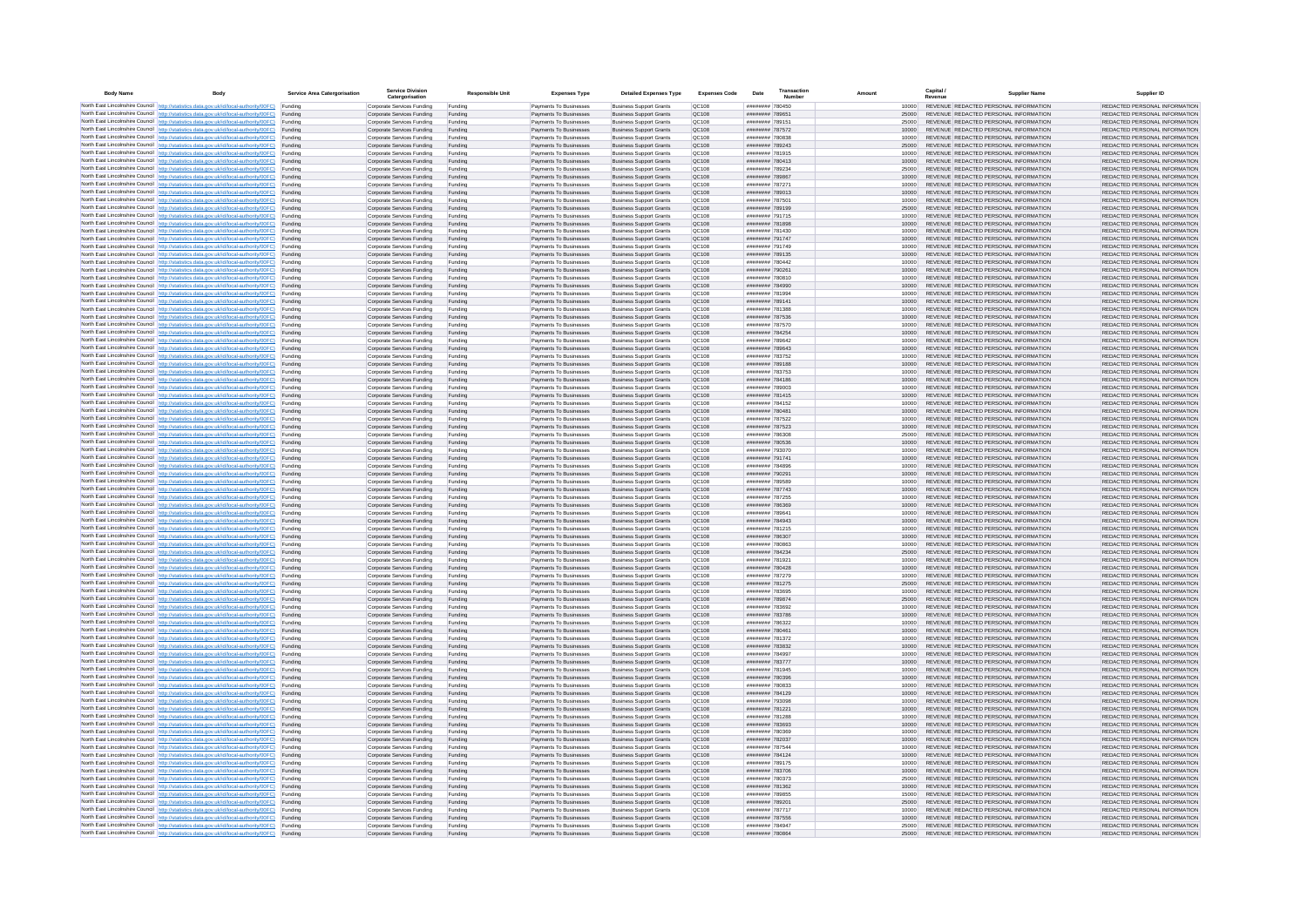| <b>Body Name</b> |                                                                                                                                                                                                  | Service Area Catergorisation | Service Divisio<br>Catergorisation                       | <b>Responsible Unit</b> | <b>Expenses Type</b>                             | <b>Detailed Expenses Type</b>                                    | <b>Expenses Code</b>         | Date                                 | Transactio<br>Numbe |                | Capital /<br>Revenue | <b>Supplier Nam</b>                                                            | Supplier ID                                                    |
|------------------|--------------------------------------------------------------------------------------------------------------------------------------------------------------------------------------------------|------------------------------|----------------------------------------------------------|-------------------------|--------------------------------------------------|------------------------------------------------------------------|------------------------------|--------------------------------------|---------------------|----------------|----------------------|--------------------------------------------------------------------------------|----------------------------------------------------------------|
|                  | North East Lincolnshire Council http://statistics.data.gov.uk/id/local-authority/00FC) Funding                                                                                                   |                              | Corporate Services Funding                               | Funding                 | Payments To Businesses                           | <b>Business Support Grants</b>                                   | QC108                        | ######## 78190                       |                     | 10000          |                      | REVENUE REDACTED PERSONAL INFORMATION                                          | REDACTED PERSONAL INFORMATION                                  |
|                  | North East Lincolnshire Council http://statistics.data.gov.uk/id/local-authority/00FC) Funding                                                                                                   |                              | Corporate Services Funding                               | Funding                 | Payments To Businesses                           | <b>Business Support Grants</b>                                   | QC108                        | ######## 787726                      |                     | 10000          |                      | REVENUE REDACTED PERSONAL INFORMATION                                          | REDACTED PERSONAL INFORMATION                                  |
|                  | North East Lincolnshire Council http://statistics.data.gov.uk/id/local-authority/00FC)<br>North East Lincolnshire Council http://statistics.data.gov.uk/id/local-authority/00FC)                 | Funding<br>Funding           | Corporate Services Funding<br>Corporate Services Funding | Funding<br>Funding      | Payments To Businesses<br>Payments To Businesses | <b>Business Support Grants</b><br><b>Business Support Grants</b> | OC108<br>QC108               | ######## 787506<br>######## 781261   |                     | 10000<br>10000 |                      | REVENUE REDACTED PERSONAL INFORMATION<br>REVENUE REDACTED PERSONAL INFORMATION | REDACTED PERSONAL INFORMATION<br>REDACTED PERSONAL INFORMATION |
|                  | North East Lincolnshire Council http://statistics.data.gov.uk/id/local-authority/00FC) Funding                                                                                                   |                              | Corporate Services Funding                               | Funding                 | Payments To Businesses                           | <b>Business Support Grants</b>                                   | OC108                        | ######## 789944                      |                     | 25000          |                      | REVENUE REDACTED PERSONAL INFORMATION                                          | REDACTED PERSONAL INFORMATION                                  |
|                  | North East Lincolnshire Council http://statistics.data.gov.uk/id/local-authority/00FC)                                                                                                           | Funding                      | Corporate Services Funding                               | Funding                 | Payments To Businesses                           | <b>Business Support Grants</b>                                   | OC108                        | ######## 780368                      |                     | 10000          |                      | REVENUE REDACTED PERSONAL INFORMATION                                          | REDACTED PERSONAL INFORMATION                                  |
|                  | North East Lincolnshire Council http://statistics.data.gov.uk/id/local-authority/00FC)                                                                                                           | Funding                      | Corporate Services Funding                               | Funding                 | Payments To Businesses                           | <b>Business Support Grants</b>                                   | QC108                        | ######## 784971                      |                     | 10000          |                      | REVENUE REDACTED PERSONAL INFORMATION                                          | REDACTED PERSONAL INFORMATION                                  |
|                  | North East Lincolnshire Council http://statistics.data.gov.uk/id/local-authority/00FC)<br>North East Lincolnshire Council http://statistics.data.gov.uk/id/local-authority/00FC)                 | Funding<br>Funding           | Corporate Services Funding<br>Corporate Services Funding | Funding<br>Funding      | Payments To Businesses<br>Payments To Businesses | <b>Business Support Grants</b><br><b>Business Support Grants</b> | QC108<br>QC108               | ######## 789166<br>######## 780840   |                     | 10000<br>10000 |                      | REVENUE REDACTED PERSONAL INFORMATION<br>REVENUE REDACTED PERSONAL INFORMATION | REDACTED PERSONAL INFORMATION<br>REDACTED PERSONAL INFORMATION |
|                  | North East Lincolnshire Council http://statistics.data.gov.uk/id/local-authority/00FC)                                                                                                           | Funding                      | Corporate Services Funding                               | Funding                 | Payments To Businesses                           | <b>Business Support Grants</b>                                   | QC108                        | ######## 781844                      |                     | 10000          |                      | REVENUE REDACTED PERSONAL INFORMATION                                          | REDACTED PERSONAL INFORMATION                                  |
|                  | North East Lincolnshire Council http://statistics.data.gov.uk/id/local-authority/00FC) Funding                                                                                                   |                              | Corporate Services Funding                               | Funding                 | Payments To Businesses                           | <b>Business Support Grants</b>                                   | QC108                        | ######## 786416                      |                     | 10000          |                      | REVENUE REDACTED PERSONAL INFORMATION                                          | REDACTED PERSONAL INFORMATION                                  |
|                  | North East Lincolnshire Council http://statistics.data.gov.uk/id/local-authority/00FC) Funding<br>North East Lincolnshire Council http://statistics.data.gov.uk/id/local-authority/00FC)         | Funding                      | Corporate Services Funding<br>Corporate Services Funding | Funding<br>Funding      | Payments To Businesses<br>Payments To Businesses | <b>Business Support Grants</b><br><b>Business Support Grants</b> | QC108<br>QC108               | ######## 783770<br>######## 787526   |                     | 10000<br>10000 |                      | REVENUE REDACTED PERSONAL INFORMATION<br>REVENUE REDACTED PERSONAL INFORMATION | REDACTED PERSONAL INFORMATION<br>REDACTED PERSONAL INFORMATION |
|                  | North East Lincolnshire Council http://statistics.data.gov.uk/id/local-authority/00FC)                                                                                                           | Funding                      | Corporate Services Funding                               | Funding                 | Payments To Businesses                           | <b>Business Support Grants</b>                                   | OC108                        | ######## 787558                      |                     | 10000          |                      | REVENUE REDACTED PERSONAL INFORMATION                                          | REDACTED PERSONAL INFORMATION                                  |
|                  | North East Lincolnshire Council http://statistics.data.gov.uk/id/local-authority/00FC)                                                                                                           | Funding                      | Corporate Services Funding                               | Funding                 | Payments To Businesses                           | <b>Business Support Grants</b>                                   | QC108                        | ######## 780817                      |                     | 10000          |                      | REVENUE REDACTED PERSONAL INFORMATION                                          | REDACTED PERSONAL INFORMATION                                  |
|                  | North East Lincolnshire Council http://statistics.data.gov.uk/id/local-authority/00FC) Funding                                                                                                   |                              | Corporate Services Funding                               | Funding                 | Payments To Businesses                           | <b>Business Support Grants</b>                                   | QC108                        | ######## 784182                      |                     | 10000          |                      | REVENUE REDACTED PERSONAL INFORMATION                                          | REDACTED PERSONAL INFORMATION                                  |
|                  | North East Lincolnshire Council http://statistics.data.gov.uk/id/local-authority/00FC)<br>North East Lincolnshire Council http://statistics.data.gov.uk/id/local-authority/00FC) Funding         | Funding                      | Corporate Services Funding<br>Corporate Services Funding | Funding<br>Funding      | Payments To Businesse<br>Payments To Businesses  | <b>Business Support Grants</b><br><b>Business Support Grants</b> | QC108<br>QC108               | ######## 788989<br>######## 787748   |                     | 10000<br>10000 |                      | REVENUE REDACTED PERSONAL INFORMATION<br>REVENUE REDACTED PERSONAL INFORMATION | REDACTED PERSONAL INFORMATION<br>REDACTED PERSONAL INFORMATION |
|                  | North East Lincolnshire Council http://statistics.data.gov.uk/id/local-authority/00FC) Funding                                                                                                   |                              | Corporate Services Funding                               | Funding                 | Payments To Businesses                           | <b>Business Support Grants</b>                                   | QC108                        | ######## 786336                      |                     | 10000          |                      | REVENUE REDACTED PERSONAL INFORMATION                                          | REDACTED PERSONAL INFORMATION                                  |
|                  | North East Lincolnshire Council http://statistics.data.gov.uk/id/local-authority/00FC) Funding                                                                                                   |                              | Corporate Services Funding                               | Funding                 | Payments To Businesses                           | <b>Business Support Grants</b>                                   | QC108                        | ######## 784978                      |                     | 25000          |                      | REVENUE REDACTED PERSONAL INFORMATION                                          | REDACTED PERSONAL INFORMATION                                  |
|                  | North East Lincolnshire Council http://statistics.data.gov.uk/id/local-authority/00FC) Funding<br>North East Lincolnshire Council http://statistics.data.gov.uk/id/local-authority/00FC)         |                              | Corporate Services Funding                               | Funding                 | Payments To Businesses                           | <b>Business Support Grants</b>                                   | QC108                        | ######## 786325                      |                     | 10000          |                      | REVENUE REDACTED PERSONAL INFORMATION                                          | REDACTED PERSONAL INFORMATION                                  |
|                  | North East Lincolnshire Council http://statistics.data.gov.uk/id/local-authority/00FC)                                                                                                           | Funding<br>Funding           | Corporate Services Funding<br>Corporate Services Funding | Funding<br>Funding      | Payments To Businesses<br>Payments To Businesses | <b>Business Support Grants</b><br><b>Business Support Grants</b> | QC108<br>QC108               | ######## 780496<br>######## 790276   |                     | 10000<br>10000 |                      | REVENUE REDACTED PERSONAL INFORMATION<br>REVENUE REDACTED PERSONAL INFORMATION | REDACTED PERSONAL INFORMATION<br>REDACTED PERSONAL INFORMATION |
|                  | North East Lincolnshire Council http://statistics.data.gov.uk/id/local-authority/00FC)                                                                                                           | Funding                      | Corporate Services Funding                               | Funding                 | Payments To Businesses                           | <b>Business Support Grants</b>                                   | <b>OC108</b>                 | ######## 789621                      |                     | 10000          |                      | REVENUE REDACTED PERSONAL INFORMATION                                          | REDACTED PERSONAL INFORMATION                                  |
|                  | North East Lincolnshire Council http://statistics.data.gov.uk/id/local-authority/00FC) Funding                                                                                                   |                              | Corporate Services Funding                               | Funding                 | Payments To Businesses                           | <b>Business Support Grants</b>                                   | QC108                        | ######## 784244                      |                     |                |                      | REVENUE REDACTED PERSONAL INFORMATION                                          | REDACTED PERSONAL INFORMATION                                  |
|                  | North East Lincolnshire Council http://statistics.data.gov.uk/id/local-authority/00FC)                                                                                                           | Funding                      | Corporate Services Funding                               | Funding                 | Payments To Businesses                           | <b>Business Support Grants</b>                                   | QC108                        | ######## 781313<br>######## 781930   |                     | 10000          |                      | REVENUE REDACTED PERSONAL INFORMATION                                          | REDACTED PERSONAL INFORMATION                                  |
|                  | North East Lincolnshire Council http://statistics.data.gov.uk/id/local-authority/00FC)<br>North East Lincolnshire Council http://statistics.data.gov.uk/id/local-authority/00FC)                 | Funding<br>Funding           | Corporate Services Funding<br>Corporate Services Funding | Funding<br>Funding      | Payments To Businesses<br>Payments To Businesses | <b>Business Support Grants</b><br><b>Business Support Grants</b> | OC108<br>QC108               | ######## 780517                      |                     | 10000<br>10000 |                      | REVENUE REDACTED PERSONAL INFORMATION<br>REVENUE REDACTED PERSONAL INFORMATION | REDACTED PERSONAL INFORMATION<br>REDACTED PERSONAL INFORMATION |
|                  | North East Lincolnshire Council http://statistics.data.gov.uk/id/local-authority/00FC) Funding                                                                                                   |                              | Corporate Services Funding                               | Funding                 | Payments To Businesses                           | <b>Business Sunnort Grants</b>                                   | OC108                        | ######## 789009                      |                     | 10000          |                      | REVENUE REDACTED PERSONAL INFORMATION                                          | REDACTED PERSONAL INFORMATION                                  |
|                  | North East Lincolnshire Council http://statistics.data.gov.uk/id/local-authority/00FC) Funding                                                                                                   |                              | Corporate Services Funding                               | Funding                 | Payments To Businesses                           | <b>Business Support Grants</b>                                   | <b>OC108</b>                 | ######## 792377                      |                     | 10000          |                      | REVENUE REDACTED PERSONAL INFORMATION                                          | REDACTED PERSONAL INFORMATION                                  |
|                  | North East Lincolnshire Council http://statistics.data.gov.uk/id/local-authority/00FC)                                                                                                           | Funding                      | Corporate Services Funding                               | Funding                 | Payments To Businesses                           | <b>Business Support Grants</b>                                   | QC108<br>QC108               | ######## 780782                      |                     | 10000<br>10000 |                      | REVENUE REDACTED PERSONAL INFORMATION<br>REVENUE REDACTED PERSONAL INFORMATION | REDACTED PERSONAL INFORMATION<br>REDACTED PERSONAL INFORMATION |
|                  | North East Lincolnshire Council http://statistics.data.gov.uk/id/local-authority/00FC)<br>North East Lincolnshire Council   http://statistics.data.gov.uk/id/local-authority/00FC)               | Funding<br>Funding           | Corporate Services Funding<br>Corporate Services Funding | Funding<br>Funding      | Payments To Businesses<br>Payments To Businesses | <b>Business Support Grants</b><br><b>Business Support Grants</b> | QC108                        | ####### 789138<br>######## 787539    |                     | 10000          |                      | REVENUE REDACTED PERSONAL INFORMATION                                          | REDACTED PERSONAL INFORMATION                                  |
|                  | North East Lincolnshire Council http://statistics.data.gov.uk/id/local-authority/00FC) Funding                                                                                                   |                              | Corporate Services Funding                               | Funding                 | Payments To Businesses                           | <b>Business Support Grants</b>                                   | QC108                        | ######## 781973                      |                     | 10000          |                      | REVENUE REDACTED PERSONAL INFORMATION                                          | REDACTED PERSONAL INFORMATION                                  |
|                  | North East Lincolnshire Council http://statistics.data.gov.uk/id/local-authority/00FC)                                                                                                           | Funding                      | Corporate Services Funding                               | Funding                 | Payments To Businesses                           | <b>Business Support Grants</b>                                   | QC108                        | ######## 786330                      |                     | 10000          |                      | REVENUE REDACTED PERSONAL INFORMATION                                          | REDACTED PERSONAL INFORMATION                                  |
|                  | North East Lincolnshire Council http://statistics.data.gov.uk/id/local-authority/00FC)<br>North East Lincolnshire Council http://statistics.data.gov.uk/id/local-authority/00FC) Funding         | Funding                      | Corporate Services Funding<br>Corporate Services Funding | Funding<br>Funding      | Payments To Businesses<br>Payments To Businesses | <b>Business Support Grants</b><br><b>Business Support Grants</b> | QC108<br>QC108               | ######## 786373<br>######## 786303   |                     | 10000<br>10000 |                      | REVENUE REDACTED PERSONAL INFORMATION<br>REVENUE REDACTED PERSONAL INFORMATION | REDACTED PERSONAL INFORMATION<br>REDACTED PERSONAL INFORMATION |
|                  | North East Lincolnshire Council http://statistics.data.gov.uk/id/local-authority/00FC) Funding                                                                                                   |                              | Corporate Services Funding                               | Funding                 | Payments To Businesses                           | <b>Business Support Grants</b>                                   | OC108                        | ######## 790287                      |                     | 25000          |                      | REVENUE REDACTED PERSONAL INFORMATION                                          | REDACTED PERSONAL INFORMATION                                  |
|                  | North East Lincolnshire Council http://statistics.data.gov.uk/id/local-authority/00FC) Funding                                                                                                   |                              | Corporate Services Funding                               | Funding                 | Payments To Businesses                           | <b>Business Support Grants</b>                                   | OC108                        | ######## 783840                      |                     | 10000          |                      | REVENUE REDACTED PERSONAL INFORMATION                                          | REDACTED PERSONAL INFORMATION                                  |
|                  | North East Lincolnshire Council http://statistics.data.gov.uk/id/local-authority/00FC)                                                                                                           | Funding                      | Corporate Services Funding                               | Funding                 | Payments To Businesses                           | <b>Business Support Grants</b>                                   | QC108                        | ######## 790281                      |                     | 25000          |                      | REVENUE REDACTED PERSONAL INFORMATION                                          | REDACTED PERSONAL INFORMATION                                  |
|                  | North East Lincolnshire Council http://statistics.data.gov.uk/id/local-authority/00FC)<br>North East Lincolnshire Council http://statistics.data.gov.uk/id/local-authority/00FC)                 | Funding<br>Funding           | Corporate Services Funding<br>Corporate Services Funding | Funding<br>Funding      | Payments To Businesses<br>Payments To Businesses | <b>Business Support Grants</b><br><b>Business Support Grants</b> | QC108<br>QC108               | ######## 787317<br>######## 780827   |                     | 10000<br>10000 |                      | REVENUE REDACTED PERSONAL INFORMATION<br>REVENUE REDACTED PERSONAL INFORMATION | REDACTED PERSONAL INFORMATION<br>REDACTED PERSONAL INFORMATION |
|                  | North East Lincolnshire Council http://statistics.data.gov.uk/id/local-authority/00FC)                                                                                                           | Funding                      | Corporate Services Funding                               | Funding                 | Payments To Businesses                           | <b>Business Support Grants</b>                                   | QC108                        | ######## 789000                      |                     | 10000          |                      | REVENUE REDACTED PERSONAL INFORMATION                                          | REDACTED PERSONAL INFORMATION                                  |
|                  | North East Lincolnshire Council http://statistics.data.gov.uk/id/local-authority/00FC)                                                                                                           | Funding                      | Corporate Services Funding                               | Funding                 | Payments To Businesses                           | <b>Business Support Grants</b>                                   | QC108                        | ####### 782001                       |                     | 10000          |                      | REVENUE REDACTED PERSONAL INFORMATION                                          | REDACTED PERSONAL INFORMATION                                  |
|                  | North East Lincolnshire Council http://statistics.data.gov.uk/id/local-authority/00FC) Funding                                                                                                   |                              | Corporate Services Funding                               | Funding                 | Payments To Businesses                           | <b>Business Support Grants</b>                                   | QC108                        | ######## 789601                      |                     | 10000          |                      | REVENUE REDACTED PERSONAL INFORMATION                                          | REDACTED PERSONAL INFORMATION                                  |
|                  | North East Lincolnshire Council http://statistics.data.gov.uk/id/local-authority/00FC)<br>North East Lincolnshire Council http://statistics.data.gov.uk/id/local-authority/00FC)                 | Funding<br>Funding           | Corporate Services Funding<br>Corporate Services Funding | Funding<br>Funding      | Payments To Businesses<br>Payments To Businesses | <b>Business Support Grants</b><br><b>Business Support Grants</b> | QC108<br>QC108               | ######## 784902<br>######## 784127   |                     | 10000<br>10000 |                      | REVENUE REDACTED PERSONAL INFORMATION<br>REVENUE REDACTED PERSONAL INFORMATION | REDACTED PERSONAL INFORMATION<br>REDACTED PERSONAL INFORMATION |
|                  | North East Lincolnshire Council http://statistics.data.gov.uk/id/local-authority/00FC)                                                                                                           | Funding                      | Corporate Services Funding                               | Funding                 | Payments To Businesses                           | <b>Business Support Grants</b>                                   | QC108                        | ######## 781967                      |                     | 10000          |                      | REVENUE REDACTED PERSONAL INFORMATION                                          | REDACTED PERSONAL INFORMATION                                  |
|                  | North East Lincolnshire Council http://statistics.data.gov.uk/id/local-authority/00FC)                                                                                                           | Funding                      | Corporate Services Funding                               | Funding                 | Payments To Businesses                           | <b>Business Support Grants</b>                                   | QC108                        | ######## 789858                      |                     | 10000          |                      | REVENUE REDACTED PERSONAL INFORMATION                                          | REDACTED PERSONAL INFORMATION                                  |
|                  | North East Lincolnshire Council http://statistics.data.gov.uk/id/local-authority/00FC)<br>North East Lincolnshire Council http://statistics.data.gov.uk/id/local-authority/00FC) Funding         | Funding                      | Corporate Services Funding                               | Funding                 | Payments To Businesses                           | <b>Business Support Grants</b><br><b>Business Support Grants</b> | QC108<br>QC108               | ######## 789612<br>######## 780851   |                     | 10000          |                      | REVENUE REDACTED PERSONAL INFORMATION<br>REVENUE REDACTED PERSONAL INFORMATION | REDACTED PERSONAL INFORMATION<br>REDACTED PERSONAL INFORMATION |
|                  | North East Lincolnshire Council http://statistics.data.gov.uk/id/local-authority/00FC) Funding                                                                                                   |                              | Corporate Services Funding<br>Corporate Services Funding | Funding<br>Funding      | Payments To Businesses<br>Payments To Businesses | <b>Business Support Grants</b>                                   | QC108                        | ######## 789933                      |                     | 10000<br>25000 |                      | REVENUE REDACTED PERSONAL INFORMATION                                          | REDACTED PERSONAL INFORMATION                                  |
|                  | North East Lincolnshire Council http://statistics.data.gov.uk/id/local-authority/00FC)                                                                                                           | Funding                      | Corporate Services Funding                               | Funding                 | Payments To Businesses                           | <b>Business Support Grants</b>                                   | QC108                        | ######## 793051                      |                     | 10000          |                      | REVENUE REDACTED PERSONAL INFORMATION                                          | REDACTED PERSONAL INFORMATION                                  |
|                  | North East Lincolnshire Council http://statistics.data.gov.uk/id/local-authority/00FC)                                                                                                           | Funding                      | Corporate Services Funding                               | Funding                 | Payments To Businesses                           | <b>Business Support Grants</b>                                   | QC108                        | ######## 789606                      |                     | 10000          |                      | REVENUE REDACTED PERSONAL INFORMATION                                          | REDACTED PERSONAL INFORMATION                                  |
|                  | North East Lincolnshire Council http://statistics.data.gov.uk/id/local-authority/00FC)<br>North East Lincolnshire Council http://statistics.data.gov.uk/id/local-authority/00FC)                 | Funding<br>Funding           | Corporate Services Funding<br>Corporate Services Funding | Funding<br>Funding      | Payments To Businesses<br>Payments To Businesses | <b>Business Support Grants</b><br><b>Business Support Grants</b> | OC108<br><b>OC108</b>        | ######## 781289<br>######## 780534   |                     | 10000<br>10000 |                      | REVENUE REDACTED PERSONAL INFORMATION<br>REVENUE REDACTED PERSONAL INFORMATION | REDACTED PERSONAL INFORMATION<br>REDACTED PERSONAL INFORMATION |
|                  | North East Lincolnshire Council http://statistics.data.gov.uk/id/local-authority/00FC)                                                                                                           | Funding                      | Corporate Services Funding                               | Funding                 | Payments To Businesses                           | <b>Business Support Grants</b>                                   | QC108                        | ######## 789934                      |                     | 10000          |                      | REVENUE REDACTED PERSONAL INFORMATION                                          | REDACTED PERSONAL INFORMATION                                  |
|                  | North East Lincolnshire Council http://statistics.data.gov.uk/id/local-authority/00FC)                                                                                                           | Funding                      | Corporate Services Funding                               | Funding                 | Payments To Businesses                           | <b>Business Support Grants</b>                                   | QC108                        | ######## 780524                      |                     | 10000          |                      | REVENUE REDACTED PERSONAL INFORMATION                                          | REDACTED PERSONAL INFORMATION                                  |
|                  | North East Lincolnshire Council http://statistics.data.gov.uk/id/local-authority/00FC) Funding                                                                                                   |                              | Corporate Services Funding                               | Funding                 | Payments To Businesses                           | <b>Business Support Grants</b>                                   | QC108                        | ######## 793114                      |                     | 10000          |                      | REVENUE REDACTED PERSONAL INFORMATION<br>REVENUE REDACTED PERSONAL INFORMATION | REDACTED PERSONAL INFORMATION                                  |
|                  | North East Lincolnshire Council http://statistics.data.gov.uk/id/local-authority/00FC) Funding<br>North East Lincolnshire Council http://statistics.data.gov.uk/id/local-authority/00FC) Funding |                              | Corporate Services Funding<br>Corporate Services Funding | Funding<br>Funding      | Payments To Businesses<br>Payments To Businesses | <b>Business Support Grants</b><br><b>Business Support Grants</b> | QC108<br><b>QC108</b>        | ######## 789241<br>######## 782004   |                     | 10000<br>10000 |                      | REVENUE REDACTED PERSONAL INFORMATION                                          | REDACTED PERSONAL INFORMATION<br>REDACTED PERSONAL INFORMATION |
|                  | North East Lincolnshire Council http://statistics.data.gov.uk/id/local-authority/00FC)                                                                                                           | Funding                      | Corporate Services Funding                               | Funding                 | Payments To Businesses                           | <b>Business Support Grants</b>                                   | QC108                        | ######## 786318                      |                     | 10000          |                      | REVENUE REDACTED PERSONAL INFORMATION                                          | REDACTED PERSONAL INFORMATION                                  |
|                  | North East Lincolnshire Council http://statistics.data.gov.uk/id/local-authority/00FC)                                                                                                           | Funding                      | Corporate Services Funding                               | Funding                 | Payments To Businesses                           | <b>Business Support Grants</b>                                   | <b>OC108</b>                 | ######## 786381                      |                     | 10000          |                      | REVENUE REDACTED PERSONAL INFORMATION                                          | REDACTED PERSONAL INFORMATION                                  |
|                  | North East Lincolnshire Council http://statistics.data.gov.uk/id/local-authority/00FC)<br>North East Lincolnshire Council http://statistics.data.gov.uk/id/local-authority/00FC)                 | Funding<br>Funding           | Corporate Services Funding<br>Corporate Services Funding | Funding<br>Funding      | Payments To Businesses<br>Payments To Businesses | <b>Business Support Grants</b><br><b>Business Support Grants</b> | <b>OC108</b><br><b>OC108</b> | coastant annuntin<br>######## 780478 |                     | 10000<br>10000 |                      | REVENUE REDACTED PERSONAL INFORMATION<br>REVENUE REDACTED PERSONAL INFORMATION | REDACTED PERSONAL INFORMATION<br>REDACTED PERSONAL INFORMATION |
|                  | North East Lincolnshire Council http://statistics.data.gov.uk/id/local-authority/00FC)                                                                                                           | Funding                      | Corporate Services Funding                               | Funding                 | Payments To Businesses                           | <b>Business Support Grants</b>                                   | QC108                        | ####### 784135                       |                     | 10000          |                      | REVENUE REDACTED PERSONAL INFORMATION                                          | REDACTED PERSONAL INFORMATION                                  |
|                  | North East Lincolnshire Council http://statistics.data.gov.uk/id/local-authority/00FC)                                                                                                           | Funding                      | Corporate Services Funding                               | Funding                 | Payments To Businesses                           | <b>Business Support Grants</b>                                   | QC108                        | ######## 78994                       |                     | 25000          |                      | REVENUE REDACTED PERSONAL INFORMATION                                          | REDACTED PERSONAL INFORMATION                                  |
|                  | North East Lincolnshire Council   http://statistics.data.gov.uk/id/local-authority/00FC)                                                                                                         | Funding                      | Corporate Services Funding                               | Funding                 | Payments To Businesses                           | <b>Business Support Grants</b>                                   | QC108                        | ######## 781908                      |                     | 10000          |                      | REVENUE REDACTED PERSONAL INFORMATION                                          | REDACTED PERSONAL INFORMATION                                  |
|                  | North East Lincolnshire Council http://statistics.data.gov.uk/id/local-authority/00FC) Funding<br>North East Lincolnshire Council http://statistics.data.gov.uk/id/local-authority/00FC) Funding |                              | Corporate Services Funding<br>Corporate Services Funding | Funding<br>Funding      | Payments To Businesses<br>Payments To Businesses | <b>Business Support Grants</b><br><b>Business Support Grants</b> | <b>QC108</b><br>QC108        | ######## 787318<br>######## 780403   |                     | 10000<br>10000 |                      | REVENUE REDACTED PERSONAL INFORMATION<br>REVENUE REDACTED PERSONAL INFORMATION | REDACTED PERSONAL INFORMATION<br>REDACTED PERSONAL INFORMATION |
|                  | North East Lincolnshire Council http://statistics.data.gov.uk/id/local-authority/00FC) Funding                                                                                                   |                              | Corporate Services Funding                               | Funding                 | Payments To Businesses                           | <b>Business Support Grants</b>                                   | QC108                        | ######## 781882                      |                     | 10000          |                      | REVENUE REDACTED PERSONAL INFORMATION                                          | REDACTED PERSONAL INFORMATION                                  |
|                  | North East Lincolnshire Council http://statistics.data.gov.uk/id/local-authority/00FC)                                                                                                           | Funding                      | Corporate Services Funding                               | Funding                 | Payments To Businesses                           | <b>Business Support Grants</b>                                   | OC108                        | ######## 782000                      |                     | 10000          |                      | REVENUE REDACTED PERSONAL INFORMATION                                          | REDACTED PERSONAL INFORMATION                                  |
|                  | North East Lincolnshire Council http://statistics.data.gov.uk/id/local-authority/00FC) Funding                                                                                                   | Funding                      | Corporate Services Funding<br>Corporate Services Funding | Funding<br>Funding      | Payments To Businesses<br>Payments To Businesses | <b>Business Support Grants</b><br><b>Business Support Grants</b> | QC108<br>QC108               | ######## 789245<br>######## 787737   |                     | 25000<br>10000 |                      | REVENUE REDACTED PERSONAL INFORMATION<br>REVENUE REDACTED PERSONAL INFORMATION | REDACTED PERSONAL INFORMATION<br>REDACTED PERSONAL INFORMATION |
|                  | North East Lincolnshire Council http://statistics.data.gov.uk/id/local-authority/00FC)<br>North East Lincolnshire Council http://statistics.data.gov.uk/id/local-authority/00FC)                 | Funding                      | Corporate Services Funding                               | Funding                 | Payments To Businesses                           | <b>Business Support Grants</b>                                   | QC108                        | ######## 786414                      |                     | 10000          |                      | REVENUE REDACTED PERSONAL INFORMATION                                          | REDACTED PERSONAL INFORMATION                                  |
|                  | North East Lincolnshire Council http://statistics.data.gov.uk/id/local-authority/00FC)                                                                                                           | Funding                      | Corporate Services Funding                               | Funding                 | Payments To Businesses                           | <b>Business Support Grants</b>                                   | QC108                        | ######## 780846                      |                     | 10000          |                      | REVENUE REDACTED PERSONAL INFORMATION                                          | REDACTED PERSONAL INFORMATION                                  |
|                  | North East Lincolnshire Council http://statistics.data.gov.uk/id/local-authority/00FC)                                                                                                           | Funding                      | Corporate Services Funding                               | Funding                 | Payments To Businesses                           | <b>Business Support Grants</b>                                   | QC108                        | ######## 793055                      |                     | 10000          |                      | REVENUE REDACTED PERSONAL INFORMATION                                          | REDACTED PERSONAL INFORMATION                                  |
|                  | North East Lincolnshire Council http://statistics.data.gov.uk/id/local-authority/00FC) Funding<br>North East Lincolnshire Council http://statistics.data.gov.uk/id/local-authority/00FC) Funding |                              | Corporate Services Funding<br>Corporate Services Funding | Funding<br>Funding      | Payments To Businesses<br>Payments To Businesses | <b>Business Support Grants</b><br><b>Business Support Grants</b> | QC108<br>QC108               | ######## 789947<br>######## 786400   |                     | 25000<br>10000 |                      | REVENUE REDACTED PERSONAL INFORMATION<br>REVENUE REDACTED PERSONAL INFORMATION | REDACTED PERSONAL INFORMATION<br>REDACTED PERSONAL INFORMATION |
|                  | North East Lincolnshire Council http://statistics.data.gov.uk/id/local-authority/00FC)                                                                                                           | Funding                      | Corporate Services Funding                               | Funding                 | Payments To Businesses                           | <b>Business Support Grants</b>                                   | QC108                        | ######## 787733                      |                     | 10000          |                      | REVENUE REDACTED PERSONAL INFORMATION                                          | REDACTED PERSONAL INFORMATION                                  |
|                  | North East Lincolnshire Council http://statistics.data.gov.uk/id/local-authority/00FC)                                                                                                           | Funding                      | Corporate Services Funding                               | Funding                 | Payments To Businesses                           | <b>Business Support Grants</b>                                   | OC108                        | ####### 780516                       |                     | 25000          |                      | REVENUE REDACTED PERSONAL INFORMATION                                          | REDACTED PERSONAL INFORMATION                                  |
|                  | North East Lincolnshire Council http://statistics.data.gov.uk/id/local-authority/00FC)                                                                                                           | Funding                      | Corporate Services Funding                               | Funding                 | Payments To Businesses                           | <b>Business Support Grants</b>                                   | QC108                        | ####### 784138                       |                     | 10000          |                      | REVENUE REDACTED PERSONAL INFORMATION                                          | REDACTED PERSONAL INFORMATION                                  |
|                  | North East Lincolnshire Council http://statistics.data.gov.uk/id/local-authority/00FC) Funding<br>North East Lincolnshire Council http://statistics.data.gov.uk/id/local-authority/00FC) Funding |                              | Corporate Services Funding<br>Corporate Services Funding | Funding<br>Funding      | Payments To Businesses<br>Payments To Businesses | <b>Business Support Grants</b><br><b>Business Support Grants</b> | QC108<br>QC108               | ######## 784158<br>######## 787524   |                     | 10000<br>10000 |                      | REVENUE REDACTED PERSONAL INFORMATION<br>REVENUE REDACTED PERSONAL INFORMATION | REDACTED PERSONAL INFORMATION<br>REDACTED PERSONAL INFORMATION |
|                  | North East Lincolnshire Council http://statistics.data.gov.uk/id/local-authority/00FC)                                                                                                           | Funding                      | Corporate Services Funding                               | Funding                 | Payments To Businesses                           | <b>Business Support Grants</b>                                   | QC108                        | ######## 780814                      |                     | 10000          |                      | REVENUE REDACTED PERSONAL INFORMATION                                          | REDACTED PERSONAL INFORMATION                                  |
|                  | North East Lincolnshire Council http://statistics.data.gov.uk/id/local-authority/00FC)                                                                                                           | Funding                      | Corporate Services Funding                               | Funding                 | Payments To Businesses                           | <b>Business Support Grants</b>                                   | QC108                        | ####### 781864                       |                     | 10000          |                      | REVENUE REDACTED PERSONAL INFORMATION                                          | REDACTED PERSONAL INFORMATION                                  |
|                  | North East Lincolnshire Council http://statistics.data.gov.uk/id/local-authority/00FC) Funding                                                                                                   |                              | Corporate Services Funding                               | Funding<br>Funding      | Payments To Businesses<br>Payments To Businesses | <b>Business Sunnort Grants</b>                                   | OC108<br><b>OC108</b>        | ######## 784193<br>######## 787534   |                     | 10000<br>10000 |                      | REVENUE REDACTED PERSONAL INFORMATION<br>REVENUE REDACTED PERSONAL INFORMATION | REDACTED PERSONAL INFORMATION<br>REDACTED PERSONAL INFORMATION |
|                  | North East Lincolnshire Council http://statistics.data.gov.uk/id/local-authority/00FC)<br>North East Lincolnshire Council http://statistics.data.gov.uk/id/local-authority/00FC)                 | Funding<br>Funding           | Corporate Services Funding<br>Corporate Services Funding | Funding                 | Payments To Businesses                           | <b>Business Support Grants</b><br><b>Business Support Grants</b> | QC108                        | ######## 786391                      |                     | 25000          |                      | REVENUE REDACTED PERSONAL INFORMATION                                          | REDACTED PERSONAL INFORMATION                                  |
|                  | North East Lincolnshire Council   http://statistics.data.gov.uk/id/local-authority/00FC)                                                                                                         | Funding                      | Corporate Services Funding                               | Funding                 | Payments To Businesses                           | <b>Business Support Grants</b>                                   | <b>OC108</b>                 | ######## 788987                      |                     | 10000          |                      | REVENUE REDACTED PERSONAL INFORMATION                                          | REDACTED PERSONAL INFORMATION                                  |
|                  | North East Lincolnshire Council http://statistics.data.gov.uk/id/local-authority/00FC)                                                                                                           | Funding                      | Corporate Services Funding                               | Funding                 | Payments To Businesse                            | <b>Business Support Grants</b>                                   | QC108                        | ######## 787577                      |                     | 10000          |                      | REVENUE REDACTED PERSONAL INFORMATION                                          | REDACTED PERSONAL INFORMATION                                  |
|                  | North East Lincolnshire Council http://statistics.data.gov.uk/id/local-authority/00FC) Funding<br>North East Lincolnshire Council http://statistics.data.gov.uk/id/local-authority/00FC) Funding |                              | Corporate Services Funding<br>Corporate Services Funding | Funding<br>Funding      | Payments To Businesses<br>Payments To Businesses | <b>Business Support Grants</b><br><b>Business Support Grants</b> | QC108<br>QC108               | ######## 789864<br>######## 781956   |                     | 10000<br>10000 |                      | REVENUE REDACTED PERSONAL INFORMATION<br>REVENUE REDACTED PERSONAL INFORMATION | REDACTED PERSONAL INFORMATION<br>REDACTED PERSONAL INFORMATION |
|                  | North East Lincolnshire Council http://statistics.data.gov.uk/id/local-authority/00FC)                                                                                                           | Funding                      | Corporate Services Funding                               | Funding                 | Payments To Businesses                           | <b>Business Support Grants</b>                                   | QC108                        | ######## 782033                      |                     | 10000          |                      | REVENUE REDACTED PERSONAL INFORMATION                                          | REDACTED PERSONAL INFORMATION                                  |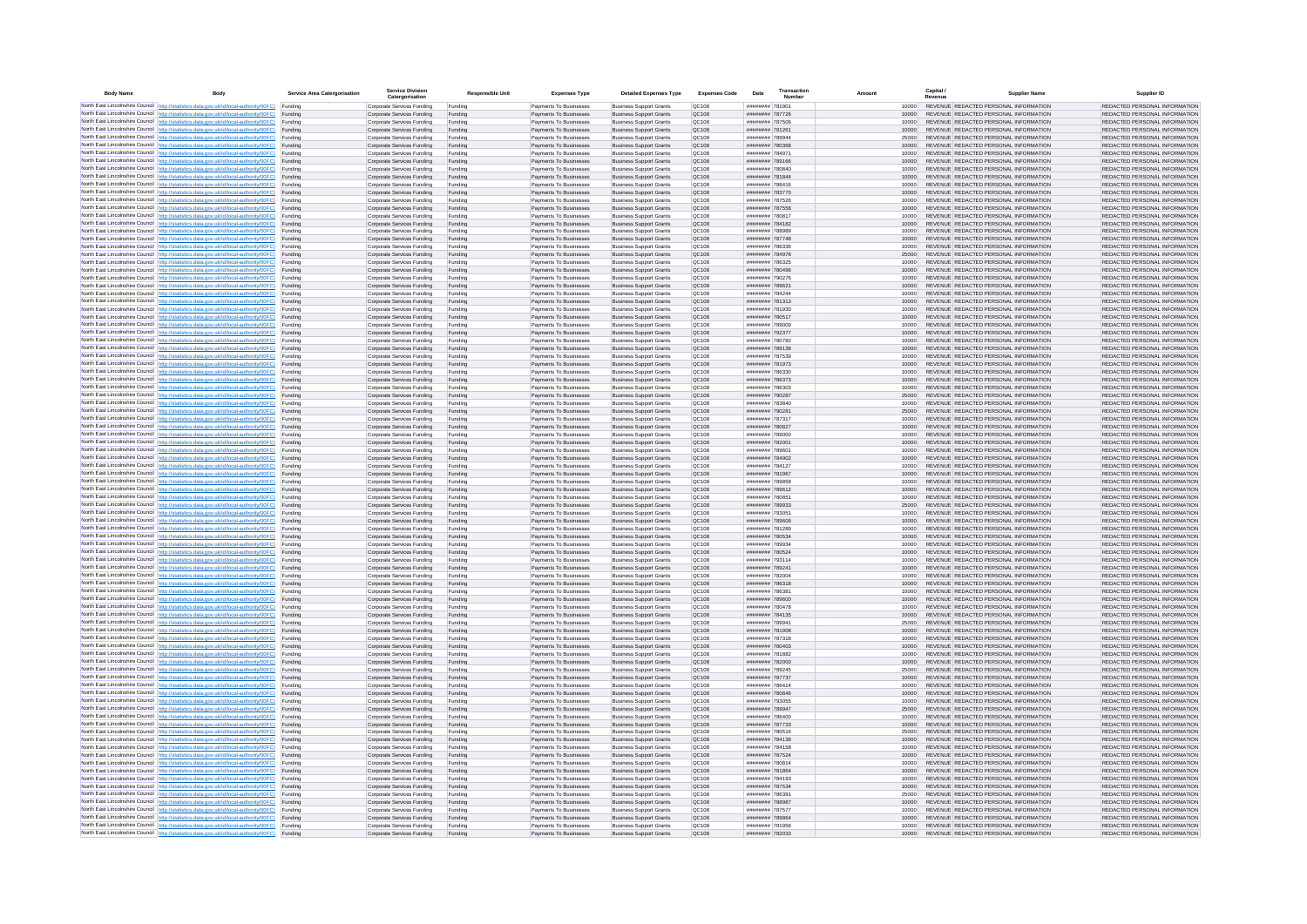| <b>Body Name</b> |                                                                                                                                                                                                  | Service Area Catergorisation | Service Divisio<br>Catergorisation                       | <b>Responsible Unit</b> | <b>Expenses Type</b>                             | <b>Detailed Expenses Type</b>                                    | <b>Expenses Code</b>  | Date                               | Transactio<br>Numbe |                |       | Capital /<br>Revenue | <b>Supplier Nam</b>                                                            | Supplier ID                                                    |
|------------------|--------------------------------------------------------------------------------------------------------------------------------------------------------------------------------------------------|------------------------------|----------------------------------------------------------|-------------------------|--------------------------------------------------|------------------------------------------------------------------|-----------------------|------------------------------------|---------------------|----------------|-------|----------------------|--------------------------------------------------------------------------------|----------------------------------------------------------------|
|                  | North East Lincolnshire Council http://statistics.data.gov.uk/id/local-authority/00FC) Funding                                                                                                   |                              | Corporate Services Funding                               | Funding                 | Payments To Businesses                           | <b>Business Support Grants</b>                                   | QC108                 | ######## 789164                    |                     |                | 10000 |                      | REVENUE REDACTED PERSONAL INFORMATION                                          | REDACTED PERSONAL INFORMATION                                  |
|                  | North East Lincolnshire Council http://statistics.data.gov.uk/id/local-authority/00FC) Funding                                                                                                   |                              | Corporate Services Funding                               | Funding                 | Payments To Businesses                           | <b>Business Support Grants</b>                                   | QC108                 | ######## 780389                    |                     | 10000          |       |                      | REVENUE REDACTED PERSONAL INFORMATION                                          | REDACTED PERSONAL INFORMATION                                  |
|                  | North East Lincolnshire Council http://statistics.data.gov.uk/id/local-authority/00FC)<br>North East Lincolnshire Council http://statistics.data.gov.uk/id/local-authority/00FC)                 | Funding<br>Funding           | Corporate Services Funding<br>Corporate Services Funding | Funding<br>Funding      | Payments To Businesses<br>Payments To Businesses | <b>Business Support Grants</b><br><b>Business Support Grants</b> | OC108<br>QC108        | ######## 781287<br>######## 787286 |                     | 10000          | 10000 |                      | REVENUE REDACTED PERSONAL INFORMATION<br>REVENUE REDACTED PERSONAL INFORMATION | REDACTED PERSONAL INFORMATION<br>REDACTED PERSONAL INFORMATION |
|                  | North East Lincolnshire Council http://statistics.data.gov.uk/id/local-authority/00FC) Funding                                                                                                   |                              | Corporate Services Funding                               | Funding                 | Payments To Businesses                           | <b>Business Support Grants</b>                                   | OC108                 | ######## 780475                    |                     |                | 10000 |                      | REVENUE REDACTED PERSONAL INFORMATION                                          | REDACTED PERSONAL INFORMATION                                  |
|                  | North East Lincolnshire Council http://statistics.data.gov.uk/id/local-authority/00FC)                                                                                                           | Funding                      | Corporate Services Funding                               | Funding                 | Payments To Businesses                           | <b>Business Support Grants</b>                                   | OC108                 | ######## 789645                    |                     | 10000          |       |                      | REVENUE REDACTED PERSONAL INFORMATION                                          | REDACTED PERSONAL INFORMATION                                  |
|                  | North East Lincolnshire Council http://statistics.data.gov.uk/id/local-authority/00FC)                                                                                                           | Funding                      | Corporate Services Funding                               | Funding                 | Payments To Businesses                           | <b>Business Support Grants</b>                                   | QC108                 | ######## 780843                    |                     | 10000          |       |                      | REVENUE REDACTED PERSONAL INFORMATION                                          | REDACTED PERSONAL INFORMATION                                  |
|                  | North East Lincolnshire Council http://statistics.data.gov.uk/id/local-authority/00FC)<br>North East Lincolnshire Council http://statistics.data.gov.uk/id/local-authority/00FC)                 | Funding<br>Funding           | Corporate Services Funding<br>Corporate Services Funding | Funding<br>Funding      | Payments To Businesses<br>Payments To Businesses | <b>Business Support Grants</b><br><b>Business Support Grants</b> | QC108<br>QC108        | ######## 786346<br>######## 780510 |                     | 10000<br>10000 |       |                      | REVENUE REDACTED PERSONAL INFORMATION<br>REVENUE REDACTED PERSONAL INFORMATION | REDACTED PERSONAL INFORMATION<br>REDACTED PERSONAL INFORMATION |
|                  | North East Lincolnshire Council http://statistics.data.gov.uk/id/local-authority/00FC)                                                                                                           | Funding                      | Corporate Services Funding                               | Funding                 | Payments To Businesses                           | <b>Business Support Grants</b>                                   | QC108                 | ######## 780385                    |                     | 25000          |       |                      | REVENUE REDACTED PERSONAL INFORMATION                                          | REDACTED PERSONAL INFORMATION                                  |
|                  | North East Lincolnshire Council http://statistics.data.gov.uk/id/local-authority/00FC) Funding                                                                                                   |                              | Corporate Services Funding                               | Funding                 | Payments To Businesses                           | <b>Business Support Grants</b>                                   | QC108                 | ######## 784953                    |                     | 10000          |       |                      | REVENUE REDACTED PERSONAL INFORMATION                                          | REDACTED PERSONAL INFORMATION                                  |
|                  | North East Lincolnshire Council http://statistics.data.gov.uk/id/local-authority/00FC) Funding                                                                                                   |                              | Corporate Services Funding                               | Funding                 | Payments To Businesses                           | <b>Business Support Grants</b>                                   | QC108                 | ######## 780862                    |                     | 10000          |       |                      | REVENUE REDACTED PERSONAL INFORMATION                                          | REDACTED PERSONAL INFORMATION                                  |
|                  | North East Lincolnshire Council http://statistics.data.gov.uk/id/local-authority/00FC)<br>North East Lincolnshire Council http://statistics.data.gov.uk/id/local-authority/00FC)                 | Funding<br>Funding           | Corporate Services Funding<br>Corporate Services Funding | Funding<br>Funding      | Payments To Businesses<br>Payments To Businesses | <b>Business Support Grants</b><br><b>Business Support Grants</b> | QC108<br>OC108        | ######## 781860<br>######## 781262 |                     | 10000<br>10000 |       |                      | REVENUE REDACTED PERSONAL INFORMATION<br>REVENUE REDACTED PERSONAL INFORMATION | REDACTED PERSONAL INFORMATION<br>REDACTED PERSONAL INFORMATION |
|                  | North East Lincolnshire Council http://statistics.data.gov.uk/id/local-authority/00FC)                                                                                                           | Funding                      | Corporate Services Funding                               | Funding                 | Payments To Businesses                           | <b>Business Support Grants</b>                                   | <b>OC108</b>          | ######## 78991                     |                     | 25000          |       |                      | REVENUE REDACTED PERSONAL INFORMATION                                          | REDACTED PERSONAL INFORMATION                                  |
|                  | North East Lincolnshire Council http://statistics.data.gov.uk/id/local-authority/00FC) Funding                                                                                                   |                              | Corporate Services Funding                               | Funding                 | Payments To Businesses                           | <b>Business Support Grants</b>                                   | QC108                 | ######## 790271                    |                     | 10000          |       |                      | REVENUE REDACTED PERSONAL INFORMATION                                          | REDACTED PERSONAL INFORMATION                                  |
|                  | North East Lincolnshire Council http://statistics.data.gov.uk/id/local-authority/00FC)                                                                                                           | Funding                      | Corporate Services Funding                               | Funding                 | Payments To Businesse                            | <b>Business Support Grants</b>                                   | QC108                 | ######## 789929                    |                     | 25000          |       |                      | REVENUE REDACTED PERSONAL INFORMATION                                          | REDACTED PERSONAL INFORMATION                                  |
|                  | North East Lincolnshire Council http://statistics.data.gov.uk/id/local-authority/00FC) Funding<br>North East Lincolnshire Council http://statistics.data.gov.uk/id/local-authority/00FC) Funding |                              | Corporate Services Funding<br>Corporate Services Funding | Funding<br>Funding      | Payments To Businesses<br>Payments To Businesses | <b>Business Support Grants</b><br><b>Business Support Grants</b> | QC108<br>QC108        | ######## 784164<br>######## 784130 |                     | 10000          | 10000 |                      | REVENUE REDACTED PERSONAL INFORMATION<br>REVENUE REDACTED PERSONAL INFORMATION | REDACTED PERSONAL INFORMATION<br>REDACTED PERSONAL INFORMATION |
|                  | North East Lincolnshire Council http://statistics.data.gov.uk/id/local-authority/00FC) Funding                                                                                                   |                              | Corporate Services Funding                               | Funding                 | Payments To Businesses                           | <b>Business Support Grants</b>                                   | QC108                 | ######## 787288                    |                     | 10000          |       |                      | REVENUE REDACTED PERSONAL INFORMATION                                          | REDACTED PERSONAL INFORMATION                                  |
|                  | North East Lincolnshire Council http://statistics.data.gov.uk/id/local-authority/00FC) Funding                                                                                                   |                              | Corporate Services Funding                               | Funding                 | Payments To Businesses                           | <b>Business Support Grants</b>                                   | QC108                 | ######## 787543                    |                     | 10000          |       |                      | REVENUE REDACTED PERSONAL INFORMATION                                          | REDACTED PERSONAL INFORMATION                                  |
|                  | North East Lincolnshire Council http://statistics.data.gov.uk/id/local-authority/00FC)                                                                                                           | Funding                      | Corporate Services Funding                               | Funding                 | Payments To Businesses                           | <b>Business Support Grants</b>                                   | QC108                 | ######## 784986                    |                     | 10000          |       |                      | REVENUE REDACTED PERSONAL INFORMATION                                          | REDACTED PERSONAL INFORMATION                                  |
|                  | North East Lincolnshire Council http://statistics.data.gov.uk/id/local-authority/00FC)<br>North East Lincolnshire Council http://statistics.data.gov.uk/id/local-authority/00FC)                 | Funding<br>Funding           | Corporate Services Funding<br>Corporate Services Funding | Funding<br>Funding      | Payments To Businesses<br>Payments To Businesses | <b>Business Support Grants</b><br><b>Business Support Grants</b> | QC108<br><b>OC108</b> | ######## 791752<br>######## 780502 |                     | 25000<br>25000 |       |                      | REVENUE REDACTED PERSONAL INFORMATION<br>REVENUE REDACTED PERSONAL INFORMATION | REDACTED PERSONAL INFORMATION<br>REDACTED PERSONAL INFORMATION |
|                  | North East Lincolnshire Council http://statistics.data.gov.uk/id/local-authority/00FC) Funding                                                                                                   |                              | Corporate Services Funding                               | Funding                 | Payments To Businesses                           | <b>Business Support Grants</b>                                   | QC108                 | ######## 781273                    |                     |                |       |                      | REVENUE REDACTED PERSONAL INFORMATION                                          | REDACTED PERSONAL INFORMATION                                  |
|                  | North East Lincolnshire Council http://statistics.data.gov.uk/id/local-authority/00FC)                                                                                                           | Funding                      | Corporate Services Funding                               | Funding                 | Payments To Businesses                           | <b>Business Support Grants</b>                                   | QC108                 | ********* 78430                    |                     | 10000          |       |                      | REVENUE REDACTED PERSONAL INFORMATION                                          | REDACTED PERSONAL INFORMATION                                  |
|                  | North East Lincolnshire Council http://statistics.data.gov.uk/id/local-authority/00FC)                                                                                                           | Funding                      | Corporate Services Funding                               | Funding                 | Payments To Businesses                           | <b>Business Support Grants</b>                                   | OC108                 | ######## 784265                    |                     | 10000          |       |                      | REVENUE REDACTED PERSONAL INFORMATION                                          | REDACTED PERSONAL INFORMATION                                  |
|                  | North East Lincolnshire Council http://statistics.data.gov.uk/id/local-authority/00FC)<br>North East Lincolnshire Council http://statistics.data.gov.uk/id/local-authority/00FC) Funding         | Funding                      | Corporate Services Funding<br>Corporate Services Funding | Funding<br>Funding      | Payments To Businesses<br>Payments To Businesses | <b>Business Support Grants</b><br><b>Business Sunnort Grants</b> | QC108<br>OC108        | ######## 781206<br>######## 780474 |                     | 10000<br>10000 |       |                      | REVENUE REDACTED PERSONAL INFORMATION<br>REVENUE REDACTED PERSONAL INFORMATION | REDACTED PERSONAL INFORMATION<br>REDACTED PERSONAL INFORMATION |
|                  | North East Lincolnshire Council http://statistics.data.gov.uk/id/local-authority/00FC) Funding                                                                                                   |                              | Corporate Services Funding                               | Funding                 | Payments To Businesses                           | <b>Business Support Grants</b>                                   | <b>OC108</b>          | ######## 780786                    |                     | 10000          |       |                      | REVENUE REDACTED PERSONAL INFORMATION                                          | REDACTED PERSONAL INFORMATION                                  |
|                  | North East Lincolnshire Council http://statistics.data.gov.uk/id/local-authority/00FC)                                                                                                           | Funding                      | Corporate Services Funding                               | Funding                 | Payments To Businesses                           | <b>Business Support Grants</b>                                   | QC108                 | ######## 787728                    |                     | 10000          |       |                      | REVENUE REDACTED PERSONAL INFORMATION                                          | REDACTED PERSONAL INFORMATION                                  |
|                  | North East Lincolnshire Council http://statistics.data.gov.uk/id/local-authority/00FC)                                                                                                           | Funding                      | Corporate Services Funding                               | Funding                 | Payments To Businesses                           | <b>Business Support Grants</b>                                   | QC108                 | ######## 787278                    |                     | 10000          |       |                      | REVENUE REDACTED PERSONAL INFORMATION                                          | REDACTED PERSONAL INFORMATION                                  |
|                  | North East Lincolnshire Council   http://statistics.data.gov.uk/id/local-authority/00FC)<br>North East Lincolnshire Council http://statistics.data.gov.uk/id/local-authority/00FC) Funding       | Funding                      | Corporate Services Funding<br>Corporate Services Funding | Funding<br>Funding      | Payments To Businesses<br>Payments To Businesses | <b>Business Support Grants</b><br><b>Business Support Grants</b> | QC108<br>QC108        | ######## 789214<br>######## 780768 |                     | 10000<br>10000 |       |                      | REVENUE REDACTED PERSONAL INFORMATION<br>REVENUE REDACTED PERSONAL INFORMATION | REDACTED PERSONAL INFORMATION<br>REDACTED PERSONAL INFORMATION |
|                  | North East Lincolnshire Council http://statistics.data.gov.uk/id/local-authority/00FC)                                                                                                           | Funding                      | Corporate Services Funding                               | Funding                 | Payments To Businesses                           | <b>Business Support Grants</b>                                   | QC108                 | ######## 787511                    |                     | 10000          |       |                      | REVENUE REDACTED PERSONAL INFORMATION                                          | REDACTED PERSONAL INFORMATION                                  |
|                  | North East Lincolnshire Council http://statistics.data.gov.uk/id/local-authority/00FC)                                                                                                           | Funding                      | Corporate Services Funding                               | Funding                 | Payments To Businesses                           | <b>Business Support Grants</b>                                   | QC108                 | ######## 781244                    |                     | 10000          |       |                      | REVENUE REDACTED PERSONAL INFORMATION                                          | REDACTED PERSONAL INFORMATION                                  |
|                  | North East Lincolnshire Council http://statistics.data.gov.uk/id/local-authority/00FC) Funding                                                                                                   |                              | Corporate Services Funding                               | Funding                 | Payments To Businesses                           | <b>Business Support Grants</b>                                   | QC108                 | ######## 780365                    |                     |                | 10000 |                      | REVENUE REDACTED PERSONAL INFORMATION                                          | REDACTED PERSONAL INFORMATION                                  |
|                  | North East Lincolnshire Council http://statistics.data.gov.uk/id/local-authority/00FC) Funding<br>North East Lincolnshire Council http://statistics.data.gov.uk/id/local-authority/00FC) Funding |                              | Corporate Services Funding<br>Corporate Services Funding | Funding<br>Funding      | Payments To Businesses<br>Payments To Businesses | <b>Business Support Grants</b><br><b>Business Support Grants</b> | OC108<br>OC108        | ######## 784183<br>####### 780386  |                     | 10000<br>10000 |       |                      | REVENUE REDACTED PERSONAL INFORMATION<br>REVENUE REDACTED PERSONAL INFORMATION | REDACTED PERSONAL INFORMATION<br>REDACTED PERSONAL INFORMATION |
|                  | North East Lincolnshire Council http://statistics.data.gov.uk/id/local-authority/00FC)                                                                                                           | Funding                      | Corporate Services Funding                               | Funding                 | Payments To Businesses                           | <b>Business Support Grants</b>                                   | QC108                 | ######## 789142                    |                     | 10000          |       |                      | REVENUE REDACTED PERSONAL INFORMATION                                          | REDACTED PERSONAL INFORMATION                                  |
|                  | North East Lincolnshire Council http://statistics.data.gov.uk/id/local-authority/00FC)                                                                                                           | Funding                      | Corporate Services Funding                               | Funding                 | Payments To Businesses                           | <b>Business Support Grants</b>                                   | QC108                 | ######## 781304                    |                     | 10000          |       |                      | REVENUE REDACTED PERSONAL INFORMATION                                          | REDACTED PERSONAL INFORMATION                                  |
|                  | North East Lincolnshire Council http://statistics.data.gov.uk/id/local-authority/00FC)                                                                                                           | Funding                      | Corporate Services Funding                               | Funding                 | Payments To Businesses                           | <b>Business Support Grants</b>                                   | QC108                 | ######## 787284                    |                     | 10000          |       |                      | REVENUE REDACTED PERSONAL INFORMATION                                          | REDACTED PERSONAL INFORMATION                                  |
|                  | North East Lincolnshire Council http://statistics.data.gov.uk/id/local-authority/00FC)<br>North East Lincolnshire Council http://statistics.data.gov.uk/id/local-authority/00FC)                 | Funding<br>Funding           | Corporate Services Funding<br>Corporate Services Funding | Funding<br>Funding      | Payments To Businesses<br>Payments To Businesses | <b>Business Support Grants</b><br><b>Business Support Grants</b> | QC108<br>QC108        | ######## 787546<br>######## 787545 |                     | 10000          | 10000 |                      | REVENUE REDACTED PERSONAL INFORMATION<br>REVENUE REDACTED PERSONAL INFORMATION | REDACTED PERSONAL INFORMATION<br>REDACTED PERSONAL INFORMATION |
|                  | North East Lincolnshire Council http://statistics.data.gov.uk/id/local-authority/00FC) Funding                                                                                                   |                              | Corporate Services Funding                               | Funding                 | Payments To Businesses                           | <b>Business Support Grants</b>                                   | QC108                 | ######## 787746                    |                     | 10000          |       |                      | REVENUE REDACTED PERSONAL INFORMATION                                          | REDACTED PERSONAL INFORMATION                                  |
|                  | North East Lincolnshire Council http://statistics.data.gov.uk/id/local-authority/00FC)                                                                                                           | Funding                      | Corporate Services Funding                               | Funding                 | Payments To Businesses                           | <b>Business Support Grants</b>                                   | QC108                 | ######## 789869                    |                     | 10000          |       |                      | REVENUE REDACTED PERSONAL INFORMATION                                          | REDACTED PERSONAL INFORMATION                                  |
|                  | North East Lincolnshire Council http://statistics.data.gov.uk/id/local-authority/00FC)                                                                                                           | Funding                      | Corporate Services Funding                               | Funding                 | Payments To Businesses                           | <b>Business Support Grants</b>                                   | QC108                 | ######## 784292                    |                     |                | 10000 |                      | REVENUE REDACTED PERSONAL INFORMATION                                          | REDACTED PERSONAL INFORMATION                                  |
|                  | North East Lincolnshire Council http://statistics.data.gov.uk/id/local-authority/00FC)<br>North East Lincolnshire Council http://statistics.data.gov.uk/id/local-authority/00FC)                 | Funding<br>Funding           | Corporate Services Funding<br>Corporate Services Funding | Funding<br>Funding      | Payments To Businesses<br>Payments To Businesses | <b>Business Support Grants</b><br><b>Business Support Grants</b> | QC108<br>QC108        | ######## 780464<br>######## 780820 |                     | 10000<br>10000 |       |                      | REVENUE REDACTED PERSONAL INFORMATION<br>REVENUE REDACTED PERSONAL INFORMATION | REDACTED PERSONAL INFORMATION<br>REDACTED PERSONAL INFORMATION |
|                  | North East Lincolnshire Council http://statistics.data.gov.uk/id/local-authority/00FC)                                                                                                           | Funding                      | Corporate Services Funding                               | Funding                 | Payments To Businesses                           | <b>Business Support Grants</b>                                   | QC108                 | ######## 780770                    |                     | 10000          |       |                      | REVENUE REDACTED PERSONAL INFORMATION                                          | REDACTED PERSONAL INFORMATION                                  |
|                  | North East Lincolnshire Council http://statistics.data.gov.uk/id/local-authority/00FC) Funding                                                                                                   |                              | Corporate Services Funding                               | Funding                 | Payments To Businesses                           | <b>Business Support Grants</b>                                   | QC108                 | ######## 781413                    |                     |                | 10000 |                      | REVENUE REDACTED PERSONAL INFORMATION                                          | REDACTED PERSONAL INFORMATION                                  |
|                  | North East Lincolnshire Council http://statistics.data.gov.uk/id/local-authority/00FC) Funding                                                                                                   |                              | Corporate Services Funding                               | Funding                 | Payments To Businesses                           | <b>Business Support Grants</b>                                   | QC108                 | ######## 781258<br>######## 780797 |                     | 10000          |       |                      | REVENUE REDACTED PERSONAL INFORMATION<br>REVENUE REDACTED PERSONAL INFORMATION | REDACTED PERSONAL INFORMATION                                  |
|                  | North East Lincolnshire Council http://statistics.data.gov.uk/id/local-authority/00FC)<br>North East Lincolnshire Council http://statistics.data.gov.uk/id/local-authority/00FC)                 | Funding<br>Funding           | Corporate Services Funding<br>Corporate Services Funding | Funding<br>Funding      | Payments To Businesses<br>Payments To Businesses | <b>Business Support Grants</b><br><b>Business Support Grants</b> | QC108<br>QC108        | ######## 780465                    |                     | 25000<br>10000 |       |                      | REVENUE REDACTED PERSONAL INFORMATION                                          | REDACTED PERSONAL INFORMATION<br>REDACTED PERSONAL INFORMATION |
|                  | North East Lincolnshire Council http://statistics.data.gov.uk/id/local-authority/00FC)                                                                                                           | Funding                      | Corporate Services Funding                               | Funding                 | Payments To Businesses                           | <b>Business Support Grants</b>                                   | OC108                 | ######## 781920                    |                     | 10000          |       |                      | REVENUE REDACTED PERSONAL INFORMATION                                          | REDACTED PERSONAL INFORMATION                                  |
|                  | North East Lincolnshire Council http://statistics.data.gov.uk/id/local-authority/00FC)                                                                                                           | Funding                      | Corporate Services Funding                               | Funding                 | Payments To Businesses                           | <b>Business Support Grants</b>                                   | <b>OC108</b>          | ######## 791734                    |                     | 25000          |       |                      | REVENUE REDACTED PERSONAL INFORMATION                                          | REDACTED PERSONAL INFORMATION                                  |
|                  | North East Lincolnshire Council http://statistics.data.gov.uk/id/local-authority/00FC)                                                                                                           | Funding                      | Corporate Services Funding<br>Corporate Services Funding | Funding<br>Funding      | Payments To Businesses<br>Payments To Businesses | <b>Business Support Grants</b><br><b>Business Support Grants</b> | QC108<br>QC108        | ######## 787530<br>######## 780511 |                     | 10000<br>10000 |       |                      | REVENUE REDACTED PERSONAL INFORMATION<br>REVENUE REDACTED PERSONAL INFORMATION | REDACTED PERSONAL INFORMATION<br>REDACTED PERSONAL INFORMATION |
|                  | North East Lincolnshire Council http://statistics.data.gov.uk/id/local-authority/00FC)<br>North East Lincolnshire Council http://statistics.data.gov.uk/id/local-authority/00FC) Funding         | Funding                      | Corporate Services Funding                               | Funding                 | Payments To Businesses                           | <b>Business Support Grants</b>                                   | QC108                 | ######## 789010                    |                     |                | 10000 |                      | REVENUE REDACTED PERSONAL INFORMATION                                          | REDACTED PERSONAL INFORMATION                                  |
|                  | North East Lincolnshire Council http://statistics.data.gov.uk/id/local-authority/00FC) Funding                                                                                                   |                              | Corporate Services Funding                               | Funding                 | Payments To Businesses                           | <b>Business Support Grants</b>                                   | QC108                 | ######## 784957                    |                     | 10000          |       |                      | REVENUE REDACTED PERSONAL INFORMATION                                          | REDACTED PERSONAL INFORMATION                                  |
|                  | North East Lincolnshire Council http://statistics.data.gov.uk/id/local-authority/00FC) Funding                                                                                                   |                              | Corporate Services Funding                               | Funding                 | Payments To Businesses                           | <b>Business Support Grants</b>                                   | <b>QC108</b>          | ######## 784938                    |                     | 10000          |       |                      | REVENUE REDACTED PERSONAL INFORMATION                                          | REDACTED PERSONAL INFORMATION                                  |
|                  | North East Lincolnshire Council http://statistics.data.gov.uk/id/local-authority/00FC)<br>North East Lincolnshire Council http://statistics.data.gov.uk/id/local-authority/00FC)                 | Funding                      | Corporate Services Funding<br>Corporate Services Funding | Funding<br>Funding      | Payments To Businesses<br>Payments To Businesses | <b>Business Support Grants</b><br><b>Business Support Grants</b> | QC108<br>OC108        | ######## 781868<br>######## 790301 |                     | 10000<br>10000 |       |                      | REVENUE REDACTED PERSONAL INFORMATION<br>REVENUE REDACTED PERSONAL INFORMATION | REDACTED PERSONAL INFORMATION<br>REDACTED PERSONAL INFORMATION |
|                  | North East Lincolnshire Council http://statistics.data.gov.uk/id/local-authority/00FC)                                                                                                           | Funding<br>Funding           | Corporate Services Funding                               | Funding                 | Payments To Businesses                           | <b>Business Support Grants</b>                                   | <b>OC108</b>          | ######## 787292                    |                     | 10000          |       |                      | REVENUE REDACTED PERSONAL INFORMATION                                          | REDACTED PERSONAL INFORMATION                                  |
|                  | North East Lincolnshire Council http://statistics.data.gov.uk/id/local-authority/00FC)                                                                                                           | Funding                      | Corporate Services Funding                               | Funding                 | Payments To Businesses                           | <b>Business Support Grants</b>                                   | OC108                 | ######## 780769                    |                     | 10000          |       |                      | REVENUE REDACTED PERSONAL INFORMATION                                          | REDACTED PERSONAL INFORMATION                                  |
|                  | North East Lincolnshire Council http://statistics.data.gov.uk/id/local-authority/00FC)                                                                                                           | Funding                      | Corporate Services Funding                               | Funding                 | Payments To Businesses                           | <b>Business Support Grants</b>                                   | QC108                 | ######## 780850                    |                     | 25000          |       |                      | REVENUE REDACTED PERSONAL INFORMATION                                          | REDACTED PERSONAL INFORMATION                                  |
|                  | North East Lincolnshire Council http://statistics.data.gov.uk/id/local-authority/00FC)<br>North East Lincolnshire Council   http://statistics.data.gov.uk/id/local-authority/00FC)               | Funding<br>Funding           | Corporate Services Funding<br>Corporate Services Funding | Funding<br>Funding      | Payments To Businesses<br>Payments To Businesses | <b>Business Support Grants</b><br><b>Business Support Grants</b> | QC108<br>QC108        | ######## 784300<br>######## 784132 |                     | 10000<br>10000 |       |                      | REVENUE REDACTED PERSONAL INFORMATION<br>REVENUE REDACTED PERSONAL INFORMATION | REDACTED PERSONAL INFORMATION<br>REDACTED PERSONAL INFORMATION |
|                  | North East Lincolnshire Council http://statistics.data.gov.uk/id/local-authority/00FC) Funding                                                                                                   |                              | Corporate Services Funding                               | Funding                 | Payments To Businesses                           | <b>Business Support Grants</b>                                   | <b>QC108</b>          | ######## 789909                    |                     |                | 10000 |                      | REVENUE REDACTED PERSONAL INFORMATION                                          | REDACTED PERSONAL INFORMATION                                  |
|                  | North East Lincolnshire Council http://statistics.data.gov.uk/id/local-authority/00FC) Funding                                                                                                   |                              | Corporate Services Funding                               | Funding                 | Payments To Businesses                           | <b>Business Support Grants</b>                                   | QC108                 | ######## 784125                    |                     | 10000          |       |                      | REVENUE REDACTED PERSONAL INFORMATION                                          | REDACTED PERSONAL INFORMATION                                  |
|                  | North East Lincolnshire Council http://statistics.data.gov.uk/id/local-authority/00FC) Funding                                                                                                   |                              | Corporate Services Funding                               | Funding                 | Payments To Businesses                           | <b>Business Support Grants</b>                                   | QC108                 | ######## 781361                    |                     | 10000          |       |                      | REVENUE REDACTED PERSONAL INFORMATION                                          | REDACTED PERSONAL INFORMATION                                  |
|                  | North East Lincolnshire Council http://statistics.data.gov.uk/id/local-authority/00FC)<br>North East Lincolnshire Council http://statistics.data.gov.uk/id/local-authority/00FC) Funding         | Funding                      | Corporate Services Funding<br>Corporate Services Funding | Funding<br>Funding      | Payments To Businesses<br>Payments To Businesses | <b>Business Support Grants</b><br><b>Business Support Grants</b> | OC108<br>QC108        | ######## 789650<br>######## 780422 |                     | 10000          | 10000 |                      | REVENUE REDACTED PERSONAL INFORMATION<br>REVENUE REDACTED PERSONAL INFORMATION | REDACTED PERSONAL INFORMATION<br>REDACTED PERSONAL INFORMATION |
|                  | North East Lincolnshire Council http://statistics.data.gov.uk/id/local-authority/00FC)                                                                                                           | Funding                      | Corporate Services Funding                               | Funding                 | Payments To Businesses                           | <b>Business Support Grants</b>                                   | QC108                 | ######## 781358                    |                     | 10000          |       |                      | REVENUE REDACTED PERSONAL INFORMATION                                          | REDACTED PERSONAL INFORMATION                                  |
|                  | North East Lincolnshire Council http://statistics.data.gov.uk/id/local-authority/00FC)                                                                                                           | Funding                      | Corporate Services Funding                               | Funding                 | Payments To Businesses                           | <b>Business Support Grants</b>                                   | QC108                 | ######## 789147                    |                     | 10000          |       |                      | REVENUE REDACTED PERSONAL INFORMATION                                          | REDACTED PERSONAL INFORMATION                                  |
|                  | North East Lincolnshire Council http://statistics.data.gov.uk/id/local-authority/00FC)                                                                                                           | Funding                      | Corporate Services Funding                               | Funding                 | Payments To Businesses                           | <b>Business Support Grants</b>                                   | QC108                 | ######## 789648                    |                     | 10000          |       |                      | REVENUE REDACTED PERSONAL INFORMATION                                          | REDACTED PERSONAL INFORMATION                                  |
|                  | North East Lincolnshire Council http://statistics.data.gov.uk/id/local-authority/00FC)<br>North East Lincolnshire Council http://statistics.data.gov.uk/id/local-authority/00FC) Funding         | Funding                      | Corporate Services Funding<br>Corporate Services Funding | Funding<br>Funding      | Payments To Businesses<br>Payments To Businesses | <b>Business Support Grants</b><br><b>Business Support Grants</b> | QC108<br>QC108        | ######## 781399<br>######## 791688 |                     | 10000<br>10000 |       |                      | REVENUE REDACTED PERSONAL INFORMATION<br>REVENUE REDACTED PERSONAL INFORMATION | REDACTED PERSONAL INFORMATION<br>REDACTED PERSONAL INFORMATION |
|                  | North East Lincolnshire Council http://statistics.data.gov.uk/id/local-authority/00FC) Funding                                                                                                   |                              | Corporate Services Funding                               | Funding                 | Payments To Businesses                           | <b>Business Support Grants</b>                                   | QC108                 | ######## 782011                    |                     | 10000          |       |                      | REVENUE REDACTED PERSONAL INFORMATION                                          | REDACTED PERSONAL INFORMATION                                  |
|                  | North East Lincolnshire Council http://statistics.data.gov.uk/id/local-authority/00FC)                                                                                                           | Funding                      | Corporate Services Funding                               | Funding                 | Payments To Businesses                           | <b>Business Support Grants</b>                                   | QC108                 | ######## 781923                    |                     | 10000          |       |                      | REVENUE REDACTED PERSONAL INFORMATION                                          | REDACTED PERSONAL INFORMATION                                  |
|                  | North East Lincolnshire Council http://statistics.data.gov.uk/id/local-authority/00FC)                                                                                                           | Funding                      | Corporate Services Funding                               | Funding                 | Payments To Businesses                           | <b>Business Support Grants</b>                                   | OC108                 | ######## 781284                    |                     | 10000          |       |                      | REVENUE REDACTED PERSONAL INFORMATION                                          | REDACTED PERSONAL INFORMATION                                  |
|                  | North East Lincolnshire Council http://statistics.data.gov.uk/id/local-authority/00FC)<br>North East Lincolnshire Council http://statistics.data.gov.uk/id/local-authority/00FC) Funding         | Funding                      | Corporate Services Funding<br>Corporate Services Funding | Funding<br>Funding      | Payments To Businesses<br>Payments To Businesses | <b>Business Support Grants</b><br><b>Business Support Grants</b> | QC108<br>QC108        | ####### 789583<br>######## 789182  |                     | 10000<br>10000 |       |                      | REVENUE REDACTED PERSONAL INFORMATION<br>REVENUE REDACTED PERSONAL INFORMATION | REDACTED PERSONAL INFORMATION<br>REDACTED PERSONAL INFORMATION |
|                  | North East Lincolnshire Council http://statistics.data.gov.uk/id/local-authority/00FC) Funding                                                                                                   |                              | Corporate Services Funding                               | Funding                 | Payments To Businesses                           | <b>Business Support Grants</b>                                   | QC108                 | ######## 787533                    |                     | 10000          |       |                      | REVENUE REDACTED PERSONAL INFORMATION                                          | REDACTED PERSONAL INFORMATION                                  |
|                  | North East Lincolnshire Council http://statistics.data.gov.uk/id/local-authority/00FC)                                                                                                           | Funding                      | Corporate Services Funding                               | Funding                 | Payments To Businesses                           | <b>Business Support Grants</b>                                   | QC108                 | ######## 781239                    |                     | 10000          |       |                      | REVENUE REDACTED PERSONAL INFORMATION                                          | REDACTED PERSONAL INFORMATION                                  |
|                  | North East Lincolnshire Council http://statistics.data.gov.uk/id/local-authority/00FC)                                                                                                           | Funding                      | Corporate Services Funding                               | Funding                 | Payments To Businesses                           | <b>Business Support Grants</b>                                   | QC108                 | ######## 790277                    |                     | 10000          |       |                      | REVENUE REDACTED PERSONAL INFORMATION                                          | REDACTED PERSONAL INFORMATION                                  |
|                  | North East Lincolnshire Council http://statistics.data.gov.uk/id/local-authority/00FC) Funding<br>North East Lincolnshire Council http://statistics.data.gov.uk/id/local-authority/00FC)         | Funding                      | Corporate Services Funding<br>Corporate Services Funding | Funding<br>Funding      | Payments To Businesses<br>Payments To Businesses | <b>Business Sunnort Grants</b><br><b>Business Support Grants</b> | OC108<br><b>OC108</b> | ######## 781335<br>######## 790303 |                     | 10000          | 10000 |                      | REVENUE REDACTED PERSONAL INFORMATION<br>REVENUE REDACTED PERSONAL INFORMATION | REDACTED PERSONAL INFORMATION<br>REDACTED PERSONAL INFORMATION |
|                  | North East Lincolnshire Council http://statistics.data.gov.uk/id/local-authority/00FC)                                                                                                           | Funding                      | Corporate Services Funding                               | Funding                 | Payments To Businesses                           | <b>Business Support Grants</b>                                   | QC108                 | ####### 789586                     |                     | 10000          |       |                      | REVENUE REDACTED PERSONAL INFORMATION                                          | REDACTED PERSONAL INFORMATION                                  |
|                  | North East Lincolnshire Council   http://statistics.data.gov.uk/id/local-authority/00FC)                                                                                                         | Funding                      | Corporate Services Funding                               | Funding                 | Payments To Businesses                           | <b>Business Support Grants</b>                                   | <b>OC108</b>          | ######## 783836                    |                     | 10000          |       |                      | REVENUE REDACTED PERSONAL INFORMATION                                          | REDACTED PERSONAL INFORMATION                                  |
|                  | North East Lincolnshire Council http://statistics.data.gov.uk/id/local-authority/00FC)                                                                                                           | Funding                      | Corporate Services Funding                               | Funding                 | Payments To Businesse                            | <b>Business Support Grants</b>                                   | QC108                 | ######## 780392                    |                     | 10000          |       |                      | REVENUE REDACTED PERSONAL INFORMATION                                          | REDACTED PERSONAL INFORMATION                                  |
|                  | North East Lincolnshire Council http://statistics.data.gov.uk/id/local-authority/00FC) Funding<br>North East Lincolnshire Council http://statistics.data.gov.uk/id/local-authority/00FC) Funding |                              | Corporate Services Funding<br>Corporate Services Funding | Funding<br>Funding      | Payments To Businesses<br>Payments To Businesses | <b>Business Support Grants</b><br><b>Business Support Grants</b> | QC108<br>QC108        | ######## 781257<br>######## 789873 |                     | 10000          | 10000 |                      | REVENUE REDACTED PERSONAL INFORMATION<br>REVENUE REDACTED PERSONAL INFORMATION | REDACTED PERSONAL INFORMATION<br>REDACTED PERSONAL INFORMATION |
|                  | North East Lincolnshire Council http://statistics.data.gov.uk/id/local-authority/00FC)                                                                                                           | Funding                      | Corporate Services Funding                               | Funding                 | Payments To Businesses                           | <b>Business Support Grants</b>                                   | QC108                 | ######## 780381                    |                     | 10000          |       |                      | REVENUE REDACTED PERSONAL INFORMATION                                          | REDACTED PERSONAL INFORMATION                                  |
|                  |                                                                                                                                                                                                  |                              |                                                          |                         |                                                  |                                                                  |                       |                                    |                     |                |       |                      |                                                                                |                                                                |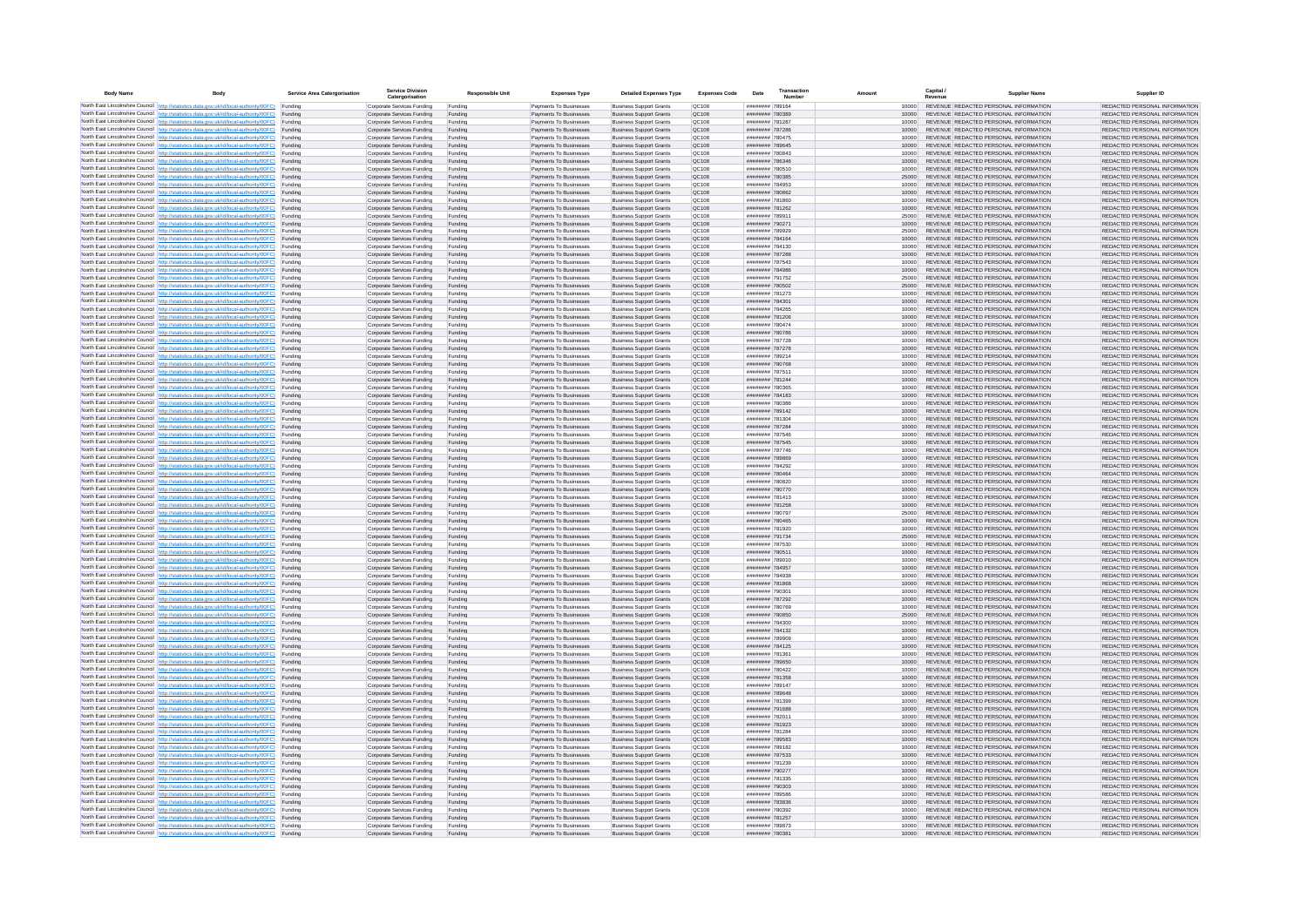| <b>Body Name</b> |                                                                                                                                                                                                  | Service Area Catergorisation | Service Divisio<br>Catergorisation                       | <b>Responsible Unit</b> | <b>Expenses Type</b>                             | <b>Detailed Expenses Type</b>                                    | <b>Expenses Code</b>  | Date                               | Transactio<br>Numbe |                | Capital /<br>Revenue | <b>Supplier Nam</b>                                                            | Supplier ID                                                    |
|------------------|--------------------------------------------------------------------------------------------------------------------------------------------------------------------------------------------------|------------------------------|----------------------------------------------------------|-------------------------|--------------------------------------------------|------------------------------------------------------------------|-----------------------|------------------------------------|---------------------|----------------|----------------------|--------------------------------------------------------------------------------|----------------------------------------------------------------|
|                  | North East Lincolnshire Council http://statistics.data.gov.uk/id/local-authority/00FC) Funding                                                                                                   |                              | Corporate Services Funding                               | Funding                 | Payments To Businesses                           | <b>Business Support Grants</b>                                   | QC108                 | ######## 780380                    |                     | 25000          |                      | REVENUE REDACTED PERSONAL INFORMATION                                          | REDACTED PERSONAL INFORMATION                                  |
|                  | North East Lincolnshire Council http://statistics.data.gov.uk/id/local-authority/00FC) Funding                                                                                                   |                              | Corporate Services Funding                               | Funding                 | Payments To Businesses                           | <b>Business Support Grants</b>                                   | QC108                 | ######## 780379                    |                     | 10000          |                      | REVENUE REDACTED PERSONAL INFORMATION                                          | REDACTED PERSONAL INFORMATION                                  |
|                  | North East Lincolnshire Council http://statistics.data.gov.uk/id/local-authority/00FC)<br>North East Lincolnshire Council http://statistics.data.gov.uk/id/local-authority/00FC)                 | Funding<br>Funding           | Corporate Services Funding<br>Corporate Services Funding | Funding<br>Funding      | Payments To Businesses<br>Payments To Businesses | <b>Business Support Grants</b><br><b>Business Support Grants</b> | OC108<br>QC108        | ######## 789608<br>######## 786306 |                     | 10000<br>10000 |                      | REVENUE REDACTED PERSONAL INFORMATION<br>REVENUE REDACTED PERSONAL INFORMATION | REDACTED PERSONAL INFORMATION<br>REDACTED PERSONAL INFORMATION |
|                  | North East Lincolnshire Council http://statistics.data.gov.uk/id/local-authority/00FC) Funding                                                                                                   |                              | Corporate Services Funding                               | Funding                 | Payments To Businesses                           | <b>Business Support Grants</b>                                   | OC108                 | ######## 789240                    |                     | 10000          |                      | REVENUE REDACTED PERSONAL INFORMATION                                          | REDACTED PERSONAL INFORMATION                                  |
|                  | North East Lincolnshire Council http://statistics.data.gov.uk/id/local-authority/00FC)                                                                                                           | Funding                      | Corporate Services Funding                               | Funding                 | Payments To Businesses                           | <b>Business Support Grants</b>                                   | OC108                 | ######## 789585                    |                     | 10000          |                      | REVENUE REDACTED PERSONAL INFORMATION                                          | REDACTED PERSONAL INFORMATION                                  |
|                  | North East Lincolnshire Council http://statistics.data.gov.uk/id/local-authority/00FC)                                                                                                           | Funding                      | Corporate Services Funding                               | Funding                 | Payments To Businesses                           | <b>Business Support Grants</b>                                   | QC108                 | ######## 786386                    |                     | 10000          |                      | REVENUE REDACTED PERSONAL INFORMATION                                          | REDACTED PERSONAL INFORMATION                                  |
|                  | North East Lincolnshire Council http://statistics.data.gov.uk/id/local-authority/00FC)<br>North East Lincolnshire Council http://statistics.data.gov.uk/id/local-authority/00FC)                 | Funding<br>Funding           | Corporate Services Funding<br>Corporate Services Funding | Funding<br>Funding      | Payments To Businesses<br>Payments To Businesses | <b>Business Support Grants</b><br><b>Business Support Grants</b> | QC108<br>QC108        | ######## 781285<br>######## 789629 |                     | 10000<br>10000 |                      | REVENUE REDACTED PERSONAL INFORMATION<br>REVENUE REDACTED PERSONAL INFORMATION | REDACTED PERSONAL INFORMATION<br>REDACTED PERSONAL INFORMATION |
|                  | North East Lincolnshire Council http://statistics.data.gov.uk/id/local-authority/00FC)                                                                                                           | Funding                      | Corporate Services Funding                               | Funding                 | Payments To Businesses                           | <b>Business Support Grants</b>                                   | QC108                 | ######## 783778                    |                     | 10000          |                      | REVENUE REDACTED PERSONAL INFORMATION                                          | REDACTED PERSONAL INFORMATION                                  |
|                  | North East Lincolnshire Council http://statistics.data.gov.uk/id/local-authority/00FC) Funding                                                                                                   |                              | Corporate Services Funding                               | Funding                 | Payments To Businesses                           | <b>Business Support Grants</b>                                   | QC108                 | ######## 789948                    |                     | 25000          |                      | REVENUE REDACTED PERSONAL INFORMATION                                          | REDACTED PERSONAL INFORMATION                                  |
|                  | North East Lincolnshire Council http://statistics.data.gov.uk/id/local-authority/00FC) Funding<br>North East Lincolnshire Council http://statistics.data.gov.uk/id/local-authority/00FC)         | Funding                      | Corporate Services Funding<br>Corporate Services Funding | Funding<br>Funding      | Payments To Businesses<br>Payments To Businesses | <b>Business Support Grants</b><br><b>Business Support Grants</b> | QC108<br>QC108        | ######## 780377<br>######## 793025 |                     | 25000<br>10000 |                      | REVENUE REDACTED PERSONAL INFORMATION<br>REVENUE REDACTED PERSONAL INFORMATION | REDACTED PERSONAL INFORMATION<br>REDACTED PERSONAL INFORMATION |
|                  | North East Lincolnshire Council http://statistics.data.gov.uk/id/local-authority/00FC)                                                                                                           | Funding                      | Corporate Services Funding                               | Funding                 | Payments To Businesses                           | <b>Business Support Grants</b>                                   | OC108                 | ######## 783844                    |                     | 10000          |                      | REVENUE REDACTED PERSONAL INFORMATION                                          | REDACTED PERSONAL INFORMATION                                  |
|                  | North East Lincolnshire Council http://statistics.data.gov.uk/id/local-authority/00FC)                                                                                                           | Funding                      | Corporate Services Funding                               | Funding                 | Payments To Businesses                           | <b>Business Support Grants</b>                                   | QC108                 | ######## 781392                    |                     | 10000          |                      | REVENUE REDACTED PERSONAL INFORMATION                                          | REDACTED PERSONAL INFORMATION                                  |
|                  | North East Lincolnshire Council http://statistics.data.gov.uk/id/local-authority/00FC) Funding                                                                                                   |                              | Corporate Services Funding                               | Funding                 | Payments To Businesses                           | <b>Business Support Grants</b>                                   | QC108                 | ######## 793052                    |                     | 10000          |                      | REVENUE REDACTED PERSONAL INFORMATION                                          | REDACTED PERSONAL INFORMATION                                  |
|                  | North East Lincolnshire Council http://statistics.data.gov.uk/id/local-authority/00FC)<br>North East Lincolnshire Council http://statistics.data.gov.uk/id/local-authority/00FC) Funding         | Funding                      | Corporate Services Funding<br>Corporate Services Funding | Funding<br>Funding      | Payments To Businesse<br>Payments To Businesses  | <b>Business Support Grants</b><br><b>Business Support Grants</b> | QC108<br>QC108        | ######## 784916<br>######## 783724 |                     | 10000<br>25000 |                      | REVENUE REDACTED PERSONAL INFORMATION<br>REVENUE REDACTED PERSONAL INFORMATION | REDACTED PERSONAL INFORMATION<br>REDACTED PERSONAL INFORMATION |
|                  | North East Lincolnshire Council http://statistics.data.gov.uk/id/local-authority/00FC) Funding                                                                                                   |                              | Corporate Services Funding                               | Funding                 | Payments To Businesses                           | <b>Business Support Grants</b>                                   | QC108                 | ######## 793042                    |                     | 10000          |                      | REVENUE REDACTED PERSONAL INFORMATION                                          | REDACTED PERSONAL INFORMATION                                  |
|                  | North East Lincolnshire Council http://statistics.data.gov.uk/id/local-authority/00FC) Funding                                                                                                   |                              | Corporate Services Funding                               | Funding                 | Payments To Businesses                           | <b>Business Support Grants</b>                                   | QC108                 | ######## 787313                    |                     | 10000          |                      | REVENUE REDACTED PERSONAL INFORMATION                                          | REDACTED PERSONAL INFORMATION                                  |
|                  | North East Lincolnshire Council http://statistics.data.gov.uk/id/local-authority/00FC) Funding<br>North East Lincolnshire Council http://statistics.data.gov.uk/id/local-authority/00FC)         |                              | Corporate Services Funding                               | Funding                 | Payments To Businesses                           | <b>Business Support Grants</b>                                   | QC108                 | ######## 781924                    |                     | 10000          |                      | REVENUE REDACTED PERSONAL INFORMATION                                          | REDACTED PERSONAL INFORMATION                                  |
|                  | North East Lincolnshire Council http://statistics.data.gov.uk/id/local-authority/00FC)                                                                                                           | Funding<br>Funding           | Corporate Services Funding<br>Corporate Services Funding | Funding<br>Funding      | Payments To Businesses<br>Payments To Businesses | <b>Business Support Grants</b><br><b>Business Support Grants</b> | QC108<br>QC108        | ######## 789169<br>######## 784139 |                     | 10000<br>10000 |                      | REVENUE REDACTED PERSONAL INFORMATION<br>REVENUE REDACTED PERSONAL INFORMATION | REDACTED PERSONAL INFORMATION<br>REDACTED PERSONAL INFORMATION |
|                  | North East Lincolnshire Council http://statistics.data.gov.uk/id/local-authority/00FC)                                                                                                           | Funding                      | Corporate Services Funding                               | Funding                 | Payments To Businesses                           | <b>Business Support Grants</b>                                   | <b>OC108</b>          | ######## 781229                    |                     | 10000          |                      | REVENUE REDACTED PERSONAL INFORMATION                                          | REDACTED PERSONAL INFORMATION                                  |
|                  | North East Lincolnshire Council http://statistics.data.gov.uk/id/local-authority/00FC) Funding                                                                                                   |                              | Corporate Services Funding                               | Funding                 | Payments To Businesses                           | <b>Business Support Grants</b>                                   | QC108                 | ######## 787571                    |                     |                |                      | REVENUE REDACTED PERSONAL INFORMATION                                          | REDACTED PERSONAL INFORMATION                                  |
|                  | North East Lincolnshire Council http://statistics.data.gov.uk/id/local-authority/00FC)                                                                                                           | Funding                      | Corporate Services Funding                               | Funding                 | Payments To Businesses                           | <b>Business Support Grants</b>                                   | QC108<br>OC108        | ######## 791754<br>######## 782020 |                     | 10000          |                      | REVENUE REDACTED PERSONAL INFORMATION<br>REVENUE REDACTED PERSONAL INFORMATION | REDACTED PERSONAL INFORMATION                                  |
|                  | North East Lincolnshire Council http://statistics.data.gov.uk/id/local-authority/00FC)<br>North East Lincolnshire Council http://statistics.data.gov.uk/id/local-authority/00FC)                 | Funding<br>Funding           | Corporate Services Funding<br>Corporate Services Funding | Funding<br>Funding      | Payments To Businesses<br>Payments To Businesses | <b>Business Support Grants</b><br><b>Business Support Grants</b> | QC108                 | ######## 780774                    |                     | 10000<br>10000 |                      | REVENUE REDACTED PERSONAL INFORMATION                                          | REDACTED PERSONAL INFORMATION<br>REDACTED PERSONAL INFORMATION |
|                  | North East Lincolnshire Council http://statistics.data.gov.uk/id/local-authority/00FC) Funding                                                                                                   |                              | Corporate Services Funding                               | Funding                 | Payments To Businesses                           | <b>Business Sunnort Grants</b>                                   | OC108                 | ######## 793115                    |                     | 10000          |                      | REVENUE REDACTED PERSONAL INFORMATION                                          | REDACTED PERSONAL INFORMATION                                  |
|                  | North East Lincolnshire Council http://statistics.data.gov.uk/id/local-authority/00FC) Funding                                                                                                   |                              | Corporate Services Funding                               | Funding                 | Payments To Businesses                           | <b>Business Support Grants</b>                                   | <b>OC108</b>          | ######## 781385                    |                     | 10000          |                      | REVENUE REDACTED PERSONAL INFORMATION                                          | REDACTED PERSONAL INFORMATION                                  |
|                  | North East Lincolnshire Council http://statistics.data.gov.uk/id/local-authority/00FC)                                                                                                           | Funding                      | Corporate Services Funding                               | Funding                 | Payments To Businesses                           | <b>Business Support Grants</b>                                   | QC108<br>QC108        | ######## 786342<br>######## 789900 |                     | 10000<br>10000 |                      | REVENUE REDACTED PERSONAL INFORMATION<br>REVENUE REDACTED PERSONAL INFORMATION | REDACTED PERSONAL INFORMATION<br>REDACTED PERSONAL INFORMATION |
|                  | North East Lincolnshire Council http://statistics.data.gov.uk/id/local-authority/00FC)<br>North East Lincolnshire Council   http://statistics.data.gov.uk/id/local-authority/00FC)               | Funding<br>Funding           | Corporate Services Funding<br>Corporate Services Funding | Funding<br>Funding      | Payments To Businesses<br>Payments To Businesses | <b>Business Support Grants</b><br><b>Business Support Grants</b> | QC108                 | ######## 780844                    |                     | 10000          |                      | REVENUE REDACTED PERSONAL INFORMATION                                          | REDACTED PERSONAL INFORMATION                                  |
|                  | North East Lincolnshire Council http://statistics.data.gov.uk/id/local-authority/00FC) Funding                                                                                                   |                              | Corporate Services Funding                               | Funding                 | Payments To Businesses                           | <b>Business Support Grants</b>                                   | QC108                 | ######## 780412                    |                     | 10000          |                      | REVENUE REDACTED PERSONAL INFORMATION                                          | REDACTED PERSONAL INFORMATION                                  |
|                  | North East Lincolnshire Council http://statistics.data.gov.uk/id/local-authority/00FC)                                                                                                           | Funding                      | Corporate Services Funding                               | Funding                 | Payments To Businesses                           | <b>Business Support Grants</b>                                   | QC108                 | ######## 780390                    |                     | 10000          |                      | REVENUE REDACTED PERSONAL INFORMATION                                          | REDACTED PERSONAL INFORMATION                                  |
|                  | North East Lincolnshire Council http://statistics.data.gov.uk/id/local-authority/00FC)<br>North East Lincolnshire Council http://statistics.data.gov.uk/id/local-authority/00FC) Funding         | Funding                      | Corporate Services Funding<br>Corporate Services Funding | Funding<br>Funding      | Payments To Businesses<br>Payments To Businesses | <b>Business Support Grants</b><br><b>Business Support Grants</b> | QC108<br>QC108        | ######## 790279<br>######## 784179 |                     | 10000<br>10000 |                      | REVENUE REDACTED PERSONAL INFORMATION<br>REVENUE REDACTED PERSONAL INFORMATION | REDACTED PERSONAL INFORMATION<br>REDACTED PERSONAL INFORMATION |
|                  | North East Lincolnshire Council http://statistics.data.gov.uk/id/local-authority/00FC) Funding                                                                                                   |                              | Corporate Services Funding                               | Funding                 | Payments To Businesses                           | <b>Business Support Grants</b>                                   | OC108                 | ######## 784122                    |                     | 10000          |                      | REVENUE REDACTED PERSONAL INFORMATION                                          | REDACTED PERSONAL INFORMATION                                  |
|                  | North East Lincolnshire Council http://statistics.data.gov.uk/id/local-authority/00FC) Funding                                                                                                   |                              | Corporate Services Funding                               | Funding                 | Payments To Businesses                           | <b>Business Support Grants</b>                                   | OC108                 | ######## 781351                    |                     | 10000          |                      | REVENUE REDACTED PERSONAL INFORMATION                                          | REDACTED PERSONAL INFORMATION                                  |
|                  | North East Lincolnshire Council http://statistics.data.gov.uk/id/local-authority/00FC)                                                                                                           | Funding                      | Corporate Services Funding                               | Funding                 | Payments To Businesses                           | <b>Business Support Grants</b>                                   | QC108                 | ######## 781305                    |                     | 10000          |                      | REVENUE REDACTED PERSONAL INFORMATION                                          | REDACTED PERSONAL INFORMATION                                  |
|                  | North East Lincolnshire Council http://statistics.data.gov.uk/id/local-authority/00FC)<br>North East Lincolnshire Council http://statistics.data.gov.uk/id/local-authority/00FC)                 | Funding<br>Funding           | Corporate Services Funding<br>Corporate Services Funding | Funding<br>Funding      | Payments To Businesses<br>Payments To Businesses | <b>Business Support Grants</b><br><b>Business Support Grants</b> | QC108<br>QC108        | ######## 787552<br>######## 789210 |                     | 10000<br>10000 |                      | REVENUE REDACTED PERSONAL INFORMATION<br>REVENUE REDACTED PERSONAL INFORMATION | REDACTED PERSONAL INFORMATION<br>REDACTED PERSONAL INFORMATION |
|                  | North East Lincolnshire Council http://statistics.data.gov.uk/id/local-authority/00FC)                                                                                                           | Funding                      | Corporate Services Funding                               | Funding                 | Payments To Businesses                           | <b>Business Support Grants</b>                                   | QC108                 | ######## 784220                    |                     | 10000          |                      | REVENUE REDACTED PERSONAL INFORMATION                                          | REDACTED PERSONAL INFORMATION                                  |
|                  | North East Lincolnshire Council http://statistics.data.gov.uk/id/local-authority/00FC)                                                                                                           | Funding                      | Corporate Services Funding                               | Funding                 | Payments To Businesses                           | <b>Business Support Grants</b>                                   | QC108                 | ######## 786392                    |                     | 10000          |                      | REVENUE REDACTED PERSONAL INFORMATION                                          | REDACTED PERSONAL INFORMATION                                  |
|                  | North East Lincolnshire Council http://statistics.data.gov.uk/id/local-authority/00FC) Funding                                                                                                   |                              | Corporate Services Funding                               | Funding                 | Payments To Businesses                           | <b>Business Support Grants</b>                                   | QC108                 | ######## 781290                    |                     | 10000          |                      | REVENUE REDACTED PERSONAL INFORMATION                                          | REDACTED PERSONAL INFORMATION                                  |
|                  | North East Lincolnshire Council http://statistics.data.gov.uk/id/local-authority/00FC)<br>North East Lincolnshire Council http://statistics.data.gov.uk/id/local-authority/00FC)                 | Funding<br>Funding           | Corporate Services Funding<br>Corporate Services Funding | Funding<br>Funding      | Payments To Businesses<br>Payments To Businesses | <b>Business Support Grants</b><br><b>Business Support Grants</b> | QC108<br>QC108        | ######## 789212<br>######## 789225 |                     | 10000<br>10000 |                      | REVENUE REDACTED PERSONAL INFORMATION<br>REVENUE REDACTED PERSONAL INFORMATION | REDACTED PERSONAL INFORMATION<br>REDACTED PERSONAL INFORMATION |
|                  | North East Lincolnshire Council http://statistics.data.gov.uk/id/local-authority/00FC)                                                                                                           | Funding                      | Corporate Services Funding                               | Funding                 | Payments To Businesses                           | <b>Business Support Grants</b>                                   | QC108                 | ######## 789903                    |                     | 10000          |                      | REVENUE REDACTED PERSONAL INFORMATION                                          | REDACTED PERSONAL INFORMATION                                  |
|                  | North East Lincolnshire Council http://statistics.data.gov.uk/id/local-authority/00FC)                                                                                                           | Funding                      | Corporate Services Funding                               | Funding                 | Payments To Businesses                           | <b>Business Support Grants</b>                                   | QC108                 | ######## 783723                    |                     | 10000          |                      | REVENUE REDACTED PERSONAL INFORMATION                                          | REDACTED PERSONAL INFORMATION                                  |
|                  | North East Lincolnshire Council http://statistics.data.gov.uk/id/local-authority/00FC)<br>North East Lincolnshire Council http://statistics.data.gov.uk/id/local-authority/00FC) Funding         | Funding                      | Corporate Services Funding                               | Funding                 | Payments To Businesses                           | <b>Business Support Grants</b><br><b>Business Support Grants</b> | QC108<br>QC108        | ######## 782014<br>######## 789605 |                     | 10000          |                      | REVENUE REDACTED PERSONAL INFORMATION<br>REVENUE REDACTED PERSONAL INFORMATION | REDACTED PERSONAL INFORMATION<br>REDACTED PERSONAL INFORMATION |
|                  | North East Lincolnshire Council http://statistics.data.gov.uk/id/local-authority/00FC) Funding                                                                                                   |                              | Corporate Services Funding<br>Corporate Services Funding | Funding<br>Funding      | Payments To Businesses<br>Payments To Businesses | <b>Business Support Grants</b>                                   | QC108                 | ######## 780470                    |                     | 10000<br>10000 |                      | REVENUE REDACTED PERSONAL INFORMATION                                          | REDACTED PERSONAL INFORMATION                                  |
|                  | North East Lincolnshire Council http://statistics.data.gov.uk/id/local-authority/00FC)                                                                                                           | Funding                      | Corporate Services Funding                               | Funding                 | Payments To Businesses                           | <b>Business Support Grants</b>                                   | QC108                 | ######## 792380                    |                     | 10000          |                      | REVENUE REDACTED PERSONAL INFORMATION                                          | REDACTED PERSONAL INFORMATION                                  |
|                  | North East Lincolnshire Council http://statistics.data.gov.uk/id/local-authority/00FC)                                                                                                           | Funding                      | Corporate Services Funding                               | Funding                 | Payments To Businesses                           | <b>Business Support Grants</b>                                   | QC108                 | ######## 790285                    |                     | 10000          |                      | REVENUE REDACTED PERSONAL INFORMATION                                          | REDACTED PERSONAL INFORMATION                                  |
|                  | North East Lincolnshire Council http://statistics.data.gov.uk/id/local-authority/00FC)<br>North East Lincolnshire Council http://statistics.data.gov.uk/id/local-authority/00FC)                 | Funding<br>Funding           | Corporate Services Funding<br>Corporate Services Funding | Funding<br>Funding      | Payments To Businesses<br>Payments To Businesses | <b>Business Support Grants</b><br><b>Business Support Grants</b> | OC108<br><b>OC108</b> | ######## 780446<br>######## 781271 |                     | 10000<br>10000 |                      | REVENUE REDACTED PERSONAL INFORMATION<br>REVENUE REDACTED PERSONAL INFORMATION | REDACTED PERSONAL INFORMATION<br>REDACTED PERSONAL INFORMATION |
|                  | North East Lincolnshire Council http://statistics.data.gov.uk/id/local-authority/00FC)                                                                                                           | Funding                      | Corporate Services Funding                               | Funding                 | Payments To Businesses                           | <b>Business Support Grants</b>                                   | QC108                 | ######## 791690                    |                     | 10000          |                      | REVENUE REDACTED PERSONAL INFORMATION                                          | REDACTED PERSONAL INFORMATION                                  |
|                  | North East Lincolnshire Council http://statistics.data.gov.uk/id/local-authority/00FC)                                                                                                           | Funding                      | Corporate Services Funding                               | Funding                 | Payments To Businesses                           | <b>Business Support Grants</b>                                   | QC108                 | ######## 783817                    |                     | 25000          |                      | REVENUE REDACTED PERSONAL INFORMATION                                          | REDACTED PERSONAL INFORMATION                                  |
|                  | North East Lincolnshire Council http://statistics.data.gov.uk/id/local-authority/00FC) Funding                                                                                                   |                              | Corporate Services Funding                               | Funding                 | Payments To Businesses                           | <b>Business Support Grants</b>                                   | QC108                 | ######## 78040*                    |                     | 25000          |                      | REVENUE REDACTED PERSONAL INFORMATION<br>REVENUE REDACTED PERSONAL INFORMATION | REDACTED PERSONAL INFORMATION                                  |
|                  | North East Lincolnshire Council http://statistics.data.gov.uk/id/local-authority/00FC) Funding<br>North East Lincolnshire Council http://statistics.data.gov.uk/id/local-authority/00FC) Funding |                              | Corporate Services Funding<br>Corporate Services Funding | Funding<br>Funding      | Payments To Businesses<br>Payments To Businesses | <b>Business Support Grants</b><br><b>Business Support Grants</b> | QC108<br><b>QC108</b> | ######## 781245<br>######## 791729 |                     | 10000<br>10000 |                      | REVENUE REDACTED PERSONAL INFORMATION                                          | REDACTED PERSONAL INFORMATION<br>REDACTED PERSONAL INFORMATION |
|                  | North East Lincolnshire Council http://statistics.data.gov.uk/id/local-authority/00FC)                                                                                                           | Funding                      | Corporate Services Funding                               | Funding                 | Payments To Businesses                           | <b>Business Support Grants</b>                                   | QC108                 | ######## 791730                    |                     | 10000          |                      | REVENUE REDACTED PERSONAL INFORMATION                                          | REDACTED PERSONAL INFORMATION                                  |
|                  | North East Lincolnshire Council http://statistics.data.gov.uk/id/local-authority/00FC)                                                                                                           | Funding                      | Corporate Services Funding                               | Funding                 | Payments To Businesses                           | <b>Business Support Grants</b>                                   | OC108                 | ######## 789181                    |                     | 10000          |                      | REVENUE REDACTED PERSONAL INFORMATION                                          | REDACTED PERSONAL INFORMATION                                  |
|                  | North East Lincolnshire Council http://statistics.data.gov.uk/id/local-authority/00FC)<br>North East Lincolnshire Council http://statistics.data.gov.uk/id/local-authority/00FC)                 | Funding<br>Funding           | Corporate Services Funding<br>Corporate Services Funding | Funding<br>Funding      | Payments To Businesses<br>Payments To Businesses | <b>Business Support Grants</b><br><b>Business Support Grants</b> | <b>OC108</b><br>QC108 | ######## 781848<br>######## 789584 |                     | 10000<br>10000 |                      | REVENUE REDACTED PERSONAL INFORMATION<br>REVENUE REDACTED PERSONAL INFORMATION | REDACTED PERSONAL INFORMATION<br>REDACTED PERSONAL INFORMATION |
|                  | North East Lincolnshire Council http://statistics.data.gov.uk/id/local-authority/00FC)                                                                                                           | Funding                      | Corporate Services Funding                               | Funding                 | Payments To Businesses                           | <b>Business Support Grants</b>                                   | QC108                 | ####### 786396                     |                     | 10000          |                      | REVENUE REDACTED PERSONAL INFORMATION                                          | REDACTED PERSONAL INFORMATION                                  |
|                  | North East Lincolnshire Council http://statistics.data.gov.uk/id/local-authority/00FC)                                                                                                           | Funding                      | Corporate Services Funding                               | Funding                 | Payments To Businesses                           | <b>Business Support Grants</b>                                   | QC108                 | ######## 787549                    |                     | 10000          |                      | REVENUE REDACTED PERSONAL INFORMATION                                          | REDACTED PERSONAL INFORMATION                                  |
|                  | North East Lincolnshire Council   http://statistics.data.gov.uk/id/local-authority/00FC)                                                                                                         | Funding                      | Corporate Services Funding                               | Funding                 | Payments To Businesses                           | <b>Business Support Grants</b>                                   | QC108                 | ######## 789229                    |                     | 10000          |                      | REVENUE REDACTED PERSONAL INFORMATION                                          | REDACTED PERSONAL INFORMATION                                  |
|                  | North East Lincolnshire Council http://statistics.data.gov.uk/id/local-authority/00FC) Funding<br>North East Lincolnshire Council http://statistics.data.gov.uk/id/local-authority/00FC) Funding |                              | Corporate Services Funding<br>Corporate Services Funding | Funding<br>Funding      | Payments To Businesses<br>Payments To Businesses | <b>Business Support Grants</b><br><b>Business Support Grants</b> | <b>QC108</b><br>QC108 | ######## 781291<br>######## 790317 |                     | 10000<br>10000 |                      | REVENUE REDACTED PERSONAL INFORMATION<br>REVENUE REDACTED PERSONAL INFORMATION | REDACTED PERSONAL INFORMATION<br>REDACTED PERSONAL INFORMATION |
|                  | North East Lincolnshire Council http://statistics.data.gov.uk/id/local-authority/00FC) Funding                                                                                                   |                              | Corporate Services Funding                               | Funding                 | Payments To Businesses                           | <b>Business Support Grants</b>                                   | QC108                 | ######## 783710                    |                     | 10000          |                      | REVENUE REDACTED PERSONAL INFORMATION                                          | REDACTED PERSONAL INFORMATION                                  |
|                  | North East Lincolnshire Council http://statistics.data.gov.uk/id/local-authority/00FC)                                                                                                           | Funding                      | Corporate Services Funding                               | Funding                 | Payments To Businesses                           | <b>Business Support Grants</b>                                   | OC108                 | ######## 789246                    |                     | 10000          |                      | REVENUE REDACTED PERSONAL INFORMATION                                          | REDACTED PERSONAL INFORMATION                                  |
|                  | North East Lincolnshire Council http://statistics.data.gov.uk/id/local-authority/00FC) Funding                                                                                                   | Funding                      | Corporate Services Funding<br>Corporate Services Funding | Funding<br>Funding      | Payments To Businesses<br>Payments To Businesses | <b>Business Support Grants</b><br><b>Business Support Grants</b> | QC108<br>QC108        | ######## 789857<br>######## 789632 |                     | 10000<br>10000 |                      | REVENUE REDACTED PERSONAL INFORMATION<br>REVENUE REDACTED PERSONAL INFORMATION | REDACTED PERSONAL INFORMATION<br>REDACTED PERSONAL INFORMATION |
|                  | North East Lincolnshire Council http://statistics.data.gov.uk/id/local-authority/00FC)<br>North East Lincolnshire Council http://statistics.data.gov.uk/id/local-authority/00FC)                 | Funding                      | Corporate Services Funding                               | Funding                 | Payments To Businesses                           | <b>Business Support Grants</b>                                   | QC108                 | ######## 787569                    |                     | 10000          |                      | REVENUE REDACTED PERSONAL INFORMATION                                          | REDACTED PERSONAL INFORMATION                                  |
|                  | North East Lincolnshire Council http://statistics.data.gov.uk/id/local-authority/00FC)                                                                                                           | Funding                      | Corporate Services Funding                               | Funding                 | Payments To Businesses                           | <b>Business Support Grants</b>                                   | QC108                 | ######## 787729                    |                     | 10000          |                      | REVENUE REDACTED PERSONAL INFORMATION                                          | REDACTED PERSONAL INFORMATION                                  |
|                  | North East Lincolnshire Council http://statistics.data.gov.uk/id/local-authority/00FC)                                                                                                           | Funding                      | Corporate Services Funding                               | Funding                 | Payments To Businesses                           | <b>Business Support Grants</b>                                   | QC108                 | ######## 789895                    |                     | 10000          |                      | REVENUE REDACTED PERSONAL INFORMATION                                          | REDACTED PERSONAL INFORMATION                                  |
|                  | North East Lincolnshire Council http://statistics.data.gov.uk/id/local-authority/00FC) Funding<br>North East Lincolnshire Council http://statistics.data.gov.uk/id/local-authority/00FC) Funding |                              | Corporate Services Funding<br>Corporate Services Funding | Funding<br>Funding      | Payments To Businesses<br>Payments To Businesses | <b>Business Support Grants</b><br><b>Business Support Grants</b> | QC108<br>QC108        | ######## 789183<br>######## 789223 |                     | 10000<br>10000 |                      | REVENUE REDACTED PERSONAL INFORMATION<br>REVENUE REDACTED PERSONAL INFORMATION | REDACTED PERSONAL INFORMATION<br>REDACTED PERSONAL INFORMATION |
|                  | North East Lincolnshire Council http://statistics.data.gov.uk/id/local-authority/00FC)                                                                                                           | Funding                      | Corporate Services Funding                               | Funding                 | Payments To Businesses                           | <b>Business Support Grants</b>                                   | QC108                 | ######## 789237                    |                     | 10000          |                      | REVENUE REDACTED PERSONAL INFORMATION                                          | REDACTED PERSONAL INFORMATION                                  |
|                  | North East Lincolnshire Council http://statistics.data.gov.uk/id/local-authority/00FC)                                                                                                           | Funding                      | Corporate Services Funding                               | Funding                 | Payments To Businesses                           | <b>Business Support Grants</b>                                   | OC108                 | ######## 793116                    |                     | 10000          |                      | REVENUE REDACTED PERSONAL INFORMATION                                          | REDACTED PERSONAL INFORMATION                                  |
|                  | North East Lincolnshire Council http://statistics.data.gov.uk/id/local-authority/00FC)                                                                                                           | Funding                      | Corporate Services Funding                               | Funding                 | Payments To Businesses                           | <b>Business Support Grants</b>                                   | QC108                 | ######## 791735                    |                     | 10000          |                      | REVENUE REDACTED PERSONAL INFORMATION                                          | REDACTED PERSONAL INFORMATION                                  |
|                  | North East Lincolnshire Council http://statistics.data.gov.uk/id/local-authority/00FC) Funding<br>North East Lincolnshire Council http://statistics.data.gov.uk/id/local-authority/00FC) Funding |                              | Corporate Services Funding<br>Corporate Services Funding | Funding<br>Funding      | Payments To Businesses<br>Payments To Businesses | <b>Business Support Grants</b><br><b>Business Support Grants</b> | QC108<br>QC108        | ######## 784233<br>######## 789219 |                     | 10000<br>10000 |                      | REVENUE REDACTED PERSONAL INFORMATION<br>REVENUE REDACTED PERSONAL INFORMATION | REDACTED PERSONAL INFORMATION<br>REDACTED PERSONAL INFORMATION |
|                  | North East Lincolnshire Council http://statistics.data.gov.uk/id/local-authority/00FC)                                                                                                           | Funding                      | Corporate Services Funding                               | Funding                 | Payments To Businesses                           | <b>Business Support Grants</b>                                   | QC108                 | ######## 789904                    |                     | 10000          |                      | REVENUE REDACTED PERSONAL INFORMATION                                          | REDACTED PERSONAL INFORMATION                                  |
|                  | North East Lincolnshire Council http://statistics.data.gov.uk/id/local-authority/00FC)                                                                                                           | Funding                      | Corporate Services Funding                               | Funding                 | Payments To Businesses                           | <b>Business Support Grants</b>                                   | QC108                 | ####### 784991                     |                     | 10000          |                      | REVENUE REDACTED PERSONAL INFORMATION                                          | REDACTED PERSONAL INFORMATION                                  |
|                  | North East Lincolnshire Council http://statistics.data.gov.uk/id/local-authority/00FC) Funding                                                                                                   |                              | Corporate Services Funding                               | Funding<br>Funding      | Payments To Businesses<br>Payments To Businesses | <b>Business Sunnort Grants</b>                                   | OC108<br><b>OC108</b> | ######## 790298<br>######## 789230 |                     | 10000<br>10000 |                      | REVENUE REDACTED PERSONAL INFORMATION<br>REVENUE REDACTED PERSONAL INFORMATION | REDACTED PERSONAL INFORMATION<br>REDACTED PERSONAL INFORMATION |
|                  | North East Lincolnshire Council http://statistics.data.gov.uk/id/local-authority/00FC)<br>North East Lincolnshire Council http://statistics.data.gov.uk/id/local-authority/00FC)                 | Funding<br>Funding           | Corporate Services Funding<br>Corporate Services Funding | Funding                 | Payments To Businesses                           | <b>Business Support Grants</b><br><b>Business Support Grants</b> | QC108                 | ######## 789205                    |                     | 10000          |                      | REVENUE REDACTED PERSONAL INFORMATION                                          | REDACTED PERSONAL INFORMATION                                  |
|                  | North East Lincolnshire Council   http://statistics.data.gov.uk/id/local-authority/00FC)                                                                                                         | Funding                      | Corporate Services Funding                               | Funding                 | Payments To Businesses                           | <b>Business Support Grants</b>                                   | <b>OC108</b>          | ######## 789239                    |                     | 10000          |                      | REVENUE REDACTED PERSONAL INFORMATION                                          | REDACTED PERSONAL INFORMATION                                  |
|                  | North East Lincolnshire Council http://statistics.data.gov.uk/id/local-authority/00FC)                                                                                                           | Funding                      | Corporate Services Funding                               | Funding                 | Payments To Businesse                            | <b>Business Support Grants</b>                                   | QC108                 | ######## 780424                    |                     | 10000          |                      | REVENUE REDACTED PERSONAL INFORMATION                                          | REDACTED PERSONAL INFORMATION                                  |
|                  | North East Lincolnshire Council http://statistics.data.gov.uk/id/local-authority/00FC) Funding<br>North East Lincolnshire Council http://statistics.data.gov.uk/id/local-authority/00FC) Funding |                              | Corporate Services Funding<br>Corporate Services Funding | Funding<br>Funding      | Payments To Businesses<br>Payments To Businesses | <b>Business Support Grants</b><br><b>Business Support Grants</b> | QC108<br>QC108        | ######## 789221<br>######## 789908 |                     | 10000<br>10000 |                      | REVENUE REDACTED PERSONAL INFORMATION<br>REVENUE REDACTED PERSONAL INFORMATION | REDACTED PERSONAL INFORMATION<br>REDACTED PERSONAL INFORMATION |
|                  | North East Lincolnshire Council http://statistics.data.gov.uk/id/local-authority/00FC)                                                                                                           | Funding                      | Corporate Services Funding                               | Funding                 | Payments To Businesses                           | <b>Business Support Grants</b>                                   | QC108                 | ######## 790284                    |                     | 10000          |                      | REVENUE REDACTED PERSONAL INFORMATION                                          | REDACTED PERSONAL INFORMATION                                  |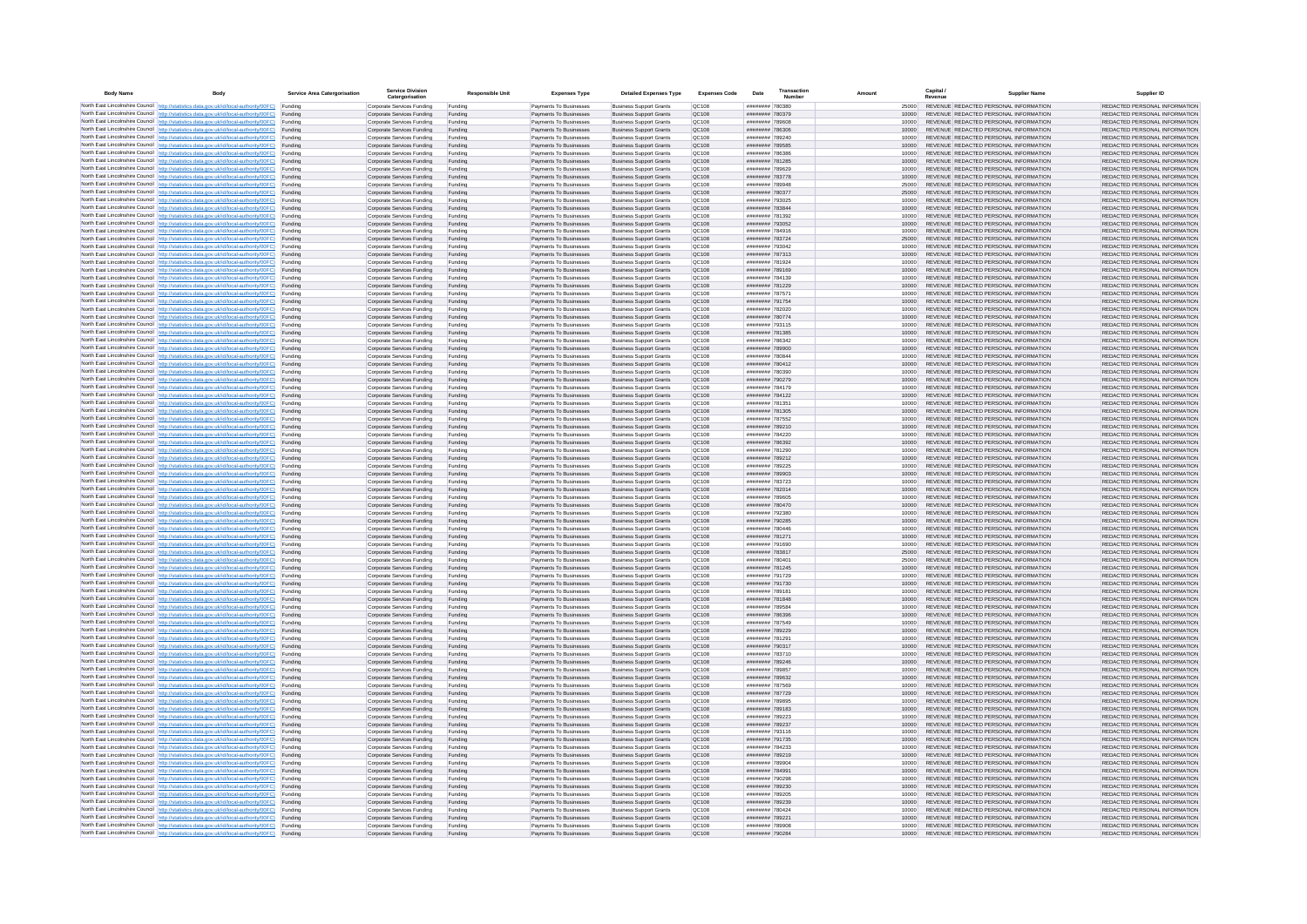| <b>Body Name</b> | Body                                                                                                                                                                                                                                                                                                                                             | Service Area Catergorisation | <b>Service Division</b><br>Catergorisation               | <b>Responsible Unit</b> | <b>Expenses Type</b>                             | <b>Detailed Expenses Type</b>                                    | <b>Expenses Code</b>                   | Transactio<br>Date<br>Number       |                |     | Capital /                                                                      | <b>Supplier Name</b> | Supplier ID                                                    |
|------------------|--------------------------------------------------------------------------------------------------------------------------------------------------------------------------------------------------------------------------------------------------------------------------------------------------------------------------------------------------|------------------------------|----------------------------------------------------------|-------------------------|--------------------------------------------------|------------------------------------------------------------------|----------------------------------------|------------------------------------|----------------|-----|--------------------------------------------------------------------------------|----------------------|----------------------------------------------------------------|
|                  | North East Lincolnshire Council   http://statistics.data.gov.uk/id/local-authority/00FC)   Funding                                                                                                                                                                                                                                               |                              | Corporate Services Funding                               | Funding                 | Payments To Businesser                           | <b>Business Support Grants</b>                                   | OC108                                  | ####### 789656                     | 10000          |     | REVENUE REDACTED PERSONAL INFORMATION                                          |                      | REDACTED PERSONAL INFORMATION                                  |
|                  | North East Lincolnshire Council http://statistics.data.gov.uk/id/local-authority/00FC)                                                                                                                                                                                                                                                           | Funding                      | Corporate Services Funding                               | Funding                 | Payments To Businesses                           | <b>Business Support Grants</b>                                   | QC108                                  | ######## 790315                    | 10000          |     | REVENUE REDACTED PERSONAL INFORMATION                                          |                      | REDACTED PERSONAL INFORMATION                                  |
|                  | North East Lincolnshire Council   http://statistics.data.gov.uk/id/local-authority/00FC)                                                                                                                                                                                                                                                         | Funding                      | Corporate Services Funding<br>Corporate Services Funding | Funding<br>Funding      | Payments To Businesser<br>Payments To Businesses | <b>Business Support Grants</b><br><b>Business Support Grants</b> | QC108<br>QC108                         | ######## 789654<br>######## 787559 | 10000<br>10000 |     | REVENUE REDACTED PERSONAL INFORMATION<br>REVENUE REDACTED PERSONAL INFORMATION |                      | REDACTED PERSONAL INFORMATION<br>REDACTED PERSONAL INFORMATION |
|                  | North East Lincolnshire Council http://statistics.data.gov.uk/id/local-authority/00FC) Funding<br>North East Lincolnshire Council http://statistics.data.gov.uk/id/local-authority/00FC) Funding                                                                                                                                                 |                              | Corporate Services Funding                               | Funding                 | Payments To Businesser                           | <b>Business Support Grants</b>                                   | <b>QC108</b>                           | ######## 780800                    | 10000          |     | REVENUE REDACTED PERSONAL INFORMATION                                          |                      | REDACTED PERSONAL INFORMATION                                  |
|                  | North East Lincolnshire Council http://statistics.data.gov.uk/id/local-authority/00FC) Funding                                                                                                                                                                                                                                                   |                              | Corporate Services Funding                               | Funding                 | Payments To Businesses                           | <b>Business Support Grants</b>                                   | QC108                                  | ######## 793071                    | 10000          |     | REVENUE REDACTED PERSONAL INFORMATION                                          |                      | REDACTED PERSONAL INFORMATION                                  |
|                  | North East Lincolnshire Council http://statistics.data.gov.uk/id/local-authority/00FC) Funding                                                                                                                                                                                                                                                   |                              | Corporate Services Funding                               | Funding                 | Payments To Businesses                           | <b>Business Support Grants</b>                                   | QC108                                  | ######## 781332                    | 10000          |     | REVENUE REDACTED PERSONAL INFORMATION                                          |                      | REDACTED PERSONAL INFORMATION                                  |
|                  | North East Lincolnshire Council http://statistics.data.gov.uk/id/local-authority/00FC)                                                                                                                                                                                                                                                           | Funding                      | Corporate Services Funding                               | Funding                 | Payments To Businesses                           | <b>Business Support Grants</b>                                   | OC108                                  | ######## 790282                    | 10000          |     | REVENUE REDACTED PERSONAL INFORMATION                                          |                      | REDACTED PERSONAL INFORMATION                                  |
|                  | North East Lincolnshire Council http://statistics.data.gov.uk/id/local-authority/00FC) Funding<br>North East Lincolnshire Council http://statistics.data.gov.uk/id/local-authority/00FC)                                                                                                                                                         | Funding                      | Corporate Services Funding<br>Corporate Services Funding | Funding<br>Funding      | Payments To Businesses<br>Payments To Businesser | <b>Business Support Grants</b><br><b>Business Support Grants</b> | QC108<br>QC108                         | ######## 789249<br>######## 781877 | 10000<br>10000 |     | REVENUE REDACTED PERSONAL INFORMATION<br>REVENUE REDACTED PERSONAL INFORMATION |                      | REDACTED PERSONAL INFORMATION<br>REDACTED PERSONAL INFORMATION |
|                  | North East Lincolnshire Council http://statistics.data.gov.uk/id/local-authority/00FC) Funding                                                                                                                                                                                                                                                   |                              | Corporate Services Funding                               | Funding                 | Payments To Businesses                           | <b>Business Support Grants</b>                                   | QC108                                  | ######## 789204                    | 10000          |     | REVENUE REDACTED PERSONAL INFORMATION                                          |                      | REDACTED PERSONAL INFORMATION                                  |
|                  | North East Lincolnshire Council http://statistics.data.gov.uk/id/local-authority/00FC)                                                                                                                                                                                                                                                           | Funding                      | Corporate Services Funding                               | Funding                 | Payments To Businesses                           | <b>Business Support Grants</b>                                   | QC108                                  | ######## 789209                    | 10000          |     | REVENUE REDACTED PERSONAL INFORMATION                                          |                      | REDACTED PERSONAL INFORMATION                                  |
|                  | North East Lincolnshire Council http://statistics.data.gov.uk/id/local-authority/00FC)                                                                                                                                                                                                                                                           | Funding                      | Corporate Services Funding                               | Funding                 | Payments To Businesses                           | <b>Business Support Grants</b>                                   | QC108                                  | ######## 791716                    | 10000          |     | REVENUE REDACTED PERSONAL INFORMATION                                          |                      | REDACTED PERSONAL INFORMATION                                  |
|                  | North East Lincolnshire Council   http://statistics.data.gov.uk/id/local-authority/00FC) Funding<br>North East Lincolnshire Council http://statistics.data.gov.uk/id/local-authority/00FC) Funding                                                                                                                                               |                              | Corporate Services Funding<br>Corporate Services Funding | Funding<br>Funding      | Payments To Businesses<br>Payments To Businesses | <b>Business Support Grants</b><br><b>Business Support Grants</b> | QC108<br>QC108                         | ######## 789006<br>######## 790311 | 10000<br>10000 |     | REVENUE REDACTED PERSONAL INFORMATION<br>REVENUE REDACTED PERSONAL INFORMATION |                      | REDACTED PERSONAL INFORMATION<br>REDACTED PERSONAL INFORMATION |
|                  | North East Lincolnshire Council http://statistics.data.gov.uk/id/local-authority/00FC)                                                                                                                                                                                                                                                           | Funding                      | Corporate Services Funding                               | Funding                 | Payments To Businesses                           | <b>Business Support Grants</b>                                   | QC10R                                  | ######## 781400                    | 10000          |     | REVENUE REDACTED PERSONAL INFORMATION                                          |                      | REDACTED PERSONAL INFORMATION                                  |
|                  | North East Lincolnshire Council http://statistics.data.gov.uk/id/local-authority/00FC)                                                                                                                                                                                                                                                           | Funding                      | Corporate Services Funding                               | Funding                 | Payments To Businesser                           | <b>Business Support Grants</b>                                   | QC108                                  | ######## 789224                    | 10000          |     | REVENUE REDACTED PERSONAL INFORMATION                                          |                      | REDACTED PERSONAL INFORMATION                                  |
|                  | North East Lincolnshire Council http://statistics.data.gov.uk/id/local-authority/00FC) Funding                                                                                                                                                                                                                                                   |                              | Corporate Services Funding                               | Funding                 | Payments To Businesses                           | <b>Business Support Grants</b>                                   | QC108                                  | ######## 790312                    | 10000          |     | REVENUE REDACTED PERSONAL INFORMATION                                          |                      | REDACTED PERSONAL INFORMATION                                  |
|                  | North East Lincolnshire Council http://statistics.data.gov.uk/id/local-authority/00FC)                                                                                                                                                                                                                                                           | Funding                      | Corporate Services Funding                               | Funding                 | Payments To Businesse                            | <b>Business Support Grants</b>                                   | QC108                                  | ######## 793026                    |                |     | REVENUE REDACTED PERSONAL INFORMATION                                          |                      | REDACTED PERSONAL INFORMATION                                  |
|                  | North East Lincolnshire Council http://statistics.data.gov.uk/id/local-authority/00FC) Funding<br>North East Lincolnshire Council http://statistics.data.gov.uk/id/local-authority/00FC)                                                                                                                                                         | Funding                      | Corporate Services Funding<br>Corporate Services Funding | Funding<br>Funding      | Payments To Businesses<br>Payments To Businesser | <b>Business Support Grants</b><br><b>Business Support Grants</b> | QC108<br>QC108                         | ####### 784994<br>######## 789215  | 10000<br>10000 |     | REVENUE REDACTED PERSONAL INFORMATION<br>REVENUE REDACTED PERSONAL INFORMATION |                      | REDACTED PERSONAL INFORMATION<br>REDACTED PERSONAL INFORMATION |
|                  | North East Lincolnshire Council http://statistics.data.gov.uk/id/local-authority/00FC)                                                                                                                                                                                                                                                           | Funding                      | Corporate Services Funding                               | Funding                 | Payments To Businesses                           | <b>Business Support Grants</b>                                   | QC108                                  | ####### 789669                     | 10000          |     | REVENUE REDACTED PERSONAL INFORMATION                                          |                      | REDACTED PERSONAL INFORMATION                                  |
|                  | North East Lincolnshire Council http://statistics.data.gov.uk/id/local-authority/00FC) Funding                                                                                                                                                                                                                                                   |                              | Corporate Services Funding                               | Funding                 | Payments To Businesses                           | <b>Business Sunnort Grants</b>                                   | OC108                                  | ######## 789913                    | 10000          |     | REVENUE REDACTED PERSONAL INFORMATION                                          |                      | REDACTED PERSONAL INFORMATION                                  |
|                  | North East Lincolnshire Council http://statistics.data.gov.uk/id/local-authority/00FC) Funding                                                                                                                                                                                                                                                   |                              | Corporate Services Funding                               | Funding                 | Payments To Businesses                           | <b>Business Support Grants</b>                                   | OC108                                  | ######## 789238<br>######## 789236 | 10000          |     | REVENUE REDACTED PERSONAL INFORMATION<br>REVENUE REDACTED PERSONAL INFORMATION |                      | REDACTED PERSONAL INFORMATION                                  |
|                  | North East Lincolnshire Council http://statistics.data.gov.uk/id/local-authority/00FC)<br>North East Lincolnshire Council http://statistics.data.gov.uk/id/local-authority/00FC)                                                                                                                                                                 | Funding<br>Funding           | Corporate Services Funding<br>Corporate Services Funding | Funding<br>Funding      | Payments To Businesses<br>Payments To Businesser | <b>Business Support Grants</b><br><b>Business Support Grants</b> | QC108<br>QC108                         | ######## 789925                    | 10000<br>10000 |     | REVENUE REDACTED PERSONAL INFORMATION                                          |                      | REDACTED PERSONAL INFORMATION<br>REDACTED PERSONAL INFORMATION |
|                  | North East Lincolnshire Council http://statistics.data.gov.uk/id/local-authority/00FC)                                                                                                                                                                                                                                                           | Funding                      | Corporate Services Funding                               | Funding                 | Payments To Businesser                           | <b>Business Support Grants</b>                                   | QC108                                  | ######## 791737                    | 10000          |     | REVENUE REDACTED PERSONAL INFORMATION                                          |                      | REDACTED PERSONAL INFORMATION                                  |
|                  | North East Lincolnshire Council http://statistics.data.gov.uk/id/local-authority/00FC)                                                                                                                                                                                                                                                           | Funding                      | Corporate Services Funding                               | Funding                 | Payments To Businesses                           | <b>Business Support Grants</b>                                   | QC108                                  | ######## 789949                    | 10000          |     | REVENUE REDACTED PERSONAL INFORMATION                                          |                      | REDACTED PERSONAL INFORMATION                                  |
|                  | North East Lincolnshire Council http://statistics.data.gov.uk/id/local-authority/00FC) Funding                                                                                                                                                                                                                                                   |                              | Corporate Services Funding                               | Funding                 | Payments To Businesses                           | <b>Business Support Grants</b>                                   | QC108                                  | ######## 790259                    | 10000          |     | REVENUE REDACTED PERSONAL INFORMATION                                          |                      | REDACTED PERSONAL INFORMATION                                  |
|                  | North East Lincolnshire Council http://statistics.data.gov.uk/id/local-authority/00FC) Funding<br>North East Lincolnshire Council http://statistics.data.gov.uk/id/local-authority/00FC) Funding                                                                                                                                                 |                              | Corporate Services Funding<br>Corporate Services Funding | Funding<br>Funding      | Payments To Businesses<br>Payments To Businesses | <b>Business Support Grants</b><br><b>Business Support Grants</b> | QC108<br>OC108                         | ######## 790295<br>######## 791707 | 10000<br>10000 |     | REVENUE REDACTED PERSONAL INFORMATION<br>REVENUE REDACTED PERSONAL INFORMATION |                      | REDACTED PERSONAL INFORMATION<br>REDACTED PERSONAL INFORMATION |
|                  | North East Lincolnshire Council http://statistics.data.gov.uk/id/local-authority/00FC) Funding                                                                                                                                                                                                                                                   |                              | Corporate Services Funding                               | Funding                 | Payments To Businesses                           | <b>Business Support Grants</b>                                   | OC108                                  | ######## 789235                    | 10000          |     | REVENUE REDACTED PERSONAL INFORMATION                                          |                      | REDACTED PERSONAL INFORMATION                                  |
|                  | North East Lincolnshire Council   http://statistics.data.gov.uk/id/local-authority/00FC)                                                                                                                                                                                                                                                         | Funding                      | Corporate Services Funding                               | Funding                 | Payments To Businesser                           | <b>Business Support Grants</b>                                   | OC108                                  | ######## 789231                    | 10000          |     | REVENUE REDACTED PERSONAL INFORMATION                                          |                      | REDACTED PERSONAL INFORMATION                                  |
|                  | North East Lincolnshire Council   http://statistics.data.gov.uk/id/local-authority/00FC) Funding                                                                                                                                                                                                                                                 |                              | Corporate Services Funding                               | Funding                 | Payments To Businesser                           | <b>Business Support Grants</b>                                   | QC108                                  | ######## 792400                    | 10000          |     | REVENUE REDACTED PERSONAL INFORMATION                                          |                      | REDACTED PERSONAL INFORMATION                                  |
|                  | North East Lincolnshire Council http://statistics.data.gov.uk/id/local-authority/00FC)                                                                                                                                                                                                                                                           | Funding                      | Corporate Services Funding                               | Funding                 | Payments To Businesse                            | <b>Business Support Grants</b>                                   | QC108                                  | ######## 793083                    | 10000          |     | REVENUE REDACTED PERSONAL INFORMATION                                          |                      | REDACTED PERSONAL INFORMATION                                  |
|                  | North East Lincolnshire Council http://statistics.data.gov.uk/id/local-authority/00FC) Funding<br>North East Lincolnshire Council http://statistics.data.gov.uk/id/local-authority/00FC) Funding                                                                                                                                                 |                              | Corporate Services Funding<br>Corporate Services Funding | Funding<br>Funding      | Payments To Businesses<br>Payments To Businesser | <b>Business Support Grants</b><br><b>Business Support Grants</b> | QC108<br>QC108                         | ######## 790294<br>######## 790314 | 10000<br>10000 |     | REVENUE REDACTED PERSONAL INFORMATION<br>REVENUE REDACTED PERSONAL INFORMATION |                      | REDACTED PERSONAL INFORMATION<br>REDACTED PERSONAL INFORMATION |
|                  | North East Lincolnshire Council http://statistics.data.gov.uk/id/local-authority/00FC) Funding                                                                                                                                                                                                                                                   |                              | Corporate Services Funding                               | Funding                 | Payments To Businesses                           | <b>Business Support Grants</b>                                   | QC108                                  | ######## 791736                    | 10000          |     | REVENUE REDACTED PERSONAL INFORMATION                                          |                      | REDACTED PERSONAL INFORMATION                                  |
|                  | North East Lincolnshire Council http://statistics.data.gov.uk/id/local-authority/00FC) Funding                                                                                                                                                                                                                                                   |                              | Corporate Services Funding                               | Funding                 | Payments To Businesses                           | <b>Business Support Grants</b>                                   | QC108                                  | ######## 790313                    | 10000          |     | REVENUE REDACTED PERSONAL INFORMATION                                          |                      | REDACTED PERSONAL INFORMATION                                  |
|                  | North East Lincolnshire Council http://statistics.data.gov.uk/id/local-authority/00FC)                                                                                                                                                                                                                                                           | Funding                      | Corporate Services Funding                               | Funding                 | Payments To Businesses                           | <b>Business Support Grants</b>                                   | QC108                                  | ######## 791731                    | 10000          |     | REVENUE REDACTED PERSONAL INFORMATION                                          |                      | REDACTED PERSONAL INFORMATION                                  |
|                  | North East Lincolnshire Council http://statistics.data.gov.uk/id/local-authority/00FC) Funding<br>North East Lincolnshire Council http://statistics.data.gov.uk/id/local-authority/00FC)                                                                                                                                                         | Funding                      | Corporate Services Funding<br>Corporate Services Funding | Funding<br>Funding      | Payments To Businesses<br>Payments To Businesses | <b>Business Support Grants</b><br><b>Business Support Grants</b> | QC108<br>QC108                         | ######## 793109<br>######## 789921 | 10000<br>10000 |     | REVENUE REDACTED PERSONAL INFORMATION<br>REVENUE REDACTED PERSONAL INFORMATION |                      | REDACTED PERSONAL INFORMATION<br>REDACTED PERSONAL INFORMATION |
|                  | North East Lincolnshire Council http://statistics.data.gov.uk/id/local-authority/00FC) Funding                                                                                                                                                                                                                                                   |                              | Corporate Services Funding                               | Funding                 | Payments To Businesser                           | <b>Business Support Grants</b>                                   | QC108                                  | ######## 789924                    | 10000          |     | REVENUE REDACTED PERSONAL INFORMATION                                          |                      | REDACTED PERSONAL INFORMATION                                  |
|                  | North East Lincolnshire Council http://statistics.data.gov.uk/id/local-authority/00FC)                                                                                                                                                                                                                                                           | Funding                      | Corporate Services Funding                               | Funding                 | Payments To Businesses                           | <b>Business Support Grants</b>                                   | QC108                                  | ######## 790297                    | 10000          |     | REVENUE REDACTED PERSONAL INFORMATION                                          |                      | REDACTED PERSONAL INFORMATION                                  |
|                  | North East Lincolnshire Council http://statistics.data.gov.uk/id/local-authority/00FC)                                                                                                                                                                                                                                                           | Funding                      | Corporate Services Funding                               | Funding                 | Payments To Businesses                           | <b>Business Support Grants</b>                                   | QC108                                  | ######## 793085                    | 10000          |     | REVENUE REDACTED PERSONAL INFORMATION                                          |                      | REDACTED PERSONAL INFORMATION                                  |
|                  | North East Lincolnshire Council http://statistics.data.gov.uk/id/local-authority/00FC)                                                                                                                                                                                                                                                           | Funding                      | Corporate Services Funding                               | Funding                 | Payments To Businesses                           | <b>Business Support Grants</b>                                   | QC108                                  | ######## 789906                    | 10000          |     | REVENUE REDACTED PERSONAL INFORMATION                                          |                      | REDACTED PERSONAL INFORMATION                                  |
|                  | North East Lincolnshire Council http://statistics.data.gov.uk/id/local-authority/00FC) Funding<br>North East Lincolnshire Council http://statistics.data.gov.uk/id/local-authority/00FC) Funding                                                                                                                                                 |                              | Corporate Services Funding<br>Corporate Services Funding | Funding<br>Funding      | Payments To Businesses<br>Payments To Businesses | <b>Business Support Grants</b><br><b>Business Support Grants</b> | QC108<br>QC108                         | ######## 790293<br>######## 789208 | 10000<br>10000 |     | REVENUE REDACTED PERSONAL INFORMATION<br>REVENUE REDACTED PERSONAL INFORMATION |                      | REDACTED PERSONAL INFORMATION<br>REDACTED PERSONAL INFORMATION |
|                  | North East Lincolnshire Council http://statistics.data.gov.uk/id/local-authority/00FC)                                                                                                                                                                                                                                                           | Funding                      | Corporate Services Funding                               | Funding                 | Payments To Businesser                           | <b>Business Support Grants</b>                                   | QC108                                  | ######## 791738                    | 10000          |     | REVENUE REDACTED PERSONAL INFORMATION                                          |                      | REDACTED PERSONAL INFORMATION                                  |
|                  | North East Lincolnshire Council http://statistics.data.gov.uk/id/local-authority/00FC)                                                                                                                                                                                                                                                           | Funding                      | Corporate Services Funding                               | Funding                 | Payments To Businesser                           | <b>Business Support Grants</b>                                   | QC108                                  | ######## 791717                    | 10000          |     | REVENUE REDACTED PERSONAL INFORMATION                                          |                      | REDACTED PERSONAL INFORMATION                                  |
|                  | North East Lincolnshire Council http://statistics.data.gov.uk/id/local-authority/00FC)                                                                                                                                                                                                                                                           | Funding                      | Corporate Services Funding                               | Funding                 | Payments To Businesser                           | <b>Business Support Grants</b>                                   | QC108                                  | ######## 790299                    | 10000          |     | REVENUE REDACTED PERSONAL INFORMATION                                          |                      | REDACTED PERSONAL INFORMATION                                  |
|                  | North East Lincolnshire Council http://statistics.data.gov.uk/id/local-authority/00FC) Funding<br>North East Lincolnshire Council http://statistics.data.gov.uk/id/local-authority/00FC)                                                                                                                                                         | Funding                      | Corporate Services Funding<br>Corporate Services Funding | Funding<br>Funding      | Payments To Businesses<br>Payments To Businesser | <b>Business Support Grants</b><br><b>Business Support Grants</b> | QC108<br>QC108                         | ######## 789638<br>######## 791722 | 10000<br>10000 |     | REVENUE REDACTED PERSONAL INFORMATION<br>REVENUE REDACTED PERSONAL INFORMATION |                      | REDACTED PERSONAL INFORMATION<br>REDACTED PERSONAL INFORMATION |
|                  | North East Lincolnshire Council http://statistics.data.gov.uk/id/local-authority/00FC)                                                                                                                                                                                                                                                           | Funding                      | Corporate Services Funding                               | Funding                 | Payments To Businesses                           | <b>Business Support Grants</b>                                   | QC108                                  | ######## 791719                    | 10000          |     | REVENUE REDACTED PERSONAL INFORMATION                                          |                      | REDACTED PERSONAL INFORMATION                                  |
|                  | North East Lincolnshire Council http://statistics.data.gov.uk/id/local-authority/00FC) Funding                                                                                                                                                                                                                                                   |                              | Corporate Services Funding                               | Funding                 | Payments To Businesser                           | <b>Business Support Grants</b>                                   | OC108                                  | ######## 789216                    | 10000          |     | REVENUE REDACTED PERSONAL INFORMATION                                          |                      | REDACTED PERSONAL INFORMATION                                  |
|                  | North East Lincolnshire Council http://statistics.data.gov.uk/id/local-authority/00FC)                                                                                                                                                                                                                                                           | Funding                      | Corporate Services Funding                               | Funding                 | Payments To Businesses                           | <b>Business Support Grants</b>                                   | OC108                                  | ######## 793087                    | 10000          |     | REVENUE REDACTED PERSONAL INFORMATION                                          |                      | REDACTED PERSONAL INFORMATION                                  |
|                  | North East Lincolnshire Council http://statistics.data.gov.uk/id/local-authority/00FC) Funding                                                                                                                                                                                                                                                   |                              | Corporate Services Funding                               | Funding                 | Payments To Businesses                           | <b>Business Support Grants</b>                                   | OC108                                  | ######## 789218                    | 10000          |     | REVENUE REDACTED PERSONAL INFORMATION                                          |                      | REDACTED PERSONAL INFORMATION                                  |
|                  | North East Lincolnshire Council http://statistics.data.gov.uk/id/local-authority/00FC)<br>North East Lincolnshire Council http://statistics.data.gov.uk/id/local-authority/00FC) Funding                                                                                                                                                         | Funding                      | Corporate Services Funding<br>Corporate Services Funding | Funding<br>Funding      | Payments To Businesser<br>Payments To Businesse  | <b>Business Support Grants</b><br><b>Business Support Grants</b> | QC108<br>QC108                         | ######## 789233<br>######## 791723 | 10000<br>10000 |     | REVENUE REDACTED PERSONAL INFORMATION<br>REVENUE REDACTED PERSONAL INFORMATION |                      | REDACTED PERSONAL INFORMATION<br>REDACTED PERSONAL INFORMATION |
|                  | North East Lincolnshire Council http://statistics.data.gov.uk/id/local-authority/00FC) Funding                                                                                                                                                                                                                                                   |                              | Corporate Services Funding                               | Funding                 | Payments To Businesses                           | <b>Business Support Grants</b>                                   | QC108                                  | ######## 791740                    | 10000          |     | REVENUE REDACTED PERSONAL INFORMATION                                          |                      | REDACTED PERSONAL INFORMATION                                  |
|                  | North East Lincolnshire Council http://statistics.data.gov.uk/id/local-authority/00FC)                                                                                                                                                                                                                                                           | Funding                      | Corporate Services Funding                               | Funding                 | Payments To Businesses                           | <b>Business Support Grants</b>                                   | QC108                                  | ######## 791718                    | 10000          |     | REVENUE REDACTED PERSONAL INFORMATION                                          |                      | REDACTED PERSONAL INFORMATION                                  |
|                  | North East Lincolnshire Council http://statistics.data.gov.uk/id/local-authority/00FC)                                                                                                                                                                                                                                                           | Funding                      | Corporate Services Funding                               | Funding                 | Payments To Businesses                           | <b>Business Support Grants</b>                                   | QC108                                  | ######## 793074                    | 10000          |     | REVENUE REDACTED PERSONAL INFORMATION                                          |                      | REDACTED PERSONAL INFORMATION                                  |
|                  | North East Lincolnshire Council http://statistics.data.gov.uk/id/local-authority/00FC) Funding<br>North East Lincolnshire Council http://statistics.data.gov.uk/id/local-authority/00FC)                                                                                                                                                         | Funding                      | Corporate Services Funding<br>Corporate Services Funding | Funding<br>Funding      | Payments To Businesses<br>Payments To Businesses | <b>Business Support Grants</b><br><b>Business Support Grants</b> | QC108<br>QC108                         | ######## 789217<br>######## 791733 | 10000<br>10000 |     | REVENUE REDACTED PERSONAL INFORMATION<br>REVENUE REDACTED PERSONAL INFORMATION |                      | REDACTED PERSONAL INFORMATION<br>REDACTED PERSONAL INFORMATION |
|                  | North East Lincolnshire Council http://statistics.data.gov.uk/id/local-authority/00FC) Funding                                                                                                                                                                                                                                                   |                              | Corporate Services Funding                               | Funding                 | Payments To Businesses                           | <b>Business Sunnort Grants</b>                                   | OC108                                  | ######## 793119                    | 10000          |     | REVENUE REDACTED PERSONAL INFORMATION                                          |                      | REDACTED PERSONAL INFORMATION                                  |
|                  | North East Lincolnshire Council http://statistics.data.gov.uk/id/local-authority/00FC) Funding                                                                                                                                                                                                                                                   |                              | Corporate Services Funding                               | Funding                 | Payments To Businesses                           | <b>Business Support Grants</b>                                   | OC108                                  | ######## 791728                    | 10000          |     | REVENUE REDACTED PERSONAL INFORMATION                                          |                      | REDACTED PERSONAL INFORMATION                                  |
|                  | North East Lincolnshire Council http://statistics.data.gov.uk/id/local-authority/00FC).                                                                                                                                                                                                                                                          | Funding                      | Corporate Services Funding                               | Funding                 | Payments To Businesse                            | <b>Business Support Grants</b>                                   | QC108                                  | ######## 790278                    | 10000          |     | REVENUE REDACTED PERSONAL INFORMATION                                          |                      | REDACTED PERSONAL INFORMATION                                  |
|                  | North East Lincolnshire Council http://statistics.data.gov.uk/id/local-authority/00FC) Funding                                                                                                                                                                                                                                                   |                              | Corporate Services Funding                               | Funding                 | Payments To Businesser                           | <b>Business Support Grants</b>                                   | QC108                                  | ######## 791708                    | 10000          |     | REVENUE REDACTED PERSONAL INFORMATION                                          |                      | REDACTED PERSONAL INFORMATION                                  |
|                  | North East Lincolnshire Council http://statistics.data.gov.uk/id/local-authority/00FC) Funding<br>North East Lincolnshire Council http://statistics.data.gov.uk/id/local-authority/00FC) Funding                                                                                                                                                 |                              | Corporate Services Funding<br>Corporate Services Funding | Funding<br>Funding      | Payments To Businesser<br>Payments To Businesses | <b>Business Support Grants</b><br><b>Business Support Grants</b> | QC108<br>QC108                         | ######## 789634<br>######## 792391 | 10000<br>10000 |     | REVENUE REDACTED PERSONAL INFORMATION<br>REVENUE REDACTED PERSONAL INFORMATION |                      | REDACTED PERSONAL INFORMATION<br>REDACTED PERSONAL INFORMATION |
|                  | North East Lincolnshire Council http://statistics.data.gov.uk/id/local-authority/00FC) Funding                                                                                                                                                                                                                                                   |                              | Corporate Services Funding                               | Funding                 | Payments To Businesses                           | <b>Business Support Grants</b>                                   | QC108                                  | ######## 791753                    | 10000          |     | REVENUE REDACTED PERSONAL INFORMATION                                          |                      | REDACTED PERSONAL INFORMATION                                  |
|                  | North East Lincolnshire Council http://statistics.data.gov.uk/id/local-authority/00FC)                                                                                                                                                                                                                                                           | Funding                      | Corporate Services Funding                               | Funding                 | Payments To Businesses                           | <b>Business Support Grants</b>                                   | QC108                                  | ######## 793088                    | 10000          |     | REVENUE REDACTED PERSONAL INFORMATION                                          |                      | REDACTED PERSONAL INFORMATION                                  |
|                  | North East Lincolnshire Council http://statistics.data.gov.uk/id/local-authority/00FC) Funding                                                                                                                                                                                                                                                   |                              | Corporate Services Funding                               | Funding                 | Payments To Businesser                           | <b>Business Support Grants</b>                                   | QC108                                  | ######## 791724                    | 10000          |     | REVENUE REDACTED PERSONAL INFORMATION                                          |                      | REDACTED PERSONAL INFORMATION                                  |
|                  | North East Lincolnshire Council http://statistics.data.gov.uk/id/local-authority/00FC)<br>North East Lincolnshire Council http://statistics.data.gov.uk/id/local-authority/00FC)                                                                                                                                                                 | Funding                      | Corporate Services Funding                               | Funding                 | Payments To Businesses<br>Payments To Businesses | <b>Business Support Grants</b>                                   | QC108<br>QC108                         | ######## 793082<br>######## 793101 | 10000<br>10000 |     | REVENUE REDACTED PERSONAL INFORMATION<br>REVENUE REDACTED PERSONAL INFORMATION |                      | REDACTED PERSONAL INFORMATION<br>REDACTED PERSONAL INFORMATION |
|                  | North East Lincolnshire Council http://statistics.data.gov.uk/id/local-authority/00FC)                                                                                                                                                                                                                                                           | Funding<br>Funding           | Corporate Services Funding<br>Corporate Services Funding | Funding<br>Funding      | Payments To Businesser                           | <b>Business Support Grants</b><br><b>Business Support Grants</b> | QC108                                  | ######## 793099                    | 10000          |     | REVENUE REDACTED PERSONAL INFORMATION                                          |                      | REDACTED PERSONAL INFORMATION                                  |
|                  | North East Lincolnshire Council http://statistics.data.gov.uk/id/local-authority/00FC)                                                                                                                                                                                                                                                           | Funding                      | Corporate Services Funding                               | Funding                 | Payments To Businesser                           | <b>Business Support Grants</b>                                   | QC108                                  | ######## 793103                    | 10000          |     | REVENUE REDACTED PERSONAL INFORMATION                                          |                      | REDACTED PERSONAL INFORMATION                                  |
|                  | North East Lincolnshire Council http://statistics.data.gov.uk/id/local-authority/00FC) Funding                                                                                                                                                                                                                                                   |                              | Corporate Services Funding                               | Funding                 | Payments To Businesses                           | <b>Business Support Grants</b>                                   | QC108                                  | ######## 793102                    | 10000          |     | REVENUE REDACTED PERSONAL INFORMATION                                          |                      | REDACTED PERSONAL INFORMATION                                  |
|                  | North East Lincolnshire Council http://statistics.data.gov.uk/id/local-authority/00FC) Funding                                                                                                                                                                                                                                                   |                              | Corporate Services Funding                               | Funding                 | Payments To Businesses                           | <b>Business Support Grants</b>                                   | QC108                                  | ######## 793104                    | 10000          |     | REVENUE REDACTED PERSONAL INFORMATION                                          |                      | REDACTED PERSONAL INFORMATION                                  |
|                  | North East Lincolnshire Council http://statistics.data.gov.uk/id/local-authority/00FC) Funding<br>North East Lincolnshire Council http://statistics.data.gov.uk/id/local-authority/00FC) Funding                                                                                                                                                 |                              | Corporate Services Funding<br>Corporate Services Funding | Funding<br>Funding      | Payments To Businesses<br>Payments To Businesses | <b>Business Support Grants</b><br><b>Business Support Grants</b> | QC108<br>QC108                         | ######## 793105<br>######## 789668 | 10000<br>10000 |     | REVENUE REDACTED PERSONAL INFORMATION<br>REVENUE REDACTED PERSONAL INFORMATION |                      | REDACTED PERSONAL INFORMATION<br>REDACTED PERSONAL INFORMATION |
|                  | North East Lincolnshire Council http://statistics.data.gov.uk/id/local-authority/00FC) Funding                                                                                                                                                                                                                                                   |                              | Corporate Services Funding                               | Funding                 | Payments To Businesses                           | <b>Business Support Grants</b>                                   | OC108                                  | ######## 792396                    | 10000          |     | REVENUE REDACTED PERSONAL INFORMATION                                          |                      | REDACTED PERSONAL INFORMATION                                  |
|                  | North East Lincolnshire Council http://statistics.data.gov.uk/id/local-authority/00FC)                                                                                                                                                                                                                                                           | Funding                      | Corporate Services Funding                               | Funding                 | Payments To Businesser                           | <b>Business Support Grants</b>                                   | OC108                                  | ######## 793080                    | 10000          |     | REVENUE REDACTED PERSONAL INFORMATION                                          |                      | REDACTED PERSONAL INFORMATION                                  |
|                  | North East Lincolnshire Council   http://statistics.data.gov.uk/id/local-authority/00FC) Funding                                                                                                                                                                                                                                                 |                              | Corporate Services Funding                               | Funding                 | Payments To Businesses                           | <b>Business Support Grants</b>                                   | QC108                                  | ######## 792393                    | 10000          |     | REVENUE REDACTED PERSONAL INFORMATION                                          |                      | REDACTED PERSONAL INFORMATION                                  |
|                  | North East Lincolnshire Council http://statistics.data.gov.uk/id/local-authority/00FC)                                                                                                                                                                                                                                                           | Funding                      | Corporate Services Funding<br>Corporate Services Funding | Funding                 | Payments To Businesser<br>Payments To Businesses | <b>Business Support Grants</b>                                   | QC108<br>QC108                         | ######## 790304<br>######## 793068 | 10000          |     | REVENUE REDACTED PERSONAL INFORMATION<br>REVENUE REDACTED PERSONAL INFORMATION |                      | REDACTED PERSONAL INFORMATION<br>REDACTED PERSONAL INFORMATION |
|                  | North East Lincolnshire Council http://statistics.data.gov.uk/id/local-authority/00FC) Funding<br>North East Lincolnshire Council http://statistics.data.gov.uk/id/local-authority/00FC) Funding                                                                                                                                                 |                              | Corporate Services Funding                               | Funding<br>Funding      | Payments To Businesser                           | <b>Business Support Grants</b><br><b>Business Support Grants</b> | QC108                                  | ######## 792394                    | 10000<br>10000 |     | REVENUE REDACTED PERSONAL INFORMATION                                          |                      | REDACTED PERSONAL INFORMATION                                  |
|                  | North East Lincolnshire Council http://statistics.data.gov.uk/id/local-authority/00FC) Funding                                                                                                                                                                                                                                                   |                              | Corporate Services Funding                               | Funding                 | Payments To Businesses                           | <b>Business Support Grants</b>                                   | QC108                                  | ######## 793096                    | 10000          |     | REVENUE REDACTED PERSONAL INFORMATION                                          |                      | REDACTED PERSONAL INFORMATION                                  |
|                  | North East Lincolnshire Council http://statistics.data.gov.uk/id/local-authority/00FC) Funding                                                                                                                                                                                                                                                   |                              | Corporate Services Funding                               | Funding                 | Payments To Businesses                           | <b>Business Sunnort Grants</b>                                   | OC108                                  | ######## 793097                    | 10000          |     | REVENUE REDACTED PERSONAL INFORMATION                                          |                      | REDACTED PERSONAL INFORMATION                                  |
|                  | North East Lincolnshire Council http://statistics.data.gov.uk/id/local-authority/00FC)                                                                                                                                                                                                                                                           | Gov Dem & Comm Engagement    | Gov Dem & Comm Engagement Registrars & Civic Services    |                         | Miscellaneous Expenses                           | Civic Regalia And Events                                         | 11117                                  | ######## 617957                    | 1276           |     | REVENUE ENGIE SERVICES ITD                                                     |                      | 133267                                                         |
|                  | North East Lincolnshire Council http://statistics.data.gov.uk/id/local-authority/00FC) Gov Dem & Comm Engagement Gov Dem & Comm Engagement Registrars & Civic Services<br>North East Lincolnshire Council http://statistics.data.gov.uk/id/local-authority/00FC) Gov Dem & Comm Engagement Gov Dem & Comm Engagement Registrars & Civic Services |                              |                                                          |                         | <b>Rents</b><br>Rents                            | Rent<br>Rent                                                     | GC <sub>101</sub><br>GC <sub>101</sub> | ######## 615759<br>######## 618070 | 730<br>390     |     | REVENUE CLEETHORPES CHARTER TRUSTEES<br>REVENUE CLEETHORPES CHARTER TRUSTEES   |                      | 101604<br>101604                                               |
|                  | North East Lincolnshire Council http://statistics.data.gov.uk/id/local-authority/00FC) Gov Dem & Comm Engagement Gov Dem & Comm Engagement Emergency Planning                                                                                                                                                                                    |                              |                                                          |                         | <b>Direct Transport Costs</b>                    | Vehicles - Repairs And Maint                                     | JA105                                  | $\mu$ <i>HHHHHHH</i> 618008        | 799            |     | REVENUE MARTIN WILLIAMS (HULL) LTD                                             |                      | 122299                                                         |
|                  | North East Lincolnshire Council http://statistics.data.gov.uk/id/local-authority/00FC) Gov Dem & Comm Engagement Gov Dem & Comm Engagement Emergency Planning                                                                                                                                                                                    |                              |                                                          |                         | <b>Direct Transport Costs</b>                    | Vehicles - Repairs And Maint                                     | <b>JA105</b>                           | ####### 618010                     |                | 799 | REVENUE MARTIN WILLIAMS (HULL) LTD                                             |                      | 122299                                                         |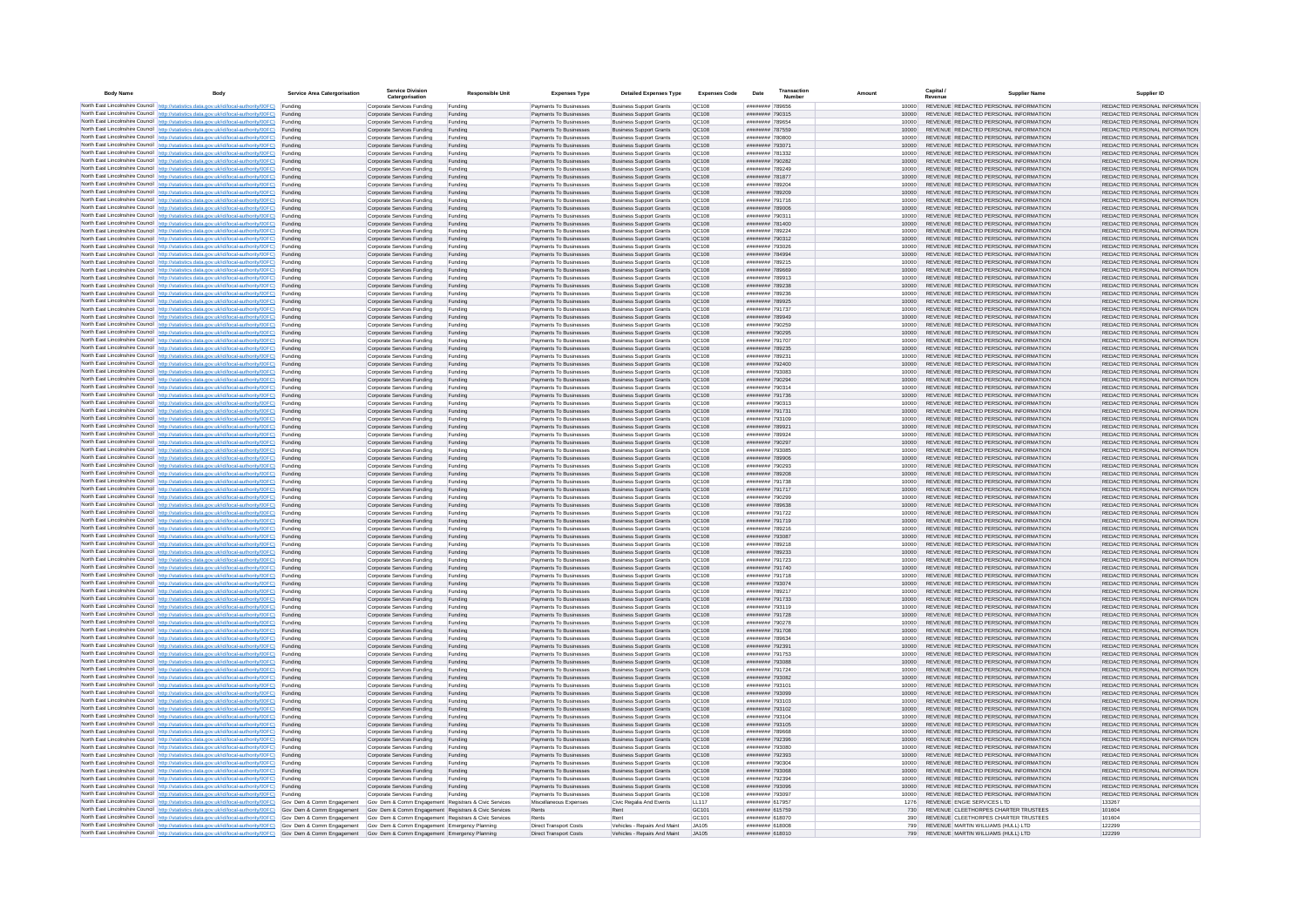| <b>Body Name</b> |                                                                                                                                                                                                                                                                                                                                                | <b>Service Area Catergorisation</b>                                | <b>Service Division</b><br>Catergorisation                                                                    | <b>Responsible Unit</b>                                      | <b>Expenses Type</b>                                                                                               | <b>Detailed Expenses Type</b>                                  | <b>Expenses Code</b> | Date                                     | Transaction<br>Numbe |                             | Capital /<br><b>Supplier Name</b><br>Revenue                                          | Supplier ID      |
|------------------|------------------------------------------------------------------------------------------------------------------------------------------------------------------------------------------------------------------------------------------------------------------------------------------------------------------------------------------------|--------------------------------------------------------------------|---------------------------------------------------------------------------------------------------------------|--------------------------------------------------------------|--------------------------------------------------------------------------------------------------------------------|----------------------------------------------------------------|----------------------|------------------------------------------|----------------------|-----------------------------|---------------------------------------------------------------------------------------|------------------|
|                  | North East Lincolnshire Council http://statistics.data.gov.uk/id/local-authority/00FC) Gov Dem & Comm Engagement                                                                                                                                                                                                                               |                                                                    | Gov Dem & Comm Engagement Emergency Planning                                                                  |                                                              | <b>Direct Transport Costs</b>                                                                                      | Vehicles - Repairs And Maint                                   | JA105                | ######## 618011                          |                      | 799                         | REVENUE MARTIN WILLIAMS (HULL) LTD                                                    | 122299           |
|                  | North East Lincolnshire Council http://statistics.data.gov.uk/id/local-authority/00FC) Gov Dem & Comm Engagement Gov Dem & Comm Engagement Ad Governance & Democracy                                                                                                                                                                           |                                                                    |                                                                                                               |                                                              | Contributions To Provisions                                                                                        | Contributions - Third Sector                                   | LK102                | ######## 616495                          |                      | 35000                       | REVENUE NORTH BANK FORUM                                                              | 120031           |
|                  | North East Lincolnshire Council http://statistics.data.gov.uk/id/local-authority/00FC) Gov Dem & Comm Engagement Gov Dem & Comm Engagement   Ad Governance & Democracy<br>North East Lincolnshire Council http://statistics.data.gov.uk/id/local-authority/00FC) Gov Dem & Comm Engagement Gov Dem & Comm Engagement Ad Governance & Democracy |                                                                    |                                                                                                               |                                                              | Contributions To Provisions<br>Contributions To Provisions                                                         | Contributions - Third Sector<br>Contributions - Third Sector   | 1 K102<br>LK102      | EPARTH BREEZER<br>######## 619302        |                      | 30000<br>2000               | REVENUE NORTH BANK FORUM<br>REVENUE HIS CHURCH LTD (CHARITY)                          | 120031<br>146521 |
|                  | North East Lincolnshire Council http://statistics.data.gov.uk/id/local-authority/00FC) Gov Dem & Comm Engagement                                                                                                                                                                                                                               |                                                                    | Gov Dem & Comm Engagement Ad Governance & Democracy                                                           |                                                              | Private Contractors                                                                                                | Third Party Prov - Private                                     | PH101                | 518013                                   |                      | 40000                       | REVENUE GY/CLEE & DIST CITIZENS                                                       | 101013           |
|                  | North East Lincolnshire Council http://statistics.data.gov.uk/id/local-authority/00FC) Gov Dem & Comm Engagement                                                                                                                                                                                                                               |                                                                    | Gov Dem & Comm Engagement Ad Governance & Democracy                                                           |                                                              | Contributions To Provisions                                                                                        | Contributions - Communities                                    | I K101               | ######## 619277                          |                      | 35000                       | REVENUE JOINT SERVICES MAJOR EVENTS TEAM N E LINCS                                    | 109747           |
|                  | North East Lincolnshire Council http://statistics.data.gov.uk/id/local-authority/00FC) Gov Dem & Comm Engagement                                                                                                                                                                                                                               |                                                                    | Gov Dem & Comm Engagement Ad Governance & Democracy                                                           |                                                              | Consultancy                                                                                                        | Consultancy                                                    | PL101                | ####### 618721                           |                      | 2182                        | REVENUE YORK ST JOHN UNIVERSITY<br>REVENUE PLANTCRAFT LTD                             | 132910           |
|                  | North East Lincolnshire Council http://statistics.data.gov.uk/id/local-authority/00FC)<br>North East Lincolnshire Council http://statistics.data.gov.uk/id/local-authority/00FC) Gov Dem & Comm Engagement                                                                                                                                     | Gov Dem & Comm Engagement                                          | Gov Dem & Comm Engagement Ad Governance & Democracy<br>Gov Dem & Comm Engagement Communications And Marketing |                                                              | Equip / Furniture / Materials<br>Grants And Subscriptions                                                          | Equipment - Purchase<br>Subscriptions                          | LA101<br>LJ101       | ######## 617642<br>####### 619681        |                      | 925<br>750                  | REVENUE LG COMMS (2018) LTD                                                           | 145133<br>119708 |
|                  | North East Lincolnshire Council http://statistics.data.gov.uk/id/local-authority/00FC) Gov Dem & Comm Engagement                                                                                                                                                                                                                               |                                                                    | Gov Dem & Comm Engagement Communications And Marketing                                                        |                                                              | Miscellaneous Expenses                                                                                             | Other Expenses General                                         | LL119                | ####### 617188                           |                      | 2500                        | REVENUE PRGLOO LTD                                                                    | 139538           |
|                  | North East Lincolnshire Council http://statistics.data.gov.uk/id/local-authority/00FC) Gov Dem & Comm Engagement                                                                                                                                                                                                                               |                                                                    | Gov Dem & Comm Engagement Elections Team                                                                      |                                                              | <b>Grants And Subscriptions</b>                                                                                    | Subscriptions                                                  | LJ101                | ######## 617914                          |                      | 265                         | REVENUE THOMSON REUTERS (PROFESSIONAL) UK LIMITED                                     | 107345           |
|                  | North East Lincolnshire Council http://statistics.data.gov.uk/id/local-authority/00FC)<br>North East Lincolnshire Council http://statistics.data.gov.uk/id/local-authority/00FC) Gov Dem & Comm Engagement                                                                                                                                     | Gov Dem & Comm Engagement                                          | Gov Dem & Comm Engagement Elections Team<br>Gov Dem & Comm Engagement Elections Team                          |                                                              | Miscellaneous Expenses<br>Print Stationery / Gen Off Exp                                                           | Other Expenses General<br>Printing And Stationery              | LL119<br>LD103       | ######## 618791<br>######## 617913       |                      | 484.73<br>550               | REVENUE TWOFOLD MAILING LTD<br>REVENUE PRINT IMAGE NETWORK LTD                        | 105163<br>103724 |
|                  | North East Lincolnshire Council http://statistics.data.gov.uk/id/local-authority/00FC) Gov Dem & Comm Engagement                                                                                                                                                                                                                               |                                                                    | Gov Dem & Comm Engagement Elections Team                                                                      |                                                              | Print Stationery / Gen Off Exp                                                                                     | Printing And Stationery                                        | LD103                | ####### 617974                           |                      | 510                         | REVENUE PRINT IMAGE NETWORK I TD                                                      | 103724           |
|                  | North East Lincolnshire Council http://statistics.data.gov.uk/id/local-authority/00FC) Gov Dem & Comm Engagement                                                                                                                                                                                                                               |                                                                    | Gov Dem & Comm Engagement Elections Team                                                                      |                                                              | Print Stationery / Gen Off Exp                                                                                     | Printing And Stationery                                        | <b>ID103</b>         | ####### 617976                           |                      | 4072                        | REVENUE PRINT IMAGE NETWORK I TD                                                      | 103724           |
|                  | North East Lincolnshire Council http://statistics.data.gov.uk/id/local-authority/00FC) Gov Dem & Comm Engagement                                                                                                                                                                                                                               |                                                                    | Gov Dem & Comm Engagement Elections Team                                                                      |                                                              | Print Stationery / Gen Off Exp                                                                                     | Printing And Stationery                                        | LD103                | ####### 617977                           |                      | 4072                        | REVENUE PRINT IMAGE NETWORK LTD                                                       | 103724           |
|                  | North East Lincolnshire Council http://statistics.data.gov.uk/id/local-authority/00FC)<br>North East Lincolnshire Council http://statistics.data.gov.uk/id/local-authority/00FC) Gov Dem & Comm Engagement Gov Dem & Comm Engagement Elections Team                                                                                            | Gov Dem & Comm Engagement                                          | Gov Dem & Comm Engagement Elections Team                                                                      |                                                              | Print Stationery / Gen Off Exp<br>Print Stationery / Gen Off Exp                                                   | Printing And Stationery<br>Printing And Stationery             | LD103<br>LD103       | ######## 617979<br>######## 617980       |                      | 10054<br>10054              | REVENUE PRINT IMAGE NETWORK LTD<br>REVENUE PRINT IMAGE NETWORK LTD                    | 103724<br>103724 |
|                  | North East Lincolnshire Council http://statistics.data.gov.uk/id/local-authority/00FC) Gov Dem & Comm Engagement                                                                                                                                                                                                                               |                                                                    | Gov Dem & Comm Engagement Elections Team                                                                      |                                                              | Print Stationery / Gen Off Exp                                                                                     | Printing And Stationery                                        | LD103                | ######## 617981                          |                      | 581.72                      | REVENUE PRINT IMAGE NETWORK LTD                                                       | 103724           |
|                  | North East Lincolnshire Council http://statistics.data.gov.uk/id/local-authority/00FC) Gov Dem & Comm Engagement Gov Dem & Comm Engagement Elections Team                                                                                                                                                                                      |                                                                    |                                                                                                               |                                                              | Print Stationery / Gen Off Exp                                                                                     | Printing And Stationery                                        | LD103                | ######## 617982                          |                      | 574.72                      | REVENUE PRINT IMAGE NETWORK LTD                                                       | 103724           |
|                  | North East Lincolnshire Council http://statistics.data.gov.uk/id/local-authority/00FC) Gov Dem & Comm Engagement                                                                                                                                                                                                                               |                                                                    | Gov Dem & Comm Engagement Elections Team                                                                      |                                                              | Print Stationery / Gen Off Exp<br>Miscellaneous Expenses                                                           | Printing And Stationery<br>Other Expenses General              | LD103<br>LL119       | ######## 617983<br>######## 618792       |                      | 5652.9<br>6492.26           | REVENUE PRINT IMAGE NETWORK LTD<br>REVENUE NORTH LINCOLNSHIRE COUNCIL                 | 103724<br>101186 |
|                  | North East Lincolnshire Council http://statistics.data.gov.uk/id/local-authority/00FC) Gov Dem & Comm Engagement Gov Dem & Comm Engagement Elections Team<br>North East Lincolnshire Council http://statistics.data.gov.uk/id/local-authority/00FC) Gov Dem & Comm Engagement                                                                  |                                                                    | Gov Dem & Comm Engagement Elections Team                                                                      |                                                              | Miscellaneous Expenses                                                                                             | Other Expenses General                                         | LL119                | COTRI BRBBBBB                            |                      | 4049.39                     | REVENUE NORTH LINCOLNSHIRE COUNCIL                                                    | 101186           |
|                  | North East Lincolnshire Council http://statistics.data.gov.uk/id/local-authority/00FC) Gov Dem & Comm Engagement                                                                                                                                                                                                                               |                                                                    | Gov Dem & Comm Engagement Shared Print Hub                                                                    |                                                              | Equip / Furniture / Materials                                                                                      | Equipment - Purchase                                           | <b>LA101</b>         | <b>NUMBER 615684</b>                     |                      | 252                         | REVENUE PITNEY BOWES LIMITED                                                          | 101236           |
|                  | North East Lincolnshire Council http://statistics.data.gov.uk/id/local-authority/00FC) Gov Dem & Comm Engagement                                                                                                                                                                                                                               |                                                                    | Gov Dem & Comm Engagement Shared Print Hub                                                                    |                                                              | Print Stationery / Gen Off Exp                                                                                     | Photocopier - Running Costs                                    | LD102                | ####### 618977                           |                      | 1436.48                     | REVENUE XEROX FINANCE                                                                 | 100572           |
|                  | North East Lincolnshire Council http://statistics.data.gov.uk/id/local-authority/00FC)<br>North East Lincolnshire Council http://statistics.data.gov.uk/id/local-authority/00FC) Gov Dem & Comm Engagement                                                                                                                                     | Gov Dem & Comm Engagement                                          | Gov Dem & Comm Engagement Shared Print Hub<br>Gov Dem & Comm Engagement Shared Print Hub                      |                                                              | <b>Private Contractors</b><br>Private Contractors                                                                  | Third Party Prov - Private<br>Third Party Prov - Private       | PH101<br>PH101       | ####### 617686<br>######## 617687        |                      | 669<br>582.5                | REVENUE DONCASTER METROPOLITAN BOROUGH COUNCIL<br>REVENUE CCM PRINT & MEDIA SOLUTIONS | 103098<br>134586 |
|                  | North East Lincolnshire Council http://statistics.data.gov.uk/id/local-authority/00FC) Gov Dem & Comm Engagement                                                                                                                                                                                                                               |                                                                    | Gov Dem & Comm Engagement Shared Print Hub                                                                    |                                                              | Private Contractors                                                                                                | Third Party Prov - Private                                     | PH101                | ######## 619427                          |                      | 3650                        | REVENUE SYSTEMATIC PRINT MANAGEMENT LTD                                               | 101147           |
|                  | North East Lincolnshire Council http://statistics.data.gov.uk/id/local-authority/00FC) Gov Dem & Comm Engagement                                                                                                                                                                                                                               |                                                                    | Gov Dem & Comm Engagement Shared Print Hub                                                                    |                                                              | Private Contractors                                                                                                | Third Party Prov - Private                                     | PH101                | ####### 619426                           |                      | 3650                        | REVENUE SYSTEMATIC PRINT MANAGEMENT LTD.                                              | 101147           |
|                  | North East Lincolnshire Council http://statistics.data.gov.uk/id/local-authority/00FC)                                                                                                                                                                                                                                                         | Gov Dem & Comm Engagement                                          | Gov Dem & Comm Engagement Shared Print Hub                                                                    |                                                              | Private Contractors                                                                                                | Third Party Prov - Private                                     | PH101                | CPO318 BBBBBBB                           |                      | 4467                        | REVENUE HOUND ENVELOPES LTD.                                                          | 110120           |
|                  | North East Lincolnshire Council http://statistics.data.gov.uk/id/local-authority/00FC) Gov Dem & Comm Engagement<br>North East Lincolnshire Council http://statistics.data.gov.uk/id/local-authority/00FC)                                                                                                                                     | Gov Dem & Comm Engagement                                          | Gov Dem & Comm Engagement Shared Print Hub<br>Gov Dem & Comm Engagement Shared Print Hub                      |                                                              | Private Contractors<br>Private Contractors                                                                         | Third Party Prov - Private<br>Third Party Prov - Private       | PH101<br>PH101       | <b>NUUUSEE 617429</b><br>######## 617428 |                      | 2209.27<br>821.22           | REVENUE TOTAL SIGNS AND GRAPHICS LTD<br>REVENUE TOTAL SIGNS AND GRAPHICS LTD          | 104775<br>104775 |
|                  | North East Lincolnshire Council http://statistics.data.gov.uk/id/local-authority/00FC)                                                                                                                                                                                                                                                         | Resources And Governanc                                            | Resources                                                                                                     | Chief Finance Office                                         | Consultancy                                                                                                        | Consultancy                                                    | PL101                | ######## 618017                          |                      | 825                         | REVENUE REBECCA DARNELL                                                               | 144555           |
|                  | North East Lincolnshire Council http://statistics.data.gov.uk/id/local-authority/00FC)                                                                                                                                                                                                                                                         | Resources And Governance                                           | Resources                                                                                                     | Chief Finance Officer                                        | Consultancy                                                                                                        | Consultancy                                                    | PL101                | ######## 618018                          |                      | 1430                        | REVENUE IAN GIRDLEY                                                                   | 137191           |
|                  | North East Lincolnshire Council http://statistics.data.gov.uk/id/local-authority/00FC)                                                                                                                                                                                                                                                         | Resources And Governance                                           | Resources                                                                                                     | Chief Finance Office                                         | Consultancy                                                                                                        | Consultancy                                                    | PL101                | ####### 618016<br>####### 618015         |                      | 1480                        | REVENUE SARAH BRATTAN<br>REVENUE ANTHONY WINN BUSINESS CONSULTANCY LTD                | 134910           |
|                  | North East Lincolnshire Council http://statistics.data.gov.uk/id/local-authority/00FC)<br>North East Lincolnshire Council http://statistics.data.gov.uk/id/local-authority/00FC)                                                                                                                                                               | Resources And Governance<br>Resources And Governance               | Resources<br>Resources                                                                                        | Chief Finance Officer<br>Chief Exec & Support                | Consultancy<br>Grants And Subscriptions                                                                            | Consultancy<br>Subscriptions                                   | PL101<br>LJ101       | ######## 618012                          |                      | 1025<br>1456                | REVENUE EMAP PUBLISHING LIMITED                                                       | 134636<br>129290 |
|                  | North East Lincolnshire Council http://statistics.data.gov.uk/id/local-authority/00FC)                                                                                                                                                                                                                                                         | Resources And Governance                                           | Resources                                                                                                     | Chief Exec & Support                                         | Contributions To Provisions                                                                                        | Contributions - Communities                                    | 1 K101               | ####### 619785                           |                      | 500                         | REVENUE AGE UK LTD                                                                    | 113772           |
|                  | North East Lincolnshire Council http://statistics.data.gov.uk/id/local-authority/00FC)                                                                                                                                                                                                                                                         | <b>Resources And Governance</b>                                    | Resources                                                                                                     | Cfs Assets & Pc Programme                                    | Rep Alterations Maint Building                                                                                     | Buildings - Regulations / Insp.                                | GA103                | 81736 assumed                            |                      | 450                         | REVENUE ENGIE SERVICES I TD                                                           | 133267           |
|                  | North East Lincolnshire Council http://statistics.data.gov.uk/id/local-authority/00FC)<br>North East Lincolnshire Council http://statistics.data.gov.uk/id/local-authority/00FC)                                                                                                                                                               | Resources And Governance<br>Resources And Governance               | Resources<br>Resources                                                                                        | Facilities Managemen<br>Facilities Managemen                 | Rep Alterations Maint Building<br>Cleaning And Domestic Supplies Cleaning - Services                               | Buildings - Repairs And Maint                                  | GA102<br>GH102       | ######## 617924<br>####### 619351        |                      | 564.39<br>723.24            | REVENUE ENGIE SERVICES LTD<br>REVENUE FUTURE CLEANING SERVICES LTD                    | 133267<br>102557 |
|                  | North East Lincolnshire Council http://statistics.data.gov.uk/id/local-authority/00FC)                                                                                                                                                                                                                                                         | Resources And Governance                                           | Resources                                                                                                     | Facilities Managemen                                         | Rep Alterations Maint Building                                                                                     | Buildings - Repairs And Maint                                  | GA102                | ######## 617975                          |                      | 421.36                      | REVENUE ENGIE SERVICES LTD                                                            | 133267           |
|                  | North East Lincolnshire Council   http://statistics.data.gov.uk/id/local-authority/00FC)                                                                                                                                                                                                                                                       | Resources And Governance                                           | Resources                                                                                                     | Facilities Management                                        | Rep Alterations Maint Building                                                                                     | Buildings - Regulations / Insp                                 | GA103                | ####### 616043                           |                      | 286.29                      | REVENUE ENGIE SERVICES LTD                                                            | 133267           |
|                  | North East Lincolnshire Council http://statistics.data.gov.uk/id/local-authority/00FC)                                                                                                                                                                                                                                                         | Resources And Governance                                           | Resources                                                                                                     | Facilities Management                                        | Rep Alterations Maint Building                                                                                     | Buildings - Repairs And Maint                                  | GA102                | ####### 616043                           |                      | 2862.88                     | REVENUE ENGIE SERVICES LTD                                                            | 133267           |
|                  | North East Lincolnshire Council http://statistics.data.gov.uk/id/local-authority/00FC)<br>North East Lincolnshire Council http://statistics.data.gov.uk/id/local-authority/00FC)                                                                                                                                                               | Resources And Governance<br>Resources And Governance               | Resources<br>Resources                                                                                        | Facilities Management<br>Facilities Management               | <b>Energy Costs</b><br>Rep Alterations Maint Building                                                              | Gas<br>Buildings - Repairs And Maint                           | GB101<br>GA102       | ######## 618598<br>######## 617917       |                      | 289.32<br>304.72            | REVENUE MACAULAY PRIMARY ACADEMY<br>REVENUE ENGIE SERVICES LTD                        | 112680<br>133267 |
|                  | North East Lincolnshire Council http://statistics.data.gov.uk/id/local-authority/00FC)                                                                                                                                                                                                                                                         | Resources And Governance                                           | Resources                                                                                                     | <b>Facilities Management</b>                                 | Cleaning And Domestic Supplies Cleaning - Services                                                                 |                                                                | GH102                | ######## 616027                          |                      | 317.4                       | REVENUE KINGDOM SERVICES GROUP LTD                                                    | 138536           |
|                  | North East Lincolnshire Council http://statistics.data.gov.uk/id/local-authority/00FC)                                                                                                                                                                                                                                                         | Resources And Governance                                           | Resources                                                                                                     | Facilities Management                                        | Rep Alterations Maint Building                                                                                     | Buildings - Repairs And Maint                                  | GA102                | ######## 617921                          |                      | 711.21                      | REVENUE ENGIE SERVICES LTD                                                            | 133267           |
|                  | North East Lincolnshire Council http://statistics.data.gov.uk/id/local-authority/00FC).                                                                                                                                                                                                                                                        | Resources And Governance                                           | Resources                                                                                                     | Facilities Managemen                                         | <b>Energy Costs</b>                                                                                                | Electricity                                                    | GB102                | ####### 617889                           |                      | 475.08                      | REVENUE EASTFIELD PRIMARY ACADEMY                                                     | 121907           |
|                  | North East Lincolnshire Council http://statistics.data.gov.uk/id/local-authority/00FC)<br>North East Lincolnshire Council http://statistics.data.gov.uk/id/local-authority/00FC)                                                                                                                                                               | Resources And Governance<br>Resources And Governance               | Resources<br>Resources                                                                                        | Facilities Managemen<br>Facilities Management                | Water Services<br>Cleaning And Domestic Supplies Cleaning - Services                                               | Water                                                          | GE101<br>GH102       | ####### 617888<br>######## 618934        |                      | 312.92<br>850.04            | REVENUE EASTFIELD PRIMARY ACADEMY<br>REVENUE KINGDOM SERVICES GROUP LTD               | 121907<br>138536 |
|                  | North East Lincolnshire Council http://statistics.data.gov.uk/id/local-authority/00FC)                                                                                                                                                                                                                                                         | Resources And Governance                                           | Resources                                                                                                     | Facilities Management                                        | Rep Alterations Maint Building Buildings - Repairs And Maint                                                       |                                                                | GA102                | ######## 617915                          |                      | 594.2                       | REVENUE ENGIE SERVICES LTD                                                            | 133267           |
|                  | North East Lincolnshire Council http://statistics.data.gov.uk/id/local-authority/00FC)                                                                                                                                                                                                                                                         | Resources And Governance                                           | Resources                                                                                                     | <b>Facilities Management</b>                                 | <b>Energy Costs</b>                                                                                                | <b>Heating Fuel</b>                                            | GB103                | ######## 618602                          |                      | 879.2                       | REVENUE EASTFIELD PRIMARY ACADEMY                                                     | 121907           |
|                  | North East Lincolnshire Council http://statistics.data.gov.uk/id/local-authority/00FC)<br>North East Lincolnshire Council http://statistics.data.oov.uk/id/local-authority/00FC)                                                                                                                                                               | Resources And Governance<br><b>Resources And Governance</b>        | Resources<br>Resources                                                                                        | <b>Facilities Management</b><br><b>Facilities Management</b> | Cleaning And Domestic Supplies Cleaning - Services                                                                 |                                                                | GH102<br>GA102       | ######## 618932<br>RCOSTB BREERER        |                      | 1014.75<br>345              | REVENUE KINGDOM SERVICES GROUP LTD<br>REVENUE THRUNSCOE PRIMARY AND NURSERY ACADEMY   | 138536<br>118749 |
|                  | North East Lincolnshire Council http://statistics.data.gov.uk/id/local-authority/00FC)                                                                                                                                                                                                                                                         | <b>Resources And Governance</b>                                    | Resources                                                                                                     | Facilities Management                                        | Rep Alterations Maint Building Buildings - Repairs And Maint<br>Rep Alterations Maint Building                     | Buildings - Repairs And Maint                                  | 0.4102               | PCOSTA BREERING                          |                      | 316                         | REVENUE THRUNSCOF PRIMARY AND NURSERY ACADEMY                                         | 118749           |
|                  | North East Lincolnshire Council http://statistics.data.gov.uk/id/local-authority/00FC)                                                                                                                                                                                                                                                         | Resources And Governance                                           | Resources                                                                                                     | Facilities Management                                        | <b>Energy Costs</b>                                                                                                | Electricity                                                    | GRIO2                | <b>PCOSTA BREEFERE</b>                   |                      | 323.31                      | REVENUE THRUNSCOF PRIMARY AND NURSERY ACADEMY                                         | 118749           |
|                  | North East Lincolnshire Council http://statistics.data.gov.uk/id/local-authority/00FC).                                                                                                                                                                                                                                                        | Resources And Governance                                           | Resources                                                                                                     | Facilities Managemen                                         | <b>Energy Costs</b>                                                                                                | Gas                                                            | GB101                | ####### 618029                           |                      | 412.79                      | REVENUE THRUNSCOE PRIMARY AND NURSERY ACADEMY                                         | 118749           |
|                  | North East Lincolnshire Council http://statistics.data.gov.uk/id/local-authority/00FC)<br>North East Lincolnshire Council http://statistics.data.gov.uk/id/local-authority/00FC).                                                                                                                                                              | Resources And Governance<br>Resources And Governance               | Resources<br>Resources                                                                                        | Facilities Managemen<br>Facilities Management                | Cleaning And Domestic Supplies Cleaning - Services<br>Rep Alterations Maint Building Buildings - Repairs And Maint |                                                                | GH102<br>GA102       | ####### 618029<br>######## 615060        |                      | 1264.87<br>1036.32          | REVENUE THRUNSCOE PRIMARY AND NURSERY ACADEMY<br>REVENUE ENGIE SERVICES LTD           | 118749<br>133267 |
|                  | North East Lincolnshire Council http://statistics.data.gov.uk/id/local-authority/00FC)                                                                                                                                                                                                                                                         | Resources And Governance                                           | Resources                                                                                                     | Facilities Management                                        | <b>Energy Costs</b>                                                                                                | Gas                                                            | GR <sub>101</sub>    | ######## 617891                          |                      | 398.01                      | REVENUE WILLOWS PRIMARY ACADEMY                                                       | 120478           |
|                  | North East Lincolnshire Council http://statistics.data.gov.uk/id/local-authority/00FC)                                                                                                                                                                                                                                                         | Resources And Governance                                           | Resources                                                                                                     | Facilities Management                                        | Cleaning And Domestic Supplies Cleaning - Services                                                                 |                                                                | GH102                | ######## 619502                          |                      | 943 45                      | REVENUE FUTURE CLEANING SERVICES LTD                                                  | 102557           |
|                  | North East Lincolnshire Council http://statistics.data.gov.uk/id/local-authority/00FC)<br>North East Lincolnshire Council http://statistics.data.gov.uk/id/local-authority/00FC)                                                                                                                                                               | <b>Resources And Governance</b><br><b>Resources And Governance</b> | Resources<br>Resources                                                                                        | Facilities Management<br>Facilities Management               | Cleaning And Domestic Supplies Cleaning - Services<br>Cleaning And Domestic Supplies Refuse Collection             |                                                                | GH102<br>GH104       | ######## 616487<br>####### 618601        |                      | 663.95<br>538.2             | REVENUE WILLOWS PRIMARY ACADEMY<br>REVENUE BIFFA WASTE SERVICES LTD                   | 120478<br>100515 |
|                  | North East Lincolnshire Council http://statistics.data.gov.uk/id/local-authority/00FC)                                                                                                                                                                                                                                                         | Resources And Governance                                           | Resources                                                                                                     | <b>Facilities Management</b>                                 | Rep Alterations Maint Building Buildings - Repairs And Maint                                                       |                                                                | GA102                | ######## 615057                          |                      | 386.89                      | REVENUE ENGIE SERVICES LTD                                                            | 133267           |
|                  | North East Lincolnshire Council http://statistics.data.gov.uk/id/local-authority/00FC)                                                                                                                                                                                                                                                         | Resources And Governance                                           | Resource                                                                                                      | Facilities Managemen                                         | <b>Energy Costs</b>                                                                                                | Electricity                                                    | GRI02                | ######## 619171                          |                      | 405 74                      | REVENUE YARROROUGH ACADEMY                                                            | 112852           |
|                  | North East Lincolnshire Council http://statistics.data.gov.uk/id/local-authority/00FC).                                                                                                                                                                                                                                                        | Resources And Governance<br>Resources And Governance               | Resources<br>Resources                                                                                        | Facilities Management                                        | Water Services                                                                                                     | Water                                                          | GE101<br>GA102       | ####### 619171<br>######## 61604         |                      | 456.89<br>1743.64           | REVENUE YARBOROUGH ACADEMY<br>REVENUE ENGIE SERVICES LTD                              | 112852<br>133267 |
|                  | North East Lincolnshire Council http://statistics.data.gov.uk/id/local-authority/00FC)<br>North East Lincolnshire Council http://statistics.data.gov.uk/id/local-authority/00FC) Resources And Governance                                                                                                                                      |                                                                    | Resources                                                                                                     | Facilities Management<br>Facilities Management               | Rep Alterations Maint Building Buildings - Repairs And Maint<br>Cleaning And Domestic Supplies Cleaning - Services |                                                                | GH102                | ######## 618933                          |                      | 446.95                      | REVENUE FUTURE CLEANING SERVICES LTD                                                  | 102557           |
|                  | North East Lincolnshire Council http://statistics.data.gov.uk/id/local-authority/00FC)                                                                                                                                                                                                                                                         | Resources And Governance                                           | Resources                                                                                                     | Facilities Management                                        | Grounds Maintenance Costs                                                                                          | Grounds Maintenance                                            | GJ101                | ######## 615337                          |                      | 14280                       | REVENUE J MELTON TREE SERVICES LTD                                                    | 101809           |
|                  | North East Lincolnshire Council http://statistics.data.gov.uk/id/local-authority/00FC)                                                                                                                                                                                                                                                         | <b>Resources And Governance</b>                                    | Resources                                                                                                     | Facilities Management                                        | Cleaning And Domestic Supplies Cleaning - Services                                                                 |                                                                | GH102                | ####### 615657                           |                      | 38603.38                    | REVENUE KINGDOM SERVICES GROUP LTD                                                    | 138536           |
|                  | North East Lincolnshire Council http://statistics.data.gov.uk/id/local-authority/00FC)<br>North East Lincolnshire Council http://statistics.data.gov.uk/id/local-authority/00FC)                                                                                                                                                               | <b>Resources And Governance</b><br>Resources And Governance        | Resources<br>Resources                                                                                        | Facilities Management<br>Facilities Management               | Cleaning And Domestic Supplies Cleaning - Services<br>Water Services                                               | Water                                                          | GH102<br>GF101       | ####### 618567<br><b>PARRIA BREEFERE</b> |                      | 1101.78<br>310.69           | REVENUE PHS GROUP I TD<br>REVENUE ANGLIAN WATER                                       | 100554<br>100508 |
|                  | North East Lincolnshire Council http://statistics.data.gov.uk/id/local-authority/00FC)                                                                                                                                                                                                                                                         | Resources And Governance                                           | Resource                                                                                                      | Facilities Managemen                                         | Communications And Computing Computer S/Ware - Licences                                                            |                                                                | LF103                | ######## 617277                          |                      | 8048.19                     | REVENUE TEAM (EAA LTD)                                                                | 105082           |
|                  | North East Lincolnshire Council http://statistics.data.gov.uk/id/local-authority/00FC)                                                                                                                                                                                                                                                         | Resources And Governance                                           | Resources                                                                                                     | Facilities Managemen                                         | <b>Energy Costs</b>                                                                                                | <b>Heating Fuel</b>                                            | GB103                | ####### 612938                           |                      | 757.2                       | REVENUE OIL NRG                                                                       | 138198           |
|                  | North East Lincolnshire Council http://statistics.data.gov.uk/id/local-authority/00FC)                                                                                                                                                                                                                                                         | Resources And Governance                                           | Resources                                                                                                     | Facilities Management                                        | <b>Energy Costs</b>                                                                                                | <b>Heating Fue</b>                                             | GB103                | ####### 612939                           |                      | 757.2                       | REVENUE OIL NRC<br>REVENUE OIL NRG                                                    | 138198           |
|                  | North East Lincolnshire Council http://statistics.data.gov.uk/id/local-authority/00FC)<br>North East Lincolnshire Council http://statistics.data.gov.uk/id/local-authority/00FC)                                                                                                                                                               | Resources And Governance<br>Resources And Governance               | Resources<br>Resources                                                                                        | Facilities Management<br>Facilities Management               | <b>Energy Costs</b><br><b>Energy Costs</b>                                                                         | <b>Heating Fuel</b><br><b>Heating Fuel</b>                     | GB103<br>GB103       | ####### 618569<br>####### 618600         |                      | 579.6<br>579.6              | REVENUE OIL NRG                                                                       | 138198<br>138198 |
|                  | North East Lincolnshire Council http://statistics.data.gov.uk/id/local-authority/00FC)                                                                                                                                                                                                                                                         | Resources And Governance                                           | Resources                                                                                                     | Facilities Management                                        | <b>Energy Costs</b>                                                                                                | <b>Heating Fuel</b>                                            | GB103                | ######## 618570                          |                      | 731.4                       | REVENUE OIL NRG                                                                       | 138198           |
|                  | North East Lincolnshire Council http://statistics.data.gov.uk/id/local-authority/00FC)                                                                                                                                                                                                                                                         | Resources And Governance                                           | Resources                                                                                                     | Facilities Management                                        | Rates                                                                                                              | Rates                                                          | GD101                | <b>MARTA BREEFER</b>                     |                      | 1483.57                     | REVENUE NORTH EAST LINCOLNSHIRE COUNCIL                                               | 100894           |
|                  | North East Lincolnshire Council http://statistics.data.gov.uk/id/local-authority/00FC)                                                                                                                                                                                                                                                         | Resources And Governance<br>Resources And Governance               | Resources                                                                                                     | Facilities Management                                        | Water Services<br>Rep Alterations Maint Building                                                                   | Water                                                          | GE101<br>GA102       | ####### 618954<br><b>NUMBER 617022</b>   |                      | 366 15<br>0.47 <sub>6</sub> | REVENUE ANGLIAN WATER BUSINESS<br>REVENUE ENGIE SERVICES LTD                          | 136587<br>133267 |
|                  | North East Lincolnshire Council http://statistics.data.gov.uk/id/local-authority/00FC)<br>North East Lincolnshire Council http://statistics.data.gov.uk/id/local-authority/00FC)                                                                                                                                                               | Resources And Governance                                           | Resources<br>Resources                                                                                        | Facilities Management<br>Facilities Management               | Rep Alterations Maint Building                                                                                     | Buildings - Repairs And Maint<br>Buildings - Repairs And Maint | GA102                | ####### 615058                           |                      | 916.47                      | REVENUE ENGIE SERVICES LTD                                                            | 133267           |
|                  | North East Lincolnshire Council http://statistics.data.gov.uk/id/local-authority/00FC)                                                                                                                                                                                                                                                         | Resources And Governance                                           | Resources                                                                                                     | Commercial Estate                                            | Grounds Maintenance Costs                                                                                          | Grounds Maintenance                                            | GJ101                | ####### 605786                           |                      | 395                         | REVENUE BRIANPLANT (HUMBERSIDE) LTD                                                   | 100583           |
|                  | North East Lincolnshire Council http://statistics.data.gov.uk/id/local-authority/00FC)                                                                                                                                                                                                                                                         | Resources And Governance                                           | Resources                                                                                                     | Commercial Estate                                            | Cleaning And Domestic Supplies Refuse Collection                                                                   |                                                                | GH104                | ####### 618428                           |                      | 499.64                      | REVENUE ELLGIA LIMITED                                                                | 101433           |
|                  | North East Lincolnshire Council http://statistics.data.gov.uk/id/local-authority/00FC)<br>North East Lincolnshire Council http://statistics.data.gov.uk/id/local-authority/00FC)                                                                                                                                                               | Resources And Governance<br>Resources And Governance               | Resources<br>Resources                                                                                        | Commercial Estate<br>Commercial Estate                       | Rents<br>Cleaning And Domestic Supplies Refuse Collection                                                          | Rent                                                           | GC101<br>GH104       | ####### 617231<br>######## 618429        |                      | 2750<br>456.78              | REVENUE ASSOCIATED BRITISH PORTS<br>REVENUE ELLGIA LIMITED                            | 100834<br>101433 |
|                  | North East Lincolnshire Council http://statistics.data.gov.uk/id/local-authority/00FC)                                                                                                                                                                                                                                                         | Resources And Governance                                           | Resources                                                                                                     | Commercial Estate                                            | Cleaning And Domestic Supplies Cleaning - Consumables                                                              |                                                                | GH103                | ####### 617661                           |                      | 340.52                      | REVENUE PETER HOGARTH & SONS LTD                                                      | 100815           |
|                  | North East Lincolnshire Council http://statistics.data.gov.uk/id/local-authority/00FC).                                                                                                                                                                                                                                                        | Resources And Governance                                           | Resources                                                                                                     | <b>Commercial Estate</b>                                     | <b>Rents</b>                                                                                                       | Rent                                                           | GC101                | ####### 617232                           |                      | 4250                        | REVENUE ASSOCIATED BRITISH PORTS                                                      | 100834           |
|                  | North East Lincolnshire Council http://statistics.data.gov.uk/id/local-authority/00FC)                                                                                                                                                                                                                                                         | Resources And Governance<br>Resources And Governance               | Resources<br>Resourcer                                                                                        | Commercial Estate<br><b>Commercial Estate</b>                | <b>Water Services</b>                                                                                              | Water                                                          | GF101<br>LD104       | ####### 617885<br>####### 619310         |                      | 6567 11<br>3599             | REVENUE ASSOCIATED BRITISH PORTS<br>REVENUE MASONS CHARTERED SURVEYORS                | 100834<br>146531 |
|                  | North East Lincolnshire Council http://statistics.data.gov.uk/id/local-authority/00FC)<br>North East Lincolnshire Council http://statistics.data.gov.uk/id/local-authority/00FC)                                                                                                                                                               | Resources And Governance                                           | Resources                                                                                                     | Bus Support & Customer Serv                                  | Print Stationery / Gen Off Exp Advertising<br>Equip / Furniture / Materials                                        | Office Equipment - Maintenance LA111                           |                      | ######## 617784                          |                      | 420                         | REVENUE QUADIENT UK LIMITED                                                           | 100822           |
|                  | North East Lincolnshire Council http://statistics.data.gov.uk/id/local-authority/00FC)                                                                                                                                                                                                                                                         | Resources And Governance                                           | Resources                                                                                                     | Bus Support & Customer Serv                                  | Miscellaneous Expenses                                                                                             | Other Expenses General                                         | LL119                | ####### 618453                           |                      | 2967.32                     | REVENUE STOR-A-FILE LTD                                                               | 124466           |
|                  | North East Lincolnshire Council http://statistics.data.gov.uk/id/local-authority/00FC)                                                                                                                                                                                                                                                         | Resources And Governance                                           | Resources                                                                                                     | Bus Support & Customer Serv                                  | Equip / Furniture / Materials                                                                                      | Goods For Resale                                               | LA123                | ######## 617434                          |                      | 664.28                      | REVENUE ALLIED PUBLICITY SERVICES (MANCHESTER LTD)                                    | 142186           |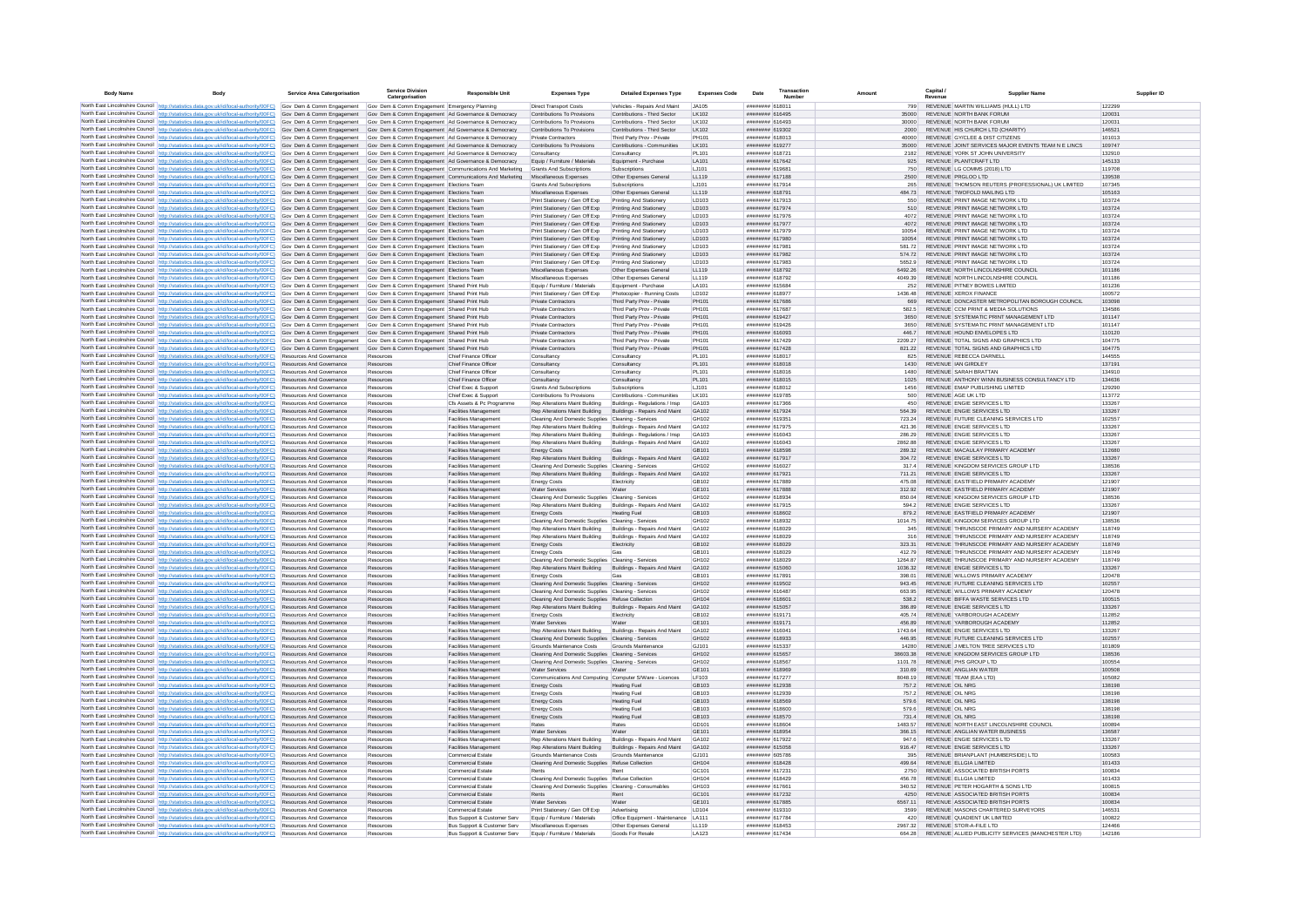| <b>Body Name</b> | Body                                                                                                                                                                               | Service Area Catergorisation                                       | <b>Service Division</b><br>Catergorisation       | <b>Responsible Unit</b>                                                 | <b>Expenses Type</b>                                                                                                                 | <b>Detailed Expenses Type</b>                                      | <b>Expenses Code</b>  | Date                               | Transaction<br><b>Numbe</b> |                     | Capital /   | <b>Supplier Nam</b>                                                                                                 | Supplier ID                   |
|------------------|------------------------------------------------------------------------------------------------------------------------------------------------------------------------------------|--------------------------------------------------------------------|--------------------------------------------------|-------------------------------------------------------------------------|--------------------------------------------------------------------------------------------------------------------------------------|--------------------------------------------------------------------|-----------------------|------------------------------------|-----------------------------|---------------------|-------------|---------------------------------------------------------------------------------------------------------------------|-------------------------------|
|                  | North East Lincolnshire Council   http://statistics.data.gov.uk/id/local-authority/00FC)   Resources And Governance                                                                |                                                                    | Resources                                        | Bus Support & Customer Serv                                             | Equip / Furniture / Materials                                                                                                        | Goods For Resale                                                   | LA123                 | ####### 616919                     |                             | 409.76              |             | REVENUE VALTECH LTD                                                                                                 | 142370                        |
|                  | North East Lincolnshire Council http://statistics.data.gov.uk/id/local-authority/00FC)                                                                                             | Resources And Governance                                           | Resources                                        | Bus Support & Customer Serv                                             | Equip / Furniture / Materials                                                                                                        | Goods For Resale                                                   | LA123                 | ######## 61740                     |                             | 353.8               |             | REVENUE VALTECH LTD                                                                                                 | 142370                        |
|                  | North East Lincolnshire Council http://statistics.data.gov.uk/id/local-authority/00FC)<br>North East Lincolnshire Council http://statistics.data.gov.uk/id/local-authority/00FC)   | Resources And Governance<br>Resources And Governance               | Resources<br>Resources                           | Bus Support & Customer Serv<br>Bus Support & Customer Serv              | <b>Private Contractors</b><br>Communications And Computing Postage                                                                   | External Security Services                                         | PH103<br>LF111        | ######## 618739<br>####### 61623   |                             | 519.69<br>1226.76   |             | REVENUE G4S CASH SERVICES (UK) LIMITED<br>REVENUE WHISTL UK LTD                                                     | 100952<br>135925              |
|                  | North East Lincolnshire Council http://statistics.data.gov.uk/id/local-authority/00FC)                                                                                             | Resources And Governance                                           | Resources                                        | Bus Support & Customer Serv                                             | Communications And Computing Postage                                                                                                 |                                                                    | LF111                 | ######## 616230                    |                             | 341.42              |             | REVENUE WHISTL UK LTD                                                                                               | 135925                        |
|                  | North East Lincolnshire Council http://statistics.data.gov.uk/id/local-authority/00FC)                                                                                             | Resources And Governance                                           | Resources                                        | Bus Support & Customer Serv                                             | Communications And Computing Postage                                                                                                 |                                                                    | LF111                 | ######## 618035                    |                             | 671.24              |             | REVENUE ROYAL MAIL GROUP PLC                                                                                        | 101082                        |
|                  | North East Lincolnshire Council http://statistics.data.gov.uk/id/local-authority/00FC)                                                                                             | Resources And Governance                                           | Resources                                        | Bus Support & Customer Serv                                             | Communications And Computing Postage                                                                                                 |                                                                    | IF111                 | ######## 617638                    |                             | 770.93              |             | REVENUE WHISTI UK I TD                                                                                              | 135925                        |
|                  | North East Lincolnshire Council http://statistics.data.gov.uk/id/local-authority/00FC)                                                                                             | <b>Resources And Governance</b><br>Resources And Governance        | Resources<br>Resources                           | Bus Support & Customer Serv<br>Bus Support & Customer Serv              | Communications And Computing Postage<br>Communications And Computing Postage                                                         |                                                                    | LF111<br>LF111        | ######## 618798<br>######## 619239 |                             | 768.9<br>2568.26    |             | REVENUE WHISTLUK LTD<br>REVENUE WHISTL UK LTD                                                                       | 135925<br>135925              |
|                  | North East Lincolnshire Council http://statistics.data.gov.uk/id/local-authority/00FC).<br>North East Lincolnshire Council http://statistics.data.gov.uk/id/local-authority/00FC)  | Resources And Governance                                           | Resources                                        | Comm & Strategic Support Unit                                           | Consultancy                                                                                                                          | Consultancy                                                        | PL101                 | ######## 613056                    |                             | 81686               |             | REVENUE FUTUREGOV.LTD                                                                                               | 135412                        |
|                  | North East Lincolnshire Council http://statistics.data.gov.uk/id/local-authority/00FC)                                                                                             | Resources And Governance                                           | Resources                                        | Comm & Strategic Support Unit                                           | Cleaning And Domestic Supplies Cleaning - Domestic Purchases                                                                         |                                                                    | GH105                 | ######## 617905                    |                             | 261                 |             | REVENUE YORKSHIRE PURCHASING ORGANISATION                                                                           | 100573                        |
|                  | North East Lincolnshire Council http://statistics.data.gov.uk/id/local-authority/00FC)                                                                                             | Resources And Governance                                           | Resources                                        | Comm & Strategic Support Unit                                           | Catering                                                                                                                             | Catering Costs                                                     | LB102                 | ######## 618568                    |                             | 1265                |             | REVENUE YORKSHIRE PURCHASING ORGANISATION                                                                           | 100573                        |
|                  | North East Lincolnshire Council http://statistics.data.gov.uk/id/local-authority/00FC)<br>North East Lincolnshire Council http://statistics.data.gov.uk/id/local-authority/00FC)   | Resources And Governance                                           | Resources                                        | Comm & Strategic Support Unit                                           | Catering                                                                                                                             | Catering Costs                                                     | LB102                 | ######## 618599                    |                             | 412.5               |             | REVENUE YORKSHIRE PURCHASING ORGANISATION                                                                           | 100573                        |
|                  | North East Lincolnshire Council http://statistics.data.gov.uk/id/local-authority/00FC)                                                                                             | Resources And Governance<br>Resources And Governance               | Resources<br>Resources                           | Comm & Strategic Support Unit<br>Comm & Strategic Support Unit          | Catering<br>Catering                                                                                                                 | Catering Costs<br>Catering Costs                                   | LB102<br>LB102        | ######## 618599<br>######## 618936 |                             | 315<br>386          |             | REVENUE YORKSHIRE PURCHASING ORGANISATION<br>REVENUE YORKSHIRE PURCHASING ORGANISATION                              | 100573<br>100573              |
|                  | North East Lincolnshire Council   http://statistics.data.gov.uk/id/local-authority/00FC)                                                                                           | Resources And Governance                                           | Resources                                        | Comm & Strategic Support Unit                                           | Catering                                                                                                                             | Catering Costs                                                     | I B102                | ######## 618936                    |                             | 330                 |             | REVENUE YORKSHIRE PURCHASING ORGANISATION                                                                           | 100573                        |
|                  | North East Lincolnshire Council http://statistics.data.gov.uk/id/local-authority/00FC)                                                                                             | <b>Resources And Governance</b>                                    | Resources                                        | Comm & Strategic Support Unit                                           | Catering                                                                                                                             | Catering Costs                                                     | LB102                 | ######## 618936                    |                             | 252                 |             | REVENUE YORKSHIRE PURCHASING ORGANISATION                                                                           | 100573                        |
|                  | North East Lincolnshire Council http://statistics.data.gov.uk/id/local-authority/00FC)<br>North East Lincolnshire Council http://statistics.data.gov.uk/id/local-authority/00FC)   | Resources And Governance<br>Resources And Governance               | Resources                                        | Comm & Strategic Support Unit                                           | Catering<br>Catering                                                                                                                 | Catering Costs                                                     | LB102<br>LB102        | ######## 618610<br>######## 618610 |                             | 554.76<br>554.76    |             | REVENUE PRICE CHECK UK<br>REVENUE PRICE CHECK UP                                                                    | 146471<br>146471              |
|                  | North East Lincolnshire Council http://statistics.data.gov.uk/id/local-authority/00FC)                                                                                             | Resources And Governance                                           | Resources<br>Resources                           | Comm & Strategic Support Unit<br>Comm & Strategic Support Unit Catering |                                                                                                                                      | Catering Costs<br>Catering Costs                                   | LB102                 | ######## 618610                    |                             | 269.28              |             | REVENUE PRICE CHECK UK                                                                                              | 146471                        |
|                  | North East Lincolnshire Council http://statistics.data.gov.uk/id/local-authority/00FC)                                                                                             | Resources And Governance                                           | Resources                                        | Comm & Strategic Support Unit                                           | Catering                                                                                                                             | Catering Costs                                                     | LB102                 | ######## 618610                    |                             | 410.4               |             | REVENUE PRICE CHECK UK                                                                                              | 146471                        |
|                  | North East Lincolnshire Council http://statistics.data.gov.uk/id/local-authority/00FC)                                                                                             | Resources And Governance                                           | Resources                                        | Comm & Strategic Support Unit                                           | Catering                                                                                                                             | Catering Costs                                                     | LB102                 | ####### 618610                     |                             | 4104                |             | REVENUE PRICE CHECK UK                                                                                              | 146471                        |
|                  | North East Lincolnshire Council http://statistics.data.gov.uk/id/local-authority/00FC) Resources And Governance                                                                    | <b>Resources And Governance</b>                                    | Resources<br>Resources                           | Comm & Strategic Support Unit                                           | Cleaning And Domestic Supplies Cleaning - Consumables<br>Foujo / Furniture / Materials                                               | Health & Safety Sunnlies                                           | GH103<br><b>LA116</b> | ######## 617714<br>######## 617931 |                             | 2200<br>467 48      | REVENUE SML | REVENUE MDS HEALTHCARE LTD                                                                                          | 146429<br>134794              |
|                  | North East Lincolnshire Council http://statistics.data.gov.uk/id/local-authority/00FC)<br>North East Lincolnshire Council http://statistics.data.gov.uk/id/local-authority/00FC)   | Resources And Governance                                           | Resources                                        | Comm & Strategic Support Unit<br>Comm & Strategic Support Unit          | Equip / Furniture / Materials                                                                                                        | Health & Safety Supplies                                           | LA116                 | ######## 617930                    |                             | 266.4               |             | REVENUE MAINMAN SUPPLIES LTD                                                                                        | 146455                        |
|                  | North East Lincolnshire Council http://statistics.data.gov.uk/id/local-authority/00FC)                                                                                             | Resources And Governance                                           | <b>Shared Services</b>                           | Accountancy                                                             | <b>Grants And Subscriptions</b>                                                                                                      | Subscriptions                                                      | 1.1101                | ######## 617483                    |                             | 6300                |             | REVENUE CIPEA BUSINESS LIMITED                                                                                      | 102338                        |
|                  | North East Lincolnshire Council http://statistics.data.gov.uk/id/local-authority/00FC)                                                                                             | Resources And Governance                                           | Shared Services                                  | Accountancy                                                             | Grants And Subscriptions                                                                                                             | Subscriptions                                                      | LJ101                 | ######## 617482                    |                             | 4500                |             | REVENUE CIPFA BUSINESS LIMITED                                                                                      | 102338                        |
|                  | North East Lincolnshire Council http://statistics.data.gov.uk/id/local-authority/00FC)                                                                                             | Resources And Governance                                           | <b>Shared Services</b>                           | Accountancy                                                             | Private Contractors                                                                                                                  | Third Party Prov - Private                                         | PH101                 | ######## 61609                     |                             | 22966               |             | REVENUE MAZARS LLP                                                                                                  | 141538                        |
|                  | North East Lincolnshire Council http://statistics.data.gov.uk/id/local-authority/00FC)<br>North East Lincolnshire Council http://statistics.data.gov.uk/id/local-authority/00FC)   | Resources And Governance<br>Resources And Governance               | <b>Shared Services</b><br><b>Shared Services</b> | Local Taxation & Benefits<br>Local Taxation & Benefits                  | Grants And Subscriptions<br>Communications And Computing Computer S/Ware - Purchases                                                 | Subscriptions                                                      | LJ101<br><b>IF101</b> | ######## 618874<br>######## 619896 |                             | 599<br>835.29       |             | REVENUE LA DIRECTORIES LTD<br>REVENUE VICTORIA SOLUTIONS (T/A VICTORIA FORMS)                                       | 106403<br>129023              |
|                  | North East Lincolnshire Council http://statistics.data.gov.uk/id/local-authority/00FC)                                                                                             | <b>Resources And Governance</b>                                    | Shared Services                                  | Local Taxation & Benefits                                               | Communications And Computing Computer S/Ware - Purchases                                                                             |                                                                    | <b>IF101</b>          | ######## 618730                    |                             | 475                 |             | REVENUE NORTHGATE PUBLIC SERVICES (UK) LTD                                                                          | 101841                        |
|                  | North East Lincolnshire Council http://statistics.data.gov.uk/id/local-authority/00FC)                                                                                             | Resources And Governance                                           | Shared Services                                  | Local Taxation & Benefits                                               | Communications And Computing Postage                                                                                                 |                                                                    | <b>IF111</b>          | ######## 618965                    |                             | 29455.21            |             | REVENUE, CAPITA BUSINESS SERVICES LTD.                                                                              | 102314                        |
|                  | North East Lincolnshire Council http://statistics.data.gov.uk/id/local-authority/00FC)                                                                                             | <b>Resources And Governance</b>                                    | Shared Services                                  | Local Taxation & Benefits                                               | Communications And Computing Postage                                                                                                 |                                                                    | IF111                 | ######## 618875                    |                             | 11544               |             | REVENUE CAPITA BUSINESS SERVICES LTD                                                                                | 102314                        |
|                  | North East Lincolnshire Council http://statistics.data.gov.uk/id/local-authority/00FC)                                                                                             | Resources And Governance                                           | Shared Services                                  | Local Taxation & Benefits                                               | Private Contractors                                                                                                                  | <b>External Security Services</b>                                  | PH103                 | ######## 617700                    |                             | 2266.97             |             | REVENUE ALLPAY LIMITED                                                                                              | 112919                        |
|                  | North East Lincolnshire Council http://statistics.data.gov.uk/id/local-authority/00FC)<br>North East Lincolnshire Council http://statistics.data.gov.uk/id/local-authority/00FC)   | Resources And Governance<br>Resources And Governance               | <b>Shared Services</b><br>Shared Services        | Local Taxation & Benefits<br>Local Taxation & Benefits                  | Miscellaneous Expenses<br>Miscellaneous Expenses                                                                                     | Debt Recovery Costs<br>Other Supplies & Services                   | LL111<br>LL110        | ######## 617415<br>######## 617898 |                             | 350<br>650          |             | REVENUE WILKIN CHAPMAN LLP<br>REVENUE INFORM CPI LTD                                                                | 110675<br>124803              |
|                  | North East Lincolnshire Council http://statistics.data.gov.uk/id/local-authority/00FC)                                                                                             | Resources And Governance                                           | <b>Shared Services</b>                           | I.T Shared Service                                                      | Communications And Computing Telephones                                                                                              |                                                                    | LF112                 | ######## 616063                    |                             | 2000.36             |             | REVENUE VODAFONE LIMITED                                                                                            | 101324                        |
|                  | North East Lincolnshire Council http://statistics.data.gov.uk/id/local-authority/00FC).                                                                                            | Resources And Governance                                           | <b>Shared Services</b>                           | I.T Shared Service                                                      | Communications And Computing Telephones                                                                                              |                                                                    | LF112                 | ######## 615989                    |                             | 4617.3              |             | REVENUE VODAFONE LIMITED                                                                                            | 101324                        |
|                  | North East Lincolnshire Council http://statistics.data.gov.uk/id/local-authority/00FC)                                                                                             | Resources And Governance                                           | <b>Shared Services</b>                           | I.T Shared Service                                                      | Communications And Computing Telephones                                                                                              |                                                                    | LF112                 | ######## 616208                    |                             | 6915.26             |             | REVENUE VIRGIN MEDIA                                                                                                | 107612                        |
|                  | North East Lincolnshire Council http://statistics.data.gov.uk/id/local-authority/00FC)<br>North East Lincolnshire Council   http://statistics.data.gov.uk/id/local-authority/00FC) | Resources And Governance<br>Resources And Governance               | Shared Services<br><b>Shared Services</b>        | I.T Shared Service<br>I.T Shared Service                                | Communications And Computing Computer H/Ware - Purchases                                                                             |                                                                    | LF105<br><b>IF105</b> | ######## 620005<br>######## 618873 |                             | 11495.7<br>3995     |             | REVENUE INTERCITY MANAGED SERVICES LIMITED<br>REVENUE VIRGIN MEDIA                                                  | 102238<br>107612              |
|                  | North East Lincolnshire Council http://statistics.data.gov.uk/id/local-authority/00FC)                                                                                             | <b>Resources And Governance</b>                                    | Shared Services                                  | I T Shared Service                                                      | Communications And Computing Computer H/Ware - Purchases<br>Communications And Computing Computer S/Ware - Licences                  |                                                                    | I F103                | ######## 618692                    |                             | 14898.53            | REVENUE FFT |                                                                                                                     | 129752                        |
|                  | North East Lincolnshire Council http://statistics.data.gov.uk/id/local-authority/00FC)                                                                                             | Resources And Governance                                           | <b>Shared Services</b>                           | I.T Shared Service                                                      | Communications And Computing Computer S/Ware - Licences LF103                                                                        |                                                                    |                       | ######## 618914                    |                             | 2025                |             | REVENUE LOCAL GOVERNMENT IMPROVEMENT & DEVELOPMENT                                                                  | 106838                        |
|                  | North East Lincolnshire Council http://statistics.data.gov.uk/id/local-authority/00FC)                                                                                             | Resources And Governance                                           | <b>Shared Services</b>                           | I.T Shared Service                                                      | Communications And Computing Computer S/Ware - Maintenance LF102                                                                     |                                                                    |                       | ######## 61923                     |                             | 5967.79             |             | REVENUE NATIONAL CONSORTIUM FOR EXAMINATION RESULTS                                                                 | 110067                        |
|                  | North East Lincolnshire Council http://statistics.data.gov.uk/id/local-authority/00FC)<br>North East Lincolnshire Council http://statistics.data.gov.uk/id/local-authority/00FC)   | Resources And Governance<br>Resources And Governance               | Shared Services                                  | I.T Shared Service                                                      | Communications And Computing Computer S/Ware - Maintenance LF102                                                                     |                                                                    |                       | ######## 616071<br>######## 61607  |                             | 1118                |             | REVENUE ASSURED FIRE & SECURITY<br>REVENUE ASSURED FIRE & SECURITY                                                  | 102014<br>102014              |
|                  | North East Lincolnshire Council http://statistics.data.gov.uk/id/local-authority/00FC)                                                                                             | Resources And Governance                                           | <b>Shared Services</b><br><b>Shared Services</b> | I.T Shared Service<br>I.T Shared Service                                | Communications And Computing Computer S/Ware - Maintenance LF102<br>Communications And Computing Computer S/Ware - Maintenance LF102 |                                                                    |                       | ######## 616096                    |                             | 551<br>1144         |             | REVENUE GLORY GLOBAL SOLUTIONS INT LTD                                                                              | 102762                        |
|                  | North East Lincolnshire Council   http://statistics.data.gov.uk/id/local-authority/00FC)                                                                                           | Resources And Governance                                           | <b>Shared Services</b>                           | I.T Shared Service                                                      | Communications And Computing Computer S/Ware - Maintenance LF102                                                                     |                                                                    |                       | ######## 617793                    |                             | 58862.94            |             | REVENUE ADVANCED BUSINESS SOLUTIONS                                                                                 | 101614                        |
|                  | North East Lincolnshire Council http://statistics.data.gov.uk/id/local-authority/00FC)                                                                                             | Resources And Governance                                           | <b>Shared Services</b>                           | I.T Shared Service                                                      | Communications And Computing Computer S/Ware - Maintenance LF102                                                                     |                                                                    |                       | ######## 618748                    |                             | 5347                |             | REVENUE JCAD APPLICATIONS DEVELOPMENT LTD                                                                           | 106178                        |
|                  | North East Lincolnshire Council http://statistics.data.gov.uk/id/local-authority/00FC)                                                                                             | Resources And Governance                                           | <b>Shared Services</b>                           | I.T Shared Service                                                      | Communications And Computing Computer S/Ware - Maintenance LF102                                                                     |                                                                    |                       | ######## 618744                    |                             | 1282                |             | REVENUE SERVELEC EDUCATION LIMITED                                                                                  | 134371                        |
|                  | North East Lincolnshire Council http://statistics.data.gov.uk/id/local-authority/00FC)<br>North East Lincolnshire Council http://statistics.data.gov.uk/id/local-authority/00FC)   | Resources And Governance<br>Resources And Governance               | <b>Shared Services</b><br><b>Shared Services</b> | I.T Shared Service<br>I.T Shared Service                                | Communications And Computing Computer S/Ware - Maintenance LF102<br>Communications And Computing Computer S/Ware - Maintenance LF102 |                                                                    |                       | ######## 61898<br>######## 61899   |                             | 7625.63             |             | REVENUE YOTTA LIMITED<br>REVENUE PRO2COL LTD                                                                        | 101670<br>110564              |
|                  | North East Lincolnshire Council http://statistics.data.gov.uk/id/local-authority/00FC)                                                                                             | Resources And Governance                                           | <b>Shared Services</b>                           | I.T Shared Service                                                      | Communications And Computing Internet Connection                                                                                     |                                                                    | LF110                 | ######## 616068                    |                             | 1541.35             |             | REVENUE REDCENTRIC SOLUTIONS LTD                                                                                    | 144852                        |
|                  | North East Lincolnshire Council http://statistics.data.gov.uk/id/local-authority/00FC)                                                                                             | Resources And Governance                                           | Shared Services                                  | I.T Shared Service                                                      | Communications And Computing Internet Connection                                                                                     |                                                                    | LF110                 | ######## 616128                    |                             | 959.02              |             | REVENUE REDCENTRIC SOLUTIONS LTD                                                                                    | 144852                        |
|                  | North East Lincolnshire Council http://statistics.data.gov.uk/id/local-authority/00FC)                                                                                             | Resources And Governance                                           | <b>Shared Services</b>                           | People And Culture                                                      | Direct Employee Expenses                                                                                                             | Agency Staff                                                       | EA105                 | ######## 617424                    |                             | 30425.13            |             | REVENUE COMENSURA LTD                                                                                               | 145197                        |
|                  | North East Lincolnshire Council http://statistics.data.gov.uk/id/local-authority/00FC)<br>North East Lincolnshire Council http://statistics.data.oov.uk/id/local-authority/00EC)   | <b>Resources And Governance</b><br><b>Resources And Governance</b> | Shared Services<br>Shared Services               | People And Culture<br>People And Culture                                | Direct Employee Expenses<br>Direct Employee Expenses                                                                                 | Agency Staff                                                       | FA105<br>FA105        | ######## 617425<br>######## 617426 |                             | 70464.07<br>2507822 |             | REVENUE COMENSURA LTD<br>REVENUE COMENSURA LTD                                                                      | 145197<br>145197              |
|                  | North East Lincolnshire Council http://statistics.data.gov.uk/id/local-authority/00FC).                                                                                            | Resources And Governance                                           | <b>Shared Services</b>                           | People And Culture                                                      | Direct Employee Expenses                                                                                                             | Agency Staff<br>Agency Staff                                       | EA105                 | ######## 618410                    |                             | 28353.2             |             | REVENUE COMENSURA LTD                                                                                               | 145197                        |
|                  | North East Lincolnshire Council http://statistics.data.gov.uk/id/local-authority/00FC)                                                                                             | Resources And Governance                                           | <b>Shared Services</b>                           | People And Culture                                                      | Direct Employee Expenses                                                                                                             | Agency Staff                                                       | EA105                 | ######## 61857                     |                             | 19263.69            |             | REVENUE COMENSURA LTD                                                                                               | 145197                        |
|                  | North East Lincolnshire Council http://statistics.data.gov.uk/id/local-authority/00FC)                                                                                             | Resources And Governance                                           | <b>Shared Services</b>                           | People And Culture                                                      | Direct Employee Expenses                                                                                                             | Agency Staff                                                       | EA105                 | ######## 619380                    |                             | 33020.87            |             | REVENUE COMENSURA LTD                                                                                               | 145197                        |
|                  | North East Lincolnshire Council http://statistics.data.gov.uk/id/local-authority/00FC)<br>North East Lincolnshire Council http://statistics.data.gov.uk/id/local-authority/00FC)   | Resources And Governance<br>Resources And Governance               | <b>Shared Services</b><br><b>Shared Services</b> | People And Culture<br>People And Culture                                | Indirect Employee Expenses<br>Indirect Employee Expenses                                                                             | <b>Disclosure Check</b><br>Staff Training                          | EB124<br>EB122        | ######## 618870<br>####### 615658  |                             | 3135<br>600         |             | REVENUE DISCLOSURE & BARRING SERVICE<br>REVENUE CARLILE EDUCATION LIMITED                                           | 119180<br>142158              |
|                  | North East Lincolnshire Council http://statistics.data.gov.uk/id/local-authority/00FC)                                                                                             | Resources And Governance                                           | <b>Shared Services</b>                           | People And Culture                                                      | Indirect Employee Expenses                                                                                                           | Staff Training                                                     | EB122                 | ######## 619419                    |                             | 500                 |             | REVENUE ODYSSEY LEARNING & DEVELOPMENT LTD                                                                          | 127466                        |
|                  | North East Lincolnshire Council http://statistics.data.gov.uk/id/local-authority/00FC)                                                                                             | Resources And Governance                                           | <b>Shared Services</b>                           | People And Culture                                                      | Indirect Employee Expenses                                                                                                           | Staff Training                                                     | EB122                 | ######## 617677                    |                             | 4042.5              |             | REVENUE ASHRIDGE EXECUTIVE & ORGANISATION DEV LTD                                                                   | 124504                        |
|                  | North East Lincolnshire Council http://statistics.data.gov.uk/id/local-authority/00FC)                                                                                             | <b>Resources And Governance</b>                                    | Shared Services                                  | People And Culture                                                      | Indirect Employee Expenses                                                                                                           | Staff Training                                                     | FR122                 | ######## 784102                    |                             | 1416 64             |             | REVENUE REDACTED PERSONAL INFORMATION                                                                               | REDACTED PERSONAL INFORMATION |
|                  | North East Lincolnshire Council http://statistics.data.gov.uk/id/local-authority/00FC)                                                                                             | Resources And Governance                                           | Shared Services                                  | People And Culture                                                      | Indirect Employee Expenses                                                                                                           | Staff Training                                                     | FR122                 | ######## 784104                    |                             | 1416.64             |             | REVENUE REDACTED PERSONAL INFORMATION                                                                               | REDACTED PERSONAL INFORMATION |
|                  | North East Lincolnshire Council http://statistics.data.gov.uk/id/local-authority/00FC).<br>North East Lincolnshire Council http://statistics.data.gov.uk/id/local-authority/00FC)  | Resources And Governance<br>Resources And Governance               | <b>Shared Services</b><br><b>Shared Services</b> | People And Culture<br>People And Culture                                | Indirect Employee Expenses<br>Indirect Employee Expenses                                                                             | Staff Training<br>Staff Training                                   | EB122<br>EB122        | ######## 617150<br>######## 615408 |                             | 580<br>4500         |             | REVENUE FOCUS INDEPENDENT ADULT SOCIAL WORK CIC<br>REVENUE VIRTUAL COLLEGE LTD                                      | 124071<br>105926              |
|                  | North East Lincolnshire Council http://statistics.data.gov.uk/id/local-authority/00FC).                                                                                            | Resources And Governance                                           | <b>Shared Services</b>                           | People And Culture                                                      | Indirect Employee Expenses                                                                                                           | Staff Training                                                     | EB122                 | ######## 615403                    |                             | 300                 |             | REVENUE FOREFRONT TRAINING LTD                                                                                      | 105501                        |
|                  | North East Lincolnshire Council   http://statistics.data.gov.uk/id/local-authority/00FC)                                                                                           | Resources And Governance                                           | <b>Shared Services</b>                           | People And Culture                                                      | Indirect Employee Expenses                                                                                                           | Staff Training                                                     | EB122                 | ######## 615486                    |                             | 800                 |             | <b>REVENUE WOMENS AID</b>                                                                                           | 100326                        |
|                  | North East Lincolnshire Council http://statistics.data.gov.uk/id/local-authority/00FC) Resources And Governance                                                                    |                                                                    | <b>Shared Services</b>                           | People And Culture                                                      | Indirect Employee Expenses                                                                                                           | Medical Expenses - Employees EB112                                 |                       | ######## 618997                    |                             | 399                 |             | REVENUE DR M R EAST                                                                                                 | 109880                        |
|                  | North East Lincolnshire Council http://statistics.data.gov.uk/id/local-authority/00FC)<br>North East Lincolnshire Council http://statistics.data.gov.uk/id/local-authority/00FC)   | Resources And Governance<br>Resources And Governance               | <b>Shared Services</b><br><b>Shared Services</b> | People And Culture<br>People And Culture                                | Indirect Employee Expenses<br>Indirect Employee Expenses                                                                             | Medical Expenses - Employees EB112<br>Medical Expenses - Employees | EB112                 | ######## 616724<br>######## 616786 |                             | 1908<br>1372        |             | REVENUE ROXTON OCCUPATIONAL HEALTH LIMITED<br>REVENUE ROXTON OCCUPATIONAL HEALTH LIMITED                            | 135376<br>135376              |
|                  | North East Lincolnshire Council http://statistics.data.gov.uk/id/local-authority/00FC)                                                                                             | <b>Resources And Governance</b>                                    | Shared Services                                  | People And Culture                                                      | Indirect Employee Expenses                                                                                                           | Medical Expenses - Employees                                       | FR112                 | ####### 619250                     |                             | 350                 |             | REVENUE CHRISTINE MILES                                                                                             | 142671                        |
|                  | North East Lincolnshire Council http://statistics.data.gov.uk/id/local-authority/00FC)                                                                                             | Resources And Governance                                           | <b>Shared Services</b>                           | People And Culture                                                      | Indirect Employee Expenses                                                                                                           | Medical Expenses - Employees                                       | EB112                 | ######## 619247                    |                             | 495                 |             | REVENUE PBC MEDICAL SERVICES LTD                                                                                    | 134740                        |
|                  | North East Lincolnshire Council http://statistics.data.gov.uk/id/local-authority/00FC)                                                                                             | Resources And Governance                                           | <b>Shared Services</b>                           | People And Culture                                                      | Indirect Employee Expenses                                                                                                           | Professional Fees - Employees                                      | EB115                 | ######## 617420                    |                             | 1774.5              |             | REVENUE BROWNE JACOBSON LLP                                                                                         | 111781                        |
|                  | North East Lincolnshire Council http://statistics.data.gov.uk/id/local-authority/00FC)                                                                                             | Resources And Governance                                           | <b>Shared Services</b>                           | People And Culture                                                      | Indirect Employee Expenses                                                                                                           | Professional Fees - Employees                                      | EB115<br>EB115        | ######## 618793                    |                             |                     |             | REVENUE BROWNE JACOBSON LLP<br>REVENUE BROWNE JACOBSON LLP                                                          | 111781                        |
|                  | North East Lincolnshire Council http://statistics.data.gov.uk/id/local-authority/00FC)<br>North East Lincolnshire Council http://statistics.data.gov.uk/id/local-authority/00FC)   | Resources And Governance<br>Resources And Governance               | Shared Services<br><b>Shared Services</b>        | People And Culture<br>People And Culture                                | Indirect Employee Expenses<br>Miscellaneous Expenses                                                                                 | Professional Fees - Employees<br>Legal Fees - General              | LL103                 | ######## 618794<br>######## 619609 |                             | 2782.25<br>5695.5   |             | REVENUE BROWNE JACOBSON LLP                                                                                         | 111781<br>111781              |
|                  | North East Lincolnshire Council http://statistics.data.gov.uk/id/local-authority/00FC)                                                                                             | Resources And Governance                                           | <b>Shared Services</b>                           | People And Culture                                                      | Miscellaneous Expenses                                                                                                               | Legal Fees - General                                               | LL103                 | ######## 617614                    |                             | 350                 |             | REVENUE BG SOLICITORS LLP                                                                                           | 100514                        |
|                  | North East Lincolnshire Council http://statistics.data.gov.uk/id/local-authority/00FC)                                                                                             | Resources And Governance                                           | <b>Shared Services</b>                           | People And Culture                                                      | Indirect Employee Expenses                                                                                                           | Staff Advertising                                                  | EB113                 | ######## 617275                    |                             | 14309               |             | REVENUE JGP RESOURCING LIMITED                                                                                      | 109278                        |
|                  | North East Lincolnshire Council http://statistics.data.gov.uk/id/local-authority/00FC)                                                                                             | Resources And Governance                                           | Shared Services                                  | Audit Shared Service                                                    | Grants And Subscriptions                                                                                                             | Subscriptions                                                      | 1.1101                | ######## 618801                    |                             | 2038 75             |             | REVENUE CIPEA BUSINESS LIMITED                                                                                      | 102338                        |
|                  | North East Lincolnshire Council http://statistics.data.gov.uk/id/local-authority/00FC)<br>North East Lincolnshire Council http://statistics.data.gov.uk/id/local-authority/00FC)   | <b>Resources And Governance</b><br>Resources And Governance        | <b>Shared Services</b><br>Law                    | Audit Shared Service<br>Coroners                                        | Grants And Subscriptions<br>Other Agencies                                                                                           | Subscriptions<br>Conveyance Bodies                                 | LJ101<br>PJ149        | ######## 617466<br>######## 616460 |                             | 1600<br>400         |             | REVENUE TAMESIDE MBC<br>REVENUE J W EMBERSON FUNERAL DIRECTORS                                                      | 101207<br>106813              |
|                  | North East Lincolnshire Council http://statistics.data.gov.uk/id/local-authority/00FC)                                                                                             | Resources And Governance                                           | Law                                              | Coroners                                                                | Other Agencies                                                                                                                       | Mortuary Storage Charges                                           | PJ156                 | ######## 617396                    |                             | 1270.5              |             | REVENUE SHEFFIELD CHILDREN'S NHS FOUNDATION TRUST                                                                   | 100955                        |
|                  | North East Lincolnshire Council http://statistics.data.gov.uk/id/local-authority/00FC)                                                                                             | Resources And Governance                                           | Law                                              | Coroners                                                                | Other Agencies                                                                                                                       | Mortuary Storage Charges                                           | PJ156                 | ######## 619534                    |                             | 900                 |             | REVENUE HULL UNIVERSITY TEACHING HOSP NHS TRUST                                                                     | 102955                        |
|                  | North East Lincolnshire Council http://statistics.data.gov.uk/id/local-authority/00FC)                                                                                             | Resources And Governance                                           | II aw                                            | Coroners                                                                | Other Agencies                                                                                                                       | Mortuary Storage Charges                                           | PJ156                 | ######## 618456                    |                             | 3979                |             | REVENUE N LINCS & GOOLE HOSPITALS NHS FOUNDATION TRUS                                                               | 111074                        |
|                  | North East Lincolnshire Council http://statistics.data.gov.uk/id/local-authority/00FC)<br>North East Lincolnshire Council http://statistics.data.gov.uk/id/local-authority/00FC)   | Resources And Governance<br>Resources And Governance               | Law                                              | Coroners                                                                | Other Agencies<br>Other Anencies                                                                                                     | Mortuary Storage Charges<br>Post Mortems                           | PJ156<br>P.1148       | ######## 61959<br>######## 616479  |                             | 8073<br>1088 94     |             | REVENUE N LINCS & GOOLE HOSPITALS NHS FOUNDATION TRUS 111074<br>REVENUE UNIVERSITY HOSPITALS OF LEICESTER NHS TRUST | 107238                        |
|                  | North East Lincolnshire Council http://statistics.data.gov.uk/id/local-authority/00FC)                                                                                             | <b>Resources And Governance</b>                                    | I aw<br>I aw                                     | Coroners<br>Coroners                                                    | Other Agencies                                                                                                                       | Post Mortems                                                       | P.1148                | ####### 618455                     |                             | 1408283             |             | REVENUE UNIVERSITY HOSPITALS OF LEICESTER NHS TRUST                                                                 | 107238                        |
|                  | North East Lincolnshire Council http://statistics.data.gov.uk/id/local-authority/00EC)                                                                                             | <b>Resources And Governance</b>                                    | Law                                              | Coroners                                                                | Other Agencies                                                                                                                       | Post Mortems                                                       | P.1148                | ######## 616075                    |                             | 1581.6              |             | REVENUE REDACTED PERSONAL INFORMATION                                                                               | REDACTED PERSONAL INFORMATION |
|                  | North East Lincolnshire Council http://statistics.data.gov.uk/id/local-authority/00FC)                                                                                             | Resources And Governance                                           | Law                                              | Legal Service                                                           | Services                                                                                                                             | Alternative Provisio                                               | LE103                 | ######## 61861*                    |                             | 3751.1              |             | REVENUE WILKIN CHAPMAN LLP                                                                                          | 110675                        |
|                  | North East Lincolnshire Council http://statistics.data.gov.uk/id/local-authority/00FC)                                                                                             | Resources And Governance                                           | Law                                              | Legal Services                                                          | Grants And Subscriptions                                                                                                             | Subscriptions<br>Alternative Provision                             | LJ101<br>LE103        | ######## 620084<br>######## 620083 |                             | 1709.95             |             | REVENUE MOTION PICTURE LICENSING COMPANY<br>REVENUE DAVID LOCK QC                                                   | 101852<br>134884              |
|                  | North East Lincolnshire Council http://statistics.data.gov.uk/id/local-authority/00FC)                                                                                             | Resources And Governance                                           | Law                                              | Legal Services                                                          | Services                                                                                                                             |                                                                    |                       |                                    |                             | 6000                |             |                                                                                                                     |                               |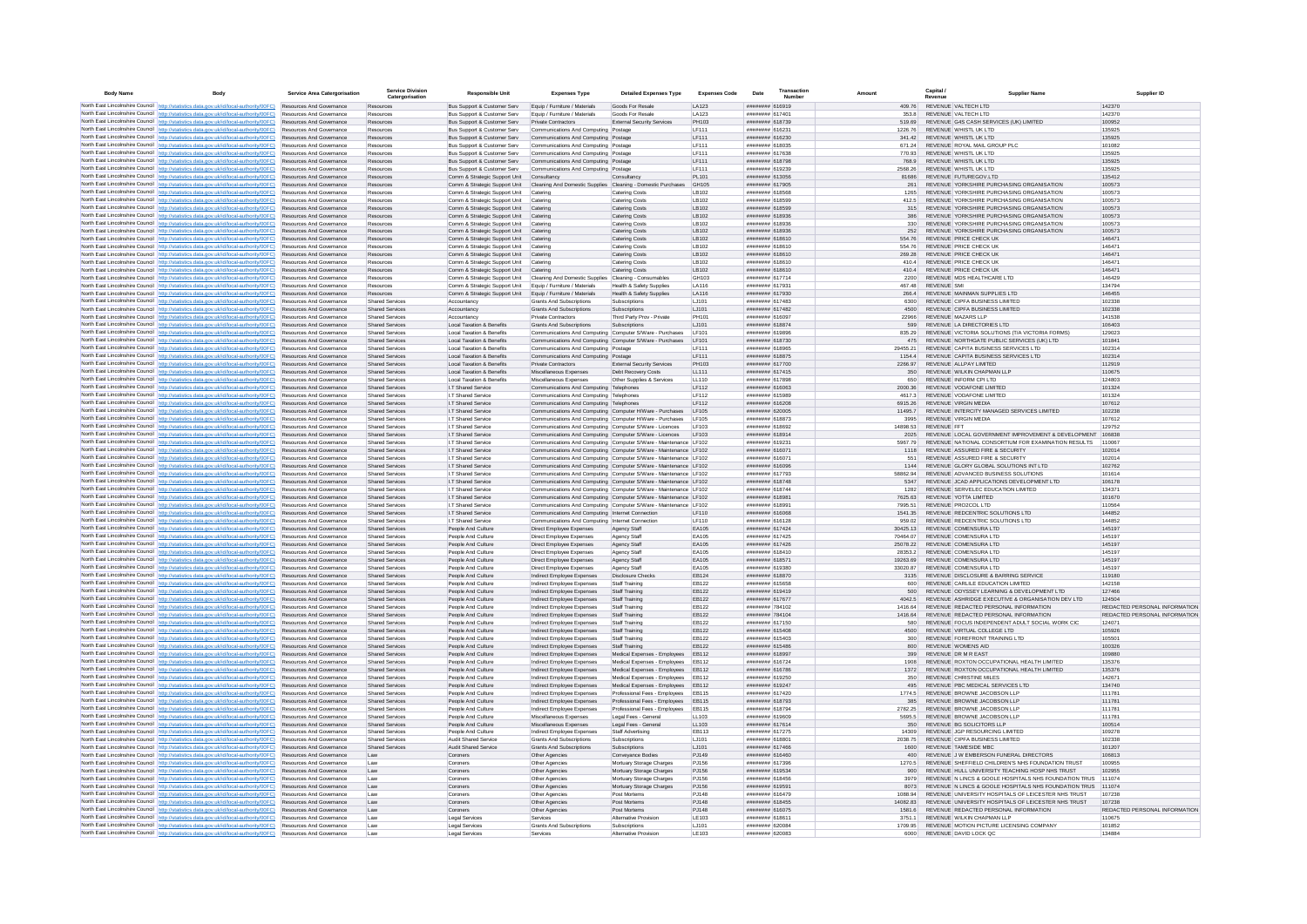| <b>Body Name</b> |                                                                                                                                                                                    | Service Area Catergorisation                                       | <b>Service Division</b><br>Catergorisation | <b>Responsible Unit</b>                                                         | <b>Expenses Type</b>                             | <b>Detailed Expenses Type</b>                          | <b>Expenses Code</b> | Date                                   | Transaction<br><b>Number</b> | Amount          | Capital /                                                    | <b>Supplier Name</b>                                                                   |                  |
|------------------|------------------------------------------------------------------------------------------------------------------------------------------------------------------------------------|--------------------------------------------------------------------|--------------------------------------------|---------------------------------------------------------------------------------|--------------------------------------------------|--------------------------------------------------------|----------------------|----------------------------------------|------------------------------|-----------------|--------------------------------------------------------------|----------------------------------------------------------------------------------------|------------------|
|                  | North East Lincolnshire Council http://statistics.data.gov.uk/id/local-authority/00FC) Resources And Governance                                                                    |                                                                    | Lav                                        | Legal Services                                                                  | Miscellaneous Expenses                           | Legal Fees - Genera                                    | <b>LL103</b>         | ####### 617679                         |                              | 990             | REVENUE MORTON LAW LTD                                       |                                                                                        | 124752           |
|                  | North East Lincolnshire Council http://statistics.data.gov.uk/id/local-authority/00FC)                                                                                             | Resources And Governance                                           | Law                                        | <b>Legal Services</b>                                                           | Miscellaneous Expenses                           | Legal Fees - Genera                                    | LL103                | ######## 617427                        |                              | 490             |                                                              | REVENUE FRANCESCA VICTORIA STEELS                                                      | 138116           |
|                  | North East Lincolnshire Council http://statistics.data.gov.uk/id/local-authority/00FC)<br>North East Lincolnshire Council http://statistics.data.gov.uk/id/local-authority/00FC)   | Resources And Governance<br>Resources And Governance               | Law<br>Law                                 | Legal Services<br>Legal Services                                                | Miscellaneous Expenses<br>Miscellaneous Expenses | Legal Fees - General<br>Legal Fees - General           | LL103<br>LL103       | ####### 615717<br>######## 615718      |                              | 455<br>350      | REVENUE JOANNA HAWKETT<br>REVENUE RICHARD LEE                |                                                                                        | 139995<br>145182 |
|                  | North East Lincolnshire Council http://statistics.data.gov.uk/id/local-authority/00FC)                                                                                             | Resources And Governance                                           | Law                                        | Legal Services                                                                  | Miscellaneous Expenses                           | Legal Fees - Genera                                    | LL103                | ######## 615713                        |                              | 292.5           | REVENUE MISS JACQUI THOMAS                                   |                                                                                        | 129005           |
|                  | North East Lincolnshire Council http://statistics.data.gov.uk/id/local-authority/00FC)                                                                                             | Resources And Governance                                           | Law                                        | <b>Legal Services</b>                                                           | Miscellaneous Expenses                           | Legal Fees - General                                   | LL103                | ######## 615742                        |                              | 2115            |                                                              | REVENUE MISS NAOMI MADDERSON                                                           | 103810           |
|                  | North East Lincolnshire Council http://statistics.data.gov.uk/id/local-authority/00FC)<br>North East Lincolnshire Council http://statistics.data.gov.uk/id/local-authority/00FC)   | Resources And Governance<br><b>Resources And Governance</b>        | Law<br>I aw                                | <b>Legal Services</b><br>Legal Services                                         | Miscellaneous Expenses<br>Miscellaneous Expenses | Legal Fees - General<br>Legal Fees - General           | LL103<br>LL103       | ####### 615745<br>######## 615749      |                              | 520<br>705      | REVENUE SHARON TAPPIN<br>REVENUE MR ALAN CARNIE              |                                                                                        | 140405<br>134849 |
|                  | North East Lincolnshire Council http://statistics.data.gov.uk/id/local-authority/00FC).                                                                                            | Resources And Governance                                           | Law                                        | <b>Legal Services</b>                                                           | Miscellaneous Expenses                           | Legal Fees - Genera                                    | LL103                | ####### 615730                         |                              | 750             | REVENUE BG SOLICITORS LLP                                    |                                                                                        | 100514           |
|                  | North East Lincolnshire Council http://statistics.data.gov.uk/id/local-authority/00FC)                                                                                             | Resources And Governance                                           | Law                                        | Legal Services                                                                  | Miscellaneous Expenses                           | Legal Fees - Genera                                    | LL103                | ######## 615724                        |                              | 420             | REVENUE ASHLEY LORD                                          |                                                                                        | 139751           |
|                  | North East Lincolnshire Council http://statistics.data.gov.uk/id/local-authority/00FC)                                                                                             | Resources And Governance                                           | Law                                        | Legal Services                                                                  | Miscellaneous Expenses                           | Legal Fees - General                                   | LL103                | ######## 617142                        |                              | 420             | REVENUE ASHLEY LORD                                          |                                                                                        | 139751           |
|                  | North East Lincolnshire Council http://statistics.data.gov.uk/id/local-authority/00FC)<br>North East Lincolnshire Council http://statistics.data.gov.uk/id/local-authority/00FC)   | Resources And Governance<br>Resources And Governance               | Law<br>Law                                 | <b>Legal Services</b><br>Legal Services                                         | Miscellaneous Expenses<br>Miscellaneous Expenses | Legal Fees - General<br>Legal Fees - General           | LL103<br>LL103       | ####### 615741<br>####### 615741       |                              | 373.33<br>507.5 | REVENUE MICHAEL MASSON<br><b>REVENUE MICHAEL MASSON</b>      |                                                                                        | 142212<br>142212 |
|                  | North East Lincolnshire Council http://statistics.data.gov.uk/id/local-authority/00FC)                                                                                             | Resources And Governance                                           | Law                                        | <b>Legal Services</b>                                                           | Miscellaneous Expenses                           | Legal Fees - General                                   | LL103                | ######## 615874                        |                              | 3475            | REVENUE MORTON LAW LTD                                       |                                                                                        | 124752           |
|                  | North East Lincolnshire Council http://statistics.data.gov.uk/id/local-authority/00FC)                                                                                             | Resources And Governance                                           | Law                                        | Legal Services                                                                  | Miscellaneous Expenses                           | Legal Fees - General                                   | LL103                | ######## 615875                        |                              | 725             | REVENUE MORTON LAW LTD                                       |                                                                                        | 124752           |
|                  | North East Lincolnshire Council http://statistics.data.gov.uk/id/local-authority/00FC)                                                                                             | Resources And Governance                                           | Law                                        | Legal Services                                                                  | Miscellaneous Expenses                           | Legal Fees - General                                   | LL103                | ######## 615872<br>####### 615876      |                              | 925             | REVENUE MORTON LAW LTD                                       |                                                                                        | 124752           |
|                  | North East Lincolnshire Council http://statistics.data.gov.uk/id/local-authority/00FC)<br>North East Lincolnshire Council http://statistics.data.gov.uk/id/local-authority/00FC).  | Resources And Governance<br>Resources And Governance               | Law<br>Law                                 | Legal Services<br>Legal Services                                                | Miscellaneous Expenses<br>Miscellaneous Expenses | Legal Fees - General<br>Legal Fees - Genera            | LL103<br>LL103       | ####### 615878                         |                              | 530<br>1360     | <b>REVENUE GAVIN BUTTON</b>                                  | REVENUE MISS JOANNE F JENKINS                                                          | 136396<br>139686 |
|                  | North East Lincolnshire Council http://statistics.data.gov.uk/id/local-authority/00FC)                                                                                             | Resources And Governance                                           | Law                                        | Legal Services                                                                  | Miscellaneous Expenses                           | Legal Fees - Genera                                    | LL103                | ####### 615881                         |                              |                 | REVENUE MICHAEL MASSON                                       |                                                                                        | 142212           |
|                  | North East Lincolnshire Council http://statistics.data.gov.uk/id/local-authority/00FC)                                                                                             | Resources And Governance                                           | Law                                        | <b>Legal Services</b>                                                           | Miscellaneous Expenses                           | Legal Fees - General                                   | LL103                | ####### 615851                         |                              | 455             | REVENUE JOANNA HAWKETT                                       |                                                                                        | 139995           |
|                  | North East Lincolnshire Council http://statistics.data.gov.uk/id/local-authority/00FC)<br>North East Lincolnshire Council http://statistics.data.gov.uk/id/local-authority/00FC)   | Resources And Governance<br>Resources And Governance               | Law<br>Law                                 | <b>Legal Services</b><br>Legal Services                                         | Miscellaneous Expenses<br>Miscellaneous Expenses | Legal Fees - General<br>Legal Fees - General           | LL103<br>LL103       | ######## 615853<br>######## 615854     |                              | 490<br>585      | REVENUE JOANNA HAWKETT                                       | REVENUE MISS JOANNE F JENKINS                                                          | 139995<br>139686 |
|                  | North East Lincolnshire Council http://statistics.data.oov.uk/id/local-authority/00FC)                                                                                             | <b>Resources And Governance</b>                                    | I aw                                       | <b>Legal Services</b>                                                           | Miscellaneous Expenses                           | Legal Fees - General                                   | 11103                | ######## 615846                        |                              | 420             | REVENUE JOANNA HAWKETT                                       |                                                                                        | 139995           |
|                  | North East Lincolnshire Council http://statistics.data.gov.uk/id/local-authority/00FC)                                                                                             | <b>Resources And Governance</b>                                    | I aw                                       | Legal Services                                                                  | Miscellaneous Expenses                           | Legal Fees - General                                   | 11103                | ####### 615857                         |                              | 885             |                                                              | REVENUE MISS JOANNE E JENKINS                                                          | 139686           |
|                  | North East Lincolnshire Council http://statistics.data.gov.uk/id/local-authority/00FC)                                                                                             | Resources And Governance                                           | Law                                        | Legal Services                                                                  | Miscellaneous Expenses                           | Legal Fees - General                                   | LL103                | ######## 615850                        |                              | 490             | REVENUE JOANNA HAWKETT                                       |                                                                                        | 139995           |
|                  | North East Lincolnshire Council http://statistics.data.gov.uk/id/local-authority/00FC)<br>North East Lincolnshire Council http://statistics.data.gov.uk/id/local-authority/00FC)   | <b>Resources And Governance</b><br>Resources And Governance        | Law<br>Law                                 | Legal Service<br>Legal Services                                                 | Miscellaneous Expenses<br>Miscellaneous Expenses | Legal Fees - Genera<br>Legal Fees - General            | LL103<br>LL103       | ####### 615866<br>######## 615859      |                              | 450             |                                                              | REVENUE MR MARK WATTERSON<br><b>REVENUE MR MARK WATTERSON</b>                          | 109973<br>109973 |
|                  | North East Lincolnshire Council http://statistics.data.gov.uk/id/local-authority/00FC)                                                                                             | Resources And Governance                                           | Law                                        | Legal Services                                                                  | Miscellaneous Expenses                           | Legal Fees - Genera                                    | LL103                | ####### 615865                         |                              |                 |                                                              | REVENUE MISS TAHNEET IRSHAD                                                            | 146043           |
|                  | North East Lincolnshire Council http://statistics.data.gov.uk/id/local-authority/00FC)                                                                                             | Resources And Governance                                           | Law                                        | Legal Services                                                                  | Miscellaneous Expenses                           | Legal Fees - General                                   | LL103                | ######## 615867                        |                              | 520             |                                                              | REVENUE MR MARK WATTERSON                                                              | 109973           |
|                  | North East Lincolnshire Council http://statistics.data.gov.uk/id/local-authority/00FC)                                                                                             | Resources And Governance                                           | Law                                        | Legal Services                                                                  | Miscellaneous Expenses                           | Legal Fees - General                                   | LL103                | ######## 615868                        |                              | 705             |                                                              | REVENUE MISS JOANNE F JENKINS                                                          | 139686           |
|                  | North East Lincolnshire Council http://statistics.data.gov.uk/id/local-authority/00FC)<br>North East Lincolnshire Council   http://statistics.data.gov.uk/id/local-authority/00FC) | <b>Resources And Governance</b><br><b>Resources And Governance</b> | Law<br>Law                                 | Legal Services<br><b>Legal Services</b>                                         | Miscellaneous Expenses<br>Miscellaneous Expenses | Legal Fees - General<br>Legal Fees - General           | 11103<br>11103       | ######## 615873<br>######## 615994     |                              | 360<br>360      |                                                              | REVENUE MISS JOANNE E JENKINS<br>REVENUE MISS JOANNE E JENKINS                         | 139686<br>139686 |
|                  | North East Lincolnshire Council http://statistics.data.gov.uk/id/local-authority/00FC)                                                                                             | <b>Resources And Governance</b>                                    | I aw                                       | Legal Services                                                                  | Miscellaneous Expenses                           | Legal Fees - General                                   | 11103                | ######## 615992                        |                              | 2367.5          |                                                              | REVENUE MISS JOANNE E JENKINS                                                          | 139686           |
|                  | North East Lincolnshire Council http://statistics.data.gov.uk/id/local-authority/00FC)                                                                                             | Resources And Governance                                           | Law                                        | Legal Services                                                                  | Miscellaneous Expenses                           | Legal Fees - General                                   | LL103                | ######## 615987                        |                              | 490             | REVENUE RICHARD LEE                                          |                                                                                        | 145182           |
|                  | North East Lincolnshire Council http://statistics.data.gov.uk/id/local-authority/00FC)                                                                                             | Resources And Governance<br>Resources And Governance               | Law                                        | Legal Services<br><b>Legal Services</b>                                         | Miscellaneous Expenses                           | Legal Fees - Genera<br>Legal Fees - General            | LL103<br>LL103       | ######## 615885<br>####### 615886      |                              | 520<br>595      | <b>REVENUE SHARON TAPPIN</b><br><b>REVENUE SHARON TAPPIN</b> |                                                                                        | 140405<br>140405 |
|                  | North East Lincolnshire Council http://statistics.data.gov.uk/id/local-authority/00FC)<br>North East Lincolnshire Council http://statistics.data.gov.uk/id/local-authority/00FC)   | Resources And Governance                                           | Law<br>Law                                 | <b>Legal Services</b>                                                           | Miscellaneous Expenses<br>Miscellaneous Expenses | Legal Fees - General                                   | LL103                | ####### 615995                         |                              | 450             | REVENUE DAVID PHILLIPS                                       |                                                                                        | 103505           |
|                  | North East Lincolnshire Council http://statistics.data.gov.uk/id/local-authority/00FC)                                                                                             | Resources And Governance                                           | Law                                        | Legal Services                                                                  | Miscellaneous Expenses                           | Legal Fees - General                                   | LL103                | ######## 616010                        |                              | 705             | REVENUE MR ALAN CARNIE                                       |                                                                                        | 134849           |
|                  | North East Lincolnshire Council http://statistics.data.gov.uk/id/local-authority/00FC)                                                                                             | Resources And Governance                                           | Law                                        | <b>Legal Services</b>                                                           | Miscellaneous Expenses                           | Legal Fees - General                                   | LL103                | ######## 615990                        |                              | 570             |                                                              | REVENUE MR JONATHAN C WILSON                                                           | 123960           |
|                  | North East Lincolnshire Council http://statistics.data.gov.uk/id/local-authority/00FC)<br>North East Lincolnshire Council http://statistics.data.gov.uk/id/local-authority/00FC)   | Resources And Governance<br><b>Resources And Governance</b>        | Law<br>Law                                 | <b>Legal Services</b><br><b>Legal Services</b>                                  | Miscellaneous Expenses<br>Miscellaneous Expenses | Legal Fees - General<br>Legal Fees - Genera            | LL103<br>LL103       | ####### 616822<br><b>NUMBER 616829</b> |                              | 840<br>525      | REVENUE SARAH FEARON<br>REVENUE MR ALAN CARNIE               |                                                                                        | 131819<br>134849 |
|                  | North East Lincolnshire Council http://statistics.data.gov.uk/id/local-authority/00FC)                                                                                             | Resources And Governance                                           | Law                                        | Legal Services                                                                  | Miscellaneous Expenses                           | Legal Fees - General                                   | LL103                | ######## 616813                        |                              | 825             | REVENUE SARAH FEARON                                         |                                                                                        | 131819           |
|                  | North East Lincolnshire Council http://statistics.data.gov.uk/id/local-authority/00FC)                                                                                             | Resources And Governance                                           | Law                                        | Legal Service                                                                   | Miscellaneous Expenses                           | Legal Fees - Genera                                    | LL103                | ####### 616814                         |                              | 742.5           | REVENUE SARAH FEARON                                         |                                                                                        | 131819           |
|                  | North East Lincolnshire Council http://statistics.data.gov.uk/id/local-authority/00FC)                                                                                             | Resources And Governance                                           | Law                                        | <b>Legal Services</b>                                                           | Miscellaneous Expenses                           | Legal Fees - Genera                                    | LL103                | ####### 616815                         |                              | 2617.5          | <b>REVENUE SARAH FEARON</b>                                  |                                                                                        | 131819           |
|                  | North East Lincolnshire Council http://statistics.data.gov.uk/id/local-authority/00FC)<br>North East Lincolnshire Council http://statistics.data.gov.uk/id/local-authority/00FC)   | Resources And Governance<br>Resources And Governance               | Law<br>Law                                 | <b>Legal Services</b><br><b>Legal Services</b>                                  | Miscellaneous Expenses<br>Miscellaneous Expenses | Legal Fees - General<br>Legal Fees - General           | LL103<br>LL103       | ######## 616803<br>######## 616804     |                              | 772.5<br>727.5  | REVENUE SARAH FEARON                                         | REVENUE MR JONATHAN C WILSON                                                           | 131819<br>123960 |
|                  | North East Lincolnshire Council http://statistics.data.gov.uk/id/local-authority/00FC).                                                                                            | Resources And Governance                                           | Law                                        | Legal Services                                                                  | Miscellaneous Expenses                           | Legal Fees - General                                   | LL103                | ######## 616805                        |                              | 705             | REVENUE SARAH FEARON                                         |                                                                                        | 131819           |
|                  | North East Lincolnshire Council http://statistics.data.gov.uk/id/local-authority/00FC)                                                                                             | Resources And Governance                                           | Law                                        | <b>Legal Services</b>                                                           | Miscellaneous Expenses                           | Legal Fees - General                                   | LL103                | ######## 616806                        |                              | 772.5           |                                                              | REVENUE MR JONATHAN C WILSON                                                           | 123960           |
|                  | North East Lincolnshire Council http://statistics.data.gov.uk/id/local-authority/00FC).                                                                                            | Resources And Governance                                           | Law                                        | Legal Services                                                                  | Miscellaneous Expenses                           | Legal Fees - Genera                                    | LL103                | ######## 616807<br>######## 616808     |                              | 420<br>1014.6   |                                                              | REVENUE MISS TAHNEET IRSHAD<br>REVENUE BATES & MOUNTAIN SOLICITORS                     | 146043<br>104183 |
|                  | North East Lincolnshire Council http://statistics.data.gov.uk/id/local-authority/00FC)<br>North East Lincolnshire Council http://statistics.data.gov.uk/id/local-authority/00FC).  | Resources And Governance<br>Resources And Governance               | Law<br>Law                                 | Legal Services<br><b>Legal Services</b>                                         | Miscellaneous Expenses<br>Miscellaneous Expenses | Legal Fees - General<br>Legal Fees - Genera            | LL103<br>LL103       | ####### 616888                         |                              | 3375            | REVENUE SARAH FEARON                                         |                                                                                        | 131819           |
|                  | North East Lincolnshire Council http://statistics.data.gov.uk/id/local-authority/00FC)                                                                                             | Resources And Governance                                           | Law                                        | Legal Services                                                                  | Miscellaneous Expenses                           | Legal Fees - General                                   | LL103                | ####### 616818                         |                              | 330             | REVENUE MISS JACQUI THOMAS                                   |                                                                                        | 129005           |
|                  | North East Lincolnshire Council http://statistics.data.gov.uk/id/local-authority/00FC)                                                                                             | Resources And Governance                                           | Law                                        | <b>Legal Services</b>                                                           | Miscellaneous Expenses                           | Legal Fees - Genera                                    | LL103                | ####### 616889                         |                              | 5190            | REVENUE SARAH FEARON                                         |                                                                                        | 131819           |
|                  | North East Lincolnshire Council http://statistics.data.gov.uk/id/local-authority/00FC)<br>North East Lincolnshire Council http://statistics.data.gov.uk/id/local-authority/00FC)   | Resources And Governance<br><b>Resources And Governance</b>        | Law<br>Law                                 | <b>Legal Services</b><br>Legal Services                                         | Miscellaneous Expenses<br>Miscellaneous Expenses | Legal Fees - General<br>Legal Fees - Genera            | LL103<br>LL103       | ####### 616836<br>######## 616737      |                              | 795<br>490      | REVENUE HELAL AHMED                                          | REVENUE MR JONATHAN C WILSON                                                           | 123960<br>145962 |
|                  | North East Lincolnshire Council http://statistics.data.gov.uk/id/local-authority/00FC)                                                                                             | <b>Resources And Governance</b>                                    | I aw                                       | <b>Legal Services</b>                                                           | Miscellaneous Expenses                           | Legal Fees - General                                   | 11103                | ######## 616505                        |                              | 1345            | REVENUE MR JAMES A GOODWIN                                   |                                                                                        | 123497           |
|                  | North East Lincolnshire Council http://statistics.data.oov.uk/id/local-authority/00FC)                                                                                             | <b>Resources And Governance</b>                                    | I aw                                       | Legal Services                                                                  | Miscellaneous Expenses                           | Legal Fees - General                                   | 11103                | ######## 616504                        |                              | 540             | REVENUE SHARON TAPPIN                                        |                                                                                        | 140405           |
|                  | North East Lincolnshire Council http://statistics.data.gov.uk/id/local-authority/00FC).                                                                                            | Resources And Governance<br>Resources And Governance               | Law<br>Law                                 | Legal Services<br>Legal Service                                                 | Miscellaneous Expenses<br>Miscellaneous Expenses | Legal Fees - General<br>Legal Fees - Genera            | LL103<br>LL103       | ######## 616503<br>######## 619324     |                              | 495<br>615      |                                                              | REVENUE MR JAMES A GOODWIN<br>REVENUE MISS JOANNE F JENKINS                            | 123497<br>139686 |
|                  | North East Lincolnshire Council http://statistics.data.gov.uk/id/local-authority/00FC)<br>North East Lincolnshire Council http://statistics.data.gov.uk/id/local-authority/00FC)   | Resources And Governance                                           | Law                                        | Legal Services                                                                  | Miscellaneous Expenses                           | Legal Fees - General                                   | LL103                | ######## 619325                        |                              | 450             | <b>REVENUE KATE SPENCE</b>                                   |                                                                                        | 146420           |
|                  | North East Lincolnshire Council http://statistics.data.gov.uk/id/local-authority/00FC)                                                                                             | Resources And Governance                                           | Law                                        | Legal Services                                                                  | Miscellaneous Expenses                           | Legal Fees - General                                   | LL103                | ######## 619323                        |                              |                 | REVENUE NEELAM MALL                                          |                                                                                        | 146422           |
|                  | North East Lincolnshire Council http://statistics.data.gov.uk/id/local-authority/00FC)                                                                                             | Resources And Governance                                           | Law                                        | <b>Legal Services</b>                                                           | Miscellaneous Expenses                           | Legal Fees - General                                   | LL103                | ####### 619322                         |                              | 490             | REVENUE ASHLEY LORD                                          |                                                                                        | 139751           |
|                  | North East Lincolnshire Council http://statistics.data.gov.uk/id/local-authority/00FC)<br>North East Lincolnshire Council http://statistics.data.gov.uk/id/local-authority/00FC)   | Resources And Governance<br>Resources And Governance               | Law<br>Law                                 | Legal Services<br><b>Legal Services</b>                                         | Miscellaneous Expenses<br>Miscellaneous Expenses | Legal Fees - General<br>Legal Fees - General           | LL103<br>LL103       | ######## 619327<br>######## 619316     |                              | 593.32<br>500   | REVENUE HELAL AHMED<br>REVENUE PHILIP BOWEN                  |                                                                                        | 145962<br>143310 |
|                  | North East Lincolnshire Council http://statistics.data.gov.uk/id/local-authority/00FC)                                                                                             | <b>Resources And Governance</b>                                    | I aw                                       | Legal Services                                                                  | Miscellaneous Expenses                           | Legal Fees - General                                   | 11103                | ######## 619318                        |                              | 450             | REVENUE TANIA WOODLIFFE                                      |                                                                                        | 145018           |
|                  | North East Lincolnshire Council http://statistics.data.gov.uk/id/local-authority/00FC)                                                                                             | Resources And Governance                                           | Law                                        | Legal Services                                                                  | Miscellaneous Expenses                           | Legal Fees - General                                   | LL103                | ######## 619317                        |                              | 350             | REVENUE TANIA WOODLIFFE                                      |                                                                                        | 145018           |
|                  | North East Lincolnshire Council http://statistics.data.gov.uk/id/local-authority/00FC).<br>North East Lincolnshire Council http://statistics.data.gov.uk/id/local-authority/00FC)  | Resources And Governance<br>Resources And Governance               | Law<br>Law                                 | <b>Legal Services</b><br>Legal Service                                          | Miscellaneous Expenses<br>Miscellaneous Expenses | Legal Fees - Genera<br>Legal Fees - Genera             | LL103<br>LL103       | ######## 620082<br>######## 620053     |                              | 570<br>780      | REVENUE MORTON LAW LTD                                       | REVENUE MR JONATHAN C WILSON                                                           | 123960<br>124752 |
|                  | North East Lincolnshire Council   http://statistics.data.gov.uk/id/local-authority/00FC)                                                                                           | Resources And Governance                                           | Law                                        | Legal Services                                                                  | Miscellaneous Expenses                           | Legal Fees - General                                   | LL103                | ######## 620055                        |                              | 990             | REVENUE MORTON LAW LTD                                       |                                                                                        | 124752           |
|                  | North East Lincolnshire Council http://statistics.data.gov.uk/id/local-authority/00FC)                                                                                             | Resources And Governance                                           | Law                                        | Legal Services                                                                  | Miscellaneous Expenses                           | Legal Fees - General                                   | LL103                | ######## 620056                        |                              | 1500            | REVENUE MORTON LAW LTD                                       |                                                                                        | 124752           |
|                  | North East Lincolnshire Council http://statistics.data.gov.uk/id/local-authority/00FC).                                                                                            | Resources And Governance                                           | Law                                        | Legal Services                                                                  | Miscellaneous Expenses                           | Legal Fees - General                                   | LL103                | ######## 620058                        |                              | 1380            | REVENUE MORTON LAW LTD                                       |                                                                                        | 124752           |
|                  | North East Lincolnshire Council http://statistics.data.gov.uk/id/local-authority/00FC)<br>North East Lincolnshire Council http://statistics.data.gov.uk/id/local-authority/00FC)   | Resources And Governance<br>Resources And Governance               | Law<br>Law                                 | Legal Services<br><b>Legal Services</b>                                         | Miscellaneous Expenses<br>Miscellaneous Expenses | Legal Fees - General<br>Legal Fees - General           | LL103<br>LL103       | ######## 620059<br>######## 620060     |                              | 510<br>690      | REVENUE MORTON LAW LTD<br>REVENUE MORTON LAW LTD             |                                                                                        | 124752<br>124752 |
|                  | North East Lincolnshire Council http://statistics.data.gov.uk/id/local-authority/00FC)                                                                                             | <b>Resources And Governance</b>                                    | I aw                                       | <b>Legal Services</b>                                                           | Miscellaneous Expenses                           | Legal Fees - General                                   | 11103                | ranguage 620061                        |                              | 780             | REVENUE MORTON LAW LTD                                       |                                                                                        | 124752           |
|                  | North East Lincolnshire Council http://statistics.data.gov.uk/id/local-authority/00FC)                                                                                             | Resources And Governance                                           | Law                                        | Legal Services                                                                  | Miscellaneous Expenses                           | Legal Fees - General                                   | LL103                | ######## 620063                        |                              | 660             | REVENUE MORTON LAW LTD                                       |                                                                                        | 124752           |
|                  | North East Lincolnshire Council http://statistics.data.gov.uk/id/local-authority/00FC)                                                                                             | Resources And Governance                                           | Law                                        | Legal Service                                                                   | Miscellaneous Expenses                           | Legal Fees - Genera                                    | LL103                | ######## 620064                        |                              | 570             | REVENUE MORTON LAW LTD                                       |                                                                                        | 124752           |
|                  | North East Lincolnshire Council http://statistics.data.gov.uk/id/local-authority/00FC)<br>North East Lincolnshire Council http://statistics.data.gov.uk/id/local-authority/00FC).  | Resources And Governance<br>Resources And Governance               | Law<br>Law                                 | Legal Services<br>Legal Services                                                | Miscellaneous Expenses<br>Miscellaneous Expenses | Legal Fees - Genera<br>Legal Fees - Genera             | LL103<br>LL103       | ####### 620067<br>######## 620069      |                              | 2903.32         | REVENUE DAVID PHILLIPS                                       | REVENUE MR JONATHAN C WILSON                                                           | 123960<br>103505 |
|                  | North East Lincolnshire Council http://statistics.data.gov.uk/id/local-authority/00FC)                                                                                             | Resources And Governance                                           | Law                                        | <b>Legal Services</b>                                                           | Miscellaneous Expenses                           | Legal Fees - General                                   | LL103                | ######## 620072                        |                              | 450             | REVENUE DAVID PHILLIPS                                       |                                                                                        | 103505           |
|                  | North East Lincolnshire Council http://statistics.data.gov.uk/id/local-authority/00FC)                                                                                             | Resources And Governance                                           | Law                                        | Legal Services                                                                  | Miscellaneous Expenses                           | Legal Fees - General                                   | LL103                | ######## 620073                        |                              | 525             |                                                              | REVENUE MR JAMES A GOODWIN                                                             | 123497           |
|                  | North East Lincolnshire Council http://statistics.data.gov.uk/id/local-authority/00FC)<br>North East Lincolnshire Council http://statistics.data.gov.uk/id/local-authority/00FC)   | Resources And Governance<br><b>Resources And Governance</b>        | Law<br>I aw                                | <b>Legal Services</b><br>Legal Services                                         | Miscellaneous Expenses<br>Miscellaneous Expenses | Legal Fees - General<br>Legal Fees - General           | LL103<br>11103       | ######## 620074<br>######## 620075     |                              | 1240<br>695     | REVENUE DAVID PHILLIPS                                       | REVENUE PENELOPE STANISTREET-KEEN                                                      | 103505<br>146546 |
|                  | North East Lincolnshire Council http://statistics.data.gov.uk/id/local-authority/00FC)                                                                                             | <b>Resources And Governance</b>                                    | Law                                        | Legal Services                                                                  | Miscellaneous Expenses                           | Other Supplies & Services                              | LL110                | ####### 616891                         |                              | 446.69          |                                                              | REVENUE CHILD & FAMILY PSYCHOLOGICAL                                                   | 135043           |
|                  | North East Lincolnshire Council http://statistics.data.gov.uk/id/local-authority/00FC)                                                                                             | Resources And Governance                                           | Law                                        | Legal Services                                                                  | Miscellaneous Expenses                           | Other Supplies & Services                              | LL110                | ####### 615367                         |                              | 501 18          |                                                              | REVENUE PSYCHOLOGY EXPERTS LTD                                                         | 146277           |
|                  | North East Lincolnshire Council http://statistics.data.gov.uk/id/local-authority/00FC)                                                                                             | Resources And Governance                                           | Law                                        | Legal Services                                                                  | Miscellaneous Expenses                           | Other Supplies & Services                              | LL110                | ####### 615514                         |                              | 439.8           | REVENUE IFS ASSOCIATES LTD                                   |                                                                                        | 133803           |
|                  | North East Lincolnshire Council http://statistics.data.gov.uk/id/local-authority/00FC)<br>North East Lincolnshire Council http://statistics.data.gov.uk/id/local-authority/00FC)   | Resources And Governance<br><b>Resources And Governance</b>        | Law<br>Law                                 | Legal Services<br>Legal Services                                                | Miscellaneous Expenses<br>Miscellaneous Expenses | Other Supplies & Services<br>Other Supplies & Services | LL110<br>LL110       | ######## 615369<br>######## 615372     |                              | 405<br>277      |                                                              | REVENUE CARTER BROWN THE EXPERT SERVICE<br>REVENUE LEXTOX DRUG & ALCOHOL TESTING       | 106320<br>125634 |
|                  | North East Lincolnshire Council http://statistics.data.gov.uk/id/local-authority/00FC)                                                                                             | Resources And Governance                                           | Law                                        | Legal Services                                                                  | Miscellaneous Expenses                           | Other Supplies & Services                              | LL110                | ######## 615368                        |                              | 305.25          |                                                              | REVENUE LEXTOX DRUG & ALCOHOL TESTING                                                  | 125634           |
|                  | North East Lincolnshire Council http://statistics.data.gov.uk/id/local-authority/00FC).                                                                                            | <b>Resources And Governance</b>                                    | I aw                                       | Legal Services                                                                  | Miscellaneous Expenses                           | Other Sunnlies & Services                              | 11110                | ####### 615746                         |                              | 370             |                                                              | REVENUE MENDES INVESTIGATION SERVICES LIMITED                                          | 130979           |
|                  | North East Lincolnshire Council   http://statistics.data.gov.uk/id/local-authority/00FC)<br>North East Lincolnshire Council http://statistics.data.gov.uk/id/local-authority/00FC) | <b>Resources And Governance</b><br><b>Resources And Governance</b> | I aw<br>Law                                | Legal Services<br><b>Legal Services</b>                                         | Miscellaneous Expenses<br>Miscellaneous Expenses | Other Supplies & Services<br>Other Supplies & Services | 11110<br>LL110       | ######## 616821<br>####### 616810      |                              | 1177 62<br>370  |                                                              | REVENUE CLAIRE WILSON CONSULTING LTD.<br>REVENUE MENDES INVESTIGATION SERVICES LIMITED | 143986<br>130979 |
|                  | North East Lincolnshire Council http://statistics.data.gov.uk/id/local-authority/00FC) Resources And Governance                                                                    |                                                                    | Law                                        | Legal Services                                                                  | Miscellaneous Expenses                           | Other Supplies & Services                              | LL110                | ####### 619292                         |                              | 365.7           | REVENUE AZTEC TRANSLATIONS                                   |                                                                                        | 106512           |
|                  | North East Lincolnshire Council http://statistics.data.gov.uk/id/local-authority/00FC) Environment Economy And Growth Environment                                                  |                                                                    |                                            | Grounds & Bereavement Services Cleaning And Domestic Supplies Refuse Collection |                                                  |                                                        | GH104                | ####### 618555                         |                              | 510.88          | REVENUE ELLGIA LIMITED                                       |                                                                                        | 101433           |
|                  | North East Lincolnshire Council http://statistics.data.gov.uk/id/local-authority/00FC) Environment Economy And Growth Environment                                                  |                                                                    |                                            | Grounds & Bereavement Services Equip / Furniture / Materials                    |                                                  | Equipment - Purchase                                   | LA101                | ####### 618400                         |                              | 496.12          | REVENUE F G MARSHALL LTD                                     |                                                                                        | 100549           |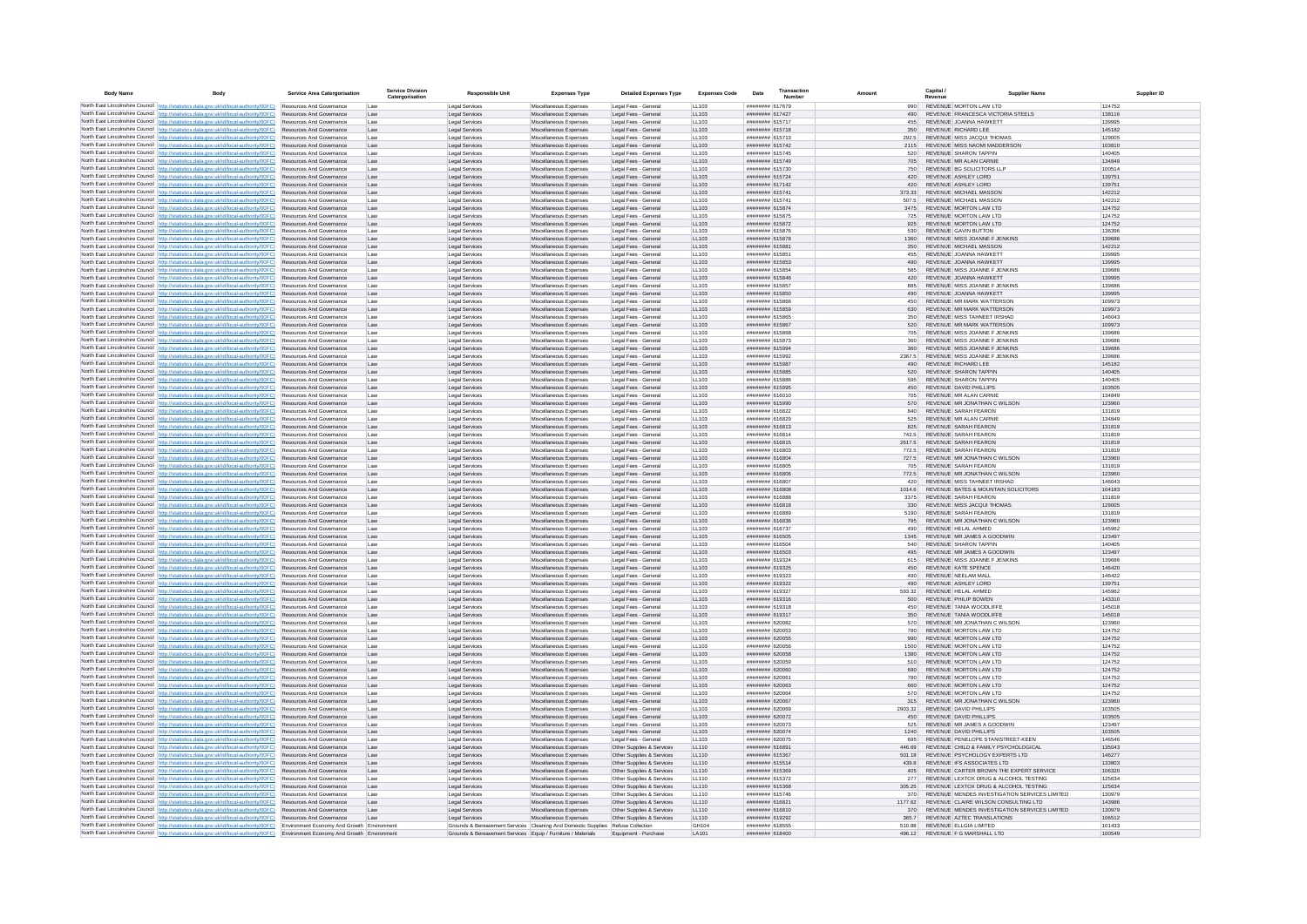| <b>Body Name</b> |                                                                                                                                                                                                                                                                        | Service Area Catergorisation                                                             | <b>Service Division</b><br>Catergorisation | <b>Responsible Unit</b>                                                                                                    | <b>Expenses Type</b>                                           | <b>Detailed Expenses Type</b>                                  | <b>Expenses Code</b> | Date                                       | Number |                                                                    | Capital /<br>Revenue                                                           | <b>Supplier Nam</b>                                | Supplier ID      |
|------------------|------------------------------------------------------------------------------------------------------------------------------------------------------------------------------------------------------------------------------------------------------------------------|------------------------------------------------------------------------------------------|--------------------------------------------|----------------------------------------------------------------------------------------------------------------------------|----------------------------------------------------------------|----------------------------------------------------------------|----------------------|--------------------------------------------|--------|--------------------------------------------------------------------|--------------------------------------------------------------------------------|----------------------------------------------------|------------------|
|                  | North East Lincolnshire Council http://statistics.data.gov.uk/id/local-authority/00FC) Environment Economy And Growth Environment                                                                                                                                      |                                                                                          |                                            | Grounds & Bereavement Services Equip / Furniture / Materials                                                               |                                                                | Equipment - Purchase                                           | LA101                | ####### 618400                             |        | 525                                                                | REVENUE F G MARSHALL LTD                                                       |                                                    | 100549           |
|                  | North East Lincolnshire Council http://statistics.data.gov.uk/id/local-authority/00FC) Environment Economy And Growth Environment                                                                                                                                      |                                                                                          |                                            | Grounds & Bereavement Services Equip / Furniture / Materials                                                               |                                                                | Equipment - Purchase                                           | LA101                | ######## 619509                            |        | 2400                                                               | REVENUE ASHDOWN SUPPLIES                                                       |                                                    | 100651           |
|                  | North East Lincolnshire Council http://statistics.data.gov.uk/id/local-authority/00FC)                                                                                                                                                                                 | Environment Economy And Growth Environment                                               |                                            | Grounds & Bereavement Services Equip / Furniture / Materials                                                               |                                                                | Equipment - Purchase                                           | LA101                | ######## 617673                            |        | 3380                                                               | REVENUE CROSSKILLS                                                             |                                                    | 102383           |
|                  | North East Lincolnshire Council http://statistics.data.gov.uk/id/local-authority/00FC)<br>North East Lincolnshire Council http://statistics.data.gov.uk/id/local-authority/00FC)                                                                                       | Environment Economy And Growth Environment<br>Environment Economy And Growth Environment |                                            | Grounds & Bereavement Services Grants And Subscriptions<br>Grounds & Bereavement Services   Rep Alterations Maint Building |                                                                | Subscriptions<br>Buildings - Repairs And Maint                 | LJ101<br>GA102       | ######## 618609<br>CPERIS BREEZER          |        | 455<br>380                                                         | REVENUE BCJ CONSTRUCTION LTD                                                   | REVENUE INSTITUTE OF CEMETERY & CREMATORIUM MGT    | 101460<br>112224 |
|                  | North East Lincolnshire Council http://statistics.data.gov.uk/id/local-authority/00FC)                                                                                                                                                                                 | Environment Economy And Growth Environment                                               |                                            | Grounds & Bereavement Services Rep Alterations Maint Building                                                              |                                                                | Buildings - Repairs And Maint                                  | GA102                | ######## 615484                            |        | 2820.5                                                             | REVENUE E K M LTD                                                              |                                                    | 101926           |
|                  | North East Lincolnshire Council http://statistics.data.gov.uk/id/local-authority/00FC)                                                                                                                                                                                 | Environment Economy And Growth Environment                                               |                                            | Grounds & Bereavement Services Grounds Maintenance Costs                                                                   |                                                                | Grounds Maintenance                                            | GJ101                | ####### 615469                             |        | 277.46                                                             | REVENUE TRADE UK ACCOUNT                                                       |                                                    | 104939           |
|                  | North East Lincolnshire Council http://statistics.data.gov.uk/id/local-authority/00FC)                                                                                                                                                                                 | Environment Economy And Growth Environment                                               |                                            | Grounds & Bereavement Services Grounds Maintenance Costs                                                                   |                                                                | Grounds Maintenance                                            | GJ101                | ####### 619186                             |        | 1074                                                               | REVENUE CROMWELL POLYTHENE LTD                                                 |                                                    | 101183           |
|                  | North East Lincolnshire Council http://statistics.data.gov.uk/id/local-authority/00FC).                                                                                                                                                                                | Environment Economy And Growth Environment                                               |                                            | Grounds & Bereavement Services Grounds Maintenance Costs                                                                   |                                                                | Grounds Maintenance                                            | GJ101                | ####### 615782                             |        | 307                                                                | <b>REVENUE SMI</b>                                                             |                                                    | 134794           |
|                  | North East Lincolnshire Council http://statistics.data.gov.uk/id/local-authority/00FC)<br>North East Lincolnshire Council http://statistics.data.gov.uk/id/local-authority/00FC) Environment Economy And Growth Environment                                            | Environment Economy And Growth Environment                                               |                                            | Grounds & Bereavement Services Grounds Maintenance Costs                                                                   |                                                                | Grounds Maintenance                                            | GJ101                | ####### 616127<br>######## 617791          |        | 1008                                                               | REVENUE JACKSON BUILDING CENTRES LTD<br>REVENUE ALLSTAR BUSINESS SOLUTIONS LTD |                                                    | 100817           |
|                  | North East Lincolnshire Council http://statistics.data.gov.uk/id/local-authority/00FC)                                                                                                                                                                                 | Environment Economy And Growth Environment                                               |                                            | Grounds & Bereavement Services Direct Transport Costs<br>Grounds & Bereavement Services Equip / Furniture / Materials      |                                                                | Vehicles - Running Costs<br>Equipment - Purchase               | JA104<br>LA101       | ######## 616816                            |        | 1329.06<br>376                                                     | REVENUE SIGN OF THE TIMES                                                      |                                                    | 108278<br>100575 |
|                  | North East Lincolnshire Council http://statistics.data.gov.uk/id/local-authority/00FC)                                                                                                                                                                                 | Environment Economy And Growth Environment                                               |                                            | Grounds & Bereavement Services Equip / Furniture / Materials                                                               |                                                                | Equipment - Purchase                                           | LA101                | ######## 618384                            |        | 466.5                                                              | REVENUE TILLERS TURF LTD                                                       |                                                    | 112229           |
|                  | North East Lincolnshire Council http://statistics.data.gov.uk/id/local-authority/00FC)                                                                                                                                                                                 | Environment Economy And Growth Environment                                               |                                            | Grounds & Bereavement Services Communications And Computing Telephones                                                     |                                                                |                                                                | I F112               | CORP PS BREEFER                            |        | 348                                                                | REVENUE RADPHONE LTD                                                           |                                                    | 101671           |
|                  | North East Lincolnshire Council http://statistics.data.gov.uk/id/local-authority/00FC)                                                                                                                                                                                 | Environment Economy And Growth Environment                                               |                                            | Grounds & Bereavement Services Rep Alterations Maint Building                                                              |                                                                | Buildings - Repairs And Maint                                  | GA102                | ######## 617171                            |        | 1605.3                                                             | REVENUE J MCCANN & CO LTD                                                      |                                                    | 100841           |
|                  | North East Lincolnshire Council http://statistics.data.gov.uk/id/local-authority/00FC)                                                                                                                                                                                 | Environment Economy And Growth Environment                                               |                                            | Garage & Fleet Strategy                                                                                                    | <b>Direct Transport Costs</b>                                  | Vehicles - Repairs And Maint                                   | JA105<br>JA105       | ######## 617660<br>####### 615428          |        | 500<br>1155.13                                                     | REVENUE CPRS (GRIMSBY) LTD<br>REVENUE FLEET FACTORS LTD                        |                                                    | 146314           |
|                  | North East Lincolnshire Council http://statistics.data.gov.uk/id/local-authority/00FC)<br>North East Lincolnshire Council http://statistics.data.gov.uk/id/local-authority/00FC)                                                                                       | Environment Economy And Growth Environment<br>Environment Economy And Growth Environment |                                            | Garage & Fleet Strategy<br>Garage & Fleet Strategy                                                                         | <b>Direct Transport Costs</b><br><b>Direct Transport Costs</b> | Vehicles - Repairs And Maint<br>Vehicles - Repairs And Maint   | JA105                | ####### 615772                             |        | 300.32                                                             | REVENUE WR MATERIAL HANDLING LTD                                               |                                                    | 100886<br>101388 |
|                  | North East Lincolnshire Council http://statistics.data.gov.uk/id/local-authority/00FC)                                                                                                                                                                                 | Environment Economy And Growth Environment                                               |                                            | Garage & Fleet Strategy                                                                                                    | Direct Transport Costs                                         | Vehicles - Repairs And Maint                                   | JA105                | ####### 619539                             |        | 6720                                                               | REVENUE SGI INDUSTRIES LTD                                                     |                                                    | 105664           |
|                  | North East Lincolnshire Council http://statistics.data.gov.uk/id/local-authority/00FC).                                                                                                                                                                                | Environment Economy And Growth Environment                                               |                                            | Garage & Fleet Strategy                                                                                                    | <b>Direct Transport Costs</b>                                  | Vehicles - Repairs And Maint                                   | JA105                | ######## 619540                            |        | 6720                                                               | REVENUE SGI INDUSTRIES LTD                                                     |                                                    | 105664           |
|                  | North East Lincolnshire Council http://statistics.data.gov.uk/id/local-authority/00FC)                                                                                                                                                                                 | Environment Economy And Growth Environment                                               |                                            | Garage & Fleet Strategy                                                                                                    | <b>Direct Transport Costs</b>                                  | Vehicles - Repairs And Maint                                   | JA105                | ######## 616179                            |        | 383.74                                                             | REVENUE B A BUSH & SON LTD                                                     |                                                    | 101828           |
|                  | North East Lincolnshire Council http://statistics.data.gov.uk/id/local-authority/00FC)<br>North East Lincolnshire Council   http://statistics.data.gov.uk/id/local-authority/00FC)                                                                                     | Environment Economy And Growth Environment                                               |                                            | Garage & Fleet Strategy                                                                                                    | <b>Direct Transport Costs</b>                                  | Vehicles - Repairs And Maint                                   | JA105                | ######## 616183<br><b>CATAINS BREEFERE</b> |        | 430<br>430                                                         | REVENUE B A BUSH & SON LTD<br>REVENUE B A BUSH & SON LTD                       |                                                    | 101828<br>101828 |
|                  | North East Lincolnshire Council http://statistics.data.gov.uk/id/local-authority/00FC)                                                                                                                                                                                 | Environment Economy And Growth Environment<br>Environment Economy And Growth Environment |                                            | Garage & Fleet Strategy<br>Garage & Fleet Strategy                                                                         | <b>Direct Transport Costs</b><br><b>Direct Transport Costs</b> | Vehicles - Repairs And Maint<br>Vehicles - Repairs And Maint   | JA105<br>.IA105      | ####### 616195                             |        | 430                                                                | REVENUE B A BUSH & SON LTD                                                     |                                                    | 101828           |
|                  | North East Lincolnshire Council http://statistics.data.gov.uk/id/local-authority/00FC)                                                                                                                                                                                 | Environment Economy And Growth Environment                                               |                                            | Garage & Fleet Strategy                                                                                                    | <b>Direct Transport Costs</b>                                  | Vehicles - Repairs And Maint                                   | JA105                | ####### 616131                             |        | 434.9                                                              | REVENUE B A BUSH & SON LTD                                                     |                                                    | 101828           |
|                  | North East Lincolnshire Council http://statistics.data.gov.uk/id/local-authority/00FC)                                                                                                                                                                                 | invironment Economy And Growth Environment                                               |                                            | Garage & Fleet Strategy                                                                                                    | <b>Direct Transport Costs</b>                                  | Vehicles - Repairs And Maint                                   | JA105                | ####### 616169                             |        | 1086                                                               |                                                                                | REVENUE SMART GARAGE EQUIPMENT SERVICES LTD        | 103640           |
|                  | North East Lincolnshire Council http://statistics.data.gov.uk/id/local-authority/00FC)                                                                                                                                                                                 | Environment Economy And Growth Environment                                               |                                            | Garage & Fleet Strategy                                                                                                    | <b>Direct Transport Costs</b>                                  | Vehicles - Repairs And Maint                                   | JA105                | ######## 616868                            |        | 704.56                                                             | REVENUE FLEET FACTORS LTD                                                      |                                                    | 100886           |
|                  | North East Lincolnshire Council http://statistics.data.gov.uk/id/local-authority/00FC)                                                                                                                                                                                 | Environment Economy And Growth Environment                                               |                                            | Garage & Fleet Strategy                                                                                                    | <b>Direct Transport Costs</b>                                  | Vehicles - Repairs And Maint                                   | JA105                | ######## 616897                            |        | 3056.48                                                            | REVENUE FLEET FACTORS LTD                                                      |                                                    | 100886           |
|                  | North East Lincolnshire Council http://statistics.data.gov.uk/id/local-authority/00FC)<br>North East Lincolnshire Council   http://statistics.data.gov.uk/id/local-authority/00FC)                                                                                     | Environment Economy And Growth Environment<br>Environment Economy And Growth Environment |                                            | Garage & Fleet Strategy<br>Garage & Fleet Strategy                                                                         | <b>Direct Transport Costs</b><br><b>Direct Transport Costs</b> | Vehicles - Repairs And Maint<br>Vehicles - Repairs And Maint   | JA105<br>JA105       | ######## 616900<br>######## 616906         |        | 4146.31<br>3274                                                    | REVENUE FLEET FACTORS LTD<br>REVENUE GC AGRICULTURAL                           |                                                    | 100886<br>145938 |
|                  | North East Lincolnshire Council http://statistics.data.gov.uk/id/local-authority/00FC).                                                                                                                                                                                | Environment Economy And Growth Environment                                               |                                            | Garage & Fleet Strategy                                                                                                    | <b>Direct Transport Costs</b>                                  | Vehicles - Repairs And Maint                                   | JA105                | ####### 618465                             |        | 702                                                                | REVENUE BRYAN COUPLAND LTD                                                     |                                                    | 101960           |
|                  | North East Lincolnshire Council http://statistics.data.gov.uk/id/local-authority/00FC)                                                                                                                                                                                 | Environment Economy And Growth Environment                                               |                                            | Garage & Fleet Strategy                                                                                                    | <b>Direct Transport Costs</b>                                  | Vehicles - Repairs And Maint                                   | 14105                | ######## 617294                            |        | 263.6                                                              | REVENUE P J PRESTON AUTO ELECT LTD                                             |                                                    | 100739           |
|                  | North East Lincolnshire Council http://statistics.data.gov.uk/id/local-authority/00FC)                                                                                                                                                                                 | Environment Economy And Growth Environment                                               |                                            | Garage & Fleet Strategy                                                                                                    | <b>Direct Transport Costs</b>                                  | Vehicles - Repairs And Maint                                   | .1A105               | ####### 617712                             |        | 1798 12                                                            | REVENUE FLEET FACTORS LTD                                                      |                                                    | 100886           |
|                  | North East Lincolnshire Council http://statistics.data.gov.uk/id/local-authority/00FC)                                                                                                                                                                                 | Environment Economy And Growth Environment                                               |                                            | Garage & Fleet Strategy                                                                                                    | Direct Transport Costs                                         | Vehicles - Repairs And Maint                                   | JA105                | ####### 617713                             |        | 4840.51                                                            | REVENUE FLEET FACTORS LTD                                                      |                                                    | 100886           |
|                  | North East Lincolnshire Council http://statistics.data.gov.uk/id/local-authority/00FC)                                                                                                                                                                                 | Environment Economy And Growth Environment                                               |                                            | Garage & Fleet Strategy                                                                                                    | <b>Direct Transport Costs</b>                                  | Vehicles - Repairs And Maint                                   | JA105                | ######## 617718                            |        | 1182                                                               | REVENUE FLEET FACTORS LTD                                                      |                                                    | 100886           |
|                  | North East Lincolnshire Council http://statistics.data.gov.uk/id/local-authority/00FC)<br>North East Lincolnshire Council http://statistics.data.gov.uk/id/local-authority/00FC)                                                                                       | Environment Economy And Growth Environment<br>Environment Economy And Growth Environment |                                            | Garage & Fleet Strategy<br>Garage & Fleet Strategy                                                                         | Direct Transport Costs<br><b>Direct Transport Costs</b>        | Vehicles - Repairs And Maint<br>Vehicles - Repairs And Maint   | .1A105<br>.14105     | ######## 617716<br>######## 617725         |        | 5154<br>268.73                                                     | REVENUE FLEET FACTORS LTD<br>REVENUE JOHNSTON SWEEPERS LTD                     |                                                    | 100886<br>101463 |
|                  | North East Lincolnshire Council http://statistics.data.gov.uk/id/local-authority/00FC)                                                                                                                                                                                 | Environment Economy And Growth Environment                                               |                                            | Garage & Fleet Strategy                                                                                                    | Direct Transport Costs                                         | Vehicles - Repairs And Maint                                   | .14105               | ######## 618562                            |        | 1552 12                                                            | REVENUE ELEET FACTORS LTD                                                      |                                                    | 100886           |
|                  | North East Lincolnshire Council http://statistics.data.gov.uk/id/local-authority/00FC)                                                                                                                                                                                 | Environment Economy And Growth Environment                                               |                                            | Garage & Fleet Strategy                                                                                                    | Direct Transport Costs                                         | Vehicles - Renairs And Maint                                   | .IA105               | ####### 618565                             |        | 2903.62                                                            | REVENUE ELEFT FACTORS LTD                                                      |                                                    | 100886           |
|                  | North East Lincolnshire Council http://statistics.data.gov.uk/id/local-authority/00FC).                                                                                                                                                                                | Environment Economy And Growth Environment                                               |                                            | Garage & Fleet Strategy                                                                                                    | <b>Direct Transport Costs</b>                                  | Vehicles - Repairs And Maint                                   | JA105                | ####### 618700                             |        | 438                                                                | REVENUE B A BUSH & SON LTD                                                     |                                                    | 101828           |
|                  | North East Lincolnshire Council http://statistics.data.gov.uk/id/local-authority/00FC)                                                                                                                                                                                 | Environment Economy And Growth Environment                                               |                                            | Garage & Fleet Strategy                                                                                                    | <b>Direct Transport Costs</b>                                  | Vehicles - Repairs And Maint                                   | .14105<br>.1A105     | baasan amammad<br>####### 618979           |        | 2191.21<br>3496 25                                                 | REVENUE LARCO LTD<br>REVENUE HARRIS & GARROD LTD                               |                                                    | 100542           |
|                  | North East Lincolnshire Council http://statistics.data.gov.uk/id/local-authority/00FC)<br>North East Lincolnshire Council http://statistics.data.gov.uk/id/local-authority/00FC)                                                                                       | Environment Economy And Growth Environment<br>Environment Economy And Growth Environment |                                            | Garage & Fleet Strategy<br>Garage & Fleet Strategy                                                                         | <b>Direct Transport Costs</b><br>Direct Transport Costs        | Vehicles - Repairs And Maint<br>Vehicles - Repairs And Maint   | JA105                | ######## 619229                            |        | 1057.67                                                            | REVENUE FLEET FACTORS LTD                                                      |                                                    | 100604<br>100886 |
|                  | North East Lincolnshire Council http://statistics.data.gov.uk/id/local-authority/00FC)                                                                                                                                                                                 | Environment Economy And Growth Environment                                               |                                            | Garage & Fleet Strategy                                                                                                    | <b>Direct Transport Costs</b>                                  | Vehicles - Repairs And Maint                                   | JA105                | ######## 619200                            |        | 250.38                                                             | REVENUE FLEET FACTORS LTD                                                      |                                                    | 100886           |
|                  | North East Lincolnshire Council http://statistics.data.gov.uk/id/local-authority/00FC)                                                                                                                                                                                 | Environment Economy And Growth Environment                                               |                                            | Garage & Fleet Strategy                                                                                                    | <b>Direct Transport Costs</b>                                  | Vehicles - Repairs And Maint                                   | JA105                | ######## 619232                            |        | 547.72                                                             | REVENUE FLEET FACTORS LTD                                                      |                                                    | 100886           |
|                  | North East Lincolnshire Council http://statistics.data.gov.uk/id/local-authority/00FC)                                                                                                                                                                                 | Environment Economy And Growth Environment                                               |                                            | Garage & Fleet Strategy                                                                                                    | <b>Direct Transport Costs</b>                                  | Vehicles - Repairs And Maint                                   | .14105               | ######## 619235                            |        | 5843.96                                                            | REVENUE FLEET FACTORS LTD                                                      |                                                    | 100886           |
|                  | North East Lincolnshire Council http://statistics.data.gov.uk/id/local-authority/00FC)                                                                                                                                                                                 | Environment Economy And Growth Environment                                               |                                            | Garage & Fleet Strategy                                                                                                    | <b>Direct Transport Costs</b>                                  | Vehicles - Repairs And Maint                                   | .1A105               | ######## 619238                            |        | <b>ER 8004</b>                                                     | REVENUE ELEET FACTORS LTD                                                      |                                                    | 100886           |
|                  | North East Lincolnshire Council   http://statistics.data.gov.uk/id/local-authority/00FC)<br>North East Lincolnshire Council http://statistics.data.gov.uk/id/local-authority/00FC).                                                                                    | Environment Economy And Growth Environment<br>Environment Economy And Growth Environment |                                            | Garage & Fleet Strategy<br>Garage & Fleet Strategy                                                                         | <b>Direct Transport Costs</b><br><b>Direct Transport Costs</b> | Vehicles - Repairs And Maint<br>Vehicles - Repairs And Maint   | .IA105<br>JA105      | ####### 619536<br>####### 619538           |        | 3538.7<br>786.23                                                   | REVENUE HARRIS & GARROD LTD<br>REVENUE JOHNSTON SWEEPERS LTD                   |                                                    | 100604<br>101463 |
|                  | North East Lincolnshire Council http://statistics.data.gov.uk/id/local-authority/00FC)                                                                                                                                                                                 | Environment Economy And Growth Environmen                                                |                                            | Garage & Fleet Strategy                                                                                                    | Direct Transport Costs                                         | Vehicles - Repairs And Maint                                   | .IA105               | ######## 619541                            |        | 284.5                                                              | REVENUE JOHNSTON SWEEPERS LTD                                                  |                                                    | 101463           |
|                  | North East Lincolnshire Council http://statistics.data.gov.uk/id/local-authority/00FC).                                                                                                                                                                                | Environment Economy And Growth Environment                                               |                                            | Garage & Fleet Strategy                                                                                                    | <b>Direct Transport Costs</b>                                  | Vehicles - Repairs And Maint                                   | JA105                | ######## 619703                            |        | 1679.25                                                            | REVENUE FLEET FACTORS LTD                                                      |                                                    | 100886           |
|                  | North East Lincolnshire Council http://statistics.data.gov.uk/id/local-authority/00FC)                                                                                                                                                                                 | Environment Economy And Growth Environment                                               |                                            | Garage & Fleet Strategy                                                                                                    | Direct Transport Costs                                         | Vehicles - Repairs And Maint                                   | JA105                | ######## 619704                            |        | 6362.35                                                            | REVENUE FLEET FACTORS LTD                                                      |                                                    | 100886           |
|                  | North East Lincolnshire Council http://statistics.data.gov.uk/id/local-authority/00FC)                                                                                                                                                                                 | Environment Economy And Growth Environment                                               |                                            | Garage & Fleet Strategy                                                                                                    | Direct Transport Costs                                         | Vehicles - Repairs And Maint                                   | JA105                | ####### 619705                             |        | 3359.66                                                            | REVENUE FLEET FACTORS LTD                                                      |                                                    | 100886           |
|                  | North East Lincolnshire Council http://statistics.data.gov.uk/id/local-authority/00FC)<br>North East Lincolnshire Council http://statistics.data.gov.uk/id/local-authority/00FC)                                                                                       | Environment Economy And Growth Environment<br>Environment Economy And Growth Environment |                                            | Garage & Fleet Strategy<br>Garage & Fleet Strategy                                                                         | <b>Direct Transport Costs</b><br><b>Direct Transport Costs</b> | Vehicles - Repairs And Maint<br>Vehicles - Repairs And Maint   | JA105<br>JA105       | ######## 619706<br>######## 619933         |        | 462                                                                | 1836.65 REVENUE FLEET FACTORS LTD<br>REVENUE DENNIS EAGLE LTD                  |                                                    | 100886<br>100627 |
|                  | North East Lincolnshire Council http://statistics.data.gov.uk/id/local-authority/00FC)                                                                                                                                                                                 | Environment Economy And Growth Environment                                               |                                            | Garage & Fleet Strategy                                                                                                    | Foujo / Furniture / Materials                                  | Foujoment - Maintenance                                        | <b>LA104</b>         | ######## 615424                            |        | 455                                                                |                                                                                | REVENUE SMART GARAGE FOURMENT SERVICES LTD.        | 103640           |
|                  | North East Lincolnshire Council http://statistics.data.gov.uk/id/local-authority/00FC)                                                                                                                                                                                 | Environment Economy And Growth Environment                                               |                                            | Garage & Fleet Strategy                                                                                                    | Equip / Furniture / Materials                                  | Equipment - Maintenance                                        | LA104                | ####### 618620                             |        | 1989                                                               | REVENUE WEIGHTRON BILANCIAI LTD                                                |                                                    | 108729           |
|                  | North East Lincolnshire Council http://statistics.data.gov.uk/id/local-authority/00FC).                                                                                                                                                                                | Environment Economy And Growth Environment                                               |                                            | Garage & Fleet Strategy                                                                                                    | Equip / Furniture / Materials                                  | Equipment - Purchase                                           | LA101                | ######## 619698                            |        | 351                                                                | REVENUE BRYAN COUPLAND LTD                                                     |                                                    | 101960           |
|                  | North East Lincolnshire Council http://statistics.data.gov.uk/id/local-authority/00FC)                                                                                                                                                                                 | Environment Economy And Growth Environment                                               |                                            | Garage & Fleet Strategy                                                                                                    | Clothes Uniforms And Laundry Laundry                           |                                                                | LC103                | ####### 616207                             |        | 301.76                                                             | REVENUE JOHNSONS APPARELMASTER                                                 |                                                    | 100810           |
|                  | North East Lincolnshire Council http://statistics.data.gov.uk/id/local-authority/00FC)<br>North East Lincolnshire Council http://statistics.data.gov.uk/id/local-authority/00FC)                                                                                       | Environment Economy And Growth Environment<br>Environment Economy And Growth Environment |                                            | <b>Street Cleansing</b><br><b>Street Cleansing</b>                                                                         | Indirect Employee Expenses<br>Equip / Furniture / Materials    | Pension P/Ment Early Retire<br>Equipment - Purchase            | EB108<br>LA101       | ######## 617986<br>####### 615452          |        | 9573.41<br>539.2                                                   | <b>REVENUE SMI</b>                                                             | REVENUE EAST RIDING OF YORKSHIRE COUNCIL           | 100377<br>134794 |
|                  | North East Lincolnshire Council http://statistics.data.gov.uk/id/local-authority/00FC)                                                                                                                                                                                 | Environment Economy And Growth Environment                                               |                                            | <b>Street Cleansing</b>                                                                                                    | Equip / Furniture / Materials                                  | Equipment - Purchase                                           | LA101                | ######## 616011                            |        | 2946.94                                                            | REVENUE NORTHERN MUNICIPAL SPARES LTD                                          |                                                    | 103102           |
|                  | North East Lincolnshire Council http://statistics.data.gov.uk/id/local-authority/00FC)                                                                                                                                                                                 | Environment Economy And Growth Environment                                               |                                            | <b>Street Cleansing</b>                                                                                                    | Equip / Furniture / Materials                                  | Equipment - Purchase                                           | LA101                | ######## 615780                            |        | 3335.02                                                            | REVENUE NORTHERN MUNICIPAL SPARES LTD                                          |                                                    | 103102           |
|                  | North East Lincolnshire Council http://statistics.data.gov.uk/id/local-authority/00FC)                                                                                                                                                                                 | Environment Economy And Growth Environment                                               |                                            | <b>Street Cleansing</b>                                                                                                    | Clothes Uniforms And Laundry                                   | Protective Clothing                                            | LC101                | ######## 615663                            |        | 364.52                                                             | <b>REVENUE SMI</b>                                                             |                                                    | 134794           |
|                  | North East Lincolnshire Council http://statistics.data.gov.uk/id/local-authority/00FC)                                                                                                                                                                                 | Environment Economy And Growth Environment                                               |                                            | <b>Street Cleansing</b>                                                                                                    | Private Contractors                                            | Third Party Prov - Private                                     | PH101                | ####### 615526                             |        | 1098.27                                                            | REVENUE SRCL LTD                                                               |                                                    | 102009           |
|                  | North East Lincolnshire Council http://statistics.data.gov.uk/id/local-authority/00FC)<br>North East Lincolnshire Council http://statistics.data.gov.uk/id/local-authority/00FC).                                                                                      | Environment Economy And Growth Environment<br>Environment Economy And Growth Environment |                                            | <b>Street Cleansing</b><br><b>Beach Safety</b>                                                                             | Private Contractors<br>Clothes Uniforms And Laundry            | Third Party Prov - Private<br>Uniforms                         | PH101<br>LC102       | ######## 618904<br>####### 616826          |        | 825.6<br>437.8                                                     | REVENUE SRCL LTD<br>REVENUE SIGN OF THE TIMES                                  |                                                    | 102009<br>100575 |
|                  | North East Lincolnshire Council http://statistics.data.gov.uk/id/local-authority/00FC)                                                                                                                                                                                 | Environment Economy And Growth Environment                                               |                                            | <b>Waste Services</b>                                                                                                      | Contract Hire-Operating Leases                                 | Vehicles - Contract Hire                                       | JC101                | ####### 615768                             |        |                                                                    | REVENUE HEADLAND PLANT LIMITED                                                 |                                                    | 129243           |
|                  | North East Lincolnshire Council http://statistics.data.gov.uk/id/local-authority/00FC).                                                                                                                                                                                | Environment Economy And Growth Environment                                               |                                            | <b>Waste Services</b>                                                                                                      | Contract Hire-Operating Leases                                 | Vehicles - Contract Hire                                       | JC101                | ####### 615483                             |        | 270                                                                | REVENUE HEADLAND PLANT LIMITED                                                 |                                                    | 129243           |
|                  | North East Lincolnshire Council http://statistics.data.gov.uk/id/local-authority/00FC)                                                                                                                                                                                 | Environment Economy And Growth Environment                                               |                                            | <b>Waste Services</b>                                                                                                      | Equip / Furniture / Materials                                  | Equipment - Purchase                                           | LA101                | ######## 616122                            |        | 350                                                                | REVENUE SPEEDY ASSET SERVICES LTD                                              |                                                    | 102398           |
|                  | North East Lincolnshire Council http://statistics.data.gov.uk/id/local-authority/00FC).                                                                                                                                                                                | Environment Economy And Growth Environment                                               |                                            | <b>Waste Services</b>                                                                                                      | Equip / Furniture / Materials                                  | Equipment - Purchase                                           | LA101                | ######## 615449                            |        | 580.2                                                              | <b>REVENUE SMI</b>                                                             |                                                    | 134794           |
|                  | North East Lincolnshire Council http://statistics.data.gov.uk/id/local-authority/00FC)                                                                                                                                                                                 | Environment Economy And Growth Environment                                               |                                            | <b>Waste Services</b>                                                                                                      | Equip / Furniture / Materials                                  | Equipment - Purchase                                           | LA101                | ######## 615449                            |        | 808.8                                                              | <b>REVENUE SMI</b>                                                             |                                                    | 134794           |
|                  | North East Lincolnshire Council http://statistics.data.gov.uk/id/local-authority/00FC)<br>North East Lincolnshire Council http://statistics.data.gov.uk/id/local-authority/00FC)                                                                                       | Environment Economy And Growth Environment<br>Environment Economy And Growth Environment |                                            | <b>Waste Services</b><br>Waste Services                                                                                    | Clothes Uniforms And Laundry<br>Clothes Uniforms And Laundry   | Protective Clothing<br>Protective Clothing                     | LC101<br>LC101       | ######## 615440<br>######## 615440         |        | 345.8<br>436.8                                                     | <b>REVENUE SMI</b><br>REVENUE SMI                                              |                                                    | 134794<br>134794 |
|                  | North East Lincolnshire Council http://statistics.data.gov.uk/id/local-authority/00FC)                                                                                                                                                                                 | Environment Economy And Growth Environment                                               |                                            | <b>Waste Services</b>                                                                                                      | Clothes Uniforms And Laundry                                   | Protective Clothing                                            | LC101                | ######## 615440                            |        | 455                                                                | REVENUE SMI                                                                    |                                                    | 134794           |
|                  | North East Lincolnshire Council http://statistics.data.gov.uk/id/local-authority/00FC)                                                                                                                                                                                 | Environment Economy And Growth Environment                                               |                                            | <b>Waste Services</b>                                                                                                      | Private Contractors                                            | Third Party Prov - Private                                     | PH101                | ####### 616852                             |        | 260                                                                | REVENUE SIGN OF THE TIMES                                                      |                                                    | 100575           |
|                  | North East Lincolnshire Council http://statistics.data.gov.uk/id/local-authority/00FC)                                                                                                                                                                                 | Environment Economy And Growth Environment                                               |                                            | Waste Services                                                                                                             | Private Contractors                                            | Third Party Prov - Private                                     | PH101                | ####### 616853                             |        | 282                                                                | REVENUE SIGN OF THE TIMES                                                      |                                                    | 100575           |
|                  | North East Lincolnshire Council http://statistics.data.gov.uk/id/local-authority/00FC).                                                                                                                                                                                | Environment Economy And Growth Environment                                               |                                            | Waste Disposal And Strategy                                                                                                | <b>Private Contractors</b>                                     | <b>Contract Payments</b>                                       | PH105                | ######## 619940                            |        | REDACTED COMMERCIALLY SENSITIVE                                    | REVENUE NEWLINCS DEVELOPMENT LTD                                               |                                                    | 101125           |
|                  | North East Lincolnshire Council http://statistics.data.gov.uk/id/local-authority/00FC)<br>North East Lincolnshire Council http://statistics.data.gov.uk/id/local-authority/00FC) Environment Economy And Growth Environment                                            | Environment Economy And Growth Environment                                               |                                            | Waste Disposal And Strategy<br>Waste Disnosal And Strategy                                                                 | Private Contractors<br>Customer And Client Receints            | Contract Payments Landfill Tax<br>Sales - Std Vat 7            | PH106<br>VC101       | ######## 619940<br>CAPPER BREEFER          |        | REDACTED COMMERCIALLY SENSITIVE<br>REDACTED COMMERCIALLY SENSITIVE | REVENUE NEWLINCS DEVELOPMENT LTD<br>REVENUE NEWLINGS DEVELOPMENT LTD.          |                                                    | 101125<br>101125 |
|                  | North East Lincolnshire Council http://statistics.data.oov.uk/id/local-authority/00FC)                                                                                                                                                                                 | Environment Economy And Growth Environment                                               |                                            | Waste Disposal And Strategy                                                                                                | Private Contractors                                            | Contract Payments                                              | <b>PH105</b>         | ####### 617785                             |        | REDACTED COMMERCIALLY SENSITIVE                                    | REVENUE NEWLINCS DEVELOPMENT LTD                                               |                                                    | 101125           |
|                  | North East Lincolnshire Council http://statistics.data.gov.uk/id/local-authority/00FC)                                                                                                                                                                                 | Environment Economy And Growth Environment                                               |                                            | Waste Disposal And Strategy                                                                                                | Private Contractors                                            | Contract Payments Landfill Tax                                 | PH106                | ######## 617785                            |        | REDACTED COMMERCIALLY SENSITIVE                                    | REVENUE NEWLINGS DEVELOPMENT LTD.                                              |                                                    | 101125           |
|                  | North East Lincolnshire Council http://statistics.data.gov.uk/id/local-authority/00FC)                                                                                                                                                                                 | Environment Economy And Growth Environment                                               |                                            | Regulatory Services                                                                                                        | Grants And Subscription                                        | Subscriptions                                                  | 1.1101               | ******** 618992                            |        | 421.86                                                             | REVENUE MARITIME CARGO PROCESSING PLC                                          |                                                    | 145373           |
|                  | North East Lincolnshire Council http://statistics.data.gov.uk/id/local-authority/00FC)                                                                                                                                                                                 | Environment Economy And Growth Environment                                               |                                            | <b>Regulatory Services</b>                                                                                                 | Miscellaneous Expenses                                         | Environmental/Health Analysis                                  | LL120                | ######## 615528                            |        | 548.6                                                              |                                                                                | REVENUE PUBLIC ANALYST SCIENTIFIC SERVICES LIMITED | 140144           |
|                  | North East Lincolnshire Council http://statistics.data.gov.uk/id/local-authority/00FC)                                                                                                                                                                                 | Environment Economy And Growth Environment                                               |                                            | Regulatory Services                                                                                                        | Miscellaneous Expenses                                         | Environmental/Health Analysis<br>Environmental/Health Analysis | LL120                | ######## 617181<br>######## 618913         |        | 835                                                                | REVENUE FERA SCIENCE LTD<br>REVENUE FERA SCIENCE LTD                           |                                                    | 131671<br>131671 |
|                  | North East Lincolnshire Council http://statistics.data.gov.uk/id/local-authority/00FC)<br>North East Lincolnshire Council http://statistics.data.gov.uk/id/local-authority/00FC)                                                                                       | Environment Economy And Growth Environment<br>Environment Economy And Growth Environment |                                            | Regulatory Services<br>Regulatory Services                                                                                 | Miscellaneous Expenses<br>Miscellaneous Expenses               | Environmental/Health Analysis                                  | LL120<br>LL120       | ####### 615752                             |        | 360<br>1492.81                                                     | REVENUE ALS ENVIRONMENTAL LIMITED                                              |                                                    | 139898           |
|                  | North East Lincolnshire Council http://statistics.data.gov.uk/id/local-authority/00FC)                                                                                                                                                                                 | Environment Economy And Growth Environment                                               |                                            | <b>Regulatory Services</b>                                                                                                 | Direct Employee Expenses                                       | Agency Staff                                                   | EA105                | ######## 619204                            |        | 5058.4                                                             | REVENUE BENTON CONSULTANCY SERVICES                                            |                                                    | 143810           |
|                  | North East Lincolnshire Council http://statistics.data.gov.uk/id/local-authority/00FC).                                                                                                                                                                                | Environment Economy And Growth Environment                                               |                                            | <b>Requlatory Services</b>                                                                                                 | Communications And Computing Computer S/Ware - Licences        |                                                                | I F103               | ######## 617950                            |        | 500                                                                | REVENUE PENTAGULL LIMITED                                                      |                                                    | 139611           |
|                  | North East Lincolnshire Council http://statistics.data.gov.uk/id/local-authority/00FC)                                                                                                                                                                                 | Environment Economy And Growth Environment                                               |                                            | <b>Regulatory Services</b>                                                                                                 | Private Contractors                                            | Third Party Prov - Private                                     | PH101                | ######## 617790                            |        | 3776                                                               | REVENUE SANGREAT KENNELS                                                       |                                                    | 103270           |
|                  | North East Lincolnshire Council http://statistics.data.gov.uk/id/local-authority/00FC)                                                                                                                                                                                 | Environment Economy And Growth Environment                                               |                                            | <b>Regulatory Services</b>                                                                                                 | Private Contractors                                            | Third Party Prov - Private                                     | PH101                | ######## 617790                            |        | $-300$                                                             | REVENUE SANGREAT KENNELS                                                       |                                                    | 103270           |
|                  | North East Lincolnshire Council http://statistics.data.gov.uk/id/local-authority/00FC) Environment Economy And Growth Environment<br>North East Lincolnshire Council http://statistics.data.gov.uk/id/local-authority/00FC) Environment Economy And Growth Environment |                                                                                          |                                            | Regulatory Services<br><b>Regulatory Services</b>                                                                          | Other Agencie<br>Direct Employee Expenses                      | <b>Statutory Burials</b><br>Agency Staff                       | P.1147<br>EA105      | ######## 618054<br>######## 616210         |        | 1348<br>485.35                                                     | REVENUE THE BEST CONNECTION                                                    | REVENUE LINCOLNSHIRE CO-OP FUNERAL SERVICES        | 130721<br>143357 |
|                  | North East Lincolnshire Council http://statistics.data.gov.uk/id/local-authority/00FC) Environment Economy And Growth Environment                                                                                                                                      |                                                                                          |                                            | Regulatory Services                                                                                                        | Consultancy                                                    | Consultancy                                                    | <b>PL101</b>         | ######## 617484                            |        | 4725                                                               | REVENUE FIRMSTEF                                                               |                                                    | 108310           |
|                  |                                                                                                                                                                                                                                                                        |                                                                                          |                                            |                                                                                                                            |                                                                |                                                                |                      |                                            |        |                                                                    |                                                                                |                                                    |                  |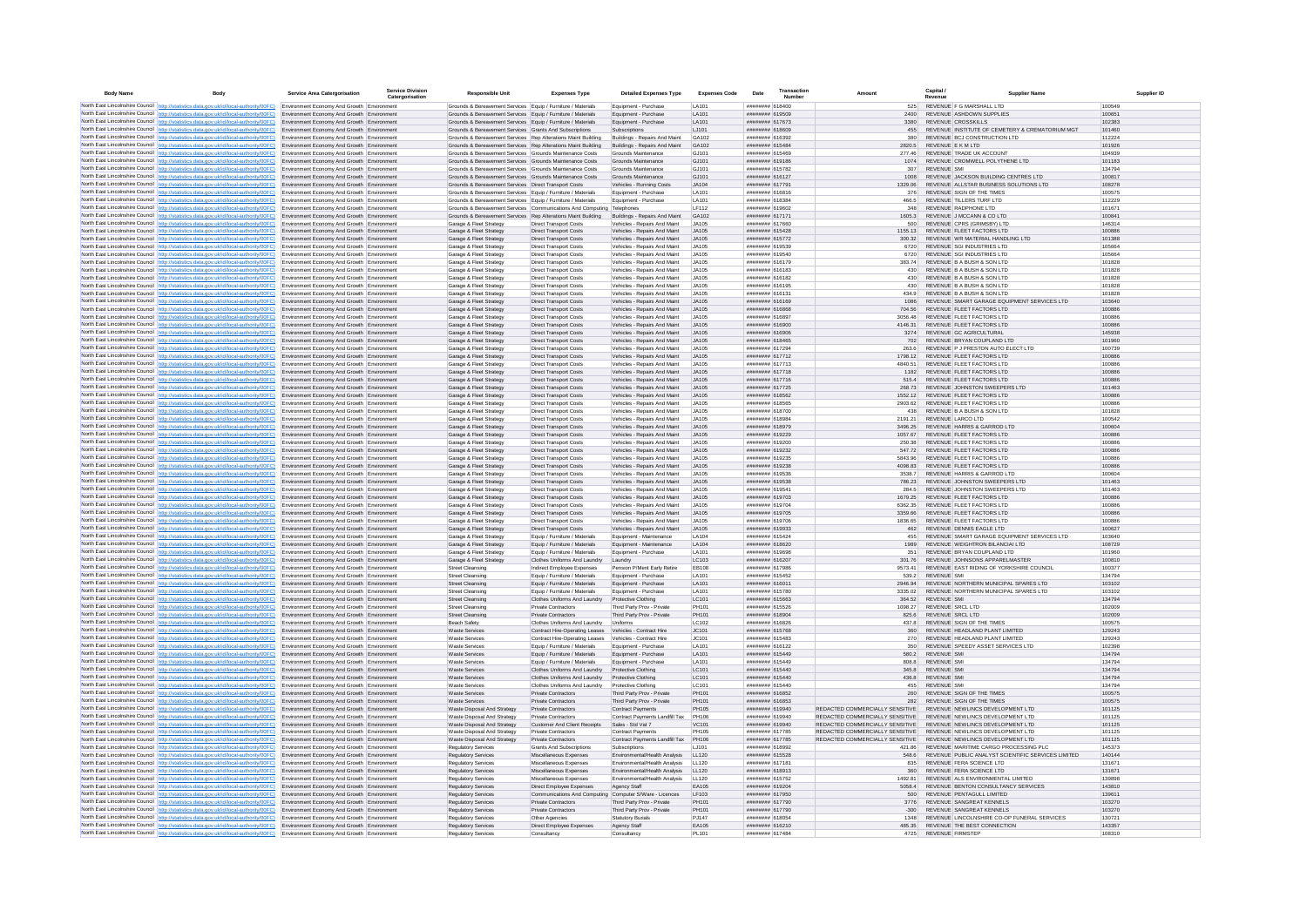| <b>Body Name</b> |                                                                                                                                                                                                                                                                | <b>Service Area Catergorisation</b>                                                                | <b>Service Division</b><br>Catergorisation | <b>Responsible Unit</b>                                                          | <b>Expenses Type</b>                                                                       | <b>Detailed Expenses Type</b>                                        | <b>Expenses Code</b>         | Transaction<br>Date<br>Number             |                                             | Capital                 | <b>Supplier Nam</b>                                                                                   |                                                                |
|------------------|----------------------------------------------------------------------------------------------------------------------------------------------------------------------------------------------------------------------------------------------------------------|----------------------------------------------------------------------------------------------------|--------------------------------------------|----------------------------------------------------------------------------------|--------------------------------------------------------------------------------------------|----------------------------------------------------------------------|------------------------------|-------------------------------------------|---------------------------------------------|-------------------------|-------------------------------------------------------------------------------------------------------|----------------------------------------------------------------|
|                  | North East Lincolnshire Council http://statistics.data.gov.uk/id/local-authority/00FC) Environment Economy And Growth Environment                                                                                                                              |                                                                                                    |                                            | Regulatory Services                                                              | Consultancy                                                                                | Consultancy                                                          | PL101                        | ######## 617484                           |                                             | 705 REVENUE FIRMSTEP    |                                                                                                       | 108310                                                         |
|                  | North East Lincolnshire Council http://statistics.data.gov.uk/id/local-authority/00FC)                                                                                                                                                                         | Environment Economy And Growth Economy & Growth                                                    |                                            | Events                                                                           | Rep Alterations Maint Building                                                             | Buildings - Repairs And Maint                                        | GA102                        | ######## 616388                           | 1325.93                                     |                         | REVENUE ENGIE SERVICES LTD                                                                            | 133267                                                         |
|                  | North East Lincolnshire Council http://statistics.data.gov.uk/id/local-authority/00FC)                                                                                                                                                                         | Environment Economy And Growth Economy & Growth<br>Environment Economy And Growth Economy & Growth |                                            | Marketing And Promotion<br>Marketing And Promotion                               | Equip / Furniture / Materials<br>Contributions To Provisions                               | Promotions<br>Contributions - Other                                  | LA124<br>LK103               | ######## 615769<br>####### 618057         | 1000                                        |                         | REVENUE THE MARKETING COLLECTIVE LTD<br>REVENUE HERITAGE TRUST OF LINCOLNSHIRE                        | 145127<br>110652                                               |
|                  | North East Lincolnshire Council http://statistics.data.gov.uk/id/local-authority/00FC)<br>North East Lincolnshire Council   http://statistics.data.gov.uk/id/local-authority/00FC)                                                                             | Environment Economy And Growth Economy & Growth                                                    |                                            | Marketing And Promotion                                                          | <b>Private Contractors</b>                                                                 | Third Party Prov - Private                                           | PH101                        | ######## 616058                           | $-440$                                      |                         | REVENUE ONEWAY TM LIMITED                                                                             | 128602                                                         |
|                  | North East Lincolnshire Council http://statistics.data.gov.uk/id/local-authority/00FC)                                                                                                                                                                         | Environment Economy And Growth Economy & Growth                                                    |                                            | Museums & N F Heritage Centre Grants And Subscriptions                           |                                                                                            | Subscriptions                                                        | LJ101                        | ######## 619245                           | 1260                                        |                         | REVENUE BRITISH PATHE LTD                                                                             | 140049                                                         |
|                  | North East Lincolnshire Council http://statistics.data.gov.uk/id/local-authority/00FC)                                                                                                                                                                         | Environment Economy And Growth Economy & Growth                                                    |                                            | Museums & N F Heritage Centre Equip / Furniture / Materials                      |                                                                                            | Goods For Resale                                                     | LA123                        | PREALS BREEKER                            | <b>28818</b>                                |                         | REVENUE JOHN TURNER                                                                                   | 100921                                                         |
|                  | North East Lincolnshire Council http://statistics.data.gov.uk/id/local-authority/00FC)<br>North East Lincolnshire Council http://statistics.data.gov.uk/id/local-authority/00FC)                                                                               | Environment Economy And Growth Economy & Growth                                                    |                                            | Community Investment Team                                                        | Other Anencies                                                                             | Grants Pd Over To Third Party<br>Grants Pd Over To Third Party PJ138 | P.1138                       | ######## 618553                           | 36662.82                                    |                         | REVENUE HAWK FURNITURE I TD                                                                           | 143056<br>143791                                               |
|                  | North East Lincolnshire Council http://statistics.data.gov.uk/id/local-authority/00FC)                                                                                                                                                                         | Environment Economy And Growth Economy & Growth<br>Environment Economy And Growth Economy & Growt  |                                            | Community Investment Team<br>Community Investment Team                           | Other Agencies<br>Other Agencies                                                           | Grants Pd Over To Third Party                                        | PJ138                        | ####### 619696<br>####### 618869          | 2324.2<br>396.71                            |                         | REVENUE HEDON STEEL FABRICATION & ENGINEERING LTD<br>REVENUE APM COMMERCIALS                          | 144481                                                         |
|                  | North East Lincolnshire Council   http://statistics.data.gov.uk/id/local-authority/00FC)                                                                                                                                                                       | Environment Economy And Growth Economy & Growth                                                    |                                            | Community Investment Team                                                        | Other Agencies                                                                             | Grants Pd Over To Third Party PJ138                                  |                              | ####### 617369                            | 26555.83                                    |                         | REVENUE TRAINLOAD LTD                                                                                 | 145366                                                         |
|                  | North East Lincolnshire Council http://statistics.data.gov.uk/id/local-authority/00FC)                                                                                                                                                                         | Environment Economy And Growth Economy & Growth                                                    |                                            | Community Investment Team                                                        | Other Agencies                                                                             | Grants Pd Over To Third Party                                        | PJ138                        | ######## 617795                           | 21738.54                                    |                         | REVENUE CEMINERAL LTD                                                                                 | 145312                                                         |
|                  | North East Lincolnshire Council http://statistics.data.gov.uk/id/local-authority/00FC)<br>North East Lincolnshire Council http://statistics.data.gov.uk/id/local-authority/00FC)                                                                               | Environment Economy And Growth Economy & Growth                                                    |                                            | Community Investment Team                                                        | Other Agencies                                                                             | Grants Pd Over To Third Party<br>Grants Pd Over To Third Party       | PJ138<br>P.1138              | ####### 619844<br>######## 619944         | 19920.11<br>5861.98                         |                         | REVENUE CEMINERAL LTD<br>REVENUE LED PANEL STORE LTD                                                  | 145312                                                         |
|                  | North East Lincolnshire Council http://statistics.data.gov.uk/id/local-authority/00FC)                                                                                                                                                                         | Environment Economy And Growth Economy & Growth<br>Environment Economy And Growth Economy & Growth |                                            | Community Investment Team<br>Community Investment Team                           | Other Agencies<br>Other Agencies                                                           | Grants Pd Over To Third Party                                        | PJ138                        | ######## 618871                           | 6391.73                                     |                         | REVENUE SUPERCRAFT LTD                                                                                | 145911<br>146051                                               |
|                  | North East Lincolnshire Council http://statistics.data.gov.uk/id/local-authority/00FC)                                                                                                                                                                         | Environment Economy And Growth Economy & Growth                                                    |                                            | Community Investment Team                                                        | Other Agencies                                                                             | Grants Pd Over To Third Party                                        | P.1138                       | ####### 618872                            | 269588                                      |                         | REVENUE METAL COATING SERVICES LTD                                                                    | 146310                                                         |
|                  | North East Lincolnshire Council http://statistics.data.gov.uk/id/local-authority/00FC)                                                                                                                                                                         | Environment Economy And Growth Economy & Growth                                                    |                                            | Community Investment Team                                                        | Other Agencies                                                                             | Grants Pd Over To Third Party                                        | P.1138                       | seesta manual                             | 3423674                                     |                         | REVENUE PLANTAVILLTD                                                                                  | 127880                                                         |
|                  | North East Lincolnshire Council http://statistics.data.gov.uk/id/local-authority/00FC).<br>North East Lincolnshire Council http://statistics.data.gov.uk/id/local-authority/00FC)                                                                              | Environment Economy And Growth Economy & Growth<br>Environment Economy And Growth Economy & Growth |                                            | <b>Retained Function</b><br><b>Retained Function</b>                             | Direct Employee Expenses<br>Direct Employee Expenses                                       | Agency Staff<br>Agency Staff                                         | EA105<br>EA105               | ####### 615783<br>######## 619313         | 15120<br>17010                              |                         | REVENUE SOLACE IN BUSINESS<br>REVENUE SOLACE IN BUSINESS                                              | 100785<br>100785                                               |
|                  | North East Lincolnshire Council http://statistics.data.gov.uk/id/local-authority/00FC)                                                                                                                                                                         | Environment Economy And Growth Economy & Growth                                                    |                                            | Retained Function                                                                | Grants And Subscriptions                                                                   | Subscriptions                                                        | LJ101                        | ####### 790058                            | 539                                         |                         | REVENUE REDACTED PERSONAL INFORMATION                                                                 | REDACTED PERSONAL INFORMATION                                  |
|                  | North East Lincolnshire Council http://statistics.data.gov.uk/id/local-authority/00FC)                                                                                                                                                                         | Environment Economy And Growth Economy & Growt                                                     |                                            | <b>Retained Function</b>                                                         | <b>Grants And Subscriptions</b>                                                            | Subscriptions                                                        | LJ101                        | ####### 616486                            | 5000                                        |                         | REVENUE BONDHOLDER SCHEME LTD                                                                         | 122925                                                         |
|                  | North East Lincolnshire Council http://statistics.data.gov.uk/id/local-authority/00FC)                                                                                                                                                                         | Environment Economy And Growth Economy & Growth                                                    |                                            | Retained Function                                                                | <b>Private Contractors</b>                                                                 | Third Party Prov - Private                                           | PH101                        | ####### 616459                            | 295                                         |                         | REVENUE ENGIE SERVICES LTD                                                                            | 133267                                                         |
|                  | North East Lincolnshire Council http://statistics.data.gov.uk/id/local-authority/00FC) Environment Economy And Growth Economy & Growth<br>North East Lincolnshire Council http://statistics.data.gov.uk/id/local-authority/00FC)                               | Environment Economy And Growth Economy & Growth                                                    |                                            | <b>Retained Function</b><br><b>Retained Function</b>                             | <b>Private Contractors</b><br>Private Contractors                                          | Third Party Prov - Private                                           | PH101<br>PH101               | ######## 615366<br>######## 615438        | 500<br>1000                                 |                         | REVENUE EMMA LINGARD<br>REVENUE SOURCEFOUR LTD                                                        | 137957<br>116498                                               |
|                  | North East Lincolnshire Council http://statistics.data.gov.uk/id/local-authority/00FC)                                                                                                                                                                         | Environment Economy And Growth Economy & Growth                                                    |                                            | <b>Retained Function</b>                                                         | Consultance                                                                                | Third Party Prov - Private<br>Consultancy                            | PI 101                       | ####### 615984                            | 42000                                       |                         | REVENUE MONTAGU EVANS LLP                                                                             | 145979                                                         |
|                  | North East Lincolnshire Council http://statistics.data.gov.uk/id/local-authority/00FC)                                                                                                                                                                         | Environment Economy And Growth Economy & Growth                                                    |                                            | Retained Function                                                                | Consultance                                                                                | Consultancy                                                          | PL101                        | ####### 617666                            | 565 75                                      |                         | REVENUE DR ANNA SCOTT                                                                                 | 145191                                                         |
|                  | North East Lincolnshire Council http://statistics.data.gov.uk/id/local-authority/00FC)                                                                                                                                                                         | Environment Economy And Growth Economy & Growt                                                     |                                            | Retained Function                                                                | Consultancy                                                                                | Consultancy                                                          | PL101                        | ####### 615845                            | 8000                                        |                         | REVENUE INNES ASSOCIATES ARCHITECTURE & URBAN DESIGN                                                  | 146269                                                         |
|                  | North East Lincolnshire Council http://statistics.data.gov.uk/id/local-authority/00FC)                                                                                                                                                                         | Environment Economy And Growth Economy & Growth                                                    |                                            | <b>Retained Function</b>                                                         | Consultancy                                                                                | Consultancy                                                          | PL101                        | ######## 617663                           | 6563.96                                     | <b>REVENUE EKOSGEN</b>  |                                                                                                       | 138393                                                         |
|                  | North East Lincolnshire Council http://statistics.data.gov.uk/id/local-authority/00FC)<br>North East Lincolnshire Council http://statistics.data.gov.uk/id/local-authority/00FC)                                                                               | Environment Economy And Growth Economy & Growth<br>Environment Economy And Growth Economy & Growth |                                            | Retained Function<br><b>Retained Function</b>                                    | Consultancy<br>Private Contractors                                                         | Consultancy<br>Third Party Prov - Private                            | PL101<br>PH101               | ####### 617662<br>######## 616841         | 2604.74<br>2410                             | <b>REVENUE EKOSGEN</b>  | REVENUE THE CULTURE HOUSE                                                                             | 138393<br>102644                                               |
|                  | North East Lincolnshire Council http://statistics.data.gov.uk/id/local-authority/00FC)                                                                                                                                                                         | Environment Economy And Growth Economy & Growth                                                    |                                            | <b>Retained Function</b>                                                         | Other Agencies                                                                             | Grants Pd Over To Third Party                                        | PJ138                        | ######## 615852                           | 13000                                       |                         | REVENUE E-FACTOR (NEL LTD)                                                                            | 122549                                                         |
|                  | North East Lincolnshire Council   http://statistics.data.gov.uk/id/local-authority/00FC)                                                                                                                                                                       | Environment Economy And Growth Economy & Growth                                                    |                                            | <b>Retained Function</b>                                                         | <b>Private Contractors</b>                                                                 | Third Party Prov - Private                                           | PH101                        | ######## 616750                           | 4748.26                                     |                         | REVENUE ENGIE SERVICES LTD                                                                            | 133267                                                         |
|                  | North East Lincolnshire Council http://statistics.data.gov.uk/id/local-authority/00FC)                                                                                                                                                                         | Environment Economy And Growth Economy & Growth                                                    |                                            | <b>Retained Function</b>                                                         | Consultancy                                                                                | Consultancy                                                          | PL101                        | ######## 617664                           | 2500                                        | REVENUE WNC LTD         |                                                                                                       | 138884                                                         |
|                  | North East Lincolnshire Council http://statistics.data.gov.uk/id/local-authority/00FC)                                                                                                                                                                         | Environment Economy And Growth Economy & Growth                                                    |                                            | <b>Retained Function</b>                                                         | Consultancy                                                                                | Consultancy                                                          | PL101<br>EC101               | ######## 619276<br>######## 619546        | 500<br>15328774                             |                         | REVENUE BLACKSTOCK PARTNERSHIP LTD<br>REVENUE ENGIE SERVICES LTD                                      | 139880<br>133267                                               |
|                  | North East Lincolnshire Council http://statistics.data.gov.uk/id/local-authority/00FC)<br>North East Lincolnshire Council http://statistics.data.gov.uk/id/local-authority/00FC)                                                                               | Environment Economy And Growth Economy & Growth<br>Environment Economy And Growth Economy & Growth |                                            | In Scope Contract<br>Car Parks                                                   | Indirect Employee Expenses<br>Miscellaneous Expenses                                       | Redundancy / Settlement Costs<br>Other Expenses General              | LL119                        | ####### 617422                            | 1051.44                                     |                         | REVENUE FLOWBIRD SMART CITY UK LIMITED                                                                | 134124                                                         |
|                  | North East Lincolnshire Council http://statistics.data.gov.uk/id/local-authority/00FC)                                                                                                                                                                         | Environment Economy And Growth Economy & Growt                                                     |                                            | <b>Highways Dsc</b>                                                              | Dlo Holding                                                                                | Depot Fuel Holding Account                                           | LM10                         | ######## 615834                           | 15357.6                                     | REVENUE OIL NRG         |                                                                                                       | 138198                                                         |
|                  | North East Lincolnshire Council http://statistics.data.gov.uk/id/local-authority/00FC)                                                                                                                                                                         | Environment Economy And Growth Economy & Growth                                                    |                                            | <b>Highways Dso</b>                                                              | Dlo Holding                                                                                | Depot Fuel Holding Account                                           | LM101                        | ####### 615829                            | 15357.6                                     | REVENUE OIL NRG         |                                                                                                       | 138198                                                         |
|                  | North East Lincolnshire Council http://statistics.data.gov.uk/id/local-authority/00FC)                                                                                                                                                                         | Environment Economy And Growth Economy & Growth                                                    |                                            | Highways Dso                                                                     | Dlo Holding                                                                                | Depot Fuel Holding Account                                           | LM101                        | ######## 618852                           | 957.62                                      | <b>REVENUE OIL NRG</b>  |                                                                                                       | 138198                                                         |
|                  | North East Lincolnshire Council http://statistics.data.gov.uk/id/local-authority/00FC).<br>North East Lincolnshire Council http://statistics.data.gov.uk/id/local-authority/00FC)                                                                              | Environment Economy And Growth Economy & Growth<br>Environment Economy And Growth Economy & Growth |                                            | Highways Dso<br>Operational Management                                           | Dlo Holding<br>Equip / Furniture / Materials                                               | Depot Fuel Holding Account<br>Equipment - Maintenance                | LM101<br>LA104               | ######## 619391<br>######## 612862        | 15053.4<br>2360                             | REVENUE OIL NRG         | REVENUE MAIN STREET SIGNS LTD                                                                         | 138198<br>105041                                               |
|                  | North East Lincolnshire Council http://statistics.data.gov.uk/id/local-authority/00FC)                                                                                                                                                                         | Environment Economy And Growth Economy & Growth                                                    |                                            | <b>Street Lighting</b>                                                           | Private Contractors                                                                        | Third Party Prov - Private                                           | PH101                        | ######## 617171                           | 7993.73                                     |                         | REVENUE J MCCANN & CO LTD                                                                             | 100841                                                         |
|                  | North East Lincolnshire Council http://statistics.data.gov.uk/id/local-authority/00FC)                                                                                                                                                                         | Environment Economy And Growth Economy & Growth                                                    |                                            | Street Lighting                                                                  | <b>Private Contractors</b>                                                                 | Third Party Prov - Private                                           | PH101                        | ######## 617172                           | 366.34                                      |                         | REVENUE J MCCANN & CO LTD                                                                             | 100841                                                         |
|                  | North East Lincolnshire Council http://statistics.data.gov.uk/id/local-authority/00FC)                                                                                                                                                                         | Environment Economy And Growth Economy & Growth                                                    |                                            | Street Lighting                                                                  | Rep Alterations Maint Building                                                             | Street Lighting-General Maint                                        | GA111                        | ####### 617171                            | 3587.76                                     |                         | REVENUE J MCCANN & CO LTD                                                                             | 100841                                                         |
|                  | North East Lincolnshire Council http://statistics.data.gov.uk/id/local-authority/00FC)<br>North East Lincolnshire Council http://statistics.data.gov.uk/id/local-authority/00FC)                                                                               | Environment Economy And Growth Economy & Growth<br>Environment Economy And Growth Economy & Growth |                                            | Street Lighting<br><b>Street Lighting</b>                                        | Rep Alterations Maint Building<br>Rep Alterations Maint Building                           | Street Lighting-General Maint<br>Street Light-Irrecoverable Dam      | GA111<br>GA112               | ####### 617171<br>######## 617171         | 1038.16<br>3670.25                          |                         | REVENUE J MCCANN & CO LTD<br>REVENUE J MCCANN & CO LTD                                                | 100841<br>100841                                               |
|                  | North East Lincolnshire Council http://statistics.data.gov.uk/id/local-authority/00FC)                                                                                                                                                                         | Environment Economy And Growth Economy & Growth                                                    |                                            | <b>Street Lighting</b>                                                           | Rep Alterations Maint Building Traffic Mgmt-Irrecoverable Dam GA115                        |                                                                      |                              | ######## 617171                           | 951.55                                      |                         | REVENUE J MCCANN & CO LTD                                                                             | 100841                                                         |
|                  | North East Lincolnshire Council http://statistics.data.gov.uk/id/local-authority/00FC)                                                                                                                                                                         | Environment Economy And Growth Economy & Growth                                                    |                                            | <b>Street Lighting</b>                                                           | Rep Alterations Maint Building                                                             | Traffic Signs / Signals                                              | GA113                        | ######## 617171                           | 366.08                                      |                         | REVENUE J MCCANN & CO LTD                                                                             | 100841                                                         |
|                  | North East Lincolnshire Council http://statistics.data.gov.uk/id/local-authority/00FC).                                                                                                                                                                        | Environment Economy And Growth Economy & Growth                                                    |                                            | <b>Street Lighting</b>                                                           | <b>Private Contractors</b>                                                                 | Third Party Prov - Private                                           | PH101                        | ######## 617171                           | 3770.98                                     |                         | REVENUE J MCCANN & CO LTD                                                                             | 100841                                                         |
|                  | North East Lincolnshire Council http://statistics.data.gov.uk/id/local-authority/00FC)                                                                                                                                                                         | Environment Economy And Growth Economy & Growth                                                    |                                            | <b>Street Lighting</b>                                                           | <b>Private Contractors</b>                                                                 | Third Party Prov - Private                                           | PH101                        | ######## 617172                           | 706.2                                       |                         | REVENUE J MCCANN & CO LTD                                                                             | 100841                                                         |
|                  | North East Lincolnshire Council http://statistics.data.gov.uk/id/local-authority/00FC)<br>North East Lincolnshire Council http://statistics.data.gov.uk/id/local-authority/00FC)                                                                               | Environment Economy And Growth Economy & Growth<br>Environment Economy And Growth Economy & Growth |                                            | <b>Street Lighting</b><br>Street Lighting                                        | Rep Alterations Maint Building<br>Rep Alterations Maint Building                           | <b>Electrical Testing</b><br>Street Lighting-General Maint           | GA107<br>GA111               | ######## 617171<br><b>NNNHHHHH</b> 617171 | 514.68<br>3941.23                           |                         | REVENUE J MCCANN & CO LTD<br>REVENUE J MCCANN & CO LTD                                                | 100841<br>100841                                               |
|                  | North East Lincolnshire Council http://statistics.data.gov.uk/id/local-authority/00FC)                                                                                                                                                                         | Environment Economy And Growth Economy & Growth                                                    |                                            | Street Lighting                                                                  | Rep Alterations Maint Building                                                             | Street Lighting-General Maint                                        | GA111                        | ######## 617172                           | 898.5                                       |                         | REVENUE J MCCANN & CO LTD                                                                             | 100841                                                         |
|                  | North East Lincolnshire Council http://statistics.data.gov.uk/id/local-authority/00FC)                                                                                                                                                                         | Environment Economy And Growth Economy & Growth                                                    |                                            | <b>Street Lighting</b>                                                           | Rep Alterations Maint Building                                                             | Street Lighting-General Maint                                        | GA111                        | ######## 617171                           | 493.48                                      |                         | REVENUE J MCCANN & CO LTD                                                                             | 100841                                                         |
|                  | North East Lincolnshire Council http://statistics.data.gov.uk/id/local-authority/00FC)                                                                                                                                                                         | Environment Economy And Growth Economy & Growth                                                    |                                            | <b>Street Lighting</b>                                                           | Rep Alterations Maint Building                                                             | Street Light-Irrecoverable Dam                                       | GA112                        | ######## 617171                           | 5768.85                                     |                         | REVENUE J MCCANN & CO LTD                                                                             | 100841                                                         |
|                  | North East Lincolnshire Council http://statistics.data.gov.uk/id/local-authority/00FC)<br>North East Lincolnshire Council http://statistics.data.gov.uk/id/local-authority/00FC)                                                                               | Environment Economy And Growth Economy & Growth<br>Environment Economy And Growth Economy & Growth |                                            | <b>Street Lighting</b><br><b>Street Lighting</b>                                 | Rep Alterations Maint Building<br>Rep Alterations Maint Building                           | Traffic Signs / Signals<br>Traffic Signs / Signals                   | GA113<br>GA113               | ######## 617171<br>######## 617172        | 9479.28<br>1565.21                          |                         | REVENUE J MCCANN & CO LTD<br>REVENUE J MCCANN & CO LTD                                                | 100841<br>100841                                               |
|                  | North East Lincolnshire Council http://statistics.data.gov.uk/id/local-authority/00FC)                                                                                                                                                                         | Environment Economy And Growth Economy & Growth                                                    |                                            | <b>Street Lighting</b>                                                           | Reo Alterations Maint Building                                                             | Traffic Signs / Signals                                              | GA113                        | ######## 617171                           | 4384 23                                     |                         | REVENUE J MCCANN & CO LTD                                                                             | 100841                                                         |
|                  | North East Lincolnshire Council http://statistics.data.gov.uk/id/local-authority/00FC)                                                                                                                                                                         | Environment Economy And Growth Economy & Growth                                                    |                                            | <b>Street Lighting</b>                                                           | Private Contractors                                                                        | Third Party Prov - Private                                           | PH101                        | ######## 617171                           | 2979.83                                     |                         | REVENUE J MCCANN & CO LTD                                                                             | 100841                                                         |
|                  | North East Lincolnshire Council   http://statistics.data.gov.uk/id/local-authority/00FC)                                                                                                                                                                       | Environment Economy And Growth Economy & Growth                                                    |                                            | <b>Street Lighting</b>                                                           | <b>Private Contractors</b>                                                                 | Third Party Prov - Private                                           | PH101                        | ######## 617172                           | 353.1                                       |                         | REVENUE J MCCANN & CO LTD                                                                             | 100841                                                         |
|                  | North East Lincolnshire Council http://statistics.data.gov.uk/id/local-authority/00FC)<br>North East Lincolnshire Council http://statistics.data.gov.uk/id/local-authority/00FC)                                                                               | Environment Economy And Growth Economy & Growth<br>Environment Economy And Growth Economy & Growth |                                            | <b>Transport Polic</b><br><b>Transport Polic</b>                                 | <b>Private Contractors</b><br><b>Private Contractors</b>                                   | Concessionary Fares<br><b>Contract Payments</b>                      | <b>PH104</b><br><b>PH105</b> | ####### 618951<br>####### 616825          | REDACTED COMMERCIALLY SENSITIVE<br>16899.14 |                         | REVENUE ARRIVA RAIL NORTH LTD<br>REVENUE STAGECOACH SERVICES                                          | 134093<br>101404                                               |
|                  | North East Lincolnshire Council http://statistics.data.gov.uk/id/local-authority/00FC)                                                                                                                                                                         | Environment Economy And Growth Economy & Growth                                                    |                                            | <b>Transport Policy</b>                                                          | <b>Private Contractors</b>                                                                 | Contract Payments                                                    | <b>PH105</b>                 | ######## 616824                           | 2080.54                                     |                         | REVENUE STAGECOACH SERVICES                                                                           | 101404                                                         |
|                  | North East Lincolnshire Council http://statistics.data.gov.uk/id/local-authority/00FC)                                                                                                                                                                         | Environment Economy And Growth Economy & Grow                                                      |                                            | Fransport Policy                                                                 | Private Contractors                                                                        | Contract Payments                                                    | <b>PH105</b>                 | ######## 620051                           | 3000                                        |                         | REVENUE LINCS INSPIRE LTD                                                                             | 120610                                                         |
|                  | North East Lincolnshire Council http://statistics.data.gov.uk/id/local-authority/00FC)                                                                                                                                                                         | Environment Economy And Growth Economy & Growth                                                    |                                            | <b>Transport Policy</b>                                                          | Private Contractors                                                                        | Subsidies                                                            | <b>PH102</b>                 | ######## 617171                           | 3731.08                                     |                         | REVENUE J MCCANN & CO LTD                                                                             | 100841                                                         |
|                  | North East Lincolnshire Council http://statistics.data.gov.uk/id/local-authority/00FC)<br>North East Lincolnshire Council http://statistics.data.gov.uk/id/local-authority/00FC).                                                                              | Environment Economy And Growth Economy & Growth<br>Environment Economy And Growth Economy & Growth |                                            | <b>Transport Policy</b><br><b>Energy Project</b>                                 | Consultancy<br>Consultancy                                                                 | Consultancy<br>Consultancy                                           | PL101<br>PI 101              | ######## 617779<br>######## 617967        | 1000<br>117775                              |                         | REVENUE REACH PUBLISHING SERVICES LIMITED<br>REVENUE SPRINGNET-HEATNET UK LTD                         | 141974<br>141454                                               |
|                  | North East Lincolnshire Council http://statistics.data.gov.uk/id/local-authority/00FC)                                                                                                                                                                         | Environment Economy And Growth Economy & Growth                                                    |                                            | Energy Project                                                                   | Direct Employee Expenses                                                                   | Agency Staff                                                         | FA105                        | ######## 617148                           | 463.63                                      |                         | REVENUE COMENSURA LTD                                                                                 | 145197                                                         |
|                  | North East Lincolnshire Council http://statistics.data.gov.uk/id/local-authority/00FC)                                                                                                                                                                         | Environment Economy And Growth Economy & Growth                                                    |                                            | <b>Energy Projec</b>                                                             | Print Stationery / Gen Off Exp                                                             | Advertising                                                          | LD104                        | ######## 617969                           | 6309.9                                      |                         | REVENUE PACE COMMUNICATIONS LIMITED                                                                   | 140495                                                         |
|                  | North East Lincolnshire Council http://statistics.data.gov.uk/id/local-authority/00FC)                                                                                                                                                                         | Environment Economy And Growth Economy & Growth                                                    |                                            | <b>Energy Projec</b>                                                             | Communications And Computing Computer S/Ware - Licences                                    |                                                                      | <b>IF103</b>                 | ######## 618036                           | 7920                                        | REVENUE OPENCRM         |                                                                                                       | 139996                                                         |
|                  | North East Lincolnshire Council http://statistics.data.gov.uk/id/local-authority/00FC)                                                                                                                                                                         | Environment Economy And Growth Economy & Growth<br>Environment Economy And Growth Economy & Growth |                                            | <b>Energy Projec</b>                                                             | Communications And Computing Computer S/Ware - Maintenance LF102<br>Miscellaneous Expenses |                                                                      | LL110                        | ######## 619311<br>######## 617443        | 1185.87<br>1725                             |                         | REVENUE HEROES ADVERTISING & PR LTD T/A AFFINITY<br>REVENUE NORFOLK & WAVENEY ENTERPRISE SERVICES LTD | 140496<br>145349                                               |
|                  | North East Lincolnshire Council http://statistics.data.gov.uk/id/local-authority/00FC)<br>North East Lincolnshire Council http://statistics.data.gov.uk/id/local-authority/00FC)                                                                               | Environment Economy And Growth Economy & Growt                                                     |                                            | <b>Energy Projec</b><br>Energy Projec                                            | Miscellaneous Expenses                                                                     | Other Supplies & Services<br>Other Supplies & Services               | LL110                        | ######## 617643                           | 3032.9                                      |                         | REVENUE ENGIE SERVICES LTD                                                                            | 133267                                                         |
|                  | North East Lincolnshire Council http://statistics.data.gov.uk/id/local-authority/00FC)                                                                                                                                                                         | Environment Economy And Growth Economy & Growth                                                    |                                            | <b>Energy Project</b>                                                            | <b>Private Contractors</b>                                                                 | <b>Contract Payments</b>                                             | PH105                        | ######## 615401                           | 2580                                        |                         | REVENUE NEP ENERGY SERVICES LTD                                                                       | 144602                                                         |
|                  | North East Lincolnshire Council http://statistics.data.gov.uk/id/local-authority/00FC)                                                                                                                                                                         | Environment Economy And Growth Housing                                                             |                                            | Supporting People                                                                | Other Agencies                                                                             | Third Pp - Block Gross                                               | PJ103                        | ######## 619553                           | 21567                                       | <b>REVENUE DOORSTEP</b> |                                                                                                       | 100310                                                         |
|                  | North East Lincolnshire Council http://statistics.data.gov.uk/id/local-authority/00FC)<br>North East Lincolnshire Council http://statistics.data.gov.uk/id/local-authority/00FC)                                                                               | Environment Economy And Growth Housing<br>Environment Economy And Growth Housing                   |                                            | <b>Supporting People</b>                                                         | Other Agencies                                                                             | Third Pp - Block Gross<br>Third Pp - Block Gross                     | P.1103<br>P.1103             | ######## 619552<br>######## 619557        | 6825<br>5165 16                             | REVENUE DOORSTEP        | REVENUE LONGHURST AND HAVELOK HOMES LTD.                                                              | 100310<br>100342                                               |
|                  | North East Lincolnshire Council http://statistics.data.gov.uk/id/local-authority/00FC)                                                                                                                                                                         | Environment Economy And Growth Housing                                                             |                                            | Supporting People<br><b>Supporting People</b>                                    | Other Agencies<br>Other Agencies                                                           | Third Pp - Block Gross                                               | PJ103                        | ####### 619559                            | 16630.25                                    |                         | REVENUE LONGHURST AND HAVELOK HOMES LTD                                                               | 100342                                                         |
|                  | North East Lincolnshire Council http://statistics.data.gov.uk/id/local-authority/00FC)                                                                                                                                                                         | Environment Economy And Growth Housing                                                             |                                            | <b>Supporting People</b>                                                         | Other Agencie                                                                              | Third Pp - Block Gross                                               | PJ103                        | ######## 619558                           | 4214.86                                     |                         | REVENUE LONGHURST AND HAVELOK HOMES LTD                                                               | 100342                                                         |
|                  | North East Lincolnshire Council http://statistics.data.gov.uk/id/local-authority/00FC)                                                                                                                                                                         | Environment Economy And Growth Housing                                                             |                                            | Supporting People                                                                | Other Agencies                                                                             | Third Pp - Block Gross                                               | PJ103                        | ######## 619555                           | 30745                                       |                         | REVENUE LONGHURST AND HAVELOK HOMES LTD                                                               | 100342                                                         |
|                  | North East Lincolnshire Council http://statistics.data.gov.uk/id/local-authority/00FC)                                                                                                                                                                         | Environment Economy And Growth Housing                                                             |                                            | <b>Supporting People</b>                                                         | Other Agencies                                                                             | Third Po - Block Gross                                               | PJ103<br>PJ103               | ####### 619556<br>####### 619551          | 34238.75                                    |                         | REVENUE LONGHURST AND HAVELOK HOMES LTD<br>REVENUE THE SALVATION ARMY                                 | 100342<br>100309                                               |
|                  | North East Lincolnshire Council http://statistics.data.gov.uk/id/local-authority/00FC)<br>North East Lincolnshire Council http://statistics.data.gov.uk/id/local-authority/00FC)                                                                               | Environment Economy And Growth Housing<br>Environment Economy And Growth Housing                   |                                            | <b>Supporting People</b><br>Supporting People                                    | Other Agencies<br>Other Agencies                                                           | Third Pp - Block Gross<br>Third Pp - Block Gross                     | PJ103                        | ######## 619554                           | 9555<br>13195                               |                         | <b>REVENUE WOMENS AID</b>                                                                             | 100326                                                         |
|                  | North East Lincolnshire Council http://statistics.data.gov.uk/id/local-authority/00FC)                                                                                                                                                                         | Environment Economy And Growth Housing                                                             |                                            | <b>Supporting People</b>                                                         | Other Agencies                                                                             | Third Pp - Block Gross                                               | PJ103                        | ######## 615475                           | 3769                                        |                         | REVENUE NHS NORTH EAST LINCOLNSHIRE CCG                                                               | 121549                                                         |
|                  | North East Lincolnshire Council http://statistics.data.gov.uk/id/local-authority/00FC)                                                                                                                                                                         | Environment Economy And Growth Housing                                                             |                                            | Supporting People                                                                | Other Agencies                                                                             | Third Pp - Block Gross                                               | P.1103                       | ######## 618907                           | 1000                                        |                         | REVENUE THE SALVATION ARMY                                                                            | 100309                                                         |
|                  | North East Lincolnshire Council http://statistics.data.gov.uk/id/local-authority/00FC)                                                                                                                                                                         | Environment Economy And Growth Housing                                                             |                                            | <b>Supporting People</b>                                                         | Other Agencies                                                                             | Third Pp - Block Gross                                               | PJ103                        | ######## 618908                           | 1000                                        |                         | REVENUE GRIMSBY CLEETHORPES & HUMBER REGION YMCA                                                      | 100305                                                         |
|                  | North East Lincolnshire Council http://statistics.data.gov.uk/id/local-authority/00FC)                                                                                                                                                                         | Environment Economy And Growth Housing<br>Environment Economy And Growth Housing                   |                                            | <b>Supporting People</b><br>Home Options & Hous Rel Supp                         | Other Agencies<br>Private Contractors                                                      | Third Pp - Block Gross<br>Third Party Prov - Private                 | PJ103<br>PH101               | ######## 619550<br>####### 784801         | 19814.52                                    |                         | REVENUE GRIMSBY CLEETHORPES & HUMBER REGION YMCA<br>REVENUE REDACTED PERSONAL INFORMATION             | 100305<br>REDACTED PERSONAL INFORMATION                        |
|                  | North East Lincolnshire Council http://statistics.data.gov.uk/id/local-authority/00FC)<br>North East Lincolnshire Council http://statistics.data.gov.uk/id/local-authority/00FC)                                                                               | Environment Economy And Growth Housing                                                             |                                            | Home Options & Hous Rel Supp                                                     | Private Contractors                                                                        | Third Party Prov - Private                                           | PH101                        | ####### 617966                            | 1786.87                                     |                         | REVENUE REDACTED PERSONAL INFORMATION                                                                 | REDACTED PERSONAL INFORMATION                                  |
|                  | North East Lincolnshire Council http://statistics.data.gov.uk/id/local-authority/00FC)                                                                                                                                                                         | Environment Economy And Growth Housing                                                             |                                            | Home Options & Hous Rel Supp                                                     | Private Contractors                                                                        | Third Party Prov - Private                                           | PH101                        | ####### 617968                            | 1992.09                                     |                         | REVENUE REDACTED PERSONAL INFORMATION                                                                 | REDACTED PERSONAL INFORMATION                                  |
|                  | North East Lincolnshire Council http://statistics.data.gov.uk/id/local-authority/00FC)                                                                                                                                                                         | Environment Economy And Growth Housing                                                             |                                            | Home Options & Hous Rel Supp                                                     | <b>Private Contractors</b>                                                                 | Third Party Prov - Private                                           | PH101                        | ######## 615770                           | 315                                         |                         | REVENUE REDACTED PERSONAL INFORMATION                                                                 | REDACTED PERSONAL INFORMATION                                  |
|                  | North East Lincolnshire Council http://statistics.data.gov.uk/id/local-authority/00FC) Environment Economy And Growth Housing                                                                                                                                  |                                                                                                    |                                            | Home Options & Hous Rel Supp Private Contractors                                 |                                                                                            | Third Party Prov - Private                                           | PH101                        | ######## 615046                           |                                             |                         | 600 REVENUE REDACTED PERSONAL INFORMATION<br>REVENUE REDACTED PERSONAL INFORMATION                    | REDACTED PERSONAL INFORMATION<br>REDACTED PERSONAL INFORMATION |
|                  | North East Lincolnshire Council http://statistics.data.gov.uk/id/local-authority/00FC) Environment Economy And Growth Housing<br>North East Lincolnshire Council http://statistics.data.gov.uk/id/local-authority/00FC) Environment Economy And Growth Housing |                                                                                                    |                                            | Home Options & Hous Rel Supp Private Contractors<br>Home Options & Hous Rel Supp | <b>Private Contractors</b>                                                                 | Third Party Prov - Private<br>Third Party Prov - Private             | PH101<br>PH101               | ######## 618552<br>####### 615436         | 714.33<br>1300                              |                         | REVENUE REDACTED PERSONAL INFORMATION                                                                 | REDACTED PERSONAL INFORMATION                                  |
|                  |                                                                                                                                                                                                                                                                |                                                                                                    |                                            |                                                                                  |                                                                                            |                                                                      |                              |                                           |                                             |                         |                                                                                                       |                                                                |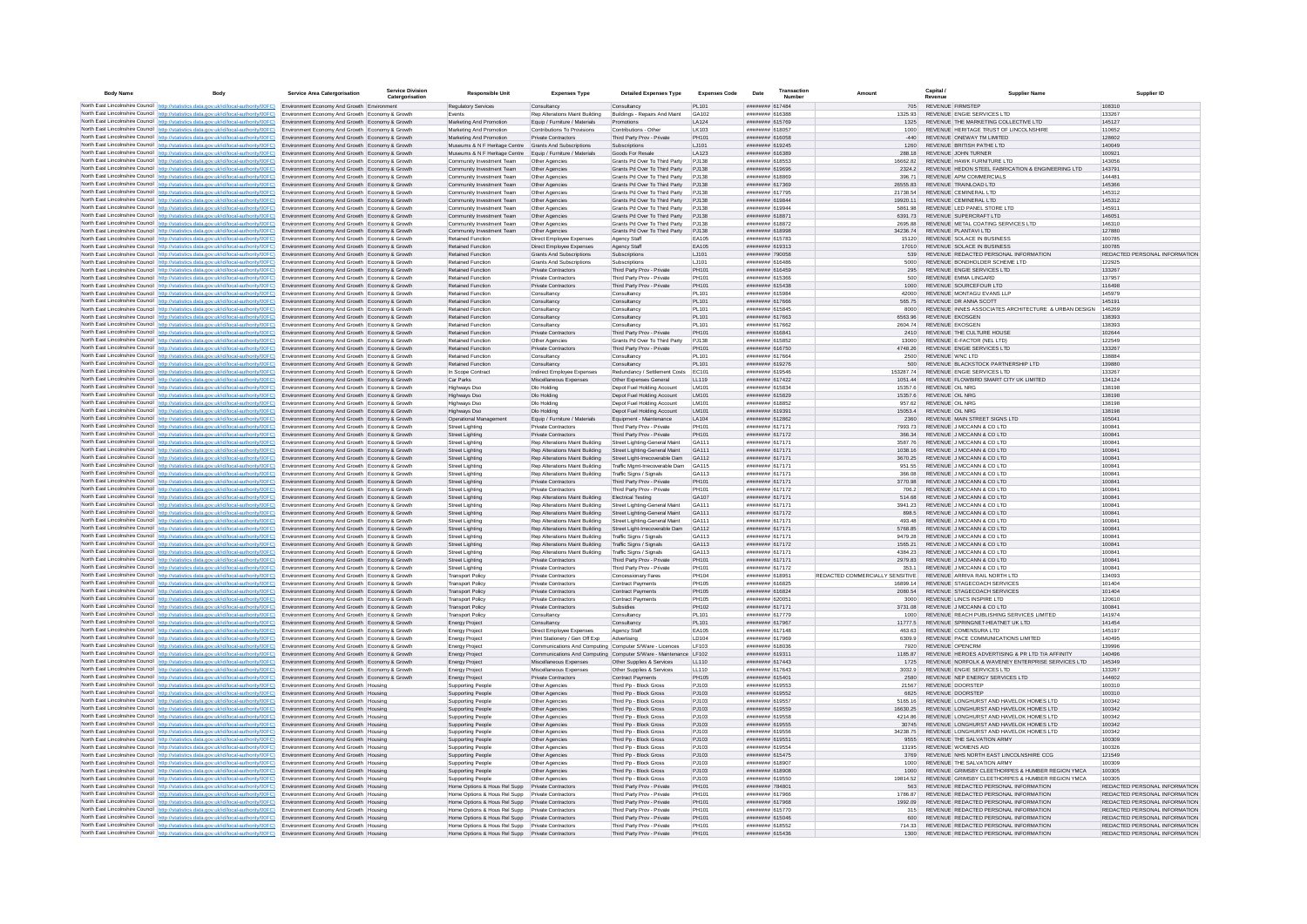| <b>Body Name</b> | Body                                                                                                                                                                                                                                                           | <b>Service Area Catergorisation</b>                                              | <b>Service Division</b><br>Catergorisation | <b>Responsible Unit</b>                                                                              | <b>Expenses Type</b>                                     | <b>Detailed Expenses Type</b>                            | <b>Expenses Code</b>       | Date                               | Transaction<br><b>Numbe</b> |                    | Capital / | <b>Supplier Name</b>                                                               | Supplier ID                                                    |
|------------------|----------------------------------------------------------------------------------------------------------------------------------------------------------------------------------------------------------------------------------------------------------------|----------------------------------------------------------------------------------|--------------------------------------------|------------------------------------------------------------------------------------------------------|----------------------------------------------------------|----------------------------------------------------------|----------------------------|------------------------------------|-----------------------------|--------------------|-----------|------------------------------------------------------------------------------------|----------------------------------------------------------------|
|                  | North East Lincolnshire Council http://statistics.data.gov.uk/id/local-authority/00FC) Environment Economy And Growth Housing                                                                                                                                  |                                                                                  |                                            | Home Options & Hous Rel Supp Private Contractors                                                     |                                                          | Third Party Prov - Private                               | PH101                      | ####### 616215                     |                             | 425                |           | REVENUE REDACTED PERSONAL INFORMATION                                              | REDACTED PERSONAL INFORMATION                                  |
|                  | North East Lincolnshire Council http://statistics.data.gov.uk/id/local-authority/00FC)                                                                                                                                                                         | Environment Economy And Growth Housing                                           |                                            | Home Options & Hous Rel Supp Private Contractors                                                     |                                                          | Third Party Prov - Private                               | PH101                      | ####### 615431                     |                             | 475                |           | REVENUE REDACTED PERSONAL INFORMATION                                              | REDACTED PERSONAL INFORMATION                                  |
|                  | North East Lincolnshire Council http://statistics.data.gov.uk/id/local-authority/00FC)                                                                                                                                                                         | Environment Economy And Growth Housing                                           |                                            | Home Options & Hous Rel Supp                                                                         | Private Contractors                                      | Third Party Prov - Private                               | PH101                      | ######## 617273<br>####### 618039  |                             | 1039.67            |           | REVENUE REDACTED PERSONAL INFORMATION<br>REVENUE REDACTED PERSONAL INFORMATION     | REDACTED PERSONAL INFORMATION                                  |
|                  | North East Lincolnshire Council   http://statistics.data.gov.uk/id/local-authority/00FC)<br>North East Lincolnshire Council   http://statistics.data.gov.uk/id/local-authority/00FC)   Environment Economy And Growth   Housing                                | Environment Economy And Growth Housing                                           |                                            | Home Options & Hous Rel Supp Private Contractors<br>Home Options & Hous Rel Supp                     | Rents                                                    | Third Party Prov - Private<br>Service Charge             | PH101<br>GC102             | ######## 615798                    |                             | 375<br>450         |           | REVENUE RPS LINCOLNSHIRE LIMITED                                                   | REDACTED PERSONAL INFORMATION<br>143983                        |
|                  | North East Lincolnshire Council http://statistics.data.gov.uk/id/local-authority/00FC) Environment Economy And Growth Housing                                                                                                                                  |                                                                                  |                                            | Home Options & Hous Rel Supp Rents                                                                   |                                                          | Service Charge                                           | GC102                      | ######## 615800                    |                             | 432.17             |           | REVENUE RPS LINCOLNSHIRE LIMITED                                                   | 143983                                                         |
|                  | North East Lincolnshire Council http://statistics.data.gov.uk/id/local-authority/00FC)                                                                                                                                                                         | Environment Economy And Growth Housing                                           |                                            | Home Options & Hous Rel Supp Rents                                                                   |                                                          | Service Charge                                           | GC102                      | ####### 616116                     |                             | 560                |           | REVENUE RPS LINCOLNSHIRE LIMITED                                                   | 143983                                                         |
|                  | North East Lincolnshire Council http://statistics.data.gov.uk/id/local-authority/00FC)                                                                                                                                                                         | Environment Economy And Growth Housing                                           |                                            | Home Options & Hous Rel Supp                                                                         | Rents                                                    | Service Charge                                           | GC102                      | ######## 616117                    |                             | 1485               |           | REVENUE RPS LINCOLNSHIRE LIMITED                                                   | 143983                                                         |
|                  | North East Lincolnshire Council http://statistics.data.gov.uk/id/local-authority/00FC) Environment Economy And Growth Housing<br>North East Lincolnshire Council http://statistics.data.gov.uk/id/local-authority/00FC)                                        | Environment Economy And Growth Housing                                           |                                            | Home Options & Hous Rel Supp Rents<br>Home Options & Hous Rel Supp                                   | Rents                                                    | Service Charge<br>Service Charge                         | GC102<br>GC102             | ####### 615801<br>####### 616118   |                             | 943<br>2540        |           | REVENUE RPS LINCOLNSHIRE LIMITED<br>REVENUE RPS LINCOLNSHIRE LIMITED               | 143983<br>143983                                               |
|                  | North East Lincolnshire Council http://statistics.data.gov.uk/id/local-authority/00FC).                                                                                                                                                                        | Environment Economy And Growth Housing                                           |                                            | Home Options & Hous Rel Supp Rents                                                                   |                                                          | Service Charge                                           | GC102                      | ####### 617300                     |                             | 412.46             |           | REVENUE WILKINSON                                                                  | 100570                                                         |
|                  | North East Lincolnshire Council http://statistics.data.gov.uk/id/local-authority/00FC)                                                                                                                                                                         | Environment Economy And Growth Housing                                           |                                            | Home Options & Hous Rel Supp                                                                         | Rents                                                    | Service Charge                                           | GC102                      | ######## 617299                    |                             | 462.5              |           | <b>REVENUE WILKINSON</b>                                                           | 100570                                                         |
|                  | North East Lincolnshire Council http://statistics.data.gov.uk/id/local-authority/00FC)                                                                                                                                                                         | Environment Economy And Growth Housing                                           |                                            | Home Options & Hous Rel Supp                                                                         | Rents                                                    | Service Charge                                           | GC102                      | ####### 618910                     |                             | 1844               |           | REVENUE RPS LINCOLNSHIRE LIMITED                                                   | 143983                                                         |
|                  | North East Lincolnshire Council http://statistics.data.gov.uk/id/local-authority/00FC)                                                                                                                                                                         | Environment Economy And Growth Housing<br>Environment Economy And Growth Housing |                                            | Home Options & Hous Rel Supp Rents<br>Home Options & Hous Rel Supp                                   | Rents                                                    | Service Charge<br>Service Charge                         | GC102<br>GC102             | ######## 619511<br>######## 619512 |                             | 1272.36<br>1271.63 |           | REVENUE NORTH EAST LINCOLNSHIRE COUNCIL<br>REVENUE NORTH EAST LINCOLNSHIRE COUNCIL | 100894<br>100894                                               |
|                  | North East Lincolnshire Council http://statistics.data.gov.uk/id/local-authority/00FC)<br>North East Lincolnshire Council http://statistics.data.gov.uk/id/local-authority/00FC)                                                                               | Environment Economy And Growth Housing                                           |                                            | Home Options & Hous Rel Supp   Rents                                                                 |                                                          | Service Charge                                           | GC102                      | ######## 619513                    |                             | 1271.63            |           | REVENUE, NORTH FAST UNCOLNSHIRE COUNCIL                                            | 100894                                                         |
|                  | North East Lincolnshire Council http://statistics.data.gov.uk/id/local-authority/00FC)                                                                                                                                                                         | Environment Economy And Growth Housing                                           |                                            | Home Options & Hous Rel Supp                                                                         | Rents                                                    | Service Charge                                           | GC102                      | ####### 619515                     |                             | 1271.63            |           | REVENUE NORTH EAST LINCOLNSHIRE COUNCIL                                            | 100894                                                         |
|                  | North East Lincolnshire Council http://statistics.data.gov.uk/id/local-authority/00FC)                                                                                                                                                                         | Environment Economy And Growth Housing                                           |                                            | Home Options & Hous Rel Supp Rents                                                                   |                                                          | Service Charge                                           | GC102                      | ####### 619516                     |                             | 1272.36            |           | REVENUE NORTH EAST LINCOLNSHIRE COUNCIL                                            | 100894                                                         |
|                  | North East Lincolnshire Council http://statistics.data.gov.uk/id/local-authority/00FC)                                                                                                                                                                         | Environment Economy And Growth Housing                                           |                                            | Home Options & Hous Rel Supp                                                                         |                                                          | Service Charge                                           | GC102                      | ######## 619518                    |                             | 1271.63            |           | REVENUE NORTH EAST LINCOLNSHIRE COUNCIL                                            | 100894                                                         |
|                  | North East Lincolnshire Council http://statistics.data.gov.uk/id/local-authority/00FC)<br>North East Lincolnshire Council http://statistics.data.gov.uk/id/local-authority/00FC)                                                                               | Environment Economy And Growth Housing<br>Environment Economy And Growth Housing |                                            | Home Options & Hous Rel Supp Rents<br>Home Options & Hous Rel Supp                                   | Rents                                                    | Service Charge<br>Service Charge                         | GC102<br>GC102             | ######## 619519<br>######## 619520 |                             | 1271.63<br>1272.36 |           | REVENUE NORTH EAST LINCOLNSHIRE COUNCIL<br>REVENUE NORTH EAST LINCOLNSHIRE COUNCIL | 100894<br>100894                                               |
|                  | North East Lincolnshire Council http://statistics.data.gov.uk/id/local-authority/00FC)                                                                                                                                                                         | Environment Economy And Growth Housing                                           |                                            | Home Options & Hous Rel Supp                                                                         | Rents                                                    | Service Charge                                           | GC102                      | ######## 619521                    |                             | 1271.63            |           | REVENUE NORTH EAST LINCOLNSHIRE COUNCIL                                            | 100894                                                         |
|                  | North East Lincolnshire Council http://statistics.data.gov.uk/id/local-authority/00FC)                                                                                                                                                                         | Environment Economy And Growth Housing                                           |                                            | Home Options & Hous Rel Supp Rents                                                                   |                                                          | Service Charge                                           | GC102                      | ######## 619522                    |                             | 1271 63            |           | REVENUE NORTH FAST LINCOLNSHIRE COUNCIL                                            | 100894                                                         |
|                  | North East Lincolnshire Council http://statistics.data.gov.uk/id/local-authority/00FC)                                                                                                                                                                         | Environment Economy And Growth Housing                                           |                                            | Home Options & Hous Rel Supp                                                                         | Rents                                                    | Service Charge                                           | GC102                      | ######## 619524                    |                             | 1271 63            |           | REVENUE, NORTH FAST LINCOLNSHIRE COUNCIL                                           | 100894                                                         |
|                  | North East Lincolnshire Council http://statistics.data.gov.uk/id/local-authority/00FC)<br>North East Lincolnshire Council http://statistics.data.gov.uk/id/local-authority/00FC)                                                                               | Environment Economy And Growth Housing<br>Environment Economy And Growth Housing |                                            | Home Options & Hous Rel Supp Rents<br>Home Options & Hous Rel Supp                                   | Rents                                                    | Service Charge<br>Service Charge                         | GC102<br>GC102             | ####### 619526<br>######## 619528  |                             | 1271.63<br>1271.63 |           | REVENUE NORTH EAST LINCOLNSHIRE COUNCIL<br>REVENUE NORTH EAST LINCOLNSHIRE COUNCIL | 100894<br>100894                                               |
|                  | North East Lincolnshire Council http://statistics.data.gov.uk/id/local-authority/00FC)                                                                                                                                                                         | Environment Economy And Growth Housing                                           |                                            | Home Options & Hous Rel Supp Rents                                                                   |                                                          | Service Charge                                           | GC102                      | ####### 619529                     |                             | 905.12             |           | REVENUE NORTH EAST LINCOLNSHIRE COUNCIL                                            | 100894                                                         |
|                  | North East Lincolnshire Council http://statistics.data.gov.uk/id/local-authority/00FC)                                                                                                                                                                         | Environment Economy And Growth Housing                                           |                                            | Home Options & Hous Rel Supp                                                                         | Rents                                                    | Service Charge                                           | GC102                      | ####### 619514                     |                             | 1271.63            |           | REVENUE NORTH EAST LINCOLNSHIRE COUNCIL                                            | 100894                                                         |
|                  | North East Lincolnshire Council http://statistics.data.gov.uk/id/local-authority/00FC)                                                                                                                                                                         | Environment Economy And Growth Housing                                           |                                            | Home Options & Hous Rel Supp Rents                                                                   |                                                          | Service Charge                                           | GC102                      | ######## 619517                    |                             | 1271.63            |           | REVENUE NORTH EAST LINCOLNSHIRE COUNCIL                                            | 100894                                                         |
|                  | North East Lincolnshire Council http://statistics.data.gov.uk/id/local-authority/00FC)                                                                                                                                                                         | Environment Economy And Growth Housing                                           |                                            | Home Options & Hous Rel Supp Rents                                                                   |                                                          | Service Charge                                           | GC102                      | ######## 619523                    |                             | 1271.63            |           | REVENUE NORTH EAST LINCOLNSHIRE COUNCIL                                            | 100894                                                         |
|                  | North East Lincolnshire Council http://statistics.data.gov.uk/id/local-authority/00FC).<br>North East Lincolnshire Council http://statistics.data.gov.uk/id/local-authority/00FC)                                                                              | Environment Economy And Growth Housing<br>Environment Economy And Growth Housing |                                            | Home Options & Hous Rel Supp Rents<br>Home Options & Hous Rel Supp                                   | Rents                                                    | Service Charge<br>Service Charge                         | GC102<br>GC <sub>102</sub> | ######## 619525<br>####### 619527  |                             | 1271.63<br>1271 63 |           | REVENUE NORTH EAST LINCOLNSHIRE COUNCIL<br>REVENUE NORTH EAST LINCOLNSHIRE COUNCIL | 100894<br>100894                                               |
|                  | North East Lincolnshire Council http://statistics.data.gov.uk/id/local-authority/00FC)                                                                                                                                                                         | Environment Economy And Growth Housing                                           |                                            | Home Options & Hous Rel Supp                                                                         | Rents                                                    | Service Charge                                           | GC102                      | ######## 619530                    |                             | 1271.63            |           | REVENUE NORTH EAST LINCOLNSHIRE COUNCIL                                            | 100894                                                         |
|                  | North East Lincolnshire Council http://statistics.data.gov.uk/id/local-authority/00FC)                                                                                                                                                                         | Environment Economy And Growth Housing                                           |                                            | Home Options & Hous Rel Supp                                                                         | Private Contractors                                      | Third Party Prov - Private                               | PH101                      | ####### 616221                     |                             | 1000               |           | REVENUE REDACTED PERSONAL INFORMATION                                              | REDACTED PERSONAL INFORMATION                                  |
|                  | North East Lincolnshire Council http://statistics.data.gov.uk/id/local-authority/00FC)                                                                                                                                                                         | Environment Economy And Growth Housing                                           |                                            | Home Options & Hous Rel Supp                                                                         | Private Contractor                                       | Third Party Prov - Private                               | PH101                      | ####### 616178                     |                             | 1950               |           | REVENUE REDACTED PERSONAL INFORMATION                                              | REDACTED PERSONAL INFORMATION                                  |
|                  | North East Lincolnshire Council http://statistics.data.gov.uk/id/local-authority/00FC)<br>North East Lincolnshire Council http://statistics.data.gov.uk/id/local-authority/00FC)                                                                               | Environment Economy And Growth Housing                                           |                                            | Home Options & Hous Rel Supp                                                                         | <b>Private Contractors</b><br><b>Private Contractors</b> | Third Party Prov - Private<br>Third Party Prov - Private | PH101<br>PH101             | ####### 616185<br>####### 616172   |                             | 1692<br>1692       |           | REVENUE REDACTED PERSONAL INFORMATION<br>REVENUE REDACTED PERSONAL INFORMATION     | REDACTED PERSONAL INFORMATION<br>REDACTED PERSONAL INFORMATION |
|                  | North East Lincolnshire Council http://statistics.data.gov.uk/id/local-authority/00FC).                                                                                                                                                                        | Environment Economy And Growth Housing<br>Environment Economy And Growth Housing |                                            | Home Options & Hous Rel Supp<br>Home Options & Hous Rel Supp Private Contractors                     |                                                          | Third Party Prov - Private                               | PH101                      | ######## 617184                    |                             | 2370               |           | REVENUE ELECTRIC APPLIANCES GRIMSBY                                                | 100812                                                         |
|                  | North East Lincolnshire Council   http://statistics.data.gov.uk/id/local-authority/00FC)                                                                                                                                                                       | Environment Economy And Growth Housing                                           |                                            | Home Options & Hous Rel Supp                                                                         | <b>Private Contractors</b>                               | Third Party Prov - Private                               | PH101                      | ######## 618050                    |                             | 385                |           | REVENUE REDACTED PERSONAL INFORMATION                                              | REDACTED PERSONAL INFORMATION                                  |
|                  | North East Lincolnshire Council http://statistics.data.gov.uk/id/local-authority/00FC)                                                                                                                                                                         | Environment Economy And Growth Housing                                           |                                            | Home Options & Hous Rel Supp                                                                         | Private Contractors                                      | Third Party Prov - Private                               | PH101                      | ######## 618051                    |                             | 385                |           | REVENUE REDACTED PERSONAL INFORMATION                                              | REDACTED PERSONAL INFORMATION                                  |
|                  | North East Lincolnshire Council http://statistics.data.gov.uk/id/local-authority/00FC)                                                                                                                                                                         | Environment Economy And Growth Housing                                           |                                            | Home Options & Hous Rel Supp                                                                         | Private Contractors<br>Private Contractor                | Third Party Prov - Private                               | PH101<br>PH101             | ####### 618053                     |                             | 385<br>385         |           | REVENUE REDACTED PERSONAL INFORMATION<br>REVENUE REDACTED PERSONAL INFORMATION     | REDACTED PERSONAL INFORMATION<br>REDACTED PERSONAL INFORMATION |
|                  | North East Lincolnshire Council http://statistics.data.gov.uk/id/local-authority/00FC)<br>North East Lincolnshire Council http://statistics.data.gov.uk/id/local-authority/00FC)                                                                               | Environment Economy And Growth Housing<br>Environment Economy And Growth Housing |                                            | Home Options & Hous Rel Supp<br>Home Options & Hous Rel Supp Private Contractors                     |                                                          | Third Party Prov - Private<br>Third Party Prov - Private | PH101                      | ######## 619248<br>######## 619249 |                             | 385                |           | REVENUE REDACTED PERSONAL INFORMATION                                              | REDACTED PERSONAL INFORMATION                                  |
|                  | North East Lincolnshire Council http://statistics.data.gov.uk/id/local-authority/00FC)                                                                                                                                                                         | Environment Economy And Growth Housing                                           |                                            | Home Options & Hous Rel Supp                                                                         | <b>Private Contractors</b>                               | Third Party Prov - Private                               | PH101                      | ####### 619251                     |                             |                    |           | REVENUE REDACTED PERSONAL INFORMATION                                              | REDACTED PERSONAL INFORMATION                                  |
|                  | North East Lincolnshire Council http://statistics.data.gov.uk/id/local-authority/00FC)                                                                                                                                                                         | Environment Economy And Growth Housing                                           |                                            | Home Options & Hous Rel Supp Private Contractors                                                     |                                                          | Third Party Prov - Private                               | PH101                      | ######## 619252                    |                             | 385                |           | REVENUE REDACTED PERSONAL INFORMATION                                              | REDACTED PERSONAL INFORMATION                                  |
|                  | North East Lincolnshire Council http://statistics.data.gov.uk/id/local-authority/00FC)                                                                                                                                                                         | Environment Economy And Growth Housing                                           |                                            | Home Options & Hous Rel Supp                                                                         | Private Contractors                                      | Third Party Prov - Private                               | <b>PH101</b>               | ######## 619253                    |                             | 385                |           | REVENUE REDACTED PERSONAL INFORMATION                                              | REDACTED PERSONAL INFORMATION                                  |
|                  | North East Lincolnshire Council   http://statistics.data.gov.uk/id/local-authority/00FC)<br>North East Lincolnshire Council http://statistics.data.gov.uk/id/local-authority/00FC)                                                                             | Environment Economy And Growth Housing                                           |                                            | Home Options & Hous Rel Supp Private Contractors<br>Home Options & Hous Rel Supp                     | Private Contractors                                      | Third Party Prov - Private<br>Third Party Prov - Private | PH101<br>PH101             | ######## 619271<br>######## 619727 |                             | 385<br>385         |           | REVENUE REDACTED PERSONAL INFORMATION<br>REVENUE REDACTED PERSONAL INFORMATION     | REDACTED PERSONAL INFORMATION<br>REDACTED PERSONAL INFORMATION |
|                  | North East Lincolnshire Council http://statistics.data.gov.uk/id/local-authority/00FC).                                                                                                                                                                        | Environment Economy And Growth Housing<br>Environment Economy And Growth Housing |                                            | Home Options & Hous Rel Supp                                                                         | Private Contractors                                      | Third Party Prov - Private                               | PH101                      | ####### 619728                     |                             | 385                |           | REVENUE REDACTED PERSONAL INFORMATION                                              | REDACTED PERSONAL INFORMATION                                  |
|                  | North East Lincolnshire Council http://statistics.data.gov.uk/id/local-authority/00FC)                                                                                                                                                                         | Environment Economy And Growth Housing                                           |                                            | Home Options & Hous Rel Supp                                                                         | Private Contractor                                       | Third Party Prov - Private                               | PH101                      | ######## 619729                    |                             | 385                |           | REVENUE REDACTED PERSONAL INFORMATION                                              | REDACTED PERSONAL INFORMATION                                  |
|                  | North East Lincolnshire Council http://statistics.data.gov.uk/id/local-authority/00FC)                                                                                                                                                                         | Environment Economy And Growth Housing                                           |                                            | Home Options & Hous Rel Supp                                                                         | Private Contractors                                      | Third Party Prov - Private                               | PH101                      | ####### 617675                     |                             | 1085.52            |           | REVENUE REDACTED PERSONAL INFORMATION                                              | REDACTED PERSONAL INFORMATION                                  |
|                  | North East Lincolnshire Council http://statistics.data.gov.uk/id/local-authority/00FC)                                                                                                                                                                         | Environment Economy And Growth Housing                                           |                                            | Home Options & Hous Rel Supp                                                                         | Private Contractors                                      | Third Party Prov - Private                               | PH101                      | ######## 618087                    |                             | 280                |           | REVENUE REDACTED PERSONAL INFORMATION<br>REVENUE REDACTED PERSONAL INFORMATION     | REDACTED PERSONAL INFORMATION<br>REDACTED PERSONAL INFORMATION |
|                  | North East Lincolnshire Council http://statistics.data.gov.uk/id/local-authority/00FC)<br>North East Lincolnshire Council http://statistics.data.gov.uk/id/local-authority/00FC)                                                                               | Environment Economy And Growth Housing<br>Environment Economy And Growth Housing |                                            | Home Options & Hous Rel Supp<br>Home Options & Hous Rel Supp                                         | Private Contractors<br>Private Contractors               | Third Party Prov - Private<br>Third Party Prov - Private | PH101<br>PH101             | ######## 618086<br>######## 618414 |                             | 280<br>280         |           | REVENUE REDACTED PERSONAL INFORMATION                                              | REDACTED PERSONAL INFORMATION                                  |
|                  | North East Lincolnshire Council http://statistics.data.gov.uk/id/local-authority/00FC)                                                                                                                                                                         | Environment Economy And Growth Housing                                           |                                            | Home Options & Hous Rel Supp                                                                         | <b>Private Contractors</b>                               | Third Party Prov - Private                               | PH101                      | ######## 619264                    |                             | 280                |           | REVENUE REDACTED PERSONAL INFORMATION                                              | REDACTED PERSONAL INFORMATION                                  |
|                  | North East Lincolnshire Council http://statistics.data.gov.uk/id/local-authority/00FC)                                                                                                                                                                         | Environment Economy And Growth Housing                                           |                                            | Home Options & Hous Rel Supp                                                                         | <b>Private Contractors</b>                               | Third Party Prov - Private                               | PH101                      | ######## 619265                    |                             | 280                |           | REVENUE REDACTED PERSONAL INFORMATION                                              | REDACTED PERSONAL INFORMATION                                  |
|                  | North East Lincolnshire Council http://statistics.data.gov.uk/id/local-authority/00FC)                                                                                                                                                                         | Environment Economy And Growth Housing                                           |                                            | Home Options & Hous Rel Supp                                                                         | <b>Private Contractors</b>                               | Third Party Prov - Private                               | PH101                      | ######## 619266                    |                             | 280                |           | REVENUE REDACTED PERSONAL INFORMATION                                              | REDACTED PERSONAL INFORMATION                                  |
|                  | North East Lincolnshire Council http://statistics.data.gov.uk/id/local-authority/00FC).                                                                                                                                                                        | Environment Economy And Growth Housing<br>Environment Economy And Growth Housing |                                            | Home Options & Hous Rel Supp<br>Home Options & Hous Rel Supp                                         | Private Contractors<br>Private Contractors               | Third Party Prov - Private<br>Third Party Prov - Private | PH101<br>PH101             | ####### 619267<br>######## 619273  |                             | 280<br>280         |           | REVENUE REDACTED PERSONAL INFORMATION<br>REVENUE REDACTED PERSONAL INFORMATION     | REDACTED PERSONAL INFORMATION<br>REDACTED PERSONAL INFORMATION |
|                  | North East Lincolnshire Council http://statistics.data.gov.uk/id/local-authority/00FC)<br>North East Lincolnshire Council http://statistics.data.gov.uk/id/local-authority/00FC)                                                                               | Environment Economy And Growth Housing                                           |                                            | Home Options & Hous Rel Supp                                                                         | <b>Private Contractors</b>                               | Third Party Prov - Private                               | PH101                      | ####### 619274                     |                             | 280                |           | REVENUE REDACTED PERSONAL INFORMATION                                              | REDACTED PERSONAL INFORMATION                                  |
|                  | North East Lincolnshire Council http://statistics.data.gov.uk/id/local-authority/00FC)                                                                                                                                                                         | Environment Economy And Growth Housing                                           |                                            | Home Options & Hous Rel Supp                                                                         | <b>Private Contractors</b>                               | Third Party Prov - Private                               | PH101                      | ######## 619272                    |                             | 280                |           | REVENUE REDACTED PERSONAL INFORMATION                                              | REDACTED PERSONAL INFORMATION                                  |
|                  | North East Lincolnshire Council http://statistics.data.gov.uk/id/local-authority/00FC)                                                                                                                                                                         | Environment Economy And Growth Housing                                           |                                            | Home Options & Hous Rel Supp                                                                         | <b>Private Contractors</b>                               | Third Party Prov - Private                               | PH101                      | ####### 619722                     |                             | 280                |           | REVENUE REDACTED PERSONAL INFORMATION                                              | REDACTED PERSONAL INFORMATION                                  |
|                  | North East Lincolnshire Council http://statistics.data.gov.uk/id/local-authority/00FC)                                                                                                                                                                         | Environment Economy And Growth Housing                                           |                                            | Home Options & Hous Rel Supp                                                                         | <b>Private Contractors</b>                               | Third Party Prov - Private                               | PH101                      | ######## 619723                    |                             | 280                |           | REVENUE REDACTED PERSONAL INFORMATION                                              | REDACTED PERSONAL INFORMATION                                  |
|                  | North East Lincolnshire Council http://statistics.data.gov.uk/id/local-authority/00FC)<br>North East Lincolnshire Council http://statistics.data.gov.uk/id/local-authority/00FC)                                                                               | Environment Economy And Growth Housing<br>Environment Economy And Growth Housing |                                            | Home Options & Hous Rel Supp<br>Home Options & Hous Rel Supp                                         | <b>Private Contractors</b><br>Private Contractors        | Third Party Prov - Private<br>Third Party Prov - Private | PH101<br>PH101             | ######## 619725<br>####### 619294  |                             | 360<br>350         |           | REVENUE REDACTED PERSONAL INFORMATION<br>REVENUE REDACTED PERSONAL INFORMATION     | REDACTED PERSONAL INFORMATION<br>REDACTED PERSONAL INFORMATION |
|                  | North East Lincolnshire Council http://statistics.data.gov.uk/id/local-authority/00FC)                                                                                                                                                                         | Environment Economy And Growth Housing                                           |                                            | Home Options & Hous Rel Supp                                                                         | <b>Private Contractors</b>                               | Third Party Prov - Private                               | PH101                      | ######## 619297                    |                             | 350                |           | REVENUE REDACTED PERSONAL INFORMATION                                              | REDACTED PERSONAL INFORMATION                                  |
|                  | North East Lincolnshire Council http://statistics.data.gov.uk/id/local-authority/00FC)                                                                                                                                                                         | Environment Economy And Growth Housing                                           |                                            | Home Options & Hous Rel Supp                                                                         | <b>Private Contractors</b>                               | Third Party Prov - Private                               | PH101                      | ######## 619299                    |                             |                    |           | REVENUE REDACTED PERSONAL INFORMATION                                              | REDACTED PERSONAL INFORMATION                                  |
|                  | North East Lincolnshire Council http://statistics.data.gov.uk/id/local-authority/00FC)                                                                                                                                                                         | Environment Economy And Growth Housing                                           |                                            | Home Options & Hous Rel Supp                                                                         | <b>Private Contractors</b>                               | Third Party Prov - Private                               | PH101                      | ######## 619300                    |                             | 330                |           | REVENUE REDACTED PERSONAL INFORMATION                                              | REDACTED PERSONAL INFORMATION                                  |
|                  | North East Lincolnshire Council http://statistics.data.gov.uk/id/local-authority/00FC)                                                                                                                                                                         | Environment Economy And Growth Housing                                           |                                            | Home Options & Hous Rel Supp Private Contractors                                                     |                                                          | Third Party Prov - Private                               | PH101                      | ######## 619301                    |                             | 385                |           | REVENUE REDACTED PERSONAL INFORMATION                                              | REDACTED PERSONAL INFORMATION                                  |
|                  | North East Lincolnshire Council http://statistics.data.gov.uk/id/local-authority/00FC)<br>North East Lincolnshire Council http://statistics.data.gov.uk/id/local-authority/00FC).                                                                              | Environment Economy And Growth Housing<br>Environment Economy And Growth Housing |                                            | Home Options & Hous Rel Supp Private Contractors<br>Home Options & Hous Rel Supp Private Contractors |                                                          | Third Party Prov - Private<br>Third Party Prov - Private | PH101<br>PH101             | ######## 619571<br>######## 619572 |                             | 585<br>660         |           | REVENUE REDACTED PERSONAL INFORMATION<br>REVENUE REDACTED PERSONAL INFORMATION     | REDACTED PERSONAL INFORMATION<br>REDACTED PERSONAL INFORMATION |
|                  | North East Lincolnshire Council http://statistics.data.gov.uk/id/local-authority/00FC)                                                                                                                                                                         | Environment Economy And Growth Housing                                           |                                            | Home Options & Hous Rel Supp                                                                         | Private Contractors                                      | Third Party Prov - Private                               | PH101                      | ####### 619256                     |                             | 390                |           | REVENUE REDACTED PERSONAL INFORMATION                                              | REDACTED PERSONAL INFORMATION                                  |
|                  | North East Lincolnshire Council   http://statistics.data.gov.uk/id/local-authority/00FC)                                                                                                                                                                       | Environment Economy And Growth Housing                                           |                                            | Home Options & Hous Rel Supp                                                                         | Private Contractors                                      | Third Party Prov - Private                               | PH101                      | ####### 619258                     |                             | 1170               |           | REVENUE REDACTED PERSONAL INFORMATION                                              | REDACTED PERSONAL INFORMATION                                  |
|                  | North East Lincolnshire Council http://statistics.data.gov.uk/id/local-authority/00FC)                                                                                                                                                                         | Environment Economy And Growth Housing                                           |                                            | Home Options & Hous Rel Supp                                                                         | <b>Private Contractors</b>                               | Third Party Prov - Private                               | PH101                      | ######## 619259                    |                             | 845                |           | REVENUE REDACTED PERSONAL INFORMATION                                              | REDACTED PERSONAL INFORMATION                                  |
|                  | North East Lincolnshire Council http://statistics.data.gov.uk/id/local-authority/00FC)                                                                                                                                                                         | Environment Economy And Growth Housing<br>Environment Economy And Growth Housing |                                            | Home Options & Hous Rel Supp<br>Home Options & Hous Rel Supp                                         | Private Contractors<br>Private Contractors               | Third Party Prov - Private<br>Third Party Prov - Private | PH101<br>PH101             | ####### 619260<br>####### 619261   |                             | 1300<br>1235       |           | REVENUE REDACTED PERSONAL INFORMATION<br>REVENUE REDACTED PERSONAL INFORMATION     | REDACTED PERSONAL INFORMATION<br>REDACTED PERSONAL INFORMATION |
|                  | North East Lincolnshire Council http://statistics.data.gov.uk/id/local-authority/00FC)<br>North East Lincolnshire Council http://statistics.data.gov.uk/id/local-authority/00FC)                                                                               | Environment Economy And Growth Housing                                           |                                            | Home Options & Hous Rel Supp                                                                         | <b>Private Contractors</b>                               | Third Party Prov - Private                               | PH101                      | ######## 619262                    |                             | 650                |           | REVENUE REDACTED PERSONAL INFORMATION                                              | REDACTED PERSONAL INFORMATION                                  |
|                  | North East Lincolnshire Council http://statistics.data.gov.uk/id/local-authority/00FC).                                                                                                                                                                        | Environment Economy And Growth Housing                                           |                                            | Home Options & Hous Rel Supp                                                                         | <b>Private Contractors</b>                               | Third Party Prov - Private                               | PH101                      | ######## 619693                    |                             | 505                |           | REVENUE RPS LINCOLNSHIRE LIMITED                                                   | 143983                                                         |
|                  | North East Lincolnshire Council http://statistics.data.gov.uk/id/local-authority/00FC)                                                                                                                                                                         | Environment Economy And Growth Housing                                           |                                            | Home Options & Hous Rel Supp                                                                         | <b>Private Contractors</b>                               | Third Party Prov - Private                               | PH101                      | ######## 619688                    |                             | 585                |           | REVENUE RPS LINCOLNSHIRE LIMITED                                                   | 143983                                                         |
|                  | North East Lincolnshire Council   http://statistics.data.gov.uk/id/local-authority/00FC)                                                                                                                                                                       | Environment Economy And Growth Housing                                           |                                            | Home Options & Hous Rel Supp                                                                         | <b>Private Contractors</b>                               | Third Party Prov - Private                               | PH101                      | PRAPTA BREEFER                     |                             | 770                |           | REVENUE RPS LINCOLNSHIRE LIMITED                                                   | 143983                                                         |
|                  | North East Lincolnshire Council http://statistics.data.gov.uk/id/local-authority/00FC)<br>North East Lincolnshire Council http://statistics.data.gov.uk/id/local-authority/00FC)                                                                               | Environment Economy And Growth Housing<br>Environment Economy And Growth Housing |                                            | Home Options & Hous Rel Supp<br>Home Options & Hous Rel Supp                                         | Private Contractors<br><b>Private Contractors</b>        | Third Party Prov - Private<br>Third Party Prov - Private | PH101<br>PH101             | ######## 619690<br>######## 619691 |                             | 420<br>365         |           | REVENUE RPS LINCOLNSHIRE LIMITED<br>REVENUE RPS LINCOLNSHIRE LIMITED               | 143983<br>143983                                               |
|                  | North East Lincolnshire Council http://statistics.data.gov.uk/id/local-authority/00FC)                                                                                                                                                                         | Environment Economy And Growth Housing                                           |                                            | Home Options & Hous Rel Supp                                                                         | Private Contractors                                      | Third Party Prov - Private                               | PH101                      | ####### 619692                     |                             | 560                |           | REVENUE RPS LINCOLNSHIRE LIMITED                                                   | 143983                                                         |
|                  | North East Lincolnshire Council http://statistics.data.gov.uk/id/local-authority/00FC)                                                                                                                                                                         | Environment Economy And Growth Housing                                           |                                            | Home Options & Hous Rel Supp                                                                         | Private Contractors                                      | Third Party Prov - Private                               | PH101                      | ####### 618019                     |                             | 2400               |           | REVENUE REDACTED PERSONAL INFORMATION                                              | REDACTED PERSONAL INFORMATION                                  |
|                  | North East Lincolnshire Council http://statistics.data.gov.uk/id/local-authority/00FC)                                                                                                                                                                         | Environment Economy And Growth Housing                                           |                                            | Home Options & Hous Rel Supp Private Contractors                                                     |                                                          | Third Party Prov - Private                               | PH101                      | ######## 618383                    |                             | 2692.56            |           | REVENUE REDACTED PERSONAL INFORMATION                                              | REDACTED PERSONAL INFORMATION                                  |
|                  | North East Lincolnshire Council http://statistics.data.gov.uk/id/local-authority/00FC)<br>North East Lincolnshire Council http://statistics.data.gov.uk/id/local-authority/00FC) Environment Economy And Growth Housing                                        | Environment Economy And Growth Housing                                           |                                            | Home Options & Hous Rel Supp<br>Home Options & Hous Rel Supp Private Contractors                     | <b>Private Contractors</b>                               | Third Party Prov - Private<br>Third Party Prov - Private | PH101<br>PH101             | ######## 618403<br>######## 618732 |                             | 135416.66          |           | REVENUE REDACTED PERSONAL INFORMATION<br>REVENUE REDACTED PERSONAL INFORMATION     | REDACTED PERSONAL INFORMATION<br>REDACTED PERSONAL INFORMATION |
|                  | North East Lincolnshire Council http://statistics.data.gov.uk/id/local-authority/00FC) Environment Economy And Growth Housing                                                                                                                                  |                                                                                  |                                            | Home Options & Hous Rel Supp Private Contractors                                                     |                                                          | Third Party Prov - Private                               | PH101                      | ######## 618736                    |                             | 1950<br>2208       |           | REVENUE REDACTED PERSONAL INFORMATION                                              | REDACTED PERSONAL INFORMATION                                  |
|                  | North East Lincolnshire Council http://statistics.data.gov.uk/id/local-authority/00FC)                                                                                                                                                                         | Environment Economy And Growth Housing                                           |                                            | Home Options & Hous Rel Supp Private Contractors                                                     |                                                          | Third Party Prov - Private                               | PH101                      | ####### 618737                     |                             | 1692               |           | REVENUE REDACTED PERSONAL INFORMATION                                              | REDACTED PERSONAL INFORMATION                                  |
|                  | North East Lincolnshire Council http://statistics.data.gov.uk/id/local-authority/00FC)                                                                                                                                                                         | Environment Economy And Growth Housing                                           |                                            | Home Options & Hous Rel Supp                                                                         | <b>Private Contractors</b>                               | Third Party Prov - Private                               | PH101                      | ####### 618735                     |                             | 1080               |           | REVENUE REDACTED PERSONAL INFORMATION                                              | REDACTED PERSONAL INFORMATION                                  |
|                  | North East Lincolnshire Council http://statistics.data.gov.uk/id/local-authority/00FC) Environment Economy And Growth Housing                                                                                                                                  |                                                                                  |                                            | Home Options & Hous Rel Supp Private Contractors                                                     |                                                          | Third Party Prov - Private                               | PH101                      | ######## 618733                    |                             | 2100               |           | REVENUE REDACTED PERSONAL INFORMATION                                              | REDACTED PERSONAL INFORMATION                                  |
|                  | North East Lincolnshire Council http://statistics.data.gov.uk/id/local-authority/00FC) Environment Economy And Growth Housing<br>North East Lincolnshire Council http://statistics.data.gov.uk/id/local-authority/00FC) Environment Economy And Growth Housing |                                                                                  |                                            | Home Options & Hous Rel Supp Private Contractors<br>Home Options & Hous Rel Supp Private Contractors |                                                          | Third Party Prov - Private<br>Third Party Prov - Private | PH101<br>PH101             | ######## 618551<br>######## 618551 |                             | 1950<br>2400       |           | REVENUE REDACTED PERSONAL INFORMATION<br>REVENUE REDACTED PERSONAL INFORMATION     | REDACTED PERSONAL INFORMATION<br>REDACTED PERSONAL INFORMATION |
|                  | North East Lincolnshire Council http://statistics.data.gov.uk/id/local-authority/00FC)                                                                                                                                                                         | Environment Economy And Growth Housing                                           |                                            | Home Options & Hous Rel Supp Private Contractors                                                     |                                                          | Third Party Prov - Private                               | PH101                      | ######## 620089                    |                             | 2250               |           | REVENUE REDACTED PERSONAL INFORMATION                                              | REDACTED PERSONAL INFORMATION                                  |
|                  |                                                                                                                                                                                                                                                                |                                                                                  |                                            |                                                                                                      |                                                          |                                                          |                            |                                    |                             |                    |           |                                                                                    |                                                                |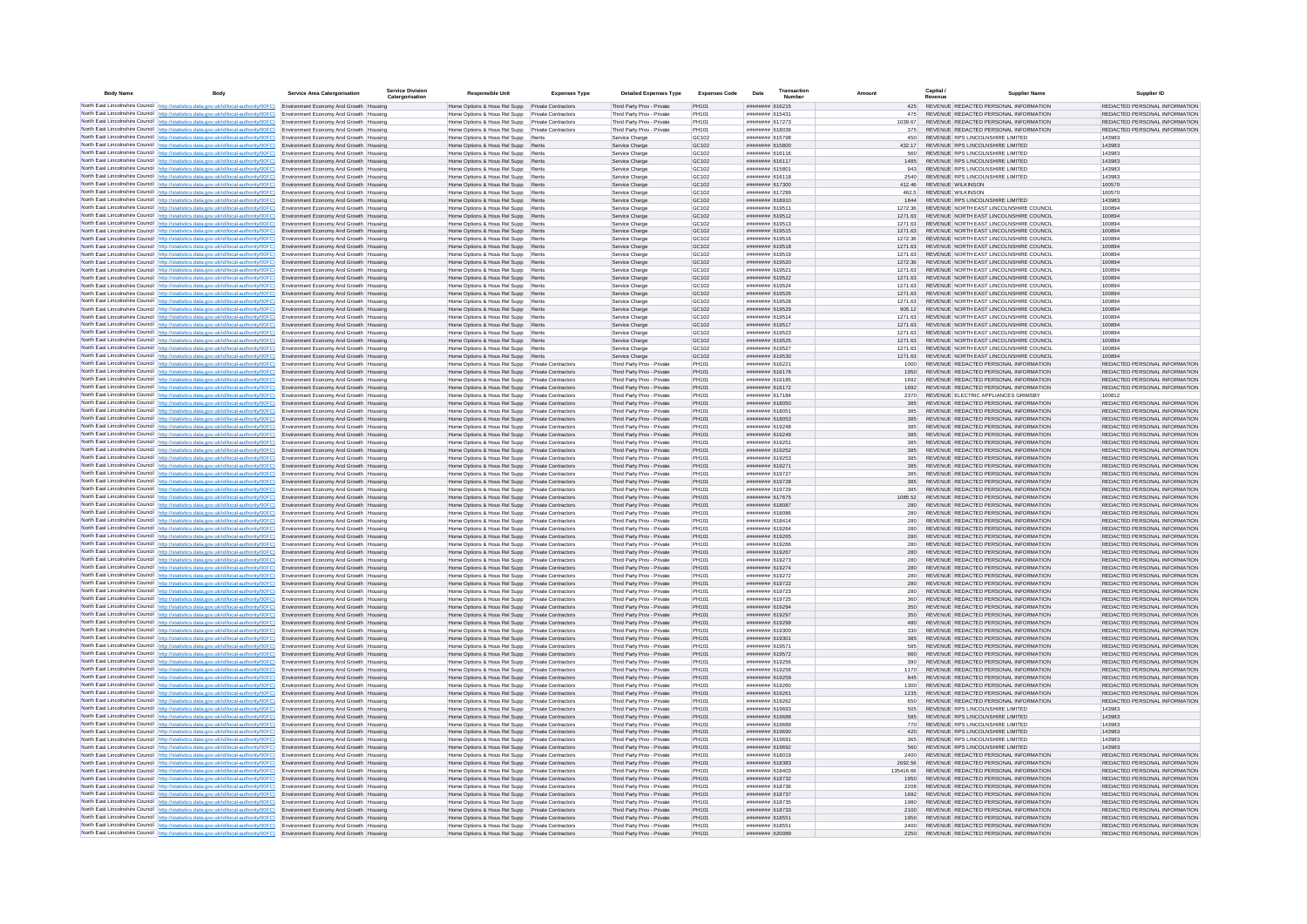| <b>Body Name</b> | Body                                                                                                                                                                                                                                                           | Service Area Catergorisation                                                     | <b>Service Division</b><br>Catergorisation     | <b>Responsible Unit</b>                                                  | <b>Expenses Type</b>                                           | <b>Detailed Expenses Type</b>                                              | <b>Expenses Code</b>                   | Date                               | Transaction |                     | Capital / | <b>Supplier Name</b>                                                           | Supplier ID                                                    |
|------------------|----------------------------------------------------------------------------------------------------------------------------------------------------------------------------------------------------------------------------------------------------------------|----------------------------------------------------------------------------------|------------------------------------------------|--------------------------------------------------------------------------|----------------------------------------------------------------|----------------------------------------------------------------------------|----------------------------------------|------------------------------------|-------------|---------------------|-----------|--------------------------------------------------------------------------------|----------------------------------------------------------------|
|                  | North East Lincolnshire Council http://statistics.data.gov.uk/id/local-authority/00FC) Environment Economy And Growth Housing                                                                                                                                  |                                                                                  |                                                | Home Options & Hous Rel Supp Rents                                       |                                                                | Rent                                                                       | GC101                                  | ####### 615676                     |             | 280                 |           | REVENUE REDACTED PERSONAL INFORMATION                                          | REDACTED PERSONAL INFORMATION                                  |
|                  | North East Lincolnshire Council http://statistics.data.gov.uk/id/local-authority/00FC)                                                                                                                                                                         | Environment Economy And Growth Housing                                           |                                                | Home Options & Hous Rel Supp                                             |                                                                | Rent                                                                       | GC101                                  | ######## 615668                    |             | 350                 |           | REVENUE REDACTED PERSONAL INFORMATION                                          | REDACTED PERSONAL INFORMATION                                  |
|                  | North East Lincolnshire Council http://statistics.data.gov.uk/id/local-authority/00FC)<br>North East Lincolnshire Council   http://statistics.data.gov.uk/id/local-authority/00FC)                                                                             | Environment Economy And Growth Housing<br>Environment Economy And Growth Housing |                                                | Home Options & Hous Rel Supp<br>Home Options & Hous Rel Supp             | Rents<br>Rents                                                 | Rent<br>Rent                                                               | GC101<br>GC101                         | ######## 615669<br>######## 615674 |             | 280<br>350          |           | REVENUE REDACTED PERSONAL INFORMATION<br>REVENUE REDACTED PERSONAL INFORMATION | REDACTED PERSONAL INFORMATION<br>REDACTED PERSONAL INFORMATION |
|                  | North East Lincolnshire Council   http://statistics.data.gov.uk/id/local-authority/00FC) Environment Economy And Growth   Housing                                                                                                                              |                                                                                  |                                                | Home Options & Hous Rel Supp                                             | Rents                                                          | Rent                                                                       | GC101                                  | ######## 615675                    |             | 280                 |           | REVENUE REDACTED PERSONAL INFORMATION                                          | REDACTED PERSONAL INFORMATION                                  |
|                  | North East Lincolnshire Council   http://statistics.data.gov.uk/id/local-authority/00FC) Environment Economy And Growth   Housing                                                                                                                              |                                                                                  |                                                | Home Options & Hous Rel Supp                                             | Rents                                                          | Rent                                                                       | GC101                                  | ######## 615991                    |             | 280                 |           | REVENUE REDACTED PERSONAL INFORMATION                                          | REDACTED PERSONAL INFORMATION                                  |
|                  | North East Lincolnshire Council http://statistics.data.gov.uk/id/local-authority/00FC)                                                                                                                                                                         | Environment Economy And Growth Housing                                           |                                                | Home Options & Hous Rel Supp                                             | Rents                                                          | Rent                                                                       | GC101                                  | ######## 615702                    |             | 350                 |           | REVENUE REDACTED PERSONAL INFORMATION                                          | REDACTED PERSONAL INFORMATION                                  |
|                  | North East Lincolnshire Council http://statistics.data.gov.uk/id/local-authority/00FC)                                                                                                                                                                         | Environment Economy And Growth Housing                                           |                                                | Home Options & Hous Rel Supp                                             | Rents                                                          | Rent                                                                       | GC101                                  | ######## 615704                    |             | 385                 |           | REVENUE REDACTED PERSONAL INFORMATION                                          | REDACTED PERSONAL INFORMATION                                  |
|                  | North East Lincolnshire Council http://statistics.data.gov.uk/id/local-authority/00FC)<br>North East Lincolnshire Council http://statistics.data.gov.uk/id/local-authority/00FC)                                                                               | Environment Economy And Growth Housing<br>Environment Economy And Growth Housing |                                                | Home Options & Hous Rel Supp<br>Home Options & Hous Rel Supp             | Rents                                                          | Rent<br>Rent                                                               | GC101<br>GC101                         | ######## 615705<br>######## 615708 |             | 385<br>350          |           | REVENUE REDACTED PERSONAL INFORMATION<br>REVENUE REDACTED PERSONAL INFORMATION | REDACTED PERSONAL INFORMATION<br>REDACTED PERSONAL INFORMATION |
|                  | North East Lincolnshire Council http://statistics.data.gov.uk/id/local-authority/00FC)                                                                                                                                                                         | Environment Economy And Growth Housing                                           |                                                | Home Options & Hous Rel Supp Rents                                       |                                                                | Rent                                                                       | GC101                                  | ######## 615983                    |             | 350                 |           | REVENUE REDACTED PERSONAL INFORMATION                                          | REDACTED PERSONAL INFORMATION                                  |
|                  | North East Lincolnshire Council http://statistics.data.gov.uk/id/local-authority/00FC)                                                                                                                                                                         | Environment Economy And Growth Housing                                           |                                                | Home Options & Hous Rel Supp                                             | Rents                                                          | Rent                                                                       | GC101                                  | ######## 615988                    |             | 420                 |           | REVENUE REDACTED PERSONAL INFORMATION                                          | REDACTED PERSONAL INFORMATION                                  |
|                  | North East Lincolnshire Council http://statistics.data.gov.uk/id/local-authority/00FC)                                                                                                                                                                         | Environment Economy And Growth Housing                                           |                                                | Home Options & Hous Rel Supp                                             | Rents                                                          | Rent                                                                       | GC101                                  | ######## 616033                    |             | 275                 |           | REVENUE REDACTED PERSONAL INFORMATION                                          | REDACTED PERSONAL INFORMATION                                  |
|                  | North East Lincolnshire Council   http://statistics.data.gov.uk/id/local-authority/00FC)<br>North East Lincolnshire Council http://statistics.data.gov.uk/id/local-authority/00FC)                                                                             | Environment Economy And Growth Housing<br>Environment Economy And Growth Housing |                                                | Home Options & Hous Rel Supp<br>Home Options & Hous Rel Supp             | Rents<br>Rents                                                 | Rent<br>Rent                                                               | GC101<br>GC101                         | ######## 615710<br>######## 616417 |             | 350<br>300          |           | REVENUE REDACTED PERSONAL INFORMATION<br>REVENUE REDACTED PERSONAL INFORMATION | REDACTED PERSONAL INFORMATION<br>REDACTED PERSONAL INFORMATION |
|                  | North East Lincolnshire Council   http://statistics.data.gov.uk/id/local-authority/00FC)                                                                                                                                                                       | Environment Economy And Growth Housing                                           |                                                | Home Options & Hous Rel Supp                                             | Rents                                                          | Rent                                                                       | GC101                                  | ######## 616418                    |             | 350                 |           | REVENUE REDACTED PERSONAL INFORMATION                                          | REDACTED PERSONAL INFORMATION                                  |
|                  | North East Lincolnshire Council http://statistics.data.gov.uk/id/local-authority/00FC)                                                                                                                                                                         | Environment Economy And Growth Housing                                           |                                                | Home Options & Hous Rel Supp                                             | Rents                                                          | Rent                                                                       | GC101                                  | ######## 616408                    |             | 385                 |           | REVENUE REDACTED PERSONAL INFORMATION                                          | REDACTED PERSONAL INFORMATION                                  |
|                  | North East Lincolnshire Council http://statistics.data.gov.uk/id/local-authority/00FC)                                                                                                                                                                         | Environment Economy And Growth Housing                                           |                                                | Home Options & Hous Rel Supp Rents                                       |                                                                | Rent                                                                       | GC101                                  | ######## 616754                    |             | 300                 |           | REVENUE REDACTED PERSONAL INFORMATION                                          | REDACTED PERSONAL INFORMATION                                  |
|                  | North East Lincolnshire Council http://statistics.data.gov.uk/id/local-authority/00FC)                                                                                                                                                                         | Environment Economy And Growth Housing                                           |                                                | Home Options & Hous Rel Supp                                             | Rents                                                          | Rent                                                                       | GC101                                  | ######## 616000                    |             |                     |           | REVENUE REDACTED PERSONAL INFORMATION                                          | REDACTED PERSONAL INFORMATION                                  |
|                  | North East Lincolnshire Council http://statistics.data.gov.uk/id/local-authority/00FC).<br>North East Lincolnshire Council http://statistics.data.gov.uk/id/local-authority/00FC)                                                                              | Environment Economy And Growth Housing<br>Environment Economy And Growth Housing |                                                | Home Options & Hous Rel Supp Rents<br>Home Options & Hous Rel Supp       | Rents                                                          | Rent<br>Rent                                                               | GC101<br>GC101                         | ######## 616002<br>######## 616003 |             | 1260<br>900         |           | REVENUE REDACTED PERSONAL INFORMATION<br>REVENUE REDACTED PERSONAL INFORMATION | REDACTED PERSONAL INFORMATION<br>REDACTED PERSONAL INFORMATION |
|                  | North East Lincolnshire Council http://statistics.data.gov.uk/id/local-authority/00FC)                                                                                                                                                                         | Environment Economy And Growth Housing                                           |                                                | Home Options & Hous Rel Supp Rents                                       |                                                                | Rent                                                                       | GC101                                  | ######## 616001                    |             | 720                 |           | REVENUE REDACTED PERSONAL INFORMATION                                          | REDACTED PERSONAL INFORMATION                                  |
|                  | North East Lincolnshire Council http://statistics.data.gov.uk/id/local-authority/00FC) Environment Economy And Growth Housing                                                                                                                                  |                                                                                  |                                                | Home Options & Hous Rel Supp                                             | Rents                                                          | Rent                                                                       | GC <sub>101</sub>                      | ######## 618814                    |             | 373.04              |           | REVENUE REDACTED PERSONAL INFORMATION                                          | REDACTED PERSONAL INFORMATION                                  |
|                  | North East Lincolnshire Council http://statistics.data.gov.uk/id/local-authority/00FC)                                                                                                                                                                         | Environment Economy And Growth Housing                                           |                                                | Home Options & Hous Rel Supp                                             | Rents                                                          | Rent                                                                       | GC <sub>101</sub>                      | ######## 618816                    |             | 279.78              |           | REVENUE REDACTED PERSONAL INFORMATION                                          | REDACTED PERSONAL INFORMATION                                  |
|                  | North East Lincolnshire Council http://statistics.data.gov.uk/id/local-authority/00FC)                                                                                                                                                                         | Environment Economy And Growth Housing<br>Environment Economy And Growth Housing |                                                | Home Options & Hous Rel Supp<br>Home Options & Hous Rel Supp             | Rents<br>Rents                                                 | Rent<br>Rent                                                               | GC101<br>GC101                         | ####### 618862<br>####### 616223   |             | 652.82<br>473.77    |           | REVENUE REDACTED PERSONAL INFORMATION<br>REVENUE REDACTED PERSONAL INFORMATION | REDACTED PERSONAL INFORMATION<br>REDACTED PERSONAL INFORMATION |
|                  | North East Lincolnshire Council http://statistics.data.gov.uk/id/local-authority/00FC)<br>North East Lincolnshire Council http://statistics.data.gov.uk/id/local-authority/00FC)                                                                               | Environment Economy And Growth Housing                                           |                                                | Home Options & Hous Rel Supp                                             |                                                                | Rent                                                                       | GC101                                  | ######## 619594                    |             | 350                 |           | REVENUE REDACTED PERSONAL INFORMATION                                          | REDACTED PERSONAL INFORMATION                                  |
|                  | North East Lincolnshire Council http://statistics.data.gov.uk/id/local-authority/00FC)                                                                                                                                                                         | Environment Economy And Growth Housing                                           |                                                | Home Options & Hous Rel Supp                                             |                                                                | Rent                                                                       | GC101                                  | ######## 619595                    |             | 350                 |           | REVENUE REDACTED PERSONAL INFORMATION                                          | REDACTED PERSONAL INFORMATION                                  |
|                  | North East Lincolnshire Council http://statistics.data.gov.uk/id/local-authority/00FC) Environment Economy And Growth Housing                                                                                                                                  |                                                                                  |                                                | Home Options & Hous Rel Supp Rents                                       |                                                                | Rent                                                                       | GC101                                  | ######## 619600                    |             | 420                 |           | REVENUE REDACTED PERSONAL INFORMATION                                          | REDACTED PERSONAL INFORMATION                                  |
|                  | North East Lincolnshire Council http://statistics.data.gov.uk/id/local-authority/00FC)                                                                                                                                                                         | Environment Economy And Growth Housing                                           |                                                | Home Options & Hous Rel Supp                                             | Rents                                                          | Rent                                                                       | GC101                                  | ######## 619676                    |             | 385                 |           | REVENUE REDACTED PERSONAL INFORMATION                                          | REDACTED PERSONAL INFORMATION                                  |
|                  | North East Lincolnshire Council http://statistics.data.gov.uk/id/local-authority/00FC) Environment Economy And Growth Housing<br>North East Lincolnshire Council   http://statistics.data.gov.uk/id/local-authority/00FC)                                      | Environment Economy And Growth Housing                                           |                                                | Home Options & Hous Rel Supp Rents<br>Home Options & Hous Rel Supp Rents |                                                                | Rent<br>Rent                                                               | GC <sub>101</sub><br>GC <sub>101</sub> | ######## 619599<br>######## 619255 |             | 420<br>810          |           | REVENUE REDACTED PERSONAL INFORMATION<br>REVENUE REDACTED PERSONAL INFORMATION | REDACTED PERSONAL INFORMATION<br>REDACTED PERSONAL INFORMATION |
|                  | North East Lincolnshire Council http://statistics.data.gov.uk/id/local-authority/00FC)                                                                                                                                                                         | Environment Economy And Growth Housing                                           |                                                | Private Sector Housing                                                   | Private Contractors                                            | Third Party Prov - Private                                                 | PH101                                  | ######## 617612                    |             | 266                 |           | REVENUE AZTEC TRANSLATIONS                                                     | 106512                                                         |
|                  | North East Lincolnshire Council http://statistics.data.gov.uk/id/local-authority/00FC)                                                                                                                                                                         | Environment Economy And Growth Housing                                           |                                                | Strategic Housing                                                        | <b>Private Contractors</b>                                     | Third Party Prov - Private                                                 | PH101                                  | ######## 619308                    |             | 3659.5              |           | REVENUE BUILDING RESEARCH ESTABLISHMENT                                        | 119288                                                         |
|                  | North East Lincolnshire Council http://statistics.data.gov.uk/id/local-authority/00FC)                                                                                                                                                                         | Environment Economy And Growth Housing                                           |                                                | Strategic Housing                                                        | <b>Private Contractors</b>                                     | Third Party Prov - Privat                                                  | PH101                                  | ######## 617228                    |             | 30000               |           | REVENUE ENGIE SERVICES LTD                                                     | 133267                                                         |
|                  | North East Lincolnshire Council http://statistics.data.gov.uk/id/local-authority/00FC)                                                                                                                                                                         | Environment Economy And Growth Housing                                           |                                                | Strategic Housing                                                        | Consultancy                                                    | Consultancy                                                                | PL101                                  | ######## 617444                    |             | 5780.25             |           | REVENUE CONSULT ORD LTD<br>REVENUE ARCH PROPERTY SOLUTIONS                     | 144156<br>146138                                               |
|                  | North East Lincolnshire Council http://statistics.data.gov.uk/id/local-authority/00FC) Environment Economy And Growth Housing<br>North East Lincolnshire Council http://statistics.data.gov.uk/id/local-authority/00FC) Environment Economy And Growth Housing |                                                                                  |                                                | <b>Strategic Housing</b><br>Strategic Housing                            | Consultancy<br>Consultancy                                     | Consultancy<br>Consultancy                                                 | PL101<br>PL101                         | ######## 617370<br>######## 619268 |             | 9375<br>414.85      |           | REVENUE CGC ECOLOGY                                                            | 142378                                                         |
|                  | North East Lincolnshire Council http://statistics.data.gov.uk/id/local-authority/00FC) Dir Health And Wellbeing                                                                                                                                                |                                                                                  | Public Health                                  | Director Public Health                                                   | Contributions To Provisions                                    | Contributions - Communities                                                | LK101                                  | ######## 609862                    |             | 21900               |           | REVENUE BEHAVIOURAL INSIGHTS LTD                                               | 139689                                                         |
|                  | North East Lincolnshire Council   http://statistics.data.gov.uk/id/local-authority/00FC)                                                                                                                                                                       | Dir Health And Wellheing                                                         | Public Health                                  | Director Public Health                                                   | <b>Health Authorities</b>                                      | Third Pp - Health Auth                                                     | PD101                                  | ######## 617143                    |             | 11950               |           | REVENUE HULL & EAST YORKSHIRE MIND                                             | 146134                                                         |
|                  | North East Lincolnshire Council http://statistics.data.gov.uk/id/local-authority/00FC)                                                                                                                                                                         | Dir Health And Wellbeing                                                         | Public Health                                  | Drug / Alcohol Action Service                                            | Government Departments                                         | Third Party Prov - Govt Depts                                              | PE101                                  | ######## 616874                    |             | 34385.26            |           | REVENUE NHSBSA (NHS BUSINESS SERVICES AUTHORITY)                               | 127751                                                         |
|                  | North East Lincolnshire Council http://statistics.data.gov.uk/id/local-authority/00FC)                                                                                                                                                                         | Dir Health And Wellbeing                                                         | Public Health                                  | <b>Wellbeing Service</b>                                                 | Private Contractors                                            | Third Party Prov - Private                                                 | PH101<br>PH101                         | ######## 616173                    |             | 3600<br>1078.52     |           | REVENUE CARE PLUS GROUP PRIMARY CARE LTD<br>REVENUE FIELD HOUSE MEDICAL GROUP  | 128748<br>103900                                               |
|                  | North East Lincolnshire Council http://statistics.data.gov.uk/id/local-authority/00FC)<br>North East Lincolnshire Council http://statistics.data.gov.uk/id/local-authority/00FC)                                                                               | Dir Health And Wellbeing<br>Dir Health And Wellbeing                             | Public Health<br>Public Health                 | <b>Wellbeing Service</b><br><b>Wellbeing Service</b>                     | Private Contractors<br>Private Contractors                     | Third Party Prov - Private<br>Third Party Prov - Private                   | PH101                                  | ######## 619355<br>######## 619363 |             | 390.74              |           | REVENUE DR I D S CHALMERS & DR V O MEIER                                       | 104521                                                         |
|                  | North East Lincolnshire Council http://statistics.data.gov.uk/id/local-authority/00FC)                                                                                                                                                                         | Dir Health And Wellbeing                                                         | Public Health                                  | Wellbeing Service                                                        | Private Contractors                                            | Third Party Prov - Private                                                 | PH101                                  | ######## 619362                    |             | 609.24              |           | REVENUE SCARTHO MEDICAL CENTRE                                                 | 107570                                                         |
|                  | North East Lincolnshire Council http://statistics.data.gov.uk/id/local-authority/00FC)                                                                                                                                                                         | Dir Health And Wellbeing                                                         | Public Health                                  | <b>Wellbeing Service</b>                                                 | <b>Private Contractors</b>                                     | Third Party Prov - Private                                                 | PH101                                  | ######## 619361                    |             | 2069.6              |           | REVENUE SCARTHO MEDICAL CENTRE                                                 | 107570                                                         |
|                  | North East Lincolnshire Council http://statistics.data.gov.uk/id/local-authority/00FC) Dir Health And Wellbeing                                                                                                                                                |                                                                                  | Public Health                                  | Wellbeing Service                                                        | <b>Private Contractors</b>                                     | Third Party Prov - Private                                                 | PH101                                  | ######## 619414                    |             | 1044.56             |           | REVENUE GREENLANDS SURGERY                                                     | 134692                                                         |
|                  | North East Lincolnshire Council   http://statistics.data.gov.uk/id/local-authority/00FC)<br>North East Lincolnshire Council http://statistics.data.gov.uk/id/local-authority/00FC)                                                                             | Dir Health And Wellbeing<br>Dir Health And Wellbeing                             | Public Health<br>Public Health                 | Wellbeing Service<br><b>Wellbeing Service</b>                            | <b>Private Contractors</b><br>Private Contractors              | Third Party Prov - Private<br>Third Party Prov - Private                   | PH101<br>PH101                         | ######## 619412<br>####### 619415  |             | 250.38<br>535.78    |           | REVENUE DR K S KOONAR<br>REVENUE THE CHANTRY HEALTH GROUP                      | 110808<br>108912                                               |
|                  | North East Lincolnshire Council http://statistics.data.gov.uk/id/local-authority/00FC)                                                                                                                                                                         | Dir Health And Wellbeing                                                         | Public Health                                  | Wellbeing Service                                                        | <b>Private Contractors</b>                                     | Third Party Prov - Private                                                 | <b>PH101</b>                           | ######## 620026                    |             | 660                 |           | REVENUE THE ROXTON PRACTICE                                                    | 104395                                                         |
|                  | North East Lincolnshire Council http://statistics.data.gov.uk/id/local-authority/00FC)                                                                                                                                                                         | Dir Health And Wellbeing                                                         | Public Health                                  | <b>Wellbeing Service</b>                                                 | Private Contractors                                            | Third Party Prov - Private                                                 | PH101                                  | ######## 620028                    |             | 420                 |           | REVENUE DR SINHA & DR G DE                                                     | 108111                                                         |
|                  | North East Lincolnshire Council http://statistics.data.gov.uk/id/local-authority/00FC) Dir Health And Wellbeing                                                                                                                                                |                                                                                  | Public Health                                  | <b>Wellbeing Service</b>                                                 | Private Contractors                                            | Third Party Prov - Private                                                 | PH101                                  | <b>ининия</b> 62002-               |             | 1806.74             |           | REVENUE PELHAM MEDICAL GROUP                                                   | 104350                                                         |
|                  | North East Lincolnshire Council http://statistics.data.gov.uk/id/local-authority/00FC)                                                                                                                                                                         | Dir Health And Wellbeing                                                         | Public Health                                  | <b>Wellbeing Service</b>                                                 | Private Contractors                                            | Third Party Prov - Privat                                                  | PH101                                  | ######## 620019                    |             | 1820.76             |           | REVENUE CLEE MEDICAL CENTRE                                                    | 105319                                                         |
|                  | North East Lincolnshire Council http://statistics.data.gov.uk/id/local-authority/00FC) Dir Health And Wellbeing<br>North East Lincolnshire Council http://statistics.data.gov.uk/id/local-authority/00FC)                                                      | Dir Health And Wellbeing                                                         | Public Health<br>Public Health                 | <b>Wellbeing Service</b><br>Wellbeing Service                            | Miscellaneous Expenses<br><b>Private Contractors</b>           | Medical Supplies And Services<br>Third Party Prov - Private                | LL109<br>PH101                         | ####### 616235<br>######## 617932  |             | 344<br>379          |           | REVENUE INTERMEDICAL<br>REVENUE INCENTIVE P LTD                                | 108219<br>101977                                               |
|                  | North East Lincolnshire Council http://statistics.data.gov.uk/id/local-authority/00FC)                                                                                                                                                                         | Dir Health And Wellheing                                                         | Public Health                                  | Sexual Health                                                            | Private Contractors                                            | <b>Contract Payments</b>                                                   | <b>PH105</b>                           | ######## 617404                    |             | 5606748             |           | REVENUE VIRGIN CARE SERVICES LTD                                               | 120538                                                         |
|                  | North East Lincolnshire Council http://statistics.data.gov.uk/id/local-authority/00FC)                                                                                                                                                                         | Dir Health And Wellbeing                                                         | Public Health                                  | Sexual Health                                                            | Private Contractors                                            | Third Party Prov - Private                                                 | PH101                                  | ####### 616875                     |             | 398.05              |           | REVENUE ASDA PHARMACY                                                          | 104011                                                         |
|                  | North East Lincolnshire Council http://statistics.data.gov.uk/id/local-authority/00FC).                                                                                                                                                                        | Dir Health And Wellbeing                                                         | Public Health                                  | Sexual Health                                                            | Private Contractors                                            | Third Party Prov - Private                                                 | PH101                                  | ######## 616875                    |             | 540                 |           | <b>REVENUE ASDA PHARMACY</b>                                                   | 104011                                                         |
|                  | North East Lincolnshire Council http://statistics.data.gov.uk/id/local-authority/00FC) Dir Health And Wellbeing                                                                                                                                                |                                                                                  | Public Health<br>Public Health                 | Sexual Health<br>Sexual Health                                           | Private Contractor<br>Other Agencies                           | Third Party Prov - Private<br><b>Health Charges</b>                        | PH101<br>PJ131                         | ######## 618040<br>######## 616903 |             | 255<br>256          |           | <b>REVENUE ASDA PHARMACY</b><br>REVENUE LINCS COMMUNITY HEALTH SERVICES NHST   | 104011<br>124099                                               |
|                  | North East Lincolnshire Council http://statistics.data.gov.uk/id/local-authority/00FC) Dir Health And Wellbeing<br>North East Lincolnshire Council http://statistics.data.gov.uk/id/local-authority/00FC)                                                      | Dir Health And Wellbeing                                                         | Public Health                                  | Sexual Health                                                            | Other Agencies                                                 | <b>Health Charges</b>                                                      | PJ131                                  | ######## 615685                    |             | 916                 |           | REVENUE CITY HEALTH CARE PARTNERSHIP CIC                                       | 110889                                                         |
|                  | North East Lincolnshire Council http://statistics.data.gov.uk/id/local-authority/00FC)                                                                                                                                                                         | Dir Health And Wellbeing                                                         | Public Health                                  | Sexual Health                                                            | Other Agencies                                                 | <b>Health Charges</b>                                                      | PJ131                                  | ######## 617710                    |             | 263.26              |           | REVENUE CHELSEA AND WESTMINSTER HOSPITAL                                       | 124276                                                         |
|                  | North East Lincolnshire Council http://statistics.data.gov.uk/id/local-authority/00FC)                                                                                                                                                                         | Dir Health And Wellbeing                                                         | Public Health                                  | Sexual Health                                                            | Other Agencies                                                 | <b>Health Charges</b>                                                      | PJ131                                  | ######## 617708                    |             | 271.48              |           | REVENUE NOTTINGHAM UNIVERSITY HOSPITALS NHS TRUST                              | 123132                                                         |
|                  | North East Lincolnshire Council http://statistics.data.gov.uk/id/local-authority/00FC)                                                                                                                                                                         | Dir Health And Wellbeing                                                         | Public Health                                  | Sexual Health                                                            | Other Agencies                                                 | Other                                                                      | PJ121                                  | ######## 617984                    |             | 720                 |           | REVENUE SCARTHO MEDICAL CENTRE                                                 | 107570                                                         |
|                  | North East Lincolnshire Council http://statistics.data.gov.uk/id/local-authority/00FC) Dir Health And Wellbeing<br>North East Lincolnshire Council http://statistics.data.gov.uk/id/local-authority/00FC)                                                      | Dir Health And Wellbeing                                                         | Public Health<br>Public Health                 | Sexual Health<br>Sexual Health                                           | Other Agencies<br>Other Agencies                               | Other<br>Other                                                             | P.1121<br>PJ121                        | ######## 615682<br>####### 616035  |             | 440<br>560          |           | REVENUE LITTLEFIELDS HEALTH CENTRE<br>REVENUE PELHAM MEDICAL GROUP             | 111683<br>104350                                               |
|                  | North East Lincolnshire Council http://statistics.data.gov.uk/id/local-authority/00FC).                                                                                                                                                                        | Dir Health And Wellbeing                                                         | Public Health                                  | Sexual Health                                                            | Other Agencie                                                  | Other                                                                      | PJ121                                  | ######## 617406                    |             | 400                 |           | REVENUE GREENLANDS SURGERY                                                     | 134692                                                         |
|                  | North East Lincolnshire Council http://statistics.data.gov.uk/id/local-authority/00FC) Dir Health And Wellbeing                                                                                                                                                |                                                                                  | Public Health                                  | Sexual Health                                                            | Other Agencies                                                 | Other                                                                      | PJ121                                  | ######## 617407                    |             | 640                 |           | REVENUE SCARTHO MEDICAL CENTRE                                                 | 107570                                                         |
|                  | North East Lincolnshire Council http://statistics.data.gov.uk/id/local-authority/00FC) Dir Health And Wellbeing                                                                                                                                                |                                                                                  | Public Health                                  | Sexual Health                                                            | Other Agencies                                                 | Other                                                                      | PJ121                                  | ######## 617706                    |             | 1240                |           | REVENUE BEACON MEDICAL CENTRE                                                  | 109525                                                         |
|                  | North East Lincolnshire Council http://statistics.data.gov.uk/id/local-authority/00FC) Dir Health And Wellbeing                                                                                                                                                |                                                                                  | Public Health                                  | Sexual Health                                                            | Other Agencies                                                 | Other                                                                      | PJ121                                  | ####### 617697                     |             | 320                 |           | REVENUE PELHAM MEDICAL GROUP<br>REVENUE CREATIVE START ARTS IN HEALTH C.I.C.   | 104350                                                         |
|                  | North East Lincolnshire Council http://statistics.data.gov.uk/id/local-authority/00FC) Dir Health And Wellbeing<br>North East Lincolnshire Council http://statistics.data.gov.uk/id/local-authority/00FC) Dir Health And Wellbeing                             |                                                                                  | Public Health<br>Leisure And Culture           | Recovery Community<br>Leisure                                            | <b>Private Contractors</b><br>Private Contractors              | Third Party Prov - Private<br><b>Contract Payments</b>                     | PH101<br>PH105                         | ######## 619503<br>######## 616224 |             | 4159.17<br>584950   |           | REVENUE LINCS INSPIRE LTD                                                      | 119504<br>120610                                               |
|                  | North East Lincolnshire Council http://statistics.data.gov.uk/id/local-authority/00FC) Dir Health And Wellbeing                                                                                                                                                |                                                                                  | Leisure And Culture                            | Leisure                                                                  | <b>Private Contractors</b>                                     | Contract Payments                                                          | PH105                                  | ######## 616224                    |             | 159750              |           | REVENUE LINCS INSPIRE LTD                                                      | 120610                                                         |
|                  | North East Lincolnshire Council http://statistics.data.gov.uk/id/local-authority/00FC)                                                                                                                                                                         | Dir Health And Wellbeing                                                         | Leisure And Culture                            | Leisure                                                                  | Rep Alterations Maint Building                                 | Buildings - Repairs And Maint                                              | GA102                                  | ######## 617368                    |             | 2352 17             |           | REVENUE ENGIE SERVICES LTD                                                     | 133267                                                         |
|                  | North East Lincolnshire Council http://statistics.data.gov.uk/id/local-authority/00FC)                                                                                                                                                                         | Adult Services                                                                   | <b>Adult Services</b>                          | Adult Social Care                                                        | Equip / Furniture / Materials                                  | <b>Health &amp; Safety Supplies</b>                                        | <b>1A116</b>                           | ######## 617926                    |             | 392.06              |           | REVENUE NORTHGATE VEHICLE HIRE LTD                                             | 109432                                                         |
|                  | North East Lincolnshire Council http://statistics.data.gov.uk/id/local-authority/00FC)<br>North East Lincolnshire Council http://statistics.data.gov.uk/id/local-authority/00FC)                                                                               | Adult Services<br>Adult Services                                                 | <b>Adult Services</b><br><b>Adult Services</b> | <b>Adult Social Care</b><br>Adult Social Care                            | Equip / Furniture / Materials<br>Equip / Furniture / Materials | Health & Safety Supplie<br>Health & Safety Supplie                         | LA116<br>LA116                         | ######## 618004<br>######## 618006 |             | 370.8<br>407.61     |           | REVENUE NORTHGATE VEHICLE HIRE LTD<br>REVENUE NORTHGATE VEHICLE HIRE LTD       | 109432<br>109432                                               |
|                  | North East Lincolnshire Council http://statistics.data.gov.uk/id/local-authority/00FC)                                                                                                                                                                         | <b>Adult Services</b>                                                            | <b>Adult Services</b>                          | Adult Social Care                                                        | Equip / Furniture / Materials                                  | <b>Health &amp; Safety Supplies</b>                                        | LA116                                  | ######## 618005                    |             | 411.6               |           | REVENUE NORTHGATE VEHICLE HIRE LTD                                             | 109432                                                         |
|                  | North East Lincolnshire Council http://statistics.data.gov.uk/id/local-authority/00FC)                                                                                                                                                                         | <b>Adult Services</b>                                                            | Adult Services                                 | Adult Social Care                                                        | Equip / Furniture / Materials                                  | <b>Health &amp; Safety Supplies</b>                                        | LA116                                  | ######## 616721                    |             | 1045.5              |           | REVENUE R82 UK LTD                                                             | 101710                                                         |
|                  | North East Lincolnshire Council http://statistics.data.gov.uk/id/local-authority/00FC)                                                                                                                                                                         | Adult Services                                                                   | <b>Adult Services</b>                          | Adult Social Care                                                        | Equip / Furniture / Materials                                  | Health & Safety Supplies                                                   | LA116                                  | ######## 616722                    |             | 1428.5              |           | REVENUE R82 UK LTD                                                             | 101710                                                         |
|                  | North East Lincolnshire Council http://statistics.data.gov.uk/id/local-authority/00FC)<br>North East Lincolnshire Council   http://statistics.data.gov.uk/id/local-authority/00FC)                                                                             | Adult Services<br>Adult Services                                                 | Adult Services<br><b>Adult Services</b>        | Adult Social Care<br><b>Adult Social Care</b>                            | Equip / Furniture / Materials<br>Foujo / Furniture / Materials | <b>Health &amp; Safety Supplies</b><br>Health & Safety Supplies            | LA116<br><b>LA116</b>                  | ######## 616862<br>######## 618719 |             | $-1428.5$<br>1428.5 |           | REVENUE R82 UK LTD<br>REVENUE R82 UK LTD                                       | 101710<br>101710                                               |
|                  | North East Lincolnshire Council http://statistics.data.gov.uk/id/local-authority/00FC)                                                                                                                                                                         | Adult Services                                                                   | <b>Adult Services</b>                          | <b>Adult Social Care</b>                                                 | Equip / Furniture / Materials                                  | <b>Health &amp; Safety Supplies</b>                                        | LA116                                  | ######## 616720                    |             | 2162.5              |           | REVENUE R82 UK LTD                                                             | 101710                                                         |
|                  | North East Lincolnshire Council http://statistics.data.gov.uk/id/local-authority/00FC)                                                                                                                                                                         | Adult Services                                                                   | <b>Adult Services</b>                          | <b>Adult Social Care</b>                                                 | Equip / Furniture / Materials                                  | Health & Safety Supplies                                                   | LA116                                  | ######## 616865                    |             | $-2162.5$           |           | REVENUE R82 UK LTD                                                             | 101710                                                         |
|                  | North East Lincolnshire Council http://statistics.data.gov.uk/id/local-authority/00FC)                                                                                                                                                                         | <b>Adult Services</b>                                                            | <b>Adult Services</b>                          | <b>Adult Social Care</b>                                                 | Equip / Furniture / Materials                                  | <b>Health &amp; Safety Supplies</b>                                        | LA116                                  | ####### 618718                     |             | 2162.5              |           | REVENUE R82 UK LTD                                                             | 101710                                                         |
|                  | North East Lincolnshire Council http://statistics.data.gov.uk/id/local-authority/00FC)                                                                                                                                                                         | Adult Services                                                                   | Adult Services                                 | Adult Social Care                                                        | Equip / Furniture / Materials                                  | Health & Safety Supplies                                                   | LA116                                  | ######## 617993                    |             | 950.5               |           | REVENUE R82 UK LTD                                                             | 101710                                                         |
|                  | North East Lincolnshire Council http://statistics.data.gov.uk/id/local-authority/00FC).<br>North East Lincolnshire Council http://statistics.data.gov.uk/id/local-authority/00FC)                                                                              | <b>Adult Services</b>                                                            | Adult Services<br>Adult Services               | Adult Social Care<br>Adult Social Care                                   | Equip / Furniture / Materials<br>Equip / Furniture / Materials | <b>Health &amp; Safety Supplies</b>                                        | LA116                                  | ######## 619570<br>######## 619126 |             | 1249.7              |           | REVENUE AMBRE-STONE LTD<br>REVENUE CARE & INDEPENDENCE LTD                     | 139184                                                         |
|                  | North East Lincolnshire Council http://statistics.data.gov.uk/id/local-authority/00FC)                                                                                                                                                                         | Adult Services<br>Adult Services                                                 | <b>Adult Services</b>                          | Adult Social Care                                                        | Foujo / Furniture / Materials                                  | <b>Health &amp; Safety Supplies</b><br><b>Health &amp; Safety Supplies</b> | LA116<br>LA116                         | ######## 619586                    |             | 2605<br>720         |           | REVENUE AMBRE-STONE LTD                                                        | 136642<br>139184                                               |
|                  | North East Lincolnshire Council http://statistics.data.gov.uk/id/local-authority/00FC)                                                                                                                                                                         | Adult Services                                                                   | <b>Adult Services</b>                          | Adult Social Care                                                        | Foujo / Furniture / Materials                                  | Health & Safety Supplies                                                   | <b>LA116</b>                           | ######## 619499                    |             | 1700                |           | REVENUE FRONTIER THERAPEUTICS                                                  | 139266                                                         |
|                  | North East Lincolnshire Council http://statistics.data.oov.uk/id/local-authority/00EC)                                                                                                                                                                         | Adult Services                                                                   | <b>Adult Services</b>                          | Adult Social Care                                                        | Equip / Furniture / Materials                                  | Health & Safety Supplie                                                    | <b>LA116</b>                           | ######## 617999                    |             | 1039                |           | REVENUE R82 UK LTD                                                             | 101710                                                         |
|                  | North East Lincolnshire Council http://statistics.data.gov.uk/id/local-authority/00FC)                                                                                                                                                                         | <b>Adult Services</b>                                                            | <b>Adult Services</b>                          | <b>Adult Social Care</b>                                                 | Equip / Furniture / Materials                                  | Health & Safety Supplie                                                    | LA116                                  | ######## 617698                    |             | 1293.73             |           | REVENUE PRISM MEDICAL UK LTD                                                   | 119507                                                         |
|                  | North East Lincolnshire Council http://statistics.data.gov.uk/id/local-authority/00FC)<br>North East Lincolnshire Council http://statistics.data.gov.uk/id/local-authority/00FC)                                                                               | Adult Service<br>Adult Services                                                  | <b>Adult Services</b><br>Adult Services        | Adult Social Care<br>Adult Social Care                                   | Equip / Furniture / Materials<br>Equip / Furniture / Materials | Health & Safety Supplie<br>Health & Safety Supplies                        | LA116<br>LA116                         | ######## 61799<br>####### 617996   |             | 2951<br>2414.5      |           | REVENUE R82 UK LTD<br>REVENUE R82 UK LTD                                       | 101710<br>101710                                               |
|                  |                                                                                                                                                                                                                                                                |                                                                                  |                                                |                                                                          |                                                                |                                                                            |                                        |                                    |             |                     |           |                                                                                |                                                                |